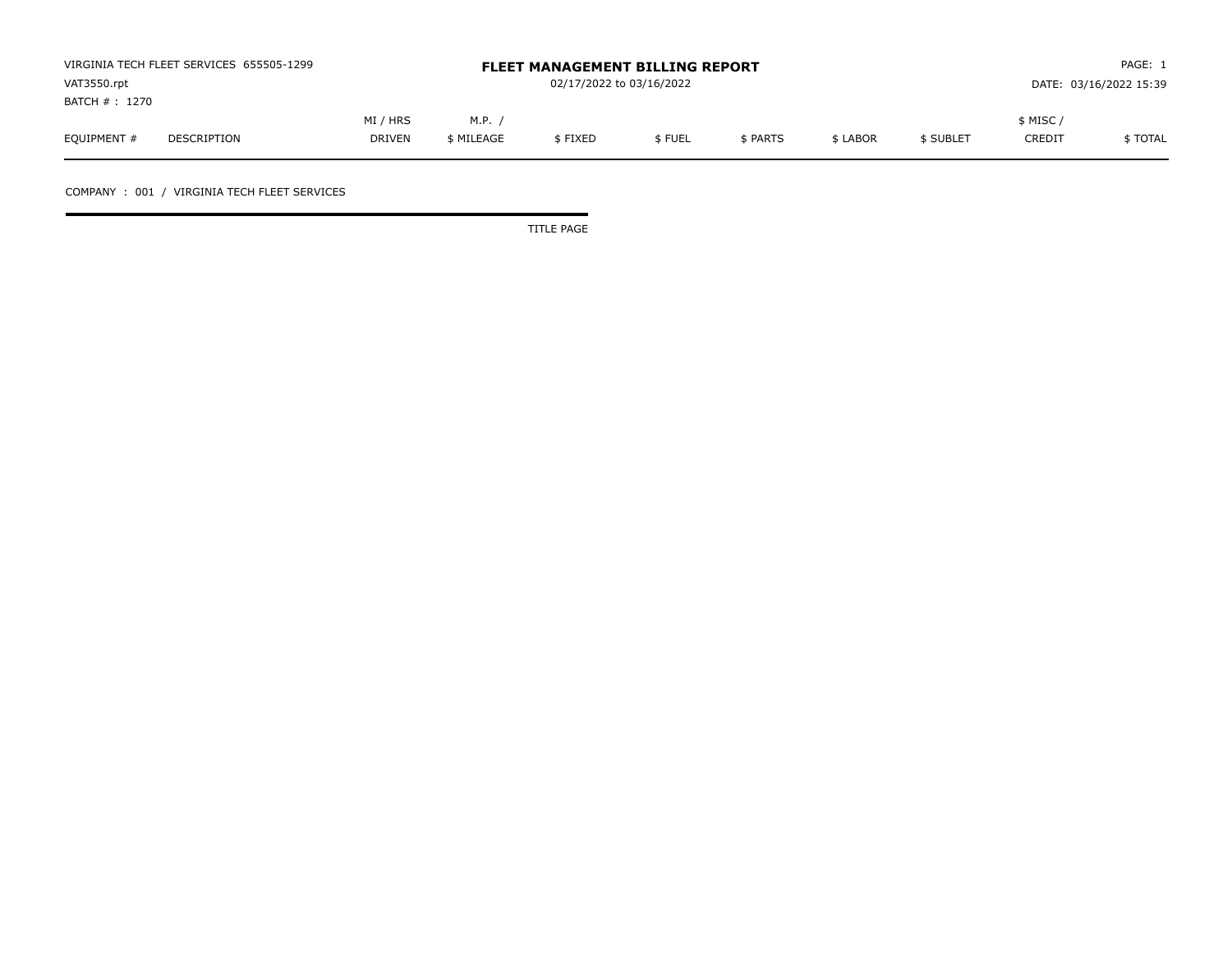| VAT3550.rpt                                                                          | VIRGINIA TECH FLEET SERVICES 655505-1299                                  |                           |                      |         | FLEET MANAGEMENT BILLING REPORT<br>02/17/2022 to 03/16/2022 |          |          |           |                    | PAGE: 2<br>DATE: 03/16/2022 15:39 |
|--------------------------------------------------------------------------------------|---------------------------------------------------------------------------|---------------------------|----------------------|---------|-------------------------------------------------------------|----------|----------|-----------|--------------------|-----------------------------------|
| BATCH # : 1270<br>EQUIPMENT #                                                        | DESCRIPTION                                                               | MI / HRS<br><b>DRIVEN</b> | M.P. /<br>\$ MILEAGE | \$FIXED | \$FUEL                                                      | \$ PARTS | \$ LABOR | \$ SUBLET | \$ MISC/<br>CREDIT | \$TOTAL                           |
|                                                                                      | DEPARTMENT: 000200 / Biological Systems Engineering - Matthew Bright 0303 |                           |                      |         |                                                             |          |          |           |                    |                                   |
| ACCOUNT CODE: 230005                                                                 |                                                                           |                           |                      |         |                                                             |          |          |           |                    |                                   |
| FUEL - U / 16.2 / 11 - 03/14/2022<br>$\longrightarrow$ NA /                          |                                                                           |                           | 0.00                 | 0.00    | 58.52                                                       | 0.00     | 0.00     | 0.00      | 0.00               | 58.52                             |
| FUEL - U / 16.2 / 11 - 02/18/2022<br>$\longrightarrow$ NA /                          |                                                                           |                           | 0.00                 | 0.00    | 47.47                                                       | 0.00     | 0.00     | 0.00      | 0.00               | 47.47                             |
| FUEL - U / 30.8 / 11 - 02/25/2022<br>$\longrightarrow$ NA /                          |                                                                           |                           | 0.00                 | 0.00    | 90.10                                                       | 0.00     | 0.00     | 0.00      | 0.00               | 90.10                             |
| 69975s                                                                               | 2016 F150                                                                 | 1,193                     | 0.00                 | 0.00    | 196.09                                                      | 0.00     | 0.00     | 0.00      | 0.00               | 196.09                            |
| 230005<br>ACCT:                                                                      |                                                                           | 1,193                     | 0.00                 | 0.00    | 196.09                                                      | 0.00     | 0.00     | 0.00      | 0.00               | 196.09                            |
| ACCOUNT CODE: 230058                                                                 |                                                                           |                           |                      |         |                                                             |          |          |           |                    |                                   |
| FUEL - U / 16.3 / 11 - 03/10/2022<br>$\longrightarrow$ NA /                          |                                                                           |                           | 0.00                 | 0.00    | 58.70                                                       | 0.00     | 0.00     | 0.00      | 0.00               | 58.70                             |
| 55273S                                                                               | 2007 F150                                                                 | 240                       | 0.00                 | 0.00    | 58.70                                                       | 0.00     | 0.00     | 0.00      | 0.00               | 58.70                             |
| FUEL - U / 4.2 / 11 - 03/04/2022<br>$\longrightarrow$ NA /                           |                                                                           |                           | 0.00                 | 0.00    | 12.39                                                       | 0.00     | 0.00     | 0.00      | 0.00               | 12.39                             |
| FUEL - U / 11.6 / 11 - 03/10/2022<br>$\longrightarrow$ NA /                          |                                                                           |                           | 0.00                 | 0.00    | 41.77                                                       | 0.00     | 0.00     | 0.00      | 0.00               | 41.77                             |
| FUEL - U / 10.9 / 12 - 03/11/2022                                                    |                                                                           |                           | 0.00                 | 0.00    | 39.42                                                       | 0.00     | 0.00     | 0.00      | $0.00\,$           | 39.42                             |
| $\longrightarrow$ NA /<br>FUEL - U / 7.4 / 11 - 02/22/2022<br>$\longrightarrow$ NA / |                                                                           |                           | 0.00                 | 0.00    | 21.65                                                       | 0.00     | 0.00     | 0.00      | 0.00               | 21.65                             |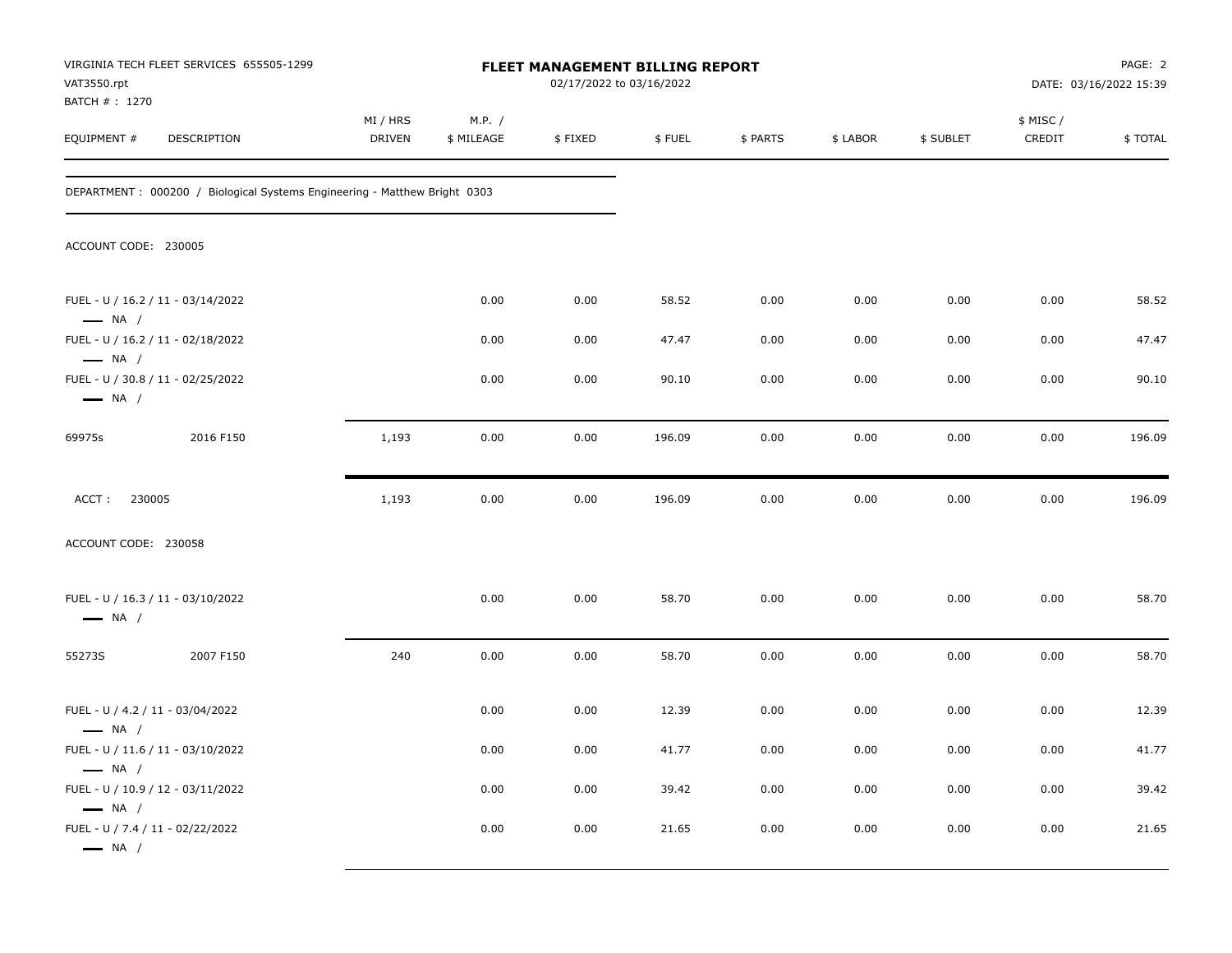| VAT3550.rpt                  | VIRGINIA TECH FLEET SERVICES 655505-1299                                  |        |                           |                      |         | <b>FLEET MANAGEMENT BILLING REPORT</b><br>02/17/2022 to 03/16/2022 |          |              |                  |                    | PAGE: 3<br>DATE: 03/16/2022 15:39 |
|------------------------------|---------------------------------------------------------------------------|--------|---------------------------|----------------------|---------|--------------------------------------------------------------------|----------|--------------|------------------|--------------------|-----------------------------------|
| BATCH #: 1270<br>EQUIPMENT # | <b>DESCRIPTION</b>                                                        |        | MI / HRS<br><b>DRIVEN</b> | M.P. /<br>\$ MILEAGE | \$FIXED | \$FUEL                                                             | \$ PARTS | \$ LABOR     | \$ SUBLET        | \$ MISC/<br>CREDIT | \$TOTAL                           |
|                              | DEPARTMENT: 000200 / Biological Systems Engineering - Matthew Bright 0303 |        |                           |                      |         |                                                                    |          |              |                  |                    |                                   |
| 58873S                       | 2010 EXPLORER                                                             |        | 611                       | 0.00                 | 0.00    | 115.23                                                             | 0.00     | 0.00         | 0.00             | 0.00               | 115.23                            |
| ACCT:                        | 230058                                                                    |        | 851                       | 0.00                 | 0.00    | 173.93                                                             | 0.00     | 0.00         | 0.00             | 0.00               | 173.93                            |
|                              | DEPARTMENT SUBTOTALS :                                                    |        | 2,044                     | 0.00                 | 0.00    | 370.02                                                             | 0.00     | 0.00         | 0.00             | 0.00               | 370.02                            |
|                              | <b>BREAKDOWN OF CHARGES:</b>                                              |        |                           | MILEAGE              |         |                                                                    | 0.00     |              | PARTS (WO'S)     |                    | 0.00                              |
|                              | <b>EQUIPMENT COUNT:</b>                                                   | 3      |                           | MOTOR POOL           |         |                                                                    | 0.00     |              | PARTS (IND.ISS.) |                    | 0.00                              |
|                              | DEPARTMENT:                                                               | 000200 |                           | <b>BASE</b>          |         |                                                                    | 0.00     |              | CREDITS          |                    | 0.00                              |
|                              |                                                                           |        |                           | <b>INSURANCE</b>     |         |                                                                    | 0.00     |              | MISCELLANEOUS    |                    | 0.00                              |
|                              |                                                                           |        |                           | <b>OTHER</b>         |         |                                                                    | 0.00     | <b>LABOR</b> |                  |                    | 0.00                              |
|                              |                                                                           |        |                           | REPLACEMENT          |         |                                                                    | 0.00     |              | <b>SUBLETS</b>   |                    | 0.00                              |
|                              |                                                                           |        |                           | <b>FUEL</b>          |         |                                                                    | 370.02   |              |                  |                    |                                   |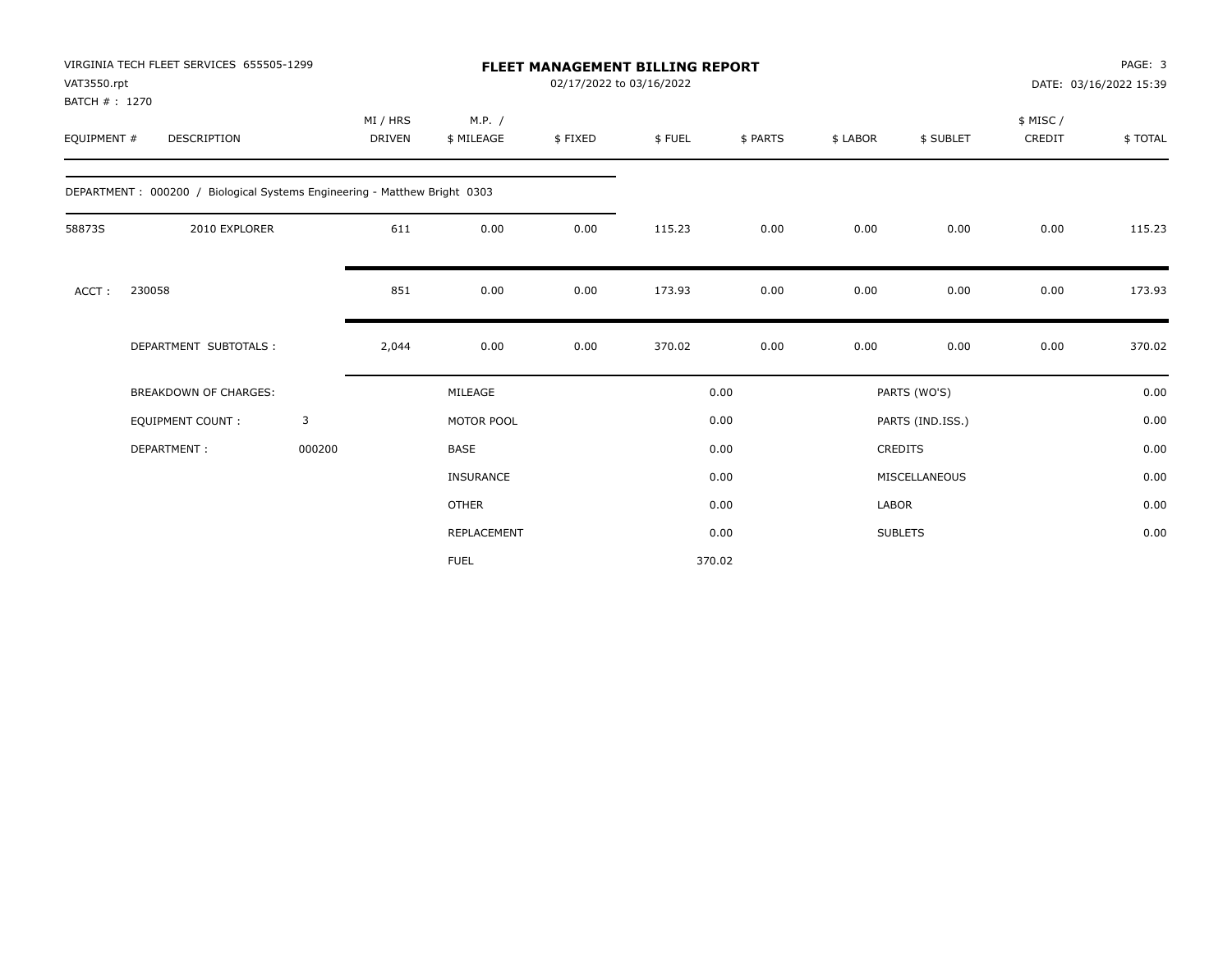| VAT3550.rpt            | VIRGINIA TECH FLEET SERVICES 655505-1299<br>BATCH #: 1270<br><b>DESCRIPTION</b> |              |                           |                      | FLEET MANAGEMENT BILLING REPORT<br>02/17/2022 to 03/16/2022 |        |          |          |                  | PAGE: 4<br>DATE: 03/16/2022 15:39 |         |
|------------------------|---------------------------------------------------------------------------------|--------------|---------------------------|----------------------|-------------------------------------------------------------|--------|----------|----------|------------------|-----------------------------------|---------|
| EQUIPMENT #            |                                                                                 |              | MI / HRS<br><b>DRIVEN</b> | M.P. /<br>\$ MILEAGE | \$FIXED                                                     | \$FUEL | \$ PARTS | \$ LABOR | \$ SUBLET        | \$ MISC/<br>CREDIT                | \$TOTAL |
|                        | DEPARTMENT: 000500 / Biochemistry - Melanie Huffman (0308)                      |              |                           |                      |                                                             |        |          |          |                  |                                   |         |
|                        | ACCOUNT CODE: 130351                                                            |              |                           |                      |                                                             |        |          |          |                  |                                   |         |
| $\longrightarrow$ NA / | FUEL - U / 12.6 / 11 - 03/08/2022                                               |              |                           | 0.00                 | 0.00                                                        | 45.63  | 0.00     | 0.00     | 0.00             | 0.00                              | 45.63   |
| 68322S                 | 2016 Caravan                                                                    |              | 183                       | 0.00                 | 0.00                                                        | 45.63  | 0.00     | 0.00     | 0.00             | 0.00                              | 45.63   |
| ACCT:                  | 130351                                                                          |              | 183                       | 0.00                 | 0.00                                                        | 45.63  | 0.00     | 0.00     | 0.00             | 0.00                              | 45.63   |
|                        | DEPARTMENT SUBTOTALS :                                                          |              | 183                       | 0.00                 | 0.00                                                        | 45.63  | 0.00     | 0.00     | 0.00             | 0.00                              | 45.63   |
|                        | <b>BREAKDOWN OF CHARGES:</b>                                                    |              |                           | MILEAGE              |                                                             |        | 0.00     |          | PARTS (WO'S)     |                                   | 0.00    |
|                        | <b>EQUIPMENT COUNT:</b>                                                         | $\mathbf{1}$ |                           | MOTOR POOL           |                                                             |        | 0.00     |          | PARTS (IND.ISS.) |                                   | 0.00    |
|                        | DEPARTMENT:                                                                     | 000500       |                           | <b>BASE</b>          |                                                             |        | 0.00     |          | <b>CREDITS</b>   |                                   | 0.00    |
|                        |                                                                                 |              |                           | INSURANCE            |                                                             |        | 0.00     |          | MISCELLANEOUS    |                                   | 0.00    |
|                        |                                                                                 |              |                           | <b>OTHER</b>         |                                                             |        | 0.00     | LABOR    |                  |                                   | 0.00    |
|                        |                                                                                 |              |                           | REPLACEMENT          |                                                             |        | 0.00     |          | <b>SUBLETS</b>   |                                   | 0.00    |
|                        |                                                                                 |              |                           | <b>FUEL</b>          |                                                             |        | 45.63    |          |                  |                                   |         |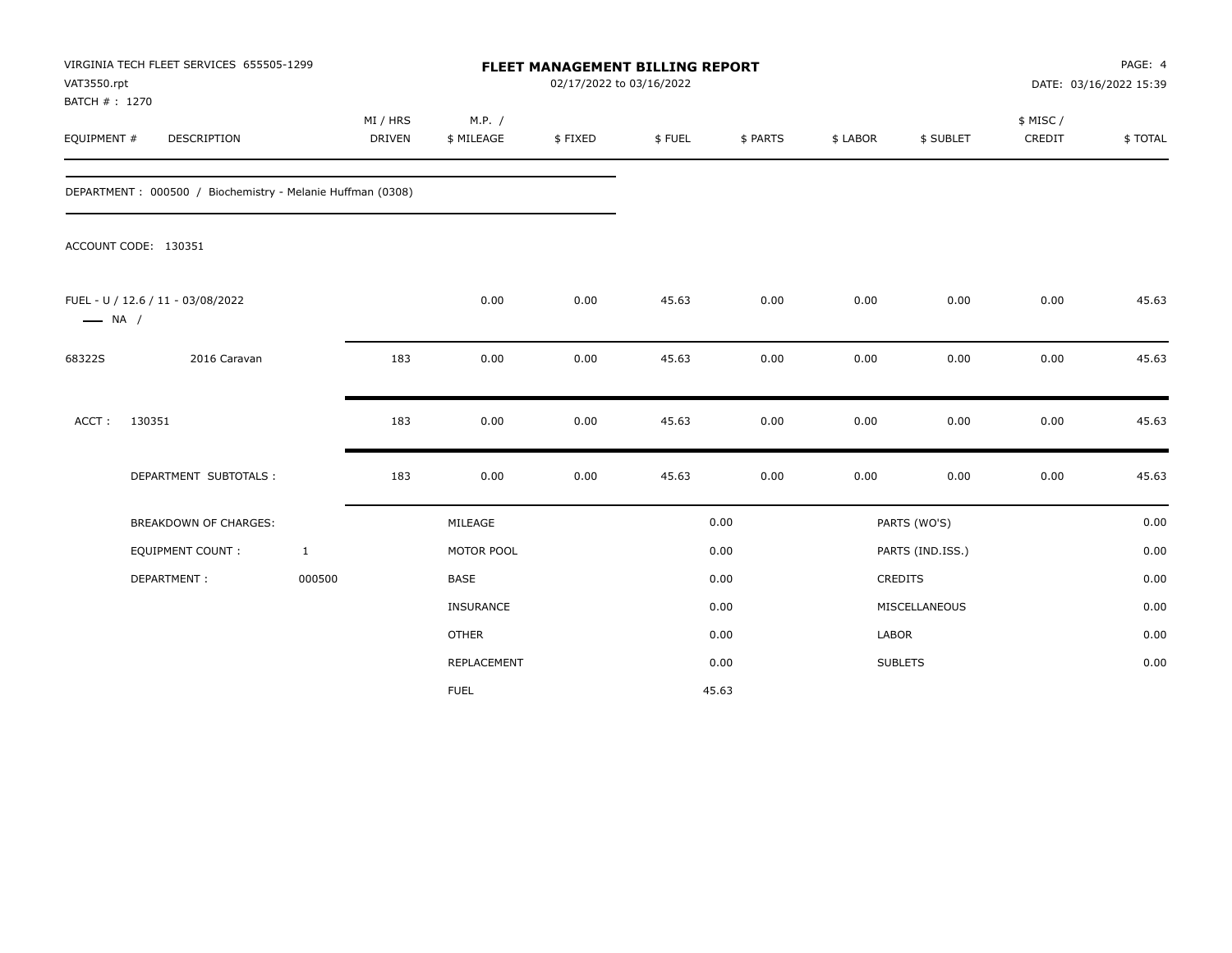| VAT3550.rpt<br>BATCH # : 1270 | VIRGINIA TECH FLEET SERVICES 655505-1299              |                           |                      | FLEET MANAGEMENT BILLING REPORT<br>02/17/2022 to 03/16/2022 |        |          |          |           |                    | PAGE: 5<br>DATE: 03/16/2022 15:39 |
|-------------------------------|-------------------------------------------------------|---------------------------|----------------------|-------------------------------------------------------------|--------|----------|----------|-----------|--------------------|-----------------------------------|
| EQUIPMENT #                   | DESCRIPTION                                           | MI / HRS<br><b>DRIVEN</b> | M.P. /<br>\$ MILEAGE | \$FIXED                                                     | \$FUEL | \$ PARTS | \$ LABOR | \$ SUBLET | \$ MISC/<br>CREDIT | \$TOTAL                           |
|                               | DEPARTMENT: 000700 / Entomology - Chelsea Wang (0319) |                           |                      |                                                             |        |          |          |           |                    |                                   |
| ACCOUNT CODE: 120254          |                                                       |                           |                      |                                                             |        |          |          |           |                    |                                   |
| $\longrightarrow$ NA /        | FUEL - U / 27.7 / 11 - 02/25/2022                     |                           | 0.00                 | 0.00                                                        | 81.01  | 0.00     | 0.00     | 0.00      | 0.00               | 81.01                             |
| 63797s                        | 2010 F150                                             | 349                       | 0.00                 | 0.00                                                        | 81.01  | 0.00     | 0.00     | 0.00      | 0.00               | 81.01                             |
| ACCT: 120254                  |                                                       | 349                       | 0.00                 | 0.00                                                        | 81.01  | 0.00     | 0.00     | 0.00      | 0.00               | 81.01                             |
| ACCOUNT CODE: 130364          |                                                       |                           |                      |                                                             |        |          |          |           |                    |                                   |
| $\longrightarrow$ NA /        | FUEL - U / 26.8 / 11 - 03/09/2022                     |                           | 0.00                 | 0.00                                                        | 96.82  | 0.00     | 0.00     | 0.00      | 0.00               | 96.82                             |
| 55090S                        | 2007 SIERA 4\4                                        | $\pmb{0}$                 | 0.00                 | 0.00                                                        | 96.82  | 0.00     | 0.00     | 0.00      | 0.00               | 96.82                             |
| ACCT: 130364                  |                                                       | $\mathbf 0$               | 0.00                 | 0.00                                                        | 96.82  | 0.00     | 0.00     | 0.00      | 0.00               | 96.82                             |
| ACCOUNT CODE: 137793          |                                                       |                           |                      |                                                             |        |          |          |           |                    |                                   |
| $\longrightarrow$ NA /        | FUEL - U / 14.9 / 11 - 03/02/2022                     |                           | 0.00                 | 0.00                                                        | 43.63  | 0.00     | 0.00     | 0.00      | 0.00               | 43.63                             |
| $\longrightarrow$ NA /        | FUEL - U / 16.6 / 11 - 02/18/2022                     |                           | 0.00                 | 0.00                                                        | 48.61  | 0.00     | 0.00     | 0.00      | 0.00               | 48.61                             |
| 41514S                        | 2000 DAKOTA                                           | 534                       | 0.00                 | 0.00                                                        | 92.24  | 0.00     | 0.00     | 0.00      | 0.00               | 92.24                             |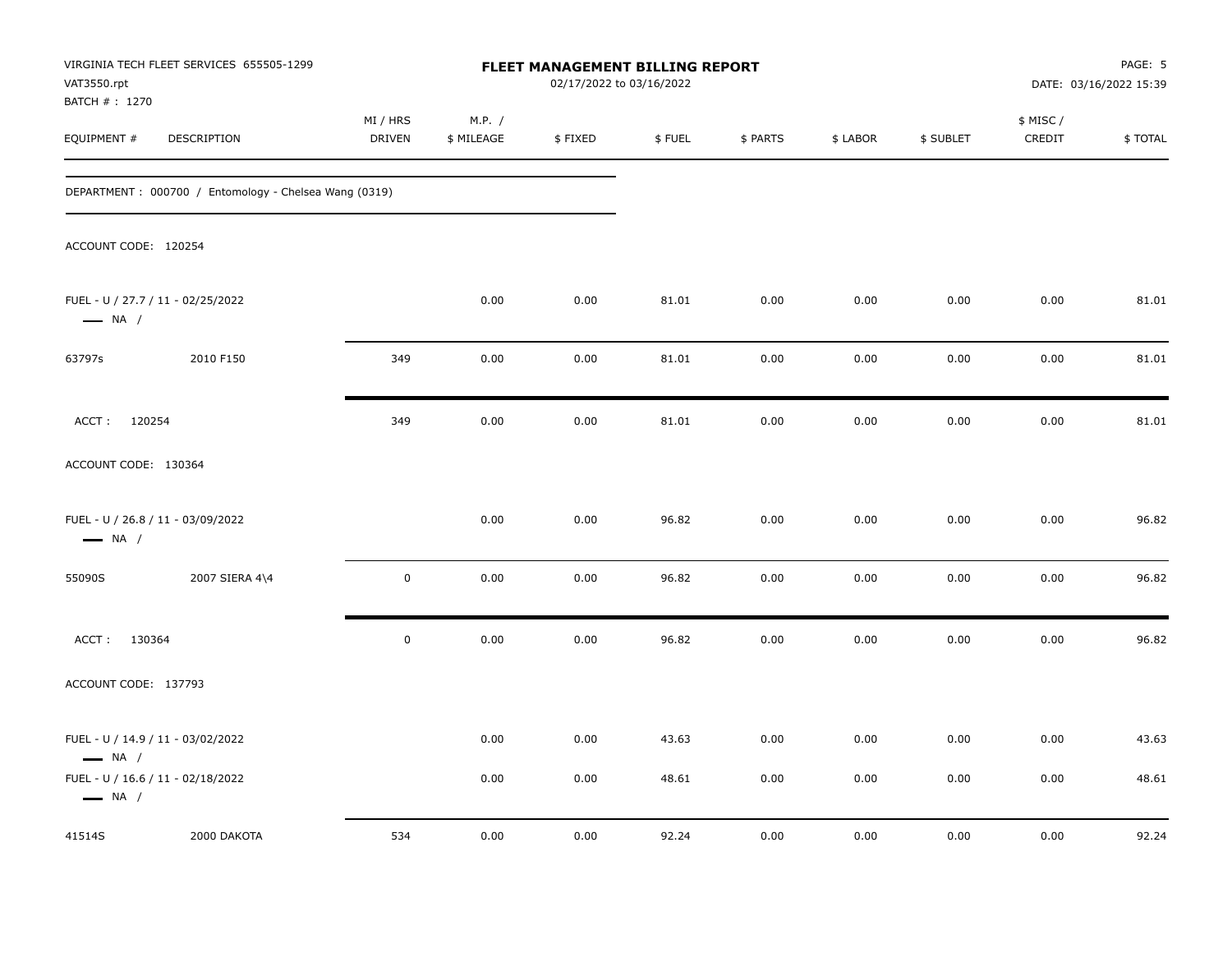| VAT3550.rpt<br>BATCH # : 1270 | VIRGINIA TECH FLEET SERVICES 655505-1299              |                           |                      |         | FLEET MANAGEMENT BILLING REPORT<br>02/17/2022 to 03/16/2022 |          |          |           |                     | PAGE: 6<br>DATE: 03/16/2022 15:39 |
|-------------------------------|-------------------------------------------------------|---------------------------|----------------------|---------|-------------------------------------------------------------|----------|----------|-----------|---------------------|-----------------------------------|
| EQUIPMENT #                   | DESCRIPTION                                           | MI / HRS<br><b>DRIVEN</b> | M.P. /<br>\$ MILEAGE | \$FIXED | \$FUEL                                                      | \$ PARTS | \$ LABOR | \$ SUBLET | \$ MISC /<br>CREDIT | \$TOTAL                           |
|                               | DEPARTMENT: 000700 / Entomology - Chelsea Wang (0319) |                           |                      |         |                                                             |          |          |           |                     |                                   |
| ACCT: 137793                  |                                                       | 534                       | 0.00                 | 0.00    | 92.24                                                       | 0.00     | 0.00     | 0.00      | 0.00                | 92.24                             |
| ACCOUNT CODE: 140053          |                                                       |                           |                      |         |                                                             |          |          |           |                     |                                   |
| $\longrightarrow$ NA /        | FUEL - U / 23.7 / 12 - 03/10/2022                     |                           | 0.00                 | 0.00    | 85.59                                                       | 0.00     | 0.00     | 0.00      | 0.00                | 85.59                             |
| 57570S                        | 2009 F150                                             | 477                       | 0.00                 | 0.00    | 85.59                                                       | 0.00     | 0.00     | 0.00      | 0.00                | 85.59                             |
| ACCT: 140053                  |                                                       | 477                       | 0.00                 | 0.00    | 85.59                                                       | 0.00     | 0.00     | 0.00      | 0.00                | 85.59                             |
| ACCOUNT CODE: 177924          |                                                       |                           |                      |         |                                                             |          |          |           |                     |                                   |
| $\longrightarrow$ NA /        | FUEL - U / 17.5 / 12 - 02/24/2022                     |                           | 0.00                 | 0.00    | 51.33                                                       | 0.00     | 0.00     | 0.00      | 0.00                | 51.33                             |
| $\longrightarrow$ NA /        | FUEL - U / 21.7 / 11 - 02/26/2022                     |                           | 0.00                 | 0.00    | 63.64                                                       | 0.00     | 0.00     | 0.00      | 0.00                | 63.64                             |
| 79412s                        | 2020 F150                                             | 690                       | 0.00                 | 0.00    | 114.97                                                      | 0.00     | 0.00     | 0.00      | 0.00                | 114.97                            |
| ACCT: 177924                  |                                                       | 690                       | 0.00                 | 0.00    | 114.97                                                      | 0.00     | 0.00     | 0.00      | 0.00                | 114.97                            |
| ACCOUNT CODE: 230254          |                                                       |                           |                      |         |                                                             |          |          |           |                     |                                   |
| $\longrightarrow$ NA /        | FUEL - U / 16.0 / 11 - 03/02/2022                     |                           | 0.00                 | 0.00    | 46.79                                                       | 0.00     | 0.00     | 0.00      | 0.00                | 46.79                             |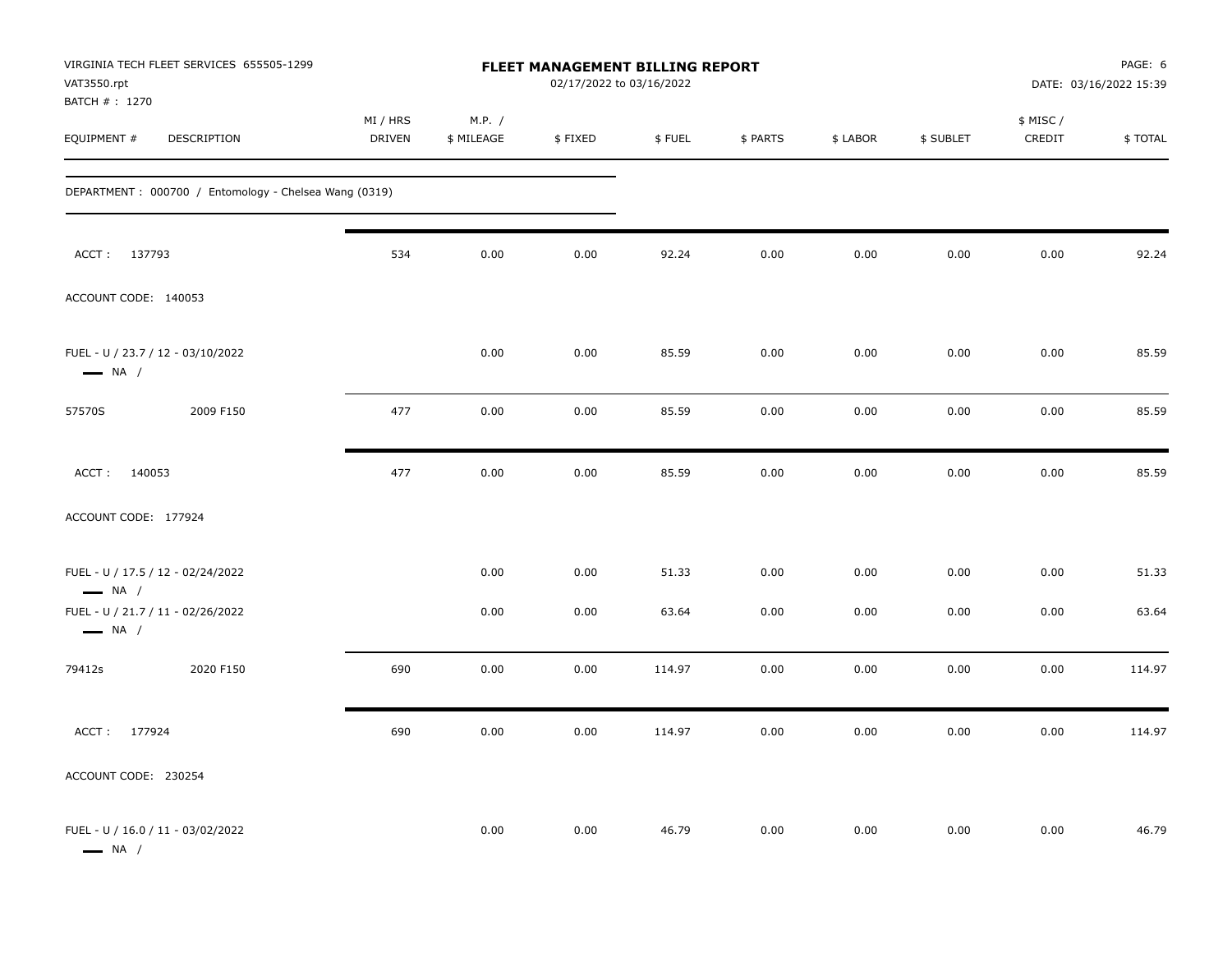| VAT3550.rpt<br>BATCH # : 1270 | VIRGINIA TECH FLEET SERVICES 655505-1299              |                    |                      | FLEET MANAGEMENT BILLING REPORT<br>02/17/2022 to 03/16/2022 |        |          |          |           |                    | PAGE: 7<br>DATE: 03/16/2022 15:39 |
|-------------------------------|-------------------------------------------------------|--------------------|----------------------|-------------------------------------------------------------|--------|----------|----------|-----------|--------------------|-----------------------------------|
| EQUIPMENT #                   | DESCRIPTION                                           | MI / HRS<br>DRIVEN | M.P. /<br>\$ MILEAGE | \$FIXED                                                     | \$FUEL | \$ PARTS | \$ LABOR | \$ SUBLET | \$ MISC/<br>CREDIT | \$TOTAL                           |
|                               | DEPARTMENT: 000700 / Entomology - Chelsea Wang (0319) |                    |                      |                                                             |        |          |          |           |                    |                                   |
| $\longrightarrow$ NA /        | FUEL - U / 8.3 / 11 - 03/04/2022                      |                    | 0.00                 | 0.00                                                        | 24.41  | 0.00     | 0.00     | 0.00      | 0.00               | 24.41                             |
| $\longrightarrow$ NA /        | FUEL - U / 24.1 / 12 - 03/08/2022                     |                    | 0.00                 | 0.00                                                        | 86.93  | 0.00     | 0.00     | 0.00      | 0.00               | 86.93                             |
| $\longrightarrow$ NA /        | FUEL - U / 8.4 / 11 - 03/10/2022                      |                    | 0.00                 | 0.00                                                        | 30.29  | 0.00     | 0.00     | 0.00      | 0.00               | 30.29                             |
| $\longrightarrow$ NA /        | FUEL - U / 15.0 / 12 - 03/11/2022                     |                    | 0.00                 | 0.00                                                        | 54.11  | 0.00     | 0.00     | 0.00      | 0.00               | 54.11                             |
| $\longrightarrow$ NA /        | FUEL - U / 14.2 / 11 - 02/21/2022                     |                    | 0.00                 | 0.00                                                        | 41.61  | 0.00     | 0.00     | 0.00      | 0.00               | 41.61                             |
| $\longrightarrow$ NA /        | FUEL - U / 7.8 / 12 - 02/23/2022                      |                    | 0.00                 | 0.00                                                        | 22.74  | 0.00     | 0.00     | 0.00      | 0.00               | 22.74                             |
| 65551S                        | 2013 F150                                             | $\mathbf 0$        | 0.00                 | 0.00                                                        | 306.88 | 0.00     | 0.00     | 0.00      | 0.00               | 306.88                            |
| $\longrightarrow$ NA /        | FUEL - U / 11.6 / 11 - 03/03/2022                     |                    | 0.00                 | 0.00                                                        | 33.84  | 0.00     | 0.00     | 0.00      | 0.00               | 33.84                             |
| 69987S                        | 2016 F150                                             | 641                | 0.00                 | 0.00                                                        | 33.84  | 0.00     | 0.00     | 0.00      | 0.00               | 33.84                             |
| $\longrightarrow$ NA /        | FUEL - U / 4.0 / 12 - 03/01/2022                      |                    | 0.00                 | 0.00                                                        | 11.60  | 0.00     | 0.00     | 0.00      | 0.00               | 11.60                             |
| $-$ NA $/$                    | FUEL - U / 16.5 / 11 - 03/03/2022                     |                    | 0.00                 | 0.00                                                        | 48.46  | 0.00     | 0.00     | 0.00      | 0.00               | 48.46                             |
| $\longrightarrow$ NA /        | FUEL - U / 12.4 / 11 - 03/08/2022                     |                    | 0.00                 | 0.00                                                        | 44.76  | 0.00     | 0.00     | 0.00      | 0.00               | 44.76                             |
| $\longrightarrow$ NA /        | FUEL - U / 16.6 / 11 - 02/21/2022                     |                    | 0.00                 | 0.00                                                        | 48.61  | 0.00     | 0.00     | 0.00      | 0.00               | 48.61                             |
| $\longrightarrow$ NA /        | FUEL - U / 36.0 / CC - 02/24/2022                     |                    | 0.00                 | 0.00                                                        | 121.76 | 0.00     | $0.00\,$ | 0.00      | 0.00               | 121.76                            |
| 79433S                        | 2020 F150                                             | $\bf{0}$           | 0.00                 | 0.00                                                        | 275.19 | 0.00     | 0.00     | 0.00      | 0.00               | 275.19                            |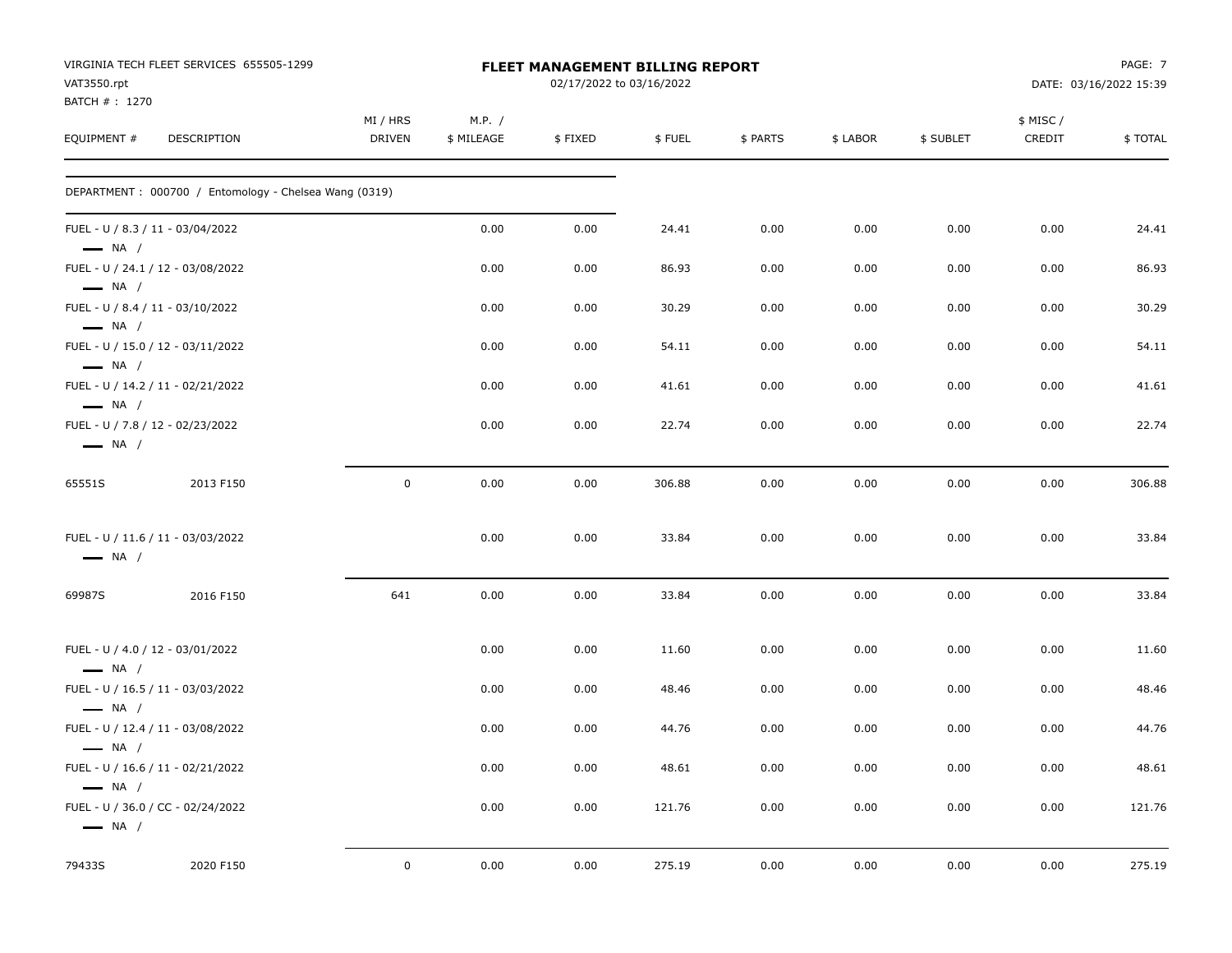| VAT3550.rpt                                                | VIRGINIA TECH FLEET SERVICES 655505-1299              |                    |                      | FLEET MANAGEMENT BILLING REPORT<br>02/17/2022 to 03/16/2022 |        |          |          |           |                     | PAGE: 8<br>DATE: 03/16/2022 15:39 |
|------------------------------------------------------------|-------------------------------------------------------|--------------------|----------------------|-------------------------------------------------------------|--------|----------|----------|-----------|---------------------|-----------------------------------|
| BATCH # : 1270<br>EQUIPMENT #                              | DESCRIPTION                                           | MI / HRS<br>DRIVEN | M.P. /<br>\$ MILEAGE | \$FIXED                                                     | \$FUEL | \$ PARTS | \$ LABOR | \$ SUBLET | \$ MISC /<br>CREDIT | \$TOTAL                           |
|                                                            | DEPARTMENT: 000700 / Entomology - Chelsea Wang (0319) |                    |                      |                                                             |        |          |          |           |                     |                                   |
| 230254<br>ACCT:                                            |                                                       | 641                | 0.00                 | 0.00                                                        | 615.91 | 0.00     | 0.00     | 0.00      | 0.00                | 615.91                            |
| ACCOUNT CODE: 230688                                       |                                                       |                    |                      |                                                             |        |          |          |           |                     |                                   |
| $\longrightarrow$ NA /                                     | FUEL - U / 17.1 / 11 - 03/09/2022                     |                    | 0.00                 | 0.00                                                        | 61.84  | 0.00     | 0.00     | 0.00      | 0.00                | 61.84                             |
| 79439S                                                     | 2020 Caravan                                          | 392                | 0.00                 | 0.00                                                        | 61.84  | 0.00     | 0.00     | 0.00      | 0.00                | 61.84                             |
| 230688<br>ACCT:                                            |                                                       | 392                | 0.00                 | 0.00                                                        | 61.84  | 0.00     | 0.00     | 0.00      | 0.00                | 61.84                             |
| ACCOUNT CODE: 419125                                       |                                                       |                    |                      |                                                             |        |          |          |           |                     |                                   |
| FUEL - U / 6.2 / 12 - 03/11/2022<br>$\longrightarrow$ NA / |                                                       |                    | 0.00                 | 0.00                                                        | 22.38  | 0.00     | 0.00     | 0.00      | 0.00                | 22.38                             |
| 48481S                                                     | 2003 SIERRA                                           | 423                | 0.00                 | 0.00                                                        | 22.38  | 0.00     | 0.00     | 0.00      | 0.00                | 22.38                             |
| 419125<br>ACCT:                                            |                                                       | 423                | 0.00                 | 0.00                                                        | 22.38  | 0.00     | 0.00     | 0.00      | 0.00                | 22.38                             |
| ACCOUNT CODE: 445704                                       |                                                       |                    |                      |                                                             |        |          |          |           |                     |                                   |
| $\longrightarrow$ NA /                                     | FUEL - U / 18.9 / 11 - 03/01/2022                     |                    | 0.00                 | 0.00                                                        | 55.26  | 0.00     | 0.00     | 0.00      | 0.00                | 55.26                             |
| 65593s                                                     | 2004 Silverado                                        | 248                | 0.00                 | 0.00                                                        | 55.26  | 0.00     | 0.00     | 0.00      | 0.00                | 55.26                             |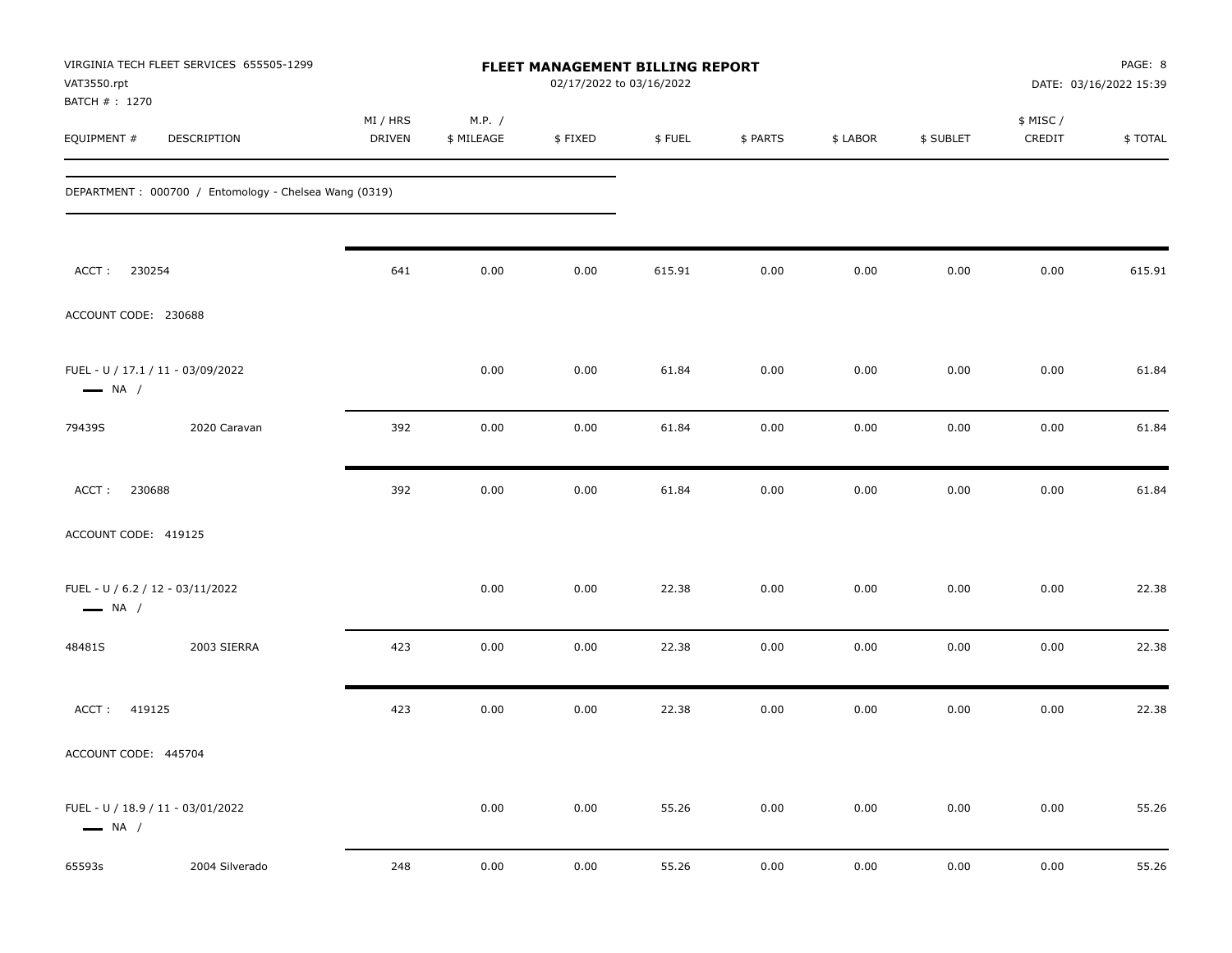| VAT3550.rpt<br>BATCH # : 1270                                                                    | VIRGINIA TECH FLEET SERVICES 655505-1299              |                           |                      | FLEET MANAGEMENT BILLING REPORT | 02/17/2022 to 03/16/2022 |              |              |              |                     | PAGE: 9<br>DATE: 03/16/2022 15:39 |
|--------------------------------------------------------------------------------------------------|-------------------------------------------------------|---------------------------|----------------------|---------------------------------|--------------------------|--------------|--------------|--------------|---------------------|-----------------------------------|
| EQUIPMENT #                                                                                      | <b>DESCRIPTION</b>                                    | MI / HRS<br><b>DRIVEN</b> | M.P. /<br>\$ MILEAGE | \$FIXED                         | \$FUEL                   | \$ PARTS     | \$ LABOR     | \$ SUBLET    | \$ MISC /<br>CREDIT | \$TOTAL                           |
|                                                                                                  | DEPARTMENT: 000700 / Entomology - Chelsea Wang (0319) |                           |                      |                                 |                          |              |              |              |                     |                                   |
| FUEL - U / 23.7 / 12 - 03/01/2022<br>$\longrightarrow$ NA /                                      |                                                       |                           | 0.00                 | 0.00                            | 69.53                    | 0.00         | 0.00         | 0.00         | 0.00                | 69.53                             |
| 65594s                                                                                           | 2003 Silverado                                        | 429                       | 0.00                 | $0.00\,$                        | 69.53                    | 0.00         | 0.00         | 0.00         | 0.00                | 69.53                             |
| FUEL - U / 19.5 / 11 - 02/16/2022<br>$\longrightarrow$ NA /<br>FUEL - U / 10.5 / 12 - 02/23/2022 |                                                       |                           | 0.00<br>0.00         | 0.00<br>0.00                    | 57.25<br>30.65           | 0.00<br>0.00 | 0.00<br>0.00 | 0.00<br>0.00 | 0.00<br>0.00        | 57.25<br>30.65                    |
| $\longrightarrow$ NA /<br>$\longrightarrow$ NA /                                                 | FUEL - U / 102.3 / CC - 02/24/2022                    |                           | 0.00                 | 0.00                            | 344.68                   | 0.00         | 0.00         | 0.00         | 0.00                | 344.68                            |
| 68336S                                                                                           | 2015 F150                                             | 954                       | 0.00                 | 0.00                            | 432.58                   | 0.00         | 0.00         | 0.00         | 0.00                | 432.58                            |
| ACCT: 445704                                                                                     |                                                       | 1,631                     | 0.00                 | 0.00                            | 557.37                   | 0.00         | 0.00         | 0.00         | 0.00                | 557.37                            |
| ACCOUNT CODE: 451625                                                                             |                                                       |                           |                      |                                 |                          |              |              |              |                     |                                   |
| FUEL - U / 15.7 / CC - 02/24/2022<br>$\longrightarrow$ NA /                                      |                                                       |                           | 0.00                 | 0.00                            | 53.45                    | 0.00         | 0.00         | 0.00         | 0.00                | 53.45                             |
| 71540s                                                                                           | 2016 COLORADO                                         | 259                       | 0.00                 | 0.00                            | 53.45                    | 0.00         | 0.00         | 0.00         | 0.00                | 53.45                             |
| ACCT:<br>451625                                                                                  |                                                       | 259                       | 0.00                 | 0.00                            | 53.45                    | 0.00         | 0.00         | 0.00         | 0.00                | 53.45                             |

ACCOUNT CODE: 480188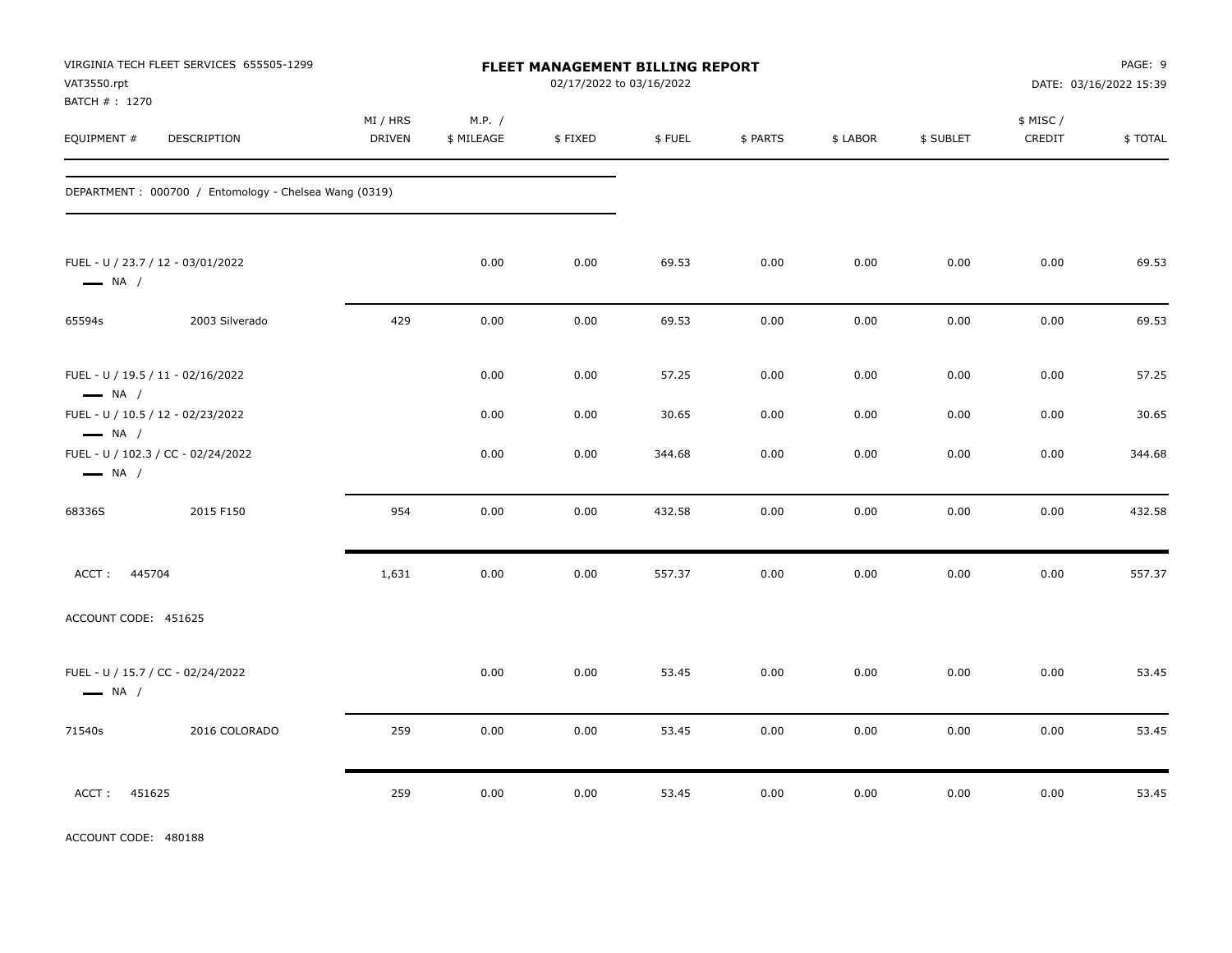| VAT3550.rpt            | VIRGINIA TECH FLEET SERVICES 655505-1299<br>BATCH #: 1270 |        |                    |                      |         | FLEET MANAGEMENT BILLING REPORT<br>02/17/2022 to 03/16/2022 |          |              |                  | PAGE: 10<br>DATE: 03/16/2022 15:39 |          |
|------------------------|-----------------------------------------------------------|--------|--------------------|----------------------|---------|-------------------------------------------------------------|----------|--------------|------------------|------------------------------------|----------|
| EQUIPMENT #            | DESCRIPTION                                               |        | MI / HRS<br>DRIVEN | M.P. /<br>\$ MILEAGE | \$FIXED | \$FUEL                                                      | \$ PARTS | \$ LABOR     | \$ SUBLET        | \$ MISC/<br>CREDIT                 | \$TOTAL  |
|                        | DEPARTMENT: 000700 / Entomology - Chelsea Wang (0319)     |        |                    |                      |         |                                                             |          |              |                  |                                    |          |
| $\longrightarrow$ NA / | FUEL - U / 15.3 / 12 - 03/08/2022                         |        |                    | 0.00                 | 0.00    | 55.27                                                       | 0.00     | 0.00         | 0.00             | 0.00                               | 55.27    |
| $\longrightarrow$ NA / | FUEL - U / 8.7 / 12 - 03/09/2022                          |        |                    | 0.00                 | 0.00    | 31.44                                                       | 0.00     | 0.00         | 0.00             | 0.00                               | 31.44    |
| 69976s                 | 2016 Frontier                                             |        | $\mathsf 0$        | 0.00                 | 0.00    | 86.71                                                       | 0.00     | 0.00         | 0.00             | 0.00                               | 86.71    |
| ACCT:                  | 480188                                                    |        | $\pmb{0}$          | 0.00                 | 0.00    | 86.71                                                       | 0.00     | 0.00         | 0.00             | 0.00                               | 86.71    |
|                        | DEPARTMENT SUBTOTALS :                                    |        | 5,396              | 0.00                 | 0.00    | 1,868.29                                                    | 0.00     | 0.00         | 0.00             | 0.00                               | 1,868.29 |
|                        | BREAKDOWN OF CHARGES:                                     |        |                    | MILEAGE              |         |                                                             | 0.00     |              | PARTS (WO'S)     |                                    | 0.00     |
|                        | <b>EQUIPMENT COUNT:</b>                                   | 15     |                    | MOTOR POOL           |         |                                                             | 0.00     |              | PARTS (IND.ISS.) |                                    | 0.00     |
|                        | DEPARTMENT:                                               | 000700 |                    | <b>BASE</b>          |         |                                                             | 0.00     |              | <b>CREDITS</b>   |                                    | 0.00     |
|                        |                                                           |        |                    | <b>INSURANCE</b>     |         |                                                             | 0.00     |              | MISCELLANEOUS    |                                    | 0.00     |
|                        |                                                           |        |                    | <b>OTHER</b>         |         |                                                             | 0.00     | <b>LABOR</b> |                  |                                    | 0.00     |
|                        |                                                           |        |                    | REPLACEMENT          |         |                                                             | 0.00     |              | <b>SUBLETS</b>   |                                    | 0.00     |
|                        |                                                           |        |                    | <b>FUEL</b>          |         | 1,868.29                                                    |          |              |                  |                                    |          |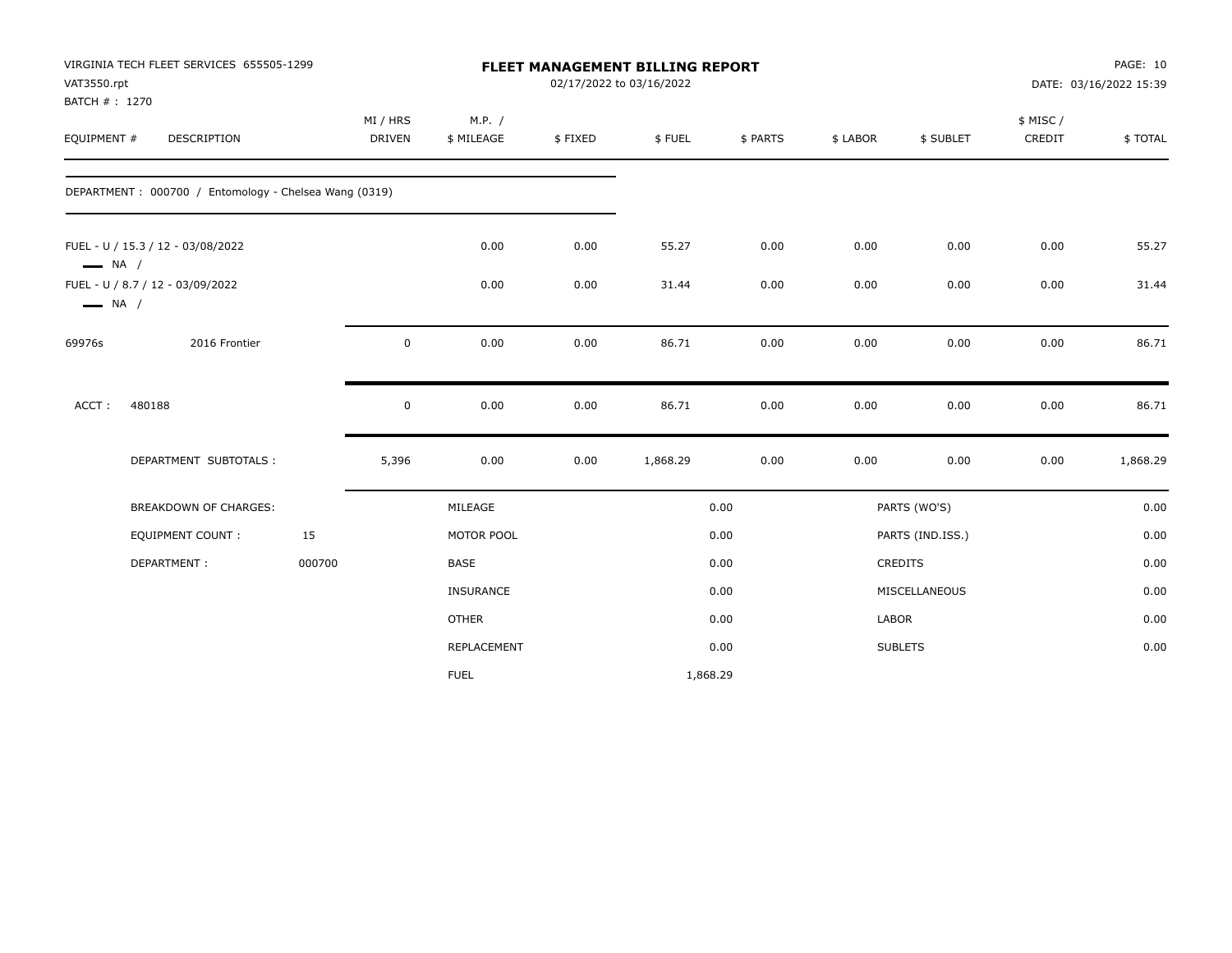| VAT3550.rpt                                                                           | VIRGINIA TECH FLEET SERVICES 655505-1299                    |                           |                      | <b>FLEET MANAGEMENT BILLING REPORT</b><br>02/17/2022 to 03/16/2022 |        |          |          |           |                     | PAGE: 11<br>DATE: 03/16/2022 15:39 |
|---------------------------------------------------------------------------------------|-------------------------------------------------------------|---------------------------|----------------------|--------------------------------------------------------------------|--------|----------|----------|-----------|---------------------|------------------------------------|
| BATCH # : 1270<br>EQUIPMENT #                                                         | DESCRIPTION                                                 | MI / HRS<br><b>DRIVEN</b> | M.P. /<br>\$ MILEAGE | \$FIXED                                                            | \$FUEL | \$ PARTS | \$ LABOR | \$ SUBLET | \$ MISC /<br>CREDIT | \$TOTAL                            |
|                                                                                       | DEPARTMENT : 000800 / Forestry - Kathie Hollandworth (0324) |                           |                      |                                                                    |        |          |          |           |                     |                                    |
| ACCOUNT CODE: 230059                                                                  |                                                             |                           |                      |                                                                    |        |          |          |           |                     |                                    |
| FUEL - D / 11.4 / 14 - 02/28/2022<br>$\longrightarrow$ NA /                           |                                                             |                           | 0.00                 | 0.00                                                               | 35.87  | 0.00     | 0.00     | 0.00      | 0.00                | 35.87                              |
| 23786S                                                                                | 1998 K3500                                                  | 203                       | 0.00                 | 0.00                                                               | 35.87  | 0.00     | 0.00     | 0.00      | 0.00                | 35.87                              |
| FUEL - U / 24.9 / 11 - 03/07/2022<br>$\longrightarrow$ NA /                           |                                                             |                           | 0.00                 | 0.00                                                               | 90.00  | 0.00     | 0.00     | 0.00      | 0.00                | 90.00                              |
| FUEL - U / 18.4 / 11 - 03/15/2022                                                     |                                                             |                           | 0.00                 | 0.00                                                               | 65.50  | 0.00     | 0.00     | 0.00      | 0.00                | 65.50                              |
| $\longrightarrow$ NA /<br>FUEL - U / 28.4 / 11 - 02/28/2022<br>$\longrightarrow$ NA / |                                                             |                           | 0.00                 | 0.00                                                               | 83.18  | 0.00     | 0.00     | 0.00      | 0.00                | 83.18                              |
| 48981S                                                                                | 2004 Silverado                                              | 770                       | 0.00                 | 0.00                                                               | 238.68 | 0.00     | 0.00     | 0.00      | 0.00                | 238.68                             |
| FUEL - U / 12.8 / 11 - 03/01/2022<br>$\longrightarrow$ NA /                           |                                                             |                           | 0.00                 | 0.00                                                               | 37.53  | 0.00     | 0.00     | 0.00      | 0.00                | 37.53                              |
| FUEL - U / 14.9 / 11 - 03/04/2022                                                     |                                                             |                           | 0.00                 | 0.00                                                               | 43.63  | 0.00     | 0.00     | 0.00      | 0.00                | 43.63                              |
| $\longrightarrow$ NA /<br>FUEL - U / 12.5 / 11 - 03/07/2022<br>$\longrightarrow$ NA / |                                                             |                           | 0.00                 | 0.00                                                               | 45.02  | 0.00     | 0.00     | 0.00      | 0.00                | 45.02                              |
| FUEL - U / 10.0 / 11 - 02/19/2022<br>$\longrightarrow$ NA /                           |                                                             |                           | 0.00                 | 0.00                                                               | 29.39  | 0.00     | 0.00     | 0.00      | 0.00                | 29.39                              |
| 60163S                                                                                | 2010 EXPLORER                                               | 1,972                     | 0.00                 | 0.00                                                               | 155.57 | 0.00     | 0.00     | 0.00      | 0.00                | 155.57                             |
| FUEL - U / 5.5 / 12 - 03/04/2022<br>$\longrightarrow$ NA /                            |                                                             |                           | 0.00                 | 0.00                                                               | 16.17  | 0.00     | 0.00     | 0.00      | 0.00                | 16.17                              |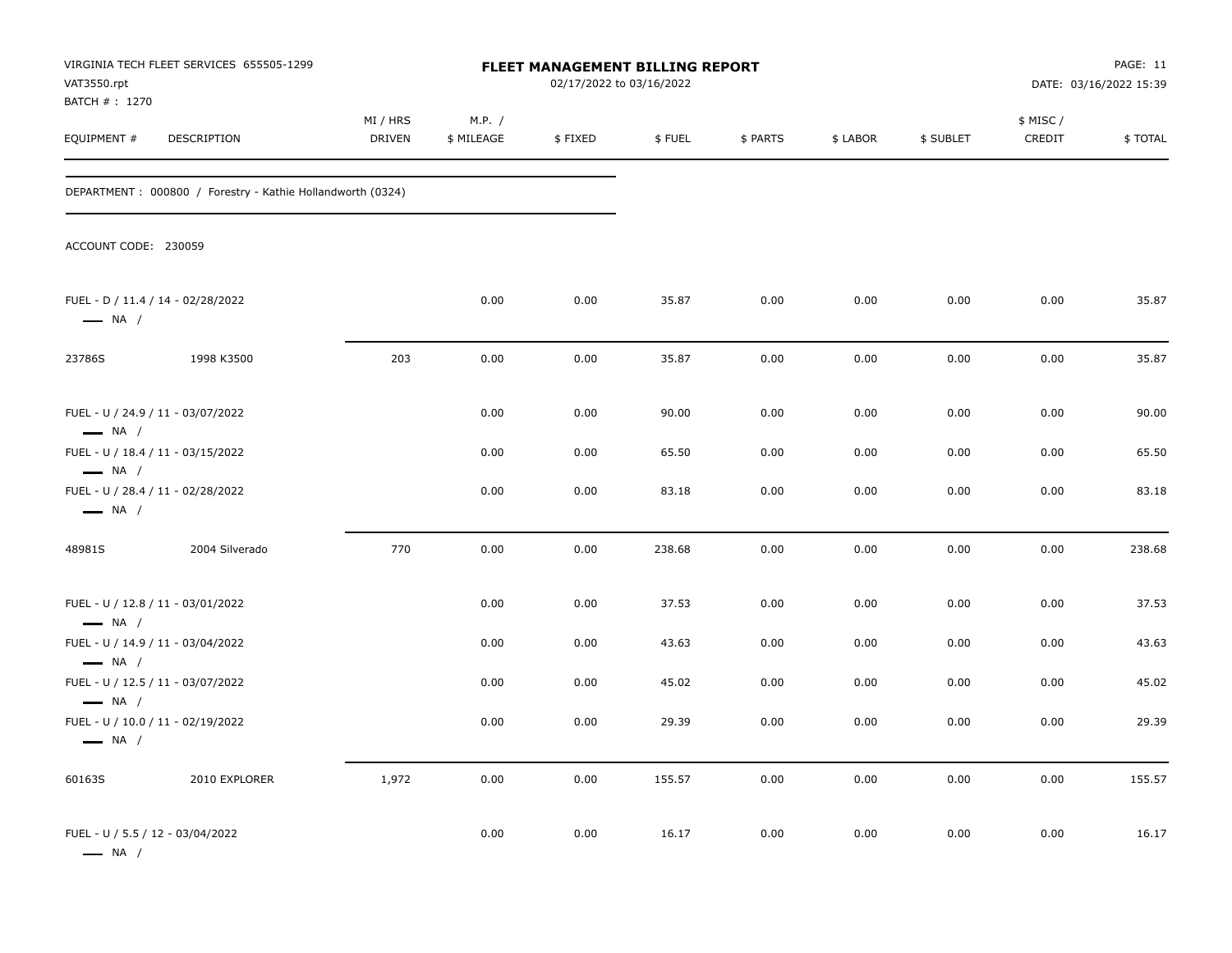| VAT3550.rpt<br>BATCH #: 1270           | VIRGINIA TECH FLEET SERVICES 655505-1299                   |                           |                      | <b>FLEET MANAGEMENT BILLING REPORT</b><br>02/17/2022 to 03/16/2022 |        |          |          |           |                    | PAGE: 12<br>DATE: 03/16/2022 15:39 |
|----------------------------------------|------------------------------------------------------------|---------------------------|----------------------|--------------------------------------------------------------------|--------|----------|----------|-----------|--------------------|------------------------------------|
| EQUIPMENT #                            | DESCRIPTION                                                | MI / HRS<br><b>DRIVEN</b> | M.P. /<br>\$ MILEAGE | \$FIXED                                                            | \$FUEL | \$ PARTS | \$ LABOR | \$ SUBLET | \$ MISC/<br>CREDIT | \$TOTAL                            |
|                                        | DEPARTMENT: 000800 / Forestry - Kathie Hollandworth (0324) |                           |                      |                                                                    |        |          |          |           |                    |                                    |
| $\longrightarrow$ NA /                 | FUEL - U / 13.6 / 12 - 03/07/2022                          |                           | 0.00                 | 0.00                                                               | 49.20  | 0.00     | 0.00     | 0.00      | 0.00               | 49.20                              |
| $\longrightarrow$ NA /                 | FUEL - U / 12.7 / 12 - 03/08/2022                          |                           | 0.00                 | 0.00                                                               | 45.96  | 0.00     | 0.00     | 0.00      | 0.00               | 45.96                              |
| $\longrightarrow$ NA /                 | FUEL - U / 7.4 / 11 - 02/17/2022                           |                           | 0.00                 | 0.00                                                               | 21.77  | 0.00     | 0.00     | 0.00      | 0.00               | 21.77                              |
| 61748S                                 | 2012 COLORADO                                              | 688                       | 0.00                 | 0.00                                                               | 133.10 | 0.00     | 0.00     | 0.00      | 0.00               | 133.10                             |
| $\longrightarrow$ NA /                 | FUEL - U / 14.1 / 11 - 03/09/2022                          |                           | 0.00                 | 0.00                                                               | 50.72  | 0.00     | 0.00     | 0.00      | 0.00               | 50.72                              |
| OTHER CHARGE<br>$\longrightarrow$ NA / |                                                            |                           | 0.00                 | 4.00                                                               | 0.00   | 0.00     | 0.00     | 0.00      | 0.00               | 4.00                               |
| 68291S                                 | 2015 F150                                                  | 1,671                     | 0.00                 | 4.00                                                               | 50.72  | 0.00     | 0.00     | 0.00      | 0.00               | 54.72                              |
| $\longrightarrow$ NA /                 | FUEL - U / 10.1 / 11 - 02/25/2022                          |                           | 0.00                 | 0.00                                                               | 29.62  | 0.00     | 0.00     | 0.00      | 0.00               | 29.62                              |
| 76285s                                 | 2019 F150                                                  | 1,284                     | 0.00                 | 0.00                                                               | 29.62  | 0.00     | 0.00     | 0.00      | 0.00               | 29.62                              |
| ACCT:                                  | 230059                                                     | 6,588                     | 0.00                 | 4.00                                                               | 643.56 | 0.00     | 0.00     | 0.00      | 0.00               | 647.56                             |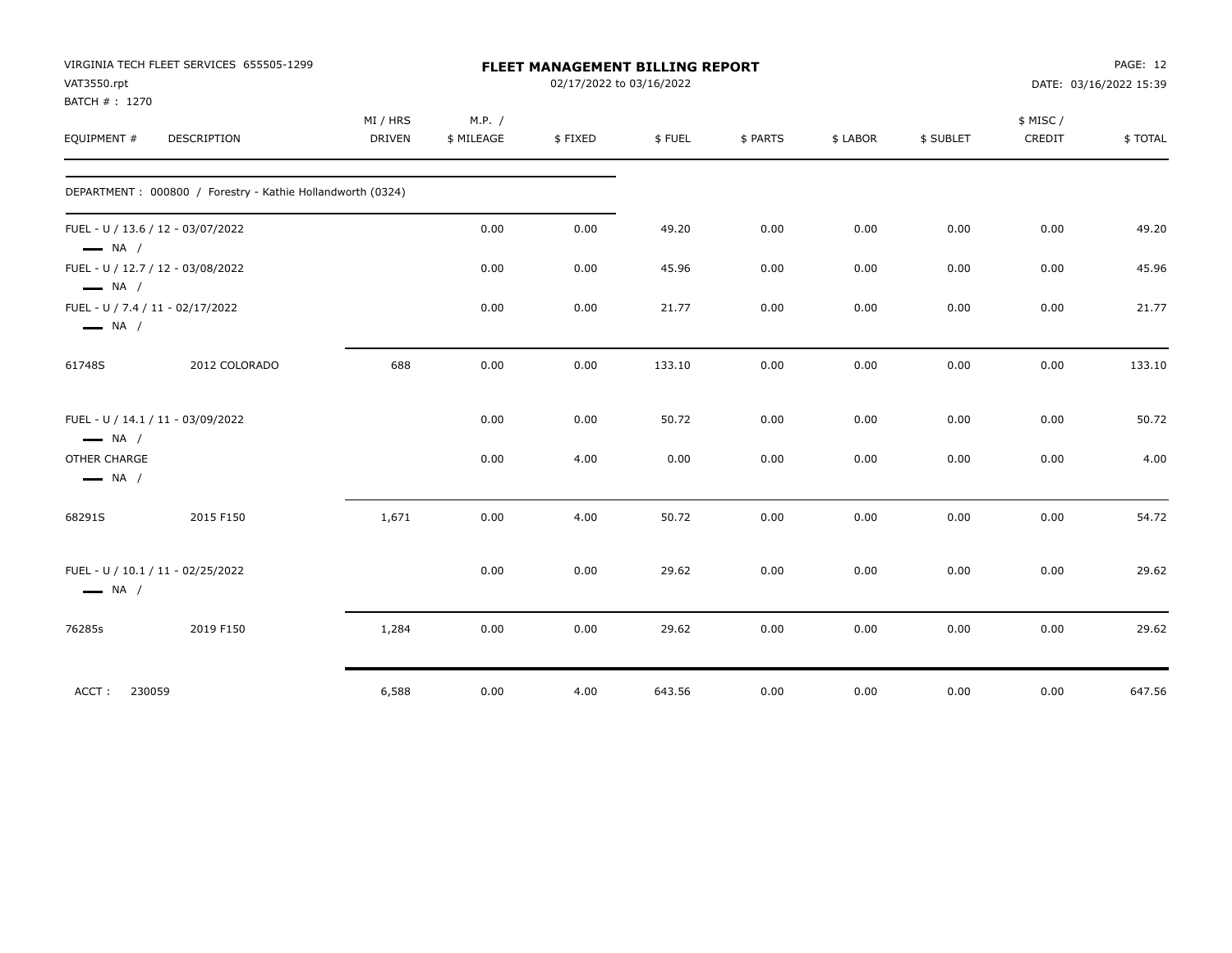| VIRGINIA TECH FLEET SERVICES 655505-1299<br>VAT3550.rpt |        | <b>FLEET MANAGEMENT BILLING REPORT</b><br>02/17/2022 to 03/16/2022 |                      |         |        |          |          |                  |                    | PAGE: 13<br>DATE: 03/16/2022 15:39 |  |
|---------------------------------------------------------|--------|--------------------------------------------------------------------|----------------------|---------|--------|----------|----------|------------------|--------------------|------------------------------------|--|
| BATCH # : 1270<br>EQUIPMENT #<br>DESCRIPTION            |        | MI / HRS<br>DRIVEN                                                 | M.P. /<br>\$ MILEAGE | \$FIXED | \$FUEL | \$ PARTS | \$ LABOR | \$ SUBLET        | \$ MISC/<br>CREDIT | \$TOTAL                            |  |
| DEPARTMENT SUBTOTALS :                                  |        | 6,588                                                              | 0.00                 | 4.00    | 643.56 | 0.00     | 0.00     | 0.00             | 0.00               | 647.56                             |  |
| BREAKDOWN OF CHARGES:                                   |        |                                                                    | MILEAGE              |         |        | 0.00     |          | PARTS (WO'S)     |                    | 0.00                               |  |
| <b>EQUIPMENT COUNT:</b>                                 | 6      |                                                                    | MOTOR POOL           |         |        | 0.00     |          | PARTS (IND.ISS.) |                    | 0.00                               |  |
| DEPARTMENT:                                             | 000800 |                                                                    | BASE                 |         |        | 0.00     |          | <b>CREDITS</b>   |                    | 0.00                               |  |
|                                                         |        |                                                                    | <b>INSURANCE</b>     |         |        | 0.00     |          | MISCELLANEOUS    |                    | 0.00                               |  |
|                                                         |        |                                                                    | OTHER                |         |        | 4.00     | LABOR    |                  |                    | 0.00                               |  |
|                                                         |        |                                                                    | REPLACEMENT          |         |        | 0.00     |          | <b>SUBLETS</b>   |                    | 0.00                               |  |
|                                                         |        |                                                                    | <b>FUEL</b>          |         |        | 643.56   |          |                  |                    |                                    |  |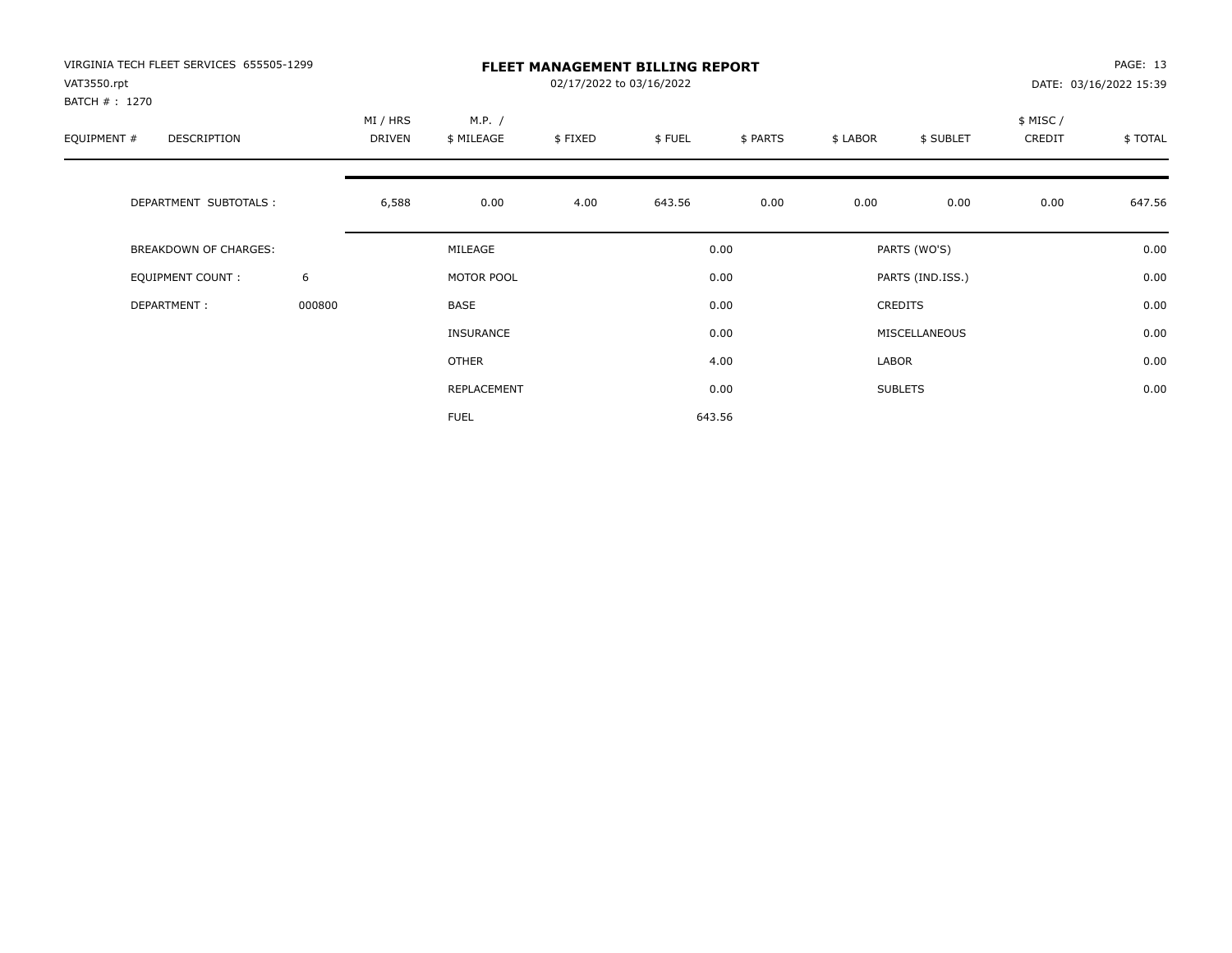| VAT3550.rpt<br>BATCH # : 1270                               | VIRGINIA TECH FLEET SERVICES 655505-1299                                | FLEET MANAGEMENT BILLING REPORT<br>02/17/2022 to 03/16/2022 |                      |         |        |          |          |           | PAGE: 14<br>DATE: 03/16/2022 15:39 |         |
|-------------------------------------------------------------|-------------------------------------------------------------------------|-------------------------------------------------------------|----------------------|---------|--------|----------|----------|-----------|------------------------------------|---------|
| EQUIPMENT #                                                 | DESCRIPTION                                                             | MI / HRS<br>DRIVEN                                          | M.P. /<br>\$ MILEAGE | \$FIXED | \$FUEL | \$ PARTS | \$ LABOR | \$ SUBLET | \$ MISC/<br>CREDIT                 | \$TOTAL |
|                                                             | DEPARTMENT : 000900 / Fisheries & Wildlife Sciences - Beth Jones (0321) |                                                             |                      |         |        |          |          |           |                                    |         |
| ACCOUNT CODE: 230060                                        |                                                                         |                                                             |                      |         |        |          |          |           |                                    |         |
| OTHER CHARGE<br>$\longrightarrow$ NA /                      |                                                                         |                                                             | 0.00                 | 4.00    | 0.00   | 0.00     | 0.00     | 0.00      | 0.00                               | 4.00    |
| 47292S                                                      | 2012 Silverado                                                          | $\pmb{0}$                                                   | 0.00                 | 4.00    | 0.00   | 0.00     | 0.00     | 0.00      | 0.00                               | 4.00    |
| FUEL - U / 26.6 / 12 - 03/02/2022<br>$\longrightarrow$ NA / |                                                                         |                                                             | 0.00                 | 0.00    | 78.03  | 0.00     | 0.00     | 0.00      | 0.00                               | 78.03   |
| 60232S                                                      | 2011 F250                                                               | $\pmb{0}$                                                   | 0.00                 | 0.00    | 78.03  | 0.00     | 0.00     | 0.00      | 0.00                               | 78.03   |
| FUEL - U / 18.3 / 11 - 03/07/2022<br>$\longrightarrow$ NA / |                                                                         |                                                             | 0.00                 | 0.00    | 53.53  | 0.00     | 0.00     | 0.00      | 0.00                               | 53.53   |
| FUEL - U / 16.9 / 12 - 03/15/2022<br>$\longrightarrow$ NA / |                                                                         |                                                             | 0.00                 | 0.00    | 60.16  | 0.00     | 0.00     | 0.00      | 0.00                               | 60.16   |
| 68284S                                                      | 2015 F150                                                               | $\pmb{0}$                                                   | 0.00                 | 0.00    | 113.69 | 0.00     | 0.00     | 0.00      | 0.00                               | 113.69  |
| FUEL - U / 29.2 / 11 - 03/04/2022<br>$\longrightarrow$ NA / |                                                                         |                                                             | 0.00                 | 0.00    | 85.47  | 0.00     | 0.00     | 0.00      | 0.00                               | 85.47   |
| FUEL - U / 27.2 / 11 - 02/28/2022<br>$\longrightarrow$ NA / |                                                                         |                                                             | 0.00                 | 0.00    | 79.75  | 0.00     | 0.00     | 0.00      | 0.00                               | 79.75   |
| 69974s                                                      | 2016 F150                                                               | $\mathbf 0$                                                 | 0.00                 | 0.00    | 165.22 | 0.00     | 0.00     | 0.00      | 0.00                               | 165.22  |
| FUEL - U / 11.5 / 01 - 02/23/2022<br>$\longrightarrow$ NA / |                                                                         |                                                             | 0.00                 | 0.00    | 33.75  | 0.00     | 0.00     | 0.00      | 0.00                               | 33.75   |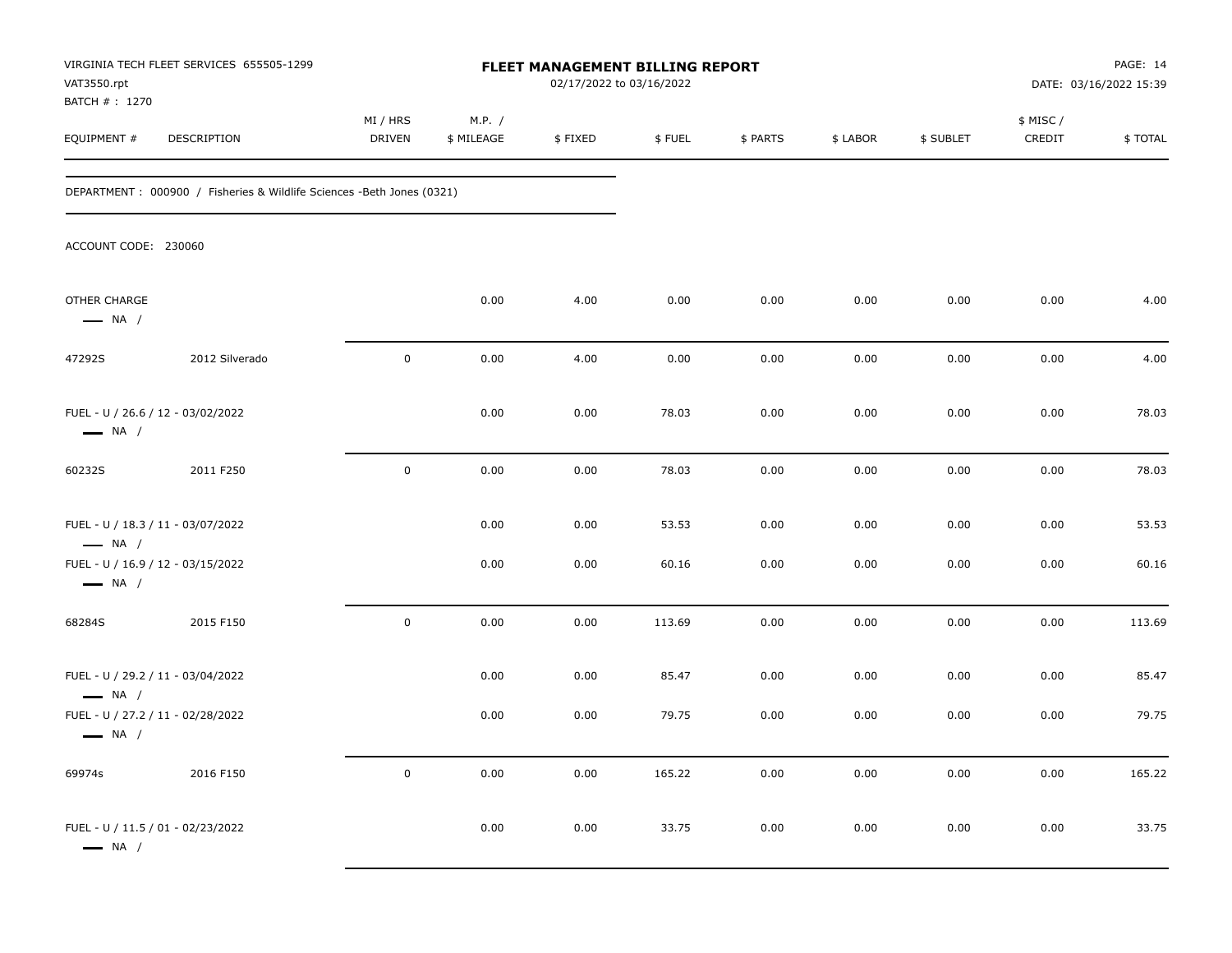| VIRGINIA TECH FLEET SERVICES 655505-1299<br>VAT3550.rpt<br>BATCH #: 1270 | <b>FLEET MANAGEMENT BILLING REPORT</b><br>02/17/2022 to 03/16/2022 |                      |         |        |          |          |           | PAGE: 15<br>DATE: 03/16/2022 15:39 |         |  |
|--------------------------------------------------------------------------|--------------------------------------------------------------------|----------------------|---------|--------|----------|----------|-----------|------------------------------------|---------|--|
| EQUIPMENT #<br><b>DESCRIPTION</b>                                        | MI / HRS<br><b>DRIVEN</b>                                          | M.P. /<br>\$ MILEAGE | \$FIXED | \$FUEL | \$ PARTS | \$ LABOR | \$ SUBLET | \$ MISC /<br>CREDIT                | \$TOTAL |  |
| DEPARTMENT : 000900 / Fisheries & Wildlife Sciences -Beth Jones (0321)   |                                                                    |                      |         |        |          |          |           |                                    |         |  |
| 2020 F150<br>79442S                                                      | $\mathsf 0$                                                        | 0.00                 | 0.00    | 33.75  | 0.00     | 0.00     | 0.00      | 0.00                               | 33.75   |  |
| 230060<br>ACCT:                                                          | $\mathbf 0$                                                        | 0.00                 | 4.00    | 390.69 | 0.00     | 0.00     | 0.00      | 0.00                               | 394.69  |  |
| ACCOUNT CODE: 234384                                                     |                                                                    |                      |         |        |          |          |           |                                    |         |  |
| FUEL - U / 21.7 / 11 - 02/16/2022<br>$\longrightarrow$ NA /              |                                                                    | 0.00                 | 0.00    | 63.43  | 0.00     | 0.00     | 0.00      | 0.00                               | 63.43   |  |
| 47577s<br>2003 Ram                                                       | 223                                                                | 0.00                 | 0.00    | 63.43  | 0.00     | 0.00     | 0.00      | 0.00                               | 63.43   |  |
| 234384<br>ACCT:                                                          | 223                                                                | 0.00                 | 0.00    | 63.43  | 0.00     | 0.00     | 0.00      | 0.00                               | 63.43   |  |
| ACCOUNT CODE: 467353                                                     |                                                                    |                      |         |        |          |          |           |                                    |         |  |
| FUEL - U / 19.0 / 12 - 03/07/2022<br>$\longrightarrow$ NA /              |                                                                    | 0.00                 | 0.00    | 68.41  | 0.00     | 0.00     | 0.00      | 0.00                               | 68.41   |  |
| 2020 SUBURBAN<br>I434659                                                 | 442                                                                | 0.00                 | 0.00    | 68.41  | 0.00     | 0.00     | 0.00      | 0.00                               | 68.41   |  |
| ACCT:<br>467353                                                          | 442                                                                | 0.00                 | 0.00    | 68.41  | 0.00     | 0.00     | 0.00      | 0.00                               | 68.41   |  |
| ACCOUNT CODE: 467354                                                     |                                                                    |                      |         |        |          |          |           |                                    |         |  |
| FUEL - U / 20.2 / 11 - 03/03/2022<br>$\longrightarrow$ NA /              |                                                                    | 0.00                 | 0.00    | 59.22  | 0.00     | 0.00     | 0.00      | 0.00                               | 59.22   |  |
| FUEL - U / 17.2 / 11 - 03/04/2022                                        |                                                                    | 0.00                 | 0.00    | 50.51  | 0.00     | $0.00\,$ | 0.00      | 0.00                               | 50.51   |  |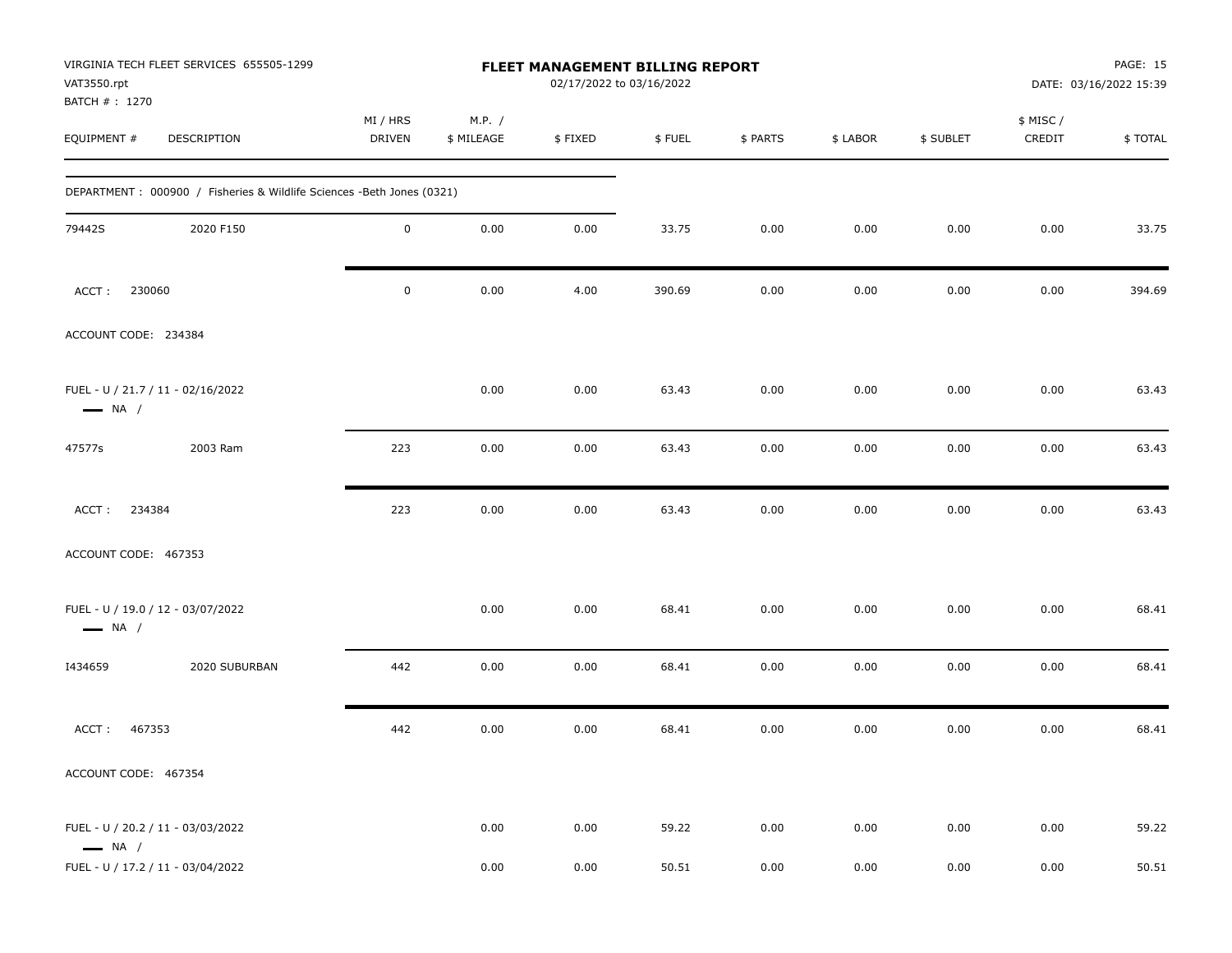|                                                  | VIRGINIA TECH FLEET SERVICES 655505-1299                              |                           | <b>PAGE: 16</b><br><b>FLEET MANAGEMENT BILLING REPORT</b> |                          |        |          |          |           |                     |                        |
|--------------------------------------------------|-----------------------------------------------------------------------|---------------------------|-----------------------------------------------------------|--------------------------|--------|----------|----------|-----------|---------------------|------------------------|
| VAT3550.rpt                                      |                                                                       |                           |                                                           | 02/17/2022 to 03/16/2022 |        |          |          |           |                     | DATE: 03/16/2022 15:39 |
| BATCH # : 1270<br>EQUIPMENT #                    | DESCRIPTION                                                           | MI / HRS<br><b>DRIVEN</b> | M.P. /<br>\$ MILEAGE                                      | \$FIXED                  | \$FUEL | \$ PARTS | \$ LABOR | \$ SUBLET | \$ MISC /<br>CREDIT | \$TOTAL                |
|                                                  | DEPARTMENT: 000900 / Fisheries & Wildlife Sciences -Beth Jones (0321) |                           |                                                           |                          |        |          |          |           |                     |                        |
| $\longrightarrow$ NA /<br>$\longrightarrow$ NA / | FUEL - U / 19.9 / 11 - 03/09/2022                                     |                           | 0.00                                                      | 0.00                     | 71.69  | 0.00     | 0.00     | 0.00      | 0.00                | 71.69                  |
| $\longrightarrow$ NA /                           | FUEL - U / 18.2 / 12 - 03/10/2022                                     |                           | 0.00                                                      | 0.00                     | 65.67  | 0.00     | 0.00     | 0.00      | 0.00                | 65.67                  |
| $\longrightarrow$ NA /                           | FUEL - U / 17.6 / 11 - 03/11/2022                                     |                           | 0.00                                                      | 0.00                     | 63.36  | 0.00     | 0.00     | 0.00      | 0.00                | 63.36                  |
| $\longrightarrow$ NA /                           | FUEL - U / 17.0 / 11 - 02/17/2022                                     |                           | 0.00                                                      | 0.00                     | 49.87  | 0.00     | 0.00     | 0.00      | 0.00                | 49.87                  |
| $\longrightarrow$ NA /                           | FUEL - U / 19.9 / 11 - 02/17/2022                                     |                           | 0.00                                                      | 0.00                     | 58.39  | 0.00     | 0.00     | 0.00      | 0.00                | 58.39                  |
| $\longrightarrow$ NA /                           | FUEL - U / 18.2 / 11 - 02/18/2022                                     |                           | 0.00                                                      | 0.00                     | 53.30  | 0.00     | 0.00     | 0.00      | 0.00                | 53.30                  |
| $\longrightarrow$ NA /                           | FUEL - U / 19.5 / 12 - 02/22/2022                                     |                           | 0.00                                                      | 0.00                     | 57.02  | 0.00     | 0.00     | 0.00      | 0.00                | 57.02                  |
| $\longrightarrow$ NA /                           | FUEL - U / 18.6 / 11 - 02/23/2022                                     |                           | 0.00                                                      | 0.00                     | 54.50  | 0.00     | 0.00     | 0.00      | 0.00                | 54.50                  |
| $\longrightarrow$ NA /                           | FUEL - U / 17.3 / 11 - 02/25/2022                                     |                           | 0.00                                                      | 0.00                     | 50.57  | 0.00     | 0.00     | 0.00      | 0.00                | 50.57                  |
| 1433616                                          | 2012 Ram                                                              | $\mathsf{O}$              | 0.00                                                      | 0.00                     | 634.10 | 0.00     | 0.00     | 0.00      | 0.00                | 634.10                 |
| 467354<br>ACCT:                                  |                                                                       | $\mathsf{O}$              | 0.00                                                      | 0.00                     | 634.10 | 0.00     | 0.00     | 0.00      | 0.00                | 634.10                 |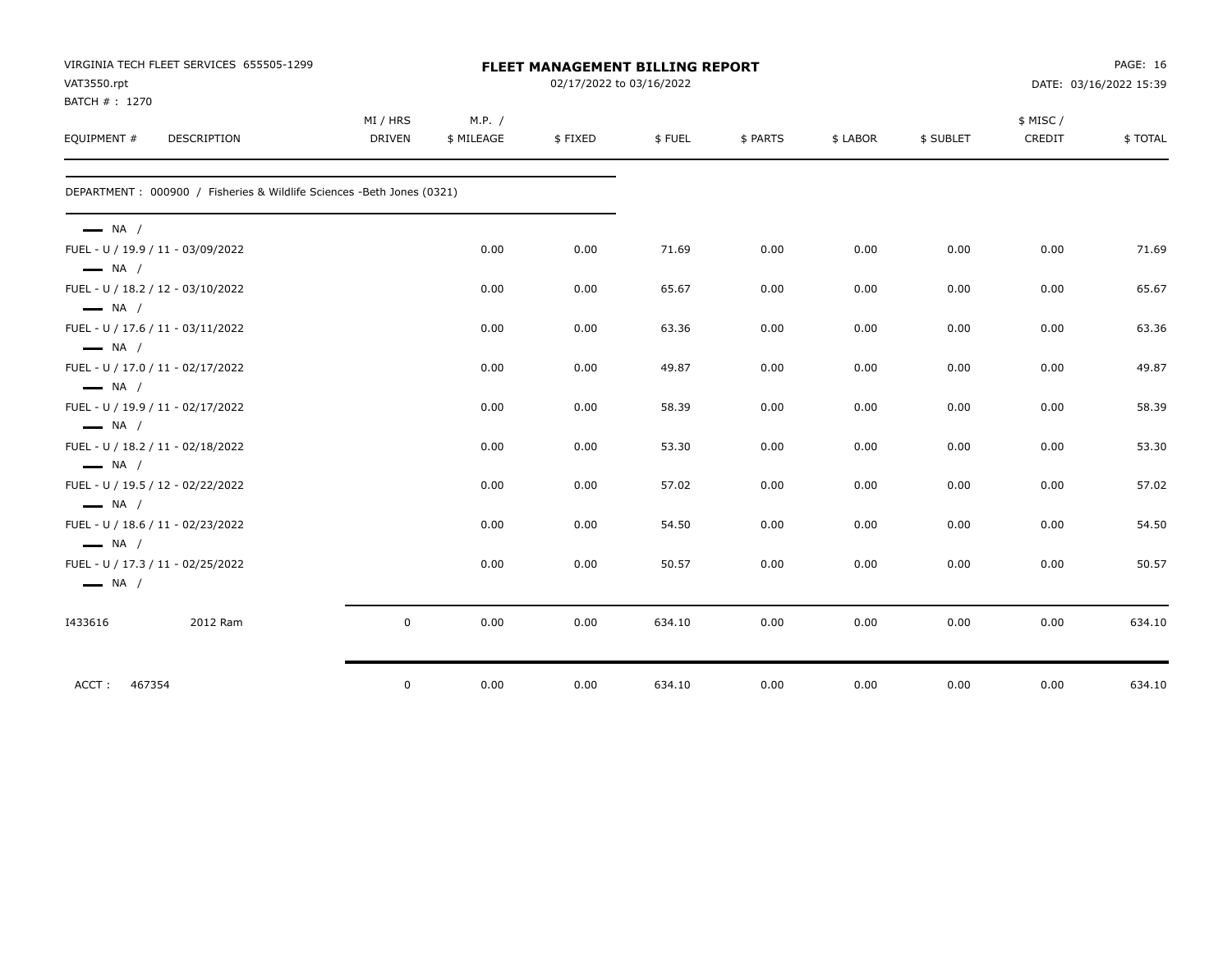| VIRGINIA TECH FLEET SERVICES 655505-1299<br>VAT3550.rpt |        | <b>FLEET MANAGEMENT BILLING REPORT</b><br>02/17/2022 to 03/16/2022 |                      |         |          |          |          |                  |                    | PAGE: 17<br>DATE: 03/16/2022 15:39 |  |
|---------------------------------------------------------|--------|--------------------------------------------------------------------|----------------------|---------|----------|----------|----------|------------------|--------------------|------------------------------------|--|
| BATCH # : 1270<br>EQUIPMENT #<br>DESCRIPTION            |        | MI / HRS<br>DRIVEN                                                 | M.P. /<br>\$ MILEAGE | \$FIXED | \$FUEL   | \$ PARTS | \$ LABOR | \$ SUBLET        | \$ MISC/<br>CREDIT | \$TOTAL                            |  |
| DEPARTMENT SUBTOTALS :                                  |        | 665                                                                | 0.00                 | 4.00    | 1,156.63 | 0.00     | 0.00     | 0.00             | 0.00               | 1,160.63                           |  |
| BREAKDOWN OF CHARGES:                                   |        |                                                                    | MILEAGE              |         |          | 0.00     |          | PARTS (WO'S)     |                    | 0.00                               |  |
| <b>EQUIPMENT COUNT:</b>                                 | 8      |                                                                    | MOTOR POOL           |         |          | 0.00     |          | PARTS (IND.ISS.) |                    | 0.00                               |  |
| DEPARTMENT:                                             | 000900 |                                                                    | BASE                 |         |          | 0.00     |          | <b>CREDITS</b>   |                    | 0.00                               |  |
|                                                         |        |                                                                    | <b>INSURANCE</b>     |         |          | 0.00     |          | MISCELLANEOUS    |                    | 0.00                               |  |
|                                                         |        |                                                                    | OTHER                |         |          | 4.00     | LABOR    |                  |                    | 0.00                               |  |
|                                                         |        |                                                                    | REPLACEMENT          |         |          | 0.00     |          | <b>SUBLETS</b>   |                    | 0.00                               |  |
|                                                         |        |                                                                    | <b>FUEL</b>          |         | 1,156.63 |          |          |                  |                    |                                    |  |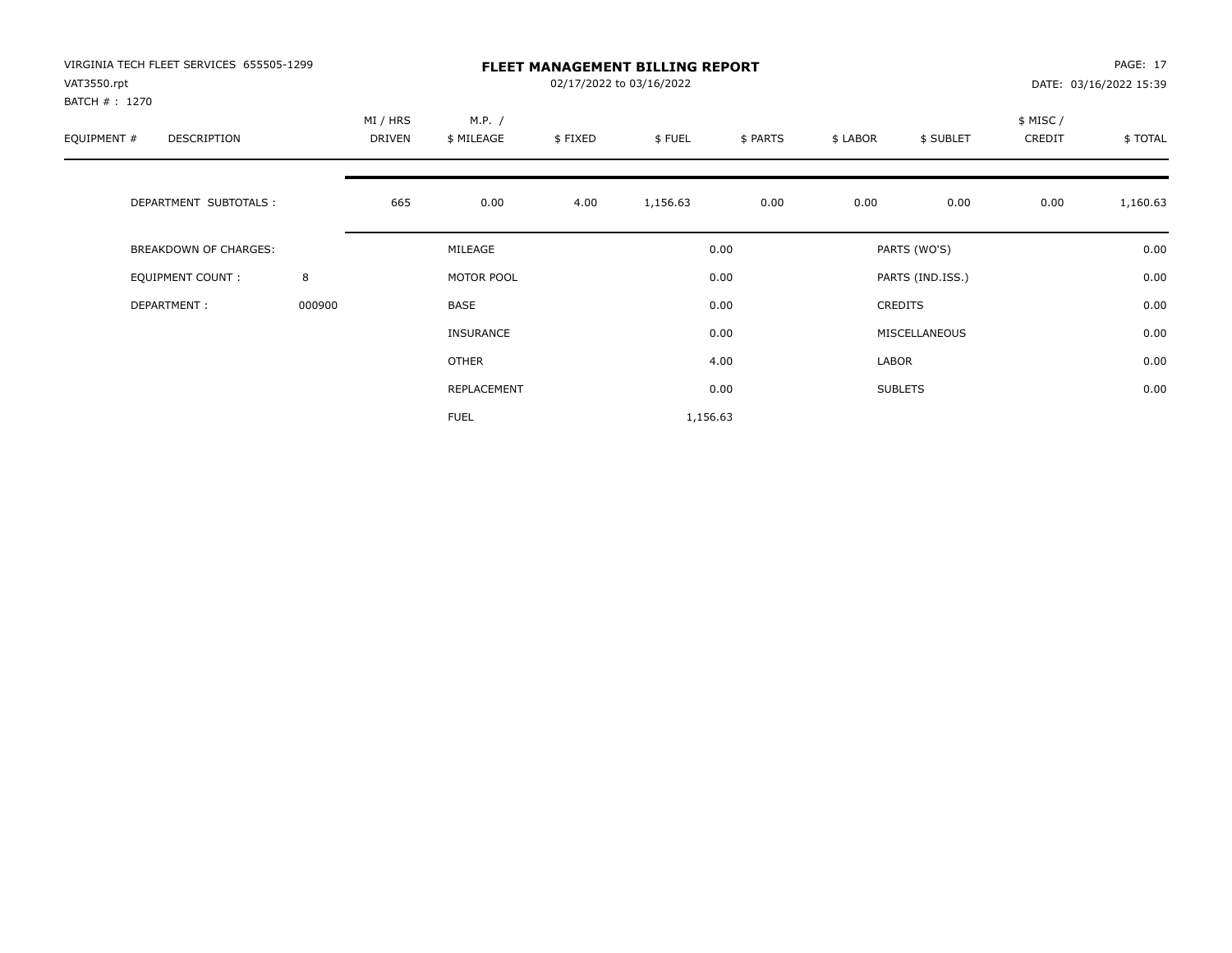| VAT3550.rpt                   | VIRGINIA TECH FLEET SERVICES 655505-1299                                          |                    |                      |         | FLEET MANAGEMENT BILLING REPORT<br>02/17/2022 to 03/16/2022 |          |          |           |                    | PAGE: 18<br>DATE: 03/16/2022 15:39 |  |
|-------------------------------|-----------------------------------------------------------------------------------|--------------------|----------------------|---------|-------------------------------------------------------------|----------|----------|-----------|--------------------|------------------------------------|--|
| BATCH # : 1270<br>EQUIPMENT # | DESCRIPTION                                                                       | MI / HRS<br>DRIVEN | M.P. /<br>\$ MILEAGE | \$FIXED | \$FUEL                                                      | \$ PARTS | \$ LABOR | \$ SUBLET | \$ MISC/<br>CREDIT | \$TOTAL                            |  |
|                               | DEPARTMENT: 001300 / School of Plant & Environmental Science Sabrina Allen (0404) |                    |                      |         |                                                             |          |          |           |                    |                                    |  |
| ACCOUNT CODE: 115487          |                                                                                   |                    |                      |         |                                                             |          |          |           |                    |                                    |  |
| $\longrightarrow$ NA /        | FUEL - U / 5.5 / 12 - 03/07/2022                                                  |                    | 0.00                 | 0.00    | 20.00                                                       | 0.00     | 0.00     | 0.00      | 0.00               | 20.00                              |  |
| ahnhort                       | <b>2011 CANS</b>                                                                  | $\mathbf 0$        | 0.00                 | 0.00    | 20.00                                                       | 0.00     | 0.00     | 0.00      | 0.00               | 20.00                              |  |
| ACCT: 115487                  |                                                                                   | $\mathbf 0$        | 0.00                 | 0.00    | 20.00                                                       | 0.00     | 0.00     | 0.00      | 0.00               | 20.00                              |  |
| ACCOUNT CODE: 178429          |                                                                                   |                    |                      |         |                                                             |          |          |           |                    |                                    |  |
| $\longrightarrow$ NA /        | FUEL - U / 1.5 / 12 - 03/04/2022                                                  |                    | 0.00                 | 0.00    | 4.37                                                        | 0.00     | 0.00     | 0.00      | 0.00               | 4.37                               |  |
| $\longrightarrow$ NA /        | FUEL - U / 2.0 / 11 - 03/04/2022                                                  |                    | 0.00                 | 0.00    | 5.77                                                        | 0.00     | 0.00     | 0.00      | 0.00               | 5.77                               |  |
| 61771S                        | 2003 Silverado                                                                    | 610                | 0.00                 | 0.00    | 10.14                                                       | 0.00     | 0.00     | 0.00      | 0.00               | 10.14                              |  |
| ACCT: 178429                  |                                                                                   | 610                | 0.00                 | 0.00    | 10.14                                                       | 0.00     | 0.00     | 0.00      | 0.00               | 10.14                              |  |
| ACCOUNT CODE: 444458          |                                                                                   |                    |                      |         |                                                             |          |          |           |                    |                                    |  |
| $\longrightarrow$ NA /        | FUEL - D / 18.6 / CC - 02/24/2022                                                 |                    | 0.00                 | 0.00    | 77.28                                                       | 0.00     | 0.00     | 0.00      | 0.00               | 77.28                              |  |
| 68273S                        | 2015 F250-4x4                                                                     | 173                | 0.00                 | 0.00    | 77.28                                                       | 0.00     | 0.00     | 0.00      | 0.00               | 77.28                              |  |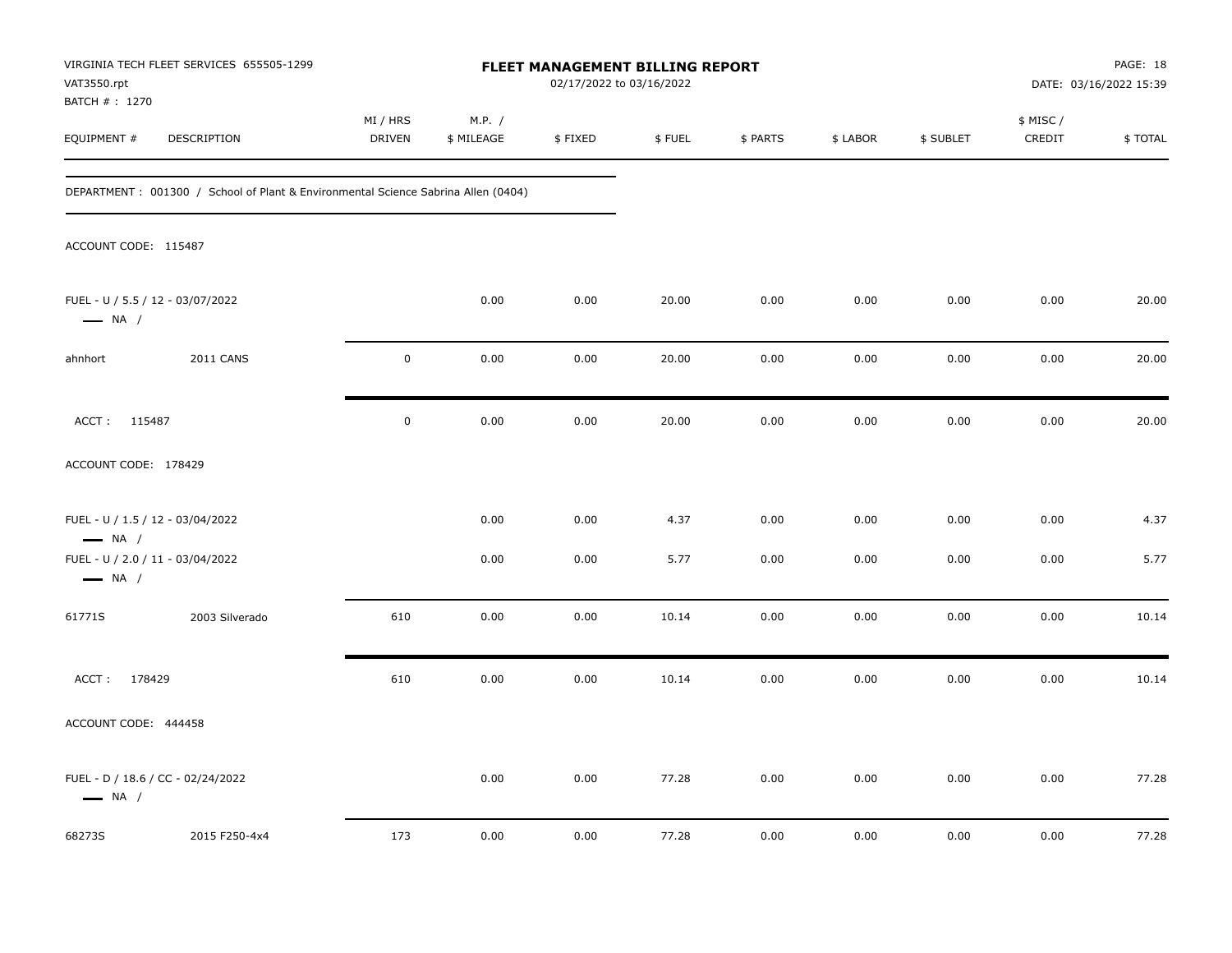| VAT3550.rpt<br>BATCH #: 1270                                                                    | VIRGINIA TECH FLEET SERVICES 655505-1299                                          | FLEET MANAGEMENT BILLING REPORT<br>02/17/2022 to 03/16/2022 |                      |              |               |              |              |              |                    | PAGE: 19<br>DATE: 03/16/2022 15:39 |  |
|-------------------------------------------------------------------------------------------------|-----------------------------------------------------------------------------------|-------------------------------------------------------------|----------------------|--------------|---------------|--------------|--------------|--------------|--------------------|------------------------------------|--|
| EQUIPMENT #                                                                                     | DESCRIPTION                                                                       | MI / HRS<br><b>DRIVEN</b>                                   | M.P. /<br>\$ MILEAGE | \$FIXED      | \$FUEL        | \$ PARTS     | \$ LABOR     | \$ SUBLET    | \$ MISC/<br>CREDIT | \$TOTAL                            |  |
|                                                                                                 | DEPARTMENT: 001300 / School of Plant & Environmental Science Sabrina Allen (0404) |                                                             |                      |              |               |              |              |              |                    |                                    |  |
| ACCT:<br>444458                                                                                 |                                                                                   | 173                                                         | 0.00                 | 0.00         | 77.28         | 0.00         | 0.00         | 0.00         | 0.00               | 77.28                              |  |
| ACCOUNT CODE: 445770                                                                            |                                                                                   |                                                             |                      |              |               |              |              |              |                    |                                    |  |
| FUEL - U / 77.3 / CC - 02/24/2022<br>$\longrightarrow$ NA /                                     |                                                                                   |                                                             | 0.00                 | 0.00         | 248.25        | 0.00         | 0.00         | 0.00         | 0.00               | 248.25                             |  |
| 74602s                                                                                          | 2017 F250-4x4                                                                     | 1,043                                                       | 0.00                 | 0.00         | 248.25        | 0.00         | 0.00         | 0.00         | 0.00               | 248.25                             |  |
| ACCT: 445770                                                                                    |                                                                                   | 1,043                                                       | 0.00                 | 0.00         | 248.25        | 0.00         | 0.00         | 0.00         | 0.00               | 248.25                             |  |
| ACCOUNT CODE: 445774                                                                            |                                                                                   |                                                             |                      |              |               |              |              |              |                    |                                    |  |
| FUEL - U / 15.9 / 11 - 03/14/2022<br>$\longrightarrow$ NA /                                     |                                                                                   |                                                             | 0.00                 | 0.00         | 57.47         | 0.00         | 0.00         | 0.00         | 0.00               | 57.47                              |  |
| 63794s                                                                                          | 2009 DAKOTA                                                                       | $\mathbf 0$                                                 | 0.00                 | 0.00         | 57.47         | 0.00         | 0.00         | 0.00         | 0.00               | 57.47                              |  |
| ACCT: 445774                                                                                    |                                                                                   | $\pmb{0}$                                                   | 0.00                 | 0.00         | 57.47         | 0.00         | 0.00         | 0.00         | 0.00               | 57.47                              |  |
| ACCOUNT CODE: 445780                                                                            |                                                                                   |                                                             |                      |              |               |              |              |              |                    |                                    |  |
| FUEL - U / 12.1 / 11 - 03/01/2022<br>$\longrightarrow$ NA /<br>FUEL - U / 3.3 / 11 - 03/06/2022 |                                                                                   |                                                             | 0.00<br>0.00         | 0.00<br>0.00 | 35.51<br>9.52 | 0.00<br>0.00 | 0.00<br>0.00 | 0.00<br>0.00 | 0.00<br>0.00       | 35.51<br>9.52                      |  |
| $\longrightarrow$ NA /                                                                          |                                                                                   |                                                             |                      |              |               |              |              |              |                    |                                    |  |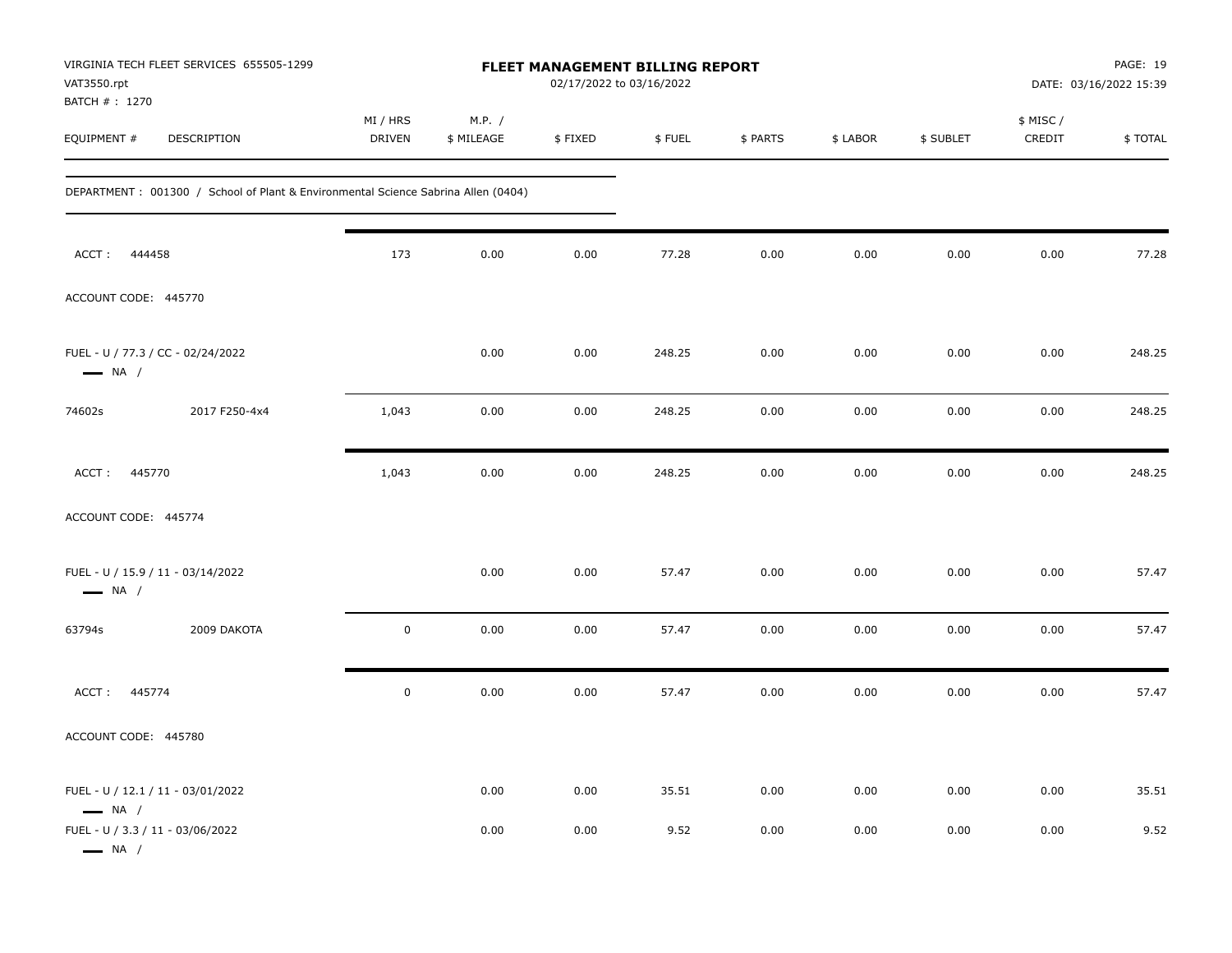| VAT3550.rpt<br>BATCH # : 1270                              | VIRGINIA TECH FLEET SERVICES 655505-1299                                          | FLEET MANAGEMENT BILLING REPORT<br>02/17/2022 to 03/16/2022 |                      |         |        |          |          |           | PAGE: 20<br>DATE: 03/16/2022 15:39 |         |
|------------------------------------------------------------|-----------------------------------------------------------------------------------|-------------------------------------------------------------|----------------------|---------|--------|----------|----------|-----------|------------------------------------|---------|
| EQUIPMENT #                                                | DESCRIPTION                                                                       | MI / HRS<br><b>DRIVEN</b>                                   | M.P. /<br>\$ MILEAGE | \$FIXED | \$FUEL | \$ PARTS | \$ LABOR | \$ SUBLET | \$ MISC /<br>CREDIT                | \$TOTAL |
|                                                            | DEPARTMENT: 001300 / School of Plant & Environmental Science Sabrina Allen (0404) |                                                             |                      |         |        |          |          |           |                                    |         |
| FUEL - U / 5.1 / 11 - 02/24/2022<br>$\longrightarrow$ NA / |                                                                                   |                                                             | 0.00                 | 0.00    | 14.88  | 0.00     | 0.00     | 0.00      | 0.00                               | 14.88   |
| 71517s                                                     | 2016 SPORT UTIL                                                                   | 847                                                         | 0.00                 | 0.00    | 59.91  | 0.00     | 0.00     | 0.00      | 0.00                               | 59.91   |
| ACCT: 445780                                               |                                                                                   | 847                                                         | 0.00                 | 0.00    | 59.91  | 0.00     | 0.00     | 0.00      | 0.00                               | 59.91   |
| ACCOUNT CODE: 445781                                       |                                                                                   |                                                             |                      |         |        |          |          |           |                                    |         |
| $\longrightarrow$ NA /                                     | FUEL - U / 15.1 / 11 - 03/14/2022                                                 |                                                             | 0.00                 | 0.00    | 54.40  | 0.00     | 0.00     | 0.00      | 0.00                               | 54.40   |
| 47251S                                                     | 2013 EXPLORER                                                                     | 1,367                                                       | 0.00                 | 0.00    | 54.40  | 0.00     | 0.00     | 0.00      | 0.00                               | 54.40   |
| FUEL - U / 6.0 / 11 - 03/10/2022<br>$\longrightarrow$ NA / |                                                                                   |                                                             | 0.00                 | 0.00    | 21.70  | 0.00     | 0.00     | 0.00      | 0.00                               | 21.70   |
| <b>ECSES</b>                                               | 1990 EQUIPMENT                                                                    | $\mathbf 0$                                                 | 0.00                 | 0.00    | 21.70  | 0.00     | 0.00     | 0.00      | 0.00                               | 21.70   |
| 445781<br>ACCT:                                            |                                                                                   | 1,367                                                       | 0.00                 | 0.00    | 76.10  | 0.00     | 0.00     | 0.00      | 0.00                               | 76.10   |
| ACCOUNT CODE: 467198                                       |                                                                                   |                                                             |                      |         |        |          |          |           |                                    |         |
| $\longrightarrow$ NA /                                     | FUEL - U / 26.9 / CC - 02/24/2022                                                 |                                                             | 0.00                 | 0.00    | 81.37  | 0.00     | 0.00     | 0.00      | 0.00                               | 81.37   |
| 50195S                                                     | 2006 F150                                                                         | $\mathbf 0$                                                 | 0.00                 | 0.00    | 81.37  | 0.00     | 0.00     | 0.00      | 0.00                               | 81.37   |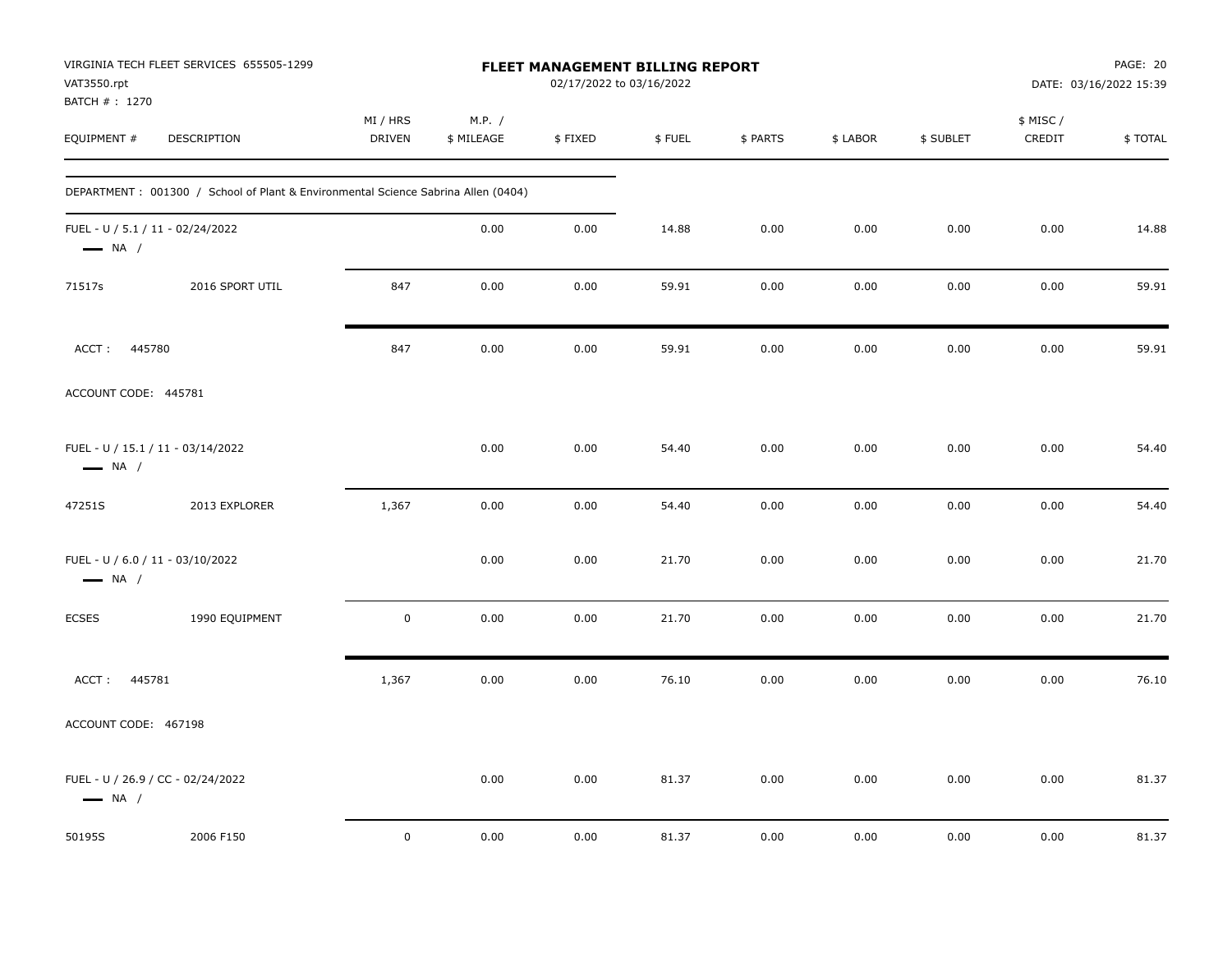| VIRGINIA TECH FLEET SERVICES 655505-1299<br>VAT3550.rpt<br>BATCH # : 1270         | FLEET MANAGEMENT BILLING REPORT<br>02/17/2022 to 03/16/2022 |                      |         | PAGE: 21<br>DATE: 03/16/2022 15:39 |          |          |           |                    |         |
|-----------------------------------------------------------------------------------|-------------------------------------------------------------|----------------------|---------|------------------------------------|----------|----------|-----------|--------------------|---------|
| EQUIPMENT #<br>DESCRIPTION                                                        | MI / HRS<br><b>DRIVEN</b>                                   | M.P. /<br>\$ MILEAGE | \$FIXED | \$FUEL                             | \$ PARTS | \$ LABOR | \$ SUBLET | \$ MISC/<br>CREDIT | \$TOTAL |
| DEPARTMENT: 001300 / School of Plant & Environmental Science Sabrina Allen (0404) |                                                             |                      |         |                                    |          |          |           |                    |         |
| 467198<br>ACCT:                                                                   | $\mathbf 0$                                                 | 0.00                 | 0.00    | 81.37                              | 0.00     | 0.00     | 0.00      | 0.00               | 81.37   |
| ACCOUNT CODE: 579517                                                              |                                                             |                      |         |                                    |          |          |           |                    |         |
| OTHER CHARGE<br>$\longrightarrow$ NA /                                            |                                                             | 0.00                 | 5.81    | 0.00                               | 0.00     | 0.00     | 0.00      | 0.00               | 5.81    |
| 2018 SUBURBAN<br>74660s                                                           | $\mathbf 0$                                                 | 0.00                 | 5.81    | 0.00                               | 0.00     | 0.00     | 0.00      | 0.00               | 5.81    |
| 579517<br>ACCT:                                                                   | $\mathbf 0$                                                 | 0.00                 | 5.81    | 0.00                               | 0.00     | 0.00     | 0.00      | 0.00               | 5.81    |
| ACCOUNT CODE: 881049                                                              |                                                             |                      |         |                                    |          |          |           |                    |         |
| FUEL - U / 64.0 / CC - 02/24/2022<br>$\longrightarrow$ NA /                       |                                                             | 0.00                 | 0.00    | 202.71                             | 0.00     | 0.00     | 0.00      | 0.00               | 202.71  |
| 2007 Silverado<br>57593S                                                          | 717                                                         | 0.00                 | 0.00    | 202.71                             | 0.00     | 0.00     | 0.00      | 0.00               | 202.71  |
| ACCT:<br>881049                                                                   | 717                                                         | 0.00                 | 0.00    | 202.71                             | 0.00     | 0.00     | 0.00      | 0.00               | 202.71  |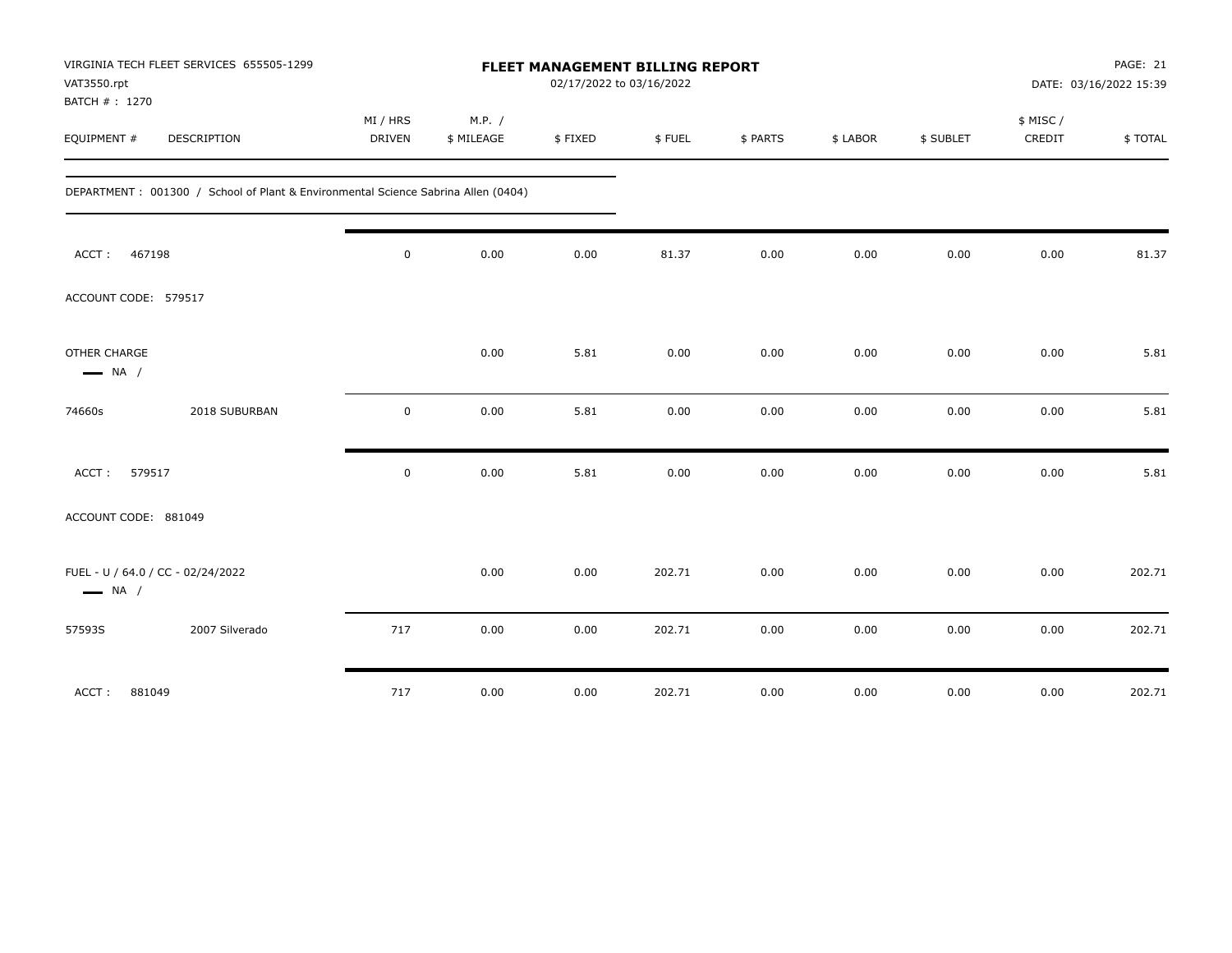| VIRGINIA TECH FLEET SERVICES 655505-1299<br>VAT3550.rpt<br>BATCH # : 1270 |        | <b>FLEET MANAGEMENT BILLING REPORT</b><br>02/17/2022 to 03/16/2022 |                      |         |        |          |          |                  |                    | PAGE: 22<br>DATE: 03/16/2022 15:39 |  |
|---------------------------------------------------------------------------|--------|--------------------------------------------------------------------|----------------------|---------|--------|----------|----------|------------------|--------------------|------------------------------------|--|
| EQUIPMENT #<br>DESCRIPTION                                                |        | MI / HRS<br>DRIVEN                                                 | M.P. /<br>\$ MILEAGE | \$FIXED | \$FUEL | \$ PARTS | \$ LABOR | \$ SUBLET        | \$ MISC/<br>CREDIT | \$TOTAL                            |  |
| DEPARTMENT SUBTOTALS :                                                    |        | 4,757                                                              | 0.00                 | 5.81    | 833.23 | 0.00     | 0.00     | 0.00             | 0.00               | 839.04                             |  |
| <b>BREAKDOWN OF CHARGES:</b>                                              |        |                                                                    | MILEAGE              |         |        | 0.00     |          | PARTS (WO'S)     |                    | 0.00                               |  |
| <b>EQUIPMENT COUNT:</b>                                                   | 11     |                                                                    | MOTOR POOL           |         |        | 0.00     |          | PARTS (IND.ISS.) |                    | 0.00                               |  |
| DEPARTMENT:                                                               | 001300 |                                                                    | BASE                 |         |        | 0.00     |          | CREDITS          |                    | 0.00                               |  |
|                                                                           |        |                                                                    | INSURANCE            |         |        | 0.00     |          | MISCELLANEOUS    |                    | 0.00                               |  |
|                                                                           |        |                                                                    | OTHER                |         |        | 5.81     | LABOR    |                  |                    | 0.00                               |  |
|                                                                           |        |                                                                    | REPLACEMENT          |         |        | 0.00     |          | <b>SUBLETS</b>   |                    | 0.00                               |  |
|                                                                           |        |                                                                    | <b>FUEL</b>          |         |        | 833.23   |          |                  |                    |                                    |  |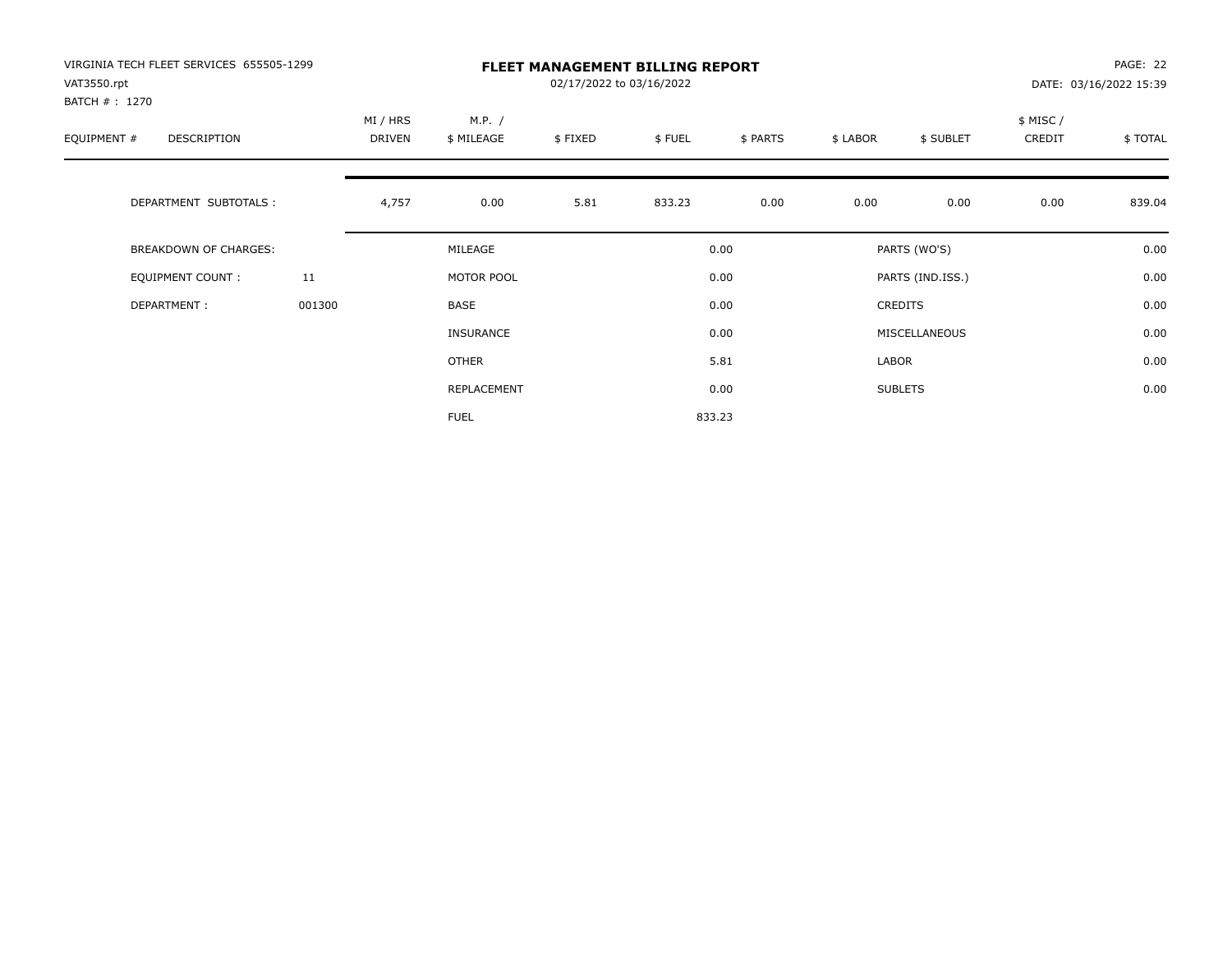| VAT3550.rpt<br>BATCH #: 1270 | VIRGINIA TECH FLEET SERVICES 655505-1299                                         |                    | FLEET MANAGEMENT BILLING REPORT<br>02/17/2022 to 03/16/2022 |         |        |          |          |                  | PAGE: 23<br>DATE: 03/16/2022 15:39 |         |
|------------------------------|----------------------------------------------------------------------------------|--------------------|-------------------------------------------------------------|---------|--------|----------|----------|------------------|------------------------------------|---------|
| EQUIPMENT #                  | <b>DESCRIPTION</b>                                                               | MI / HRS<br>DRIVEN | M.P. /<br>\$ MILEAGE                                        | \$FIXED | \$FUEL | \$ PARTS | \$ LABOR | \$ SUBLET        | \$ MISC /<br>CREDIT                | \$TOTAL |
|                              | DEPARTMENT: 002000 / Southern Piedmont AREC - 2375 Darvills Rd, Blackstone 23824 |                    |                                                             |         |        |          |          |                  |                                    |         |
|                              | ACCOUNT CODE: 140081                                                             |                    |                                                             |         |        |          |          |                  |                                    |         |
| $\longrightarrow$ NA /       | FUEL - U / 13.8 / CC - 02/24/2022                                                |                    | 0.00                                                        | 0.00    | 42.85  | 0.00     | 0.00     | 0.00             | 0.00                               | 42.85   |
| 80246S                       | 2021 ESCAPE                                                                      | 1,973              | 0.00                                                        | 0.00    | 42.85  | 0.00     | 0.00     | 0.00             | 0.00                               | 42.85   |
| ACCT:                        | 140081                                                                           | 1,973              | 0.00                                                        | 0.00    | 42.85  | 0.00     | 0.00     | 0.00             | 0.00                               | 42.85   |
|                              | DEPARTMENT SUBTOTALS :                                                           | 1,973              | 0.00                                                        | 0.00    | 42.85  | 0.00     | 0.00     | 0.00             | 0.00                               | 42.85   |
|                              | <b>BREAKDOWN OF CHARGES:</b>                                                     |                    | MILEAGE                                                     |         |        | 0.00     |          | PARTS (WO'S)     |                                    | 0.00    |
|                              | <b>EQUIPMENT COUNT:</b>                                                          | $\mathbf{1}$       | MOTOR POOL                                                  |         |        | 0.00     |          | PARTS (IND.ISS.) |                                    | 0.00    |
|                              | DEPARTMENT:                                                                      | 002000             | <b>BASE</b>                                                 |         |        | 0.00     |          | CREDITS          |                                    | 0.00    |
|                              |                                                                                  |                    | <b>INSURANCE</b>                                            |         |        | 0.00     |          | MISCELLANEOUS    |                                    | 0.00    |
|                              |                                                                                  |                    | <b>OTHER</b>                                                |         |        | 0.00     | LABOR    |                  |                                    | 0.00    |
|                              |                                                                                  |                    | <b>REPLACEMENT</b>                                          |         |        | 0.00     |          | <b>SUBLETS</b>   |                                    | 0.00    |
|                              |                                                                                  |                    | <b>FUEL</b>                                                 |         |        | 42.85    |          |                  |                                    |         |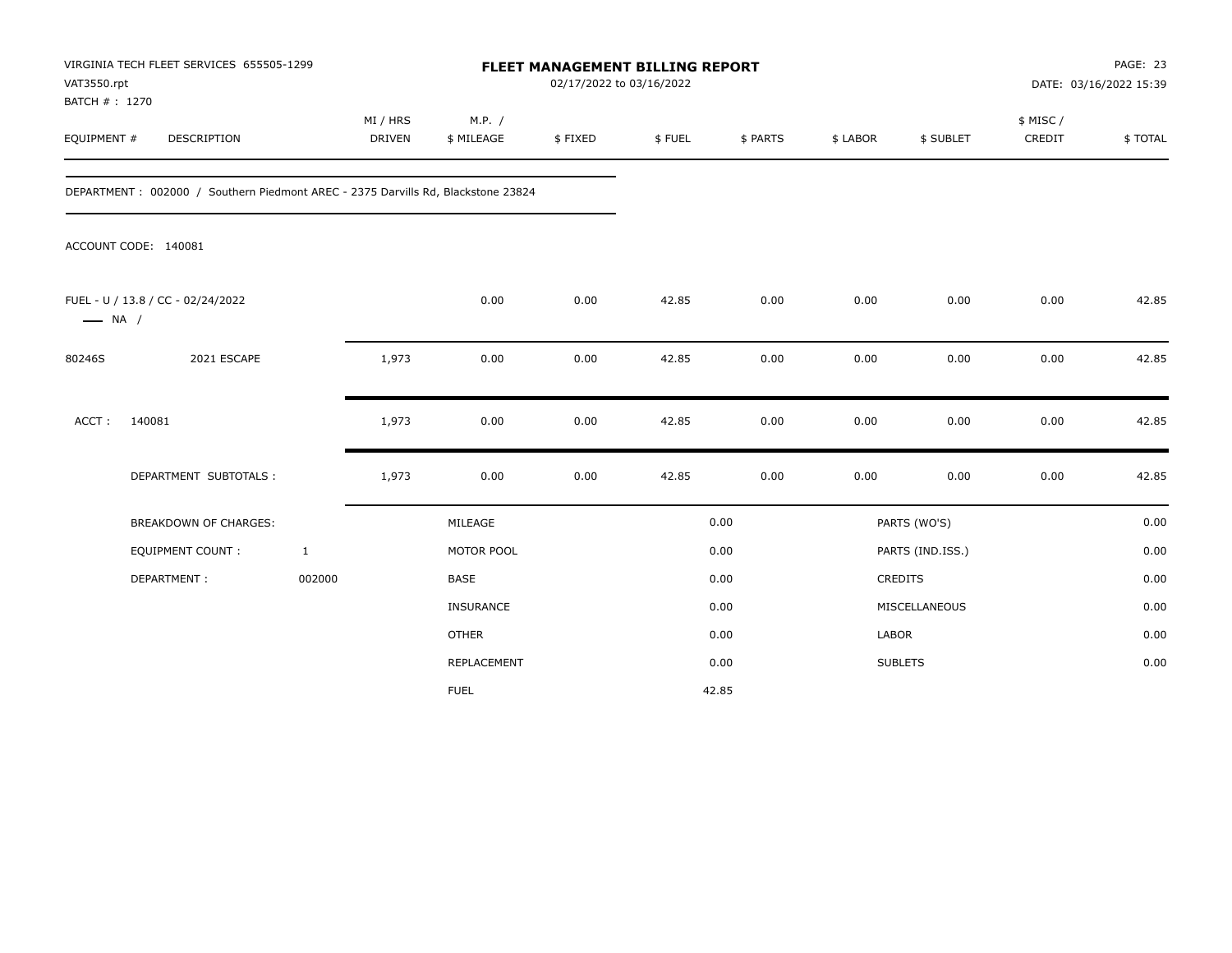| VAT3550.rpt<br>BATCH # : 1270 | VIRGINIA TECH FLEET SERVICES 655505-1299                                    |                |                           |                      | FLEET MANAGEMENT BILLING REPORT<br>02/17/2022 to 03/16/2022 |        |          |          | PAGE: 24<br>DATE: 03/16/2022 15:39 |                     |         |
|-------------------------------|-----------------------------------------------------------------------------|----------------|---------------------------|----------------------|-------------------------------------------------------------|--------|----------|----------|------------------------------------|---------------------|---------|
| EQUIPMENT #                   | DESCRIPTION                                                                 |                | MI / HRS<br><b>DRIVEN</b> | M.P. /<br>\$ MILEAGE | \$FIXED                                                     | \$FUEL | \$ PARTS | \$ LABOR | \$ SUBLET                          | \$ MISC /<br>CREDIT | \$TOTAL |
|                               | DEPARTMENT: 002300 / Wood Science & Forest Products - Debbie Garnand (0324) |                |                           |                      |                                                             |        |          |          |                                    |                     |         |
|                               | ACCOUNT CODE: 130484                                                        |                |                           |                      |                                                             |        |          |          |                                    |                     |         |
| $\longrightarrow$ NA /        | FUEL - U / 25.5 / 11 - 02/21/2022                                           |                |                           | 0.00                 | 0.00                                                        | 74.72  | 0.00     | 0.00     | 0.00                               | 0.00                | 74.72   |
| 50167S                        | 2005 SIERRA                                                                 |                | 333                       | 0.00                 | $0.00\,$                                                    | 74.72  | 0.00     | 0.00     | 0.00                               | 0.00                | 74.72   |
| $\longrightarrow$ NA /        | FUEL - U / 14.0 / 12 - 02/21/2022                                           |                |                           | 0.00                 | 0.00                                                        | 41.02  | 0.00     | 0.00     | 0.00                               | 0.00                | 41.02   |
| 58825S                        | 2009 ESCAPE                                                                 |                | 402                       | 0.00                 | 0.00                                                        | 41.02  | 0.00     | 0.00     | 0.00                               | 0.00                | 41.02   |
| ACCT:                         | 130484                                                                      |                | 735                       | 0.00                 | 0.00                                                        | 115.74 | 0.00     | 0.00     | 0.00                               | $0.00\,$            | 115.74  |
|                               | DEPARTMENT SUBTOTALS :                                                      |                | 735                       | 0.00                 | 0.00                                                        | 115.74 | 0.00     | 0.00     | 0.00                               | 0.00                | 115.74  |
|                               | BREAKDOWN OF CHARGES:                                                       |                |                           | MILEAGE              |                                                             |        | 0.00     |          | PARTS (WO'S)                       |                     | 0.00    |
|                               | <b>EQUIPMENT COUNT:</b>                                                     | $\overline{2}$ |                           | MOTOR POOL           |                                                             |        | 0.00     |          | PARTS (IND.ISS.)                   |                     | 0.00    |
|                               | DEPARTMENT:                                                                 | 002300         |                           | BASE                 |                                                             |        | 0.00     |          | CREDITS                            |                     | 0.00    |
|                               |                                                                             |                |                           | <b>INSURANCE</b>     |                                                             |        | 0.00     |          | MISCELLANEOUS                      |                     | 0.00    |
|                               |                                                                             |                |                           | <b>OTHER</b>         |                                                             |        | 0.00     | LABOR    |                                    |                     | 0.00    |
|                               |                                                                             |                |                           | <b>REPLACEMENT</b>   |                                                             |        | 0.00     |          | <b>SUBLETS</b>                     |                     | 0.00    |
|                               |                                                                             |                |                           | <b>FUEL</b>          |                                                             | 115.74 |          |          |                                    |                     |         |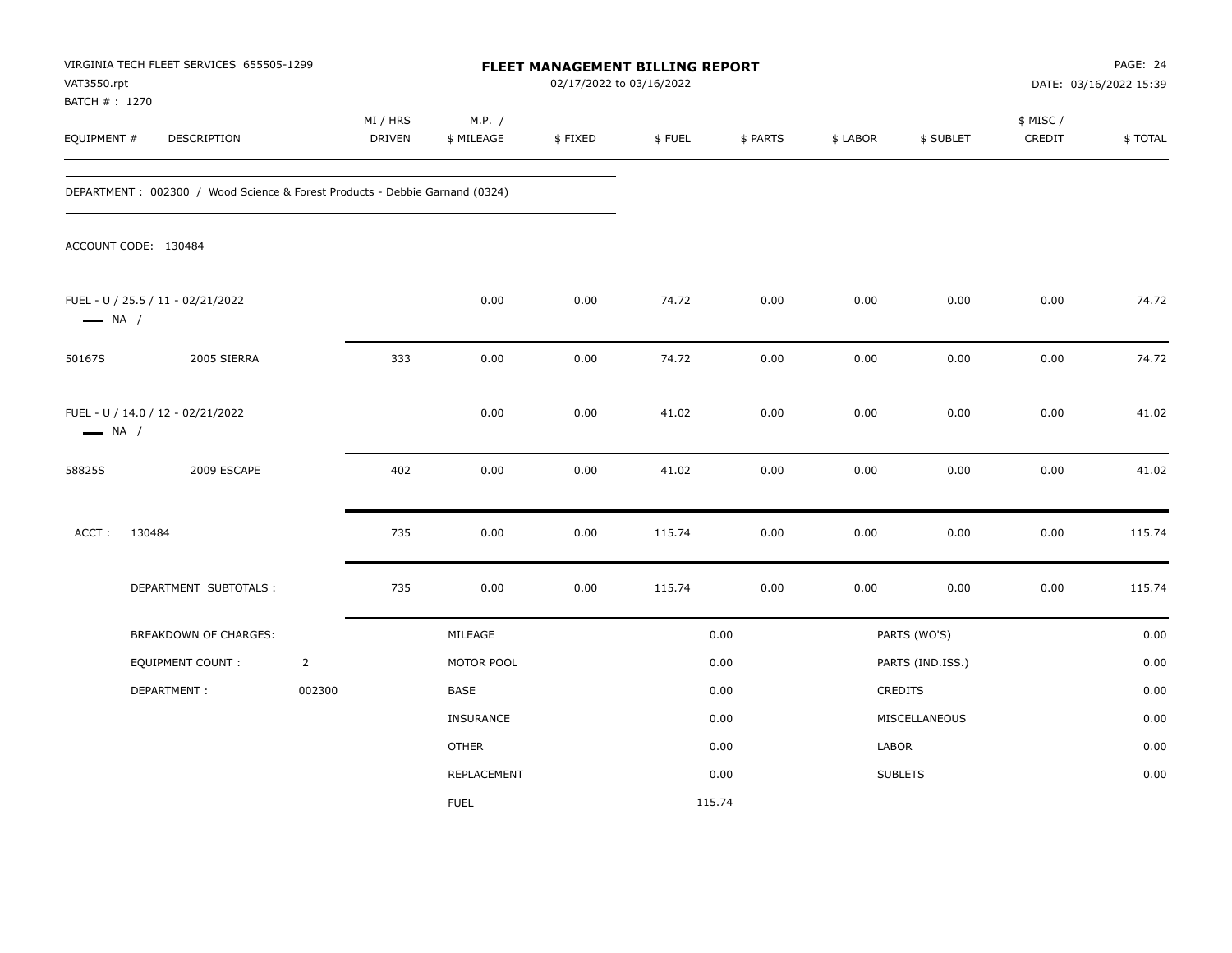| VAT3550.rpt                                      | VIRGINIA TECH FLEET SERVICES 655505-1299                                    |                    |                      | FLEET MANAGEMENT BILLING REPORT<br>02/17/2022 to 03/16/2022 |        |          |          |           |                     | PAGE: 25<br>DATE: 03/16/2022 15:39 |
|--------------------------------------------------|-----------------------------------------------------------------------------|--------------------|----------------------|-------------------------------------------------------------|--------|----------|----------|-----------|---------------------|------------------------------------|
| BATCH # : 1270<br>EQUIPMENT #                    | DESCRIPTION                                                                 | MI / HRS<br>DRIVEN | M.P. /<br>\$ MILEAGE | \$FIXED                                                     | \$FUEL | \$ PARTS | \$ LABOR | \$ SUBLET | \$ MISC /<br>CREDIT | \$TOTAL                            |
|                                                  | DEPARTMENT : 002800 / Agriculture & Life Sciences - Jasmine Phillips (0341) |                    |                      |                                                             |        |          |          |           |                     |                                    |
| ACCOUNT CODE: 141321                             |                                                                             |                    |                      |                                                             |        |          |          |           |                     |                                    |
| $\longrightarrow$ NA /                           | FUEL - U / 36.2 / CC - 02/24/2022                                           |                    | 0.00                 | 0.00                                                        | 120.60 | 0.00     | 0.00     | 0.00      | 0.00                | 120.60                             |
| 69981s                                           | 2009 Caravan                                                                | 749                | 0.00                 | 0.00                                                        | 120.60 | 0.00     | 0.00     | 0.00      | 0.00                | 120.60                             |
| ACCT: 141321                                     |                                                                             | 749                | 0.00                 | 0.00                                                        | 120.60 | 0.00     | 0.00     | 0.00      | 0.00                | 120.60                             |
| ACCOUNT CODE: 998745                             |                                                                             |                    |                      |                                                             |        |          |          |           |                     |                                    |
| $\longrightarrow$ NA /                           | FUEL - U / 5.8 / 11 - 03/04/2022                                            |                    | 0.00                 | 0.00                                                        | 16.85  | 0.00     | 0.00     | 0.00      | 0.00                | 16.85                              |
|                                                  | FUEL - U / 8.0 / 12 - 03/07/2022                                            |                    | 0.00                 | 0.00                                                        | 28.77  | 0.00     | 0.00     | 0.00      | 0.00                | 28.77                              |
| $\longrightarrow$ NA /<br>$\longrightarrow$ NA / | FUEL - U / 11.5 / 11 - 03/09/2022                                           |                    | 0.00                 | 0.00                                                        | 41.55  | 0.00     | 0.00     | 0.00      | 0.00                | 41.55                              |
|                                                  | FUEL - U / 11.9 / 12 - 03/11/2022                                           |                    | 0.00                 | 0.00                                                        | 42.92  | 0.00     | 0.00     | 0.00      | 0.00                | 42.92                              |
| $\longrightarrow$ NA /<br>$\longrightarrow$ NA / | FUEL - U / 79.5 / CC - 02/24/2022                                           |                    | 0.00                 | 0.00                                                        | 266.07 | 0.00     | 0.00     | 0.00      | 0.00                | 266.07                             |
| $\longrightarrow$ NA /                           | FUEL - U / 13.1 / 11 - 02/28/2022                                           |                    | 0.00                 | 0.00                                                        | 38.30  | 0.00     | 0.00     | 0.00      | 0.00                | 38.30                              |
| 69954s                                           | 2016 IMPALA                                                                 | 3,244              | 0.00                 | 0.00                                                        | 434.46 | 0.00     | 0.00     | 0.00      | 0.00                | 434.46                             |
| 998745<br>ACCT:                                  |                                                                             | 3,244              | 0.00                 | 0.00                                                        | 434.46 | 0.00     | 0.00     | 0.00      | 0.00                | 434.46                             |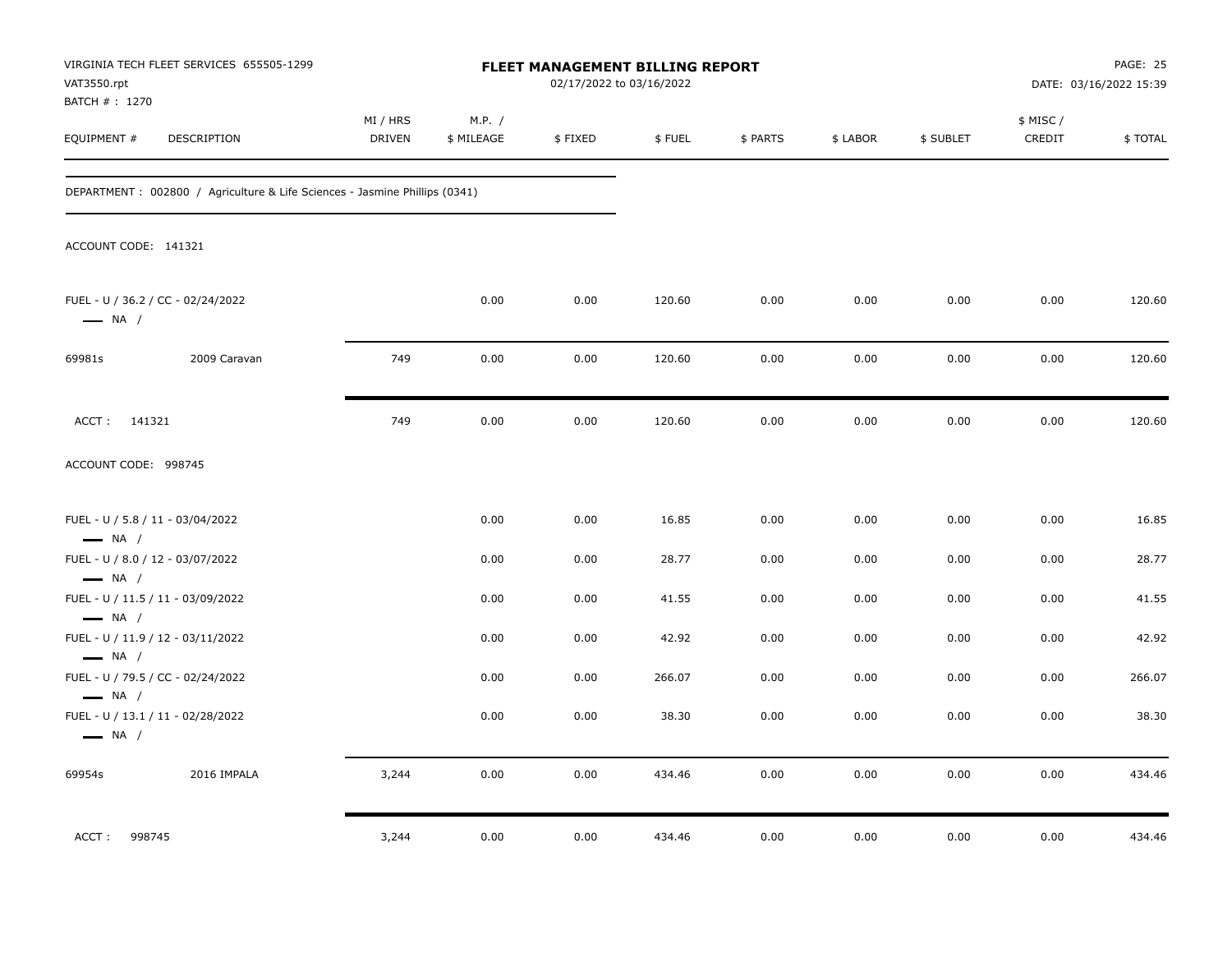| VIRGINIA TECH FLEET SERVICES 655505-1299<br>VAT3550.rpt<br>BATCH #: 1270 |                |                           |                      | PAGE: 26<br>DATE: 03/16/2022 15:39 |        |          |          |                  |                     |         |
|--------------------------------------------------------------------------|----------------|---------------------------|----------------------|------------------------------------|--------|----------|----------|------------------|---------------------|---------|
| EQUIPMENT #<br><b>DESCRIPTION</b>                                        |                | MI / HRS<br><b>DRIVEN</b> | M.P. /<br>\$ MILEAGE | \$FIXED                            | \$FUEL | \$ PARTS | \$ LABOR | \$ SUBLET        | \$ MISC /<br>CREDIT | \$TOTAL |
| DEPARTMENT SUBTOTALS :                                                   |                | 3,993                     | 0.00                 | 0.00                               | 555.06 | 0.00     | 0.00     | 0.00             | 0.00                | 555.06  |
| <b>BREAKDOWN OF CHARGES:</b>                                             |                |                           | MILEAGE              |                                    |        | 0.00     |          | PARTS (WO'S)     |                     | 0.00    |
| EQUIPMENT COUNT:                                                         | $\overline{2}$ |                           | MOTOR POOL           |                                    |        | 0.00     |          | PARTS (IND.ISS.) |                     | 0.00    |
| DEPARTMENT:                                                              | 002800         |                           | <b>BASE</b>          |                                    |        | 0.00     |          | <b>CREDITS</b>   |                     | 0.00    |
|                                                                          |                |                           | INSURANCE            |                                    |        | 0.00     |          | MISCELLANEOUS    |                     | 0.00    |
|                                                                          |                |                           | OTHER                |                                    |        | 0.00     | LABOR    |                  |                     | 0.00    |
|                                                                          |                |                           | REPLACEMENT          |                                    |        | 0.00     |          | <b>SUBLETS</b>   |                     | 0.00    |
|                                                                          |                |                           | <b>FUEL</b>          |                                    |        | 555.06   |          |                  |                     |         |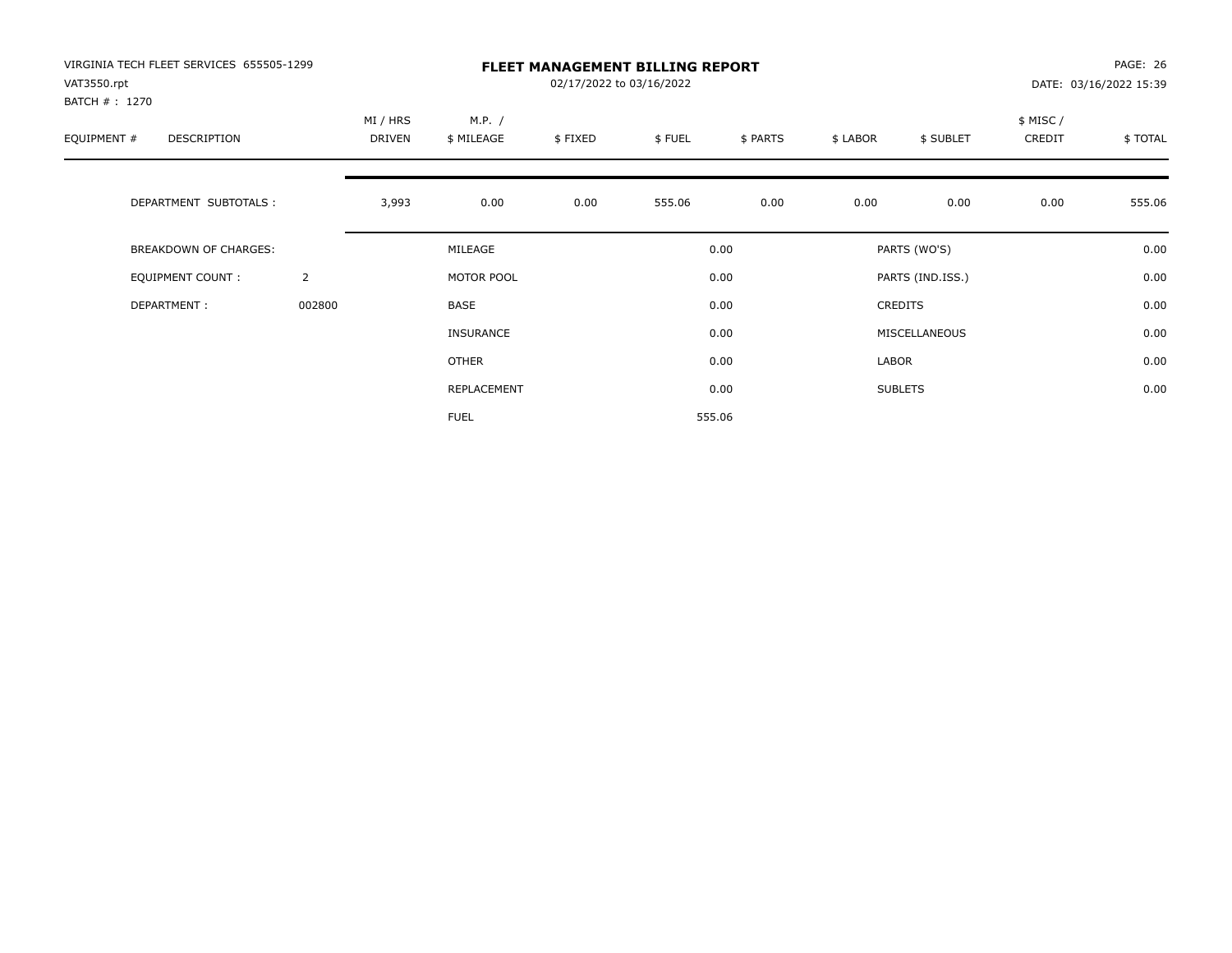| VAT3550.rpt<br>BATCH # : 1270                                    | VIRGINIA TECH FLEET SERVICES 655505-1299                               |                |                           |                      | 02/17/2022 to 03/16/2022 | FLEET MANAGEMENT BILLING REPORT |              |              |                  |                     | PAGE: 27<br>DATE: 03/16/2022 15:39 |
|------------------------------------------------------------------|------------------------------------------------------------------------|----------------|---------------------------|----------------------|--------------------------|---------------------------------|--------------|--------------|------------------|---------------------|------------------------------------|
| EQUIPMENT #                                                      | DESCRIPTION                                                            |                | MI / HRS<br><b>DRIVEN</b> | M.P. /<br>\$ MILEAGE | \$FIXED                  | \$FUEL                          | \$ PARTS     | \$ LABOR     | \$ SUBLET        | \$ MISC /<br>CREDIT | \$TOTAL                            |
|                                                                  | DEPARTMENT: 003400 / College of Veterinary Medicine - Angela Webb 0442 |                |                           |                      |                          |                                 |              |              |                  |                     |                                    |
|                                                                  | ACCOUNT CODE: 120404                                                   |                |                           |                      |                          |                                 |              |              |                  |                     |                                    |
| $\longrightarrow$ NA /                                           | FUEL - U / 3.8 / 11 - 02/22/2022                                       |                |                           | 0.00                 | 0.00                     | 11.05                           | 0.00         | 0.00         | 0.00             | 0.00                | 11.05                              |
| 40059S                                                           | 1998 PICKUP                                                            |                | 220                       | 0.00                 | 0.00                     | 11.05                           | 0.00         | 0.00         | 0.00             | 0.00                | 11.05                              |
| $\longrightarrow$ NA /<br>OTHER CHARGE<br>$\longrightarrow$ NA / | FUEL - U / 15.0 / 11 - 03/03/2022                                      |                |                           | 0.00<br>0.00         | 0.00<br>1.54             | 43.95<br>0.00                   | 0.00<br>0.00 | 0.00<br>0.00 | 0.00<br>0.00     | 0.00<br>0.00        | 43.95<br>1.54                      |
| 79402s                                                           | 2019 Transist Wagon                                                    |                | 255                       | 0.00                 | 1.54                     | 43.95                           | 0.00         | 0.00         | 0.00             | 0.00                | 45.49                              |
| ACCT:                                                            | 120404                                                                 |                | 475                       | 0.00                 | 1.54                     | 55.00                           | 0.00         | 0.00         | 0.00             | 0.00                | 56.54                              |
|                                                                  | DEPARTMENT SUBTOTALS :                                                 |                | 475                       | 0.00                 | 1.54                     | 55.00                           | 0.00         | 0.00         | 0.00             | 0.00                | 56.54                              |
|                                                                  | BREAKDOWN OF CHARGES:                                                  |                |                           | MILEAGE              |                          |                                 | 0.00         |              | PARTS (WO'S)     |                     | 0.00                               |
|                                                                  | <b>EQUIPMENT COUNT:</b>                                                | $\overline{2}$ |                           | MOTOR POOL           |                          |                                 | 0.00         |              | PARTS (IND.ISS.) |                     | 0.00                               |
|                                                                  | DEPARTMENT:                                                            | 003400         |                           | BASE                 |                          |                                 | 0.00         |              | CREDITS          |                     | 0.00                               |
|                                                                  |                                                                        |                |                           | INSURANCE            |                          |                                 | 0.00         |              | MISCELLANEOUS    |                     | 0.00                               |
|                                                                  |                                                                        |                |                           | <b>OTHER</b>         |                          |                                 | 1.54         | LABOR        |                  |                     | 0.00                               |
|                                                                  |                                                                        |                |                           | REPLACEMENT          |                          |                                 | 0.00         |              | <b>SUBLETS</b>   |                     | 0.00                               |
|                                                                  |                                                                        |                |                           | <b>FUEL</b>          |                          |                                 | 55.00        |              |                  |                     |                                    |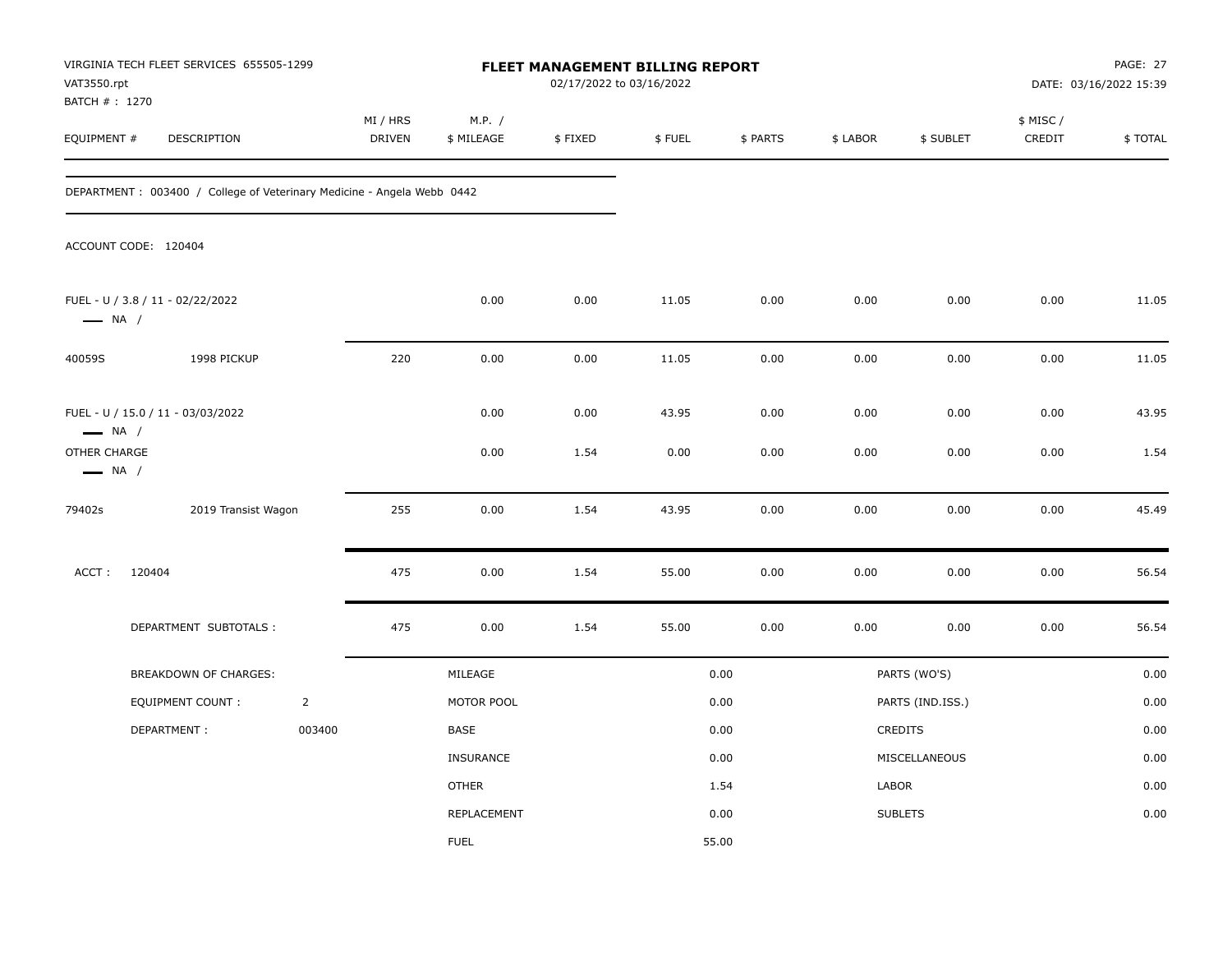| VAT3550.rpt                                  | VIRGINIA TECH FLEET SERVICES 655505-1299<br>BATCH #: 1270<br>EQUIPMENT #    |              |                           |                      |         | FLEET MANAGEMENT BILLING REPORT<br>02/17/2022 to 03/16/2022 |          |          |                  | PAGE: 28<br>DATE: 03/16/2022 15:39 |         |  |
|----------------------------------------------|-----------------------------------------------------------------------------|--------------|---------------------------|----------------------|---------|-------------------------------------------------------------|----------|----------|------------------|------------------------------------|---------|--|
|                                              | DESCRIPTION                                                                 |              | MI / HRS<br><b>DRIVEN</b> | M.P. /<br>\$ MILEAGE | \$FIXED | \$FUEL                                                      | \$ PARTS | \$ LABOR | \$ SUBLET        | \$ MISC/<br>CREDIT                 | \$TOTAL |  |
|                                              | DEPARTMENT: 003700 / Population Health Sciences Dept - Tammy Stevers (0395) |              |                           |                      |         |                                                             |          |          |                  |                                    |         |  |
|                                              | ACCOUNT CODE: 118799                                                        |              |                           |                      |         |                                                             |          |          |                  |                                    |         |  |
| $\longrightarrow$ NA /                       | FUEL - U / 109.8 / CC - 02/24/2022                                          |              |                           | 0.00                 | 0.00    | 354.97                                                      | 0.00     | 0.00     | 0.00             | 0.00                               | 354.97  |  |
| <b>BASE CHARGE</b><br>$\longrightarrow$ NA / |                                                                             |              |                           | 0.00                 | 483.00  | 0.00                                                        | 0.00     | 0.00     | 0.00             | 0.00                               | 483.00  |  |
| <b>PA10</b>                                  | 2016 IMPALA                                                                 |              | 597                       | 0.00                 | 483.00  | 354.97                                                      | 0.00     | 0.00     | 0.00             | 0.00                               | 837.97  |  |
| ACCT:                                        | 118799                                                                      |              | 597                       | 0.00                 | 483.00  | 354.97                                                      | 0.00     | 0.00     | 0.00             | 0.00                               | 837.97  |  |
|                                              | DEPARTMENT SUBTOTALS :                                                      |              | 597                       | 0.00                 | 483.00  | 354.97                                                      | 0.00     | 0.00     | 0.00             | 0.00                               | 837.97  |  |
|                                              | BREAKDOWN OF CHARGES:                                                       |              |                           | MILEAGE              |         |                                                             | 0.00     |          | PARTS (WO'S)     |                                    | 0.00    |  |
|                                              | <b>EQUIPMENT COUNT:</b>                                                     | $\mathbf{1}$ |                           | MOTOR POOL           |         |                                                             | 0.00     |          | PARTS (IND.ISS.) |                                    | 0.00    |  |
|                                              | DEPARTMENT:                                                                 | 003700       |                           | BASE                 |         |                                                             | 483.00   |          | <b>CREDITS</b>   |                                    | 0.00    |  |
|                                              |                                                                             |              |                           | INSURANCE            |         |                                                             | 0.00     |          | MISCELLANEOUS    |                                    | 0.00    |  |
|                                              |                                                                             |              |                           | <b>OTHER</b>         |         |                                                             | 0.00     | LABOR    |                  |                                    | 0.00    |  |
|                                              |                                                                             |              |                           | REPLACEMENT          |         |                                                             | 0.00     |          | <b>SUBLETS</b>   |                                    | 0.00    |  |
|                                              |                                                                             |              |                           | <b>FUEL</b>          |         |                                                             | 354.97   |          |                  |                                    |         |  |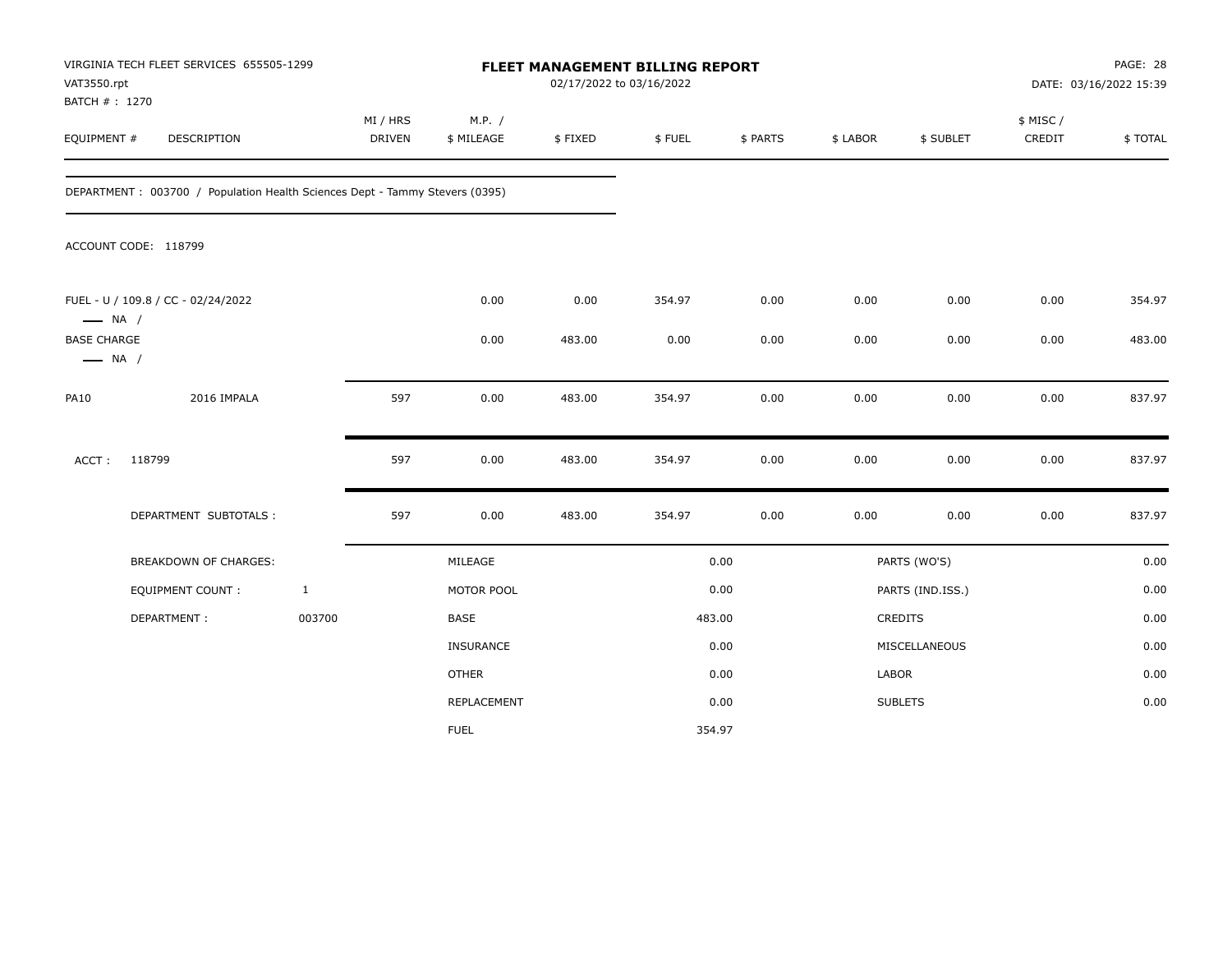| VAT3550.rpt<br>BATCH # : 1270                              | VIRGINIA TECH FLEET SERVICES 655505-1299                           |                           |                      | <b>FLEET MANAGEMENT BILLING REPORT</b><br>02/17/2022 to 03/16/2022 |        |          |          |           |                    | PAGE: 29<br>DATE: 03/16/2022 15:39 |
|------------------------------------------------------------|--------------------------------------------------------------------|---------------------------|----------------------|--------------------------------------------------------------------|--------|----------|----------|-----------|--------------------|------------------------------------|
| EQUIPMENT #                                                | DESCRIPTION                                                        | MI / HRS<br><b>DRIVEN</b> | M.P. /<br>\$ MILEAGE | \$FIXED                                                            | \$FUEL | \$ PARTS | \$ LABOR | \$ SUBLET | \$ MISC/<br>CREDIT | \$TOTAL                            |
|                                                            | DEPARTMENT: 003900 / CVM Teaching Hospital - Jenny Robinson (0442) |                           |                      |                                                                    |        |          |          |           |                    |                                    |
| ACCOUNT CODE: 117722                                       |                                                                    |                           |                      |                                                                    |        |          |          |           |                    |                                    |
| $\longrightarrow$ NA /                                     | FUEL - U / 16.2 / 11 - 03/14/2022                                  |                           | 0.00                 | 0.00                                                               | 58.63  | 0.00     | 0.00     | 0.00      | 0.00               | 58.63                              |
| $\longrightarrow$ NA /                                     | FUEL - U / 20.2 / 11 - 02/28/2022                                  |                           | 0.00                 | 0.00                                                               | 59.24  | 0.00     | 0.00     | 0.00      | 0.00               | 59.24                              |
| 60195S                                                     | 2011 F250-4x4                                                      | $\pmb{0}$                 | 0.00                 | 0.00                                                               | 117.87 | 0.00     | 0.00     | 0.00      | 0.00               | 117.87                             |
| $\longrightarrow$ NA /                                     | FUEL - U / 23.6 / 12 - 03/04/2022                                  |                           | 0.00                 | 0.00                                                               | 69.21  | 0.00     | 0.00     | 0.00      | 0.00               | 69.21                              |
|                                                            | FUEL - U / 10.1 / 11 - 03/07/2022                                  |                           | 0.00                 | 0.00                                                               | 36.46  | 0.00     | 0.00     | 0.00      | 0.00               | 36.46                              |
| $\longrightarrow$ NA /<br>$\longrightarrow$ NA /           | FUEL - U / 12.3 / 11 - 03/10/2022                                  |                           | 0.00                 | 0.00                                                               | 44.37  | 0.00     | 0.00     | 0.00      | 0.00               | 44.37                              |
| $\longrightarrow$ NA /                                     | FUEL - U / 16.7 / 11 - 03/11/2022                                  |                           | 0.00                 | 0.00                                                               | 60.21  | 0.00     | 0.00     | 0.00      | 0.00               | 60.21                              |
| $\longrightarrow$ NA /                                     | FUEL - U / 14.0 / 11 - 03/15/2022                                  |                           | 0.00                 | 0.00                                                               | 50.61  | 0.00     | 0.00     | 0.00      | 0.00               | 50.61                              |
| FUEL - U / 8.3 / 11 - 02/22/2022<br>$\longrightarrow$ NA / |                                                                    |                           | 0.00                 | 0.00                                                               | 24.35  | 0.00     | 0.00     | 0.00      | 0.00               | 24.35                              |
| FUEL - U / 7.6 / 11 - 02/24/2022<br>$\longrightarrow$ NA / |                                                                    |                           | 0.00                 | 0.00                                                               | 22.24  | 0.00     | 0.00     | 0.00      | 0.00               | 22.24                              |
| 61720S                                                     | 2011 F250                                                          | 962                       | 0.00                 | 0.00                                                               | 307.45 | 0.00     | 0.00     | 0.00      | 0.00               | 307.45                             |
| FUEL - U / 9.9 / 12 - 03/02/2022<br>$\longrightarrow$ NA / |                                                                    |                           | 0.00                 | 0.00                                                               | 28.89  | 0.00     | 0.00     | 0.00      | 0.00               | 28.89                              |
| FUEL - U / 7.9 / 11 - 03/03/2022<br>$\longrightarrow$ NA / |                                                                    |                           | 0.00                 | 0.00                                                               | 23.06  | 0.00     | 0.00     | 0.00      | 0.00               | 23.06                              |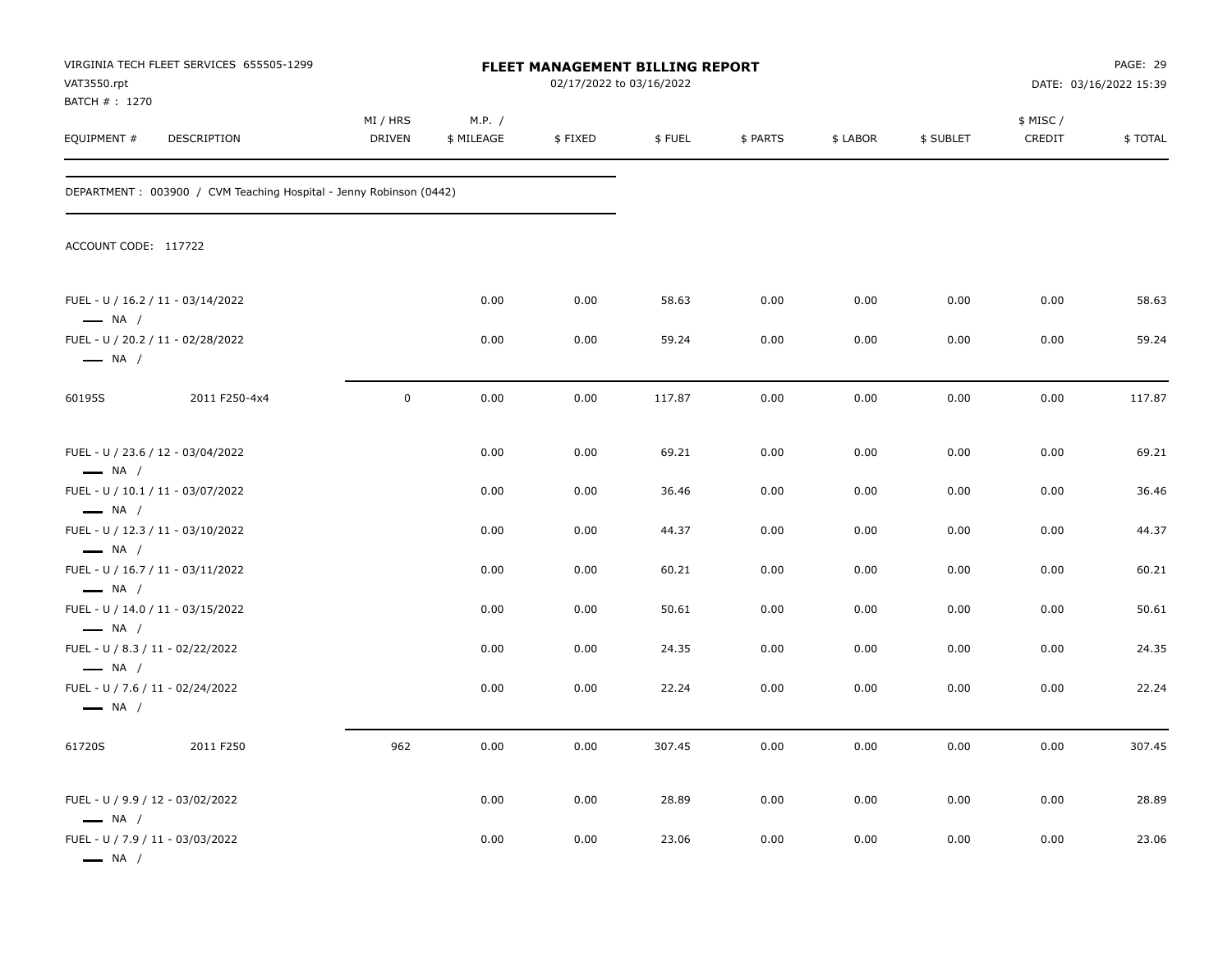| VAT3550.rpt                                                | VIRGINIA TECH FLEET SERVICES 655505-1299                           |                           |                      |         | FLEET MANAGEMENT BILLING REPORT<br>02/17/2022 to 03/16/2022 |          |          |           |                    | PAGE: 30<br>DATE: 03/16/2022 15:39 |
|------------------------------------------------------------|--------------------------------------------------------------------|---------------------------|----------------------|---------|-------------------------------------------------------------|----------|----------|-----------|--------------------|------------------------------------|
| BATCH #: 1270<br>EQUIPMENT #                               | DESCRIPTION                                                        | MI / HRS<br><b>DRIVEN</b> | M.P. /<br>\$ MILEAGE | \$FIXED | \$FUEL                                                      | \$ PARTS | \$ LABOR | \$ SUBLET | \$ MISC/<br>CREDIT | \$ TOTAL                           |
|                                                            | DEPARTMENT: 003900 / CVM Teaching Hospital - Jenny Robinson (0442) |                           |                      |         |                                                             |          |          |           |                    |                                    |
| $\longrightarrow$ NA /                                     | FUEL - U / 14.1 / 11 - 03/10/2022                                  |                           | 0.00                 | 0.00    | 50.72                                                       | 0.00     | 0.00     | 0.00      | 0.00               | 50.72                              |
| $\longrightarrow$ NA /                                     | FUEL - U / 12.6 / 11 - 03/11/2022                                  |                           | 0.00                 | 0.00    | 45.52                                                       | 0.00     | 0.00     | 0.00      | 0.00               | 45.52                              |
| $\longrightarrow$ NA /                                     | FUEL - U / 15.6 / 11 - 03/15/2022                                  |                           | 0.00                 | 0.00    | 56.39                                                       | 0.00     | 0.00     | 0.00      | 0.00               | 56.39                              |
| FUEL - U / 8.6 / 11 - 02/17/2022<br>$\longrightarrow$ NA / |                                                                    |                           | 0.00                 | 0.00    | 25.26                                                       | 0.00     | 0.00     | 0.00      | 0.00               | 25.26                              |
| $\longrightarrow$ NA /                                     | FUEL - U / 12.4 / 11 - 02/17/2022                                  |                           | 0.00                 | 0.00    | 36.19                                                       | 0.00     | 0.00     | 0.00      | 0.00               | 36.19                              |
| $\longrightarrow$ NA /                                     | FUEL - U / 10.5 / 11 - 02/18/2022                                  |                           | 0.00                 | 0.00    | 30.82                                                       | 0.00     | 0.00     | 0.00      | 0.00               | 30.82                              |
| 66996S                                                     | 2015 F250-4x4                                                      | 1,015                     | 0.00                 | 0.00    | 296.85                                                      | 0.00     | 0.00     | 0.00      | 0.00               | 296.85                             |
| $\longrightarrow$ NA /                                     | FUEL - U / 14.4 / 11 - 03/01/2022                                  |                           | 0.00                 | 0.00    | 42.07                                                       | 0.00     | 0.00     | 0.00      | 0.00               | 42.07                              |
| $\longrightarrow$ NA /                                     | FUEL - U / 26.1 / 11 - 03/08/2022                                  |                           | 0.00                 | 0.00    | 94.29                                                       | 0.00     | 0.00     | 0.00      | 0.00               | 94.29                              |
| $\longrightarrow$ NA /                                     | FUEL - U / 22.9 / 12 - 03/14/2022                                  |                           | 0.00                 | 0.00    | 82.49                                                       | 0.00     | 0.00     | 0.00      | 0.00               | 82.49                              |
| $\longrightarrow$ NA /                                     | FUEL - U / 14.6 / 11 - 02/21/2022                                  |                           | 0.00                 | 0.00    | 42.66                                                       | 0.00     | 0.00     | 0.00      | 0.00               | 42.66                              |
| $\longrightarrow$ NA /                                     | FUEL - U / 19.4 / 11 - 02/24/2022                                  |                           | 0.00                 | 0.00    | 56.75                                                       | 0.00     | 0.00     | 0.00      | 0.00               | 56.75                              |
| 74639S                                                     | 2018 F250-4x4                                                      | 1,097                     | 0.00                 | 0.00    | 318.26                                                      | 0.00     | 0.00     | 0.00      | 0.00               | 318.26                             |
| ACCT: 117722                                               |                                                                    | 3,074                     | 0.00                 | 0.00    | 1,040.43                                                    | 0.00     | 0.00     | 0.00      | 0.00               | 1,040.43                           |

ACCOUNT CODE: 117998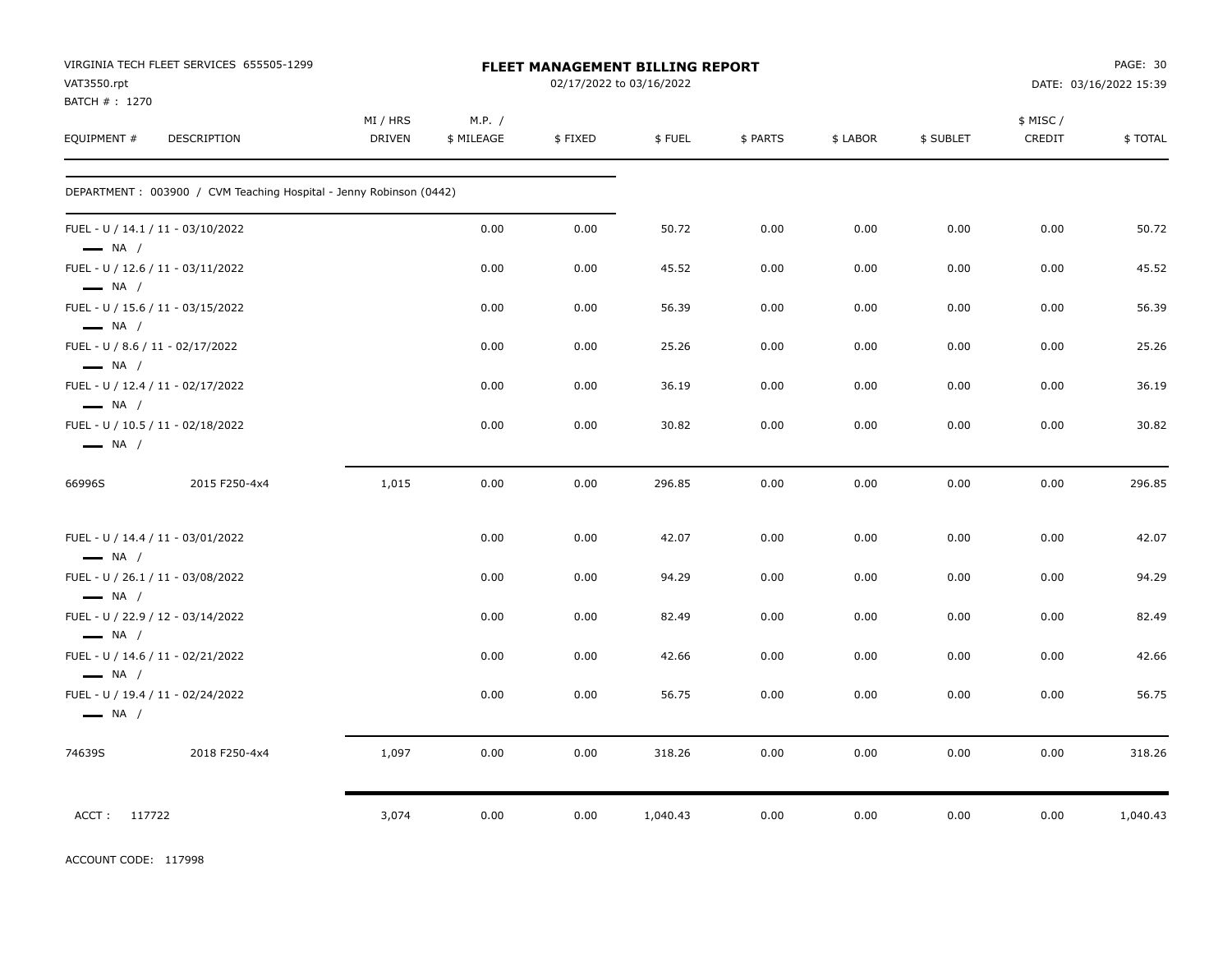| VAT3550.rpt<br>BATCH #: 1270                               | VIRGINIA TECH FLEET SERVICES 655505-1299                            |                           |                      | FLEET MANAGEMENT BILLING REPORT<br>02/17/2022 to 03/16/2022 |        |          |          |           |                     | PAGE: 31<br>DATE: 03/16/2022 15:39 |
|------------------------------------------------------------|---------------------------------------------------------------------|---------------------------|----------------------|-------------------------------------------------------------|--------|----------|----------|-----------|---------------------|------------------------------------|
| EQUIPMENT #                                                | DESCRIPTION                                                         | MI / HRS<br><b>DRIVEN</b> | M.P. /<br>\$ MILEAGE | \$FIXED                                                     | \$FUEL | \$ PARTS | \$ LABOR | \$ SUBLET | \$ MISC /<br>CREDIT | \$TOTAL                            |
|                                                            | DEPARTMENT : 003900 / CVM Teaching Hospital - Jenny Robinson (0442) |                           |                      |                                                             |        |          |          |           |                     |                                    |
| $\longrightarrow$ NA /                                     | FUEL - U / 15.1 / 11 - 03/01/2022                                   |                           | 0.00                 | 0.00                                                        | 44.24  | 0.00     | 0.00     | 0.00      | 0.00                | 44.24                              |
|                                                            | FUEL - U / 14.4 / 11 - 03/10/2022                                   |                           | 0.00                 | 0.00                                                        | 51.95  | 0.00     | 0.00     | 0.00      | 0.00                | 51.95                              |
| $\longrightarrow$ NA /<br>$\longrightarrow$ NA /           | FUEL - U / 16.4 / 11 - 03/14/2022                                   |                           | 0.00                 | 0.00                                                        | 59.17  | 0.00     | 0.00     | 0.00      | 0.00                | 59.17                              |
| FUEL - U / 3.1 / 11 - 02/16/2022<br>$\longrightarrow$ NA / |                                                                     |                           | 0.00                 | 0.00                                                        | 9.20   | 0.00     | 0.00     | 0.00      | 0.00                | 9.20                               |
| FUEL - U / 7.1 / 11 - 03/16/2022<br>$\longrightarrow$ NA / |                                                                     |                           | 0.00                 | 0.00                                                        | 25.31  | 0.00     | 0.00     | 0.00      | 0.00                | 25.31                              |
| FUEL - U / 7.0 / 11 - 02/24/2022<br>$\longrightarrow$ NA / |                                                                     |                           | 0.00                 | 0.00                                                        | 20.36  | 0.00     | 0.00     | 0.00      | 0.00                | 20.36                              |
| 58810S                                                     | 2009 F350 4\4                                                       | 574                       | 0.00                 | 0.00                                                        | 210.23 | 0.00     | 0.00     | 0.00      | 0.00                | 210.23                             |
| ACCT: 117998                                               |                                                                     | 574                       | 0.00                 | 0.00                                                        | 210.23 | 0.00     | 0.00     | 0.00      | 0.00                | 210.23                             |
| ACCOUNT CODE: 120014                                       |                                                                     |                           |                      |                                                             |        |          |          |           |                     |                                    |
| $\longrightarrow$ NA /                                     | FUEL - U / 11.4 / 11 - 03/04/2022                                   |                           | 0.00                 | 0.00                                                        | 33.40  | 0.00     | 0.00     | 0.00      | 0.00                | 33.40                              |
| $\longrightarrow$ NA /                                     | FUEL - U / 14.3 / 11 - 03/08/2022                                   |                           | 0.00                 | 0.00                                                        | 51.55  | 0.00     | 0.00     | 0.00      | 0.00                | 51.55                              |
| FUEL - U / 7.6 / 11 - 03/09/2022                           |                                                                     |                           | 0.00                 | 0.00                                                        | 27.26  | 0.00     | 0.00     | 0.00      | 0.00                | 27.26                              |
| $\longrightarrow$ NA /<br>$\longrightarrow$ NA /           | FUEL - U / 13.3 / 11 - 03/14/2022                                   |                           | 0.00                 | 0.00                                                        | 48.16  | 0.00     | 0.00     | 0.00      | 0.00                | 48.16                              |
| $\longrightarrow$ NA /                                     | FUEL - U / 10.6 / 11 - 03/15/2022                                   |                           | 0.00                 | 0.00                                                        | 38.27  | 0.00     | 0.00     | 0.00      | 0.00                | 38.27                              |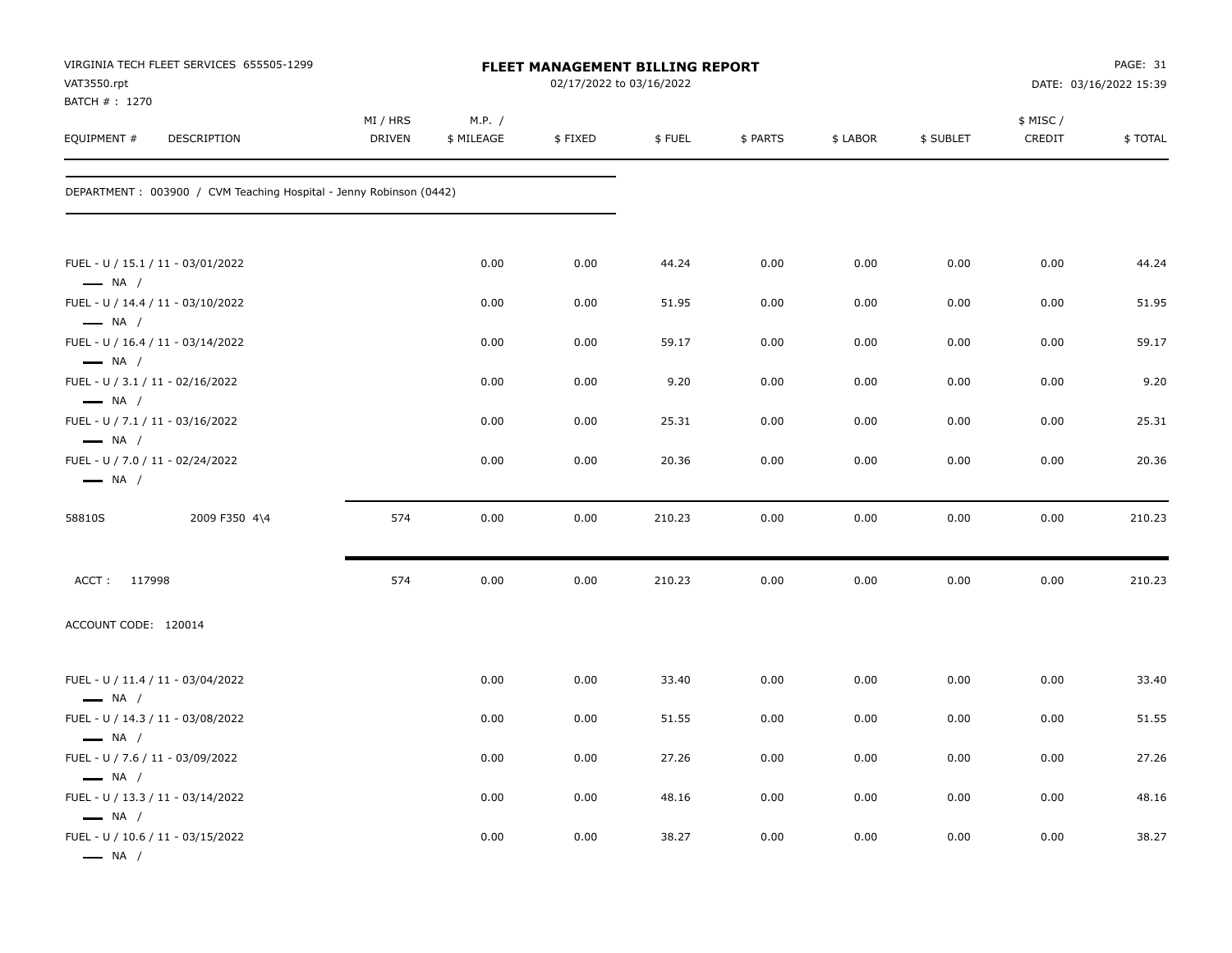| VAT3550.rpt<br>BATCH #: 1270                     | VIRGINIA TECH FLEET SERVICES 655505-1299                           |                           |                      |         | <b>FLEET MANAGEMENT BILLING REPORT</b><br>02/17/2022 to 03/16/2022 |          |          |           | PAGE: 32<br>DATE: 03/16/2022 15:39 |         |
|--------------------------------------------------|--------------------------------------------------------------------|---------------------------|----------------------|---------|--------------------------------------------------------------------|----------|----------|-----------|------------------------------------|---------|
| EQUIPMENT #                                      | DESCRIPTION                                                        | MI / HRS<br><b>DRIVEN</b> | M.P. /<br>\$ MILEAGE | \$FIXED | \$FUEL                                                             | \$ PARTS | \$ LABOR | \$ SUBLET | \$ MISC/<br>CREDIT                 | \$TOTAL |
|                                                  | DEPARTMENT: 003900 / CVM Teaching Hospital - Jenny Robinson (0442) |                           |                      |         |                                                                    |          |          |           |                                    |         |
| $\longrightarrow$ NA /                           | FUEL - U / 16.9 / 11 - 02/22/2022                                  |                           | 0.00                 | 0.00    | 49.40                                                              | 0.00     | 0.00     | 0.00      | 0.00                               | 49.40   |
| $\longrightarrow$ NA /                           | FUEL - U / 12.5 / 11 - 02/23/2022                                  |                           | 0.00                 | 0.00    | 36.63                                                              | 0.00     | 0.00     | 0.00      | 0.00                               | 36.63   |
| 47263S                                           | 2012 F250-4x4                                                      | 917                       | 0.00                 | 0.00    | 284.67                                                             | 0.00     | 0.00     | 0.00      | 0.00                               | 284.67  |
| $\longrightarrow$ NA /                           | FUEL - U / 16.0 / 12 - 03/08/2022                                  |                           | 0.00                 | 0.00    | 57.65                                                              | 0.00     | 0.00     | 0.00      | 0.00                               | 57.65   |
| $\longrightarrow$ NA /                           | FUEL - U / 16.7 / 11 - 03/16/2022                                  |                           | 0.00                 | 0.00    | 59.38                                                              | 0.00     | 0.00     | 0.00      | 0.00                               | 59.38   |
| 55087S                                           | 2007 Silverado                                                     | 255                       | 0.00                 | 0.00    | 117.03                                                             | 0.00     | 0.00     | 0.00      | 0.00                               | 117.03  |
| $\longrightarrow$ NA /                           | FUEL - U / 4.1 / 12 - 03/03/2022                                   |                           | 0.00                 | 0.00    | 12.07                                                              | 0.00     | 0.00     | 0.00      | 0.00                               | 12.07   |
|                                                  | FUEL - U / 8.3 / 11 - 03/15/2022                                   |                           | 0.00                 | 0.00    | 29.37                                                              | 0.00     | 0.00     | 0.00      | 0.00                               | 29.37   |
| $\longrightarrow$ NA /<br>$\longrightarrow$ NA / | FUEL - U / 7.1 / 11 - 02/22/2022                                   |                           | 0.00                 | 0.00    | 20.77                                                              | 0.00     | 0.00     | 0.00      | 0.00                               | 20.77   |
| $\longrightarrow$ NA /                           | FUEL - U / 35.3 / CC - 02/24/2022                                  |                           | 0.00                 | 0.00    | 112.93                                                             | 0.00     | 0.00     | 0.00      | 0.00                               | 112.93  |
| 60156S                                           | 2010 EXPLORER                                                      | 348                       | 0.00                 | 0.00    | 175.14                                                             | 0.00     | 0.00     | 0.00      | 0.00                               | 175.14  |
| $\longrightarrow$ NA /                           | FUEL - U / 12.0 / 11 - 03/01/2022                                  |                           | 0.00                 | 0.00    | 35.28                                                              | 0.00     | 0.00     | 0.00      | 0.00                               | 35.28   |
|                                                  | FUEL - U / 10.5 / 11 - 03/07/2022                                  |                           | 0.00                 | 0.00    | 30.77                                                              | 0.00     | 0.00     | 0.00      | 0.00                               | 30.77   |
| $\longrightarrow$ NA /<br>$\longrightarrow$ NA / | FUEL - U / 10.8 / 11 - 03/09/2022                                  |                           | 0.00                 | 0.00    | 38.88                                                              | 0.00     | 0.00     | 0.00      | 0.00                               | 38.88   |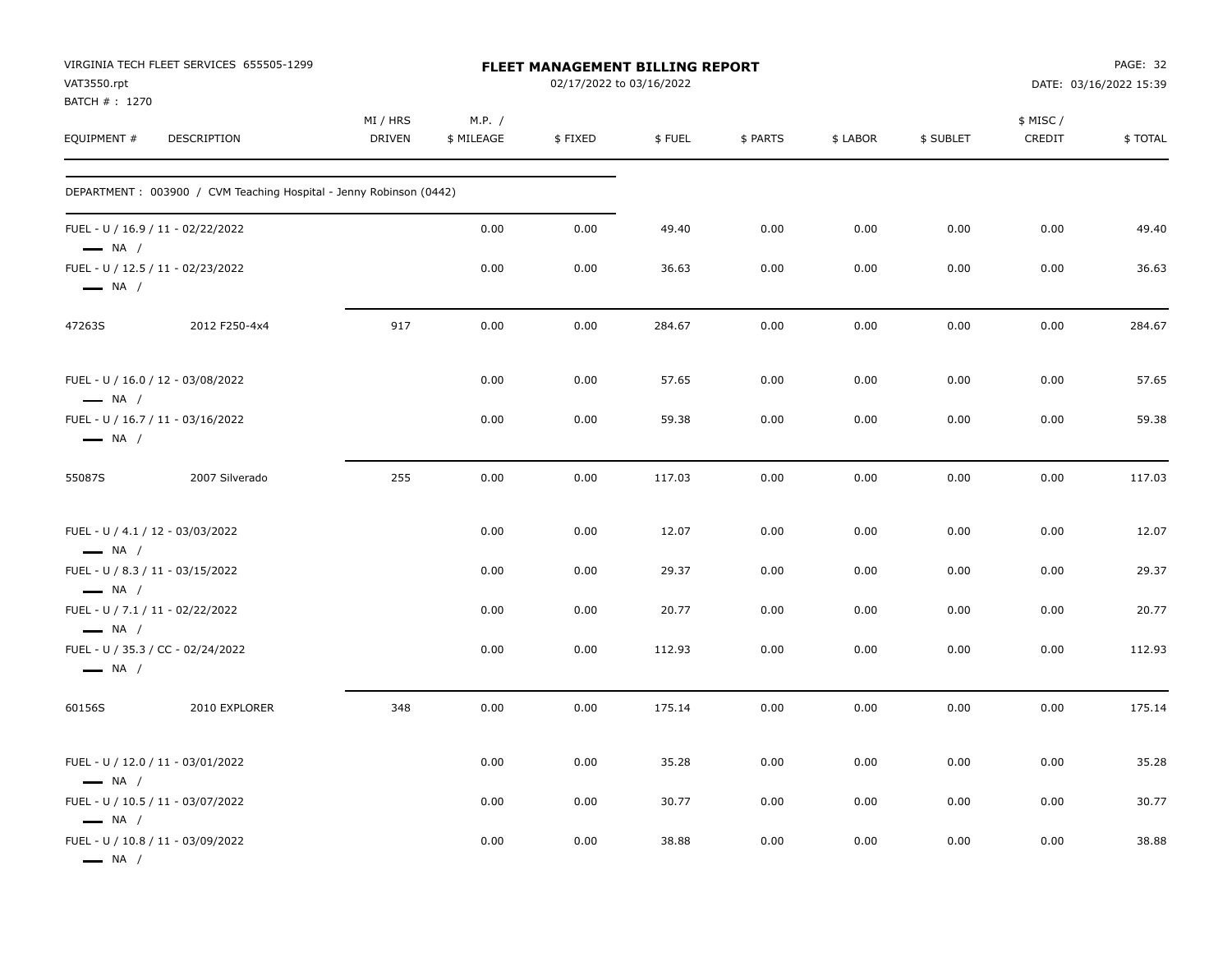| VAT3550.rpt                  | VIRGINIA TECH FLEET SERVICES 655505-1299                            |                           |                      | FLEET MANAGEMENT BILLING REPORT<br>02/17/2022 to 03/16/2022 |        |          |          |           |                    | PAGE: 33<br>DATE: 03/16/2022 15:39 |
|------------------------------|---------------------------------------------------------------------|---------------------------|----------------------|-------------------------------------------------------------|--------|----------|----------|-----------|--------------------|------------------------------------|
| BATCH #: 1270<br>EQUIPMENT # | DESCRIPTION                                                         | MI / HRS<br><b>DRIVEN</b> | M.P. /<br>\$ MILEAGE | \$FIXED                                                     | \$FUEL | \$ PARTS | \$ LABOR | \$ SUBLET | \$ MISC/<br>CREDIT | \$TOTAL                            |
|                              | DEPARTMENT : 003900 / CVM Teaching Hospital - Jenny Robinson (0442) |                           |                      |                                                             |        |          |          |           |                    |                                    |
| $\longrightarrow$ NA /       | FUEL - U / 14.8 / 11 - 03/16/2022                                   |                           | 0.00                 | 0.00                                                        | 52.72  | 0.00     | 0.00     | 0.00      | 0.00               | 52.72                              |
| $\longrightarrow$ NA /       | FUEL - U / 8.2 / 11 - 02/17/2022                                    |                           | 0.00                 | 0.00                                                        | 24.11  | 0.00     | 0.00     | 0.00      | 0.00               | 24.11                              |
| $\longrightarrow$ NA /       | FUEL - U / 12.7 / 11 - 02/21/2022                                   |                           | 0.00                 | 0.00                                                        | 37.15  | 0.00     | 0.00     | 0.00      | 0.00               | 37.15                              |
| 61792s                       | 2013 F250-4x4                                                       | 740                       | 0.00                 | 0.00                                                        | 218.91 | 0.00     | 0.00     | 0.00      | 0.00               | 218.91                             |
| $\longrightarrow$ NA /       | FUEL - U / 7.5 / 11 - 03/02/2022                                    |                           | 0.00                 | 0.00                                                        | 21.98  | 0.00     | 0.00     | 0.00      | 0.00               | 21.98                              |
| $\longrightarrow$ NA /       | FUEL - U / 12.9 / 11 - 03/07/2022                                   |                           | 0.00                 | 0.00                                                        | 37.65  | 0.00     | 0.00     | 0.00      | 0.00               | 37.65                              |
| $\longrightarrow$ NA /       | FUEL - U / 16.9 / 11 - 03/16/2022                                   |                           | 0.00                 | 0.00                                                        | 60.20  | 0.00     | 0.00     | 0.00      | 0.00               | 60.20                              |
| $\longrightarrow$ NA /       | FUEL - U / 16.2 / 11 - 02/18/2022                                   |                           | 0.00                 | 0.00                                                        | 47.44  | 0.00     | 0.00     | 0.00      | 0.00               | 47.44                              |
| $\longrightarrow$ NA /       | FUEL - U / 12.0 / 11 - 02/28/2022                                   |                           | 0.00                 | 0.00                                                        | 35.16  | 0.00     | 0.00     | 0.00      | 0.00               | 35.16                              |
| 66952S                       | 2015 F250-4x4                                                       | 656                       | 0.00                 | 0.00                                                        | 202.43 | 0.00     | 0.00     | 0.00      | 0.00               | 202.43                             |
| $\longrightarrow$ NA /       | FUEL - U / 30.9 / 12 - 03/01/2022                                   |                           | 0.00                 | 0.00                                                        | 90.60  | 0.00     | 0.00     | 0.00      | 0.00               | 90.60                              |
| $\longrightarrow$ NA /       | FUEL - U / 26.9 / 11 - 03/10/2022                                   |                           | 0.00                 | 0.00                                                        | 97.15  | 0.00     | 0.00     | 0.00      | 0.00               | 97.15                              |
| $\longrightarrow$ NA /       | FUEL - U / 16.0 / 11 - 02/21/2022                                   |                           | 0.00                 | 0.00                                                        | 46.88  | 0.00     | 0.00     | 0.00      | 0.00               | 46.88                              |
| $\longrightarrow$ NA /       | FUEL - U / 30.2 / CC - 02/24/2022                                   |                           | 0.00                 | 0.00                                                        | 93.63  | 0.00     | 0.00     | 0.00      | 0.00               | 93.63                              |
| 71509s                       | 2017 F250                                                           | 831                       | 0.00                 | 0.00                                                        | 328.26 | 0.00     | 0.00     | 0.00      | 0.00               | 328.26                             |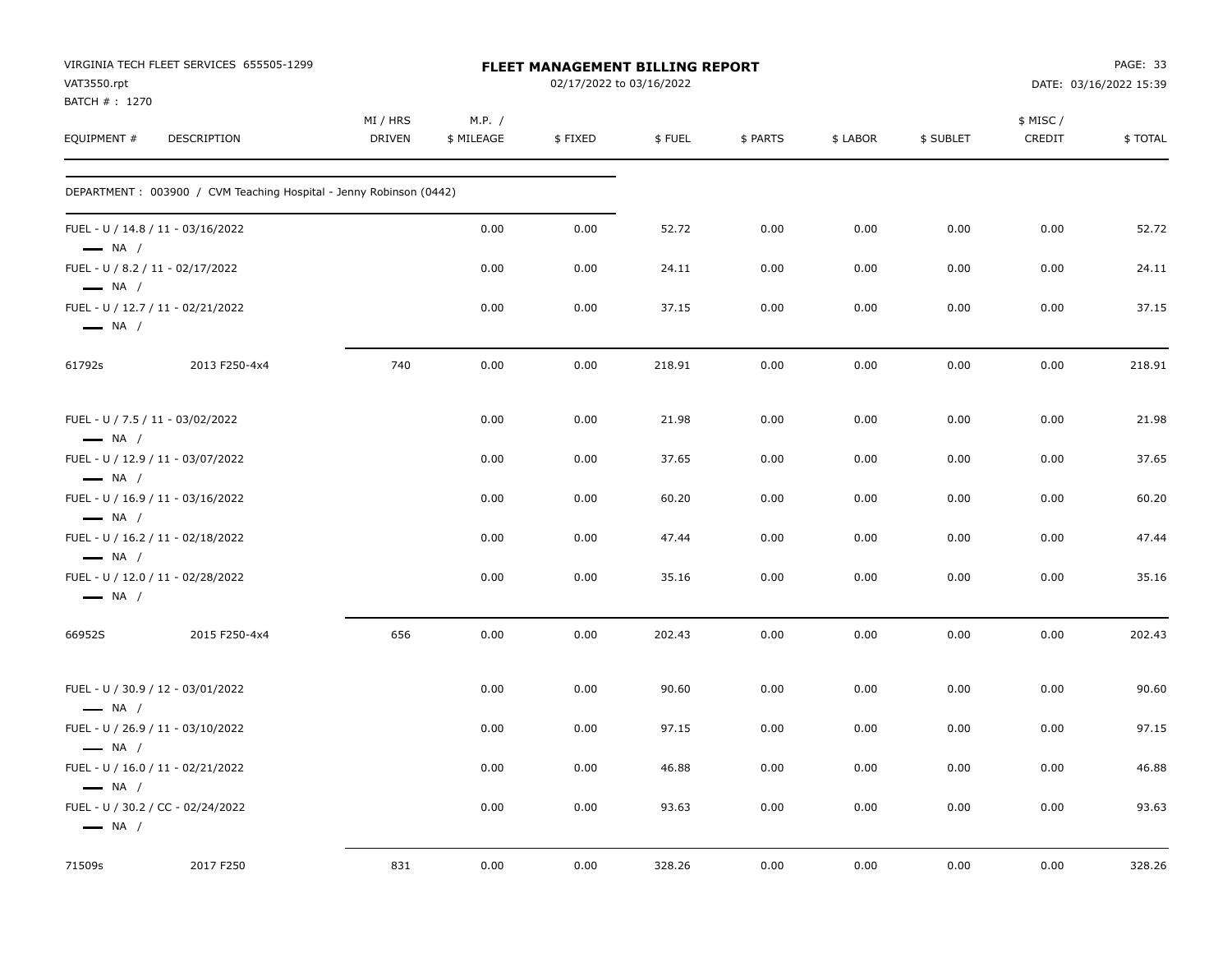| VAT3550.rpt<br>BATCH #: 1270                     | VIRGINIA TECH FLEET SERVICES 655505-1299                           |        |                           |                      |         | FLEET MANAGEMENT BILLING REPORT<br>02/17/2022 to 03/16/2022 |          |          |                  |                     | PAGE: 34<br>DATE: 03/16/2022 15:39 |
|--------------------------------------------------|--------------------------------------------------------------------|--------|---------------------------|----------------------|---------|-------------------------------------------------------------|----------|----------|------------------|---------------------|------------------------------------|
| EQUIPMENT #                                      | <b>DESCRIPTION</b>                                                 |        | MI / HRS<br><b>DRIVEN</b> | M.P. /<br>\$ MILEAGE | \$FIXED | \$FUEL                                                      | \$ PARTS | \$ LABOR | \$ SUBLET        | \$ MISC /<br>CREDIT | \$TOTAL                            |
|                                                  | DEPARTMENT: 003900 / CVM Teaching Hospital - Jenny Robinson (0442) |        |                           |                      |         |                                                             |          |          |                  |                     |                                    |
| $\longrightarrow$ NA /                           | FUEL - U / 11.9 / 11 - 03/02/2022                                  |        |                           | 0.00                 | 0.00    | 34.95                                                       | 0.00     | 0.00     | 0.00             | 0.00                | 34.95                              |
|                                                  | FUEL - U / 0.5 / 11 - 03/02/2022                                   |        |                           | 0.00                 | 0.00    | 1.49                                                        | 0.00     | 0.00     | 0.00             | 0.00                | 1.49                               |
| $\longrightarrow$ NA /<br>$\longrightarrow$ NA / | FUEL - U / 14.1 / 11 - 03/14/2022                                  |        |                           | 0.00                 | 0.00    | 50.86                                                       | 0.00     | 0.00     | 0.00             | 0.00                | 50.86                              |
|                                                  | FUEL - U / 30.0 / 11 - 02/21/2022                                  |        |                           | 0.00                 | 0.00    | 87.90                                                       | 0.00     | 0.00     | 0.00             | 0.00                | 87.90                              |
| $\longrightarrow$ NA /<br>$\longrightarrow$ NA / | FUEL - U / 61.4 / CC - 02/24/2022                                  |        |                           | 0.00                 | 0.00    | 198.24                                                      | 0.00     | 0.00     | 0.00             | 0.00                | 198.24                             |
| $\longrightarrow$ NA /                           | FUEL - U / 30.2 / 11 - 02/28/2022                                  |        |                           | 0.00                 | 0.00    | 88.37                                                       | 0.00     | 0.00     | 0.00             | 0.00                | 88.37                              |
| 77304s                                           | 2019 F250-4x4                                                      |        | 1,932                     | 0.00                 | 0.00    | 461.81                                                      | 0.00     | 0.00     | 0.00             | 0.00                | 461.81                             |
| ACCT:                                            | 120014                                                             |        | 5,679                     | 0.00                 | 0.00    | 1,788.25                                                    | 0.00     | 0.00     | 0.00             | 0.00                | 1,788.25                           |
|                                                  | DEPARTMENT SUBTOTALS :                                             |        | 9,327                     | 0.00                 | 0.00    | 3,038.91                                                    | 0.00     | 0.00     | 0.00             | 0.00                | 3,038.91                           |
|                                                  | BREAKDOWN OF CHARGES:                                              |        |                           | MILEAGE              |         |                                                             | 0.00     |          | PARTS (WO'S)     |                     | 0.00                               |
|                                                  | <b>EQUIPMENT COUNT:</b>                                            | 12     |                           | MOTOR POOL           |         |                                                             | 0.00     |          | PARTS (IND.ISS.) |                     | 0.00                               |
|                                                  | DEPARTMENT:                                                        | 003900 |                           | BASE                 |         |                                                             | 0.00     |          | CREDITS          |                     | 0.00                               |
|                                                  |                                                                    |        |                           | <b>INSURANCE</b>     |         |                                                             | 0.00     |          | MISCELLANEOUS    |                     | 0.00                               |
|                                                  |                                                                    |        |                           | <b>OTHER</b>         |         |                                                             | 0.00     | LABOR    |                  |                     | 0.00                               |
|                                                  |                                                                    |        |                           | REPLACEMENT          |         |                                                             | 0.00     |          | <b>SUBLETS</b>   |                     | 0.00                               |
|                                                  |                                                                    |        |                           | <b>FUEL</b>          |         | 3,038.91                                                    |          |          |                  |                     |                                    |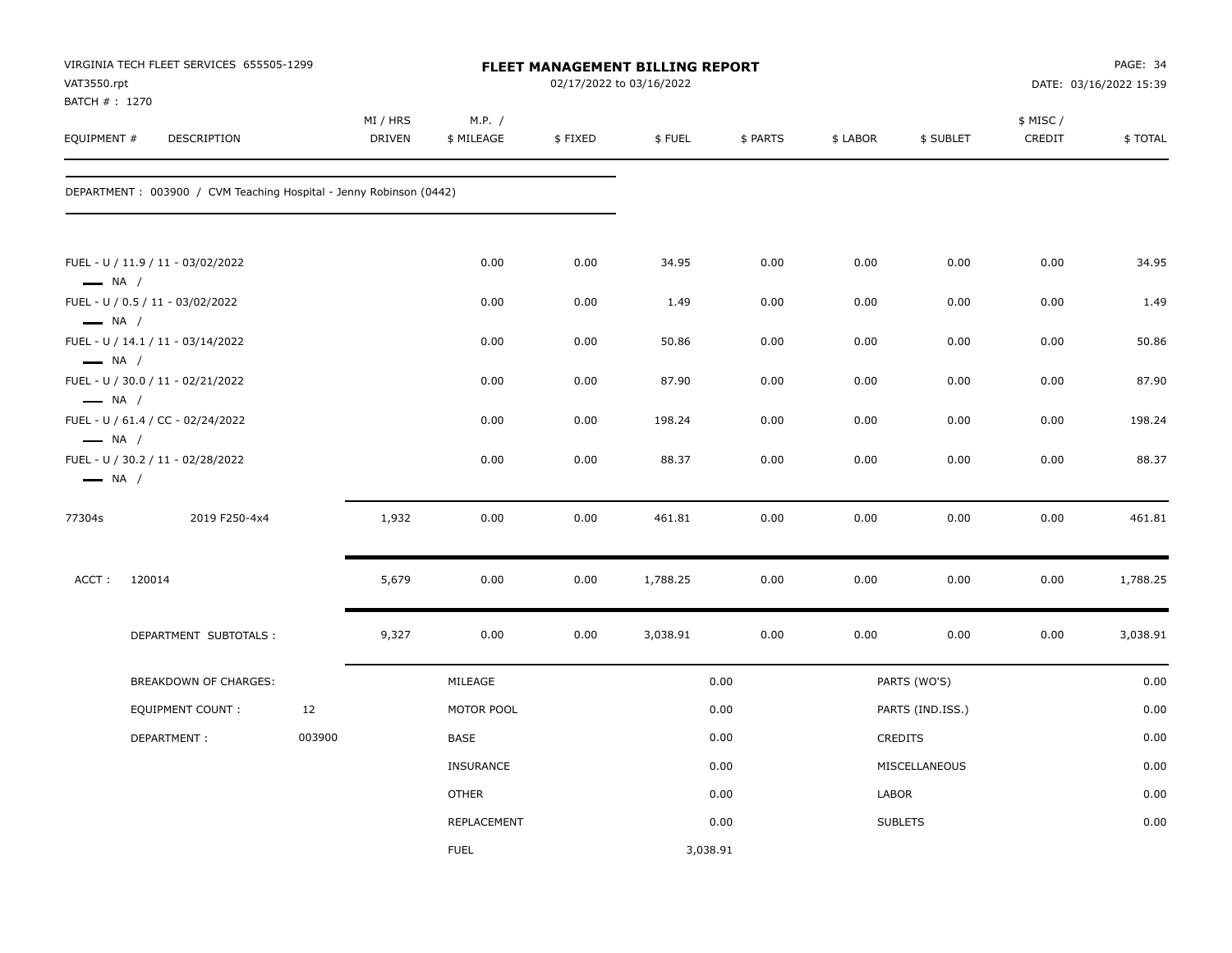| VAT3550.rpt<br>BATCH #: 1270 | VIRGINIA TECH FLEET SERVICES 655505-1299                 |                    |                      | FLEET MANAGEMENT BILLING REPORT<br>02/17/2022 to 03/16/2022 |        |          |          |           |                    | PAGE: 35<br>DATE: 03/16/2022 15:39 |
|------------------------------|----------------------------------------------------------|--------------------|----------------------|-------------------------------------------------------------|--------|----------|----------|-----------|--------------------|------------------------------------|
| EQUIPMENT #                  | DESCRIPTION                                              | MI / HRS<br>DRIVEN | M.P. /<br>\$ MILEAGE | \$FIXED                                                     | \$FUEL | \$ PARTS | \$ LABOR | \$ SUBLET | \$ MISC/<br>CREDIT | \$TOTAL                            |
|                              | DEPARTMENT: 004000 / Biology - Stacie Quesenberry (0406) |                    |                      |                                                             |        |          |          |           |                    |                                    |
| ACCOUNT CODE: 122884         |                                                          |                    |                      |                                                             |        |          |          |           |                    |                                    |
| $\longrightarrow$ NA /       | FUEL - U / 14.6 / 11 - 03/01/2022                        |                    | 0.00                 | 0.00                                                        | 42.78  | 0.00     | 0.00     | 0.00      | 0.00               | 42.78                              |
| 69970S                       | 2016 Transit-350                                         | 202                | 0.00                 | 0.00                                                        | 42.78  | 0.00     | 0.00     | 0.00      | 0.00               | 42.78                              |
| ACCT: 122884                 |                                                          | 202                | 0.00                 | 0.00                                                        | 42.78  | 0.00     | 0.00     | 0.00      | 0.00               | 42.78                              |
| ACCOUNT CODE: 176664         |                                                          |                    |                      |                                                             |        |          |          |           |                    |                                    |
| $\longrightarrow$ NA /       | FUEL - U / 14.1 / 11 - 02/22/2022                        |                    | 0.00                 | 0.00                                                        | 41.28  | 0.00     | 0.00     | 0.00      | 0.00               | 41.28                              |
| 74624s                       | 2018 Frontier                                            | 216                | 0.00                 | 0.00                                                        | 41.28  | 0.00     | 0.00     | 0.00      | 0.00               | 41.28                              |
| ACCT: 176664                 |                                                          | 216                | 0.00                 | 0.00                                                        | 41.28  | 0.00     | 0.00     | 0.00      | 0.00               | 41.28                              |
| ACCOUNT CODE: 450702         |                                                          |                    |                      |                                                             |        |          |          |           |                    |                                    |
| $\longrightarrow$ NA /       | FUEL - U / 11.6 / CC - 02/24/2022                        |                    | 0.00                 | 0.00                                                        | 38.24  | 0.00     | 0.00     | 0.00      | 0.00               | 38.24                              |
| 66987S                       | 2014 F150                                                | $\pmb{0}$          | 0.00                 | 0.00                                                        | 38.24  | 0.00     | 0.00     | 0.00      | 0.00               | 38.24                              |
|                              | FUEL - U / 27.0 / CC - 02/24/2022                        |                    | 0.00                 | 0.00                                                        | 90.00  | 0.00     | 0.00     | 0.00      | 0.00               | 90.00                              |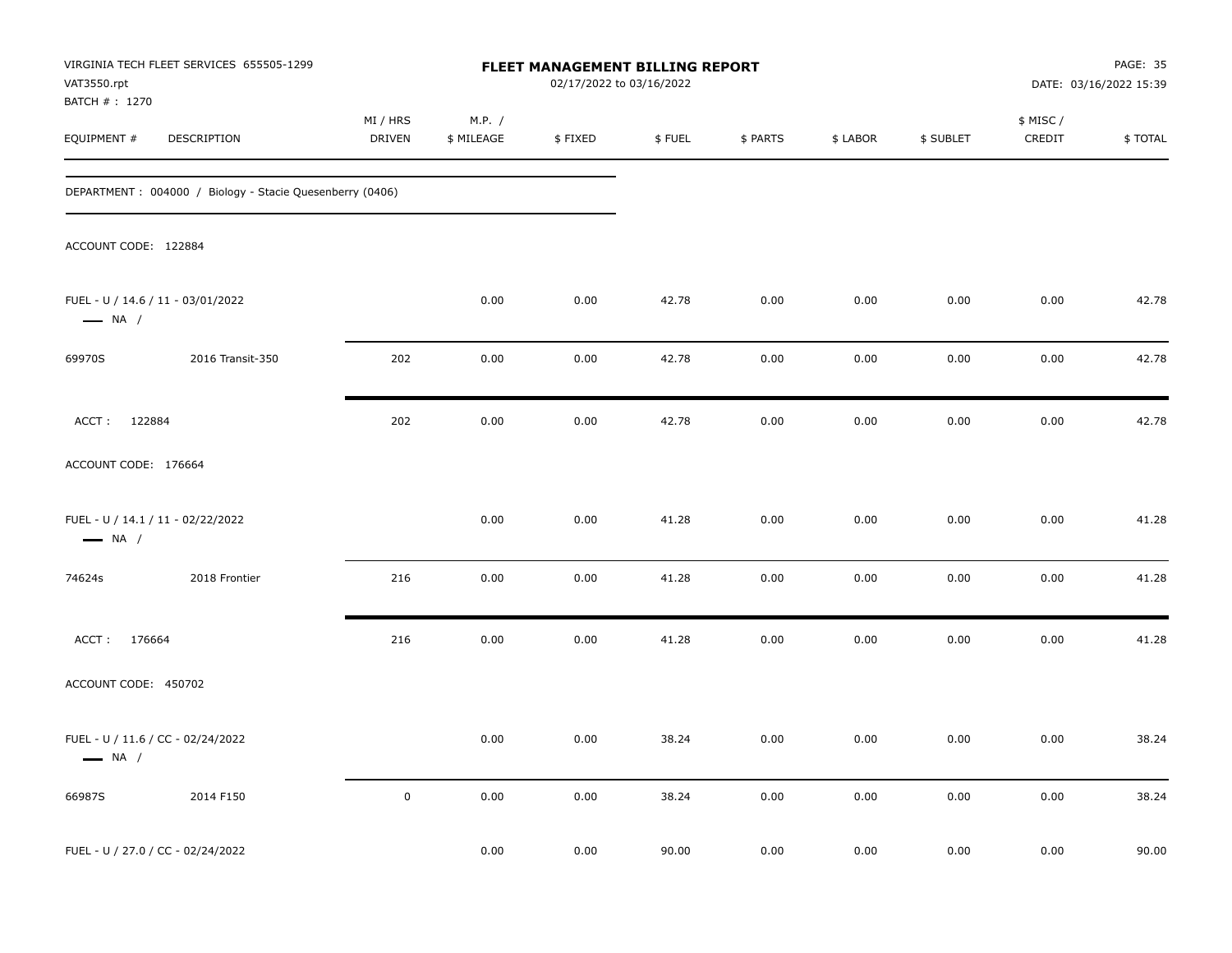| VAT3550.rpt<br>BATCH # : 1270 | VIRGINIA TECH FLEET SERVICES 655505-1299                 |        |                           |                      | 02/17/2022 to 03/16/2022 | FLEET MANAGEMENT BILLING REPORT |          |          |                  |                    | PAGE: 36<br>DATE: 03/16/2022 15:39 |
|-------------------------------|----------------------------------------------------------|--------|---------------------------|----------------------|--------------------------|---------------------------------|----------|----------|------------------|--------------------|------------------------------------|
| EQUIPMENT #                   | DESCRIPTION                                              |        | MI / HRS<br><b>DRIVEN</b> | M.P. /<br>\$ MILEAGE | \$FIXED                  | \$FUEL                          | \$ PARTS | \$ LABOR | \$ SUBLET        | \$ MISC/<br>CREDIT | \$TOTAL                            |
|                               | DEPARTMENT: 004000 / Biology - Stacie Quesenberry (0406) |        |                           |                      |                          |                                 |          |          |                  |                    |                                    |
| $\longrightarrow$ NA /        |                                                          |        |                           |                      |                          |                                 |          |          |                  |                    |                                    |
| 79441S                        | 2020 F150                                                |        | 490                       | 0.00                 | 0.00                     | 90.00                           | 0.00     | 0.00     | 0.00             | 0.00               | 90.00                              |
| ACCT:                         | 450702                                                   |        | 490                       | 0.00                 | 0.00                     | 128.24                          | 0.00     | 0.00     | 0.00             | 0.00               | 128.24                             |
|                               | ACCOUNT CODE: 462752                                     |        |                           |                      |                          |                                 |          |          |                  |                    |                                    |
| $\longrightarrow$ NA /        | FUEL - U / 8.5 / 12 - 02/25/2022                         |        |                           | 0.00                 | 0.00                     | 25.02                           | 0.00     | 0.00     | 0.00             | 0.00               | 25.02                              |
| 65607S                        | 2013 PICKUP 4X4                                          |        | 133                       | 0.00                 | 0.00                     | 25.02                           | 0.00     | 0.00     | 0.00             | 0.00               | 25.02                              |
| ACCT:                         | 462752                                                   |        | 133                       | 0.00                 | 0.00                     | 25.02                           | 0.00     | 0.00     | 0.00             | 0.00               | 25.02                              |
|                               | DEPARTMENT SUBTOTALS :                                   |        | 1,041                     | 0.00                 | 0.00                     | 237.32                          | 0.00     | 0.00     | 0.00             | 0.00               | 237.32                             |
|                               | <b>BREAKDOWN OF CHARGES:</b>                             |        |                           | MILEAGE              |                          |                                 | 0.00     |          | PARTS (WO'S)     |                    | 0.00                               |
|                               | EQUIPMENT COUNT :                                        | 5      |                           | MOTOR POOL           |                          |                                 | 0.00     |          | PARTS (IND.ISS.) |                    | 0.00                               |
|                               | DEPARTMENT:                                              | 004000 |                           | <b>BASE</b>          |                          |                                 | 0.00     |          | CREDITS          |                    | 0.00                               |
|                               |                                                          |        |                           | <b>INSURANCE</b>     |                          |                                 | 0.00     |          | MISCELLANEOUS    |                    | 0.00                               |
|                               |                                                          |        |                           | <b>OTHER</b>         |                          |                                 | 0.00     | LABOR    |                  |                    | 0.00                               |
|                               |                                                          |        |                           | REPLACEMENT          |                          |                                 | 0.00     |          | <b>SUBLETS</b>   |                    | 0.00                               |
|                               |                                                          |        |                           | <b>FUEL</b>          |                          | 237.32                          |          |          |                  |                    |                                    |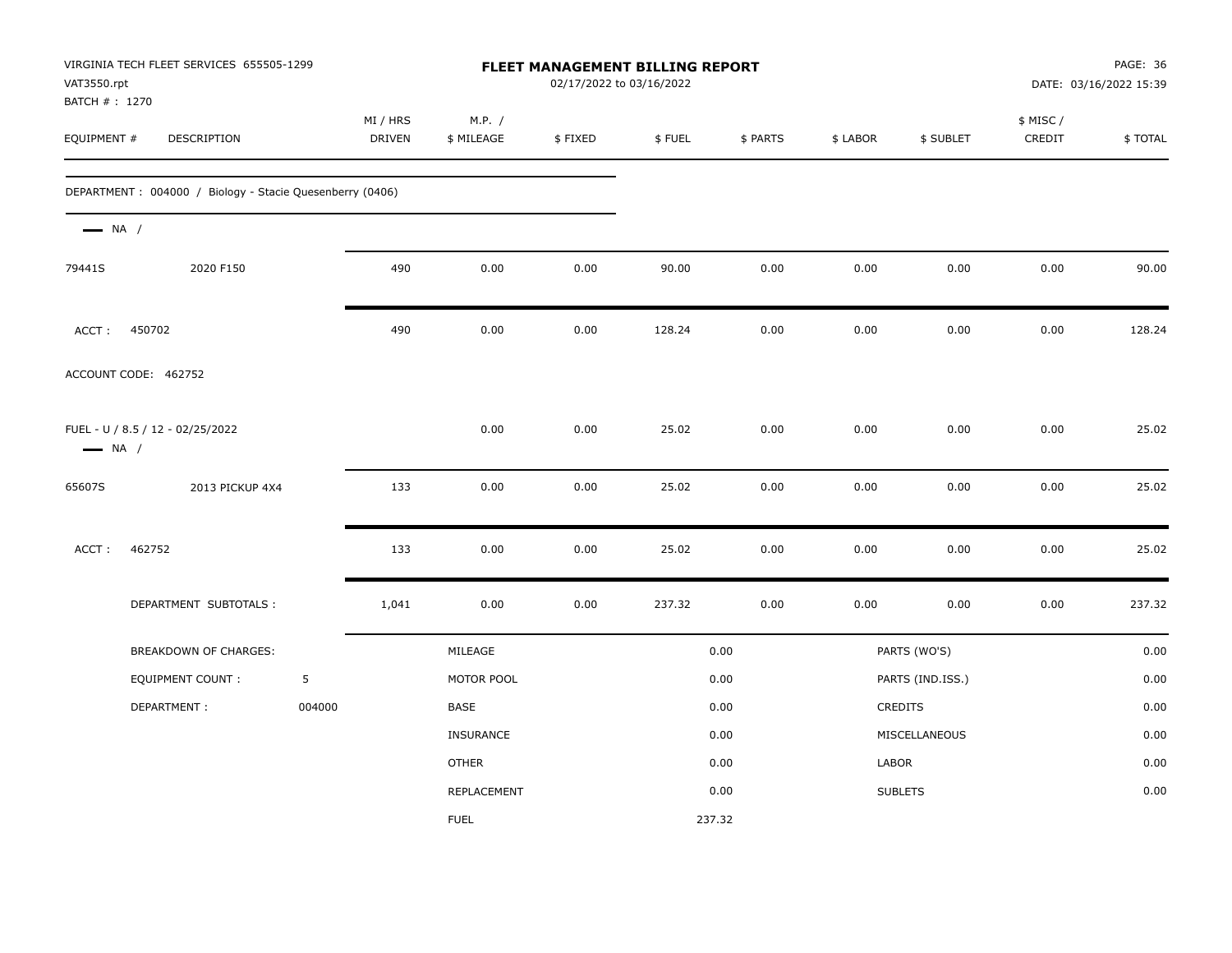| VAT3550.rpt                                  | VIRGINIA TECH FLEET SERVICES 655505-1299<br>BATCH # : 1270<br>EQUIPMENT #<br>DESCRIPTION |                | FLEET MANAGEMENT BILLING REPORT<br>02/17/2022 to 03/16/2022 |                      |          |          |          |          |                  |                     | PAGE: 37<br>DATE: 03/16/2022 15:39 |
|----------------------------------------------|------------------------------------------------------------------------------------------|----------------|-------------------------------------------------------------|----------------------|----------|----------|----------|----------|------------------|---------------------|------------------------------------|
|                                              |                                                                                          |                | MI / HRS<br>DRIVEN                                          | M.P. /<br>\$ MILEAGE | \$FIXED  | \$FUEL   | \$ PARTS | \$ LABOR | \$ SUBLET        | \$ MISC /<br>CREDIT | \$TOTAL                            |
|                                              | DEPARTMENT: 004100 / Computer Science - Robert Marcum 0902                               |                |                                                             |                      |          |          |          |          |                  |                     |                                    |
|                                              | ACCOUNT CODE: 120490                                                                     |                |                                                             |                      |          |          |          |          |                  |                     |                                    |
| <b>BASE CHARGE</b><br>$\longrightarrow$ NA / |                                                                                          |                |                                                             | 0.00                 | 553.00   | 0.00     | 0.00     | 0.00     | 0.00             | 0.00                | 553.00                             |
| PA11                                         | 2016 Caravan                                                                             |                | 119                                                         | 0.00                 | 553.00   | 0.00     | 0.00     | 0.00     | 0.00             | 0.00                | 553.00                             |
| <b>BASE CHARGE</b><br>$\longrightarrow$ NA / |                                                                                          |                |                                                             | 0.00                 | 483.00   | 0.00     | 0.00     | 0.00     | 0.00             | 0.00                | 483.00                             |
| pa131                                        | 2016 IMPALA                                                                              |                | 198                                                         | 0.00                 | 483.00   | 0.00     | 0.00     | 0.00     | 0.00             | 0.00                | 483.00                             |
| ACCT:                                        | 120490                                                                                   |                | 317                                                         | 0.00                 | 1,036.00 | 0.00     | 0.00     | 0.00     | 0.00             | 0.00                | 1,036.00                           |
|                                              | DEPARTMENT SUBTOTALS :                                                                   |                | 317                                                         | 0.00                 | 1,036.00 | 0.00     | 0.00     | 0.00     | 0.00             | 0.00                | 1,036.00                           |
|                                              | BREAKDOWN OF CHARGES:                                                                    |                |                                                             | MILEAGE              |          |          | 0.00     |          | PARTS (WO'S)     |                     | 0.00                               |
|                                              | <b>EQUIPMENT COUNT:</b>                                                                  | $\overline{2}$ |                                                             | MOTOR POOL           |          |          | 0.00     |          | PARTS (IND.ISS.) |                     | 0.00                               |
|                                              | DEPARTMENT:                                                                              | 004100         |                                                             | BASE                 |          | 1,036.00 |          |          | CREDITS          |                     | 0.00                               |
|                                              |                                                                                          |                |                                                             | INSURANCE            |          |          | 0.00     |          | MISCELLANEOUS    |                     | 0.00                               |
|                                              |                                                                                          |                |                                                             | <b>OTHER</b>         |          |          | 0.00     | LABOR    |                  |                     | 0.00                               |
|                                              |                                                                                          |                |                                                             | REPLACEMENT          |          |          | 0.00     |          | <b>SUBLETS</b>   |                     | 0.00                               |
|                                              |                                                                                          |                |                                                             | <b>FUEL</b>          |          |          | 0.00     |          |                  |                     |                                    |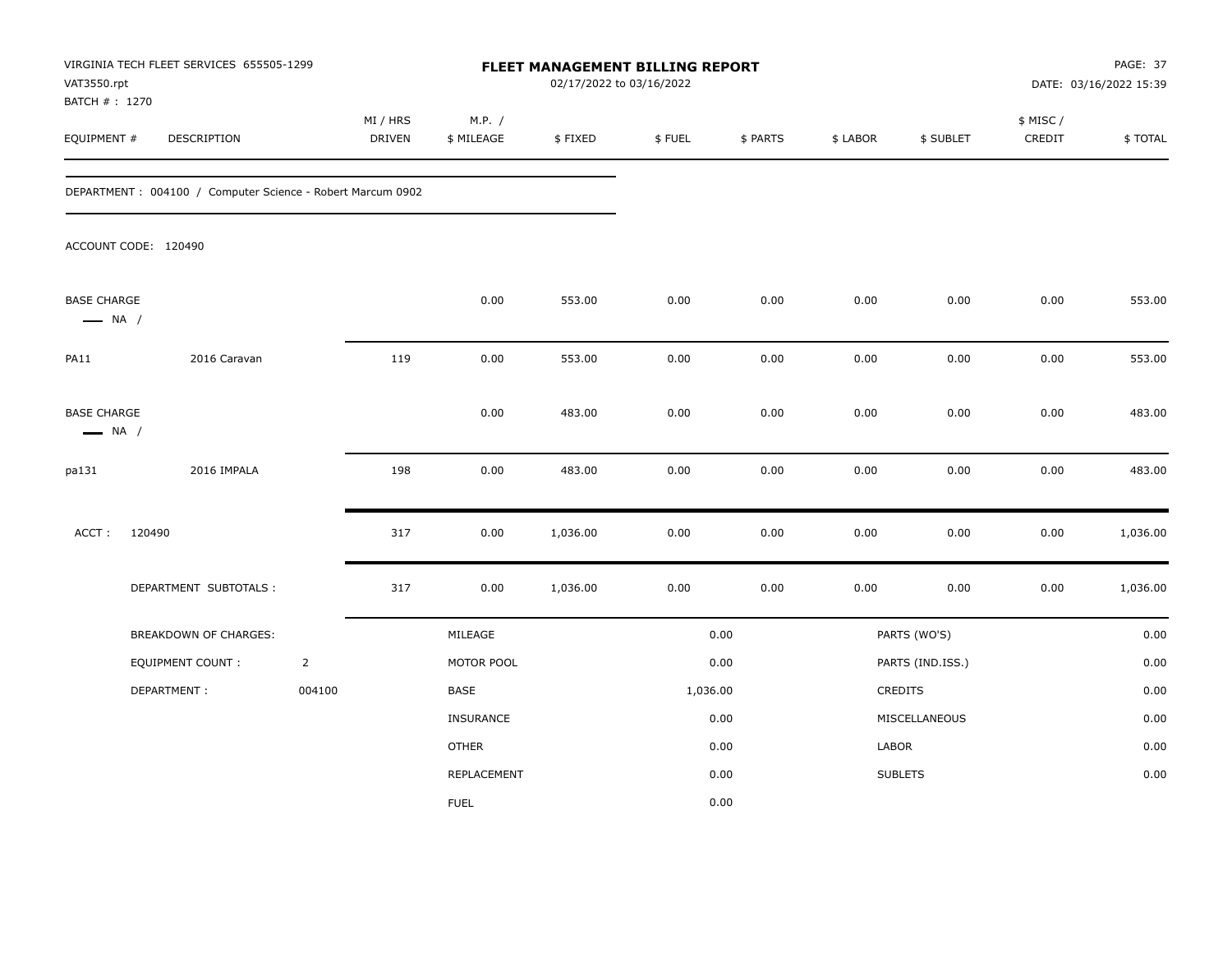| VAT3550.rpt<br>BATCH #: 1270 | VIRGINIA TECH FLEET SERVICES 655505-1299             |                           |                      |         | FLEET MANAGEMENT BILLING REPORT<br>02/17/2022 to 03/16/2022 |          |          |                  | PAGE: 38<br>DATE: 03/16/2022 15:39 |         |  |
|------------------------------|------------------------------------------------------|---------------------------|----------------------|---------|-------------------------------------------------------------|----------|----------|------------------|------------------------------------|---------|--|
| EQUIPMENT #                  | <b>DESCRIPTION</b>                                   | MI / HRS<br><b>DRIVEN</b> | M.P. /<br>\$ MILEAGE | \$FIXED | \$FUEL                                                      | \$ PARTS | \$ LABOR | \$ SUBLET        | \$ MISC/<br>CREDIT                 | \$TOTAL |  |
|                              | DEPARTMENT: 004400 / Geosciences -Jo Thomason (0420) |                           |                      |         |                                                             |          |          |                  |                                    |         |  |
|                              | ACCOUNT CODE: 120556                                 |                           |                      |         |                                                             |          |          |                  |                                    |         |  |
| $\longrightarrow$ NA /       | FUEL - U / 24.9 / 11 - 02/24/2022                    |                           | 0.00                 | 0.00    | 73.07                                                       | 0.00     | 0.00     | 0.00             | 0.00                               | 73.07   |  |
| 58894S                       | 2010 SUB4X4                                          | 422                       | 0.00                 | 0.00    | 73.07                                                       | 0.00     | 0.00     | 0.00             | 0.00                               | 73.07   |  |
| ACCT:                        | 120556                                               | 422                       | 0.00                 | 0.00    | 73.07                                                       | 0.00     | 0.00     | 0.00             | 0.00                               | 73.07   |  |
|                              | DEPARTMENT SUBTOTALS :                               | 422                       | 0.00                 | 0.00    | 73.07                                                       | 0.00     | 0.00     | 0.00             | 0.00                               | 73.07   |  |
|                              | BREAKDOWN OF CHARGES:                                |                           | MILEAGE              |         |                                                             | 0.00     |          | PARTS (WO'S)     |                                    | 0.00    |  |
|                              | <b>EQUIPMENT COUNT:</b>                              | $\mathbf{1}$              | MOTOR POOL           |         |                                                             | 0.00     |          | PARTS (IND.ISS.) |                                    | 0.00    |  |
|                              | DEPARTMENT:                                          | 004400                    | <b>BASE</b>          |         |                                                             | 0.00     |          | <b>CREDITS</b>   |                                    | 0.00    |  |
|                              |                                                      |                           | INSURANCE            |         |                                                             | 0.00     |          | MISCELLANEOUS    |                                    | 0.00    |  |
|                              |                                                      |                           | <b>OTHER</b>         |         |                                                             | 0.00     | LABOR    |                  |                                    | 0.00    |  |
|                              |                                                      |                           | REPLACEMENT          |         |                                                             | 0.00     |          | <b>SUBLETS</b>   |                                    | 0.00    |  |
|                              |                                                      |                           | <b>FUEL</b>          |         |                                                             | 73.07    |          |                  |                                    |         |  |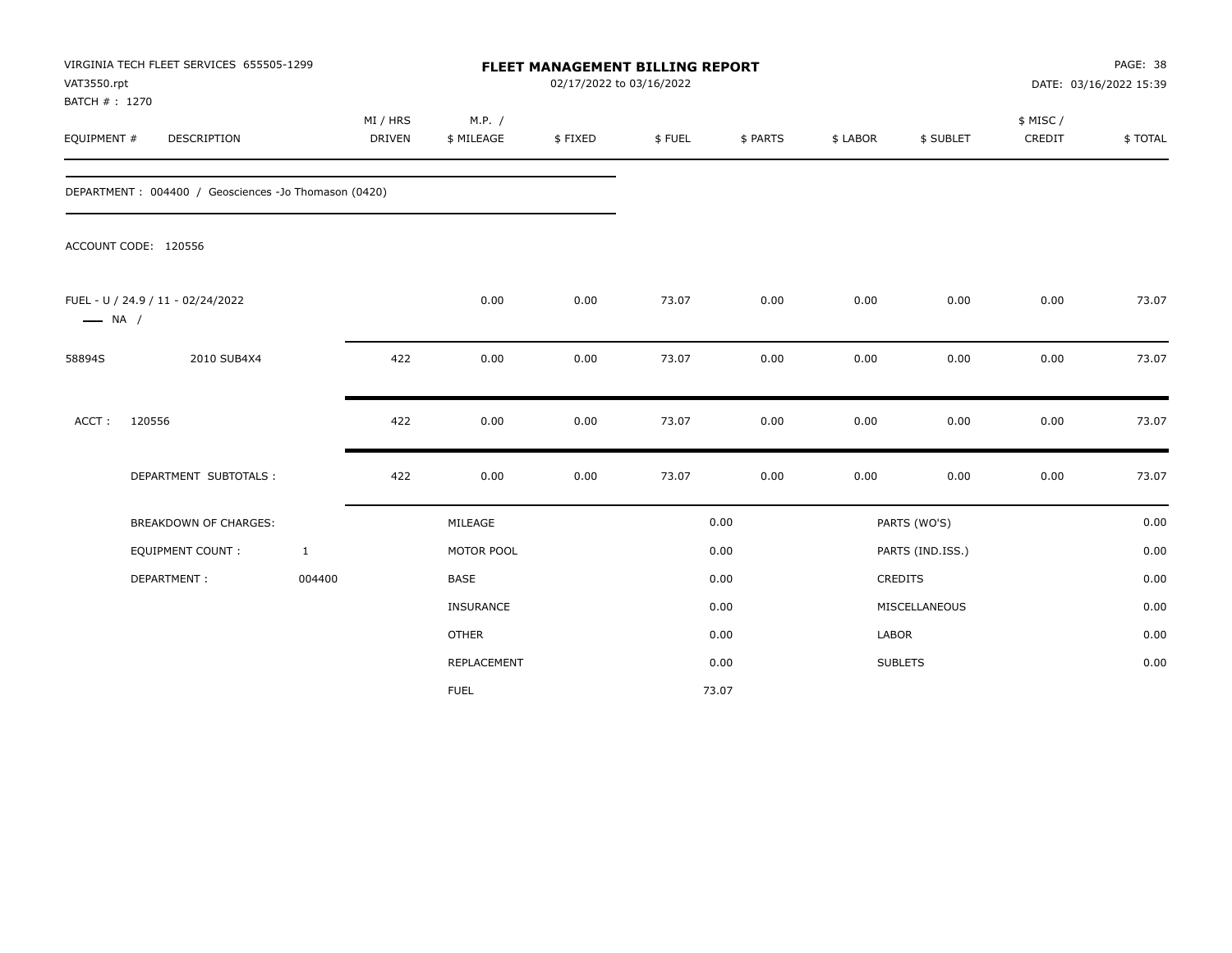| VAT3550.rpt<br>BATCH #: 1270 | VIRGINIA TECH FLEET SERVICES 655505-1299                                            |                           | <b>FLEET MANAGEMENT BILLING REPORT</b><br>02/17/2022 to 03/16/2022 |         |        |          |          |           |                     | PAGE: 39<br>DATE: 03/16/2022 15:39 |  |
|------------------------------|-------------------------------------------------------------------------------------|---------------------------|--------------------------------------------------------------------|---------|--------|----------|----------|-----------|---------------------|------------------------------------|--|
| EQUIPMENT #                  | DESCRIPTION                                                                         | MI / HRS<br><b>DRIVEN</b> | M.P. /<br>\$ MILEAGE                                               | \$FIXED | \$FUEL | \$ PARTS | \$ LABOR | \$ SUBLET | \$ MISC /<br>CREDIT | \$TOTAL                            |  |
|                              | DEPARTMENT : 007700 / VT Engage: Community Learning Collaborative - Sharon Luz 0168 |                           |                                                                    |         |        |          |          |           |                     |                                    |  |
| ACCOUNT CODE: 123334         |                                                                                     |                           |                                                                    |         |        |          |          |           |                     |                                    |  |
| $\longrightarrow$ NA /       | FUEL - U / 9.8 / 11 - 03/04/2022                                                    |                           | 0.00                                                               | 0.00    | 28.57  | 0.00     | 0.00     | 0.00      | 0.00                | 28.57                              |  |
| $\longrightarrow$ NA /       | FUEL - U / 17.6 / 11 - 03/12/2022                                                   |                           | 0.00                                                               | 0.00    | 63.36  | 0.00     | 0.00     | 0.00      | 0.00                | 63.36                              |  |
| $\longrightarrow$ NA /       | FUEL - U / 5.1 / 11 - 03/15/2022                                                    |                           | 0.00                                                               | 0.00    | 18.16  | 0.00     | 0.00     | 0.00      | 0.00                | 18.16                              |  |
| 68327S                       | 2016 Caravan                                                                        | 660                       | 0.00                                                               | 0.00    | 110.09 | 0.00     | 0.00     | 0.00      | 0.00                | 110.09                             |  |
| $\longrightarrow$ NA /       | FUEL - U / 12.8 / 11 - 03/04/2022                                                   |                           | 0.00                                                               | 0.00    | 37.47  | 0.00     | 0.00     | 0.00      | 0.00                | 37.47                              |  |
| 76299s                       | 2019 Caravan                                                                        | 224                       | 0.00                                                               | 0.00    | 37.47  | 0.00     | 0.00     | 0.00      | 0.00                | 37.47                              |  |
| ACCT:                        | 123334                                                                              | 884                       | 0.00                                                               | 0.00    | 147.56 | 0.00     | 0.00     | 0.00      | 0.00                | 147.56                             |  |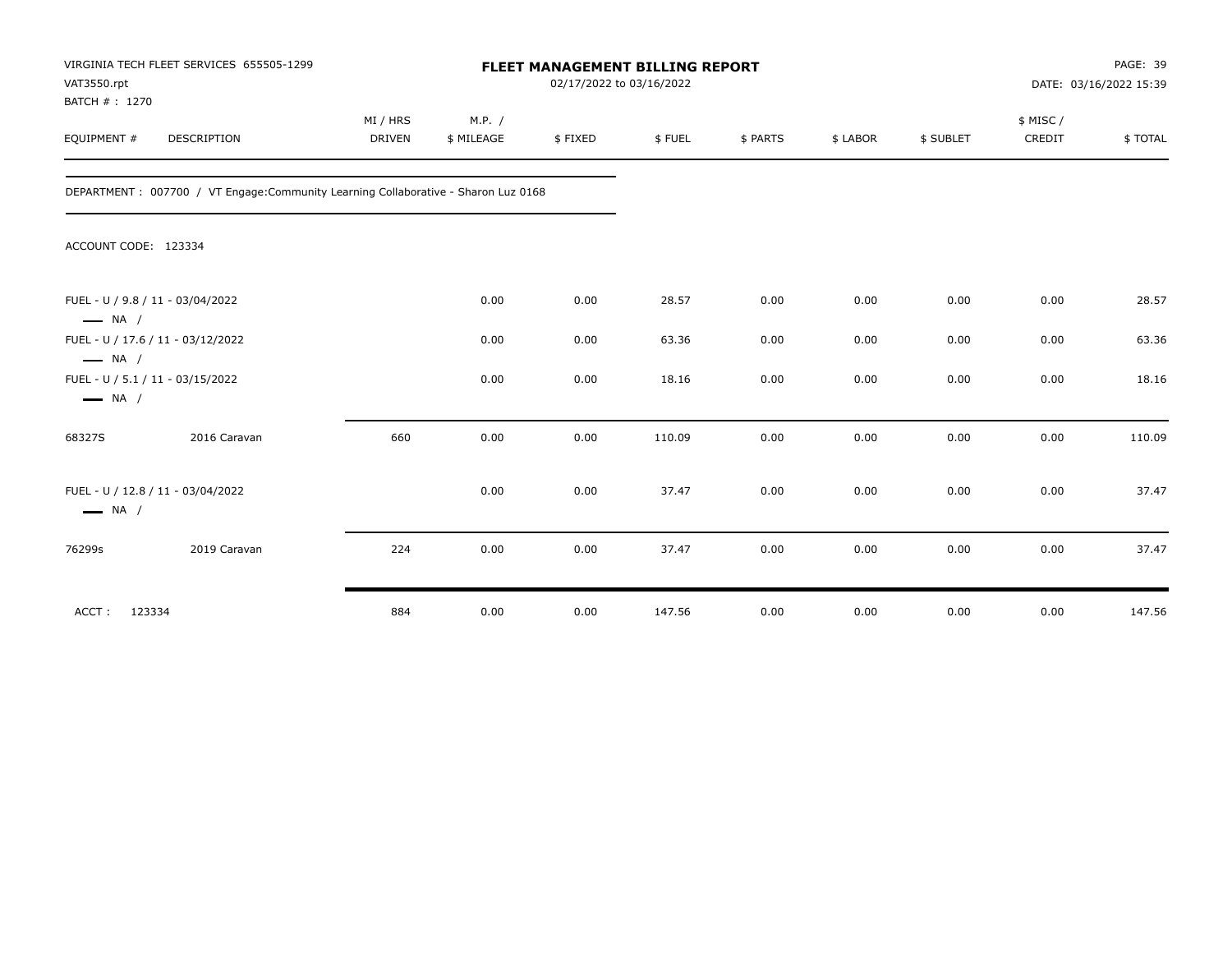| VIRGINIA TECH FLEET SERVICES 655505-1299<br>VAT3550.rpt |                | <b>FLEET MANAGEMENT BILLING REPORT</b><br>02/17/2022 to 03/16/2022 |                      |         |        |          |          |                  |                    | PAGE: 40<br>DATE: 03/16/2022 15:39 |  |
|---------------------------------------------------------|----------------|--------------------------------------------------------------------|----------------------|---------|--------|----------|----------|------------------|--------------------|------------------------------------|--|
| BATCH # : 1270<br>EQUIPMENT #<br>DESCRIPTION            |                | MI / HRS<br>DRIVEN                                                 | M.P. /<br>\$ MILEAGE | \$FIXED | \$FUEL | \$ PARTS | \$ LABOR | \$ SUBLET        | \$ MISC/<br>CREDIT | \$TOTAL                            |  |
| DEPARTMENT SUBTOTALS :                                  |                | 884                                                                | 0.00                 | 0.00    | 147.56 | 0.00     | 0.00     | 0.00             | 0.00               | 147.56                             |  |
| BREAKDOWN OF CHARGES:                                   |                |                                                                    | MILEAGE              |         |        | 0.00     |          | PARTS (WO'S)     |                    | 0.00                               |  |
| <b>EQUIPMENT COUNT:</b>                                 | $\overline{2}$ |                                                                    | MOTOR POOL           |         |        | 0.00     |          | PARTS (IND.ISS.) |                    | 0.00                               |  |
| DEPARTMENT:                                             | 007700         |                                                                    | BASE                 |         |        | 0.00     |          | <b>CREDITS</b>   |                    | 0.00                               |  |
|                                                         |                |                                                                    | <b>INSURANCE</b>     |         |        | 0.00     |          | MISCELLANEOUS    |                    | 0.00                               |  |
|                                                         |                |                                                                    | OTHER                |         |        | 0.00     | LABOR    |                  |                    | 0.00                               |  |
|                                                         |                |                                                                    | REPLACEMENT          |         |        | 0.00     |          | <b>SUBLETS</b>   |                    | 0.00                               |  |
|                                                         |                |                                                                    | <b>FUEL</b>          |         |        | 147.56   |          |                  |                    |                                    |  |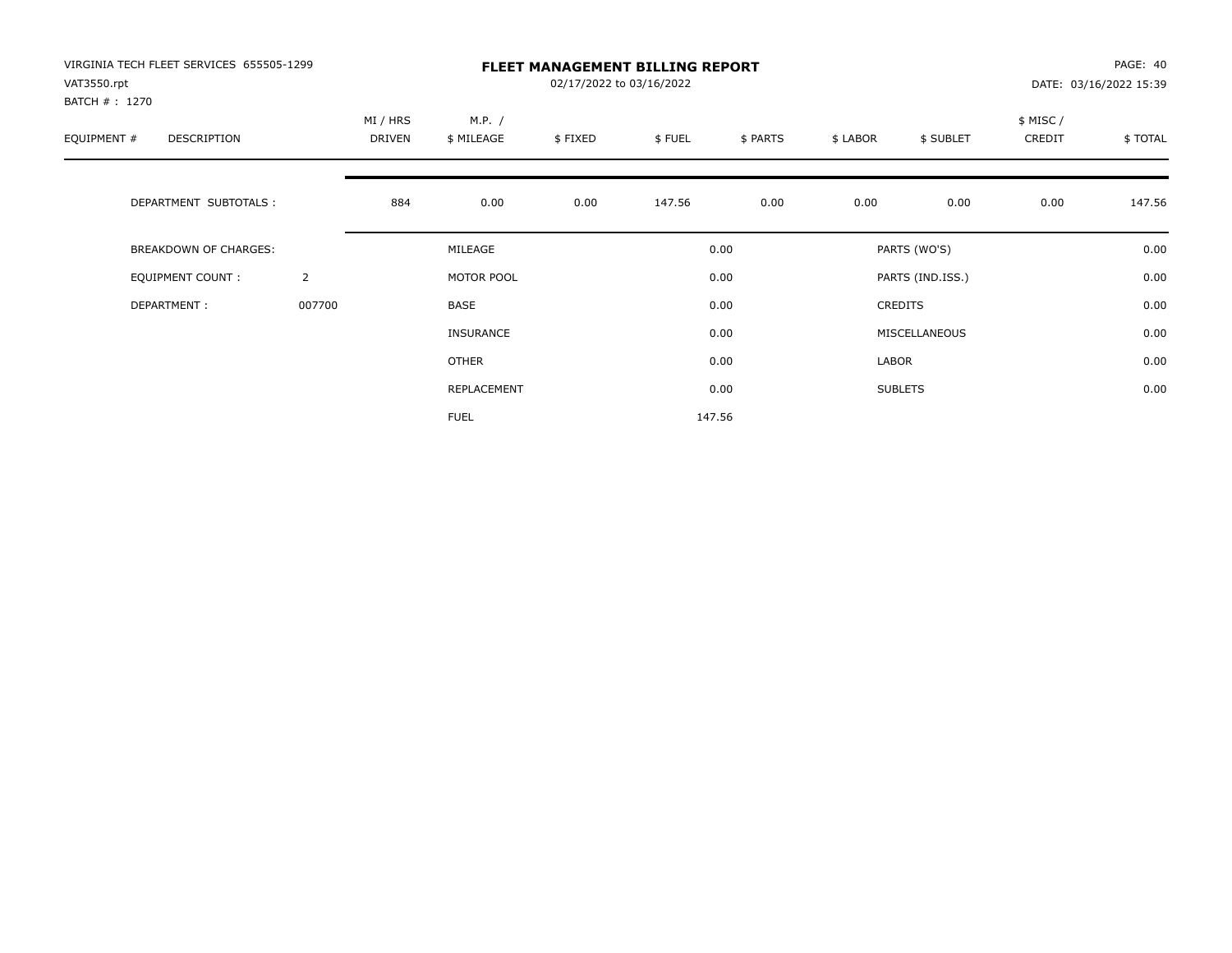| VAT3550.rpt<br>BATCH #: 1270 | VIRGINIA TECH FLEET SERVICES 655505-1299                       |              |                           |                      | FLEET MANAGEMENT BILLING REPORT<br>02/17/2022 to 03/16/2022 |        |          |          |                  |                    | PAGE: 41<br>DATE: 03/16/2022 15:39 |
|------------------------------|----------------------------------------------------------------|--------------|---------------------------|----------------------|-------------------------------------------------------------|--------|----------|----------|------------------|--------------------|------------------------------------|
| EQUIPMENT #                  | <b>DESCRIPTION</b>                                             |              | MI / HRS<br><b>DRIVEN</b> | M.P. /<br>\$ MILEAGE | \$FIXED                                                     | \$FUEL | \$ PARTS | \$ LABOR | \$ SUBLET        | \$ MISC/<br>CREDIT | \$TOTAL                            |
|                              | DEPARTMENT: 007900 / School of the Arts - Justin Dalton (0141) |              |                           |                      |                                                             |        |          |          |                  |                    |                                    |
|                              | ACCOUNT CODE: 659843                                           |              |                           |                      |                                                             |        |          |          |                  |                    |                                    |
| $\longrightarrow$ NA /       | FUEL - U / 23.6 / 11 - 02/23/2022                              |              |                           | 0.00                 | 0.00                                                        | 69.27  | 0.00     | 0.00     | 0.00             | 0.00               | 69.27                              |
| 61795s                       | 2013 Express 1500                                              |              | 362                       | 0.00                 | 0.00                                                        | 69.27  | 0.00     | 0.00     | 0.00             | 0.00               | 69.27                              |
| ACCT:                        | 659843                                                         |              | 362                       | 0.00                 | 0.00                                                        | 69.27  | 0.00     | 0.00     | 0.00             | 0.00               | 69.27                              |
|                              | DEPARTMENT SUBTOTALS :                                         |              | 362                       | 0.00                 | 0.00                                                        | 69.27  | 0.00     | 0.00     | 0.00             | 0.00               | 69.27                              |
|                              | <b>BREAKDOWN OF CHARGES:</b>                                   |              |                           | MILEAGE              |                                                             |        | 0.00     |          | PARTS (WO'S)     |                    | 0.00                               |
|                              | EQUIPMENT COUNT:                                               | $\mathbf{1}$ |                           | MOTOR POOL           |                                                             |        | 0.00     |          | PARTS (IND.ISS.) |                    | 0.00                               |
|                              | DEPARTMENT:                                                    | 007900       |                           | <b>BASE</b>          |                                                             |        | 0.00     |          | <b>CREDITS</b>   |                    | 0.00                               |
|                              |                                                                |              |                           | INSURANCE            |                                                             |        | 0.00     |          | MISCELLANEOUS    |                    | 0.00                               |
|                              |                                                                |              |                           | <b>OTHER</b>         |                                                             |        | 0.00     | LABOR    |                  |                    | 0.00                               |
|                              |                                                                |              |                           | REPLACEMENT          |                                                             |        | 0.00     |          | <b>SUBLETS</b>   |                    | 0.00                               |
|                              |                                                                |              |                           | <b>FUEL</b>          |                                                             |        | 69.27    |          |                  |                    |                                    |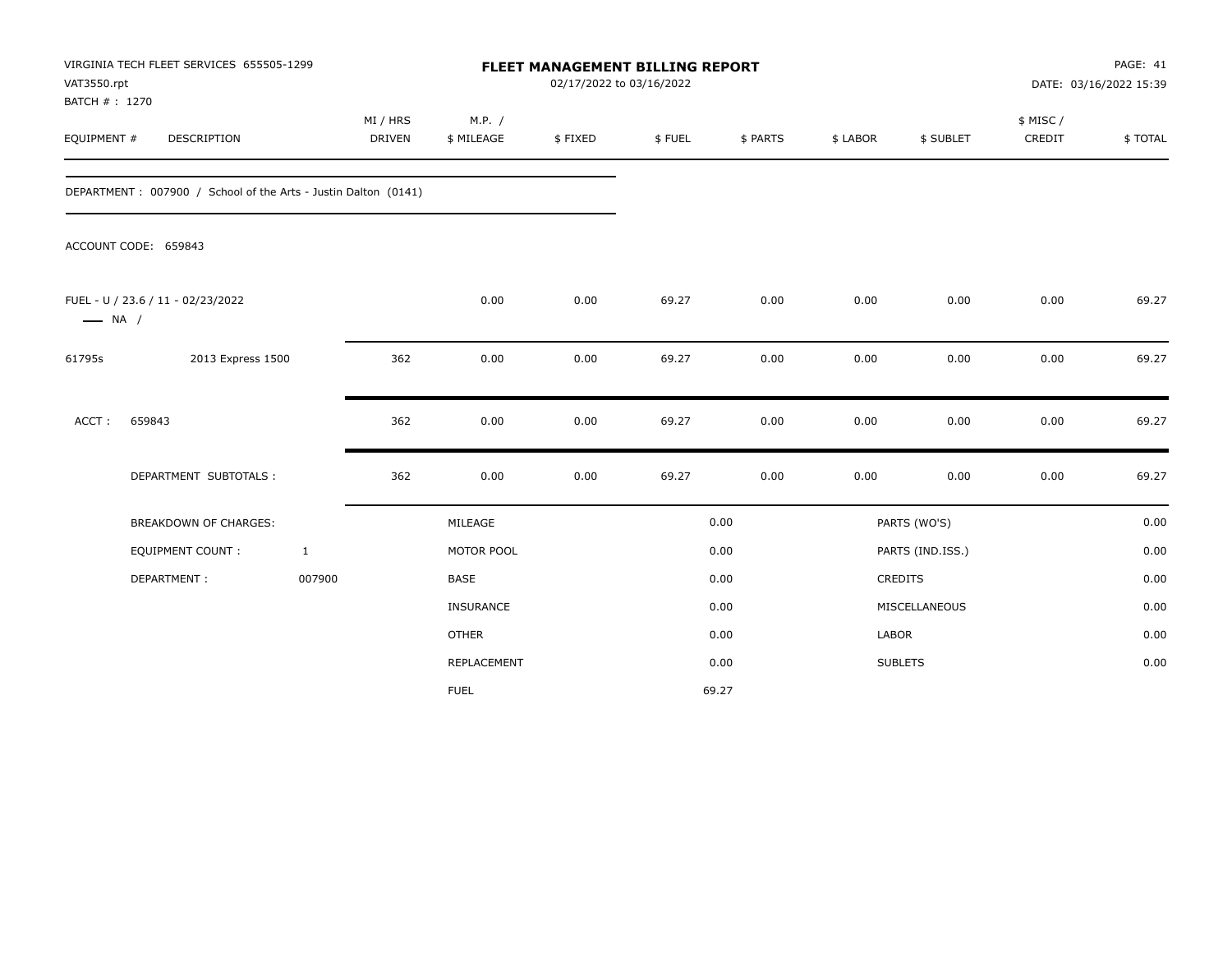| VAT3550.rpt<br>BATCH #: 1270 | VIRGINIA TECH FLEET SERVICES 655505-1299                                   |                           |                      | FLEET MANAGEMENT BILLING REPORT<br>02/17/2022 to 03/16/2022 |        | PAGE: 42<br>DATE: 03/16/2022 15:39 |              |                      |                     |         |
|------------------------------|----------------------------------------------------------------------------|---------------------------|----------------------|-------------------------------------------------------------|--------|------------------------------------|--------------|----------------------|---------------------|---------|
| EQUIPMENT #                  | DESCRIPTION                                                                | MI / HRS<br><b>DRIVEN</b> | M.P. /<br>\$ MILEAGE | \$FIXED                                                     | \$FUEL | \$ PARTS                           | \$ LABOR     | \$ SUBLET            | \$ MISC /<br>CREDIT | \$TOTAL |
|                              | DEPARTMENT : 010100 / Aerospace & Ocean Engineering - Courtney Loan (0203) |                           |                      |                                                             |        |                                    |              |                      |                     |         |
|                              | ACCOUNT CODE: 230534                                                       |                           |                      |                                                             |        |                                    |              |                      |                     |         |
| $\longrightarrow$ NA /       | FUEL - U / 14.5 / 11 - 02/16/2022                                          |                           | 0.00                 | 0.00                                                        | 42.54  | 0.00                               | 0.00         | 0.00                 | 0.00                | 42.54   |
| 55230S                       | 2007 COLORADO                                                              | 229                       | 0.00                 | 0.00                                                        | 42.54  | 0.00                               | 0.00         | 0.00                 | 0.00                | 42.54   |
| ACCT:                        | 230534                                                                     | 229                       | 0.00                 | 0.00                                                        | 42.54  | 0.00                               | 0.00         | 0.00                 | 0.00                | 42.54   |
|                              | DEPARTMENT SUBTOTALS :                                                     | 229                       | 0.00                 | 0.00                                                        | 42.54  | 0.00                               | 0.00         | 0.00                 | 0.00                | 42.54   |
|                              | BREAKDOWN OF CHARGES:                                                      |                           | MILEAGE              |                                                             |        | 0.00                               |              | PARTS (WO'S)         |                     | 0.00    |
|                              | EQUIPMENT COUNT:                                                           | $\mathbf{1}$              | MOTOR POOL           |                                                             |        | 0.00                               |              | PARTS (IND.ISS.)     |                     | 0.00    |
|                              | DEPARTMENT:                                                                | 010100                    | <b>BASE</b>          |                                                             |        | 0.00                               |              | CREDITS              |                     | 0.00    |
|                              |                                                                            |                           | <b>INSURANCE</b>     |                                                             |        | 0.00                               |              | <b>MISCELLANEOUS</b> |                     | 0.00    |
|                              |                                                                            |                           | <b>OTHER</b>         |                                                             |        | 0.00                               | <b>LABOR</b> |                      |                     | 0.00    |
|                              |                                                                            |                           | REPLACEMENT          |                                                             |        | 0.00                               |              | <b>SUBLETS</b>       |                     | 0.00    |
|                              |                                                                            |                           | <b>FUEL</b>          |                                                             |        | 42.54                              |              |                      |                     |         |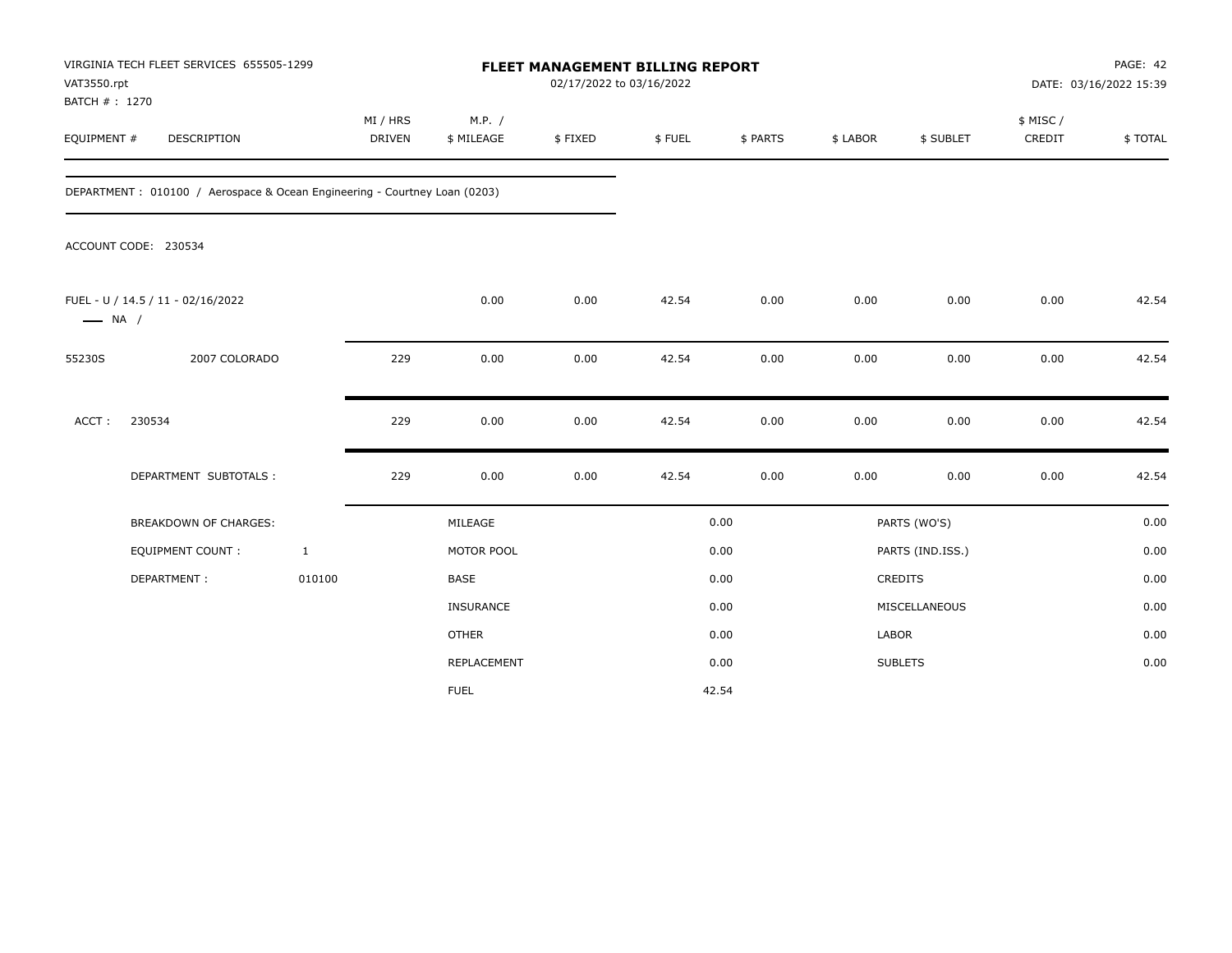| VAT3550.rpt<br>BATCH #: 1270                 | VIRGINIA TECH FLEET SERVICES 655505-1299                                        |              |                           |                      |         | FLEET MANAGEMENT BILLING REPORT<br>02/17/2022 to 03/16/2022 |          |          |                  | PAGE: 43<br>DATE: 03/16/2022 15:39 |         |  |
|----------------------------------------------|---------------------------------------------------------------------------------|--------------|---------------------------|----------------------|---------|-------------------------------------------------------------|----------|----------|------------------|------------------------------------|---------|--|
| EQUIPMENT #                                  | DESCRIPTION                                                                     |              | MI / HRS<br><b>DRIVEN</b> | M.P. /<br>\$ MILEAGE | \$FIXED | \$FUEL                                                      | \$ PARTS | \$ LABOR | \$ SUBLET        | \$ MISC/<br>CREDIT                 | \$TOTAL |  |
|                                              | DEPARTMENT: 010300 / Civil & Environmental Engineering - Bonnie Franklin (0105) |              |                           |                      |         |                                                             |          |          |                  |                                    |         |  |
|                                              | ACCOUNT CODE: 120896                                                            |              |                           |                      |         |                                                             |          |          |                  |                                    |         |  |
| $\longrightarrow$ NA /                       | FUEL - U / 26.8 / 11 - 03/14/2022                                               |              |                           | 0.00                 | 0.00    | 96.89                                                       | 0.00     | 0.00     | 0.00             | 0.00                               | 96.89   |  |
| <b>BASE CHARGE</b><br>$\longrightarrow$ NA / |                                                                                 |              |                           | 0.00                 | 502.00  | 0.00                                                        | 0.00     | 0.00     | 0.00             | 0.00                               | 502.00  |  |
| PA143                                        | 2013 F250                                                                       |              | 313                       | 0.00                 | 502.00  | 96.89                                                       | 0.00     | 0.00     | 0.00             | 0.00                               | 598.89  |  |
| ACCT:                                        | 120896                                                                          |              | 313                       | 0.00                 | 502.00  | 96.89                                                       | 0.00     | 0.00     | 0.00             | 0.00                               | 598.89  |  |
|                                              | DEPARTMENT SUBTOTALS :                                                          |              | 313                       | 0.00                 | 502.00  | 96.89                                                       | 0.00     | 0.00     | 0.00             | 0.00                               | 598.89  |  |
|                                              | BREAKDOWN OF CHARGES:                                                           |              |                           | MILEAGE              |         |                                                             | 0.00     |          | PARTS (WO'S)     |                                    | 0.00    |  |
|                                              | <b>EQUIPMENT COUNT:</b>                                                         | $\mathbf{1}$ |                           | MOTOR POOL           |         |                                                             | 0.00     |          | PARTS (IND.ISS.) |                                    | 0.00    |  |
|                                              | DEPARTMENT:                                                                     | 010300       |                           | BASE                 |         |                                                             | 502.00   |          | <b>CREDITS</b>   |                                    | 0.00    |  |
|                                              |                                                                                 |              |                           | <b>INSURANCE</b>     |         |                                                             | 0.00     |          | MISCELLANEOUS    |                                    | 0.00    |  |
|                                              |                                                                                 |              |                           | <b>OTHER</b>         |         |                                                             | 0.00     | LABOR    |                  |                                    | 0.00    |  |
|                                              |                                                                                 |              |                           | REPLACEMENT          |         |                                                             | 0.00     |          | <b>SUBLETS</b>   |                                    | 0.00    |  |
|                                              |                                                                                 |              |                           | <b>FUEL</b>          |         |                                                             | 96.89    |          |                  |                                    |         |  |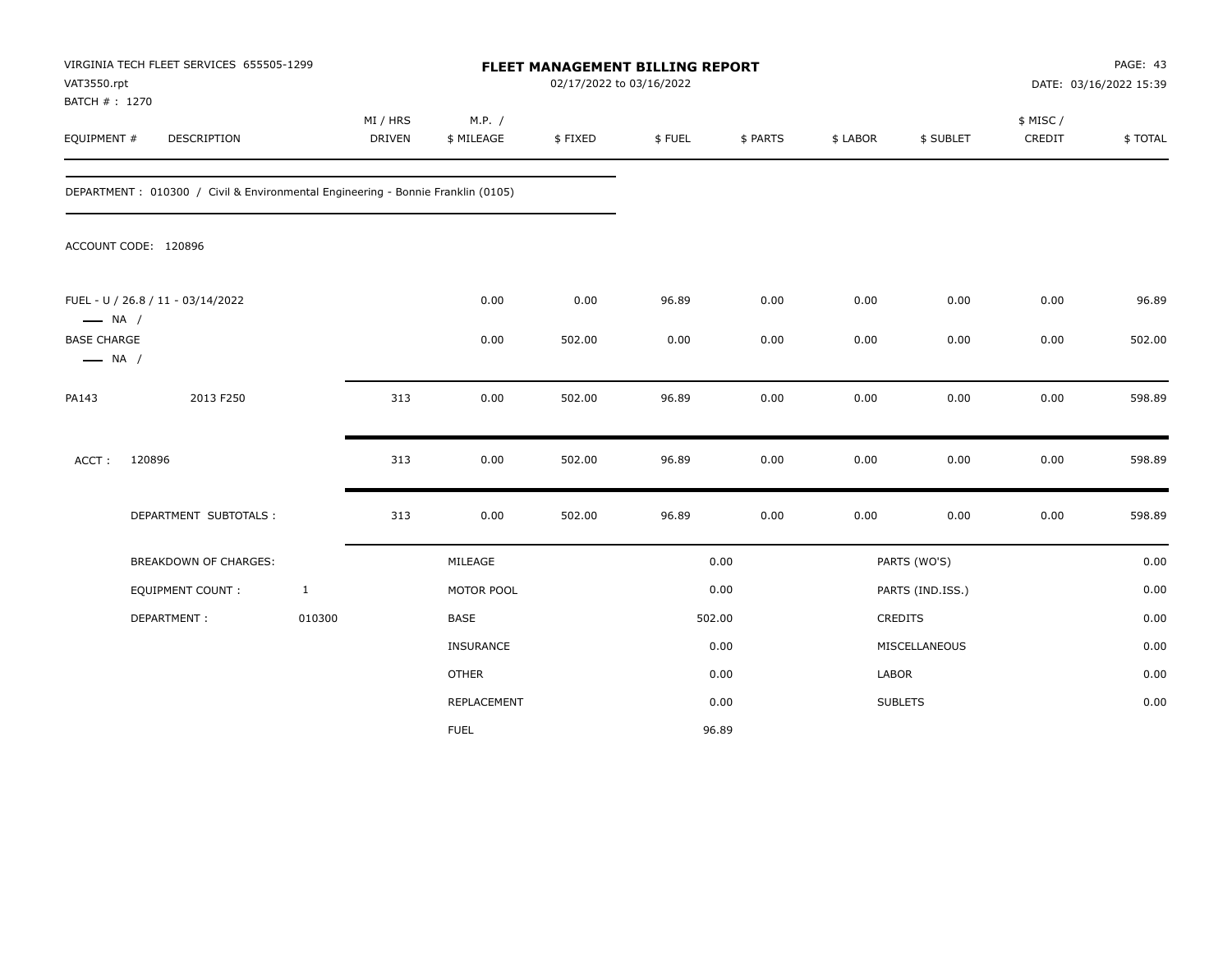| VAT3550.rpt<br>BATCH # : 1270 | VIRGINIA TECH FLEET SERVICES 655505-1299                                           | <b>FLEET MANAGEMENT BILLING REPORT</b><br>02/17/2022 to 03/16/2022 |                      |         |        |          |          | PAGE: 44<br>DATE: 03/16/2022 15:39 |                     |         |
|-------------------------------|------------------------------------------------------------------------------------|--------------------------------------------------------------------|----------------------|---------|--------|----------|----------|------------------------------------|---------------------|---------|
| EQUIPMENT #                   | DESCRIPTION                                                                        | MI / HRS<br><b>DRIVEN</b>                                          | M.P. /<br>\$ MILEAGE | \$FIXED | \$FUEL | \$ PARTS | \$ LABOR | \$ SUBLET                          | \$ MISC /<br>CREDIT | \$TOTAL |
|                               | DEPARTMENT : 010305 / Occoquan Monitoring Lab 9408 Prince WilliamSt Manassas 20110 |                                                                    |                      |         |        |          |          |                                    |                     |         |
| ACCOUNT CODE: 467284          |                                                                                    |                                                                    |                      |         |        |          |          |                                    |                     |         |
| $\longrightarrow$ NA /        | FUEL - U / 12.3 / CC - 02/24/2022                                                  |                                                                    | 0.00                 | 0.00    | 37.72  | 0.00     | 0.00     | 0.00                               | 0.00                | 37.72   |
| 41455S                        | 2000 CHEROKEE                                                                      | 154                                                                | 0.00                 | 0.00    | 37.72  | 0.00     | 0.00     | 0.00                               | 0.00                | 37.72   |
| $\longrightarrow$ NA /        | FUEL - U / 22.3 / CC - 02/24/2022                                                  |                                                                    | 0.00                 | 0.00    | 77.07  | 0.00     | 0.00     | 0.00                               | 0.00                | 77.07   |
| 41496S                        | 2000 Astro                                                                         | 219                                                                | 0.00                 | 0.00    | 77.07  | 0.00     | 0.00     | 0.00                               | 0.00                | 77.07   |
| $\longrightarrow$ NA /        | FUEL - U / 16.1 / CC - 02/24/2022                                                  |                                                                    | 0.00                 | 0.00    | 50.78  | 0.00     | 0.00     | 0.00                               | 0.00                | 50.78   |
| 55231S                        | 2007 COLORADO                                                                      | 252                                                                | 0.00                 | 0.00    | 50.78  | 0.00     | 0.00     | 0.00                               | 0.00                | 50.78   |
| $\longrightarrow$ NA /        | FUEL - U / 90.2 / CC - 02/24/2022                                                  |                                                                    | 0.00                 | 0.00    | 299.31 | 0.00     | 0.00     | 0.00                               | 0.00                | 299.31  |
| 55257S                        | 2008 Ram                                                                           | 1,175                                                              | 0.00                 | 0.00    | 299.31 | 0.00     | 0.00     | 0.00                               | 0.00                | 299.31  |
| $\longrightarrow$ NA /        | FUEL - U / 73.1 / CC - 02/24/2022                                                  |                                                                    | 0.00                 | 0.00    | 245.46 | 0.00     | 0.00     | 0.00                               | 0.00                | 245.46  |
| 77324s                        | 2019 F150                                                                          | 1,136                                                              | 0.00                 | 0.00    | 245.46 | 0.00     | 0.00     | 0.00                               | 0.00                | 245.46  |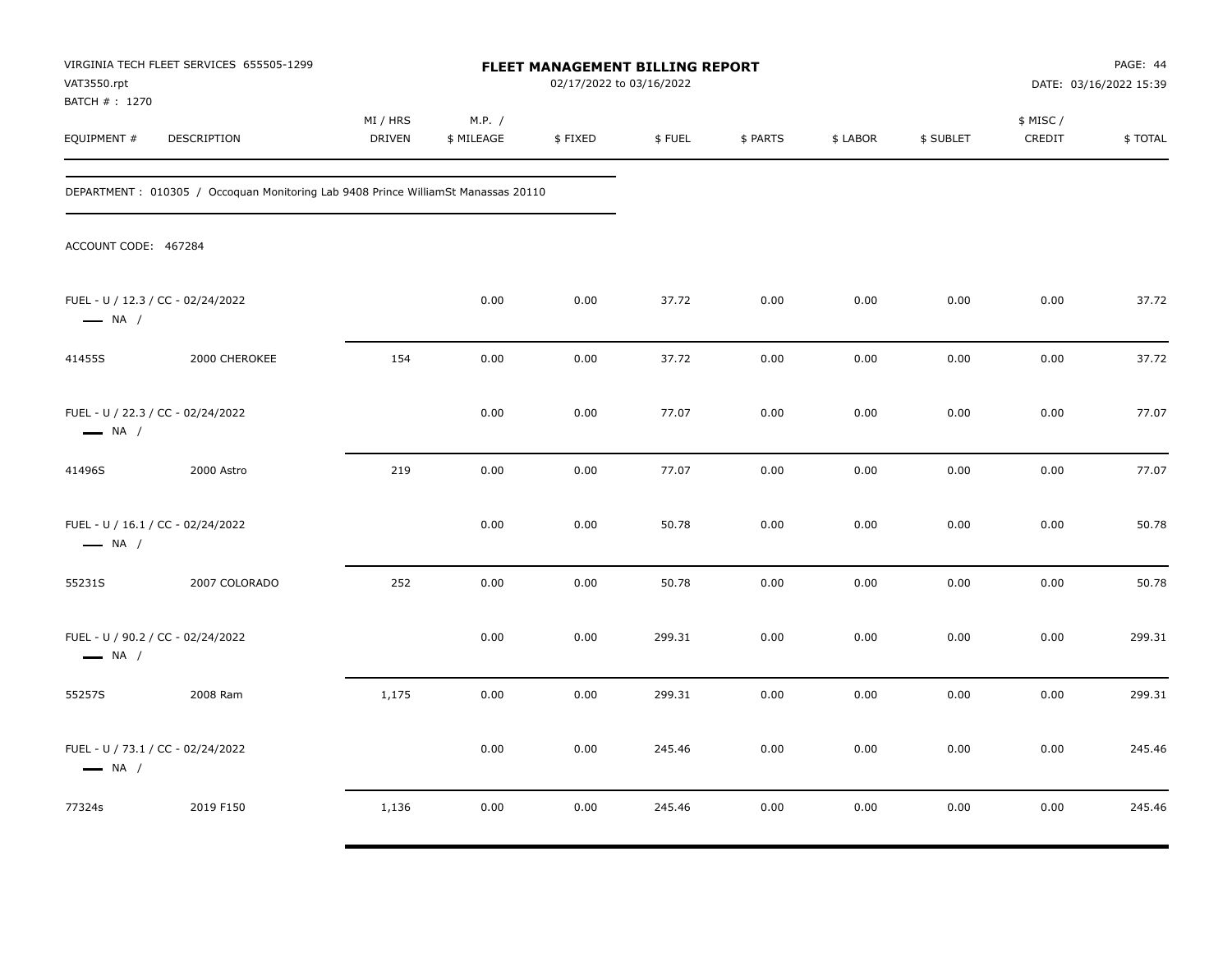| VAT3550.rpt                   | VIRGINIA TECH FLEET SERVICES 655505-1299                                          |        |                           | <b>FLEET MANAGEMENT BILLING REPORT</b><br>02/17/2022 to 03/16/2022 |         |        |          |              |                  | PAGE: 45<br>DATE: 03/16/2022 15:39 |         |  |
|-------------------------------|-----------------------------------------------------------------------------------|--------|---------------------------|--------------------------------------------------------------------|---------|--------|----------|--------------|------------------|------------------------------------|---------|--|
| BATCH # : 1270<br>EQUIPMENT # | <b>DESCRIPTION</b>                                                                |        | MI / HRS<br><b>DRIVEN</b> | M.P. /<br>\$ MILEAGE                                               | \$FIXED | \$FUEL | \$ PARTS | \$ LABOR     | \$ SUBLET        | \$ MISC /<br>CREDIT                | \$TOTAL |  |
|                               | DEPARTMENT: 010305 / Occoquan Monitoring Lab 9408 Prince WilliamSt Manassas 20110 |        |                           |                                                                    |         |        |          |              |                  |                                    |         |  |
| ACCT:                         | 467284                                                                            |        | 2,936                     | 0.00                                                               | 0.00    | 710.34 | 0.00     | 0.00         | 0.00             | 0.00                               | 710.34  |  |
|                               | DEPARTMENT SUBTOTALS:                                                             |        | 2,936                     | 0.00                                                               | 0.00    | 710.34 | 0.00     | 0.00         | 0.00             | 0.00                               | 710.34  |  |
|                               | <b>BREAKDOWN OF CHARGES:</b>                                                      |        |                           | MILEAGE                                                            |         |        | 0.00     |              | PARTS (WO'S)     |                                    | 0.00    |  |
|                               | <b>EQUIPMENT COUNT:</b>                                                           | 5      |                           | MOTOR POOL                                                         |         |        | 0.00     |              | PARTS (IND.ISS.) |                                    | 0.00    |  |
|                               | DEPARTMENT:                                                                       | 010305 |                           | <b>BASE</b>                                                        |         |        | 0.00     |              | <b>CREDITS</b>   |                                    | 0.00    |  |
|                               |                                                                                   |        |                           | <b>INSURANCE</b>                                                   |         |        | 0.00     |              | MISCELLANEOUS    |                                    | 0.00    |  |
|                               |                                                                                   |        |                           | <b>OTHER</b>                                                       |         |        | 0.00     | <b>LABOR</b> |                  |                                    | 0.00    |  |
|                               |                                                                                   |        |                           | <b>REPLACEMENT</b>                                                 |         |        | 0.00     |              | <b>SUBLETS</b>   |                                    | 0.00    |  |
|                               |                                                                                   |        |                           | <b>FUEL</b>                                                        |         |        | 710.34   |              |                  |                                    |         |  |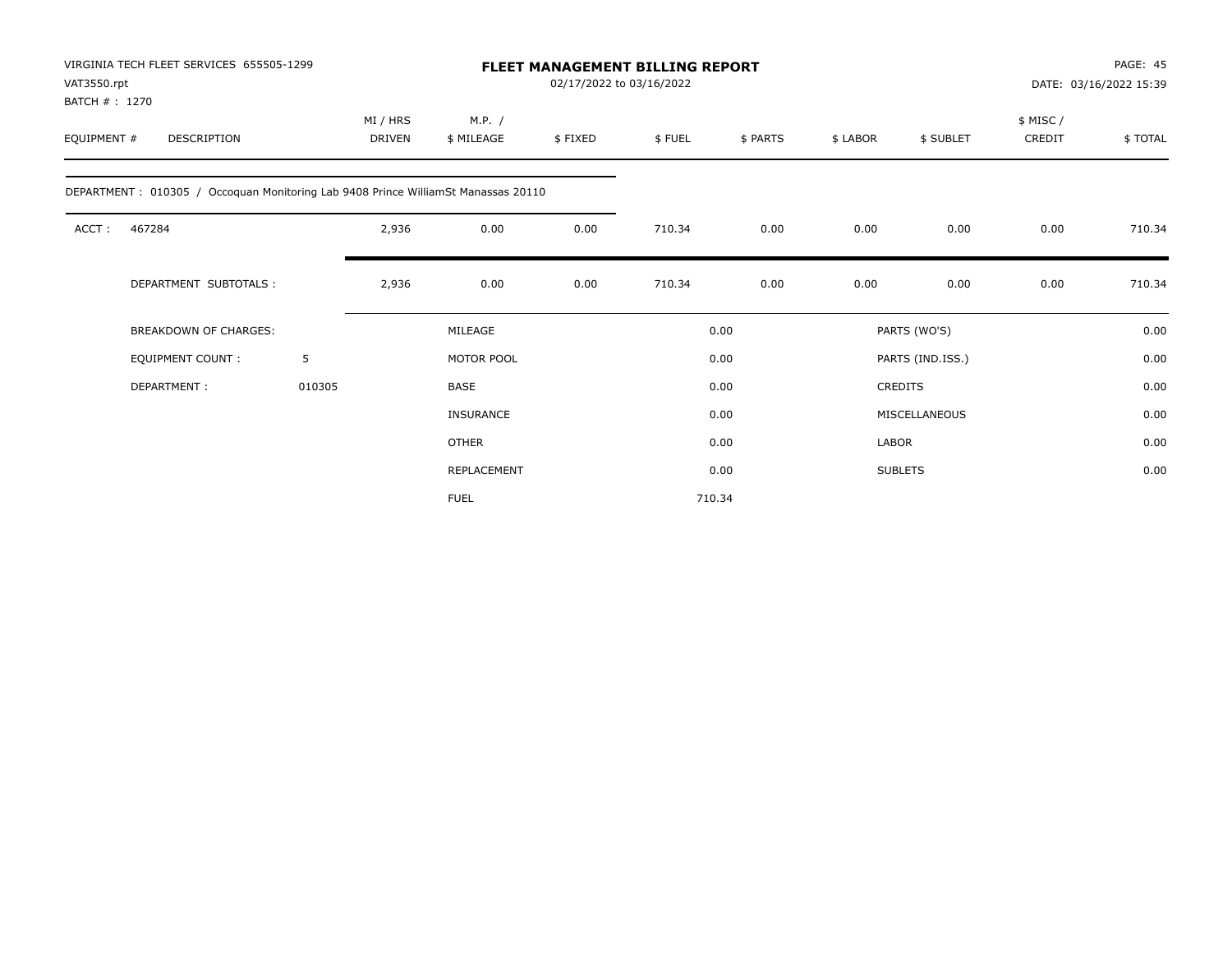| VAT3550.rpt<br>BATCH #: 1270                                                         | VIRGINIA TECH FLEET SERVICES 655505-1299                        |                           |                      | <b>FLEET MANAGEMENT BILLING REPORT</b> | 02/17/2022 to 03/16/2022 |          |          |           |                    | PAGE: 46<br>DATE: 03/16/2022 15:39 |
|--------------------------------------------------------------------------------------|-----------------------------------------------------------------|---------------------------|----------------------|----------------------------------------|--------------------------|----------|----------|-----------|--------------------|------------------------------------|
| EQUIPMENT #                                                                          | DESCRIPTION                                                     | MI / HRS<br><b>DRIVEN</b> | M.P. /<br>\$ MILEAGE | \$FIXED                                | \$FUEL                   | \$ PARTS | \$ LABOR | \$ SUBLET | \$ MISC/<br>CREDIT | \$TOTAL                            |
|                                                                                      | DEPARTMENT: 010700 / Mechanical Engineering - Hope Lewis (0238) |                           |                      |                                        |                          |          |          |           |                    |                                    |
| ACCOUNT CODE: 121970                                                                 |                                                                 |                           |                      |                                        |                          |          |          |           |                    |                                    |
| $\longrightarrow$ NA /                                                               | FUEL - U / 62.4 / CC - 02/24/2022                               |                           | 0.00                 | 0.00                                   | 211.82                   | 0.00     | 0.00     | 0.00      | 0.00               | 211.82                             |
| <b>BASE CHARGE</b><br>$\longrightarrow$ NA /                                         |                                                                 |                           | 0.00                 | 602.00                                 | 0.00                     | 0.00     | 0.00     | 0.00      | 0.00               | 602.00                             |
| <b>PA20</b>                                                                          | 2012 12 PAS VAN                                                 | 1,125                     | 0.00                 | 602.00                                 | 211.82                   | 0.00     | 0.00     | 0.00      | 0.00               | 813.82                             |
| <b>BASE CHARGE</b><br>$\longrightarrow$ NA /                                         |                                                                 |                           | 0.00                 | 502.00                                 | 0.00                     | 0.00     | 0.00     | 0.00      | 0.00               | 502.00                             |
| PA48                                                                                 | 2006 F150                                                       | $\mathbf 0$               | 0.00                 | 502.00                                 | 0.00                     | 0.00     | 0.00     | 0.00      | 0.00               | 502.00                             |
| ACCT: 121970                                                                         |                                                                 | 1,125                     | 0.00                 | 1,104.00                               | 211.82                   | 0.00     | 0.00     | 0.00      | 0.00               | 1,315.82                           |
| ACCOUNT CODE: 230602                                                                 |                                                                 |                           |                      |                                        |                          |          |          |           |                    |                                    |
| FUEL - U / 1.3 / 11 - 03/04/2022<br>$\longrightarrow$ NA /                           |                                                                 |                           | 0.00                 | 0.00                                   | 3.75                     | 0.00     | 0.00     | 0.00      | 0.00               | 3.75                               |
| FUEL - U / 7.0 / 11 - 03/04/2022                                                     |                                                                 |                           | 0.00                 | 0.00                                   | 20.51                    | 0.00     | 0.00     | 0.00      | 0.00               | 20.51                              |
| $\longrightarrow$ NA /<br>FUEL - U / 7.0 / 11 - 02/23/2022<br>$\longrightarrow$ NA / |                                                                 |                           | 0.00                 | 0.00                                   | 20.48                    | 0.00     | 0.00     | 0.00      | 0.00               | 20.48                              |
| 77330s                                                                               | 2019 Blazer                                                     | 216                       | 0.00                 | 0.00                                   | 44.74                    | 0.00     | 0.00     | 0.00      | 0.00               | 44.74                              |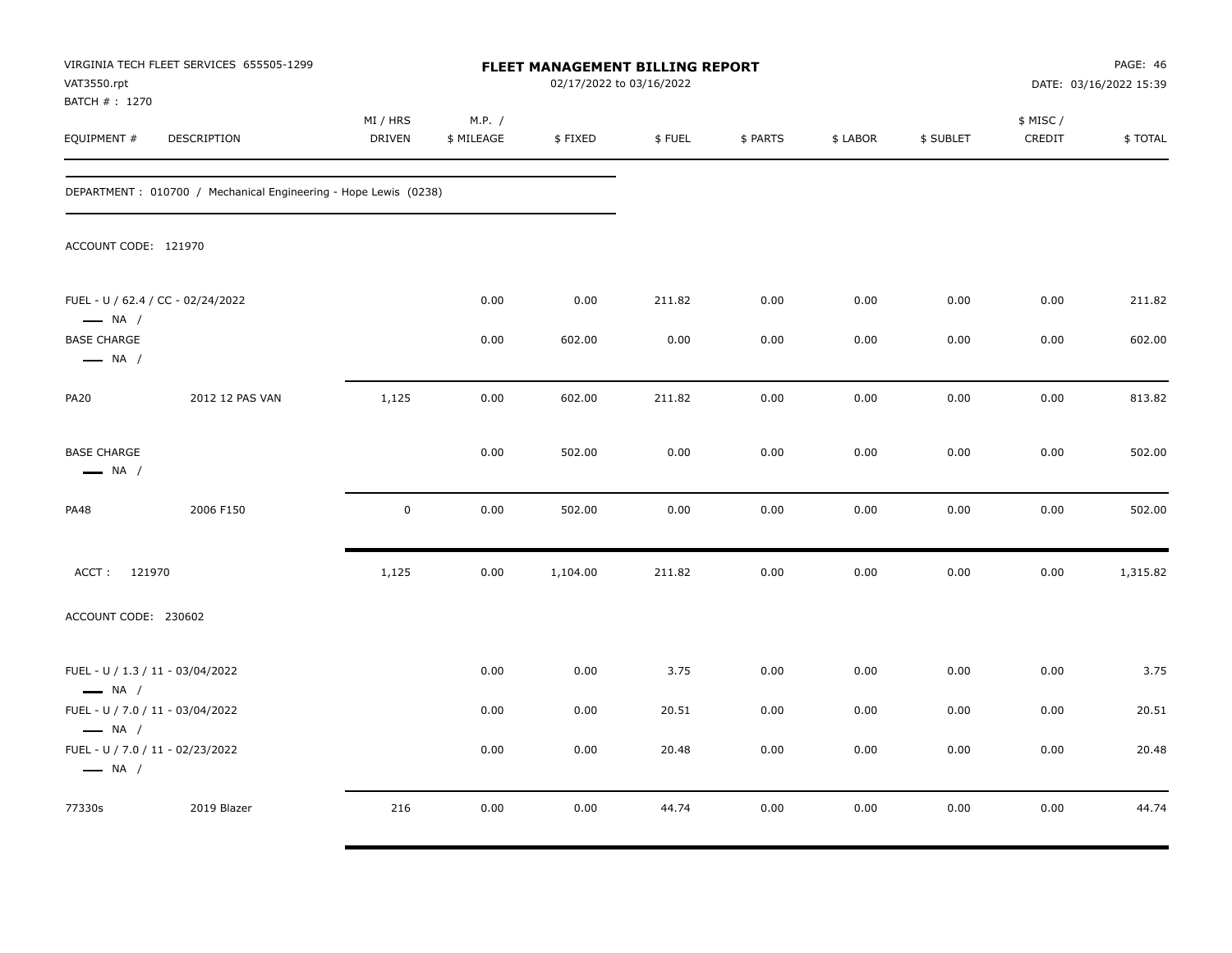| VAT3550.rpt                                                     | VIRGINIA TECH FLEET SERVICES 655505-1299<br><b>FLEET MANAGEMENT BILLING REPORT</b><br>02/17/2022 to 03/16/2022<br>BATCH #: 1270 |                           |                      |          |          |          |          |                  |                    | PAGE: 47<br>DATE: 03/16/2022 15:39 |
|-----------------------------------------------------------------|---------------------------------------------------------------------------------------------------------------------------------|---------------------------|----------------------|----------|----------|----------|----------|------------------|--------------------|------------------------------------|
| EQUIPMENT #<br>DESCRIPTION                                      |                                                                                                                                 | MI / HRS<br><b>DRIVEN</b> | M.P. /<br>\$ MILEAGE | \$FIXED  | \$FUEL   | \$ PARTS | \$ LABOR | \$ SUBLET        | \$ MISC/<br>CREDIT | \$TOTAL                            |
| DEPARTMENT: 010700 / Mechanical Engineering - Hope Lewis (0238) |                                                                                                                                 |                           |                      |          |          |          |          |                  |                    |                                    |
| 230602<br>ACCT:                                                 |                                                                                                                                 | 216                       | 0.00                 | 0.00     | 44.74    | 0.00     | 0.00     | 0.00             | 0.00               | 44.74                              |
| DEPARTMENT SUBTOTALS :                                          |                                                                                                                                 | 1,341                     | 0.00                 | 1,104.00 | 256.56   | 0.00     | 0.00     | 0.00             | 0.00               | 1,360.56                           |
| <b>BREAKDOWN OF CHARGES:</b>                                    |                                                                                                                                 |                           | MILEAGE              |          |          | 0.00     |          | PARTS (WO'S)     |                    | 0.00                               |
| <b>EQUIPMENT COUNT:</b>                                         | 3                                                                                                                               |                           | MOTOR POOL           |          |          | 0.00     |          | PARTS (IND.ISS.) |                    | 0.00                               |
| DEPARTMENT:                                                     | 010700                                                                                                                          |                           | <b>BASE</b>          |          | 1,104.00 |          |          | <b>CREDITS</b>   |                    | 0.00                               |
|                                                                 |                                                                                                                                 |                           | <b>INSURANCE</b>     |          |          | 0.00     |          | MISCELLANEOUS    |                    | 0.00                               |
|                                                                 |                                                                                                                                 |                           | <b>OTHER</b>         |          |          | 0.00     | LABOR    |                  |                    | 0.00                               |
|                                                                 |                                                                                                                                 |                           | REPLACEMENT          |          |          | 0.00     |          | <b>SUBLETS</b>   |                    | 0.00                               |
|                                                                 |                                                                                                                                 |                           | <b>FUEL</b>          |          |          | 256.56   |          |                  |                    |                                    |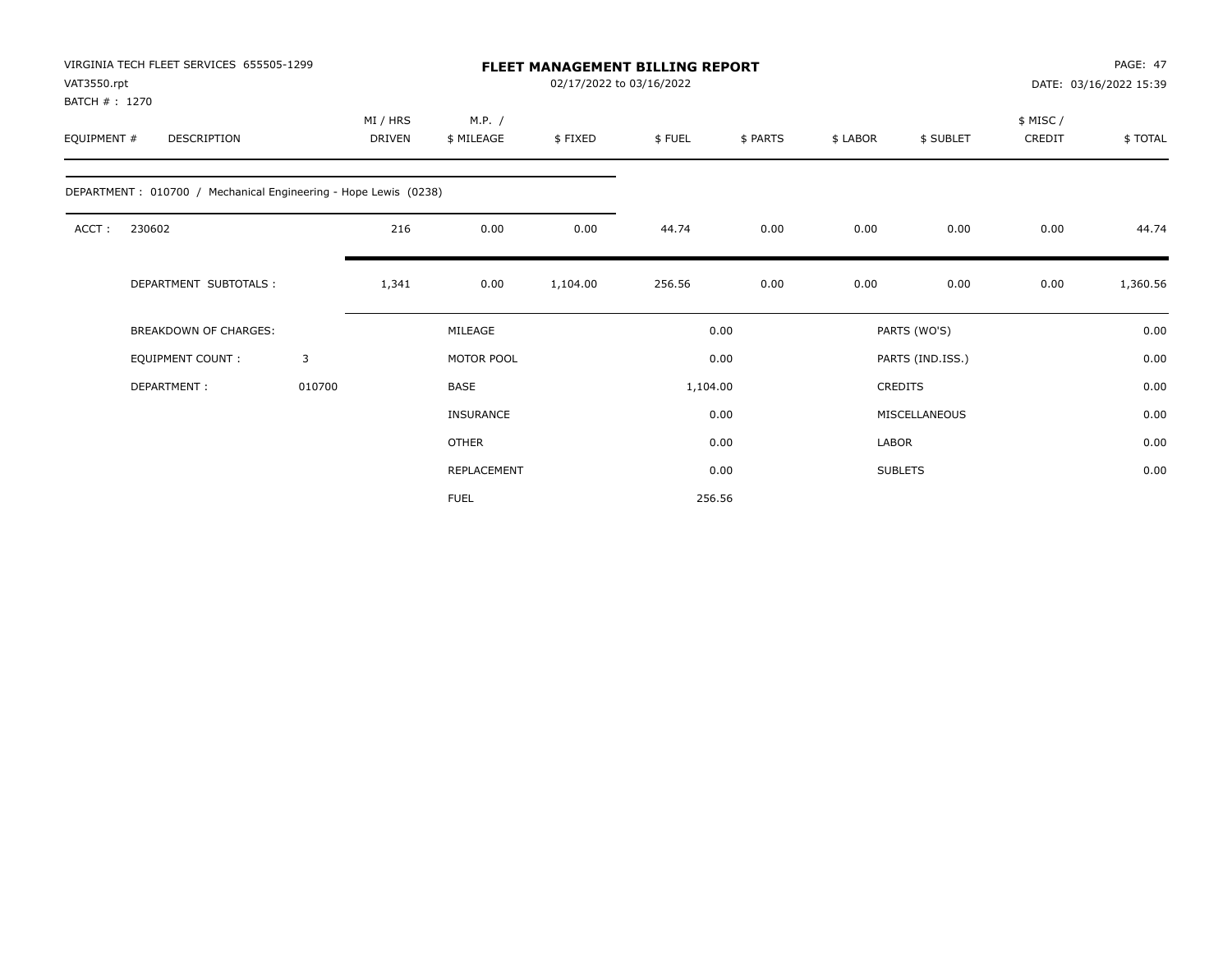| VAT3550.rpt            | VIRGINIA TECH FLEET SERVICES 655505-1299<br>BATCH # : 1270<br>EQUIPMENT #<br>DESCRIPTION |                |                           |                      |          | FLEET MANAGEMENT BILLING REPORT<br>02/17/2022 to 03/16/2022 |          |          |                  | PAGE: 48<br>DATE: 03/16/2022 15:39 |         |  |
|------------------------|------------------------------------------------------------------------------------------|----------------|---------------------------|----------------------|----------|-------------------------------------------------------------|----------|----------|------------------|------------------------------------|---------|--|
|                        |                                                                                          |                | MI / HRS<br><b>DRIVEN</b> | M.P. /<br>\$ MILEAGE | \$FIXED  | \$FUEL                                                      | \$ PARTS | \$ LABOR | \$ SUBLET        | \$ MISC /<br>CREDIT                | \$TOTAL |  |
|                        | DEPARTMENT: 010711 / CENTIRE - Miriam Snyder 0238                                        |                |                           |                      |          |                                                             |          |          |                  |                                    |         |  |
|                        | ACCOUNT CODE: 235584                                                                     |                |                           |                      |          |                                                             |          |          |                  |                                    |         |  |
| $\longrightarrow$ NA / | FUEL - U / 5.0 / 12 - 02/17/2022                                                         |                |                           | 0.00                 | 0.00     | 14.65                                                       | 0.00     | 0.00     | 0.00             | 0.00                               | 14.65   |  |
| 68349S                 | 2003 JETTA                                                                               |                | $\pmb{0}$                 | 0.00                 | $0.00\,$ | 14.65                                                       | 0.00     | 0.00     | 0.00             | 0.00                               | 14.65   |  |
| $\longrightarrow$ NA / | FUEL - U / 8.0 / 11 - 03/02/2022                                                         |                |                           | 0.00                 | 0.00     | 23.44                                                       | 0.00     | 0.00     | 0.00             | 0.00                               | 23.44   |  |
| 86m989                 | 2021 EQUIP                                                                               |                | 115                       | 0.00                 | $0.00\,$ | 23.44                                                       | $0.00\,$ | 0.00     | 0.00             | $0.00\,$                           | 23.44   |  |
| ACCT:                  | 235584                                                                                   |                | 115                       | 0.00                 | 0.00     | 38.09                                                       | 0.00     | 0.00     | 0.00             | $0.00\,$                           | 38.09   |  |
|                        | DEPARTMENT SUBTOTALS :                                                                   |                | 115                       | 0.00                 | 0.00     | 38.09                                                       | 0.00     | 0.00     | 0.00             | 0.00                               | 38.09   |  |
|                        | BREAKDOWN OF CHARGES:                                                                    |                |                           | MILEAGE              |          |                                                             | 0.00     |          | PARTS (WO'S)     |                                    | 0.00    |  |
|                        | EQUIPMENT COUNT:                                                                         | $\overline{2}$ |                           | MOTOR POOL           |          |                                                             | 0.00     |          | PARTS (IND.ISS.) |                                    | 0.00    |  |
|                        | DEPARTMENT:                                                                              | 010711         |                           | BASE                 |          |                                                             | 0.00     |          | <b>CREDITS</b>   |                                    | 0.00    |  |
|                        |                                                                                          |                |                           | <b>INSURANCE</b>     |          |                                                             | 0.00     |          | MISCELLANEOUS    |                                    | 0.00    |  |
|                        |                                                                                          |                |                           | <b>OTHER</b>         |          |                                                             | 0.00     | LABOR    |                  |                                    | 0.00    |  |
|                        |                                                                                          |                |                           | <b>REPLACEMENT</b>   |          |                                                             | 0.00     |          | <b>SUBLETS</b>   |                                    | 0.00    |  |
|                        |                                                                                          |                |                           | <b>FUEL</b>          |          |                                                             | 38.09    |          |                  |                                    |         |  |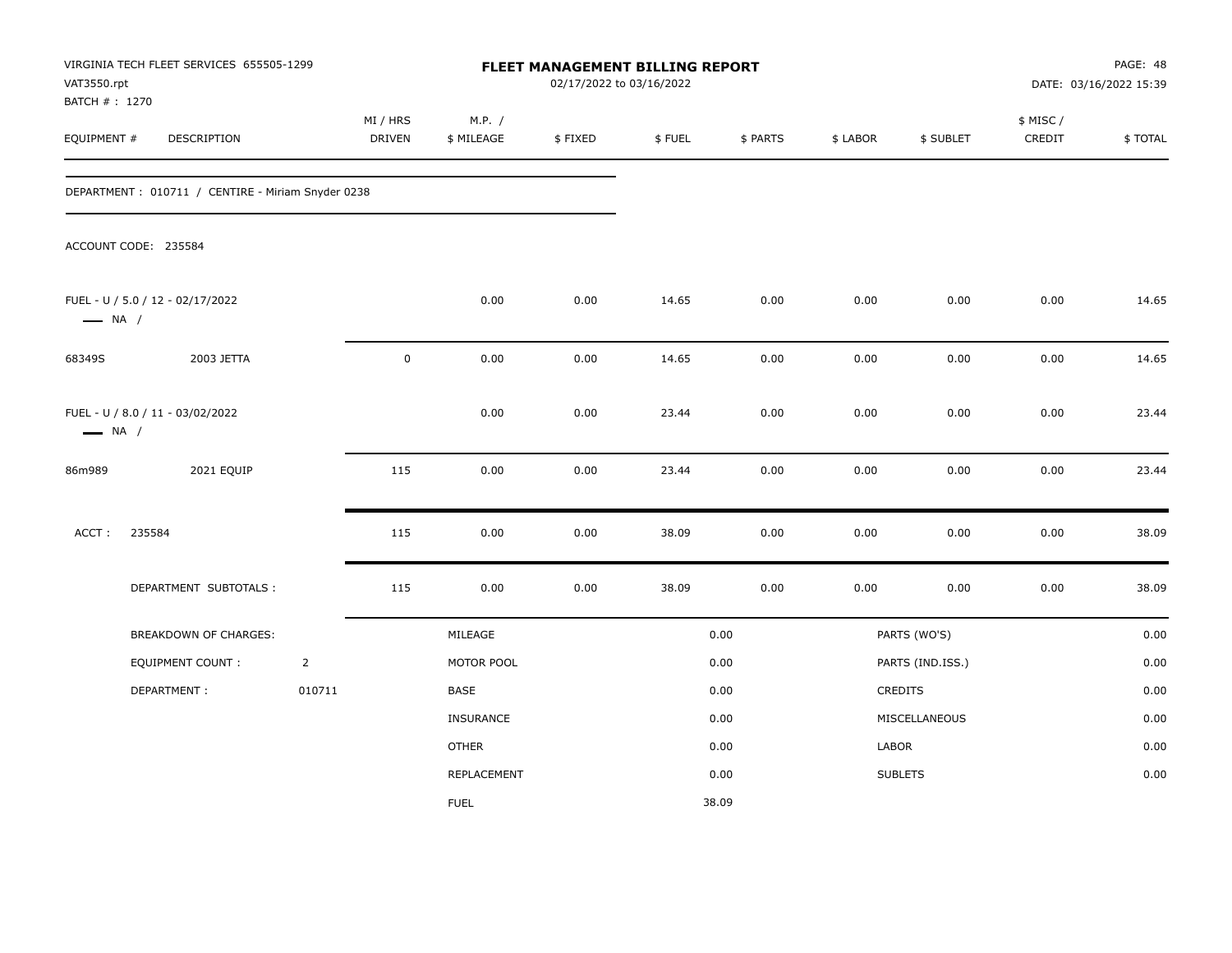| VAT3550.rpt                  | VIRGINIA TECH FLEET SERVICES 655505-1299                                     |                           | FLEET MANAGEMENT BILLING REPORT<br>02/17/2022 to 03/16/2022 |         |        |          |              |                  | PAGE: 49<br>DATE: 03/16/2022 15:39 |         |
|------------------------------|------------------------------------------------------------------------------|---------------------------|-------------------------------------------------------------|---------|--------|----------|--------------|------------------|------------------------------------|---------|
| BATCH #: 1270<br>EQUIPMENT # | DESCRIPTION                                                                  | MI / HRS<br><b>DRIVEN</b> | M.P. /<br>\$ MILEAGE                                        | \$FIXED | \$FUEL | \$ PARTS | \$ LABOR     | \$ SUBLET        | \$ MISC /<br>CREDIT                | \$TOTAL |
|                              | DEPARTMENT: 011100 / Mining and Minerals Engineering - Annie Lawrence (0239) |                           |                                                             |         |        |          |              |                  |                                    |         |
|                              | ACCOUNT CODE: 230623                                                         |                           |                                                             |         |        |          |              |                  |                                    |         |
| $\longrightarrow$ NA /       | FUEL - U / 21.4 / 11 - 03/04/2022                                            |                           | 0.00                                                        | 0.00    | 62.76  | 0.00     | 0.00         | 0.00             | 0.00                               | 62.76   |
| 65570S                       | 2014 F350                                                                    | 208                       | 0.00                                                        | 0.00    | 62.76  | 0.00     | 0.00         | 0.00             | 0.00                               | 62.76   |
| ACCT:                        | 230623                                                                       | 208                       | 0.00                                                        | 0.00    | 62.76  | 0.00     | 0.00         | 0.00             | 0.00                               | 62.76   |
|                              | DEPARTMENT SUBTOTALS :                                                       | 208                       | 0.00                                                        | 0.00    | 62.76  | 0.00     | 0.00         | 0.00             | 0.00                               | 62.76   |
|                              | <b>BREAKDOWN OF CHARGES:</b>                                                 |                           | MILEAGE                                                     |         |        | 0.00     |              | PARTS (WO'S)     |                                    | 0.00    |
|                              | EQUIPMENT COUNT :                                                            | $\mathbf{1}$              | MOTOR POOL                                                  |         |        | 0.00     |              | PARTS (IND.ISS.) |                                    | 0.00    |
|                              | DEPARTMENT:                                                                  | 011100                    | BASE                                                        |         |        | 0.00     |              | CREDITS          |                                    | 0.00    |
|                              |                                                                              |                           | INSURANCE                                                   |         |        | 0.00     |              | MISCELLANEOUS    |                                    | 0.00    |
|                              |                                                                              |                           | <b>OTHER</b>                                                |         |        | 0.00     | <b>LABOR</b> |                  |                                    | 0.00    |
|                              |                                                                              |                           | REPLACEMENT                                                 |         |        | 0.00     |              | <b>SUBLETS</b>   |                                    | 0.00    |
|                              |                                                                              |                           | <b>FUEL</b>                                                 |         |        | 62.76    |              |                  |                                    |         |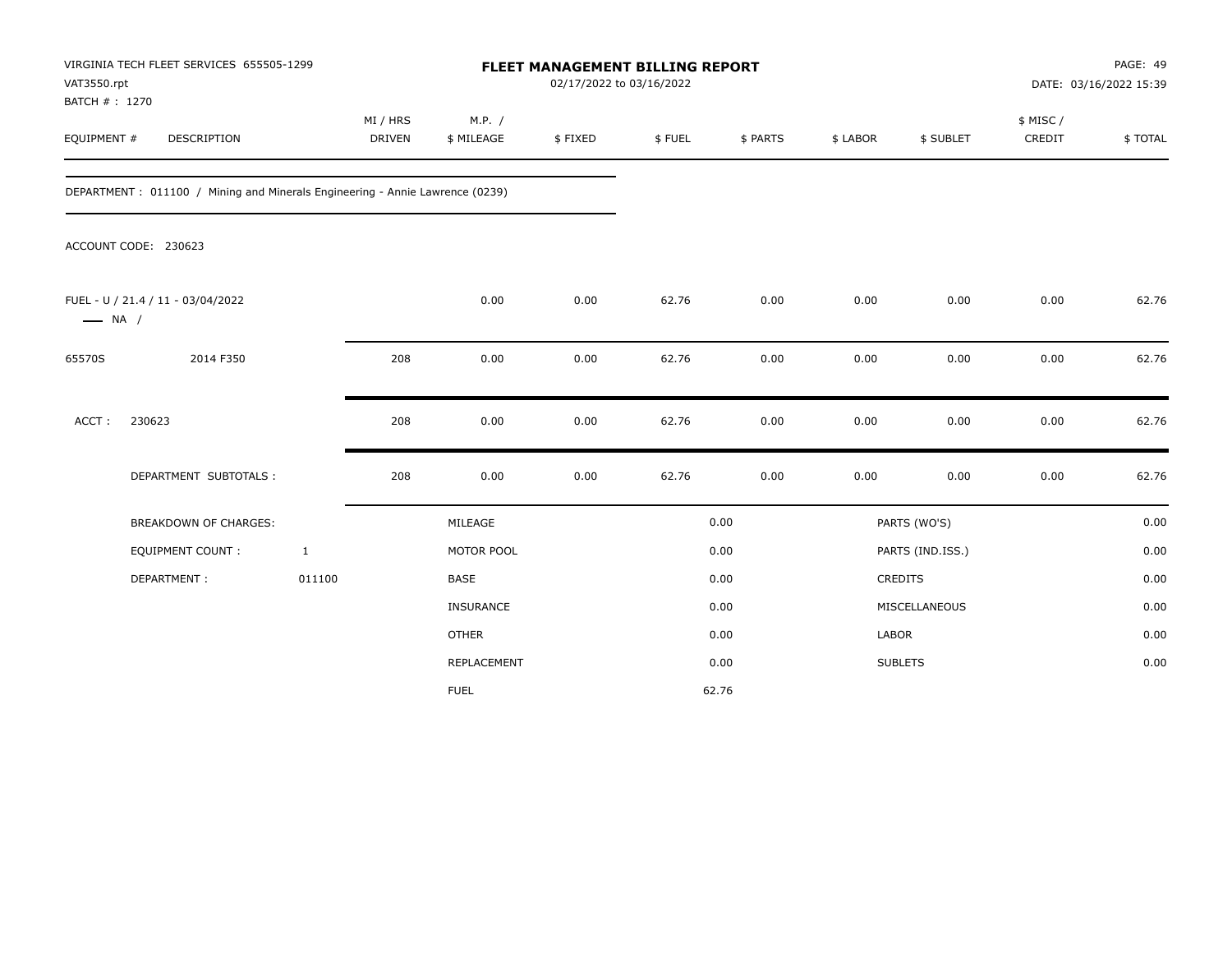| VAT3550.rpt                                  | VIRGINIA TECH FLEET SERVICES 655505-1299                    |                           | <b>FLEET MANAGEMENT BILLING REPORT</b><br>02/17/2022 to 03/16/2022 |                      |         |        |          |              |                  | PAGE: 50<br>DATE: 03/16/2022 15:39 |         |
|----------------------------------------------|-------------------------------------------------------------|---------------------------|--------------------------------------------------------------------|----------------------|---------|--------|----------|--------------|------------------|------------------------------------|---------|
| BATCH #: 1270<br>EQUIPMENT #                 | DESCRIPTION                                                 | MI / HRS<br><b>DRIVEN</b> |                                                                    | M.P. /<br>\$ MILEAGE | \$FIXED | \$FUEL | \$ PARTS | \$ LABOR     | \$ SUBLET        | \$ MISC /<br>CREDIT                | \$TOTAL |
|                                              | DEPARTMENT: 013701 / VITALS - Ancillary Carolyn Sink (0443) |                           |                                                                    |                      |         |        |          |              |                  |                                    |         |
|                                              | ACCOUNT CODE: 179149                                        |                           |                                                                    |                      |         |        |          |              |                  |                                    |         |
| <b>BASE CHARGE</b><br>$\longrightarrow$ NA / |                                                             |                           |                                                                    | 0.00                 | 461.00  | 0.00   | 0.00     | 0.00         | 0.00             | 0.00                               | 461.00  |
| pa64                                         | 2017 Corolla                                                |                           | $\mathsf 0$                                                        | 0.00                 | 461.00  | 0.00   | 0.00     | 0.00         | 0.00             | 0.00                               | 461.00  |
| ACCT:                                        | 179149                                                      |                           | 0                                                                  | 0.00                 | 461.00  | 0.00   | 0.00     | 0.00         | 0.00             | 0.00                               | 461.00  |
|                                              | DEPARTMENT SUBTOTALS :                                      |                           | 0                                                                  | 0.00                 | 461.00  | 0.00   | 0.00     | 0.00         | 0.00             | 0.00                               | 461.00  |
|                                              | BREAKDOWN OF CHARGES:                                       |                           |                                                                    | MILEAGE              |         |        | 0.00     |              | PARTS (WO'S)     |                                    | 0.00    |
|                                              | EQUIPMENT COUNT:                                            | $\mathbf{1}$              |                                                                    | MOTOR POOL           |         |        | 0.00     |              | PARTS (IND.ISS.) |                                    | 0.00    |
|                                              | DEPARTMENT:                                                 | 013701                    |                                                                    | <b>BASE</b>          |         | 461.00 |          |              | CREDITS          |                                    | 0.00    |
|                                              |                                                             |                           |                                                                    | <b>INSURANCE</b>     |         |        | 0.00     |              | MISCELLANEOUS    |                                    | 0.00    |
|                                              |                                                             |                           |                                                                    | <b>OTHER</b>         |         |        | 0.00     | <b>LABOR</b> |                  |                                    | 0.00    |
|                                              |                                                             |                           |                                                                    | REPLACEMENT          |         |        | 0.00     |              | <b>SUBLETS</b>   |                                    | 0.00    |
|                                              |                                                             |                           |                                                                    | <b>FUEL</b>          |         |        | 0.00     |              |                  |                                    |         |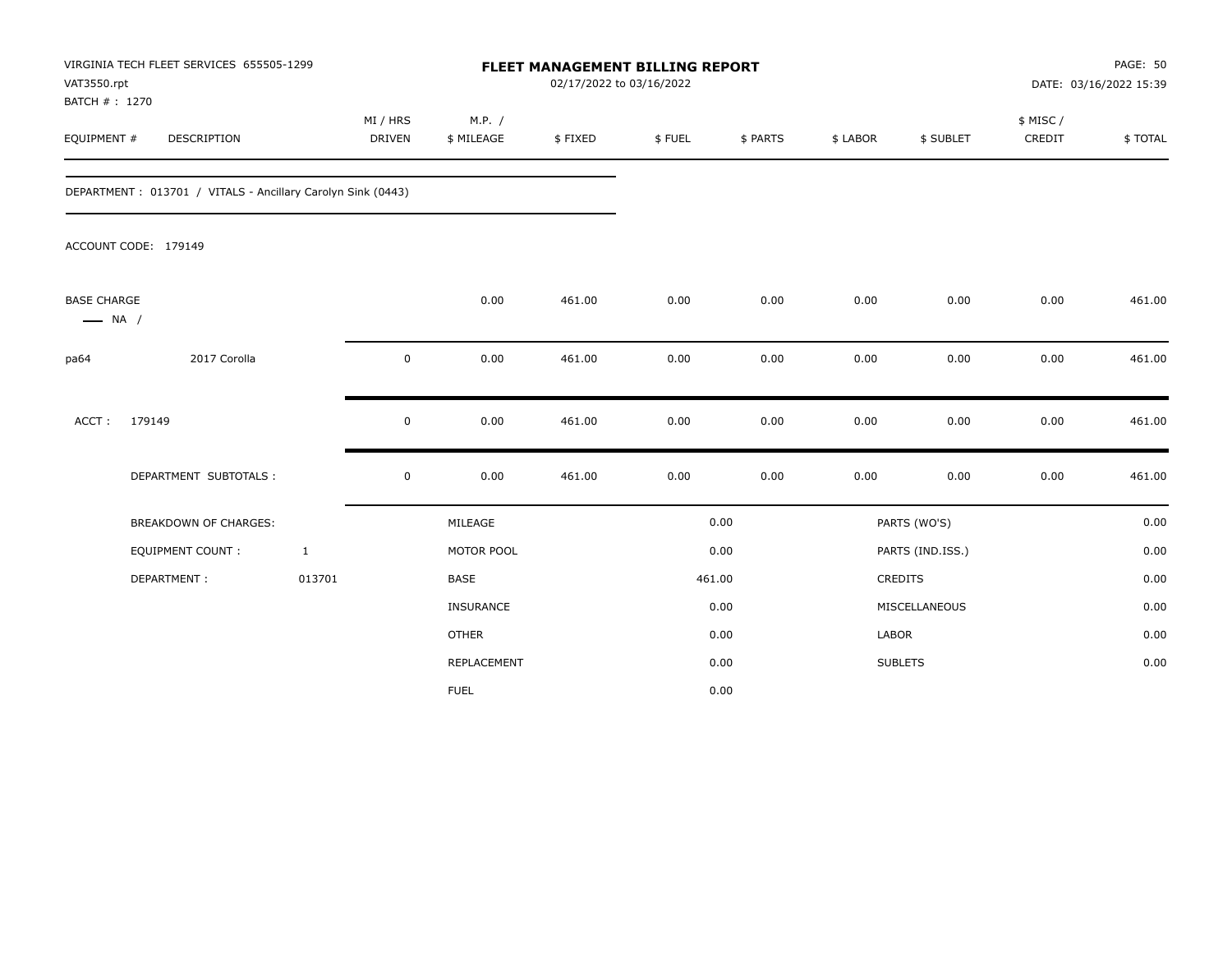| VAT3550.rpt<br>BATCH # : 1270 | VIRGINIA TECH FLEET SERVICES 655505-1299                |              |                           |                      |         | <b>FLEET MANAGEMENT BILLING REPORT</b><br>02/17/2022 to 03/16/2022 |          |          |                  | PAGE: 51<br>DATE: 03/16/2022 15:39 |         |  |
|-------------------------------|---------------------------------------------------------|--------------|---------------------------|----------------------|---------|--------------------------------------------------------------------|----------|----------|------------------|------------------------------------|---------|--|
| EQUIPMENT #                   | DESCRIPTION                                             |              | MI / HRS<br><b>DRIVEN</b> | M.P. /<br>\$ MILEAGE | \$FIXED | \$FUEL                                                             | \$ PARTS | \$ LABOR | \$ SUBLET        | \$ MISC /<br>CREDIT                | \$TOTAL |  |
|                               | DEPARTMENT: 015100 / Architecture - Jennifer Yates 0178 |              |                           |                      |         |                                                                    |          |          |                  |                                    |         |  |
|                               | ACCOUNT CODE: 118910                                    |              |                           |                      |         |                                                                    |          |          |                  |                                    |         |  |
| $\longrightarrow$ NA /        | FUEL - U / 27.8 / 11 - 03/08/2022                       |              |                           | 0.00                 | 0.00    | 100.36                                                             | 0.00     | 0.00     | 0.00             | 0.00                               | 100.36  |  |
| 55084S                        | 2007 SIERRA                                             |              | 312                       | 0.00                 | 0.00    | 100.36                                                             | 0.00     | 0.00     | 0.00             | 0.00                               | 100.36  |  |
| ACCT:                         | 118910                                                  |              | 312                       | 0.00                 | 0.00    | 100.36                                                             | 0.00     | 0.00     | 0.00             | 0.00                               | 100.36  |  |
|                               | DEPARTMENT SUBTOTALS :                                  |              | 312                       | 0.00                 | 0.00    | 100.36                                                             | 0.00     | 0.00     | 0.00             | 0.00                               | 100.36  |  |
|                               | <b>BREAKDOWN OF CHARGES:</b>                            |              |                           | MILEAGE              |         |                                                                    | 0.00     |          | PARTS (WO'S)     |                                    | 0.00    |  |
|                               | <b>EQUIPMENT COUNT:</b>                                 | $\mathbf{1}$ |                           | MOTOR POOL           |         |                                                                    | 0.00     |          | PARTS (IND.ISS.) |                                    | 0.00    |  |
|                               | DEPARTMENT:                                             | 015100       |                           | <b>BASE</b>          |         |                                                                    | 0.00     |          | CREDITS          |                                    | 0.00    |  |
|                               |                                                         |              |                           | INSURANCE            |         |                                                                    | 0.00     |          | MISCELLANEOUS    |                                    | 0.00    |  |
|                               |                                                         |              |                           | <b>OTHER</b>         |         |                                                                    | 0.00     | LABOR    |                  |                                    | 0.00    |  |
|                               |                                                         |              |                           | REPLACEMENT          |         |                                                                    | 0.00     |          | <b>SUBLETS</b>   |                                    | 0.00    |  |
|                               |                                                         |              |                           | <b>FUEL</b>          |         | 100.36                                                             |          |          |                  |                                    |         |  |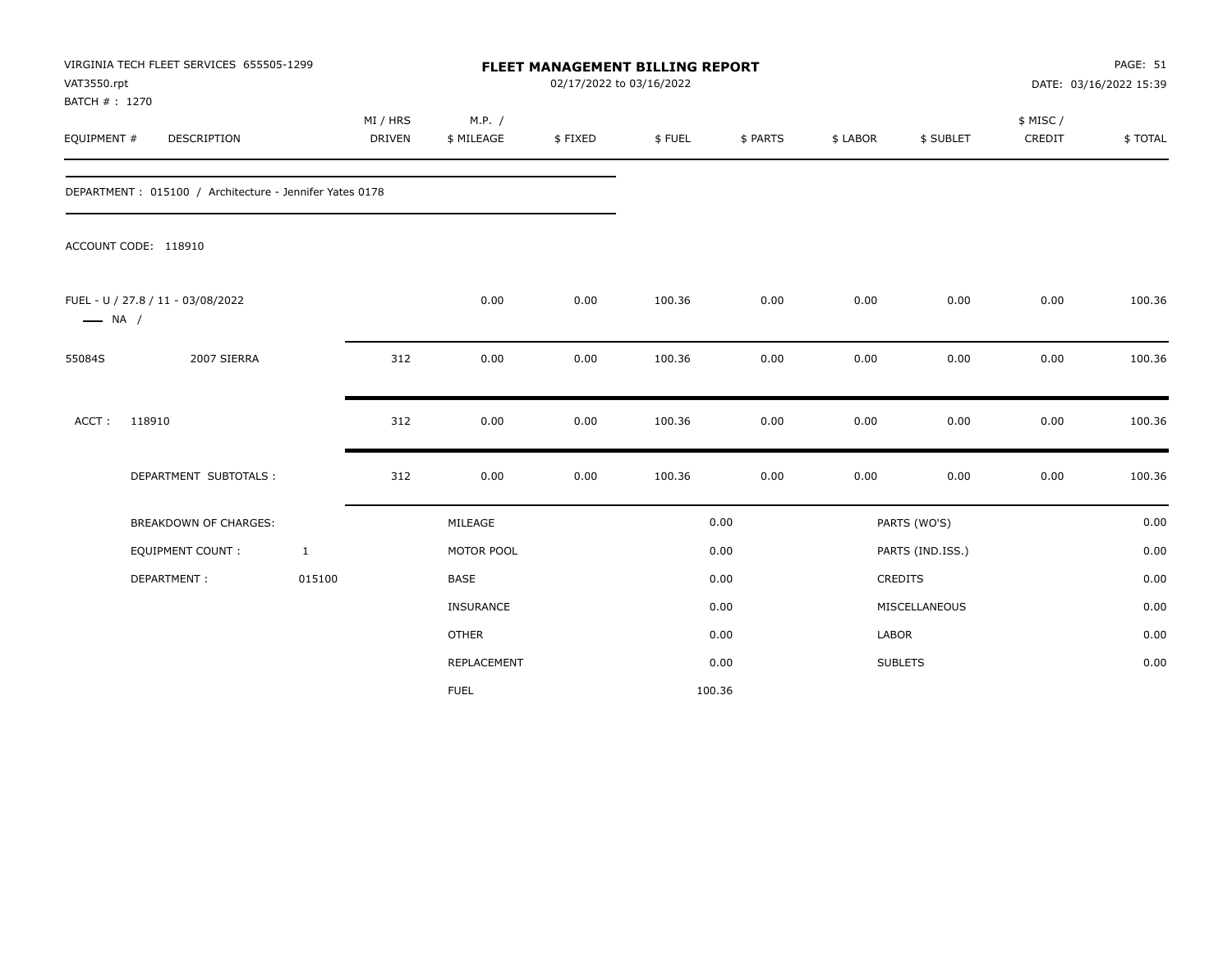| VAT3550.rpt                  | VIRGINIA TECH FLEET SERVICES 655505-1299                                         |              | <b>FLEET MANAGEMENT BILLING REPORT</b><br>02/17/2022 to 03/16/2022 |                      |         |        |          |              |                  | PAGE: 52<br>DATE: 03/16/2022 15:39 |         |
|------------------------------|----------------------------------------------------------------------------------|--------------|--------------------------------------------------------------------|----------------------|---------|--------|----------|--------------|------------------|------------------------------------|---------|
| BATCH #: 1270<br>EQUIPMENT # | DESCRIPTION                                                                      |              | MI / HRS<br><b>DRIVEN</b>                                          | M.P. /<br>\$ MILEAGE | \$FIXED | \$FUEL | \$ PARTS | \$ LABOR     | \$ SUBLET        | \$ MISC /<br>CREDIT                | \$TOTAL |
|                              | DEPARTMENT: 017100 / Reynolds Homestead - 463 Homestead Lane (0512) Critz, 24082 |              |                                                                    |                      |         |        |          |              |                  |                                    |         |
|                              | ACCOUNT CODE: 548023                                                             |              |                                                                    |                      |         |        |          |              |                  |                                    |         |
| $\longrightarrow$ NA /       | FUEL - U / 25.9 / CC - 02/24/2022                                                |              |                                                                    | 0.00                 | 0.00    | 80.59  | 0.00     | 0.00         | 0.00             | 0.00                               | 80.59   |
| 68262S                       | 2007 COMPASS                                                                     |              | 665                                                                | 0.00                 | 0.00    | 80.59  | 0.00     | 0.00         | 0.00             | 0.00                               | 80.59   |
| ACCT:                        | 548023                                                                           |              | 665                                                                | 0.00                 | 0.00    | 80.59  | 0.00     | 0.00         | 0.00             | 0.00                               | 80.59   |
|                              | DEPARTMENT SUBTOTALS :                                                           |              | 665                                                                | 0.00                 | 0.00    | 80.59  | 0.00     | 0.00         | 0.00             | 0.00                               | 80.59   |
|                              | BREAKDOWN OF CHARGES:                                                            |              |                                                                    | MILEAGE              |         |        | 0.00     |              | PARTS (WO'S)     |                                    | 0.00    |
|                              | <b>EQUIPMENT COUNT:</b>                                                          | $\mathbf{1}$ |                                                                    | MOTOR POOL           |         |        | 0.00     |              | PARTS (IND.ISS.) |                                    | 0.00    |
|                              | DEPARTMENT:                                                                      | 017100       |                                                                    | <b>BASE</b>          |         |        | 0.00     |              | CREDITS          |                                    | 0.00    |
|                              |                                                                                  |              |                                                                    | INSURANCE            |         |        | 0.00     |              | MISCELLANEOUS    |                                    | 0.00    |
|                              |                                                                                  |              |                                                                    | <b>OTHER</b>         |         |        | 0.00     | <b>LABOR</b> |                  |                                    | 0.00    |
|                              |                                                                                  |              |                                                                    | REPLACEMENT          |         |        | 0.00     |              | <b>SUBLETS</b>   |                                    | 0.00    |
|                              |                                                                                  |              |                                                                    | <b>FUEL</b>          |         |        | 80.59    |              |                  |                                    |         |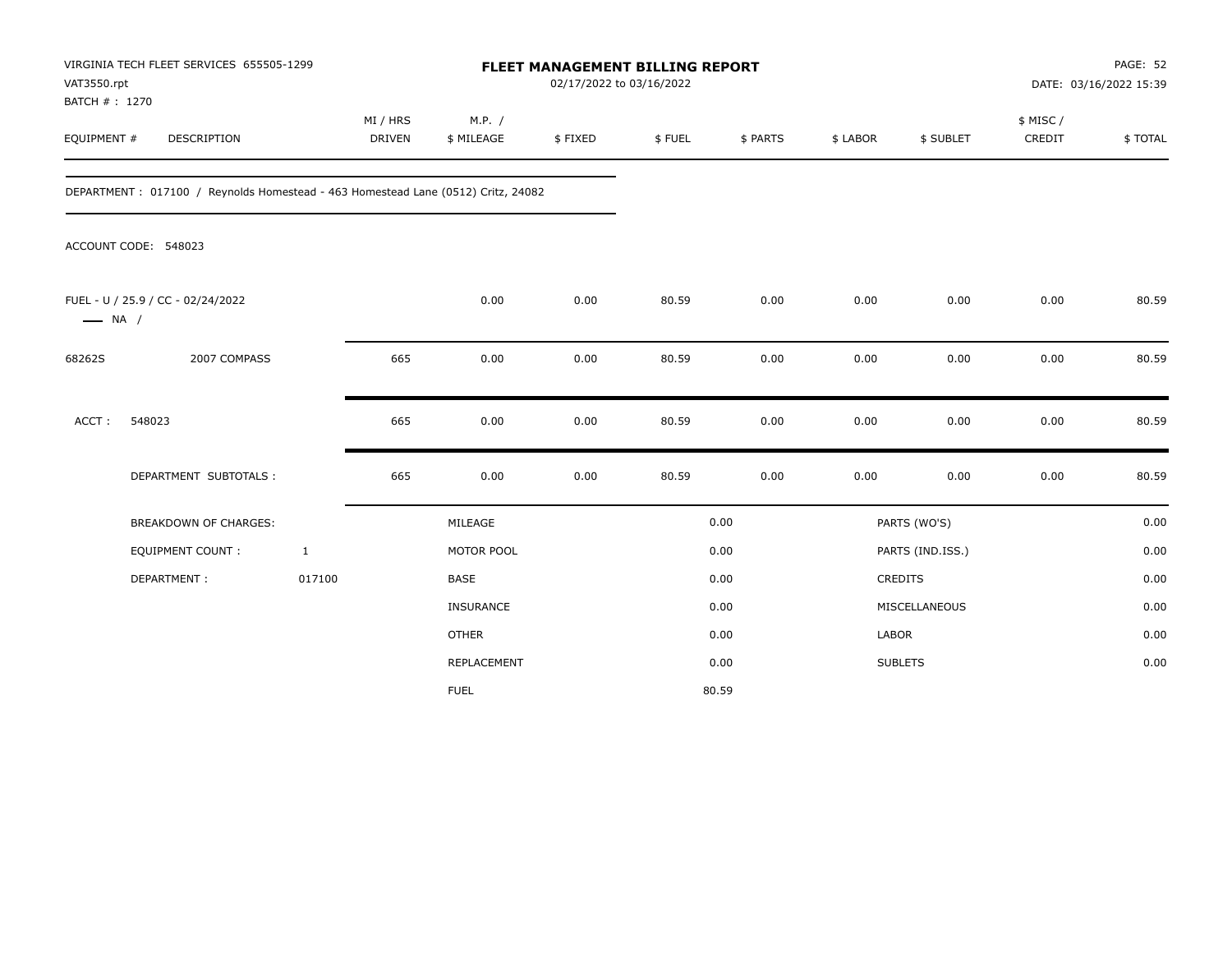| VAT3550.rpt                  | VIRGINIA TECH FLEET SERVICES 655505-1299                                          |                           |                      | <b>FLEET MANAGEMENT BILLING REPORT</b> | 02/17/2022 to 03/16/2022 |          |              |                  |                     | PAGE: 53<br>DATE: 03/16/2022 15:39 |
|------------------------------|-----------------------------------------------------------------------------------|---------------------------|----------------------|----------------------------------------|--------------------------|----------|--------------|------------------|---------------------|------------------------------------|
| BATCH #: 1270<br>EQUIPMENT # | DESCRIPTION                                                                       | MI / HRS<br><b>DRIVEN</b> | M.P. /<br>\$ MILEAGE | \$FIXED                                | \$FUEL                   | \$ PARTS | \$ LABOR     | \$ SUBLET        | \$ MISC /<br>CREDIT | \$TOTAL                            |
|                              | DEPARTMENT: 017600 / Virginia Ctr for Coal & Energy Res - Laurinda Gardner (0411) |                           |                      |                                        |                          |          |              |                  |                     |                                    |
|                              | ACCOUNT CODE: 238022                                                              |                           |                      |                                        |                          |          |              |                  |                     |                                    |
| $\longrightarrow$ NA /       | FUEL - U / 30.5 / CC - 02/24/2022                                                 |                           | 0.00                 | 0.00                                   | 94.79                    | 0.00     | 0.00         | 0.00             | 0.00                | 94.79                              |
| 61746S                       | 2010 F150                                                                         | 253                       | 0.00                 | 0.00                                   | 94.79                    | 0.00     | 0.00         | 0.00             | 0.00                | 94.79                              |
| ACCT:                        | 238022                                                                            | 253                       | 0.00                 | 0.00                                   | 94.79                    | 0.00     | 0.00         | 0.00             | 0.00                | 94.79                              |
|                              | DEPARTMENT SUBTOTALS :                                                            | 253                       | 0.00                 | 0.00                                   | 94.79                    | 0.00     | 0.00         | 0.00             | 0.00                | 94.79                              |
|                              | BREAKDOWN OF CHARGES:                                                             |                           | MILEAGE              |                                        |                          | 0.00     |              | PARTS (WO'S)     |                     | 0.00                               |
|                              | <b>EQUIPMENT COUNT:</b>                                                           | $\mathbf{1}$              | MOTOR POOL           |                                        |                          | 0.00     |              | PARTS (IND.ISS.) |                     | 0.00                               |
|                              | DEPARTMENT:                                                                       | 017600                    | <b>BASE</b>          |                                        |                          | 0.00     |              | CREDITS          |                     | 0.00                               |
|                              |                                                                                   |                           | INSURANCE            |                                        |                          | 0.00     |              | MISCELLANEOUS    |                     | 0.00                               |
|                              |                                                                                   |                           | <b>OTHER</b>         |                                        |                          | 0.00     | <b>LABOR</b> |                  |                     | 0.00                               |
|                              |                                                                                   |                           | REPLACEMENT          |                                        |                          | 0.00     |              | <b>SUBLETS</b>   |                     | 0.00                               |
|                              |                                                                                   |                           | <b>FUEL</b>          |                                        |                          | 94.79    |              |                  |                     |                                    |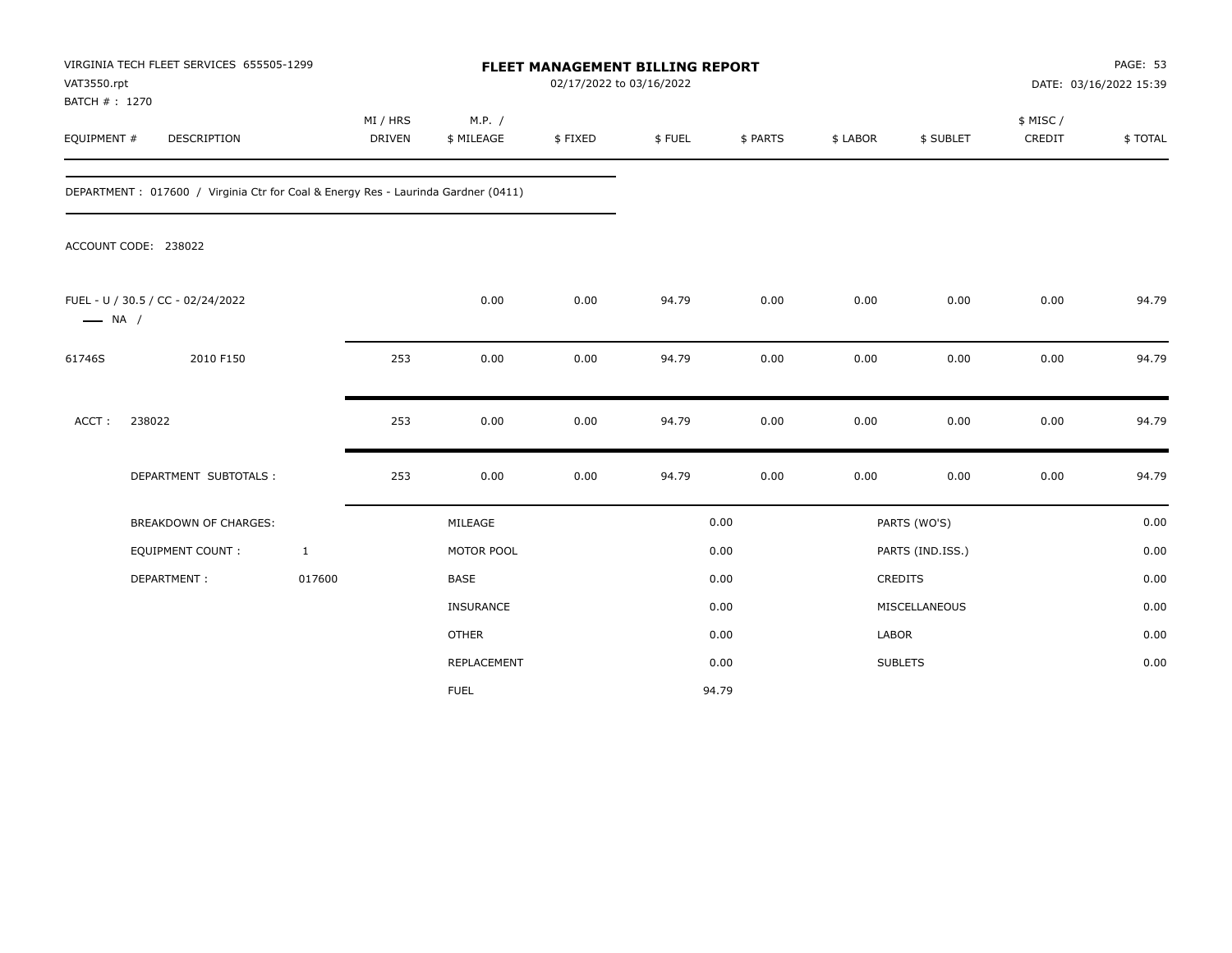| VAT3550.rpt<br>BATCH # : 1270          | VIRGINIA TECH FLEET SERVICES 655505-1299                                        |                           |                      |         | FLEET MANAGEMENT BILLING REPORT<br>02/17/2022 to 03/16/2022 |          |          |           | PAGE: 54<br>DATE: 03/16/2022 15:39 |         |  |
|----------------------------------------|---------------------------------------------------------------------------------|---------------------------|----------------------|---------|-------------------------------------------------------------|----------|----------|-----------|------------------------------------|---------|--|
| EQUIPMENT #                            | <b>DESCRIPTION</b>                                                              | MI / HRS<br><b>DRIVEN</b> | M.P. /<br>\$ MILEAGE | \$FIXED | \$FUEL                                                      | \$ PARTS | \$ LABOR | \$ SUBLET | \$ MISC/<br>CREDIT                 | \$TOTAL |  |
|                                        | DEPARTMENT : 018300 / VT Carilion Research Inst 2 Riverside Circle Rke VA 24016 |                           |                      |         |                                                             |          |          |           |                                    |         |  |
| ACCOUNT CODE: 118636                   |                                                                                 |                           |                      |         |                                                             |          |          |           |                                    |         |  |
| $\longrightarrow$ NA /                 | FUEL - U / 25.8 / CC - 02/24/2022                                               |                           | 0.00                 | 0.00    | 81.35                                                       | 0.00     | 0.00     | 0.00      | 0.00                               | 81.35   |  |
| OTHER CHARGE<br>$\longrightarrow$ NA / |                                                                                 |                           | 0.00                 | 46.88   | 0.00                                                        | 0.00     | 0.00     | 0.00      | 0.00                               | 46.88   |  |
| 68294S                                 | 2015 COMPASS                                                                    | 589                       | 0.00                 | 46.88   | 81.35                                                       | 0.00     | 0.00     | 0.00      | 0.00                               | 128.23  |  |
| $\longrightarrow$ NA /                 | FUEL - U / 9.3 / CC - 02/24/2022                                                |                           | 0.00                 | 0.00    | 29.81                                                       | 0.00     | 0.00     | 0.00      | 0.00                               | 29.81   |  |
| OTHER CHARGE<br>$\longrightarrow$ NA / |                                                                                 |                           | 0.00                 | 106.01  | 0.00                                                        | 0.00     | 0.00     | 0.00      | 0.00                               | 106.01  |  |
| 71501s                                 | 2016 Caravan                                                                    | $\mathbf 0$               | 0.00                 | 106.01  | 29.81                                                       | 0.00     | 0.00     | 0.00      | 0.00                               | 135.82  |  |
| $\longrightarrow$ NA /                 | FUEL - U / 16.9 / CC - 02/24/2022                                               |                           | 0.00                 | 0.00    | 57.26                                                       | 0.00     | 0.00     | 0.00      | 0.00                               | 57.26   |  |
| 77347s                                 | 2019 Caravan                                                                    | 313                       | 0.00                 | 0.00    | 57.26                                                       | 0.00     | 0.00     | 0.00      | 0.00                               | 57.26   |  |
| ACCT: 118636                           |                                                                                 | 902                       | 0.00                 | 152.89  | 168.42                                                      | 0.00     | 0.00     | 0.00      | 0.00                               | 321.31  |  |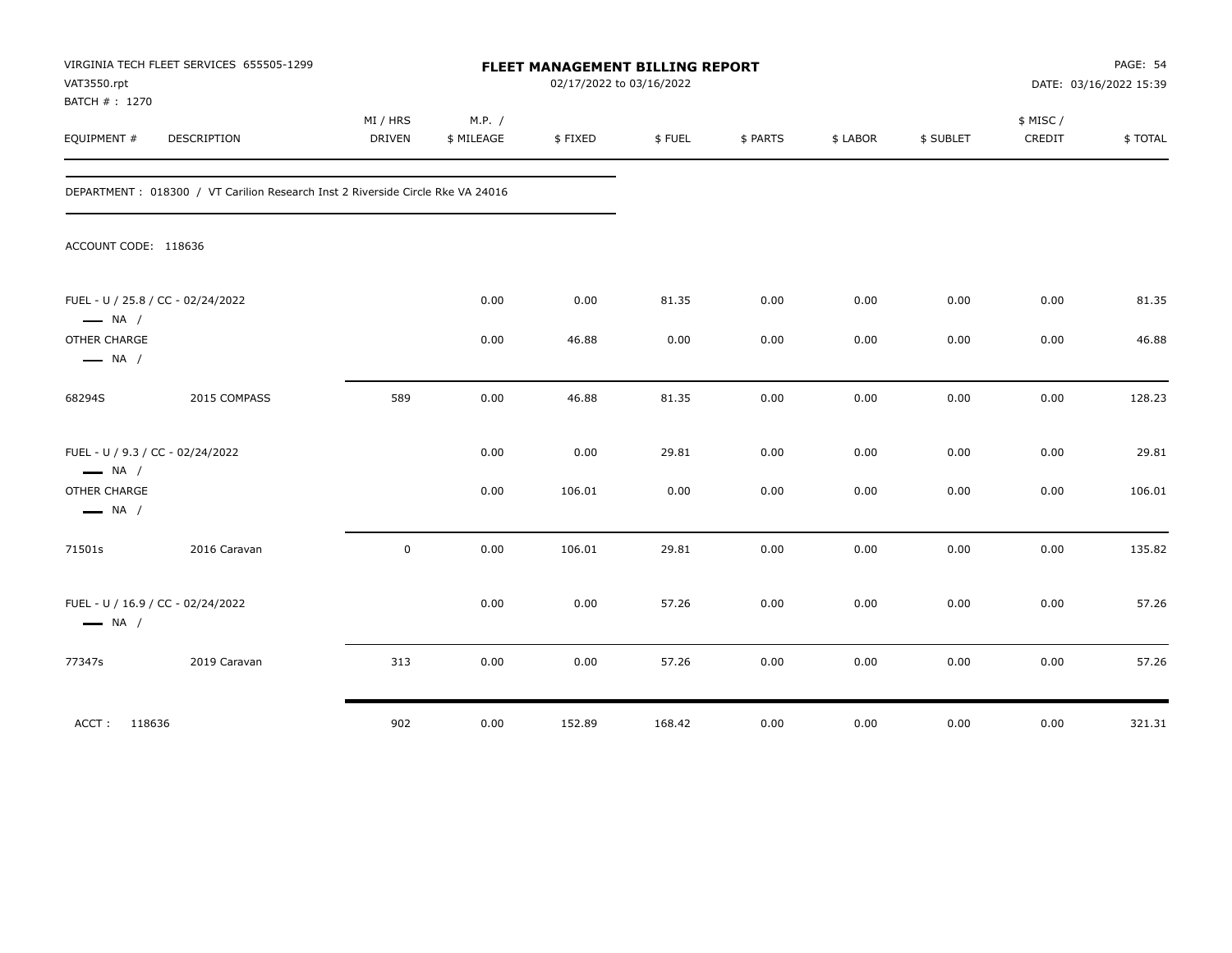| VIRGINIA TECH FLEET SERVICES 655505-1299<br>VAT3550.rpt<br>BATCH #: 1270 |        |                    |                      | PAGE: 55<br>DATE: 03/16/2022 15:39 |        |          |          |                  |                     |         |
|--------------------------------------------------------------------------|--------|--------------------|----------------------|------------------------------------|--------|----------|----------|------------------|---------------------|---------|
| EQUIPMENT #<br><b>DESCRIPTION</b>                                        |        | MI / HRS<br>DRIVEN | M.P. /<br>\$ MILEAGE | \$FIXED                            | \$FUEL | \$ PARTS | \$ LABOR | \$ SUBLET        | \$ MISC /<br>CREDIT | \$TOTAL |
| DEPARTMENT SUBTOTALS :                                                   |        | 902                | 0.00                 | 152.89                             | 168.42 | 0.00     | 0.00     | 0.00             | 0.00                | 321.31  |
| <b>BREAKDOWN OF CHARGES:</b>                                             |        |                    | MILEAGE              |                                    |        | 0.00     |          | PARTS (WO'S)     |                     | 0.00    |
| EQUIPMENT COUNT:                                                         | 3      |                    | MOTOR POOL           |                                    |        | 0.00     |          | PARTS (IND.ISS.) |                     | 0.00    |
| DEPARTMENT:                                                              | 018300 |                    | <b>BASE</b>          |                                    |        | 0.00     |          | <b>CREDITS</b>   |                     | 0.00    |
|                                                                          |        |                    | INSURANCE            |                                    |        | 0.00     |          | MISCELLANEOUS    |                     | 0.00    |
|                                                                          |        |                    | OTHER                |                                    |        | 152.89   | LABOR    |                  |                     | 0.00    |
|                                                                          |        |                    | REPLACEMENT          |                                    |        | 0.00     |          | <b>SUBLETS</b>   |                     | 0.00    |
|                                                                          |        |                    | <b>FUEL</b>          |                                    |        | 168.42   |          |                  |                     |         |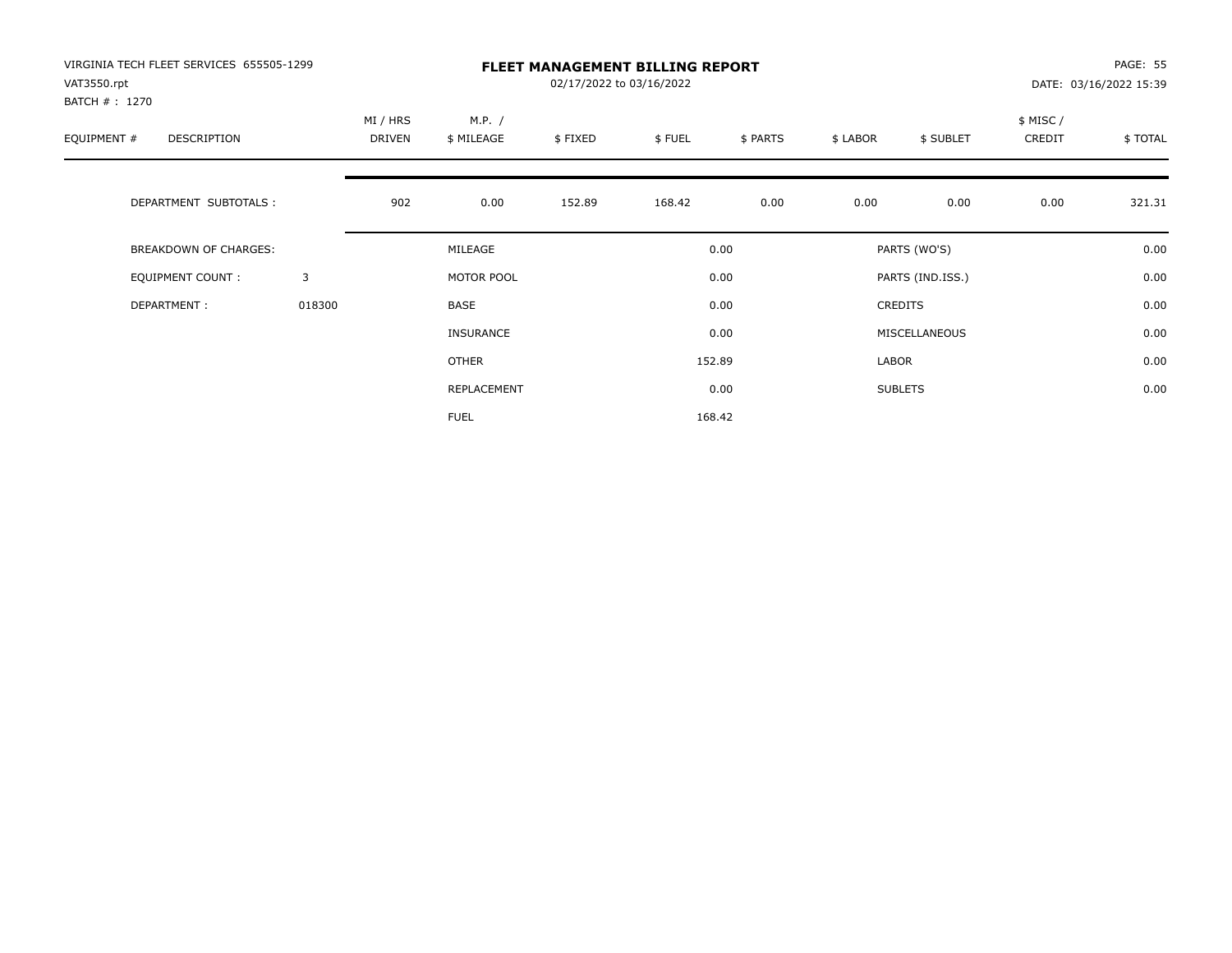| VAT3550.rpt                            | VIRGINIA TECH FLEET SERVICES 655505-1299                                         |                    |                      | <b>FLEET MANAGEMENT BILLING REPORT</b><br>02/17/2022 to 03/16/2022 |        |          |          |           |                     | <b>PAGE: 56</b><br>DATE: 03/16/2022 15:39 |
|----------------------------------------|----------------------------------------------------------------------------------|--------------------|----------------------|--------------------------------------------------------------------|--------|----------|----------|-----------|---------------------|-------------------------------------------|
| BATCH # : 1270<br>EQUIPMENT #          | DESCRIPTION                                                                      | MI / HRS<br>DRIVEN | M.P. /<br>\$ MILEAGE | \$FIXED                                                            | \$FUEL | \$ PARTS | \$ LABOR | \$ SUBLET | \$ MISC /<br>CREDIT | \$TOTAL                                   |
|                                        | DEPARTMENT : 021200 / Central District 150B Slayton Ave Ste 112D, Danville 24540 |                    |                      |                                                                    |        |          |          |           |                     |                                           |
| ACCOUNT CODE: 140164                   |                                                                                  |                    |                      |                                                                    |        |          |          |           |                     |                                           |
| $\longrightarrow$ NA /                 | FUEL - U / 22.3 / CC - 02/24/2022                                                |                    | 0.00                 | 0.00                                                               | 77.96  | 0.00     | 0.00     | 0.00      | 0.00                | 77.96                                     |
| OTHER CHARGE<br>$\longrightarrow$ NA / |                                                                                  |                    | 0.00                 | 5.81                                                               | 0.00   | 0.00     | 0.00     | 0.00      | 0.00                | 5.81                                      |
| 80220S                                 | 2019 Express 3500                                                                | 474                | 0.00                 | 5.81                                                               | 77.96  | 0.00     | 0.00     | 0.00      | 0.00                | 83.77                                     |
| ACCT: 140164                           |                                                                                  | 474                | 0.00                 | 5.81                                                               | 77.96  | 0.00     | 0.00     | 0.00      | 0.00                | 83.77                                     |
| ACCOUNT CODE: 230128                   |                                                                                  |                    |                      |                                                                    |        |          |          |           |                     |                                           |
| $\longrightarrow$ NA /                 | FUEL - U / 12.1 / CC - 02/24/2022                                                |                    | 0.00                 | 0.00                                                               | 40.00  | 0.00     | 0.00     | 0.00      | 0.00                | 40.00                                     |
| 48465S                                 | 2003 SAVANA                                                                      | 615                | 0.00                 | 0.00                                                               | 40.00  | 0.00     | 0.00     | 0.00      | 0.00                | 40.00                                     |
| $\longrightarrow$ NA /                 | FUEL - U / 51.5 / CC - 02/24/2022                                                |                    | 0.00                 | 0.00                                                               | 172.87 | 0.00     | 0.00     | 0.00      | 0.00                | 172.87                                    |
| 48470S                                 | 2003 SAVANA                                                                      | 735                | 0.00                 | 0.00                                                               | 172.87 | 0.00     | 0.00     | 0.00      | 0.00                | 172.87                                    |
| $\longrightarrow$ NA /                 | FUEL - U / 14.7 / CC - 02/24/2022                                                |                    | 0.00                 | 0.00                                                               | 50.00  | 0.00     | 0.00     | 0.00      | 0.00                | 50.00                                     |
| 57597s                                 | 2009 Caravan                                                                     | 369                | 0.00                 | 0.00                                                               | 50.00  | 0.00     | 0.00     | 0.00      | 0.00                | 50.00                                     |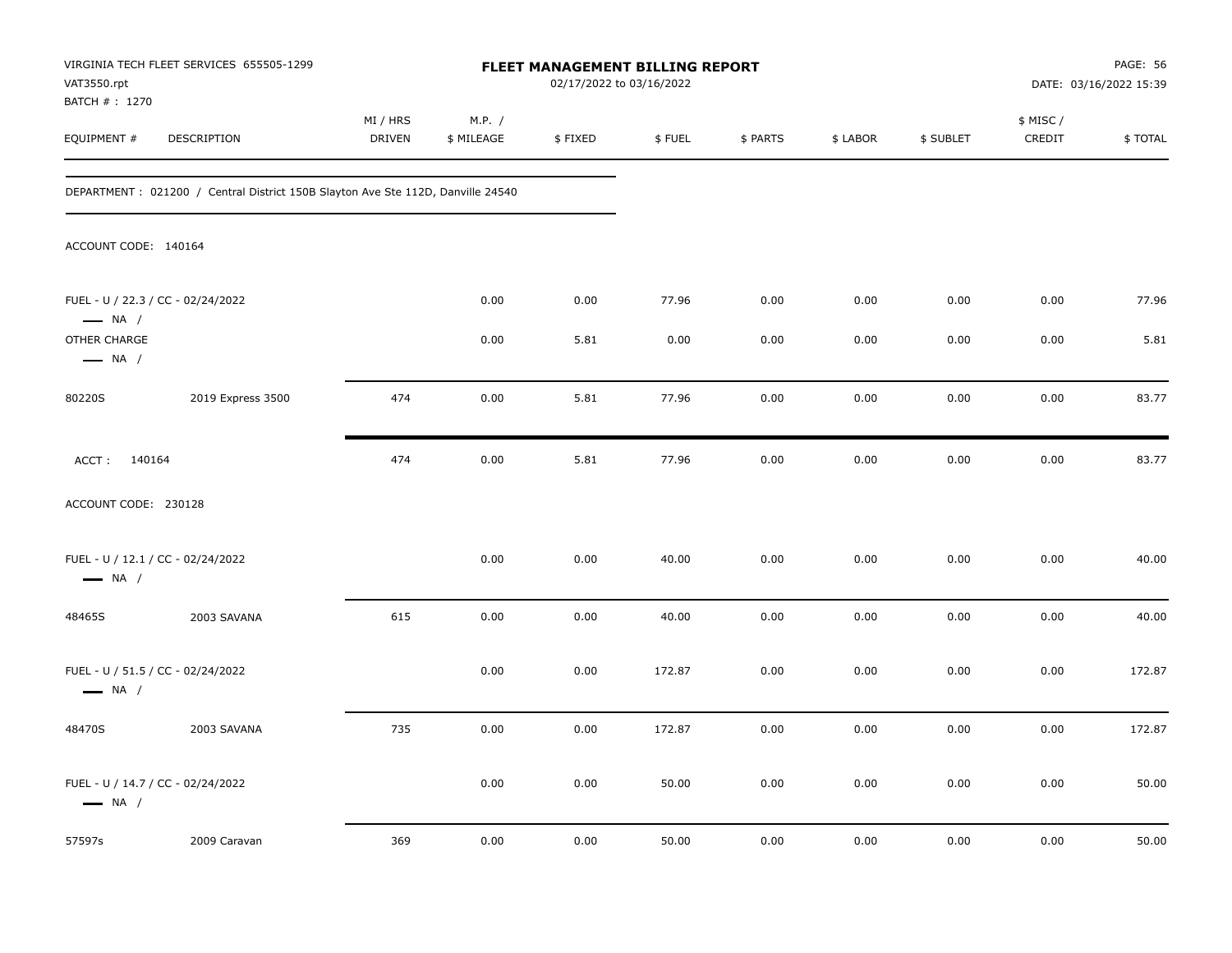| VAT3550.rpt                            | VIRGINIA TECH FLEET SERVICES 655505-1299                                         |                           |                      |         | FLEET MANAGEMENT BILLING REPORT<br>02/17/2022 to 03/16/2022 |          |          |           | <b>PAGE: 57</b><br>DATE: 03/16/2022 15:39 |         |
|----------------------------------------|----------------------------------------------------------------------------------|---------------------------|----------------------|---------|-------------------------------------------------------------|----------|----------|-----------|-------------------------------------------|---------|
| BATCH #: 1270<br>EQUIPMENT #           | DESCRIPTION                                                                      | MI / HRS<br><b>DRIVEN</b> | M.P. /<br>\$ MILEAGE | \$FIXED | \$FUEL                                                      | \$ PARTS | \$ LABOR | \$ SUBLET | \$ MISC/<br>CREDIT                        | \$TOTAL |
|                                        | DEPARTMENT : 021200 / Central District 150B Slayton Ave Ste 112D, Danville 24540 |                           |                      |         |                                                             |          |          |           |                                           |         |
| $\longrightarrow$ NA /                 | FUEL - U / 59.1 / CC - 02/24/2022                                                |                           | 0.00                 | 0.00    | 199.69                                                      | 0.00     | 0.00     | 0.00      | 0.00                                      | 199.69  |
| OTHER CHARGE<br>$\longrightarrow$ NA / |                                                                                  |                           | 0.00                 | 5.81    | 0.00                                                        | 0.00     | 0.00     | 0.00      | 0.00                                      | 5.81    |
| 60203s                                 | 2011 SAVANA                                                                      | 1,006                     | 0.00                 | 5.81    | 199.69                                                      | 0.00     | 0.00     | 0.00      | 0.00                                      | 205.50  |
| $\longrightarrow$ NA /                 | FUEL - U / 36.1 / CC - 02/24/2022                                                |                           | 0.00                 | 0.00    | 119.77                                                      | 0.00     | 0.00     | 0.00      | 0.00                                      | 119.77  |
| 65622S                                 | 2013 F250                                                                        | 520                       | 0.00                 | 0.00    | 119.77                                                      | 0.00     | 0.00     | 0.00      | 0.00                                      | 119.77  |
| $\longrightarrow$ NA /                 | FUEL - U / 62.6 / CC - 02/24/2022                                                |                           | 0.00                 | 0.00    | 206.88                                                      | 0.00     | 0.00     | 0.00      | 0.00                                      | 206.88  |
| 68268S                                 | 2014 ECONLINE                                                                    | 989                       | 0.00                 | 0.00    | 206.88                                                      | 0.00     | 0.00     | 0.00      | 0.00                                      | 206.88  |
| $\longrightarrow$ NA /                 | FUEL - U / 30.7 / CC - 02/24/2022                                                |                           | 0.00                 | 0.00    | 106.51                                                      | 0.00     | 0.00     | 0.00      | 0.00                                      | 106.51  |
| 79420s                                 | 2018 Caravan                                                                     | 687                       | 0.00                 | 0.00    | 106.51                                                      | 0.00     | 0.00     | 0.00      | 0.00                                      | 106.51  |
| ACCT:                                  | 230128                                                                           | 4,921                     | 0.00                 | 5.81    | 895.72                                                      | 0.00     | 0.00     | 0.00      | 0.00                                      | 901.53  |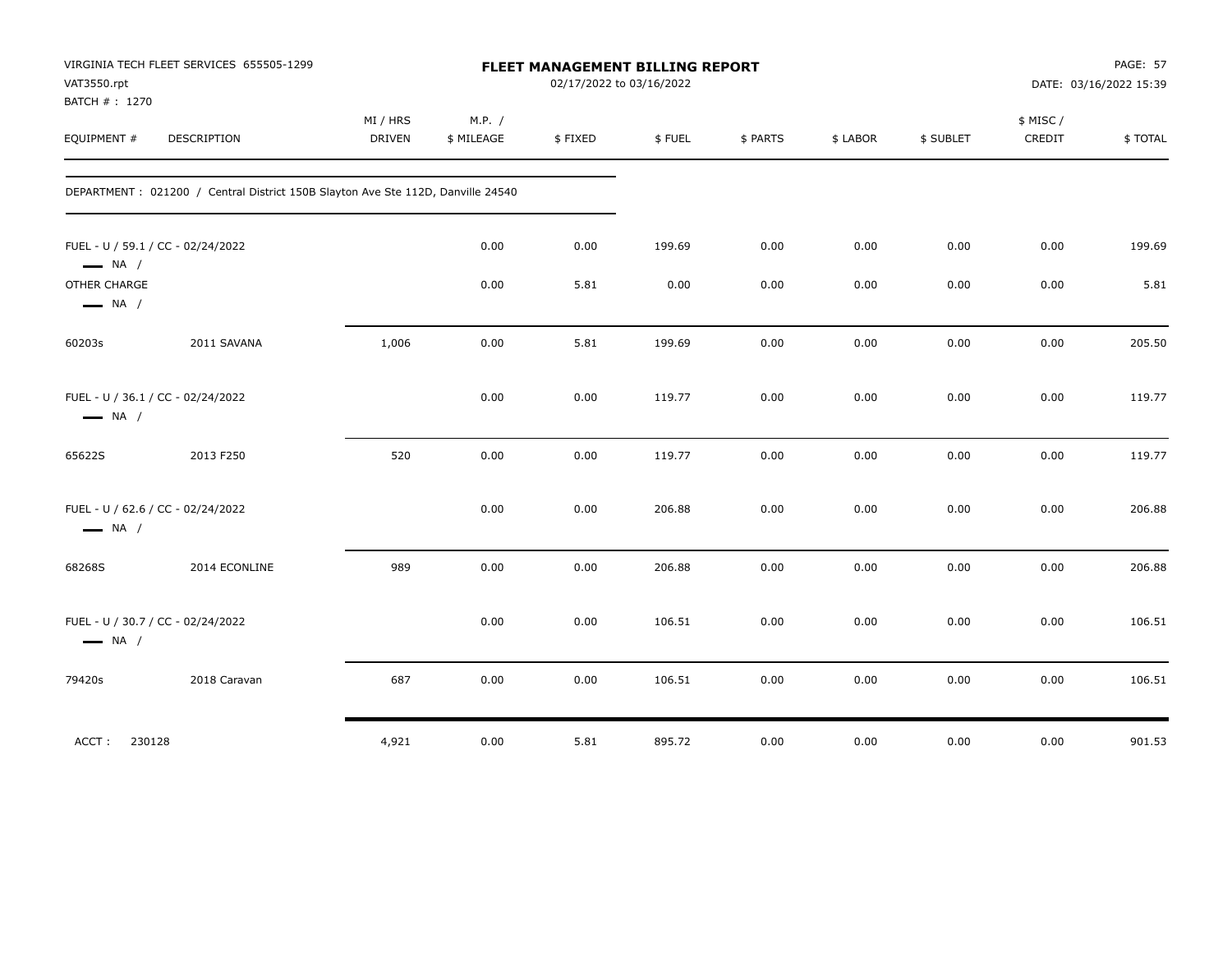| VIRGINIA TECH FLEET SERVICES 655505-1299<br>VAT3550.rpt<br>BATCH #: 1270 |        | <b>FLEET MANAGEMENT BILLING REPORT</b><br>02/17/2022 to 03/16/2022<br>DATE: 03/16/2022 15:39 |                      |         |        |          |          |                  |                     |         |
|--------------------------------------------------------------------------|--------|----------------------------------------------------------------------------------------------|----------------------|---------|--------|----------|----------|------------------|---------------------|---------|
| EQUIPMENT #<br><b>DESCRIPTION</b>                                        |        | MI / HRS<br>DRIVEN                                                                           | M.P. /<br>\$ MILEAGE | \$FIXED | \$FUEL | \$ PARTS | \$ LABOR | \$ SUBLET        | \$ MISC /<br>CREDIT | \$TOTAL |
| DEPARTMENT SUBTOTALS :                                                   |        | 5,395                                                                                        | 0.00                 | 11.62   | 973.68 | 0.00     | 0.00     | 0.00             | 0.00                | 985.30  |
| <b>BREAKDOWN OF CHARGES:</b>                                             |        |                                                                                              | MILEAGE              |         |        | 0.00     |          | PARTS (WO'S)     |                     | 0.00    |
| EQUIPMENT COUNT:                                                         | 8      |                                                                                              | MOTOR POOL           |         |        | 0.00     |          | PARTS (IND.ISS.) |                     | 0.00    |
| DEPARTMENT:                                                              | 021200 |                                                                                              | <b>BASE</b>          |         |        | 0.00     |          | <b>CREDITS</b>   |                     | 0.00    |
|                                                                          |        |                                                                                              | INSURANCE            |         |        | 0.00     |          | MISCELLANEOUS    |                     | 0.00    |
|                                                                          |        |                                                                                              | OTHER                |         |        | 11.62    | LABOR    |                  |                     | 0.00    |
|                                                                          |        |                                                                                              | REPLACEMENT          |         |        | 0.00     |          | <b>SUBLETS</b>   |                     | 0.00    |
|                                                                          |        |                                                                                              | <b>FUEL</b>          |         |        | 973.68   |          |                  |                     |         |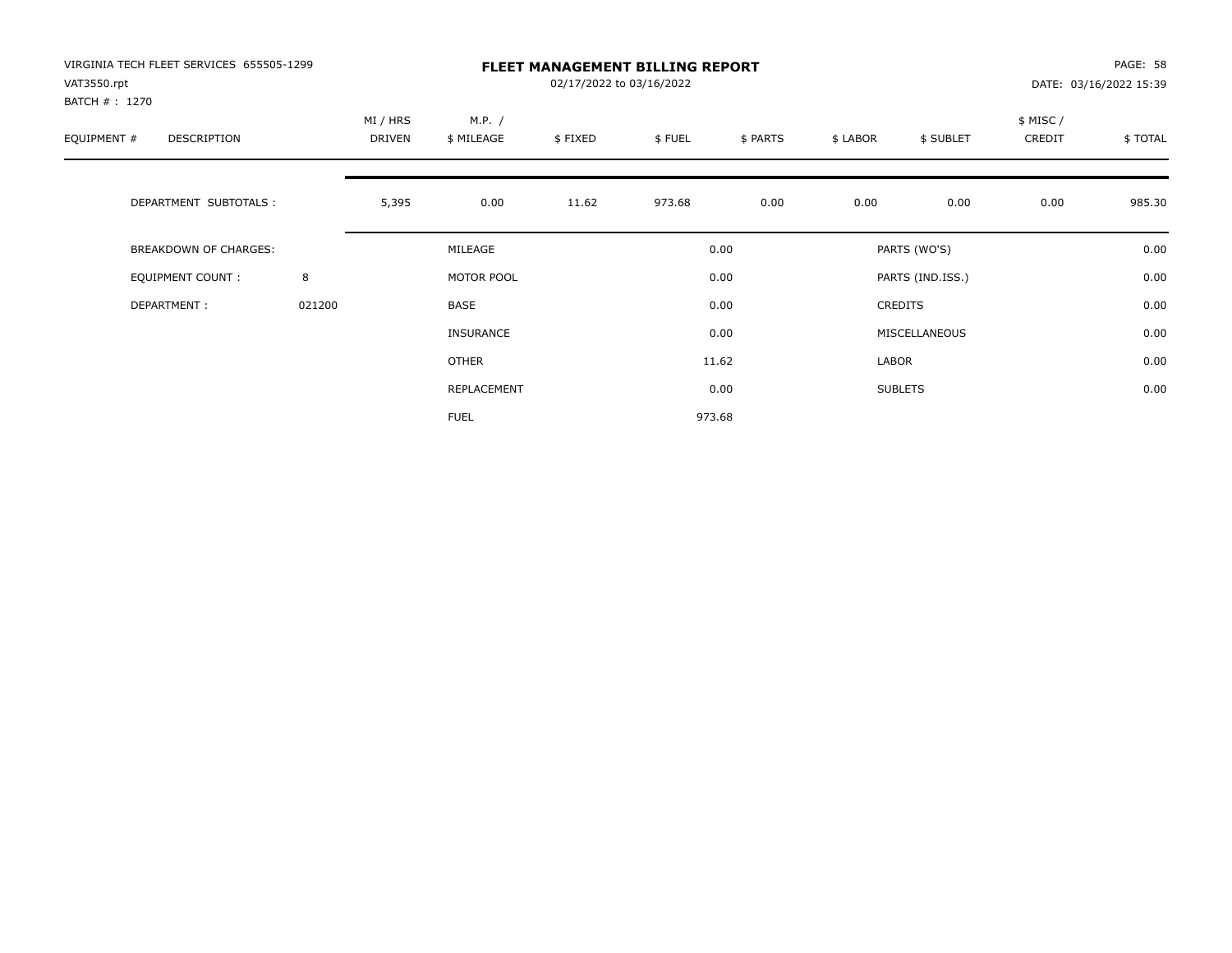| VAT3550.rpt                                                | VIRGINIA TECH FLEET SERVICES 655505-1299                                 |                    |                      | FLEET MANAGEMENT BILLING REPORT<br>02/17/2022 to 03/16/2022 |        |          |          |           |                     | PAGE: 59<br>DATE: 03/16/2022 15:39 |
|------------------------------------------------------------|--------------------------------------------------------------------------|--------------------|----------------------|-------------------------------------------------------------|--------|----------|----------|-----------|---------------------|------------------------------------|
| BATCH #: 1270<br>EQUIPMENT #                               | DESCRIPTION                                                              | MI / HRS<br>DRIVEN | M.P. /<br>\$ MILEAGE | \$FIXED                                                     | \$FUEL | \$ PARTS | \$ LABOR | \$ SUBLET | \$ MISC /<br>CREDIT | \$TOTAL                            |
|                                                            | DEPARTMENT : 021300 / VCE-SE District 6321 Holland Rd. Suffolk, VA 23437 |                    |                      |                                                             |        |          |          |           |                     |                                    |
| ACCOUNT CODE: 141156                                       |                                                                          |                    |                      |                                                             |        |          |          |           |                     |                                    |
| $\longrightarrow$ NA /                                     | FUEL - U / 31.8 / CC - 02/24/2022                                        |                    | 0.00                 | 0.00                                                        | 97.31  | 0.00     | 0.00     | 0.00      | 0.00                | 97.31                              |
| 79423s                                                     | 2020 Rogue                                                               | 908                | 0.00                 | 0.00                                                        | 97.31  | 0.00     | 0.00     | 0.00      | 0.00                | 97.31                              |
| $\longrightarrow$ NA /                                     | FUEL - U / 27.8 / CC - 02/24/2022                                        |                    | 0.00                 | 0.00                                                        | 90.02  | 0.00     | 0.00     | 0.00      | 0.00                | 90.02                              |
| 80224S                                                     | 2021 Rogue                                                               | 1,693              | 0.00                 | 0.00                                                        | 90.02  | 0.00     | 0.00     | 0.00      | 0.00                | 90.02                              |
| ACCT: 141156                                               |                                                                          | 2,601              | 0.00                 | 0.00                                                        | 187.33 | 0.00     | 0.00     | 0.00      | 0.00                | 187.33                             |
| ACCOUNT CODE: 230372                                       |                                                                          |                    |                      |                                                             |        |          |          |           |                     |                                    |
| FUEL - U / 9.9 / CC - 02/24/2022<br>$\longrightarrow$ NA / |                                                                          |                    | 0.00                 | 0.00                                                        | 31.74  | 0.00     | 0.00     | 0.00      | 0.00                | 31.74                              |
| 68316s                                                     | 2016 IMPALA                                                              | 259                | 0.00                 | 0.00                                                        | 31.74  | 0.00     | 0.00     | 0.00      | 0.00                | 31.74                              |
| $\longrightarrow$ NA /                                     | FUEL - U / 25.5 / CC - 02/24/2022                                        |                    | 0.00                 | 0.00                                                        | 83.56  | 0.00     | 0.00     | 0.00      | 0.00                | 83.56                              |
| 77319s                                                     | 2017 Caravan                                                             | $\pmb{0}$          | 0.00                 | 0.00                                                        | 83.56  | 0.00     | 0.00     | 0.00      | 0.00                | 83.56                              |
|                                                            | FUEL - U / 18.2 / CC - 02/24/2022                                        |                    | 0.00                 | 0.00                                                        | 60.00  | 0.00     | 0.00     | 0.00      | 0.00                | 60.00                              |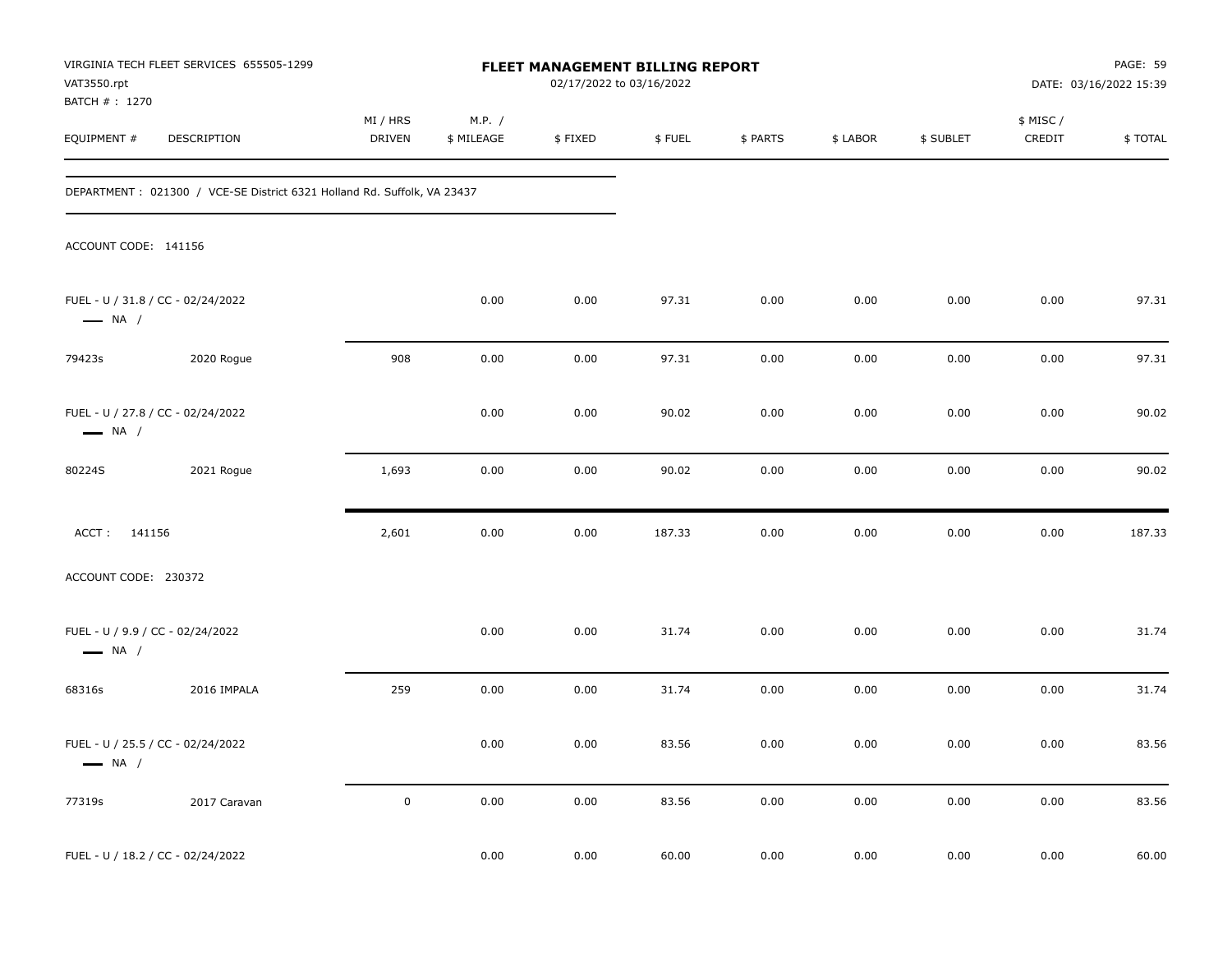| VAT3550.rpt<br>BATCH #: 1270 | VIRGINIA TECH FLEET SERVICES 655505-1299                                |        |                           | FLEET MANAGEMENT BILLING REPORT<br>02/17/2022 to 03/16/2022 |         |        |          |              |                  |                    | PAGE: 60<br>DATE: 03/16/2022 15:39 |
|------------------------------|-------------------------------------------------------------------------|--------|---------------------------|-------------------------------------------------------------|---------|--------|----------|--------------|------------------|--------------------|------------------------------------|
| EQUIPMENT #                  | <b>DESCRIPTION</b>                                                      |        | MI / HRS<br><b>DRIVEN</b> | M.P. /<br>\$ MILEAGE                                        | \$FIXED | \$FUEL | \$ PARTS | \$ LABOR     | \$ SUBLET        | \$ MISC/<br>CREDIT | \$TOTAL                            |
|                              | DEPARTMENT: 021300 / VCE-SE District 6321 Holland Rd. Suffolk, VA 23437 |        |                           |                                                             |         |        |          |              |                  |                    |                                    |
| $\longrightarrow$ NA /       |                                                                         |        |                           |                                                             |         |        |          |              |                  |                    |                                    |
| 79428s                       | 2020 Rogue                                                              |        | 860                       | 0.00                                                        | 0.00    | 60.00  | 0.00     | 0.00         | 0.00             | 0.00               | 60.00                              |
| ACCT:                        | 230372                                                                  |        | 1,119                     | 0.00                                                        | 0.00    | 175.30 | 0.00     | 0.00         | 0.00             | 0.00               | 175.30                             |
|                              | DEPARTMENT SUBTOTALS :                                                  |        | 3,720                     | 0.00                                                        | 0.00    | 362.63 | 0.00     | 0.00         | 0.00             | 0.00               | 362.63                             |
|                              | BREAKDOWN OF CHARGES:                                                   |        |                           | MILEAGE                                                     |         |        | 0.00     |              | PARTS (WO'S)     |                    | 0.00                               |
|                              | <b>EQUIPMENT COUNT:</b>                                                 | 5      |                           | MOTOR POOL                                                  |         |        | 0.00     |              | PARTS (IND.ISS.) |                    | 0.00                               |
|                              | DEPARTMENT:                                                             | 021300 |                           | <b>BASE</b>                                                 |         |        | 0.00     |              | <b>CREDITS</b>   |                    | 0.00                               |
|                              |                                                                         |        |                           | <b>INSURANCE</b>                                            |         |        | 0.00     |              | MISCELLANEOUS    |                    | 0.00                               |
|                              |                                                                         |        |                           | <b>OTHER</b>                                                |         |        | 0.00     | <b>LABOR</b> |                  |                    | 0.00                               |
|                              |                                                                         |        |                           | <b>REPLACEMENT</b>                                          |         |        | 0.00     |              | <b>SUBLETS</b>   |                    | 0.00                               |
|                              |                                                                         |        |                           | <b>FUEL</b>                                                 |         |        | 362.63   |              |                  |                    |                                    |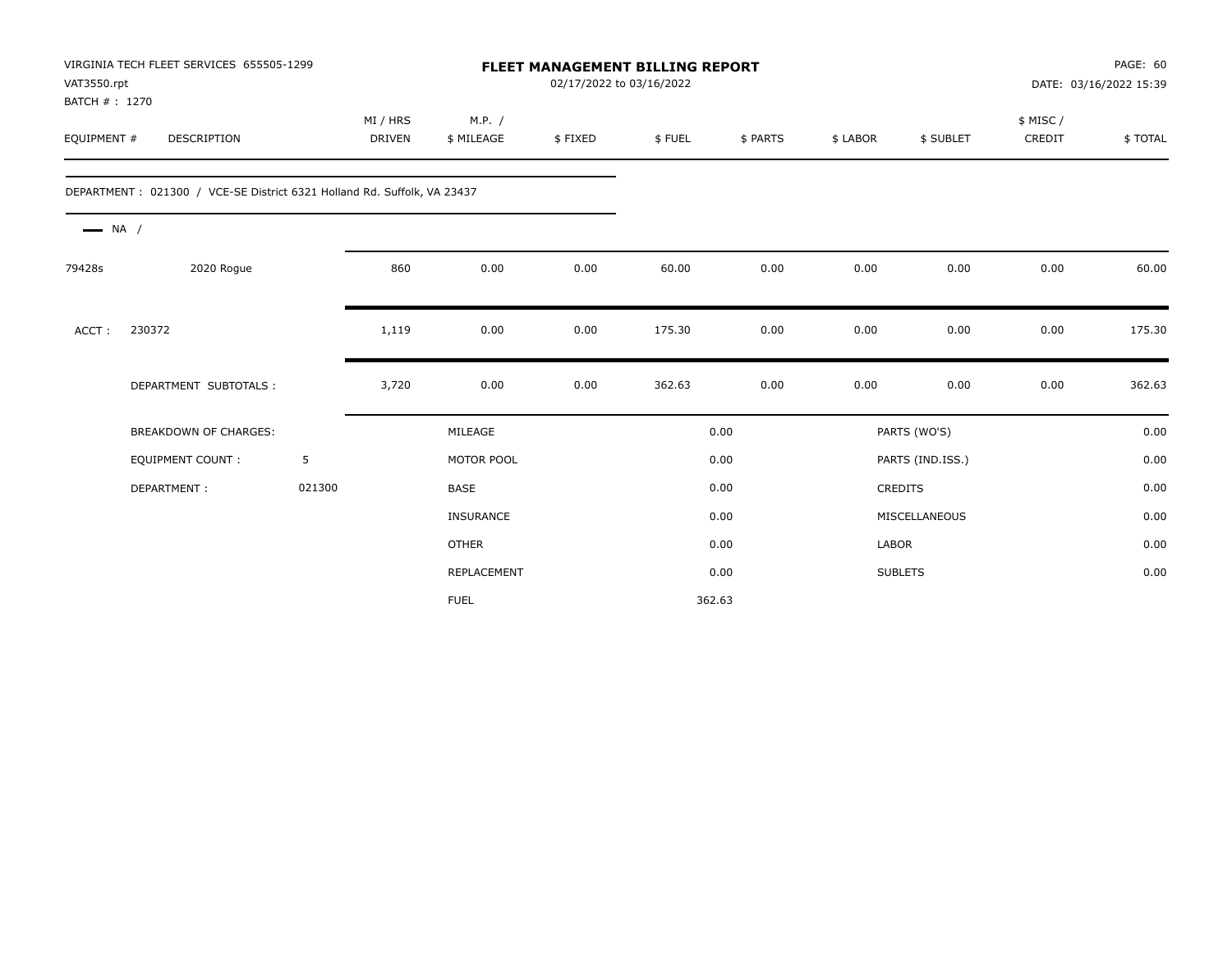| VAT3550.rpt<br>BATCH # : 1270 | VIRGINIA TECH FLEET SERVICES 655505-1299                                          |                           |                      | FLEET MANAGEMENT BILLING REPORT<br>02/17/2022 to 03/16/2022 |        |          |          |                  |                     | PAGE: 61<br>DATE: 03/16/2022 15:39 |
|-------------------------------|-----------------------------------------------------------------------------------|---------------------------|----------------------|-------------------------------------------------------------|--------|----------|----------|------------------|---------------------|------------------------------------|
| EQUIPMENT #                   | DESCRIPTION                                                                       | MI / HRS<br><b>DRIVEN</b> | M.P. /<br>\$ MILEAGE | \$FIXED                                                     | \$FUEL | \$ PARTS | \$ LABOR | \$ SUBLET        | \$ MISC /<br>CREDIT | \$TOTAL                            |
|                               | DEPARTMENT: 021600 / Northern Dist 2322 BlueStoneHillsDr St140 Harrisonburg 22801 |                           |                      |                                                             |        |          |          |                  |                     |                                    |
|                               | ACCOUNT CODE: 140264                                                              |                           |                      |                                                             |        |          |          |                  |                     |                                    |
| $\longrightarrow$ NA /        | FUEL - U / 37.7 / CC - 02/24/2022                                                 |                           | 0.00                 | 0.00                                                        | 125.08 | 0.00     | 0.00     | 0.00             | 0.00                | 125.08                             |
| 60244s                        | 2011 IMPALA                                                                       | 1,030                     | 0.00                 | 0.00                                                        | 125.08 | 0.00     | 0.00     | 0.00             | 0.00                | 125.08                             |
| ACCT:                         | 140264                                                                            | 1,030                     | 0.00                 | 0.00                                                        | 125.08 | 0.00     | 0.00     | 0.00             | 0.00                | 125.08                             |
|                               | DEPARTMENT SUBTOTALS :                                                            | 1,030                     | 0.00                 | 0.00                                                        | 125.08 | 0.00     | 0.00     | 0.00             | 0.00                | 125.08                             |
|                               | <b>BREAKDOWN OF CHARGES:</b>                                                      |                           | MILEAGE              |                                                             |        | 0.00     |          | PARTS (WO'S)     |                     | 0.00                               |
|                               | <b>EQUIPMENT COUNT:</b>                                                           | $\mathbf{1}$              | MOTOR POOL           |                                                             |        | 0.00     |          | PARTS (IND.ISS.) |                     | 0.00                               |
|                               | DEPARTMENT:                                                                       | 021600                    | <b>BASE</b>          |                                                             |        | 0.00     |          | <b>CREDITS</b>   |                     | 0.00                               |
|                               |                                                                                   |                           | <b>INSURANCE</b>     |                                                             |        | 0.00     |          | MISCELLANEOUS    |                     | 0.00                               |
|                               |                                                                                   |                           | <b>OTHER</b>         |                                                             |        | 0.00     | LABOR    |                  |                     | 0.00                               |
|                               |                                                                                   |                           | <b>REPLACEMENT</b>   |                                                             |        | 0.00     |          | <b>SUBLETS</b>   |                     | 0.00                               |
|                               |                                                                                   |                           | <b>FUEL</b>          |                                                             |        | 125.08   |          |                  |                     |                                    |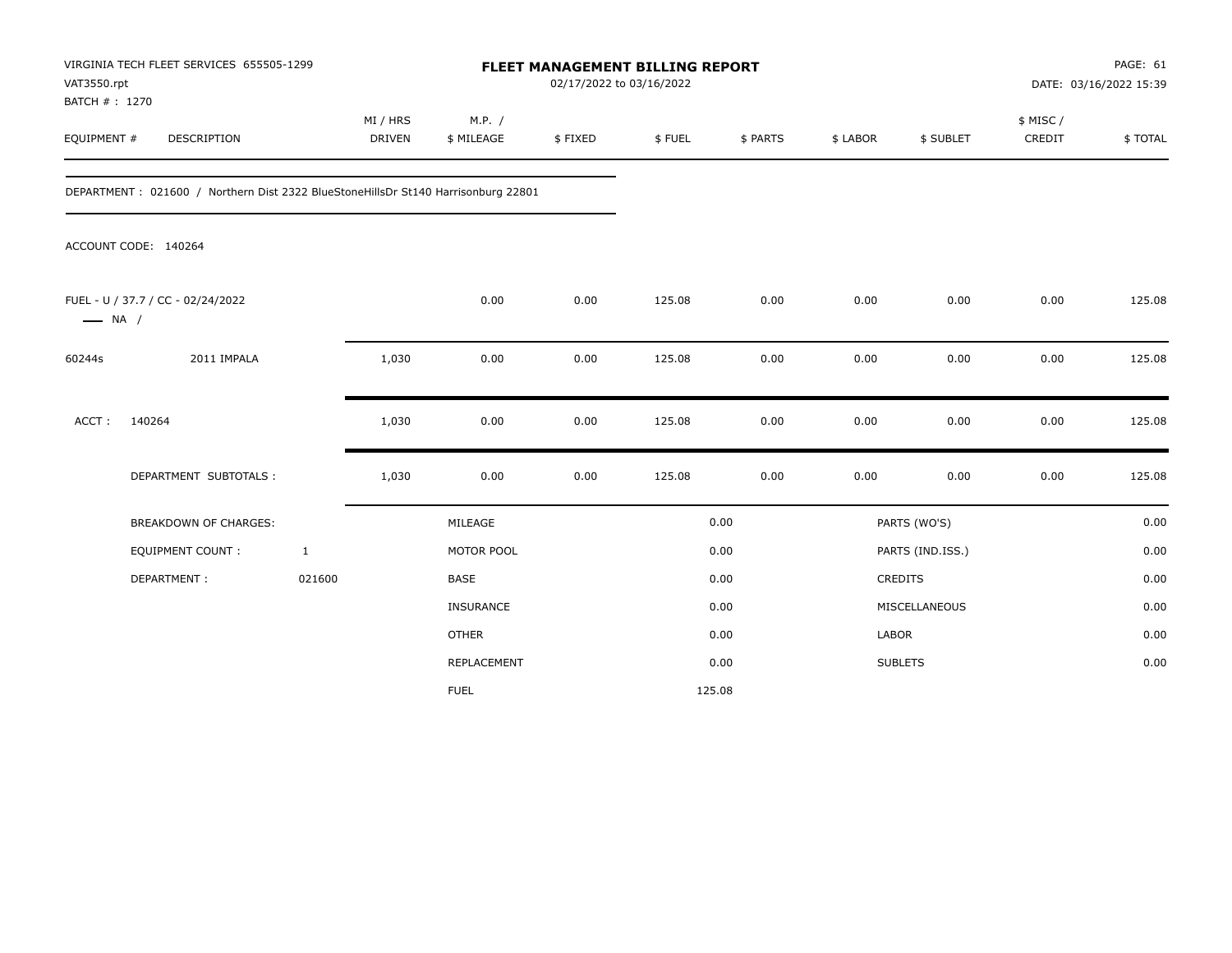| VAT3550.rpt                   | VIRGINIA TECH FLEET SERVICES 655505-1299                            |                           |                      | FLEET MANAGEMENT BILLING REPORT<br>02/17/2022 to 03/16/2022 |        |          |          |           |                     | PAGE: 62<br>DATE: 03/16/2022 15:39 |
|-------------------------------|---------------------------------------------------------------------|---------------------------|----------------------|-------------------------------------------------------------|--------|----------|----------|-----------|---------------------|------------------------------------|
| BATCH # : 1270<br>EQUIPMENT # | DESCRIPTION                                                         | MI / HRS<br><b>DRIVEN</b> | M.P. /<br>\$ MILEAGE | \$FIXED                                                     | \$FUEL | \$ PARTS | \$ LABOR | \$ SUBLET | \$ MISC /<br>CREDIT | \$TOTAL                            |
|                               | DEPARTMENT: 021700 / Southwest District PO Box 1955, Abingdon 24212 |                           |                      |                                                             |        |          |          |           |                     |                                    |
| ACCOUNT CODE: 140281          |                                                                     |                           |                      |                                                             |        |          |          |           |                     |                                    |
| $\longrightarrow$ NA /        | FUEL - U / 18.6 / CC - 02/24/2022                                   |                           | 0.00                 | 0.00                                                        | 52.11  | 0.00     | 0.00     | 0.00      | 0.00                | 52.11                              |
| 58817s                        | 2009 IMPALA                                                         | 434                       | 0.00                 | 0.00                                                        | 52.11  | 0.00     | 0.00     | 0.00      | 0.00                | 52.11                              |
| $\longrightarrow$ NA /        | FUEL - U / 29.3 / CC - 02/24/2022                                   |                           | 0.00                 | 0.00                                                        | 95.37  | 0.00     | 0.00     | 0.00      | 0.00                | 95.37                              |
| 77316s                        | 2018 Caravan                                                        | 657                       | 0.00                 | 0.00                                                        | 95.37  | 0.00     | 0.00     | 0.00      | 0.00                | 95.37                              |
| $\longrightarrow$ NA /        | FUEL - U / 10.3 / CC - 02/24/2022                                   |                           | 0.00                 | 0.00                                                        | 35.00  | 0.00     | 0.00     | 0.00      | 0.00                | 35.00                              |
| 77317s                        | 2017 Caravan                                                        | $\mathbf 0$               | 0.00                 | 0.00                                                        | 35.00  | 0.00     | 0.00     | 0.00      | 0.00                | 35.00                              |
| $\longrightarrow$ NA /        | FUEL - U / 43.1 / CC - 02/24/2022                                   |                           | 0.00                 | 0.00                                                        | 136.94 | 0.00     | 0.00     | 0.00      | 0.00                | 136.94                             |
| 80242s                        | 2019 Caravan                                                        | 1,197                     | 0.00                 | 0.00                                                        | 136.94 | 0.00     | 0.00     | 0.00      | 0.00                | 136.94                             |
| $\longrightarrow$ NA /        | FUEL - U / 14.6 / CC - 02/24/2022                                   |                           | 0.00                 | 0.00                                                        | 46.70  | 0.00     | 0.00     | 0.00      | 0.00                | 46.70                              |
| 80243S                        | 2020 Caravan                                                        | 321                       | $0.00\,$             | 0.00                                                        | 46.70  | 0.00     | $0.00\,$ | 0.00      | $0.00\,$            | 46.70                              |
|                               | FUEL - U / 14.9 / CC - 02/24/2022                                   |                           | 0.00                 | 0.00                                                        | 47.58  | 0.00     | 0.00     | 0.00      | 0.00                | 47.58                              |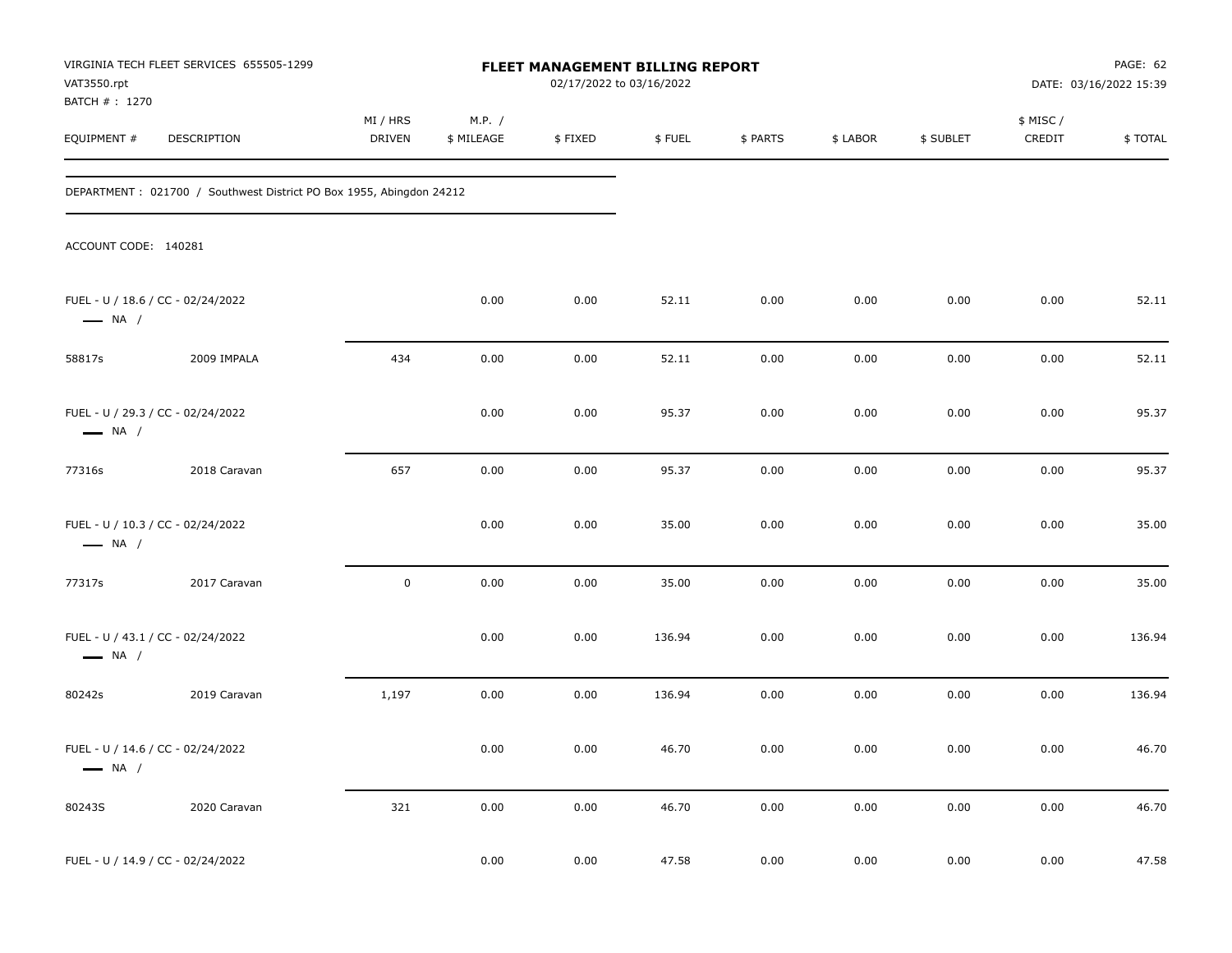| VAT3550.rpt<br>BATCH #: 1270                                | VIRGINIA TECH FLEET SERVICES 655505-1299                            |                           |                      | FLEET MANAGEMENT BILLING REPORT<br>02/17/2022 to 03/16/2022 |        |          |          |           |                    | PAGE: 63<br>DATE: 03/16/2022 15:39 |
|-------------------------------------------------------------|---------------------------------------------------------------------|---------------------------|----------------------|-------------------------------------------------------------|--------|----------|----------|-----------|--------------------|------------------------------------|
| EQUIPMENT #                                                 | DESCRIPTION                                                         | MI / HRS<br><b>DRIVEN</b> | M.P. /<br>\$ MILEAGE | \$FIXED                                                     | \$FUEL | \$ PARTS | \$ LABOR | \$ SUBLET | \$ MISC/<br>CREDIT | \$TOTAL                            |
|                                                             | DEPARTMENT: 021700 / Southwest District PO Box 1955, Abingdon 24212 |                           |                      |                                                             |        |          |          |           |                    |                                    |
| $\longrightarrow$ NA /                                      |                                                                     |                           |                      |                                                             |        |          |          |           |                    |                                    |
| 80244s                                                      | 2021 EXPLORER                                                       | 309                       | 0.00                 | 0.00                                                        | 47.58  | 0.00     | 0.00     | 0.00      | 0.00               | 47.58                              |
| 140281<br>ACCT:                                             |                                                                     | 2,918                     | 0.00                 | 0.00                                                        | 413.70 | 0.00     | 0.00     | 0.00      | 0.00               | 413.70                             |
| ACCOUNT CODE: 230115                                        |                                                                     |                           |                      |                                                             |        |          |          |           |                    |                                    |
| FUEL - U / 50.7 / CC - 02/24/2022<br>$\longrightarrow$ NA / |                                                                     |                           | 0.00                 | 0.00                                                        | 160.23 | 0.00     | 0.00     | 0.00      | 0.00               | 160.23                             |
| 55238s                                                      | 2007 SAVANA                                                         | 770                       | 0.00                 | 0.00                                                        | 160.23 | 0.00     | 0.00     | 0.00      | 0.00               | 160.23                             |
| FUEL - U / 40.7 / CC - 02/24/2022<br>$\longrightarrow$ NA / |                                                                     |                           | 0.00                 | 0.00                                                        | 131.36 | 0.00     | 0.00     | 0.00      | 0.00               | 131.36                             |
| 66955S                                                      | 2014 SAVANA                                                         | 640                       | 0.00                 | 0.00                                                        | 131.36 | 0.00     | 0.00     | 0.00      | 0.00               | 131.36                             |
| 230115<br>ACCT:                                             |                                                                     | 1,410                     | 0.00                 | 0.00                                                        | 291.59 | 0.00     | 0.00     | 0.00      | 0.00               | 291.59                             |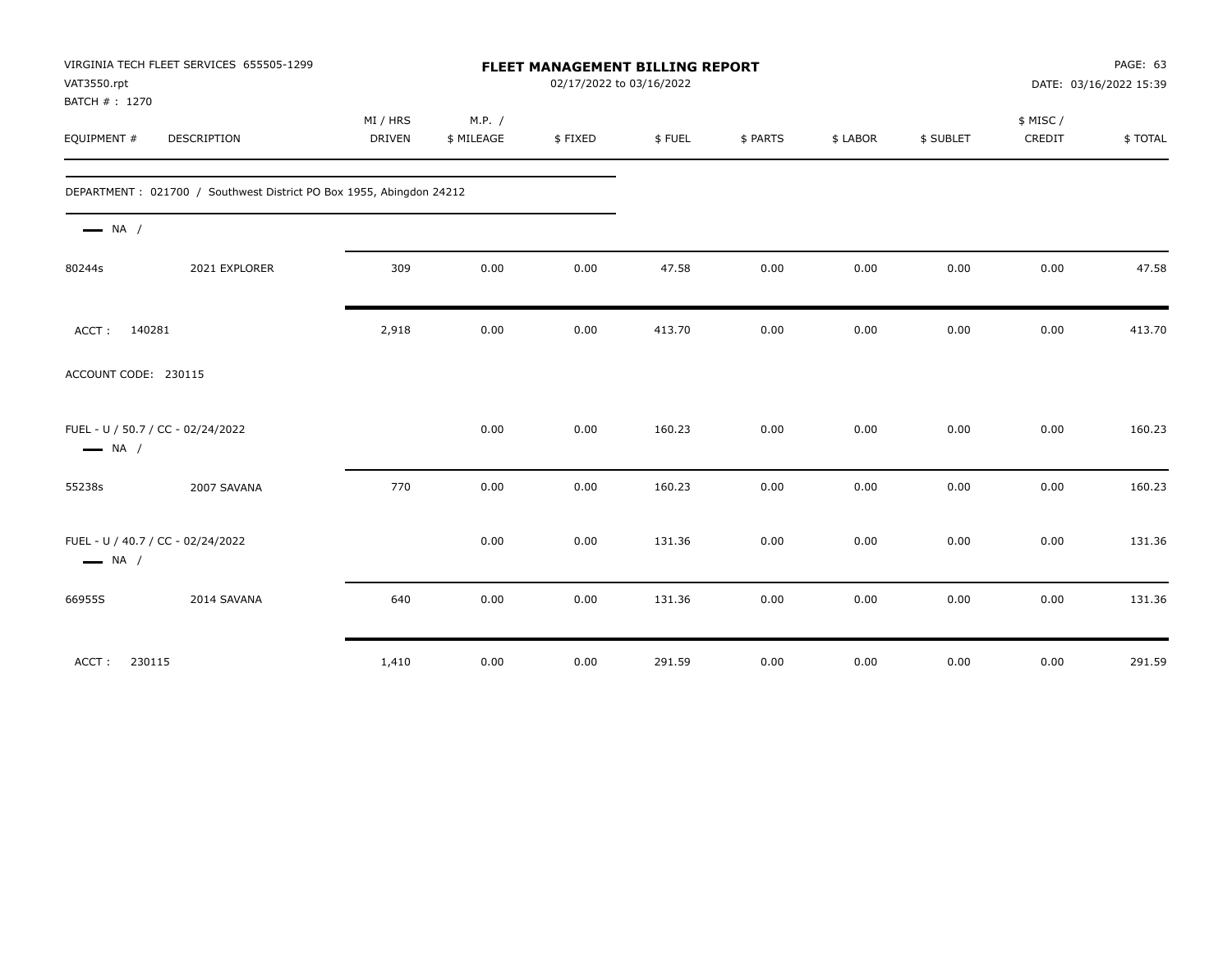| VIRGINIA TECH FLEET SERVICES 655505-1299<br>VAT3550.rpt<br>BATCH #: 1270 |        | <b>FLEET MANAGEMENT BILLING REPORT</b><br>02/17/2022 to 03/16/2022<br>DATE: 03/16/2022 15:39 |                      |         |        |          |          |                  |                     |         |
|--------------------------------------------------------------------------|--------|----------------------------------------------------------------------------------------------|----------------------|---------|--------|----------|----------|------------------|---------------------|---------|
| EQUIPMENT #<br><b>DESCRIPTION</b>                                        |        | MI / HRS<br>DRIVEN                                                                           | M.P. /<br>\$ MILEAGE | \$FIXED | \$FUEL | \$ PARTS | \$ LABOR | \$ SUBLET        | \$ MISC /<br>CREDIT | \$TOTAL |
| DEPARTMENT SUBTOTALS :                                                   |        | 4,328                                                                                        | 0.00                 | 0.00    | 705.29 | 0.00     | 0.00     | 0.00             | 0.00                | 705.29  |
| <b>BREAKDOWN OF CHARGES:</b>                                             |        |                                                                                              | MILEAGE              |         |        | 0.00     |          | PARTS (WO'S)     |                     | 0.00    |
| EQUIPMENT COUNT:                                                         | 8      |                                                                                              | MOTOR POOL           |         |        | 0.00     |          | PARTS (IND.ISS.) |                     | 0.00    |
| DEPARTMENT:                                                              | 021700 |                                                                                              | <b>BASE</b>          |         |        | 0.00     |          | <b>CREDITS</b>   |                     | 0.00    |
|                                                                          |        |                                                                                              | INSURANCE            |         |        | 0.00     |          | MISCELLANEOUS    |                     | 0.00    |
|                                                                          |        |                                                                                              | OTHER                |         |        | 0.00     | LABOR    |                  |                     | 0.00    |
|                                                                          |        |                                                                                              | REPLACEMENT          |         |        | 0.00     |          | <b>SUBLETS</b>   |                     | 0.00    |
|                                                                          |        |                                                                                              | <b>FUEL</b>          |         |        | 705.29   |          |                  |                     |         |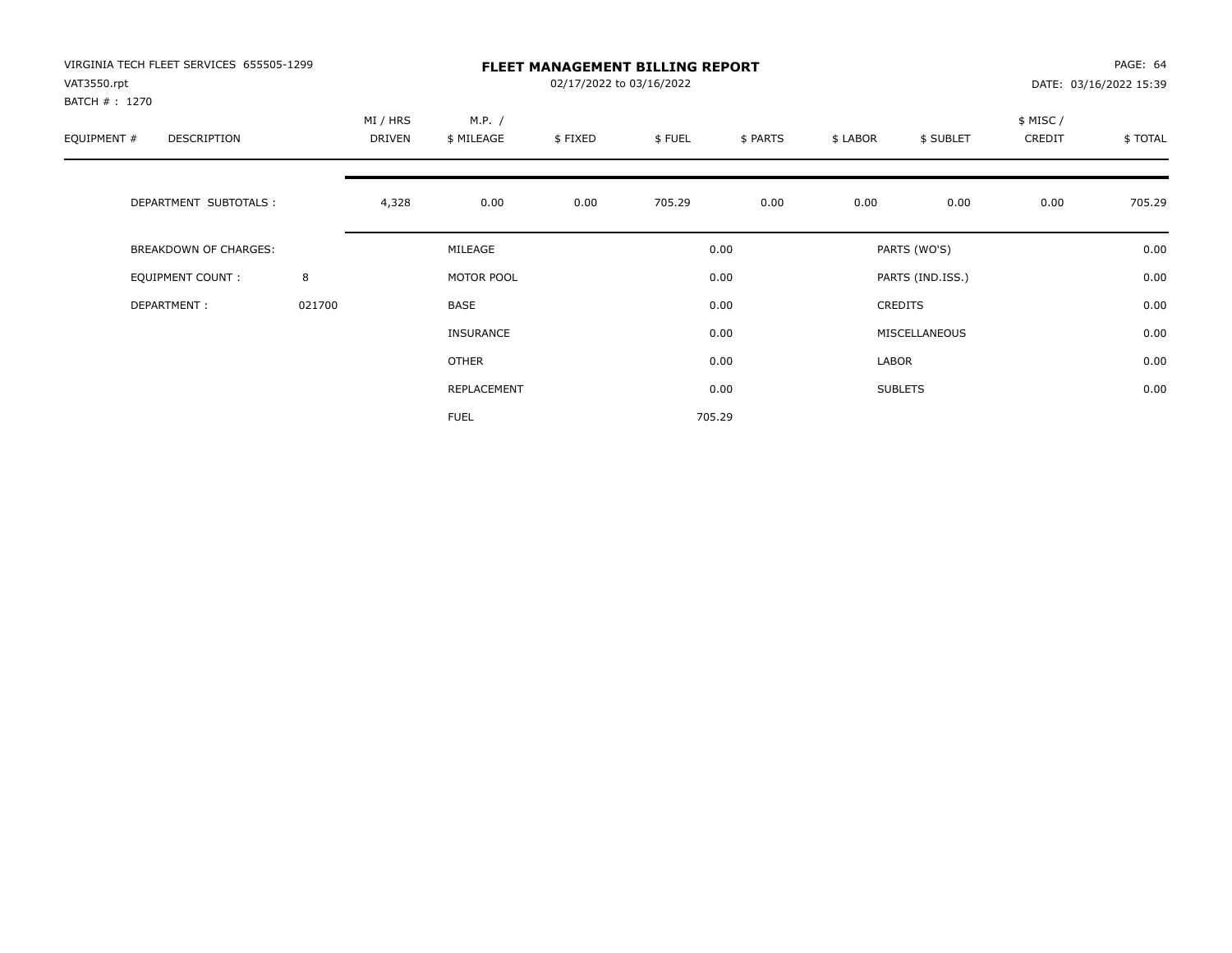| VAT3550.rpt<br>BATCH #: 1270 | VIRGINIA TECH FLEET SERVICES 655505-1299                                      |                           |                      | FLEET MANAGEMENT BILLING REPORT<br>02/17/2022 to 03/16/2022 |        |          |          |                  |                     | PAGE: 65<br>DATE: 03/16/2022 15:39 |
|------------------------------|-------------------------------------------------------------------------------|---------------------------|----------------------|-------------------------------------------------------------|--------|----------|----------|------------------|---------------------|------------------------------------|
| EQUIPMENT #                  | DESCRIPTION                                                                   | MI / HRS<br><b>DRIVEN</b> | M.P. /<br>\$ MILEAGE | \$FIXED                                                     | \$FUEL | \$ PARTS | \$ LABOR | \$ SUBLET        | \$ MISC /<br>CREDIT | \$TOTAL                            |
|                              | DEPARTMENT: 022100 / Middleburg AREC 5527 Sullivans Mill Rd, Middleburg 20117 |                           |                      |                                                             |        |          |          |                  |                     |                                    |
|                              | ACCOUNT CODE: 441600                                                          |                           |                      |                                                             |        |          |          |                  |                     |                                    |
| $\longrightarrow$ NA /       | FUEL - U / 18.6 / CC - 02/24/2022                                             |                           | 0.00                 | 0.00                                                        | 65.24  | 0.00     | 0.00     | 0.00             | 0.00                | 65.24                              |
| 63795s                       | 2011 Silverado                                                                | 124                       | 0.00                 | 0.00                                                        | 65.24  | 0.00     | 0.00     | 0.00             | 0.00                | 65.24                              |
| ACCT:                        | 441600                                                                        | 124                       | 0.00                 | 0.00                                                        | 65.24  | 0.00     | 0.00     | 0.00             | 0.00                | 65.24                              |
|                              | DEPARTMENT SUBTOTALS :                                                        | 124                       | 0.00                 | 0.00                                                        | 65.24  | 0.00     | 0.00     | 0.00             | 0.00                | 65.24                              |
|                              | <b>BREAKDOWN OF CHARGES:</b>                                                  |                           | MILEAGE              |                                                             |        | 0.00     |          | PARTS (WO'S)     |                     | 0.00                               |
|                              | <b>EQUIPMENT COUNT:</b>                                                       | $\mathbf{1}$              | MOTOR POOL           |                                                             |        | 0.00     |          | PARTS (IND.ISS.) |                     | 0.00                               |
|                              | DEPARTMENT:                                                                   | 022100                    | <b>BASE</b>          |                                                             |        | 0.00     |          | <b>CREDITS</b>   |                     | 0.00                               |
|                              |                                                                               |                           | INSURANCE            |                                                             |        | 0.00     |          | MISCELLANEOUS    |                     | 0.00                               |
|                              |                                                                               |                           | <b>OTHER</b>         |                                                             |        | 0.00     | LABOR    |                  |                     | 0.00                               |
|                              |                                                                               |                           | REPLACEMENT          |                                                             |        | 0.00     |          | <b>SUBLETS</b>   |                     | 0.00                               |
|                              |                                                                               |                           | <b>FUEL</b>          |                                                             |        | 65.24    |          |                  |                     |                                    |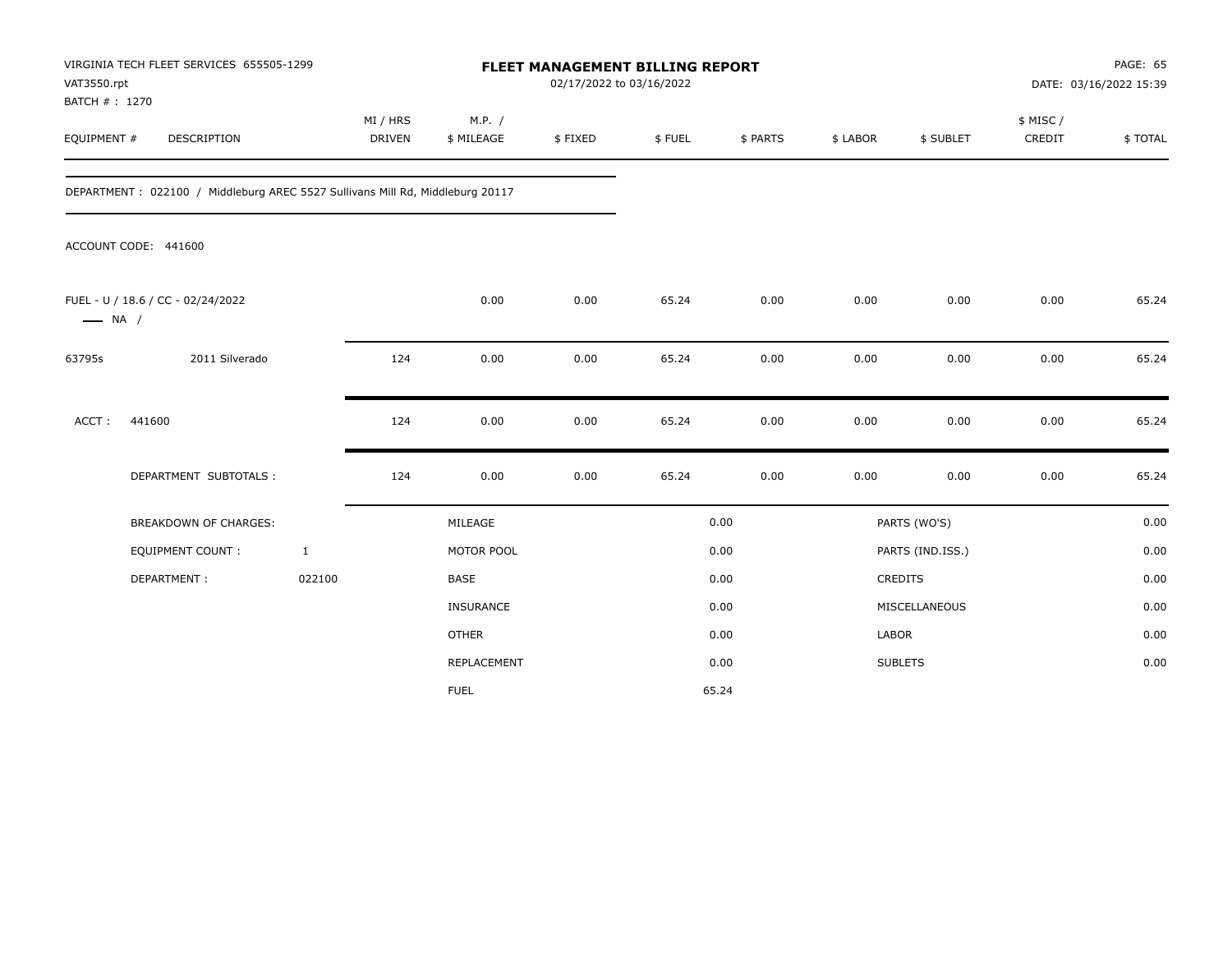| VAT3550.rpt<br>BATCH #: 1270 | VIRGINIA TECH FLEET SERVICES 655505-1299                                 |                           |                      | FLEET MANAGEMENT BILLING REPORT<br>02/17/2022 to 03/16/2022 |        |          |              |                  |                     | PAGE: 66<br>DATE: 03/16/2022 15:39 |
|------------------------------|--------------------------------------------------------------------------|---------------------------|----------------------|-------------------------------------------------------------|--------|----------|--------------|------------------|---------------------|------------------------------------|
| EQUIPMENT #                  | DESCRIPTION                                                              | MI / HRS<br><b>DRIVEN</b> | M.P. /<br>\$ MILEAGE | \$FIXED                                                     | \$FUEL | \$ PARTS | \$ LABOR     | \$ SUBLET        | \$ MISC /<br>CREDIT | \$TOTAL                            |
|                              | DEPARTMENT: 022200 / Eastern Virginia AREC 2229 Menokin Rd, Warsaw 22572 |                           |                      |                                                             |        |          |              |                  |                     |                                    |
|                              | ACCOUNT CODE: 130513                                                     |                           |                      |                                                             |        |          |              |                  |                     |                                    |
| $\longrightarrow$ NA /       | FUEL - U / 11.8 / CC - 02/24/2022                                        |                           | 0.00                 | 0.00                                                        | 40.01  | 0.00     | 0.00         | 0.00             | 0.00                | 40.01                              |
| 60225S                       | 2011 Silverado                                                           | 1,084                     | 0.00                 | 0.00                                                        | 40.01  | 0.00     | 0.00         | 0.00             | 0.00                | 40.01                              |
| ACCT:                        | 130513                                                                   | 1,084                     | 0.00                 | 0.00                                                        | 40.01  | 0.00     | 0.00         | 0.00             | 0.00                | 40.01                              |
|                              | DEPARTMENT SUBTOTALS :                                                   | 1,084                     | 0.00                 | 0.00                                                        | 40.01  | 0.00     | 0.00         | 0.00             | 0.00                | 40.01                              |
|                              | BREAKDOWN OF CHARGES:                                                    |                           | MILEAGE              |                                                             |        | 0.00     |              | PARTS (WO'S)     |                     | 0.00                               |
|                              | <b>EQUIPMENT COUNT:</b>                                                  | $\mathbf{1}$              | MOTOR POOL           |                                                             |        | 0.00     |              | PARTS (IND.ISS.) |                     | 0.00                               |
|                              | DEPARTMENT:                                                              | 022200                    | <b>BASE</b>          |                                                             |        | 0.00     |              | <b>CREDITS</b>   |                     | 0.00                               |
|                              |                                                                          |                           | INSURANCE            |                                                             |        | 0.00     |              | MISCELLANEOUS    |                     | 0.00                               |
|                              |                                                                          |                           | <b>OTHER</b>         |                                                             |        | 0.00     | <b>LABOR</b> |                  |                     | 0.00                               |
|                              |                                                                          |                           | REPLACEMENT          |                                                             |        | 0.00     |              | <b>SUBLETS</b>   |                     | 0.00                               |
|                              |                                                                          |                           | <b>FUEL</b>          |                                                             |        | 40.01    |              |                  |                     |                                    |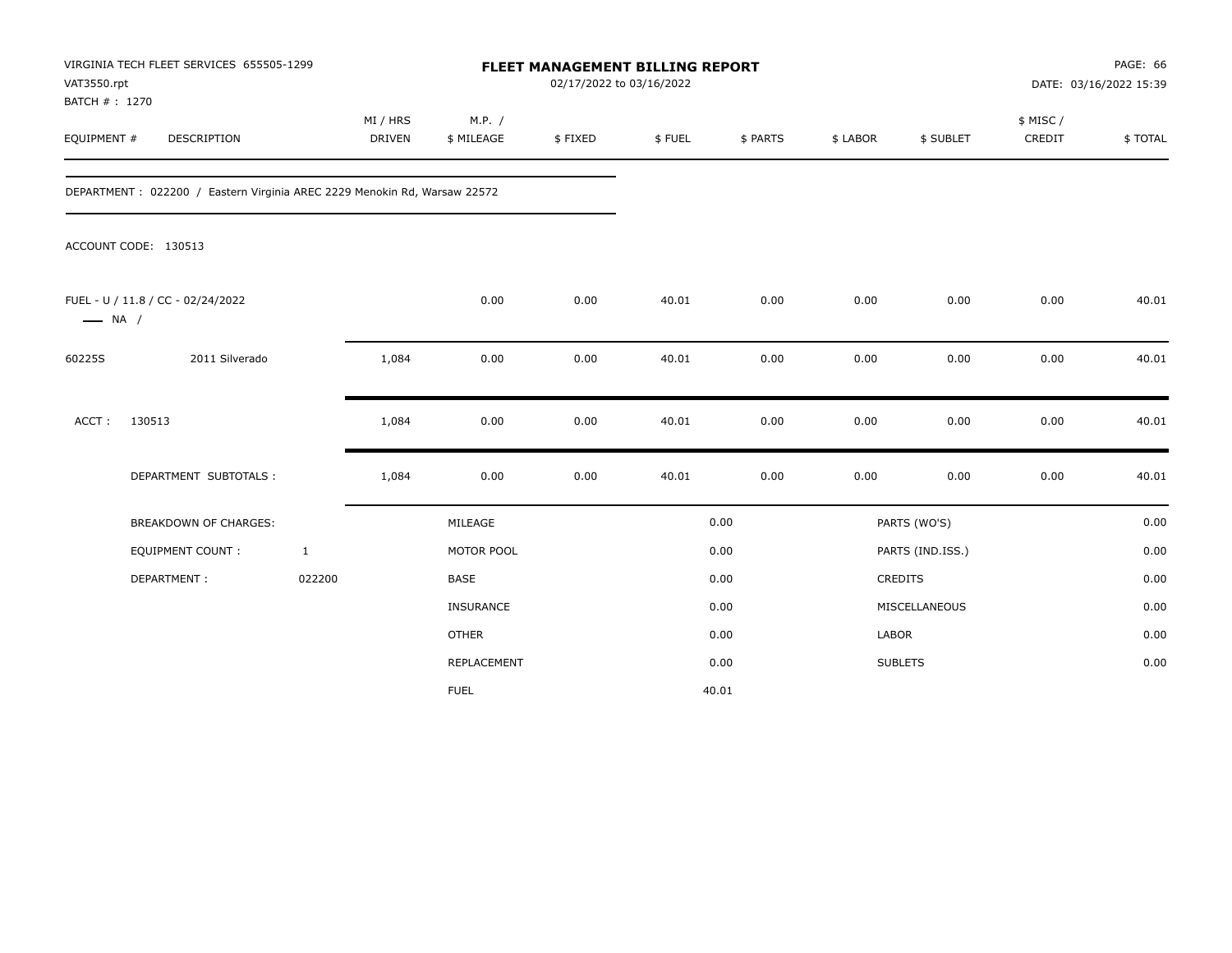| VAT3550.rpt<br>BATCH #: 1270                 | VIRGINIA TECH FLEET SERVICES 655505-1299                                     |              |                           |                      | 02/17/2022 to 03/16/2022 | FLEET MANAGEMENT BILLING REPORT |          |          |                  |                    | PAGE: 67<br>DATE: 03/16/2022 15:39 |
|----------------------------------------------|------------------------------------------------------------------------------|--------------|---------------------------|----------------------|--------------------------|---------------------------------|----------|----------|------------------|--------------------|------------------------------------|
| EQUIPMENT #                                  | DESCRIPTION                                                                  |              | MI / HRS<br><b>DRIVEN</b> | M.P. /<br>\$ MILEAGE | \$FIXED                  | \$FUEL                          | \$ PARTS | \$ LABOR | \$ SUBLET        | \$ MISC/<br>CREDIT | \$TOTAL                            |
|                                              | DEPARTMENT: 022500 / Northeast District Seafood 102 S King St, Hampton 23669 |              |                           |                      |                          |                                 |          |          |                  |                    |                                    |
|                                              | ACCOUNT CODE: 130520                                                         |              |                           |                      |                          |                                 |          |          |                  |                    |                                    |
| $\longrightarrow$ NA /                       | FUEL - U / 30.9 / CC - 02/24/2022                                            |              |                           | 0.00                 | 0.00                     | 101.15                          | 0.00     | 0.00     | 0.00             | 0.00               | 101.15                             |
| <b>BASE CHARGE</b><br>$\longrightarrow$ NA / |                                                                              |              |                           | 0.00                 | 553.00                   | 0.00                            | 0.00     | 0.00     | 0.00             | 0.00               | 553.00                             |
| <b>PA51</b>                                  | 2016 Caravan                                                                 |              | 295                       | 0.00                 | 553.00                   | 101.15                          | 0.00     | 0.00     | 0.00             | 0.00               | 654.15                             |
| ACCT:                                        | 130520                                                                       |              | 295                       | 0.00                 | 553.00                   | 101.15                          | 0.00     | 0.00     | 0.00             | 0.00               | 654.15                             |
|                                              | DEPARTMENT SUBTOTALS :                                                       |              | 295                       | 0.00                 | 553.00                   | 101.15                          | 0.00     | 0.00     | 0.00             | 0.00               | 654.15                             |
|                                              | <b>BREAKDOWN OF CHARGES:</b>                                                 |              |                           | MILEAGE              |                          |                                 | 0.00     |          | PARTS (WO'S)     |                    | 0.00                               |
|                                              | <b>EQUIPMENT COUNT:</b>                                                      | $\mathbf{1}$ |                           | MOTOR POOL           |                          |                                 | 0.00     |          | PARTS (IND.ISS.) |                    | 0.00                               |
|                                              | DEPARTMENT:                                                                  | 022500       |                           | BASE                 |                          |                                 | 553.00   |          | <b>CREDITS</b>   |                    | 0.00                               |
|                                              |                                                                              |              |                           | INSURANCE            |                          |                                 | 0.00     |          | MISCELLANEOUS    |                    | 0.00                               |
|                                              |                                                                              |              |                           | <b>OTHER</b>         |                          |                                 | 0.00     | LABOR    |                  |                    | 0.00                               |
|                                              |                                                                              |              |                           | REPLACEMENT          |                          |                                 | 0.00     |          | <b>SUBLETS</b>   |                    | 0.00                               |
|                                              |                                                                              |              |                           | <b>FUEL</b>          |                          | 101.15                          |          |          |                  |                    |                                    |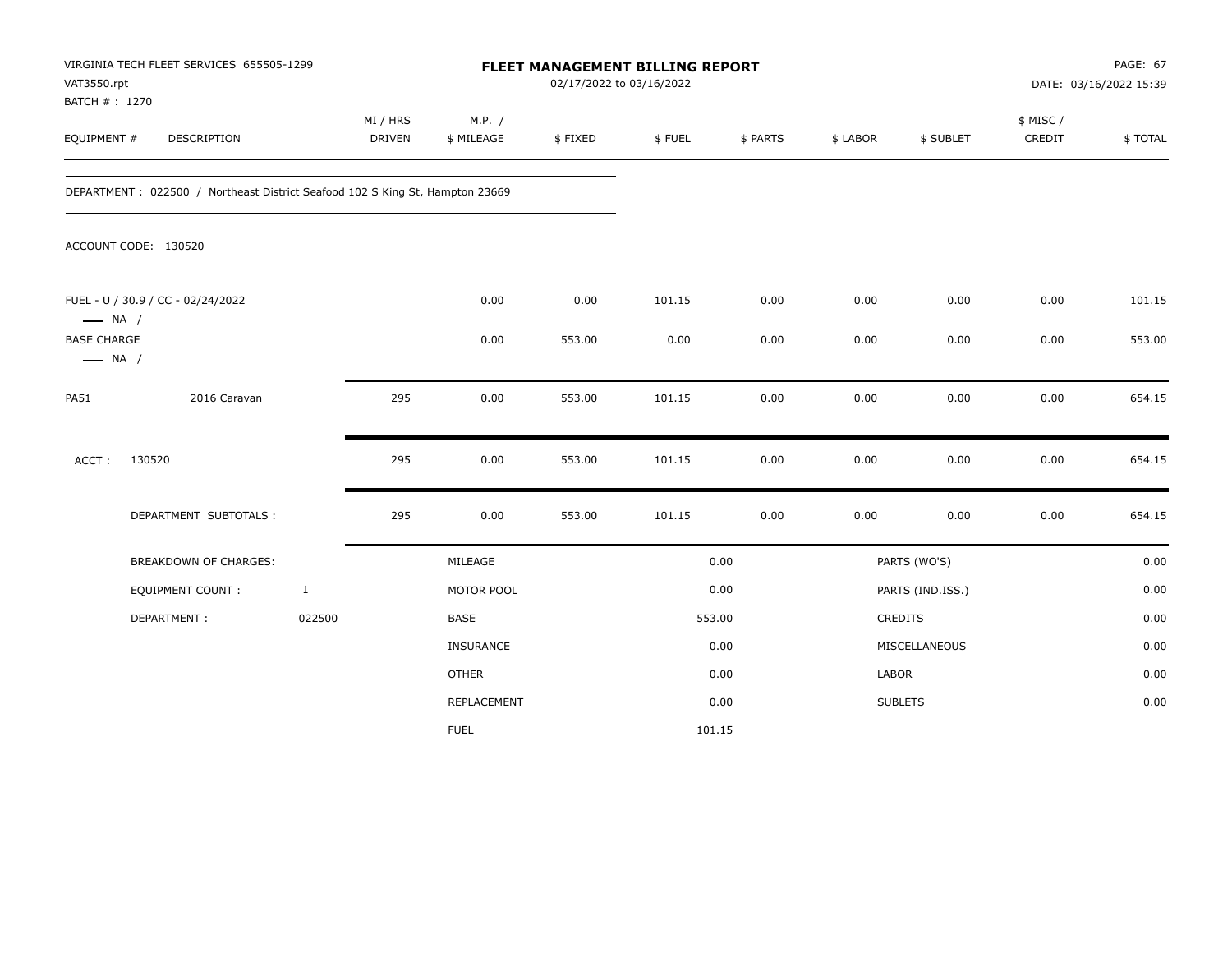| VAT3550.rpt<br>BATCH # : 1270 | VIRGINIA TECH FLEET SERVICES 655505-1299            |              |                    | FLEET MANAGEMENT BILLING REPORT<br>02/17/2022 to 03/16/2022 |         |        |          |          |                  |                    | PAGE: 68<br>DATE: 03/16/2022 15:39 |  |
|-------------------------------|-----------------------------------------------------|--------------|--------------------|-------------------------------------------------------------|---------|--------|----------|----------|------------------|--------------------|------------------------------------|--|
| EQUIPMENT #                   | <b>DESCRIPTION</b>                                  |              | MI / HRS<br>DRIVEN | M.P. /<br>\$ MILEAGE                                        | \$FIXED | \$FUEL | \$ PARTS | \$ LABOR | \$ SUBLET        | \$ MISC/<br>CREDIT | \$TOTAL                            |  |
|                               | DEPARTMENT: 024100 / Library - Cathy Duerbeck(0434) |              |                    |                                                             |         |        |          |          |                  |                    |                                    |  |
|                               | ACCOUNT CODE: 121293                                |              |                    |                                                             |         |        |          |          |                  |                    |                                    |  |
| $\longrightarrow$ NA /        | FUEL - U / 20.3 / 11 - 03/09/2022                   |              |                    | 0.00                                                        | 0.00    | 73.39  | 0.00     | 0.00     | 0.00             | 0.00               | 73.39                              |  |
| 69953S                        | 2016 SAVANA                                         |              | 209                | 0.00                                                        | 0.00    | 73.39  | 0.00     | 0.00     | 0.00             | 0.00               | 73.39                              |  |
| ACCT:                         | 121293                                              |              | 209                | 0.00                                                        | 0.00    | 73.39  | 0.00     | 0.00     | 0.00             | 0.00               | 73.39                              |  |
|                               | DEPARTMENT SUBTOTALS :                              |              | 209                | 0.00                                                        | 0.00    | 73.39  | 0.00     | 0.00     | 0.00             | 0.00               | 73.39                              |  |
|                               | BREAKDOWN OF CHARGES:                               |              |                    | MILEAGE                                                     |         |        | 0.00     |          | PARTS (WO'S)     |                    | 0.00                               |  |
|                               | <b>EQUIPMENT COUNT:</b>                             | $\mathbf{1}$ |                    | MOTOR POOL                                                  |         |        | 0.00     |          | PARTS (IND.ISS.) |                    | 0.00                               |  |
|                               | DEPARTMENT:                                         | 024100       |                    | <b>BASE</b>                                                 |         |        | 0.00     |          | <b>CREDITS</b>   |                    | 0.00                               |  |
|                               |                                                     |              |                    | INSURANCE                                                   |         |        | 0.00     |          | MISCELLANEOUS    |                    | 0.00                               |  |
|                               |                                                     |              |                    | <b>OTHER</b>                                                |         |        | 0.00     | LABOR    |                  |                    | 0.00                               |  |
|                               |                                                     |              |                    | REPLACEMENT                                                 |         |        | 0.00     |          | <b>SUBLETS</b>   |                    | 0.00                               |  |
|                               |                                                     |              |                    | <b>FUEL</b>                                                 |         |        | 73.39    |          |                  |                    |                                    |  |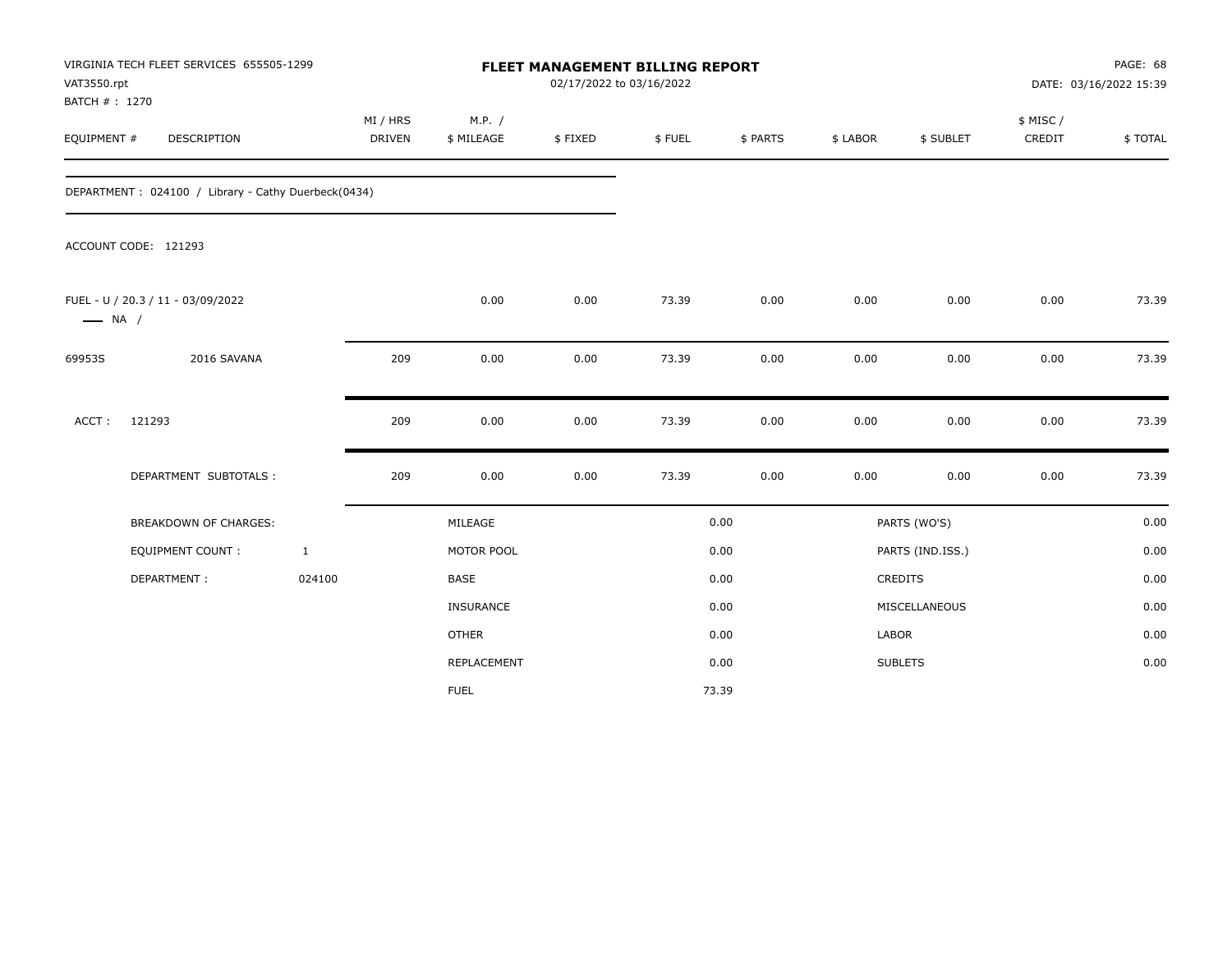| VAT3550.rpt<br>BATCH #: 1270                 | VIRGINIA TECH FLEET SERVICES 655505-1299                            |                           |                      | <b>FLEET MANAGEMENT BILLING REPORT</b><br>02/17/2022 to 03/16/2022 |        |          |              |                  | PAGE: 69<br>DATE: 03/16/2022 15:39 |         |
|----------------------------------------------|---------------------------------------------------------------------|---------------------------|----------------------|--------------------------------------------------------------------|--------|----------|--------------|------------------|------------------------------------|---------|
| EQUIPMENT #                                  | DESCRIPTION                                                         | MI / HRS<br><b>DRIVEN</b> | M.P. /<br>\$ MILEAGE | \$FIXED                                                            | \$FUEL | \$ PARTS | \$ LABOR     | \$ SUBLET        | \$ MISC /<br>CREDIT                | \$TOTAL |
|                                              | DEPARTMENT: 030506 / Airport, Executive Flights - Melissa Ball 0558 |                           |                      |                                                                    |        |          |              |                  |                                    |         |
|                                              | ACCOUNT CODE: 117993                                                |                           |                      |                                                                    |        |          |              |                  |                                    |         |
| <b>BASE CHARGE</b><br>$\longrightarrow$ NA / |                                                                     |                           | 0.00                 | 602.00                                                             | 0.00   | 0.00     | 0.00         | 0.00             | 0.00                               | 602.00  |
| <b>PA78</b>                                  | 2012 12 PAS VAN                                                     | 43                        | 0.00                 | 602.00                                                             | 0.00   | 0.00     | 0.00         | 0.00             | 0.00                               | 602.00  |
| ACCT:                                        | 117993                                                              | 43                        | 0.00                 | 602.00                                                             | 0.00   | 0.00     | 0.00         | 0.00             | 0.00                               | 602.00  |
|                                              | DEPARTMENT SUBTOTALS :                                              | 43                        | 0.00                 | 602.00                                                             | 0.00   | 0.00     | 0.00         | 0.00             | 0.00                               | 602.00  |
|                                              | BREAKDOWN OF CHARGES:                                               |                           | MILEAGE              |                                                                    |        | 0.00     |              | PARTS (WO'S)     |                                    | 0.00    |
|                                              | <b>EQUIPMENT COUNT:</b>                                             | $\mathbf{1}$              | MOTOR POOL           |                                                                    |        | 0.00     |              | PARTS (IND.ISS.) |                                    | 0.00    |
|                                              | DEPARTMENT:                                                         | 030506                    | <b>BASE</b>          |                                                                    | 602.00 |          |              | CREDITS          |                                    | 0.00    |
|                                              |                                                                     |                           | INSURANCE            |                                                                    |        | 0.00     |              | MISCELLANEOUS    |                                    | 0.00    |
|                                              |                                                                     |                           | <b>OTHER</b>         |                                                                    |        | 0.00     | <b>LABOR</b> |                  |                                    | 0.00    |
|                                              |                                                                     |                           | REPLACEMENT          |                                                                    |        | 0.00     |              | <b>SUBLETS</b>   |                                    | 0.00    |
|                                              |                                                                     |                           | <b>FUEL</b>          |                                                                    |        | 0.00     |              |                  |                                    |         |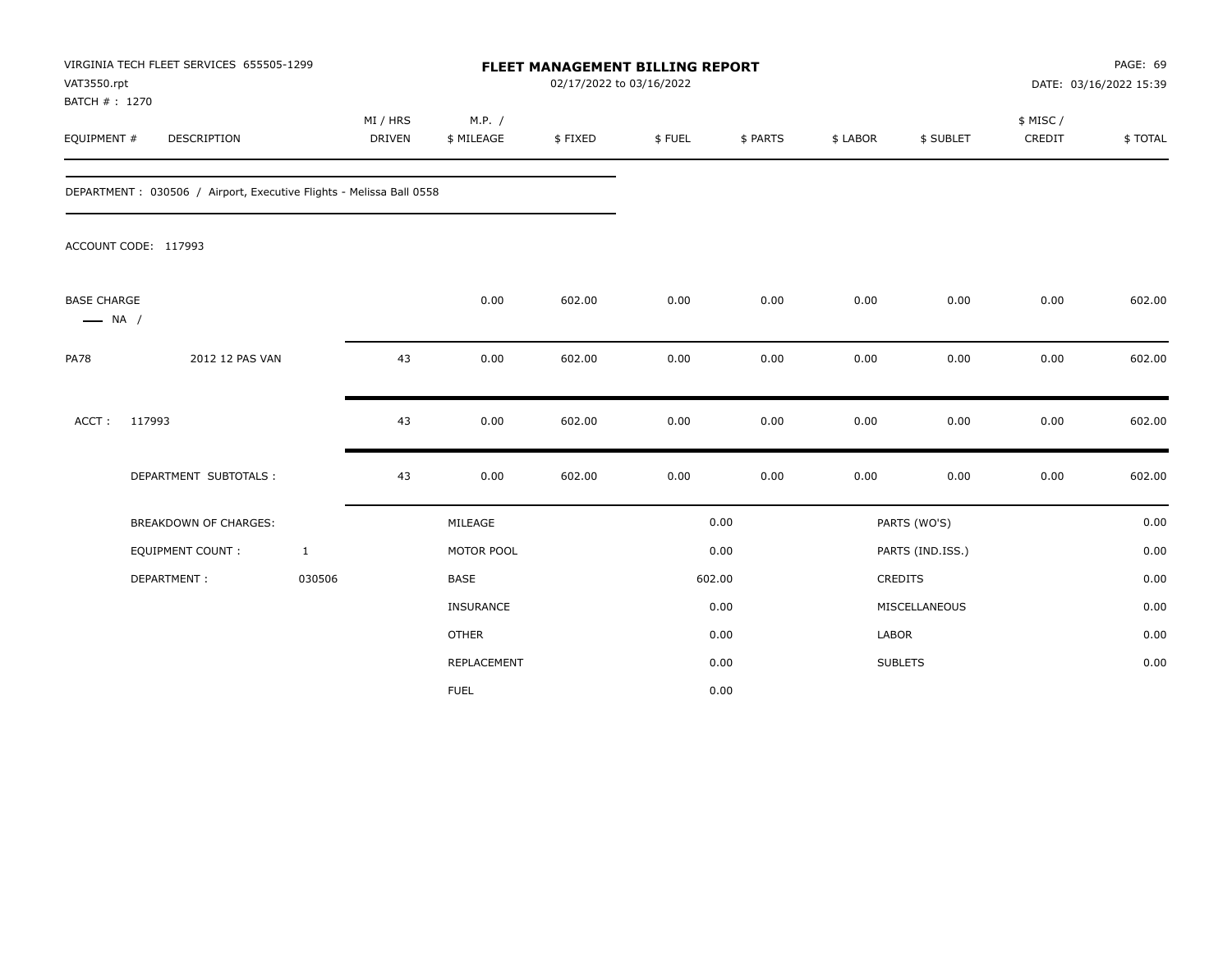| VAT3550.rpt                                                | VIRGINIA TECH FLEET SERVICES 655505-1299                             |                           |                      | FLEET MANAGEMENT BILLING REPORT<br>02/17/2022 to 03/16/2022 |        |          |          |           |                     | <b>PAGE: 70</b><br>DATE: 03/16/2022 15:39 |
|------------------------------------------------------------|----------------------------------------------------------------------|---------------------------|----------------------|-------------------------------------------------------------|--------|----------|----------|-----------|---------------------|-------------------------------------------|
| BATCH # : 1270<br>EQUIPMENT #                              | DESCRIPTION                                                          | MI / HRS<br><b>DRIVEN</b> | M.P. /<br>\$ MILEAGE | \$FIXED                                                     | \$FUEL | \$ PARTS | \$ LABOR | \$ SUBLET | \$ MISC /<br>CREDIT | \$TOTAL                                   |
|                                                            | DEPARTMENT : 030801 / VTTI, Administrative - Michelle Crigger (0536) |                           |                      |                                                             |        |          |          |           |                     |                                           |
| ACCOUNT CODE: 230384                                       |                                                                      |                           |                      |                                                             |        |          |          |           |                     |                                           |
| FUEL - U / 7.6 / 11 - 03/10/2022<br>$\longrightarrow$ NA / |                                                                      |                           | 0.00                 | 0.00                                                        | 27.26  | 0.00     | 0.00     | 0.00      | 0.00                | 27.26                                     |
| 76260S                                                     | 2014 FOCUS                                                           | 4,213                     | 0.00                 | 0.00                                                        | 27.26  | 0.00     | 0.00     | 0.00      | 0.00                | 27.26                                     |
| $\longrightarrow$ NA /                                     | FUEL - U / 15.2 / CC - 02/24/2022                                    |                           | 0.00                 | 0.00                                                        | 48.14  | 0.00     | 0.00     | 0.00      | 0.00                | 48.14                                     |
| 76266s                                                     | 2019 Outback                                                         | 915                       | 0.00                 | 0.00                                                        | 48.14  | 0.00     | 0.00     | 0.00      | 0.00                | 48.14                                     |
| ACCT: 230384                                               |                                                                      | 5,128                     | 0.00                 | 0.00                                                        | 75.40  | 0.00     | 0.00     | 0.00      | 0.00                | 75.40                                     |
| ACCOUNT CODE: 230780                                       |                                                                      |                           |                      |                                                             |        |          |          |           |                     |                                           |
| FUEL - U / 8.0 / 11 - 03/07/2022<br>$\longrightarrow$ NA / |                                                                      |                           | 0.00                 | 0.00                                                        | 28.88  | 0.00     | 0.00     | 0.00      | 0.00                | 28.88                                     |
| 45309S                                                     | 1998 C1500                                                           | 125                       | 0.00                 | 0.00                                                        | 28.88  | 0.00     | 0.00     | 0.00      | 0.00                | 28.88                                     |
| $\longrightarrow$ NA /                                     | FUEL - U / 10.0 / 12 - 03/07/2022                                    |                           | 0.00                 | 0.00                                                        | 35.99  | 0.00     | 0.00     | 0.00      | 0.00                | 35.99                                     |
| 52461S                                                     | 2006 MALIBU                                                          | 181                       | 0.00                 | 0.00                                                        | 35.99  | 0.00     | 0.00     | 0.00      | 0.00                | 35.99                                     |
|                                                            | FUEL - U / 17.5 / 11 - 03/02/2022                                    |                           | 0.00                 | 0.00                                                        | 51.25  | 0.00     | 0.00     | 0.00      | 0.00                | 51.25                                     |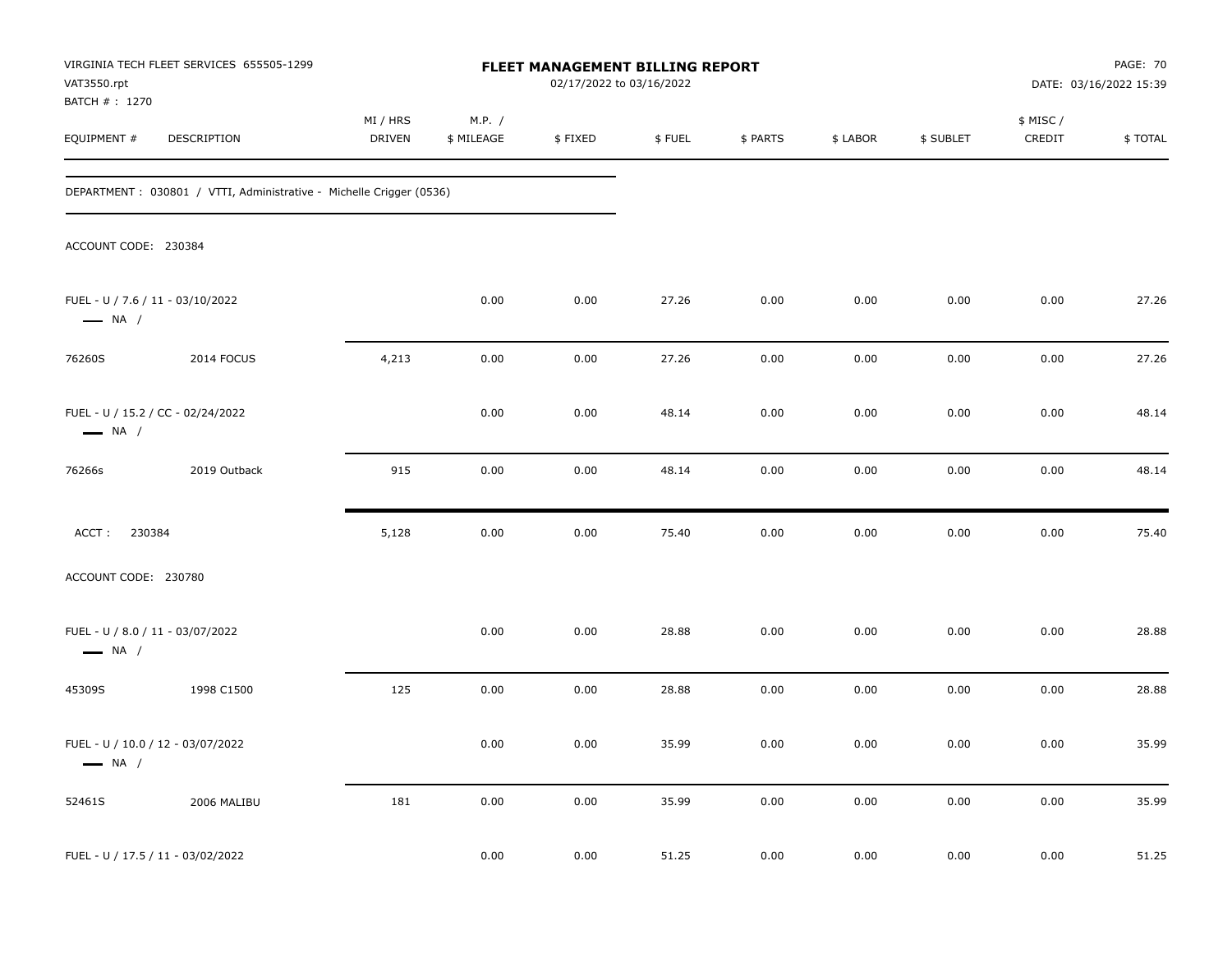| VAT3550.rpt                                      | VIRGINIA TECH FLEET SERVICES 655505-1299                             |                           |                      |         | <b>FLEET MANAGEMENT BILLING REPORT</b><br>02/17/2022 to 03/16/2022 |          |          |           |                     | PAGE: 71<br>DATE: 03/16/2022 15:39 |
|--------------------------------------------------|----------------------------------------------------------------------|---------------------------|----------------------|---------|--------------------------------------------------------------------|----------|----------|-----------|---------------------|------------------------------------|
| BATCH # : 1270<br>EQUIPMENT #                    | <b>DESCRIPTION</b>                                                   | MI / HRS<br><b>DRIVEN</b> | M.P. /<br>\$ MILEAGE | \$FIXED | \$FUEL                                                             | \$ PARTS | \$ LABOR | \$ SUBLET | \$ MISC /<br>CREDIT | \$ TOTAL                           |
|                                                  | DEPARTMENT : 030801 / VTTI, Administrative - Michelle Crigger (0536) |                           |                      |         |                                                                    |          |          |           |                     |                                    |
| $\longrightarrow$ NA /                           | FUEL - U / 15.1 / 11 - 03/10/2022                                    |                           | 0.00                 | 0.00    | 54.58                                                              | 0.00     | 0.00     | 0.00      | 0.00                | 54.58                              |
| $\longrightarrow$ NA /<br>$\longrightarrow$ NA / | FUEL - U / 17.3 / 11 - 02/21/2022                                    |                           | 0.00                 | 0.00    | 50.63                                                              | 0.00     | 0.00     | 0.00      | 0.00                | 50.63                              |
| $\longrightarrow$ NA /                           | FUEL - U / 59.3 / CC - 02/24/2022                                    |                           | 0.00                 | 0.00    | 196.35                                                             | 0.00     | 0.00     | 0.00      | 0.00                | 196.35                             |
| 57505S                                           | 2008 TAHOE                                                           | $\pmb{0}$                 | 0.00                 | 0.00    | 352.81                                                             | 0.00     | 0.00     | 0.00      | 0.00                | 352.81                             |
| $\longrightarrow$ NA /                           | FUEL - U / 78.0 / 11 - 03/01/2022                                    |                           | 0.00                 | 0.00    | 228.66                                                             | 0.00     | 0.00     | 0.00      | 0.00                | 228.66                             |
| $\longrightarrow$ NA /                           | FUEL - U / 60.0 / 11 - 03/07/2022                                    |                           | 0.00                 | 0.00    | 216.60                                                             | 0.00     | 0.00     | 0.00      | 0.00                | 216.60                             |
| $\longrightarrow$ NA /                           | FUEL - U / 54.0 / 11 - 03/11/2022                                    |                           | 0.00                 | 0.00    | 195.08                                                             | 0.00     | 0.00     | 0.00      | 0.00                | 195.08                             |
| $\longrightarrow$ NA /                           | FUEL - U / 48.0 / 11 - 02/23/2022                                    |                           | 0.00                 | 0.00    | 140.64                                                             | 0.00     | 0.00     | 0.00      | 0.00                | 140.64                             |
| etr2                                             | 2001 EQUIPMENT                                                       | $\mathbf 0$               | 0.00                 | 0.00    | 780.98                                                             | 0.00     | 0.00     | 0.00      | 0.00                | 780.98                             |
| ACCT: 230780                                     |                                                                      | 306                       | 0.00                 | 0.00    | 1,198.66                                                           | 0.00     | 0.00     | 0.00      | 0.00                | 1,198.66                           |
| ACCOUNT CODE: 235598                             |                                                                      |                           |                      |         |                                                                    |          |          |           |                     |                                    |
| $\longrightarrow$ NA /                           | FUEL - U / 19.8 / CC - 02/24/2022                                    |                           | 0.00                 | 0.00    | 66.98                                                              | 0.00     | 0.00     | 0.00      | 0.00                | 66.98                              |
| 76278s                                           | 2019 Golf                                                            | 1,409                     | 0.00                 | 0.00    | 66.98                                                              | 0.00     | 0.00     | 0.00      | 0.00                | 66.98                              |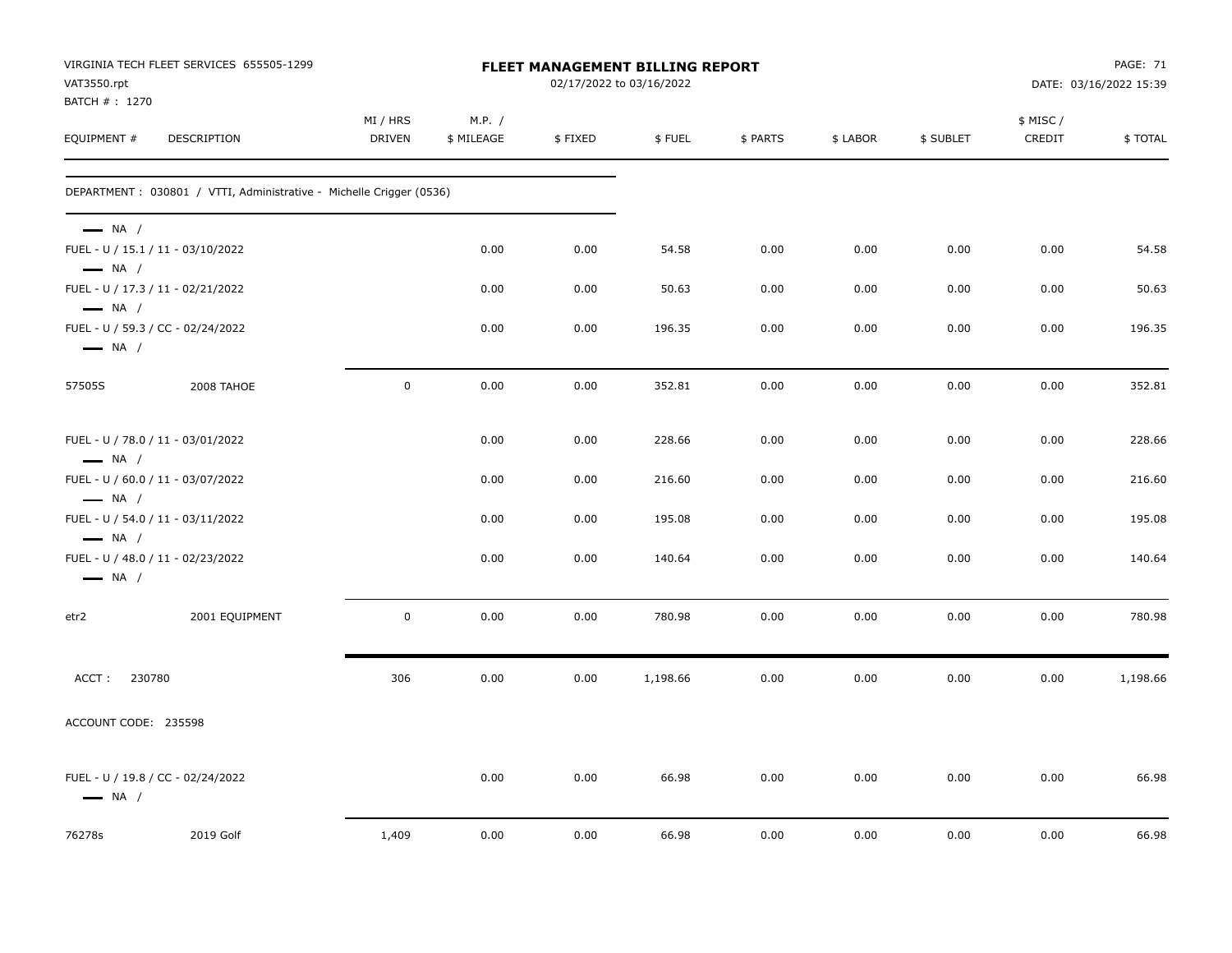| VAT3550.rpt<br>BATCH #: 1270 | VIRGINIA TECH FLEET SERVICES 655505-1299                            |        |                           |                      | <b>FLEET MANAGEMENT BILLING REPORT</b><br>02/17/2022 to 03/16/2022 |          |          |              |                  | PAGE: 72<br>DATE: 03/16/2022 15:39 |          |
|------------------------------|---------------------------------------------------------------------|--------|---------------------------|----------------------|--------------------------------------------------------------------|----------|----------|--------------|------------------|------------------------------------|----------|
| EQUIPMENT #                  | <b>DESCRIPTION</b>                                                  |        | MI / HRS<br><b>DRIVEN</b> | M.P. /<br>\$ MILEAGE | \$FIXED                                                            | \$FUEL   | \$ PARTS | \$ LABOR     | \$ SUBLET        | \$ MISC/<br>CREDIT                 | \$TOTAL  |
|                              | DEPARTMENT: 030801 / VTTI, Administrative - Michelle Crigger (0536) |        |                           |                      |                                                                    |          |          |              |                  |                                    |          |
| ACCT:                        | 235598                                                              |        | 1,409                     | 0.00                 | 0.00                                                               | 66.98    | 0.00     | 0.00         | 0.00             | 0.00                               | 66.98    |
|                              | DEPARTMENT SUBTOTALS :                                              |        | 6,843                     | 0.00                 | 0.00                                                               | 1,341.04 | 0.00     | 0.00         | 0.00             | 0.00                               | 1,341.04 |
|                              | <b>BREAKDOWN OF CHARGES:</b>                                        |        |                           | MILEAGE              |                                                                    |          | 0.00     |              | PARTS (WO'S)     |                                    | 0.00     |
|                              | <b>EQUIPMENT COUNT:</b>                                             | 7      |                           | MOTOR POOL           |                                                                    |          | 0.00     |              | PARTS (IND.ISS.) |                                    | 0.00     |
|                              | DEPARTMENT:                                                         | 030801 |                           | <b>BASE</b>          |                                                                    |          | 0.00     |              | <b>CREDITS</b>   |                                    | 0.00     |
|                              |                                                                     |        |                           | <b>INSURANCE</b>     |                                                                    |          | 0.00     |              | MISCELLANEOUS    |                                    | 0.00     |
|                              |                                                                     |        |                           | <b>OTHER</b>         |                                                                    |          | 0.00     | <b>LABOR</b> |                  |                                    | 0.00     |
|                              |                                                                     |        |                           | REPLACEMENT          |                                                                    |          | 0.00     |              | <b>SUBLETS</b>   |                                    | 0.00     |
|                              |                                                                     |        |                           | <b>FUEL</b>          |                                                                    | 1,341.04 |          |              |                  |                                    |          |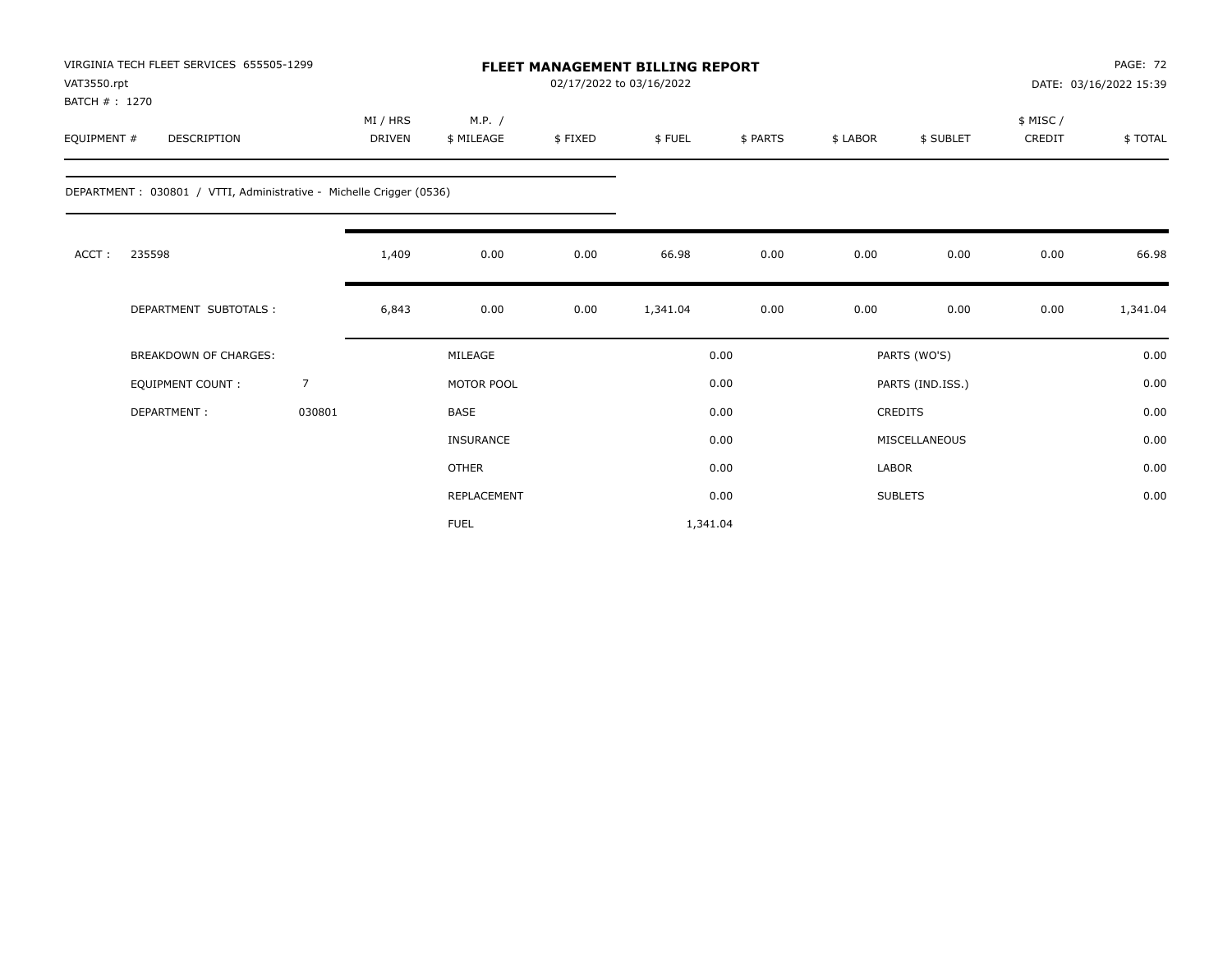| VAT3550.rpt<br>BATCH # : 1270 | VIRGINIA TECH FLEET SERVICES 655505-1299                           |              |                           |                      | <b>FLEET MANAGEMENT BILLING REPORT</b><br>02/17/2022 to 03/16/2022 |        |          |          |                  |                     | <b>PAGE: 73</b><br>DATE: 03/16/2022 15:39 |
|-------------------------------|--------------------------------------------------------------------|--------------|---------------------------|----------------------|--------------------------------------------------------------------|--------|----------|----------|------------------|---------------------|-------------------------------------------|
| EQUIPMENT #                   | DESCRIPTION                                                        |              | MI / HRS<br><b>DRIVEN</b> | M.P. /<br>\$ MILEAGE | \$FIXED                                                            | \$FUEL | \$ PARTS | \$ LABOR | \$ SUBLET        | \$ MISC /<br>CREDIT | \$TOTAL                                   |
|                               | DEPARTMENT: 030802 / VTTI, Human Factors - Michelle Crigger (0536) |              |                           |                      |                                                                    |        |          |          |                  |                     |                                           |
|                               | ACCOUNT CODE: 235670                                               |              |                           |                      |                                                                    |        |          |          |                  |                     |                                           |
| $\longrightarrow$ NA /        | FUEL - U / 38.6 / CC - 02/24/2022                                  |              |                           | 0.00                 | 0.00                                                               | 123.93 | 0.00     | 0.00     | 0.00             | 0.00                | 123.93                                    |
| 2016s                         | 2011 LaCrosse                                                      |              | 926                       | 0.00                 | 0.00                                                               | 123.93 | 0.00     | 0.00     | 0.00             | 0.00                | 123.93                                    |
| ACCT:                         | 235670                                                             |              | 926                       | 0.00                 | 0.00                                                               | 123.93 | 0.00     | 0.00     | 0.00             | 0.00                | 123.93                                    |
|                               | DEPARTMENT SUBTOTALS :                                             |              | 926                       | 0.00                 | 0.00                                                               | 123.93 | 0.00     | 0.00     | 0.00             | 0.00                | 123.93                                    |
|                               | <b>BREAKDOWN OF CHARGES:</b>                                       |              |                           | MILEAGE              |                                                                    |        | 0.00     |          | PARTS (WO'S)     |                     | 0.00                                      |
|                               | <b>EQUIPMENT COUNT:</b>                                            | $\mathbf{1}$ |                           | MOTOR POOL           |                                                                    |        | 0.00     |          | PARTS (IND.ISS.) |                     | 0.00                                      |
|                               | DEPARTMENT:                                                        | 030802       |                           | <b>BASE</b>          |                                                                    |        | 0.00     |          | CREDITS          |                     | 0.00                                      |
|                               |                                                                    |              |                           | INSURANCE            |                                                                    |        | 0.00     |          | MISCELLANEOUS    |                     | 0.00                                      |
|                               |                                                                    |              |                           | <b>OTHER</b>         |                                                                    |        | 0.00     | LABOR    |                  |                     | 0.00                                      |
|                               |                                                                    |              |                           | <b>REPLACEMENT</b>   |                                                                    |        | 0.00     |          | <b>SUBLETS</b>   |                     | 0.00                                      |
|                               |                                                                    |              |                           | <b>FUEL</b>          |                                                                    |        | 123.93   |          |                  |                     |                                           |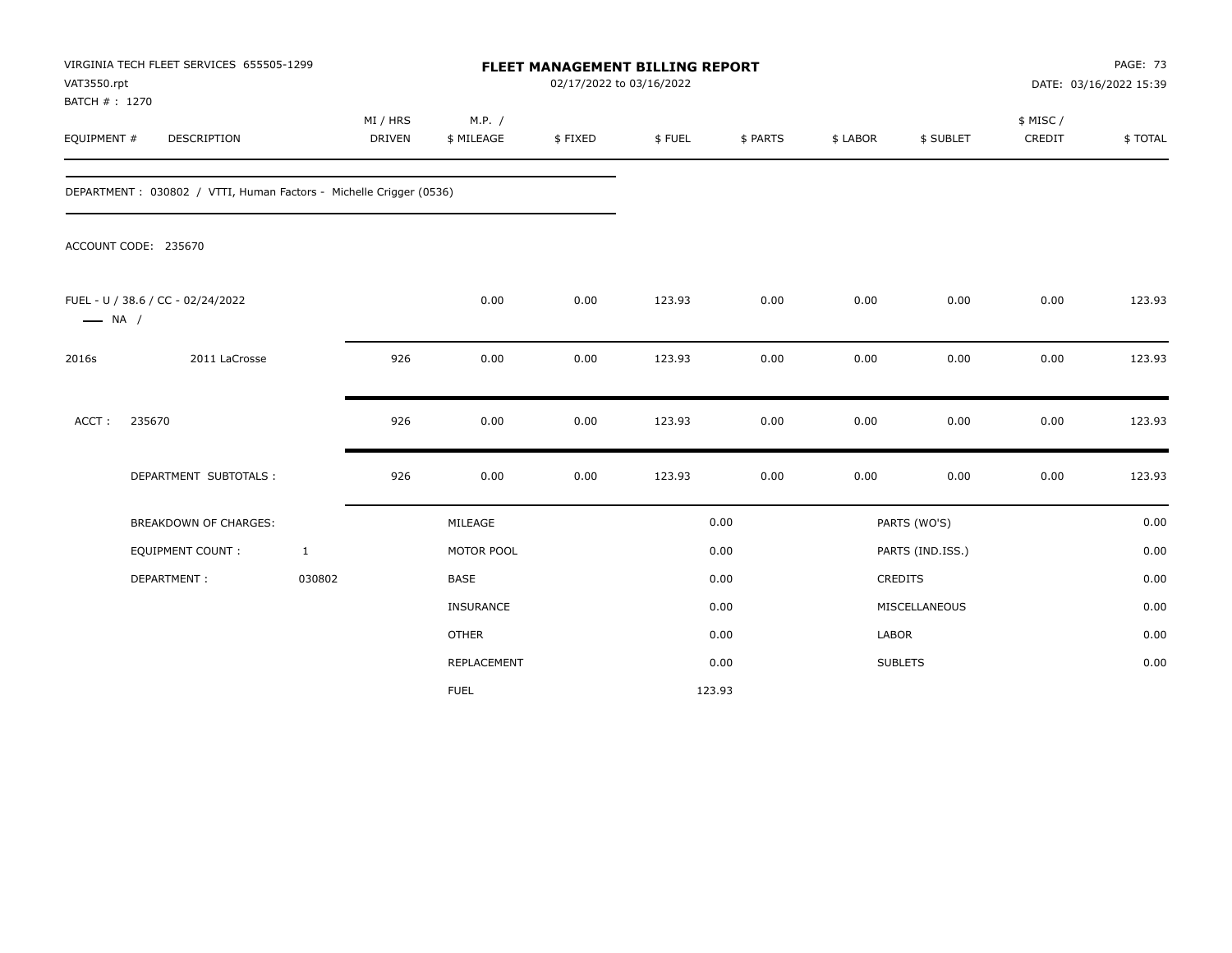| VAT3550.rpt<br>BATCH #: 1270 | VIRGINIA TECH FLEET SERVICES 655505-1299                        |                           |                      | FLEET MANAGEMENT BILLING REPORT<br>02/17/2022 to 03/16/2022 |        |          |          |           |                     | PAGE: 74<br>DATE: 03/16/2022 15:39 |
|------------------------------|-----------------------------------------------------------------|---------------------------|----------------------|-------------------------------------------------------------|--------|----------|----------|-----------|---------------------|------------------------------------|
| EQUIPMENT #                  | <b>DESCRIPTION</b>                                              | MI / HRS<br><b>DRIVEN</b> | M.P. /<br>\$ MILEAGE | \$FIXED                                                     | \$FUEL | \$ PARTS | \$ LABOR | \$ SUBLET | \$ MISC /<br>CREDIT | \$TOTAL                            |
|                              | DEPARTMENT: 030803 / VTTI, Smart Road - Michelle Crigger (0536) |                           |                      |                                                             |        |          |          |           |                     |                                    |
| ACCOUNT CODE: 230209         |                                                                 |                           |                      |                                                             |        |          |          |           |                     |                                    |
| $\longrightarrow$ NA /       | FUEL - D / 25.0 / 14 - 03/02/2022                               |                           | 0.00                 | 0.00                                                        | 79.00  | 0.00     | 0.00     | 0.00      | 0.00                | 79.00                              |
| $\longrightarrow$ NA /       | FUEL - D / 16.1 / 14 - 03/04/2022                               |                           | 0.00                 | 0.00                                                        | 50.75  | 0.00     | 0.00     | 0.00      | 0.00                | 50.75                              |
| $\longrightarrow$ NA /       | FUEL - D / 43.0 / 13 - 03/14/2022                               |                           | 0.00                 | 0.00                                                        | 135.88 | 0.00     | 0.00     | 0.00      | 0.00                | 135.88                             |
| etr                          | <b>1999 CANS</b>                                                | $\mathbf 0$               | 0.00                 | 0.00                                                        | 265.63 | 0.00     | 0.00     | 0.00      | 0.00                | 265.63                             |
| 230209<br>ACCT:              |                                                                 | $\mathbf 0$               | 0.00                 | 0.00                                                        | 265.63 | 0.00     | 0.00     | 0.00      | 0.00                | 265.63                             |
| ACCOUNT CODE: 437404         |                                                                 |                           |                      |                                                             |        |          |          |           |                     |                                    |
| $\longrightarrow$ NA /       | FUEL - U / 11.7 / 11 - 03/04/2022                               |                           | 0.00                 | 0.00                                                        | 34.25  | 0.00     | 0.00     | 0.00      | 0.00                | 34.25                              |
| 43269S                       | 2012 Camry                                                      | 369                       | 0.00                 | 0.00                                                        | 34.25  | 0.00     | 0.00     | 0.00      | 0.00                | 34.25                              |
| ACCT: 437404                 |                                                                 | 369                       | 0.00                 | 0.00                                                        | 34.25  | 0.00     | 0.00     | 0.00      | 0.00                | 34.25                              |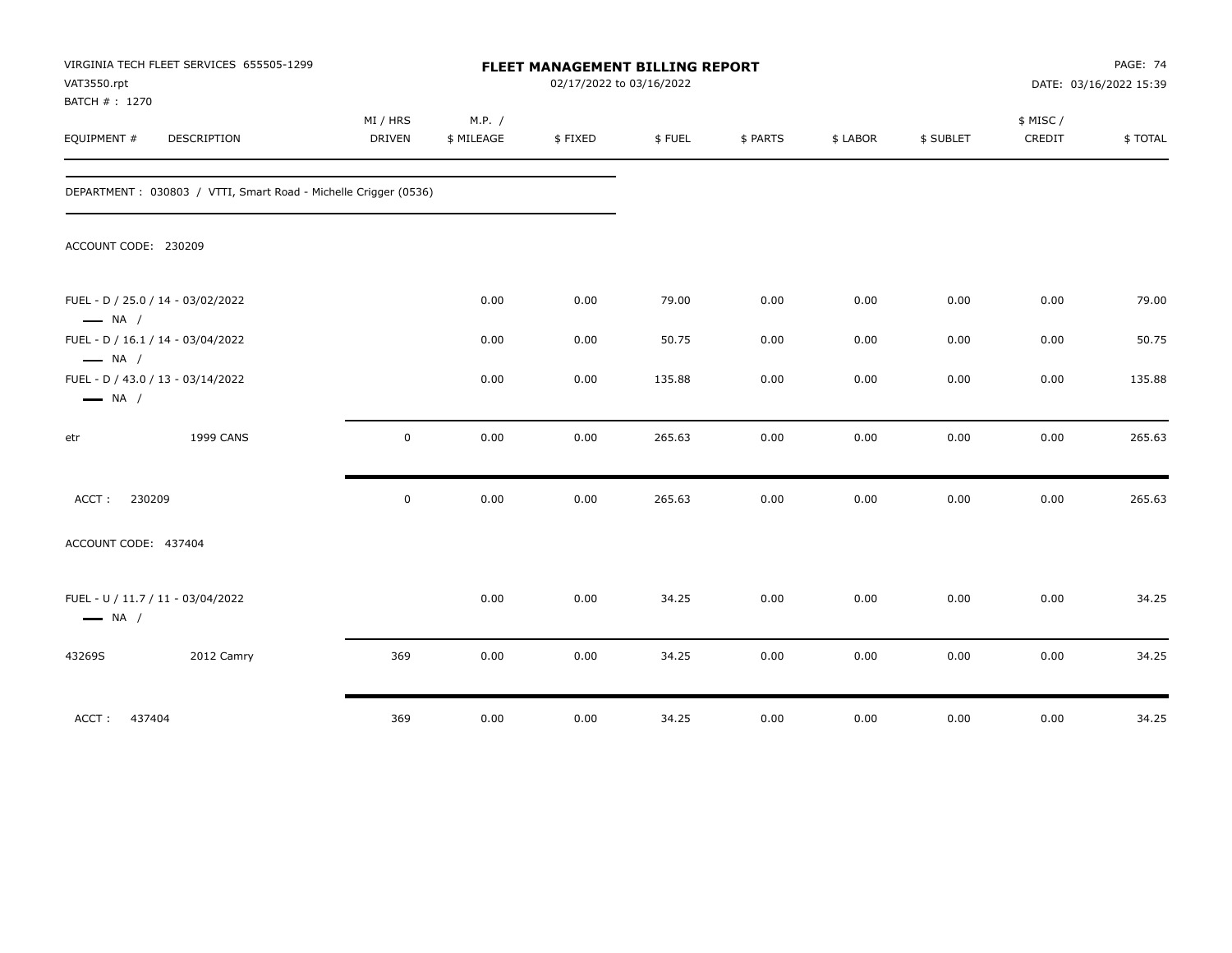| VIRGINIA TECH FLEET SERVICES 655505-1299<br>VAT3550.rpt<br>BATCH #: 1270 |                |                    | <b>FLEET MANAGEMENT BILLING REPORT</b><br>02/17/2022 to 03/16/2022 |         |        |          |          |                  |                     |         |  |
|--------------------------------------------------------------------------|----------------|--------------------|--------------------------------------------------------------------|---------|--------|----------|----------|------------------|---------------------|---------|--|
| EQUIPMENT #<br><b>DESCRIPTION</b>                                        |                | MI / HRS<br>DRIVEN | M.P. /<br>\$ MILEAGE                                               | \$FIXED | \$FUEL | \$ PARTS | \$ LABOR | \$ SUBLET        | \$ MISC /<br>CREDIT | \$TOTAL |  |
| DEPARTMENT SUBTOTALS :                                                   |                | 369                | 0.00                                                               | 0.00    | 299.88 | 0.00     | 0.00     | 0.00             | 0.00                | 299.88  |  |
| <b>BREAKDOWN OF CHARGES:</b>                                             |                |                    | MILEAGE                                                            |         |        | 0.00     |          | PARTS (WO'S)     |                     | 0.00    |  |
| EQUIPMENT COUNT:                                                         | $\overline{2}$ |                    | MOTOR POOL                                                         |         |        | 0.00     |          | PARTS (IND.ISS.) |                     | 0.00    |  |
| DEPARTMENT:                                                              | 030803         |                    | <b>BASE</b>                                                        |         |        | 0.00     |          | <b>CREDITS</b>   |                     | 0.00    |  |
|                                                                          |                |                    | INSURANCE                                                          |         |        | 0.00     |          | MISCELLANEOUS    |                     | 0.00    |  |
|                                                                          |                |                    | OTHER                                                              |         |        | 0.00     | LABOR    |                  |                     | 0.00    |  |
|                                                                          |                |                    | REPLACEMENT                                                        |         |        | 0.00     |          | <b>SUBLETS</b>   |                     | 0.00    |  |
|                                                                          |                |                    | <b>FUEL</b>                                                        |         |        | 299.88   |          |                  |                     |         |  |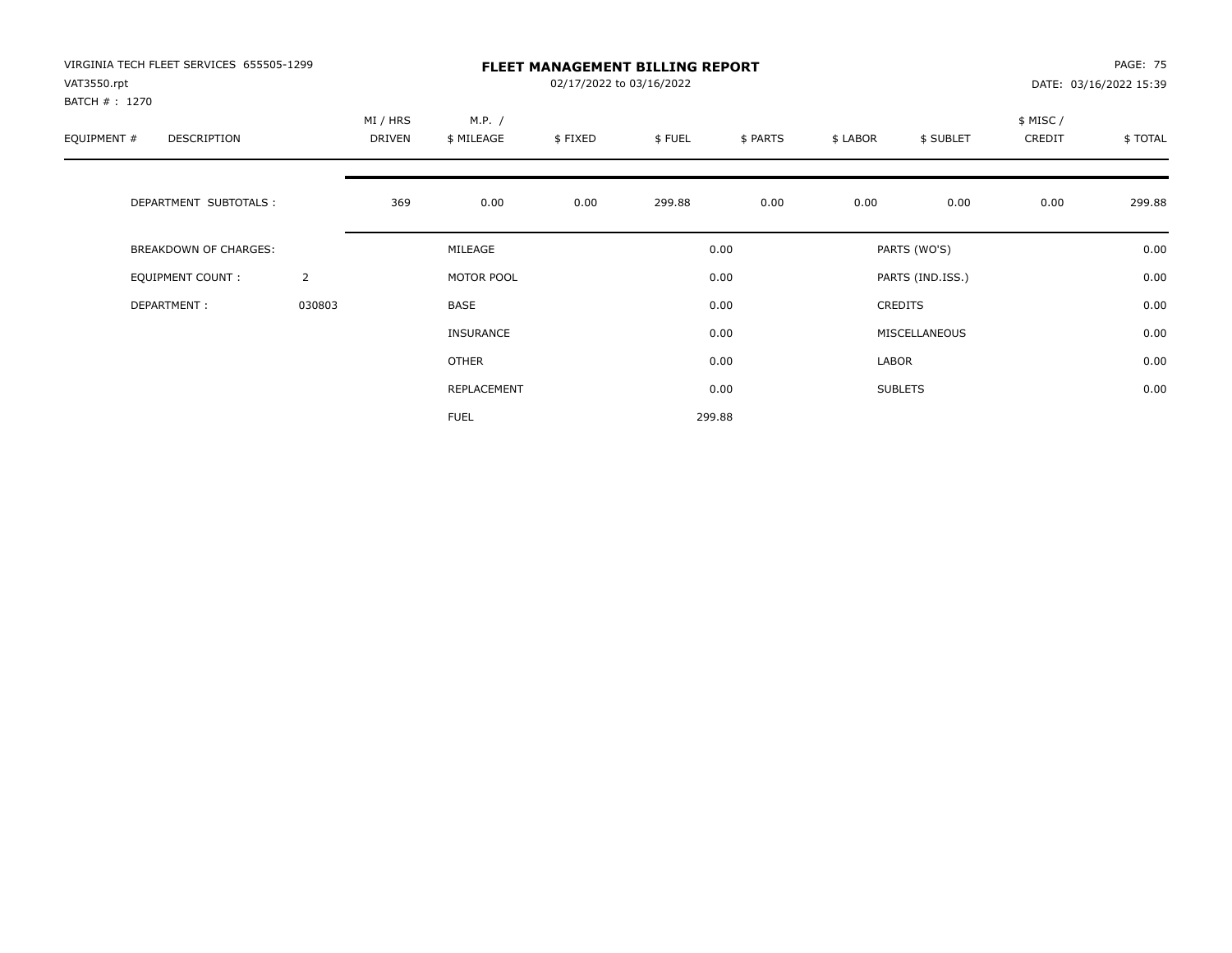| VAT3550.rpt<br>BATCH #: 1270                                | VIRGINIA TECH FLEET SERVICES 655505-1299                 |                           |                      | <b>FLEET MANAGEMENT BILLING REPORT</b><br>02/17/2022 to 03/16/2022 |        |          |          |           | <b>PAGE: 76</b><br>DATE: 03/16/2022 15:39 |         |
|-------------------------------------------------------------|----------------------------------------------------------|---------------------------|----------------------|--------------------------------------------------------------------|--------|----------|----------|-----------|-------------------------------------------|---------|
| EQUIPMENT #                                                 | DESCRIPTION                                              | MI / HRS<br><b>DRIVEN</b> | M.P. /<br>\$ MILEAGE | \$FIXED                                                            | \$FUEL | \$ PARTS | \$ LABOR | \$ SUBLET | \$ MISC/<br>CREDIT                        | \$TOTAL |
|                                                             | DEPARTMENT: 030808 / VTTI, RCE - Michelle Crigger (0536) |                           |                      |                                                                    |        |          |          |           |                                           |         |
| ACCOUNT CODE: 234659                                        |                                                          |                           |                      |                                                                    |        |          |          |           |                                           |         |
| FUEL - U / 17.1 / 12 - 03/10/2022<br>$\longrightarrow$ NA / |                                                          |                           | 0.00                 | 0.00                                                               | 61.73  | 0.00     | 0.00     | 0.00      | 0.00                                      | 61.73   |
| 49033s                                                      | 2004 TAHOE                                               | 261                       | 0.00                 | 0.00                                                               | 61.73  | 0.00     | 0.00     | 0.00      | 0.00                                      | 61.73   |
| 234659<br>ACCT:                                             |                                                          | 261                       | 0.00                 | 0.00                                                               | 61.73  | 0.00     | 0.00     | 0.00      | 0.00                                      | 61.73   |
| ACCOUNT CODE: 235570                                        |                                                          |                           |                      |                                                                    |        |          |          |           |                                           |         |
| FUEL - U / 24.8 / 11 - 03/07/2022<br>$\longrightarrow$ NA / |                                                          |                           | 0.00                 | 0.00                                                               | 89.42  | 0.00     | 0.00     | 0.00      | 0.00                                      | 89.42   |
| 68295S                                                      | 1999 Ram Pickup                                          | 166                       | 0.00                 | 0.00                                                               | 89.42  | 0.00     | 0.00     | 0.00      | 0.00                                      | 89.42   |
| 235570<br>ACCT:                                             |                                                          | 166                       | 0.00                 | 0.00                                                               | 89.42  | 0.00     | 0.00     | 0.00      | 0.00                                      | 89.42   |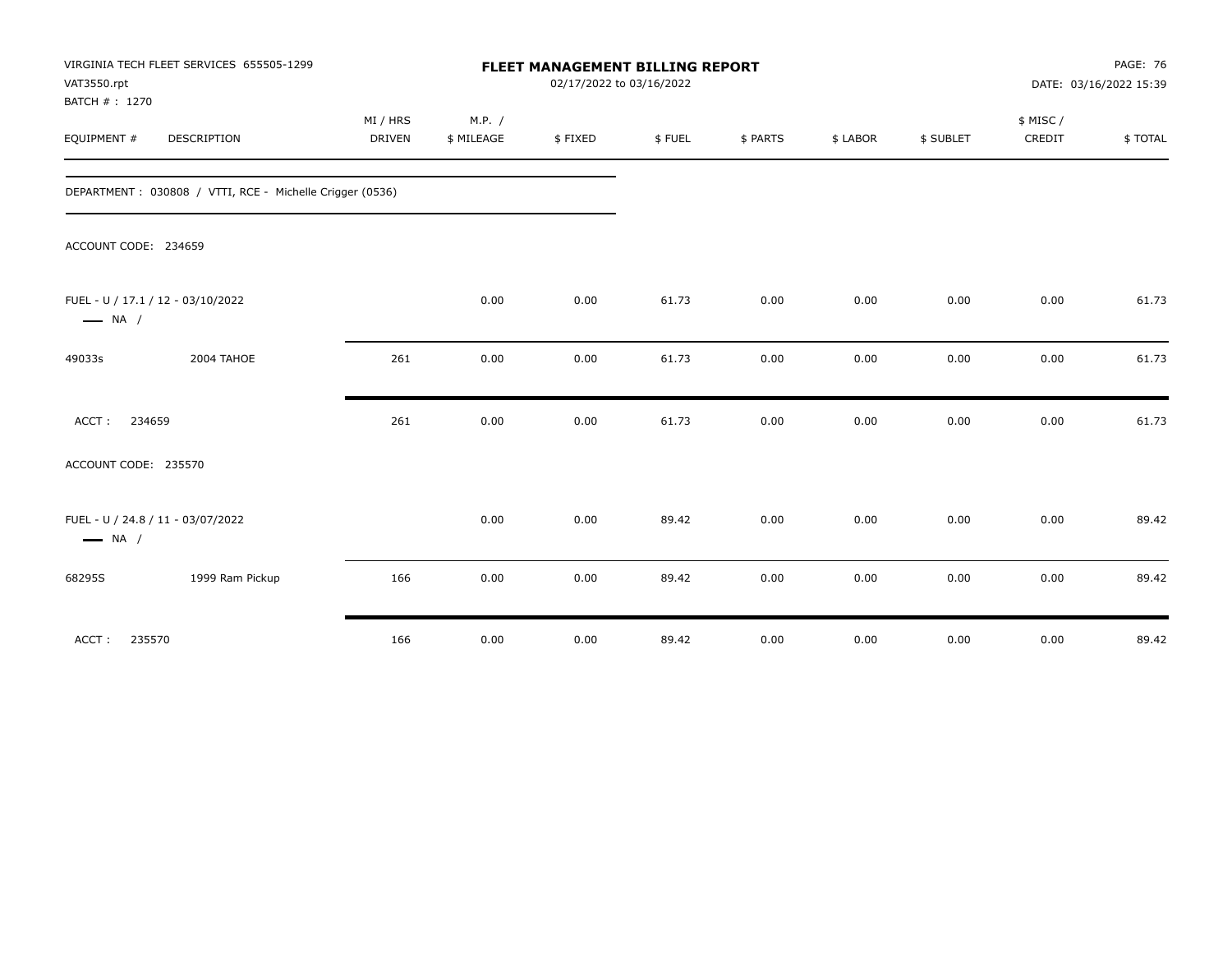| VIRGINIA TECH FLEET SERVICES 655505-1299<br>VAT3550.rpt<br>BATCH #: 1270 |                |                    |                      | <b>PAGE: 77</b><br>DATE: 03/16/2022 15:39 |        |          |          |                  |                     |         |
|--------------------------------------------------------------------------|----------------|--------------------|----------------------|-------------------------------------------|--------|----------|----------|------------------|---------------------|---------|
| EQUIPMENT #<br><b>DESCRIPTION</b>                                        |                | MI / HRS<br>DRIVEN | M.P. /<br>\$ MILEAGE | \$FIXED                                   | \$FUEL | \$ PARTS | \$ LABOR | \$ SUBLET        | \$ MISC /<br>CREDIT | \$TOTAL |
| DEPARTMENT SUBTOTALS :                                                   |                | 427                | 0.00                 | 0.00                                      | 151.15 | 0.00     | 0.00     | 0.00             | 0.00                | 151.15  |
| <b>BREAKDOWN OF CHARGES:</b>                                             |                |                    | MILEAGE              |                                           |        | 0.00     |          | PARTS (WO'S)     |                     | 0.00    |
| EQUIPMENT COUNT:                                                         | $\overline{2}$ |                    | MOTOR POOL           |                                           |        | 0.00     |          | PARTS (IND.ISS.) |                     | 0.00    |
| DEPARTMENT:                                                              | 030808         |                    | <b>BASE</b>          |                                           |        | 0.00     |          | <b>CREDITS</b>   |                     | 0.00    |
|                                                                          |                |                    | INSURANCE            |                                           |        | 0.00     |          | MISCELLANEOUS    |                     | 0.00    |
|                                                                          |                |                    | OTHER                |                                           |        | 0.00     | LABOR    |                  |                     | 0.00    |
|                                                                          |                |                    | REPLACEMENT          |                                           |        | 0.00     |          | <b>SUBLETS</b>   |                     | 0.00    |
|                                                                          |                |                    | <b>FUEL</b>          |                                           |        | 151.15   |          |                  |                     |         |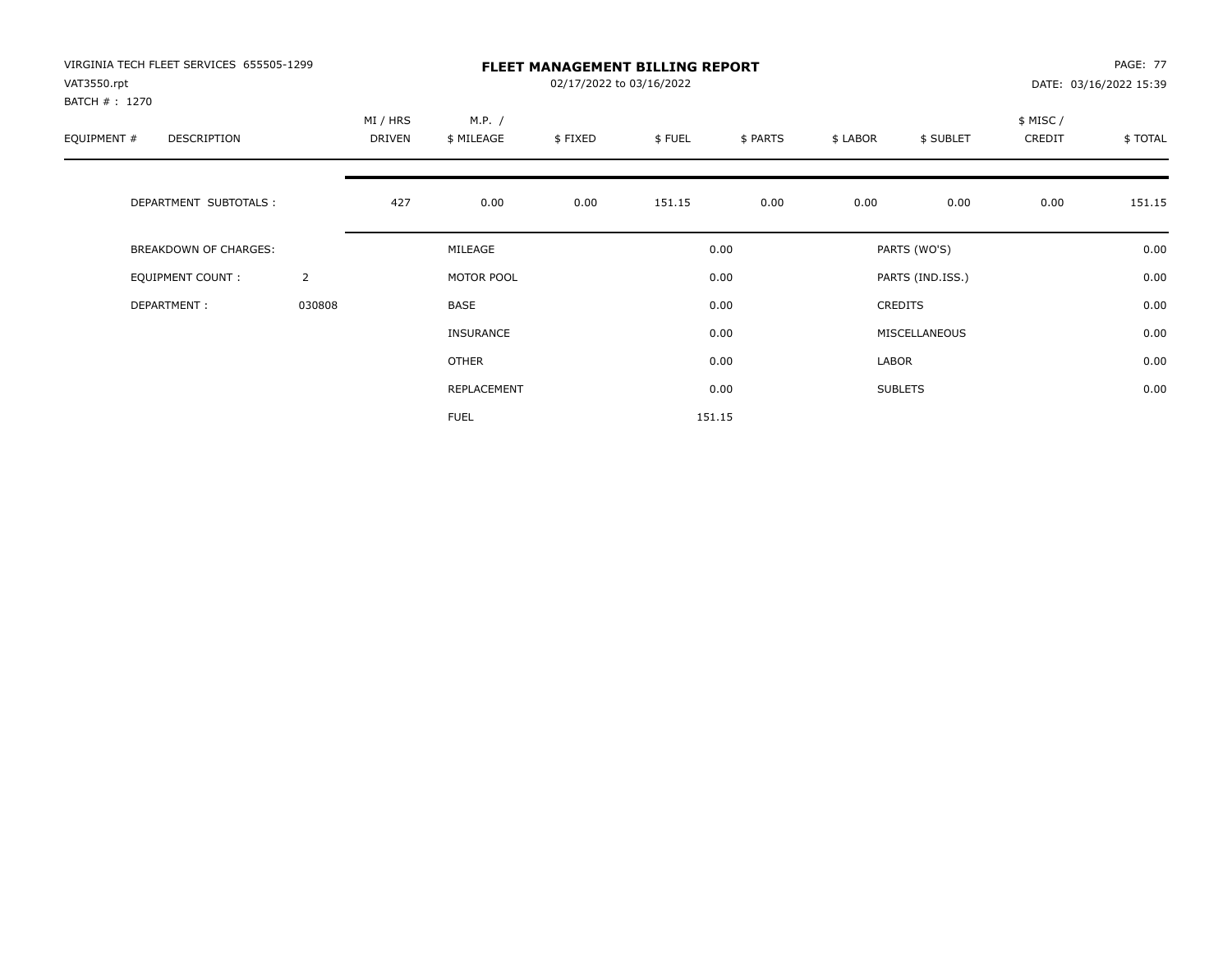| VAT3550.rpt                   | VIRGINIA TECH FLEET SERVICES 655505-1299                         |                           |                      | <b>FLEET MANAGEMENT BILLING REPORT</b><br>02/17/2022 to 03/16/2022 |        |          |          |                  |                     | PAGE: 78<br>DATE: 03/16/2022 15:39 |
|-------------------------------|------------------------------------------------------------------|---------------------------|----------------------|--------------------------------------------------------------------|--------|----------|----------|------------------|---------------------|------------------------------------|
| BATCH # : 1270<br>EQUIPMENT # | DESCRIPTION                                                      | MI / HRS<br><b>DRIVEN</b> | M.P. /<br>\$ MILEAGE | \$FIXED                                                            | \$FUEL | \$ PARTS | \$ LABOR | \$ SUBLET        | \$ MISC /<br>CREDIT | \$TOTAL                            |
|                               | DEPARTMENT: 030809 / VTTI Policy Group - Michelle Crigger (0536) |                           |                      |                                                                    |        |          |          |                  |                     |                                    |
|                               | ACCOUNT CODE: 451398                                             |                           |                      |                                                                    |        |          |          |                  |                     |                                    |
| $\longrightarrow$ NA /        | FUEL - U / 67.2 / CC - 02/24/2022                                |                           | 0.00                 | 0.00                                                               | 228.92 | 0.00     | 0.00     | 0.00             | 0.00                | 228.92                             |
| EL <sub>2</sub>               | 2017 EQUIPMENT                                                   | $\mathsf 0$               | 0.00                 | 0.00                                                               | 228.92 | 0.00     | 0.00     | 0.00             | 0.00                | 228.92                             |
| ACCT:                         | 451398                                                           | $\mathsf 0$               | 0.00                 | 0.00                                                               | 228.92 | 0.00     | 0.00     | 0.00             | 0.00                | 228.92                             |
|                               | DEPARTMENT SUBTOTALS :                                           | $\mathbf 0$               | 0.00                 | 0.00                                                               | 228.92 | 0.00     | 0.00     | 0.00             | 0.00                | 228.92                             |
|                               | <b>BREAKDOWN OF CHARGES:</b>                                     |                           | MILEAGE              |                                                                    |        | 0.00     |          | PARTS (WO'S)     |                     | 0.00                               |
|                               | <b>EQUIPMENT COUNT:</b>                                          | $\mathbf{1}$              | MOTOR POOL           |                                                                    |        | 0.00     |          | PARTS (IND.ISS.) |                     | 0.00                               |
|                               | DEPARTMENT:                                                      | 030809                    | <b>BASE</b>          |                                                                    |        | 0.00     |          | CREDITS          |                     | 0.00                               |
|                               |                                                                  |                           | <b>INSURANCE</b>     |                                                                    |        | 0.00     |          | MISCELLANEOUS    |                     | 0.00                               |
|                               |                                                                  |                           | <b>OTHER</b>         |                                                                    |        | 0.00     | LABOR    |                  |                     | 0.00                               |
|                               |                                                                  |                           | <b>REPLACEMENT</b>   |                                                                    |        | 0.00     |          | <b>SUBLETS</b>   |                     | 0.00                               |
|                               |                                                                  |                           | <b>FUEL</b>          |                                                                    |        | 228.92   |          |                  |                     |                                    |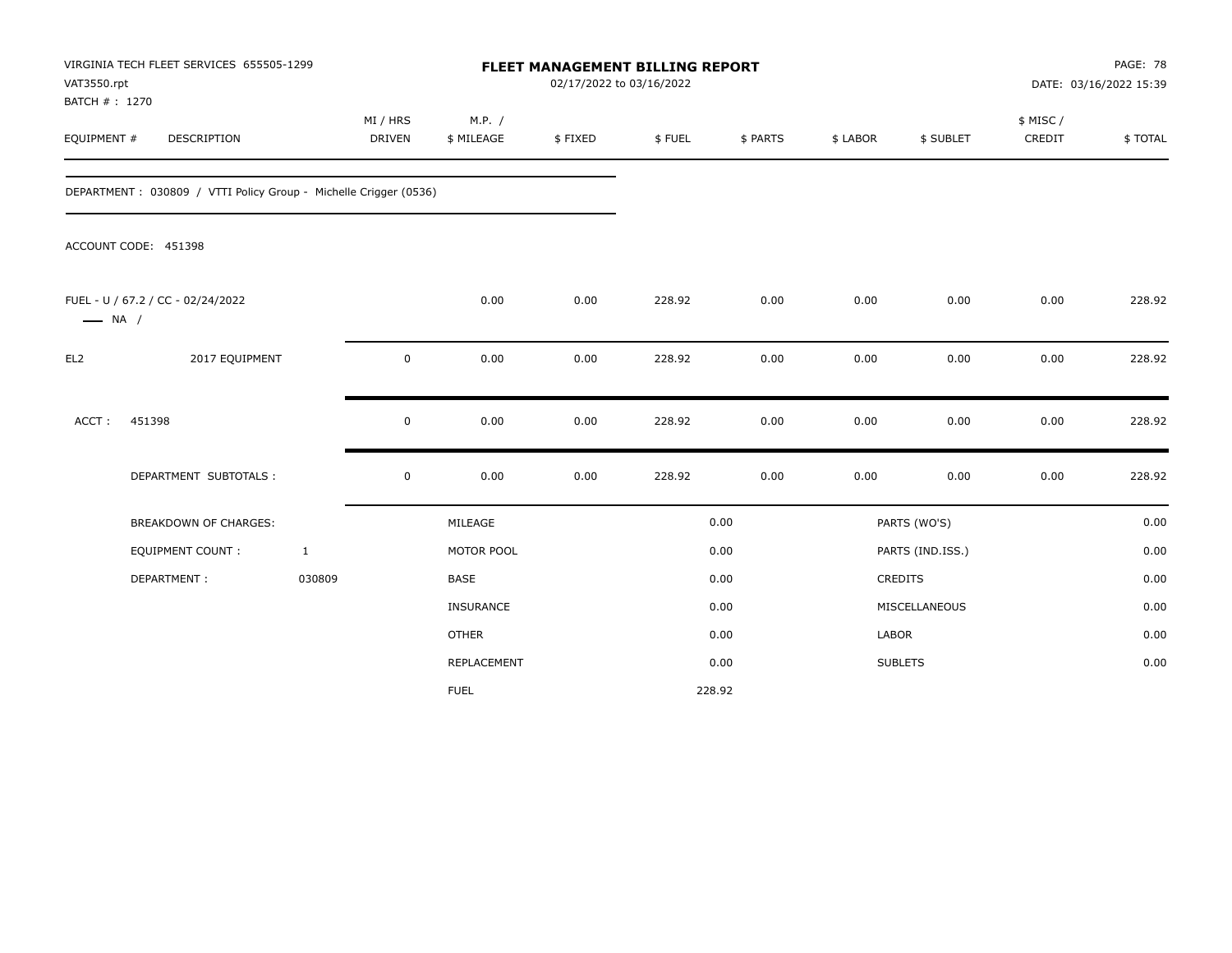| VAT3550.rpt            | VIRGINIA TECH FLEET SERVICES 655505-1299<br>BATCH #: 1270<br><b>DESCRIPTION</b> |              |                    |                      | FLEET MANAGEMENT BILLING REPORT<br>02/17/2022 to 03/16/2022 |        |          |          |                  | <b>PAGE: 79</b><br>DATE: 03/16/2022 15:39 |         |
|------------------------|---------------------------------------------------------------------------------|--------------|--------------------|----------------------|-------------------------------------------------------------|--------|----------|----------|------------------|-------------------------------------------|---------|
| EQUIPMENT #            |                                                                                 |              | MI / HRS<br>DRIVEN | M.P. /<br>\$ MILEAGE | \$FIXED                                                     | \$FUEL | \$ PARTS | \$ LABOR | \$ SUBLET        | \$ MISC /<br>CREDIT                       | \$TOTAL |
|                        | DEPARTMENT : 030811 / Intern Park - Michelle Crigger (0536)                     |              |                    |                      |                                                             |        |          |          |                  |                                           |         |
|                        | ACCOUNT CODE: 235290                                                            |              |                    |                      |                                                             |        |          |          |                  |                                           |         |
| $\longrightarrow$ NA / | FUEL - U / 13.7 / 12 - 03/09/2022                                               |              |                    | 0.00                 | 0.00                                                        | 49.31  | 0.00     | 0.00     | 0.00             | 0.00                                      | 49.31   |
| 58838S                 | 2010 IMPALA                                                                     |              | 125                | 0.00                 | 0.00                                                        | 49.31  | 0.00     | 0.00     | 0.00             | 0.00                                      | 49.31   |
| ACCT:                  | 235290                                                                          |              | 125                | 0.00                 | 0.00                                                        | 49.31  | 0.00     | 0.00     | 0.00             | 0.00                                      | 49.31   |
|                        | DEPARTMENT SUBTOTALS :                                                          |              | 125                | 0.00                 | 0.00                                                        | 49.31  | 0.00     | 0.00     | 0.00             | 0.00                                      | 49.31   |
|                        | <b>BREAKDOWN OF CHARGES:</b>                                                    |              |                    | MILEAGE              |                                                             |        | 0.00     |          | PARTS (WO'S)     |                                           | 0.00    |
|                        | <b>EQUIPMENT COUNT:</b>                                                         | $\mathbf{1}$ |                    | MOTOR POOL           |                                                             |        | 0.00     |          | PARTS (IND.ISS.) |                                           | 0.00    |
|                        | DEPARTMENT:                                                                     | 030811       |                    | <b>BASE</b>          |                                                             |        | 0.00     |          | <b>CREDITS</b>   |                                           | 0.00    |
|                        |                                                                                 |              |                    | INSURANCE            |                                                             |        | 0.00     |          | MISCELLANEOUS    |                                           | 0.00    |
|                        |                                                                                 |              |                    | <b>OTHER</b>         |                                                             |        | 0.00     | LABOR    |                  |                                           | 0.00    |
|                        |                                                                                 |              |                    | REPLACEMENT          |                                                             |        | 0.00     |          | <b>SUBLETS</b>   |                                           | 0.00    |
|                        |                                                                                 |              |                    | <b>FUEL</b>          |                                                             |        | 49.31    |          |                  |                                           |         |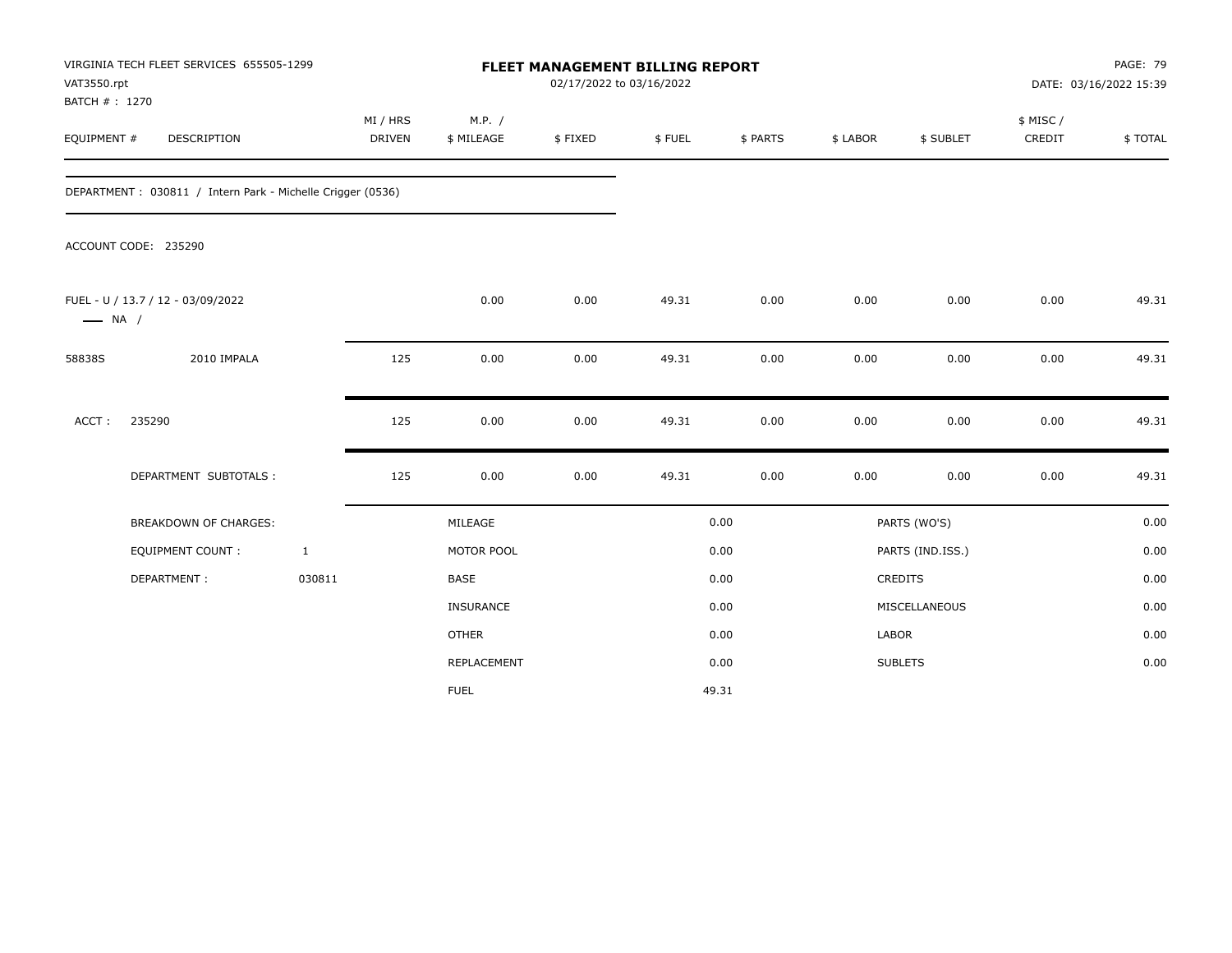| VIRGINIA TECH FLEET SERVICES 655505-1299<br>VAT3550.rpt<br>BATCH #: 1270      |                    |                      | FLEET MANAGEMENT BILLING REPORT<br>02/17/2022 to 03/16/2022 |        |          |          |           | PAGE: 80<br>DATE: 03/16/2022 15:39 |         |
|-------------------------------------------------------------------------------|--------------------|----------------------|-------------------------------------------------------------|--------|----------|----------|-----------|------------------------------------|---------|
| EQUIPMENT #<br><b>DESCRIPTION</b>                                             | MI / HRS<br>DRIVEN | M.P. /<br>\$ MILEAGE | \$FIXED                                                     | \$FUEL | \$ PARTS | \$ LABOR | \$ SUBLET | \$ MISC /<br>CREDIT                | \$TOTAL |
| DEPARTMENT : 030820 / VTTI Advanced Automotive Research Michelle Crigger 0536 |                    |                      |                                                             |        |          |          |           |                                    |         |
| ACCOUNT CODE: 460657                                                          |                    |                      |                                                             |        |          |          |           |                                    |         |
| FUEL - U / 12.9 / 12 - 03/08/2022<br>$\longrightarrow$ NA /                   |                    | 0.00                 | 0.00                                                        | 46.50  | 0.00     | 0.00     | 0.00      | 0.00                               | 46.50   |
| 2017 Acadia<br>74607s                                                         | $\mathbf 0$        | 0.00                 | 0.00                                                        | 46.50  | 0.00     | 0.00     | 0.00      | 0.00                               | 46.50   |
| ACCT:<br>460657                                                               | $\mathbf 0$        | 0.00                 | 0.00                                                        | 46.50  | 0.00     | 0.00     | 0.00      | 0.00                               | 46.50   |
| ACCOUNT CODE: 460966                                                          |                    |                      |                                                             |        |          |          |           |                                    |         |
| FUEL - D / 19.6 / 14 - 02/18/2022<br>$\longrightarrow$ NA /                   |                    | 0.00                 | 0.00                                                        | 61.97  | 0.00     | 0.00     | 0.00      | 0.00                               | 61.97   |
| FUEL - D / 10.7 / CC - 02/24/2022<br>$\longrightarrow$ NA /                   |                    | 0.00                 | 0.00                                                        | 42.77  | 0.00     | 0.00     | 0.00      | 0.00                               | 42.77   |
| EL3<br>2017 EQUIPMENT                                                         | $\mathbf 0$        | 0.00                 | 0.00                                                        | 104.74 | 0.00     | 0.00     | 0.00      | 0.00                               | 104.74  |
| 460966<br>ACCT:                                                               | $\mathbf 0$        | 0.00                 | 0.00                                                        | 104.74 | 0.00     | 0.00     | 0.00      | 0.00                               | 104.74  |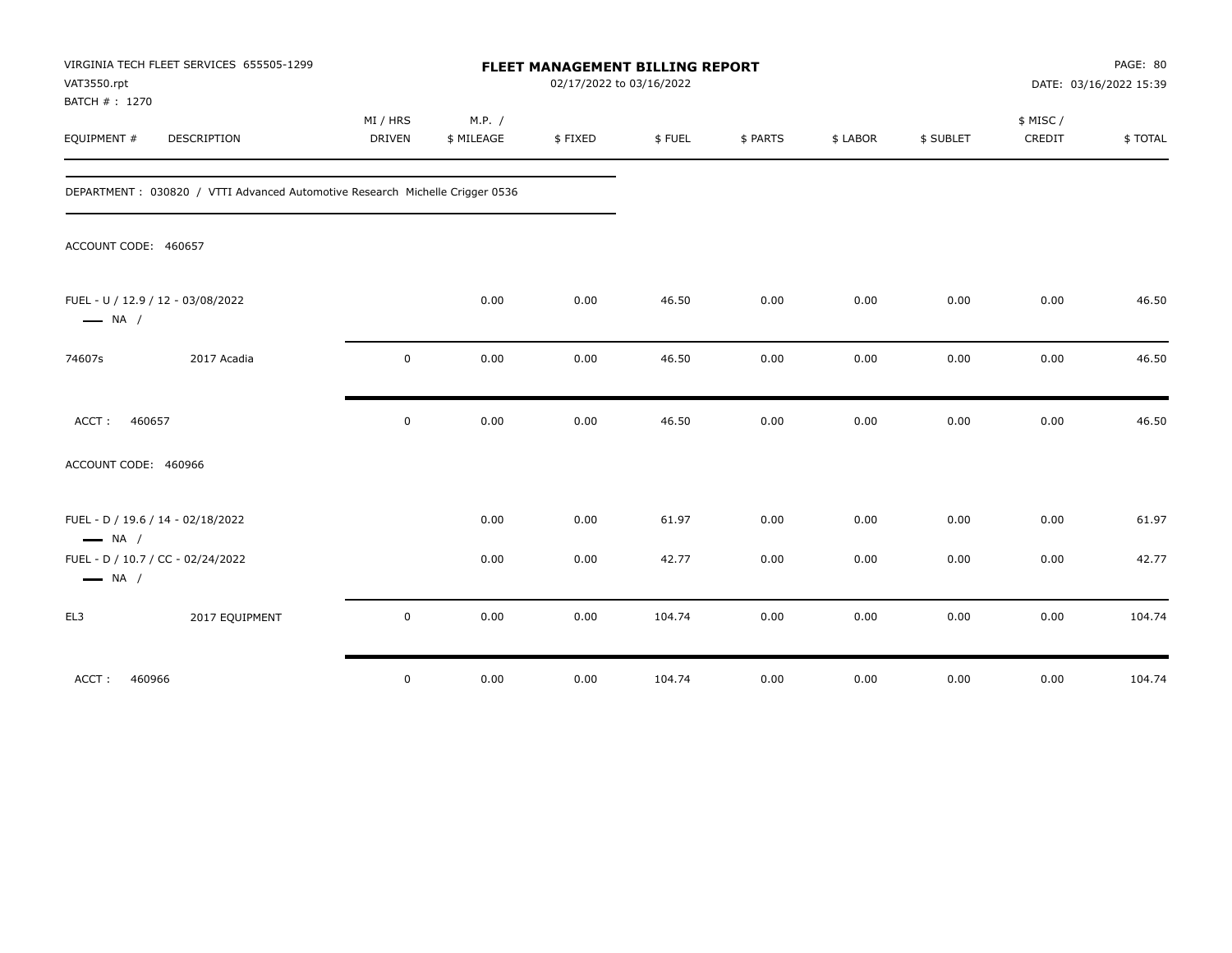| VIRGINIA TECH FLEET SERVICES 655505-1299<br>VAT3550.rpt<br>BATCH # : 1270 |                |                    |                      | PAGE: 81<br>DATE: 03/16/2022 15:39 |        |          |          |                  |                    |         |
|---------------------------------------------------------------------------|----------------|--------------------|----------------------|------------------------------------|--------|----------|----------|------------------|--------------------|---------|
| EQUIPMENT #<br>DESCRIPTION                                                |                | MI / HRS<br>DRIVEN | M.P. /<br>\$ MILEAGE | \$FIXED                            | \$FUEL | \$ PARTS | \$ LABOR | \$ SUBLET        | \$ MISC/<br>CREDIT | \$TOTAL |
| DEPARTMENT SUBTOTALS :                                                    |                | $\mathbf 0$        | 0.00                 | 0.00                               | 151.24 | 0.00     | 0.00     | 0.00             | 0.00               | 151.24  |
| BREAKDOWN OF CHARGES:                                                     |                |                    | MILEAGE              |                                    |        | 0.00     |          | PARTS (WO'S)     |                    | 0.00    |
| <b>EQUIPMENT COUNT:</b>                                                   | $\overline{2}$ |                    | MOTOR POOL           |                                    |        | 0.00     |          | PARTS (IND.ISS.) |                    | 0.00    |
| DEPARTMENT:                                                               | 030820         |                    | BASE                 |                                    |        | 0.00     |          | <b>CREDITS</b>   |                    | 0.00    |
|                                                                           |                |                    | <b>INSURANCE</b>     |                                    |        | 0.00     |          | MISCELLANEOUS    |                    | 0.00    |
|                                                                           |                |                    | OTHER                |                                    |        | 0.00     | LABOR    |                  |                    | 0.00    |
|                                                                           |                |                    | REPLACEMENT          |                                    |        | 0.00     |          | <b>SUBLETS</b>   |                    | 0.00    |
|                                                                           |                |                    | <b>FUEL</b>          |                                    |        | 151.24   |          |                  |                    |         |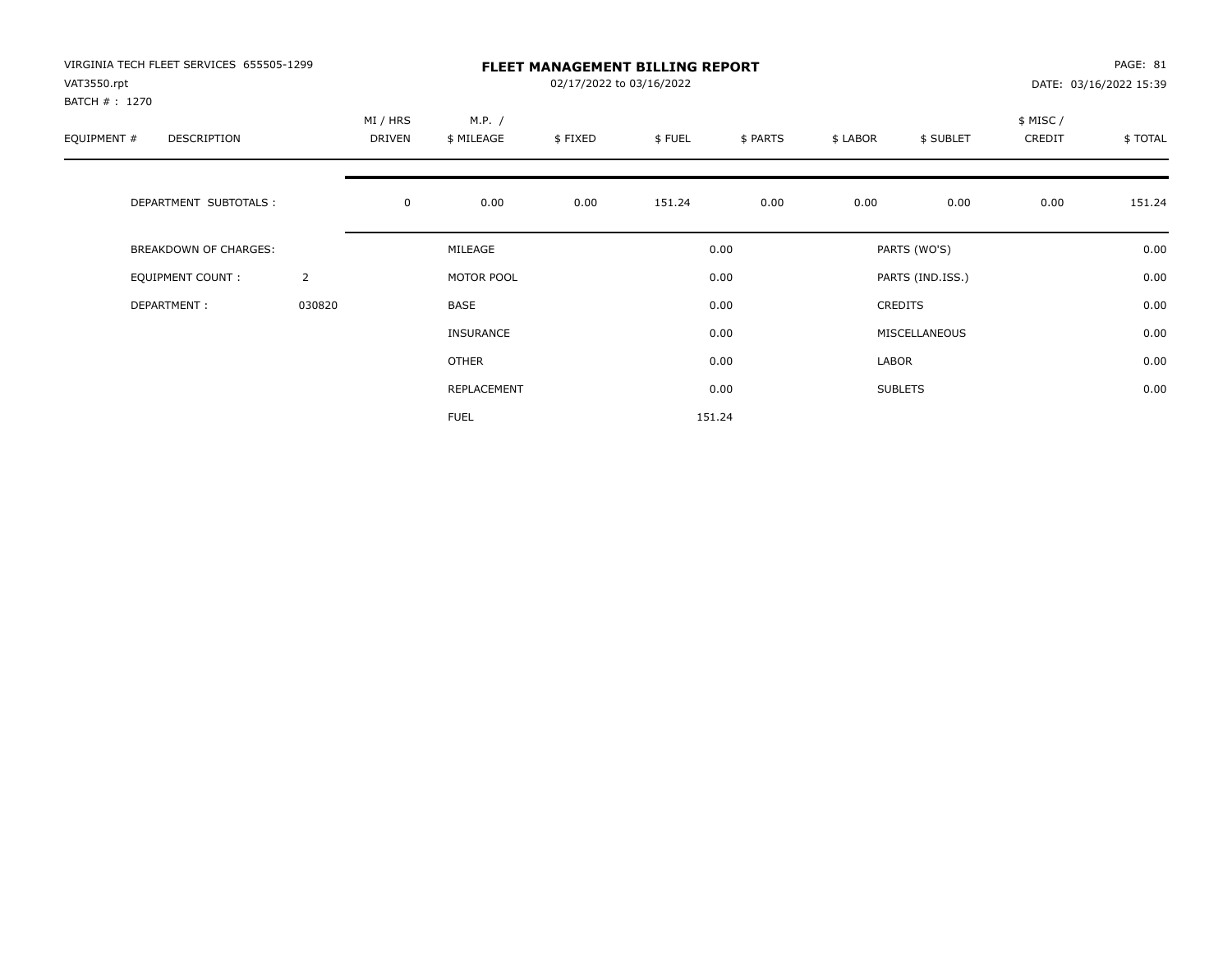| VAT3550.rpt                   | VIRGINIA TECH FLEET SERVICES 655505-1299                                      |                           | <b>FLEET MANAGEMENT BILLING REPORT</b><br>02/17/2022 to 03/16/2022 |                      |         |        |          |                |                  |                     | PAGE: 82<br>DATE: 03/16/2022 15:39 |  |
|-------------------------------|-------------------------------------------------------------------------------|---------------------------|--------------------------------------------------------------------|----------------------|---------|--------|----------|----------------|------------------|---------------------|------------------------------------|--|
| BATCH # : 1270<br>EQUIPMENT # | DESCRIPTION                                                                   | MI / HRS<br><b>DRIVEN</b> |                                                                    | M.P. /<br>\$ MILEAGE | \$FIXED | \$FUEL | \$ PARTS | \$ LABOR       | \$ SUBLET        | \$ MISC /<br>CREDIT | \$TOTAL                            |  |
|                               | DEPARTMENT: 031800 / Equine Ctr-17690 Old Waterford Rd Leesburg 20176 P Wolak |                           |                                                                    |                      |         |        |          |                |                  |                     |                                    |  |
|                               | ACCOUNT CODE: 124572                                                          |                           |                                                                    |                      |         |        |          |                |                  |                     |                                    |  |
| $\longrightarrow$ NA /        | FUEL - U / 54.7 / CC - 02/24/2022                                             |                           |                                                                    | 0.00                 | 0.00    | 188.84 | 0.00     | 0.00           | 0.00             | 0.00                | 188.84                             |  |
| 48977S                        | 2003 F450                                                                     |                           | 288                                                                | 0.00                 | 0.00    | 188.84 | 0.00     | 0.00           | 0.00             | 0.00                | 188.84                             |  |
| ACCT:                         | 124572                                                                        |                           | 288                                                                | 0.00                 | 0.00    | 188.84 | 0.00     | 0.00           | 0.00             | 0.00                | 188.84                             |  |
|                               | DEPARTMENT SUBTOTALS :                                                        |                           | 288                                                                | 0.00                 | 0.00    | 188.84 | 0.00     | 0.00           | 0.00             | 0.00                | 188.84                             |  |
|                               | <b>BREAKDOWN OF CHARGES:</b>                                                  |                           |                                                                    | MILEAGE              |         |        | 0.00     |                | PARTS (WO'S)     |                     | 0.00                               |  |
|                               | EQUIPMENT COUNT:                                                              | $\mathbf{1}$              |                                                                    | MOTOR POOL           |         |        | 0.00     |                | PARTS (IND.ISS.) |                     | 0.00                               |  |
|                               | DEPARTMENT:                                                                   | 031800                    | <b>BASE</b>                                                        |                      |         |        | 0.00     | <b>CREDITS</b> |                  |                     | 0.00                               |  |
|                               |                                                                               |                           |                                                                    | <b>INSURANCE</b>     |         |        | 0.00     |                | MISCELLANEOUS    |                     | 0.00                               |  |
|                               |                                                                               |                           | <b>OTHER</b>                                                       |                      |         |        | 0.00     | LABOR          |                  |                     | 0.00                               |  |
|                               |                                                                               |                           |                                                                    | REPLACEMENT          |         |        | 0.00     | <b>SUBLETS</b> |                  |                     | 0.00                               |  |
|                               |                                                                               |                           | <b>FUEL</b>                                                        |                      |         | 188.84 |          |                |                  |                     |                                    |  |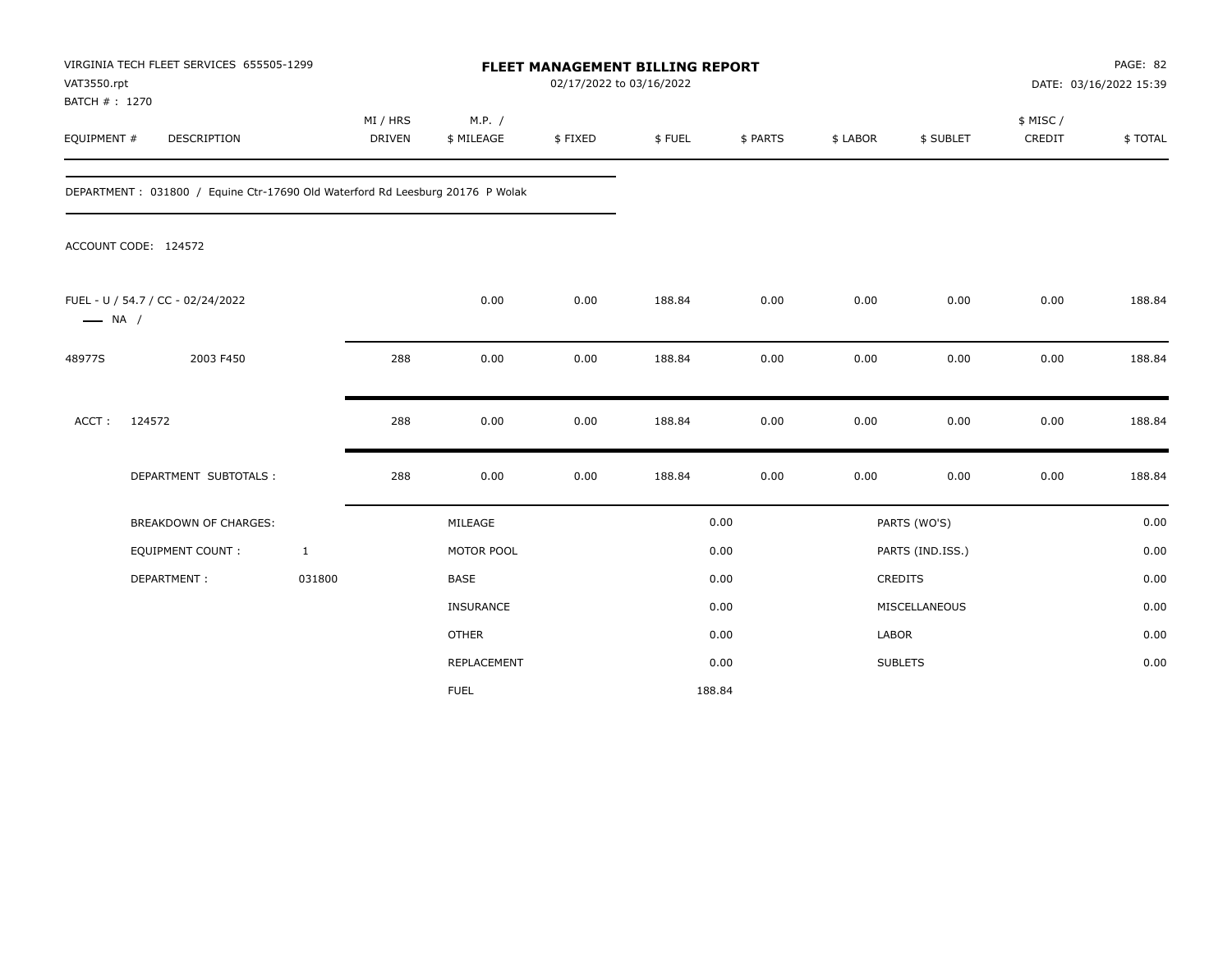| VAT3550.rpt<br>BATCH #: 1270 | VIRGINIA TECH FLEET SERVICES 655505-1299                         |              |                           |                      | 02/17/2022 to 03/16/2022 | FLEET MANAGEMENT BILLING REPORT |          |          |                  |                    | PAGE: 83<br>DATE: 03/16/2022 15:39 |
|------------------------------|------------------------------------------------------------------|--------------|---------------------------|----------------------|--------------------------|---------------------------------|----------|----------|------------------|--------------------|------------------------------------|
| EQUIPMENT #                  | DESCRIPTION                                                      |              | MI / HRS<br><b>DRIVEN</b> | M.P. /<br>\$ MILEAGE | \$FIXED                  | \$FUEL                          | \$ PARTS | \$ LABOR | \$ SUBLET        | \$ MISC/<br>CREDIT | \$TOTAL                            |
|                              | DEPARTMENT : 032703 / Lab Animal Research - Julie Settlage (497) |              |                           |                      |                          |                                 |          |          |                  |                    |                                    |
|                              | ACCOUNT CODE: 230461                                             |              |                           |                      |                          |                                 |          |          |                  |                    |                                    |
| $\longrightarrow$ NA /       | FUEL - U / 8.6 / 11 - 03/03/2022                                 |              |                           | 0.00                 | 0.00                     | 25.20                           | 0.00     | 0.00     | 0.00             | 0.00               | 25.20                              |
| $\longrightarrow$ NA /       | FUEL - U / 5.3 / 11 - 02/16/2022                                 |              |                           | 0.00                 | 0.00                     | 15.44                           | 0.00     | 0.00     | 0.00             | 0.00               | 15.44                              |
| 55271S                       | 2008 COLORADO                                                    |              | 160                       | 0.00                 | 0.00                     | 40.64                           | 0.00     | 0.00     | 0.00             | 0.00               | 40.64                              |
| ACCT:                        | 230461                                                           |              | 160                       | 0.00                 | 0.00                     | 40.64                           | 0.00     | 0.00     | 0.00             | 0.00               | 40.64                              |
|                              | DEPARTMENT SUBTOTALS :                                           |              | 160                       | 0.00                 | 0.00                     | 40.64                           | 0.00     | 0.00     | 0.00             | 0.00               | 40.64                              |
|                              | <b>BREAKDOWN OF CHARGES:</b>                                     |              |                           | MILEAGE              |                          |                                 | 0.00     |          | PARTS (WO'S)     |                    | 0.00                               |
|                              | <b>EQUIPMENT COUNT:</b>                                          | $\mathbf{1}$ |                           | MOTOR POOL           |                          |                                 | 0.00     |          | PARTS (IND.ISS.) |                    | 0.00                               |
|                              | DEPARTMENT:                                                      | 032703       |                           | BASE                 |                          |                                 | 0.00     |          | CREDITS          |                    | 0.00                               |
|                              |                                                                  |              |                           | <b>INSURANCE</b>     |                          |                                 | 0.00     |          | MISCELLANEOUS    |                    | 0.00                               |
|                              |                                                                  |              |                           | <b>OTHER</b>         |                          |                                 | 0.00     | LABOR    |                  |                    | 0.00                               |
|                              |                                                                  |              |                           | REPLACEMENT          |                          |                                 | 0.00     |          | <b>SUBLETS</b>   |                    | 0.00                               |
|                              |                                                                  |              |                           | <b>FUEL</b>          |                          |                                 | 40.64    |          |                  |                    |                                    |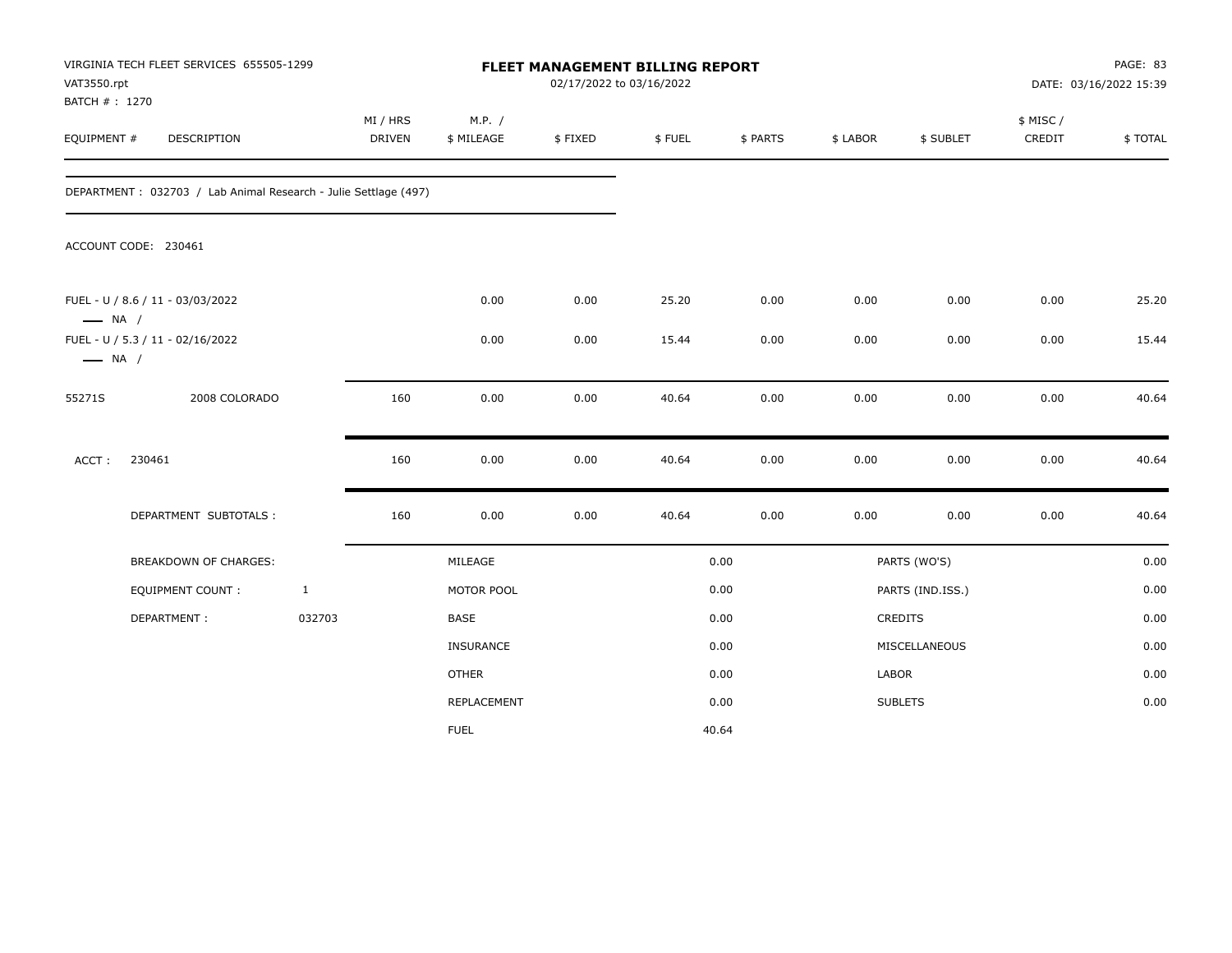| VAT3550.rpt<br>BATCH #: 1270 | VIRGINIA TECH FLEET SERVICES 655505-1299                                    |              |                    |                      | 02/17/2022 to 03/16/2022 | FLEET MANAGEMENT BILLING REPORT |          |          |                  |                    | PAGE: 84<br>DATE: 03/16/2022 15:39 |
|------------------------------|-----------------------------------------------------------------------------|--------------|--------------------|----------------------|--------------------------|---------------------------------|----------|----------|------------------|--------------------|------------------------------------|
| EQUIPMENT #                  | DESCRIPTION                                                                 |              | MI / HRS<br>DRIVEN | M.P. /<br>\$ MILEAGE | \$FIXED                  | \$FUEL                          | \$ PARTS | \$ LABOR | \$ SUBLET        | \$ MISC/<br>CREDIT | \$TOTAL                            |
|                              | DEPARTMENT : 034000 / Agriculture & Life Sciences - Jasmine Phillips (0341) |              |                    |                      |                          |                                 |          |          |                  |                    |                                    |
|                              | ACCOUNT CODE: 230340                                                        |              |                    |                      |                          |                                 |          |          |                  |                    |                                    |
| $\longrightarrow$ NA /       | FUEL - U / 5.7 / 11 - 02/19/2022                                            |              |                    | 0.00                 | 0.00                     | 16.67                           | 0.00     | 0.00     | 0.00             | 0.00               | 16.67                              |
| $\longrightarrow$ NA /       | FUEL - U / 29.5 / CC - 02/24/2022                                           |              |                    | 0.00                 | 0.00                     | 94.81                           | 0.00     | 0.00     | 0.00             | 0.00               | 94.81                              |
| 74678s                       | 2018 EXPLORER                                                               |              | 737                | 0.00                 | 0.00                     | 111.48                          | 0.00     | 0.00     | 0.00             | 0.00               | 111.48                             |
| ACCT:                        | 230340                                                                      |              | 737                | 0.00                 | 0.00                     | 111.48                          | 0.00     | 0.00     | 0.00             | 0.00               | 111.48                             |
|                              | DEPARTMENT SUBTOTALS :                                                      |              | 737                | 0.00                 | 0.00                     | 111.48                          | 0.00     | 0.00     | 0.00             | 0.00               | 111.48                             |
|                              | <b>BREAKDOWN OF CHARGES:</b>                                                |              |                    | MILEAGE              |                          |                                 | 0.00     |          | PARTS (WO'S)     |                    | 0.00                               |
|                              | EQUIPMENT COUNT :                                                           | $\mathbf{1}$ |                    | MOTOR POOL           |                          |                                 | 0.00     |          | PARTS (IND.ISS.) |                    | 0.00                               |
|                              | DEPARTMENT:                                                                 | 034000       |                    | BASE                 |                          |                                 | 0.00     |          | CREDITS          |                    | 0.00                               |
|                              |                                                                             |              |                    | INSURANCE            |                          |                                 | 0.00     |          | MISCELLANEOUS    |                    | 0.00                               |
|                              |                                                                             |              |                    | <b>OTHER</b>         |                          |                                 | 0.00     | LABOR    |                  |                    | 0.00                               |
|                              |                                                                             |              |                    | REPLACEMENT          |                          |                                 | 0.00     |          | <b>SUBLETS</b>   |                    | 0.00                               |
|                              |                                                                             |              |                    | <b>FUEL</b>          |                          |                                 | 111.48   |          |                  |                    |                                    |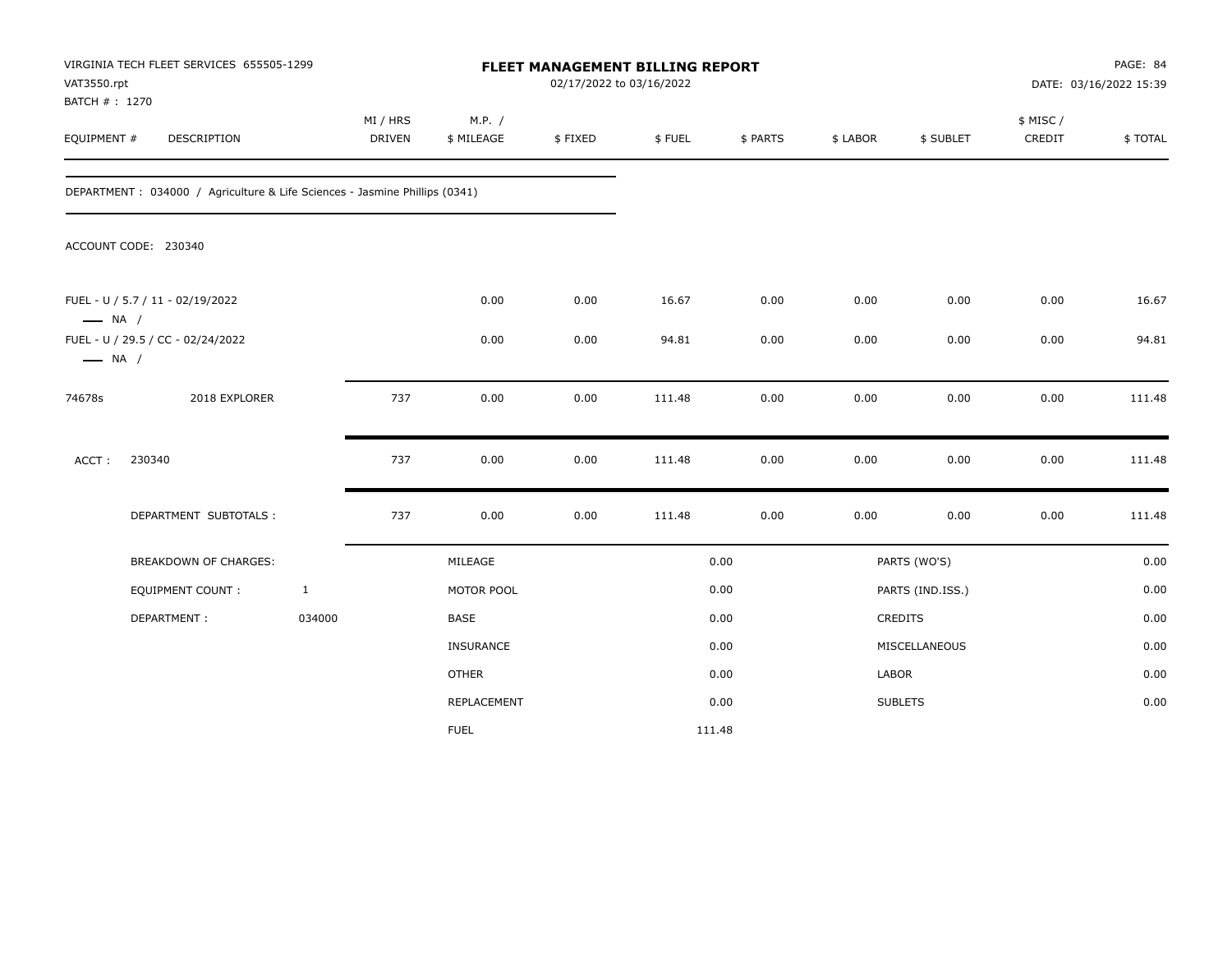| VAT3550.rpt            | VIRGINIA TECH FLEET SERVICES 655505-1299<br>BATCH #: 1270<br><b>DESCRIPTION</b> |              | FLEET MANAGEMENT BILLING REPORT<br>02/17/2022 to 03/16/2022<br>M.P. /<br>MI / HRS |              |         |        |          |          |                  |                     | PAGE: 85<br>DATE: 03/16/2022 15:39 |
|------------------------|---------------------------------------------------------------------------------|--------------|-----------------------------------------------------------------------------------|--------------|---------|--------|----------|----------|------------------|---------------------|------------------------------------|
| EQUIPMENT #            |                                                                                 |              | DRIVEN                                                                            | \$ MILEAGE   | \$FIXED | \$FUEL | \$ PARTS | \$ LABOR | \$ SUBLET        | \$ MISC /<br>CREDIT | \$TOTAL                            |
|                        | DEPARTMENT: 034002 / CALS - Facilities - Tom Pridgen (0390)                     |              |                                                                                   |              |         |        |          |          |                  |                     |                                    |
|                        | ACCOUNT CODE: 139456                                                            |              |                                                                                   |              |         |        |          |          |                  |                     |                                    |
| $\longrightarrow$ NA / | FUEL - U / 13.7 / 11 - 03/04/2022                                               |              |                                                                                   | 0.00         | 0.00    | 40.05  | 0.00     | 0.00     | 0.00             | 0.00                | 40.05                              |
| 63800s                 | 2010 FUSION                                                                     |              | $\pmb{0}$                                                                         | 0.00         | 0.00    | 40.05  | 0.00     | 0.00     | 0.00             | 0.00                | 40.05                              |
| ACCT:                  | 139456                                                                          |              | 0                                                                                 | 0.00         | 0.00    | 40.05  | 0.00     | 0.00     | 0.00             | 0.00                | 40.05                              |
|                        | DEPARTMENT SUBTOTALS :                                                          |              | $\pmb{0}$                                                                         | 0.00         | 0.00    | 40.05  | 0.00     | 0.00     | 0.00             | 0.00                | 40.05                              |
|                        | <b>BREAKDOWN OF CHARGES:</b>                                                    |              |                                                                                   | MILEAGE      |         |        | 0.00     |          | PARTS (WO'S)     |                     | 0.00                               |
|                        | <b>EQUIPMENT COUNT:</b>                                                         | $\mathbf{1}$ |                                                                                   | MOTOR POOL   |         |        | 0.00     |          | PARTS (IND.ISS.) |                     | 0.00                               |
|                        | DEPARTMENT:                                                                     | 034002       |                                                                                   | <b>BASE</b>  |         |        | 0.00     |          | <b>CREDITS</b>   |                     | 0.00                               |
|                        |                                                                                 |              |                                                                                   | INSURANCE    |         |        | 0.00     |          | MISCELLANEOUS    |                     | 0.00                               |
|                        |                                                                                 |              |                                                                                   | <b>OTHER</b> |         |        | 0.00     | LABOR    |                  |                     | 0.00                               |
|                        |                                                                                 |              |                                                                                   | REPLACEMENT  |         |        | 0.00     |          | <b>SUBLETS</b>   |                     | 0.00                               |
|                        |                                                                                 |              |                                                                                   | <b>FUEL</b>  |         |        | 40.05    |          |                  |                     |                                    |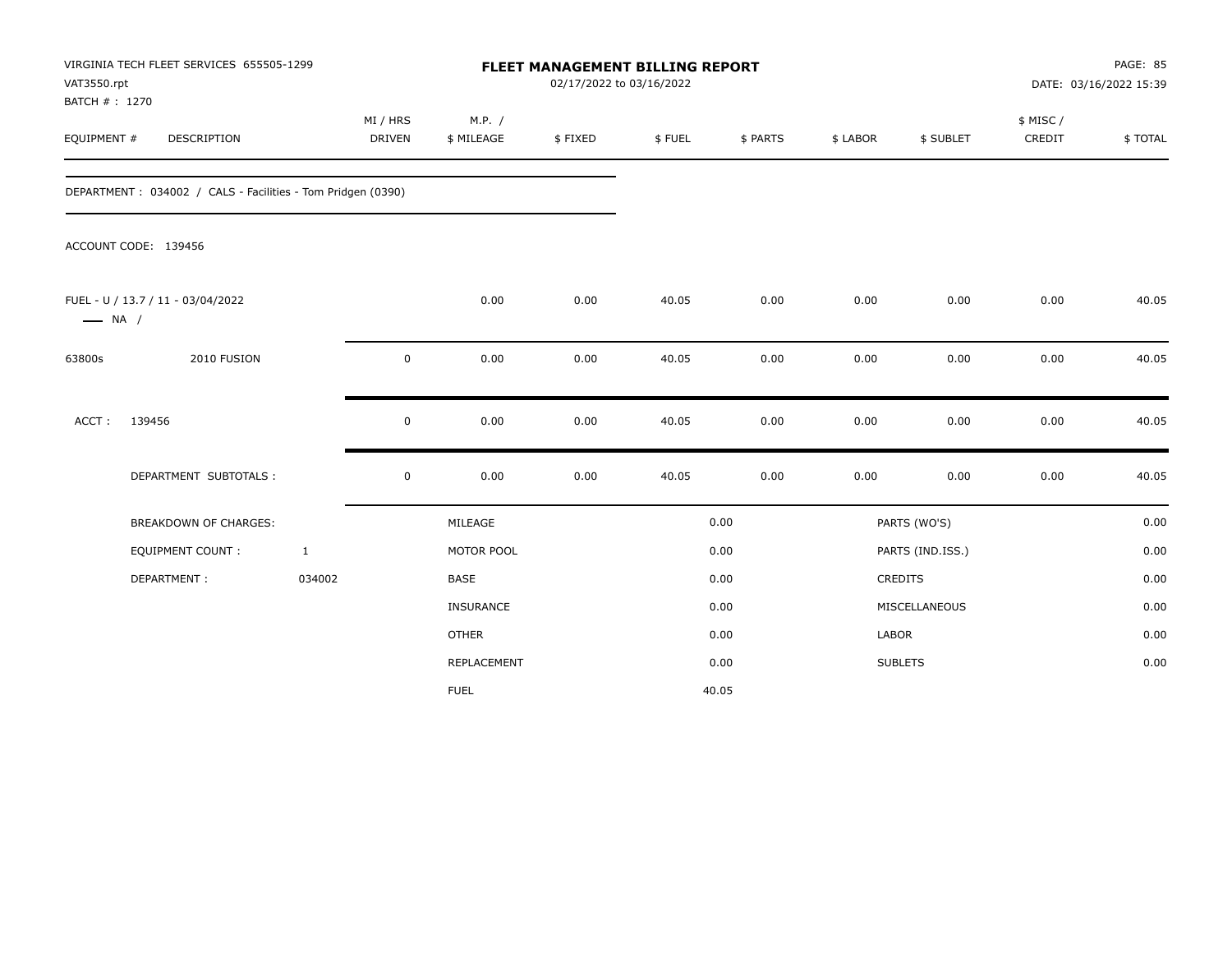| VAT3550.rpt<br>BATCH #: 1270 | VIRGINIA TECH FLEET SERVICES 655505-1299                                     |          |            |         | FLEET MANAGEMENT BILLING REPORT<br>02/17/2022 to 03/16/2022 |          |          |           |          | PAGE: 86<br>DATE: 03/16/2022 15:39 |
|------------------------------|------------------------------------------------------------------------------|----------|------------|---------|-------------------------------------------------------------|----------|----------|-----------|----------|------------------------------------|
|                              |                                                                              | MI / HRS | M.P. /     |         |                                                             |          |          |           | \$ MISC/ |                                    |
| EQUIPMENT #                  | DESCRIPTION                                                                  | DRIVEN   | \$ MILEAGE | \$FIXED | \$FUEL                                                      | \$ PARTS | \$ LABOR | \$ SUBLET | CREDIT   | \$TOTAL                            |
|                              | DEPARTMENT: 034100 / College of Veterinary Medicine - Sharon Carbaugh (0442) |          |            |         |                                                             |          |          |           |          |                                    |
| ACCOUNT CODE: 122183         |                                                                              |          |            |         |                                                             |          |          |           |          |                                    |
| $\longrightarrow$ NA /       | FUEL - U / 14.3 / 12 - 02/24/2022                                            |          | 0.00       | 0.00    | 41.84                                                       | 0.00     | 0.00     | 0.00      | 0.00     | 41.84                              |
| 45221S                       | 2001 S10                                                                     | 252      | 0.00       | 0.00    | 41.84                                                       | 0.00     | 0.00     | 0.00      | 0.00     | 41.84                              |
| 122183<br>ACCT:              |                                                                              | 252      | 0.00       | 0.00    | 41.84                                                       | 0.00     | 0.00     | 0.00      | 0.00     | 41.84                              |
| ACCOUNT CODE: 179139         |                                                                              |          |            |         |                                                             |          |          |           |          |                                    |
| $\longrightarrow$ NA /       | FUEL - D / 36.5 / 13 - 03/03/2022                                            |          | 0.00       | 0.00    | 115.47                                                      | 0.00     | 0.00     | 0.00      | 0.00     | 115.47                             |
| 79432S                       | 2008 AMBULANCE                                                               | 269      | 0.00       | 0.00    | 115.47                                                      | 0.00     | 0.00     | 0.00      | 0.00     | 115.47                             |
| 179139<br>ACCT:              |                                                                              | 269      | 0.00       | 0.00    | 115.47                                                      | 0.00     | 0.00     | 0.00      | 0.00     | 115.47                             |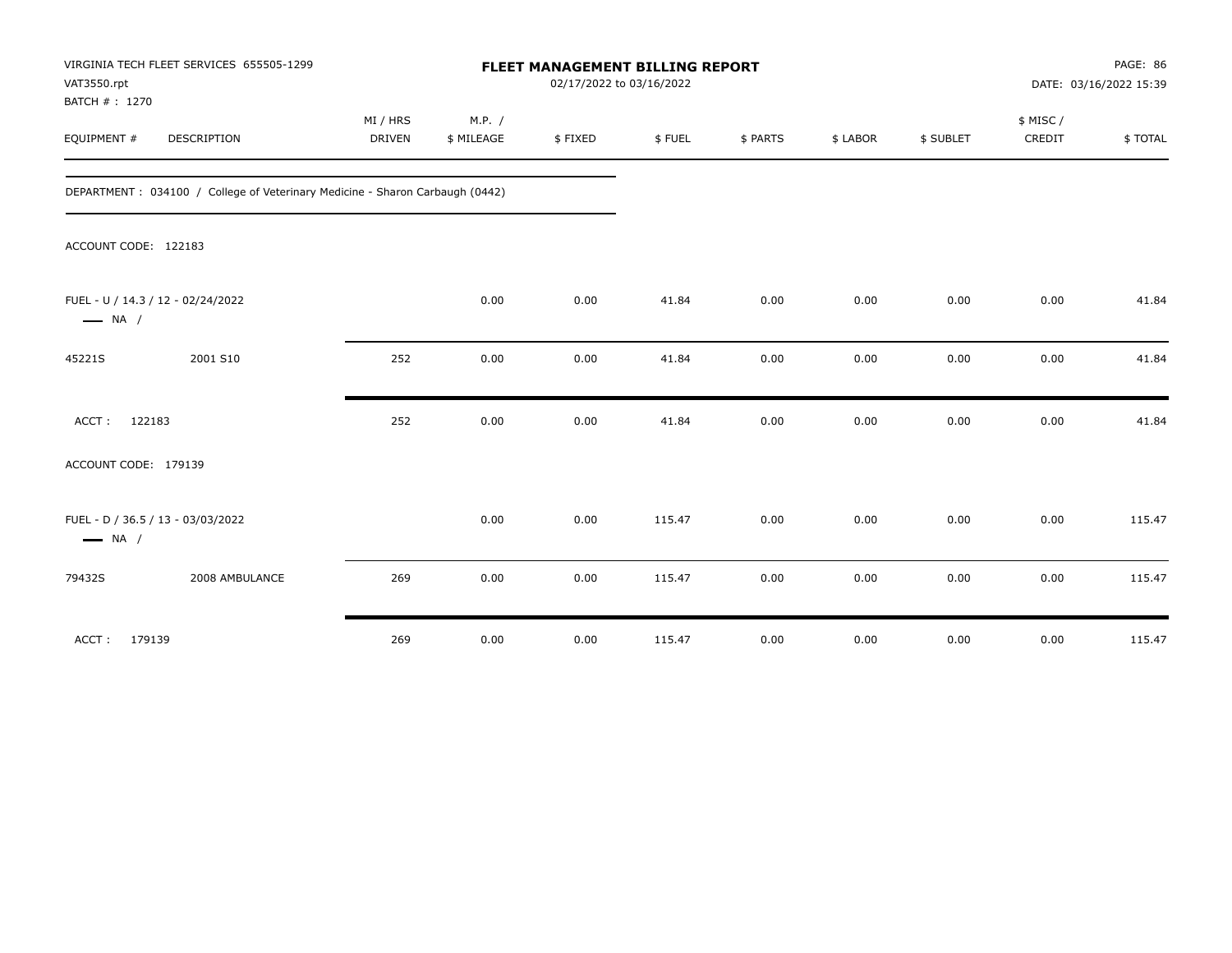| VIRGINIA TECH FLEET SERVICES 655505-1299<br>VAT3550.rpt |                | <b>FLEET MANAGEMENT BILLING REPORT</b><br>02/17/2022 to 03/16/2022<br>DATE: 03/16/2022 15:39 |                      |         |        |          |          |                  |                    |         |
|---------------------------------------------------------|----------------|----------------------------------------------------------------------------------------------|----------------------|---------|--------|----------|----------|------------------|--------------------|---------|
| BATCH # : 1270<br>EQUIPMENT #<br>DESCRIPTION            |                | MI / HRS<br>DRIVEN                                                                           | M.P. /<br>\$ MILEAGE | \$FIXED | \$FUEL | \$ PARTS | \$ LABOR | \$ SUBLET        | \$ MISC/<br>CREDIT | \$TOTAL |
| DEPARTMENT SUBTOTALS :                                  |                | 521                                                                                          | 0.00                 | 0.00    | 157.31 | 0.00     | 0.00     | 0.00             | 0.00               | 157.31  |
| BREAKDOWN OF CHARGES:                                   |                |                                                                                              | MILEAGE              |         |        | 0.00     |          | PARTS (WO'S)     |                    | 0.00    |
| <b>EQUIPMENT COUNT:</b>                                 | $\overline{2}$ |                                                                                              | MOTOR POOL           |         |        | 0.00     |          | PARTS (IND.ISS.) |                    | 0.00    |
| DEPARTMENT:                                             | 034100         |                                                                                              | BASE                 |         |        | 0.00     |          | <b>CREDITS</b>   |                    | 0.00    |
|                                                         |                |                                                                                              | <b>INSURANCE</b>     |         |        | 0.00     |          | MISCELLANEOUS    |                    | 0.00    |
|                                                         |                |                                                                                              | OTHER                |         |        | 0.00     | LABOR    |                  |                    | 0.00    |
|                                                         |                |                                                                                              | REPLACEMENT          |         |        | 0.00     |          | <b>SUBLETS</b>   |                    | 0.00    |
|                                                         |                |                                                                                              | <b>FUEL</b>          |         |        | 157.31   |          |                  |                    |         |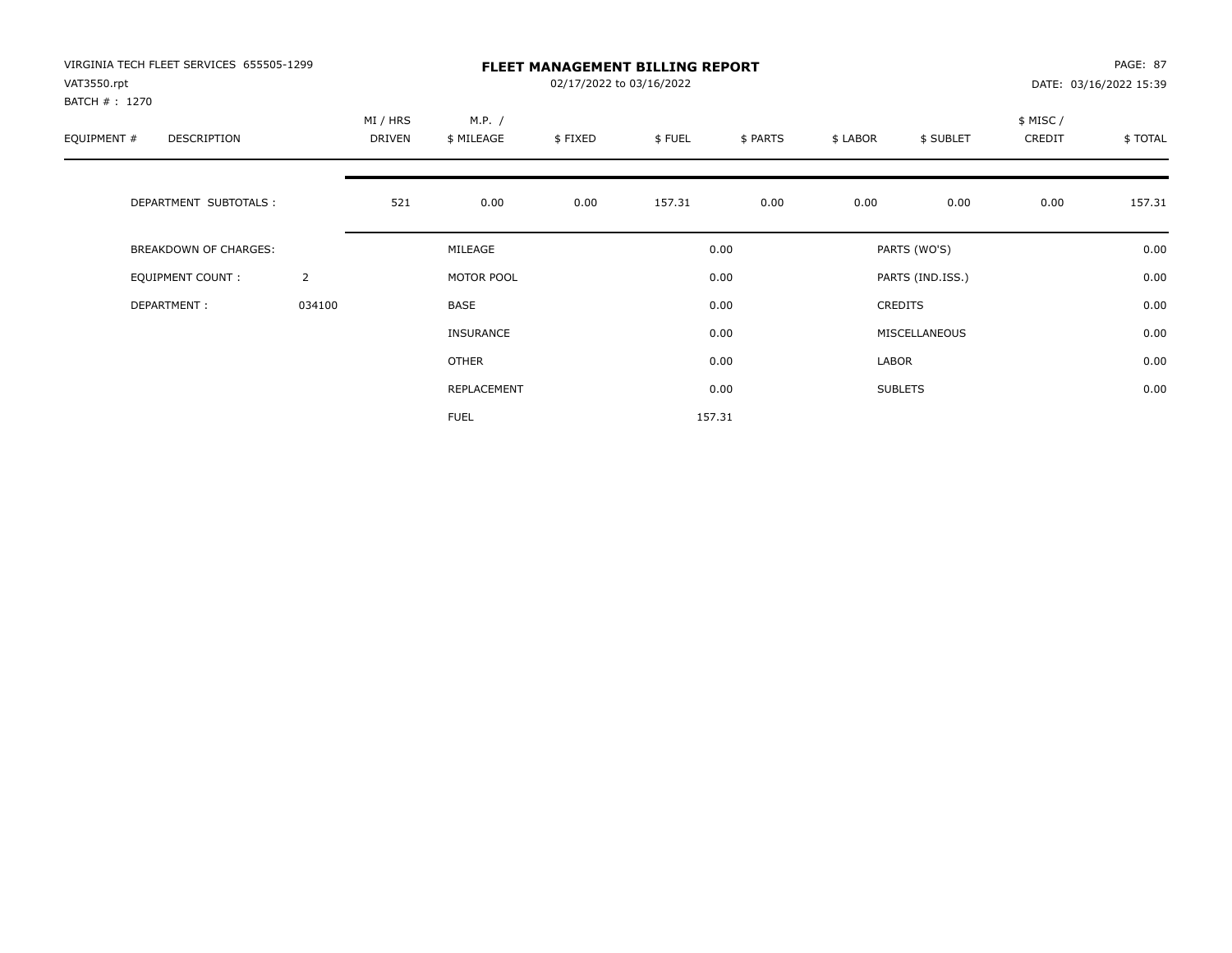| VAT3550.rpt                                                | VIRGINIA TECH FLEET SERVICES 655505-1299                                         |                           |                      | <b>FLEET MANAGEMENT BILLING REPORT</b><br>02/17/2022 to 03/16/2022 |        |          |          |           |                     | PAGE: 88<br>DATE: 03/16/2022 15:39 |
|------------------------------------------------------------|----------------------------------------------------------------------------------|---------------------------|----------------------|--------------------------------------------------------------------|--------|----------|----------|-----------|---------------------|------------------------------------|
| BATCH # : 1270<br>EQUIPMENT #                              | DESCRIPTION                                                                      | MI / HRS<br><b>DRIVEN</b> | M.P. /<br>\$ MILEAGE | \$FIXED                                                            | \$FUEL | \$ PARTS | \$ LABOR | \$ SUBLET | \$ MISC /<br>CREDIT | \$TOTAL                            |
|                                                            | DEPARTMENT : 034104 / ACE - Animal Care for Education - Catherin Caldwell (0442) |                           |                      |                                                                    |        |          |          |           |                     |                                    |
| ACCOUNT CODE: 180020                                       |                                                                                  |                           |                      |                                                                    |        |          |          |           |                     |                                    |
| $\longrightarrow$ NA /                                     | FUEL - U / 25.0 / 11 - 03/02/2022                                                |                           | 0.00                 | 0.00                                                               | 73.37  | 0.00     | 0.00     | 0.00      | 0.00                | 73.37                              |
| FUEL - U / 7.1 / 11 - 03/04/2022<br>$\longrightarrow$ NA / |                                                                                  |                           | 0.00                 | 0.00                                                               | 20.86  | 0.00     | 0.00     | 0.00      | 0.00                | 20.86                              |
| $\longrightarrow$ NA /                                     | FUEL - U / 23.7 / 11 - 03/15/2022                                                |                           | 0.00                 | 0.00                                                               | 84.48  | 0.00     | 0.00     | 0.00      | 0.00                | 84.48                              |
| $\longrightarrow$ NA /                                     | FUEL - U / 10.0 / 11 - 02/24/2022                                                |                           | 0.00                 | 0.00                                                               | 29.30  | 0.00     | 0.00     | 0.00      | 0.00                | 29.30                              |
| 52486S                                                     | 2006 Silverado                                                                   | 614                       | 0.00                 | 0.00                                                               | 208.01 | 0.00     | 0.00     | 0.00      | 0.00                | 208.01                             |
| $\longrightarrow$ NA /                                     | FUEL - U / 14.6 / 11 - 03/04/2022                                                |                           | 0.00                 | 0.00                                                               | 42.69  | 0.00     | 0.00     | 0.00      | 0.00                | 42.69                              |
| $\longrightarrow$ NA /                                     | FUEL - U / 26.8 / 11 - 02/25/2022                                                |                           | 0.00                 | 0.00                                                               | 78.38  | 0.00     | 0.00     | 0.00      | 0.00                | 78.38                              |
| 55280S                                                     | 2008 Silverado                                                                   | 102                       | 0.00                 | 0.00                                                               | 121.07 | 0.00     | 0.00     | 0.00      | 0.00                | 121.07                             |
| $\longrightarrow$ NA /                                     | FUEL - D / 23.9 / 13 - 03/04/2022                                                |                           | 0.00                 | 0.00                                                               | 75.49  | 0.00     | 0.00     | 0.00      | 0.00                | 75.49                              |
| 58879S                                                     | 2011 F250-4x4                                                                    | 133                       | 0.00                 | 0.00                                                               | 75.49  | 0.00     | 0.00     | 0.00      | 0.00                | 75.49                              |
| $\longrightarrow$ NA /                                     | FUEL - U / 30.8 / 11 - 03/11/2022                                                |                           | 0.00                 | 0.00                                                               | 111.33 | 0.00     | 0.00     | 0.00      | 0.00                | 111.33                             |
| 60190S                                                     | 2011 F250-4x4                                                                    | $\mathbf 0$               | 0.00                 | 0.00                                                               | 111.33 | 0.00     | 0.00     | 0.00      | 0.00                | 111.33                             |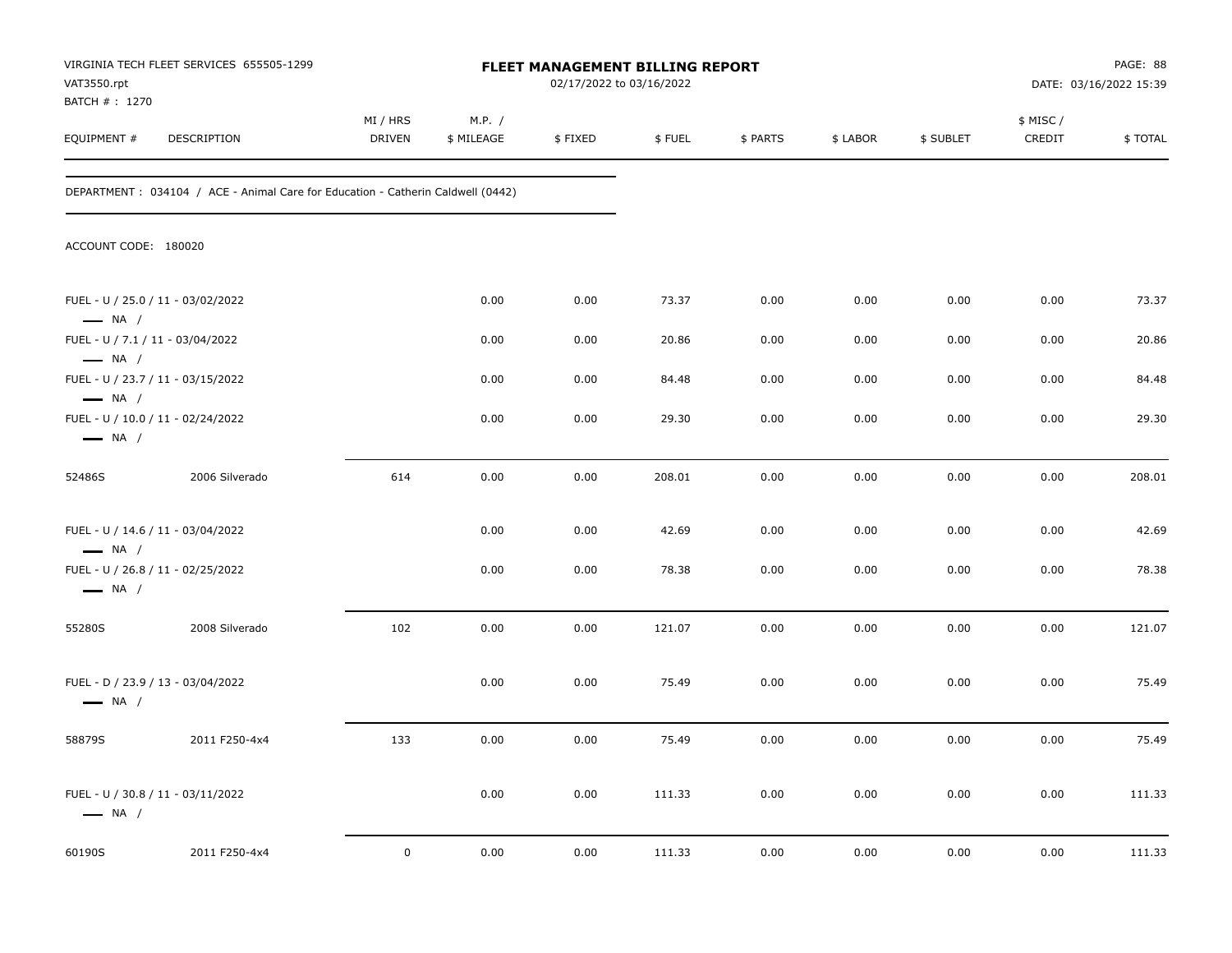| VIRGINIA TECH FLEET SERVICES 655505-1299 |             |               | <b>FLEET MANAGEMENT BILLING REPORT</b> |                          |        |          |          |           | PAGE: 89 |                        |  |  |
|------------------------------------------|-------------|---------------|----------------------------------------|--------------------------|--------|----------|----------|-----------|----------|------------------------|--|--|
| VAT3550.rpt                              |             |               |                                        | 02/17/2022 to 03/16/2022 |        |          |          |           |          | DATE: 03/16/2022 15:39 |  |  |
| BATCH #: 1270                            |             |               |                                        |                          |        |          |          |           |          |                        |  |  |
|                                          |             | MI / HRS      | M.P.                                   |                          |        |          |          |           | \$ MISC/ |                        |  |  |
| EQUIPMENT #                              | DESCRIPTION | <b>DRIVEN</b> | \$ MILEAGE                             | \$FIXED                  | \$FUEL | \$ PARTS | \$ LABOR | \$ SUBLET | CREDIT   | \$TOTAL                |  |  |
|                                          |             |               |                                        |                          |        |          |          |           |          |                        |  |  |

DEPARTMENT : 034104 / ACE - Animal Care for Education - Catherin Caldwell (0442)

| ACCT: | 180020                       |                | 849 | 0.00         | 0.00 | 515.90 | 0.00 | 0.00           | 0.00             | 0.00 | 515.90 |
|-------|------------------------------|----------------|-----|--------------|------|--------|------|----------------|------------------|------|--------|
|       | DEPARTMENT SUBTOTALS :       |                | 849 | 0.00         | 0.00 | 515.90 | 0.00 | 0.00           | 0.00             | 0.00 | 515.90 |
|       | <b>BREAKDOWN OF CHARGES:</b> |                |     | MILEAGE      |      | 0.00   |      |                | PARTS (WO'S)     |      | 0.00   |
|       | EQUIPMENT COUNT:             | $\overline{4}$ |     | MOTOR POOL   |      | 0.00   |      |                | PARTS (IND.ISS.) |      | 0.00   |
|       | DEPARTMENT:                  | 034104         |     | BASE         |      | 0.00   |      | CREDITS        |                  |      | 0.00   |
|       |                              |                |     | INSURANCE    |      | 0.00   |      |                | MISCELLANEOUS    |      | 0.00   |
|       |                              |                |     | <b>OTHER</b> |      | 0.00   |      | LABOR          |                  |      | 0.00   |
|       |                              |                |     | REPLACEMENT  |      | 0.00   |      | <b>SUBLETS</b> |                  |      | 0.00   |
|       |                              |                |     | <b>FUEL</b>  |      | 515.90 |      |                |                  |      |        |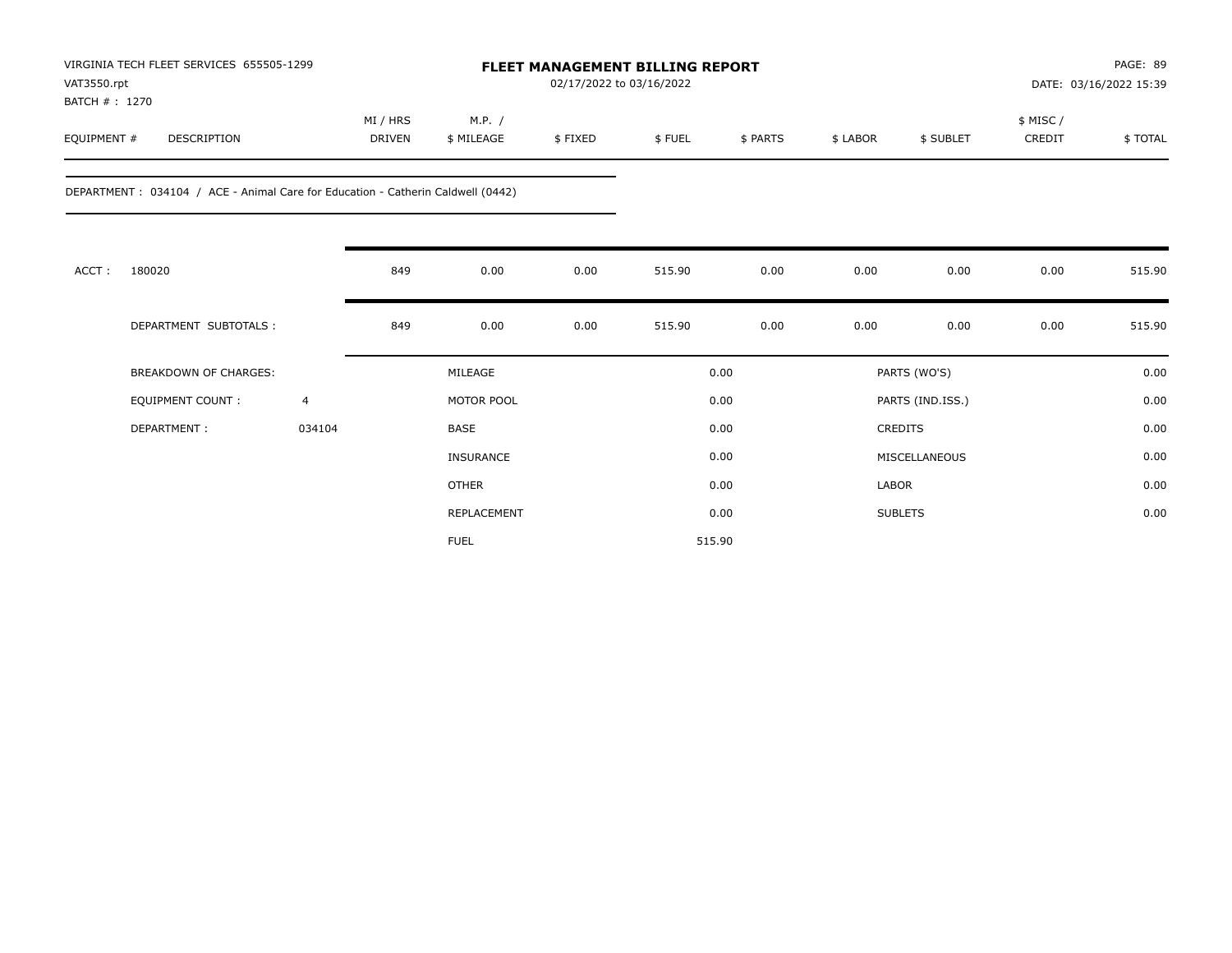| VAT3550.rpt                                                                           | VIRGINIA TECH FLEET SERVICES 655505-1299           |                    |                      | FLEET MANAGEMENT BILLING REPORT<br>02/17/2022 to 03/16/2022 |        |          |          |           |                    | PAGE: 90<br>DATE: 03/16/2022 15:39 |
|---------------------------------------------------------------------------------------|----------------------------------------------------|--------------------|----------------------|-------------------------------------------------------------|--------|----------|----------|-----------|--------------------|------------------------------------|
| BATCH # : 1270<br>EQUIPMENT #                                                         | DESCRIPTION                                        | MI / HRS<br>DRIVEN | M.P. /<br>\$ MILEAGE | \$FIXED                                                     | \$FUEL | \$ PARTS | \$ LABOR | \$ SUBLET | \$ MISC/<br>CREDIT | \$TOTAL                            |
|                                                                                       | DEPARTMENT: 034525 / Ware Lab -Dewey Spangler 0297 |                    |                      |                                                             |        |          |          |           |                    |                                    |
| ACCOUNT CODE: 115953                                                                  |                                                    |                    |                      |                                                             |        |          |          |           |                    |                                    |
| FUEL - D / 42.2 / 13 - 03/01/2022<br>$\longrightarrow$ NA /                           |                                                    |                    | 0.00                 | 0.00                                                        | 133.35 | 0.00     | 0.00     | 0.00      | 0.00               | 133.35                             |
| FUEL - D / 0.1 / 13 - 03/01/2022                                                      |                                                    |                    | 0.00                 | 0.00                                                        | 0.41   | 0.00     | 0.00     | 0.00      | 0.00               | 0.41                               |
| $\longrightarrow$ NA /<br>FUEL - D / 42.9 / 13 - 03/11/2022<br>$\longrightarrow$ NA / |                                                    |                    | 0.00                 | 0.00                                                        | 135.56 | 0.00     | 0.00     | 0.00      | 0.00               | 135.56                             |
| FUEL - D / 35.0 / 14 - 02/28/2022<br>$\longrightarrow$ NA /                           |                                                    |                    | 0.00                 | 0.00                                                        | 110.51 | 0.00     | 0.00     | 0.00      | 0.00               | 110.51                             |
| FUEL - D / 0.0 / 14 - 02/28/2022<br>$\longrightarrow$ NA /                            |                                                    |                    | 0.00                 | 0.00                                                        | 0.06   | 0.00     | 0.00     | 0.00      | 0.00               | 0.06                               |
| 55251S                                                                                | 2007 SIERA 4\4                                     | 1,864              | 0.00                 | 0.00                                                        | 379.89 | 0.00     | 0.00     | 0.00      | 0.00               | 379.89                             |
| FUEL - D / 29.7 / 14 - 03/03/2022<br>$\longrightarrow$ NA /                           |                                                    |                    | 0.00                 | 0.00                                                        | 93.92  | 0.00     | 0.00     | 0.00      | 0.00               | 93.92                              |
| FUEL - D / 39.2 / 14 - 02/16/2022<br>$\longrightarrow$ NA /                           |                                                    |                    | 0.00                 | 0.00                                                        | 123.90 | 0.00     | 0.00     | 0.00      | 0.00               | 123.90                             |
| OTHER CHARGE<br>$\longrightarrow$ NA /                                                |                                                    |                    | 0.00                 | 7.73                                                        | 0.00   | 0.00     | 0.00     | 0.00      | 0.00               | 7.73                               |
| 76271s                                                                                | 2019 F-350                                         | 689                | 0.00                 | 7.73                                                        | 217.82 | 0.00     | 0.00     | 0.00      | 0.00               | 225.55                             |
| ACCT: 115953                                                                          |                                                    | 2,553              | 0.00                 | 7.73                                                        | 597.71 | 0.00     | 0.00     | 0.00      | 0.00               | 605.44                             |
| ACCOUNT CODE: 175191                                                                  |                                                    |                    |                      |                                                             |        |          |          |           |                    |                                    |
| WORK ORDER # 0000112945                                                               |                                                    |                    | 0.00                 | 0.00                                                        | 0.00   | 0.00     | 0.00     | 50.00     | 0.00               | 50.00                              |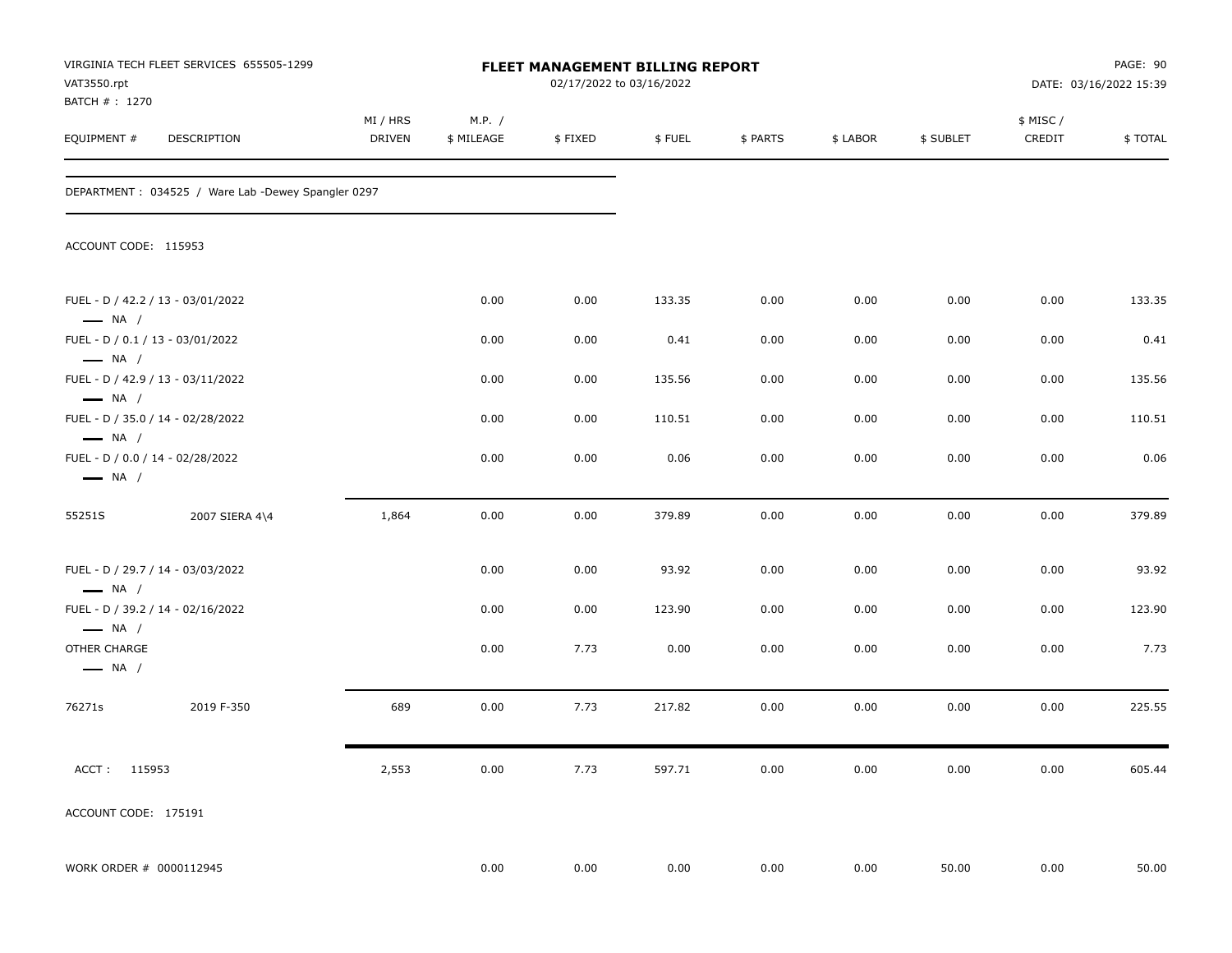| VAT3550.rpt<br>BATCH #: 1270 | VIRGINIA TECH FLEET SERVICES 655505-1299           |        |                           | 02/17/2022 to 03/16/2022 | <b>FLEET MANAGEMENT BILLING REPORT</b> |        | DATE: 03/16/2022 15:39 |              |                  | PAGE: 91           |         |
|------------------------------|----------------------------------------------------|--------|---------------------------|--------------------------|----------------------------------------|--------|------------------------|--------------|------------------|--------------------|---------|
| EQUIPMENT #                  | DESCRIPTION                                        |        | MI / HRS<br><b>DRIVEN</b> | M.P. /<br>\$ MILEAGE     | \$FIXED                                | \$FUEL | \$ PARTS               | \$ LABOR     | \$ SUBLET        | \$ MISC/<br>CREDIT | \$TOTAL |
|                              | DEPARTMENT: 034525 / Ware Lab -Dewey Spangler 0297 |        |                           |                          |                                        |        |                        |              |                  |                    |         |
| $\longrightarrow$ NA /       |                                                    |        |                           |                          |                                        |        |                        |              |                  |                    |         |
| 81701S                       | 2022 TRAILER                                       |        | $\mathbf 0$               | 0.00                     | 0.00                                   | 0.00   | 0.00                   | 0.00         | 50.00            | 0.00               | 50.00   |
| ACCT:                        | 175191                                             |        | $\mathbf 0$               | 0.00                     | 0.00                                   | 0.00   | 0.00                   | 0.00         | 50.00            | 0.00               | 50.00   |
|                              | DEPARTMENT SUBTOTALS :                             |        | 2,553                     | 0.00                     | 7.73                                   | 597.71 | 0.00                   | 0.00         | 50.00            | 0.00               | 655.44  |
|                              | BREAKDOWN OF CHARGES:                              |        |                           | MILEAGE                  |                                        |        | 0.00                   |              | PARTS (WO'S)     |                    | 0.00    |
|                              | <b>EQUIPMENT COUNT:</b>                            | 3      |                           | MOTOR POOL               |                                        |        | 0.00                   |              | PARTS (IND.ISS.) |                    | 0.00    |
|                              | DEPARTMENT:                                        | 034525 |                           | BASE                     |                                        |        | 0.00                   |              | <b>CREDITS</b>   |                    | 0.00    |
|                              |                                                    |        |                           | <b>INSURANCE</b>         |                                        |        | 0.00                   |              | MISCELLANEOUS    |                    | 0.00    |
|                              |                                                    |        |                           | <b>OTHER</b>             |                                        |        | 7.73                   | <b>LABOR</b> |                  |                    | 0.00    |
|                              |                                                    |        |                           | REPLACEMENT              |                                        |        | 0.00                   |              | <b>SUBLETS</b>   |                    | 50.00   |
|                              |                                                    |        |                           | <b>FUEL</b>              |                                        |        | 597.71                 |              |                  |                    |         |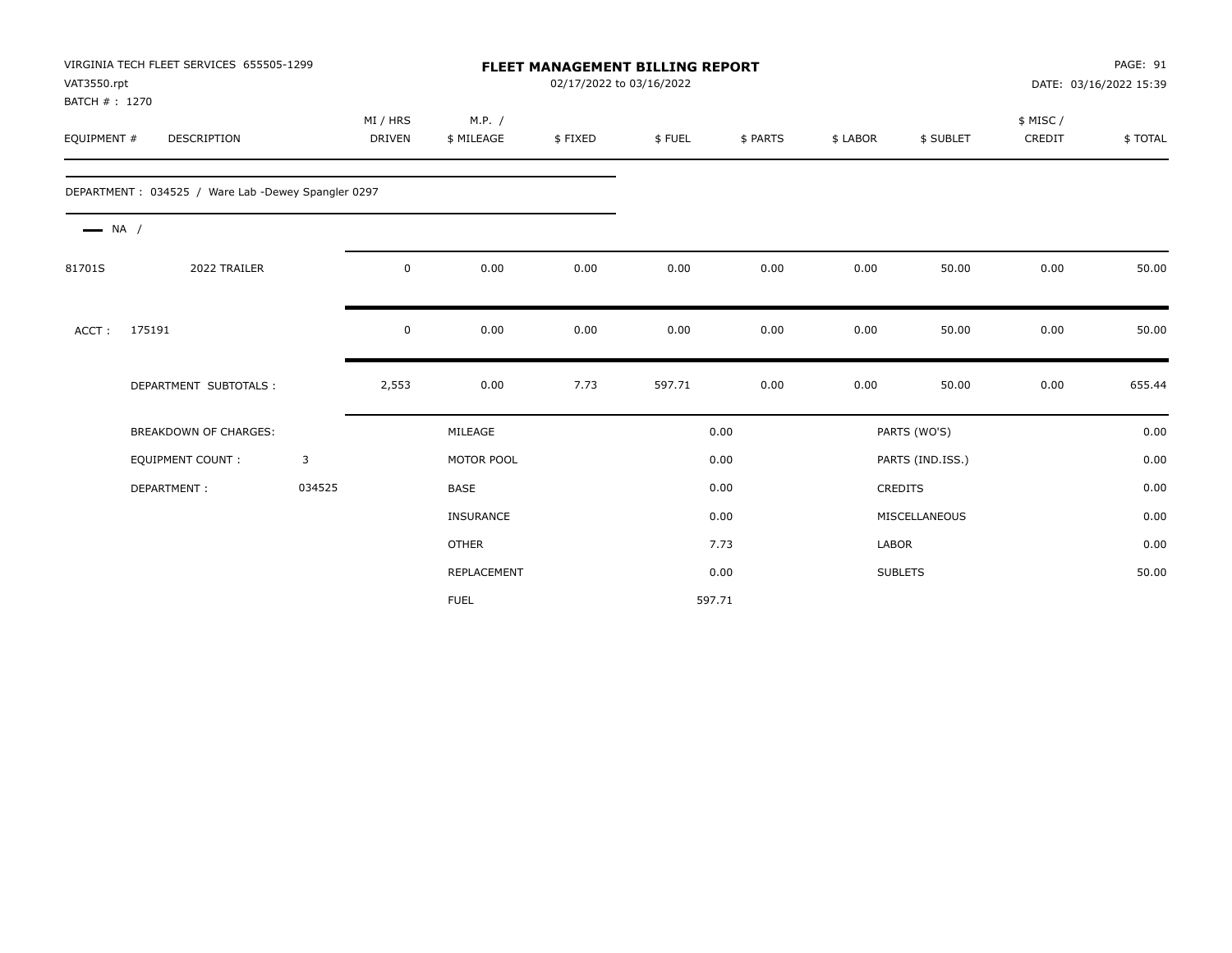| VAT3550.rpt                  | VIRGINIA TECH FLEET SERVICES 655505-1299                             |                           |                      | <b>FLEET MANAGEMENT BILLING REPORT</b><br>02/17/2022 to 03/16/2022 |        |          |              | PAGE: 92<br>DATE: 03/16/2022 15:39 |                     |         |
|------------------------------|----------------------------------------------------------------------|---------------------------|----------------------|--------------------------------------------------------------------|--------|----------|--------------|------------------------------------|---------------------|---------|
| BATCH #: 1270<br>EQUIPMENT # | DESCRIPTION                                                          | MI / HRS<br><b>DRIVEN</b> | M.P. /<br>\$ MILEAGE | \$FIXED                                                            | \$FUEL | \$ PARTS | \$ LABOR     | \$ SUBLET                          | \$ MISC /<br>CREDIT | \$TOTAL |
|                              | DEPARTMENT: 034700 / Price's Fork Building Fire -Jennifer Yates 0205 |                           |                      |                                                                    |        |          |              |                                    |                     |         |
|                              | ACCOUNT CODE: 121461                                                 |                           |                      |                                                                    |        |          |              |                                    |                     |         |
| $\longrightarrow$ NA /       | FUEL - U / 22.0 / 11 - 03/14/2022                                    |                           | 0.00                 | 0.00                                                               | 79.42  | 0.00     | 0.00         | 0.00                               | 0.00                | 79.42   |
| 65624S                       | 2013 F250                                                            | 212                       | 0.00                 | 0.00                                                               | 79.42  | 0.00     | 0.00         | 0.00                               | 0.00                | 79.42   |
| ACCT:                        | 121461                                                               | 212                       | 0.00                 | 0.00                                                               | 79.42  | 0.00     | 0.00         | 0.00                               | 0.00                | 79.42   |
|                              | DEPARTMENT SUBTOTALS :                                               | 212                       | 0.00                 | 0.00                                                               | 79.42  | 0.00     | 0.00         | 0.00                               | 0.00                | 79.42   |
|                              | BREAKDOWN OF CHARGES:                                                |                           | MILEAGE              |                                                                    |        | 0.00     |              | PARTS (WO'S)                       |                     | 0.00    |
|                              | EQUIPMENT COUNT :                                                    | $\mathbf{1}$              | MOTOR POOL           |                                                                    |        | 0.00     |              | PARTS (IND.ISS.)                   |                     | 0.00    |
|                              | DEPARTMENT:                                                          | 034700                    | <b>BASE</b>          |                                                                    |        | 0.00     |              | CREDITS                            |                     | 0.00    |
|                              |                                                                      |                           | INSURANCE            |                                                                    |        | 0.00     |              | MISCELLANEOUS                      |                     | 0.00    |
|                              |                                                                      |                           | <b>OTHER</b>         |                                                                    |        | 0.00     | <b>LABOR</b> |                                    |                     | 0.00    |
|                              |                                                                      |                           | REPLACEMENT          |                                                                    |        | 0.00     |              | <b>SUBLETS</b>                     |                     | 0.00    |
|                              |                                                                      |                           | <b>FUEL</b>          |                                                                    |        | 79.42    |              |                                    |                     |         |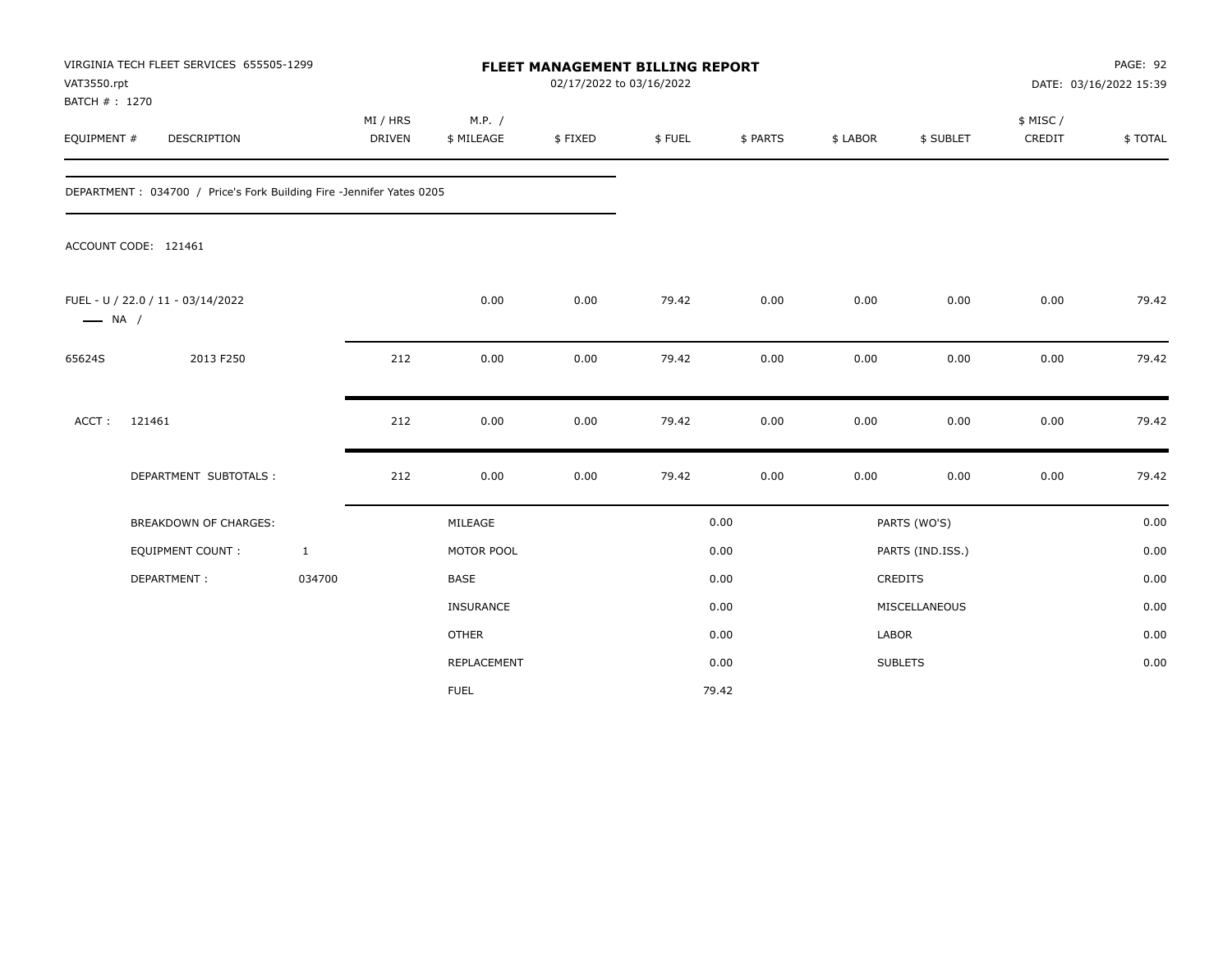| VAT3550.rpt<br>BATCH #: 1270                 | VIRGINIA TECH FLEET SERVICES 655505-1299                 |              |                    |                      | 02/17/2022 to 03/16/2022 | FLEET MANAGEMENT BILLING REPORT |          |          |                  |                    | PAGE: 93<br>DATE: 03/16/2022 15:39 |
|----------------------------------------------|----------------------------------------------------------|--------------|--------------------|----------------------|--------------------------|---------------------------------|----------|----------|------------------|--------------------|------------------------------------|
| EQUIPMENT #                                  | DESCRIPTION                                              |              | MI / HRS<br>DRIVEN | M.P. /<br>\$ MILEAGE | \$FIXED                  | \$FUEL                          | \$ PARTS | \$ LABOR | \$ SUBLET        | \$ MISC/<br>CREDIT | \$TOTAL                            |
|                                              | DEPARTMENT: 034900 / Graduate School - Kevin Kish (0325) |              |                    |                      |                          |                                 |          |          |                  |                    |                                    |
|                                              | ACCOUNT CODE: 121469                                     |              |                    |                      |                          |                                 |          |          |                  |                    |                                    |
| $\longrightarrow$ NA /                       | FUEL - U / 10.7 / 11 - 03/10/2022                        |              |                    | 0.00                 | 0.00                     | 38.70                           | 0.00     | 0.00     | 0.00             | 0.00               | 38.70                              |
| <b>BASE CHARGE</b><br>$\longrightarrow$ NA / |                                                          |              |                    | 0.00                 | 553.00                   | 0.00                            | 0.00     | 0.00     | 0.00             | 0.00               | 553.00                             |
| <b>PA35</b>                                  | 2010 Caravan                                             |              | 120                | 0.00                 | 553.00                   | 38.70                           | 0.00     | 0.00     | 0.00             | 0.00               | 591.70                             |
| ACCT:                                        | 121469                                                   |              | 120                | 0.00                 | 553.00                   | 38.70                           | 0.00     | 0.00     | 0.00             | 0.00               | 591.70                             |
|                                              | DEPARTMENT SUBTOTALS :                                   |              | 120                | 0.00                 | 553.00                   | 38.70                           | 0.00     | 0.00     | 0.00             | 0.00               | 591.70                             |
|                                              | BREAKDOWN OF CHARGES:                                    |              |                    | MILEAGE              |                          |                                 | 0.00     |          | PARTS (WO'S)     |                    | 0.00                               |
|                                              | EQUIPMENT COUNT :                                        | $\mathbf{1}$ |                    | MOTOR POOL           |                          |                                 | 0.00     |          | PARTS (IND.ISS.) |                    | 0.00                               |
|                                              | DEPARTMENT:                                              | 034900       |                    | BASE                 |                          |                                 | 553.00   |          | CREDITS          |                    | 0.00                               |
|                                              |                                                          |              |                    | INSURANCE            |                          |                                 | 0.00     |          | MISCELLANEOUS    |                    | 0.00                               |
|                                              |                                                          |              |                    | <b>OTHER</b>         |                          |                                 | 0.00     | LABOR    |                  |                    | 0.00                               |
|                                              |                                                          |              |                    | REPLACEMENT          |                          |                                 | 0.00     |          | <b>SUBLETS</b>   |                    | 0.00                               |
|                                              |                                                          |              |                    | <b>FUEL</b>          |                          |                                 | 38.70    |          |                  |                    |                                    |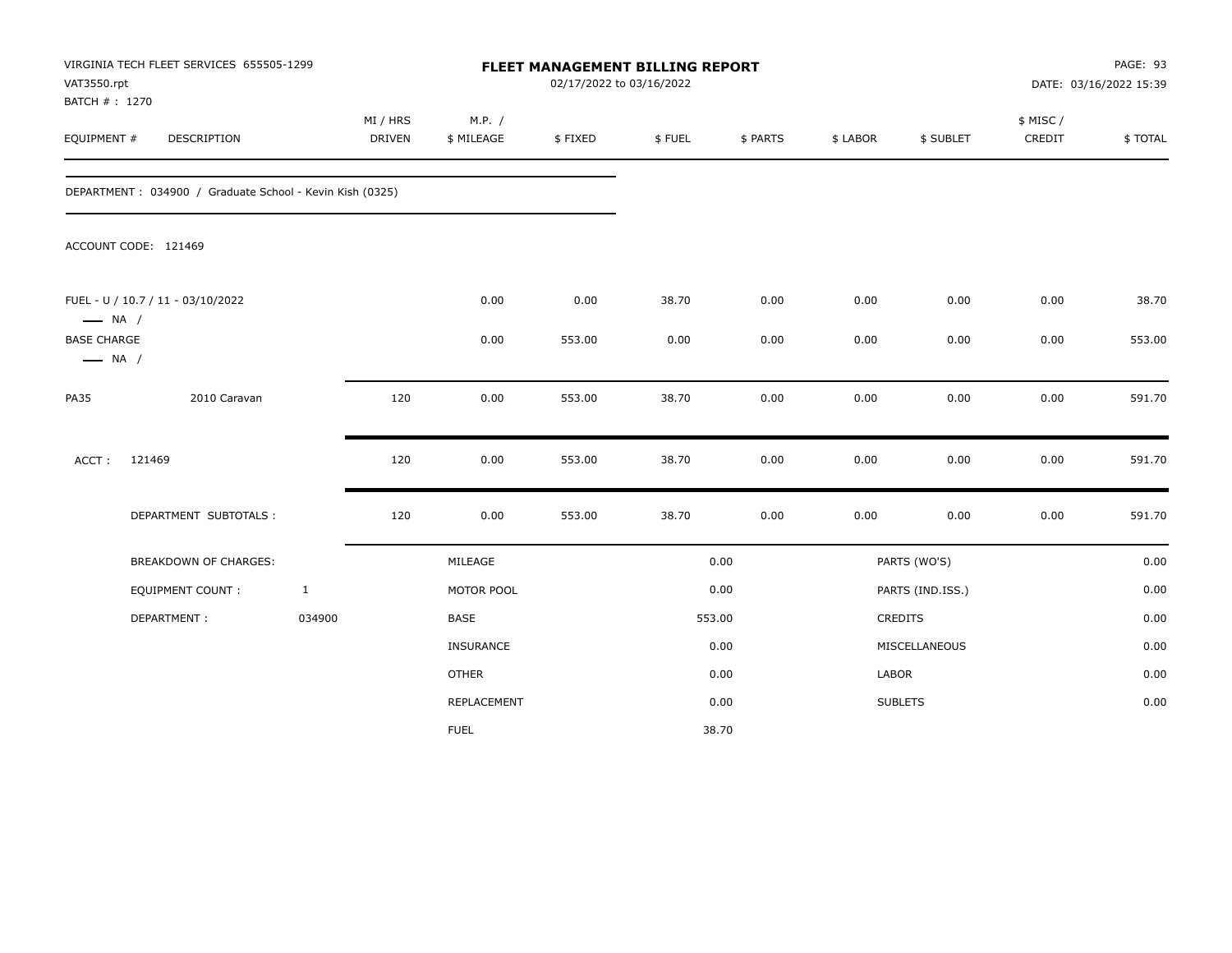| VAT3550.rpt<br>BATCH #: 1270                 | VIRGINIA TECH FLEET SERVICES 655505-1299                                       |              |                           |                      | 02/17/2022 to 03/16/2022 | FLEET MANAGEMENT BILLING REPORT |          |          |                  |                    | PAGE: 94<br>DATE: 03/16/2022 15:39 |
|----------------------------------------------|--------------------------------------------------------------------------------|--------------|---------------------------|----------------------|--------------------------|---------------------------------|----------|----------|------------------|--------------------|------------------------------------|
| EQUIPMENT #                                  | DESCRIPTION                                                                    |              | MI / HRS<br><b>DRIVEN</b> | M.P. /<br>\$ MILEAGE | \$FIXED                  | \$FUEL                          | \$ PARTS | \$ LABOR | \$ SUBLET        | \$ MISC/<br>CREDIT | \$TOTAL                            |
|                                              | DEPARTMENT: 039900 / Center for the Arts at VT - Moss Arts Gwyneth Strope 0916 |              |                           |                      |                          |                                 |          |          |                  |                    |                                    |
|                                              | ACCOUNT CODE: 155212                                                           |              |                           |                      |                          |                                 |          |          |                  |                    |                                    |
| $\longrightarrow$ NA /                       | FUEL - U / 9.5 / 12 - 03/15/2022                                               |              |                           | 0.00                 | 0.00                     | 33.68                           | 0.00     | 0.00     | 0.00             | 0.00               | 33.68                              |
| <b>BASE CHARGE</b><br>$\longrightarrow$ NA / |                                                                                |              |                           | 0.00                 | 602.00                   | 0.00                            | 0.00     | 0.00     | 0.00             | 0.00               | 602.00                             |
| <b>PA14</b>                                  | 2010 12 PAS VAN                                                                |              | 79                        | 0.00                 | 602.00                   | 33.68                           | 0.00     | 0.00     | 0.00             | 0.00               | 635.68                             |
| ACCT:                                        | 155212                                                                         |              | 79                        | 0.00                 | 602.00                   | 33.68                           | 0.00     | 0.00     | 0.00             | 0.00               | 635.68                             |
|                                              | DEPARTMENT SUBTOTALS :                                                         |              | 79                        | 0.00                 | 602.00                   | 33.68                           | 0.00     | 0.00     | 0.00             | 0.00               | 635.68                             |
|                                              | <b>BREAKDOWN OF CHARGES:</b>                                                   |              |                           | MILEAGE              |                          |                                 | 0.00     |          | PARTS (WO'S)     |                    | 0.00                               |
|                                              | <b>EQUIPMENT COUNT:</b>                                                        | $\mathbf{1}$ |                           | MOTOR POOL           |                          |                                 | 0.00     |          | PARTS (IND.ISS.) |                    | 0.00                               |
|                                              | DEPARTMENT:                                                                    | 039900       |                           | BASE                 |                          |                                 | 602.00   |          | <b>CREDITS</b>   |                    | 0.00                               |
|                                              |                                                                                |              |                           | INSURANCE            |                          |                                 | 0.00     |          | MISCELLANEOUS    |                    | 0.00                               |
|                                              |                                                                                |              |                           | <b>OTHER</b>         |                          |                                 | 0.00     | LABOR    |                  |                    | 0.00                               |
|                                              |                                                                                |              |                           | REPLACEMENT          |                          |                                 | 0.00     |          | <b>SUBLETS</b>   |                    | 0.00                               |
|                                              |                                                                                |              |                           | <b>FUEL</b>          |                          |                                 | 33.68    |          |                  |                    |                                    |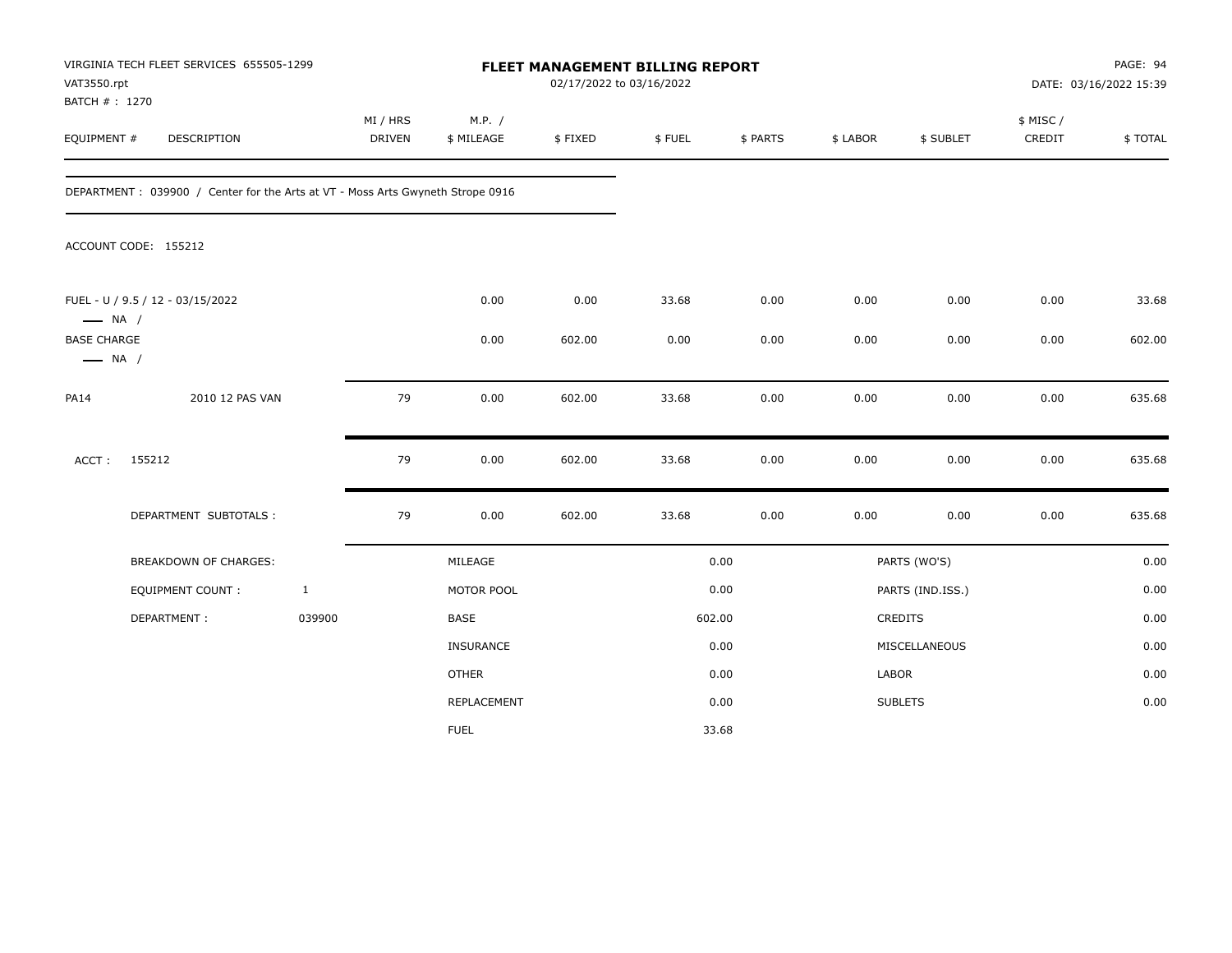| VAT3550.rpt<br>BATCH #: 1270 | VIRGINIA TECH FLEET SERVICES 655505-1299                             |               | <b>FLEET MANAGEMENT BILLING REPORT</b><br>02/17/2022 to 03/16/2022<br>MI / HRS<br>M.P. / |         |        |          |          |                  |                     | PAGE: 95<br>DATE: 03/16/2022 15:39 |
|------------------------------|----------------------------------------------------------------------|---------------|------------------------------------------------------------------------------------------|---------|--------|----------|----------|------------------|---------------------|------------------------------------|
| EQUIPMENT #                  | DESCRIPTION                                                          | <b>DRIVEN</b> | \$ MILEAGE                                                                               | \$FIXED | \$FUEL | \$ PARTS | \$ LABOR | \$ SUBLET        | \$ MISC /<br>CREDIT | \$TOTAL                            |
|                              | DEPARTMENT : 040000 / Undergraduate Admissions -Samantha Boyd (0202) |               |                                                                                          |         |        |          |          |                  |                     |                                    |
|                              | ACCOUNT CODE: 118456                                                 |               |                                                                                          |         |        |          |          |                  |                     |                                    |
| $\longrightarrow$ NA /       | FUEL - U / 13.2 / 11 - 03/04/2022                                    |               | 0.00                                                                                     | 0.00    | 38.62  | 0.00     | 0.00     | 0.00             | 0.00                | 38.62                              |
| 60233S                       | 2010 Caravan                                                         | 205           | 0.00                                                                                     | 0.00    | 38.62  | 0.00     | 0.00     | 0.00             | 0.00                | 38.62                              |
| ACCT:                        | 118456                                                               | 205           | 0.00                                                                                     | 0.00    | 38.62  | 0.00     | 0.00     | 0.00             | 0.00                | 38.62                              |
|                              | DEPARTMENT SUBTOTALS :                                               | 205           | 0.00                                                                                     | 0.00    | 38.62  | 0.00     | 0.00     | 0.00             | 0.00                | 38.62                              |
|                              | <b>BREAKDOWN OF CHARGES:</b>                                         |               | MILEAGE                                                                                  |         |        | 0.00     |          | PARTS (WO'S)     |                     | 0.00                               |
|                              | <b>EQUIPMENT COUNT:</b>                                              | $\mathbf{1}$  | MOTOR POOL                                                                               |         |        | 0.00     |          | PARTS (IND.ISS.) |                     | 0.00                               |
|                              | DEPARTMENT:                                                          | 040000        | <b>BASE</b>                                                                              |         |        | 0.00     |          | CREDITS          |                     | 0.00                               |
|                              |                                                                      |               | <b>INSURANCE</b>                                                                         |         |        | 0.00     |          | MISCELLANEOUS    |                     | 0.00                               |
|                              |                                                                      |               | <b>OTHER</b>                                                                             |         |        | 0.00     | LABOR    |                  |                     | 0.00                               |
|                              |                                                                      |               | <b>REPLACEMENT</b>                                                                       |         |        | 0.00     |          | <b>SUBLETS</b>   |                     | 0.00                               |
|                              |                                                                      |               | <b>FUEL</b>                                                                              |         |        | 38.62    |          |                  |                     |                                    |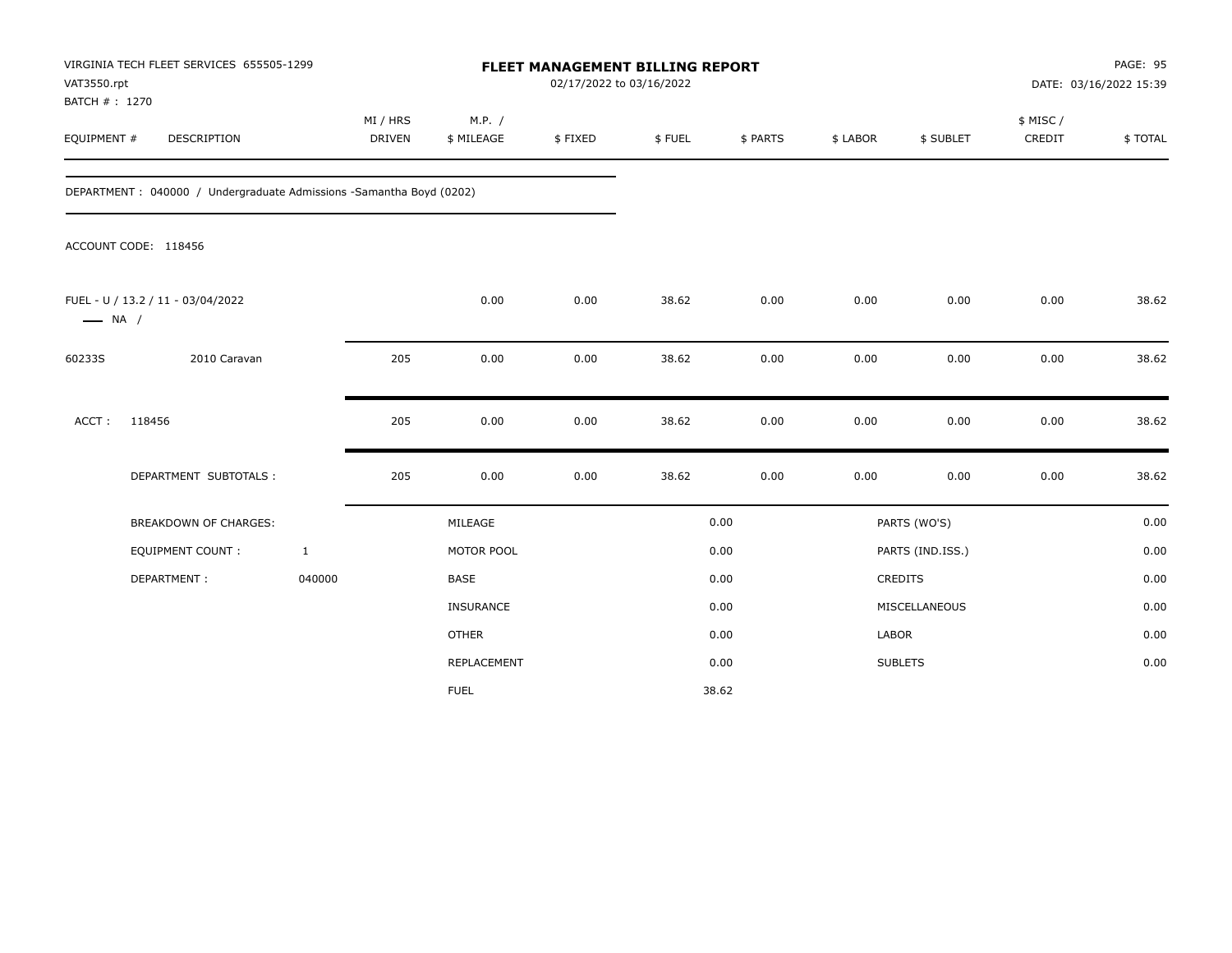| VAT3550.rpt<br>BATCH #: 1270 | VIRGINIA TECH FLEET SERVICES 655505-1299                       |                           |                      | <b>FLEET MANAGEMENT BILLING REPORT</b> | 02/17/2022 to 03/16/2022 |          |          |                  |                     | PAGE: 96<br>DATE: 03/16/2022 15:39 |
|------------------------------|----------------------------------------------------------------|---------------------------|----------------------|----------------------------------------|--------------------------|----------|----------|------------------|---------------------|------------------------------------|
| EQUIPMENT #                  | DESCRIPTION                                                    | MI / HRS<br><b>DRIVEN</b> | M.P. /<br>\$ MILEAGE | \$FIXED                                | \$FUEL                   | \$ PARTS | \$ LABOR | \$ SUBLET        | \$ MISC /<br>CREDIT | \$TOTAL                            |
|                              | DEPARTMENT: 040100 / University Registrar - Robin Lucas (0134) |                           |                      |                                        |                          |          |          |                  |                     |                                    |
|                              | ACCOUNT CODE: 123640                                           |                           |                      |                                        |                          |          |          |                  |                     |                                    |
| $\longrightarrow$ NA /       | FUEL - U / 20.2 / 11 - 02/25/2022                              |                           | 0.00                 | 0.00                                   | 59.07                    | 0.00     | 0.00     | 0.00             | 0.00                | 59.07                              |
| 50164S                       | 2005 SAVANA                                                    |                           | 182<br>0.00          | 0.00                                   | 59.07                    | 0.00     | 0.00     | 0.00             | 0.00                | 59.07                              |
| ACCT:                        | 123640                                                         |                           | 182<br>0.00          | 0.00                                   | 59.07                    | 0.00     | 0.00     | 0.00             | 0.00                | 59.07                              |
|                              | DEPARTMENT SUBTOTALS :                                         |                           | 182<br>0.00          | 0.00                                   | 59.07                    | 0.00     | 0.00     | 0.00             | 0.00                | 59.07                              |
|                              | BREAKDOWN OF CHARGES:                                          |                           | MILEAGE              |                                        |                          | 0.00     |          | PARTS (WO'S)     |                     | 0.00                               |
|                              | EQUIPMENT COUNT :                                              | $\mathbf{1}$              | MOTOR POOL           |                                        |                          | 0.00     |          | PARTS (IND.ISS.) |                     | 0.00                               |
|                              | DEPARTMENT:                                                    | 040100                    | <b>BASE</b>          |                                        |                          | 0.00     |          | CREDITS          |                     | 0.00                               |
|                              |                                                                |                           | INSURANCE            |                                        |                          | 0.00     |          | MISCELLANEOUS    |                     | 0.00                               |
|                              |                                                                |                           | <b>OTHER</b>         |                                        |                          | 0.00     |          | LABOR            |                     | 0.00                               |
|                              |                                                                |                           | REPLACEMENT          |                                        |                          | 0.00     |          | <b>SUBLETS</b>   |                     | 0.00                               |
|                              |                                                                |                           | <b>FUEL</b>          |                                        |                          | 59.07    |          |                  |                     |                                    |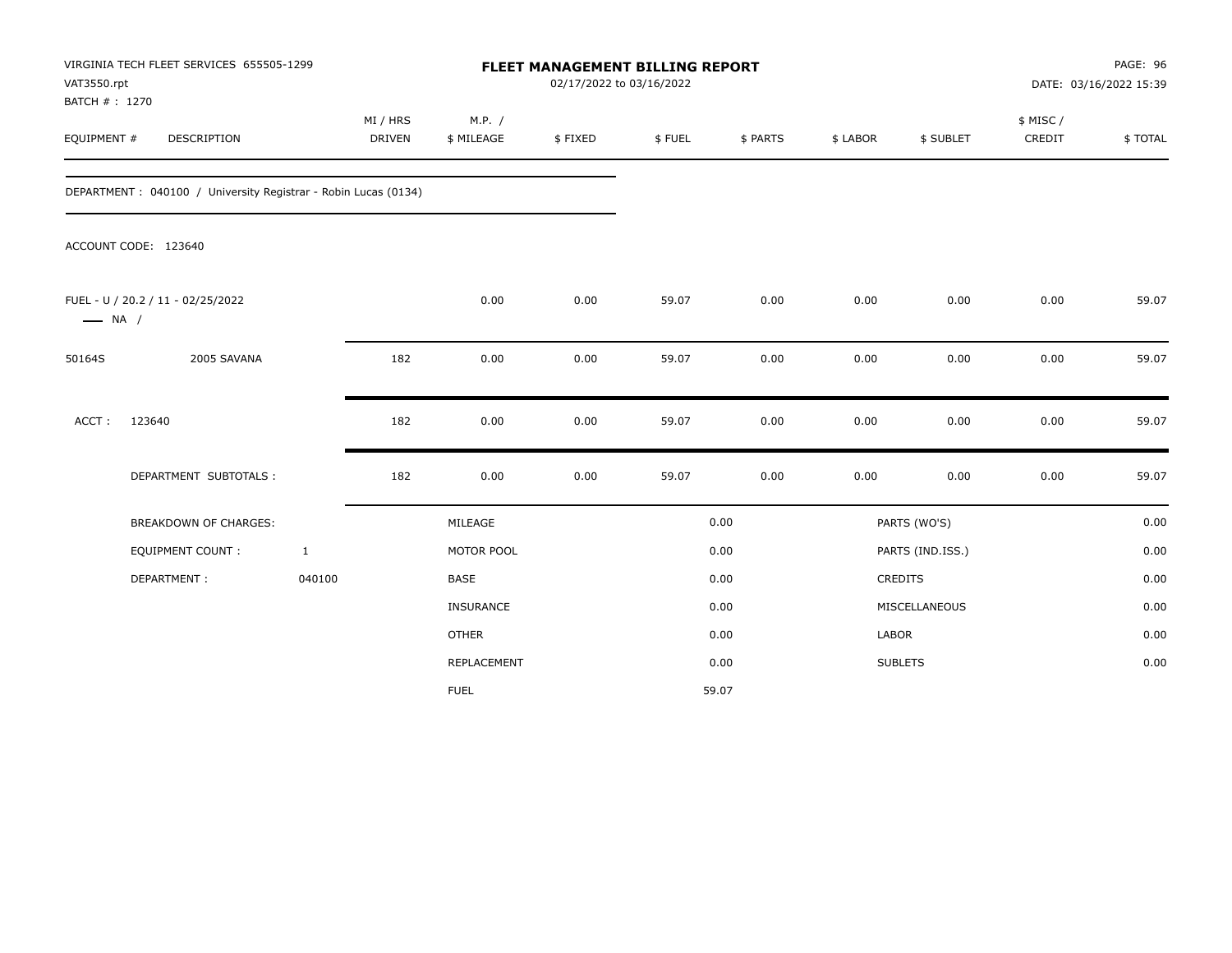| VAT3550.rpt<br>BATCH # : 1270 | VIRGINIA TECH FLEET SERVICES 655505-1299                |                           |    |                      | 02/17/2022 to 03/16/2022 | <b>FLEET MANAGEMENT BILLING REPORT</b> |          |          |                  |                     | PAGE: 97<br>DATE: 03/16/2022 15:39 |
|-------------------------------|---------------------------------------------------------|---------------------------|----|----------------------|--------------------------|----------------------------------------|----------|----------|------------------|---------------------|------------------------------------|
| EQUIPMENT #                   | DESCRIPTION                                             | MI / HRS<br><b>DRIVEN</b> |    | M.P. /<br>\$ MILEAGE | \$FIXED                  | \$FUEL                                 | \$ PARTS | \$ LABOR | \$ SUBLET        | \$ MISC /<br>CREDIT | \$TOTAL                            |
|                               | DEPARTMENT: 040903 / DSA IT Operating Brandy Morse 0255 |                           |    |                      |                          |                                        |          |          |                  |                     |                                    |
|                               | ACCOUNT CODE: 655523                                    |                           |    |                      |                          |                                        |          |          |                  |                     |                                    |
| $\longrightarrow$ NA /        | FUEL - U / 2.8 / 11 - 03/14/2022                        |                           |    | 0.00                 | 0.00                     | 10.14                                  | 0.00     | 0.00     | 0.00             | 0.00                | 10.14                              |
| 77301s                        | 2019 Kicks                                              |                           | 70 | 0.00                 | 0.00                     | 10.14                                  | 0.00     | 0.00     | 0.00             | 0.00                | 10.14                              |
| ACCT:                         | 655523                                                  |                           | 70 | 0.00                 | 0.00                     | 10.14                                  | 0.00     | 0.00     | 0.00             | 0.00                | 10.14                              |
|                               | DEPARTMENT SUBTOTALS :                                  |                           | 70 | 0.00                 | 0.00                     | 10.14                                  | 0.00     | 0.00     | 0.00             | 0.00                | 10.14                              |
|                               | <b>BREAKDOWN OF CHARGES:</b>                            |                           |    | MILEAGE              |                          |                                        | 0.00     |          | PARTS (WO'S)     |                     | 0.00                               |
|                               | <b>EQUIPMENT COUNT:</b>                                 | $\mathbf{1}$              |    | MOTOR POOL           |                          |                                        | 0.00     |          | PARTS (IND.ISS.) |                     | 0.00                               |
|                               | DEPARTMENT:                                             | 040903                    |    | <b>BASE</b>          |                          |                                        | 0.00     |          | CREDITS          |                     | 0.00                               |
|                               |                                                         |                           |    | INSURANCE            |                          |                                        | 0.00     |          | MISCELLANEOUS    |                     | 0.00                               |
|                               |                                                         |                           |    | <b>OTHER</b>         |                          |                                        | 0.00     | LABOR    |                  |                     | 0.00                               |
|                               |                                                         |                           |    | <b>REPLACEMENT</b>   |                          |                                        | 0.00     |          | <b>SUBLETS</b>   |                     | 0.00                               |
|                               |                                                         |                           |    | <b>FUEL</b>          |                          |                                        | 10.14    |          |                  |                     |                                    |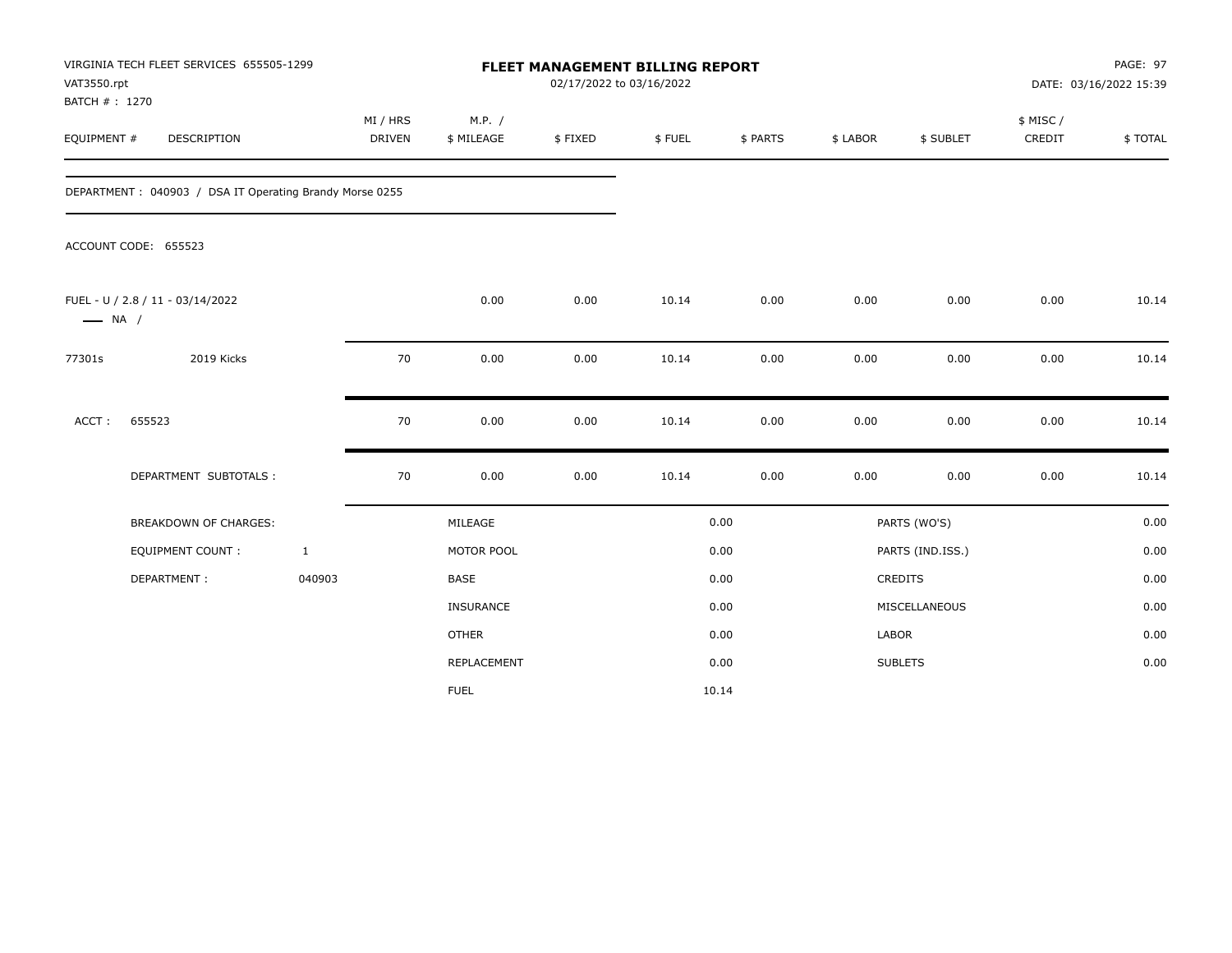| VAT3550.rpt<br>BATCH #: 1270 | VIRGINIA TECH FLEET SERVICES 655505-1299                              |                    |                      |         | FLEET MANAGEMENT BILLING REPORT<br>02/17/2022 to 03/16/2022 |          |          |           |                    | PAGE: 98<br>DATE: 03/16/2022 15:39 |
|------------------------------|-----------------------------------------------------------------------|--------------------|----------------------|---------|-------------------------------------------------------------|----------|----------|-----------|--------------------|------------------------------------|
| EQUIPMENT #                  | DESCRIPTION                                                           | MI / HRS<br>DRIVEN | M.P. /<br>\$ MILEAGE | \$FIXED | \$FUEL                                                      | \$ PARTS | \$ LABOR | \$ SUBLET | \$ MISC/<br>CREDIT | \$TOTAL                            |
|                              | DEPARTMENT : 044000 / Controllers Office Rachel Burger Mail Code 0312 |                    |                      |         |                                                             |          |          |           |                    |                                    |
|                              | ACCOUNT CODE: 124391                                                  |                    |                      |         |                                                             |          |          |           |                    |                                    |
| $\longrightarrow$ NA /       | FUEL - U / 8.8 / 12 - 02/21/2022                                      |                    | 0.00                 | 0.00    | 25.75                                                       | 0.00     | 0.00     | 0.00      | 0.00               | 25.75                              |
| 68289s                       | 2015 FOCUS                                                            | 145                | 0.00                 | 0.00    | 25.75                                                       | 0.00     | 0.00     | 0.00      | 0.00               | 25.75                              |
| $\longrightarrow$ NA /       | FUEL - U / 8.8 / 11 - 03/01/2022                                      |                    | 0.00                 | 0.00    | 25.78                                                       | 0.00     | 0.00     | 0.00      | 0.00               | 25.78                              |
| 74605s                       | 2017 FOCUS                                                            | 179                | 0.00                 | 0.00    | 25.78                                                       | 0.00     | 0.00     | 0.00      | 0.00               | 25.78                              |
| $\longrightarrow$ NA /       | FUEL - U / 12.9 / 12 - 02/17/2022                                     |                    | 0.00                 | 0.00    | 37.88                                                       | 0.00     | 0.00     | 0.00      | 0.00               | 37.88                              |
| 77302s                       | 2019 IMPALA                                                           | 318                | 0.00                 | 0.00    | 37.88                                                       | 0.00     | 0.00     | 0.00      | 0.00               | 37.88                              |
| ACCT:                        | 124391                                                                | 642                | 0.00                 | 0.00    | 89.41                                                       | 0.00     | 0.00     | 0.00      | 0.00               | 89.41                              |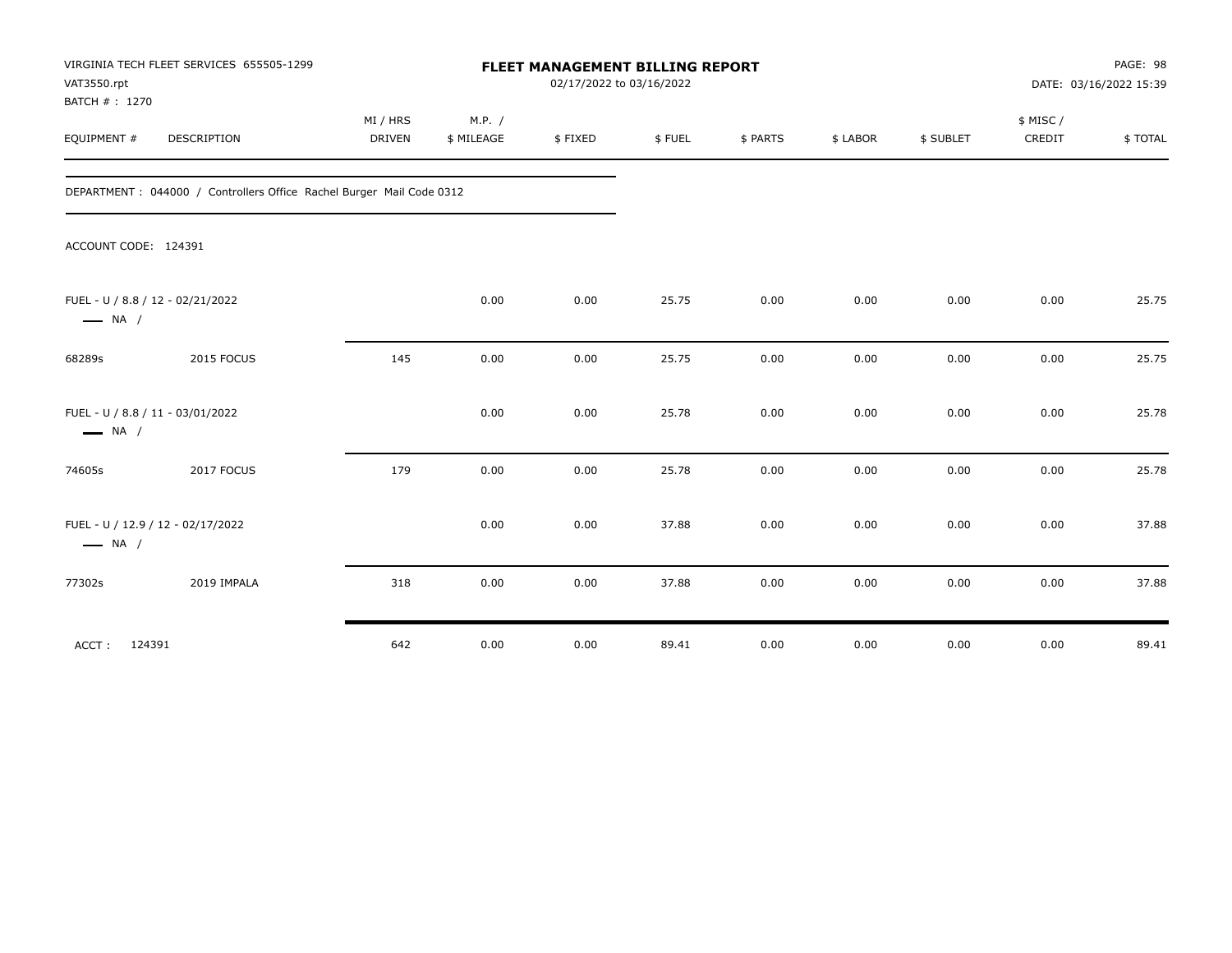| VIRGINIA TECH FLEET SERVICES 655505-1299<br>VAT3550.rpt<br>BATCH #: 1270 |        |                    | <b>FLEET MANAGEMENT BILLING REPORT</b><br>02/17/2022 to 03/16/2022<br>DATE: 03/16/2022 15:39 |         |        |          |          |                  |                     |         |
|--------------------------------------------------------------------------|--------|--------------------|----------------------------------------------------------------------------------------------|---------|--------|----------|----------|------------------|---------------------|---------|
| EQUIPMENT #<br><b>DESCRIPTION</b>                                        |        | MI / HRS<br>DRIVEN | M.P. /<br>\$ MILEAGE                                                                         | \$FIXED | \$FUEL | \$ PARTS | \$ LABOR | \$ SUBLET        | \$ MISC /<br>CREDIT | \$TOTAL |
| DEPARTMENT SUBTOTALS :                                                   |        | 642                | 0.00                                                                                         | 0.00    | 89.41  | 0.00     | 0.00     | 0.00             | 0.00                | 89.41   |
| <b>BREAKDOWN OF CHARGES:</b>                                             |        |                    | MILEAGE                                                                                      |         |        | 0.00     |          | PARTS (WO'S)     |                     | 0.00    |
| <b>EQUIPMENT COUNT:</b>                                                  | 3      |                    | MOTOR POOL                                                                                   |         |        | 0.00     |          | PARTS (IND.ISS.) |                     | 0.00    |
| DEPARTMENT:                                                              | 044000 |                    | <b>BASE</b>                                                                                  |         |        | 0.00     |          | <b>CREDITS</b>   |                     | 0.00    |
|                                                                          |        |                    | INSURANCE                                                                                    |         |        | 0.00     |          | MISCELLANEOUS    |                     | 0.00    |
|                                                                          |        |                    | <b>OTHER</b>                                                                                 |         |        | 0.00     | LABOR    |                  |                     | 0.00    |
|                                                                          |        |                    | REPLACEMENT                                                                                  |         |        | 0.00     |          | <b>SUBLETS</b>   |                     | 0.00    |
|                                                                          |        |                    | <b>FUEL</b>                                                                                  |         |        | 89.41    |          |                  |                     |         |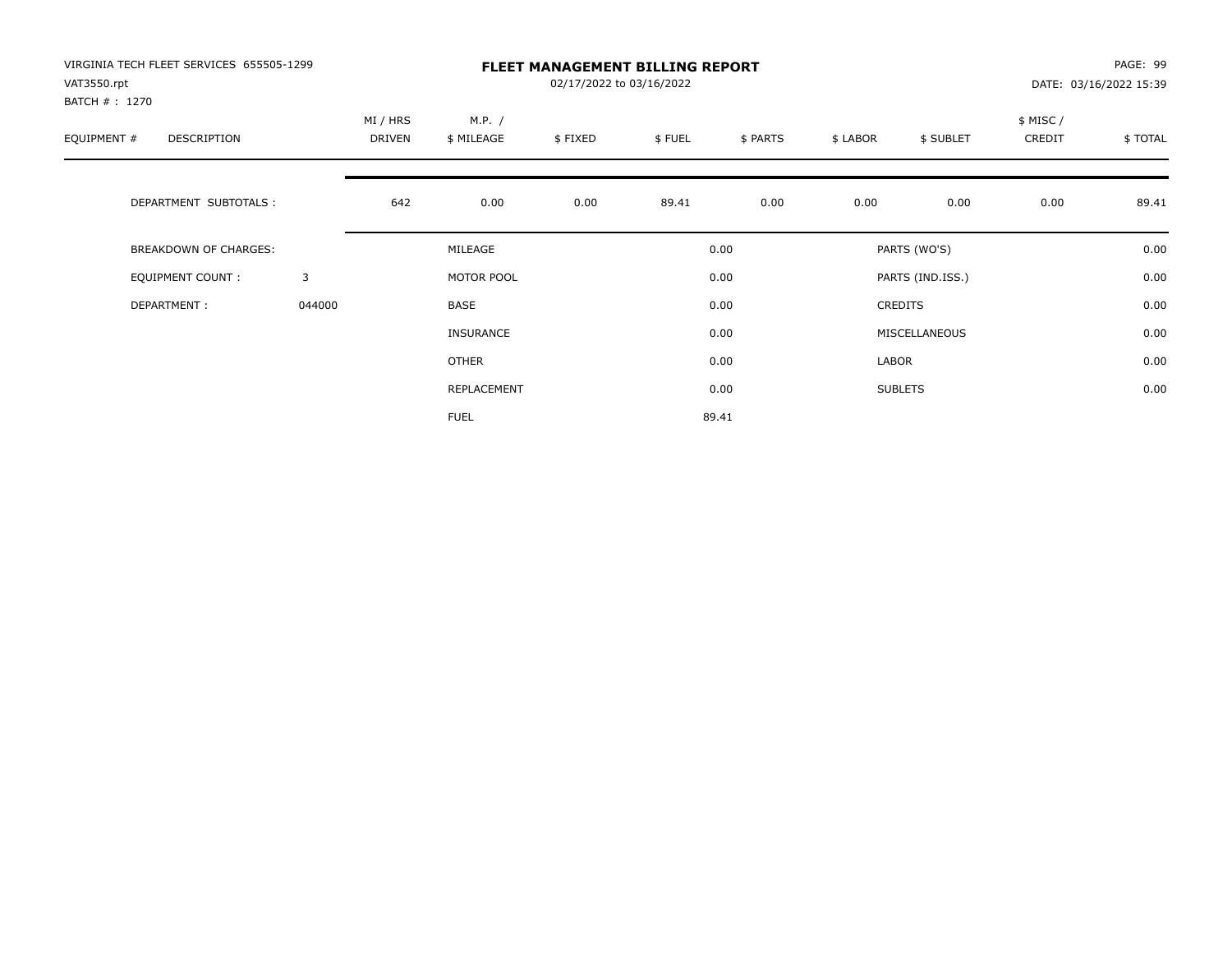| VAT3550.rpt<br>BATCH # : 1270 | VIRGINIA TECH FLEET SERVICES 655505-1299   |                |                    |                      | 02/17/2022 to 03/16/2022 | FLEET MANAGEMENT BILLING REPORT |          |          |                  |                     | PAGE: 100<br>DATE: 03/16/2022 15:39 |
|-------------------------------|--------------------------------------------|----------------|--------------------|----------------------|--------------------------|---------------------------------|----------|----------|------------------|---------------------|-------------------------------------|
| EQUIPMENT #                   | DESCRIPTION                                |                | MI / HRS<br>DRIVEN | M.P. /<br>\$ MILEAGE | \$FIXED                  | \$FUEL                          | \$ PARTS | \$ LABOR | \$ SUBLET        | \$ MISC /<br>CREDIT | \$TOTAL                             |
|                               | DEPARTMENT: 047010 / SURPLUS - Ron Barrett |                | MAIL CODE 0359     |                      |                          |                                 |          |          |                  |                     |                                     |
|                               | ACCOUNT CODE: 554600                       |                |                    |                      |                          |                                 |          |          |                  |                     |                                     |
| $\longrightarrow$ NA /        | FUEL - D / 38.0 / 14 - 02/28/2022          |                |                    | 0.00                 | 0.00                     | 120.08                          | 0.00     | 0.00     | 0.00             | 0.00                | 120.08                              |
| 47286S                        | 2013 M2-106                                |                | 274                | 0.00                 | 0.00                     | 120.08                          | 0.00     | 0.00     | 0.00             | 0.00                | 120.08                              |
| $\longrightarrow$ NA /        | FUEL - U / 23.3 / 11 - 02/25/2022          |                |                    | 0.00                 | 0.00                     | 68.33                           | 0.00     | 0.00     | 0.00             | 0.00                | 68.33                               |
| 69977s                        | 2016 SAVANA                                |                | 210                | 0.00                 | 0.00                     | 68.33                           | 0.00     | 0.00     | 0.00             | 0.00                | 68.33                               |
| ACCT:                         | 554600                                     |                | 484                | 0.00                 | 0.00                     | 188.41                          | 0.00     | 0.00     | 0.00             | 0.00                | 188.41                              |
|                               | DEPARTMENT SUBTOTALS :                     |                | 484                | 0.00                 | 0.00                     | 188.41                          | 0.00     | 0.00     | 0.00             | $0.00\,$            | 188.41                              |
|                               | BREAKDOWN OF CHARGES:                      |                |                    | MILEAGE              |                          |                                 | 0.00     |          | PARTS (WO'S)     |                     | 0.00                                |
|                               | <b>EQUIPMENT COUNT:</b>                    | $\overline{2}$ |                    | MOTOR POOL           |                          |                                 | 0.00     |          | PARTS (IND.ISS.) |                     | 0.00                                |
|                               | DEPARTMENT:                                | 047010         |                    | BASE                 |                          |                                 | 0.00     |          | <b>CREDITS</b>   |                     | 0.00                                |
|                               |                                            |                |                    | <b>INSURANCE</b>     |                          |                                 | 0.00     |          | MISCELLANEOUS    |                     | 0.00                                |
|                               |                                            |                |                    | <b>OTHER</b>         |                          |                                 | 0.00     | LABOR    |                  |                     | 0.00                                |
|                               |                                            |                |                    | REPLACEMENT          |                          |                                 | 0.00     |          | <b>SUBLETS</b>   |                     | 0.00                                |
|                               |                                            |                |                    | <b>FUEL</b>          |                          | 188.41                          |          |          |                  |                     |                                     |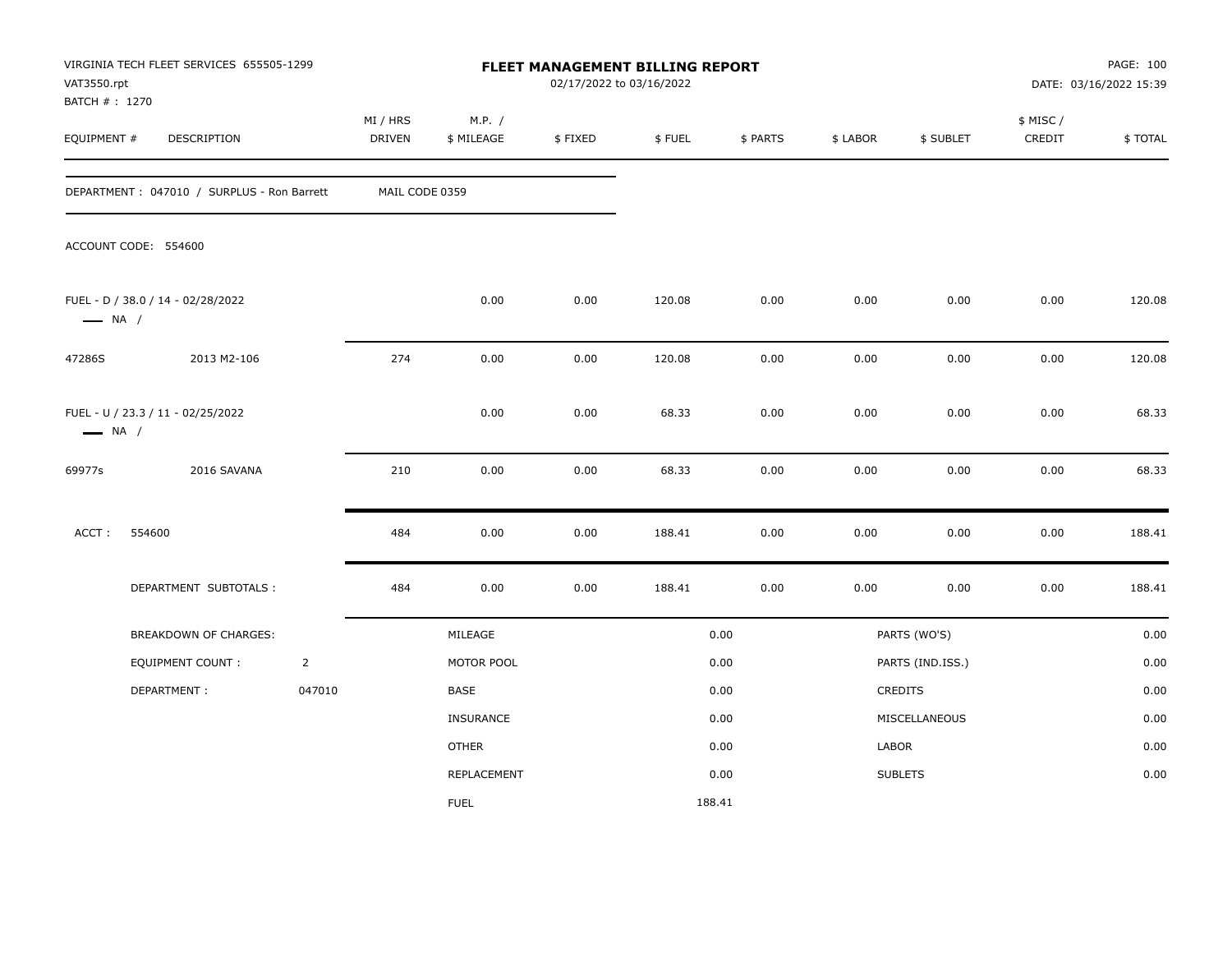| VAT3550.rpt<br>BATCH #: 1270                      | VIRGINIA TECH FLEET SERVICES 655505-1299                 |                           |                      | <b>FLEET MANAGEMENT BILLING REPORT</b><br>02/17/2022 to 03/16/2022 |        |          |          |           |                     | PAGE: 101<br>DATE: 03/16/2022 15:39 |
|---------------------------------------------------|----------------------------------------------------------|---------------------------|----------------------|--------------------------------------------------------------------|--------|----------|----------|-----------|---------------------|-------------------------------------|
| EQUIPMENT #                                       | DESCRIPTION                                              | MI / HRS<br><b>DRIVEN</b> | M.P. /<br>\$ MILEAGE | \$FIXED                                                            | \$FUEL | \$ PARTS | \$ LABOR | \$ SUBLET | \$ MISC /<br>CREDIT | \$TOTAL                             |
|                                                   | DEPARTMENT : 047100 / University Police Dee Perkins 0523 |                           |                      |                                                                    |        |          |          |           |                     |                                     |
| ACCOUNT CODE: 121720                              |                                                          |                           |                      |                                                                    |        |          |          |           |                     |                                     |
| $\longrightarrow$ NA /                            | FUEL - U / 11.2 / 12 - 03/10/2022                        |                           | 0.00                 | 0.00                                                               | 40.29  | 0.00     | 0.00     | 0.00      | 0.00                | 40.29                               |
| $\longrightarrow$ NA /                            | FUEL - U / 7.0 / 11 - 02/17/2022                         |                           | 0.00                 | 0.00                                                               | 20.51  | 0.00     | 0.00     | 0.00      | 0.00                | 20.51                               |
| $\longrightarrow$ NA /                            | FUEL - U / 9.0 / 12 - 02/28/2022                         |                           | 0.00                 | 0.00                                                               | 26.49  | 0.00     | 0.00     | 0.00      | 0.00                | 26.49                               |
| 57577s                                            | 2009 EXPLORER                                            | 341                       | 0.00                 | 0.00                                                               | 87.29  | 0.00     | 0.00     | 0.00      | 0.00                | 87.29                               |
| $\longrightarrow$ NA /                            | FUEL - U / 38.0 / 12 - 02/26/2022                        |                           | 0.00                 | 0.00                                                               | 111.40 | 0.00     | 0.00     | 0.00      | 0.00                | 111.40                              |
| 58833S                                            | 2009 C5500                                               | 205                       | 0.00                 | 0.00                                                               | 111.40 | 0.00     | 0.00     | 0.00      | 0.00                | 111.40                              |
| $\longrightarrow$ NA /                            | FUEL - U / 8.0 / 11 - 03/06/2022                         |                           | 0.00                 | 0.00                                                               | 23.35  | 0.00     | 0.00     | 0.00      | 0.00                | 23.35                               |
| $\longrightarrow$ NA /                            | FUEL - U / 16.0 / 11 - 02/22/2022                        |                           | 0.00                 | 0.00                                                               | 46.91  | 0.00     | 0.00     | 0.00      | 0.00                | 46.91                               |
| WORK ORDER # 0000112946<br>$\longrightarrow$ NA / |                                                          |                           | 0.00                 | 0.00                                                               | 0.00   | 187.07   | 16.25    | 0.00      | 0.00                | 203.32                              |
| 65610s                                            | 2013 TAHOE                                               | 212                       | 0.00                 | 0.00                                                               | 70.26  | 187.07   | 16.25    | 0.00      | 0.00                | 273.58                              |
| $\longrightarrow$ NA /                            | FUEL - U / 0.3 / 11 - 03/03/2022                         |                           | 0.00                 | 0.00                                                               | 0.79   | 0.00     | 0.00     | 0.00      | 0.00                | 0.79                                |
| $\longrightarrow$ NA /                            | FUEL - U / 16.6 / 12 - 03/08/2022                        |                           | 0.00                 | 0.00                                                               | 59.85  | 0.00     | 0.00     | 0.00      | 0.00                | 59.85                               |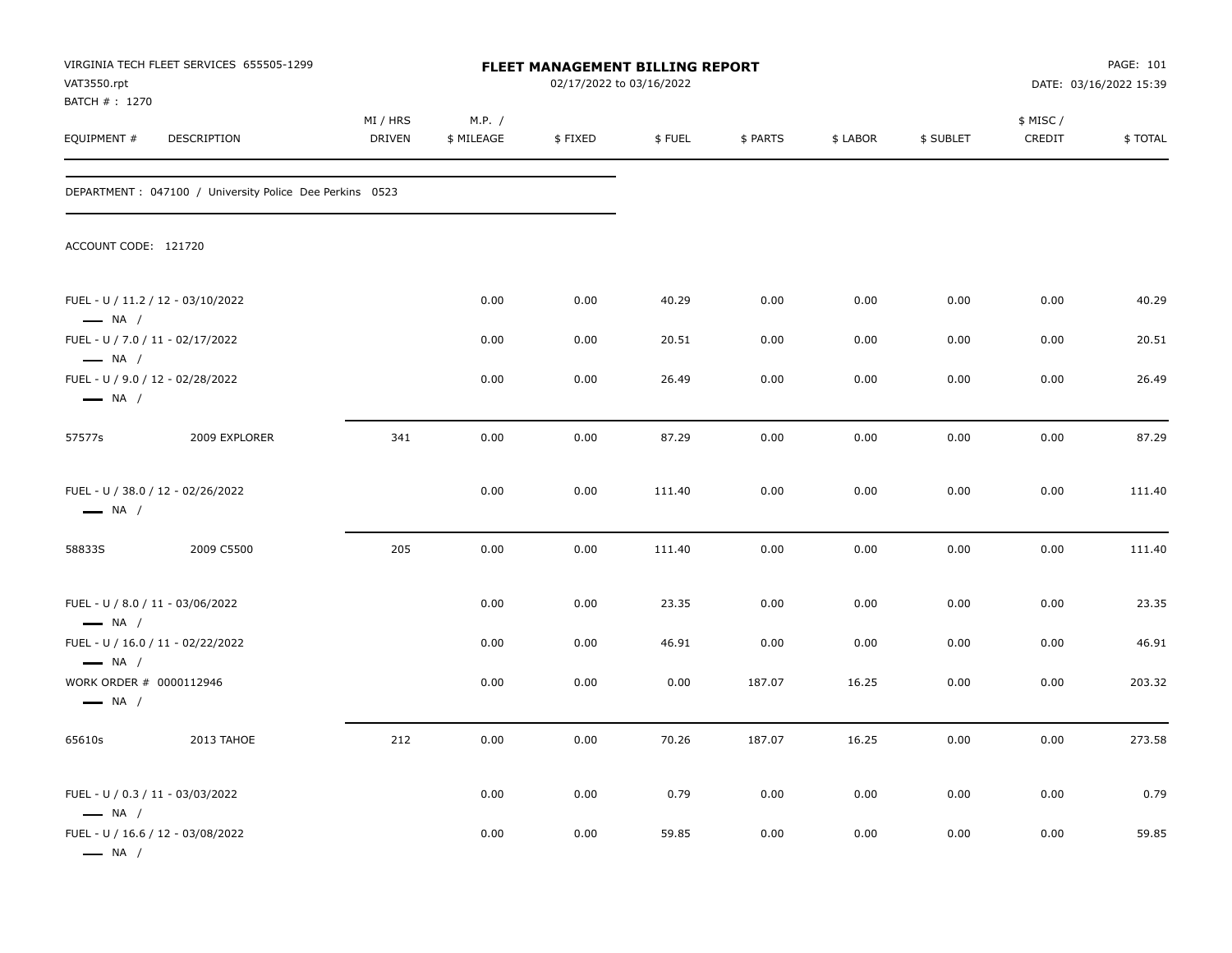|                                                   | VIRGINIA TECH FLEET SERVICES 655505-1299                 |               |            | FLEET MANAGEMENT BILLING REPORT |        |          |          |           |           | PAGE: 102              |
|---------------------------------------------------|----------------------------------------------------------|---------------|------------|---------------------------------|--------|----------|----------|-----------|-----------|------------------------|
| VAT3550.rpt<br>BATCH #: 1270                      |                                                          |               |            | 02/17/2022 to 03/16/2022        |        |          |          |           |           | DATE: 03/16/2022 15:39 |
|                                                   |                                                          | MI / HRS      | M.P. /     |                                 |        |          |          |           | \$ MISC / |                        |
| EQUIPMENT #                                       | <b>DESCRIPTION</b>                                       | <b>DRIVEN</b> | \$ MILEAGE | \$FIXED                         | \$FUEL | \$ PARTS | \$ LABOR | \$ SUBLET | CREDIT    | \$TOTAL                |
|                                                   | DEPARTMENT : 047100 / University Police Dee Perkins 0523 |               |            |                                 |        |          |          |           |           |                        |
| $\longrightarrow$ NA /                            | FUEL - U / 16.5 / 11 - 02/23/2022                        |               | 0.00       | 0.00                            | 48.35  | 0.00     | 0.00     | 0.00      | 0.00      | 48.35                  |
| WORK ORDER # 0000112934<br>$\longrightarrow$ NA / |                                                          |               | 0.00       | 0.00                            | 0.00   | 0.88     | 16.25    | 0.00      | 0.00      | 17.13                  |
| PARTS ISSUE # I312307<br>$\longrightarrow$ NA /   |                                                          |               | 0.00       | 0.00                            | 0.00   | 7.68     | 0.00     | 0.00      | 0.00      | 7.68                   |
| 65619s                                            | 2013 TAHOE                                               | 345           | 0.00       | 0.00                            | 108.99 | 8.56     | 16.25    | 0.00      | 0.00      | 133.80                 |
| $\longrightarrow$ NA /                            | FUEL - U / 4.4 / 11 - 03/01/2022                         |               | 0.00       | 0.00                            | 12.77  | 0.00     | 0.00     | 0.00      | 0.00      | 12.77                  |
| $\longrightarrow$ NA /                            | FUEL - U / 3.9 / 11 - 03/07/2022                         |               | 0.00       | 0.00                            | 14.15  | 0.00     | 0.00     | 0.00      | 0.00      | 14.15                  |
| $\longrightarrow$ NA /                            | FUEL - U / 4.1 / 11 - 02/24/2022                         |               | 0.00       | 0.00                            | 12.04  | 0.00     | 0.00     | 0.00      | 0.00      | 12.04                  |
| WORK ORDER # 0000112926<br>$\longrightarrow$ NA / |                                                          |               | 0.00       | 0.00                            | 0.00   | 303.88   | 247.00   | 75.00     | 0.00      | 625.88                 |
| WORK ORDER # 0000112948<br>$\longrightarrow$ NA / |                                                          |               | 0.00       | 0.00                            | 0.00   | 20.50    | 0.00     | 0.00      | 0.00      | 20.50                  |
| PARTS ISSUE # I312305<br>$\longrightarrow$ NA /   |                                                          |               | 0.00       | 0.00                            | 0.00   | 14.54    | 0.00     | 0.00      | 0.00      | 14.54                  |
| 68350s                                            | 2016 EXPLORER                                            | 131           | 0.00       | 0.00                            | 38.96  | 338.92   | 247.00   | 75.00     | 0.00      | 699.88                 |
| $\longrightarrow$ NA /                            | FUEL - U / 15.9 / 12 - 03/04/2022                        |               | 0.00       | 0.00                            | 46.59  | 0.00     | 0.00     | 0.00      | 0.00      | 46.59                  |
| $\longrightarrow$ NA /                            | FUEL - U / 15.4 / 12 - 03/14/2022                        |               | 0.00       | 0.00                            | 55.41  | 0.00     | 0.00     | 0.00      | 0.00      | 55.41                  |
| $\longrightarrow$ NA /                            | FUEL - U / 13.7 / 11 - 02/18/2022                        |               | 0.00       | 0.00                            | 40.08  | 0.00     | 0.00     | 0.00      | 0.00      | 40.08                  |
| $-$ NA $/$                                        | FUEL - U / 14.9 / 12 - 02/23/2022                        |               | 0.00       | 0.00                            | 43.77  | 0.00     | 0.00     | 0.00      | 0.00      | 43.77                  |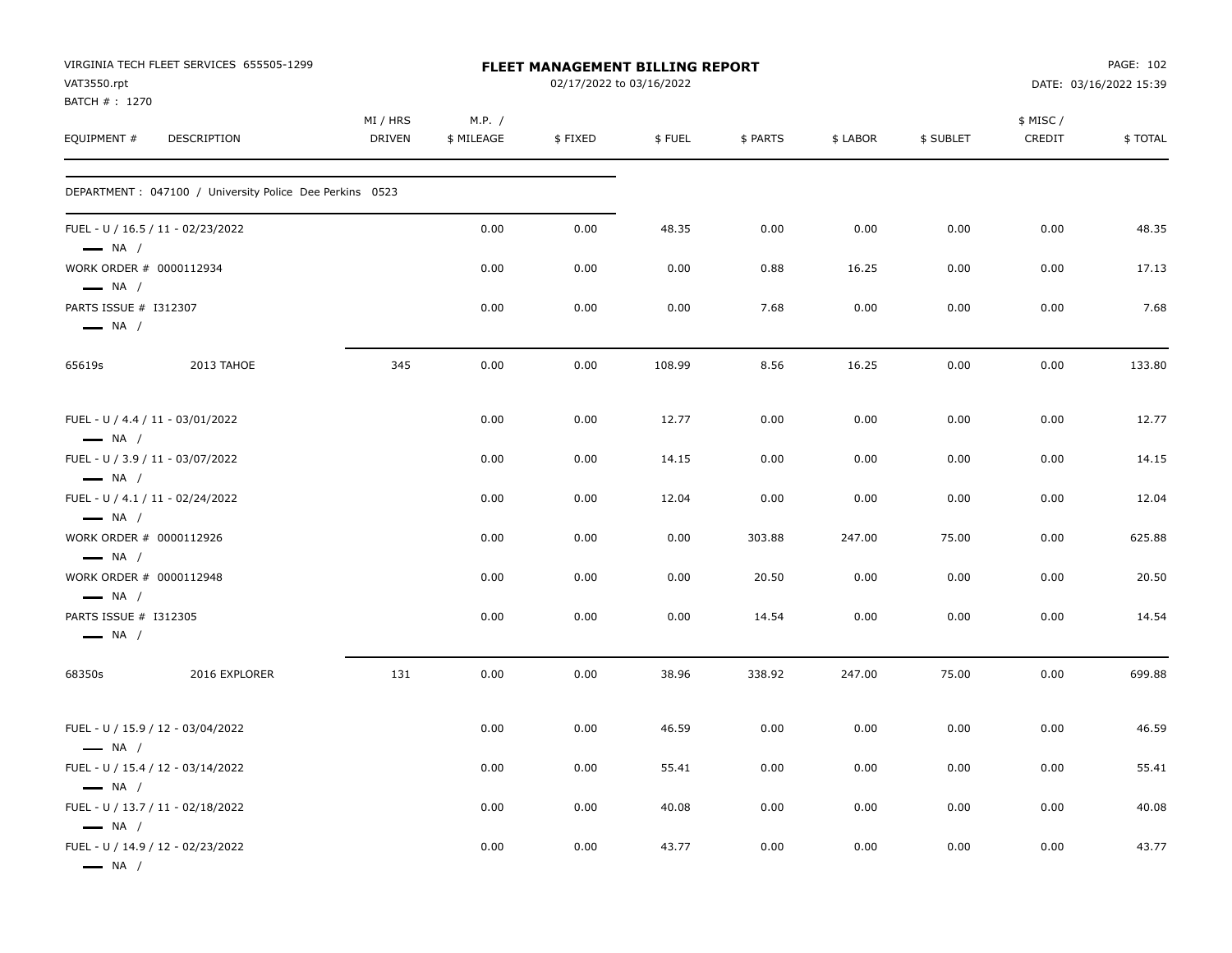| VAT3550.rpt                                      | VIRGINIA TECH FLEET SERVICES 655505-1299                 |                    |                      | <b>FLEET MANAGEMENT BILLING REPORT</b><br>02/17/2022 to 03/16/2022 |        |          |          |           |                     | PAGE: 103<br>DATE: 03/16/2022 15:39 |
|--------------------------------------------------|----------------------------------------------------------|--------------------|----------------------|--------------------------------------------------------------------|--------|----------|----------|-----------|---------------------|-------------------------------------|
| BATCH #: 1270<br>EQUIPMENT #                     | DESCRIPTION                                              | MI / HRS<br>DRIVEN | M.P. /<br>\$ MILEAGE | \$FIXED                                                            | \$FUEL | \$ PARTS | \$ LABOR | \$ SUBLET | \$ MISC /<br>CREDIT | \$TOTAL                             |
|                                                  | DEPARTMENT : 047100 / University Police Dee Perkins 0523 |                    |                      |                                                                    |        |          |          |           |                     |                                     |
| $\longrightarrow$ NA /                           | FUEL - U / 43.3 / CC - 02/24/2022                        |                    | 0.00                 | 0.00                                                               | 142.14 | 0.00     | 0.00     | 0.00      | 0.00                | 142.14                              |
| $\longrightarrow$ NA /                           | WORK ORDER # 0000112925                                  |                    | 0.00                 | 0.00                                                               | 0.00   | 14.54    | 5.00     | 0.00      | 0.00                | 19.54                               |
| $\longrightarrow$ NA /                           | WORK ORDER # 0000112937                                  |                    | 0.00                 | 0.00                                                               | 0.00   | 20.50    | 35.00    | 0.00      | 5.00                | 60.50                               |
| 69951s                                           | 2016 EXPLORER                                            | 899                | 0.00                 | 0.00                                                               | 327.99 | 35.04    | 40.00    | 0.00      | 5.00                | 408.03                              |
| $\longrightarrow$ NA /                           | FUEL - U / 5.9 / 11 - 03/02/2022                         |                    | 0.00                 | 0.00                                                               | 17.40  | 0.00     | 0.00     | 0.00      | 0.00                | 17.40                               |
| $\longrightarrow$ NA /                           | FUEL - U / 6.4 / 11 - 03/06/2022                         |                    | 0.00                 | 0.00                                                               | 18.66  | 0.00     | 0.00     | 0.00      | 0.00                | 18.66                               |
| $\longrightarrow$ NA /                           | FUEL - U / 2.0 / 11 - 03/07/2022                         |                    | 0.00                 | 0.00                                                               | 5.89   | 0.00     | 0.00     | 0.00      | 0.00                | 5.89                                |
|                                                  | FUEL - U / 0.2 / 12 - 03/09/2022                         |                    | 0.00                 | 0.00                                                               | 0.69   | 0.00     | 0.00     | 0.00      | 0.00                | 0.69                                |
| $\longrightarrow$ NA /                           | FUEL - U / 3.1 / 12 - 03/09/2022                         |                    | 0.00                 | 0.00                                                               | 11.23  | 0.00     | 0.00     | 0.00      | 0.00                | 11.23                               |
| $\longrightarrow$ NA /                           | FUEL - U / 5.5 / 11 - 03/11/2022                         |                    | 0.00                 | 0.00                                                               | 19.82  | 0.00     | 0.00     | 0.00      | 0.00                | 19.82                               |
| $\longrightarrow$ NA /                           | FUEL - U / 3.2 / 11 - 03/13/2022                         |                    | 0.00                 | 0.00                                                               | 11.37  | 0.00     | 0.00     | 0.00      | 0.00                | 11.37                               |
| $\longrightarrow$ NA /                           | FUEL - U / 4.6 / 12 - 03/14/2022                         |                    | 0.00                 | 0.00                                                               | 16.61  | 0.00     | 0.00     | 0.00      | 0.00                | 16.61                               |
| $\longrightarrow$ NA /                           | FUEL - U / 2.8 / 11 - 03/15/2022                         |                    | 0.00                 | 0.00                                                               | 10.04  | 0.00     | 0.00     | 0.00      | 0.00                | 10.04                               |
| $\longrightarrow$ NA /<br>$\longrightarrow$ NA / | FUEL - U / 3.2 / 11 - 02/16/2022                         |                    | 0.00                 | 0.00                                                               | 9.49   | 0.00     | 0.00     | 0.00      | 0.00                | 9.49                                |
| $\longrightarrow$ NA /                           | FUEL - U / 4.0 / 11 - 02/18/2022                         |                    | 0.00                 | 0.00                                                               | 11.84  | 0.00     | 0.00     | 0.00      | 0.00                | 11.84                               |
|                                                  | FUEL - U / 6.5 / 12 - 02/18/2022                         |                    | 0.00                 | 0.00                                                               | 19.13  | 0.00     | 0.00     | 0.00      | 0.00                | 19.13                               |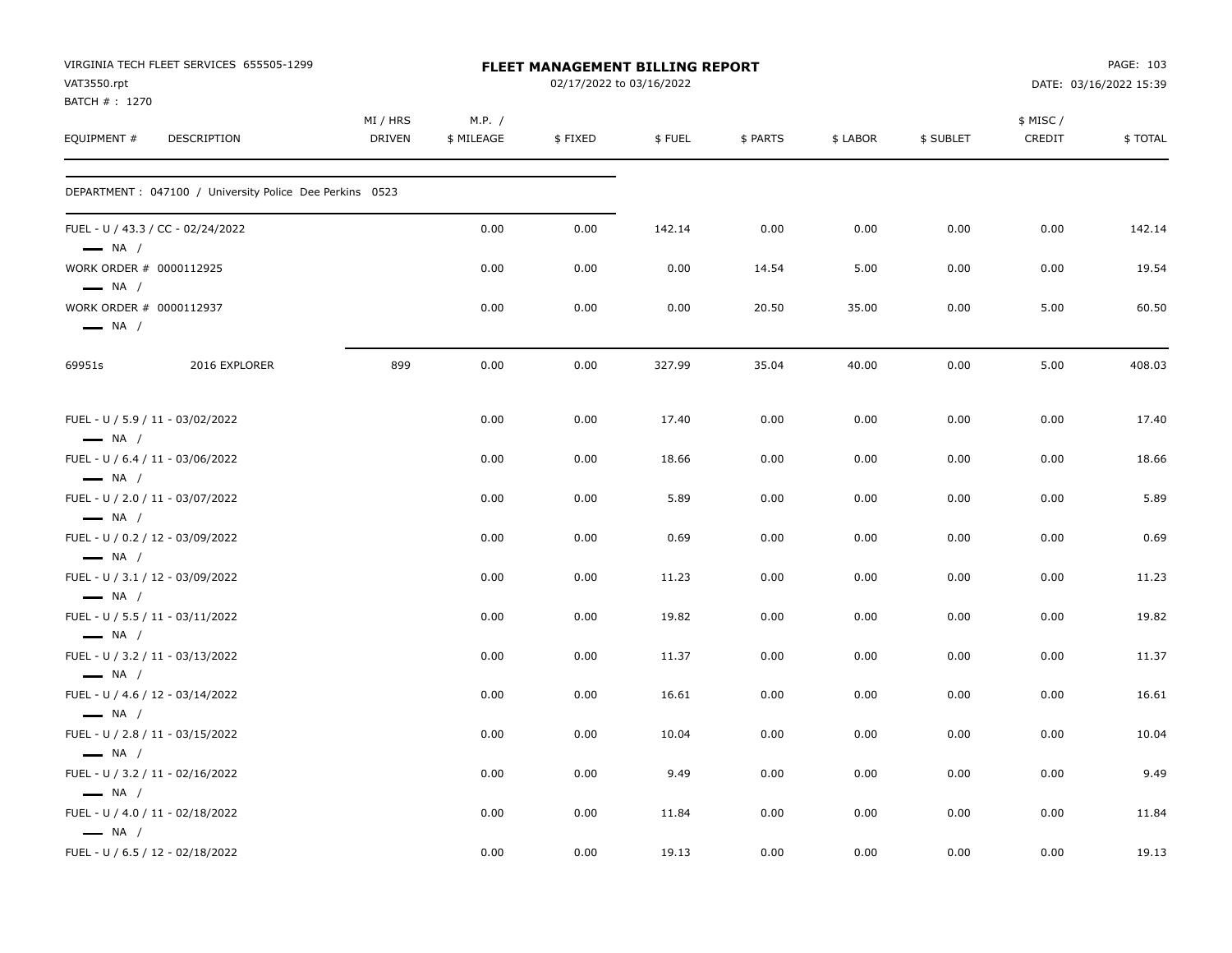| VAT3550.rpt                                       | VIRGINIA TECH FLEET SERVICES 655505-1299                 |                    |                      | FLEET MANAGEMENT BILLING REPORT<br>02/17/2022 to 03/16/2022 |        |          |          |           |                    | PAGE: 104<br>DATE: 03/16/2022 15:39 |
|---------------------------------------------------|----------------------------------------------------------|--------------------|----------------------|-------------------------------------------------------------|--------|----------|----------|-----------|--------------------|-------------------------------------|
| BATCH # : 1270<br>EQUIPMENT #                     | DESCRIPTION                                              | MI / HRS<br>DRIVEN | M.P. /<br>\$ MILEAGE | \$FIXED                                                     | \$FUEL | \$ PARTS | \$ LABOR | \$ SUBLET | \$ MISC/<br>CREDIT | \$TOTAL                             |
|                                                   | DEPARTMENT : 047100 / University Police Dee Perkins 0523 |                    |                      |                                                             |        |          |          |           |                    |                                     |
| $\longrightarrow$ NA /                            | FUEL - U / 8.2 / 11 - 02/20/2022                         |                    | 0.00                 | 0.00                                                        | 24.06  | 0.00     | 0.00     | 0.00      | 0.00               | 24.06                               |
| $\longrightarrow$ NA /<br>$\longrightarrow$ NA /  | FUEL - U / 8.2 / 11 - 02/23/2022                         |                    | 0.00                 | 0.00                                                        | 23.97  | 0.00     | 0.00     | 0.00      | 0.00               | 23.97                               |
| $\longrightarrow$ NA /                            | FUEL - U / 5.3 / 11 - 02/25/2022                         |                    | 0.00                 | 0.00                                                        | 15.44  | 0.00     | 0.00     | 0.00      | 0.00               | 15.44                               |
| $-$ NA /                                          | FUEL - U / 7.1 / 11 - 02/28/2022                         |                    | 0.00                 | 0.00                                                        | 20.83  | 0.00     | 0.00     | 0.00      | 0.00               | 20.83                               |
| PARTS ISSUE # I312306<br>$\longrightarrow$ NA /   |                                                          |                    | 0.00                 | 0.00                                                        | 0.00   | 14.54    | 0.00     | 0.00      | 0.00               | 14.54                               |
| 69985s                                            | 2016 EXPLORER                                            | 700                | 0.00                 | 0.00                                                        | 236.47 | 14.54    | 0.00     | 0.00      | 0.00               | 251.01                              |
| $\longrightarrow$ NA /                            | FUEL - U / 11.6 / 12 - 03/02/2022                        |                    | 0.00                 | 0.00                                                        | 34.02  | 0.00     | 0.00     | 0.00      | 0.00               | 34.02                               |
| WORK ORDER # 0000112923<br>$\longrightarrow$ NA / |                                                          |                    | 0.00                 | 0.00                                                        | 0.00   | 180.33   | 142.25   | 0.00      | 5.00               | 327.58                              |
| 71528S                                            | 2017 EXPLORER                                            | $-482$             | 0.00                 | 0.00                                                        | 34.02  | 180.33   | 142.25   | 0.00      | 5.00               | 361.60                              |
| $\longrightarrow$ NA /                            | FUEL - U / 4.1 / 12 - 03/01/2022                         |                    | 0.00                 | 0.00                                                        | 12.04  | 0.00     | 0.00     | 0.00      | 0.00               | 12.04                               |
| $\longrightarrow$ NA /                            | FUEL - U / 11.8 / 12 - 03/03/2022                        |                    | 0.00                 | 0.00                                                        | 34.43  | 0.00     | 0.00     | 0.00      | 0.00               | 34.43                               |
| $\longrightarrow$ NA /                            | FUEL - U / 9.4 / 12 - 03/05/2022                         |                    | 0.00                 | 0.00                                                        | 27.66  | 0.00     | 0.00     | 0.00      | 0.00               | 27.66                               |
| $\longrightarrow$ NA /                            | FUEL - U / 8.6 / 12 - 03/09/2022                         |                    | 0.00                 | 0.00                                                        | 31.01  | 0.00     | 0.00     | 0.00      | 0.00               | 31.01                               |
| $\longrightarrow$ NA /                            | FUEL - U / 5.6 / 12 - 03/10/2022                         |                    | 0.00                 | 0.00                                                        | 20.25  | 0.00     | 0.00     | 0.00      | 0.00               | 20.25                               |
|                                                   | FUEL - U / 7.4 / 12 - 03/12/2022                         |                    | 0.00                 | 0.00                                                        | 26.57  | 0.00     | 0.00     | 0.00      | 0.00               | 26.57                               |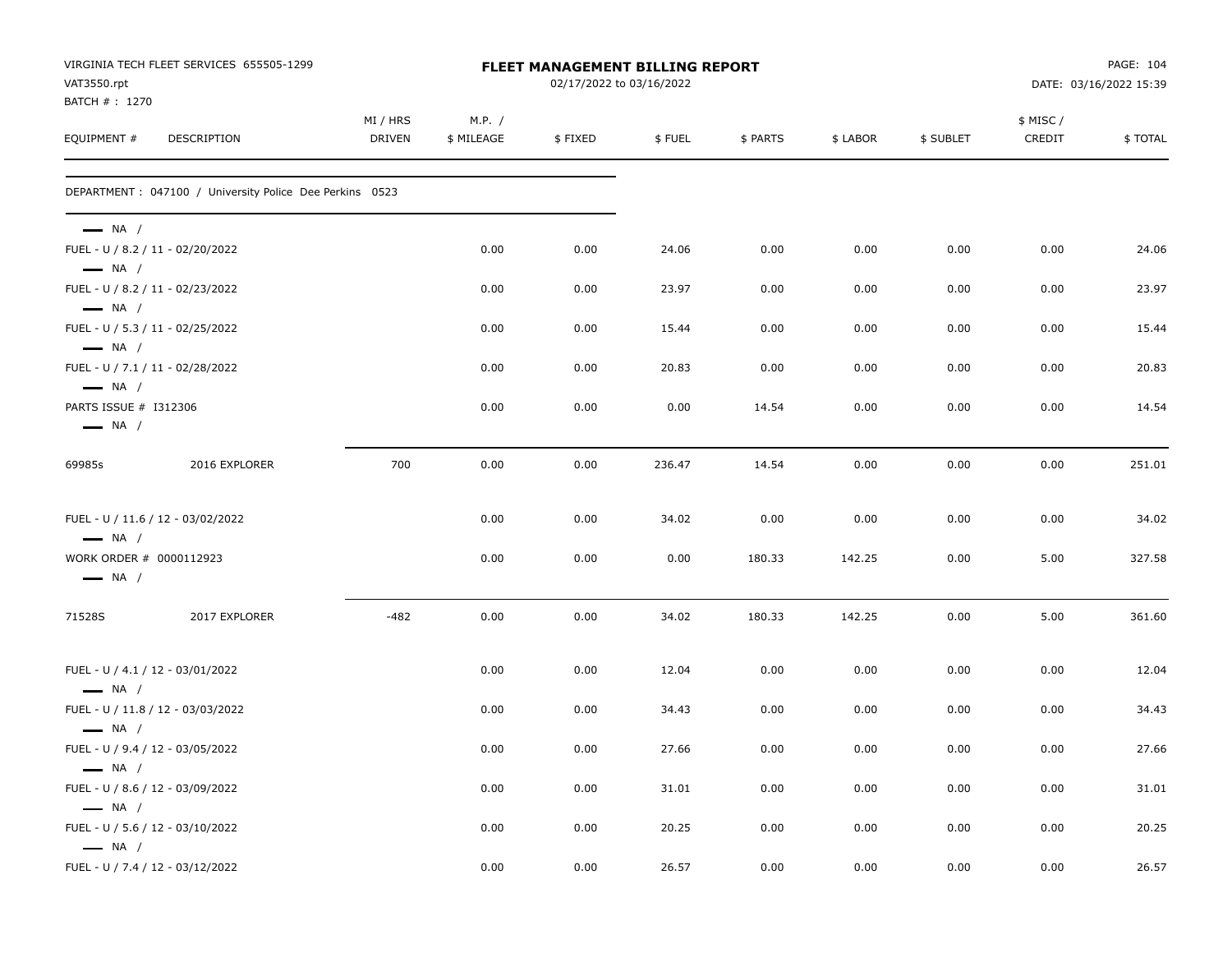| VAT3550.rpt                                                 | VIRGINIA TECH FLEET SERVICES 655505-1299                 |                           |                      | FLEET MANAGEMENT BILLING REPORT<br>02/17/2022 to 03/16/2022 |        |          |          |           |                    | PAGE: 105<br>DATE: 03/16/2022 15:39 |
|-------------------------------------------------------------|----------------------------------------------------------|---------------------------|----------------------|-------------------------------------------------------------|--------|----------|----------|-----------|--------------------|-------------------------------------|
| BATCH # : 1270                                              |                                                          |                           |                      |                                                             |        |          |          |           |                    |                                     |
| EQUIPMENT #                                                 | DESCRIPTION                                              | MI / HRS<br><b>DRIVEN</b> | M.P. /<br>\$ MILEAGE | \$FIXED                                                     | \$FUEL | \$ PARTS | \$ LABOR | \$ SUBLET | \$ MISC/<br>CREDIT | \$TOTAL                             |
|                                                             | DEPARTMENT : 047100 / University Police Dee Perkins 0523 |                           |                      |                                                             |        |          |          |           |                    |                                     |
| $\longrightarrow$ NA /<br>FUEL - U / 5.5 / 12 - 03/13/2022  |                                                          |                           | 0.00                 | 0.00                                                        | 19.86  | 0.00     | 0.00     | 0.00      | 0.00               | 19.86                               |
| $\longrightarrow$ NA /                                      |                                                          |                           |                      |                                                             |        |          |          |           |                    |                                     |
| FUEL - U / 8.4 / 12 - 03/13/2022<br>$\longrightarrow$ NA /  |                                                          |                           | 0.00                 | 0.00                                                        | 30.22  | 0.00     | 0.00     | 0.00      | 0.00               | 30.22                               |
| FUEL - U / 4.6 / 12 - 03/15/2022<br>$\longrightarrow$ NA /  |                                                          |                           | 0.00                 | 0.00                                                        | 16.23  | 0.00     | 0.00     | 0.00      | 0.00               | 16.23                               |
|                                                             | FUEL - U / 11.2 / 12 - 02/23/2022                        |                           | 0.00                 | 0.00                                                        | 32.90  | 0.00     | 0.00     | 0.00      | 0.00               | 32.90                               |
| $\longrightarrow$ NA /<br>FUEL - U / 7.4 / 12 - 02/25/2022  |                                                          |                           | 0.00                 | 0.00                                                        | 21.74  | 0.00     | 0.00     | 0.00      | 0.00               | 21.74                               |
| $\longrightarrow$ NA /<br>FUEL - U / 6.4 / 12 - 02/26/2022  |                                                          |                           | 0.00                 | 0.00                                                        | 18.75  | 0.00     | 0.00     | 0.00      | 0.00               | 18.75                               |
| $\longrightarrow$ NA /                                      |                                                          |                           |                      |                                                             |        |          |          |           |                    |                                     |
| FUEL - U / 2.6 / 12 - 02/27/2022<br>$\longrightarrow$ NA /  |                                                          |                           | 0.00                 | 0.00                                                        | 7.71   | 0.00     | 0.00     | 0.00      | 0.00               | 7.71                                |
| 71584s                                                      | 2017 EXPLORER                                            | 836                       | 0.00                 | 0.00                                                        | 299.37 | 0.00     | 0.00     | 0.00      | 0.00               | 299.37                              |
| FUEL - U / 10.4 / 12 - 03/01/2022                           |                                                          |                           | 0.00                 | 0.00                                                        | 30.56  | 0.00     | 0.00     | 0.00      | 0.00               | 30.56                               |
| $\longrightarrow$ NA /<br>FUEL - U / 8.7 / 11 - 03/03/2022  |                                                          |                           | 0.00                 | 0.00                                                        | 25.61  | 0.00     | 0.00     | 0.00      | 0.00               | 25.61                               |
| $\longrightarrow$ NA /                                      | FUEL - U / 11.0 / 12 - 03/07/2022                        |                           | 0.00                 | 0.00                                                        | 39.75  | 0.00     | 0.00     | 0.00      | 0.00               | 39.75                               |
| $\longrightarrow$ NA /<br>FUEL - U / 11.1 / 11 - 03/10/2022 |                                                          |                           | 0.00                 | 0.00                                                        | 40.18  | 0.00     | 0.00     | 0.00      | 0.00               | 40.18                               |
| $\longrightarrow$ NA /<br>FUEL - U / 5.0 / 11 - 03/14/2022  |                                                          |                           | 0.00                 | 0.00                                                        | 17.87  | 0.00     | 0.00     | 0.00      | 0.00               | 17.87                               |
| $\longrightarrow$ NA /                                      |                                                          |                           |                      |                                                             |        |          |          |           |                    |                                     |
| FUEL - U / 9.7 / 11 - 02/24/2022<br>$\longrightarrow$ NA /  |                                                          |                           | 0.00                 | 0.00                                                        | 28.51  | 0.00     | 0.00     | 0.00      | 0.00               | 28.51                               |
| WORK ORDER # 0000112898<br>$\longrightarrow$ NA /           |                                                          |                           | 0.00                 | 0.00                                                        | 0.00   | 0.00     | 20.00    | 0.00      | 0.00               | 20.00                               |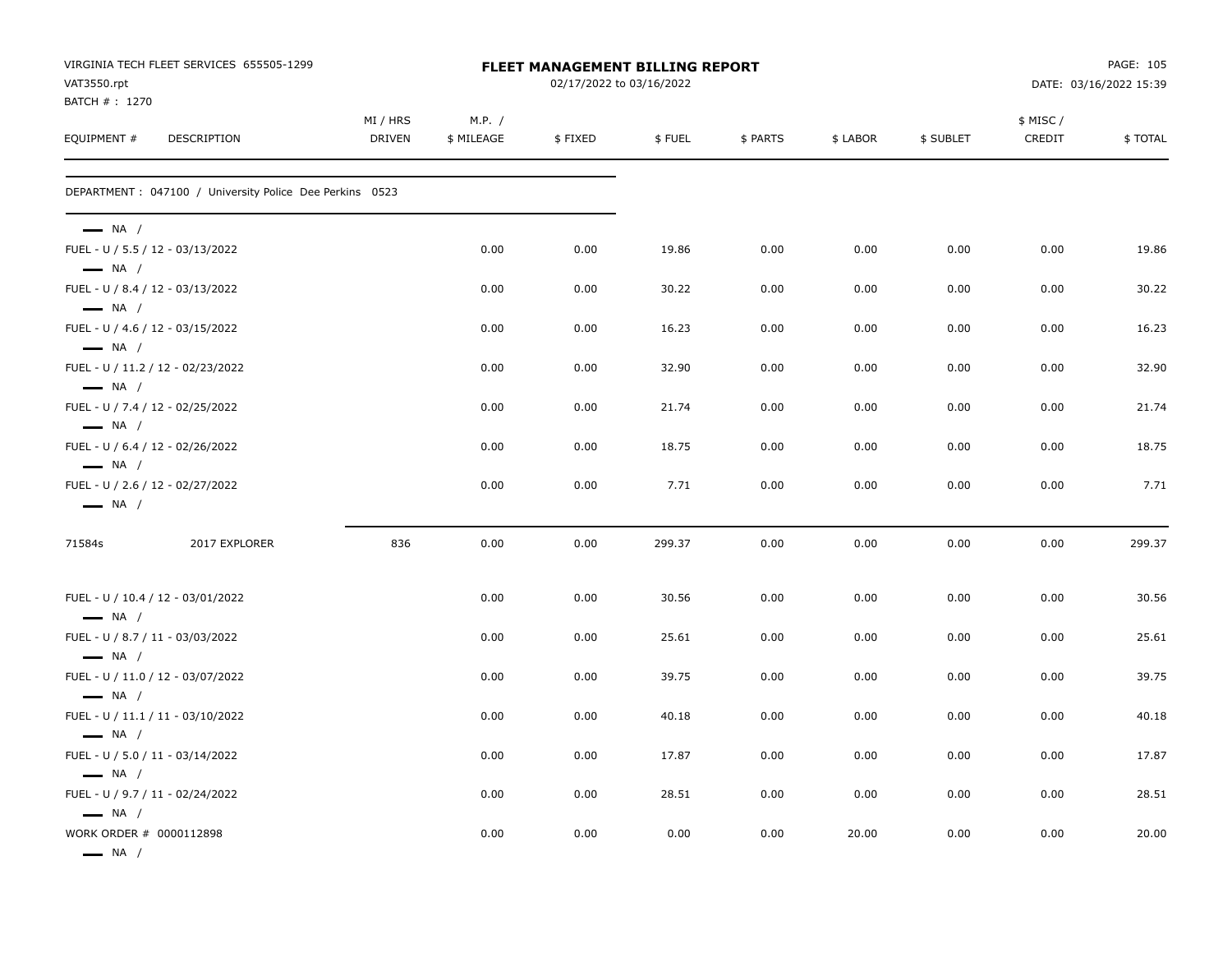| VAT3550.rpt<br>BATCH #: 1270                     | VIRGINIA TECH FLEET SERVICES 655505-1299                 |                    |                      | <b>FLEET MANAGEMENT BILLING REPORT</b><br>02/17/2022 to 03/16/2022 |        |          |          |           |                    | PAGE: 106<br>DATE: 03/16/2022 15:39 |
|--------------------------------------------------|----------------------------------------------------------|--------------------|----------------------|--------------------------------------------------------------------|--------|----------|----------|-----------|--------------------|-------------------------------------|
| EQUIPMENT #                                      | <b>DESCRIPTION</b>                                       | MI / HRS<br>DRIVEN | M.P. /<br>\$ MILEAGE | \$FIXED                                                            | \$FUEL | \$ PARTS | \$ LABOR | \$ SUBLET | \$ MISC/<br>CREDIT | \$TOTAL                             |
|                                                  | DEPARTMENT : 047100 / University Police Dee Perkins 0523 |                    |                      |                                                                    |        |          |          |           |                    |                                     |
| 74641S                                           | 2015 EXPLORER                                            | 670                | 0.00                 | 0.00                                                               | 182.48 | 0.00     | 20.00    | 0.00      | 0.00               | 202.48                              |
|                                                  | FUEL - U / 4.9 / 11 - 03/02/2022                         |                    | 0.00                 | 0.00                                                               | 14.33  | 0.00     | 0.00     | 0.00      | 0.00               | 14.33                               |
| $\longrightarrow$ NA /                           | FUEL - U / 3.9 / 11 - 03/03/2022                         |                    | 0.00                 | 0.00                                                               | 11.43  | 0.00     | 0.00     | 0.00      | 0.00               | 11.43                               |
| $\longrightarrow$ NA /                           | FUEL - U / 6.1 / 11 - 03/03/2022                         |                    | 0.00                 | 0.00                                                               | 17.84  | 0.00     | 0.00     | 0.00      | 0.00               | 17.84                               |
| $\longrightarrow$ NA /                           | FUEL - U / 5.8 / 11 - 03/07/2022                         |                    | 0.00                 | 0.00                                                               | 20.94  | 0.00     | 0.00     | 0.00      | 0.00               | 20.94                               |
| $\longrightarrow$ NA /<br>$\longrightarrow$ NA / | FUEL - U / 3.6 / 11 - 03/09/2022                         |                    | 0.00                 | 0.00                                                               | 12.82  | 0.00     | 0.00     | 0.00      | 0.00               | 12.82                               |
|                                                  | FUEL - U / 3.2 / 11 - 03/11/2022                         |                    | 0.00                 | 0.00                                                               | 11.70  | 0.00     | 0.00     | 0.00      | 0.00               | 11.70                               |
| $\longrightarrow$ NA /                           | FUEL - U / 5.5 / 11 - 03/12/2022                         |                    | 0.00                 | 0.00                                                               | 19.78  | 0.00     | 0.00     | 0.00      | 0.00               | 19.78                               |
| $\longrightarrow$ NA /                           | FUEL - U / 3.1 / 11 - 03/13/2022                         |                    | 0.00                 | 0.00                                                               | 11.05  | 0.00     | 0.00     | 0.00      | 0.00               | 11.05                               |
| $\longrightarrow$ NA /                           | FUEL - U / 2.6 / 12 - 03/13/2022                         |                    | 0.00                 | 0.00                                                               | 9.28   | 0.00     | 0.00     | 0.00      | 0.00               | 9.28                                |
| $\longrightarrow$ NA /                           | FUEL - U / 1.9 / 11 - 03/14/2022                         |                    | 0.00                 | 0.00                                                               | 6.82   | 0.00     | 0.00     | 0.00      | 0.00               | 6.82                                |
| $\longrightarrow$ NA /                           | FUEL - U / 5.5 / 11 - 02/16/2022                         |                    | 0.00                 | 0.00                                                               | 16.23  | 0.00     | 0.00     | 0.00      | 0.00               | 16.23                               |
| $\longrightarrow$ NA /                           | FUEL - U / 3.1 / 11 - 02/17/2022                         |                    | 0.00                 | 0.00                                                               | 9.00   | 0.00     | 0.00     | 0.00      | 0.00               | 9.00                                |
| $\longrightarrow$ NA /                           | FUEL - U / 4.5 / 11 - 02/18/2022                         |                    | 0.00                 | 0.00                                                               | 13.04  | 0.00     | 0.00     | 0.00      | 0.00               | 13.04                               |
| $\longrightarrow$ NA /                           | FUEL - U / 4.3 / 12 - 02/19/2022                         |                    | 0.00                 | 0.00                                                               | 12.66  | 0.00     | 0.00     | 0.00      | 0.00               | 12.66                               |
| $\longrightarrow$ NA /                           | FUEL - U / 5.0 / 12 - 02/20/2022                         |                    | 0.00                 | 0.00                                                               | 14.53  | 0.00     | 0.00     | 0.00      | 0.00               | 14.53                               |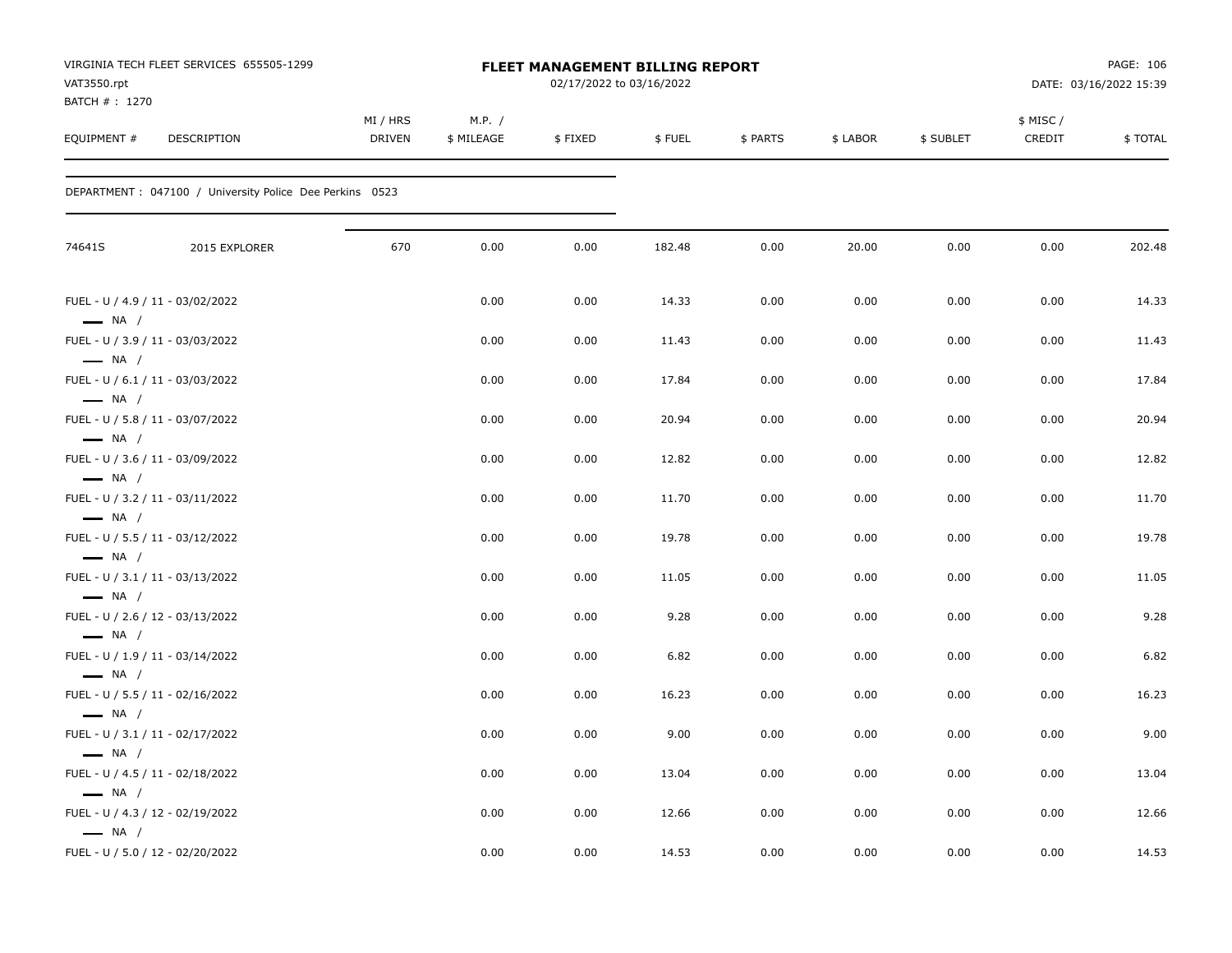| VAT3550.rpt<br>BATCH #: 1270                                                         | VIRGINIA TECH FLEET SERVICES 655505-1299                 |                           |                      | FLEET MANAGEMENT BILLING REPORT<br>02/17/2022 to 03/16/2022 |        |          |          |           |                     | PAGE: 107<br>DATE: 03/16/2022 15:39 |
|--------------------------------------------------------------------------------------|----------------------------------------------------------|---------------------------|----------------------|-------------------------------------------------------------|--------|----------|----------|-----------|---------------------|-------------------------------------|
| EQUIPMENT #                                                                          | <b>DESCRIPTION</b>                                       | MI / HRS<br><b>DRIVEN</b> | M.P. /<br>\$ MILEAGE | \$FIXED                                                     | \$FUEL | \$ PARTS | \$ LABOR | \$ SUBLET | \$ MISC /<br>CREDIT | \$TOTAL                             |
|                                                                                      | DEPARTMENT : 047100 / University Police Dee Perkins 0523 |                           |                      |                                                             |        |          |          |           |                     |                                     |
| $\longrightarrow$ NA /<br>FUEL - U / 7.1 / 11 - 02/22/2022<br>$\longrightarrow$ NA / |                                                          |                           | 0.00                 | 0.00                                                        | 20.72  | 0.00     | 0.00     | 0.00      | 0.00                | 20.72                               |
| FUEL - U / 6.0 / 12 - 02/23/2022                                                     |                                                          |                           | 0.00                 | 0.00                                                        | 17.58  | 0.00     | 0.00     | 0.00      | 0.00                | 17.58                               |
| $\longrightarrow$ NA /<br>$\longrightarrow$ NA /                                     | FUEL - U / 12.2 / CC - 02/24/2022                        |                           | 0.00                 | 0.00                                                        | 39.76  | 0.00     | 0.00     | 0.00      | 0.00                | 39.76                               |
| FUEL - U / 9.2 / 11 - 02/28/2022<br>$\longrightarrow$ NA /                           |                                                          |                           | 0.00                 | 0.00                                                        | 26.96  | 0.00     | 0.00     | 0.00      | 0.00                | 26.96                               |
| 74644S                                                                               | 2018 EXPLORER                                            | 775                       | 0.00                 | 0.00                                                        | 306.47 | 0.00     | 0.00     | 0.00      | 0.00                | 306.47                              |
| FUEL - U / 4.4 / 11 - 03/01/2022<br>$\longrightarrow$ NA /                           |                                                          |                           | 0.00                 | 0.00                                                        | 12.77  | 0.00     | 0.00     | 0.00      | 0.00                | 12.77                               |
| FUEL - U / 3.0 / 11 - 03/02/2022<br>$\longrightarrow$ NA /                           |                                                          |                           | 0.00                 | 0.00                                                        | 8.67   | 0.00     | 0.00     | 0.00      | 0.00                | 8.67                                |
| FUEL - U / 3.9 / 11 - 03/02/2022<br>$\longrightarrow$ NA /                           |                                                          |                           | 0.00                 | 0.00                                                        | 11.31  | 0.00     | 0.00     | 0.00      | 0.00                | 11.31                               |
| FUEL - U / 3.2 / 12 - 03/03/2022<br>$\longrightarrow$ NA /                           |                                                          |                           | 0.00                 | 0.00                                                        | 19.49  | 0.00     | 0.00     | 0.00      | 0.00                | 19.49                               |
| FUEL - U / 2.1 / 12 - 03/04/2022<br>$\longrightarrow$ NA /                           |                                                          |                           | 0.00                 | 0.00                                                        | 6.07   | 0.00     | 0.00     | 0.00      | 0.00                | 6.07                                |
| FUEL - U / 3.3 / 11 - 03/05/2022<br>$\longrightarrow$ NA /                           |                                                          |                           | 0.00                 | 0.00                                                        | 9.73   | 0.00     | 0.00     | 0.00      | 0.00                | 9.73                                |
| FUEL - U / 5.3 / 12 - 03/08/2022<br>$\longrightarrow$ NA /                           |                                                          |                           | 0.00                 | 0.00                                                        | 19.28  | 0.00     | 0.00     | 0.00      | 0.00                | 19.28                               |
| FUEL - U / 6.1 / 11 - 03/11/2022<br>$\longrightarrow$ NA /                           |                                                          |                           | 0.00                 | 0.00                                                        | 21.88  | 0.00     | 0.00     | 0.00      | 0.00                | 21.88                               |
| FUEL - U / 3.3 / 11 - 03/11/2022                                                     |                                                          |                           | 0.00                 | 0.00                                                        | 11.84  | 0.00     | 0.00     | 0.00      | 0.00                | 11.84                               |
| $\longrightarrow$ NA /<br>FUEL - U / 3.0 / 11 - 03/12/2022<br>$\longrightarrow$ NA / |                                                          |                           | 0.00                 | 0.00                                                        | 10.83  | 0.00     | 0.00     | 0.00      | 0.00                | 10.83                               |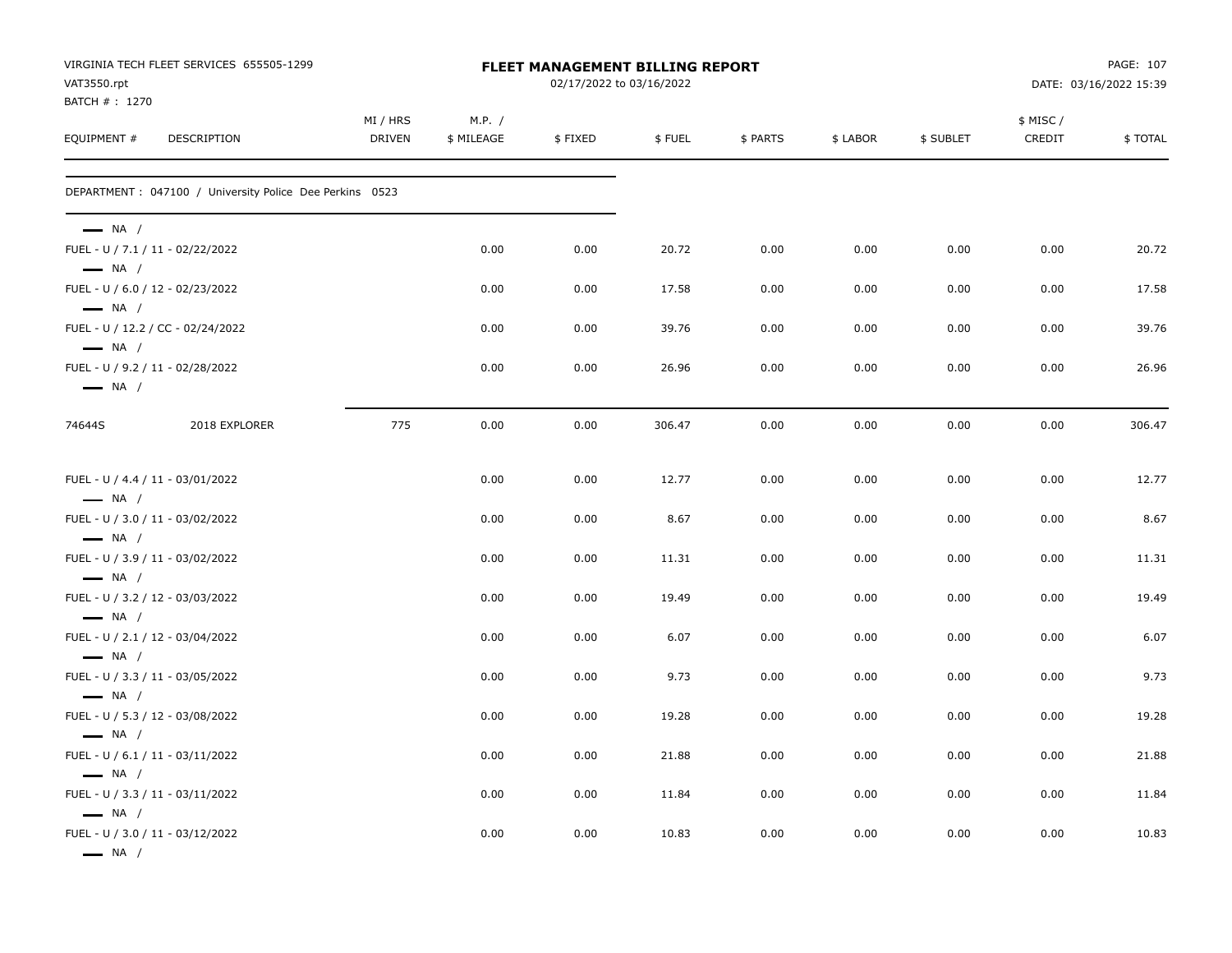| VIRGINIA TECH FLEET SERVICES 655505-1299<br>VAT3550.rpt<br>BATCH #: 1270<br>EQUIPMENT #<br>DESCRIPTION | <b>FLEET MANAGEMENT BILLING REPORT</b><br>02/17/2022 to 03/16/2022 |                      |         |        |          |          | PAGE: 108<br>DATE: 03/16/2022 15:39 |                     |         |
|--------------------------------------------------------------------------------------------------------|--------------------------------------------------------------------|----------------------|---------|--------|----------|----------|-------------------------------------|---------------------|---------|
|                                                                                                        | MI / HRS<br><b>DRIVEN</b>                                          | M.P. /<br>\$ MILEAGE | \$FIXED | \$FUEL | \$ PARTS | \$ LABOR | \$ SUBLET                           | \$ MISC /<br>CREDIT | \$TOTAL |
| DEPARTMENT : 047100 / University Police Dee Perkins 0523                                               |                                                                    |                      |         |        |          |          |                                     |                     |         |
| FUEL - U / 2.4 / 12 - 03/12/2022<br>$\longrightarrow$ NA /                                             |                                                                    | 0.00                 | 0.00    | 8.48   | 0.00     | 0.00     | 0.00                                | 0.00                | 8.48    |
| FUEL - U / 4.3 / 12 - 03/13/2022<br>$\longrightarrow$ NA /                                             |                                                                    | 0.00                 | 0.00    | 15.56  | 0.00     | 0.00     | 0.00                                | 0.00                | 15.56   |
| FUEL - U / 2.9 / 12 - 03/14/2022<br>$\longrightarrow$ NA /                                             |                                                                    | 0.00                 | 0.00    | 10.43  | 0.00     | 0.00     | 0.00                                | 0.00                | 10.43   |
| FUEL - U / 4.6 / 12 - 02/16/2022<br>$\longrightarrow$ NA /                                             |                                                                    | 0.00                 | 0.00    | 13.48  | 0.00     | 0.00     | 0.00                                | 0.00                | 13.48   |
| FUEL - U / 5.3 / 11 - 03/16/2022<br>$\longrightarrow$ NA /                                             |                                                                    | 0.00                 | 0.00    | 18.90  | 0.00     | 0.00     | 0.00                                | 0.00                | 18.90   |
| FUEL - U / 2.0 / 12 - 02/17/2022<br>$\longrightarrow$ NA /                                             |                                                                    | 0.00                 | 0.00    | 5.80   | 0.00     | 0.00     | 0.00                                | 0.00                | 5.80    |
| FUEL - U / 7.0 / 11 - 02/18/2022<br>$\longrightarrow$ NA /                                             |                                                                    | 0.00                 | 0.00    | 20.42  | 0.00     | 0.00     | 0.00                                | 0.00                | 20.42   |
| FUEL - U / 4.1 / 11 - 02/19/2022<br>$\longrightarrow$ NA /                                             |                                                                    | 0.00                 | 0.00    | 12.10  | 0.00     | 0.00     | 0.00                                | 0.00                | 12.10   |
| FUEL - U / 3.2 / 11 - 02/20/2022<br>$\longrightarrow$ NA /                                             |                                                                    | 0.00                 | 0.00    | 9.35   | 0.00     | 0.00     | 0.00                                | 0.00                | 9.35    |
| FUEL - U / 4.0 / 12 - 02/21/2022<br>$\longrightarrow$ NA /                                             |                                                                    | 0.00                 | 0.00    | 11.60  | 0.00     | 0.00     | 0.00                                | 0.00                | 11.60   |
| FUEL - U / 7.5 / 11 - 02/22/2022<br>$\longrightarrow$ NA /                                             |                                                                    | 0.00                 | 0.00    | 21.95  | 0.00     | 0.00     | 0.00                                | 0.00                | 21.95   |
| FUEL - U / 6.9 / 12 - 02/24/2022<br>$\longrightarrow$ NA /                                             |                                                                    | 0.00                 | 0.00    | 20.10  | 0.00     | 0.00     | 0.00                                | 0.00                | 20.10   |
| FUEL - U / 3.3 / 11 - 02/25/2022<br>$\longrightarrow$ NA /                                             |                                                                    | 0.00                 | 0.00    | 9.70   | 0.00     | 0.00     | 0.00                                | 0.00                | 9.70    |
| FUEL - U / 3.2 / 11 - 02/25/2022<br>$\longrightarrow$ NA /                                             |                                                                    | 0.00                 | 0.00    | 9.43   | 0.00     | 0.00     | 0.00                                | 0.00                | 9.43    |
| FUEL - U / 3.1 / 12 - 02/26/2022<br>$\equiv$ NA /                                                      |                                                                    | 0.00                 | 0.00    | 9.00   | 0.00     | 0.00     | 0.00                                | 0.00                | 9.00    |
| FUEL - U / 2.9 / 12 - 02/26/2022<br>$\longrightarrow$ NA /                                             |                                                                    | 0.00                 | 0.00    | 8.38   | 0.00     | 0.00     | 0.00                                | 0.00                | 8.38    |
| FUEL - U / 3.3 / 12 - 02/27/2022                                                                       |                                                                    | 0.00                 | 0.00    | 9.76   | 0.00     | 0.00     | 0.00                                | 0.00                | 9.76    |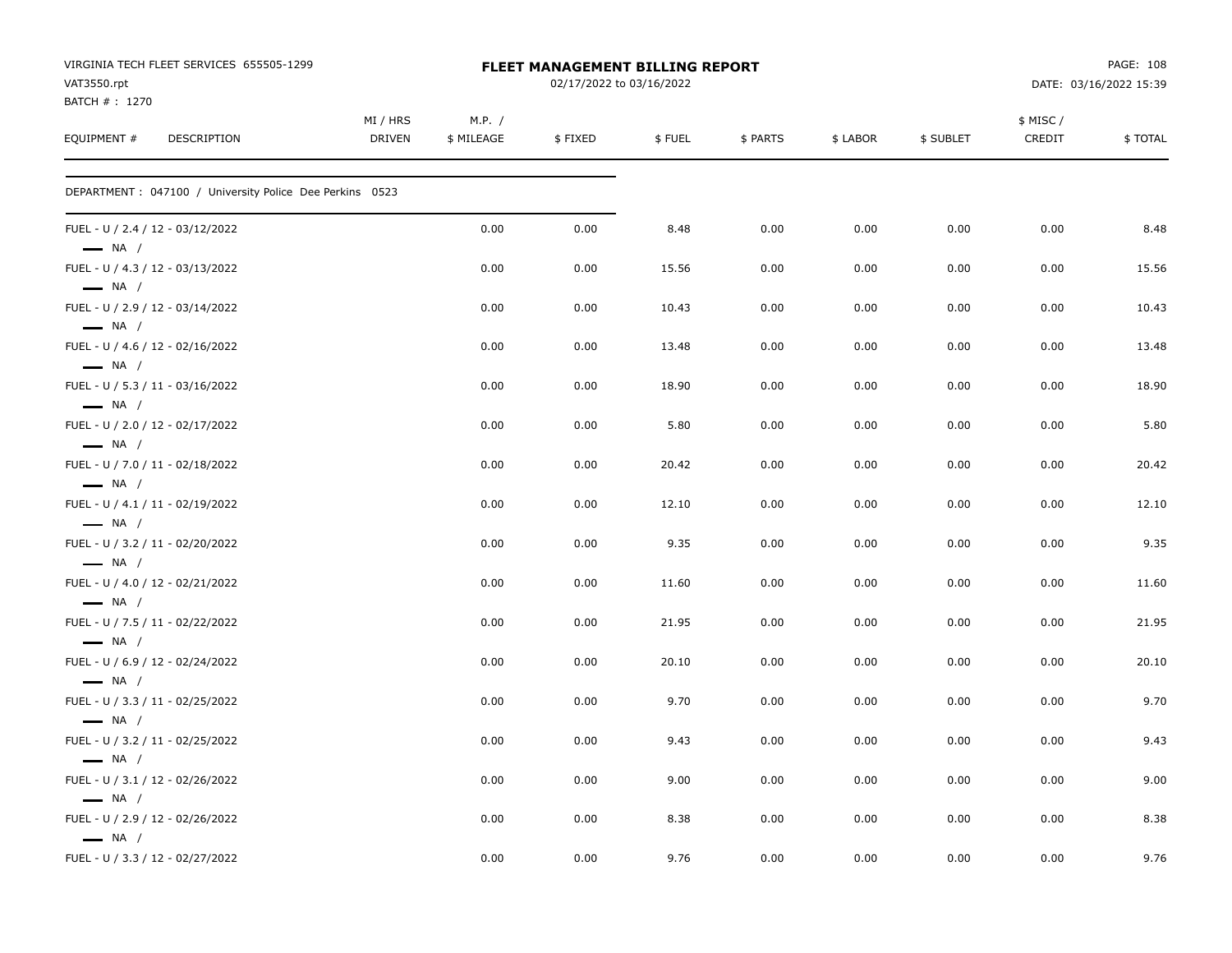| VAT3550.rpt<br>BATCH #: 1270                      | VIRGINIA TECH FLEET SERVICES 655505-1299                 |                           |                      | FLEET MANAGEMENT BILLING REPORT<br>02/17/2022 to 03/16/2022 |        |          |          |           |                    | PAGE: 109<br>DATE: 03/16/2022 15:39 |
|---------------------------------------------------|----------------------------------------------------------|---------------------------|----------------------|-------------------------------------------------------------|--------|----------|----------|-----------|--------------------|-------------------------------------|
| EQUIPMENT #                                       | DESCRIPTION                                              | MI / HRS<br><b>DRIVEN</b> | M.P. /<br>\$ MILEAGE | \$FIXED                                                     | \$FUEL | \$ PARTS | \$ LABOR | \$ SUBLET | \$ MISC/<br>CREDIT | \$TOTAL                             |
|                                                   | DEPARTMENT : 047100 / University Police Dee Perkins 0523 |                           |                      |                                                             |        |          |          |           |                    |                                     |
| $\longrightarrow$ NA /<br>$\longrightarrow$ NA /  | FUEL - U / 2.1 / 12 - 02/27/2022                         |                           | 0.00                 | 0.00                                                        | 6.12   | 0.00     | 0.00     | 0.00      | 0.00               | 6.12                                |
| WORK ORDER # 0000112933<br>$\longrightarrow$ NA / |                                                          |                           | 0.00                 | 0.00                                                        | 0.00   | 35.26    | 0.00     | 0.00      | 0.00               | 35.26                               |
| 74645S                                            | 2018 EXPLORER                                            | 1,005                     | 0.00                 | 0.00                                                        | 352.43 | 35.26    | 0.00     | 0.00      | 0.00               | 387.69                              |
| $\longrightarrow$ NA /                            | FUEL - U / 7.4 / 11 - 03/06/2022                         |                           | 0.00                 | 0.00                                                        | 21.56  | 0.00     | 0.00     | 0.00      | 0.00               | 21.56                               |
| $\longrightarrow$ NA /                            | FUEL - U / 5.3 / 11 - 03/08/2022                         |                           | 0.00                 | 0.00                                                        | 19.13  | 0.00     | 0.00     | 0.00      | 0.00               | 19.13                               |
| $-$ NA $/$                                        | FUEL - U / 10.8 / 11 - 03/14/2022                        |                           | 0.00                 | 0.00                                                        | 38.92  | 0.00     | 0.00     | 0.00      | 0.00               | 38.92                               |
| $\longrightarrow$ NA /                            | FUEL - U / 3.6 / 12 - 02/20/2022                         |                           | 0.00                 | 0.00                                                        | 10.58  | 0.00     | 0.00     | 0.00      | 0.00               | 10.58                               |
| $\longrightarrow$ NA /                            | FUEL - U / 12.4 / 12 - 02/25/2022                        |                           | 0.00                 | 0.00                                                        | 36.33  | 0.00     | 0.00     | 0.00      | 0.00               | 36.33                               |
| 74661S                                            | 2018 TAURUS                                              | 961                       | 0.00                 | 0.00                                                        | 126.52 | 0.00     | 0.00     | 0.00      | 0.00               | 126.52                              |
| $\longrightarrow$ NA /                            | FUEL - U / 5.8 / 11 - 03/04/2022                         |                           | 0.00                 | 0.00                                                        | 17.05  | 0.00     | 0.00     | 0.00      | 0.00               | 17.05                               |
| $\longrightarrow$ NA /                            | FUEL - U / 6.4 / 11 - 02/16/2022                         |                           | 0.00                 | 0.00                                                        | 18.63  | 0.00     | 0.00     | 0.00      | 0.00               | 18.63                               |
| $-$ NA $/$                                        | FUEL - U / 6.9 / 11 - 02/21/2022                         |                           | 0.00                 | 0.00                                                        | 20.30  | 0.00     | 0.00     | 0.00      | 0.00               | 20.30                               |
|                                                   | FUEL - U / 4.9 / 11 - 02/23/2022                         |                           | 0.00                 | 0.00                                                        | 14.24  | 0.00     | 0.00     | 0.00      | 0.00               | 14.24                               |
| $\longrightarrow$ NA /<br>$\longrightarrow$ NA /  | FUEL - U / 7.7 / 11 - 02/28/2022                         |                           | 0.00                 | 0.00                                                        | 22.56  | 0.00     | 0.00     | 0.00      | 0.00               | 22.56                               |
|                                                   |                                                          |                           |                      |                                                             |        |          |          |           |                    |                                     |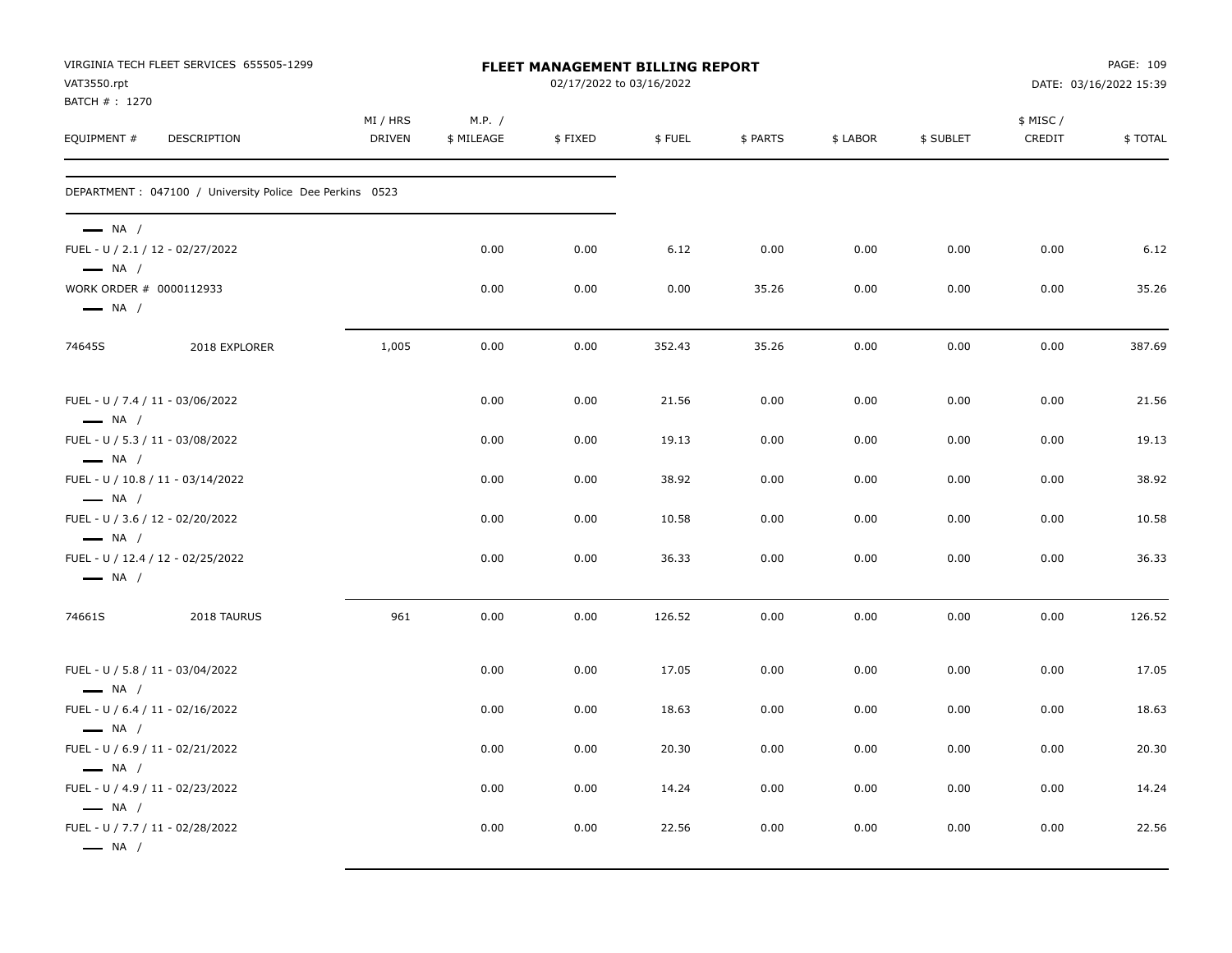| VAT3550.rpt                                       | VIRGINIA TECH FLEET SERVICES 655505-1299                 |                           |                      | FLEET MANAGEMENT BILLING REPORT<br>02/17/2022 to 03/16/2022 |        |          |          |           |                    | PAGE: 110<br>DATE: 03/16/2022 15:39 |
|---------------------------------------------------|----------------------------------------------------------|---------------------------|----------------------|-------------------------------------------------------------|--------|----------|----------|-----------|--------------------|-------------------------------------|
| BATCH # : 1270<br>EQUIPMENT #                     | DESCRIPTION                                              | MI / HRS<br><b>DRIVEN</b> | M.P. /<br>\$ MILEAGE | \$FIXED                                                     | \$FUEL | \$ PARTS | \$ LABOR | \$ SUBLET | \$ MISC/<br>CREDIT | \$TOTAL                             |
|                                                   | DEPARTMENT : 047100 / University Police Dee Perkins 0523 |                           |                      |                                                             |        |          |          |           |                    |                                     |
| 74664S                                            | 2018 Corolla                                             | 1,034                     | 0.00                 | 0.00                                                        | 92.78  | 0.00     | 0.00     | 0.00      | 0.00               | 92.78                               |
| $\longrightarrow$ NA /                            | FUEL - U / 16.3 / 11 - 03/09/2022                        |                           | 0.00                 | 0.00                                                        | 58.70  | 0.00     | 0.00     | 0.00      | 0.00               | 58.70                               |
| $\longrightarrow$ NA /                            | FUEL - U / 9.9 / 11 - 03/13/2022                         |                           | 0.00                 | 0.00                                                        | 35.88  | 0.00     | 0.00     | 0.00      | 0.00               | 35.88                               |
| $\longrightarrow$ NA /                            | FUEL - U / 9.3 / 11 - 02/20/2022                         |                           | 0.00                 | 0.00                                                        | 27.31  | 0.00     | 0.00     | 0.00      | 0.00               | 27.31                               |
| $\longrightarrow$ NA /                            | FUEL - U / 13.7 / 11 - 02/27/2022                        |                           | 0.00                 | 0.00                                                        | 40.14  | 0.00     | 0.00     | 0.00      | 0.00               | 40.14                               |
| WORK ORDER # 0000112974<br>$\longrightarrow$ NA / |                                                          |                           | 0.00                 | 0.00                                                        | 0.00   | 20.50    | 35.00    | 0.00      | 5.00               | 60.50                               |
| 76258s                                            | 2019 F150                                                | 650                       | 0.00                 | 0.00                                                        | 162.03 | 20.50    | 35.00    | 0.00      | 5.00               | 222.53                              |
| $\longrightarrow$ NA /                            | FUEL - U / 4.8 / 11 - 03/02/2022                         |                           | 0.00                 | 0.00                                                        | 14.01  | 0.00     | 0.00     | 0.00      | 0.00               | 14.01                               |
|                                                   | FUEL - U / 4.5 / 11 - 03/03/2022                         |                           | 0.00                 | 0.00                                                        | 13.27  | 0.00     | 0.00     | 0.00      | 0.00               | 13.27                               |
| $\longrightarrow$ NA /                            | FUEL - U / 6.4 / 11 - 03/07/2022                         |                           | 0.00                 | 0.00                                                        | 22.92  | 0.00     | 0.00     | 0.00      | 0.00               | 22.92                               |
| $\longrightarrow$ NA /                            | FUEL - U / 9.3 / 11 - 03/11/2022                         |                           | 0.00                 | 0.00                                                        | 33.72  | 0.00     | 0.00     | 0.00      | 0.00               | 33.72                               |
| $\longrightarrow$ NA /                            | FUEL - U / 7.3 / 11 - 03/13/2022                         |                           | 0.00                 | 0.00                                                        | 26.39  | 0.00     | 0.00     | 0.00      | 0.00               | 26.39                               |
| $\longrightarrow$ NA /                            | FUEL - U / 4.7 / 11 - 03/14/2022                         |                           | 0.00                 | 0.00                                                        | 16.82  | 0.00     | 0.00     | 0.00      | 0.00               | 16.82                               |
| $\longrightarrow$ NA /                            | FUEL - U / 2.6 / 11 - 03/15/2022                         |                           | 0.00                 | 0.00                                                        | 9.40   | 0.00     | 0.00     | 0.00      | 0.00               | 9.40                                |
| $\longrightarrow$ NA /<br>$\longrightarrow$ NA /  | FUEL - U / 8.1 / 11 - 02/18/2022                         |                           | 0.00                 | 0.00                                                        | 23.67  | 0.00     | 0.00     | 0.00      | 0.00               | 23.67                               |
|                                                   | FUEL - U / 2.9 / 11 - 02/18/2022                         |                           | 0.00                 | 0.00                                                        | 8.53   | 0.00     | 0.00     | 0.00      | 0.00               | 8.53                                |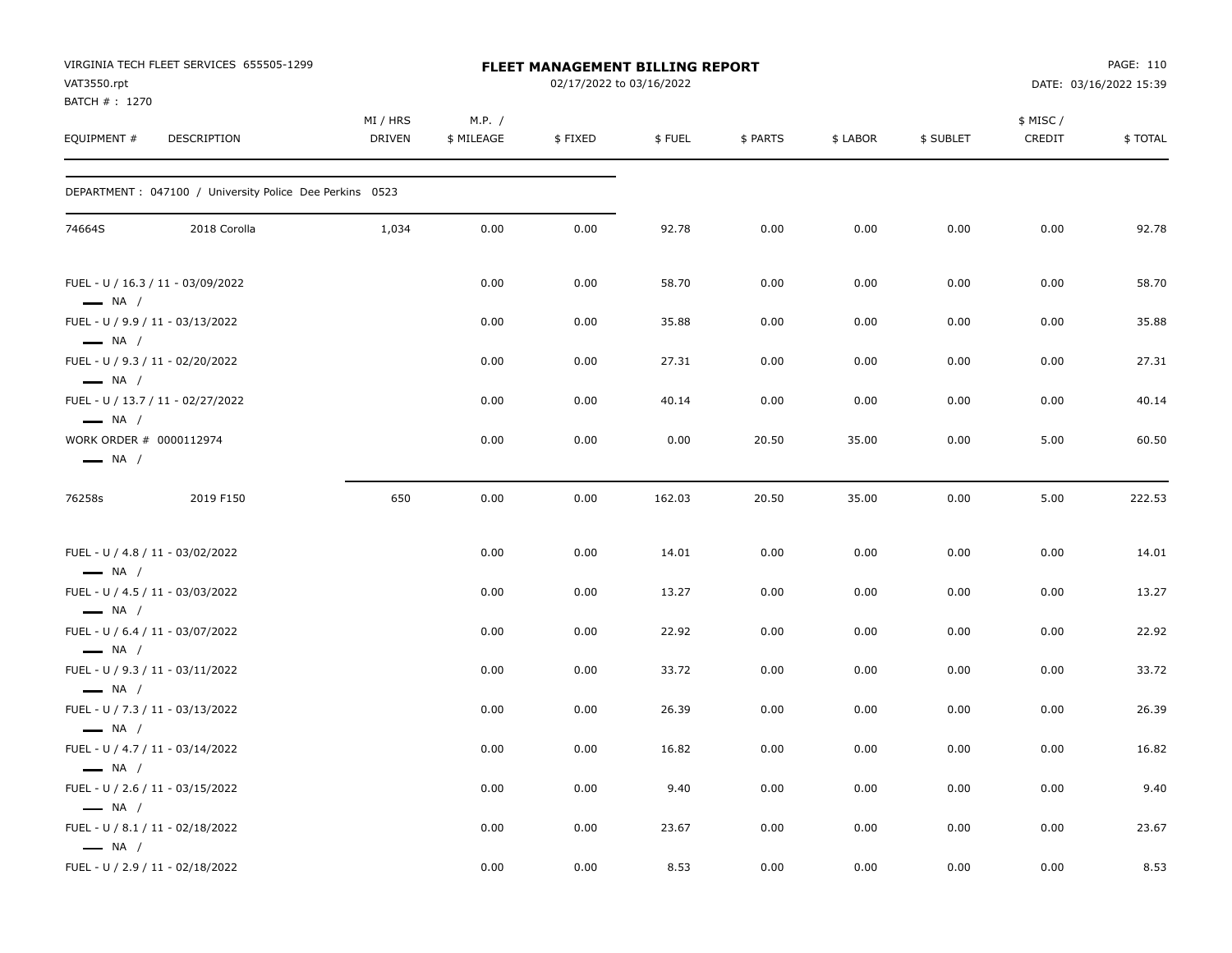| VAT3550.rpt<br>BATCH #: 1270                                                         | VIRGINIA TECH FLEET SERVICES 655505-1299                 | <b>FLEET MANAGEMENT BILLING REPORT</b><br>02/17/2022 to 03/16/2022 |                      |         |        |          |          |           |                     | PAGE: 111<br>DATE: 03/16/2022 15:39 |  |
|--------------------------------------------------------------------------------------|----------------------------------------------------------|--------------------------------------------------------------------|----------------------|---------|--------|----------|----------|-----------|---------------------|-------------------------------------|--|
| EQUIPMENT #                                                                          | DESCRIPTION                                              | MI / HRS<br><b>DRIVEN</b>                                          | M.P. /<br>\$ MILEAGE | \$FIXED | \$FUEL | \$ PARTS | \$ LABOR | \$ SUBLET | \$ MISC /<br>CREDIT | \$TOTAL                             |  |
|                                                                                      | DEPARTMENT : 047100 / University Police Dee Perkins 0523 |                                                                    |                      |         |        |          |          |           |                     |                                     |  |
| $\longrightarrow$ NA /<br>FUEL - U / 3.9 / 11 - 02/20/2022<br>$\longrightarrow$ NA / |                                                          |                                                                    | 0.00                 | 0.00    | 11.34  | 0.00     | 0.00     | 0.00      | 0.00                | 11.34                               |  |
| FUEL - U / 5.3 / 11 - 02/22/2022                                                     |                                                          |                                                                    | 0.00                 | 0.00    | 15.44  | 0.00     | 0.00     | 0.00      | 0.00                | 15.44                               |  |
| $\longrightarrow$ NA /<br>FUEL - U / 4.1 / 12 - 02/23/2022<br>$\longrightarrow$ NA / |                                                          |                                                                    | 0.00                 | 0.00    | 12.10  | 0.00     | 0.00     | 0.00      | 0.00                | 12.10                               |  |
| FUEL - U / 5.1 / 11 - 02/25/2022                                                     |                                                          |                                                                    | 0.00                 | 0.00    | 15.03  | 0.00     | 0.00     | 0.00      | 0.00                | 15.03                               |  |
| $\longrightarrow$ NA /<br>FUEL - U / 4.2 / 11 - 02/27/2022<br>$\longrightarrow$ NA / |                                                          |                                                                    | 0.00                 | 0.00    | 12.28  | 0.00     | 0.00     | 0.00      | 0.00                | 12.28                               |  |
| WORK ORDER # 0000112976<br>$\longrightarrow$ NA /                                    |                                                          |                                                                    | 0.00                 | 0.00    | 0.00   | 20.50    | 35.00    | 0.00      | 5.00                | 60.50                               |  |
| 76259s                                                                               | 2019 EXPLORER                                            | 511                                                                | 0.00                 | 0.00    | 234.92 | 20.50    | 35.00    | 0.00      | 5.00                | 295.42                              |  |
| FUEL - U / 6.6 / 11 - 03/03/2022<br>$\longrightarrow$ NA /                           |                                                          |                                                                    | 0.00                 | 0.00    | 19.40  | 0.00     | 0.00     | 0.00      | 0.00                | 19.40                               |  |
| FUEL - U / 4.8 / 11 - 03/06/2022                                                     |                                                          |                                                                    | 0.00                 | 0.00    | 14.09  | 0.00     | 0.00     | 0.00      | 0.00                | 14.09                               |  |
| $\longrightarrow$ NA /<br>FUEL - U / 5.7 / 11 - 03/08/2022<br>$-$ NA $/$             |                                                          |                                                                    | 0.00                 | 0.00    | 20.40  | 0.00     | 0.00     | 0.00      | 0.00                | 20.40                               |  |
| FUEL - U / 4.5 / 11 - 03/10/2022<br>$\longrightarrow$ NA /                           |                                                          |                                                                    | 0.00                 | 0.00    | 16.06  | 0.00     | 0.00     | 0.00      | 0.00                | 16.06                               |  |
| FUEL - U / 4.8 / 11 - 03/13/2022                                                     |                                                          |                                                                    | 0.00                 | 0.00    | 17.40  | 0.00     | 0.00     | 0.00      | 0.00                | 17.40                               |  |
| $\longrightarrow$ NA /<br>FUEL - U / 7.8 / 11 - 03/15/2022<br>$\longrightarrow$ NA / |                                                          |                                                                    | 0.00                 | 0.00    | 27.63  | 0.00     | 0.00     | 0.00      | 0.00                | 27.63                               |  |
| FUEL - U / 4.3 / 12 - 02/18/2022<br>$\longrightarrow$ NA /                           |                                                          |                                                                    | 0.00                 | 0.00    | 12.66  | 0.00     | 0.00     | 0.00      | 0.00                | 12.66                               |  |
| $\longrightarrow$ NA /                                                               | FUEL - U / 11.1 / 11 - 02/18/2022                        |                                                                    | 0.00                 | 0.00    | 32.58  | 0.00     | 0.00     | 0.00      | 0.00                | 32.58                               |  |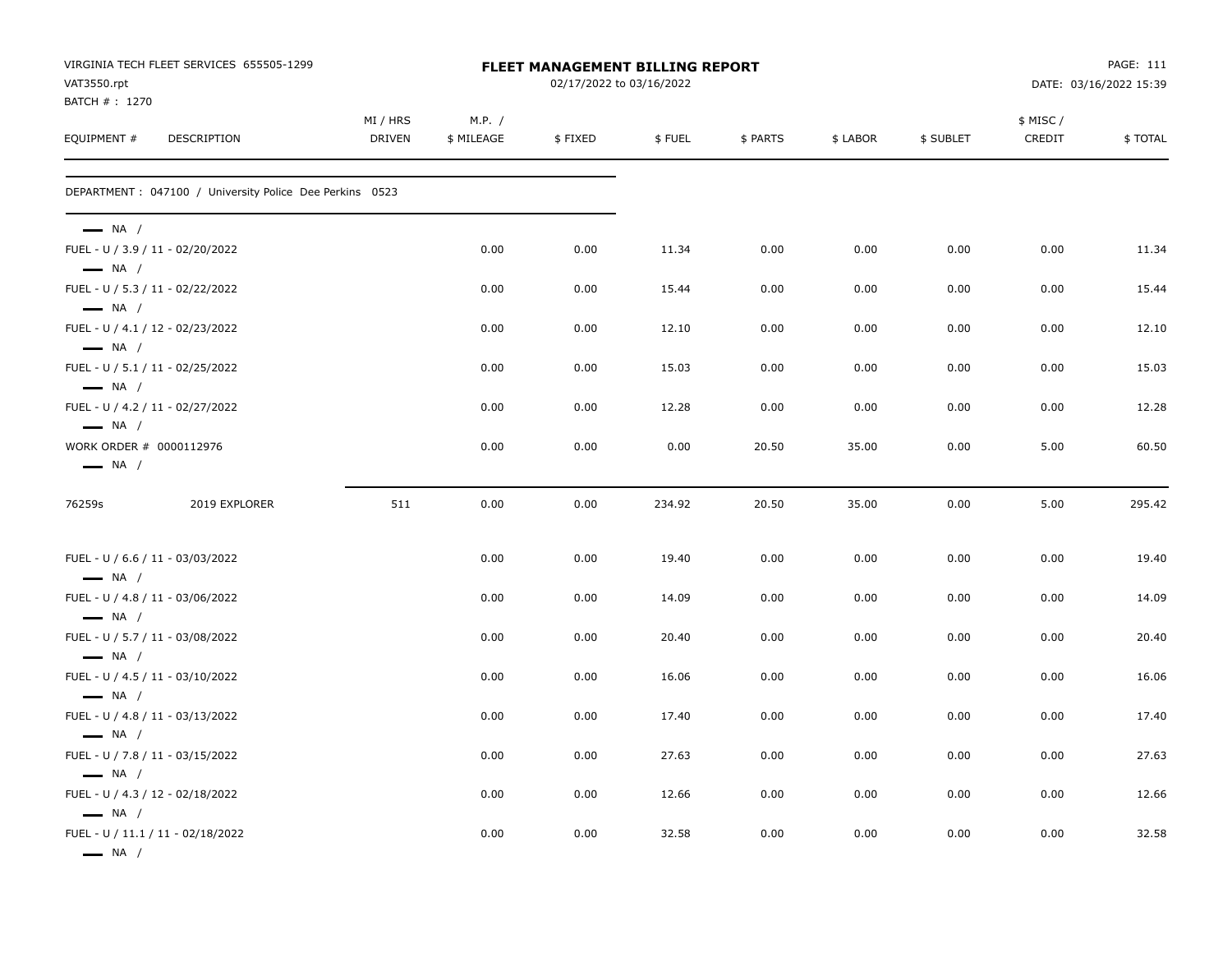| VIRGINIA TECH FLEET SERVICES 655505-1299<br>VAT3550.rpt                              |                           |                      | FLEET MANAGEMENT BILLING REPORT<br>02/17/2022 to 03/16/2022 |        |          |          |           |                     | PAGE: 112<br>DATE: 03/16/2022 15:39 |
|--------------------------------------------------------------------------------------|---------------------------|----------------------|-------------------------------------------------------------|--------|----------|----------|-----------|---------------------|-------------------------------------|
| BATCH #: 1270<br>EQUIPMENT #<br>DESCRIPTION                                          | MI / HRS<br><b>DRIVEN</b> | M.P. /<br>\$ MILEAGE | \$FIXED                                                     | \$FUEL | \$ PARTS | \$ LABOR | \$ SUBLET | \$ MISC /<br>CREDIT | \$TOTAL                             |
| DEPARTMENT : 047100 / University Police Dee Perkins 0523                             |                           |                      |                                                             |        |          |          |           |                     |                                     |
| FUEL - U / 4.4 / 12 - 02/20/2022<br>$\longrightarrow$ NA /                           |                           | 0.00                 | 0.00                                                        | 12.92  | 0.00     | 0.00     | 0.00      | 0.00                | 12.92                               |
| FUEL - U / 3.4 / 11 - 02/21/2022<br>$\longrightarrow$ NA /                           |                           | 0.00                 | 0.00                                                        | 9.82   | 0.00     | 0.00     | 0.00      | 0.00                | 9.82                                |
| FUEL - U / 4.1 / 11 - 02/23/2022<br>$\longrightarrow$ NA /                           |                           | 0.00                 | 0.00                                                        | 11.95  | 0.00     | 0.00     | 0.00      | 0.00                | 11.95                               |
| FUEL - U / 12.1 / CC - 02/24/2022<br>$\longrightarrow$ NA /                          |                           | 0.00                 | 0.00                                                        | 40.89  | 0.00     | 0.00     | 0.00      | 0.00                | 40.89                               |
| FUEL - U / 3.5 / 12 - 02/24/2022<br>$\longrightarrow$ NA /                           |                           | 0.00                 | 0.00                                                        | 10.11  | 0.00     | 0.00     | 0.00      | 0.00                | 10.11                               |
| FUEL - U / 4.3 / 11 - 02/27/2022<br>$\longrightarrow$ NA /                           |                           | 0.00                 | 0.00                                                        | 12.69  | 0.00     | 0.00     | 0.00      | 0.00                | 12.69                               |
| FUEL - U / 2.2 / 11 - 02/28/2022<br>$\longrightarrow$ NA /                           |                           | 0.00                 | 0.00                                                        | 6.33   | 0.00     | 0.00     | 0.00      | 0.00                | 6.33                                |
| 76263S<br>2019 EXPLORER                                                              | 964                       | 0.00                 | 0.00                                                        | 264.93 | 0.00     | 0.00     | 0.00      | 0.00                | 264.93                              |
| FUEL - U / 10.3 / 12 - 03/01/2022                                                    |                           | 0.00                 | 0.00                                                        | 30.12  | 0.00     | 0.00     | 0.00      | 0.00                | 30.12                               |
| $\longrightarrow$ NA /<br>FUEL - U / 2.6 / 12 - 03/02/2022<br>$\longrightarrow$ NA / |                           | 0.00                 | 0.00                                                        | 7.68   | 0.00     | 0.00     | 0.00      | 0.00                | 7.68                                |
| FUEL - U / 6.6 / 12 - 03/05/2022<br>$\longrightarrow$ NA /                           |                           | 0.00                 | 0.00                                                        | 19.46  | 0.00     | 0.00     | 0.00      | 0.00                | 19.46                               |
| FUEL - U / 7.0 / 11 - 03/06/2022<br>$\longrightarrow$ NA /                           |                           | 0.00                 | 0.00                                                        | 20.60  | 0.00     | 0.00     | 0.00      | 0.00                | 20.60                               |
| FUEL - U / 3.4 / 12 - 03/15/2022<br>$\longrightarrow$ NA /                           |                           | 0.00                 | 0.00                                                        | 12.27  | 0.00     | 0.00     | 0.00      | 0.00                | 12.27                               |
| FUEL - U / 7.8 / 12 - 03/16/2022<br>$\longrightarrow$ NA /                           |                           | 0.00                 | 0.00                                                        | 27.77  | 0.00     | 0.00     | 0.00      | 0.00                | 27.77                               |
| FUEL - U / 10.2 / 12 - 02/21/2022<br>$\longrightarrow$ NA /                          |                           | 0.00                 | 0.00                                                        | 29.97  | 0.00     | 0.00     | 0.00      | 0.00                | 29.97                               |
| FUEL - U / 4.6 / 12 - 02/22/2022                                                     |                           | 0.00                 | 0.00                                                        | 13.42  | 0.00     | 0.00     | 0.00      | 0.00                | 13.42                               |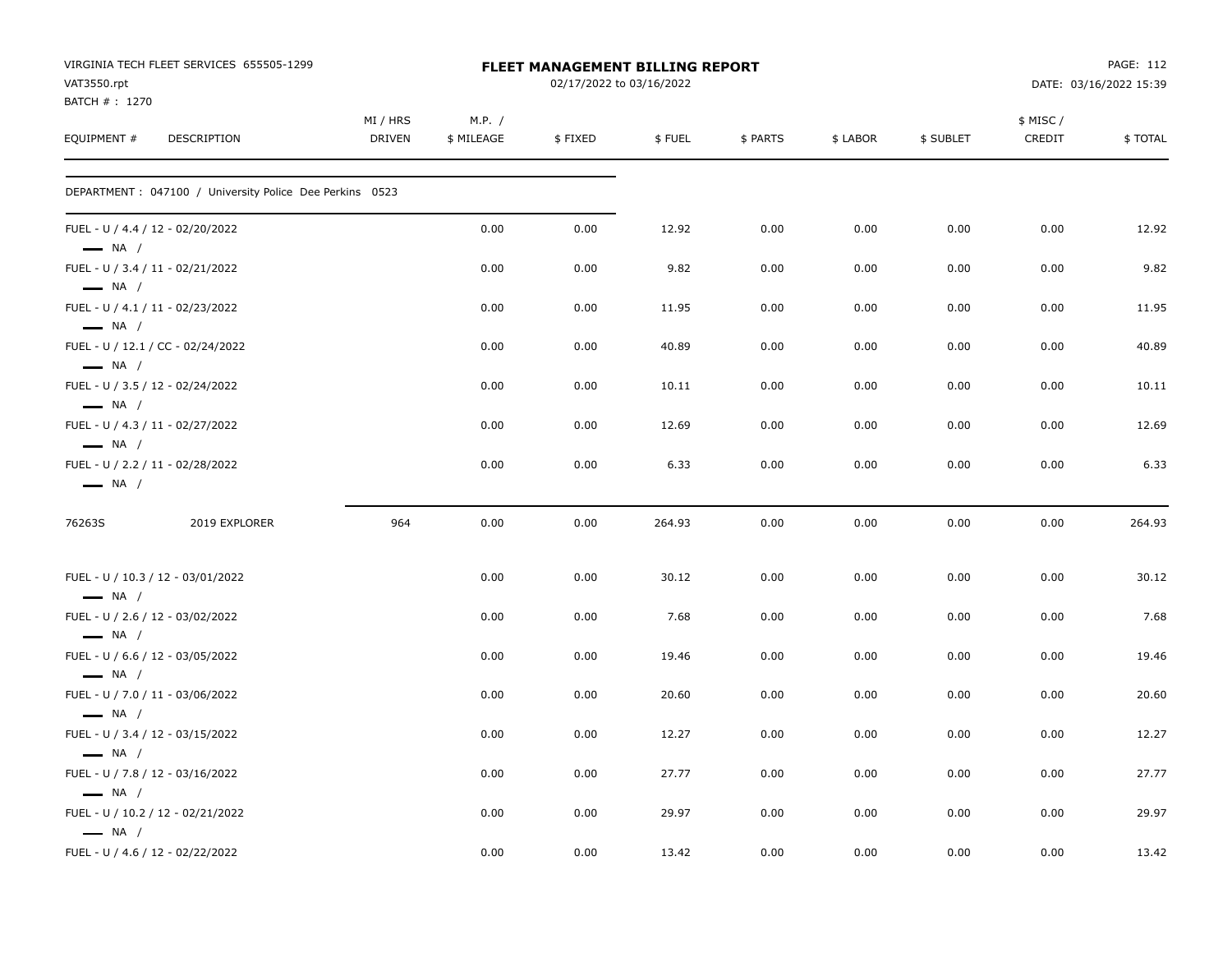| VAT3550.rpt<br>BATCH #: 1270                     | VIRGINIA TECH FLEET SERVICES 655505-1299                 | FLEET MANAGEMENT BILLING REPORT<br>02/17/2022 to 03/16/2022 |                      |         |        |          |          |           |                    | PAGE: 113<br>DATE: 03/16/2022 15:39 |  |
|--------------------------------------------------|----------------------------------------------------------|-------------------------------------------------------------|----------------------|---------|--------|----------|----------|-----------|--------------------|-------------------------------------|--|
| EQUIPMENT #                                      | DESCRIPTION                                              | MI / HRS<br>DRIVEN                                          | M.P. /<br>\$ MILEAGE | \$FIXED | \$FUEL | \$ PARTS | \$ LABOR | \$ SUBLET | \$ MISC/<br>CREDIT | \$TOTAL                             |  |
|                                                  | DEPARTMENT : 047100 / University Police Dee Perkins 0523 |                                                             |                      |         |        |          |          |           |                    |                                     |  |
| $\longrightarrow$ NA /<br>$\longrightarrow$ NA / | FUEL - U / 3.3 / 12 - 02/24/2022                         |                                                             | 0.00                 | 0.00    | 9.61   | 0.00     | 0.00     | 0.00      | 0.00               | 9.61                                |  |
| 76264S                                           | 2019 EXPLORER                                            | 530                                                         | 0.00                 | 0.00    | 170.90 | 0.00     | 0.00     | 0.00      | 0.00               | 170.90                              |  |
| $\longrightarrow$ NA /                           | FUEL - U / 9.1 / 11 - 03/02/2022                         |                                                             | 0.00                 | 0.00    | 26.75  | 0.00     | 0.00     | 0.00      | 0.00               | 26.75                               |  |
| $\longrightarrow$ NA /                           | FUEL - U / 9.5 / 11 - 03/07/2022                         |                                                             | 0.00                 | 0.00    | 27.81  | 0.00     | 0.00     | 0.00      | 0.00               | 27.81                               |  |
| $\longrightarrow$ NA /                           | FUEL - U / 7.9 / 11 - 03/10/2022                         |                                                             | 0.00                 | 0.00    | 28.45  | 0.00     | 0.00     | 0.00      | 0.00               | 28.45                               |  |
| $\longrightarrow$ NA /                           | FUEL - U / 5.1 / 11 - 03/13/2022                         |                                                             | 0.00                 | 0.00    | 18.37  | 0.00     | 0.00     | 0.00      | 0.00               | 18.37                               |  |
| $\longrightarrow$ NA /                           | FUEL - U / 10.9 / 11 - 02/21/2022                        |                                                             | 0.00                 | 0.00    | 31.82  | 0.00     | 0.00     | 0.00      | 0.00               | 31.82                               |  |
| $\longrightarrow$ NA /                           | FUEL - U / 8.4 / 11 - 02/25/2022                         |                                                             | 0.00                 | 0.00    | 24.49  | 0.00     | 0.00     | 0.00      | 0.00               | 24.49                               |  |
| 76295s                                           | 2019 Frontier                                            | 721                                                         | 0.00                 | 0.00    | 157.69 | 0.00     | 0.00     | 0.00      | 0.00               | 157.69                              |  |
| $\longrightarrow$ NA /                           | FUEL - U / 6.7 / 11 - 03/02/2022                         |                                                             | 0.00                 | 0.00    | 19.60  | 0.00     | 0.00     | 0.00      | 0.00               | 19.60                               |  |
| $\longrightarrow$ NA /                           | FUEL - U / 8.0 / 11 - 03/06/2022                         |                                                             | 0.00                 | 0.00    | 23.35  | 0.00     | 0.00     | 0.00      | 0.00               | 23.35                               |  |
| $\longrightarrow$ NA /                           | FUEL - U / 5.9 / 11 - 03/11/2022                         |                                                             | 0.00                 | 0.00    | 21.34  | 0.00     | 0.00     | 0.00      | 0.00               | 21.34                               |  |
| $\longrightarrow$ NA /                           | FUEL - U / 5.6 / 11 - 03/16/2022                         |                                                             | 0.00                 | 0.00    | 20.04  | 0.00     | 0.00     | 0.00      | 0.00               | 20.04                               |  |
| $\longrightarrow$ NA /                           | FUEL - U / 6.7 / 11 - 02/17/2022                         |                                                             | 0.00                 | 0.00    | 19.54  | 0.00     | 0.00     | 0.00      | 0.00               | 19.54                               |  |
|                                                  | FUEL - U / 2.8 / 11 - 02/21/2022                         |                                                             | 0.00                 | 0.00    | 8.12   | 0.00     | 0.00     | 0.00      | 0.00               | 8.12                                |  |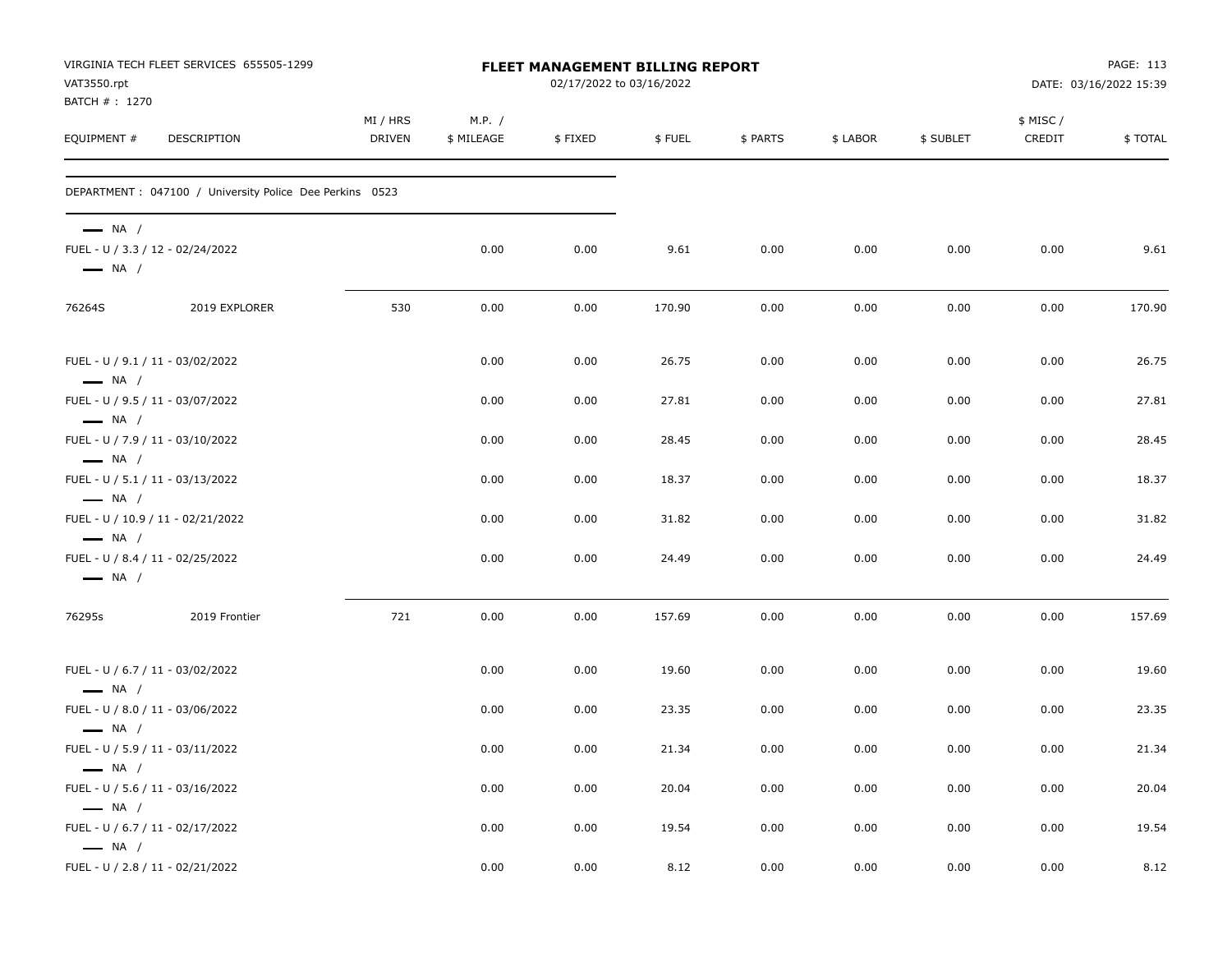| VAT3550.rpt                                       | VIRGINIA TECH FLEET SERVICES 655505-1299                 | FLEET MANAGEMENT BILLING REPORT<br>02/17/2022 to 03/16/2022 |                      |         |        |          |          |           |                    | PAGE: 114<br>DATE: 03/16/2022 15:39 |  |
|---------------------------------------------------|----------------------------------------------------------|-------------------------------------------------------------|----------------------|---------|--------|----------|----------|-----------|--------------------|-------------------------------------|--|
| BATCH # : 1270<br>EQUIPMENT #                     | DESCRIPTION                                              | MI / HRS<br>DRIVEN                                          | M.P. /<br>\$ MILEAGE | \$FIXED | \$FUEL | \$ PARTS | \$ LABOR | \$ SUBLET | \$ MISC/<br>CREDIT | \$TOTAL                             |  |
|                                                   | DEPARTMENT : 047100 / University Police Dee Perkins 0523 |                                                             |                      |         |        |          |          |           |                    |                                     |  |
| $\longrightarrow$ NA /<br>$\longrightarrow$ NA /  | FUEL - U / 3.3 / 11 - 02/24/2022                         |                                                             | 0.00                 | 0.00    | 9.64   | 0.00     | 0.00     | 0.00      | 0.00               | 9.64                                |  |
| WORK ORDER # 0000112978<br>$\longrightarrow$ NA / |                                                          |                                                             | 0.00                 | 0.00    | 0.00   | 20.50    | 55.00    | 0.00      | 5.00               | 80.50                               |  |
| 79413S                                            | 2020 EXPLORER                                            | 395                                                         | 0.00                 | 0.00    | 121.63 | 20.50    | 55.00    | 0.00      | 5.00               | 202.13                              |  |
| $\longrightarrow$ NA /                            | FUEL - U / 3.4 / 11 - 03/01/2022                         |                                                             | 0.00                 | 0.00    | 10.05  | 0.00     | 0.00     | 0.00      | 0.00               | 10.05                               |  |
| $\longrightarrow$ NA /                            | FUEL - U / 11.5 / 11 - 03/06/2022                        |                                                             | 0.00                 | 0.00    | 33.67  | 0.00     | 0.00     | 0.00      | 0.00               | 33.67                               |  |
| $-$ NA /                                          | FUEL - U / 3.6 / 11 - 03/12/2022                         |                                                             | 0.00                 | 0.00    | 13.07  | 0.00     | 0.00     | 0.00      | 0.00               | 13.07                               |  |
| $\longrightarrow$ NA /                            | FUEL - U / 6.0 / 11 - 02/19/2022                         |                                                             | 0.00                 | 0.00    | 17.43  | 0.00     | 0.00     | 0.00      | 0.00               | 17.43                               |  |
| $\longrightarrow$ NA /                            | FUEL - U / 3.1 / 11 - 02/22/2022                         |                                                             | 0.00                 | 0.00    | 8.97   | 0.00     | 0.00     | 0.00      | 0.00               | 8.97                                |  |
| $\longrightarrow$ NA /                            | FUEL - U / 5.5 / 11 - 02/24/2022                         |                                                             | 0.00                 | 0.00    | 16.09  | 0.00     | 0.00     | 0.00      | 0.00               | 16.09                               |  |
| $\longrightarrow$ NA /                            | FUEL - U / 4.5 / 11 - 02/27/2022                         |                                                             | 0.00                 | 0.00    | 13.10  | 0.00     | 0.00     | 0.00      | 0.00               | 13.10                               |  |
| WORK ORDER # 0000112981<br>$\longrightarrow$ NA / |                                                          |                                                             | 0.00                 | 0.00    | 0.00   | 24.34    | 55.00    | 0.00      | 5.00               | 84.34                               |  |
| 79414S                                            | 2020 EXPLORER                                            | 302                                                         | 0.00                 | 0.00    | 112.38 | 24.34    | 55.00    | 0.00      | 5.00               | 196.72                              |  |
| $\longrightarrow$ NA /                            | FUEL - U / 3.2 / 11 - 03/04/2022                         |                                                             | 0.00                 | 0.00    | 9.23   | 0.00     | 0.00     | 0.00      | 0.00               | 9.23                                |  |
| $\longrightarrow$ NA /                            | FUEL - U / 10.7 / 12 - 02/17/2022                        |                                                             | 0.00                 | 0.00    | 31.20  | 0.00     | 0.00     | 0.00      | 0.00               | 31.20                               |  |
|                                                   | FUEL - U / 8.2 / 11 - 02/28/2022                         |                                                             | 0.00                 | 0.00    | 24.14  | 0.00     | 0.00     | 0.00      | 0.00               | 24.14                               |  |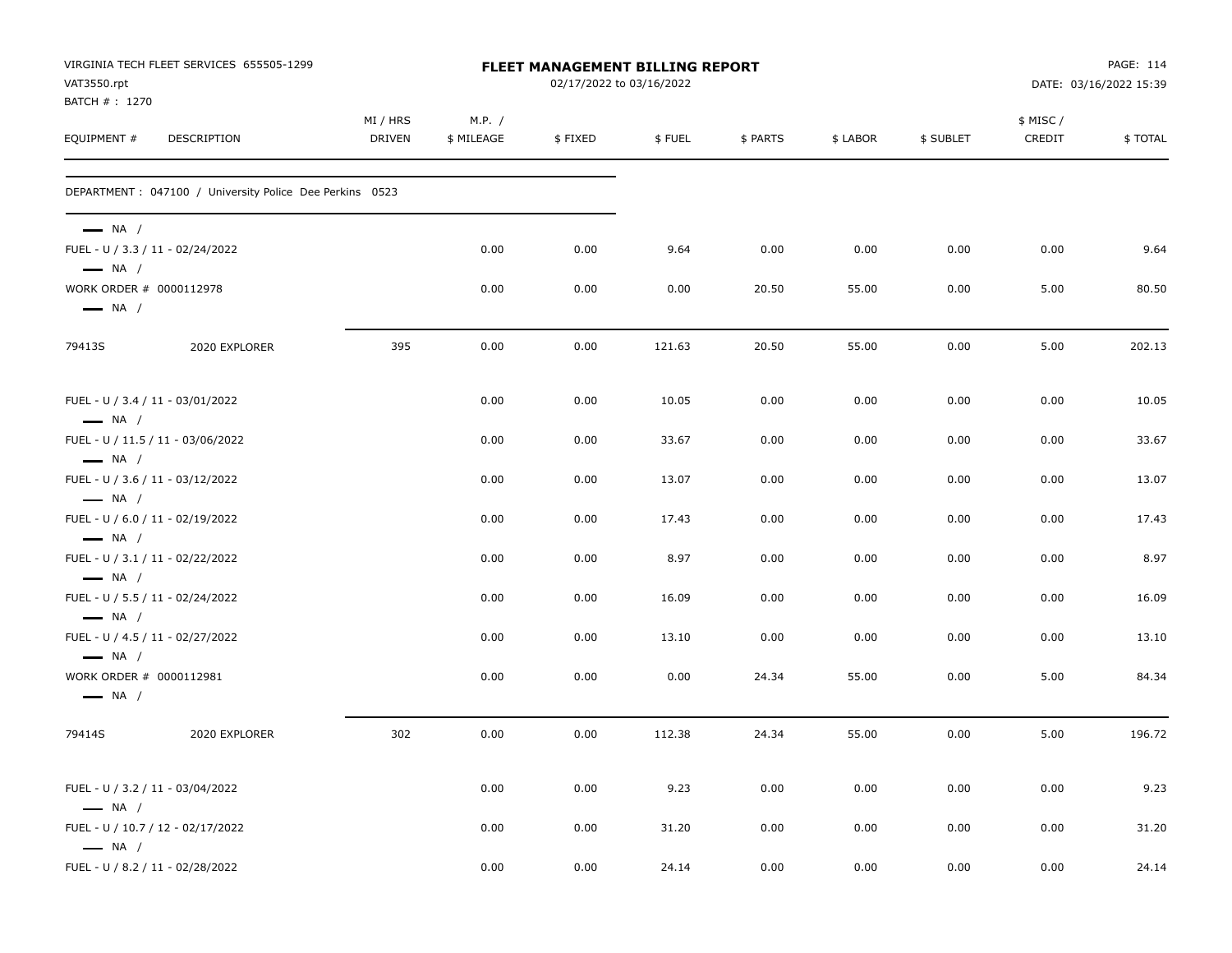| VIRGINIA TECH FLEET SERVICES 655505-1299<br>VAT3550.rpt<br>BATCH #: 1270    |                                                          |                           |                      |         | FLEET MANAGEMENT BILLING REPORT<br>02/17/2022 to 03/16/2022 |          | PAGE: 115<br>DATE: 03/16/2022 15:39 |           |                    |         |
|-----------------------------------------------------------------------------|----------------------------------------------------------|---------------------------|----------------------|---------|-------------------------------------------------------------|----------|-------------------------------------|-----------|--------------------|---------|
| EQUIPMENT #                                                                 | DESCRIPTION                                              | MI / HRS<br><b>DRIVEN</b> | M.P. /<br>\$ MILEAGE | \$FIXED | \$ FUEL                                                     | \$ PARTS | \$ LABOR                            | \$ SUBLET | \$ MISC/<br>CREDIT | \$TOTAL |
|                                                                             | DEPARTMENT : 047100 / University Police Dee Perkins 0523 |                           |                      |         |                                                             |          |                                     |           |                    |         |
| $\longrightarrow$ NA /<br>WORK ORDER # 0000112989<br>$\longrightarrow$ NA / |                                                          |                           | 0.00                 | 0.00    | 0.00                                                        | 24.34    | 55.00                               | 0.00      | 5.00               | 84.34   |
| 79415S                                                                      | 2020 EXPLORER                                            | 263                       | 0.00                 | 0.00    | 64.57                                                       | 24.34    | 55.00                               | 0.00      | 5.00               | 148.91  |
| $\longrightarrow$ NA /                                                      | FUEL - U / 2.7 / 11 - 03/02/2022                         |                           | 0.00                 | 0.00    | 7.88                                                        | 0.00     | 0.00                                | 0.00      | 0.00               | 7.88    |
|                                                                             | FUEL - U / 3.0 / 12 - 03/02/2022                         |                           | 0.00                 | 0.00    | 8.73                                                        | 0.00     | 0.00                                | 0.00      | 0.00               | 8.73    |
| $\longrightarrow$ NA /<br>$\longrightarrow$ NA /                            | FUEL - U / 2.6 / 11 - 02/18/2022                         |                           | 0.00                 | 0.00    | 7.65                                                        | 0.00     | 0.00                                | 0.00      | 0.00               | 7.65    |
| $\longrightarrow$ NA /                                                      | FUEL - U / 2.8 / 11 - 02/21/2022                         |                           | 0.00                 | 0.00    | 8.17                                                        | 0.00     | 0.00                                | 0.00      | 0.00               | 8.17    |
| $\longrightarrow$ NA /                                                      | FUEL - U / 1.2 / 12 - 02/22/2022                         |                           | 0.00                 | 0.00    | 3.46                                                        | 0.00     | 0.00                                | 0.00      | 0.00               | 3.46    |
| $\longrightarrow$ NA /                                                      | FUEL - U / 2.0 / 12 - 02/25/2022                         |                           | 0.00                 | 0.00    | 5.83                                                        | 0.00     | 0.00                                | 0.00      | 0.00               | 5.83    |
| $\longrightarrow$ NA /                                                      | FUEL - U / 2.4 / 12 - 02/25/2022                         |                           | 0.00                 | 0.00    | 7.03                                                        | 0.00     | 0.00                                | 0.00      | 0.00               | 7.03    |
| $\longrightarrow$ NA /                                                      | FUEL - U / 3.2 / 11 - 02/27/2022                         |                           | 0.00                 | 0.00    | 9.29                                                        | 0.00     | 0.00                                | 0.00      | 0.00               | 9.29    |
| 79427S                                                                      | 2020 EXPLORER                                            | 187                       | 0.00                 | 0.00    | 58.04                                                       | 0.00     | 0.00                                | 0.00      | 0.00               | 58.04   |
| $\longrightarrow$ NA /                                                      | FUEL - U / 6.6 / 11 - 03/06/2022                         |                           | 0.00                 | 0.00    | 19.34                                                       | 0.00     | 0.00                                | 0.00      | 0.00               | 19.34   |
| $\longrightarrow$ NA /                                                      | FUEL - U / 3.3 / 12 - 03/16/2022                         |                           | 0.00                 | 0.00    | 11.78                                                       | 0.00     | 0.00                                | 0.00      | 0.00               | 11.78   |
| EGUV078                                                                     | 2017 RANGER                                              | 184                       | 0.00                 | 0.00    | 31.12                                                       | 0.00     | 0.00                                | 0.00      | 0.00               | 31.12   |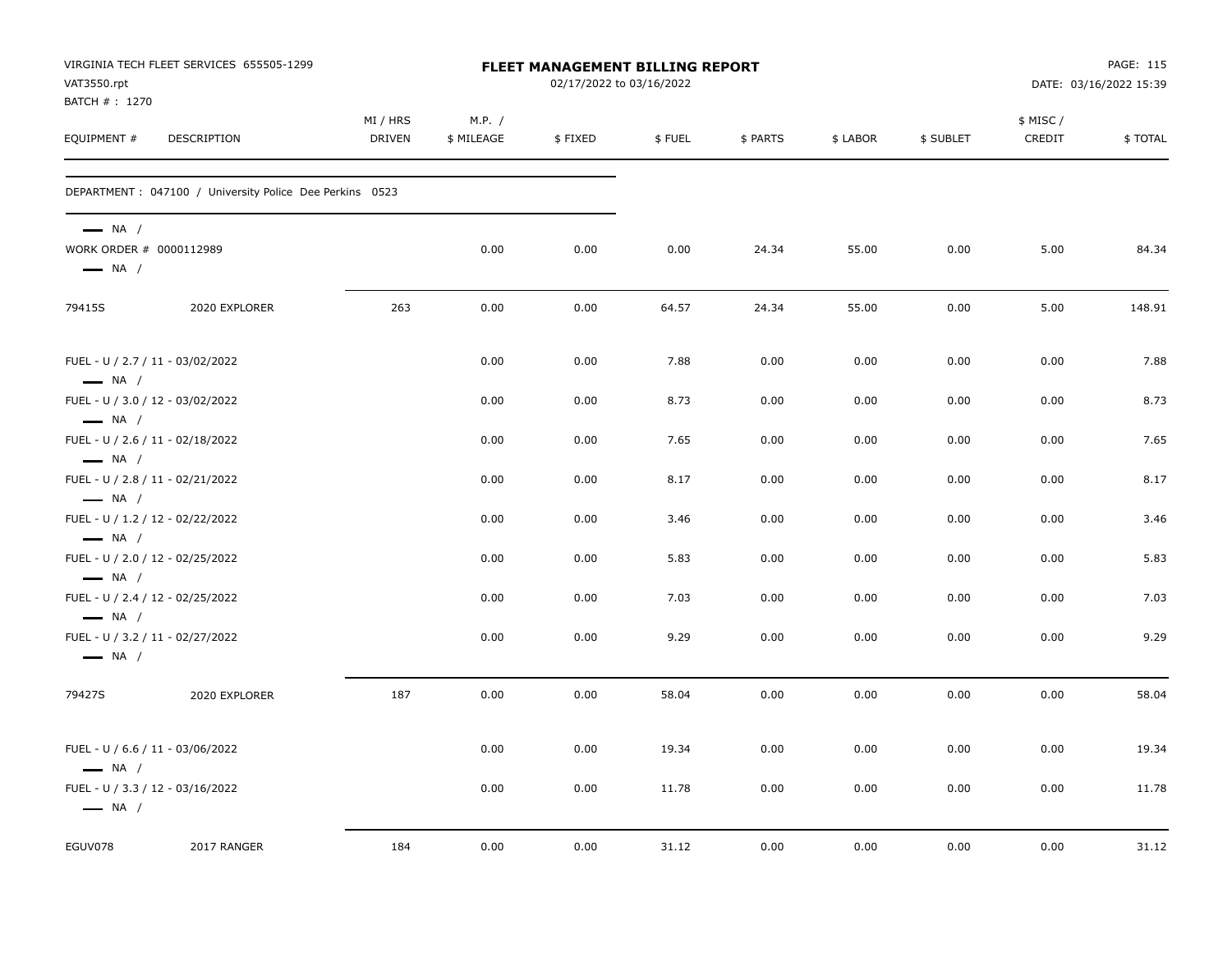| VAT3550.rpt<br>BATCH # : 1270                     | VIRGINIA TECH FLEET SERVICES 655505-1299                 | FLEET MANAGEMENT BILLING REPORT<br>02/17/2022 to 03/16/2022 |                      |         |        |          |          |           | PAGE: 116<br>DATE: 03/16/2022 15:39 |         |
|---------------------------------------------------|----------------------------------------------------------|-------------------------------------------------------------|----------------------|---------|--------|----------|----------|-----------|-------------------------------------|---------|
| EQUIPMENT #                                       | DESCRIPTION                                              | MI / HRS<br><b>DRIVEN</b>                                   | M.P. /<br>\$ MILEAGE | \$FIXED | \$FUEL | \$ PARTS | \$ LABOR | \$ SUBLET | \$ MISC /<br>CREDIT                 | \$TOTAL |
|                                                   | DEPARTMENT : 047100 / University Police Dee Perkins 0523 |                                                             |                      |         |        |          |          |           |                                     |         |
| $\longrightarrow$ NA /                            | FUEL - U / 6.9 / 11 - 03/03/2022                         |                                                             | 0.00                 | 0.00    | 20.07  | 0.00     | 0.00     | 0.00      | 0.00                                | 20.07   |
| $\longrightarrow$ NA /                            | FUEL - U / 6.9 / 11 - 03/10/2022                         |                                                             | 0.00                 | 0.00    | 24.76  | 0.00     | 0.00     | 0.00      | 0.00                                | 24.76   |
| $\longrightarrow$ NA /                            | FUEL - U / 9.8 / 11 - 02/17/2022                         |                                                             | 0.00                 | 0.00    | 28.83  | 0.00     | 0.00     | 0.00      | 0.00                                | 28.83   |
| $\longrightarrow$ NA /                            | FUEL - U / 13.0 / 11 - 02/28/2022                        |                                                             | 0.00                 | 0.00    | 37.97  | 0.00     | 0.00     | 0.00      | 0.00                                | 37.97   |
| WORK ORDER # 0000112999<br>$\longrightarrow$ NA / |                                                          |                                                             | 0.00                 | 0.00    | 0.00   | 20.51    | 35.00    | 0.00      | 5.00                                | 60.51   |
| <b>URS4365</b>                                    | 2019 TAURUS                                              | 723                                                         | 0.00                 | 0.00    | 111.63 | 20.51    | 35.00    | 0.00      | 5.00                                | 172.14  |
| $\longrightarrow$ NA /                            | FUEL - U / 9.8 / 11 - 03/10/2022                         |                                                             | 0.00                 | 0.00    | 35.34  | 0.00     | 0.00     | 0.00      | 0.00                                | 35.34   |
| $\longrightarrow$ NA /                            | FUEL - U / 11.3 / 11 - 02/21/2022                        |                                                             | 0.00                 | 0.00    | 33.17  | 0.00     | 0.00     | 0.00      | 0.00                                | 33.17   |
| $\longrightarrow$ NA /                            | FUEL - U / 2.2 / 11 - 02/22/2022                         |                                                             | 0.00                 | 0.00    | 6.48   | 0.00     | 0.00     | 0.00      | 0.00                                | 6.48    |
| $\longrightarrow$ NA /                            | FUEL - U / 14.5 / 11 - 02/28/2022                        |                                                             | 0.00                 | 0.00    | 42.46  | 0.00     | 0.00     | 0.00      | 0.00                                | 42.46   |
| URT3602                                           | 2019 IMPALA                                              | 935                                                         | 0.00                 | 0.00    | 117.45 | 0.00     | 0.00     | 0.00      | 0.00                                | 117.45  |
| $\longrightarrow$ NA /                            | FUEL - U / 10.5 / 11 - 03/04/2022                        |                                                             | 0.00                 | 0.00    | 30.65  | 0.00     | 0.00     | 0.00      | 0.00                                | 30.65   |
| $\longrightarrow$ NA /                            | FUEL - U / 9.4 / 11 - 03/15/2022                         |                                                             | 0.00                 | 0.00    | 33.50  | 0.00     | 0.00     | 0.00      | 0.00                                | 33.50   |
| $\longrightarrow$ NA /                            | FUEL - U / 13.2 / 12 - 02/16/2022                        |                                                             | 0.00                 | 0.00    | 38.68  | 0.00     | 0.00     | 0.00      | 0.00                                | 38.68   |
|                                                   | FUEL - U / 11.0 / 11 - 02/23/2022                        |                                                             | 0.00                 | 0.00    | 32.29  | 0.00     | 0.00     | 0.00      | 0.00                                | 32.29   |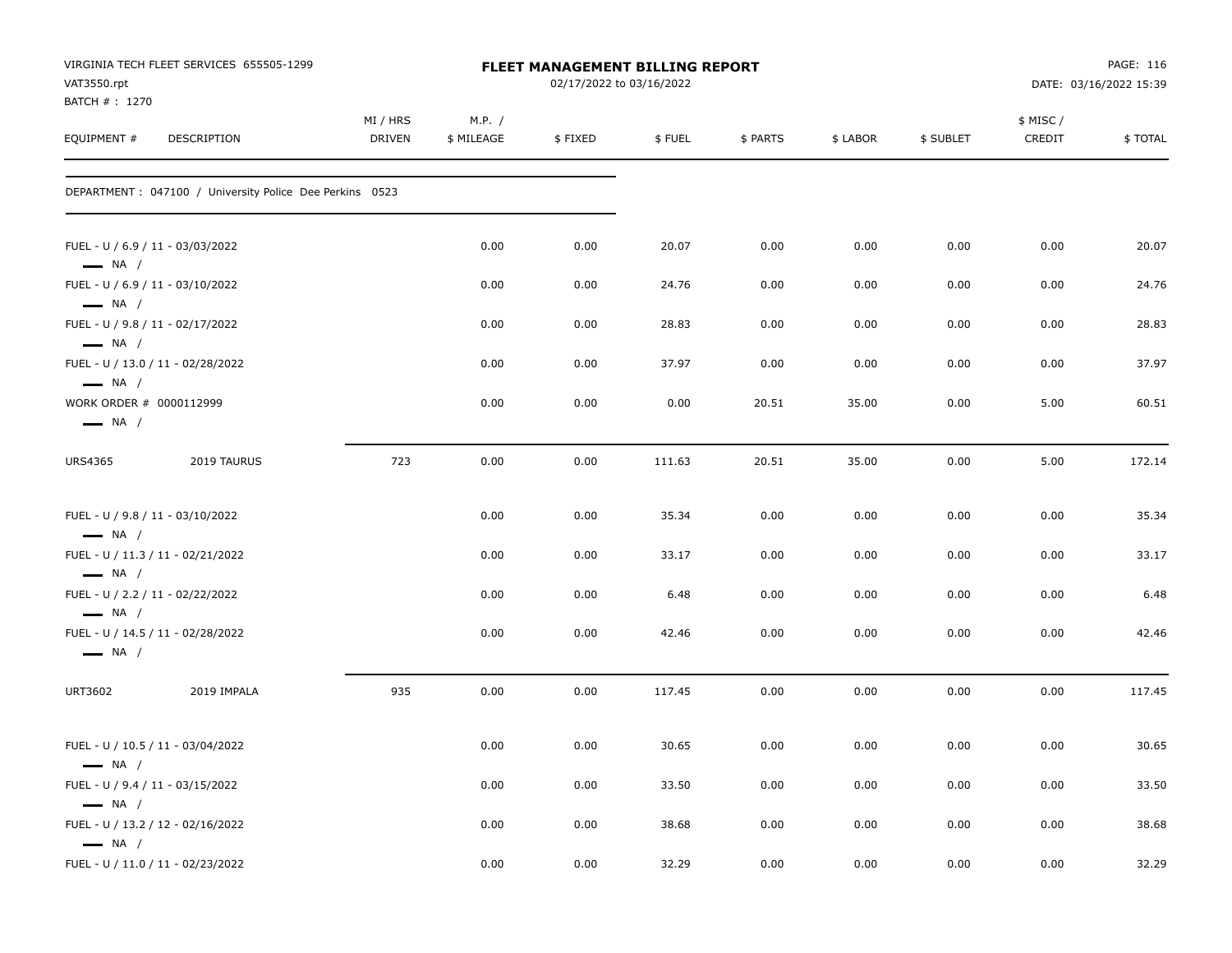| VIRGINIA TECH FLEET SERVICES 655505-1299<br>FLEET MANAGEMENT BILLING REPORT<br>VAT3550.rpt<br>BATCH #: 1270 |                                                          |                           |                      |         | 02/17/2022 to 03/16/2022 |          | PAGE: 117<br>DATE: 03/16/2022 15:39 |           |                     |         |
|-------------------------------------------------------------------------------------------------------------|----------------------------------------------------------|---------------------------|----------------------|---------|--------------------------|----------|-------------------------------------|-----------|---------------------|---------|
| EQUIPMENT #                                                                                                 | DESCRIPTION                                              | MI / HRS<br><b>DRIVEN</b> | M.P. /<br>\$ MILEAGE | \$FIXED | \$FUEL                   | \$ PARTS | \$ LABOR                            | \$ SUBLET | \$ MISC /<br>CREDIT | \$TOTAL |
|                                                                                                             | DEPARTMENT : 047100 / University Police Dee Perkins 0523 |                           |                      |         |                          |          |                                     |           |                     |         |
| $\longrightarrow$ NA /<br>WORK ORDER # 0000112980<br>$\longrightarrow$ NA /                                 |                                                          |                           | 0.00                 | 0.00    | 0.00                     | 155.98   | 143.00                              | 0.00      | 5.00                | 303.98  |
| <b>VDM9678</b>                                                                                              | 2015 IMPALA                                              | 715                       | 0.00                 | 0.00    | 135.12                   | 155.98   | 143.00                              | 0.00      | 5.00                | 439.10  |
| FUEL - U / 14.6 / 11 - 03/02/2022<br>$\longrightarrow$ NA /                                                 |                                                          |                           | 0.00                 | 0.00    | 42.66                    | 0.00     | 0.00                                | 0.00      | 0.00                | 42.66   |
| WORK ORDER # 0000112920<br>$\longrightarrow$ NA /                                                           |                                                          |                           | 0.00                 | 0.00    | 0.00                     | 27.33    | 40.00                               | 0.00      | 5.00                | 72.33   |
| <b>VDW1828</b>                                                                                              | 2015 IMPALA                                              | 290                       | 0.00                 | 0.00    | 42.66                    | 27.33    | 40.00                               | 0.00      | 5.00                | 114.99  |
| FUEL - U / 14.8 / 11 - 03/02/2022<br>$\longrightarrow$ NA /                                                 |                                                          |                           | 0.00                 | 0.00    | 43.25                    | 0.00     | 0.00                                | 0.00      | 0.00                | 43.25   |
| FUEL - U / 12.0 / 11 - 03/10/2022<br>$\longrightarrow$ NA /                                                 |                                                          |                           | 0.00                 | 0.00    | 43.25                    | 0.00     | 0.00                                | 0.00      | 0.00                | 43.25   |
| FUEL - U / 11.9 / 12 - 02/16/2022<br>$\longrightarrow$ NA /                                                 |                                                          |                           | 0.00                 | 0.00    | 34.98                    | 0.00     | 0.00                                | 0.00      | 0.00                | 34.98   |
| FUEL - U / 13.4 / 11 - 02/22/2022<br>$\longrightarrow$ NA /                                                 |                                                          |                           | 0.00                 | 0.00    | 39.38                    | 0.00     | 0.00                                | 0.00      | 0.00                | 39.38   |
| VXJ3047                                                                                                     | 2017 TAURUS                                              | 981                       | 0.00                 | 0.00    | 160.86                   | 0.00     | 0.00                                | 0.00      | 0.00                | 160.86  |
| FUEL - U / 16.3 / 11 - 03/07/2022<br>$\longrightarrow$ NA /                                                 |                                                          |                           | 0.00                 | 0.00    | 58.81                    | 0.00     | 0.00                                | 0.00      | 0.00                | 58.81   |
| FUEL - U / 15.8 / 11 - 02/21/2022<br>$\longrightarrow$ NA /                                                 |                                                          |                           | 0.00                 | 0.00    | 46.32                    | 0.00     | 0.00                                | 0.00      | 0.00                | 46.32   |
| WNV9176                                                                                                     | 2014 CHARGER                                             | 555                       | 0.00                 | 0.00    | 105.13                   | 0.00     | 0.00                                | 0.00      | 0.00                | 105.13  |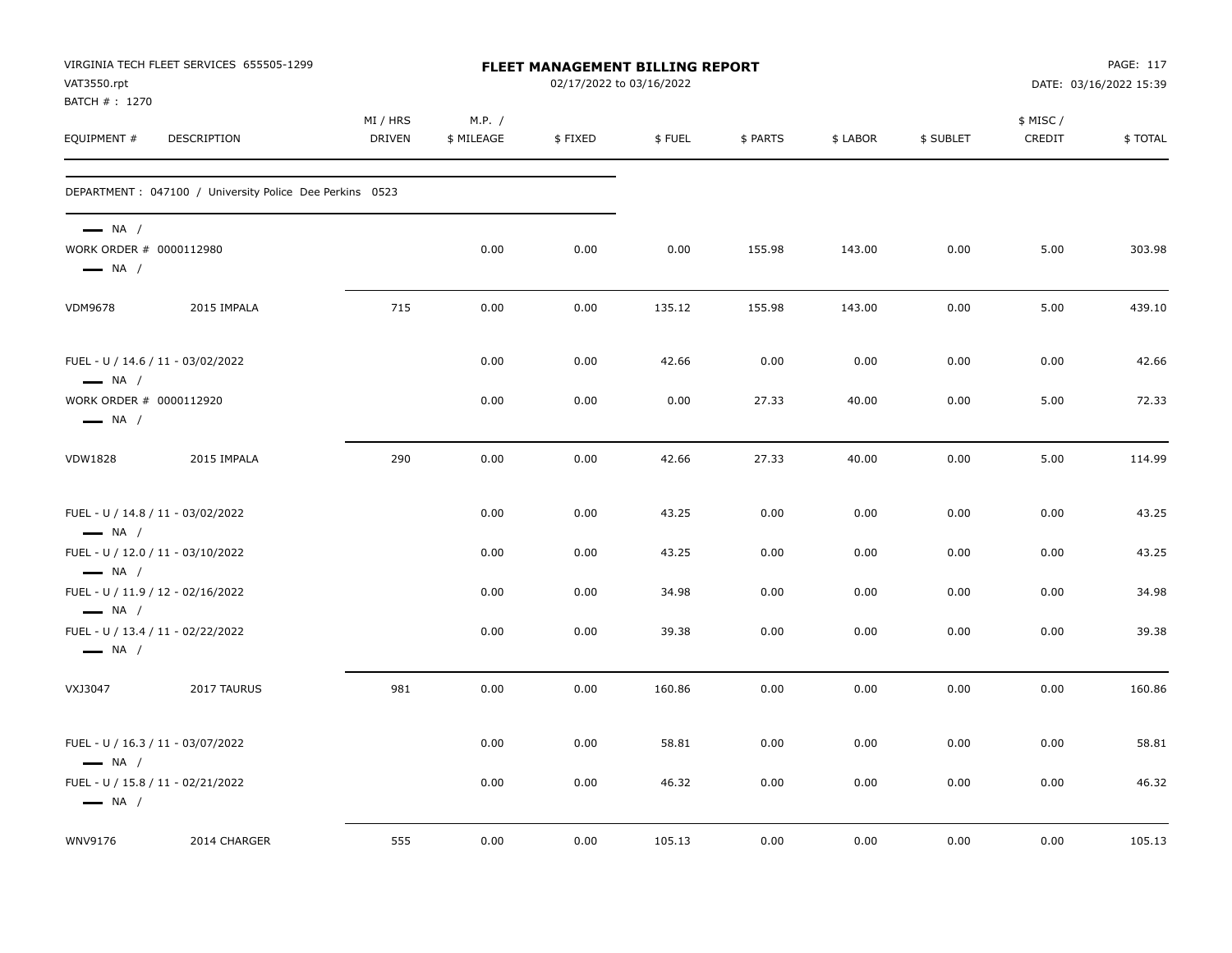| VAT3550.rpt<br>BATCH #: 1270                      | VIRGINIA TECH FLEET SERVICES 655505-1299                 |               | <b>FLEET MANAGEMENT BILLING REPORT</b><br>02/17/2022 to 03/16/2022 |         |          |          |          |           |           | PAGE: 118<br>DATE: 03/16/2022 15:39 |  |
|---------------------------------------------------|----------------------------------------------------------|---------------|--------------------------------------------------------------------|---------|----------|----------|----------|-----------|-----------|-------------------------------------|--|
|                                                   |                                                          | MI / HRS      | M.P. /                                                             |         |          |          |          |           | \$ MISC / |                                     |  |
| EQUIPMENT #                                       | DESCRIPTION                                              | <b>DRIVEN</b> | \$ MILEAGE                                                         | \$FIXED | \$FUEL   | \$ PARTS | \$ LABOR | \$ SUBLET | CREDIT    | \$TOTAL                             |  |
|                                                   | DEPARTMENT : 047100 / University Police Dee Perkins 0523 |               |                                                                    |         |          |          |          |           |           |                                     |  |
| ACCT: 121720                                      |                                                          | 16,538        | 0.00                                                               | 0.00    | 4,426.49 | 1,113.72 | 934.75   | 75.00     | 50.00     | 6,599.96                            |  |
| ACCOUNT CODE: 122016                              |                                                          |               |                                                                    |         |          |          |          |           |           |                                     |  |
|                                                   | FUEL - U / 14.0 / 12 - 03/16/2022                        |               | 0.00                                                               | 0.00    | 49.73    | 0.00     | 0.00     | 0.00      | 0.00      | 49.73                               |  |
| $\longrightarrow$ NA /<br>$\longrightarrow$ NA /  | FUEL - U / 13.5 / 11 - 02/19/2022                        |               | 0.00                                                               | 0.00    | 39.44    | 0.00     | 0.00     | 0.00      | 0.00      | 39.44                               |  |
| $\longrightarrow$ NA /                            | FUEL - U / 12.3 / 11 - 02/23/2022                        |               | 0.00                                                               | 0.00    | 36.07    | 0.00     | 0.00     | 0.00      | 0.00      | 36.07                               |  |
| $\longrightarrow$ NA /                            | FUEL - U / 15.7 / 11 - 02/27/2022                        |               | 0.00                                                               | 0.00    | 45.94    | 0.00     | 0.00     | 0.00      | 0.00      | 45.94                               |  |
| WORK ORDER # 0000112958<br>$\longrightarrow$ NA / |                                                          |               | 0.00                                                               | 0.00    | 0.00     | 31.12    | 60.00    | 0.00      | 5.00      | 96.12                               |  |
| 71555s                                            | 2017 Caravan                                             | 783           | 0.00                                                               | 0.00    | 171.18   | 31.12    | 60.00    | 0.00      | 5.00      | 267.30                              |  |
| ACCT:                                             | 122016                                                   | 783           | 0.00                                                               | 0.00    | 171.18   | 31.12    | 60.00    | 0.00      | 5.00      | 267.30                              |  |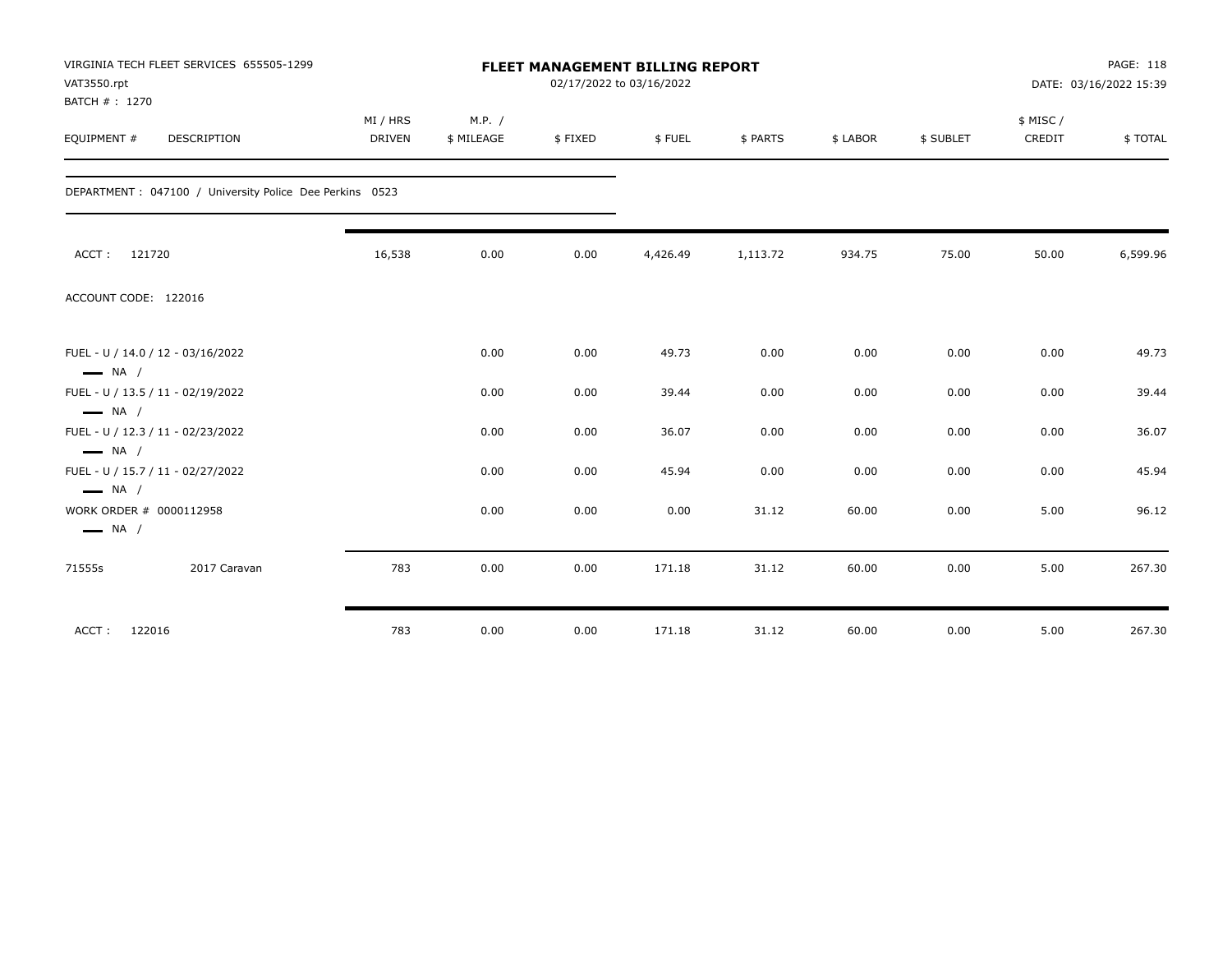| VIRGINIA TECH FLEET SERVICES 655505-1299<br>VAT3550.rpt |        | <b>FLEET MANAGEMENT BILLING REPORT</b><br>02/17/2022 to 03/16/2022 |                      |         |          |          |          |                  |                     | PAGE: 119<br>DATE: 03/16/2022 15:39 |  |
|---------------------------------------------------------|--------|--------------------------------------------------------------------|----------------------|---------|----------|----------|----------|------------------|---------------------|-------------------------------------|--|
| BATCH # : 1270<br>EQUIPMENT #<br>DESCRIPTION            |        | MI / HRS<br>DRIVEN                                                 | M.P. /<br>\$ MILEAGE | \$FIXED | \$FUEL   | \$ PARTS | \$ LABOR | \$ SUBLET        | \$ MISC /<br>CREDIT | \$TOTAL                             |  |
| DEPARTMENT SUBTOTALS :                                  |        | 17,321                                                             | 0.00                 | 0.00    | 4,597.67 | 1,144.84 | 994.75   | 75.00            | 55.00               | 6,867.26                            |  |
| <b>BREAKDOWN OF CHARGES:</b>                            |        |                                                                    | MILEAGE              |         |          | 0.00     |          | PARTS (WO'S)     |                     | 1,108.08                            |  |
| <b>EQUIPMENT COUNT:</b>                                 | 31     |                                                                    | MOTOR POOL           |         |          | 0.00     |          | PARTS (IND.ISS.) |                     | 36.76                               |  |
| DEPARTMENT:                                             | 047100 |                                                                    | BASE                 |         |          | 0.00     |          | <b>CREDITS</b>   |                     | 0.00                                |  |
|                                                         |        |                                                                    | <b>INSURANCE</b>     |         |          | 0.00     |          | MISCELLANEOUS    |                     | 55.00                               |  |
|                                                         |        |                                                                    | OTHER                |         |          | 0.00     | LABOR    |                  |                     | 994.75                              |  |
|                                                         |        |                                                                    | REPLACEMENT          |         |          | 0.00     |          | <b>SUBLETS</b>   |                     | 75.00                               |  |
|                                                         |        |                                                                    | <b>FUEL</b>          |         | 4,597.67 |          |          |                  |                     |                                     |  |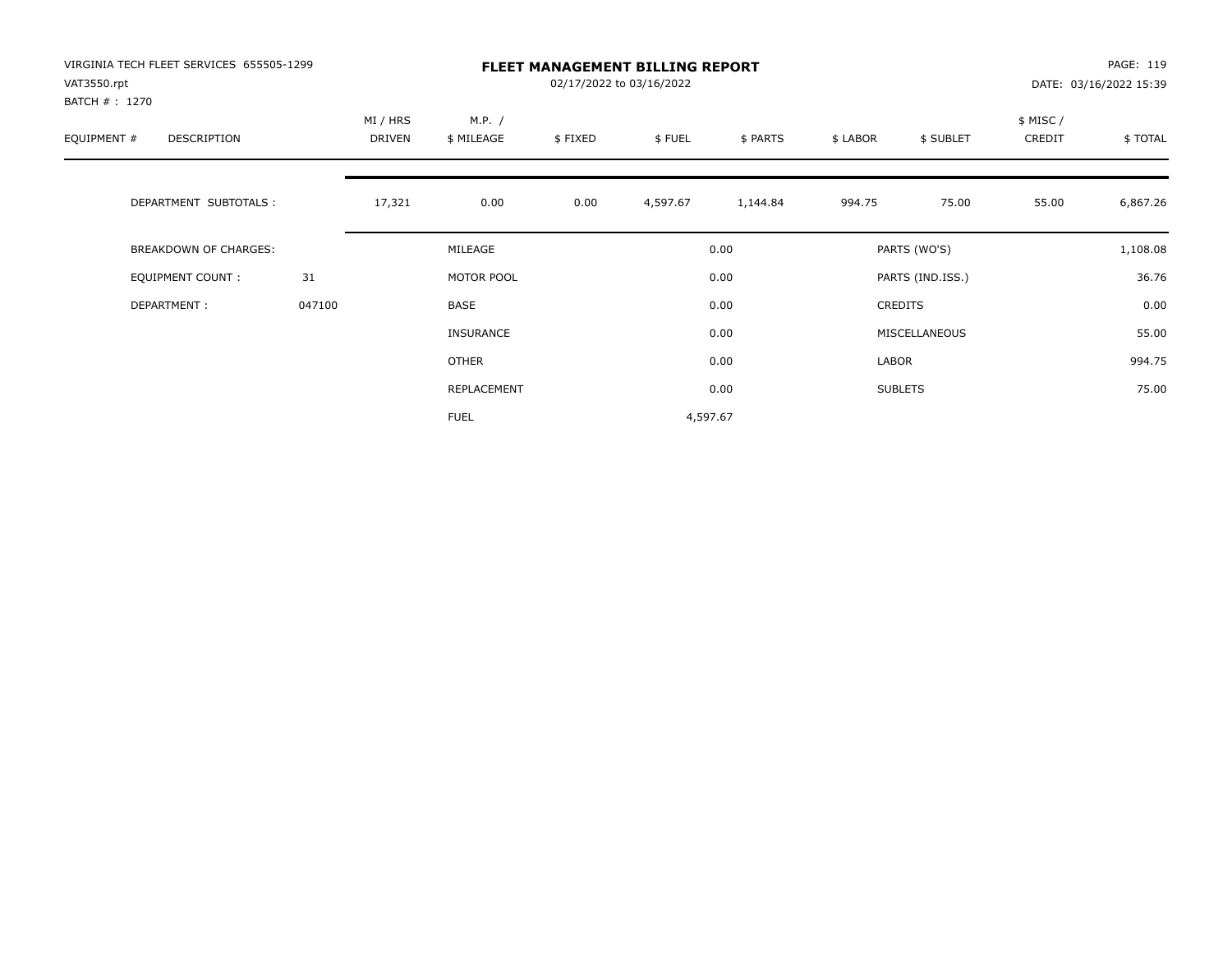| VAT3550.rpt<br>BATCH # : 1270                              | VIRGINIA TECH FLEET SERVICES 655505-1299                    | FLEET MANAGEMENT BILLING REPORT<br>02/17/2022 to 03/16/2022 |                      |         |        |          | PAGE: 120<br>DATE: 03/16/2022 15:39 |           |                    |         |
|------------------------------------------------------------|-------------------------------------------------------------|-------------------------------------------------------------|----------------------|---------|--------|----------|-------------------------------------|-----------|--------------------|---------|
| EQUIPMENT #                                                | DESCRIPTION                                                 | MI / HRS<br>DRIVEN                                          | M.P. /<br>\$ MILEAGE | \$FIXED | \$FUEL | \$ PARTS | \$ LABOR                            | \$ SUBLET | \$ MISC/<br>CREDIT | \$TOTAL |
|                                                            | DEPARTMENT : 047101 / Virginia Tech Rescue Dee Perkins 0523 |                                                             |                      |         |        |          |                                     |           |                    |         |
| ACCOUNT CODE: 155103                                       |                                                             |                                                             |                      |         |        |          |                                     |           |                    |         |
| $\longrightarrow$ NA /                                     | FUEL - D / 16.1 / 13 - 03/09/2022                           |                                                             | 0.00                 | 0.00    | 50.84  | 0.00     | 0.00                                | 0.00      | 0.00               | 50.84   |
| $\longrightarrow$ NA /                                     | FUEL - D / 17.3 / 13 - 03/16/2022                           |                                                             | 0.00                 | 0.00    | 71.92  | 0.00     | 0.00                                | 0.00      | 0.00               | 71.92   |
| $-$ NA $/$                                                 | FUEL - D / 9.6 / 13 - 02/17/2022                            |                                                             | 0.00                 | 0.00    | 30.21  | 0.00     | 0.00                                | 0.00      | 0.00               | 30.21   |
| $\longrightarrow$ NA /                                     | FUEL - D / 8.6 / 13 - 02/22/2022                            |                                                             | 0.00                 | 0.00    | 27.30  | 0.00     | 0.00                                | 0.00      | 0.00               | 27.30   |
| $\longrightarrow$ NA /                                     | FUEL - D / 0.5 / 13 - 02/27/2022                            |                                                             | 0.00                 | 0.00    | 1.61   | 0.00     | 0.00                                | 0.00      | 0.00               | 1.61    |
| $\longrightarrow$ NA /                                     | FUEL - D / 10.7 / 13 - 02/27/2022                           |                                                             | 0.00                 | 0.00    | 33.81  | 0.00     | 0.00                                | 0.00      | 0.00               | 33.81   |
| WORK ORDER # 0000112931<br>$\longrightarrow$ NA /          |                                                             |                                                             | 0.00                 | 0.00    | 0.00   | 53.49    | 97.50                               | 0.00      | 5.00               | 155.99  |
| WORK ORDER # 0000112995<br>$\longrightarrow$ NA /          |                                                             |                                                             | 0.00                 | 0.00    | 0.00   | 132.17   | 75.00                               | 0.00      | 5.00               | 212.17  |
| 58864S                                                     | 2009 AMBULANCE                                              | 217                                                         | 0.00                 | 0.00    | 215.69 | 185.66   | 172.50                              | 0.00      | 10.00              | 583.85  |
| FUEL - U / 7.8 / 11 - 03/01/2022<br>$\longrightarrow$ NA / |                                                             |                                                             | 0.00                 | 0.00    | 22.82  | 0.00     | 0.00                                | 0.00      | 0.00               | 22.82   |
| - NA /                                                     | FUEL - U / 13.0 / 12 - 03/03/2022                           |                                                             | 0.00                 | 0.00    | 37.94  | 0.00     | 0.00                                | 0.00      | 0.00               | 37.94   |
| FUEL - U / 9.0 / 12 - 03/05/2022                           |                                                             |                                                             | 0.00                 | 0.00    | 26.40  | 0.00     | 0.00                                | 0.00      | 0.00               | 26.40   |
| $\longrightarrow$ NA /                                     | FUEL - U / 13.1 / 11 - 03/14/2022                           |                                                             | 0.00                 | 0.00    | 47.25  | 0.00     | 0.00                                | 0.00      | 0.00               | 47.25   |
| $\longrightarrow$ NA /<br>$\longrightarrow$ NA /           | FUEL - U / 13.0 / 12 - 02/16/2022                           |                                                             | 0.00                 | 0.00    | 37.97  | 0.00     | 0.00                                | 0.00      | 0.00               | 37.97   |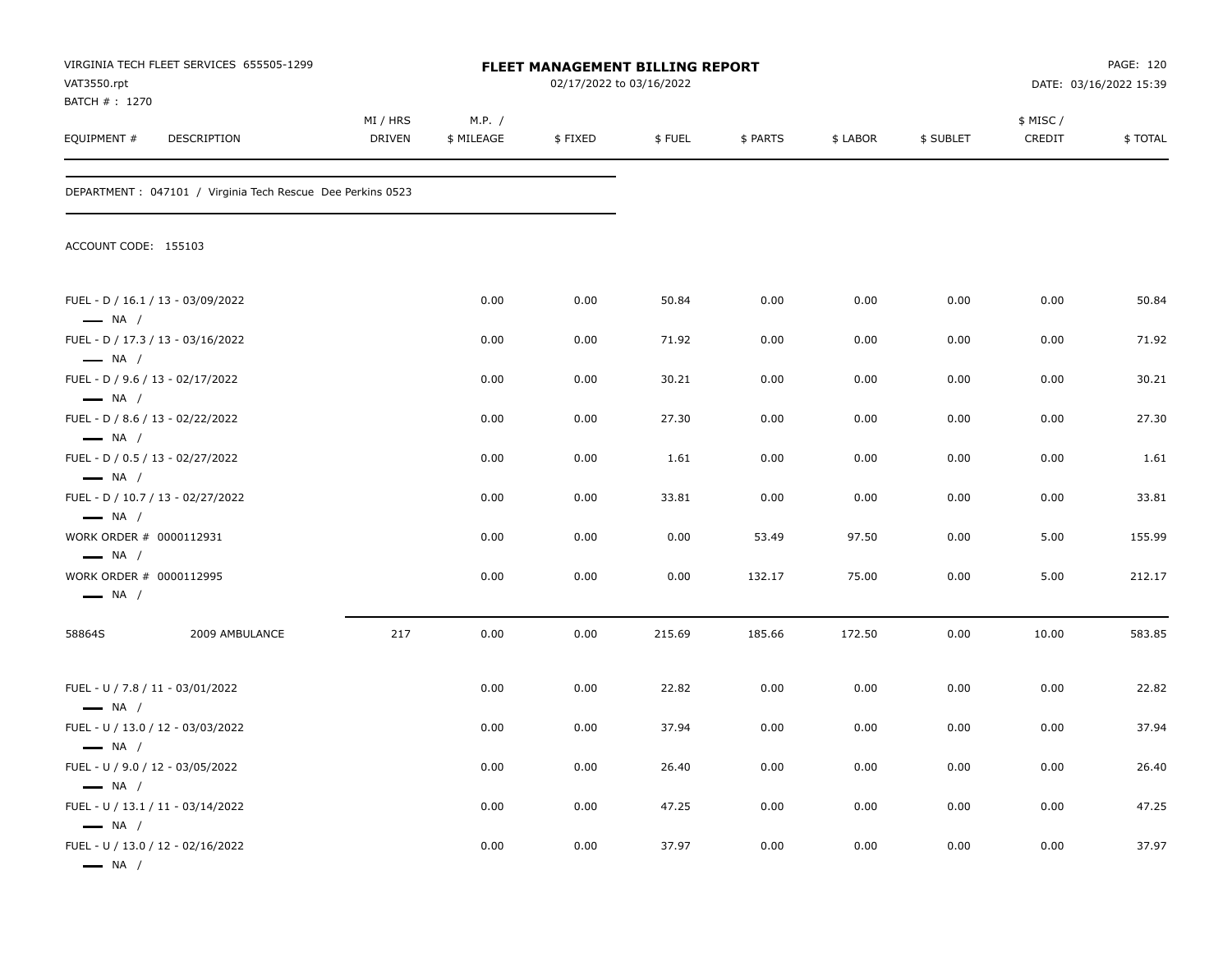| VAT3550.rpt                                       | VIRGINIA TECH FLEET SERVICES 655505-1299                    | FLEET MANAGEMENT BILLING REPORT<br>02/17/2022 to 03/16/2022 |                      |         |        |          |          |           |                     | PAGE: 121<br>DATE: 03/16/2022 15:39 |
|---------------------------------------------------|-------------------------------------------------------------|-------------------------------------------------------------|----------------------|---------|--------|----------|----------|-----------|---------------------|-------------------------------------|
| BATCH #: 1270<br>EQUIPMENT #                      | DESCRIPTION                                                 | MI / HRS<br><b>DRIVEN</b>                                   | M.P. /<br>\$ MILEAGE | \$FIXED | \$FUEL | \$ PARTS | \$ LABOR | \$ SUBLET | \$ MISC /<br>CREDIT | \$TOTAL                             |
|                                                   | DEPARTMENT : 047101 / Virginia Tech Rescue Dee Perkins 0523 |                                                             |                      |         |        |          |          |           |                     |                                     |
| $\longrightarrow$ NA /                            | FUEL - U / 12.5 / 11 - 03/16/2022                           |                                                             | 0.00                 | 0.00    | 44.61  | 0.00     | 0.00     | 0.00      | 0.00                | 44.61                               |
| $\longrightarrow$ NA /                            | FUEL - U / 11.5 / 12 - 02/17/2022                           |                                                             | 0.00                 | 0.00    | 33.67  | 0.00     | 0.00     | 0.00      | 0.00                | 33.67                               |
| $\longrightarrow$ NA /                            | FUEL - U / 10.8 / 12 - 02/19/2022                           |                                                             | 0.00                 | 0.00    | 31.70  | 0.00     | 0.00     | 0.00      | 0.00                | 31.70                               |
| $\longrightarrow$ NA /                            | FUEL - U / 8.0 / 12 - 02/19/2022                            |                                                             | 0.00                 | 0.00    | 23.44  | 0.00     | 0.00     | 0.00      | 0.00                | 23.44                               |
| $\longrightarrow$ NA /                            | FUEL - U / 11.5 / 12 - 02/21/2022                           |                                                             | 0.00                 | 0.00    | 33.64  | 0.00     | 0.00     | 0.00      | 0.00                | 33.64                               |
| $\longrightarrow$ NA /                            | FUEL - U / 13.0 / 12 - 02/23/2022                           |                                                             | 0.00                 | 0.00    | 38.12  | 0.00     | 0.00     | 0.00      | 0.00                | 38.12                               |
| $\longrightarrow$ NA /                            | FUEL - U / 8.0 / 12 - 02/24/2022                            |                                                             | 0.00                 | 0.00    | 23.53  | 0.00     | 0.00     | 0.00      | 0.00                | 23.53                               |
| $\longrightarrow$ NA /                            | FUEL - U / 10.4 / 12 - 02/24/2022                           |                                                             | 0.00                 | 0.00    | 30.50  | 0.00     | 0.00     | 0.00      | 0.00                | 30.50                               |
| $\longrightarrow$ NA /                            | FUEL - U / 14.3 / 12 - 02/26/2022                           |                                                             | 0.00                 | 0.00    | 41.81  | 0.00     | 0.00     | 0.00      | 0.00                | 41.81                               |
| $\longrightarrow$ NA /                            | FUEL - U / 10.2 / 11 - 02/27/2022                           |                                                             | 0.00                 | 0.00    | 29.80  | 0.00     | 0.00     | 0.00      | 0.00                | 29.80                               |
| $\longrightarrow$ NA /                            | FUEL - U / 8.0 / 11 - 02/28/2022                            |                                                             | 0.00                 | 0.00    | 23.35  | 0.00     | 0.00     | 0.00      | 0.00                | 23.35                               |
| WORK ORDER # 0000112991<br>$\longrightarrow$ NA / |                                                             |                                                             | 0.00                 | 0.00    | 0.00   | 0.00     | 36.25    | 0.00      | 0.00                | 36.25                               |
| 74606s                                            | 2017 AMBULANCE                                              | 167                                                         | 0.00                 | 0.00    | 526.55 | 0.00     | 36.25    | 0.00      | 0.00                | 562.80                              |
| $\longrightarrow$ NA /                            | FUEL - U / 6.2 / 11 - 03/03/2022                            |                                                             | 0.00                 | 0.00    | 18.02  | 0.00     | 0.00     | 0.00      | 0.00                | 18.02                               |
| $\longrightarrow$ NA /                            | FUEL - U / 3.5 / 12 - 03/08/2022                            |                                                             | 0.00                 | 0.00    | 12.64  | 0.00     | 0.00     | 0.00      | 0.00                | 12.64                               |
|                                                   | FUEL - U / 5.5 / 11 - 03/12/2022                            |                                                             | 0.00                 | 0.00    | 19.86  | 0.00     | 0.00     | 0.00      | 0.00                | 19.86                               |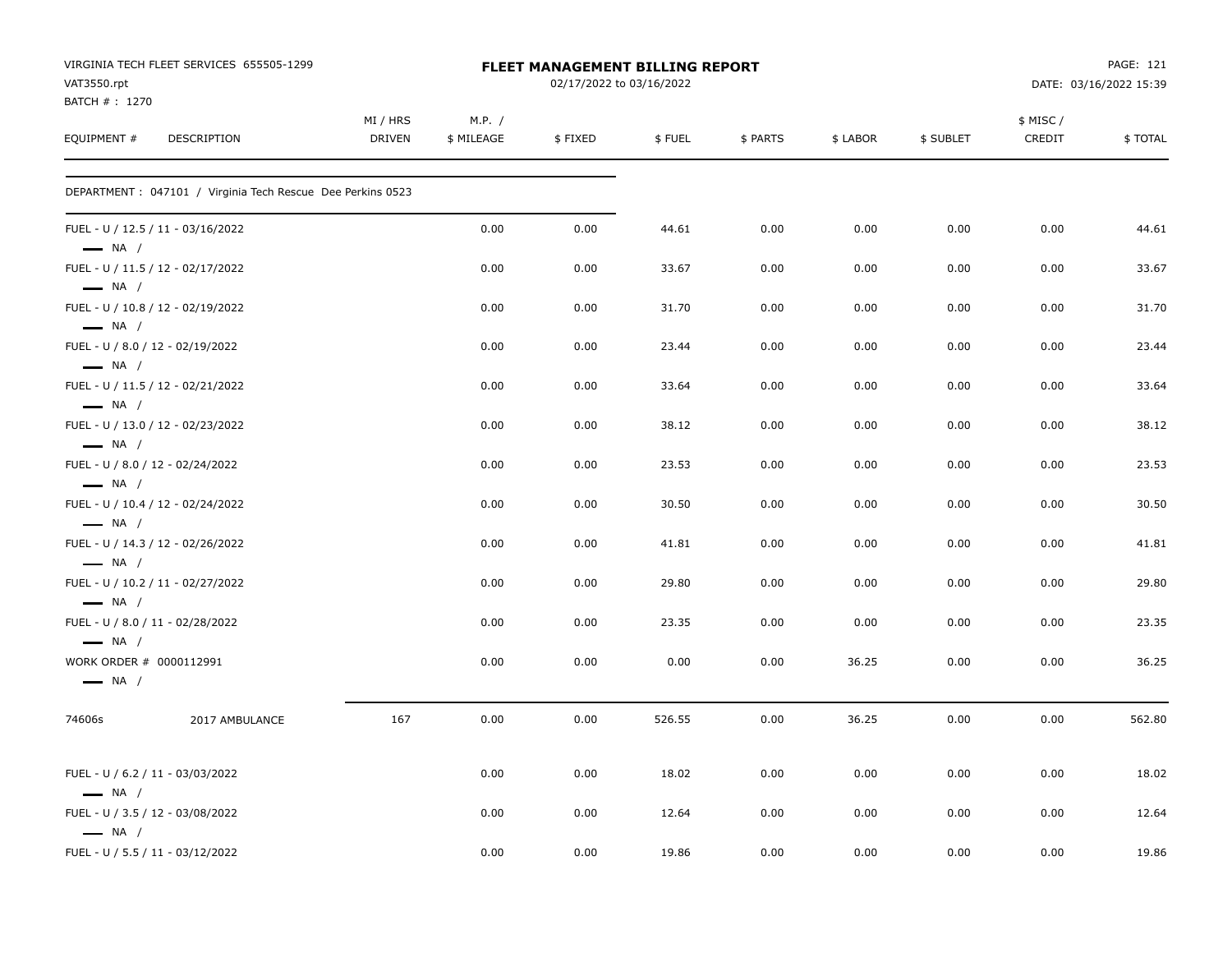| VAT3550.rpt                                      | VIRGINIA TECH FLEET SERVICES 655505-1299                    |                           |                      | FLEET MANAGEMENT BILLING REPORT<br>02/17/2022 to 03/16/2022 |        |          |          |           |                    | PAGE: 122<br>DATE: 03/16/2022 15:39 |
|--------------------------------------------------|-------------------------------------------------------------|---------------------------|----------------------|-------------------------------------------------------------|--------|----------|----------|-----------|--------------------|-------------------------------------|
| BATCH #: 1270<br>EQUIPMENT #                     | DESCRIPTION                                                 | MI / HRS<br><b>DRIVEN</b> | M.P. /<br>\$ MILEAGE | \$FIXED                                                     | \$FUEL | \$ PARTS | \$ LABOR | \$ SUBLET | \$ MISC/<br>CREDIT | \$TOTAL                             |
|                                                  | DEPARTMENT : 047101 / Virginia Tech Rescue Dee Perkins 0523 |                           |                      |                                                             |        |          |          |           |                    |                                     |
| $\longrightarrow$ NA /<br>$\longrightarrow$ NA / | FUEL - U / 8.2 / 11 - 02/19/2022                            |                           | 0.00                 | 0.00                                                        | 24.11  | 0.00     | 0.00     | 0.00      | 0.00               | 24.11                               |
|                                                  | FUEL - U / 7.4 / 12 - 02/23/2022                            |                           | 0.00                 | 0.00                                                        | 21.59  | 0.00     | 0.00     | 0.00      | 0.00               | 21.59                               |
| $\longrightarrow$ NA /<br>$\longrightarrow$ NA / | FUEL - U / 6.7 / 12 - 02/27/2022                            |                           | 0.00                 | 0.00                                                        | 19.60  | 0.00     | 0.00     | 0.00      | 0.00               | 19.60                               |
| 74651s                                           | 2018 EXPLORER                                               | 381                       | 0.00                 | 0.00                                                        | 115.82 | 0.00     | 0.00     | 0.00      | 0.00               | 115.82                              |
| $\longrightarrow$ NA /                           | FUEL - U / 7.2 / 11 - 03/03/2022                            |                           | 0.00                 | 0.00                                                        | 21.07  | 0.00     | 0.00     | 0.00      | 0.00               | 21.07                               |
|                                                  | FUEL - U / 5.0 / 11 - 03/09/2022                            |                           | 0.00                 | 0.00                                                        | 17.94  | 0.00     | 0.00     | 0.00      | 0.00               | 17.94                               |
| $\longrightarrow$ NA /<br>$\longrightarrow$ NA / | FUEL - U / 5.7 / 11 - 03/14/2022                            |                           | 0.00                 | 0.00                                                        | 20.47  | 0.00     | 0.00     | 0.00      | 0.00               | 20.47                               |
| $\longrightarrow$ NA /                           | FUEL - U / 10.3 / 12 - 02/19/2022                           |                           | 0.00                 | 0.00                                                        | 30.06  | 0.00     | 0.00     | 0.00      | 0.00               | 30.06                               |
| $\longrightarrow$ NA /                           | FUEL - U / 5.3 / 12 - 02/23/2022                            |                           | 0.00                 | 0.00                                                        | 15.56  | 0.00     | 0.00     | 0.00      | 0.00               | 15.56                               |
| $\longrightarrow$ NA /                           | FUEL - U / 8.9 / 11 - 02/26/2022                            |                           | 0.00                 | 0.00                                                        | 25.99  | 0.00     | 0.00     | 0.00      | 0.00               | 25.99                               |
| 74653s                                           | 2018 EXPLORER                                               | 485                       | 0.00                 | 0.00                                                        | 131.09 | 0.00     | 0.00     | 0.00      | 0.00               | 131.09                              |
| $\longrightarrow$ NA /                           | FUEL - U / 9.8 / 11 - 03/03/2022                            |                           | 0.00                 | 0.00                                                        | 28.74  | 0.00     | 0.00     | 0.00      | 0.00               | 28.74                               |
| $\longrightarrow$ NA /                           | FUEL - U / 8.8 / 11 - 03/10/2022                            |                           | 0.00                 | 0.00                                                        | 31.80  | 0.00     | 0.00     | 0.00      | 0.00               | 31.80                               |
| $\longrightarrow$ NA /                           | FUEL - U / 10.3 / 12 - 03/12/2022                           |                           | 0.00                 | 0.00                                                        | 37.11  | 0.00     | 0.00     | 0.00      | 0.00               | 37.11                               |
|                                                  | FUEL - U / 9.2 / 11 - 03/13/2022                            |                           | 0.00                 | 0.00                                                        | 33.03  | 0.00     | 0.00     | 0.00      | 0.00               | 33.03                               |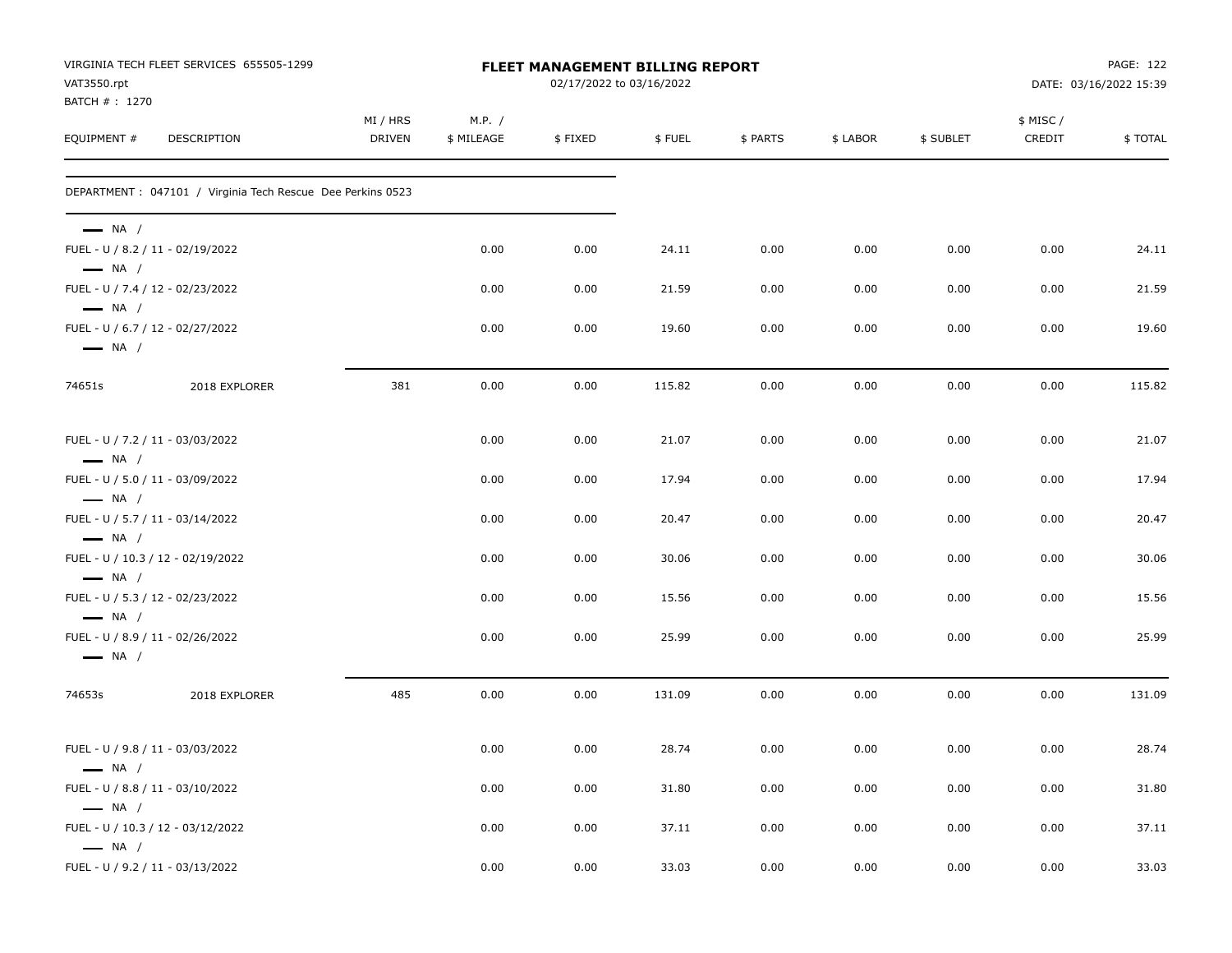| VAT3550.rpt                  | VIRGINIA TECH FLEET SERVICES 655505-1299                    |                    |                      | FLEET MANAGEMENT BILLING REPORT<br>02/17/2022 to 03/16/2022 |        |          |          |           |                    | PAGE: 123<br>DATE: 03/16/2022 15:39 |
|------------------------------|-------------------------------------------------------------|--------------------|----------------------|-------------------------------------------------------------|--------|----------|----------|-----------|--------------------|-------------------------------------|
| BATCH #: 1270<br>EQUIPMENT # | DESCRIPTION                                                 | MI / HRS<br>DRIVEN | M.P. /<br>\$ MILEAGE | \$FIXED                                                     | \$FUEL | \$ PARTS | \$ LABOR | \$ SUBLET | \$ MISC/<br>CREDIT | \$TOTAL                             |
|                              | DEPARTMENT : 047101 / Virginia Tech Rescue Dee Perkins 0523 |                    |                      |                                                             |        |          |          |           |                    |                                     |
| $\longrightarrow$ NA /       | FUEL - U / 8.0 / 12 - 03/14/2022                            |                    | 0.00                 | 0.00                                                        | 28.92  |          |          | 0.00      |                    | 28.92                               |
| $\longrightarrow$ NA /       |                                                             |                    |                      |                                                             |        | 0.00     | 0.00     |           | 0.00               |                                     |
| $-$ NA $/$                   | FUEL - U / 7.4 / 12 - 03/15/2022                            |                    | 0.00                 | 0.00                                                        | 26.45  | 0.00     | 0.00     | 0.00      | 0.00               | 26.45                               |
| $\longrightarrow$ NA /       | FUEL - U / 13.6 / 12 - 02/18/2022                           |                    | 0.00                 | 0.00                                                        | 39.70  | 0.00     | 0.00     | 0.00      | 0.00               | 39.70                               |
| $-$ NA $/$                   | FUEL - U / 7.9 / 12 - 02/20/2022                            |                    | 0.00                 | 0.00                                                        | 23.00  | 0.00     | 0.00     | 0.00      | 0.00               | 23.00                               |
| $\longrightarrow$ NA /       | FUEL - U / 9.7 / 12 - 02/21/2022                            |                    | 0.00                 | 0.00                                                        | 28.45  | 0.00     | 0.00     | 0.00      | 0.00               | 28.45                               |
| $\longrightarrow$ NA /       | FUEL - U / 11.5 / 11 - 02/22/2022                           |                    | 0.00                 | 0.00                                                        | 33.67  | 0.00     | 0.00     | 0.00      | 0.00               | 33.67                               |
| $\longrightarrow$ NA /       | FUEL - U / 10.2 / 11 - 02/26/2022                           |                    | 0.00                 | 0.00                                                        | 29.89  | 0.00     | 0.00     | 0.00      | 0.00               | 29.89                               |
| 77303s                       | 2019 AMBULANCE                                              | 406                | 0.00                 | 0.00                                                        | 340.76 | 0.00     | 0.00     | 0.00      | 0.00               | 340.76                              |
| $\longrightarrow$ NA /       | FUEL - U / 1.1 / 11 - 03/03/2022                            |                    | 0.00                 | 0.00                                                        | 3.31   | 0.00     | 0.00     | 0.00      | 0.00               | 3.31                                |
| $\longrightarrow$ NA /       | FUEL - U / 1.7 / 12 - 03/06/2022                            |                    | 0.00                 | 0.00                                                        | 4.86   | 0.00     | 0.00     | 0.00      | 0.00               | 4.86                                |
| $\longrightarrow$ NA /       | FUEL - U / 0.9 / 11 - 03/11/2022                            |                    | 0.00                 | 0.00                                                        | 3.36   | 0.00     | 0.00     | 0.00      | 0.00               | 3.36                                |
| $\longrightarrow$ NA /       | FUEL - U / 2.0 / 11 - 02/21/2022                            |                    | 0.00                 | 0.00                                                        | 5.77   | 0.00     | 0.00     | 0.00      | 0.00               | 5.77                                |
| <b>ERESCUE</b>               | <b>2008 CANS</b>                                            | $\mathbf 0$        | 0.00                 | 0.00                                                        | 17.30  | 0.00     | 0.00     | 0.00      | 0.00               | 17.30                               |
| $\longrightarrow$ NA /       | FUEL - U / 11.9 / 11 - 03/08/2022                           |                    | 0.00                 | 0.00                                                        | 43.10  | 0.00     | 0.00     | 0.00      | 0.00               | 43.10                               |
|                              | FUEL - U / 15.2 / 11 - 02/23/2022                           |                    | 0.00                 | 0.00                                                        | 44.59  | 0.00     | 0.00     | 0.00      | 0.00               | 44.59                               |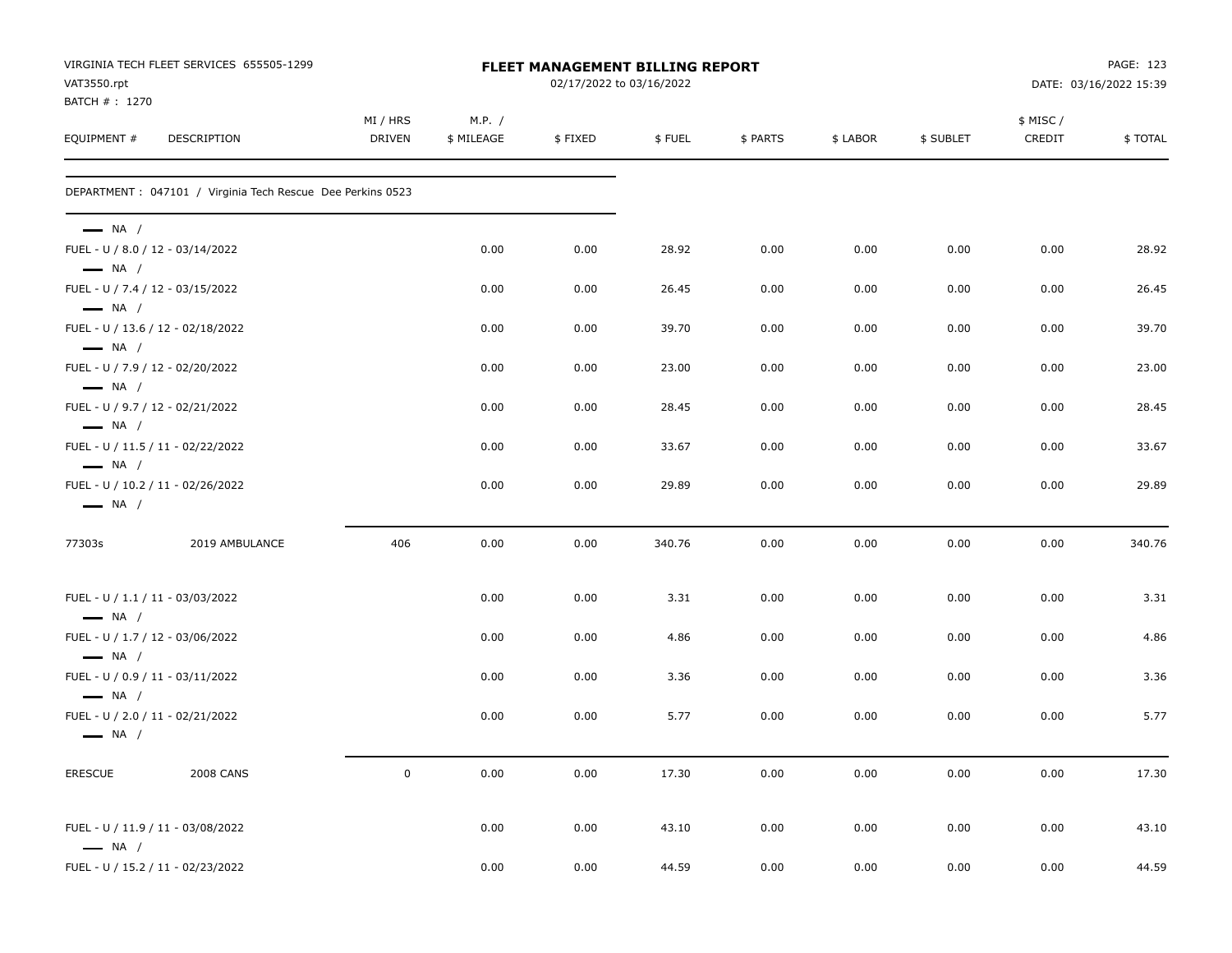| VAT3550.rpt<br>BATCH #: 1270                                           | VIRGINIA TECH FLEET SERVICES 655505-1299                    |                |                           |                      |         | <b>FLEET MANAGEMENT BILLING REPORT</b><br>02/17/2022 to 03/16/2022 |          |          |                  | PAGE: 124<br>DATE: 03/16/2022 15:39 |          |  |
|------------------------------------------------------------------------|-------------------------------------------------------------|----------------|---------------------------|----------------------|---------|--------------------------------------------------------------------|----------|----------|------------------|-------------------------------------|----------|--|
| EQUIPMENT #                                                            | <b>DESCRIPTION</b>                                          |                | MI / HRS<br><b>DRIVEN</b> | M.P. /<br>\$ MILEAGE | \$FIXED | \$FUEL                                                             | \$ PARTS | \$ LABOR | \$ SUBLET        | \$ MISC/<br>CREDIT                  | \$TOTAL  |  |
|                                                                        | DEPARTMENT : 047101 / Virginia Tech Rescue Dee Perkins 0523 |                |                           |                      |         |                                                                    |          |          |                  |                                     |          |  |
| $\longrightarrow$ NA /<br><b>BASE CHARGE</b><br>$\longrightarrow$ NA / |                                                             |                |                           | 0.00                 | 519.00  | 0.00                                                               | 0.00     | 0.00     | 0.00             | 0.00                                | 519.00   |  |
| PA145                                                                  | 2009 F350                                                   |                | 113                       | 0.00                 | 519.00  | 87.69                                                              | 0.00     | 0.00     | 0.00             | 0.00                                | 606.69   |  |
| ACCT:                                                                  | 155103                                                      |                | 1,769                     | 0.00                 | 519.00  | 1,434.90                                                           | 185.66   | 208.75   | 0.00             | 10.00                               | 2,358.31 |  |
|                                                                        | DEPARTMENT SUBTOTALS :                                      |                | 1,769                     | 0.00                 | 519.00  | 1,434.90                                                           | 185.66   | 208.75   | 0.00             | 10.00                               | 2,358.31 |  |
|                                                                        | BREAKDOWN OF CHARGES:                                       |                |                           | MILEAGE              |         |                                                                    | 0.00     |          | PARTS (WO'S)     |                                     | 185.66   |  |
|                                                                        | <b>EQUIPMENT COUNT:</b>                                     | $\overline{7}$ |                           | MOTOR POOL           |         |                                                                    | 0.00     |          | PARTS (IND.ISS.) |                                     | 0.00     |  |
|                                                                        | DEPARTMENT:                                                 | 047101         |                           | <b>BASE</b>          |         |                                                                    | 519.00   |          | CREDITS          |                                     | 0.00     |  |
|                                                                        |                                                             |                |                           | INSURANCE            |         |                                                                    | 0.00     |          | MISCELLANEOUS    |                                     | 10.00    |  |
|                                                                        |                                                             |                |                           | <b>OTHER</b>         |         |                                                                    | 0.00     | LABOR    |                  |                                     | 208.75   |  |
|                                                                        |                                                             |                |                           | <b>REPLACEMENT</b>   |         |                                                                    | 0.00     |          | <b>SUBLETS</b>   |                                     | 0.00     |  |
|                                                                        |                                                             |                |                           | <b>FUEL</b>          |         | 1,434.90                                                           |          |          |                  |                                     |          |  |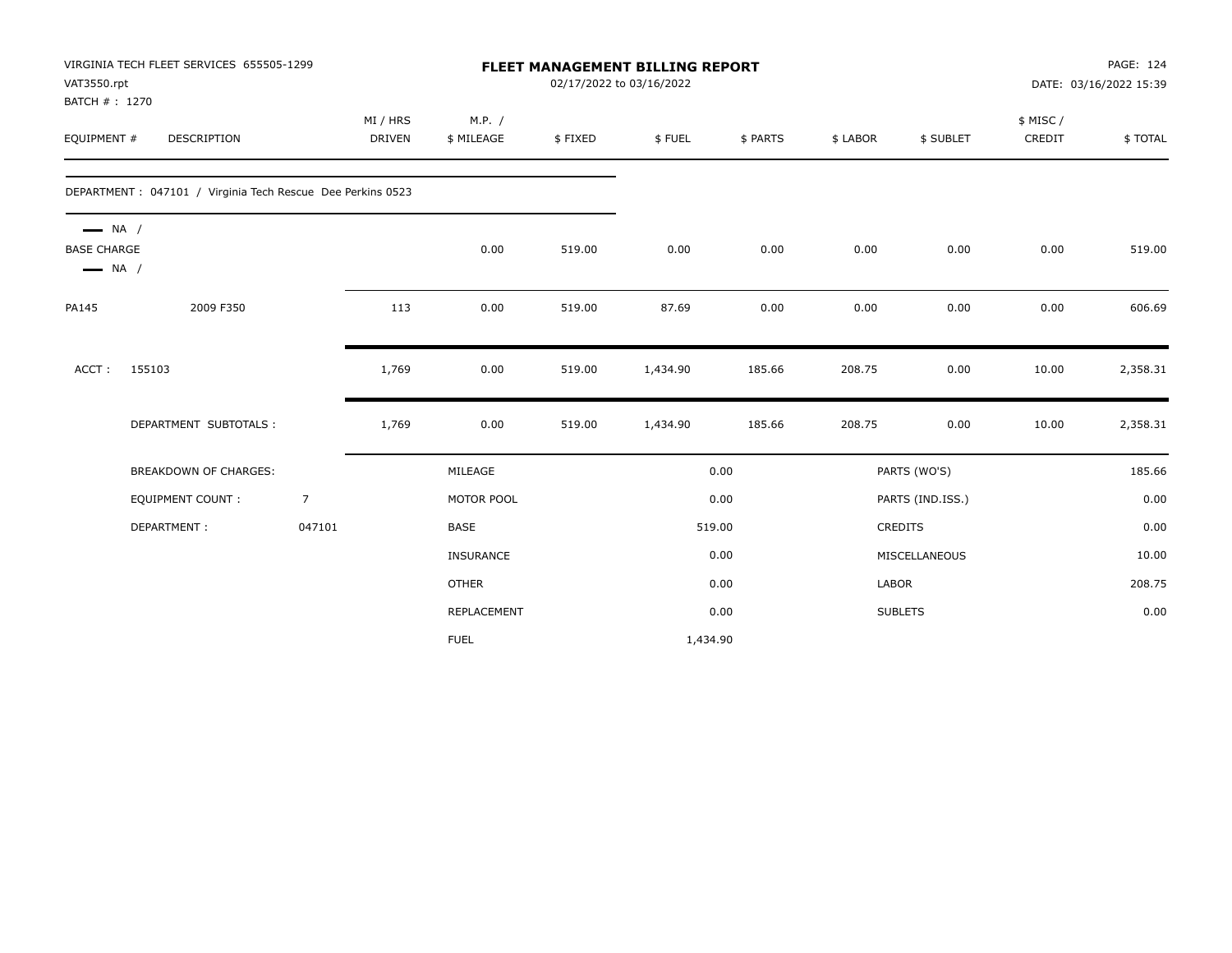| VAT3550.rpt<br>BATCH # : 1270                                                         | VIRGINIA TECH FLEET SERVICES 655505-1299                 |                    |                      |         | FLEET MANAGEMENT BILLING REPORT<br>02/17/2022 to 03/16/2022 |          |          |           |                     | PAGE: 125<br>DATE: 03/16/2022 15:39 |
|---------------------------------------------------------------------------------------|----------------------------------------------------------|--------------------|----------------------|---------|-------------------------------------------------------------|----------|----------|-----------|---------------------|-------------------------------------|
| EQUIPMENT #                                                                           | <b>DESCRIPTION</b>                                       | MI / HRS<br>DRIVEN | M.P. /<br>\$ MILEAGE | \$FIXED | \$FUEL                                                      | \$ PARTS | \$ LABOR | \$ SUBLET | \$ MISC /<br>CREDIT | \$TOTAL                             |
|                                                                                       | DEPARTMENT: 047200 / Campus Mail Center Brandy Cole 0372 |                    |                      |         |                                                             |          |          |           |                     |                                     |
| ACCOUNT CODE: 121724                                                                  |                                                          |                    |                      |         |                                                             |          |          |           |                     |                                     |
| $\longrightarrow$ NA /                                                                | FUEL - U / 24.9 / 11 - 02/18/2022                        |                    | 0.00                 | 0.00    | 72.81                                                       | 0.00     | 0.00     | 0.00      | 0.00                | 72.81                               |
| 55240S                                                                                | 2007 SAVANA                                              | 216                | 0.00                 | 0.00    | 72.81                                                       | 0.00     | 0.00     | 0.00      | 0.00                | 72.81                               |
| FUEL - U / 18.6 / 11 - 03/07/2022<br>$\longrightarrow$ NA /                           |                                                          |                    | 0.00                 | 0.00    | 67.18                                                       | 0.00     | 0.00     | 0.00      | 0.00                | 67.18                               |
|                                                                                       | FUEL - U / 14.6 / 11 - 03/14/2022                        |                    | 0.00                 | 0.00    | 52.85                                                       | 0.00     | 0.00     | 0.00      | 0.00                | 52.85                               |
| $\longrightarrow$ NA /<br>FUEL - U / 14.2 / 12 - 02/17/2022<br>$\longrightarrow$ NA / |                                                          |                    | 0.00                 | 0.00    | 41.55                                                       | 0.00     | 0.00     | 0.00      | 0.00                | 41.55                               |
| $\longrightarrow$ NA /                                                                | FUEL - U / 18.8 / 11 - 02/25/2022                        |                    | 0.00                 | 0.00    | 55.14                                                       | 0.00     | 0.00     | 0.00      | 0.00                | 55.14                               |
| 60211S                                                                                | 2011 Express 2500                                        | 555                | 0.00                 | 0.00    | 216.72                                                      | 0.00     | 0.00     | 0.00      | 0.00                | 216.72                              |
| $\longrightarrow$ NA /                                                                | FUEL - U / 13.7 / 11 - 03/04/2022                        |                    | 0.00                 | 0.00    | 40.14                                                       | 0.00     | 0.00     | 0.00      | 0.00                | 40.14                               |
| 79426s                                                                                | 2020 Transit-350                                         | 159                | 0.00                 | 0.00    | 40.14                                                       | 0.00     | 0.00     | 0.00      | 0.00                | 40.14                               |
| <b>BASE CHARGE</b><br>$\longrightarrow$ NA /                                          |                                                          |                    | 0.00                 | 502.00  | 0.00                                                        | 0.00     | 0.00     | 0.00      | 0.00                | 502.00                              |
| PA76                                                                                  | 2013 CARGO VAN                                           | 83                 | 0.00                 | 502.00  | 0.00                                                        | 0.00     | 0.00     | 0.00      | 0.00                | 502.00                              |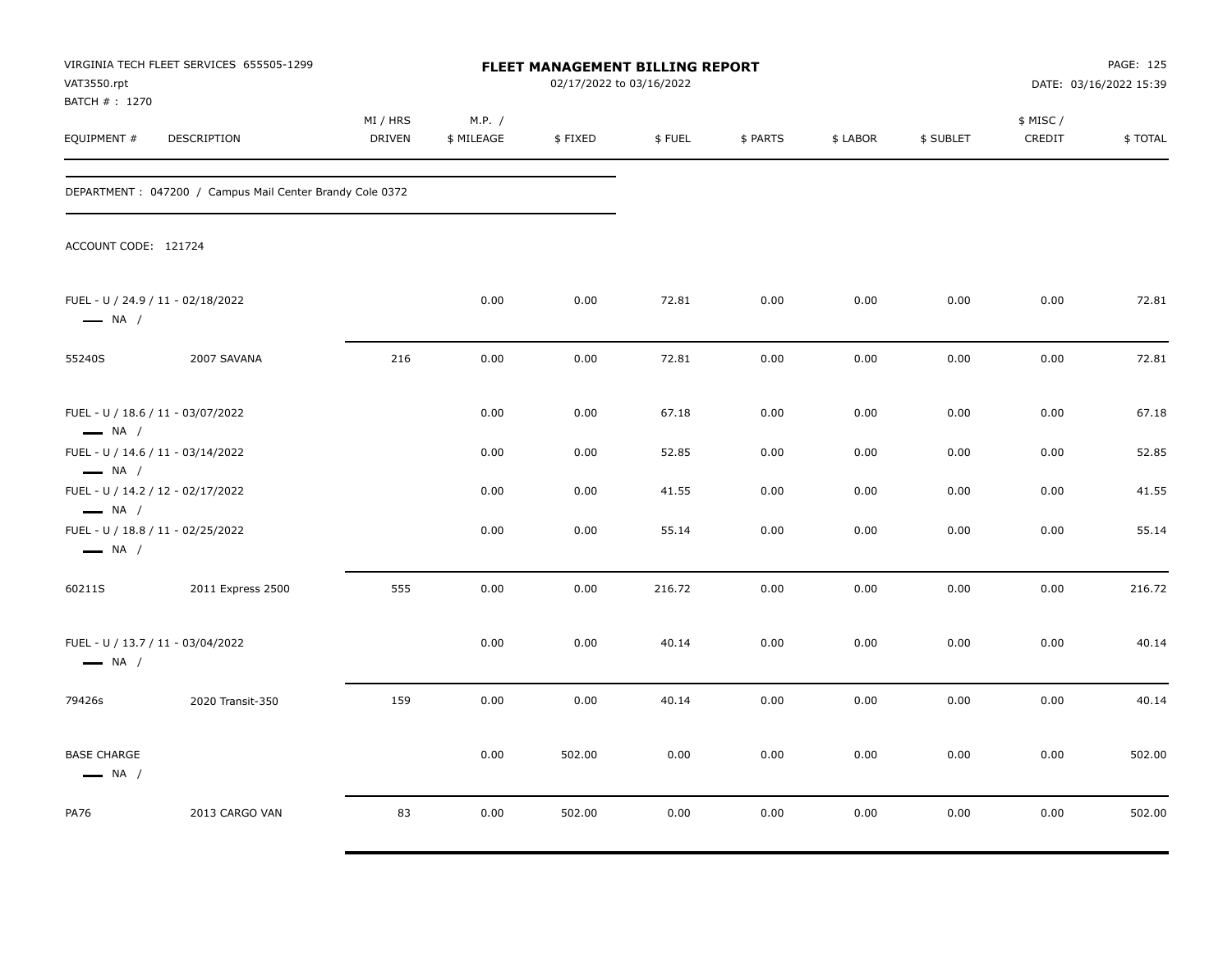| VAT3550.rpt<br>BATCH #: 1270 | VIRGINIA TECH FLEET SERVICES 655505-1299                 |              |                           |                      |         | FLEET MANAGEMENT BILLING REPORT<br>02/17/2022 to 03/16/2022 |          |          | PAGE: 126<br>DATE: 03/16/2022 15:39 |                    |         |
|------------------------------|----------------------------------------------------------|--------------|---------------------------|----------------------|---------|-------------------------------------------------------------|----------|----------|-------------------------------------|--------------------|---------|
| EQUIPMENT #                  | DESCRIPTION                                              |              | MI / HRS<br><b>DRIVEN</b> | M.P. /<br>\$ MILEAGE | \$FIXED | \$FUEL                                                      | \$ PARTS | \$ LABOR | \$ SUBLET                           | \$ MISC/<br>CREDIT | \$TOTAL |
|                              | DEPARTMENT: 047200 / Campus Mail Center Brandy Cole 0372 |              |                           |                      |         |                                                             |          |          |                                     |                    |         |
| ACCT:                        | 121724                                                   |              | 1,013                     | 0.00                 | 502.00  | 329.67                                                      | 0.00     | 0.00     | 0.00                                | 0.00               | 831.67  |
|                              | DEPARTMENT SUBTOTALS :                                   |              | 1,013                     | 0.00                 | 502.00  | 329.67                                                      | 0.00     | 0.00     | 0.00                                | 0.00               | 831.67  |
|                              | <b>BREAKDOWN OF CHARGES:</b>                             |              |                           | MILEAGE              |         |                                                             | 0.00     |          | PARTS (WO'S)                        |                    | 0.00    |
|                              | <b>EQUIPMENT COUNT:</b>                                  | 4            |                           | MOTOR POOL           |         |                                                             | 0.00     |          | PARTS (IND.ISS.)                    |                    | 0.00    |
|                              | DEPARTMENT:                                              | 047200       |                           | <b>BASE</b>          |         |                                                             | 502.00   |          | <b>CREDITS</b>                      |                    | 0.00    |
|                              |                                                          |              |                           | <b>INSURANCE</b>     |         |                                                             | 0.00     |          | MISCELLANEOUS                       |                    | 0.00    |
|                              |                                                          | <b>OTHER</b> |                           |                      | 0.00    | <b>LABOR</b>                                                |          |          | 0.00                                |                    |         |
|                              |                                                          |              |                           | REPLACEMENT          |         |                                                             | 0.00     |          | <b>SUBLETS</b>                      |                    | 0.00    |
|                              |                                                          |              |                           | <b>FUEL</b>          |         |                                                             | 329.67   |          |                                     |                    |         |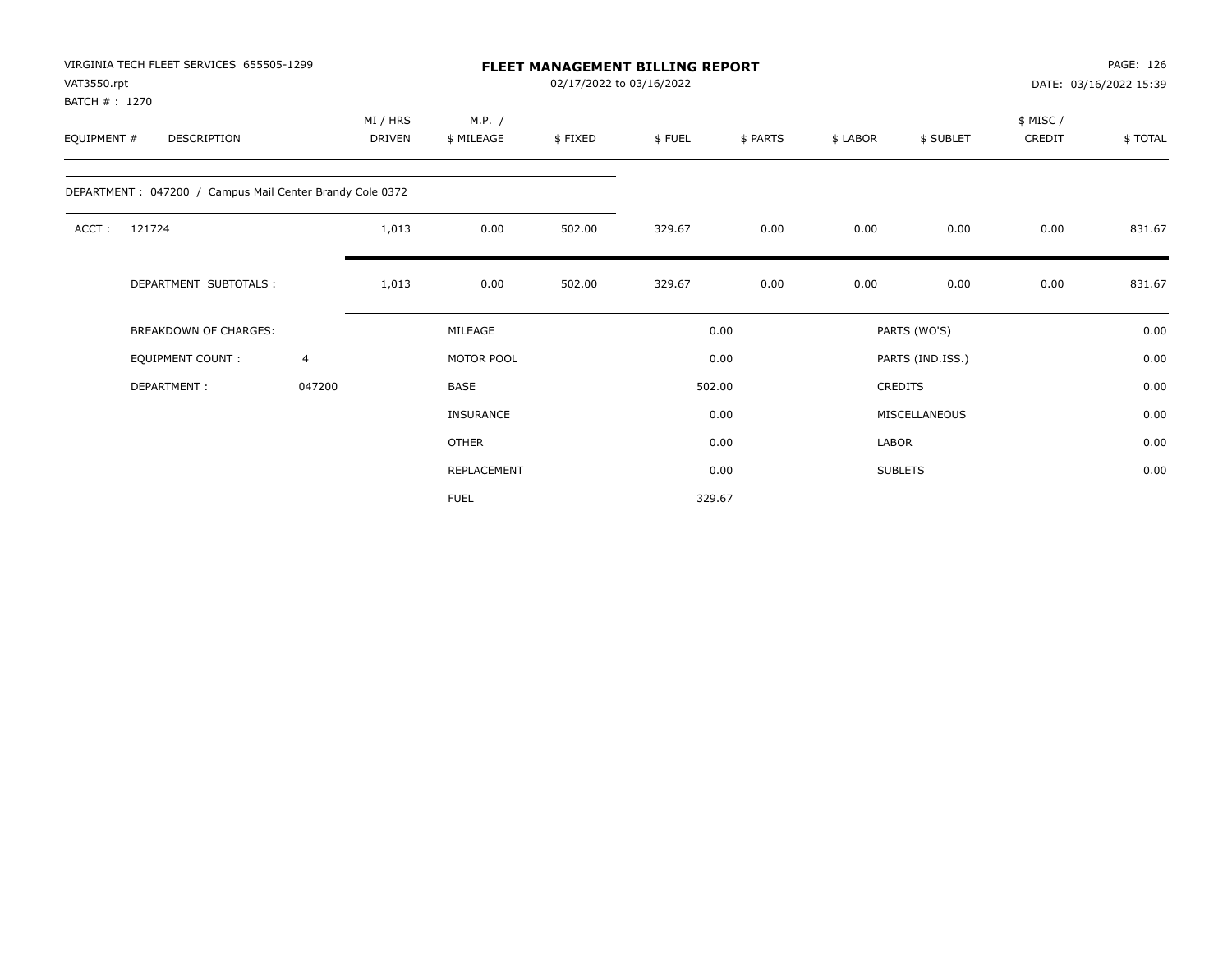| VAT3550.rpt<br>BATCH #: 1270                 | VIRGINIA TECH FLEET SERVICES 655505-1299                                 |                           |                      |         | FLEET MANAGEMENT BILLING REPORT<br>02/17/2022 to 03/16/2022 |          |          |                  | PAGE: 127<br>DATE: 03/16/2022 15:39 |         |  |
|----------------------------------------------|--------------------------------------------------------------------------|---------------------------|----------------------|---------|-------------------------------------------------------------|----------|----------|------------------|-------------------------------------|---------|--|
| EQUIPMENT #                                  | DESCRIPTION                                                              | MI / HRS<br><b>DRIVEN</b> | M.P. /<br>\$ MILEAGE | \$FIXED | \$FUEL                                                      | \$ PARTS | \$ LABOR | \$ SUBLET        | \$ MISC/<br>CREDIT                  | \$TOTAL |  |
|                                              | DEPARTMENT : 047400 / Institue for Critical Technology Lisa Stables 0193 |                           |                      |         |                                                             |          |          |                  |                                     |         |  |
|                                              | ACCOUNT CODE: 117424                                                     |                           |                      |         |                                                             |          |          |                  |                                     |         |  |
| <b>BASE CHARGE</b><br>$\longrightarrow$ NA / |                                                                          |                           | 0.00                 | 553.00  | 0.00                                                        | 0.00     | 0.00     | 0.00             | 0.00                                | 553.00  |  |
| <b>PA17</b>                                  | 2016 Caravan                                                             | 54                        | 0.00                 | 553.00  | 0.00                                                        | 0.00     | 0.00     | 0.00             | 0.00                                | 553.00  |  |
| ACCT:                                        | 117424                                                                   | 54                        | 0.00                 | 553.00  | 0.00                                                        | 0.00     | 0.00     | 0.00             | 0.00                                | 553.00  |  |
|                                              | DEPARTMENT SUBTOTALS :                                                   | 54                        | 0.00                 | 553.00  | 0.00                                                        | 0.00     | 0.00     | 0.00             | 0.00                                | 553.00  |  |
|                                              | <b>BREAKDOWN OF CHARGES:</b>                                             |                           | MILEAGE              |         |                                                             | 0.00     |          | PARTS (WO'S)     |                                     | 0.00    |  |
|                                              | <b>EQUIPMENT COUNT:</b>                                                  | $\mathbf{1}$              | MOTOR POOL           |         |                                                             | 0.00     |          | PARTS (IND.ISS.) |                                     | 0.00    |  |
|                                              | DEPARTMENT:                                                              | 047400                    | <b>BASE</b>          |         |                                                             | 553.00   |          | <b>CREDITS</b>   |                                     | 0.00    |  |
|                                              |                                                                          |                           | INSURANCE            |         |                                                             | 0.00     |          | MISCELLANEOUS    |                                     | 0.00    |  |
|                                              |                                                                          |                           | <b>OTHER</b>         |         |                                                             | 0.00     | LABOR    |                  |                                     | 0.00    |  |
|                                              |                                                                          |                           | REPLACEMENT          |         |                                                             | 0.00     |          | <b>SUBLETS</b>   |                                     | 0.00    |  |
|                                              |                                                                          |                           | <b>FUEL</b>          |         |                                                             | 0.00     |          |                  |                                     |         |  |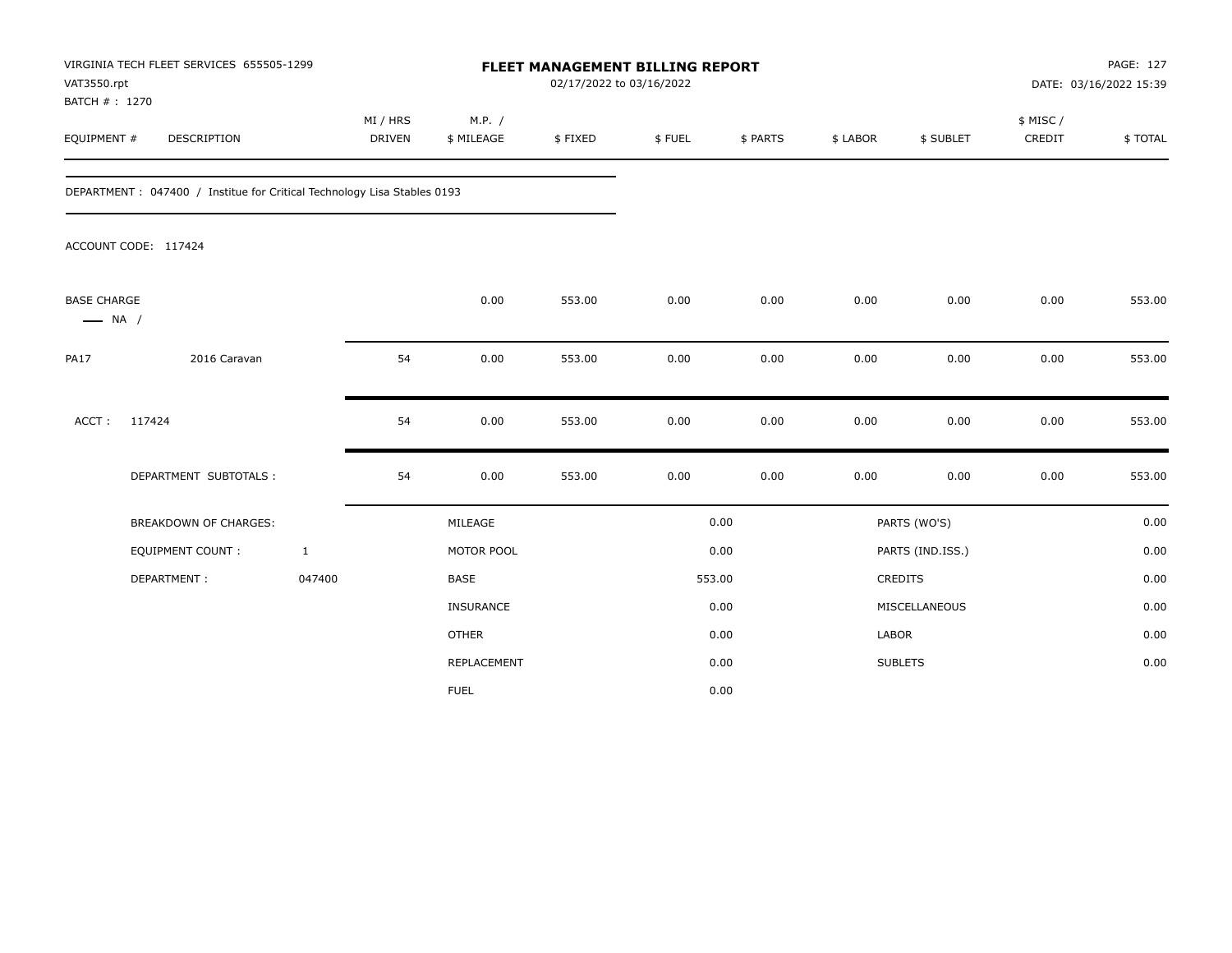| VAT3550.rpt<br>BATCH #: 1270 | VIRGINIA TECH FLEET SERVICES 655505-1299                     |              |                    |                      | 02/17/2022 to 03/16/2022 | FLEET MANAGEMENT BILLING REPORT |          |          |                  |                    | PAGE: 128<br>DATE: 03/16/2022 15:39 |
|------------------------------|--------------------------------------------------------------|--------------|--------------------|----------------------|--------------------------|---------------------------------|----------|----------|------------------|--------------------|-------------------------------------|
| EQUIPMENT #                  | DESCRIPTION                                                  |              | MI / HRS<br>DRIVEN | M.P. /<br>\$ MILEAGE | \$FIXED                  | \$FUEL                          | \$ PARTS | \$ LABOR | \$ SUBLET        | \$ MISC/<br>CREDIT | \$TOTAL                             |
|                              | DEPARTMENT: 047404 / ICTAS-MAAP Initiative Lisa Stables 0193 |              |                    |                      |                          |                                 |          |          |                  |                    |                                     |
|                              | ACCOUNT CODE: 235187                                         |              |                    |                      |                          |                                 |          |          |                  |                    |                                     |
| $\longrightarrow$ NA /       | FUEL - U / 27.3 / 11 - 03/08/2022                            |              |                    | 0.00                 | 0.00                     | 98.55                           | 0.00     | 0.00     | 0.00             | 0.00               | 98.55                               |
| $\longrightarrow$ NA /       | FUEL - U / 27.2 / CC - 02/24/2022                            |              |                    | 0.00                 | 0.00                     | 88.58                           | 0.00     | 0.00     | 0.00             | 0.00               | 88.58                               |
| 66974S                       | 2015 F250-4x4                                                |              | 574                | 0.00                 | 0.00                     | 187.13                          | 0.00     | 0.00     | 0.00             | 0.00               | 187.13                              |
| ACCT:                        | 235187                                                       |              | 574                | 0.00                 | 0.00                     | 187.13                          | 0.00     | 0.00     | 0.00             | 0.00               | 187.13                              |
|                              | DEPARTMENT SUBTOTALS :                                       |              | 574                | 0.00                 | 0.00                     | 187.13                          | 0.00     | 0.00     | 0.00             | 0.00               | 187.13                              |
|                              | BREAKDOWN OF CHARGES:                                        |              |                    | MILEAGE              |                          |                                 | 0.00     |          | PARTS (WO'S)     |                    | 0.00                                |
|                              | EQUIPMENT COUNT :                                            | $\mathbf{1}$ |                    | MOTOR POOL           |                          |                                 | 0.00     |          | PARTS (IND.ISS.) |                    | 0.00                                |
|                              | DEPARTMENT:                                                  | 047404       |                    | BASE                 |                          |                                 | 0.00     |          | CREDITS          |                    | 0.00                                |
|                              |                                                              |              |                    | <b>INSURANCE</b>     |                          |                                 | 0.00     |          | MISCELLANEOUS    |                    | 0.00                                |
|                              |                                                              |              |                    | <b>OTHER</b>         |                          |                                 | 0.00     | LABOR    |                  |                    | 0.00                                |
|                              |                                                              |              |                    | REPLACEMENT          |                          |                                 | 0.00     |          | <b>SUBLETS</b>   |                    | 0.00                                |
|                              |                                                              |              |                    | <b>FUEL</b>          |                          |                                 | 187.13   |          |                  |                    |                                     |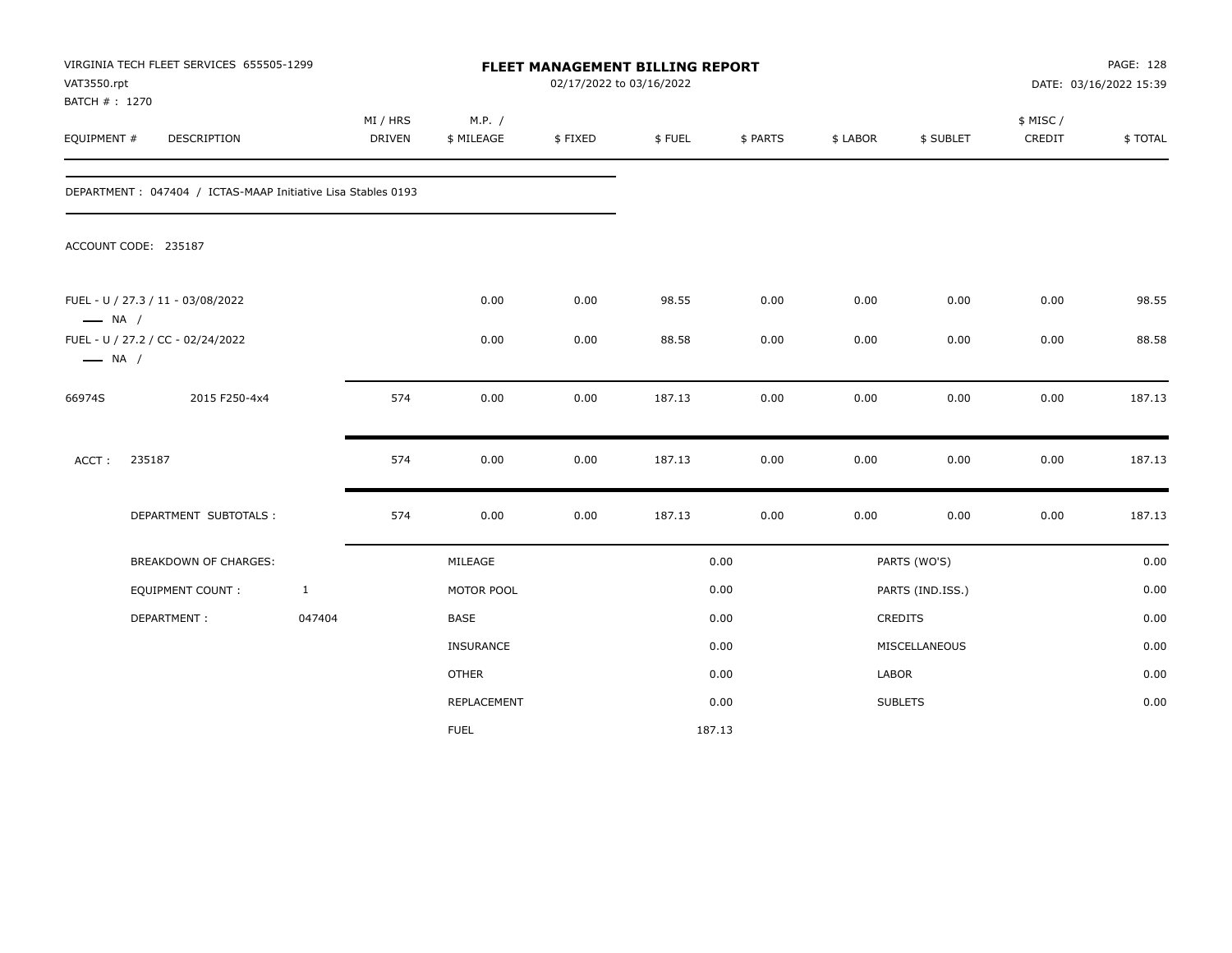| VAT3550.rpt                                  | VIRGINIA TECH FLEET SERVICES 655505-1299                                   |                    |                      | FLEET MANAGEMENT BILLING REPORT | 02/17/2022 to 03/16/2022 |          |          |           |                     | PAGE: 129<br>DATE: 03/16/2022 15:39 |
|----------------------------------------------|----------------------------------------------------------------------------|--------------------|----------------------|---------------------------------|--------------------------|----------|----------|-----------|---------------------|-------------------------------------|
| BATCH #: 1270<br>EQUIPMENT #                 | DESCRIPTION                                                                | MI / HRS<br>DRIVEN | M.P. /<br>\$ MILEAGE | \$FIXED                         | \$FUEL                   | \$ PARTS | \$ LABOR | \$ SUBLET | \$ MISC /<br>CREDIT | \$TOTAL                             |
|                                              | DEPARTMENT : 048100 / Environmental Health & Safety Michelle Van Dyke 0523 |                    |                      |                                 |                          |          |          |           |                     |                                     |
| ACCOUNT CODE: 115135                         |                                                                            |                    |                      |                                 |                          |          |          |           |                     |                                     |
| $\longrightarrow$ NA /                       | FUEL - U / 4.2 / 12 - 03/07/2022                                           |                    | 0.00                 | 0.00                            | 15.09                    | 0.00     | 0.00     | 0.00      | 0.00                | 15.09                               |
| $\longrightarrow$ NA /                       | FUEL - U / 13.3 / CC - 02/24/2022                                          |                    | 0.00                 | 0.00                            | 42.55                    | 0.00     | 0.00     | 0.00      | 0.00                | 42.55                               |
| <b>BASE CHARGE</b><br>$\longrightarrow$ NA / |                                                                            |                    | 0.00                 | 483.00                          | 0.00                     | 0.00     | 0.00     | 0.00      | 0.00                | 483.00                              |
| <b>PA59</b>                                  | 2016 IMPALA                                                                | 868                | 0.00                 | 483.00                          | 57.64                    | 0.00     | 0.00     | 0.00      | 0.00                | 540.64                              |
| ACCT: 115135                                 |                                                                            | 868                | 0.00                 | 483.00                          | 57.64                    | 0.00     | 0.00     | 0.00      | 0.00                | 540.64                              |
| ACCOUNT CODE: 115136                         |                                                                            |                    |                      |                                 |                          |          |          |           |                     |                                     |
| $\longrightarrow$ NA /                       | FUEL - U / 21.0 / 12 - 03/10/2022                                          |                    | 0.00                 | 0.00                            | 75.85                    | 0.00     | 0.00     | 0.00      | 0.00                | 75.85                               |
| <b>BASE CHARGE</b><br>$\longrightarrow$ NA / |                                                                            |                    | 0.00                 | 502.00                          | 0.00                     | 0.00     | 0.00     | 0.00      | 0.00                | 502.00                              |
| <b>PA12</b>                                  | 2013 F250                                                                  | 85                 | 0.00                 | 502.00                          | 75.85                    | 0.00     | 0.00     | 0.00      | 0.00                | 577.85                              |
| $\longrightarrow$ NA /                       | FUEL - U / 31.8 / 12 - 03/03/2022                                          |                    | 0.00                 | 0.00                            | 93.03                    | 0.00     | 0.00     | 0.00      | 0.00                | 93.03                               |
| <b>BASE CHARGE</b><br>$\longrightarrow$ NA / |                                                                            |                    | 0.00                 | 600.00                          | 0.00                     | 0.00     | 0.00     | 0.00      | 0.00                | 600.00                              |
| <b>PA73</b>                                  | 2012 E350                                                                  | 188                | 0.00                 | 600.00                          | 93.03                    | 0.00     | 0.00     | 0.00      | 0.00                | 693.03                              |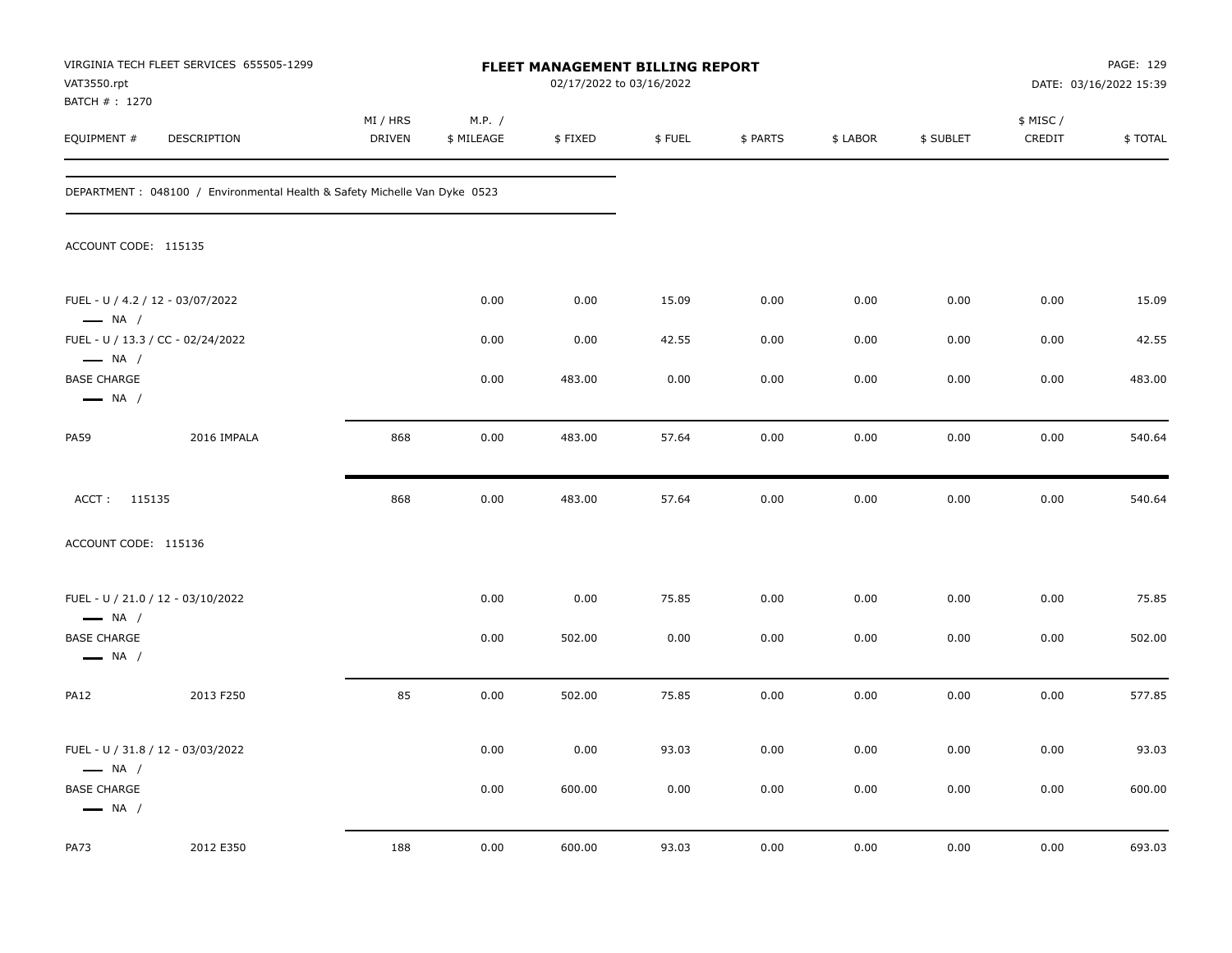| VAT3550.rpt<br>BATCH # : 1270                | VIRGINIA TECH FLEET SERVICES 655505-1299                                   |                    |                      | FLEET MANAGEMENT BILLING REPORT<br>02/17/2022 to 03/16/2022 |        |          |          |           |                     | PAGE: 130<br>DATE: 03/16/2022 15:39 |
|----------------------------------------------|----------------------------------------------------------------------------|--------------------|----------------------|-------------------------------------------------------------|--------|----------|----------|-----------|---------------------|-------------------------------------|
| EQUIPMENT #                                  | DESCRIPTION                                                                | MI / HRS<br>DRIVEN | M.P. /<br>\$ MILEAGE | \$FIXED                                                     | \$FUEL | \$ PARTS | \$ LABOR | \$ SUBLET | \$ MISC /<br>CREDIT | \$TOTAL                             |
|                                              | DEPARTMENT : 048100 / Environmental Health & Safety Michelle Van Dyke 0523 |                    |                      |                                                             |        |          |          |           |                     |                                     |
| ACCT: 115136                                 |                                                                            | 273                | 0.00                 | 1,102.00                                                    | 168.88 | 0.00     | 0.00     | 0.00      | 0.00                | 1,270.88                            |
| ACCOUNT CODE: 121737                         |                                                                            |                    |                      |                                                             |        |          |          |           |                     |                                     |
| $\longrightarrow$ NA /                       | FUEL - U / 16.1 / 11 - 02/22/2022                                          |                    | 0.00                 | 0.00                                                        | 47.23  | 0.00     | 0.00     | 0.00      | 0.00                | 47.23                               |
| 52458S                                       | 2006 Caravan                                                               | $\pmb{0}$          | 0.00                 | 0.00                                                        | 47.23  | 0.00     | 0.00     | 0.00      | 0.00                | 47.23                               |
| $\longrightarrow$ NA /                       | FUEL - U / 24.4 / 12 - 03/04/2022                                          |                    | 0.00                 | 0.00                                                        | 71.43  | 0.00     | 0.00     | 0.00      | 0.00                | 71.43                               |
| Esafety                                      | <b>2004 CANS</b>                                                           | $\mathsf 0$        | 0.00                 | 0.00                                                        | 71.43  | 0.00     | 0.00     | 0.00      | 0.00                | 71.43                               |
| <b>BASE CHARGE</b><br>$\longrightarrow$ NA / |                                                                            |                    | 0.00                 | 502.00                                                      | 0.00   | 0.00     | 0.00     | 0.00      | 0.00                | 502.00                              |
| <b>PA32</b>                                  | 2007 SIERRA                                                                | 91                 | 0.00                 | 502.00                                                      | 0.00   | 0.00     | 0.00     | 0.00      | 0.00                | 502.00                              |
| <b>BASE CHARGE</b><br>$\longrightarrow$ NA / |                                                                            |                    | 0.00                 | 483.00                                                      | 0.00   | 0.00     | 0.00     | 0.00      | 0.00                | 483.00                              |
| PA33                                         | 2014 IMPALA                                                                | 46                 | 0.00                 | 483.00                                                      | 0.00   | 0.00     | 0.00     | 0.00      | 0.00                | 483.00                              |
| ACCT: 121737                                 |                                                                            | 137                | 0.00                 | 985.00                                                      | 118.66 | 0.00     | 0.00     | 0.00      | 0.00                | 1,103.66                            |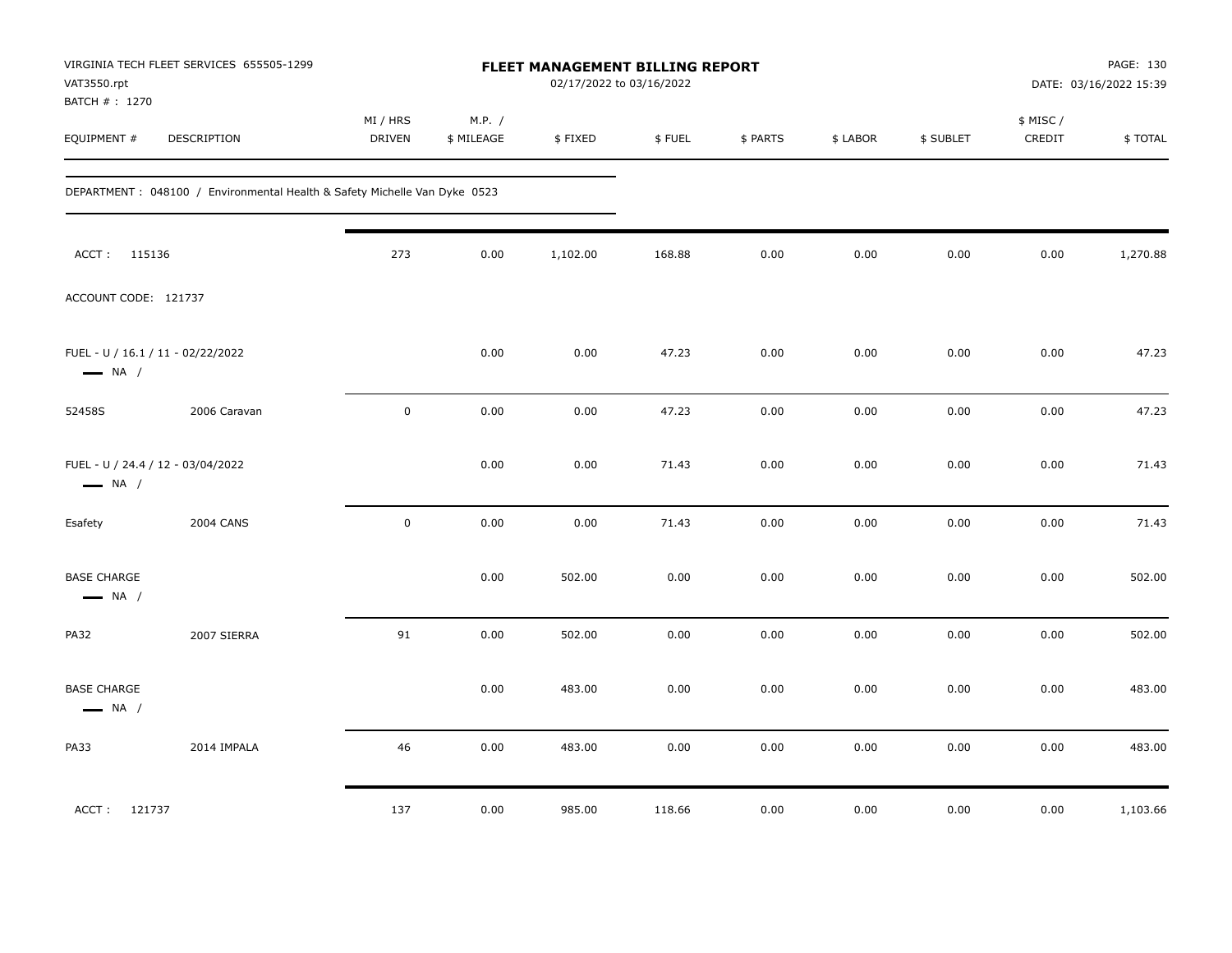| VIRGINIA TECH FLEET SERVICES 655505-1299<br>VAT3550.rpt<br>BATCH # : 1270 |                | <b>FLEET MANAGEMENT BILLING REPORT</b><br>02/17/2022 to 03/16/2022 |                      |          |          |          |          |                  |                    | PAGE: 131<br>DATE: 03/16/2022 15:39 |  |
|---------------------------------------------------------------------------|----------------|--------------------------------------------------------------------|----------------------|----------|----------|----------|----------|------------------|--------------------|-------------------------------------|--|
| EQUIPMENT #<br>DESCRIPTION                                                |                | MI / HRS<br>DRIVEN                                                 | M.P. /<br>\$ MILEAGE | \$FIXED  | \$FUEL   | \$ PARTS | \$ LABOR | \$ SUBLET        | \$ MISC/<br>CREDIT | \$TOTAL                             |  |
| DEPARTMENT SUBTOTALS :                                                    |                | 1,278                                                              | 0.00                 | 2,570.00 | 345.18   | 0.00     | 0.00     | 0.00             | 0.00               | 2,915.18                            |  |
| <b>BREAKDOWN OF CHARGES:</b>                                              |                |                                                                    | MILEAGE              |          |          | 0.00     |          | PARTS (WO'S)     |                    | 0.00                                |  |
| EQUIPMENT COUNT:                                                          | $\overline{7}$ |                                                                    | MOTOR POOL           |          |          | 0.00     |          | PARTS (IND.ISS.) |                    | 0.00                                |  |
| DEPARTMENT:                                                               | 048100         |                                                                    | <b>BASE</b>          |          | 2,570.00 |          |          | <b>CREDITS</b>   |                    | 0.00                                |  |
|                                                                           |                |                                                                    | <b>INSURANCE</b>     |          |          | 0.00     |          | MISCELLANEOUS    |                    | 0.00                                |  |
|                                                                           |                |                                                                    | <b>OTHER</b>         |          |          | 0.00     | LABOR    |                  |                    | 0.00                                |  |
|                                                                           |                |                                                                    | REPLACEMENT          |          |          | 0.00     |          | <b>SUBLETS</b>   |                    | 0.00                                |  |
|                                                                           |                |                                                                    | <b>FUEL</b>          |          |          | 345.18   |          |                  |                    |                                     |  |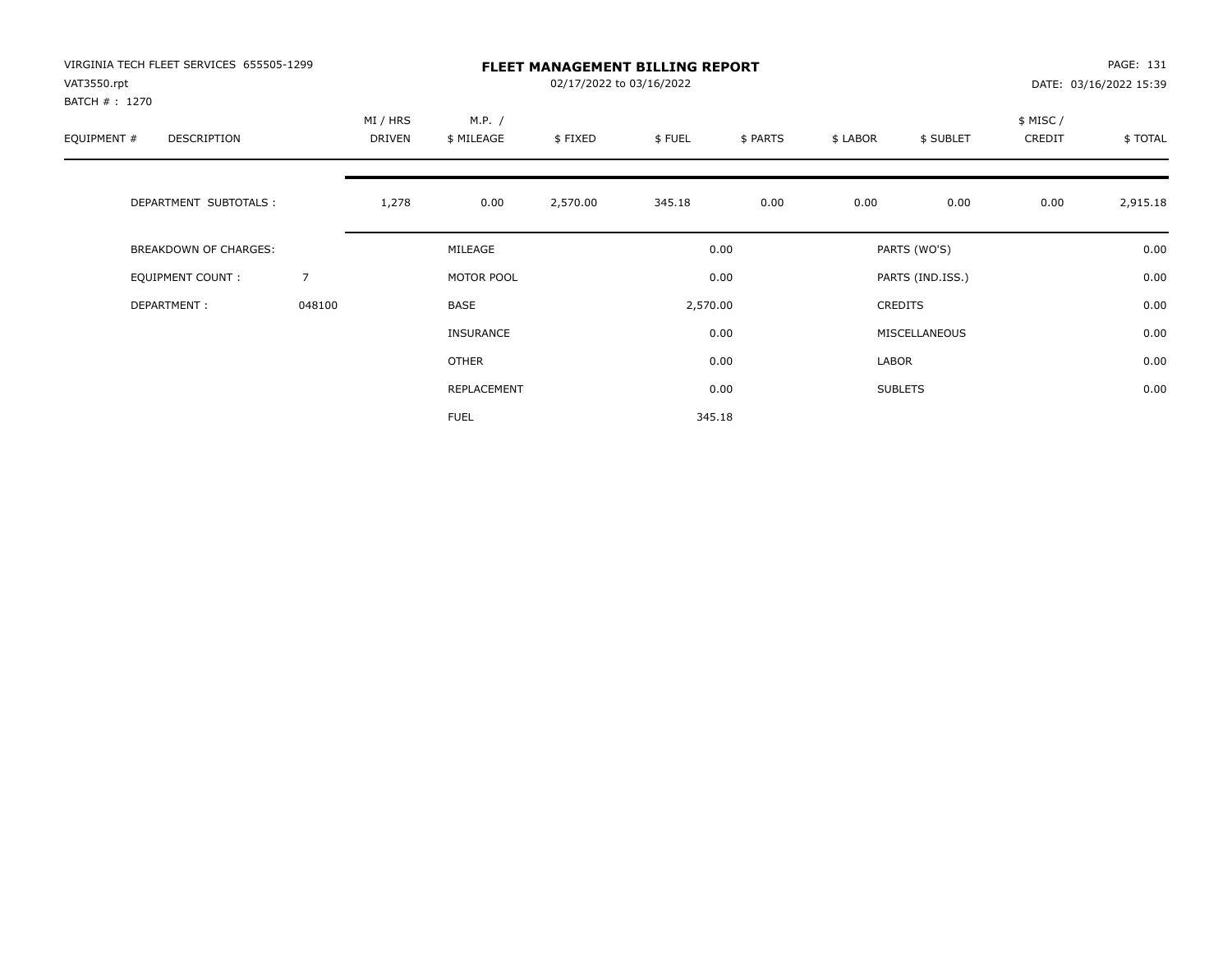| VAT3550.rpt<br>BATCH #: 1270 | VIRGINIA TECH FLEET SERVICES 655505-1299                    |                |                           |                      | FLEET MANAGEMENT BILLING REPORT<br>02/17/2022 to 03/16/2022 |        |          |          |                  |                     | PAGE: 132<br>DATE: 03/16/2022 15:39 |
|------------------------------|-------------------------------------------------------------|----------------|---------------------------|----------------------|-------------------------------------------------------------|--------|----------|----------|------------------|---------------------|-------------------------------------|
| EQUIPMENT #                  | DESCRIPTION                                                 |                | MI / HRS<br><b>DRIVEN</b> | M.P. /<br>\$ MILEAGE | \$FIXED                                                     | \$FUEL | \$ PARTS | \$ LABOR | \$ SUBLET        | \$ MISC /<br>CREDIT | \$TOTAL                             |
|                              | DEPARTMENT: 048500 / EMERGENCY MANAGEMENT Bobbi Meyers 0195 |                |                           |                      |                                                             |        |          |          |                  |                     |                                     |
|                              | ACCOUNT CODE: 116942                                        |                |                           |                      |                                                             |        |          |          |                  |                     |                                     |
| $\longrightarrow$ NA /       | FUEL - U / 4.3 / 11 - 02/16/2022                            |                |                           | 0.00                 | 0.00                                                        | 12.60  | 0.00     | 0.00     | 0.00             | 0.00                | 12.60                               |
| 61725S                       | 2012 ESCAPE                                                 |                | 60                        | 0.00                 | 0.00                                                        | 12.60  | 0.00     | 0.00     | 0.00             | 0.00                | 12.60                               |
| $\longrightarrow$ NA /       | FUEL - U / 14.8 / 12 - 02/17/2022                           |                |                           | 0.00                 | 0.00                                                        | 43.33  | 0.00     | 0.00     | 0.00             | 0.00                | 43.33                               |
| 69992s                       | 2017 EXPLORER                                               |                | 261                       | 0.00                 | 0.00                                                        | 43.33  | 0.00     | 0.00     | 0.00             | 0.00                | 43.33                               |
| ACCT:                        | 116942                                                      |                | 321                       | 0.00                 | 0.00                                                        | 55.93  | 0.00     | 0.00     | 0.00             | 0.00                | 55.93                               |
|                              | DEPARTMENT SUBTOTALS :                                      |                | 321                       | 0.00                 | 0.00                                                        | 55.93  | 0.00     | 0.00     | 0.00             | 0.00                | 55.93                               |
|                              | BREAKDOWN OF CHARGES:                                       |                |                           | MILEAGE              |                                                             |        | 0.00     |          | PARTS (WO'S)     |                     | 0.00                                |
|                              | EQUIPMENT COUNT:                                            | $\overline{2}$ |                           | MOTOR POOL           |                                                             |        | 0.00     |          | PARTS (IND.ISS.) |                     | 0.00                                |
|                              | DEPARTMENT:                                                 | 048500         |                           | BASE                 |                                                             |        | 0.00     |          | CREDITS          |                     | 0.00                                |
|                              |                                                             |                |                           | <b>INSURANCE</b>     |                                                             |        | 0.00     |          | MISCELLANEOUS    |                     | 0.00                                |
|                              |                                                             |                |                           | <b>OTHER</b>         |                                                             |        | 0.00     | LABOR    |                  |                     | 0.00                                |
|                              |                                                             |                |                           | <b>REPLACEMENT</b>   |                                                             |        | 0.00     |          | <b>SUBLETS</b>   |                     | 0.00                                |
|                              |                                                             |                |                           | <b>FUEL</b>          |                                                             |        | 55.93    |          |                  |                     |                                     |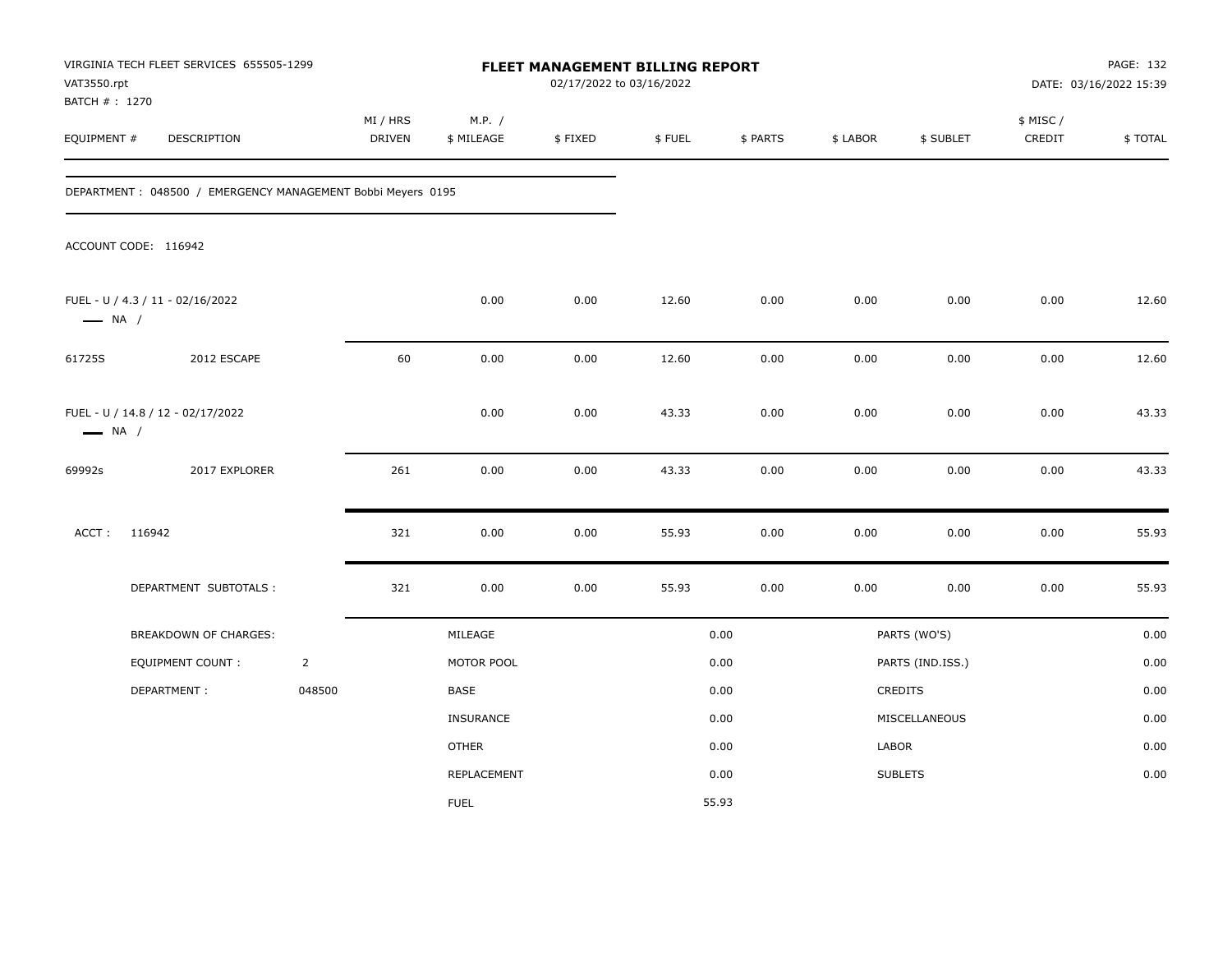| VAT3550.rpt                                  | VIRGINIA TECH FLEET SERVICES 655505-1299                                   |                           |                      | FLEET MANAGEMENT BILLING REPORT | 02/17/2022 to 03/16/2022 |          |          |           |                     | PAGE: 133<br>DATE: 03/16/2022 15:39 |
|----------------------------------------------|----------------------------------------------------------------------------|---------------------------|----------------------|---------------------------------|--------------------------|----------|----------|-----------|---------------------|-------------------------------------|
| BATCH # : 1270<br>EQUIPMENT #                | DESCRIPTION                                                                | MI / HRS<br><b>DRIVEN</b> | M.P. /<br>\$ MILEAGE | \$FIXED                         | \$FUEL                   | \$ PARTS | \$ LABOR | \$ SUBLET | \$ MISC /<br>CREDIT | \$TOTAL                             |
|                                              | DEPARTMENT: 048600 / UNIV RELATIONS Business Service Ctr Wynoka Price 0336 |                           |                      |                                 |                          |          |          |           |                     |                                     |
| ACCOUNT CODE: 121707                         |                                                                            |                           |                      |                                 |                          |          |          |           |                     |                                     |
| $\longrightarrow$ NA /                       | FUEL - U / 32.7 / CC - 02/24/2022                                          |                           | 0.00                 | 0.00                            | 106.04                   | 0.00     | 0.00     | 0.00      | 0.00                | 106.04                              |
| <b>BASE CHARGE</b><br>$\longrightarrow$ NA / |                                                                            |                           | 0.00                 | 553.00                          | 0.00                     | 0.00     | 0.00     | 0.00      | 0.00                | 553.00                              |
| <b>PA28</b>                                  | 2013 Caravan                                                               | $\mathbf 0$               | 0.00                 | 553.00                          | 106.04                   | 0.00     | 0.00     | 0.00      | 0.00                | 659.04                              |
| ACCT: 121707                                 |                                                                            | $\pmb{0}$                 | 0.00                 | 553.00                          | 106.04                   | 0.00     | 0.00     | 0.00      | 0.00                | 659.04                              |
| ACCOUNT CODE: 887100                         |                                                                            |                           |                      |                                 |                          |          |          |           |                     |                                     |
| $\longrightarrow$ NA /                       | FUEL - U / 21.7 / CC - 02/24/2022                                          |                           | 0.00                 | 0.00                            | 66.54                    | 0.00     | 0.00     | 0.00      | 0.00                | 66.54                               |
| <b>UAC7407</b>                               | 2003 Town & Country                                                        | 427                       | 0.00                 | 0.00                            | 66.54                    | 0.00     | 0.00     | 0.00      | 0.00                | 66.54                               |
| $\longrightarrow$ NA /                       | FUEL - U / 60.4 / CC - 02/24/2022                                          |                           | 0.00                 | 0.00                            | 188.72                   | 0.00     | 0.00     | 0.00      | 0.00                | 188.72                              |
| <b>VBR6603</b>                               | 2013 Frontier                                                              | 742                       | 0.00                 | 0.00                            | 188.72                   | 0.00     | 0.00     | 0.00      | 0.00                | 188.72                              |
| $\longrightarrow$ NA /                       | FUEL - U / 70.6 / CC - 02/24/2022                                          |                           | 0.00                 | 0.00                            | 232.25                   | 0.00     | 0.00     | 0.00      | 0.00                | 232.25                              |
| <b>VBR6604</b>                               | 2013 ESCAPE                                                                | 1,577                     | 0.00                 | 0.00                            | 232.25                   | 0.00     | 0.00     | 0.00      | 0.00                | 232.25                              |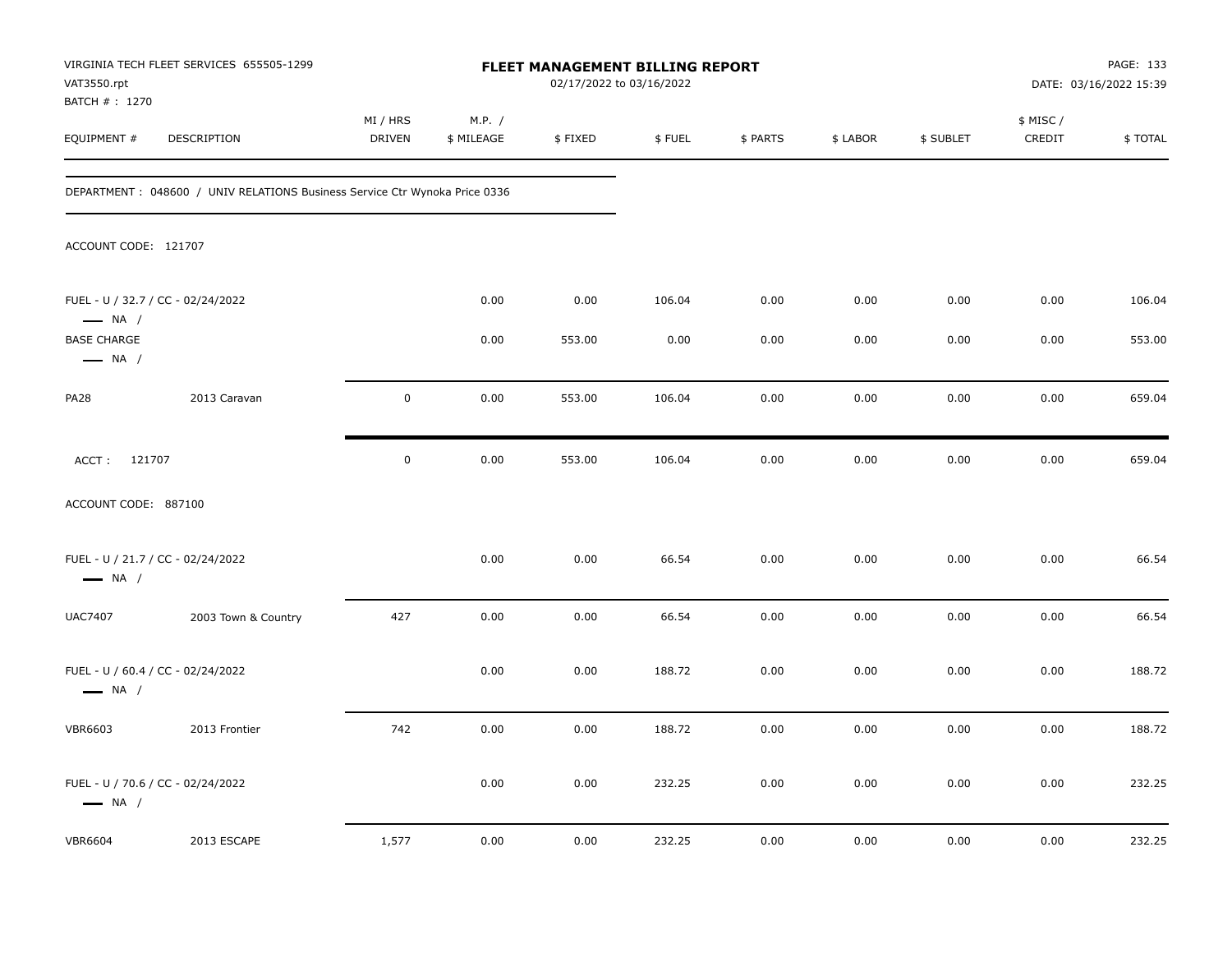| VAT3550.rpt<br>BATCH #: 1270 | VIRGINIA TECH FLEET SERVICES 655505-1299                                    |                |                           |                      |         | <b>FLEET MANAGEMENT BILLING REPORT</b><br>02/17/2022 to 03/16/2022 |          |          |                  |                     | PAGE: 134<br>DATE: 03/16/2022 15:39 |  |
|------------------------------|-----------------------------------------------------------------------------|----------------|---------------------------|----------------------|---------|--------------------------------------------------------------------|----------|----------|------------------|---------------------|-------------------------------------|--|
| EQUIPMENT #                  | <b>DESCRIPTION</b>                                                          |                | MI / HRS<br><b>DRIVEN</b> | M.P. /<br>\$ MILEAGE | \$FIXED | \$FUEL                                                             | \$ PARTS | \$ LABOR | \$ SUBLET        | \$ MISC /<br>CREDIT | \$TOTAL                             |  |
|                              | DEPARTMENT : 048600 / UNIV RELATIONS Business Service Ctr Wynoka Price 0336 |                |                           |                      |         |                                                                    |          |          |                  |                     |                                     |  |
| ACCT:                        | 887100                                                                      |                | 2,746                     | 0.00                 | 0.00    | 487.51                                                             | 0.00     | 0.00     | 0.00             | 0.00                | 487.51                              |  |
|                              | DEPARTMENT SUBTOTALS :                                                      |                | 2,746                     | 0.00                 | 553.00  | 593.55                                                             | 0.00     | 0.00     | 0.00             | 0.00                | 1,146.55                            |  |
|                              | <b>BREAKDOWN OF CHARGES:</b>                                                |                |                           | MILEAGE              |         |                                                                    | 0.00     |          | PARTS (WO'S)     |                     | 0.00                                |  |
|                              | EQUIPMENT COUNT:                                                            | $\overline{4}$ |                           | MOTOR POOL           |         |                                                                    | 0.00     |          | PARTS (IND.ISS.) |                     | 0.00                                |  |
|                              | DEPARTMENT:                                                                 | 048600         |                           | <b>BASE</b>          |         |                                                                    | 553.00   |          | CREDITS          |                     | 0.00                                |  |
|                              |                                                                             |                |                           | <b>INSURANCE</b>     |         |                                                                    | 0.00     |          | MISCELLANEOUS    |                     | 0.00                                |  |
|                              |                                                                             |                |                           | <b>OTHER</b>         |         |                                                                    | 0.00     | LABOR    |                  |                     | 0.00                                |  |
|                              |                                                                             |                |                           | REPLACEMENT          |         |                                                                    | 0.00     |          | <b>SUBLETS</b>   |                     | 0.00                                |  |
|                              |                                                                             |                |                           | <b>FUEL</b>          |         |                                                                    | 593.55   |          |                  |                     |                                     |  |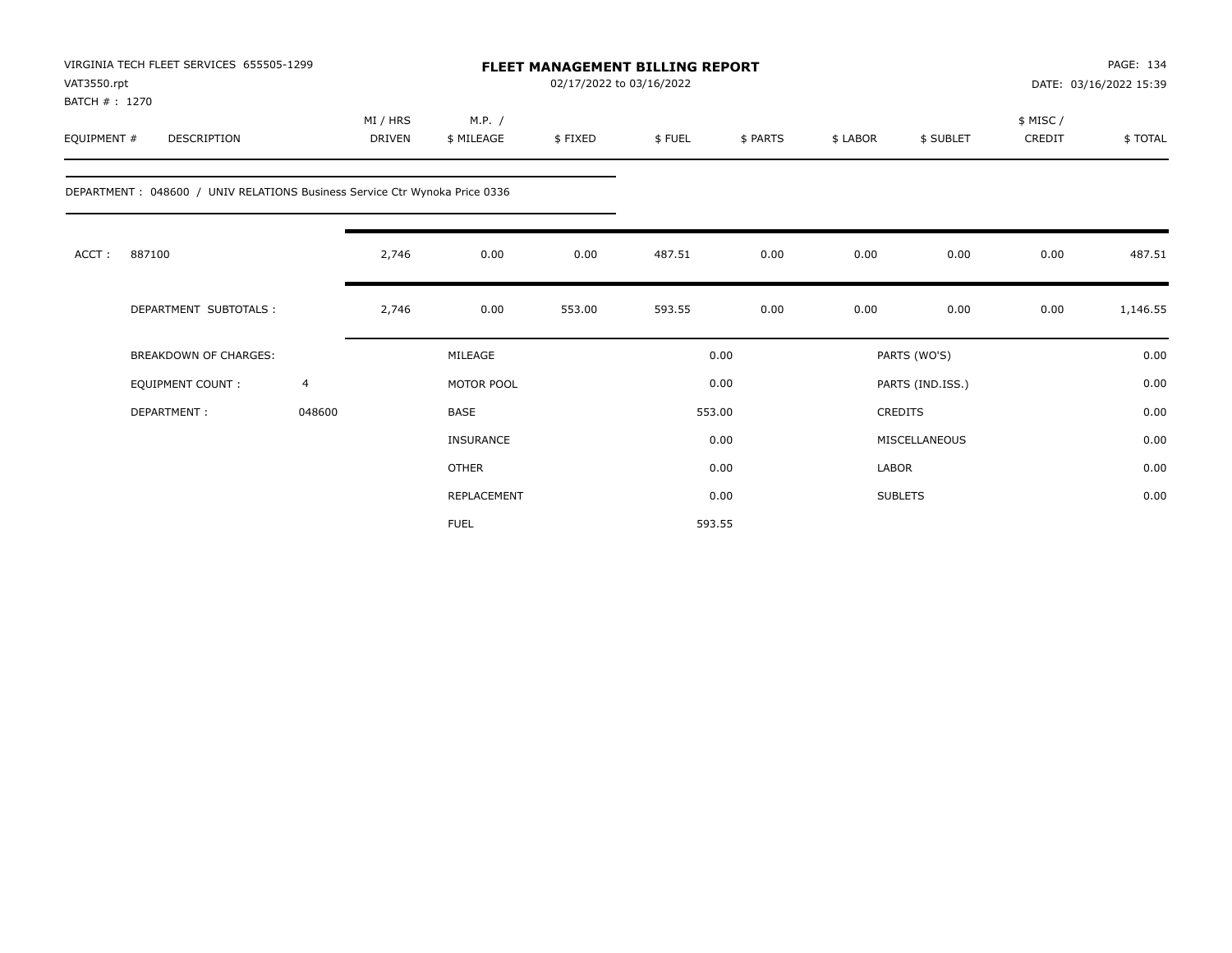| VAT3550.rpt<br>BATCH #: 1270 | VIRGINIA TECH FLEET SERVICES 655505-1299               |                           | <b>FLEET MANAGEMENT BILLING REPORT</b><br>02/17/2022 to 03/16/2022 |         |        |          |          |           |                     |         |
|------------------------------|--------------------------------------------------------|---------------------------|--------------------------------------------------------------------|---------|--------|----------|----------|-----------|---------------------|---------|
| EQUIPMENT #                  | DESCRIPTION                                            | MI / HRS<br><b>DRIVEN</b> | M.P. /<br>\$ MILEAGE                                               | \$FIXED | \$FUEL | \$ PARTS | \$ LABOR | \$ SUBLET | \$ MISC /<br>CREDIT | \$TOTAL |
|                              | DEPARTMENT : 048701 / Athletic Fund Kellie Shaver 0502 |                           |                                                                    |         |        |          |          |           |                     |         |
| ACCOUNT CODE: 883344         |                                                        |                           |                                                                    |         |        |          |          |           |                     |         |
| $\longrightarrow$ NA /       | FUEL - U / 12.9 / 12 - 03/06/2022                      |                           | 0.00                                                               | 0.00    | 37.71  | 0.00     | 0.00     | 0.00      | 0.00                | 37.71   |
| $\longrightarrow$ NA /       | FUEL - U / 11.7 / 12 - 02/25/2022                      |                           | 0.00                                                               | 0.00    | 34.37  | 0.00     | 0.00     | 0.00      | 0.00                | 34.37   |
| 71590s                       | 2016 Transit Connect                                   | 556                       | 0.00                                                               | 0.00    | 72.08  | 0.00     | 0.00     | 0.00      | 0.00                | 72.08   |
| $\longrightarrow$ NA /       | FUEL - U / 11.5 / 11 - 02/21/2022                      |                           | 0.00                                                               | 0.00    | 33.70  | 0.00     | 0.00     | 0.00      | 0.00                | 33.70   |
| $\longrightarrow$ NA /       | FUEL - U / 14.1 / 11 - 02/28/2022                      |                           | 0.00                                                               | 0.00    | 41.34  | 0.00     | 0.00     | 0.00      | 0.00                | 41.34   |
| 80232S                       | 2019 Caravan                                           | 1,216                     | 0.00                                                               | 0.00    | 75.04  | 0.00     | 0.00     | 0.00      | 0.00                | 75.04   |
| ACCT:<br>883344              |                                                        | 1,772                     | 0.00                                                               | 0.00    | 147.12 | 0.00     | 0.00     | 0.00      | 0.00                | 147.12  |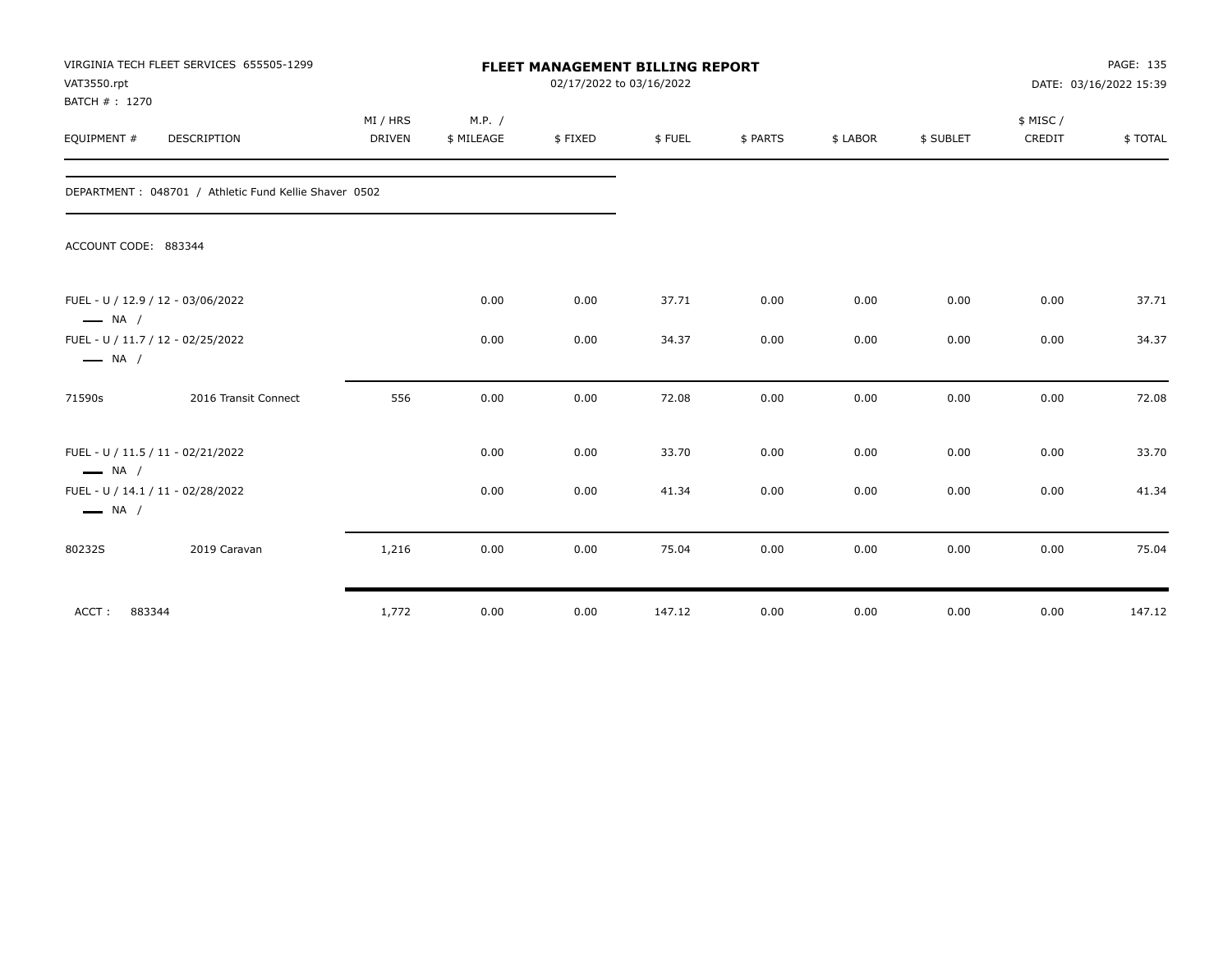| VIRGINIA TECH FLEET SERVICES 655505-1299<br>VAT3550.rpt<br>BATCH # : 1270 |                |                           |                      | 02/17/2022 to 03/16/2022 | <b>FLEET MANAGEMENT BILLING REPORT</b> |          |          |                  |                    | PAGE: 136<br>DATE: 03/16/2022 15:39 |
|---------------------------------------------------------------------------|----------------|---------------------------|----------------------|--------------------------|----------------------------------------|----------|----------|------------------|--------------------|-------------------------------------|
| EQUIPMENT #<br>DESCRIPTION                                                |                | MI / HRS<br><b>DRIVEN</b> | M.P. /<br>\$ MILEAGE | \$FIXED                  | \$FUEL                                 | \$ PARTS | \$ LABOR | \$ SUBLET        | \$ MISC/<br>CREDIT | \$TOTAL                             |
| DEPARTMENT SUBTOTALS :                                                    |                | 1,772                     | 0.00                 | 0.00                     | 147.12                                 | 0.00     | 0.00     | 0.00             | 0.00               | 147.12                              |
| <b>BREAKDOWN OF CHARGES:</b>                                              |                |                           | MILEAGE              |                          |                                        | 0.00     |          | PARTS (WO'S)     |                    | 0.00                                |
| EQUIPMENT COUNT:                                                          | $\overline{2}$ |                           | MOTOR POOL           |                          |                                        | 0.00     |          | PARTS (IND.ISS.) |                    | 0.00                                |
| DEPARTMENT:                                                               | 048701         |                           | <b>BASE</b>          |                          |                                        | 0.00     |          | <b>CREDITS</b>   |                    | 0.00                                |
|                                                                           |                |                           | <b>INSURANCE</b>     |                          |                                        | 0.00     |          | MISCELLANEOUS    |                    | 0.00                                |
|                                                                           |                |                           | <b>OTHER</b>         |                          |                                        | 0.00     | LABOR    |                  |                    | 0.00                                |
|                                                                           |                |                           | REPLACEMENT          |                          |                                        | 0.00     |          | <b>SUBLETS</b>   |                    | 0.00                                |
|                                                                           |                |                           | <b>FUEL</b>          |                          |                                        | 147.12   |          |                  |                    |                                     |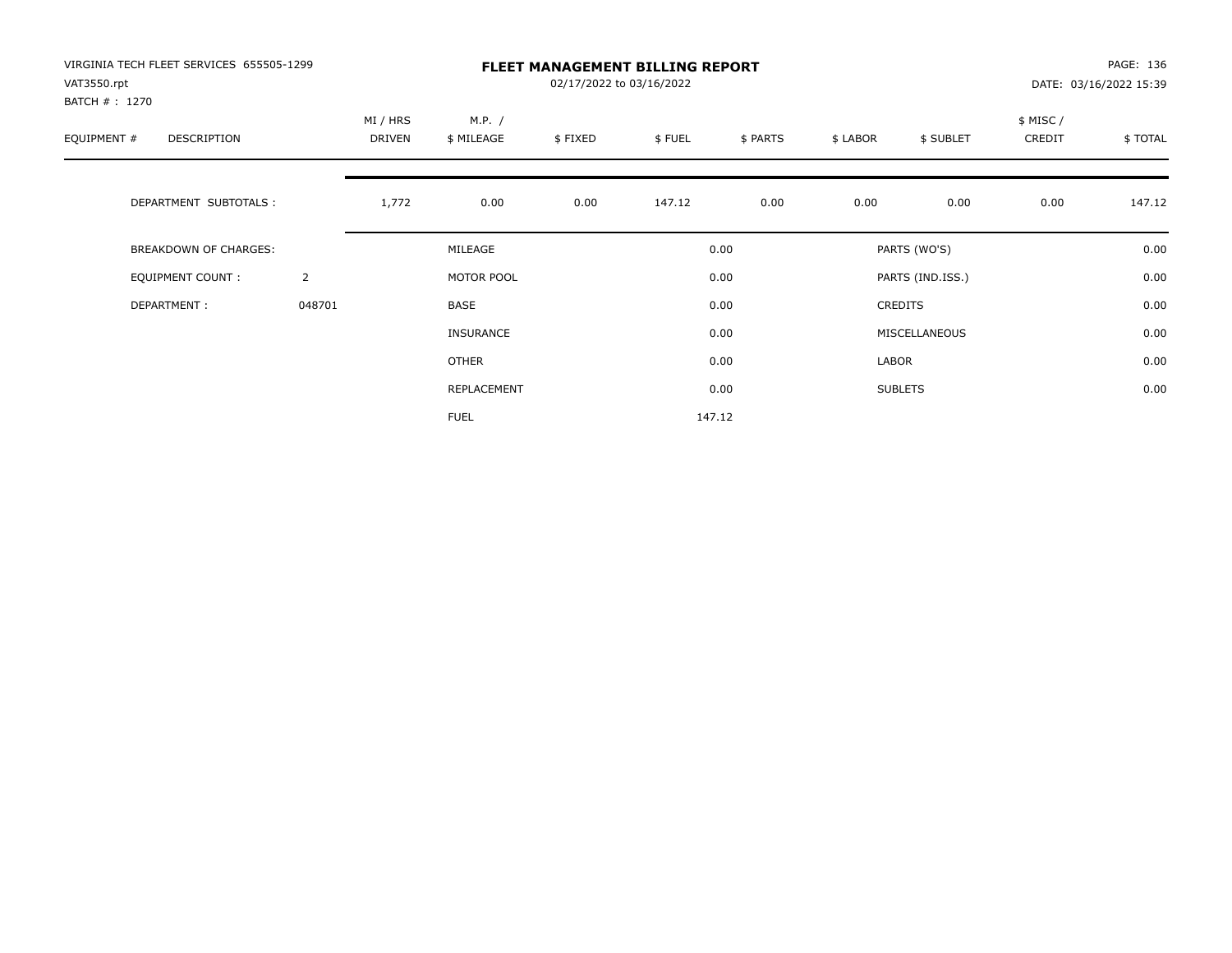| VAT3550.rpt<br>BATCH # : 1270                                                                    | VIRGINIA TECH FLEET SERVICES 655505-1299                               | <b>FLEET MANAGEMENT BILLING REPORT</b><br>02/17/2022 to 03/16/2022 |                      |              |                |              |              |              |                     | PAGE: 137<br>DATE: 03/16/2022 15:39 |  |
|--------------------------------------------------------------------------------------------------|------------------------------------------------------------------------|--------------------------------------------------------------------|----------------------|--------------|----------------|--------------|--------------|--------------|---------------------|-------------------------------------|--|
| EQUIPMENT #                                                                                      | DESCRIPTION                                                            | MI / HRS<br>DRIVEN                                                 | M.P. /<br>\$ MILEAGE | \$FIXED      | \$FUEL         | \$ PARTS     | \$LABOR      | \$ SUBLET    | \$ MISC /<br>CREDIT | \$TOTAL                             |  |
|                                                                                                  | DEPARTMENT : 049000 / FS-AVP/Chief Facilities Office Renae Criner 0529 |                                                                    |                      |              |                |              |              |              |                     |                                     |  |
| ACCOUNT CODE: 121771                                                                             |                                                                        |                                                                    |                      |              |                |              |              |              |                     |                                     |  |
| FUEL - U / 15.1 / 11 - 03/15/2022<br>$\longrightarrow$ NA /                                      |                                                                        |                                                                    | 0.00                 | 0.00         | 53.76          | 0.00         | 0.00         | 0.00         | 0.00                | 53.76                               |  |
| 74689S                                                                                           | 2018 EXPLORER                                                          | 252                                                                | 0.00                 | 0.00         | 53.76          | 0.00         | 0.00         | 0.00         | 0.00                | 53.76                               |  |
| FUEL - U / 16.0 / 12 - 02/25/2022<br>$\longrightarrow$ NA /                                      |                                                                        |                                                                    | 0.00                 | 0.00         | 46.97          | 0.00         | 0.00         | 0.00         | 0.00                | 46.97                               |  |
| 76268s                                                                                           | 2019 EXPLORER                                                          | 658                                                                | 0.00                 | 0.00         | 46.97          | 0.00         | 0.00         | 0.00         | 0.00                | 46.97                               |  |
| FUEL - U / 17.9 / 11 - 03/09/2022<br>$\longrightarrow$ NA /                                      |                                                                        |                                                                    | 0.00                 | 0.00         | 64.51          | 0.00         | 0.00         | 0.00         | 0.00                | 64.51                               |  |
| 80210s                                                                                           | 2020 EXPLORER                                                          | 302                                                                | 0.00                 | 0.00         | 64.51          | 0.00         | 0.00         | 0.00         | 0.00                | 64.51                               |  |
| FUEL - U / 17.1 / CC - 02/07/2022<br>$\longrightarrow$ NA /<br>FUEL - U / 13.8 / 12 - 03/08/2022 |                                                                        |                                                                    | 0.00<br>0.00         | 0.00<br>0.00 | 53.97<br>49.64 | 0.00<br>0.00 | 0.00<br>0.00 | 0.00<br>0.00 | 0.00<br>0.00        | 53.97<br>49.64                      |  |
| $\longrightarrow$ NA /                                                                           |                                                                        |                                                                    |                      |              |                |              |              |              |                     |                                     |  |
| 80211s                                                                                           | 2020 EXPLORER                                                          | 615                                                                | 0.00                 | 0.00         | 103.61         | 0.00         | 0.00         | 0.00         | 0.00                | 103.61                              |  |
| ACCT: 121771                                                                                     |                                                                        | 1,827                                                              | 0.00                 | 0.00         | 268.85         | 0.00         | 0.00         | 0.00         | 0.00                | 268.85                              |  |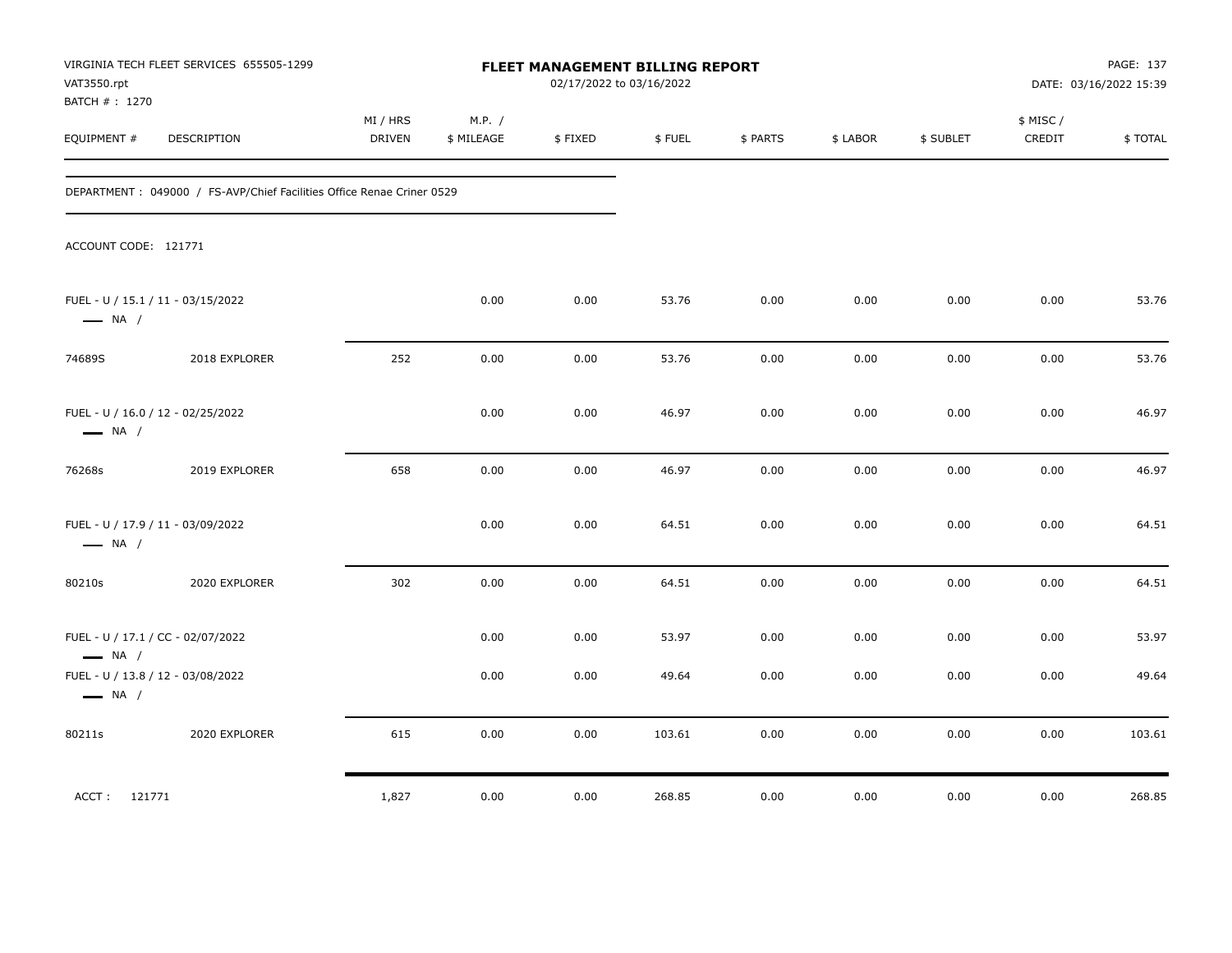| VIRGINIA TECH FLEET SERVICES 655505-1299<br>VAT3550.rpt |                |                    | <b>FLEET MANAGEMENT BILLING REPORT</b><br>02/17/2022 to 03/16/2022<br>DATE: 03/16/2022 15:39 |         |        |          |          |                  |                    |         |
|---------------------------------------------------------|----------------|--------------------|----------------------------------------------------------------------------------------------|---------|--------|----------|----------|------------------|--------------------|---------|
| BATCH #: 1270<br>EQUIPMENT #<br>DESCRIPTION             |                | MI / HRS<br>DRIVEN | M.P. /<br>\$ MILEAGE                                                                         | \$FIXED | \$FUEL | \$ PARTS | \$ LABOR | \$ SUBLET        | \$ MISC/<br>CREDIT | \$TOTAL |
| DEPARTMENT SUBTOTALS :                                  |                | 1,827              | 0.00                                                                                         | 0.00    | 268.85 | 0.00     | 0.00     | 0.00             | 0.00               | 268.85  |
| <b>BREAKDOWN OF CHARGES:</b>                            |                |                    | MILEAGE                                                                                      |         |        | 0.00     |          | PARTS (WO'S)     |                    | 0.00    |
| EQUIPMENT COUNT:                                        | $\overline{4}$ |                    | MOTOR POOL                                                                                   |         |        | 0.00     |          | PARTS (IND.ISS.) |                    | 0.00    |
| DEPARTMENT:                                             | 049000         |                    | <b>BASE</b>                                                                                  |         |        | 0.00     |          | <b>CREDITS</b>   |                    | 0.00    |
|                                                         |                |                    | <b>INSURANCE</b>                                                                             |         |        | 0.00     |          | MISCELLANEOUS    |                    | 0.00    |
|                                                         |                |                    | <b>OTHER</b>                                                                                 |         |        | 0.00     | LABOR    |                  |                    | 0.00    |
|                                                         |                |                    | REPLACEMENT                                                                                  |         |        | 0.00     |          | <b>SUBLETS</b>   |                    | 0.00    |
|                                                         |                |                    | <b>FUEL</b>                                                                                  |         |        | 268.85   |          |                  |                    |         |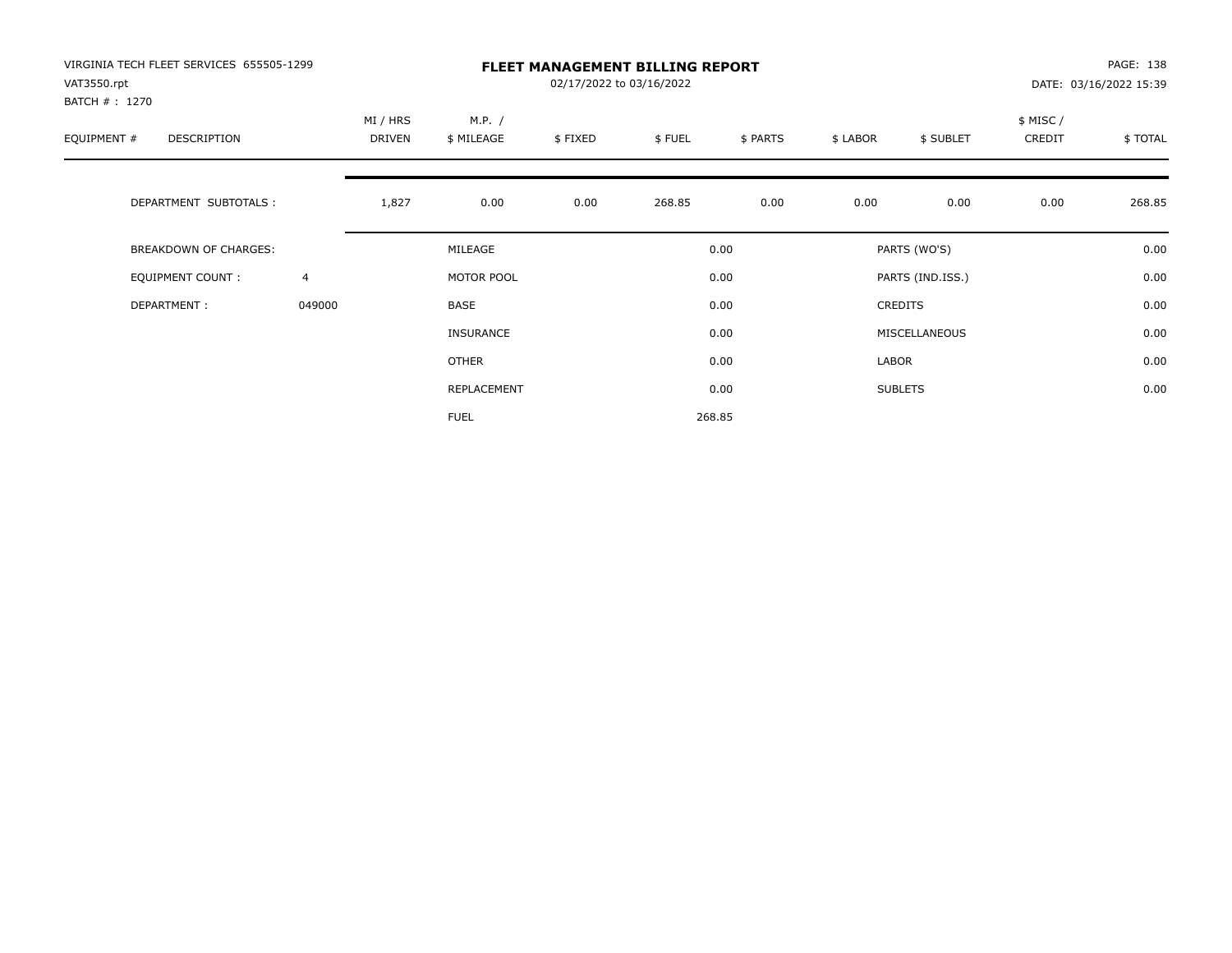| VAT3550.rpt<br>BATCH #: 1270                               | VIRGINIA TECH FLEET SERVICES 655505-1299                       |                           |                      | FLEET MANAGEMENT BILLING REPORT<br>02/17/2022 to 03/16/2022 |        |          |          |           |                     | PAGE: 139<br>DATE: 03/16/2022 15:39 |
|------------------------------------------------------------|----------------------------------------------------------------|---------------------------|----------------------|-------------------------------------------------------------|--------|----------|----------|-----------|---------------------|-------------------------------------|
| EQUIPMENT #                                                | DESCRIPTION                                                    | MI / HRS<br><b>DRIVEN</b> | M.P. /<br>\$ MILEAGE | \$FIXED                                                     | \$FUEL | \$ PARTS | \$ LABOR | \$ SUBLET | \$ MISC /<br>CREDIT | \$TOTAL                             |
|                                                            | DEPARTMENT : 050000 / FS- CUSTODIAL Services Renae Criner 0529 |                           |                      |                                                             |        |          |          |           |                     |                                     |
| ACCOUNT CODE: 121774                                       |                                                                |                           |                      |                                                             |        |          |          |           |                     |                                     |
| $\longrightarrow$ NA /                                     | FUEL - U / 20.6 / 11 - 02/25/2022                              |                           | 0.00                 | 0.00                                                        | 60.42  | 0.00     | 0.00     | 0.00      | 0.00                | 60.42                               |
| 48539S                                                     | 2003 SAVANA                                                    | 100                       | 0.00                 | 0.00                                                        | 60.42  | 0.00     | 0.00     | 0.00      | 0.00                | 60.42                               |
| FUEL - U / 9.1 / 11 - 03/10/2022<br>$\longrightarrow$ NA / |                                                                |                           | 0.00                 | 0.00                                                        | 32.89  | 0.00     | 0.00     | 0.00      | 0.00                | 32.89                               |
| 50128S                                                     | 2005 F150                                                      | 62                        | 0.00                 | 0.00                                                        | 32.89  | 0.00     | 0.00     | 0.00      | 0.00                | 32.89                               |
| $\longrightarrow$ NA /                                     | FUEL - U / 18.7 / 11 - 03/07/2022                              |                           | 0.00                 | 0.00                                                        | 67.33  | 0.00     | 0.00     | 0.00      | 0.00                | 67.33                               |
| $\longrightarrow$ NA /                                     | FUEL - U / 20.1 / 12 - 02/24/2022                              |                           | 0.00                 | 0.00                                                        | 58.83  | 0.00     | 0.00     | 0.00      | 0.00                | 58.83                               |
| 55245S                                                     | 2007 Express 2500                                              | 196                       | 0.00                 | 0.00                                                        | 126.16 | 0.00     | 0.00     | 0.00      | 0.00                | 126.16                              |
| $\longrightarrow$ NA /                                     | FUEL - U / 15.6 / 11 - 02/16/2022                              |                           | 0.00                 | 0.00                                                        | 45.62  | 0.00     | 0.00     | 0.00      | 0.00                | 45.62                               |
| 77306s                                                     | 2019 Caravan                                                   | 120                       | 0.00                 | 0.00                                                        | 45.62  | 0.00     | 0.00     | 0.00      | 0.00                | 45.62                               |
| $\longrightarrow$ NA /                                     | FUEL - U / 16.2 / 11 - 03/01/2022                              |                           | 0.00                 | 0.00                                                        | 47.44  | 0.00     | 0.00     | 0.00      | 0.00                | 47.44                               |
| $\longrightarrow$ NA /                                     | FUEL - U / 14.0 / 11 - 03/11/2022                              |                           | 0.00                 | 0.00                                                        | 50.54  | 0.00     | 0.00     | 0.00      | 0.00                | 50.54                               |
|                                                            | FUEL - U / 13.0 / 11 - 02/16/2022                              |                           | 0.00                 | 0.00                                                        | 38.09  | 0.00     | 0.00     | 0.00      | 0.00                | 38.09                               |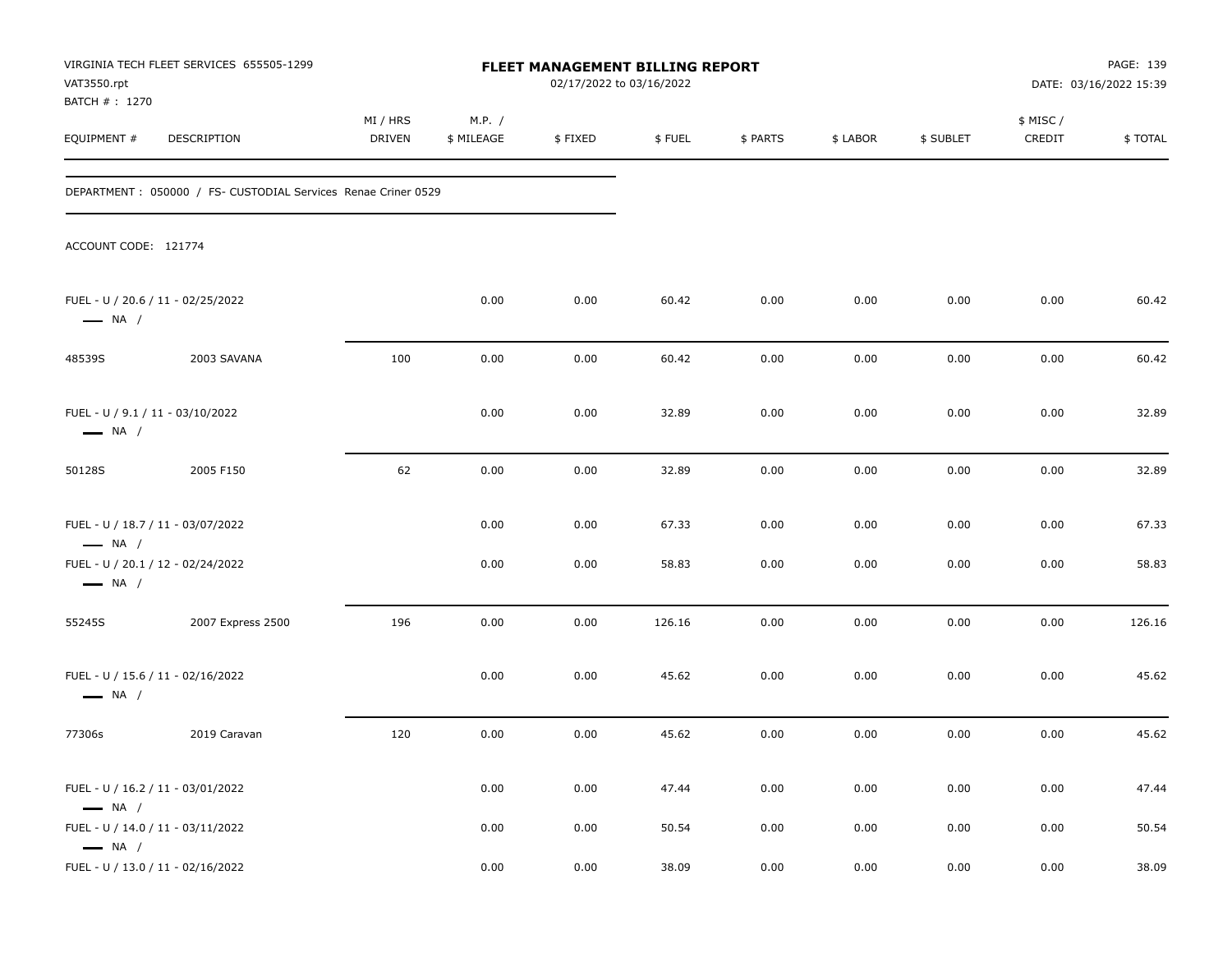| VAT3550.rpt<br>BATCH # : 1270                              | VIRGINIA TECH FLEET SERVICES 655505-1299                       |                           | <b>FLEET MANAGEMENT BILLING REPORT</b><br>02/17/2022 to 03/16/2022 |         |        |          |          |           |                    | PAGE: 140<br>DATE: 03/16/2022 15:39 |  |
|------------------------------------------------------------|----------------------------------------------------------------|---------------------------|--------------------------------------------------------------------|---------|--------|----------|----------|-----------|--------------------|-------------------------------------|--|
| EQUIPMENT #                                                | <b>DESCRIPTION</b>                                             | MI / HRS<br><b>DRIVEN</b> | M.P. /<br>\$ MILEAGE                                               | \$FIXED | \$FUEL | \$ PARTS | \$ LABOR | \$ SUBLET | \$ MISC/<br>CREDIT | \$TOTAL                             |  |
|                                                            | DEPARTMENT : 050000 / FS- CUSTODIAL Services Renae Criner 0529 |                           |                                                                    |         |        |          |          |           |                    |                                     |  |
| $\longrightarrow$ NA /                                     |                                                                |                           |                                                                    |         |        |          |          |           |                    |                                     |  |
| 77307s                                                     | 2019 Frontier                                                  | 434                       | 0.00                                                               | 0.00    | 136.07 | 0.00     | 0.00     | 0.00      | 0.00               | 136.07                              |  |
| $\longrightarrow$ NA /                                     | FUEL - U / 13.8 / 11 - 02/28/2022                              |                           | 0.00                                                               | 0.00    | 40.43  | 0.00     | 0.00     | 0.00      | 0.00               | 40.43                               |  |
| 77308s                                                     | 2019 Frontier                                                  | 130                       | 0.00                                                               | 0.00    | 40.43  | 0.00     | 0.00     | 0.00      | 0.00               | 40.43                               |  |
| FUEL - U / 8.9 / 11 - 03/15/2022<br>$\longrightarrow$ NA / |                                                                |                           | 0.00                                                               | 0.00    | 31.79  | 0.00     | 0.00     | 0.00      | 0.00               | 31.79                               |  |
| $\longrightarrow$ NA /                                     | FUEL - U / 11.3 / 11 - 02/28/2022                              |                           | 0.00                                                               | 0.00    | 33.05  | 0.00     | 0.00     | 0.00      | 0.00               | 33.05                               |  |
| 80226S                                                     | 2021 Transit Connect                                           | 311                       | 0.00                                                               | 0.00    | 64.84  | 0.00     | 0.00     | 0.00      | 0.00               | 64.84                               |  |
| FUEL - U / 4.5 / 11 - 02/16/2022<br>$\longrightarrow$ NA / |                                                                |                           | 0.00                                                               | 0.00    | 13.19  | 0.00     | 0.00     | 0.00      | 0.00               | 13.19                               |  |
| EGUV076                                                    | 2017 WORKMAN                                                   | $\mathsf 0$               | 0.00                                                               | 0.00    | 13.19  | 0.00     | 0.00     | 0.00      | 0.00               | 13.19                               |  |
| FUEL - U / 8.4 / 12 - 03/10/2022<br>$\longrightarrow$ NA / |                                                                |                           | 0.00                                                               | 0.00    | 30.32  | 0.00     | 0.00     | 0.00      | 0.00               | 30.32                               |  |
| EGUV089                                                    | 2022 GATOR                                                     | 91                        | 0.00                                                               | 0.00    | 30.32  | 0.00     | 0.00     | 0.00      | 0.00               | 30.32                               |  |
| ACCT: 121774                                               |                                                                | 1,444                     | 0.00                                                               | 0.00    | 549.94 | 0.00     | 0.00     | 0.00      | 0.00               | 549.94                              |  |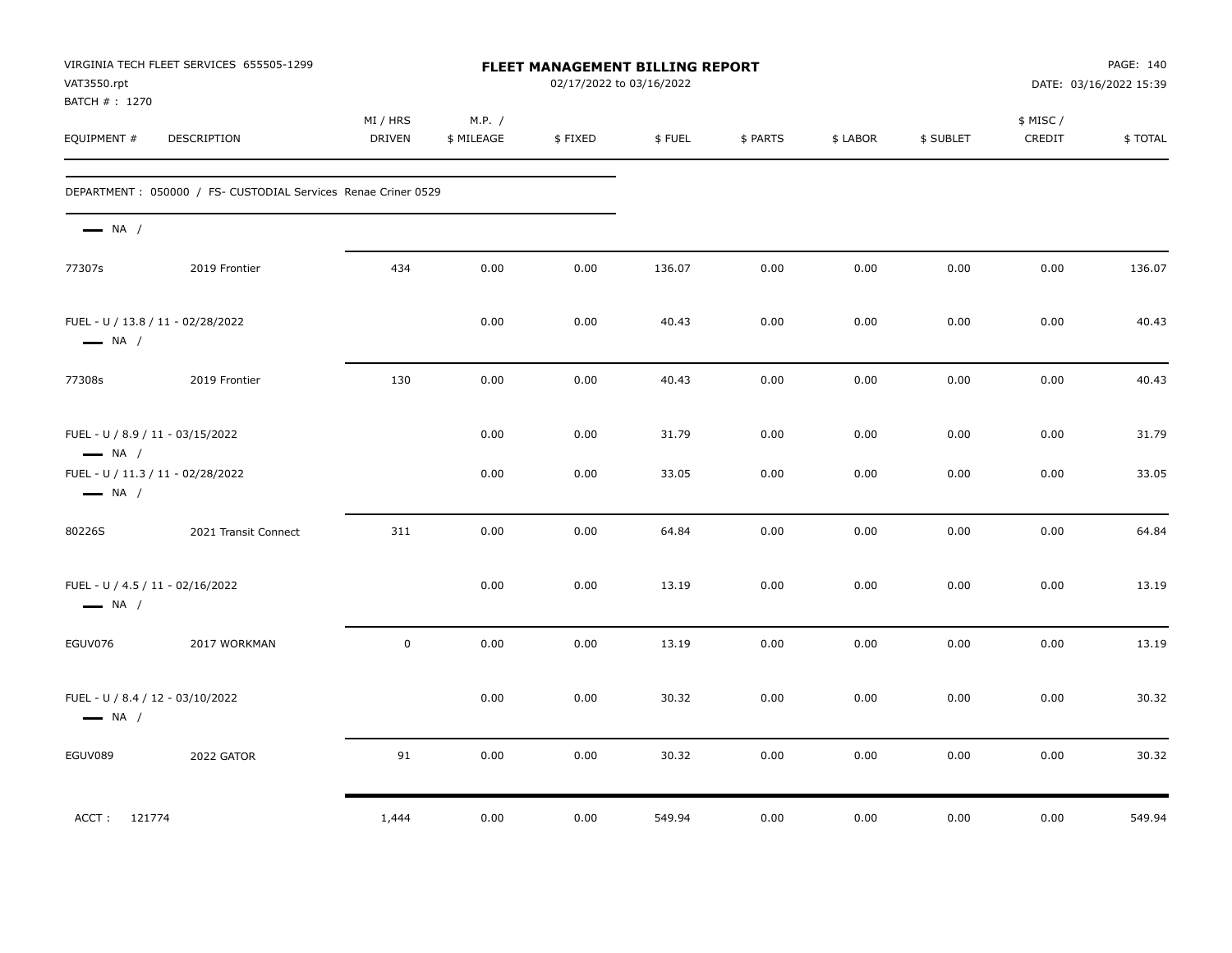| VIRGINIA TECH FLEET SERVICES 655505-1299<br>VAT3550.rpt |        |          |                  | 02/17/2022 to 03/16/2022 | <b>FLEET MANAGEMENT BILLING REPORT</b> |          |          |                  |          | PAGE: 141<br>DATE: 03/16/2022 15:39 |
|---------------------------------------------------------|--------|----------|------------------|--------------------------|----------------------------------------|----------|----------|------------------|----------|-------------------------------------|
| BATCH # : 1270                                          |        | MI / HRS | M.P. /           |                          |                                        |          |          |                  | \$ MISC/ |                                     |
| EQUIPMENT #<br>DESCRIPTION                              |        | DRIVEN   | \$ MILEAGE       | \$FIXED                  | \$FUEL                                 | \$ PARTS | \$ LABOR | \$ SUBLET        | CREDIT   | \$TOTAL                             |
| DEPARTMENT SUBTOTALS :                                  |        | 1,444    | 0.00             | 0.00                     | 549.94                                 | 0.00     | 0.00     | 0.00             | 0.00     | 549.94                              |
| BREAKDOWN OF CHARGES:                                   |        |          | MILEAGE          |                          |                                        | 0.00     |          | PARTS (WO'S)     |          | 0.00                                |
| <b>EQUIPMENT COUNT:</b>                                 | 9      |          | MOTOR POOL       |                          |                                        | 0.00     |          | PARTS (IND.ISS.) |          | 0.00                                |
| DEPARTMENT:                                             | 050000 |          | BASE             |                          |                                        | 0.00     |          | <b>CREDITS</b>   |          | 0.00                                |
|                                                         |        |          | <b>INSURANCE</b> |                          |                                        | 0.00     |          | MISCELLANEOUS    |          | 0.00                                |
|                                                         |        |          | <b>OTHER</b>     |                          |                                        | 0.00     | LABOR    |                  |          | 0.00                                |
|                                                         |        |          | REPLACEMENT      |                          |                                        | 0.00     |          | <b>SUBLETS</b>   |          | 0.00                                |
|                                                         |        |          | <b>FUEL</b>      |                          |                                        | 549.94   |          |                  |          |                                     |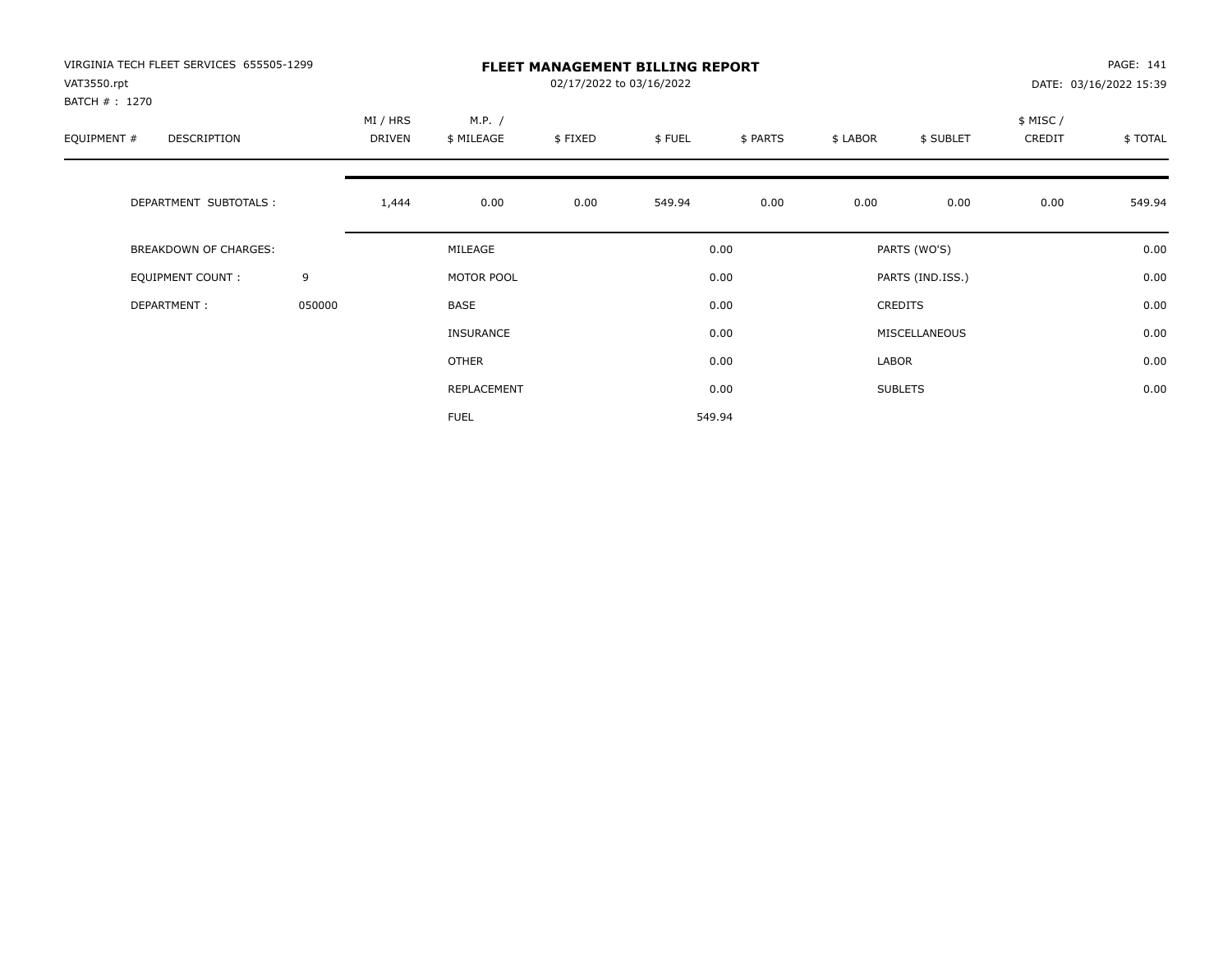| VAT3550.rpt                                                | VIRGINIA TECH FLEET SERVICES 655505-1299                                |                           |                      | FLEET MANAGEMENT BILLING REPORT<br>02/17/2022 to 03/16/2022 |        |          |          |           |                     | PAGE: 142<br>DATE: 03/16/2022 15:39 |
|------------------------------------------------------------|-------------------------------------------------------------------------|---------------------------|----------------------|-------------------------------------------------------------|--------|----------|----------|-----------|---------------------|-------------------------------------|
| BATCH # : 1270<br>EQUIPMENT #                              | DESCRIPTION                                                             | MI / HRS<br><b>DRIVEN</b> | M.P. /<br>\$ MILEAGE | \$FIXED                                                     | \$FUEL | \$ PARTS | \$ LABOR | \$ SUBLET | \$ MISC /<br>CREDIT | \$TOTAL                             |
|                                                            | DEPARTMENT : 050010 / FS - Facilities Enginnering Ops Renae Criner 0529 |                           |                      |                                                             |        |          |          |           |                     |                                     |
| ACCOUNT CODE: 115676                                       |                                                                         |                           |                      |                                                             |        |          |          |           |                     |                                     |
| $\longrightarrow$ NA /                                     | FUEL - U / 15.8 / 11 - 02/22/2022                                       |                           | 0.00                 | 0.00                                                        | 46.24  | 0.00     | 0.00     | 0.00      | 0.00                | 46.24                               |
| 74646s                                                     | 2018 Frontier                                                           | 244                       | 0.00                 | 0.00                                                        | 46.24  | 0.00     | 0.00     | 0.00      | 0.00                | 46.24                               |
| FUEL - D / 6.6 / 13 - 02/16/2022<br>$\longrightarrow$ NA / |                                                                         |                           | 0.00                 | 0.00                                                        | 20.73  | 0.00     | 0.00     | 0.00      | 0.00                | 20.73                               |
| EGUV073                                                    | 2016 All Terrain                                                        | $\mathbf 0$               | 0.00                 | 0.00                                                        | 20.73  | 0.00     | 0.00     | 0.00      | 0.00                | 20.73                               |
| ACCT: 115676                                               |                                                                         | 244                       | 0.00                 | 0.00                                                        | 66.97  | 0.00     | 0.00     | 0.00      | 0.00                | 66.97                               |
| ACCOUNT CODE: 116862                                       |                                                                         |                           |                      |                                                             |        |          |          |           |                     |                                     |
| $\longrightarrow$ NA /                                     | FUEL - U / 11.5 / 11 - 02/16/2022                                       |                           | 0.00                 | 0.00                                                        | 33.55  | 0.00     | 0.00     | 0.00      | 0.00                | 33.55                               |
| 55246S                                                     | 2008 ESCAPE                                                             | 167                       | 0.00                 | 0.00                                                        | 33.55  | 0.00     | 0.00     | 0.00      | 0.00                | 33.55                               |
| ACCT: 116862                                               |                                                                         | 167                       | 0.00                 | 0.00                                                        | 33.55  | 0.00     | 0.00     | 0.00      | 0.00                | 33.55                               |
| ACCOUNT CODE: 118211                                       |                                                                         |                           |                      |                                                             |        |          |          |           |                     |                                     |
|                                                            | FUEL - U / 19.5 / 11 - 03/08/2022                                       |                           | 0.00                 | 0.00                                                        | 70.40  | 0.00     | 0.00     | 0.00      | 0.00                | 70.40                               |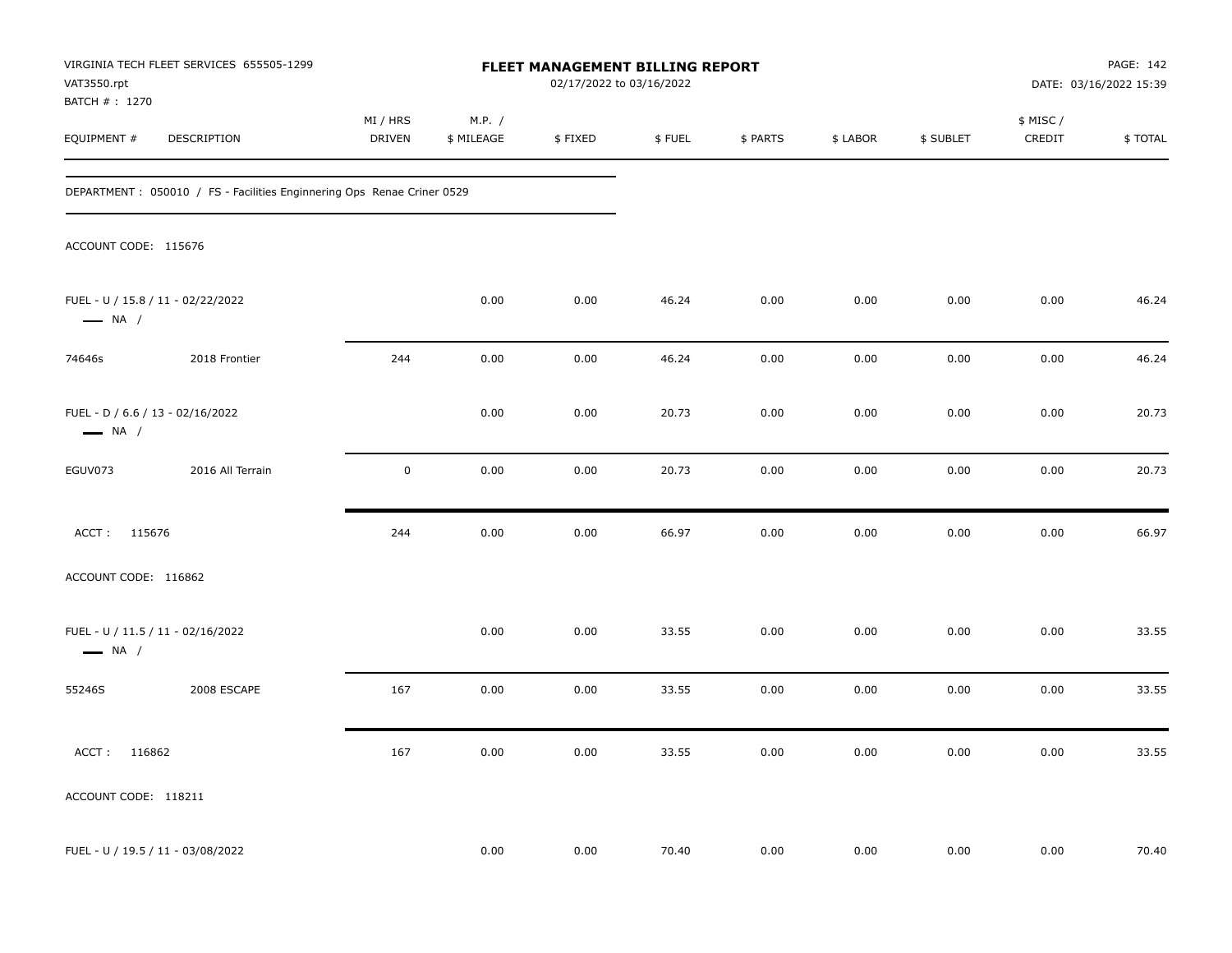| VAT3550.rpt<br>BATCH #: 1270                               | VIRGINIA TECH FLEET SERVICES 655505-1299                                |                    |                      | <b>FLEET MANAGEMENT BILLING REPORT</b><br>02/17/2022 to 03/16/2022 |        |          |          |           |                    | PAGE: 143<br>DATE: 03/16/2022 15:39 |
|------------------------------------------------------------|-------------------------------------------------------------------------|--------------------|----------------------|--------------------------------------------------------------------|--------|----------|----------|-----------|--------------------|-------------------------------------|
| EQUIPMENT #                                                | DESCRIPTION                                                             | MI / HRS<br>DRIVEN | M.P. /<br>\$ MILEAGE | \$FIXED                                                            | \$FUEL | \$ PARTS | \$ LABOR | \$ SUBLET | \$ MISC/<br>CREDIT | \$TOTAL                             |
|                                                            | DEPARTMENT : 050010 / FS - Facilities Enginnering Ops Renae Criner 0529 |                    |                      |                                                                    |        |          |          |           |                    |                                     |
| $\longrightarrow$ NA /                                     |                                                                         |                    |                      |                                                                    |        |          |          |           |                    |                                     |
| 27109S                                                     | 2001 SAFARI                                                             | 116                | 0.00                 | 0.00                                                               | 70.40  | 0.00     | 0.00     | 0.00      | 0.00               | 70.40                               |
| $\longrightarrow$ NA /                                     | FUEL - U / 18.2 / 11 - 03/15/2022                                       |                    | 0.00                 | 0.00                                                               | 64.69  | 0.00     | 0.00     | 0.00      | 0.00               | 64.69                               |
| 48484S                                                     | 2003 F150                                                               | 128                | 0.00                 | 0.00                                                               | 64.69  | 0.00     | 0.00     | 0.00      | 0.00               | 64.69                               |
| FUEL - U / 8.7 / 11 - 03/08/2022<br>$\longrightarrow$ NA / |                                                                         |                    | 0.00                 | 0.00                                                               | 31.30  | 0.00     | 0.00     | 0.00      | 0.00               | 31.30                               |
| $\longrightarrow$ NA /                                     | FUEL - U / 11.6 / 11 - 02/24/2022                                       |                    | 0.00                 | 0.00                                                               | 33.99  | 0.00     | 0.00     | 0.00      | 0.00               | 33.99                               |
| 49004S                                                     | 2004 F150                                                               | 203                | 0.00                 | 0.00                                                               | 65.29  | 0.00     | 0.00     | 0.00      | 0.00               | 65.29                               |
| $\longrightarrow$ NA /                                     | FUEL - U / 25.0 / 11 - 03/08/2022                                       |                    | 0.00                 | 0.00                                                               | 90.25  | 0.00     | 0.00     | 0.00      | 0.00               | 90.25                               |
| 50165S                                                     | 2005 SAVANA                                                             | 191                | 0.00                 | 0.00                                                               | 90.25  | 0.00     | 0.00     | 0.00      | 0.00               | 90.25                               |
| $\longrightarrow$ NA /                                     | FUEL - U / 18.0 / 11 - 03/07/2022                                       |                    | 0.00                 | 0.00                                                               | 52.68  | 0.00     | 0.00     | 0.00      | 0.00               | 52.68                               |
| $\longrightarrow$ NA /                                     | FUEL - U / 17.9 / 11 - 02/21/2022                                       |                    | 0.00                 | 0.00                                                               | 52.33  | 0.00     | 0.00     | 0.00      | 0.00               | 52.33                               |
| 65552S                                                     | 2013 RAM VAN                                                            | 356                | 0.00                 | 0.00                                                               | 105.01 | 0.00     | 0.00     | 0.00      | 0.00               | 105.01                              |
|                                                            | FUEL - U / 17.1 / 12 - 02/18/2022                                       |                    | 0.00                 | 0.00                                                               | 50.07  | 0.00     | 0.00     | 0.00      | 0.00               | 50.07                               |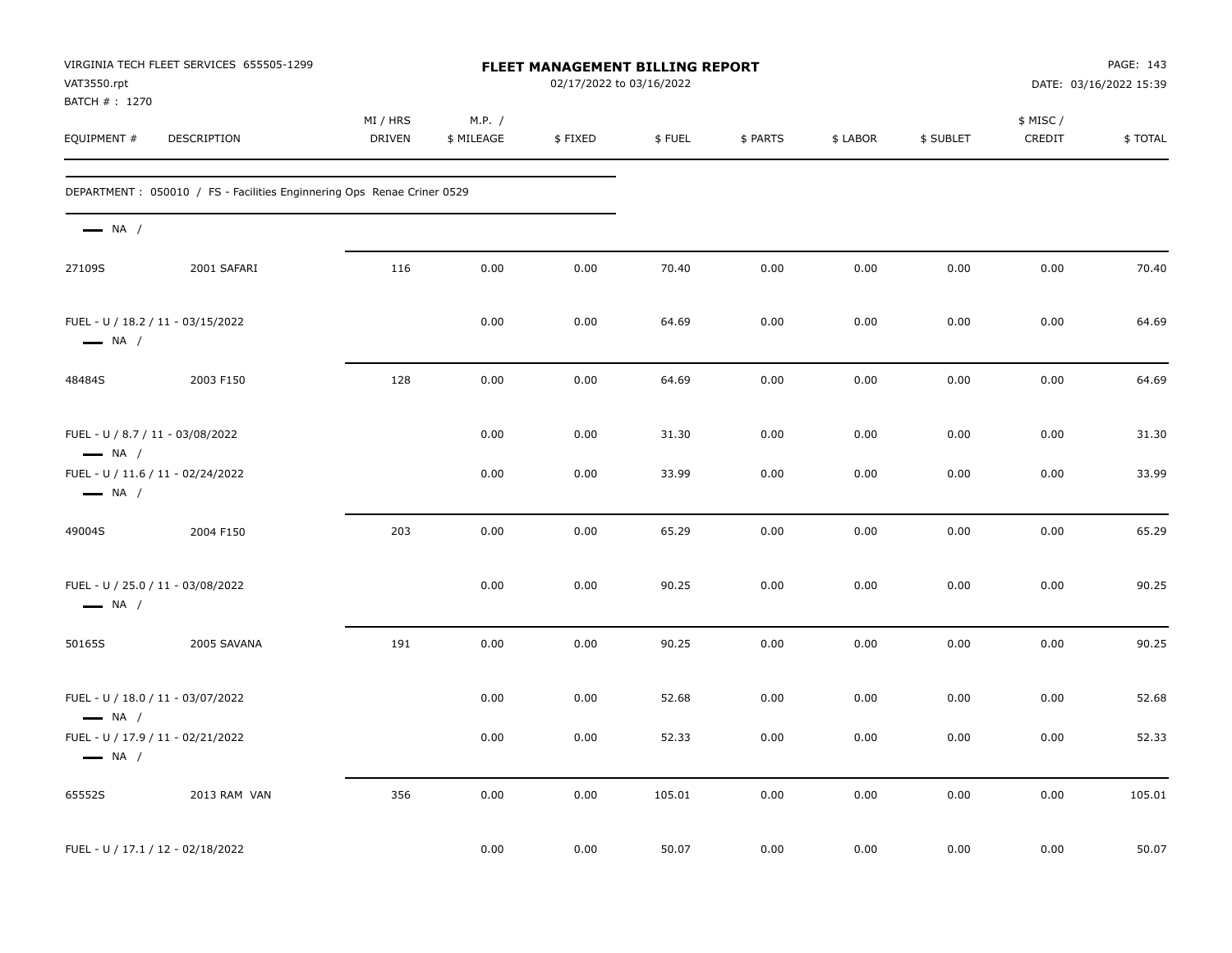| VAT3550.rpt<br>BATCH # : 1270                               | VIRGINIA TECH FLEET SERVICES 655505-1299                                |                    | <b>FLEET MANAGEMENT BILLING REPORT</b><br>02/17/2022 to 03/16/2022 |         |        |          |          |           |                    | PAGE: 144<br>DATE: 03/16/2022 15:39 |  |
|-------------------------------------------------------------|-------------------------------------------------------------------------|--------------------|--------------------------------------------------------------------|---------|--------|----------|----------|-----------|--------------------|-------------------------------------|--|
| EQUIPMENT #                                                 | DESCRIPTION                                                             | MI / HRS<br>DRIVEN | M.P. /<br>\$ MILEAGE                                               | \$FIXED | \$FUEL | \$ PARTS | \$ LABOR | \$ SUBLET | \$ MISC/<br>CREDIT | \$TOTAL                             |  |
|                                                             | DEPARTMENT : 050010 / FS - Facilities Enginnering Ops Renae Criner 0529 |                    |                                                                    |         |        |          |          |           |                    |                                     |  |
| $\longrightarrow$ NA /                                      |                                                                         |                    |                                                                    |         |        |          |          |           |                    |                                     |  |
| 68347S                                                      | 2016 Caravan                                                            | 63                 | 0.00                                                               | 0.00    | 50.07  | 0.00     | 0.00     | 0.00      | 0.00               | 50.07                               |  |
| FUEL - U / 17.2 / 11 - 02/22/2022<br>$\longrightarrow$ NA / |                                                                         |                    | 0.00                                                               | 0.00    | 50.40  | 0.00     | 0.00     | 0.00      | 0.00               | 50.40                               |  |
| 71570s                                                      | 2017 F250                                                               | 140                | 0.00                                                               | 0.00    | 50.40  | 0.00     | 0.00     | 0.00      | 0.00               | 50.40                               |  |
| $\longrightarrow$ NA /                                      | FUEL - U / 25.6 / 12 - 02/21/2022                                       |                    | 0.00                                                               | 0.00    | 74.89  | 0.00     | 0.00     | 0.00      | 0.00               | 74.89                               |  |
| 71571s                                                      | 2017 F250-4x4                                                           | 188                | 0.00                                                               | 0.00    | 74.89  | 0.00     | 0.00     | 0.00      | 0.00               | 74.89                               |  |
| FUEL - U / 26.5 / 11 - 03/11/2022<br>$\longrightarrow$ NA / |                                                                         |                    | 0.00                                                               | 0.00    | 95.67  | 0.00     | 0.00     | 0.00      | 0.00               | 95.67                               |  |
| $\longrightarrow$ NA /                                      | FUEL - U / 27.0 / 11 - 02/22/2022                                       |                    | 0.00                                                               | 0.00    | 79.11  | 0.00     | 0.00     | 0.00      | 0.00               | 79.11                               |  |
| 71572s                                                      | 2017 F250-4x4                                                           | $\mathbf 0$        | 0.00                                                               | 0.00    | 174.78 | 0.00     | 0.00     | 0.00      | 0.00               | 174.78                              |  |
| FUEL - U / 3.9 / 12 - 03/14/2022<br>$\longrightarrow$ NA /  |                                                                         |                    | 0.00                                                               | 0.00    | 14.08  | 0.00     | 0.00     | 0.00      | 0.00               | 14.08                               |  |
| EGUV040                                                     | 2014 WORKMAN                                                            | 10                 | 0.00                                                               | 0.00    | 14.08  | 0.00     | 0.00     | 0.00      | 0.00               | 14.08                               |  |
| ACCT: 118211                                                |                                                                         | 1,395              | 0.00                                                               | 0.00    | 759.86 | 0.00     | 0.00     | 0.00      | 0.00               | 759.86                              |  |

ACCOUNT CODE: 119672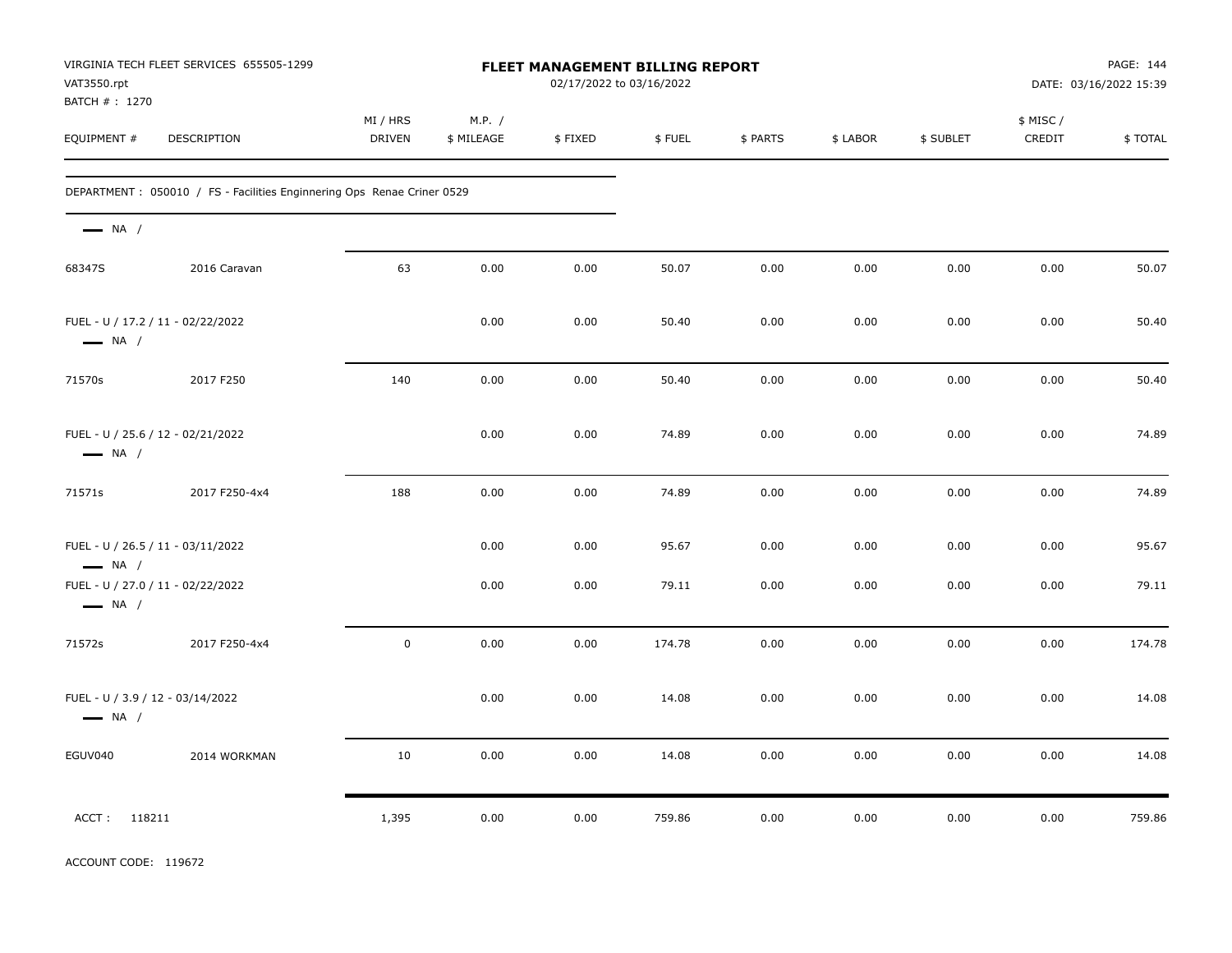| VAT3550.rpt<br>BATCH #: 1270 | VIRGINIA TECH FLEET SERVICES 655505-1299                                |                           |                      | <b>FLEET MANAGEMENT BILLING REPORT</b><br>02/17/2022 to 03/16/2022 |        |          |          |           |                     | PAGE: 145<br>DATE: 03/16/2022 15:39 |
|------------------------------|-------------------------------------------------------------------------|---------------------------|----------------------|--------------------------------------------------------------------|--------|----------|----------|-----------|---------------------|-------------------------------------|
| EQUIPMENT #                  | DESCRIPTION                                                             | MI / HRS<br><b>DRIVEN</b> | M.P. /<br>\$ MILEAGE | \$FIXED                                                            | \$FUEL | \$ PARTS | \$ LABOR | \$ SUBLET | \$ MISC /<br>CREDIT | \$TOTAL                             |
|                              | DEPARTMENT : 050010 / FS - Facilities Enginnering Ops Renae Criner 0529 |                           |                      |                                                                    |        |          |          |           |                     |                                     |
| $\longrightarrow$ NA /       | FUEL - U / 17.6 / 11 - 03/03/2022                                       |                           | 0.00                 | 0.00                                                               | 51.66  | 0.00     | 0.00     | 0.00      | 0.00                | 51.66                               |
| $\longrightarrow$ NA /       | FUEL - U / 17.2 / 11 - 02/17/2022                                       |                           | 0.00                 | 0.00                                                               | 50.51  | 0.00     | 0.00     | 0.00      | 0.00                | 50.51                               |
| 52547S                       | 2007 Caravan                                                            | 313                       | 0.00                 | 0.00                                                               | 102.17 | 0.00     | 0.00     | 0.00      | 0.00                | 102.17                              |
| $\longrightarrow$ NA /       | FUEL - U / 13.5 / 11 - 02/21/2022                                       |                           | 0.00                 | 0.00                                                               | 39.56  | 0.00     | 0.00     | 0.00      | 0.00                | 39.56                               |
| 74676s                       | 2018 EXPLORER                                                           | 132                       | 0.00                 | 0.00                                                               | 39.56  | 0.00     | 0.00     | 0.00      | 0.00                | 39.56                               |
| ACCT: 119672                 |                                                                         | 445                       | 0.00                 | 0.00                                                               | 141.73 | 0.00     | 0.00     | 0.00      | 0.00                | 141.73                              |
| ACCOUNT CODE: 121779         |                                                                         |                           |                      |                                                                    |        |          |          |           |                     |                                     |
| $\longrightarrow$ NA /       | FUEL - U / 15.8 / 11 - 03/02/2022                                       |                           | 0.00                 | 0.00                                                               | 46.29  | 0.00     | 0.00     | 0.00      | 0.00                | 46.29                               |
| 65578S                       | 2013 Ram                                                                | 186                       | 0.00                 | 0.00                                                               | 46.29  | 0.00     | 0.00     | 0.00      | 0.00                | 46.29                               |
| ACCT: 121779                 |                                                                         | 186                       | 0.00                 | 0.00                                                               | 46.29  | 0.00     | 0.00     | 0.00      | 0.00                | 46.29                               |
| ACCOUNT CODE: 123159         |                                                                         |                           |                      |                                                                    |        |          |          |           |                     |                                     |
|                              | FUEL - D / 33.8 / 14 - 03/10/2022                                       |                           | 0.00                 | 0.00                                                               | 106.65 | 0.00     | 0.00     | 0.00      | 0.00                | 106.65                              |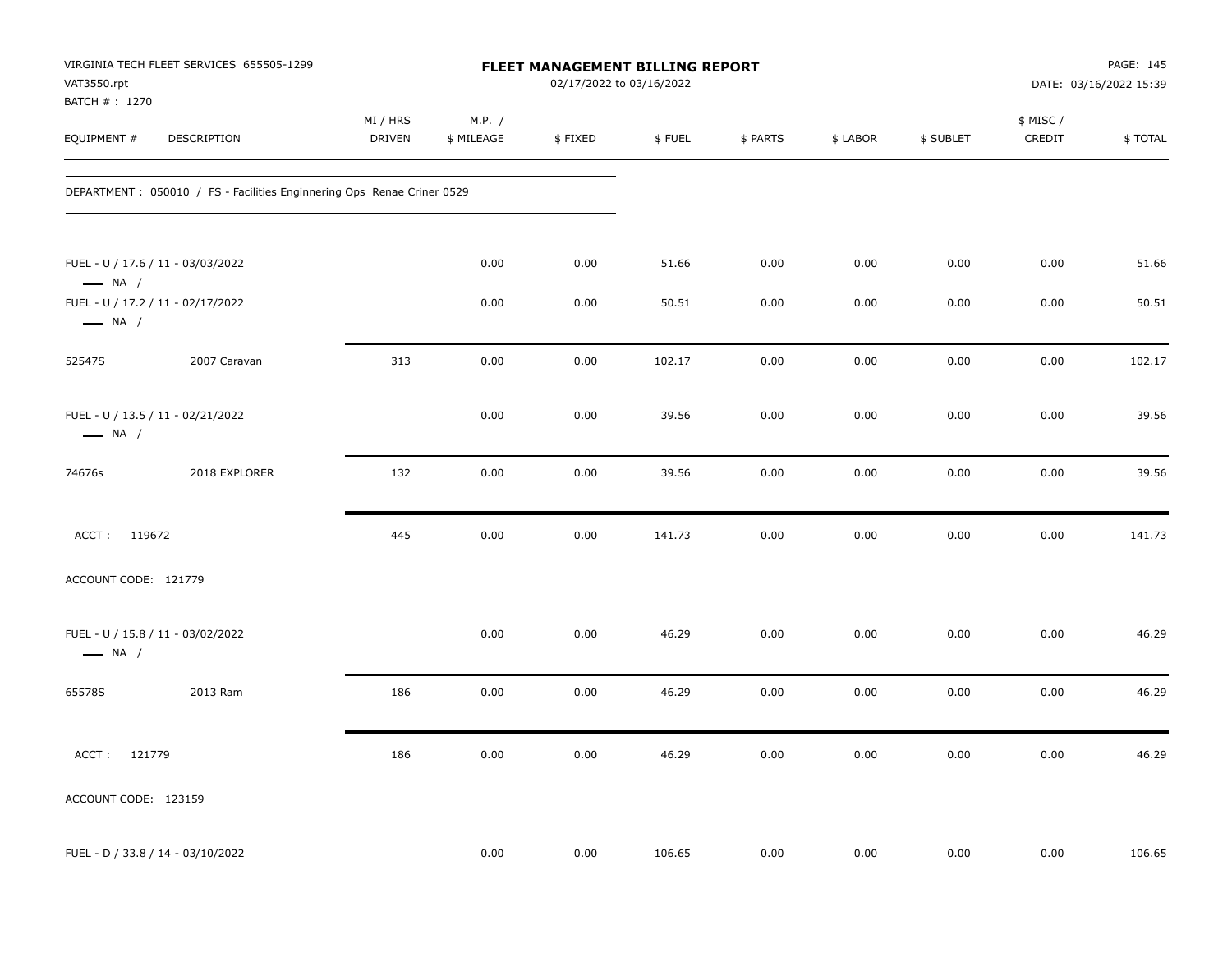|                              | VIRGINIA TECH FLEET SERVICES 655505-1299                               |                           |                      |         | PAGE: 146<br>FLEET MANAGEMENT BILLING REPORT<br>02/17/2022 to 03/16/2022<br>DATE: 03/16/2022 15:39 |          |          |           |                    |         |  |
|------------------------------|------------------------------------------------------------------------|---------------------------|----------------------|---------|----------------------------------------------------------------------------------------------------|----------|----------|-----------|--------------------|---------|--|
| VAT3550.rpt<br>BATCH #: 1270 |                                                                        |                           |                      |         |                                                                                                    |          |          |           |                    |         |  |
| EQUIPMENT #                  | <b>DESCRIPTION</b>                                                     | MI / HRS<br><b>DRIVEN</b> | M.P. /<br>\$ MILEAGE | \$FIXED | \$FUEL                                                                                             | \$ PARTS | \$ LABOR | \$ SUBLET | \$ MISC/<br>CREDIT | \$TOTAL |  |
|                              |                                                                        |                           |                      |         |                                                                                                    |          |          |           |                    |         |  |
|                              | DEPARTMENT: 050010 / FS - Facilities Enginnering Ops Renae Criner 0529 |                           |                      |         |                                                                                                    |          |          |           |                    |         |  |
| $\longrightarrow$ NA /       |                                                                        |                           |                      |         |                                                                                                    |          |          |           |                    |         |  |
| $\longrightarrow$ NA /       | FUEL - D / 0.1 / 13 - 02/22/2022                                       |                           | 0.00                 | 0.00    | 0.44                                                                                               | 0.00     | 0.00     | 0.00      | 0.00               | 0.44    |  |
| $\longrightarrow$ NA /       | FUEL - D / 43.1 / 13 - 02/22/2022                                      |                           | 0.00                 | 0.00    | 136.13                                                                                             | 0.00     | 0.00     | 0.00      | 0.00               | 136.13  |  |
| 69972s                       | 2016 CREW CAB                                                          | 453                       | 0.00                 | 0.00    | 243.22                                                                                             | 0.00     | 0.00     | 0.00      | 0.00               | 243.22  |  |
| ACCT:                        | 123159                                                                 | 453                       | 0.00                 | 0.00    | 243.22                                                                                             | 0.00     | 0.00     | 0.00      | 0.00               | 243.22  |  |
| ACCOUNT CODE: 175725         |                                                                        |                           |                      |         |                                                                                                    |          |          |           |                    |         |  |
| $\longrightarrow$ NA /       | FUEL - U / 19.4 / 12 - 03/15/2022                                      |                           | 0.00                 | 0.00    | 70.03                                                                                              | 0.00     | 0.00     | 0.00      | 0.00               | 70.03   |  |
| $\longrightarrow$ NA /       | FUEL - U / 19.4 / 11 - 02/24/2022                                      |                           | 0.00                 | 0.00    | 56.84                                                                                              | 0.00     | 0.00     | 0.00      | 0.00               | 56.84   |  |
| 74670s                       | 2018 Transit-350                                                       | 342                       | 0.00                 | 0.00    | 126.87                                                                                             | 0.00     | 0.00     | 0.00      | 0.00               | 126.87  |  |
| ACCT: 175725                 |                                                                        | 342                       | 0.00                 | 0.00    | 126.87                                                                                             | 0.00     | 0.00     | 0.00      | 0.00               | 126.87  |  |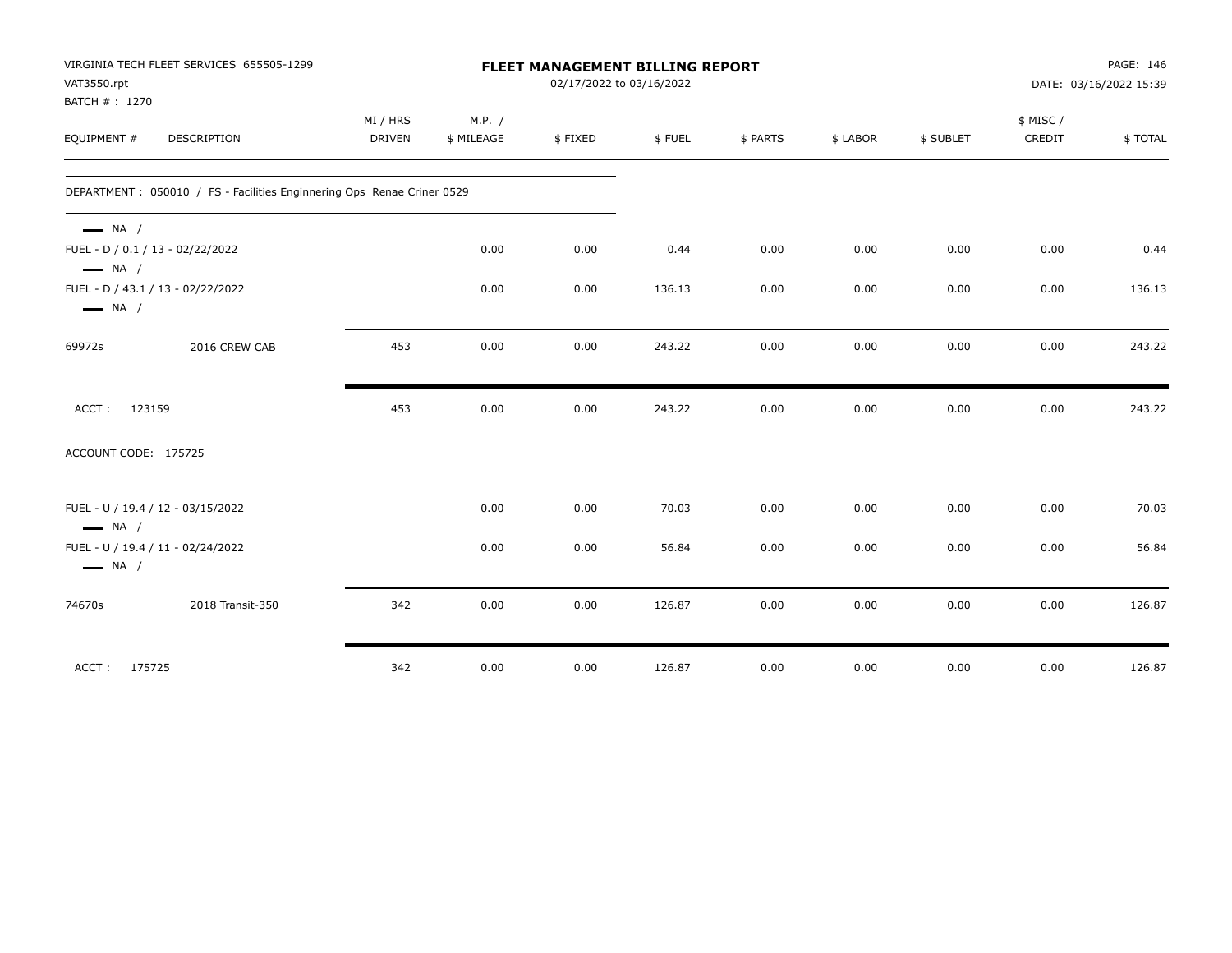| VIRGINIA TECH FLEET SERVICES 655505-1299<br>VAT3550.rpt |        |          |                  |         | <b>FLEET MANAGEMENT BILLING REPORT</b><br>02/17/2022 to 03/16/2022 |          |          |                  |          | PAGE: 147              |
|---------------------------------------------------------|--------|----------|------------------|---------|--------------------------------------------------------------------|----------|----------|------------------|----------|------------------------|
| BATCH # : 1270                                          |        |          |                  |         |                                                                    |          |          |                  |          | DATE: 03/16/2022 15:39 |
|                                                         |        | MI / HRS | M.P. /           |         |                                                                    |          |          |                  | \$ MISC/ |                        |
| EQUIPMENT #<br>DESCRIPTION                              |        | DRIVEN   | \$ MILEAGE       | \$FIXED | \$FUEL                                                             | \$ PARTS | \$ LABOR | \$ SUBLET        | CREDIT   | \$TOTAL                |
| DEPARTMENT SUBTOTALS :                                  |        | 3,232    | 0.00             | 0.00    | 1,418.49                                                           | 0.00     | 0.00     | 0.00             | 0.00     | 1,418.49               |
| <b>BREAKDOWN OF CHARGES:</b>                            |        |          | MILEAGE          |         |                                                                    | 0.00     |          | PARTS (WO'S)     |          | 0.00                   |
| <b>EQUIPMENT COUNT:</b>                                 | 18     |          | MOTOR POOL       |         |                                                                    | 0.00     |          | PARTS (IND.ISS.) |          | 0.00                   |
| DEPARTMENT:                                             | 050010 |          | BASE             |         |                                                                    | 0.00     |          | CREDITS          |          | 0.00                   |
|                                                         |        |          | <b>INSURANCE</b> |         |                                                                    | 0.00     |          | MISCELLANEOUS    |          | 0.00                   |
|                                                         |        |          | OTHER            |         |                                                                    | 0.00     | LABOR    |                  |          | 0.00                   |
|                                                         |        |          | REPLACEMENT      |         |                                                                    | 0.00     |          | <b>SUBLETS</b>   |          | 0.00                   |
|                                                         |        |          | <b>FUEL</b>      |         | 1,418.49                                                           |          |          |                  |          |                        |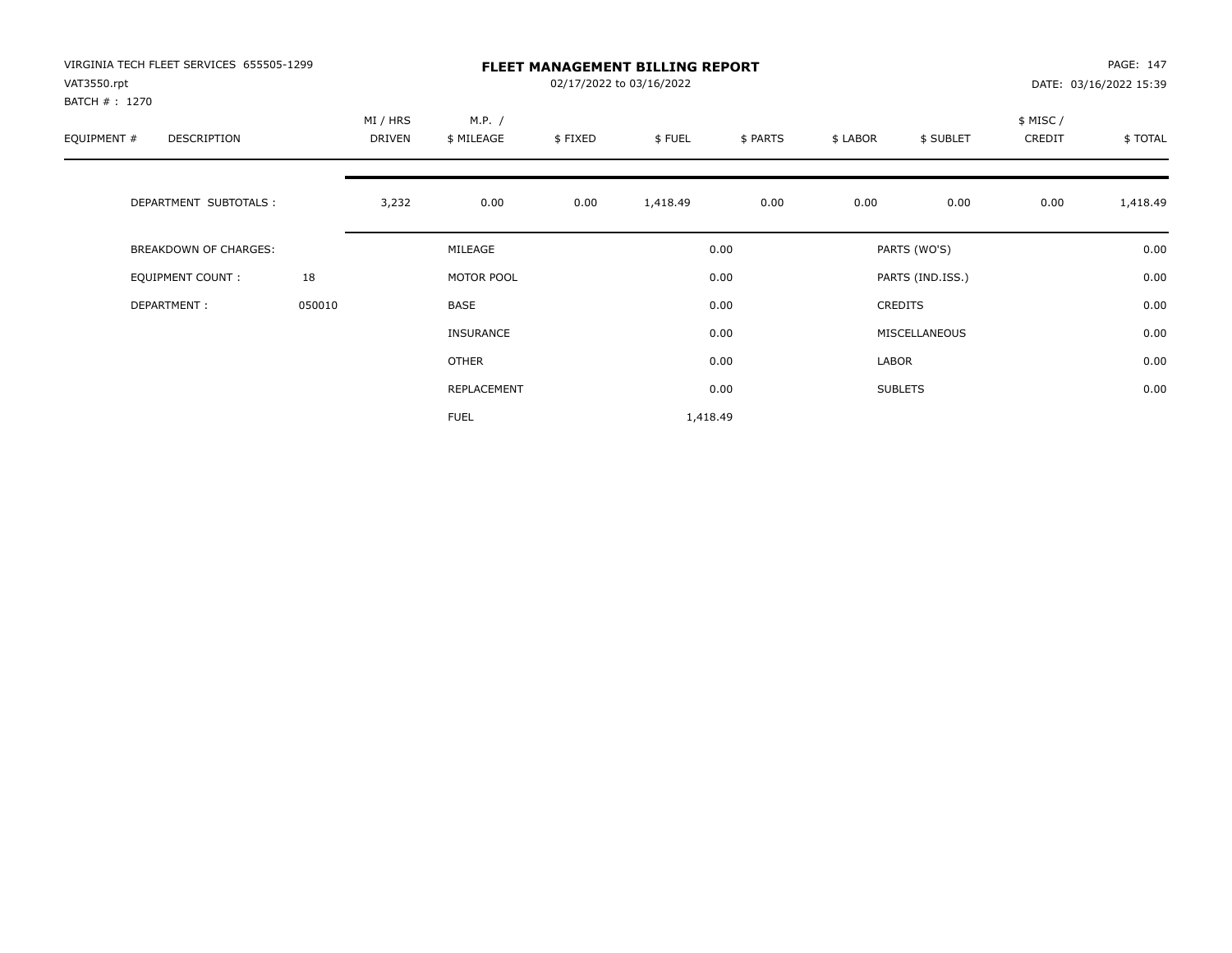| VAT3550.rpt                                                 | VIRGINIA TECH FLEET SERVICES 655505-1299                        |                           |                      | FLEET MANAGEMENT BILLING REPORT<br>02/17/2022 to 03/16/2022 |        |          |          | PAGE: 148<br>DATE: 03/16/2022 15:39 |                     |         |
|-------------------------------------------------------------|-----------------------------------------------------------------|---------------------------|----------------------|-------------------------------------------------------------|--------|----------|----------|-------------------------------------|---------------------|---------|
| BATCH # : 1270<br>EQUIPMENT #                               | <b>DESCRIPTION</b>                                              | MI / HRS<br><b>DRIVEN</b> | M.P. /<br>\$ MILEAGE | \$FIXED                                                     | \$FUEL | \$ PARTS | \$ LABOR | \$ SUBLET                           | \$ MISC /<br>CREDIT | \$TOTAL |
|                                                             | DEPARTMENT: 050011 / FS - Buildings & Grounds Renae Criner 0529 |                           |                      |                                                             |        |          |          |                                     |                     |         |
| ACCOUNT CODE: 118210                                        |                                                                 |                           |                      |                                                             |        |          |          |                                     |                     |         |
| FUEL - U / 23.1 / 11 - 03/14/2022<br>$\longrightarrow$ NA / |                                                                 |                           | 0.00                 | 0.00                                                        | 83.25  | 0.00     | 0.00     | 0.00                                | 0.00                | 83.25   |
| $\longrightarrow$ NA /                                      | FUEL - U / 24.2 / 11 - 02/18/2022                               |                           | 0.00                 | 0.00                                                        | 70.82  | 0.00     | 0.00     | 0.00                                | 0.00                | 70.82   |
| 48524S                                                      | 2003 F150                                                       | 408                       | 0.00                 | 0.00                                                        | 154.07 | 0.00     | 0.00     | 0.00                                | 0.00                | 154.07  |
| FUEL - U / 26.5 / 11 - 02/22/2022<br>$\longrightarrow$ NA / |                                                                 |                           | 0.00                 | 0.00                                                        | 77.59  | 0.00     | 0.00     | 0.00                                | 0.00                | 77.59   |
| 55093S                                                      | 2007 SIERRA                                                     | $\mathsf 0$               | 0.00                 | 0.00                                                        | 77.59  | 0.00     | 0.00     | 0.00                                | 0.00                | 77.59   |
| $\longrightarrow$ NA /                                      | FUEL - U / 16.9 / 11 - 02/17/2022                               |                           | 0.00                 | 0.00                                                        | 49.40  | 0.00     | 0.00     | 0.00                                | 0.00                | 49.40   |
| 65598S                                                      | 2014 RAM VAN                                                    | 162                       | 0.00                 | 0.00                                                        | 49.40  | 0.00     | 0.00     | 0.00                                | 0.00                | 49.40   |
| $\longrightarrow$ NA /                                      | FUEL - U / 26.8 / 11 - 03/11/2022                               |                           | 0.00                 | 0.00                                                        | 96.75  | 0.00     | 0.00     | 0.00                                | 0.00                | 96.75   |
| 65636S                                                      | 2014 F250                                                       | 161                       | 0.00                 | 0.00                                                        | 96.75  | 0.00     | 0.00     | 0.00                                | 0.00                | 96.75   |
| $\longrightarrow$ NA /                                      | FUEL - U / 31.2 / 11 - 03/07/2022                               |                           | 0.00                 | 0.00                                                        | 112.63 | 0.00     | 0.00     | 0.00                                | 0.00                | 112.63  |
| 65637S                                                      | 2014 F250                                                       | 203                       | 0.00                 | 0.00                                                        | 112.63 | 0.00     | 0.00     | 0.00                                | 0.00                | 112.63  |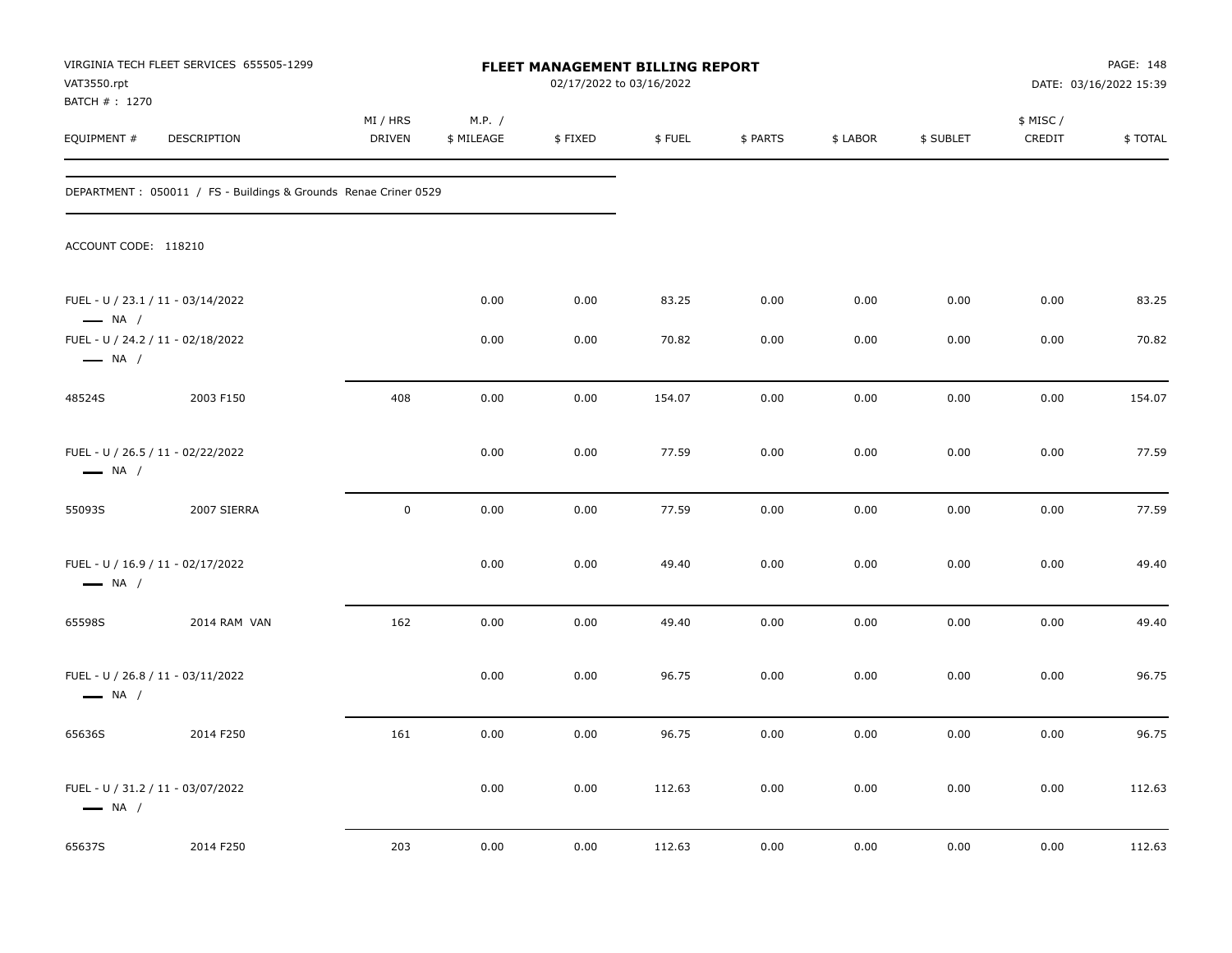| VAT3550.rpt<br>BATCH #: 1270                               | VIRGINIA TECH FLEET SERVICES 655505-1299                         | FLEET MANAGEMENT BILLING REPORT<br>02/17/2022 to 03/16/2022 |                      |         |        |          |          |           | PAGE: 149<br>DATE: 03/16/2022 15:39 |         |
|------------------------------------------------------------|------------------------------------------------------------------|-------------------------------------------------------------|----------------------|---------|--------|----------|----------|-----------|-------------------------------------|---------|
| EQUIPMENT #                                                | DESCRIPTION                                                      | MI / HRS<br>DRIVEN                                          | M.P. /<br>\$ MILEAGE | \$FIXED | \$FUEL | \$ PARTS | \$ LABOR | \$ SUBLET | \$ MISC /<br>CREDIT                 | \$TOTAL |
|                                                            | DEPARTMENT : 050011 / FS - Buildings & Grounds Renae Criner 0529 |                                                             |                      |         |        |          |          |           |                                     |         |
| $\longrightarrow$ NA /                                     | FUEL - U / 28.1 / 12 - 02/23/2022                                |                                                             | 0.00                 | 0.00    | 82.42  | 0.00     | 0.00     | 0.00      | 0.00                                | 82.42   |
| 65638S                                                     | 2014 F250                                                        | 167                                                         | 0.00                 | 0.00    | 82.42  | 0.00     | 0.00     | 0.00      | 0.00                                | 82.42   |
| $\longrightarrow$ NA /                                     | FUEL - U / 23.0 / 12 - 02/25/2022                                |                                                             | 0.00                 | 0.00    | 67.36  | 0.00     | 0.00     | 0.00      | 0.00                                | 67.36   |
| 65645S                                                     | 2014 F250                                                        | 106                                                         | 0.00                 | 0.00    | 67.36  | 0.00     | 0.00     | 0.00      | 0.00                                | 67.36   |
| FUEL - U / 4.8 / 01 - 03/14/2022<br>$\longrightarrow$ NA / |                                                                  |                                                             | 0.00                 | 0.00    | 39.39  | 0.00     | 0.00     | 0.00      | 0.00                                | 39.39   |
| E-MS                                                       | 1990 PHYSICALPL                                                  | 15                                                          | 0.00                 | 0.00    | 39.39  | 0.00     | 0.00     | 0.00      | 0.00                                | 39.39   |
| ACCT: 118210                                               |                                                                  | 1,222                                                       | 0.00                 | 0.00    | 679.61 | 0.00     | 0.00     | 0.00      | 0.00                                | 679.61  |
| ACCOUNT CODE: 118211                                       |                                                                  |                                                             |                      |         |        |          |          |           |                                     |         |
| $\longrightarrow$ NA /                                     | FUEL - U / 21.6 / 11 - 03/06/2022                                |                                                             | 0.00                 | 0.00    | 63.38  | 0.00     | 0.00     | 0.00      | 0.00                                | 63.38   |
| 77321s                                                     | 2019 Express 2500                                                | 202                                                         | 0.00                 | 0.00    | 63.38  | 0.00     | 0.00     | 0.00      | 0.00                                | 63.38   |
| $\longrightarrow$ NA /                                     | FUEL - U / 27.3 / 11 - 03/03/2022                                |                                                             | 0.00                 | 0.00    | 80.05  | 0.00     | 0.00     | 0.00      | 0.00                                | 80.05   |
| 77322s                                                     | 2019 Express 2500                                                | 304                                                         | 0.00                 | 0.00    | 80.05  | 0.00     | 0.00     | 0.00      | 0.00                                | 80.05   |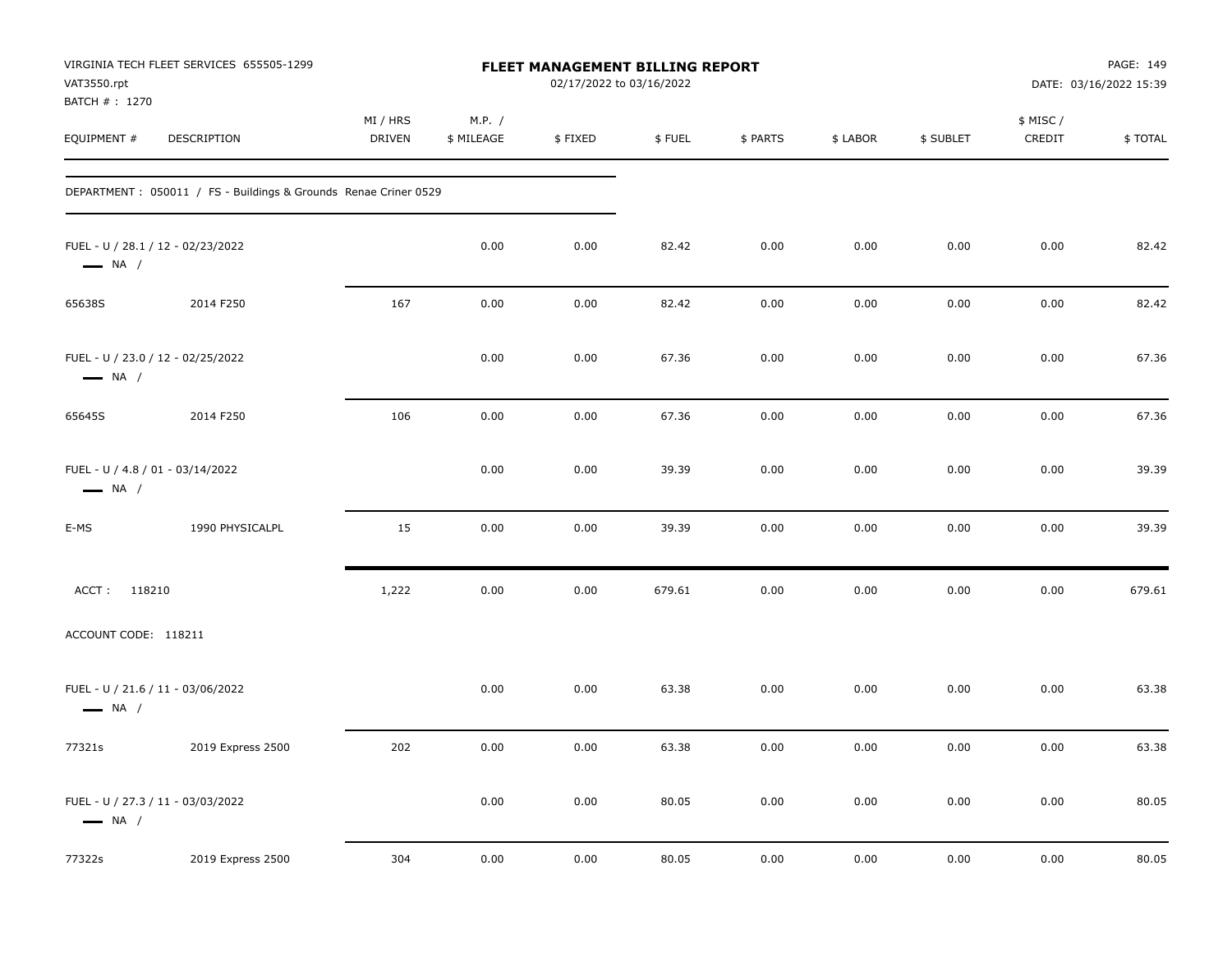| VAT3550.rpt<br>BATCH #: 1270 | VIRGINIA TECH FLEET SERVICES 655505-1299                         | FLEET MANAGEMENT BILLING REPORT<br>02/17/2022 to 03/16/2022 |                      |         |        |          |          |           | PAGE: 150<br>DATE: 03/16/2022 15:39 |         |
|------------------------------|------------------------------------------------------------------|-------------------------------------------------------------|----------------------|---------|--------|----------|----------|-----------|-------------------------------------|---------|
| EQUIPMENT #                  | DESCRIPTION                                                      | MI / HRS<br><b>DRIVEN</b>                                   | M.P. /<br>\$ MILEAGE | \$FIXED | \$FUEL | \$ PARTS | \$ LABOR | \$ SUBLET | \$ MISC/<br>CREDIT                  | \$TOTAL |
|                              | DEPARTMENT : 050011 / FS - Buildings & Grounds Renae Criner 0529 |                                                             |                      |         |        |          |          |           |                                     |         |
| ACCT: 118211                 |                                                                  | 506                                                         | 0.00                 | 0.00    | 143.43 | 0.00     | 0.00     | 0.00      | 0.00                                | 143.43  |
| ACCOUNT CODE: 118216         |                                                                  |                                                             |                      |         |        |          |          |           |                                     |         |
| $\longrightarrow$ NA /       | FUEL - D / 11.2 / 14 - 03/08/2022                                |                                                             | 0.00                 | 0.00    | 35.49  | 0.00     | 0.00     | 0.00      | 0.00                                | 35.49   |
| 40079S                       | 1999 4700                                                        | 86                                                          | 0.00                 | 0.00    | 35.49  | 0.00     | 0.00     | 0.00      | 0.00                                | 35.49   |
| $\longrightarrow$ NA /       | FUEL - U / 15.0 / 12 - 02/17/2022                                |                                                             | 0.00                 | 0.00    | 43.95  | 0.00     | 0.00     | 0.00      | 0.00                                | 43.95   |
| 41378S                       | 1999 SIERRA                                                      | 137                                                         | 0.00                 | 0.00    | 43.95  | 0.00     | 0.00     | 0.00      | 0.00                                | 43.95   |
| $\longrightarrow$ NA /       | FUEL - U / 14.0 / 11 - 03/04/2022                                |                                                             | 0.00                 | 0.00    | 40.93  | 0.00     | 0.00     | 0.00      | 0.00                                | 40.93   |
| 48979s                       | 2004 ESCAPE                                                      | 148                                                         | 0.00                 | 0.00    | 40.93  | 0.00     | 0.00     | 0.00      | 0.00                                | 40.93   |
| $\longrightarrow$ NA /       | FUEL - U / 17.0 / 11 - 03/08/2022                                |                                                             | 0.00                 | 0.00    | 61.44  | 0.00     | 0.00     | 0.00      | 0.00                                | 61.44   |
| $\longrightarrow$ NA /       | FUEL - U / 24.5 / 11 - 02/24/2022                                |                                                             | 0.00                 | 0.00    | 71.70  | 0.00     | 0.00     | 0.00      | 0.00                                | 71.70   |
| 50126S                       | 2005 F150                                                        | 272                                                         | 0.00                 | 0.00    | 133.14 | 0.00     | 0.00     | 0.00      | $0.00\,$                            | 133.14  |
|                              | FUEL - U / 24.7 / 11 - 03/01/2022                                |                                                             | 0.00                 | 0.00    | 72.28  | 0.00     | 0.00     | 0.00      | 0.00                                | 72.28   |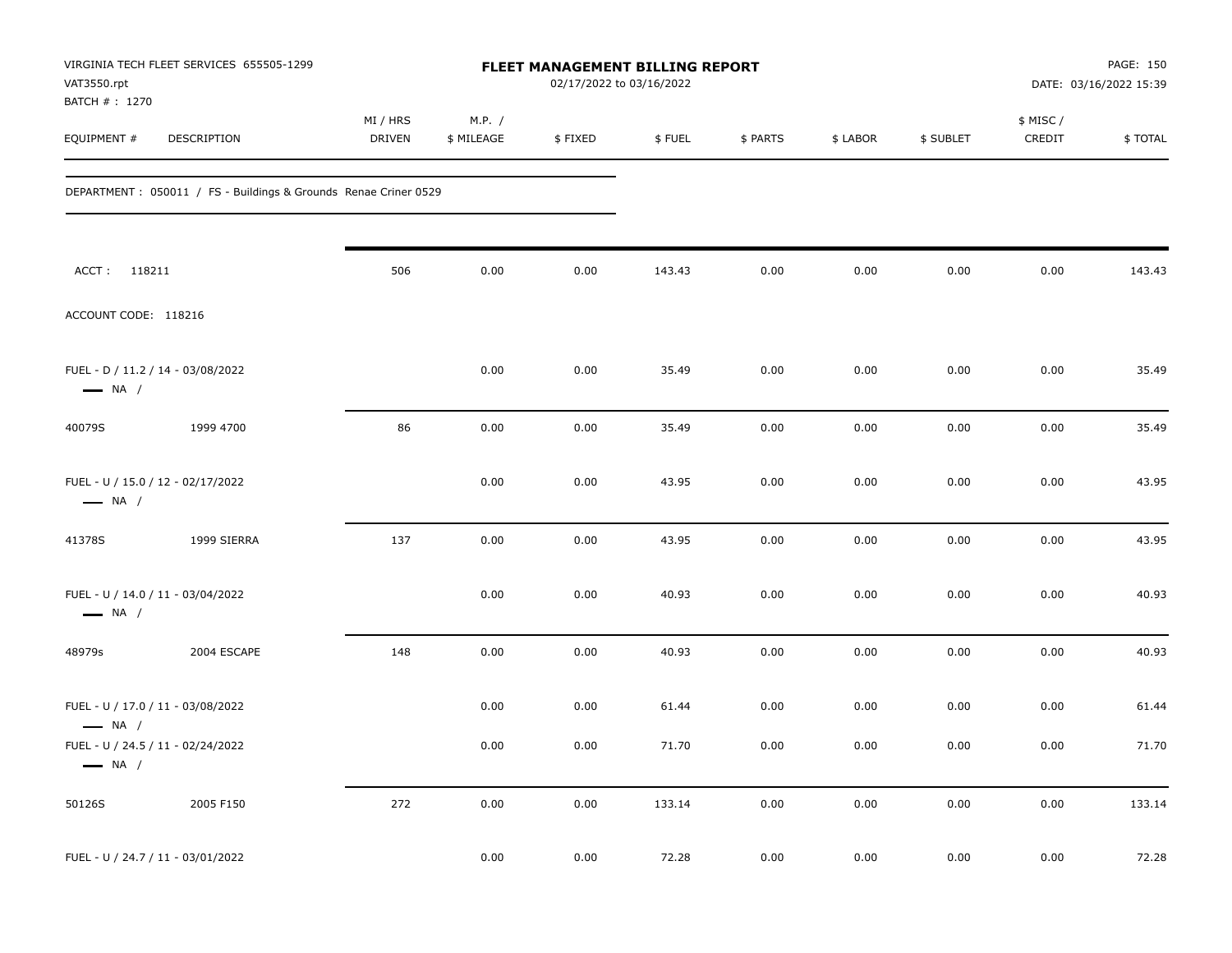| VAT3550.rpt<br>BATCH #: 1270                                | VIRGINIA TECH FLEET SERVICES 655505-1299                         |                    |                      |         | <b>FLEET MANAGEMENT BILLING REPORT</b><br>02/17/2022 to 03/16/2022 |          |          |           | PAGE: 151<br>DATE: 03/16/2022 15:39 |         |  |
|-------------------------------------------------------------|------------------------------------------------------------------|--------------------|----------------------|---------|--------------------------------------------------------------------|----------|----------|-----------|-------------------------------------|---------|--|
| EQUIPMENT #                                                 | DESCRIPTION                                                      | MI / HRS<br>DRIVEN | M.P. /<br>\$ MILEAGE | \$FIXED | \$FUEL                                                             | \$ PARTS | \$ LABOR | \$ SUBLET | \$ MISC/<br>CREDIT                  | \$TOTAL |  |
|                                                             | DEPARTMENT : 050011 / FS - Buildings & Grounds Renae Criner 0529 |                    |                      |         |                                                                    |          |          |           |                                     |         |  |
| $\longrightarrow$ NA /                                      |                                                                  |                    |                      |         |                                                                    |          |          |           |                                     |         |  |
| 52515S                                                      | 2006 SAVANA                                                      | 158                | 0.00                 | 0.00    | 72.28                                                              | 0.00     | 0.00     | 0.00      | 0.00                                | 72.28   |  |
| FUEL - U / 16.7 / 11 - 03/10/2022<br>$\longrightarrow$ NA / |                                                                  |                    | 0.00                 | 0.00    | 60.21                                                              | 0.00     | 0.00     | 0.00      | 0.00                                | 60.21   |  |
| FUEL - U / 15.1 / 11 - 02/24/2022<br>$\longrightarrow$ NA / |                                                                  |                    | 0.00                 | 0.00    | 44.10                                                              | 0.00     | 0.00     | 0.00      | 0.00                                | 44.10   |  |
| 52546S                                                      | 2007 Caravan                                                     | 437                | 0.00                 | 0.00    | 104.31                                                             | 0.00     | 0.00     | 0.00      | 0.00                                | 104.31  |  |
| FUEL - U / 27.1 / 11 - 03/11/2022<br>$\longrightarrow$ NA / |                                                                  |                    | 0.00                 | 0.00    | 97.98                                                              | 0.00     | 0.00     | 0.00      | 0.00                                | 97.98   |  |
| FUEL - U / 27.6 / 11 - 02/28/2022<br>$\longrightarrow$ NA / |                                                                  |                    | 0.00                 | 0.00    | 80.81                                                              | 0.00     | 0.00     | 0.00      | 0.00                                | 80.81   |  |
| 55092S                                                      | 2007 SIERRA                                                      | $\mathbf 0$        | 0.00                 | 0.00    | 178.79                                                             | 0.00     | 0.00     | 0.00      | 0.00                                | 178.79  |  |
| FUEL - U / 28.1 / 11 - 02/23/2022<br>$\longrightarrow$ NA / |                                                                  |                    | 0.00                 | 0.00    | 82.33                                                              | 0.00     | 0.00     | 0.00      | 0.00                                | 82.33   |  |
| 55095S                                                      | 2007 SIERRA                                                      | 255                | 0.00                 | 0.00    | 82.33                                                              | 0.00     | 0.00     | 0.00      | 0.00                                | 82.33   |  |
| FUEL - U / 27.3 / 11 - 03/01/2022<br>$\longrightarrow$ NA / |                                                                  |                    | 0.00                 | 0.00    | 79.99                                                              | 0.00     | 0.00     | 0.00      | 0.00                                | 79.99   |  |
| FUEL - U / 27.1 / 11 - 03/11/2022<br>$\longrightarrow$ NA / |                                                                  |                    | 0.00                 | 0.00    | 97.90                                                              | 0.00     | 0.00     | 0.00      | 0.00                                | 97.90   |  |
| FUEL - U / 27.3 / 11 - 02/16/2022<br>$\longrightarrow$ NA / |                                                                  |                    | 0.00                 | 0.00    | 80.05                                                              | 0.00     | 0.00     | 0.00      | 0.00                                | 80.05   |  |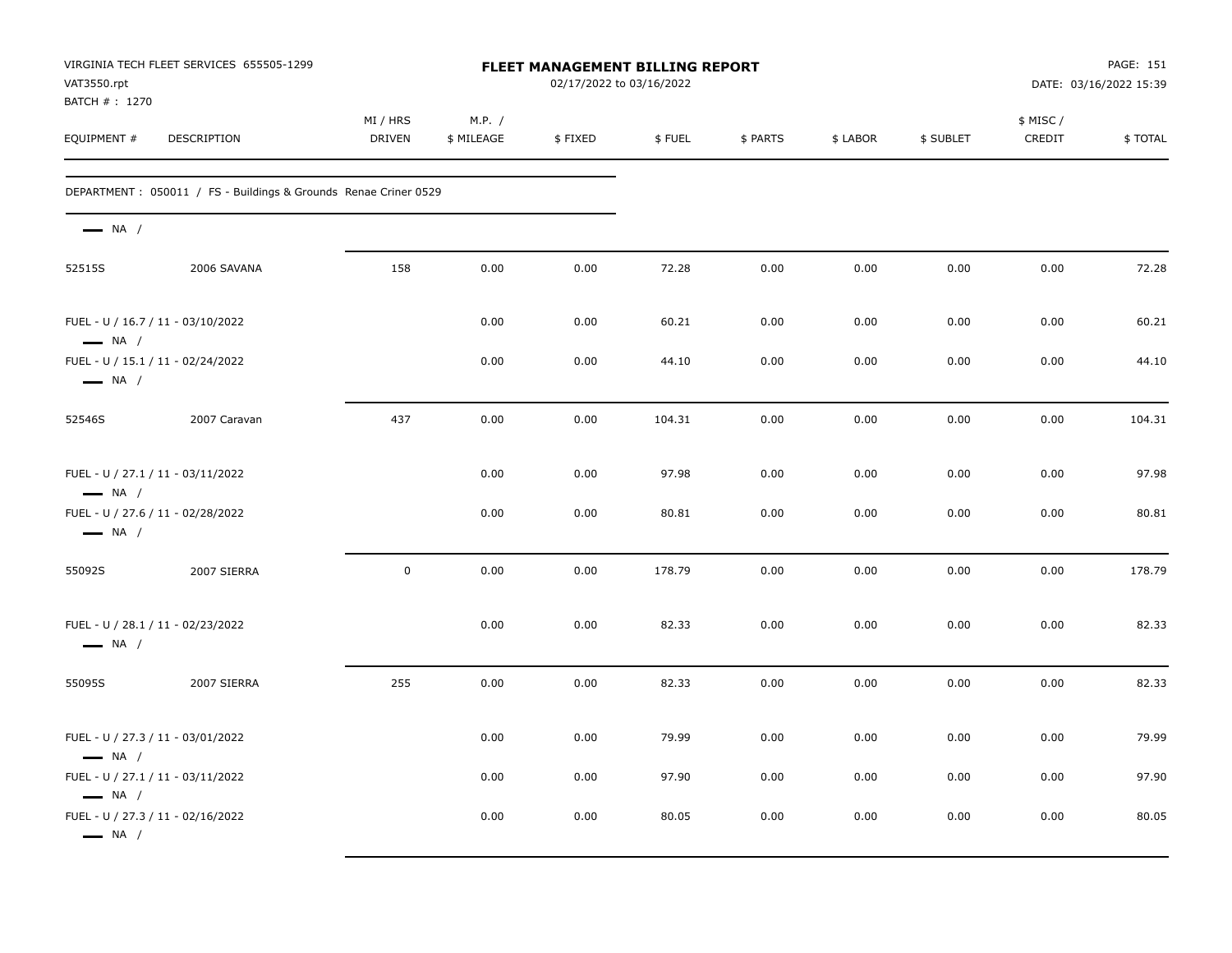| VAT3550.rpt<br>BATCH #: 1270 | VIRGINIA TECH FLEET SERVICES 655505-1299                         |                           |                      |         | FLEET MANAGEMENT BILLING REPORT<br>02/17/2022 to 03/16/2022 |          |          |           |                     | PAGE: 152<br>DATE: 03/16/2022 15:39 |
|------------------------------|------------------------------------------------------------------|---------------------------|----------------------|---------|-------------------------------------------------------------|----------|----------|-----------|---------------------|-------------------------------------|
| EQUIPMENT #                  | DESCRIPTION                                                      | MI / HRS<br><b>DRIVEN</b> | M.P. /<br>\$ MILEAGE | \$FIXED | \$FUEL                                                      | \$ PARTS | \$ LABOR | \$ SUBLET | \$ MISC /<br>CREDIT | \$TOTAL                             |
|                              | DEPARTMENT : 050011 / FS - Buildings & Grounds Renae Criner 0529 |                           |                      |         |                                                             |          |          |           |                     |                                     |
| 61745S                       | 2013 Express 2500                                                | 655                       | 0.00                 | 0.00    | 257.94                                                      | 0.00     | 0.00     | 0.00      | 0.00                | 257.94                              |
| $\longrightarrow$ NA /       | FUEL - U / 22.0 / 12 - 03/04/2022                                |                           | 0.00                 | 0.00    | 64.49                                                       | 0.00     | 0.00     | 0.00      | 0.00                | 64.49                               |
| $\longrightarrow$ NA /       | FUEL - U / 24.5 / 12 - 02/23/2022                                |                           | 0.00                 | 0.00    | 71.70                                                       | 0.00     | 0.00     | 0.00      | 0.00                | 71.70                               |
| 65564S                       | 2014 F250                                                        | 251                       | 0.00                 | 0.00    | 136.19                                                      | 0.00     | 0.00     | 0.00      | 0.00                | 136.19                              |
| $\longrightarrow$ NA /       | FUEL - U / 26.3 / 12 - 03/11/2022                                |                           | 0.00                 | 0.00    | 94.98                                                       | 0.00     | 0.00     | 0.00      | 0.00                | 94.98                               |
| 65646S                       | 2014 F250                                                        | 184                       | 0.00                 | 0.00    | 94.98                                                       | 0.00     | 0.00     | 0.00      | 0.00                | 94.98                               |
| ACCT: 118216                 |                                                                  | 2,583                     | 0.00                 | 0.00    | 1,180.33                                                    | 0.00     | 0.00     | 0.00      | 0.00                | 1,180.33                            |
| ACCOUNT CODE: 119618         |                                                                  |                           |                      |         |                                                             |          |          |           |                     |                                     |
| $\longrightarrow$ NA /       | FUEL - U / 20.6 / 11 - 02/28/2022                                |                           | 0.00                 | 0.00    | 60.21                                                       | 0.00     | 0.00     | 0.00      | 0.00                | 60.21                               |
| 45228S                       | 2001 SIERRA                                                      | 170                       | 0.00                 | 0.00    | 60.21                                                       | 0.00     | 0.00     | 0.00      | 0.00                | 60.21                               |
| $\longrightarrow$ NA /       | FUEL - U / 27.8 / 11 - 03/15/2022                                |                           | 0.00                 | 0.00    | 100.21                                                      | 0.00     | 0.00     | 0.00      | 0.00                | 100.21                              |
| $\longrightarrow$ NA /       | FUEL - U / 20.0 / 11 - 02/23/2022                                |                           | 0.00                 | 0.00    | 58.66                                                       | 0.00     | 0.00     | 0.00      | 0.00                | 58.66                               |
| 47283S                       | 2012 F250-4x4                                                    | 252                       | 0.00                 | 0.00    | 158.87                                                      | 0.00     | 0.00     | 0.00      | 0.00                | 158.87                              |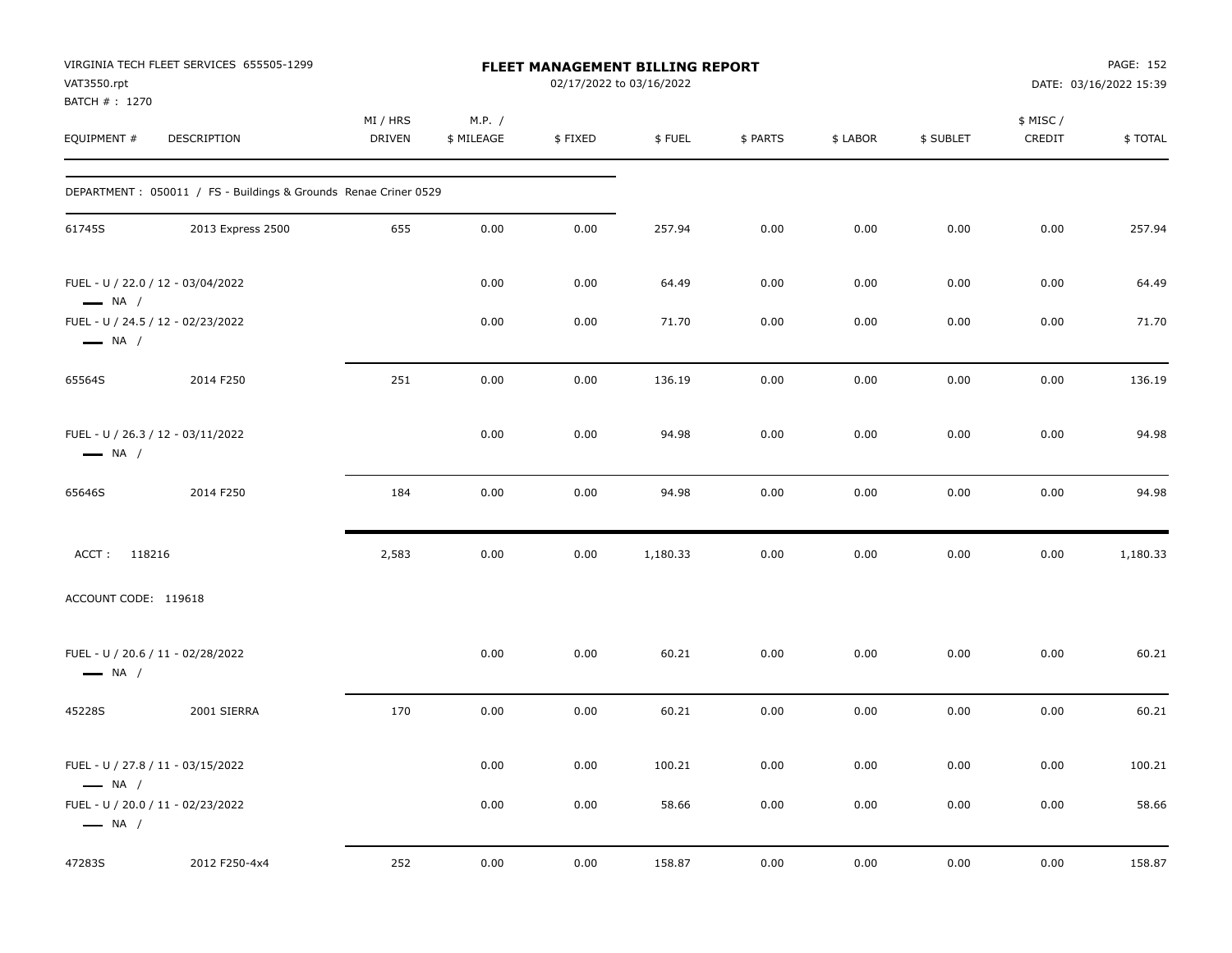| VAT3550.rpt<br>BATCH #: 1270                                              | VIRGINIA TECH FLEET SERVICES 655505-1299                         |                           |                      | <b>FLEET MANAGEMENT BILLING REPORT</b><br>02/17/2022 to 03/16/2022 |        |          |          | PAGE: 153<br>DATE: 03/16/2022 15:39 |                    |         |
|---------------------------------------------------------------------------|------------------------------------------------------------------|---------------------------|----------------------|--------------------------------------------------------------------|--------|----------|----------|-------------------------------------|--------------------|---------|
| EQUIPMENT#                                                                | DESCRIPTION                                                      | MI / HRS<br><b>DRIVEN</b> | M.P. /<br>\$ MILEAGE | \$FIXED                                                            | \$FUEL | \$ PARTS | \$ LABOR | \$ SUBLET                           | \$ MISC/<br>CREDIT | \$TOTAL |
|                                                                           | DEPARTMENT : 050011 / FS - Buildings & Grounds Renae Criner 0529 |                           |                      |                                                                    |        |          |          |                                     |                    |         |
| FUEL - U / 16.7 / 11 - 02/24/2022<br>$\longrightarrow$ NA /               |                                                                  |                           | 0.00                 | 0.00                                                               | 48.81  | 0.00     | 0.00     | 0.00                                | 0.00               | 48.81   |
| 49003S                                                                    | 2004 F150                                                        | 174                       | 0.00                 | 0.00                                                               | 48.81  | 0.00     | 0.00     | 0.00                                | 0.00               | 48.81   |
| FUEL - U / 15.3 / 11 - 03/07/2022<br>$\longrightarrow$ NA /               |                                                                  |                           | 0.00                 | 0.00                                                               | 55.05  | 0.00     | 0.00     | 0.00                                | 0.00               | 55.05   |
| FUEL - U / 28.8 / 11 - 02/18/2022<br>$\longrightarrow$ NA /               |                                                                  |                           | 0.00                 | 0.00                                                               | 84.38  | 0.00     | 0.00     | 0.00                                | 0.00               | 84.38   |
| 55091S                                                                    | 2007 SIERRA                                                      | 208                       | 0.00                 | 0.00                                                               | 139.43 | 0.00     | 0.00     | 0.00                                | 0.00               | 139.43  |
| FUEL - U / 26.6 / 11 - 03/04/2022<br>$\longrightarrow$ NA /               |                                                                  |                           | 0.00                 | 0.00                                                               | 77.88  | 0.00     | 0.00     | 0.00                                | 0.00               | 77.88   |
| FUEL - U / 16.6 / 11 - 03/11/2022                                         |                                                                  |                           | 0.00                 | 0.00                                                               | 59.82  | 0.00     | 0.00     | 0.00                                | 0.00               | 59.82   |
| $-$ NA $/$<br>FUEL - U / 21.8 / 11 - 02/23/2022<br>$\longrightarrow$ NA / |                                                                  |                           | 0.00                 | 0.00                                                               | 63.90  | 0.00     | 0.00     | 0.00                                | 0.00               | 63.90   |
| 55217S                                                                    | 2008 F350                                                        | 516                       | 0.00                 | 0.00                                                               | 201.60 | 0.00     | 0.00     | 0.00                                | 0.00               | 201.60  |
| FUEL - U / 25.5 / 12 - 03/02/2022<br>$\longrightarrow$ NA /               |                                                                  |                           | 0.00                 | 0.00                                                               | 74.69  | 0.00     | 0.00     | 0.00                                | 0.00               | 74.69   |
| 61744S                                                                    | 2013 Express 2500                                                | 195                       | 0.00                 | 0.00                                                               | 74.69  | 0.00     | 0.00     | 0.00                                | 0.00               | 74.69   |
| FUEL - U / 29.0 / 12 - 03/15/2022<br>$\longrightarrow$ NA /               |                                                                  |                           | 0.00                 | 0.00                                                               | 103.35 | 0.00     | 0.00     | 0.00                                | 0.00               | 103.35  |
| FUEL - U / 29.5 / 11 - 02/21/2022                                         |                                                                  |                           | 0.00                 | 0.00                                                               | 86.29  | 0.00     | 0.00     | 0.00                                | $0.00\,$           | 86.29   |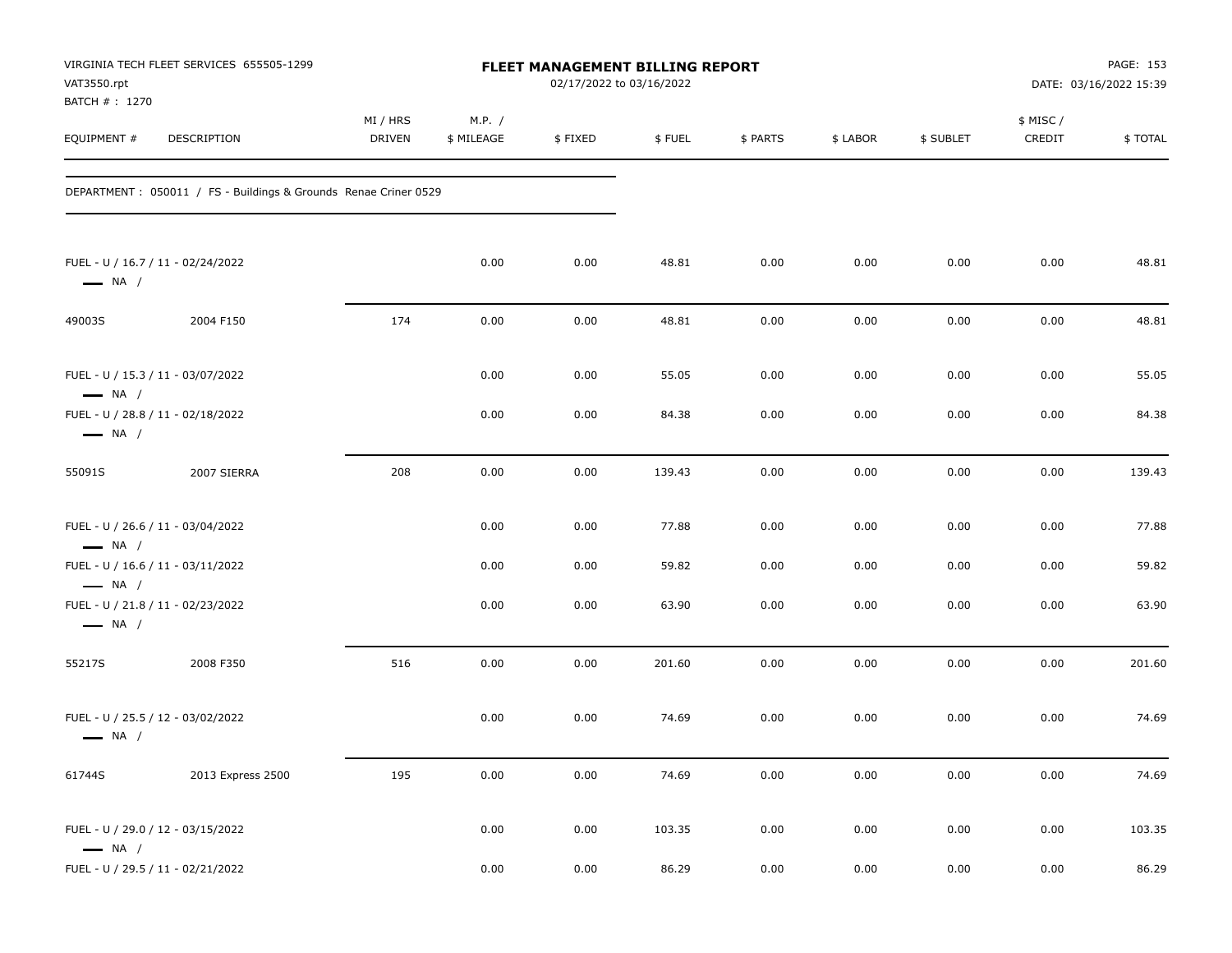| VAT3550.rpt<br>BATCH # : 1270                               | VIRGINIA TECH FLEET SERVICES 655505-1299                         |                    |                      |         | FLEET MANAGEMENT BILLING REPORT<br>02/17/2022 to 03/16/2022 |          |          | PAGE: 154<br>DATE: 03/16/2022 15:39 |                     |          |
|-------------------------------------------------------------|------------------------------------------------------------------|--------------------|----------------------|---------|-------------------------------------------------------------|----------|----------|-------------------------------------|---------------------|----------|
| EQUIPMENT #                                                 | DESCRIPTION                                                      | MI / HRS<br>DRIVEN | M.P. /<br>\$ MILEAGE | \$FIXED | \$FUEL                                                      | \$ PARTS | \$ LABOR | \$ SUBLET                           | \$ MISC /<br>CREDIT | \$TOTAL  |
|                                                             | DEPARTMENT : 050011 / FS - Buildings & Grounds Renae Criner 0529 |                    |                      |         |                                                             |          |          |                                     |                     |          |
| $\longrightarrow$ NA /                                      |                                                                  |                    |                      |         |                                                             |          |          |                                     |                     |          |
| 65635S                                                      | 2014 F250                                                        | 432                | 0.00                 | 0.00    | 189.64                                                      | 0.00     | 0.00     | 0.00                                | 0.00                | 189.64   |
| FUEL - U / 32.0 / 11 - 03/14/2022<br>$\longrightarrow$ NA / |                                                                  |                    | 0.00                 | 0.00    | 115.56                                                      | 0.00     | 0.00     | 0.00                                | 0.00                | 115.56   |
| FUEL - U / 30.6 / 11 - 02/23/2022<br>$\longrightarrow$ NA / |                                                                  |                    | 0.00                 | 0.00    | 89.66                                                       | 0.00     | 0.00     | 0.00                                | 0.00                | 89.66    |
| 65647S                                                      | 2014 F250                                                        | 470                | 0.00                 | 0.00    | 205.22                                                      | 0.00     | 0.00     | 0.00                                | 0.00                | 205.22   |
| ACCT: 119618                                                |                                                                  | 2,417              | 0.00                 | 0.00    | 1,078.47                                                    | 0.00     | 0.00     | 0.00                                | 0.00                | 1,078.47 |
| ACCOUNT CODE: 119619                                        |                                                                  |                    |                      |         |                                                             |          |          |                                     |                     |          |
| FUEL - U / 27.4 / 12 - 03/08/2022<br>$\longrightarrow$ NA / |                                                                  |                    | 0.00                 | 0.00    | 98.95                                                       | 0.00     | 0.00     | 0.00                                | 0.00                | 98.95    |
| 49034S                                                      | 2004 Express 2500                                                | 210                | 0.00                 | 0.00    | 98.95                                                       | 0.00     | 0.00     | 0.00                                | 0.00                | 98.95    |
| FUEL - U / 20.0 / 11 - 03/11/2022<br>$\longrightarrow$ NA / |                                                                  |                    | 0.00                 | 0.00    | 72.09                                                       | 0.00     | 0.00     | 0.00                                | 0.00                | 72.09    |
| FUEL - U / 20.0 / 11 - 02/28/2022<br>$\longrightarrow$ NA / |                                                                  |                    | 0.00                 | 0.00    | 58.60                                                       | 0.00     | 0.00     | 0.00                                | 0.00                | 58.60    |
| 49045S                                                      | 2004 Express 2500                                                | 207                | 0.00                 | 0.00    | 130.69                                                      | 0.00     | 0.00     | 0.00                                | 0.00                | 130.69   |
| ACCT: 119619                                                |                                                                  | 417                | 0.00                 | 0.00    | 229.64                                                      | 0.00     | 0.00     | 0.00                                | 0.00                | 229.64   |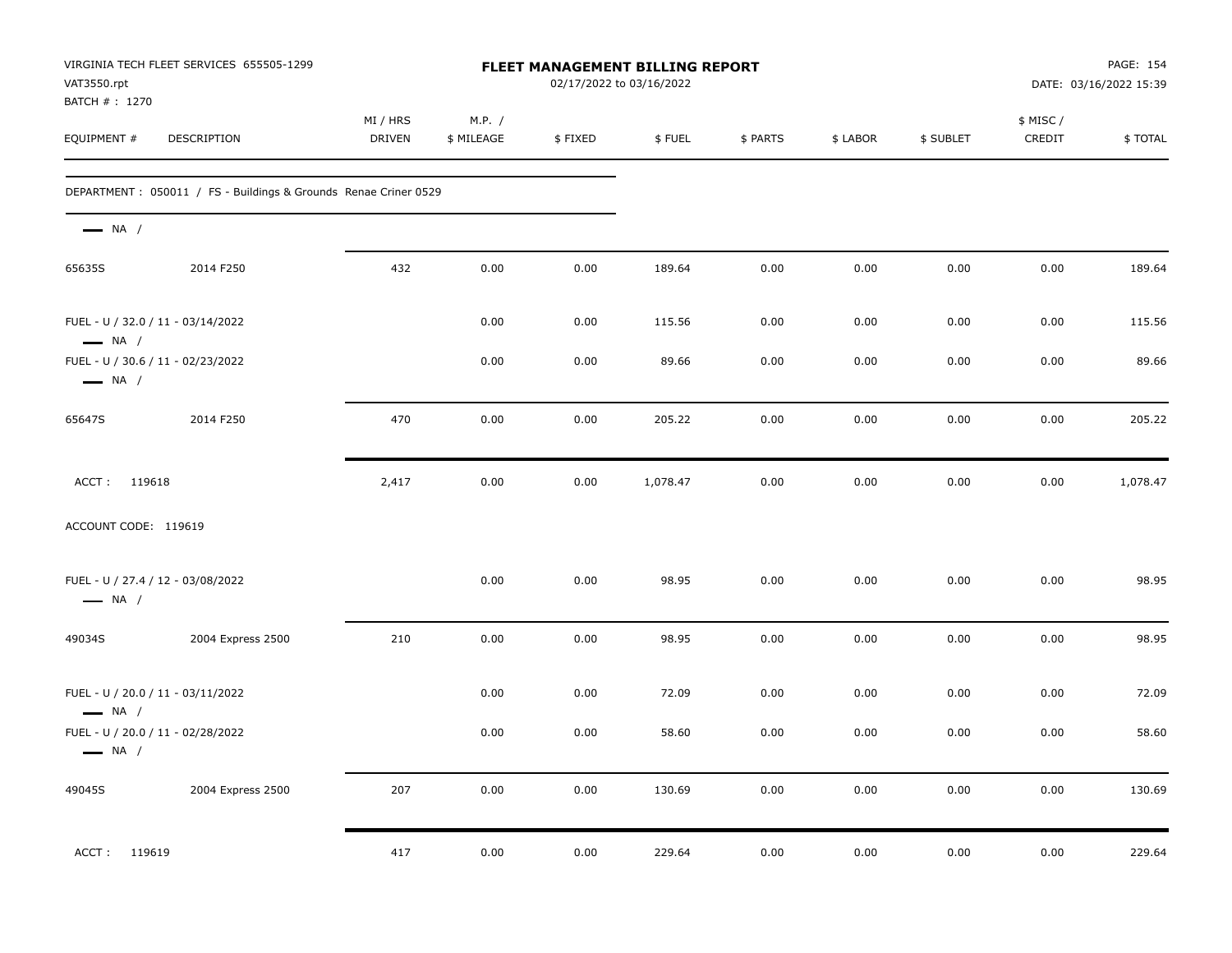| VAT3550.rpt<br>BATCH # : 1270                               | VIRGINIA TECH FLEET SERVICES 655505-1299                         |                           |                      |         | FLEET MANAGEMENT BILLING REPORT<br>02/17/2022 to 03/16/2022 |          |          | PAGE: 155<br>DATE: 03/16/2022 15:39 |                     |         |
|-------------------------------------------------------------|------------------------------------------------------------------|---------------------------|----------------------|---------|-------------------------------------------------------------|----------|----------|-------------------------------------|---------------------|---------|
| EQUIPMENT #                                                 | DESCRIPTION                                                      | MI / HRS<br><b>DRIVEN</b> | M.P. /<br>\$ MILEAGE | \$FIXED | \$FUEL                                                      | \$ PARTS | \$ LABOR | \$ SUBLET                           | \$ MISC /<br>CREDIT | \$TOTAL |
|                                                             | DEPARTMENT : 050011 / FS - Buildings & Grounds Renae Criner 0529 |                           |                      |         |                                                             |          |          |                                     |                     |         |
| ACCOUNT CODE: 119620                                        |                                                                  |                           |                      |         |                                                             |          |          |                                     |                     |         |
| FUEL - U / 23.2 / 11 - 02/28/2022<br>$\longrightarrow$ NA / |                                                                  |                           | 0.00                 | 0.00    | 68.06                                                       | 0.00     | 0.00     | 0.00                                | 0.00                | 68.06   |
| 48483S                                                      | 2003 F150                                                        | 144                       | 0.00                 | 0.00    | 68.06                                                       | 0.00     | 0.00     | 0.00                                | 0.00                | 68.06   |
| FUEL - U / 17.0 / 12 - 02/25/2022<br>$\longrightarrow$ NA / |                                                                  |                           | 0.00                 | 0.00    | 49.66                                                       | 0.00     | 0.00     | 0.00                                | 0.00                | 49.66   |
| 50129S                                                      | 2005 F150                                                        | 107                       | 0.00                 | 0.00    | 49.66                                                       | 0.00     | 0.00     | 0.00                                | 0.00                | 49.66   |
| FUEL - U / 18.7 / 11 - 03/07/2022<br>$\longrightarrow$ NA / |                                                                  |                           | 0.00                 | 0.00    | 67.54                                                       | 0.00     | 0.00     | 0.00                                | 0.00                | 67.54   |
| FUEL - U / 16.5 / 11 - 02/22/2022<br>$\longrightarrow$ NA / |                                                                  |                           | 0.00                 | 0.00    | 48.32                                                       | 0.00     | 0.00     | 0.00                                | 0.00                | 48.32   |
| 50137S                                                      | 2005 F150                                                        | 196                       | 0.00                 | 0.00    | 115.86                                                      | 0.00     | 0.00     | 0.00                                | 0.00                | 115.86  |
| FUEL - U / 23.6 / 12 - 02/28/2022<br>$\longrightarrow$ NA / |                                                                  |                           | 0.00                 | 0.00    | 69.18                                                       | 0.00     | 0.00     | 0.00                                | 0.00                | 69.18   |
| 55097S                                                      | 2007 SIERRA                                                      | 185                       | 0.00                 | 0.00    | 69.18                                                       | 0.00     | 0.00     | 0.00                                | 0.00                | 69.18   |
| ACCT: 119620                                                |                                                                  | 632                       | 0.00                 | 0.00    | 302.76                                                      | 0.00     | 0.00     | 0.00                                | 0.00                | 302.76  |

ACCOUNT CODE: 119621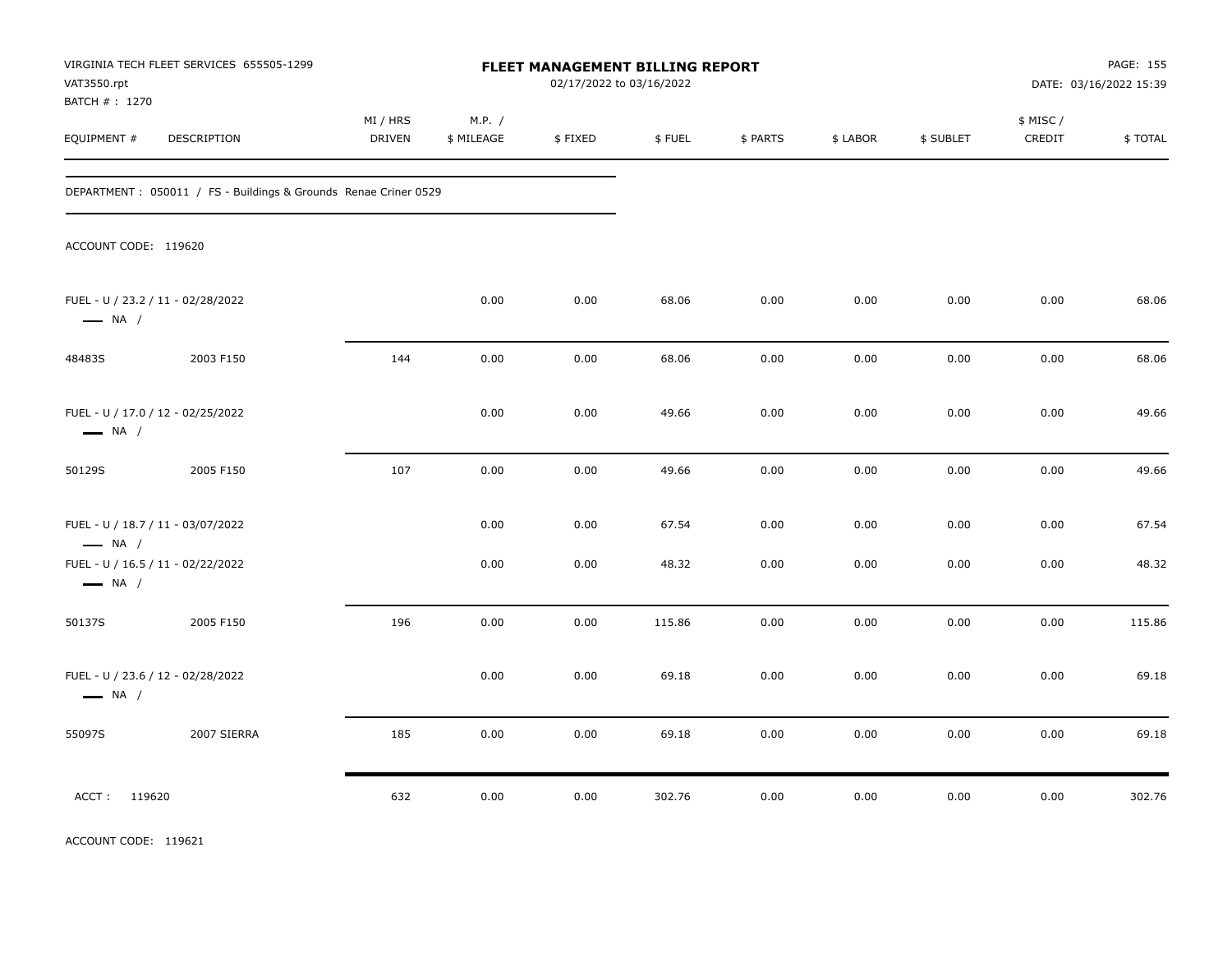| VAT3550.rpt<br>BATCH # : 1270                               | VIRGINIA TECH FLEET SERVICES 655505-1299                         |                    |                      | FLEET MANAGEMENT BILLING REPORT<br>02/17/2022 to 03/16/2022 |        |          |          | PAGE: 156<br>DATE: 03/16/2022 15:39 |                     |         |
|-------------------------------------------------------------|------------------------------------------------------------------|--------------------|----------------------|-------------------------------------------------------------|--------|----------|----------|-------------------------------------|---------------------|---------|
| EQUIPMENT #                                                 | <b>DESCRIPTION</b>                                               | MI / HRS<br>DRIVEN | M.P. /<br>\$ MILEAGE | \$FIXED                                                     | \$FUEL | \$ PARTS | \$ LABOR | \$ SUBLET                           | \$ MISC /<br>CREDIT | \$TOTAL |
|                                                             | DEPARTMENT : 050011 / FS - Buildings & Grounds Renae Criner 0529 |                    |                      |                                                             |        |          |          |                                     |                     |         |
| $\longrightarrow$ NA /                                      | FUEL - U / 35.9 / 11 - 02/23/2022                                |                    | 0.00                 | 0.00                                                        | 105.19 | 0.00     | 0.00     | 0.00                                | 0.00                | 105.19  |
| 48496S                                                      | 2003 P42                                                         | 197                | 0.00                 | 0.00                                                        | 105.19 | 0.00     | 0.00     | 0.00                                | 0.00                | 105.19  |
| ACCT: 119621                                                |                                                                  | 197                | 0.00                 | 0.00                                                        | 105.19 | 0.00     | 0.00     | 0.00                                | 0.00                | 105.19  |
| ACCOUNT CODE: 121806                                        |                                                                  |                    |                      |                                                             |        |          |          |                                     |                     |         |
| FUEL - U / 19.9 / 12 - 03/08/2022<br>$\longrightarrow$ NA / |                                                                  |                    | 0.00                 | 0.00                                                        | 71.73  | 0.00     | 0.00     | 0.00                                | 0.00                | 71.73   |
|                                                             | FUEL - U / 20.1 / 11 - 02/17/2022                                |                    | 0.00                 | 0.00                                                        | 58.98  | 0.00     | 0.00     | 0.00                                | 0.00                | 58.98   |
| $\longrightarrow$ NA /<br>$\longrightarrow$ NA /            | FUEL - U / 19.6 / 12 - 02/28/2022                                |                    | 0.00                 | 0.00                                                        | 57.28  | 0.00     | 0.00     | 0.00                                | 0.00                | 57.28   |
| 41539s                                                      | 1998 K1500                                                       | 469                | 0.00                 | 0.00                                                        | 187.99 | 0.00     | 0.00     | 0.00                                | 0.00                | 187.99  |
| $\longrightarrow$ NA /                                      | FUEL - U / 21.7 / 11 - 03/01/2022                                |                    | 0.00                 | 0.00                                                        | 63.46  | 0.00     | 0.00     | 0.00                                | 0.00                | 63.46   |
|                                                             | FUEL - U / 26.0 / 11 - 03/07/2022                                |                    | 0.00                 | 0.00                                                        | 93.86  | 0.00     | 0.00     | 0.00                                | 0.00                | 93.86   |
| $\longrightarrow$ NA /<br>$\longrightarrow$ NA /            | FUEL - U / 27.6 / 11 - 03/11/2022                                |                    | 0.00                 | 0.00                                                        | 99.49  | 0.00     | 0.00     | 0.00                                | 0.00                | 99.49   |
| $\longrightarrow$ NA /                                      | FUEL - U / 10.2 / 12 - 02/18/2022                                |                    | 0.00                 | 0.00                                                        | 29.86  | 0.00     | 0.00     | 0.00                                | 0.00                | 29.86   |
| $\longrightarrow$ NA /                                      | FUEL - U / 21.5 / 11 - 02/21/2022                                |                    | 0.00                 | 0.00                                                        | 62.85  | 0.00     | 0.00     | 0.00                                | 0.00                | 62.85   |
|                                                             | FUEL - U / 15.9 / 11 - 02/24/2022                                |                    | 0.00                 | 0.00                                                        | 46.67  | 0.00     | 0.00     | 0.00                                | 0.00                | 46.67   |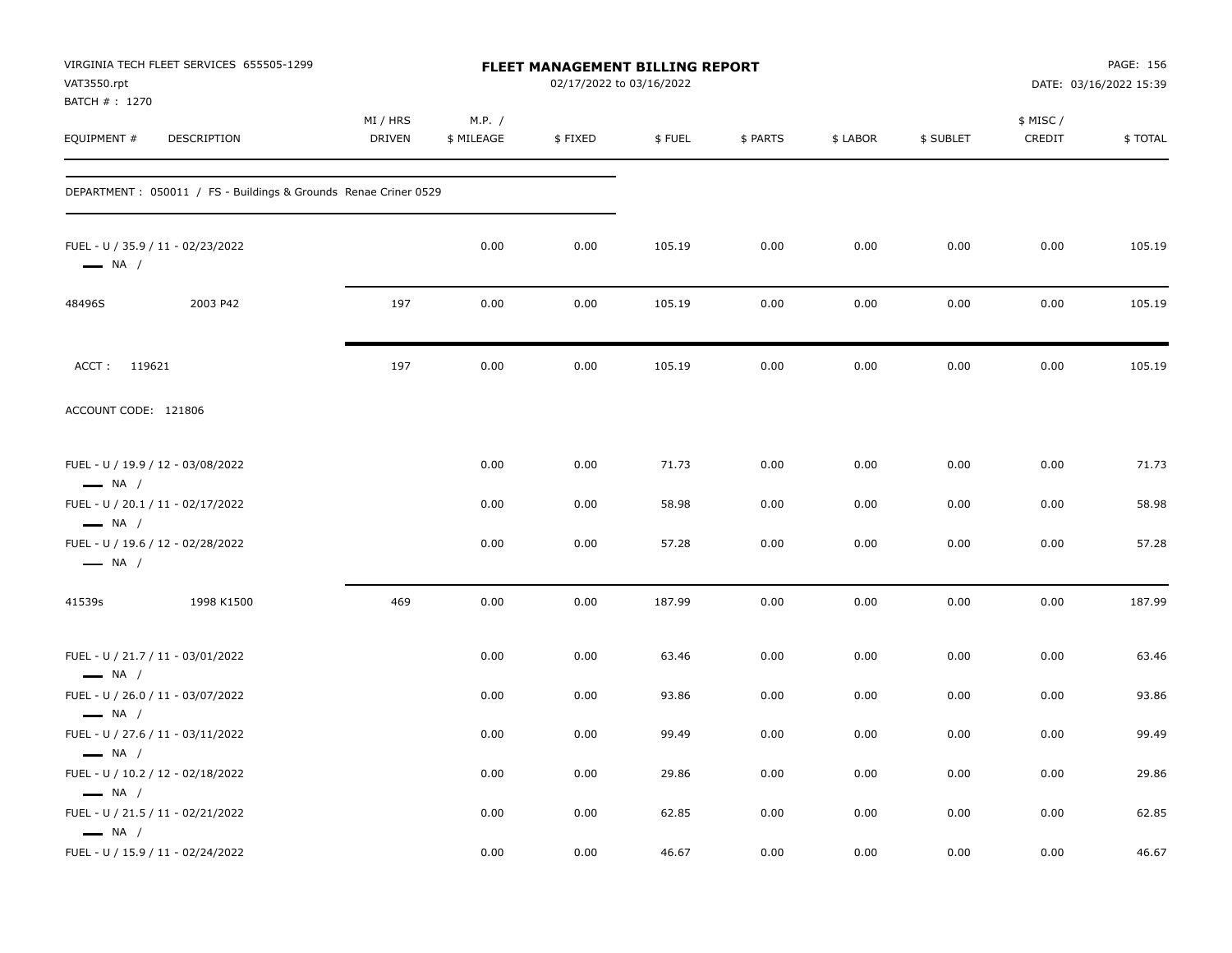| VAT3550.rpt<br>BATCH # : 1270                               | VIRGINIA TECH FLEET SERVICES 655505-1299                        | FLEET MANAGEMENT BILLING REPORT<br>02/17/2022 to 03/16/2022 |                      |         |        |          |          |           |                     | PAGE: 157<br>DATE: 03/16/2022 15:39 |  |
|-------------------------------------------------------------|-----------------------------------------------------------------|-------------------------------------------------------------|----------------------|---------|--------|----------|----------|-----------|---------------------|-------------------------------------|--|
| EQUIPMENT #                                                 | DESCRIPTION                                                     | MI / HRS<br><b>DRIVEN</b>                                   | M.P. /<br>\$ MILEAGE | \$FIXED | \$FUEL | \$ PARTS | \$ LABOR | \$ SUBLET | \$ MISC /<br>CREDIT | \$TOTAL                             |  |
|                                                             | DEPARTMENT: 050011 / FS - Buildings & Grounds Renae Criner 0529 |                                                             |                      |         |        |          |          |           |                     |                                     |  |
| $\longrightarrow$ NA /                                      |                                                                 |                                                             |                      |         |        |          |          |           |                     |                                     |  |
| 41550S                                                      | 2001 Ram                                                        | 941                                                         | 0.00                 | 0.00    | 396.19 | 0.00     | 0.00     | 0.00      | 0.00                | 396.19                              |  |
| FUEL - U / 27.7 / 11 - 03/04/2022<br>$\longrightarrow$ NA / |                                                                 |                                                             | 0.00                 | 0.00    | 81.19  | 0.00     | 0.00     | 0.00      | 0.00                | 81.19                               |  |
| 45219S                                                      | 2001 Ram                                                        | 190                                                         | 0.00                 | 0.00    | 81.19  | 0.00     | 0.00     | 0.00      | 0.00                | 81.19                               |  |
| FUEL - U / 32.0 / 11 - 03/15/2022<br>$\longrightarrow$ NA / |                                                                 |                                                             | 0.00                 | 0.00    | 115.52 | 0.00     | 0.00     | 0.00      | 0.00                | 115.52                              |  |
| 47274S                                                      | 2012 F250-4x4                                                   | 1,773                                                       | 0.00                 | 0.00    | 115.52 | 0.00     | 0.00     | 0.00      | 0.00                | 115.52                              |  |
| FUEL - U / 30.1 / 11 - 03/04/2022<br>$\longrightarrow$ NA / |                                                                 |                                                             | 0.00                 | 0.00    | 88.19  | 0.00     | 0.00     | 0.00      | 0.00                | 88.19                               |  |
| FUEL - U / 28.3 / 11 - 03/15/2022<br>$\longrightarrow$ NA / |                                                                 |                                                             | 0.00                 | 0.00    | 100.68 | 0.00     | 0.00     | 0.00      | 0.00                | 100.68                              |  |
| FUEL - U / 30.0 / 12 - 02/17/2022<br>$\longrightarrow$ NA / |                                                                 |                                                             | 0.00                 | 0.00    | 87.99  | 0.00     | 0.00     | 0.00      | 0.00                | 87.99                               |  |
| 47275S                                                      | 2012 F250-4x4                                                   | 657                                                         | 0.00                 | 0.00    | 276.86 | 0.00     | 0.00     | 0.00      | 0.00                | 276.86                              |  |
| FUEL - U / 29.2 / 11 - 03/15/2022<br>$\longrightarrow$ NA / |                                                                 |                                                             | 0.00                 | 0.00    | 105.30 | 0.00     | 0.00     | 0.00      | 0.00                | 105.30                              |  |
| 47276S                                                      | 2012 F250-4x4                                                   | 175                                                         | 0.00                 | 0.00    | 105.30 | 0.00     | 0.00     | 0.00      | 0.00                | 105.30                              |  |
| FUEL - D / 1.4 / 14 - 03/16/2022                            |                                                                 |                                                             | 0.00                 | 0.00    | 5.85   | 0.00     | 0.00     | 0.00      | 0.00                | 5.85                                |  |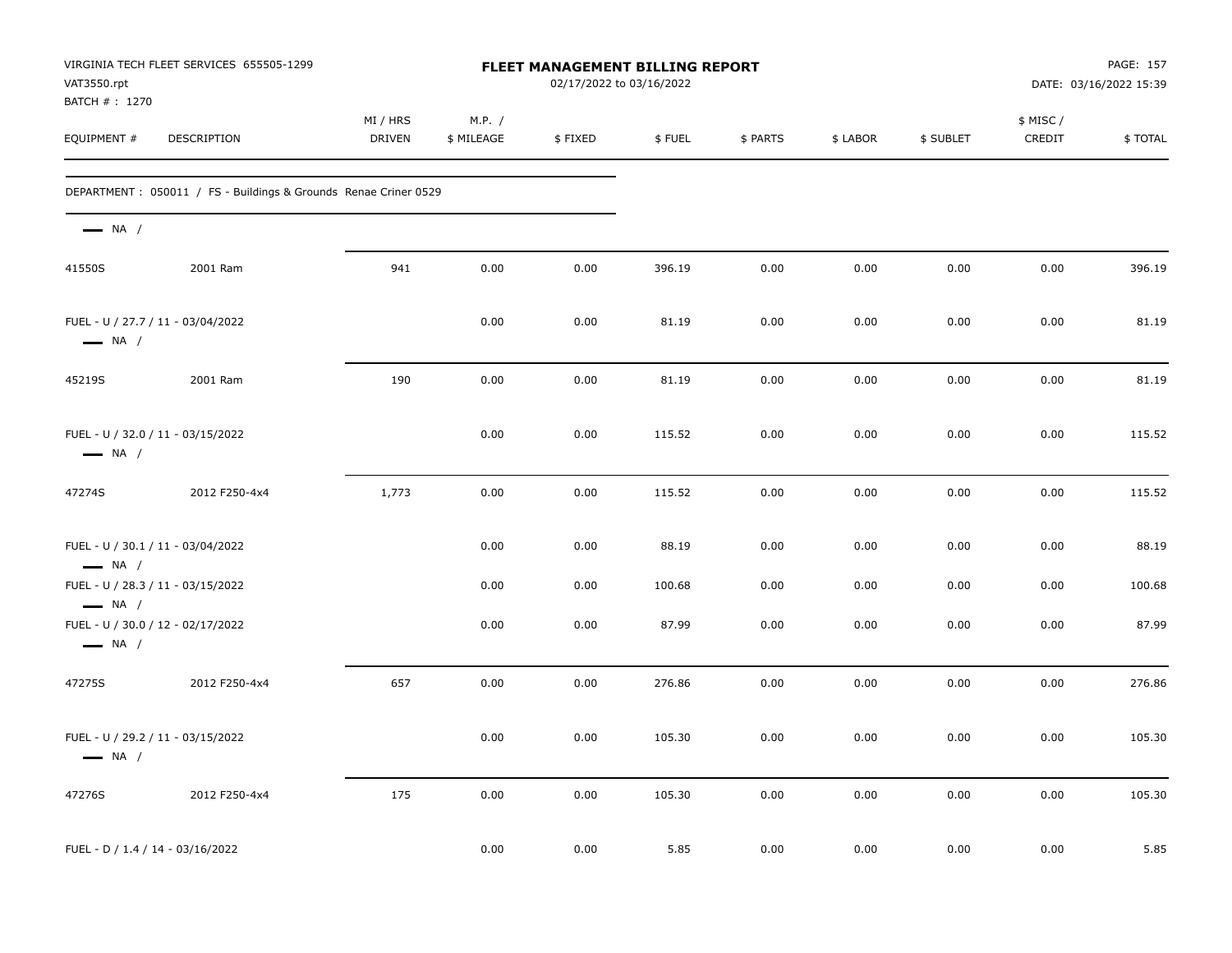| VAT3550.rpt<br>BATCH # : 1270                              | VIRGINIA TECH FLEET SERVICES 655505-1299                         | FLEET MANAGEMENT BILLING REPORT<br>02/17/2022 to 03/16/2022 |                      |         |        |          |          |           | PAGE: 158<br>DATE: 03/16/2022 15:39 |         |
|------------------------------------------------------------|------------------------------------------------------------------|-------------------------------------------------------------|----------------------|---------|--------|----------|----------|-----------|-------------------------------------|---------|
| EQUIPMENT#                                                 | DESCRIPTION                                                      | MI / HRS<br><b>DRIVEN</b>                                   | M.P. /<br>\$ MILEAGE | \$FIXED | \$FUEL | \$ PARTS | \$ LABOR | \$ SUBLET | \$ MISC /<br>CREDIT                 | \$TOTAL |
|                                                            | DEPARTMENT : 050011 / FS - Buildings & Grounds Renae Criner 0529 |                                                             |                      |         |        |          |          |           |                                     |         |
| $\longrightarrow$ NA /<br>$\longrightarrow$ NA /           | FUEL - D / 26.2 / 14 - 03/16/2022                                |                                                             | 0.00                 | 0.00    | 108.56 | 0.00     | 0.00     | 0.00      | 0.00                                | 108.56  |
| $\longrightarrow$ NA /                                     | FUEL - D / 15.4 / 14 - 02/23/2022                                |                                                             | 0.00                 | 0.00    | 48.76  | 0.00     | 0.00     | 0.00      | 0.00                                | 48.76   |
| $\longrightarrow$ NA /                                     | FUEL - D / 13.0 / 14 - 02/23/2022                                |                                                             | 0.00                 | 0.00    | 40.99  | 0.00     | 0.00     | 0.00      | 0.00                                | 40.99   |
| 48474S                                                     | 2003 Silverado                                                   | 483                                                         | 0.00                 | 0.00    | 204.16 | 0.00     | 0.00     | 0.00      | 0.00                                | 204.16  |
| $\longrightarrow$ NA /                                     | FUEL - U / 26.3 / 12 - 03/01/2022                                |                                                             | 0.00                 | 0.00    | 77.00  | 0.00     | 0.00     | 0.00      | 0.00                                | 77.00   |
|                                                            | FUEL - U / 29.1 / 11 - 03/11/2022                                |                                                             | 0.00                 | 0.00    | 105.12 | 0.00     | 0.00     | 0.00      | 0.00                                | 105.12  |
| $\longrightarrow$ NA /<br>$\longrightarrow$ NA /           | FUEL - U / 28.5 / 12 - 02/17/2022                                |                                                             | 0.00                 | 0.00    | 83.59  | 0.00     | 0.00     | 0.00      | 0.00                                | 83.59   |
| 48506s                                                     | 2003 Silverado                                                   | $\mathbf 0$                                                 | 0.00                 | 0.00    | 265.71 | 0.00     | 0.00     | 0.00      | 0.00                                | 265.71  |
| $\longrightarrow$ NA /                                     | FUEL - U / 26.7 / 12 - 03/09/2022                                |                                                             | 0.00                 | 0.00    | 96.24  | 0.00     | 0.00     | 0.00      | 0.00                                | 96.24   |
| $\longrightarrow$ NA /                                     | FUEL - U / 24.3 / 11 - 02/18/2022                                |                                                             | 0.00                 | 0.00    | 71.23  | 0.00     | 0.00     | 0.00      | 0.00                                | 71.23   |
| 48507s                                                     | 2003 Silverado                                                   | 426                                                         | 0.00                 | 0.00    | 167.47 | 0.00     | 0.00     | 0.00      | 0.00                                | 167.47  |
| FUEL - U / 8.5 / 11 - 03/08/2022<br>$\longrightarrow$ NA / |                                                                  |                                                             | 0.00                 | 0.00    | 30.65  | 0.00     | 0.00     | 0.00      | 0.00                                | 30.65   |
| FUEL - U / 7.3 / 11 - 03/10/2022<br>$\longrightarrow$ NA / |                                                                  |                                                             | 0.00                 | 0.00    | 26.50  | 0.00     | 0.00     | 0.00      | 0.00                                | 26.50   |
|                                                            | FUEL - U / 11.2 / 12 - 02/28/2022                                |                                                             | 0.00                 | 0.00    | 32.90  | 0.00     | 0.00     | 0.00      | 0.00                                | 32.90   |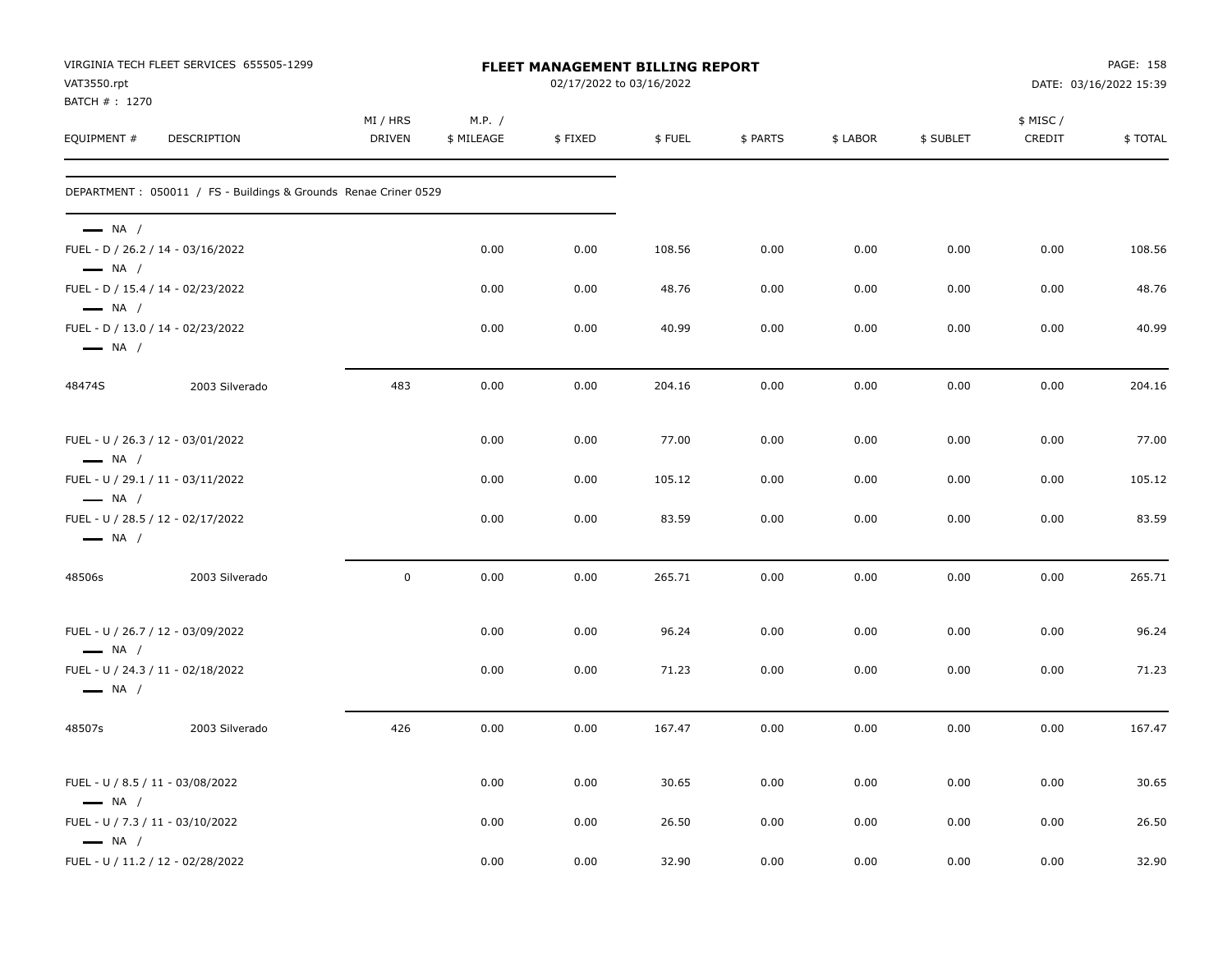| VAT3550.rpt<br>BATCH #: 1270                                | VIRGINIA TECH FLEET SERVICES 655505-1299                        | FLEET MANAGEMENT BILLING REPORT<br>02/17/2022 to 03/16/2022 |                      |         |        |          |          | PAGE: 159<br>DATE: 03/16/2022 15:39 |                     |         |
|-------------------------------------------------------------|-----------------------------------------------------------------|-------------------------------------------------------------|----------------------|---------|--------|----------|----------|-------------------------------------|---------------------|---------|
| EQUIPMENT #                                                 | <b>DESCRIPTION</b>                                              | MI / HRS<br><b>DRIVEN</b>                                   | M.P. /<br>\$ MILEAGE | \$FIXED | \$FUEL | \$ PARTS | \$ LABOR | \$ SUBLET                           | \$ MISC /<br>CREDIT | \$TOTAL |
|                                                             | DEPARTMENT: 050011 / FS - Buildings & Grounds Renae Criner 0529 |                                                             |                      |         |        |          |          |                                     |                     |         |
| $\longrightarrow$ NA /                                      |                                                                 |                                                             |                      |         |        |          |          |                                     |                     |         |
| 48533S                                                      | 2003 SIERRA                                                     | 219                                                         | 0.00                 | 0.00    | 90.05  | 0.00     | 0.00     | 0.00                                | 0.00                | 90.05   |
| FUEL - U / 23.7 / 12 - 03/03/2022<br>$-$ NA /               |                                                                 |                                                             | 0.00                 | 0.00    | 69.47  | 0.00     | 0.00     | 0.00                                | 0.00                | 69.47   |
| FUEL - U / 20.1 / 11 - 03/10/2022<br>$\longrightarrow$ NA / |                                                                 |                                                             | 0.00                 | 0.00    | 72.67  | 0.00     | 0.00     | 0.00                                | 0.00                | 72.67   |
| FUEL - U / 23.5 / 11 - 02/17/2022<br>$\longrightarrow$ NA / |                                                                 |                                                             | 0.00                 | 0.00    | 68.80  | 0.00     | 0.00     | 0.00                                | 0.00                | 68.80   |
| FUEL - U / 24.5 / 11 - 02/24/2022<br>$\longrightarrow$ NA / |                                                                 |                                                             | 0.00                 | 0.00    | 71.90  | 0.00     | 0.00     | 0.00                                | 0.00                | 71.90   |
| 49000S                                                      | 2004 F150                                                       | 629                                                         | 0.00                 | 0.00    | 282.84 | 0.00     | 0.00     | 0.00                                | 0.00                | 282.84  |
| FUEL - U / 18.8 / 11 - 03/05/2022<br>$\longrightarrow$ NA / |                                                                 |                                                             | 0.00                 | 0.00    | 54.94  | 0.00     | 0.00     | 0.00                                | 0.00                | 54.94   |
| FUEL - U / 17.6 / 11 - 03/14/2022<br>$\longrightarrow$ NA / |                                                                 |                                                             | 0.00                 | 0.00    | 63.57  | 0.00     | 0.00     | 0.00                                | 0.00                | 63.57   |
| FUEL - U / 21.0 / 11 - 02/23/2022<br>$\longrightarrow$ NA / |                                                                 |                                                             | 0.00                 | 0.00    | 61.53  | 0.00     | 0.00     | 0.00                                | 0.00                | 61.53   |
| 49006S                                                      | 2004 F150                                                       | 422                                                         | 0.00                 | 0.00    | 180.04 | 0.00     | 0.00     | 0.00                                | 0.00                | 180.04  |
| FUEL - U / 27.5 / 12 - 03/09/2022<br>$\longrightarrow$ NA / |                                                                 |                                                             | 0.00                 | 0.00    | 99.28  | 0.00     | 0.00     | 0.00                                | 0.00                | 99.28   |
| FUEL - U / 30.0 / 12 - 02/22/2022<br>$\longrightarrow$ NA / |                                                                 |                                                             | 0.00                 | 0.00    | 87.90  | 0.00     | 0.00     | 0.00                                | 0.00                | 87.90   |
| 50144S                                                      | 2005 SIERRA                                                     | 631                                                         | 0.00                 | 0.00    | 187.18 | 0.00     | 0.00     | 0.00                                | 0.00                | 187.18  |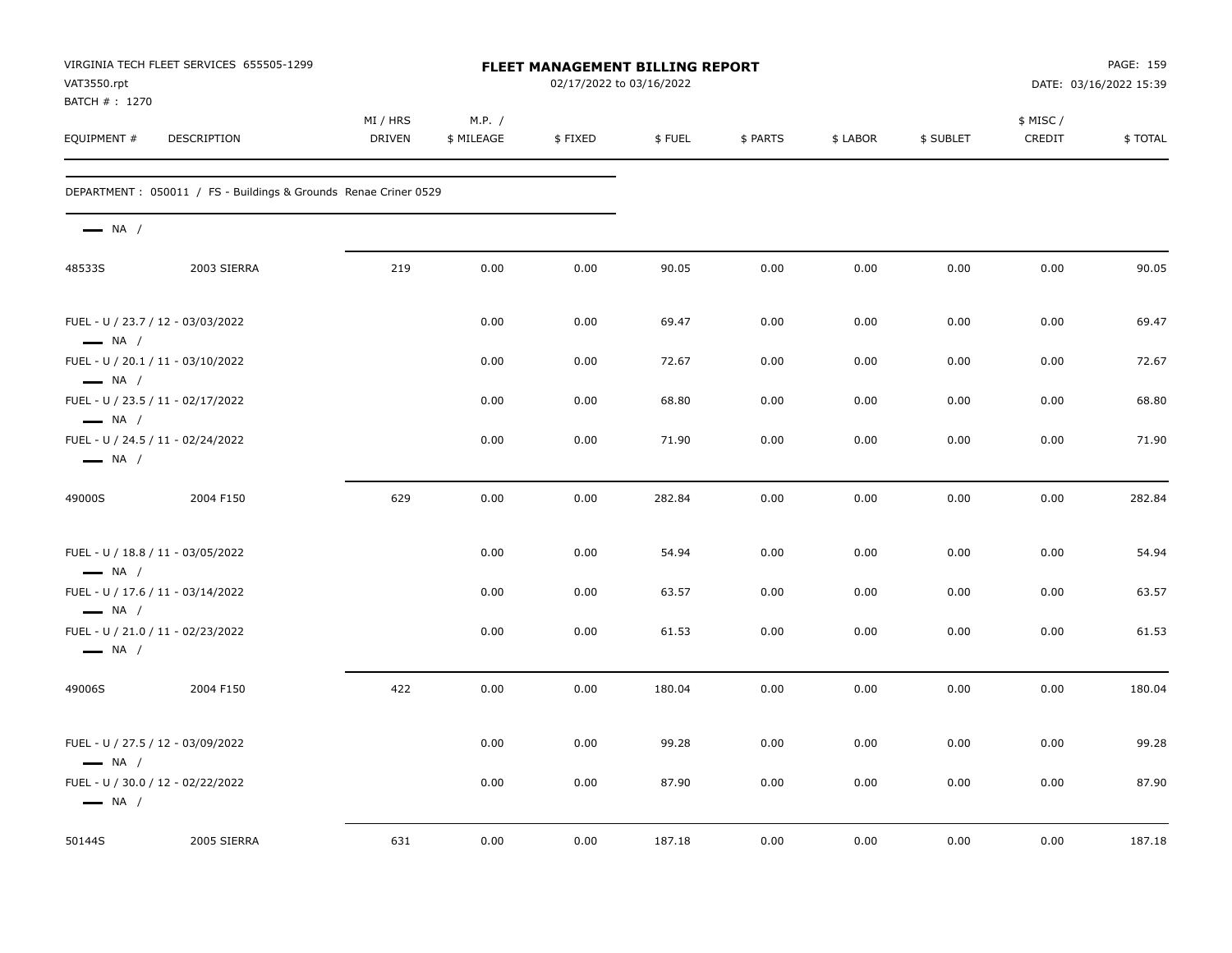| VAT3550.rpt<br>BATCH # : 1270 | VIRGINIA TECH FLEET SERVICES 655505-1299                         | <b>FLEET MANAGEMENT BILLING REPORT</b><br>02/17/2022 to 03/16/2022 |                      |         |        |          |          |           | PAGE: 160<br>DATE: 03/16/2022 15:39 |         |
|-------------------------------|------------------------------------------------------------------|--------------------------------------------------------------------|----------------------|---------|--------|----------|----------|-----------|-------------------------------------|---------|
| EQUIPMENT #                   | DESCRIPTION                                                      | MI / HRS<br><b>DRIVEN</b>                                          | M.P. /<br>\$ MILEAGE | \$FIXED | \$FUEL | \$ PARTS | \$ LABOR | \$ SUBLET | \$ MISC /<br>CREDIT                 | \$TOTAL |
|                               | DEPARTMENT : 050011 / FS - Buildings & Grounds Renae Criner 0529 |                                                                    |                      |         |        |          |          |           |                                     |         |
| $\longrightarrow$ NA /        | FUEL - D / 26.4 / 14 - 03/01/2022                                |                                                                    | 0.00                 | 0.00    | 83.39  | 0.00     | 0.00     | 0.00      | 0.00                                | 83.39   |
| 50173S                        | 2005 F350                                                        | 139                                                                | 0.00                 | 0.00    | 83.39  | 0.00     | 0.00     | 0.00      | 0.00                                | 83.39   |
| $\longrightarrow$ NA /        | FUEL - U / 21.5 / 12 - 03/03/2022                                |                                                                    | 0.00                 | 0.00    | 62.97  | 0.00     | 0.00     | 0.00      | 0.00                                | 62.97   |
| $\longrightarrow$ NA /        | FUEL - U / 26.6 / 11 - 02/23/2022                                |                                                                    | 0.00                 | 0.00    | 78.06  | 0.00     | 0.00     | 0.00      | 0.00                                | 78.06   |
| 52502S                        | 2006 Silverado                                                   | 336                                                                | 0.00                 | 0.00    | 141.03 | 0.00     | 0.00     | 0.00      | 0.00                                | 141.03  |
| $\longrightarrow$ NA /        | FUEL - U / 18.7 / 12 - 02/24/2022                                |                                                                    | 0.00                 | 0.00    | 54.88  | 0.00     | 0.00     | 0.00      | 0.00                                | 54.88   |
| 52510S                        | 2006 F150                                                        | 141                                                                | 0.00                 | 0.00    | 54.88  | 0.00     | 0.00     | 0.00      | 0.00                                | 54.88   |
| $\longrightarrow$ NA /        | FUEL - D / 18.3 / 14 - 03/02/2022                                |                                                                    | 0.00                 | 0.00    | 57.92  | 0.00     | 0.00     | 0.00      | 0.00                                | 57.92   |
| 58858S                        | 2009 F250-4x4                                                    | 194                                                                | 0.00                 | 0.00    | 57.92  | 0.00     | 0.00     | 0.00      | 0.00                                | 57.92   |
| $\longrightarrow$ NA /        | FUEL - U / 26.3 / 12 - 03/04/2022                                |                                                                    | 0.00                 | 0.00    | 77.06  | 0.00     | 0.00     | 0.00      | 0.00                                | 77.06   |
| $\longrightarrow$ NA /        | FUEL - U / 26.1 / 12 - 03/11/2022                                |                                                                    | 0.00                 | 0.00    | 94.26  | 0.00     | 0.00     | 0.00      | 0.00                                | 94.26   |
| $\longrightarrow$ NA /        | FUEL - U / 23.5 / 11 - 02/21/2022                                |                                                                    | 0.00                 | 0.00    | 68.80  | 0.00     | 0.00     | 0.00      | 0.00                                | 68.80   |
|                               | FUEL - U / 26.2 / 11 - 02/25/2022                                |                                                                    | 0.00                 | 0.00    | 76.68  | 0.00     | 0.00     | 0.00      | 0.00                                | 76.68   |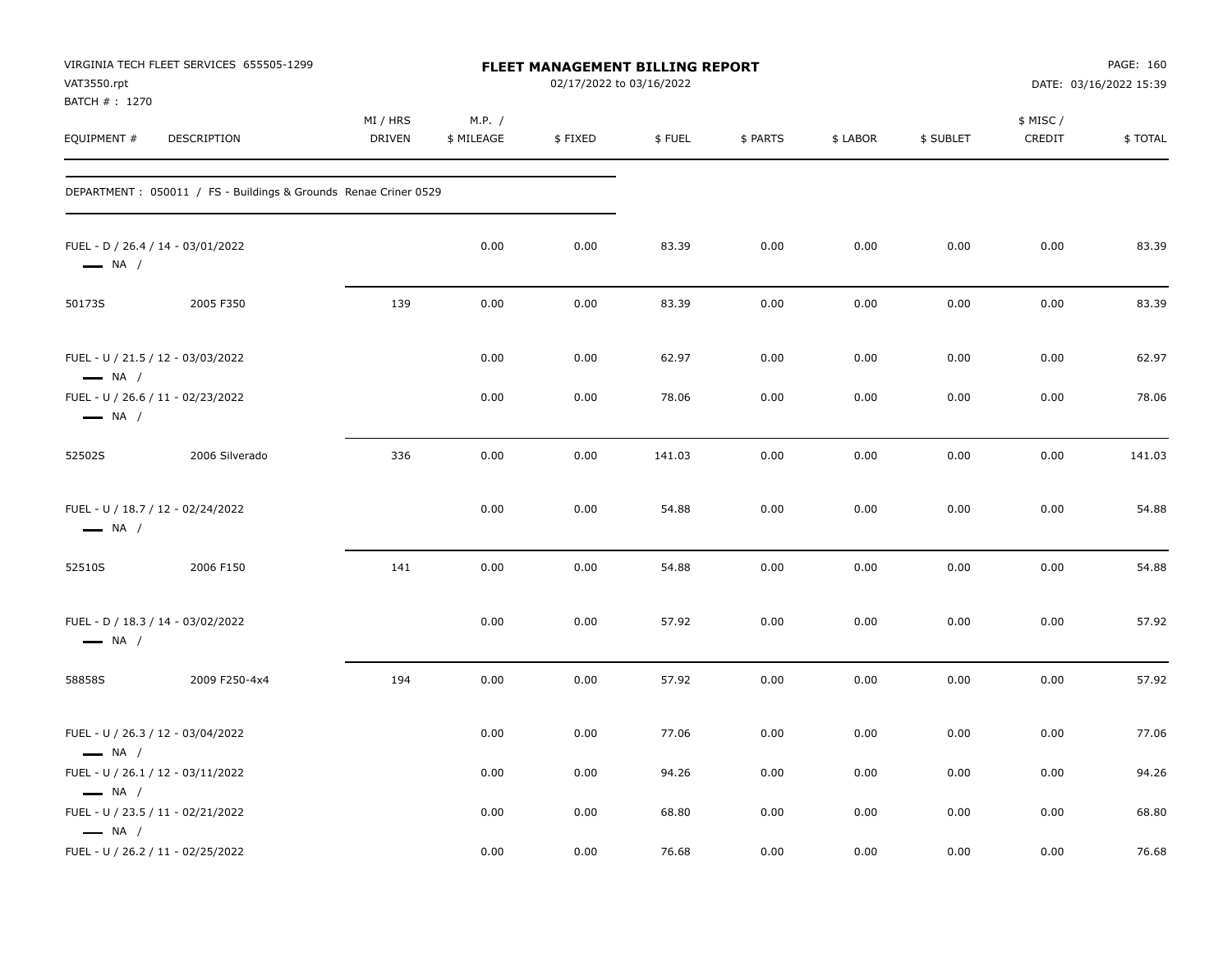| VAT3550.rpt<br>BATCH # : 1270                              | VIRGINIA TECH FLEET SERVICES 655505-1299                        | FLEET MANAGEMENT BILLING REPORT<br>02/17/2022 to 03/16/2022 |                      |         |        |          |          |           | PAGE: 161<br>DATE: 03/16/2022 15:39 |         |
|------------------------------------------------------------|-----------------------------------------------------------------|-------------------------------------------------------------|----------------------|---------|--------|----------|----------|-----------|-------------------------------------|---------|
| EQUIPMENT #                                                | DESCRIPTION                                                     | MI / HRS<br><b>DRIVEN</b>                                   | M.P. /<br>\$ MILEAGE | \$FIXED | \$FUEL | \$ PARTS | \$ LABOR | \$ SUBLET | \$ MISC/<br>CREDIT                  | \$TOTAL |
|                                                            | DEPARTMENT: 050011 / FS - Buildings & Grounds Renae Criner 0529 |                                                             |                      |         |        |          |          |           |                                     |         |
| $\longrightarrow$ NA /                                     |                                                                 |                                                             |                      |         |        |          |          |           |                                     |         |
| 60153S                                                     | 2010 SAVANA                                                     | 911                                                         | 0.00                 | 0.00    | 316.80 | 0.00     | 0.00     | 0.00      | 0.00                                | 316.80  |
| $\longrightarrow$ NA /                                     | FUEL - U / 24.0 / 12 - 03/09/2022                               |                                                             | 0.00                 | 0.00    | 86.46  | 0.00     | 0.00     | 0.00      | 0.00                                | 86.46   |
| $\longrightarrow$ NA /                                     | FUEL - U / 16.3 / 11 - 03/15/2022                               |                                                             | 0.00                 | 0.00    | 58.77  | 0.00     | 0.00     | 0.00      | 0.00                                | 58.77   |
| $\longrightarrow$ NA /                                     | FUEL - U / 17.8 / 12 - 02/21/2022                               |                                                             | 0.00                 | 0.00    | 52.21  | 0.00     | 0.00     | 0.00      | 0.00                                | 52.21   |
| $\longrightarrow$ NA /                                     | FUEL - U / 22.7 / 11 - 02/28/2022                               |                                                             | 0.00                 | 0.00    | 66.36  | 0.00     | 0.00     | 0.00      | 0.00                                | 66.36   |
| 65560S                                                     | 2014 F250-4x4                                                   | 534                                                         | 0.00                 | 0.00    | 263.80 | 0.00     | 0.00     | 0.00      | 0.00                                | 263.80  |
| $\longrightarrow$ NA /                                     | FUEL - U / 26.7 / 11 - 03/08/2022                               |                                                             | 0.00                 | 0.00    | 96.53  | 0.00     | 0.00     | 0.00      | 0.00                                | 96.53   |
| 65563S                                                     | 2014 F250                                                       | 131                                                         | 0.00                 | 0.00    | 96.53  | 0.00     | 0.00     | 0.00      | 0.00                                | 96.53   |
| $\longrightarrow$ NA /                                     | FUEL - U / 27.2 / 12 - 03/02/2022                               |                                                             | 0.00                 | 0.00    | 79.73  | 0.00     | 0.00     | 0.00      | 0.00                                | 79.73   |
| $\longrightarrow$ NA /                                     | FUEL - U / 27.5 / 11 - 03/09/2022                               |                                                             | 0.00                 | 0.00    | 99.28  | 0.00     | 0.00     | 0.00      | 0.00                                | 99.28   |
| $\longrightarrow$ NA /                                     | FUEL - U / 29.4 / 11 - 03/16/2022                               |                                                             | 0.00                 | 0.00    | 104.59 | 0.00     | 0.00     | 0.00      | 0.00                                | 104.59  |
| $\longrightarrow$ NA /                                     | FUEL - U / 26.7 / 12 - 02/17/2022                               |                                                             | 0.00                 | 0.00    | 78.20  | 0.00     | 0.00     | 0.00      | 0.00                                | 78.20   |
| FUEL - U / 0.4 / 11 - 02/24/2022<br>$\longrightarrow$ NA / |                                                                 |                                                             | 0.00                 | 0.00    | 1.05   | 0.00     | 0.00     | 0.00      | 0.00                                | 1.05    |
|                                                            | FUEL - U / 27.3 / 11 - 02/24/2022                               |                                                             | 0.00                 | 0.00    | 79.84  | 0.00     | 0.00     | 0.00      | 0.00                                | 79.84   |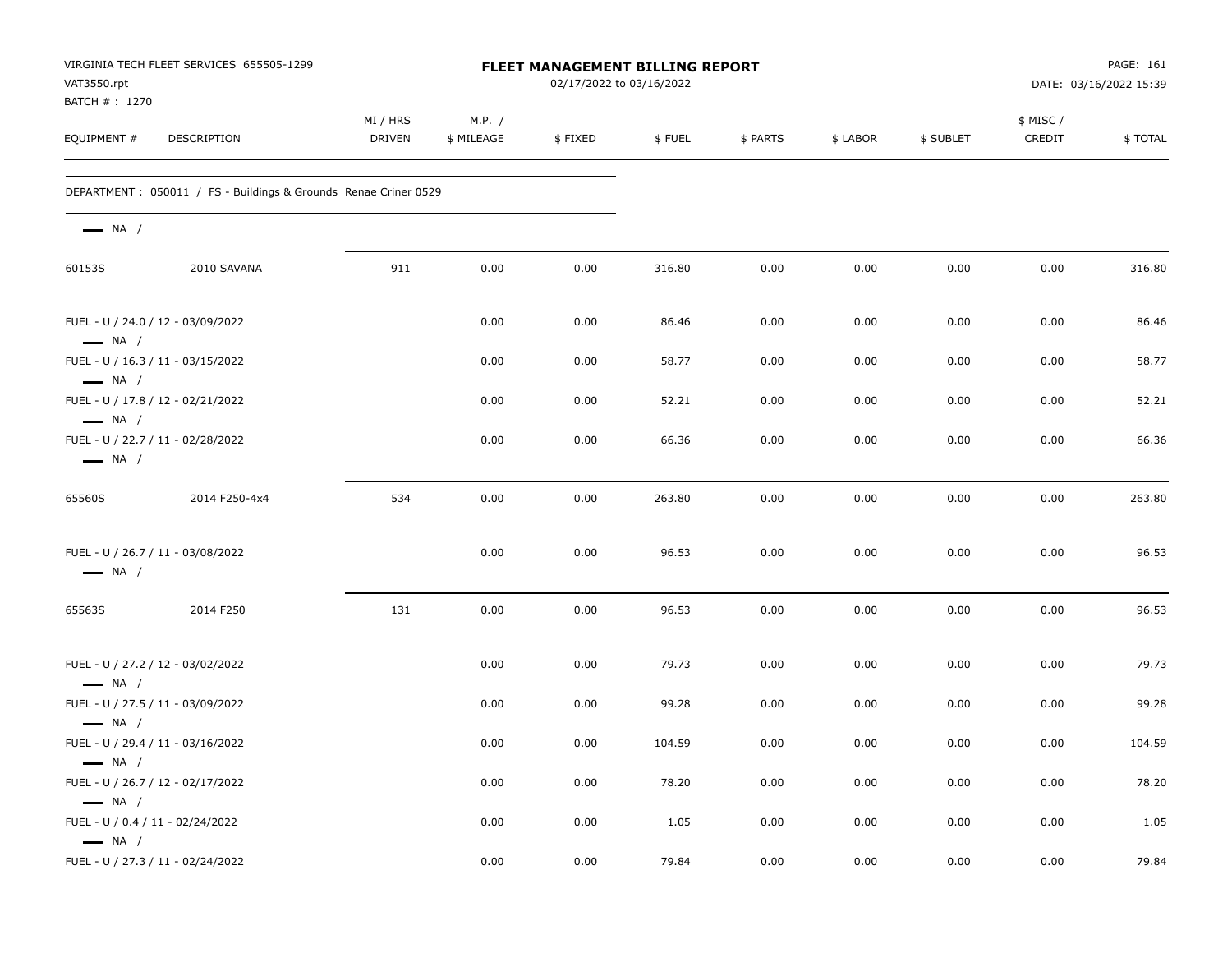| VIRGINIA TECH FLEET SERVICES 655505-1299<br>VAT3550.rpt<br>BATCH #: 1270 |                                                                 |                           |                      |         | <b>FLEET MANAGEMENT BILLING REPORT</b><br>02/17/2022 to 03/16/2022 |          | PAGE: 162<br>DATE: 03/16/2022 15:39 |           |                     |         |
|--------------------------------------------------------------------------|-----------------------------------------------------------------|---------------------------|----------------------|---------|--------------------------------------------------------------------|----------|-------------------------------------|-----------|---------------------|---------|
| EQUIPMENT #                                                              | <b>DESCRIPTION</b>                                              | MI / HRS<br><b>DRIVEN</b> | M.P. /<br>\$ MILEAGE | \$FIXED | \$FUEL                                                             | \$ PARTS | \$ LABOR                            | \$ SUBLET | \$ MISC /<br>CREDIT | \$TOTAL |
|                                                                          | DEPARTMENT: 050011 / FS - Buildings & Grounds Renae Criner 0529 |                           |                      |         |                                                                    |          |                                     |           |                     |         |
| $\longrightarrow$ NA /                                                   |                                                                 |                           |                      |         |                                                                    |          |                                     |           |                     |         |
| 65565S                                                                   | 2014 F250                                                       | 1,593                     | 0.00                 | 0.00    | 442.69                                                             | 0.00     | 0.00                                | 0.00      | 0.00                | 442.69  |
| $\longrightarrow$ NA /                                                   | FUEL - D / 10.7 / 13 - 03/08/2022                               |                           | 0.00                 | 0.00    | 33.69                                                              | 0.00     | 0.00                                | 0.00      | 0.00                | 33.69   |
| $\longrightarrow$ NA /                                                   | FUEL - D / 13.4 / 14 - 03/15/2022                               |                           | 0.00                 | 0.00    | 42.19                                                              | 0.00     | 0.00                                | 0.00      | 0.00                | 42.19   |
| $\longrightarrow$ NA /                                                   | FUEL - D / 19.2 / 13 - 02/16/2022                               |                           | 0.00                 | 0.00    | 60.51                                                              | 0.00     | 0.00                                | 0.00      | 0.00                | 60.51   |
| $\longrightarrow$ NA /                                                   | FUEL - D / 1.1 / 13 - 02/17/2022                                |                           | 0.00                 | 0.00    | 3.35                                                               | 0.00     | 0.00                                | 0.00      | 0.00                | 3.35    |
| $\longrightarrow$ NA /                                                   | FUEL - D / 12.6 / 14 - 02/17/2022                               |                           | 0.00                 | 0.00    | 39.94                                                              | 0.00     | 0.00                                | 0.00      | 0.00                | 39.94   |
| 68280S                                                                   | 2008 F450                                                       | 455                       | 0.00                 | 0.00    | 179.68                                                             | 0.00     | 0.00                                | 0.00      | 0.00                | 179.68  |
| $\longrightarrow$ NA /                                                   | FUEL - D / 43.1 / 14 - 03/02/2022                               |                           | 0.00                 | 0.00    | 136.20                                                             | 0.00     | 0.00                                | 0.00      | 0.00                | 136.20  |
| $\longrightarrow$ NA /                                                   | FUEL - D / 46.7 / 13 - 03/16/2022                               |                           | 0.00                 | 0.00    | 193.68                                                             | 0.00     | 0.00                                | 0.00      | 0.00                | 193.68  |
| $\longrightarrow$ NA /                                                   | FUEL - D / 18.5 / 13 - 02/17/2022                               |                           | 0.00                 | 0.00    | 58.49                                                              | 0.00     | 0.00                                | 0.00      | 0.00                | 58.49   |
| 71508s                                                                   | 2017 7600                                                       | 378                       | 0.00                 | 0.00    | 388.37                                                             | 0.00     | 0.00                                | 0.00      | 0.00                | 388.37  |
| $\longrightarrow$ NA /                                                   | FUEL - U / 26.2 / 12 - 03/05/2022                               |                           | 0.00                 | 0.00    | 76.71                                                              | 0.00     | 0.00                                | 0.00      | 0.00                | 76.71   |
| 80230S                                                                   | 2021 F450                                                       | 96                        | 0.00                 | 0.00    | 76.71                                                              | 0.00     | 0.00                                | 0.00      | 0.00                | 76.71   |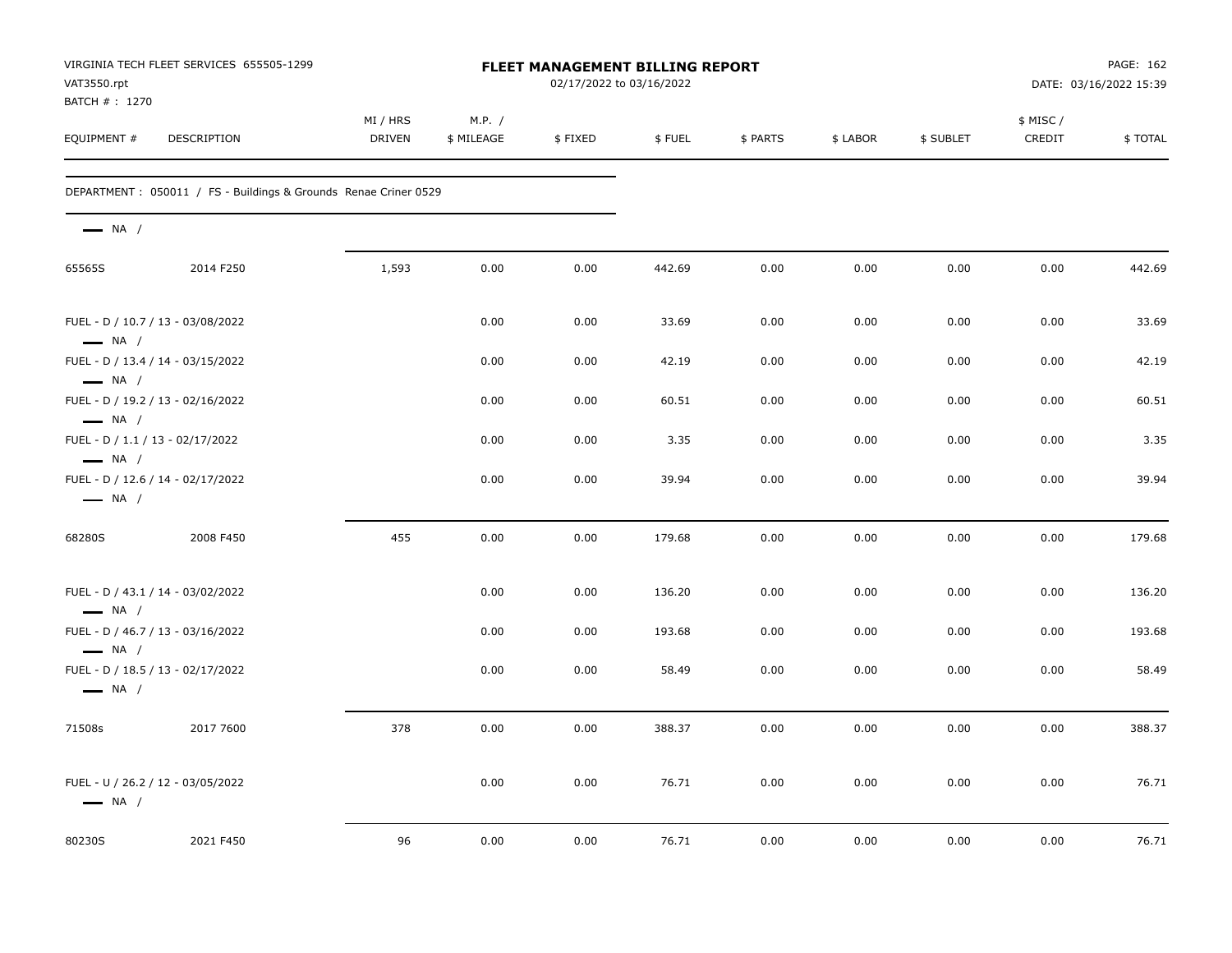| VIRGINIA TECH FLEET SERVICES 655505-1299<br>VAT3550.rpt                              | <b>FLEET MANAGEMENT BILLING REPORT</b><br>02/17/2022 to 03/16/2022 |                      |         |        |          |          |           |                    | PAGE: 163<br>DATE: 03/16/2022 15:39 |  |
|--------------------------------------------------------------------------------------|--------------------------------------------------------------------|----------------------|---------|--------|----------|----------|-----------|--------------------|-------------------------------------|--|
| BATCH #: 1270<br>EQUIPMENT #<br>DESCRIPTION                                          | MI / HRS<br><b>DRIVEN</b>                                          | M.P. /<br>\$ MILEAGE | \$FIXED | \$FUEL | \$ PARTS | \$ LABOR | \$ SUBLET | \$ MISC/<br>CREDIT | \$TOTAL                             |  |
| DEPARTMENT : 050011 / FS - Buildings & Grounds Renae Criner 0529                     |                                                                    |                      |         |        |          |          |           |                    |                                     |  |
| FUEL - U / 2.1 / 12 - 03/01/2022<br>$\longrightarrow$ NA /                           |                                                                    | 0.00                 | 0.00    | 6.15   | 0.00     | 0.00     | 0.00      | 0.00               | 6.15                                |  |
| FUEL - U / 1.9 / 12 - 03/01/2022                                                     |                                                                    | 0.00                 | 0.00    | 5.60   | 0.00     | 0.00     | 0.00      | 0.00               | 5.60                                |  |
| $\longrightarrow$ NA /<br>FUEL - U / 2.0 / 11 - 03/01/2022<br>$\longrightarrow$ NA / |                                                                    | 0.00                 | 0.00    | 5.83   | 0.00     | 0.00     | 0.00      | 0.00               | 5.83                                |  |
| FUEL - U / 5.7 / 11 - 03/01/2022<br>$\longrightarrow$ NA /                           |                                                                    | 0.00                 | 0.00    | 16.67  | 0.00     | 0.00     | 0.00      | 0.00               | 16.67                               |  |
| FUEL - U / 2.7 / 11 - 03/01/2022<br>$\longrightarrow$ NA /                           |                                                                    | 0.00                 | 0.00    | 7.76   | 0.00     | 0.00     | 0.00      | 0.00               | 7.76                                |  |
| FUEL - D / 0.3 / 14 - 03/02/2022<br>$\longrightarrow$ NA /                           |                                                                    | 0.00                 | 0.00    | 1.01   | 0.00     | 0.00     | 0.00      | 0.00               | 1.01                                |  |
| FUEL - D / 5.9 / 14 - 03/02/2022<br>$\longrightarrow$ NA /                           |                                                                    | 0.00                 | 0.00    | 18.64  | 0.00     | 0.00     | 0.00      | 0.00               | 18.64                               |  |
| FUEL - U / 2.1 / 11 - 03/02/2022<br>$\longrightarrow$ NA /                           |                                                                    | 0.00                 | 0.00    | 6.18   | 0.00     | 0.00     | 0.00      | 0.00               | 6.18                                |  |
| FUEL - U / 0.9 / 11 - 03/02/2022<br>$\longrightarrow$ NA /                           |                                                                    | 0.00                 | 0.00    | 2.64   | 0.00     | 0.00     | 0.00      | 0.00               | 2.64                                |  |
| FUEL - U / 2.0 / 11 - 03/02/2022<br>$\longrightarrow$ NA /                           |                                                                    | 0.00                 | 0.00    | 5.86   | 0.00     | 0.00     | 0.00      | 0.00               | 5.86                                |  |
| FUEL - U / 2.3 / 12 - 03/03/2022<br>$\longrightarrow$ NA /                           |                                                                    | 0.00                 | 0.00    | 6.62   | 0.00     | 0.00     | 0.00      | 0.00               | 6.62                                |  |
| FUEL - D / 10.0 / 13 - 03/03/2022<br>$\longrightarrow$ NA /                          |                                                                    | 0.00                 | 0.00    | 31.60  | 0.00     | 0.00     | 0.00      | 0.00               | 31.60                               |  |
| FUEL - U / 2.0 / 11 - 03/03/2022<br>$-$ NA /                                         |                                                                    | 0.00                 | 0.00    | 5.86   | 0.00     | 0.00     | 0.00      | 0.00               | 5.86                                |  |
| FUEL - U / 27.3 / 11 - 03/03/2022<br>$\longrightarrow$ NA /                          |                                                                    | 0.00                 | 0.00    | 79.99  | 0.00     | 0.00     | 0.00      | 0.00               | 79.99                               |  |
| FUEL - U / 1.0 / 11 - 03/03/2022<br>$\longrightarrow$ NA /                           |                                                                    | 0.00                 | 0.00    | 2.96   | 0.00     | 0.00     | 0.00      | 0.00               | 2.96                                |  |
| FUEL - D / 24.0 / 13 - 03/04/2022<br>$\longrightarrow$ NA /                          |                                                                    | 0.00                 | 0.00    | 75.84  | 0.00     | 0.00     | 0.00      | 0.00               | 75.84                               |  |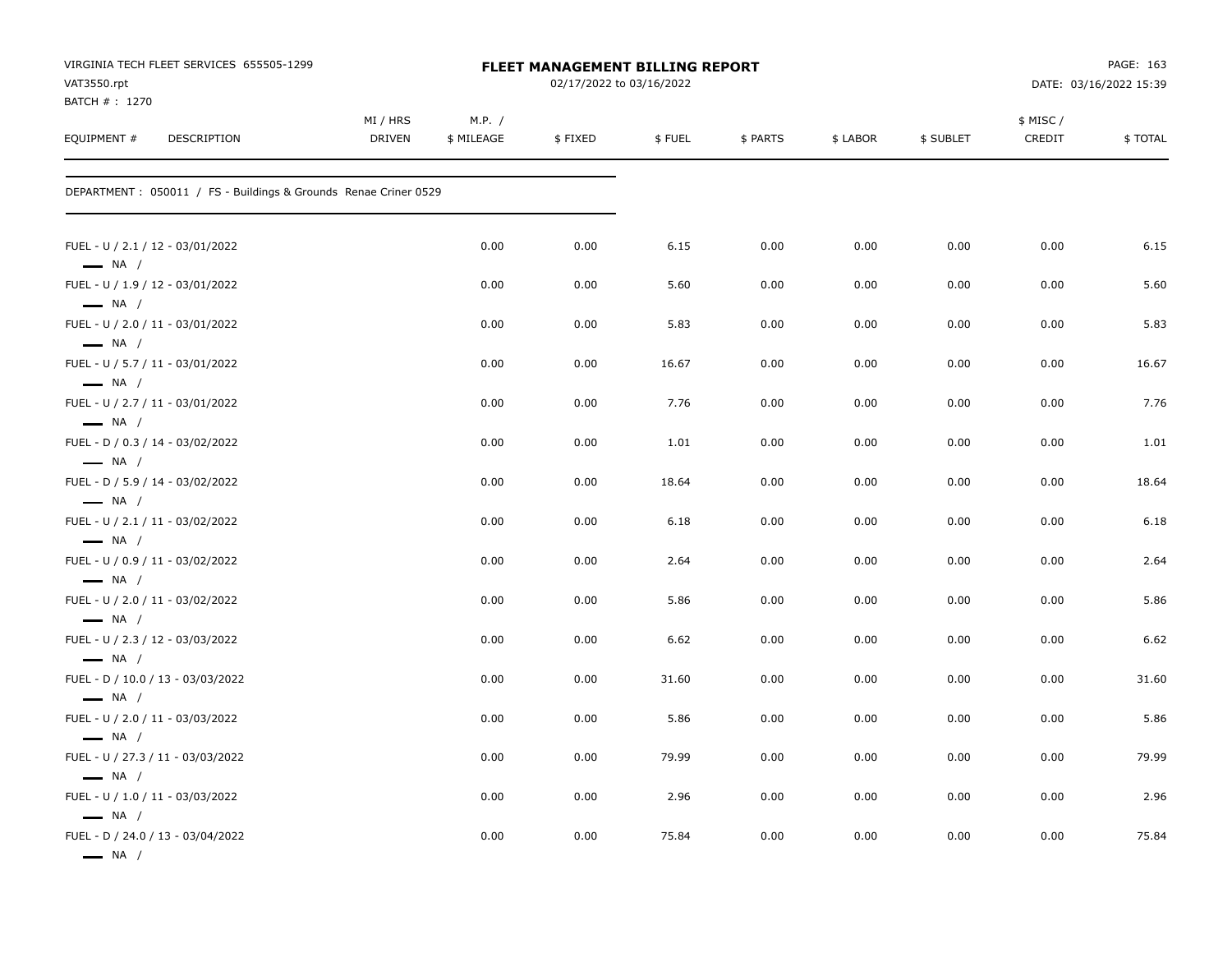| VIRGINIA TECH FLEET SERVICES 655505-1299<br>VAT3550.rpt<br>BATCH #: 1270 |                    |                      | FLEET MANAGEMENT BILLING REPORT<br>02/17/2022 to 03/16/2022 |        |          |          | PAGE: 164<br>DATE: 03/16/2022 15:39 |                    |         |
|--------------------------------------------------------------------------|--------------------|----------------------|-------------------------------------------------------------|--------|----------|----------|-------------------------------------|--------------------|---------|
| EQUIPMENT #<br>DESCRIPTION                                               | MI / HRS<br>DRIVEN | M.P. /<br>\$ MILEAGE | \$FIXED                                                     | \$FUEL | \$ PARTS | \$ LABOR | \$ SUBLET                           | \$ MISC/<br>CREDIT | \$TOTAL |
| DEPARTMENT: 050011 / FS - Buildings & Grounds Renae Criner 0529          |                    |                      |                                                             |        |          |          |                                     |                    |         |
| FUEL - U / 2.0 / 11 - 03/04/2022<br>$\longrightarrow$ NA /               |                    | 0.00                 | 0.00                                                        | 5.98   | 0.00     | 0.00     | 0.00                                | 0.00               | 5.98    |
| FUEL - U / 4.5 / 12 - 03/04/2022<br>$\longrightarrow$ NA /               |                    | 0.00                 | 0.00                                                        | 13.19  | 0.00     | 0.00     | 0.00                                | 0.00               | 13.19   |
| FUEL - U / 6.1 / 11 - 03/07/2022<br>$\longrightarrow$ NA /               |                    | 0.00                 | 0.00                                                        | 21.91  | 0.00     | 0.00     | 0.00                                | 0.00               | 21.91   |
| FUEL - U / 1.9 / 11 - 03/07/2022<br>$\longrightarrow$ NA /               |                    | 0.00                 | 0.00                                                        | 6.86   | 0.00     | 0.00     | 0.00                                | 0.00               | 6.86    |
| FUEL - D / 7.1 / 13 - 03/08/2022<br>$\longrightarrow$ NA /               |                    | 0.00                 | 0.00                                                        | 22.53  | 0.00     | 0.00     | 0.00                                | 0.00               | 22.53   |
| FUEL - D / 12.3 / 13 - 03/08/2022<br>$\longrightarrow$ NA /              |                    | 0.00                 | 0.00                                                        | 38.84  | 0.00     | 0.00     | 0.00                                | 0.00               | 38.84   |
| FUEL - U / 0.5 / 11 - 03/08/2022<br>$\longrightarrow$ NA /               |                    | 0.00                 | 0.00                                                        | 1.91   | 0.00     | 0.00     | 0.00                                | 0.00               | 1.91    |
| FUEL - U / 2.0 / 12 - 03/08/2022<br>$\longrightarrow$ NA /               |                    | 0.00                 | 0.00                                                        | 7.22   | 0.00     | 0.00     | 0.00                                | 0.00               | 7.22    |
| FUEL - U / 4.3 / 12 - 03/09/2022<br>$\longrightarrow$ NA /               |                    | 0.00                 | 0.00                                                        | 15.60  | 0.00     | 0.00     | 0.00                                | 0.00               | 15.60   |
| FUEL - D / 14.4 / 13 - 03/09/2022<br>$-$ NA /                            |                    | 0.00                 | 0.00                                                        | 45.60  | 0.00     | 0.00     | 0.00                                | 0.00               | 45.60   |
| FUEL - D / 41.0 / 14 - 03/10/2022<br>$\longrightarrow$ NA /              |                    | 0.00                 | 0.00                                                        | 129.53 | 0.00     | 0.00     | 0.00                                | 0.00               | 129.53  |
| FUEL - D / 6.6 / 14 - 03/10/2022<br>$\longrightarrow$ NA /               |                    | 0.00                 | 0.00                                                        | 20.70  | 0.00     | 0.00     | 0.00                                | 0.00               | 20.70   |
| FUEL - U / 1.0 / 11 - 03/10/2022<br>$\longrightarrow$ NA /               |                    | 0.00                 | 0.00                                                        | 3.43   | 0.00     | 0.00     | 0.00                                | 0.00               | 3.43    |
| FUEL - D / 14.0 / 13 - 03/11/2022<br>$\longrightarrow$ NA /              |                    | 0.00                 | 0.00                                                        | 44.24  | 0.00     | 0.00     | 0.00                                | 0.00               | 44.24   |
| FUEL - U / 4.2 / 12 - 03/12/2022<br>$\longrightarrow$ NA /               |                    | 0.00                 | 0.00                                                        | 15.13  | 0.00     | 0.00     | 0.00                                | 0.00               | 15.13   |
| FUEL - D / 0.2 / 14 - 03/12/2022<br>$\longrightarrow$ NA /               |                    | 0.00                 | 0.00                                                        | 0.54   | 0.00     | 0.00     | 0.00                                | 0.00               | 0.54    |
| FUEL - D / 8.2 / 14 - 03/12/2022                                         |                    | 0.00                 | 0.00                                                        | 25.94  | 0.00     | 0.00     | 0.00                                | 0.00               | 25.94   |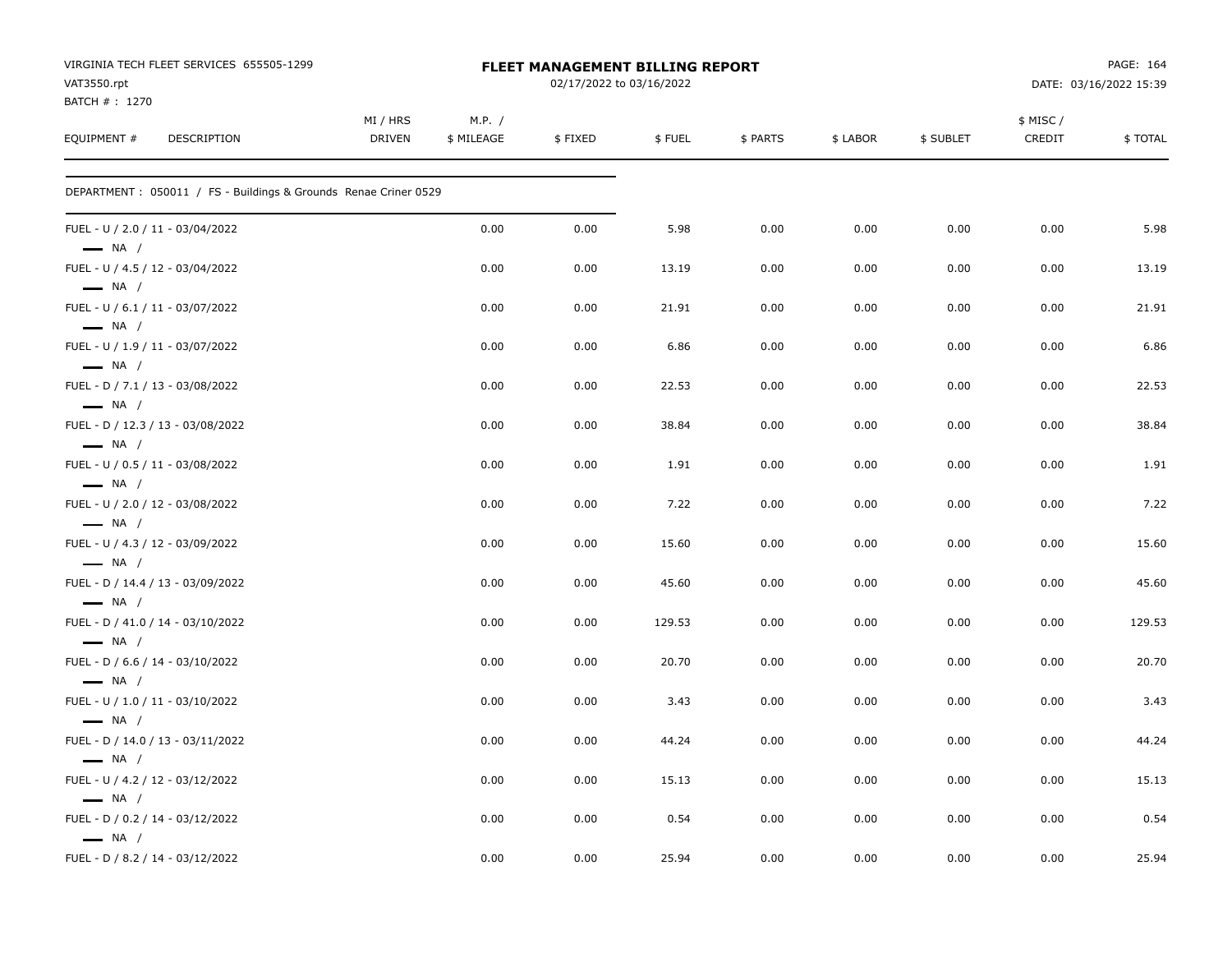| VAT3550.rpt                                                | VIRGINIA TECH FLEET SERVICES 655505-1299                         | <b>FLEET MANAGEMENT BILLING REPORT</b><br>02/17/2022 to 03/16/2022 |                      |         |        |          |          |           | PAGE: 165<br>DATE: 03/16/2022 15:39 |         |
|------------------------------------------------------------|------------------------------------------------------------------|--------------------------------------------------------------------|----------------------|---------|--------|----------|----------|-----------|-------------------------------------|---------|
| BATCH #: 1270<br>EQUIPMENT #                               | DESCRIPTION                                                      | MI / HRS<br><b>DRIVEN</b>                                          | M.P. /<br>\$ MILEAGE | \$FIXED | \$FUEL | \$ PARTS | \$ LABOR | \$ SUBLET | \$ MISC /<br>CREDIT                 | \$TOTAL |
|                                                            | DEPARTMENT : 050011 / FS - Buildings & Grounds Renae Criner 0529 |                                                                    |                      |         |        |          |          |           |                                     |         |
| $\longrightarrow$ NA /                                     |                                                                  |                                                                    |                      |         |        |          |          |           |                                     |         |
| FUEL - U / 2.5 / 12 - 03/14/2022<br>$\longrightarrow$ NA / |                                                                  |                                                                    | 0.00                 | 0.00    | 9.06   | 0.00     | 0.00     | 0.00      | 0.00                                | 9.06    |
| FUEL - U / 0.9 / 12 - 03/15/2022<br>$\longrightarrow$ NA / |                                                                  |                                                                    | 0.00                 | 0.00    | 3.32   | 0.00     | 0.00     | 0.00      | 0.00                                | 3.32    |
| FUEL - D / 5.3 / 13 - 03/15/2022<br>$\longrightarrow$ NA / |                                                                  |                                                                    | 0.00                 | 0.00    | 21.95  | 0.00     | 0.00     | 0.00      | 0.00                                | 21.95   |
| FUEL - U / 3.0 / 11 - 03/15/2022<br>$\longrightarrow$ NA / |                                                                  |                                                                    | 0.00                 | 0.00    | 10.94  | 0.00     | 0.00     | 0.00      | 0.00                                | 10.94   |
| $\longrightarrow$ NA /                                     | FUEL - D / 60.8 / 14 - 03/15/2022                                |                                                                    | 0.00                 | 0.00    | 252.40 | 0.00     | 0.00     | 0.00      | 0.00                                | 252.40  |
| FUEL - U / 3.0 / 11 - 03/15/2022<br>$\longrightarrow$ NA / |                                                                  |                                                                    | 0.00                 | 0.00    | 10.83  | 0.00     | 0.00     | 0.00      | 0.00                                | 10.83   |
| FUEL - U / 1.0 / 01 - 02/16/2022                           |                                                                  |                                                                    | 0.00                 | 0.00    | 16.69  | 0.00     | 0.00     | 0.00      | 0.00                                | 16.69   |
| $\longrightarrow$ NA /                                     | FUEL - D / 23.1 / 13 - 03/16/2022                                |                                                                    | 0.00                 | 0.00    | 224.65 | 0.00     | 0.00     | 0.00      | 0.00                                | 224.65  |
| $\longrightarrow$ NA /<br>FUEL - U / 2.3 / 11 - 03/16/2022 |                                                                  |                                                                    | 0.00                 | 0.00    | 8.12   | 0.00     | 0.00     | 0.00      | 0.00                                | 8.12    |
| $\longrightarrow$ NA /<br>FUEL - U / 3.0 / 11 - 02/17/2022 |                                                                  |                                                                    | 0.00                 | 0.00    | 8.64   | 0.00     | 0.00     | 0.00      | 0.00                                | 8.64    |
| $\longrightarrow$ NA /<br>FUEL - U / 3.2 / 11 - 02/17/2022 |                                                                  |                                                                    | 0.00                 | 0.00    | 9.38   | 0.00     | 0.00     | 0.00      | 0.00                                | 9.38    |
| $\longrightarrow$ NA /<br>FUEL - D / 5.1 / 13 - 02/18/2022 |                                                                  |                                                                    | 0.00                 | 0.00    | 16.08  | 0.00     | 0.00     | 0.00      | 0.00                                | 16.08   |
| $\longrightarrow$ NA /<br>FUEL - U / 1.0 / 11 - 02/21/2022 |                                                                  |                                                                    | 0.00                 | 0.00    | 2.93   | 0.00     | 0.00     | 0.00      | 0.00                                | 2.93    |
| $\longrightarrow$ NA /<br>FUEL - U / 2.0 / 11 - 02/21/2022 |                                                                  |                                                                    | 0.00                 | 0.00    | 5.86   | 0.00     | 0.00     | 0.00      | 0.00                                | 5.86    |
| $\longrightarrow$ NA /<br>FUEL - U / 1.0 / 12 - 02/21/2022 |                                                                  |                                                                    | 0.00                 | 0.00    | 2.93   | 0.00     | 0.00     | 0.00      | 0.00                                | 2.93    |
| $\longrightarrow$ NA /<br>$\longrightarrow$ NA /           | FUEL - D / 16.4 / 14 - 02/23/2022                                |                                                                    | 0.00                 | 0.00    | 51.79  | 0.00     | 0.00     | 0.00      | 0.00                                | 51.79   |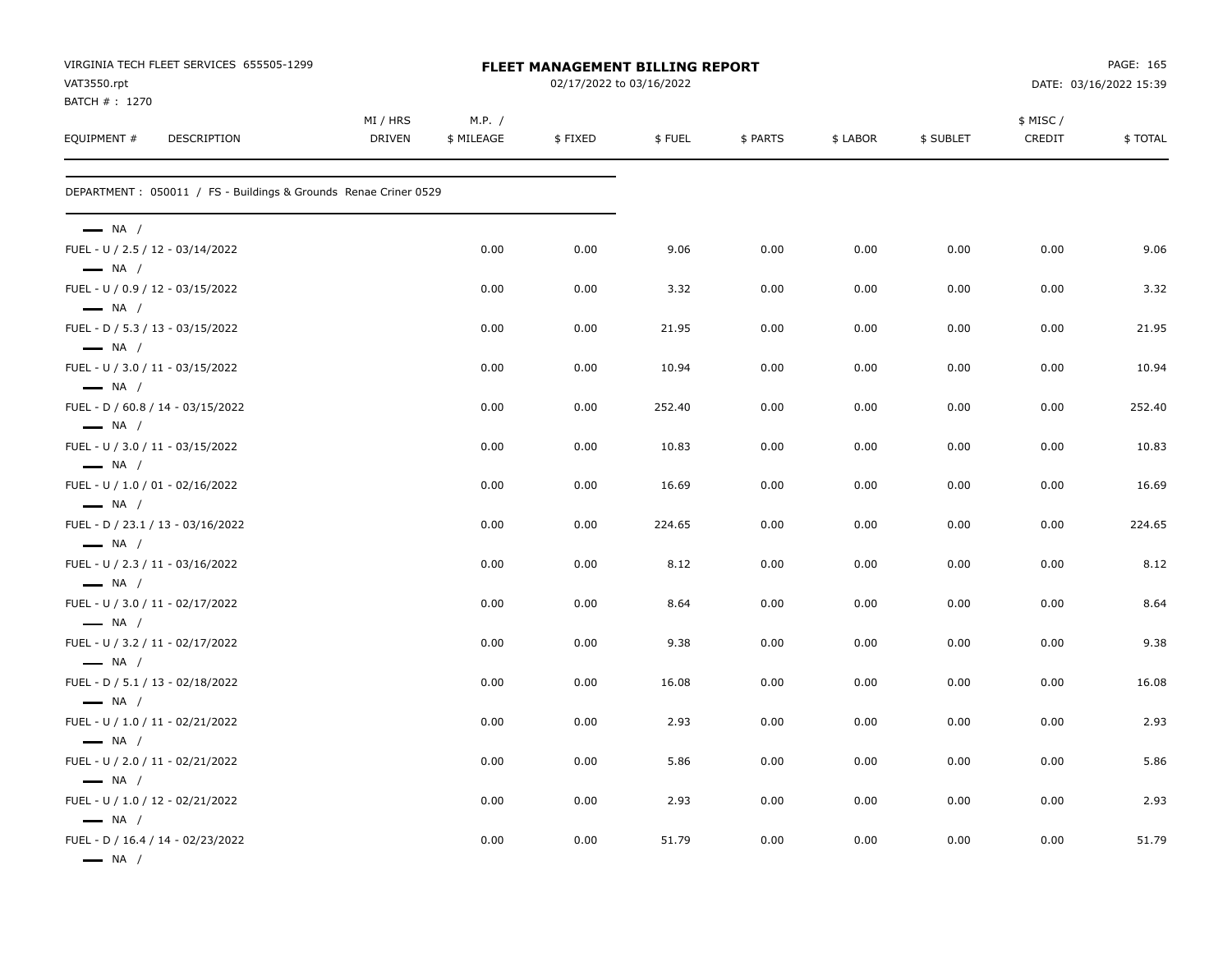| VAT3550.rpt<br>BATCH #: 1270                               | VIRGINIA TECH FLEET SERVICES 655505-1299                         | FLEET MANAGEMENT BILLING REPORT<br>02/17/2022 to 03/16/2022 |                      |         |          |          |          |           | PAGE: 166<br>DATE: 03/16/2022 15:39 |                |
|------------------------------------------------------------|------------------------------------------------------------------|-------------------------------------------------------------|----------------------|---------|----------|----------|----------|-----------|-------------------------------------|----------------|
| EQUIPMENT #                                                | DESCRIPTION                                                      | MI / HRS<br>DRIVEN                                          | M.P. /<br>\$ MILEAGE | \$FIXED | \$FUEL   | \$ PARTS | \$ LABOR | \$ SUBLET | \$ MISC /<br>CREDIT                 | <b>\$TOTAL</b> |
|                                                            | DEPARTMENT : 050011 / FS - Buildings & Grounds Renae Criner 0529 |                                                             |                      |         |          |          |          |           |                                     |                |
| FUEL - U / 2.2 / 11 - 02/23/2022<br>$-$ NA $/$             |                                                                  |                                                             | 0.00                 | 0.00    | 6.53     | 0.00     | 0.00     | 0.00      | 0.00                                | 6.53           |
| FUEL - U / 2.9 / 12 - 02/25/2022<br>$\longrightarrow$ NA / |                                                                  |                                                             | 0.00                 | 0.00    | 8.41     | 0.00     | 0.00     | 0.00      | 0.00                                | 8.41           |
| FUEL - U / 3.4 / 11 - 02/26/2022<br>$\longrightarrow$ NA / |                                                                  |                                                             | 0.00                 | 0.00    | 9.93     | 0.00     | 0.00     | 0.00      | 0.00                                | 9.93           |
| FUEL - U / 2.6 / 11 - 02/28/2022<br>$\longrightarrow$ NA / |                                                                  |                                                             | 0.00                 | 0.00    | 7.53     | 0.00     | 0.00     | 0.00      | 0.00                                | 7.53           |
| FUEL - U / 3.0 / 11 - 02/28/2022<br>$\longrightarrow$ NA / |                                                                  |                                                             | 0.00                 | 0.00    | 8.79     | 0.00     | 0.00     | 0.00      | 0.00                                | 8.79           |
| egr19                                                      | 1990 CAN                                                         | $\mathsf{O}$                                                | 0.00                 | 0.00    | 1,395.12 | 0.00     | 0.00     | 0.00      | 0.00                                | 1,395.12       |
| ACCT: 121806                                               |                                                                  | 11,923                                                      | 0.00                 | 0.00    | 6,037.42 | 0.00     | 0.00     | 0.00      | 0.00                                | 6,037.42       |
| ACCOUNT CODE: 121808                                       |                                                                  |                                                             |                      |         |          |          |          |           |                                     |                |
| $\longrightarrow$ NA /                                     | FUEL - U / 20.3 / 11 - 03/08/2022                                |                                                             | 0.00                 | 0.00    | 73.10    | 0.00     | 0.00     | 0.00      | 0.00                                | 73.10          |
| $\longrightarrow$ NA /                                     | FUEL - U / 20.7 / 11 - 02/21/2022                                |                                                             | 0.00                 | 0.00    | 60.74    | 0.00     | 0.00     | 0.00      | 0.00                                | 60.74          |
| 50127s                                                     | 2005 F150                                                        | 445                                                         | 0.00                 | 0.00    | 133.84   | 0.00     | 0.00     | 0.00      | 0.00                                | 133.84         |
| ACCT: 121808                                               |                                                                  | 445                                                         | 0.00                 | 0.00    | 133.84   | 0.00     | 0.00     | 0.00      | 0.00                                | 133.84         |
| ACCOUNT CODE: 123159                                       |                                                                  |                                                             |                      |         |          |          |          |           |                                     |                |
|                                                            | FUEL - U / 27.6 / 11 - 03/08/2022                                |                                                             | 0.00                 | 0.00    | 99.64    | 0.00     | 0.00     | 0.00      | 0.00                                | 99.64          |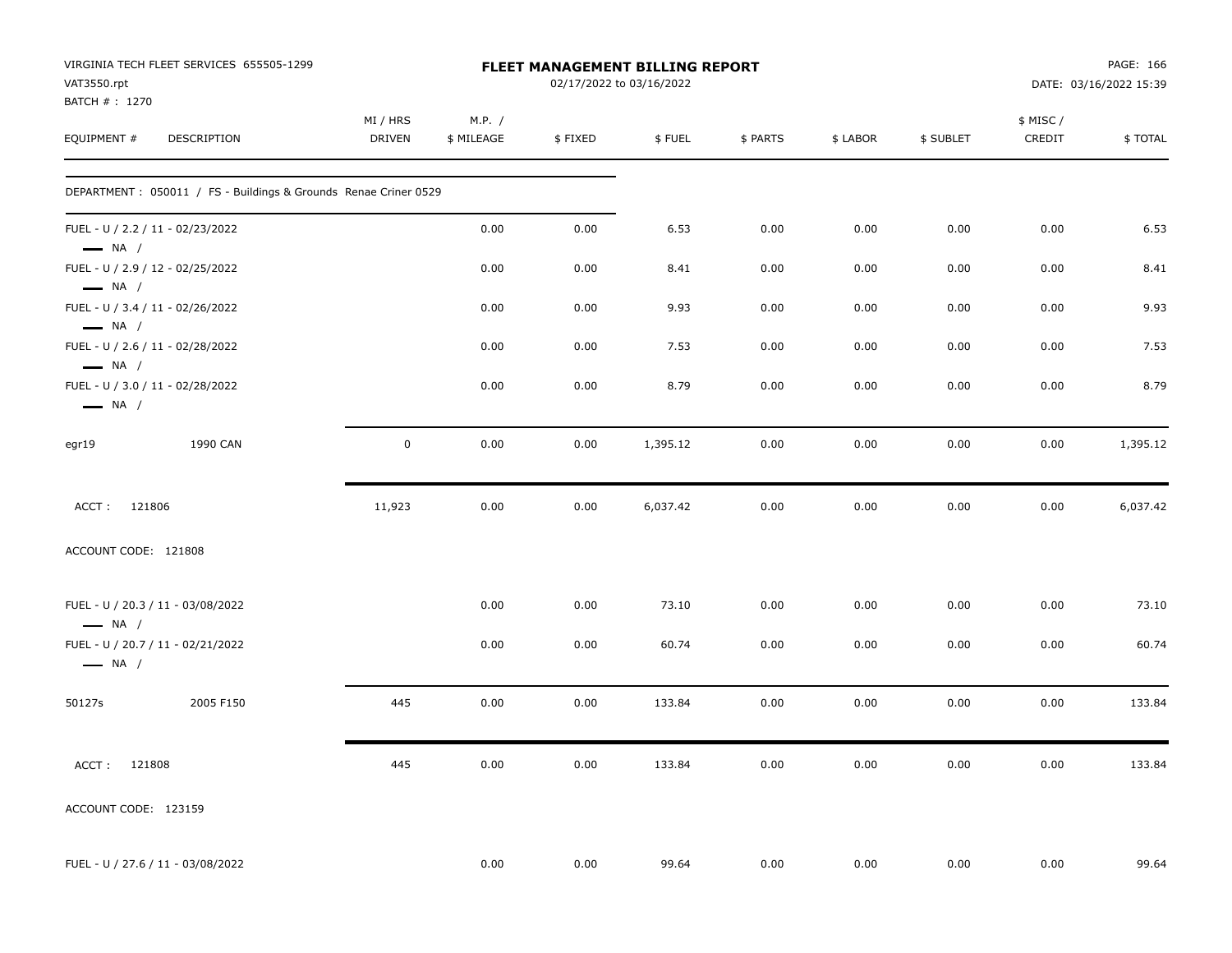| VAT3550.rpt<br>BATCH #: 1270                               | VIRGINIA TECH FLEET SERVICES 655505-1299                         | FLEET MANAGEMENT BILLING REPORT<br>02/17/2022 to 03/16/2022 |                      |         |        |          |          |           | PAGE: 167<br>DATE: 03/16/2022 15:39 |         |  |
|------------------------------------------------------------|------------------------------------------------------------------|-------------------------------------------------------------|----------------------|---------|--------|----------|----------|-----------|-------------------------------------|---------|--|
| EQUIPMENT #                                                | DESCRIPTION                                                      | MI / HRS<br>DRIVEN                                          | M.P. /<br>\$ MILEAGE | \$FIXED | \$FUEL | \$ PARTS | \$ LABOR | \$ SUBLET | \$ MISC /<br>CREDIT                 | \$TOTAL |  |
|                                                            | DEPARTMENT : 050011 / FS - Buildings & Grounds Renae Criner 0529 |                                                             |                      |         |        |          |          |           |                                     |         |  |
| $\longrightarrow$ NA /<br>$\longrightarrow$ NA /           | FUEL - U / 27.9 / 11 - 02/22/2022                                |                                                             | 0.00                 | 0.00    | 81.75  | 0.00     | 0.00     | 0.00      | 0.00                                | 81.75   |  |
| PARTS ISSUE # I312304<br>$\longrightarrow$ NA /            |                                                                  |                                                             | 0.00                 | 0.00    | 0.00   | 7.20     | 0.00     | 0.00      | 0.00                                | 7.20    |  |
| 71586s                                                     | 2017 Express 2500                                                | 401                                                         | 0.00                 | 0.00    | 181.39 | 7.20     | 0.00     | 0.00      | 0.00                                | 188.59  |  |
| ACCT: 123159                                               |                                                                  | 401                                                         | 0.00                 | 0.00    | 181.39 | 7.20     | 0.00     | 0.00      | 0.00                                | 188.59  |  |
| ACCOUNT CODE: 176035                                       |                                                                  |                                                             |                      |         |        |          |          |           |                                     |         |  |
| $\longrightarrow$ NA /                                     | FUEL - U / 20.3 / 12 - 03/03/2022                                |                                                             | 0.00                 | 0.00    | 59.39  | 0.00     | 0.00     | 0.00      | 0.00                                | 59.39   |  |
| $\longrightarrow$ NA /                                     | FUEL - U / 19.0 / 11 - 03/11/2022                                |                                                             | 0.00                 | 0.00    | 68.59  | 0.00     | 0.00     | 0.00      | 0.00                                | 68.59   |  |
| $\longrightarrow$ NA /                                     | FUEL - U / 22.4 / 12 - 02/22/2022                                |                                                             | 0.00                 | 0.00    | 65.51  | 0.00     | 0.00     | 0.00      | 0.00                                | 65.51   |  |
| 60206S                                                     | 2011 SAVANA                                                      | 539                                                         | 0.00                 | 0.00    | 193.49 | 0.00     | 0.00     | 0.00      | 0.00                                | 193.49  |  |
| ACCT: 176035                                               |                                                                  | 539                                                         | 0.00                 | 0.00    | 193.49 | 0.00     | 0.00     | 0.00      | 0.00                                | 193.49  |  |
| ACCOUNT CODE: 177305                                       |                                                                  |                                                             |                      |         |        |          |          |           |                                     |         |  |
| FUEL - U / 5.1 / 11 - 03/04/2022<br>$\longrightarrow$ NA / |                                                                  |                                                             | 0.00                 | 0.00    | 15.06  | 0.00     | 0.00     | 0.00      | 0.00                                | 15.06   |  |
| FUEL - U / 2.0 / 11 - 03/07/2022<br>$\longrightarrow$ NA / |                                                                  |                                                             | 0.00                 | 0.00    | 5.86   | 0.00     | 0.00     | 0.00      | 0.00                                | 5.86    |  |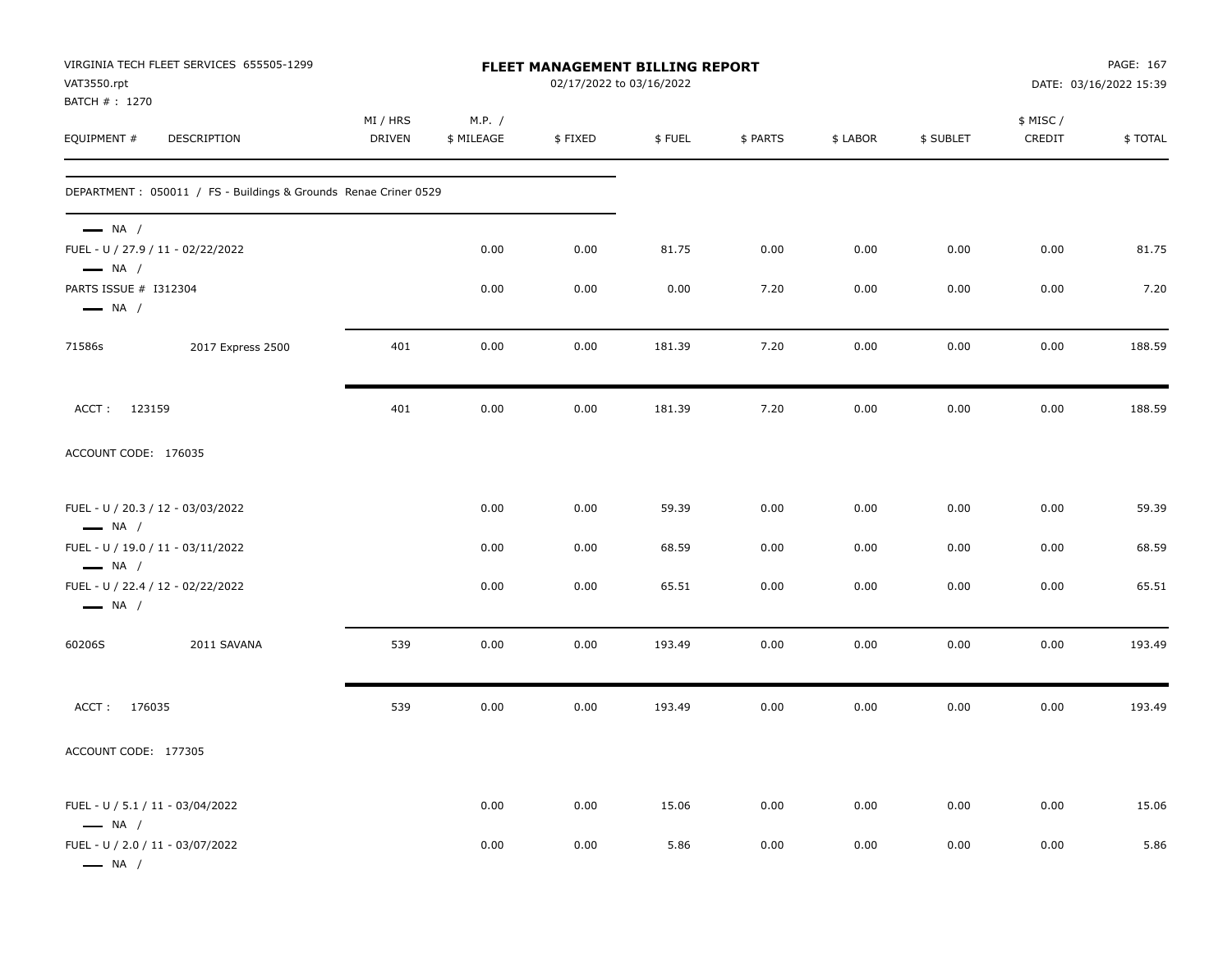| VAT3550.rpt<br>BATCH #: 1270 | VIRGINIA TECH FLEET SERVICES 655505-1299                        |        |                           |                      |         | <b>FLEET MANAGEMENT BILLING REPORT</b><br>02/17/2022 to 03/16/2022 |          |                |                  |                    | PAGE: 168<br>DATE: 03/16/2022 15:39 |
|------------------------------|-----------------------------------------------------------------|--------|---------------------------|----------------------|---------|--------------------------------------------------------------------|----------|----------------|------------------|--------------------|-------------------------------------|
| EQUIPMENT #                  | DESCRIPTION                                                     |        | MI / HRS<br><b>DRIVEN</b> | M.P. /<br>\$ MILEAGE | \$FIXED | \$FUEL                                                             | \$ PARTS | \$ LABOR       | \$ SUBLET        | \$ MISC/<br>CREDIT | \$TOTAL                             |
|                              | DEPARTMENT: 050011 / FS - Buildings & Grounds Renae Criner 0529 |        |                           |                      |         |                                                                    |          |                |                  |                    |                                     |
| <b>EQHSC</b>                 | 2019 EQUIPMENT                                                  |        | 0                         | 0.00                 | 0.00    | 20.92                                                              | 0.00     | 0.00           | 0.00             | 0.00               | 20.92                               |
| ACCT:                        | 177305                                                          |        | 0                         | 0.00                 | 0.00    | 20.92                                                              | 0.00     | 0.00           | 0.00             | 0.00               | 20.92                               |
|                              | DEPARTMENT SUBTOTALS :                                          |        | 21,282                    | 0.00                 | 0.00    | 10,286.49                                                          | 7.20     | 0.00           | 0.00             | 0.00               | 10,293.69                           |
|                              | <b>BREAKDOWN OF CHARGES:</b>                                    |        |                           | MILEAGE              |         |                                                                    | 0.00     |                | PARTS (WO'S)     |                    | 0.00                                |
|                              | <b>EQUIPMENT COUNT:</b>                                         | 65     |                           | MOTOR POOL           |         |                                                                    | 0.00     |                | PARTS (IND.ISS.) |                    | 7.20                                |
|                              | DEPARTMENT:                                                     | 050011 |                           | <b>BASE</b>          |         |                                                                    | 0.00     | <b>CREDITS</b> |                  |                    | 0.00                                |
|                              |                                                                 |        |                           | <b>INSURANCE</b>     |         |                                                                    | 0.00     |                | MISCELLANEOUS    |                    | 0.00                                |
|                              |                                                                 |        |                           | <b>OTHER</b>         |         |                                                                    | 0.00     | LABOR          |                  |                    | 0.00                                |
|                              |                                                                 |        |                           | <b>REPLACEMENT</b>   |         |                                                                    | 0.00     | <b>SUBLETS</b> |                  |                    | 0.00                                |
|                              |                                                                 |        |                           | <b>FUEL</b>          |         | 10,286.49                                                          |          |                |                  |                    |                                     |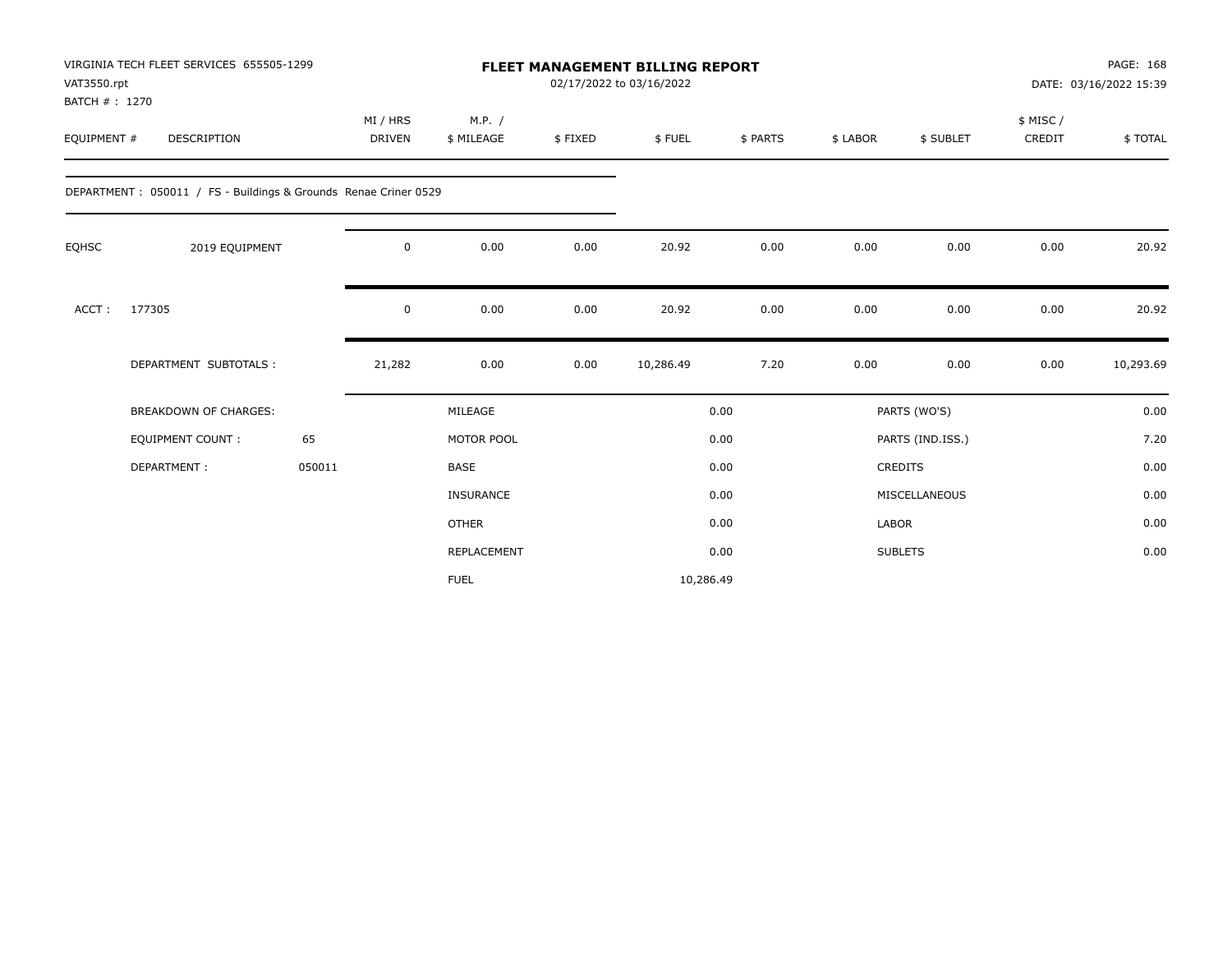| VAT3550.rpt<br>BATCH # : 1270 | VIRGINIA TECH FLEET SERVICES 655505-1299                               | FLEET MANAGEMENT BILLING REPORT<br>02/17/2022 to 03/16/2022 |                      |         |        |          |          |           |                     | PAGE: 169<br>DATE: 03/16/2022 15:39 |
|-------------------------------|------------------------------------------------------------------------|-------------------------------------------------------------|----------------------|---------|--------|----------|----------|-----------|---------------------|-------------------------------------|
| EQUIPMENT #                   | DESCRIPTION                                                            | MI / HRS<br><b>DRIVEN</b>                                   | M.P. /<br>\$ MILEAGE | \$FIXED | \$FUEL | \$ PARTS | \$ LABOR | \$ SUBLET | \$ MISC /<br>CREDIT | \$TOTAL                             |
|                               | DEPARTMENT : 050012 / FS - Facilities Operations-Adm Renae Criner 0529 |                                                             |                      |         |        |          |          |           |                     |                                     |
| ACCOUNT CODE: 119644          |                                                                        |                                                             |                      |         |        |          |          |           |                     |                                     |
| $\longrightarrow$ NA /        | FUEL - U / 15.7 / 11 - 03/01/2022                                      |                                                             | 0.00                 | 0.00    | 46.06  | 0.00     | 0.00     | 0.00      | 0.00                | 46.06                               |
| 48532S                        | 2003 S-10                                                              | 160                                                         | 0.00                 | 0.00    | 46.06  | 0.00     | 0.00     | 0.00      | 0.00                | 46.06                               |
| $\longrightarrow$ NA /        | FUEL - U / 15.6 / 11 - 03/07/2022                                      |                                                             | 0.00                 | 0.00    | 56.32  | 0.00     | 0.00     | 0.00      | 0.00                | 56.32                               |
| 55085S                        | 2007 EXPLORER                                                          | 155                                                         | 0.00                 | 0.00    | 56.32  | 0.00     | 0.00     | 0.00      | 0.00                | 56.32                               |
| ACCT: 119644                  |                                                                        | 315                                                         | 0.00                 | 0.00    | 102.38 | 0.00     | 0.00     | 0.00      | 0.00                | 102.38                              |
| ACCOUNT CODE: 121806          |                                                                        |                                                             |                      |         |        |          |          |           |                     |                                     |
| $\longrightarrow$ NA /        | FUEL - U / 18.1 / 11 - 03/09/2022                                      |                                                             | 0.00                 | 0.00    | 65.20  | 0.00     | 0.00     | 0.00      | 0.00                | 65.20                               |
| $\longrightarrow$ NA /        | FUEL - U / 18.0 / 11 - 02/18/2022                                      |                                                             | 0.00                 | 0.00    | 52.74  | 0.00     | 0.00     | 0.00      | 0.00                | 52.74                               |
| 74647s                        | 2018 Frontier                                                          | 438                                                         | 0.00                 | 0.00    | 117.94 | 0.00     | 0.00     | 0.00      | 0.00                | 117.94                              |
| ACCT:<br>121806               |                                                                        | 438                                                         | 0.00                 | 0.00    | 117.94 | 0.00     | 0.00     | 0.00      | 0.00                | 117.94                              |

ACCOUNT CODE: 175663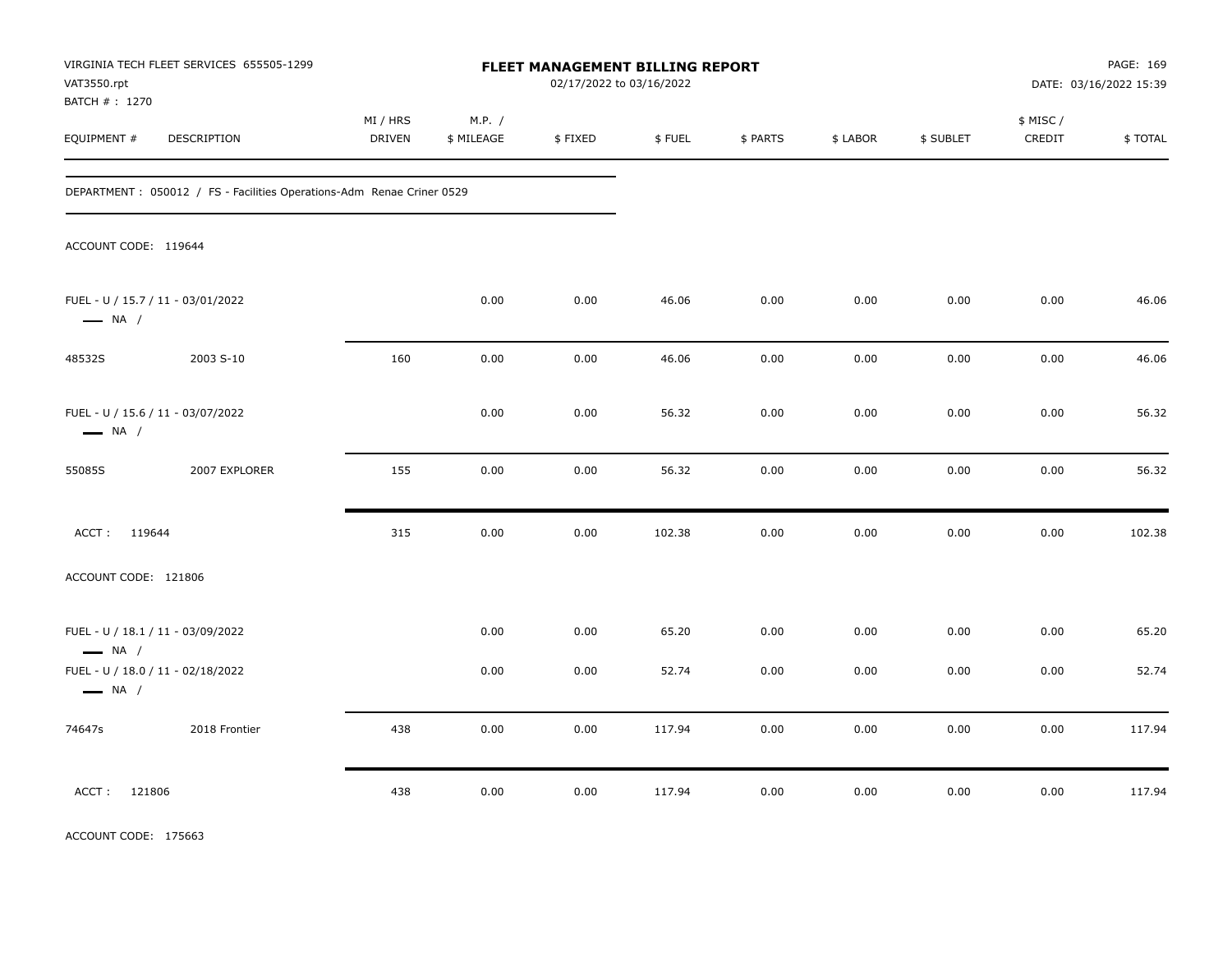| VAT3550.rpt<br>BATCH #: 1270 | VIRGINIA TECH FLEET SERVICES 655505-1299                               |                |                           |                      | 02/17/2022 to 03/16/2022 | <b>FLEET MANAGEMENT BILLING REPORT</b> |          |          |                  |                    | PAGE: 170<br>DATE: 03/16/2022 15:39 |
|------------------------------|------------------------------------------------------------------------|----------------|---------------------------|----------------------|--------------------------|----------------------------------------|----------|----------|------------------|--------------------|-------------------------------------|
| EQUIPMENT #                  | <b>DESCRIPTION</b>                                                     |                | MI / HRS<br><b>DRIVEN</b> | M.P. /<br>\$ MILEAGE | \$FIXED                  | \$FUEL                                 | \$ PARTS | \$ LABOR | \$ SUBLET        | \$ MISC/<br>CREDIT | \$TOTAL                             |
|                              | DEPARTMENT : 050012 / FS - Facilities Operations-Adm Renae Criner 0529 |                |                           |                      |                          |                                        |          |          |                  |                    |                                     |
| $\longrightarrow$ NA /       | FUEL - U / 21.7 / 11 - 02/17/2022                                      |                |                           | 0.00                 | 0.00                     | 63.58                                  | 0.00     | 0.00     | 0.00             | 0.00               | 63.58                               |
| 77326s                       | 2019 VAN                                                               |                | $\pmb{0}$                 | 0.00                 | 0.00                     | 63.58                                  | 0.00     | 0.00     | 0.00             | 0.00               | 63.58                               |
| ACCT:                        | 175663                                                                 |                | 0                         | 0.00                 | 0.00                     | 63.58                                  | 0.00     | 0.00     | 0.00             | 0.00               | 63.58                               |
|                              | DEPARTMENT SUBTOTALS :                                                 |                | 753                       | 0.00                 | 0.00                     | 283.90                                 | 0.00     | 0.00     | 0.00             | 0.00               | 283.90                              |
|                              | <b>BREAKDOWN OF CHARGES:</b>                                           |                |                           | MILEAGE              |                          |                                        | 0.00     |          | PARTS (WO'S)     |                    | 0.00                                |
|                              | <b>EQUIPMENT COUNT:</b>                                                | $\overline{4}$ |                           | MOTOR POOL           |                          |                                        | 0.00     |          | PARTS (IND.ISS.) |                    | 0.00                                |
|                              | DEPARTMENT:                                                            | 050012         |                           | <b>BASE</b>          |                          |                                        | 0.00     |          | CREDITS          |                    | 0.00                                |
|                              |                                                                        |                |                           | INSURANCE            |                          |                                        | 0.00     |          | MISCELLANEOUS    |                    | 0.00                                |
|                              |                                                                        |                |                           | <b>OTHER</b>         |                          |                                        | 0.00     | LABOR    |                  |                    | 0.00                                |
|                              |                                                                        |                |                           | <b>REPLACEMENT</b>   |                          |                                        | 0.00     |          | <b>SUBLETS</b>   |                    | 0.00                                |
|                              |                                                                        |                |                           | <b>FUEL</b>          |                          |                                        | 283.90   |          |                  |                    |                                     |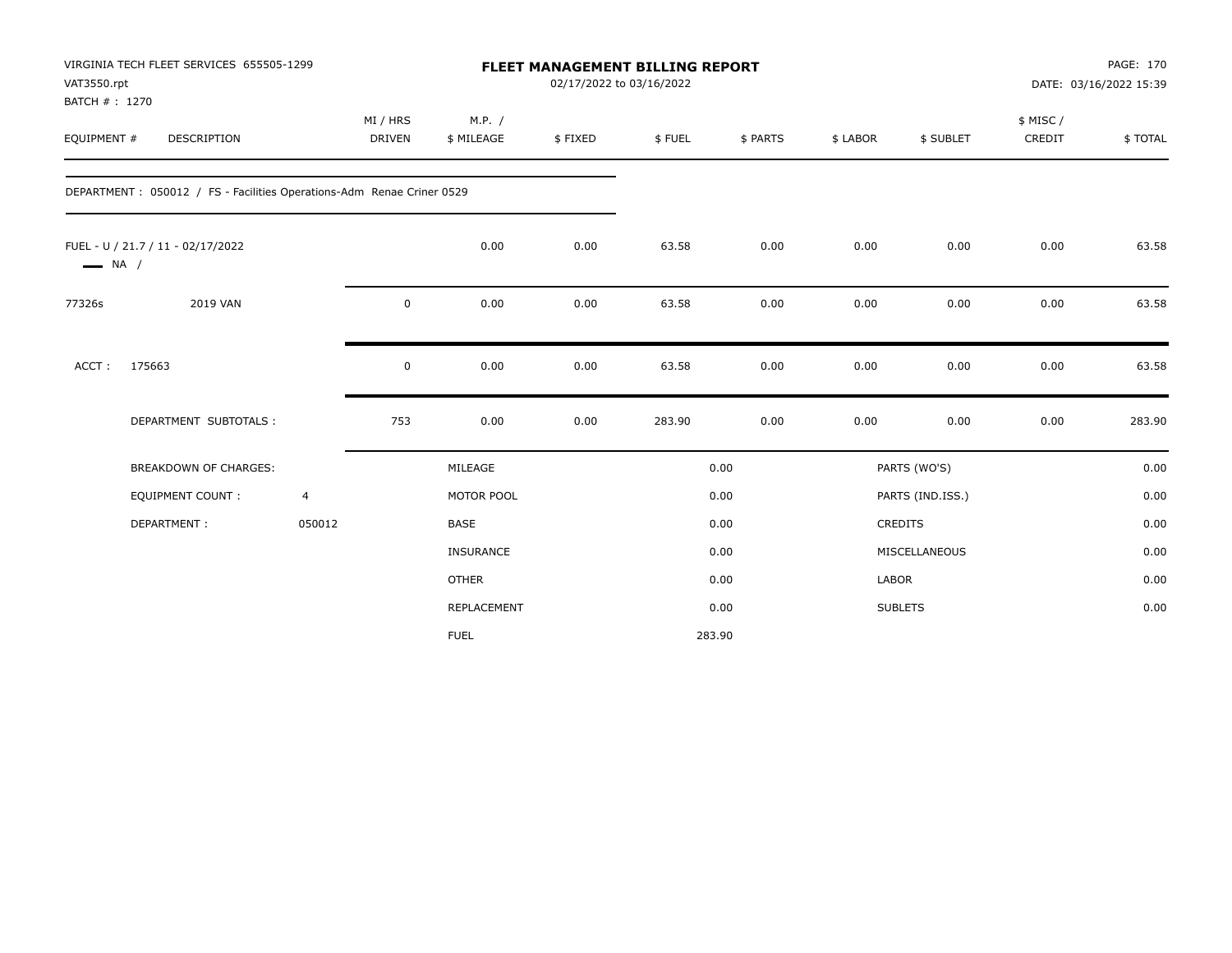| VAT3550.rpt<br>BATCH #: 1270 | VIRGINIA TECH FLEET SERVICES 655505-1299                          |                    |                      | FLEET MANAGEMENT BILLING REPORT<br>02/17/2022 to 03/16/2022 |        |          |          |           |                     | PAGE: 171<br>DATE: 03/16/2022 15:39 |
|------------------------------|-------------------------------------------------------------------|--------------------|----------------------|-------------------------------------------------------------|--------|----------|----------|-----------|---------------------|-------------------------------------|
| EQUIPMENT #                  | DESCRIPTION                                                       | MI / HRS<br>DRIVEN | M.P. /<br>\$ MILEAGE | \$FIXED                                                     | \$FUEL | \$ PARTS | \$ LABOR | \$ SUBLET | \$ MISC /<br>CREDIT | \$TOTAL                             |
|                              | DEPARTMENT : 050083 / FS - Mechanical Utilities Renae Criner 0529 |                    |                      |                                                             |        |          |          |           |                     |                                     |
| ACCOUNT CODE: 122672         |                                                                   |                    |                      |                                                             |        |          |          |           |                     |                                     |
| $\longrightarrow$ NA /       | FUEL - U / 25.0 / 11 - 02/23/2022                                 |                    | 0.00                 | 0.00                                                        | 73.10  | 0.00     | 0.00     | 0.00      | 0.00                | 73.10                               |
| 49001S                       | 2004 F150                                                         | 138                | 0.00                 | 0.00                                                        | 73.10  | 0.00     | 0.00     | 0.00      | 0.00                | 73.10                               |
| $\longrightarrow$ NA /       | FUEL - U / 16.1 / 12 - 03/11/2022                                 |                    | 0.00                 | 0.00                                                        | 57.94  | 0.00     | 0.00     | 0.00      | 0.00                | 57.94                               |
| 49005s                       | 2004 F150                                                         | 127                | 0.00                 | 0.00                                                        | 57.94  | 0.00     | 0.00     | 0.00      | 0.00                | 57.94                               |
| $\longrightarrow$ NA /       | FUEL - D / 38.7 / 13 - 02/16/2022                                 |                    | 0.00                 | 0.00                                                        | 122.20 | 0.00     | 0.00     | 0.00      | 0.00                | 122.20                              |
| 52483S                       | 2006 Aceterra                                                     | 279                | 0.00                 | 0.00                                                        | 122.20 | 0.00     | 0.00     | 0.00      | 0.00                | 122.20                              |
| $\longrightarrow$ NA /       | FUEL - U / 26.1 / 11 - 03/04/2022                                 |                    | 0.00                 | 0.00                                                        | 76.44  | 0.00     | 0.00     | 0.00      | 0.00                | 76.44                               |
| $\longrightarrow$ NA /       | FUEL - U / 28.0 / 11 - 02/23/2022                                 |                    | 0.00                 | 0.00                                                        | 82.04  | 0.00     | 0.00     | 0.00      | 0.00                | 82.04                               |
| 65561S                       | 2014 F250                                                         | 358                | 0.00                 | 0.00                                                        | 158.48 | 0.00     | 0.00     | 0.00      | 0.00                | 158.48                              |
| $\longrightarrow$ NA /       | FUEL - U / 26.0 / 11 - 03/09/2022                                 |                    | 0.00                 | 0.00                                                        | 93.86  | 0.00     | 0.00     | 0.00      | 0.00                | 93.86                               |
| $\longrightarrow$ NA /       | FUEL - U / 21.0 / 11 - 03/16/2022                                 |                    | 0.00                 | 0.00                                                        | 74.76  | 0.00     | 0.00     | 0.00      | 0.00                | 74.76                               |
|                              | FUEL - U / 27.0 / 11 - 02/28/2022                                 |                    | 0.00                 | 0.00                                                        | 79.11  | 0.00     | 0.00     | 0.00      | 0.00                | 79.11                               |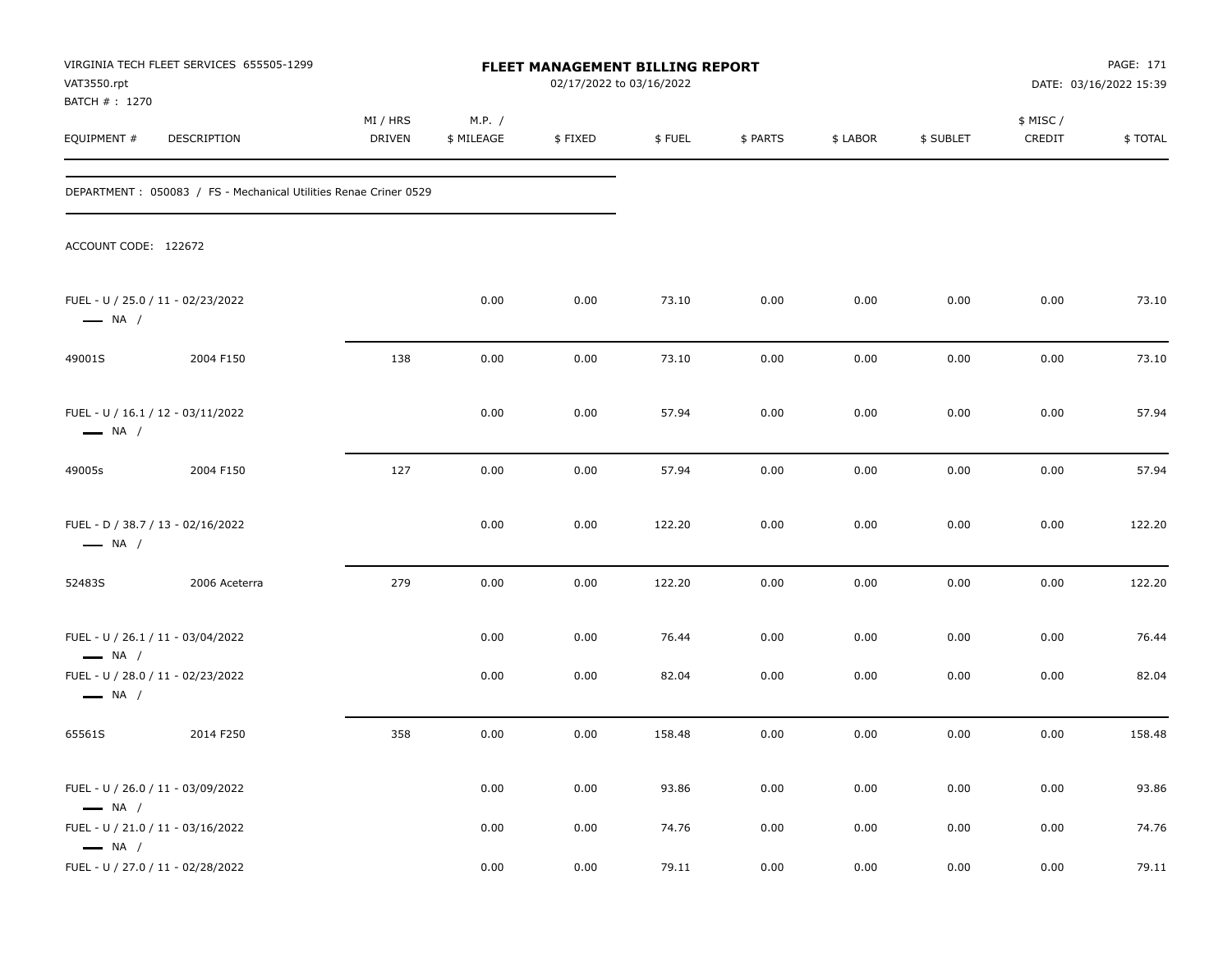| VAT3550.rpt<br>BATCH #: 1270 | VIRGINIA TECH FLEET SERVICES 655505-1299                          | FLEET MANAGEMENT BILLING REPORT<br>02/17/2022 to 03/16/2022 |                      |         |        |          |          |           |                    | PAGE: 172<br>DATE: 03/16/2022 15:39 |  |
|------------------------------|-------------------------------------------------------------------|-------------------------------------------------------------|----------------------|---------|--------|----------|----------|-----------|--------------------|-------------------------------------|--|
| EQUIPMENT #                  | DESCRIPTION                                                       | MI / HRS<br><b>DRIVEN</b>                                   | M.P. /<br>\$ MILEAGE | \$FIXED | \$FUEL | \$ PARTS | \$ LABOR | \$ SUBLET | \$ MISC/<br>CREDIT | \$TOTAL                             |  |
|                              | DEPARTMENT : 050083 / FS - Mechanical Utilities Renae Criner 0529 |                                                             |                      |         |        |          |          |           |                    |                                     |  |
| $\longrightarrow$ NA /       |                                                                   |                                                             |                      |         |        |          |          |           |                    |                                     |  |
| 65562S                       | 2014 F250                                                         | 463                                                         | 0.00                 | 0.00    | 247.73 | 0.00     | 0.00     | 0.00      | 0.00               | 247.73                              |  |
| $\longrightarrow$ NA /       | FUEL - U / 28.0 / 11 - 02/28/2022                                 |                                                             | 0.00                 | 0.00    | 82.04  | 0.00     | 0.00     | 0.00      | 0.00               | 82.04                               |  |
| 66969S                       | 2015 F250-4x4                                                     | 99                                                          | 0.00                 | 0.00    | 82.04  | 0.00     | 0.00     | 0.00      | 0.00               | 82.04                               |  |
| $\longrightarrow$ NA /       | FUEL - U / 23.7 / 12 - 03/04/2022                                 |                                                             | 0.00                 | 0.00    | 69.41  | 0.00     | 0.00     | 0.00      | 0.00               | 69.41                               |  |
| $\longrightarrow$ NA /       | FUEL - U / 30.2 / 11 - 02/22/2022                                 |                                                             | 0.00                 | 0.00    | 88.43  | 0.00     | 0.00     | 0.00      | 0.00               | 88.43                               |  |
| 66970S                       | 2015 F250-4x4                                                     | 316                                                         | 0.00                 | 0.00    | 157.84 | 0.00     | 0.00     | 0.00      | 0.00               | 157.84                              |  |
| $\longrightarrow$ NA /       | FUEL - D / 23.8 / 13 - 03/16/2022                                 |                                                             | 0.00                 | 0.00    | 98.94  | 0.00     | 0.00     | 0.00      | 0.00               | 98.94                               |  |
| 74627s                       | 2018 Workstar 7400                                                | 67                                                          | 0.00                 | 0.00    | 98.94  | 0.00     | 0.00     | 0.00      | 0.00               | 98.94                               |  |
|                              | ACCT: 122672                                                      | 1,847                                                       | 0.00                 | 0.00    | 998.27 | 0.00     | 0.00     | 0.00      | 0.00               | 998.27                              |  |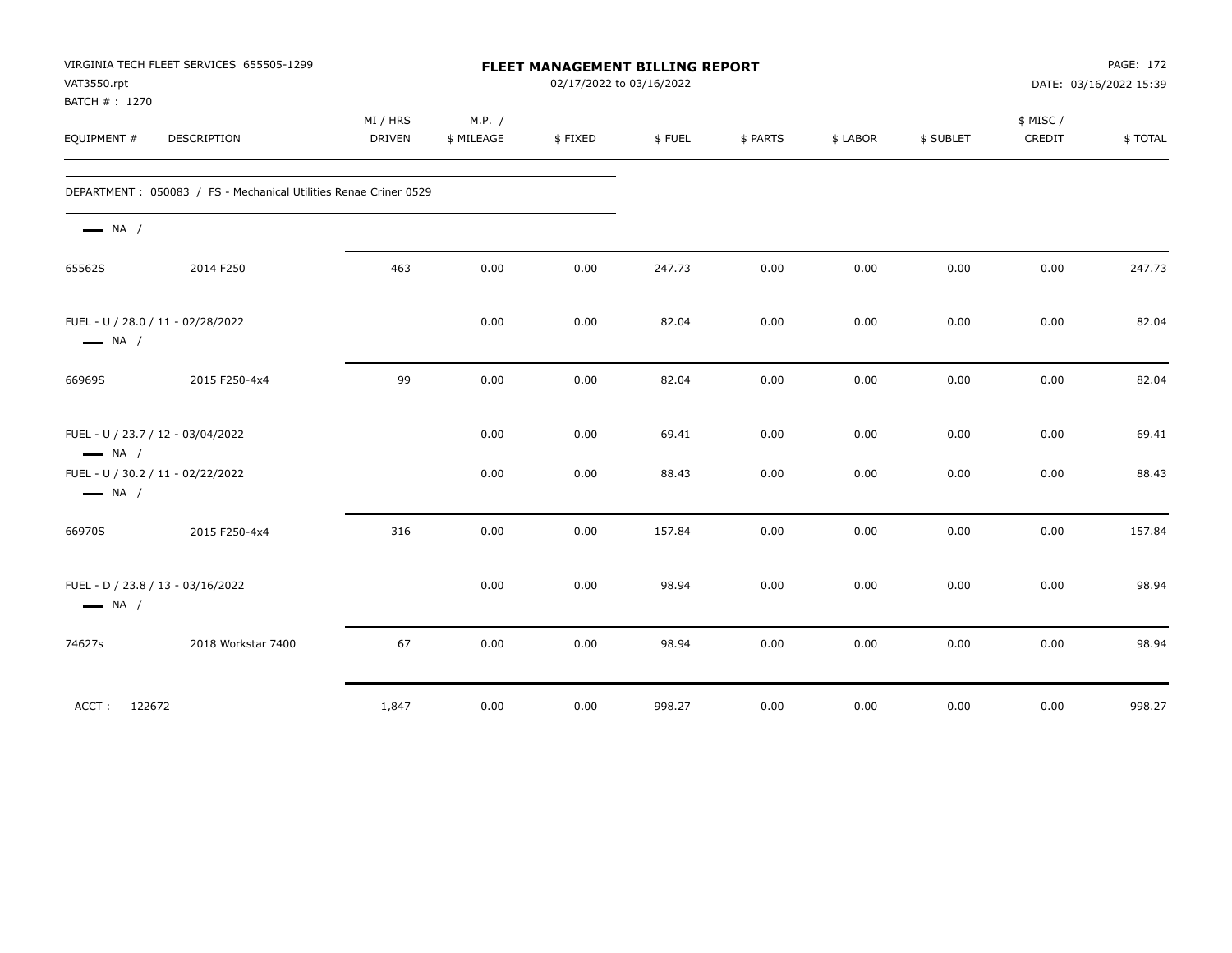| VIRGINIA TECH FLEET SERVICES 655505-1299<br>VAT3550.rpt<br>BATCH # : 1270 |        | <b>FLEET MANAGEMENT BILLING REPORT</b><br>02/17/2022 to 03/16/2022 |                      |         |        |          |          |                  |                    | PAGE: 173<br>DATE: 03/16/2022 15:39 |  |
|---------------------------------------------------------------------------|--------|--------------------------------------------------------------------|----------------------|---------|--------|----------|----------|------------------|--------------------|-------------------------------------|--|
| EQUIPMENT #<br>DESCRIPTION                                                |        | MI / HRS<br>DRIVEN                                                 | M.P. /<br>\$ MILEAGE | \$FIXED | \$FUEL | \$ PARTS | \$ LABOR | \$ SUBLET        | \$ MISC/<br>CREDIT | \$TOTAL                             |  |
| DEPARTMENT SUBTOTALS :                                                    |        | 1,847                                                              | 0.00                 | 0.00    | 998.27 | 0.00     | 0.00     | 0.00             | 0.00               | 998.27                              |  |
| <b>BREAKDOWN OF CHARGES:</b>                                              |        |                                                                    | MILEAGE              |         |        | 0.00     |          | PARTS (WO'S)     |                    | 0.00                                |  |
| EQUIPMENT COUNT:                                                          | 8      |                                                                    | MOTOR POOL           |         |        | 0.00     |          | PARTS (IND.ISS.) |                    | 0.00                                |  |
| DEPARTMENT:                                                               | 050083 |                                                                    | <b>BASE</b>          |         |        | 0.00     |          | <b>CREDITS</b>   |                    | 0.00                                |  |
|                                                                           |        |                                                                    | INSURANCE            |         |        | 0.00     |          | MISCELLANEOUS    |                    | 0.00                                |  |
|                                                                           |        |                                                                    | <b>OTHER</b>         |         |        | 0.00     | LABOR    |                  |                    | 0.00                                |  |
|                                                                           |        |                                                                    | REPLACEMENT          |         |        | 0.00     |          | <b>SUBLETS</b>   |                    | 0.00                                |  |
|                                                                           |        |                                                                    | <b>FUEL</b>          |         |        | 998.27   |          |                  |                    |                                     |  |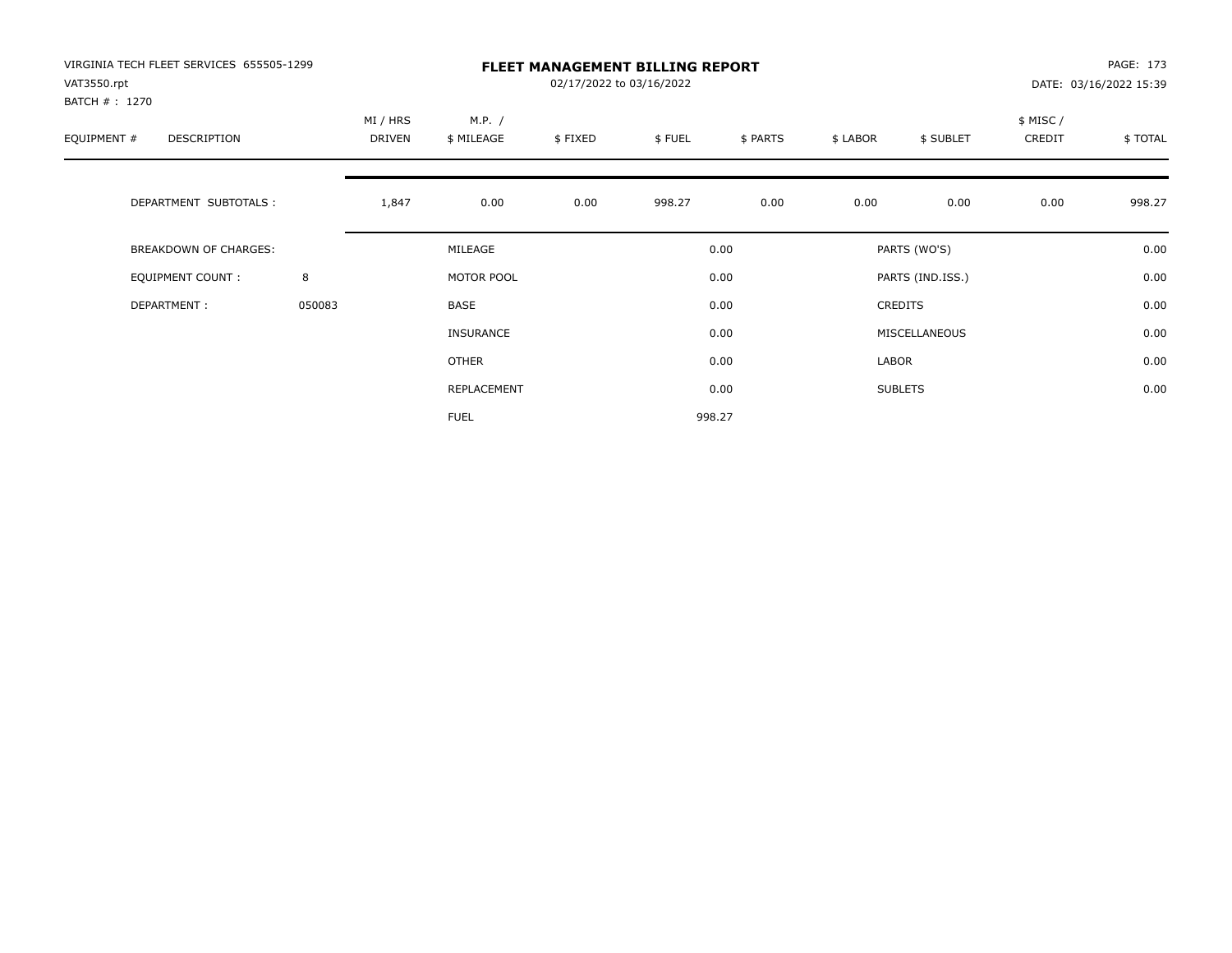| VAT3550.rpt<br>BATCH #: 1270 | VIRGINIA TECH FLEET SERVICES 655505-1299                                  |                    |                      | FLEET MANAGEMENT BILLING REPORT<br>02/17/2022 to 03/16/2022 |        |          |          |           |                     | PAGE: 174<br>DATE: 03/16/2022 15:39 |
|------------------------------|---------------------------------------------------------------------------|--------------------|----------------------|-------------------------------------------------------------|--------|----------|----------|-----------|---------------------|-------------------------------------|
| EQUIPMENT #                  | <b>DESCRIPTION</b>                                                        | MI / HRS<br>DRIVEN | M.P. /<br>\$ MILEAGE | \$FIXED                                                     | \$FUEL | \$ PARTS | \$ LABOR | \$ SUBLET | \$ MISC /<br>CREDIT | \$TOTAL                             |
|                              | DEPARTMENT : 050300 / FS - University Building Official Renae Criner 0529 |                    |                      |                                                             |        |          |          |           |                     |                                     |
| ACCOUNT CODE: 118166         |                                                                           |                    |                      |                                                             |        |          |          |           |                     |                                     |
| $\longrightarrow$ NA /       | FUEL - U / 11.2 / 11 - 03/10/2022                                         |                    | 0.00                 | 0.00                                                        | 40.54  | 0.00     | 0.00     | 0.00      | 0.00                | 40.54                               |
| 68269S                       | 2015 EXPLORER                                                             | 219                | 0.00                 | 0.00                                                        | 40.54  | 0.00     | 0.00     | 0.00      | 0.00                | 40.54                               |
| $\longrightarrow$ NA /       | FUEL - D / 4.7 / 14 - 03/07/2022                                          |                    | 0.00                 | 0.00                                                        | 14.98  | 0.00     | 0.00     | 0.00      | 0.00                | 14.98                               |
| EGUV080                      | 2018 All Terrain                                                          | $\mathbf 0$        | 0.00                 | 0.00                                                        | 14.98  | 0.00     | 0.00     | 0.00      | 0.00                | 14.98                               |
| $\longrightarrow$ NA /       | FUEL - D / 4.5 / 14 - 03/15/2022                                          |                    | 0.00                 | 0.00                                                        | 18.63  | 0.00     | 0.00     | 0.00      | 0.00                | 18.63                               |
| EGUV081                      | 2018 All Terrain                                                          | $\mathsf 0$        | 0.00                 | 0.00                                                        | 18.63  | 0.00     | 0.00     | 0.00      | 0.00                | 18.63                               |
| $\longrightarrow$ NA /       | WORK ORDER # 0000112960                                                   |                    | 0.00                 | 0.00                                                        | 0.00   | 0.00     | 0.00     | 40.00     | 0.00                | 40.00                               |
| EGUV096                      | 2022 All Terrain                                                          | $\mathsf 0$        | 0.00                 | 0.00                                                        | 0.00   | 0.00     | 0.00     | 40.00     | 0.00                | 40.00                               |
| ACCT: 118166                 |                                                                           | 219                | 0.00                 | 0.00                                                        | 74.15  | 0.00     | 0.00     | 40.00     | 0.00                | 114.15                              |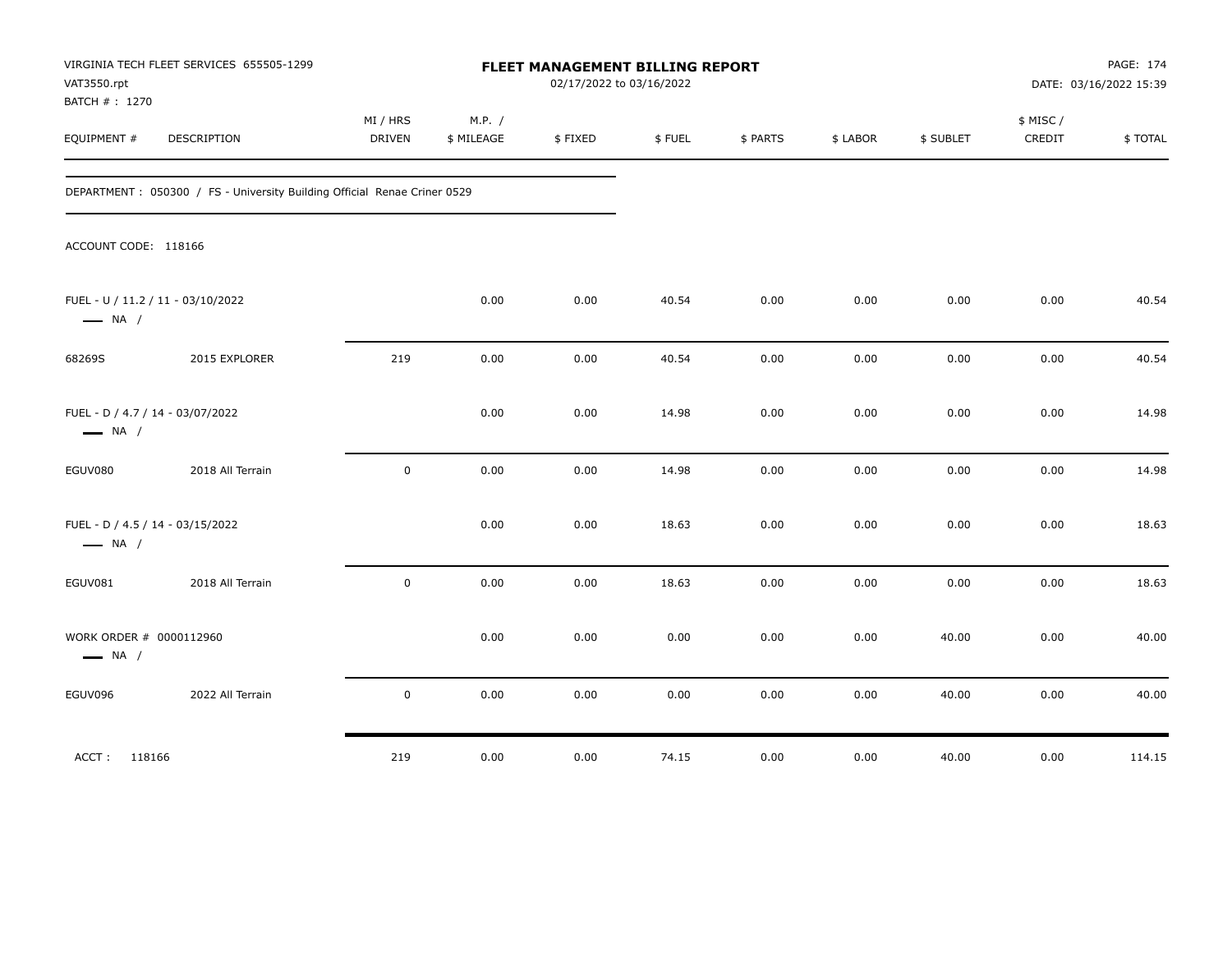| VIRGINIA TECH FLEET SERVICES 655505-1299<br>VAT3550.rpt<br>BATCH # : 1270 |                | <b>FLEET MANAGEMENT BILLING REPORT</b><br>02/17/2022 to 03/16/2022 |                      |         |        |          |          |                  |                    | PAGE: 175<br>DATE: 03/16/2022 15:39 |  |
|---------------------------------------------------------------------------|----------------|--------------------------------------------------------------------|----------------------|---------|--------|----------|----------|------------------|--------------------|-------------------------------------|--|
| EQUIPMENT #<br>DESCRIPTION                                                |                | MI / HRS<br>DRIVEN                                                 | M.P. /<br>\$ MILEAGE | \$FIXED | \$FUEL | \$ PARTS | \$ LABOR | \$ SUBLET        | \$ MISC/<br>CREDIT | \$ TOTAL                            |  |
| DEPARTMENT SUBTOTALS :                                                    |                | 219                                                                | 0.00                 | 0.00    | 74.15  | 0.00     | 0.00     | 40.00            | 0.00               | 114.15                              |  |
| BREAKDOWN OF CHARGES:                                                     |                |                                                                    | MILEAGE              |         |        | 0.00     |          | PARTS (WO'S)     |                    | 0.00                                |  |
| <b>EQUIPMENT COUNT:</b>                                                   | $\overline{4}$ |                                                                    | MOTOR POOL           |         |        | 0.00     |          | PARTS (IND.ISS.) |                    | 0.00                                |  |
| DEPARTMENT:                                                               | 050300         |                                                                    | <b>BASE</b>          |         |        | 0.00     |          | <b>CREDITS</b>   |                    | 0.00                                |  |
|                                                                           |                |                                                                    | INSURANCE            |         |        | 0.00     |          | MISCELLANEOUS    |                    | 0.00                                |  |
|                                                                           |                |                                                                    | OTHER                |         |        | 0.00     | LABOR    |                  |                    | 0.00                                |  |
|                                                                           |                |                                                                    | REPLACEMENT          |         |        | 0.00     |          | <b>SUBLETS</b>   |                    | 40.00                               |  |
|                                                                           |                |                                                                    | <b>FUEL</b>          |         |        | 74.15    |          |                  |                    |                                     |  |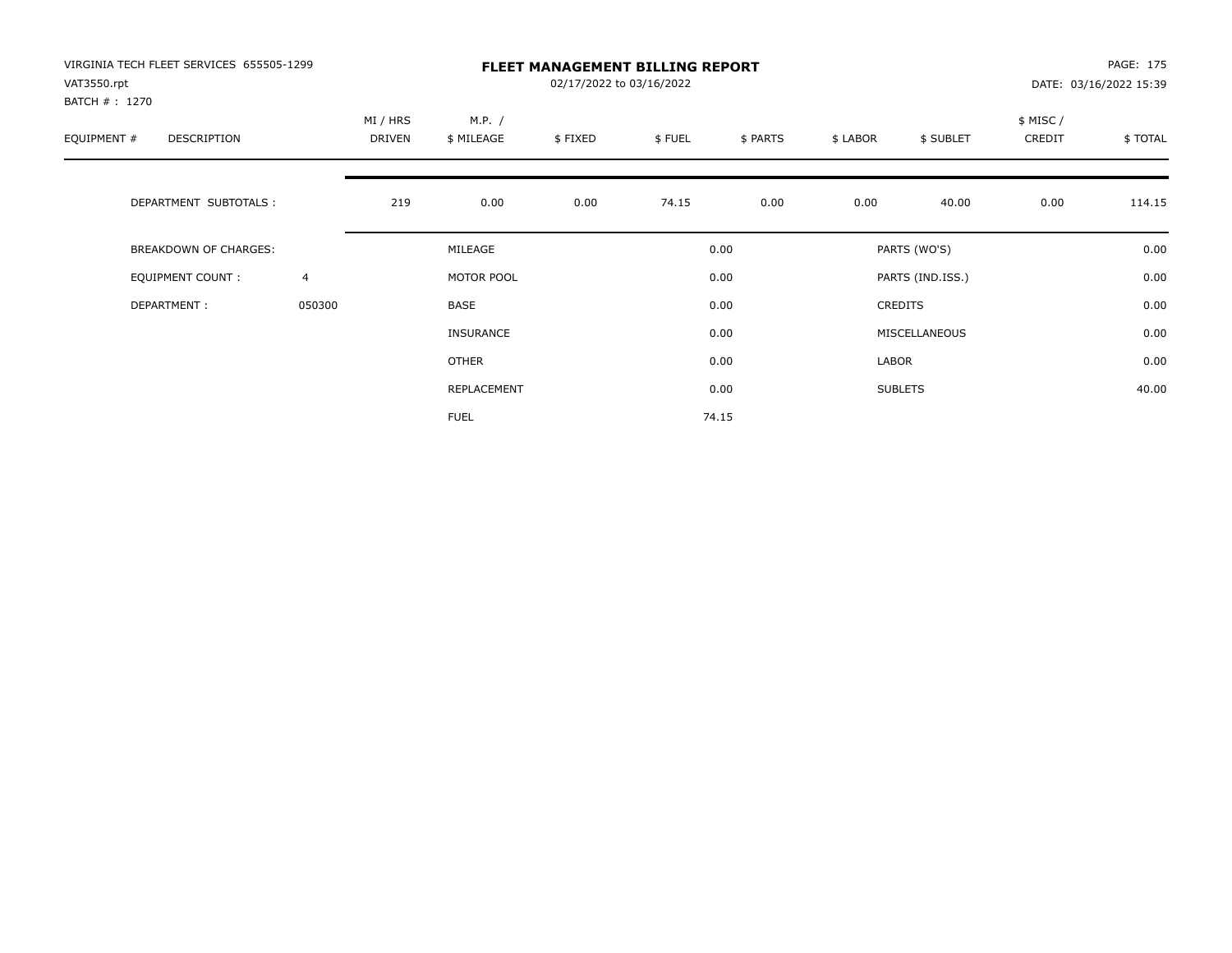| VAT3550.rpt<br>BATCH #: 1270                               | VIRGINIA TECH FLEET SERVICES 655505-1299                        |                           |                      | FLEET MANAGEMENT BILLING REPORT<br>02/17/2022 to 03/16/2022 |        |          |          |           |                    | PAGE: 176<br>DATE: 03/16/2022 15:39 |
|------------------------------------------------------------|-----------------------------------------------------------------|---------------------------|----------------------|-------------------------------------------------------------|--------|----------|----------|-----------|--------------------|-------------------------------------|
| EQUIPMENT #                                                | DESCRIPTION                                                     | MI / HRS<br><b>DRIVEN</b> | M.P. /<br>\$ MILEAGE | \$FIXED                                                     | \$FUEL | \$ PARTS | \$ LABOR | \$ SUBLET | \$ MISC/<br>CREDIT | \$TOTAL                             |
|                                                            | DEPARTMENT : 051600 / FS AVP Ops/Construction Renae Criner 0529 |                           |                      |                                                             |        |          |          |           |                    |                                     |
| ACCOUNT CODE: 176160                                       |                                                                 |                           |                      |                                                             |        |          |          |           |                    |                                     |
| $\longrightarrow$ NA /                                     | FUEL - U / 13.6 / 11 - 03/10/2022                               |                           | 0.00                 | 0.00                                                        | 49.13  | 0.00     | 0.00     | 0.00      | 0.00               | 49.13                               |
| $\longrightarrow$ NA /                                     | FUEL - U / 13.3 / 11 - 02/18/2022                               |                           | 0.00                 | 0.00                                                        | 38.94  | 0.00     | 0.00     | 0.00      | 0.00               | 38.94                               |
| 74691s                                                     | 2018 ESCAPE                                                     | 515                       | 0.00                 | 0.00                                                        | 88.07  | 0.00     | 0.00     | 0.00      | 0.00               | 88.07                               |
| FUEL - U / 9.4 / 11 - 03/09/2022<br>$\longrightarrow$ NA / |                                                                 |                           | 0.00                 | 0.00                                                        | 33.86  | 0.00     | 0.00     | 0.00      | 0.00               | 33.86                               |
| $\longrightarrow$ NA /                                     | FUEL - U / 11.1 / 12 - 02/22/2022                               |                           | 0.00                 | 0.00                                                        | 32.38  | 0.00     | 0.00     | 0.00      | 0.00               | 32.38                               |
| 74693s                                                     | 2018 ESCAPE                                                     | 262                       | 0.00                 | 0.00                                                        | 66.24  | 0.00     | 0.00     | 0.00      | 0.00               | 66.24                               |
| $\longrightarrow$ NA /                                     | FUEL - U / 12.7 / 11 - 03/14/2022                               |                           | 0.00                 | 0.00                                                        | 45.74  | 0.00     | 0.00     | 0.00      | 0.00               | 45.74                               |
| 80227S                                                     | 2021 Rogue                                                      | 298                       | 0.00                 | 0.00                                                        | 45.74  | 0.00     | 0.00     | 0.00      | 0.00               | 45.74                               |
| $\longrightarrow$ NA /                                     | FUEL - U / 13.2 / 11 - 03/11/2022                               |                           | 0.00                 | 0.00                                                        | 47.62  | 0.00     | 0.00     | 0.00      | 0.00               | 47.62                               |
| $\longrightarrow$ NA /                                     | FUEL - U / 22.8 / CC - 02/24/2022                               |                           | 0.00                 | 0.00                                                        | 74.05  | $0.00\,$ | $0.00\,$ | 0.00      | $0.00\,$           | 74.05                               |
| 80228S                                                     | 2021 Rogue                                                      | 664                       | 0.00                 | 0.00                                                        | 121.67 | 0.00     | 0.00     | 0.00      | 0.00               | 121.67                              |
|                                                            | FUEL - U / 13.5 / CC - 02/24/2022                               |                           | 0.00                 | 0.00                                                        | 43.23  | 0.00     | $0.00\,$ | $0.00\,$  | $0.00\,$           | 43.23                               |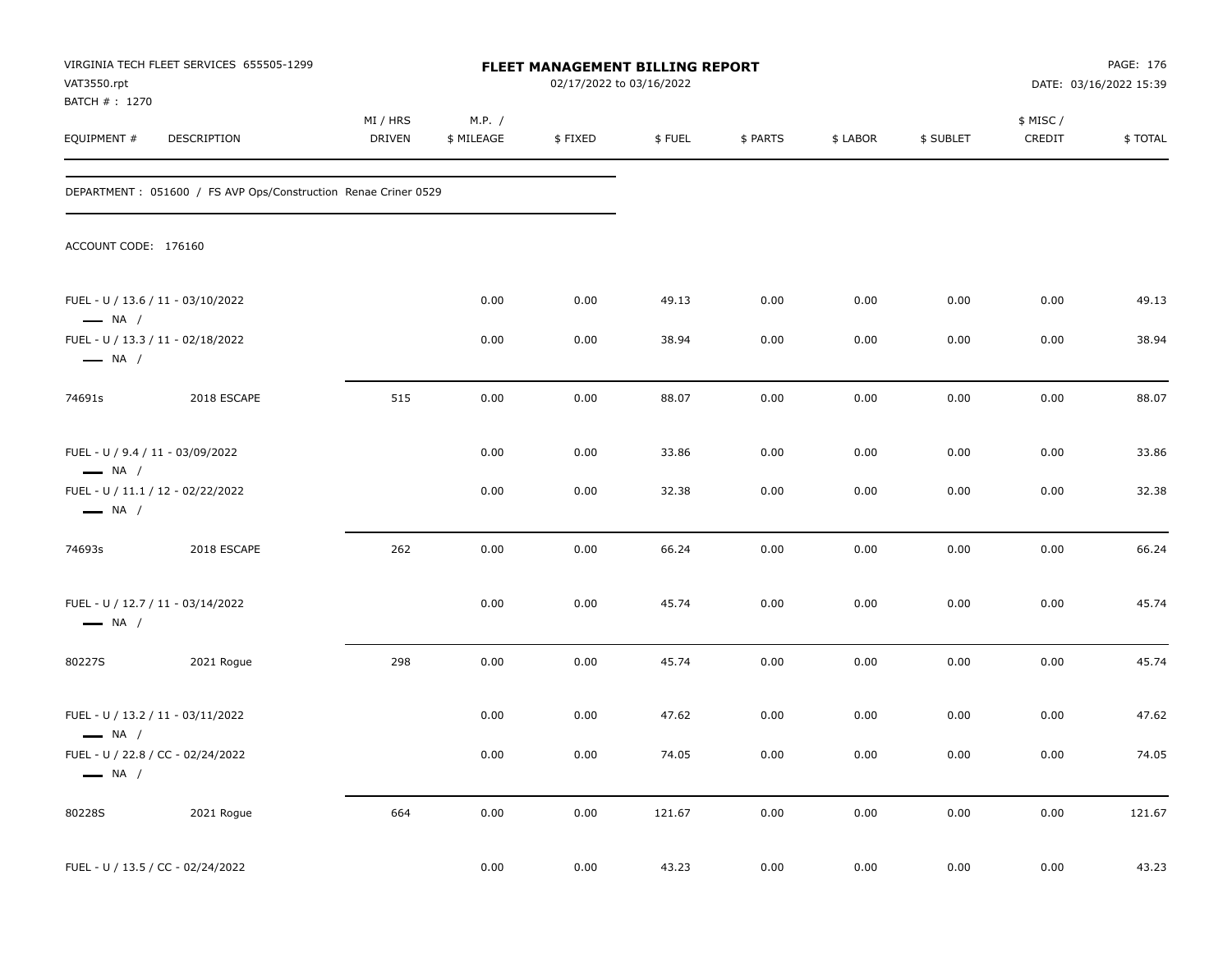| VAT3550.rpt<br>BATCH #: 1270 | VIRGINIA TECH FLEET SERVICES 655505-1299                       |        |                           | <b>FLEET MANAGEMENT BILLING REPORT</b><br>02/17/2022 to 03/16/2022 |         |        |          |              |                  |                    | PAGE: 177<br>DATE: 03/16/2022 15:39 |  |
|------------------------------|----------------------------------------------------------------|--------|---------------------------|--------------------------------------------------------------------|---------|--------|----------|--------------|------------------|--------------------|-------------------------------------|--|
| EQUIPMENT #                  | DESCRIPTION                                                    |        | MI / HRS<br><b>DRIVEN</b> | M.P. /<br>\$ MILEAGE                                               | \$FIXED | \$FUEL | \$ PARTS | \$ LABOR     | \$ SUBLET        | \$ MISC/<br>CREDIT | \$TOTAL                             |  |
|                              | DEPARTMENT: 051600 / FS AVP Ops/Construction Renae Criner 0529 |        |                           |                                                                    |         |        |          |              |                  |                    |                                     |  |
| $\longrightarrow$ NA /       |                                                                |        |                           |                                                                    |         |        |          |              |                  |                    |                                     |  |
| 80229S                       | 2021 Rogue                                                     |        | 377                       | 0.00                                                               | 0.00    | 43.23  | 0.00     | 0.00         | 0.00             | 0.00               | 43.23                               |  |
| ACCT:                        | 176160                                                         |        | 2,116                     | 0.00                                                               | 0.00    | 364.95 | 0.00     | 0.00         | 0.00             | 0.00               | 364.95                              |  |
|                              | DEPARTMENT SUBTOTALS :                                         |        | 2,116                     | 0.00                                                               | 0.00    | 364.95 | 0.00     | 0.00         | 0.00             | 0.00               | 364.95                              |  |
|                              | BREAKDOWN OF CHARGES:                                          |        |                           | MILEAGE                                                            |         |        | 0.00     |              | PARTS (WO'S)     |                    | 0.00                                |  |
|                              | <b>EQUIPMENT COUNT:</b>                                        | 5      |                           | MOTOR POOL                                                         |         |        | 0.00     |              | PARTS (IND.ISS.) |                    | 0.00                                |  |
|                              | DEPARTMENT:                                                    | 051600 |                           | <b>BASE</b>                                                        |         |        | 0.00     |              | <b>CREDITS</b>   |                    | 0.00                                |  |
|                              |                                                                |        |                           | <b>INSURANCE</b>                                                   |         |        | 0.00     |              | MISCELLANEOUS    |                    | 0.00                                |  |
|                              |                                                                |        |                           | <b>OTHER</b>                                                       |         |        | 0.00     | <b>LABOR</b> |                  |                    | 0.00                                |  |
|                              |                                                                |        |                           | REPLACEMENT                                                        |         |        | 0.00     |              | <b>SUBLETS</b>   |                    | 0.00                                |  |
|                              |                                                                |        |                           | <b>FUEL</b>                                                        |         | 364.95 |          |              |                  |                    |                                     |  |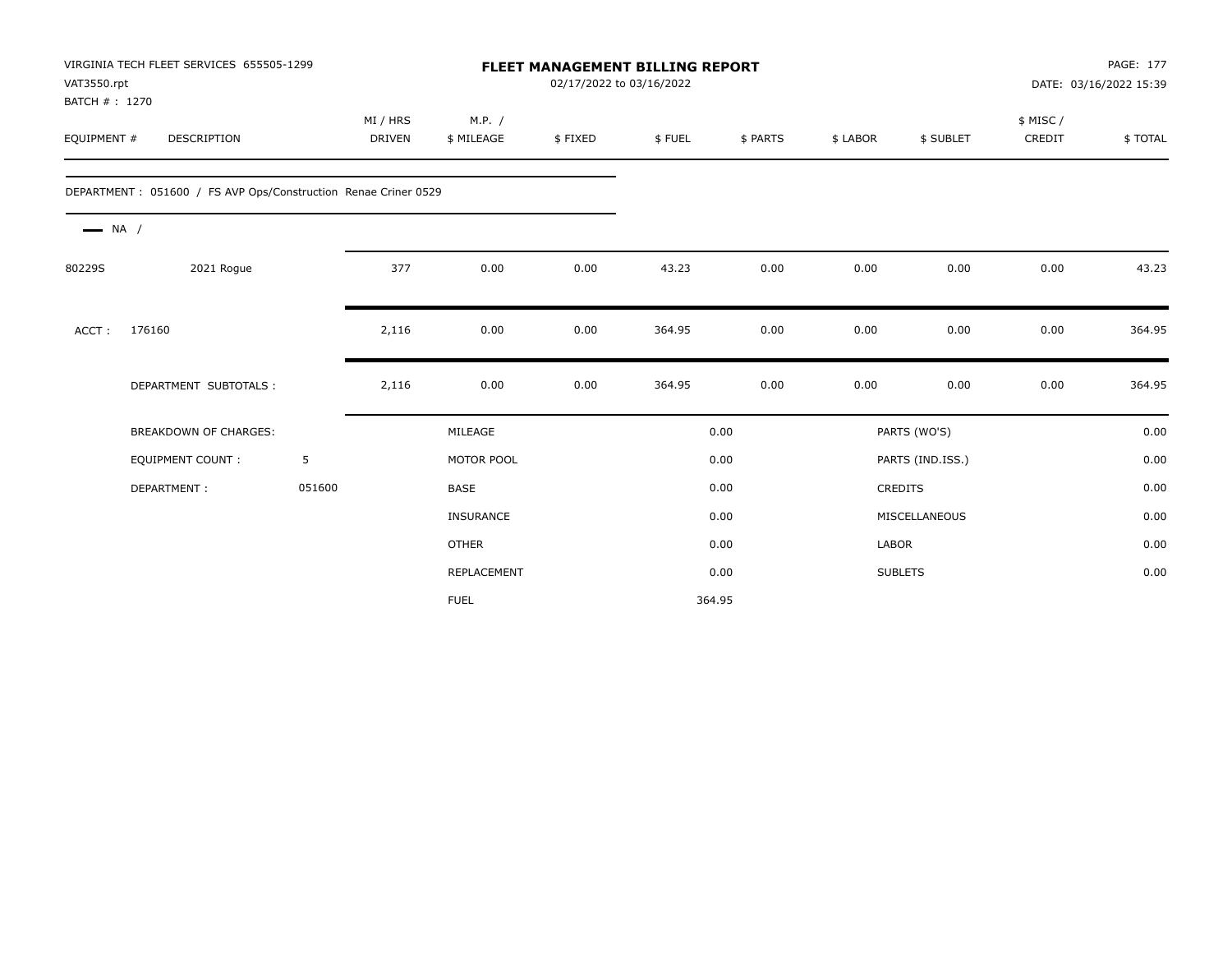| VAT3550.rpt<br>BATCH #: 1270                                | VIRGINIA TECH FLEET SERVICES 655505-1299                          |                    |                      | FLEET MANAGEMENT BILLING REPORT<br>02/17/2022 to 03/16/2022 |        |          |          |           |                     | PAGE: 178<br>DATE: 03/16/2022 15:39 |
|-------------------------------------------------------------|-------------------------------------------------------------------|--------------------|----------------------|-------------------------------------------------------------|--------|----------|----------|-----------|---------------------|-------------------------------------|
| EQUIPMENT #                                                 | DESCRIPTION                                                       | MI / HRS<br>DRIVEN | M.P. /<br>\$ MILEAGE | \$FIXED                                                     | \$FUEL | \$ PARTS | \$ LABOR | \$ SUBLET | \$ MISC /<br>CREDIT | \$TOTAL                             |
|                                                             | DEPARTMENT : 054300 / Hokie Stone Remediation - Renae Criner 0529 |                    |                      |                                                             |        |          |          |           |                     |                                     |
| ACCOUNT CODE: 177305                                        |                                                                   |                    |                      |                                                             |        |          |          |           |                     |                                     |
| FUEL - U / 29.0 / 11 - 02/18/2022<br>$\longrightarrow$ NA / |                                                                   |                    | 0.00                 | 0.00                                                        | 84.94  | 0.00     | 0.00     | 0.00      | 0.00                | 84.94                               |
| 55225s                                                      | 2007 SIERRA                                                       | 188                | 0.00                 | 0.00                                                        | 84.94  | 0.00     | 0.00     | 0.00      | 0.00                | 84.94                               |
| FUEL - U / 17.3 / 11 - 03/02/2022<br>$\longrightarrow$ NA / |                                                                   |                    | 0.00                 | 0.00                                                        | 50.60  | 0.00     | 0.00     | 0.00      | 0.00                | 50.60                               |
| 74666s                                                      | 2018 F150                                                         | 181                | 0.00                 | 0.00                                                        | 50.60  | 0.00     | 0.00     | 0.00      | 0.00                | 50.60                               |
| FUEL - U / 40.9 / 12 - 03/02/2022<br>$\longrightarrow$ NA / |                                                                   |                    | 0.00                 | 0.00                                                        | 119.90 | 0.00     | 0.00     | 0.00      | 0.00                | 119.90                              |
| 74687s                                                      | 2019 F250                                                         | 215                | 0.00                 | 0.00                                                        | 119.90 | 0.00     | 0.00     | 0.00      | 0.00                | 119.90                              |
| FUEL - U / 40.6 / 11 - 02/22/2022<br>$\longrightarrow$ NA / |                                                                   |                    | 0.00                 | 0.00                                                        | 118.81 | 0.00     | 0.00     | 0.00      | 0.00                | 118.81                              |
| 74690S                                                      | 2019 F250-4x4                                                     | 226                | 0.00                 | 0.00                                                        | 118.81 | 0.00     | 0.00     | 0.00      | 0.00                | 118.81                              |
| ACCT: 177305                                                |                                                                   | 810                | 0.00                 | 0.00                                                        | 374.25 | 0.00     | 0.00     | 0.00      | 0.00                | 374.25                              |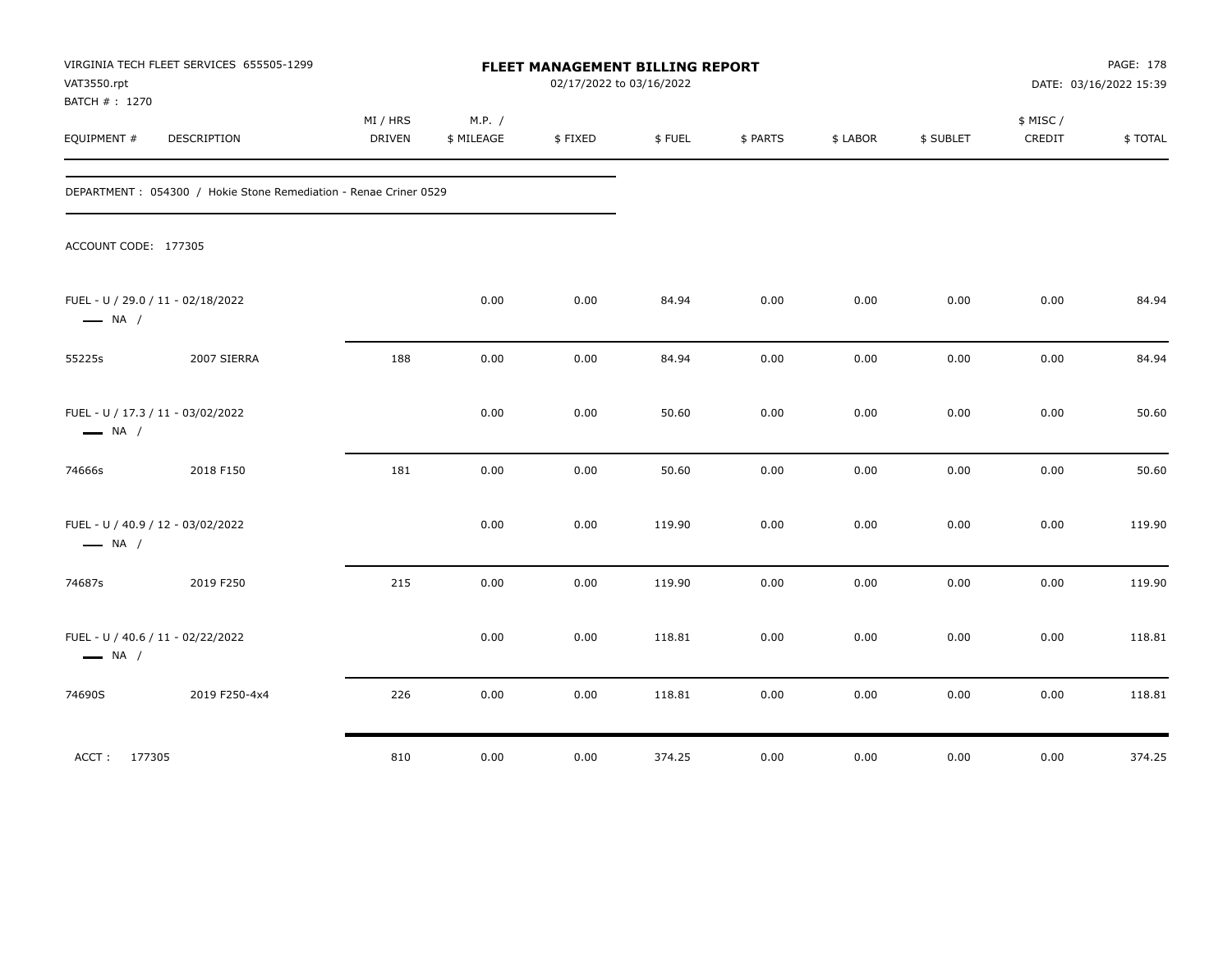| VIRGINIA TECH FLEET SERVICES 655505-1299<br>VAT3550.rpt<br>BATCH # : 1270 |                |                           | PAGE: 179<br>DATE: 03/16/2022 15:39 |         |        |          |          |                  |                     |         |
|---------------------------------------------------------------------------|----------------|---------------------------|-------------------------------------|---------|--------|----------|----------|------------------|---------------------|---------|
| EQUIPMENT #<br><b>DESCRIPTION</b>                                         |                | MI / HRS<br><b>DRIVEN</b> | M.P. /<br>\$ MILEAGE                | \$FIXED | \$FUEL | \$ PARTS | \$ LABOR | \$ SUBLET        | \$ MISC /<br>CREDIT | \$TOTAL |
| DEPARTMENT SUBTOTALS :                                                    |                | 810                       | 0.00                                | 0.00    | 374.25 | 0.00     | 0.00     | 0.00             | 0.00                | 374.25  |
| <b>BREAKDOWN OF CHARGES:</b>                                              |                |                           | MILEAGE                             |         |        | 0.00     |          | PARTS (WO'S)     |                     | 0.00    |
| EQUIPMENT COUNT:                                                          | $\overline{4}$ |                           | MOTOR POOL                          |         |        | 0.00     |          | PARTS (IND.ISS.) |                     | 0.00    |
| DEPARTMENT:                                                               | 054300         |                           | <b>BASE</b>                         |         |        | 0.00     |          | <b>CREDITS</b>   |                     | 0.00    |
|                                                                           |                |                           | INSURANCE                           |         |        | 0.00     |          | MISCELLANEOUS    |                     | 0.00    |
|                                                                           |                |                           | OTHER                               |         |        | 0.00     | LABOR    |                  |                     | 0.00    |
|                                                                           |                |                           | REPLACEMENT                         |         |        | 0.00     |          | <b>SUBLETS</b>   |                     | 0.00    |
|                                                                           |                |                           | <b>FUEL</b>                         |         |        | 374.25   |          |                  |                     |         |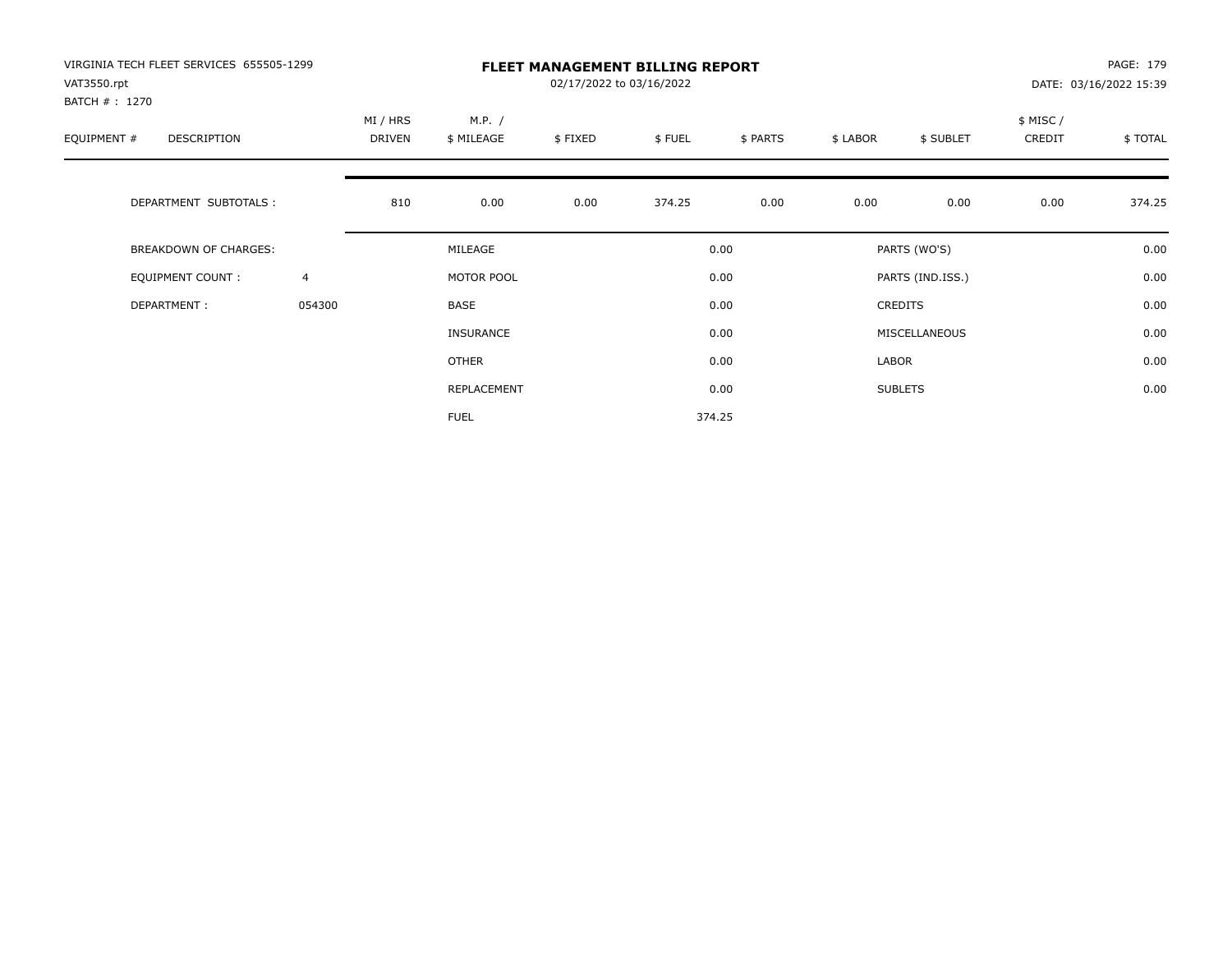| VAT3550.rpt<br>BATCH #: 1270 | VIRGINIA TECH FLEET SERVICES 655505-1299                                |                |                           |                      | FLEET MANAGEMENT BILLING REPORT<br>02/17/2022 to 03/16/2022 |        |          |          |                  |                     | PAGE: 180<br>DATE: 03/16/2022 15:39 |
|------------------------------|-------------------------------------------------------------------------|----------------|---------------------------|----------------------|-------------------------------------------------------------|--------|----------|----------|------------------|---------------------|-------------------------------------|
| EQUIPMENT #                  | DESCRIPTION                                                             |                | MI / HRS<br><b>DRIVEN</b> | M.P. /<br>\$ MILEAGE | \$FIXED                                                     | \$FUEL | \$ PARTS | \$ LABOR | \$ SUBLET        | \$ MISC /<br>CREDIT | \$TOTAL                             |
|                              | DEPARTMENT : 058500 / FS - Univ Design & Construction Renae Criner 0529 |                |                           |                      |                                                             |        |          |          |                  |                     |                                     |
|                              | ACCOUNT CODE: 120091                                                    |                |                           |                      |                                                             |        |          |          |                  |                     |                                     |
| $\longrightarrow$ NA /       | FUEL - U / 11.5 / 11 - 03/07/2022                                       |                |                           | 0.00                 | 0.00                                                        | 41.33  | 0.00     | 0.00     | 0.00             | 0.00                | 41.33                               |
| 69996s                       | 2016 COMPASS                                                            |                | $\pmb{0}$                 | 0.00                 | $0.00\,$                                                    | 41.33  | $0.00\,$ | 0.00     | 0.00             | 0.00                | 41.33                               |
| $\longrightarrow$ NA /       | FUEL - U / 8.8 / 12 - 02/28/2022                                        |                |                           | 0.00                 | 0.00                                                        | 25.75  | 0.00     | 0.00     | 0.00             | 0.00                | 25.75                               |
| EGUV090                      | 2021 GATOR                                                              |                | 146                       | 0.00                 | 0.00                                                        | 25.75  | 0.00     | 0.00     | 0.00             | 0.00                | 25.75                               |
| ACCT:                        | 120091                                                                  |                | 146                       | 0.00                 | 0.00                                                        | 67.08  | 0.00     | 0.00     | 0.00             | 0.00                | 67.08                               |
|                              | DEPARTMENT SUBTOTALS :                                                  |                | 146                       | 0.00                 | 0.00                                                        | 67.08  | 0.00     | 0.00     | 0.00             | 0.00                | 67.08                               |
|                              | BREAKDOWN OF CHARGES:                                                   |                |                           | MILEAGE              |                                                             |        | 0.00     |          | PARTS (WO'S)     |                     | 0.00                                |
|                              | <b>EQUIPMENT COUNT:</b>                                                 | $\overline{2}$ |                           | MOTOR POOL           |                                                             |        | 0.00     |          | PARTS (IND.ISS.) |                     | 0.00                                |
|                              | DEPARTMENT:                                                             | 058500         |                           | BASE                 |                                                             |        | 0.00     |          | CREDITS          |                     | 0.00                                |
|                              |                                                                         |                |                           | <b>INSURANCE</b>     |                                                             |        | 0.00     |          | MISCELLANEOUS    |                     | 0.00                                |
|                              |                                                                         |                |                           | <b>OTHER</b>         |                                                             |        | 0.00     | LABOR    |                  |                     | 0.00                                |
|                              |                                                                         |                |                           | REPLACEMENT          |                                                             |        | 0.00     |          | <b>SUBLETS</b>   |                     | 0.00                                |
|                              |                                                                         |                |                           | <b>FUEL</b>          |                                                             |        | 67.08    |          |                  |                     |                                     |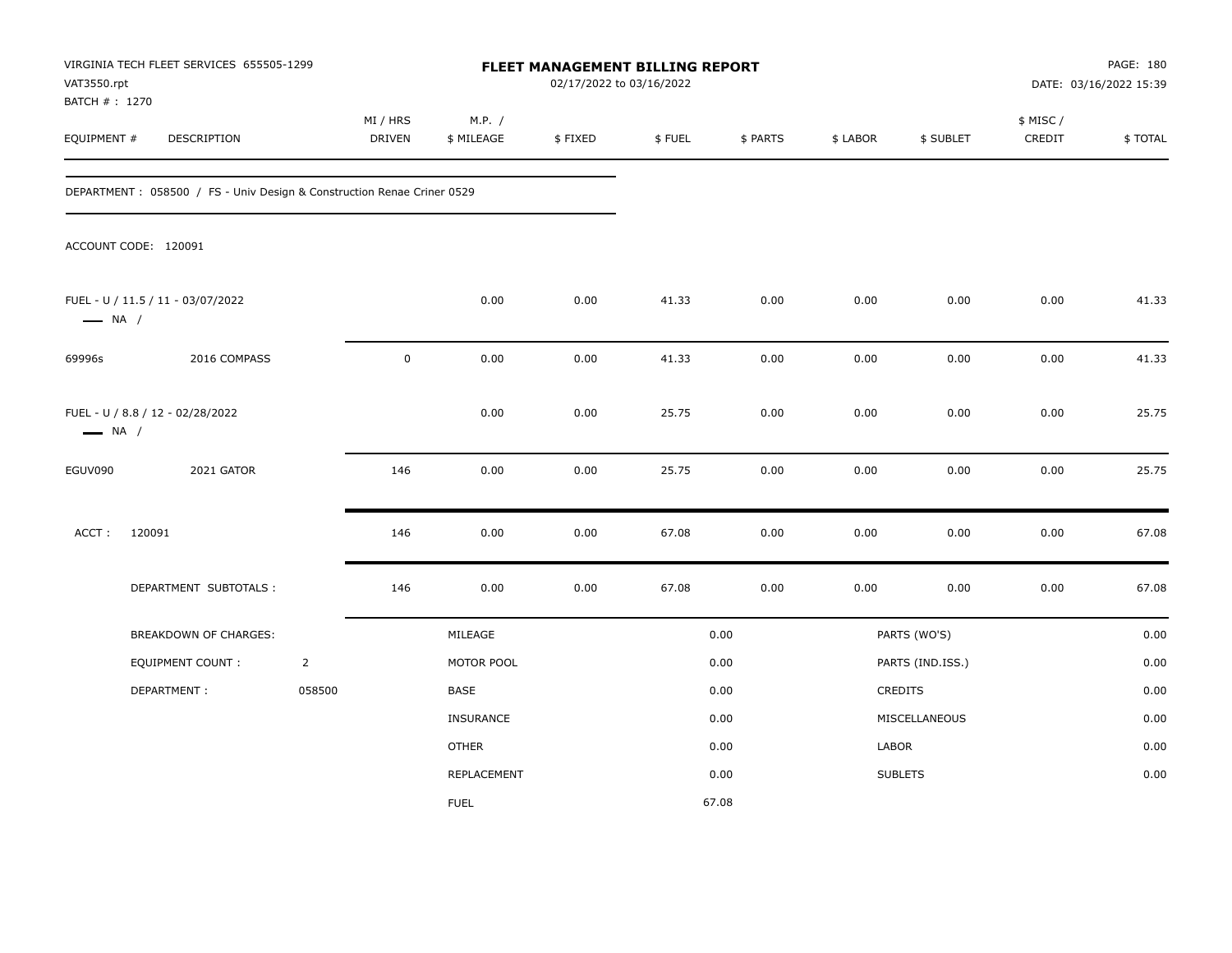| VAT3550.rpt<br>BATCH #: 1270           | VIRGINIA TECH FLEET SERVICES 655505-1299                   |              |                    |                      | 02/17/2022 to 03/16/2022 | FLEET MANAGEMENT BILLING REPORT |          |          |                  |                    | PAGE: 181<br>DATE: 03/16/2022 15:39 |
|----------------------------------------|------------------------------------------------------------|--------------|--------------------|----------------------|--------------------------|---------------------------------|----------|----------|------------------|--------------------|-------------------------------------|
| EQUIPMENT #                            | DESCRIPTION                                                |              | MI / HRS<br>DRIVEN | M.P. /<br>\$ MILEAGE | \$FIXED                  | \$FUEL                          | \$ PARTS | \$ LABOR | \$ SUBLET        | \$ MISC/<br>CREDIT | \$TOTAL                             |
|                                        | DEPARTMENT: 058700 / VCE-Albemarle Kimberly Buonomo (9999) |              |                    |                      |                          |                                 |          |          |                  |                    |                                     |
|                                        | ACCOUNT CODE: 999206                                       |              |                    |                      |                          |                                 |          |          |                  |                    |                                     |
| $\longrightarrow$ NA /                 | FUEL - U / 19.2 / CC - 02/24/2022                          |              |                    | 0.00                 | 0.00                     | 64.37                           | 0.00     | 0.00     | 0.00             | 0.00               | 64.37                               |
| OTHER CHARGE<br>$\longrightarrow$ NA / |                                                            |              |                    | 0.00                 | 34.22                    | 0.00                            | 0.00     | 0.00     | 0.00             | 0.00               | 34.22                               |
| 63764s                                 | 2012 12 PAS VAN                                            |              | 237                | 0.00                 | 34.22                    | 64.37                           | 0.00     | 0.00     | 0.00             | 0.00               | 98.59                               |
| ACCT:                                  | 999206                                                     |              | 237                | 0.00                 | 34.22                    | 64.37                           | 0.00     | 0.00     | 0.00             | 0.00               | 98.59                               |
|                                        | DEPARTMENT SUBTOTALS :                                     |              | 237                | 0.00                 | 34.22                    | 64.37                           | 0.00     | 0.00     | 0.00             | 0.00               | 98.59                               |
|                                        | BREAKDOWN OF CHARGES:                                      |              |                    | MILEAGE              |                          |                                 | 0.00     |          | PARTS (WO'S)     |                    | 0.00                                |
|                                        | EQUIPMENT COUNT:                                           | $\mathbf{1}$ |                    | MOTOR POOL           |                          |                                 | 0.00     |          | PARTS (IND.ISS.) |                    | 0.00                                |
|                                        | DEPARTMENT:                                                | 058700       |                    | BASE                 |                          |                                 | 0.00     |          | CREDITS          |                    | 0.00                                |
|                                        |                                                            |              |                    | <b>INSURANCE</b>     |                          |                                 | 0.00     |          | MISCELLANEOUS    |                    | 0.00                                |
|                                        |                                                            |              |                    | <b>OTHER</b>         |                          |                                 | 34.22    | LABOR    |                  |                    | 0.00                                |
|                                        |                                                            |              |                    | REPLACEMENT          |                          |                                 | 0.00     |          | <b>SUBLETS</b>   |                    | 0.00                                |
|                                        |                                                            |              |                    | <b>FUEL</b>          |                          |                                 | 64.37    |          |                  |                    |                                     |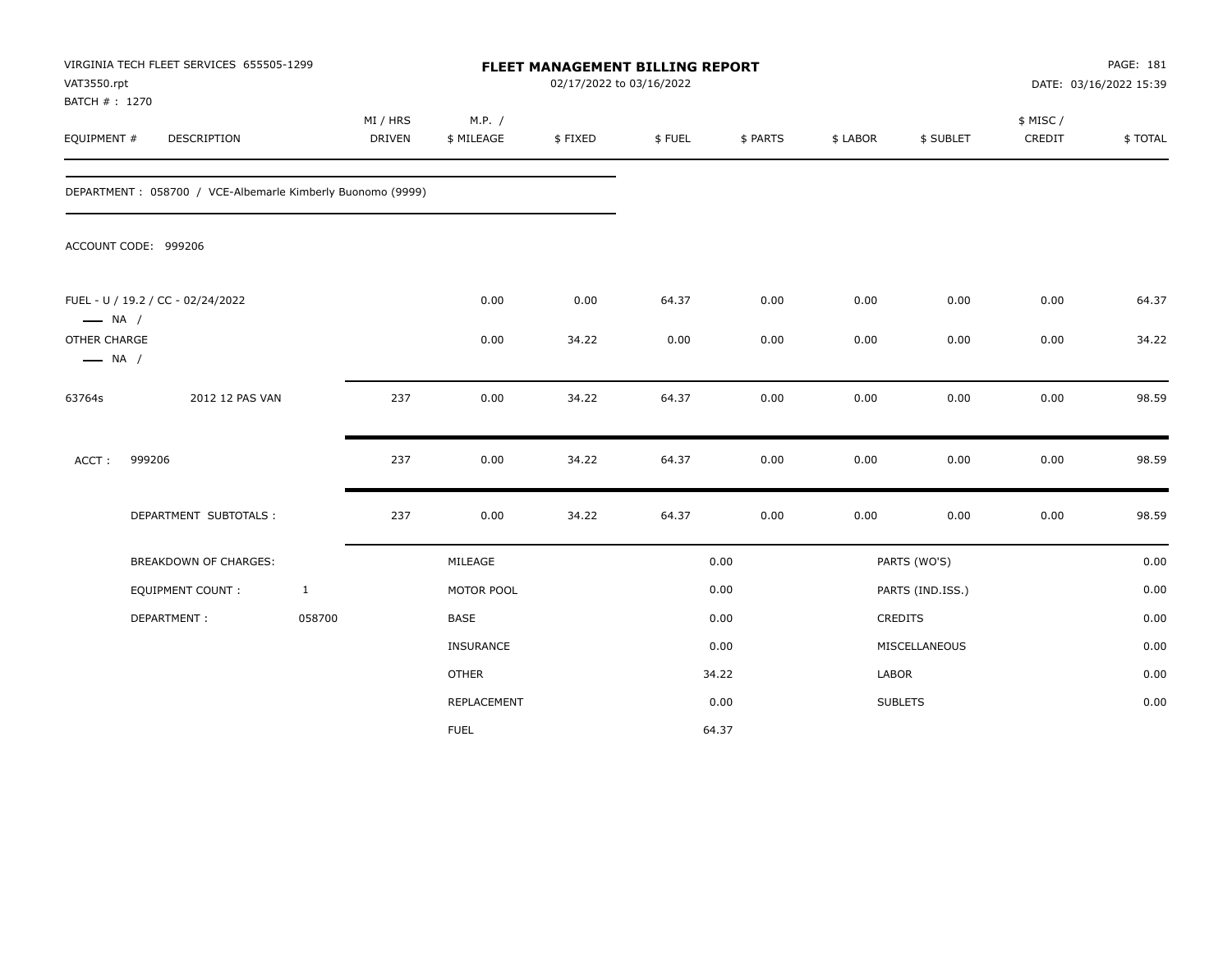| VAT3550.rpt<br>BATCH #: 1270 | VIRGINIA TECH FLEET SERVICES 655505-1299                    |                           |                      | FLEET MANAGEMENT BILLING REPORT<br>02/17/2022 to 03/16/2022 |        |          |          |                  |                     | PAGE: 182<br>DATE: 03/16/2022 15:39 |
|------------------------------|-------------------------------------------------------------|---------------------------|----------------------|-------------------------------------------------------------|--------|----------|----------|------------------|---------------------|-------------------------------------|
| EQUIPMENT #                  | DESCRIPTION                                                 | MI / HRS<br><b>DRIVEN</b> | M.P. /<br>\$ MILEAGE | \$FIXED                                                     | \$FUEL | \$ PARTS | \$ LABOR | \$ SUBLET        | \$ MISC /<br>CREDIT | \$TOTAL                             |
|                              | DEPARTMENT: 059400 / AUGUSTA EXT PO BOX 590 VERONA VA 24482 |                           |                      |                                                             |        |          |          |                  |                     |                                     |
|                              | ACCOUNT CODE: 140186                                        |                           |                      |                                                             |        |          |          |                  |                     |                                     |
| $\longrightarrow$ NA /       | FUEL - U / 1.9 / CC - 02/24/2022                            |                           | 0.00                 | 0.00                                                        | 6.25   | 0.00     | 0.00     | 0.00             | 0.00                | 6.25                                |
| 65555S                       | 2013 Caravan                                                | 38                        | 0.00                 | 0.00                                                        | 6.25   | 0.00     | 0.00     | 0.00             | 0.00                | 6.25                                |
| ACCT:                        | 140186                                                      | 38                        | 0.00                 | 0.00                                                        | 6.25   | 0.00     | 0.00     | 0.00             | 0.00                | 6.25                                |
|                              | DEPARTMENT SUBTOTALS :                                      | 38                        | 0.00                 | 0.00                                                        | 6.25   | 0.00     | 0.00     | 0.00             | 0.00                | 6.25                                |
|                              | <b>BREAKDOWN OF CHARGES:</b>                                |                           | MILEAGE              |                                                             |        | 0.00     |          | PARTS (WO'S)     |                     | 0.00                                |
|                              | <b>EQUIPMENT COUNT:</b>                                     | $\mathbf{1}$              | MOTOR POOL           |                                                             |        | 0.00     |          | PARTS (IND.ISS.) |                     | 0.00                                |
|                              | DEPARTMENT:                                                 | 059400                    | <b>BASE</b>          |                                                             |        | 0.00     |          | CREDITS          |                     | 0.00                                |
|                              |                                                             |                           | <b>INSURANCE</b>     |                                                             |        | 0.00     |          | MISCELLANEOUS    |                     | 0.00                                |
|                              |                                                             |                           | <b>OTHER</b>         |                                                             |        | 0.00     | LABOR    |                  |                     | 0.00                                |
|                              |                                                             |                           | REPLACEMENT          |                                                             |        | 0.00     |          | <b>SUBLETS</b>   |                     | 0.00                                |
|                              |                                                             |                           | <b>FUEL</b>          |                                                             |        | 6.25     |          |                  |                     |                                     |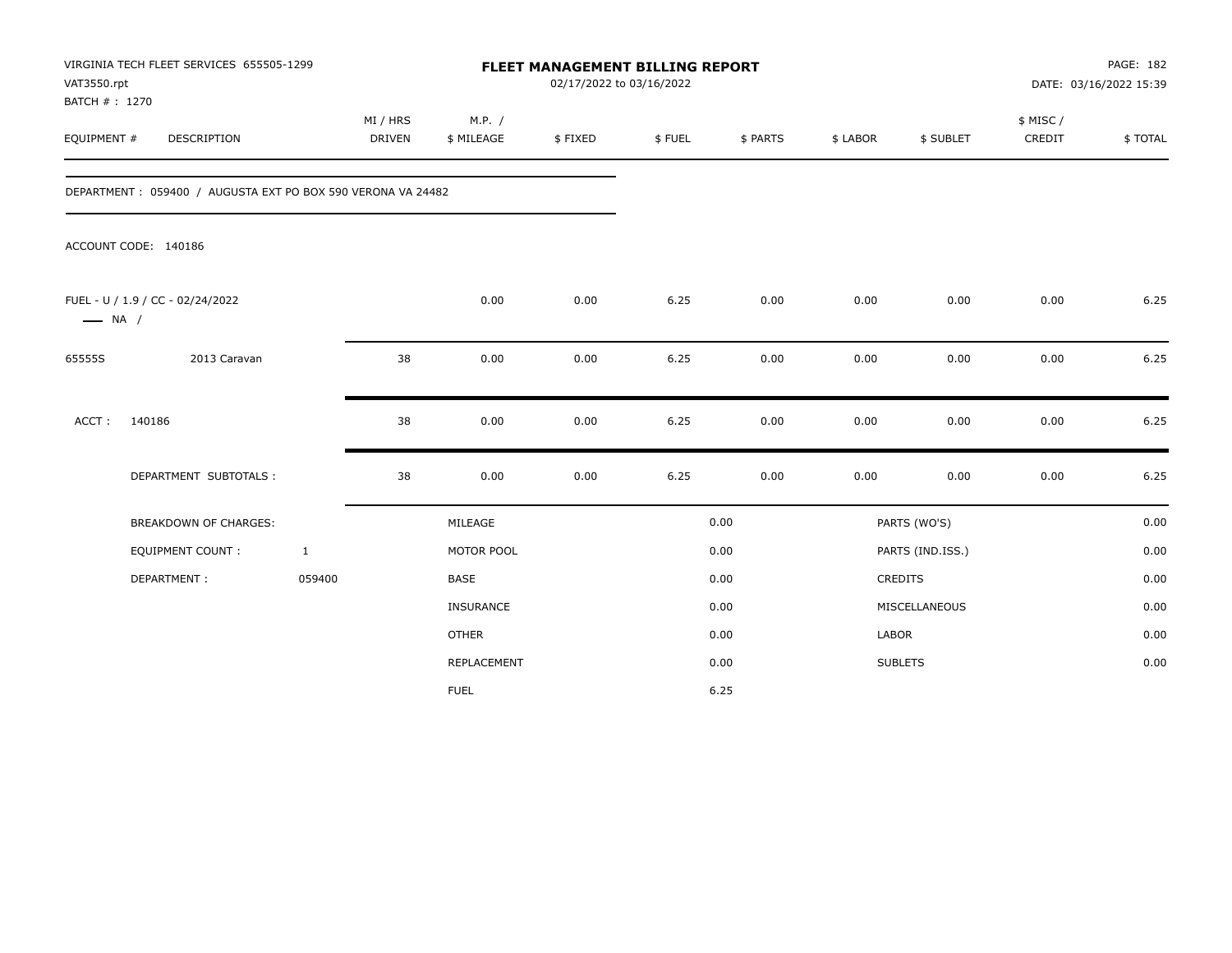| VIRGINIA TECH FLEET SERVICES 655505-1299<br>VAT3550.rpt<br>BATCH #: 1270 |             |            | FLEET MANAGEMENT BILLING REPORT<br>02/17/2022 to 03/16/2022 |        |          |          |           |          | PAGE: 183<br>DATE: 03/16/2022 15:39 |
|--------------------------------------------------------------------------|-------------|------------|-------------------------------------------------------------|--------|----------|----------|-----------|----------|-------------------------------------|
|                                                                          | MI / HRS    | M.P. /     |                                                             |        |          |          |           | \$ MISC/ |                                     |
| EQUIPMENT #<br>DESCRIPTION                                               | DRIVEN      | \$ MILEAGE | \$FIXED                                                     | \$FUEL | \$ PARTS | \$ LABOR | \$ SUBLET | CREDIT   | \$TOTAL                             |
| DEPARTMENT: 061800 / Fauguier Coop Ext 24 Pelham St. Warrenton, VA 20186 |             |            |                                                             |        |          |          |           |          |                                     |
| ACCOUNT CODE: 140251                                                     |             |            |                                                             |        |          |          |           |          |                                     |
| FUEL - U / 19.5 / CC - 02/24/2022<br>$\longrightarrow$ NA /              |             | 0.00       | 0.00                                                        | 65.01  | 0.00     | 0.00     | 0.00      | 0.00     | 65.01                               |
| 2020 Caravan<br>80213S                                                   | 992         | 0.00       | 0.00                                                        | 65.01  | 0.00     | 0.00     | 0.00      | 0.00     | 65.01                               |
| ACCT: 140251                                                             | 992         | 0.00       | 0.00                                                        | 65.01  | 0.00     | 0.00     | 0.00      | 0.00     | 65.01                               |
| ACCOUNT CODE: 874767                                                     |             |            |                                                             |        |          |          |           |          |                                     |
| WORK ORDER # 0000112975<br>$\longrightarrow$ NA /                        |             | 0.00       | 0.00                                                        | 0.00   | 0.00     | 0.00     | 50.00     | 0.00     | 50.00                               |
| 2010 TRAILER<br>81702S                                                   | $\mathbf 0$ | 0.00       | 0.00                                                        | 0.00   | 0.00     | 0.00     | 50.00     | 0.00     | 50.00                               |
| 874767<br>ACCT:                                                          | $\mathsf 0$ | 0.00       | 0.00                                                        | 0.00   | 0.00     | 0.00     | 50.00     | 0.00     | 50.00                               |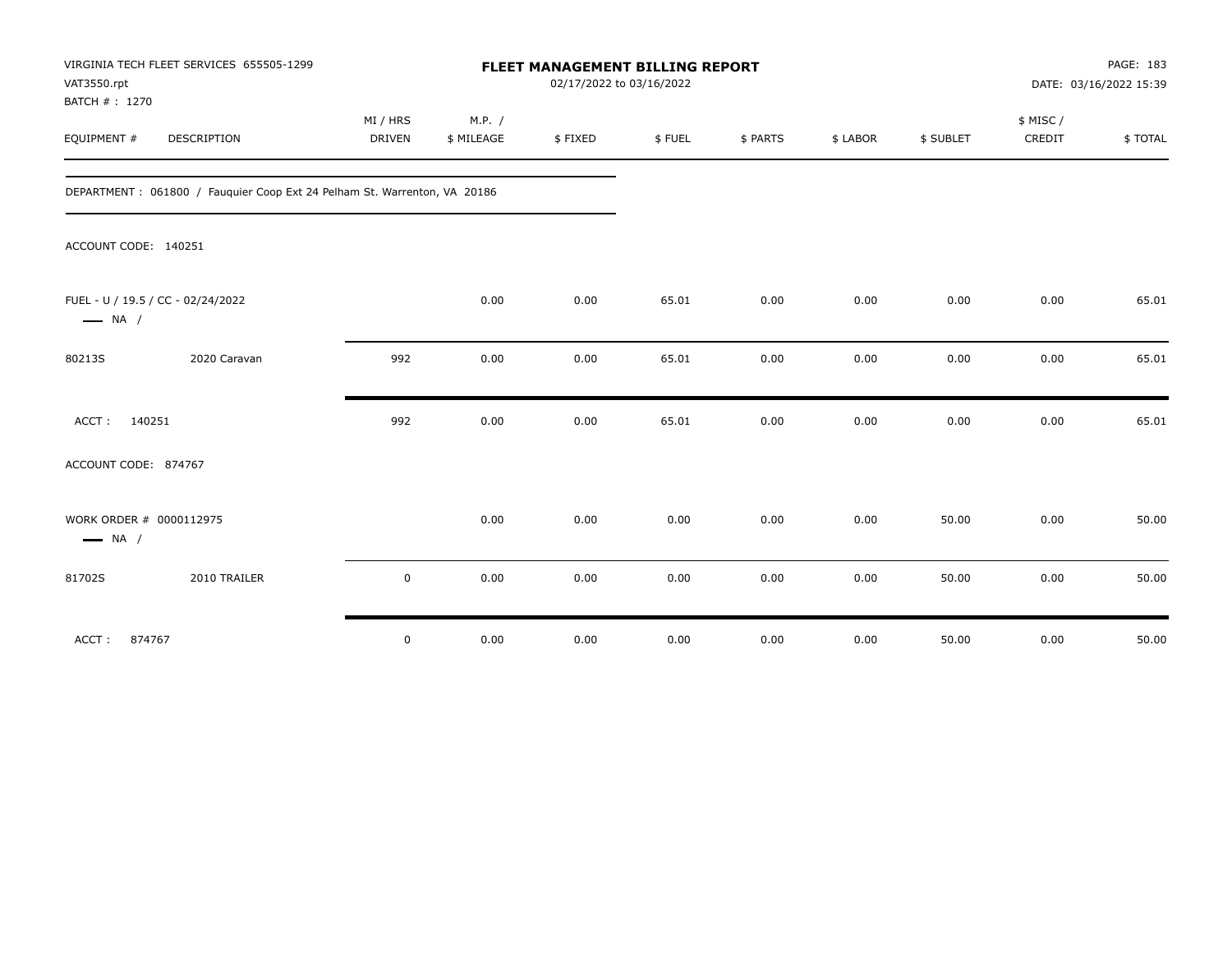| VIRGINIA TECH FLEET SERVICES 655505-1299<br>VAT3550.rpt<br>BATCH # : 1270 |                |                    |                      | 02/17/2022 to 03/16/2022 | <b>FLEET MANAGEMENT BILLING REPORT</b> |          |          |                  |                     | PAGE: 184<br>DATE: 03/16/2022 15:39 |
|---------------------------------------------------------------------------|----------------|--------------------|----------------------|--------------------------|----------------------------------------|----------|----------|------------------|---------------------|-------------------------------------|
| EQUIPMENT #<br><b>DESCRIPTION</b>                                         |                | MI / HRS<br>DRIVEN | M.P. /<br>\$ MILEAGE | \$FIXED                  | \$FUEL                                 | \$ PARTS | \$ LABOR | \$ SUBLET        | \$ MISC /<br>CREDIT | \$TOTAL                             |
| DEPARTMENT SUBTOTALS :                                                    |                | 992                | 0.00                 | 0.00                     | 65.01                                  | 0.00     | 0.00     | 50.00            | 0.00                | 115.01                              |
| <b>BREAKDOWN OF CHARGES:</b>                                              |                |                    | MILEAGE              |                          |                                        | 0.00     |          | PARTS (WO'S)     |                     | 0.00                                |
| <b>EQUIPMENT COUNT:</b>                                                   | $\overline{2}$ |                    | MOTOR POOL           |                          |                                        | 0.00     |          | PARTS (IND.ISS.) |                     | 0.00                                |
| DEPARTMENT:                                                               | 061800         |                    | <b>BASE</b>          |                          |                                        | 0.00     |          | <b>CREDITS</b>   |                     | 0.00                                |
|                                                                           |                |                    | INSURANCE            |                          |                                        | 0.00     |          | MISCELLANEOUS    |                     | 0.00                                |
|                                                                           |                |                    | <b>OTHER</b>         |                          |                                        | 0.00     | LABOR    |                  |                     | 0.00                                |
|                                                                           |                |                    | REPLACEMENT          |                          |                                        | 0.00     |          | <b>SUBLETS</b>   |                     | 50.00                               |
|                                                                           |                |                    | <b>FUEL</b>          |                          |                                        | 65.01    |          |                  |                     |                                     |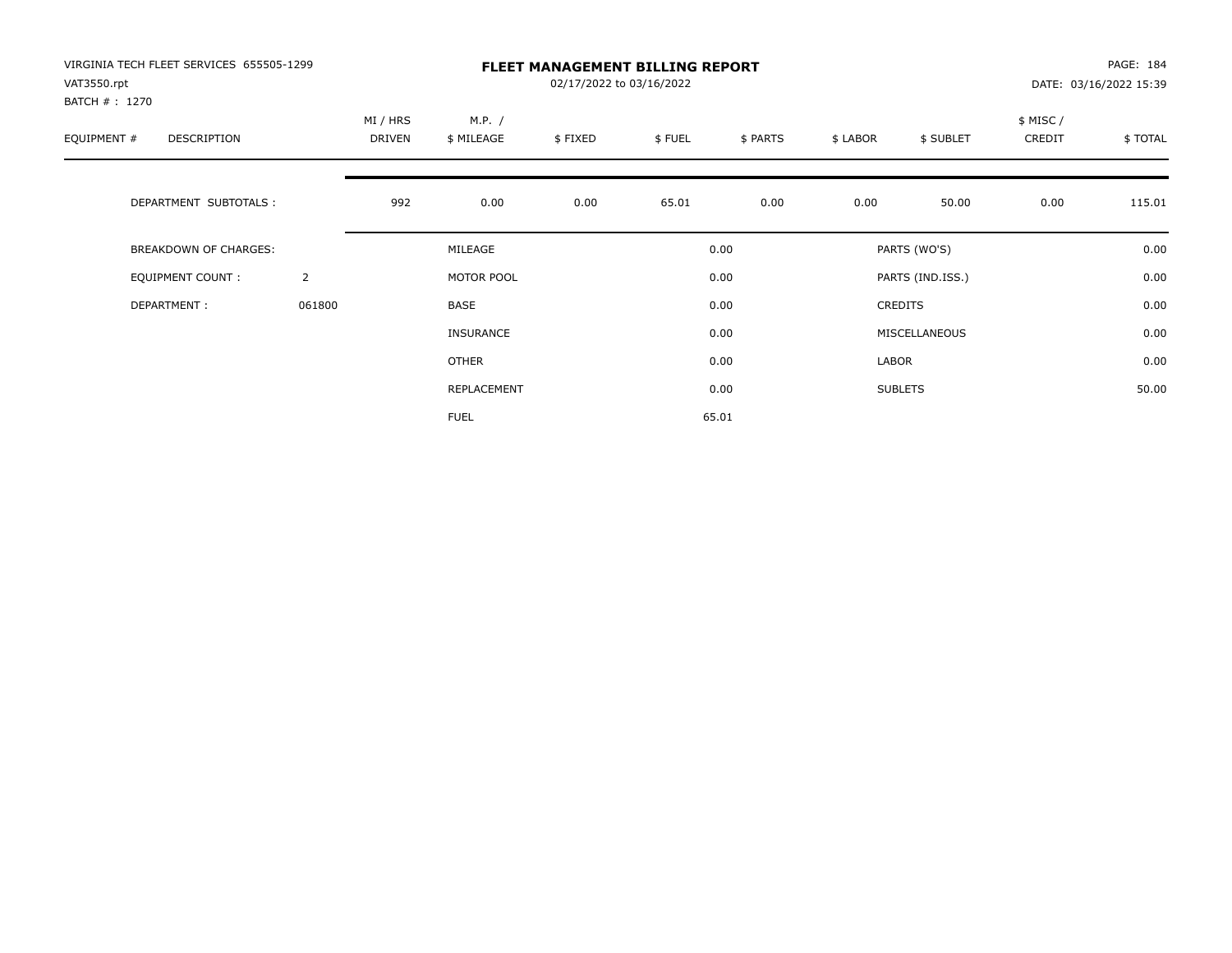| VAT3550.rpt<br>BATCH #: 1270           | VIRGINIA TECH FLEET SERVICES 655505-1299                                   |              |                           |                      | 02/17/2022 to 03/16/2022 | FLEET MANAGEMENT BILLING REPORT |          |          |                  |                     | PAGE: 185<br>DATE: 03/16/2022 15:39 |
|----------------------------------------|----------------------------------------------------------------------------|--------------|---------------------------|----------------------|--------------------------|---------------------------------|----------|----------|------------------|---------------------|-------------------------------------|
| EQUIPMENT #                            | DESCRIPTION                                                                |              | MI / HRS<br><b>DRIVEN</b> | M.P. /<br>\$ MILEAGE | \$FIXED                  | \$FUEL                          | \$ PARTS | \$ LABOR | \$ SUBLET        | \$ MISC /<br>CREDIT | \$TOTAL                             |
|                                        | DEPARTMENT: 062200 / FREDERICK CO EXT 107 N. KENT WINCHESTER VA 22601-5000 |              |                           |                      |                          |                                 |          |          |                  |                     |                                     |
|                                        | ACCOUNT CODE: 140252                                                       |              |                           |                      |                          |                                 |          |          |                  |                     |                                     |
| $\longrightarrow$ NA /                 | FUEL - U / 21.6 / CC - 02/24/2022                                          |              |                           | 0.00                 | 0.00                     | 71.05                           | 0.00     | 0.00     | 0.00             | 0.00                | 71.05                               |
| OTHER CHARGE<br>$\longrightarrow$ NA / |                                                                            |              |                           | 0.00                 | 12.00                    | 0.00                            | 0.00     | 0.00     | 0.00             | 0.00                | 12.00                               |
| 79410s                                 | 2020 Rogue                                                                 |              | 570                       | 0.00                 | 12.00                    | 71.05                           | 0.00     | 0.00     | 0.00             | 0.00                | 83.05                               |
| ACCT:                                  | 140252                                                                     |              | 570                       | 0.00                 | 12.00                    | 71.05                           | 0.00     | 0.00     | 0.00             | 0.00                | 83.05                               |
|                                        | DEPARTMENT SUBTOTALS :                                                     |              | 570                       | 0.00                 | 12.00                    | 71.05                           | 0.00     | 0.00     | 0.00             | 0.00                | 83.05                               |
|                                        | <b>BREAKDOWN OF CHARGES:</b>                                               |              |                           | MILEAGE              |                          |                                 | 0.00     |          | PARTS (WO'S)     |                     | 0.00                                |
|                                        | EQUIPMENT COUNT:                                                           | $\mathbf{1}$ |                           | MOTOR POOL           |                          |                                 | 0.00     |          | PARTS (IND.ISS.) |                     | 0.00                                |
|                                        | DEPARTMENT:                                                                | 062200       |                           | BASE                 |                          |                                 | 0.00     |          | CREDITS          |                     | 0.00                                |
|                                        |                                                                            |              |                           | <b>INSURANCE</b>     |                          |                                 | 0.00     |          | MISCELLANEOUS    |                     | 0.00                                |
|                                        |                                                                            |              |                           | <b>OTHER</b>         |                          |                                 | 12.00    | LABOR    |                  |                     | 0.00                                |
|                                        |                                                                            |              |                           | REPLACEMENT          |                          |                                 | 0.00     |          | <b>SUBLETS</b>   |                     | 0.00                                |
|                                        |                                                                            |              |                           | <b>FUEL</b>          |                          |                                 | 71.05    |          |                  |                     |                                     |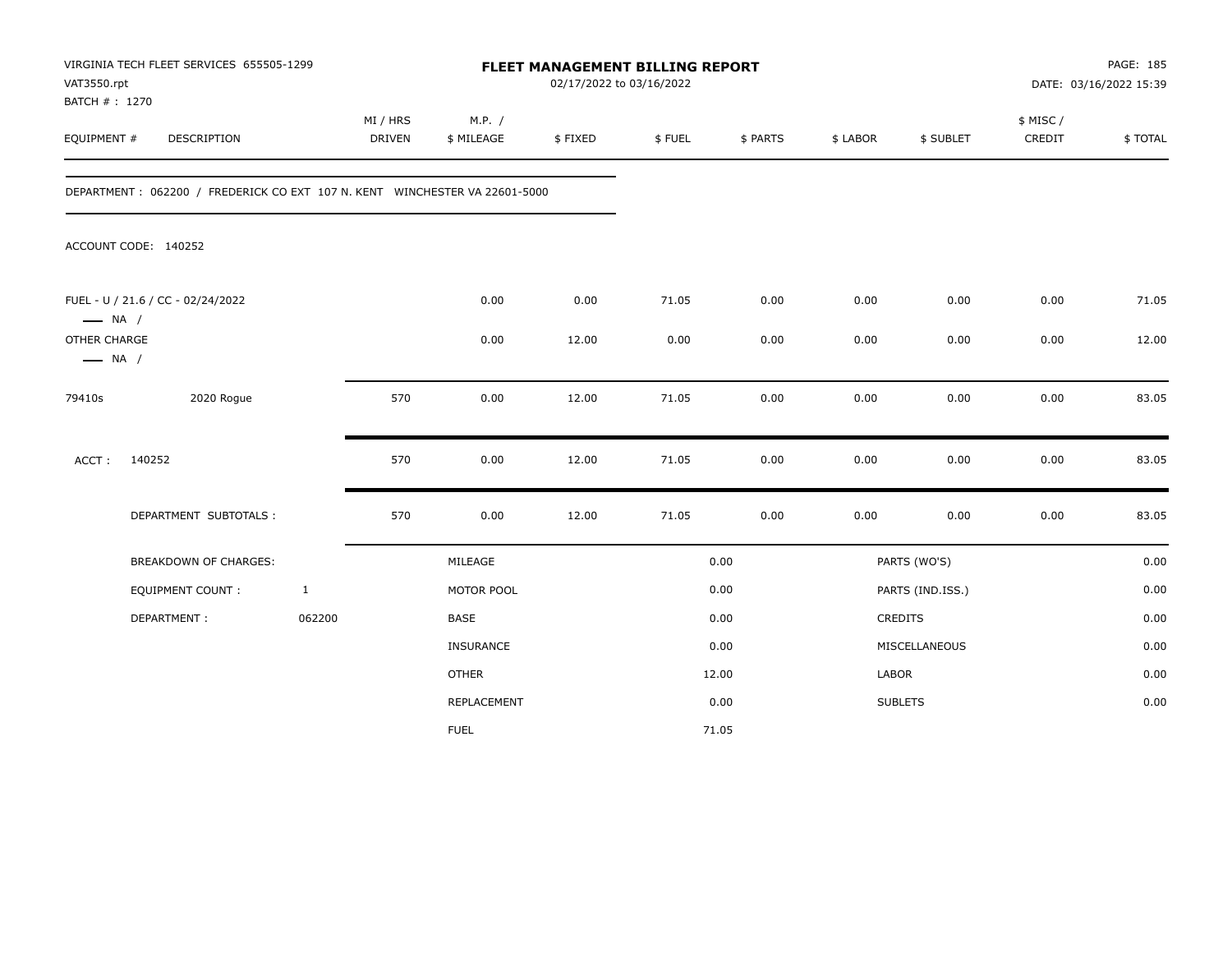| VAT3550.rpt<br>BATCH #: 1270                                | VIRGINIA TECH FLEET SERVICES 655505-1299                        |                    |                      | FLEET MANAGEMENT BILLING REPORT<br>02/17/2022 to 03/16/2022 |        |          |          |           |                     | PAGE: 186<br>DATE: 03/16/2022 15:39 |
|-------------------------------------------------------------|-----------------------------------------------------------------|--------------------|----------------------|-------------------------------------------------------------|--------|----------|----------|-----------|---------------------|-------------------------------------|
| EQUIPMENT #                                                 | DESCRIPTION                                                     | MI / HRS<br>DRIVEN | M.P. /<br>\$ MILEAGE | \$FIXED                                                     | \$FUEL | \$ PARTS | \$ LABOR | \$ SUBLET | \$ MISC /<br>CREDIT | \$TOTAL                             |
|                                                             | DEPARTMENT: 063800 / Family Resources Program Stacy Harris 0228 |                    |                      |                                                             |        |          |          |           |                     |                                     |
| ACCOUNT CODE: 146100                                        |                                                                 |                    |                      |                                                             |        |          |          |           |                     |                                     |
| <b>BASE CHARGE</b><br>$\longrightarrow$ NA /                |                                                                 |                    | 0.00                 | 373.00                                                      | 0.00   | 0.00     | 0.00     | 0.00      | 0.00                | 373.00                              |
| PA74                                                        | 2016 IMPALA                                                     | $\mathbf 0$        | 0.00                 | 373.00                                                      | 0.00   | 0.00     | 0.00     | 0.00      | 0.00                | 373.00                              |
| ACCT: 146100                                                |                                                                 | $\mathbf 0$        | 0.00                 | 373.00                                                      | 0.00   | 0.00     | 0.00     | 0.00      | 0.00                | 373.00                              |
| ACCOUNT CODE: 146117                                        |                                                                 |                    |                      |                                                             |        |          |          |           |                     |                                     |
| FUEL - U / 14.2 / CC - 02/24/2022<br>$\longrightarrow$ NA / |                                                                 |                    | 0.00                 | 0.00                                                        | 48.00  | 0.00     | 0.00     | 0.00      | 0.00                | 48.00                               |
| <b>BASE CHARGE</b><br>$\longrightarrow$ NA /                |                                                                 |                    | 0.00                 | 373.00                                                      | 0.00   | 0.00     | 0.00     | 0.00      | 0.00                | 373.00                              |
| PA83                                                        | 2016 IMPALA                                                     | 120                | 0.00                 | 373.00                                                      | 48.00  | 0.00     | 0.00     | 0.00      | 0.00                | 421.00                              |
| ACCT: 146117                                                |                                                                 | 120                | 0.00                 | 373.00                                                      | 48.00  | 0.00     | 0.00     | 0.00      | 0.00                | 421.00                              |
| ACCOUNT CODE: 146118                                        |                                                                 |                    |                      |                                                             |        |          |          |           |                     |                                     |
| FUEL - U / 10.7 / 11 - 02/17/2022<br>$\longrightarrow$ NA / |                                                                 |                    | 0.00                 | 0.00                                                        | 31.20  | 0.00     | 0.00     | 0.00      | 0.00                | 31.20                               |
| FUEL - U / 25.0 / CC - 02/24/2022<br>$\longrightarrow$ NA / |                                                                 |                    | 0.00                 | 0.00                                                        | 80.85  | 0.00     | 0.00     | 0.00      | 0.00                | 80.85                               |
| <b>BASE CHARGE</b>                                          |                                                                 |                    | 0.00                 | 373.00                                                      | 0.00   | 0.00     | 0.00     | 0.00      | 0.00                | 373.00                              |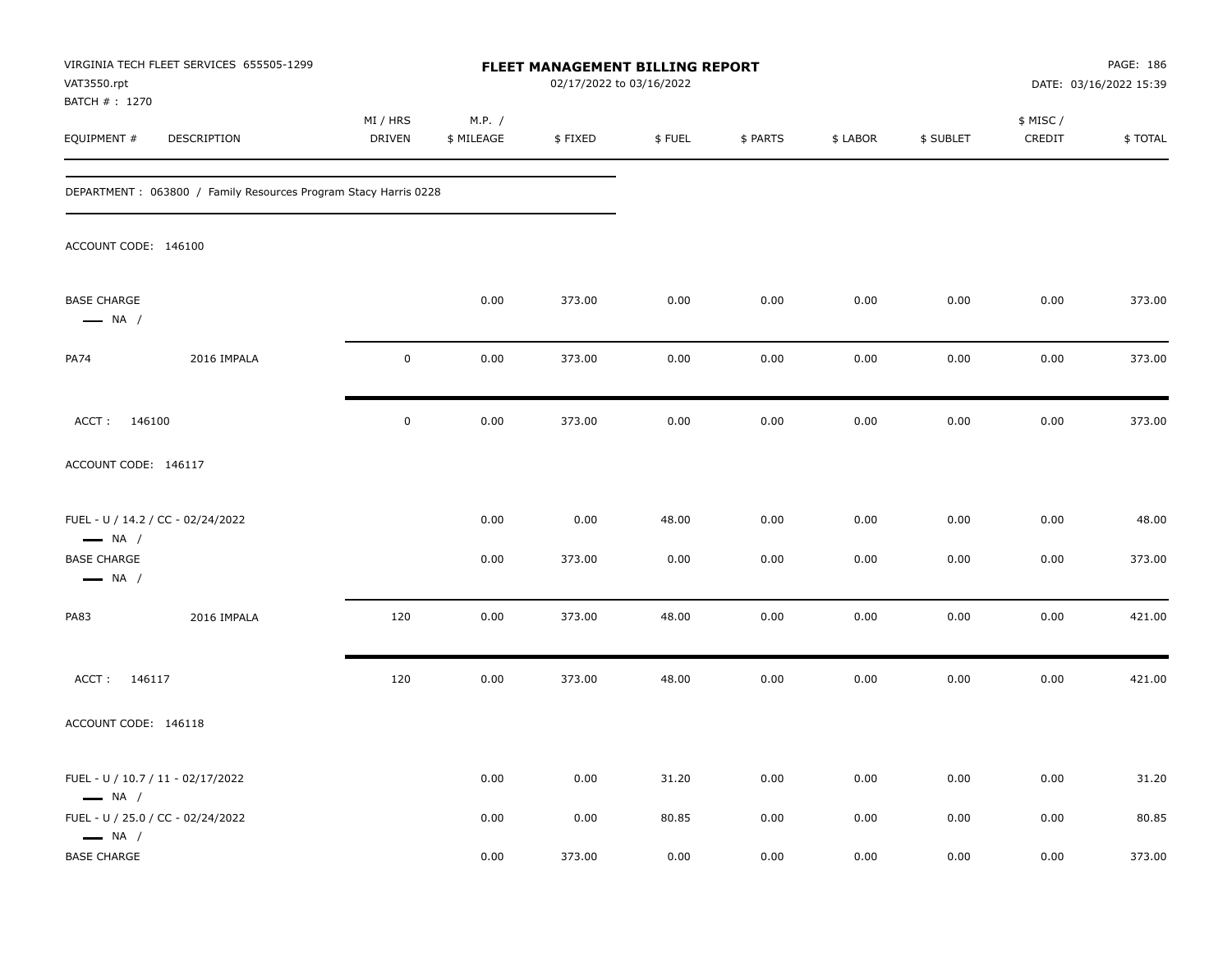| VAT3550.rpt<br>BATCH #: 1270                                | VIRGINIA TECH FLEET SERVICES 655505-1299                        |                           |                      | FLEET MANAGEMENT BILLING REPORT<br>02/17/2022 to 03/16/2022 |        |          |          |           |                     | PAGE: 187<br>DATE: 03/16/2022 15:39 |
|-------------------------------------------------------------|-----------------------------------------------------------------|---------------------------|----------------------|-------------------------------------------------------------|--------|----------|----------|-----------|---------------------|-------------------------------------|
| EQUIPMENT #                                                 | DESCRIPTION                                                     | MI / HRS<br><b>DRIVEN</b> | M.P. /<br>\$ MILEAGE | \$FIXED                                                     | \$FUEL | \$ PARTS | \$ LABOR | \$ SUBLET | \$ MISC /<br>CREDIT | \$ TOTAL                            |
|                                                             | DEPARTMENT: 063800 / Family Resources Program Stacy Harris 0228 |                           |                      |                                                             |        |          |          |           |                     |                                     |
| $\longrightarrow$ NA /                                      |                                                                 |                           |                      |                                                             |        |          |          |           |                     |                                     |
| <b>PA25</b>                                                 | 2012 IMPALA                                                     | 1,174                     | 0.00                 | 373.00                                                      | 112.05 | 0.00     | 0.00     | 0.00      | 0.00                | 485.05                              |
| ACCT: 146118                                                |                                                                 | 1,174                     | 0.00                 | 373.00                                                      | 112.05 | 0.00     | 0.00     | 0.00      | 0.00                | 485.05                              |
| ACCOUNT CODE: 546483                                        |                                                                 |                           |                      |                                                             |        |          |          |           |                     |                                     |
| $\longrightarrow$ NA /                                      | FUEL - U / 19.9 / CC - 02/24/2022                               |                           | 0.00                 | 0.00                                                        | 66.76  | 0.00     | 0.00     | 0.00      | 0.00                | 66.76                               |
| <b>BASE CHARGE</b><br>$\longrightarrow$ NA /                |                                                                 |                           | 0.00                 | 403.00                                                      | 0.00   | 0.00     | 0.00     | 0.00      | 0.00                | 403.00                              |
| PA116                                                       | 2011 Caravan                                                    | 703                       | 0.00                 | 403.00                                                      | 66.76  | 0.00     | 0.00     | 0.00      | 0.00                | 469.76                              |
| $\longrightarrow$ NA /                                      | FUEL - U / 34.0 / CC - 02/24/2022                               |                           | 0.00                 | 0.00                                                        | 116.34 | 0.00     | 0.00     | 0.00      | 0.00                | 116.34                              |
| <b>BASE CHARGE</b><br>$\longrightarrow$ NA /                |                                                                 |                           | 0.00                 | 351.00                                                      | 0.00   | 0.00     | 0.00     | 0.00      | 0.00                | 351.00                              |
| <b>PA40</b>                                                 | 2017 Corolla                                                    | 1,505                     | 0.00                 | 351.00                                                      | 116.34 | 0.00     | 0.00     | 0.00      | 0.00                | 467.34                              |
| ACCT:<br>546483                                             |                                                                 | 2,208                     | 0.00                 | 754.00                                                      | 183.10 | 0.00     | 0.00     | 0.00      | 0.00                | 937.10                              |
| ACCOUNT CODE: 546484                                        |                                                                 |                           |                      |                                                             |        |          |          |           |                     |                                     |
| FUEL - U / 10.3 / 11 - 03/15/2022<br>$\longrightarrow$ NA / |                                                                 |                           | 0.00                 | 0.00                                                        | 36.74  | 0.00     | 0.00     | 0.00      | 0.00                | 36.74                               |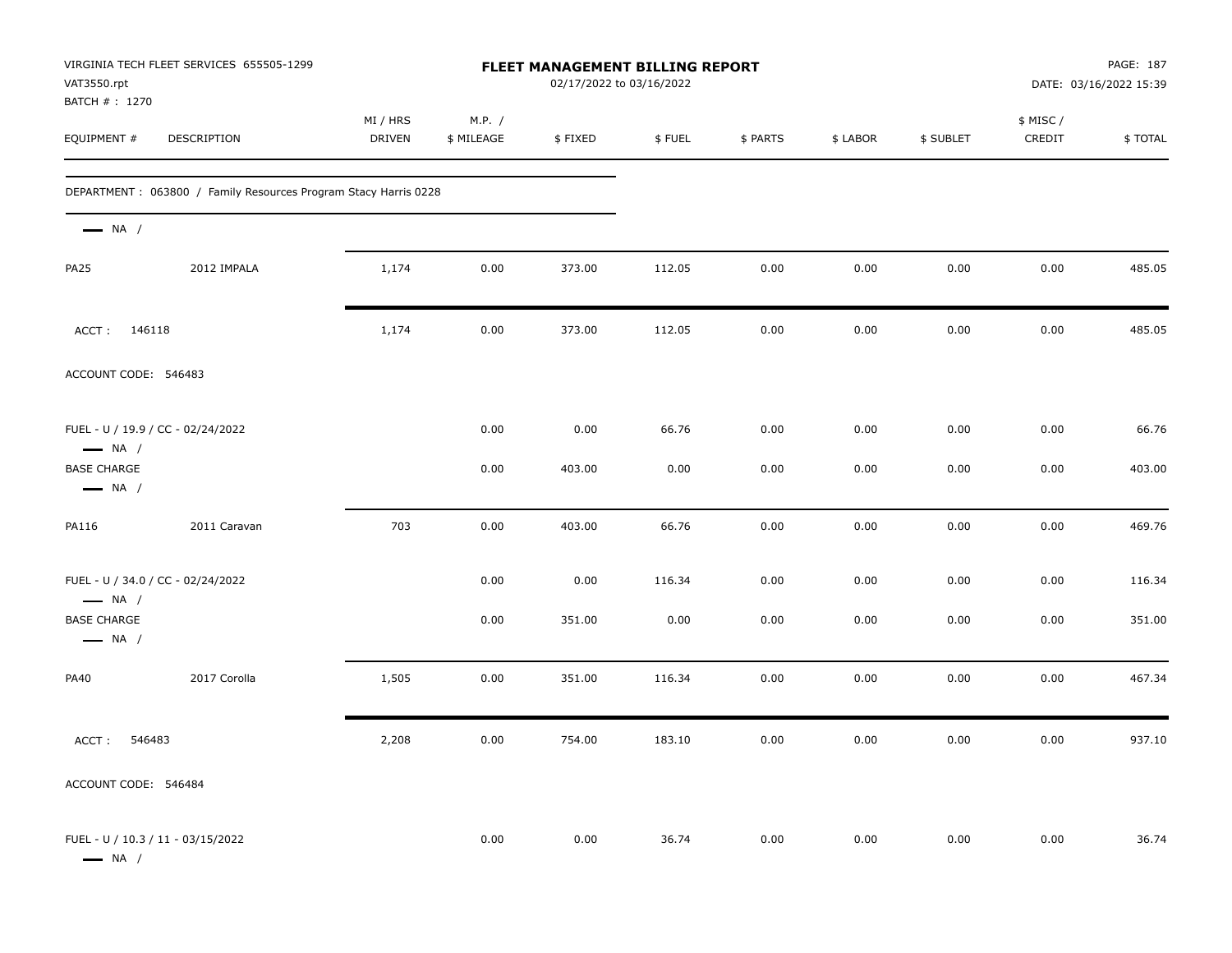| VAT3550.rpt<br>BATCH # : 1270                              | VIRGINIA TECH FLEET SERVICES 655505-1299                         |                           |                      |          | FLEET MANAGEMENT BILLING REPORT<br>02/17/2022 to 03/16/2022 |          |          |           |                    | PAGE: 188<br>DATE: 03/16/2022 15:39 |
|------------------------------------------------------------|------------------------------------------------------------------|---------------------------|----------------------|----------|-------------------------------------------------------------|----------|----------|-----------|--------------------|-------------------------------------|
| EQUIPMENT #                                                | DESCRIPTION                                                      | MI / HRS<br><b>DRIVEN</b> | M.P. /<br>\$ MILEAGE | \$FIXED  | \$FUEL                                                      | \$ PARTS | \$ LABOR | \$ SUBLET | \$ MISC/<br>CREDIT | \$TOTAL                             |
|                                                            | DEPARTMENT : 063800 / Family Resources Program Stacy Harris 0228 |                           |                      |          |                                                             |          |          |           |                    |                                     |
| <b>BASE CHARGE</b><br>$\longrightarrow$ NA /               |                                                                  |                           | 0.00                 | 351.00   | 0.00                                                        | 0.00     | 0.00     | 0.00      | 0.00               | 351.00                              |
| <b>PA118</b>                                               | 2018 Corolla                                                     | 412                       | 0.00                 | 351.00   | 36.74                                                       | 0.00     | 0.00     | 0.00      | 0.00               | 387.74                              |
| FUEL - U / 7.0 / CC - 02/24/2022<br>$\longrightarrow$ NA / |                                                                  |                           | 0.00                 | 0.00     | 23.05                                                       | 0.00     | 0.00     | 0.00      | 0.00               | 23.05                               |
| <b>BASE CHARGE</b><br>$\longrightarrow$ NA /               |                                                                  |                           | 0.00                 | 351.00   | 0.00                                                        | 0.00     | 0.00     | 0.00      | 0.00               | 351.00                              |
| Pa119                                                      | 2017 Corolla                                                     | 92                        | 0.00                 | 351.00   | 23.05                                                       | 0.00     | 0.00     | 0.00      | 0.00               | 374.05                              |
| $\longrightarrow$ NA /                                     | FUEL - U / 10.7 / CC - 02/24/2022                                |                           | 0.00                 | 0.00     | 35.87                                                       | 0.00     | 0.00     | 0.00      | 0.00               | 35.87                               |
| <b>BASE CHARGE</b><br>$\longrightarrow$ NA /               |                                                                  |                           | 0.00                 | 351.00   | 0.00                                                        | 0.00     | 0.00     | 0.00      | 0.00               | 351.00                              |
| <b>PA30</b>                                                | 2017 Corolla                                                     | 345                       | 0.00                 | 351.00   | 35.87                                                       | 0.00     | 0.00     | 0.00      | 0.00               | 386.87                              |
| $\longrightarrow$ NA /                                     | FUEL - U / 10.6 / CC - 02/24/2022                                |                           | 0.00                 | 0.00     | 33.94                                                       | 0.00     | 0.00     | 0.00      | 0.00               | 33.94                               |
| <b>BASE CHARGE</b><br>$\longrightarrow$ NA /               |                                                                  |                           | 0.00                 | 351.00   | 0.00                                                        | 0.00     | 0.00     | 0.00      | 0.00               | 351.00                              |
| <b>PA45</b>                                                | 2017 Corolla                                                     | 787                       | 0.00                 | 351.00   | 33.94                                                       | 0.00     | 0.00     | 0.00      | 0.00               | 384.94                              |
| ACCT:<br>546484                                            |                                                                  | 1,636                     | 0.00                 | 1,404.00 | 129.60                                                      | 0.00     | 0.00     | 0.00      | 0.00               | 1,533.60                            |

ACCOUNT CODE: 546485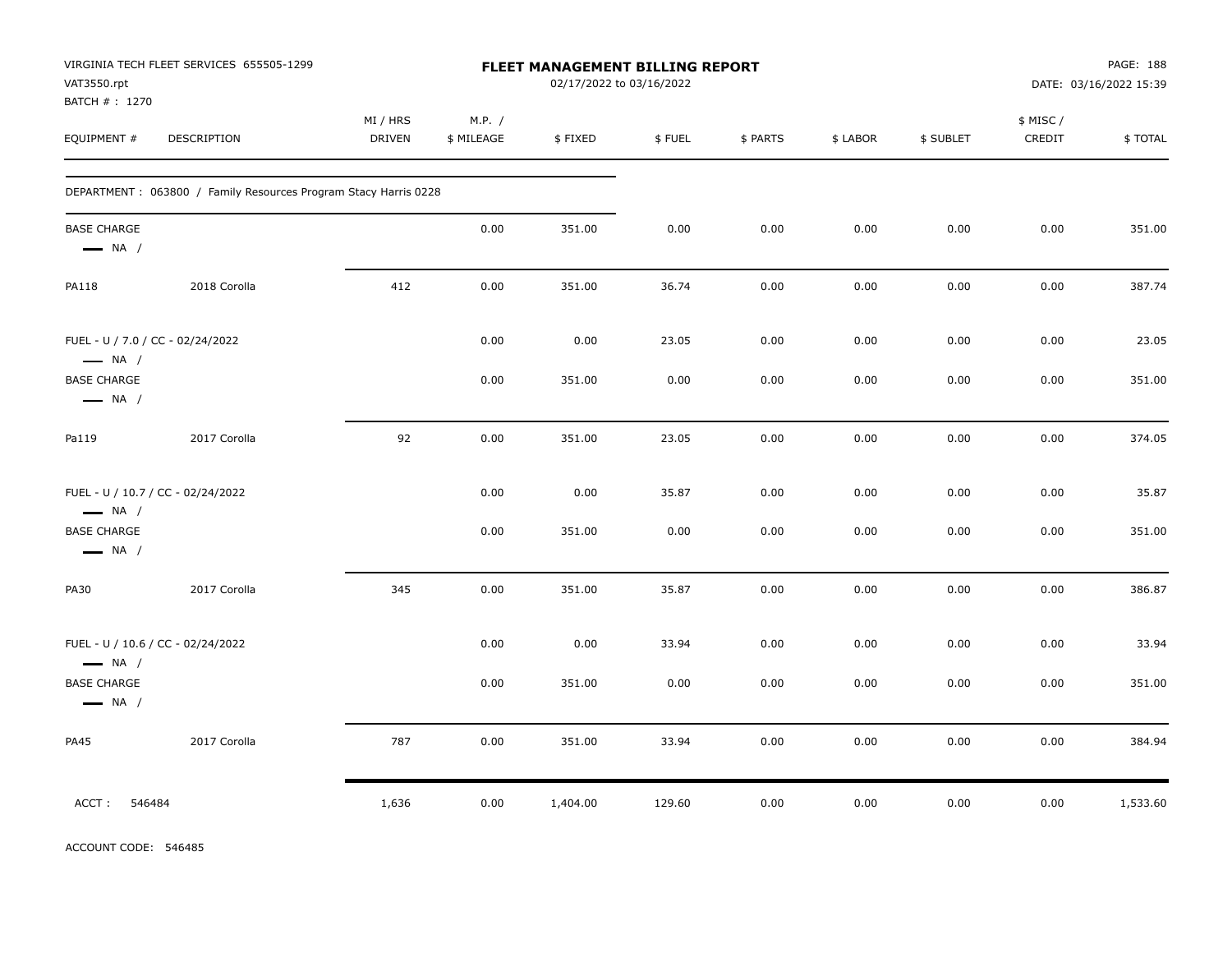| VAT3550.rpt<br>BATCH #: 1270                 | VIRGINIA TECH FLEET SERVICES 655505-1299                        |        |                           |                      | <b>FLEET MANAGEMENT BILLING REPORT</b><br>02/17/2022 to 03/16/2022 |          |          |          |                  |                     | PAGE: 189<br>DATE: 03/16/2022 15:39 |
|----------------------------------------------|-----------------------------------------------------------------|--------|---------------------------|----------------------|--------------------------------------------------------------------|----------|----------|----------|------------------|---------------------|-------------------------------------|
| EQUIPMENT #                                  | <b>DESCRIPTION</b>                                              |        | MI / HRS<br><b>DRIVEN</b> | M.P. /<br>\$ MILEAGE | \$FIXED                                                            | \$FUEL   | \$ PARTS | \$ LABOR | \$ SUBLET        | \$ MISC /<br>CREDIT | \$TOTAL                             |
|                                              | DEPARTMENT: 063800 / Family Resources Program Stacy Harris 0228 |        |                           |                      |                                                                    |          |          |          |                  |                     |                                     |
| <b>BASE CHARGE</b><br>$\longrightarrow$ NA / |                                                                 |        |                           | 0.00                 | 403.00                                                             | 0.00     | 0.00     | 0.00     | 0.00             | 0.00                | 403.00                              |
| PA109                                        | 2013 Caravan                                                    |        | 76                        | 0.00                 | 403.00                                                             | 0.00     | 0.00     | 0.00     | 0.00             | 0.00                | 403.00                              |
| ACCT:                                        | 546485                                                          |        | 76                        | 0.00                 | 403.00                                                             | 0.00     | 0.00     | 0.00     | 0.00             | 0.00                | 403.00                              |
|                                              | DEPARTMENT SUBTOTALS :                                          |        | 5,214                     | 0.00                 | 3,680.00                                                           | 472.75   | 0.00     | 0.00     | 0.00             | 0.00                | 4,152.75                            |
|                                              | BREAKDOWN OF CHARGES:                                           |        |                           | MILEAGE              |                                                                    |          | 0.00     |          | PARTS (WO'S)     |                     | 0.00                                |
|                                              | <b>EQUIPMENT COUNT:</b>                                         | 10     |                           | MOTOR POOL           |                                                                    |          | 0.00     |          | PARTS (IND.ISS.) |                     | 0.00                                |
|                                              | DEPARTMENT:                                                     | 063800 |                           | <b>BASE</b>          |                                                                    | 3,680.00 |          |          | <b>CREDITS</b>   |                     | 0.00                                |
|                                              |                                                                 |        |                           | INSURANCE            |                                                                    |          | 0.00     |          | MISCELLANEOUS    |                     | 0.00                                |
|                                              |                                                                 |        |                           | <b>OTHER</b>         |                                                                    |          | 0.00     | LABOR    |                  |                     | 0.00                                |
|                                              |                                                                 |        |                           | REPLACEMENT          |                                                                    |          | 0.00     |          | <b>SUBLETS</b>   |                     | 0.00                                |
|                                              |                                                                 |        |                           | <b>FUEL</b>          |                                                                    |          | 472.75   |          |                  |                     |                                     |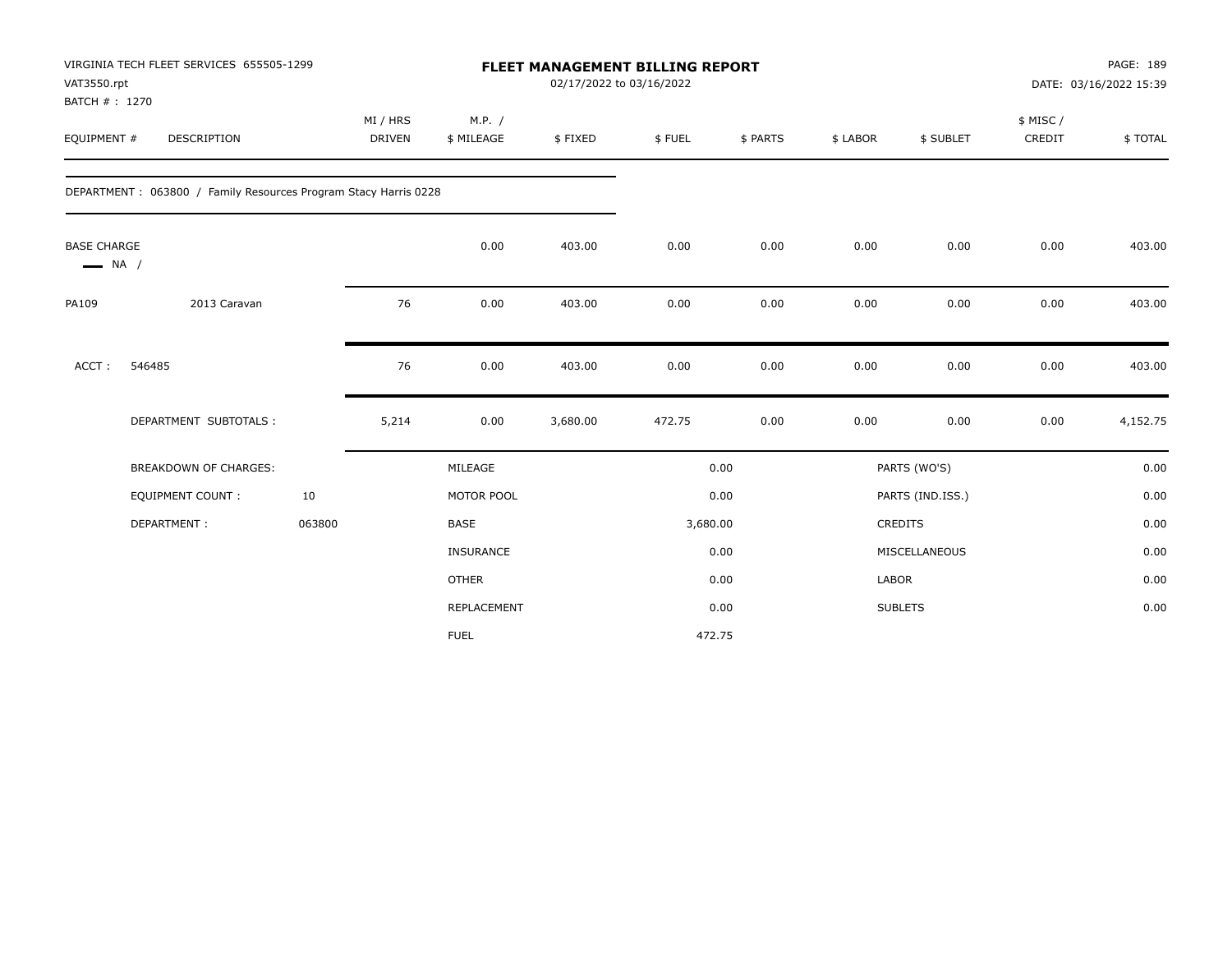| VAT3550.rpt<br>BATCH #: 1270                 | VIRGINIA TECH FLEET SERVICES 655505-1299                             |              |                           |                      | <b>FLEET MANAGEMENT BILLING REPORT</b><br>02/17/2022 to 03/16/2022 |        |          |              |                  |                     | PAGE: 190<br>DATE: 03/16/2022 15:39 |
|----------------------------------------------|----------------------------------------------------------------------|--------------|---------------------------|----------------------|--------------------------------------------------------------------|--------|----------|--------------|------------------|---------------------|-------------------------------------|
| EQUIPMENT #                                  | DESCRIPTION                                                          |              | MI / HRS<br><b>DRIVEN</b> | M.P. /<br>\$ MILEAGE | \$FIXED                                                            | \$FUEL | \$ PARTS | \$ LABOR     | \$ SUBLET        | \$ MISC /<br>CREDIT | \$TOTAL                             |
|                                              | DEPARTMENT: 063900 / ELI Overhead Clearing Account Bryan Ducote 0272 |              |                           |                      |                                                                    |        |          |              |                  |                     |                                     |
|                                              | ACCOUNT CODE: 564012                                                 |              |                           |                      |                                                                    |        |          |              |                  |                     |                                     |
| <b>BASE CHARGE</b><br>$\longrightarrow$ NA / |                                                                      |              |                           | 0.00                 | 602.00                                                             | 0.00   | 0.00     | 0.00         | 0.00             | 0.00                | 602.00                              |
| <b>PA31</b>                                  | 2012 12 PAS VAN                                                      |              | 0                         | 0.00                 | 602.00                                                             | 0.00   | 0.00     | 0.00         | 0.00             | 0.00                | 602.00                              |
| ACCT:                                        | 564012                                                               |              | 0                         | 0.00                 | 602.00                                                             | 0.00   | 0.00     | 0.00         | 0.00             | 0.00                | 602.00                              |
|                                              | DEPARTMENT SUBTOTALS :                                               |              | 0                         | 0.00                 | 602.00                                                             | 0.00   | 0.00     | 0.00         | 0.00             | 0.00                | 602.00                              |
|                                              | <b>BREAKDOWN OF CHARGES:</b>                                         |              |                           | MILEAGE              |                                                                    |        | 0.00     |              | PARTS (WO'S)     |                     | 0.00                                |
|                                              | EQUIPMENT COUNT:                                                     | $\mathbf{1}$ |                           | MOTOR POOL           |                                                                    |        | 0.00     |              | PARTS (IND.ISS.) |                     | 0.00                                |
|                                              | DEPARTMENT:                                                          | 063900       |                           | <b>BASE</b>          |                                                                    | 602.00 |          | CREDITS      |                  |                     | 0.00                                |
|                                              |                                                                      |              |                           | <b>INSURANCE</b>     |                                                                    |        | 0.00     |              | MISCELLANEOUS    |                     | 0.00                                |
|                                              |                                                                      |              |                           | <b>OTHER</b>         |                                                                    |        | 0.00     | <b>LABOR</b> |                  |                     | 0.00                                |
|                                              |                                                                      |              |                           | REPLACEMENT          |                                                                    |        | 0.00     |              | <b>SUBLETS</b>   |                     | 0.00                                |
|                                              |                                                                      |              |                           | <b>FUEL</b>          |                                                                    |        | 0.00     |              |                  |                     |                                     |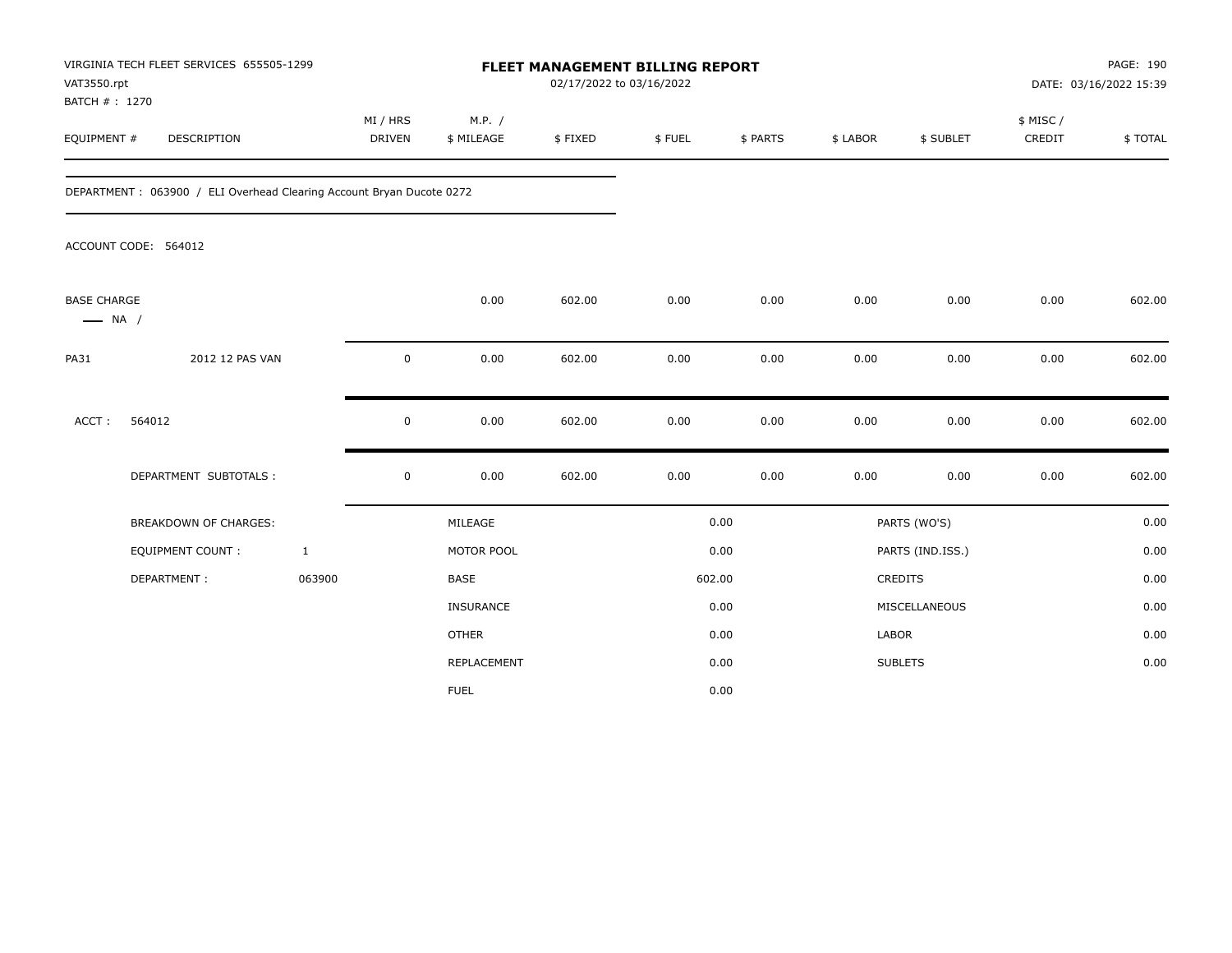| VAT3550.rpt<br>BATCH # : 1270                               | VIRGINIA TECH FLEET SERVICES 655505-1299   |                    |                      | FLEET MANAGEMENT BILLING REPORT<br>02/17/2022 to 03/16/2022 |        |          |          |           |                     | PAGE: 191<br>DATE: 03/16/2022 15:39 |
|-------------------------------------------------------------|--------------------------------------------|--------------------|----------------------|-------------------------------------------------------------|--------|----------|----------|-----------|---------------------|-------------------------------------|
| EQUIPMENT #                                                 | <b>DESCRIPTION</b>                         | MI / HRS<br>DRIVEN | M.P. /<br>\$ MILEAGE | \$FIXED                                                     | \$FUEL | \$ PARTS | \$ LABOR | \$ SUBLET | \$ MISC /<br>CREDIT | \$TOTAL                             |
|                                                             | DEPARTMENT: 064300 / 4-H - Kathy Sealander | MAIL CODE 0419     |                      |                                                             |        |          |          |           |                     |                                     |
| ACCOUNT CODE: 140309                                        |                                            |                    |                      |                                                             |        |          |          |           |                     |                                     |
| FUEL - U / 15.5 / 11 - 03/01/2022<br>$\longrightarrow$ NA / |                                            |                    | 0.00                 | 0.00                                                        | 45.44  | 0.00     | 0.00     | 0.00      | 0.00                | 45.44                               |
| FUEL - U / 13.1 / 11 - 03/10/2022<br>$\longrightarrow$ NA / |                                            |                    | 0.00                 | 0.00                                                        | 47.15  | 0.00     | 0.00     | 0.00      | 0.00                | 47.15                               |
| FUEL - U / 8.5 / 11 - 02/17/2022<br>$\longrightarrow$ NA /  |                                            |                    | 0.00                 | 0.00                                                        | 24.91  | 0.00     | 0.00     | 0.00      | 0.00                | 24.91                               |
| FUEL - U / 39.5 / CC - 02/24/2022<br>$\longrightarrow$ NA / |                                            |                    | 0.00                 | 0.00                                                        | 133.26 | 0.00     | 0.00     | 0.00      | 0.00                | 133.26                              |
| 66913s                                                      | 2013 Caravan                               | 2,911              | 0.00                 | 0.00                                                        | 250.76 | 0.00     | 0.00     | 0.00      | 0.00                | 250.76                              |
| FUEL - U / 17.9 / CC - 02/24/2022<br>$\longrightarrow$ NA / |                                            |                    | 0.00                 | 0.00                                                        | 50.87  | 0.00     | 0.00     | 0.00      | 0.00                | 50.87                               |
| 68320S                                                      | 2016 Caravan                               | 424                | 0.00                 | 0.00                                                        | 50.87  | 0.00     | 0.00     | 0.00      | 0.00                | 50.87                               |
| FUEL - U / 13.9 / 12 - 03/08/2022<br>$\longrightarrow$ NA / |                                            |                    | 0.00                 | 0.00                                                        | 50.32  | 0.00     | 0.00     | 0.00      | 0.00                | 50.32                               |
| FUEL - U / 52.5 / CC - 02/24/2022<br>$\longrightarrow$ NA / |                                            |                    | 0.00                 | 0.00                                                        | 171.46 | 0.00     | 0.00     | 0.00      | 0.00                | 171.46                              |
| 69957S                                                      | 2016 IMPALA                                | 1,133              | 0.00                 | 0.00                                                        | 221.78 | 0.00     | 0.00     | 0.00      | 0.00                | 221.78                              |
| ACCT: 140309                                                |                                            | 4,468              | 0.00                 | 0.00                                                        | 523.41 | 0.00     | $0.00\,$ | 0.00      | 0.00                | 523.41                              |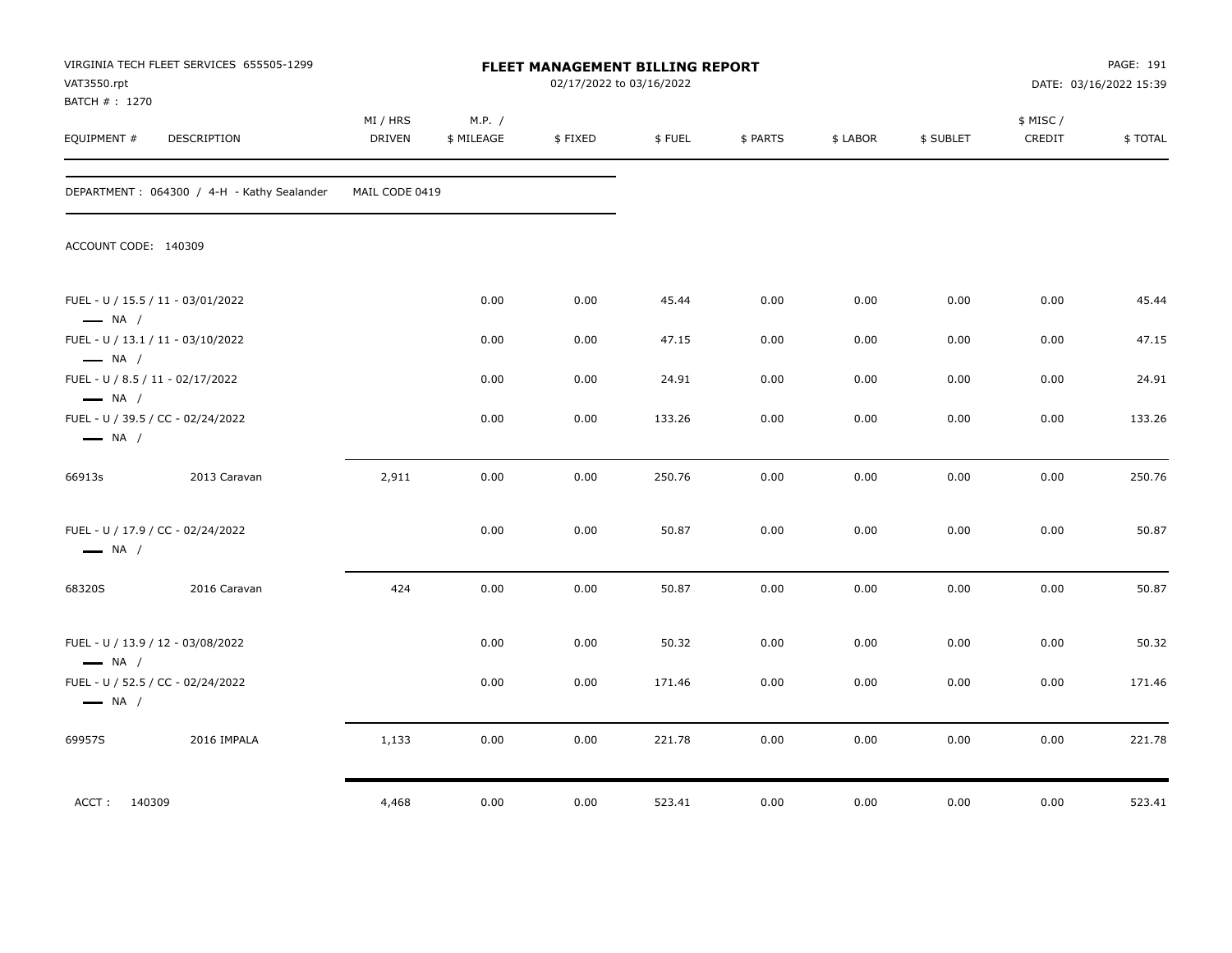| VIRGINIA TECH FLEET SERVICES 655505-1299<br>VAT3550.rpt<br>BATCH #: 1270 |        |                    |                      | 02/17/2022 to 03/16/2022 | <b>FLEET MANAGEMENT BILLING REPORT</b> |          |          |                  |                    | PAGE: 192<br>DATE: 03/16/2022 15:39 |
|--------------------------------------------------------------------------|--------|--------------------|----------------------|--------------------------|----------------------------------------|----------|----------|------------------|--------------------|-------------------------------------|
| EQUIPMENT #<br>DESCRIPTION                                               |        | MI / HRS<br>DRIVEN | M.P. /<br>\$ MILEAGE | \$FIXED                  | \$FUEL                                 | \$ PARTS | \$ LABOR | \$ SUBLET        | \$ MISC/<br>CREDIT | \$TOTAL                             |
| DEPARTMENT SUBTOTALS :                                                   |        | 4,468              | 0.00                 | 0.00                     | 523.41                                 | 0.00     | 0.00     | 0.00             | 0.00               | 523.41                              |
| <b>BREAKDOWN OF CHARGES:</b>                                             |        |                    | MILEAGE              |                          |                                        | 0.00     |          | PARTS (WO'S)     |                    | 0.00                                |
| EQUIPMENT COUNT:                                                         | 3      |                    | MOTOR POOL           |                          |                                        | 0.00     |          | PARTS (IND.ISS.) |                    | 0.00                                |
| DEPARTMENT:                                                              | 064300 |                    | <b>BASE</b>          |                          |                                        | 0.00     |          | <b>CREDITS</b>   |                    | 0.00                                |
|                                                                          |        |                    | <b>INSURANCE</b>     |                          |                                        | 0.00     |          | MISCELLANEOUS    |                    | 0.00                                |
|                                                                          |        |                    | OTHER                |                          |                                        | 0.00     | LABOR    |                  |                    | 0.00                                |
|                                                                          |        |                    | REPLACEMENT          |                          |                                        | 0.00     |          | <b>SUBLETS</b>   |                    | 0.00                                |
|                                                                          |        |                    | <b>FUEL</b>          |                          |                                        | 523.41   |          |                  |                    |                                     |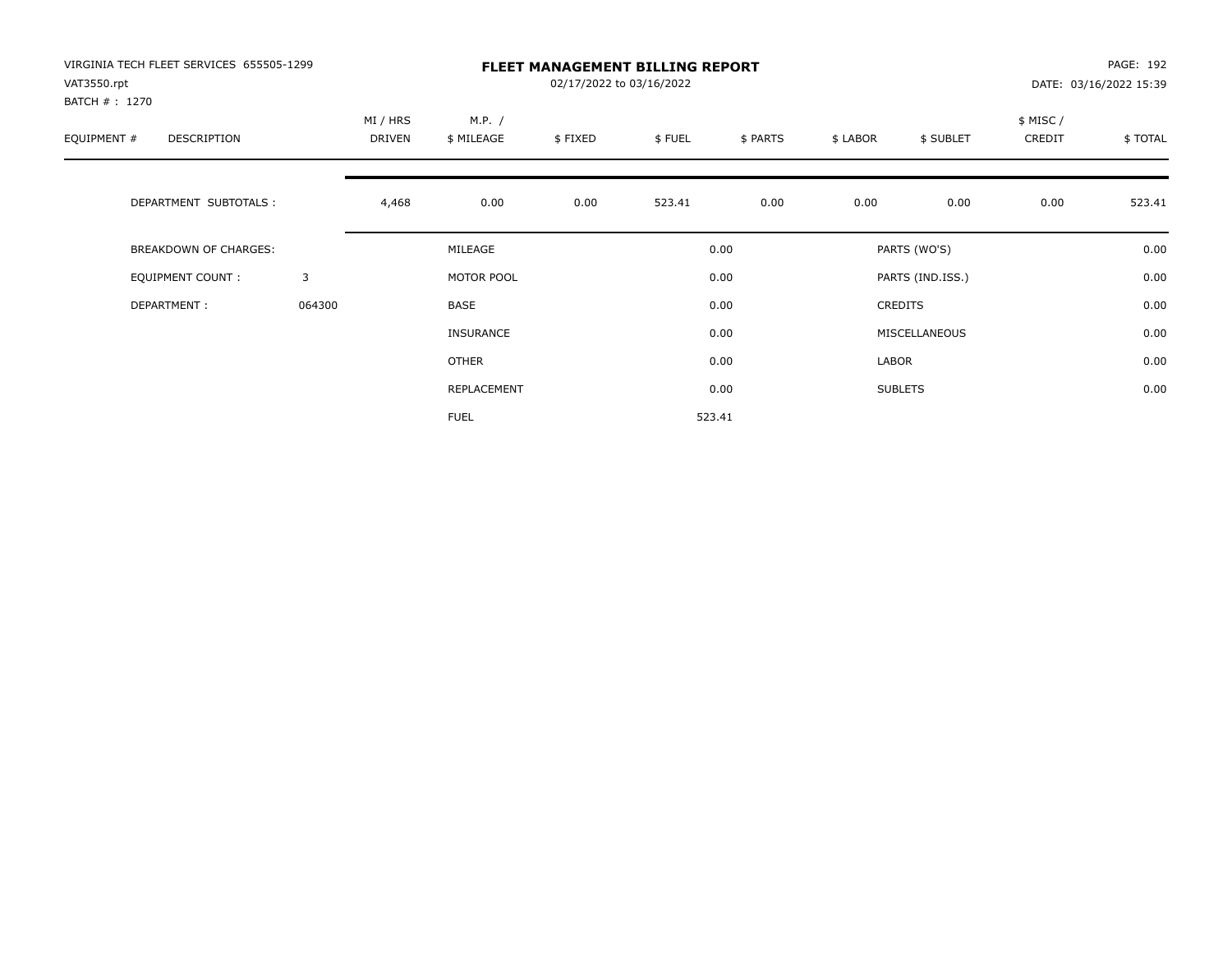| VAT3550.rpt<br>BATCH #: 1270 | VIRGINIA TECH FLEET SERVICES 655505-1299                        |                    |                      | FLEET MANAGEMENT BILLING REPORT | 02/17/2022 to 03/16/2022 |          |          |                  |                     | PAGE: 193<br>DATE: 03/16/2022 15:39 |
|------------------------------|-----------------------------------------------------------------|--------------------|----------------------|---------------------------------|--------------------------|----------|----------|------------------|---------------------|-------------------------------------|
| EQUIPMENT #                  | DESCRIPTION                                                     | MI / HRS<br>DRIVEN | M.P. /<br>\$ MILEAGE | \$FIXED                         | \$FUEL                   | \$ PARTS | \$ LABOR | \$ SUBLET        | \$ MISC /<br>CREDIT | \$TOTAL                             |
|                              | DEPARTMENT: 065101 / Information Technology - Angela Jones 0506 |                    |                      |                                 |                          |          |          |                  |                     |                                     |
|                              | ACCOUNT CODE: 115606                                            |                    |                      |                                 |                          |          |          |                  |                     |                                     |
| $\longrightarrow$ NA /       | FUEL - U / 17.3 / 11 - 03/15/2022                               |                    | 0.00                 | 0.00                            | 61.41                    | 0.00     | 0.00     | 0.00             | 0.00                | 61.41                               |
| 39980S                       | 1998 E150 VAN                                                   | 332                | 0.00                 | 0.00                            | 61.41                    | 0.00     | 0.00     | 0.00             | 0.00                | 61.41                               |
| ACCT:                        | 115606                                                          | 332                | 0.00                 | 0.00                            | 61.41                    | 0.00     | 0.00     | 0.00             | 0.00                | 61.41                               |
|                              | DEPARTMENT SUBTOTALS :                                          | 332                | 0.00                 | 0.00                            | 61.41                    | 0.00     | 0.00     | 0.00             | 0.00                | 61.41                               |
|                              | <b>BREAKDOWN OF CHARGES:</b>                                    |                    | MILEAGE              |                                 |                          | 0.00     |          | PARTS (WO'S)     |                     | 0.00                                |
|                              | EQUIPMENT COUNT:                                                | $\mathbf{1}$       | MOTOR POOL           |                                 |                          | 0.00     |          | PARTS (IND.ISS.) |                     | 0.00                                |
|                              | DEPARTMENT:                                                     | 065101             | <b>BASE</b>          |                                 |                          | 0.00     |          | CREDITS          |                     | 0.00                                |
|                              |                                                                 |                    | <b>INSURANCE</b>     |                                 |                          | 0.00     |          | MISCELLANEOUS    |                     | 0.00                                |
|                              |                                                                 |                    | <b>OTHER</b>         |                                 |                          | 0.00     | LABOR    |                  |                     | 0.00                                |
|                              |                                                                 |                    | <b>REPLACEMENT</b>   |                                 |                          | 0.00     |          | <b>SUBLETS</b>   |                     | 0.00                                |
|                              |                                                                 |                    | <b>FUEL</b>          |                                 |                          | 61.41    |          |                  |                     |                                     |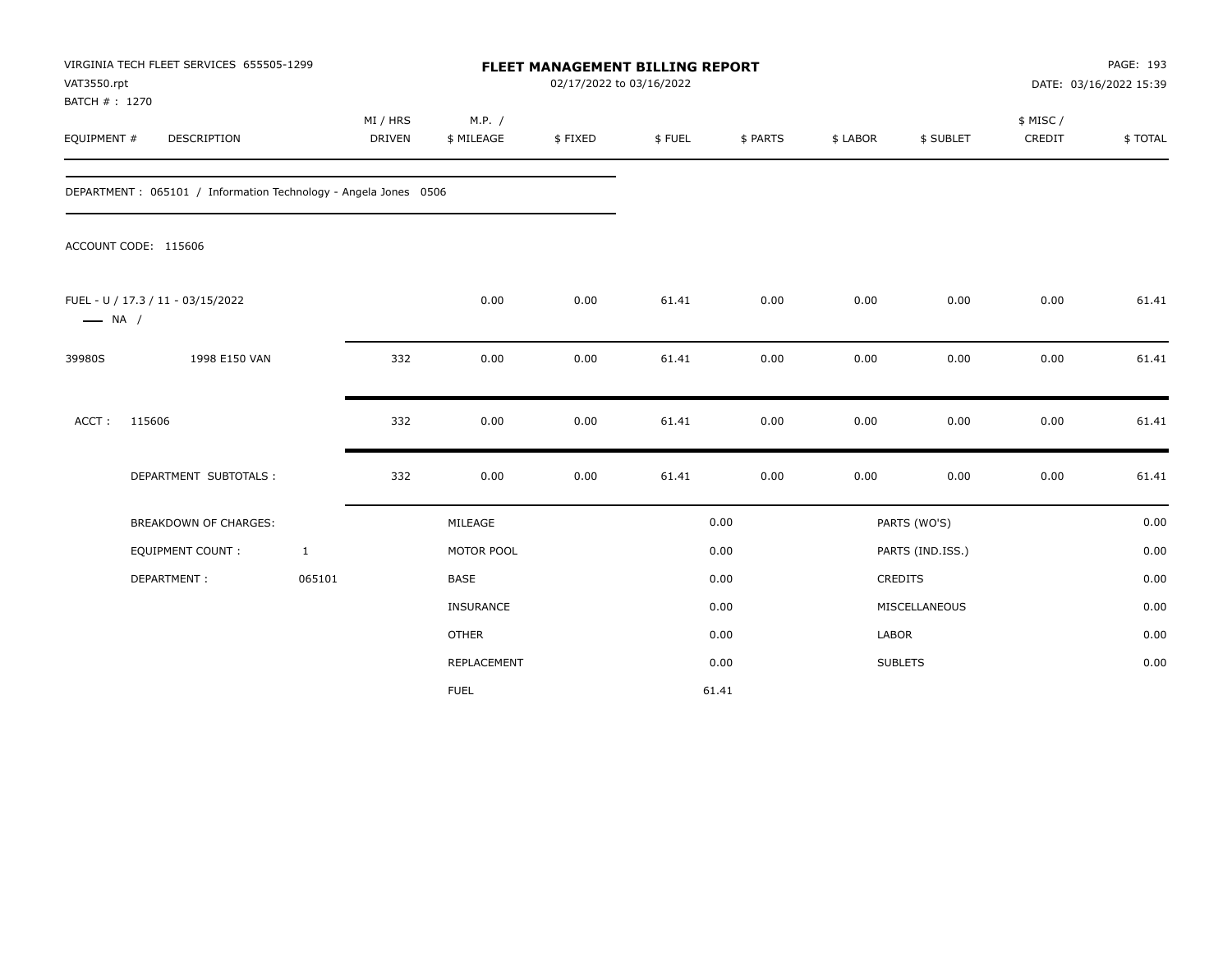| VAT3550.rpt<br>BATCH #: 1270 | VIRGINIA TECH FLEET SERVICES 655505-1299                                  |              |                           |                      | 02/17/2022 to 03/16/2022 | FLEET MANAGEMENT BILLING REPORT |          |              |                  |                     | PAGE: 194<br>DATE: 03/16/2022 15:39 |
|------------------------------|---------------------------------------------------------------------------|--------------|---------------------------|----------------------|--------------------------|---------------------------------|----------|--------------|------------------|---------------------|-------------------------------------|
| EQUIPMENT #                  | DESCRIPTION                                                               |              | MI / HRS<br><b>DRIVEN</b> | M.P. /<br>\$ MILEAGE | \$FIXED                  | \$FUEL                          | \$ PARTS | \$ LABOR     | \$ SUBLET        | \$ MISC /<br>CREDIT | \$TOTAL                             |
|                              | DEPARTMENT: 066900 / VCE Highland Coop Ext. PO Box 528 Monterey, VA 24465 |              |                           |                      |                          |                                 |          |              |                  |                     |                                     |
|                              | ACCOUNT CODE: 140194                                                      |              |                           |                      |                          |                                 |          |              |                  |                     |                                     |
| $\longrightarrow$ NA /       | FUEL - U / 32.4 / CC - 02/24/2022                                         |              |                           | 0.00                 | 0.00                     | 111.65                          | 0.00     | 0.00         | 0.00             | 0.00                | 111.65                              |
| 68326s                       | 2016 Caravan                                                              |              | 1,014                     | 0.00                 | 0.00                     | 111.65                          | 0.00     | 0.00         | 0.00             | 0.00                | 111.65                              |
| ACCT:                        | 140194                                                                    |              | 1,014                     | 0.00                 | 0.00                     | 111.65                          | 0.00     | 0.00         | 0.00             | 0.00                | 111.65                              |
|                              | DEPARTMENT SUBTOTALS :                                                    |              | 1,014                     | 0.00                 | 0.00                     | 111.65                          | 0.00     | 0.00         | 0.00             | 0.00                | 111.65                              |
|                              | <b>BREAKDOWN OF CHARGES:</b>                                              |              |                           | MILEAGE              |                          |                                 | 0.00     |              | PARTS (WO'S)     |                     | 0.00                                |
|                              | <b>EQUIPMENT COUNT:</b>                                                   | $\mathbf{1}$ |                           | MOTOR POOL           |                          |                                 | 0.00     |              | PARTS (IND.ISS.) |                     | 0.00                                |
|                              | DEPARTMENT:                                                               | 066900       |                           | BASE                 |                          |                                 | 0.00     | CREDITS      |                  |                     | 0.00                                |
|                              |                                                                           |              |                           | INSURANCE            |                          |                                 | 0.00     |              | MISCELLANEOUS    |                     | 0.00                                |
|                              |                                                                           |              |                           | <b>OTHER</b>         |                          |                                 | 0.00     | <b>LABOR</b> |                  |                     | 0.00                                |
|                              |                                                                           |              |                           | REPLACEMENT          |                          |                                 | 0.00     |              | <b>SUBLETS</b>   |                     | 0.00                                |
|                              |                                                                           |              |                           | <b>FUEL</b>          |                          | 111.65                          |          |              |                  |                     |                                     |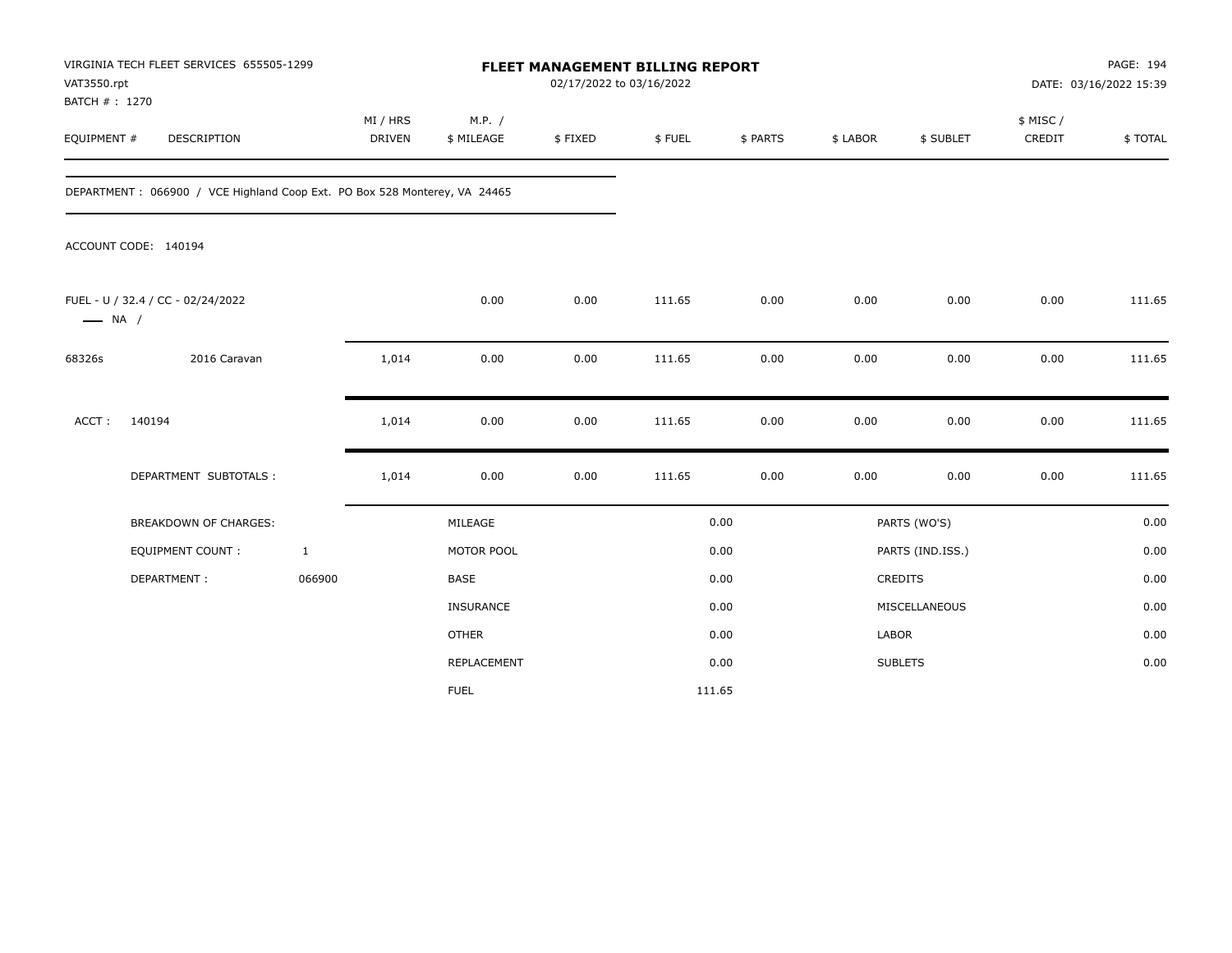| VAT3550.rpt<br>BATCH #: 1270           | VIRGINIA TECH FLEET SERVICES 655505-1299                                      |              |                           |                      | 02/17/2022 to 03/16/2022 | FLEET MANAGEMENT BILLING REPORT |          |          |                  |                    | PAGE: 195<br>DATE: 03/16/2022 15:39 |
|----------------------------------------|-------------------------------------------------------------------------------|--------------|---------------------------|----------------------|--------------------------|---------------------------------|----------|----------|------------------|--------------------|-------------------------------------|
| EQUIPMENT #                            | DESCRIPTION                                                                   |              | MI / HRS<br><b>DRIVEN</b> | M.P. /<br>\$ MILEAGE | \$FIXED                  | \$FUEL                          | \$ PARTS | \$ LABOR | \$ SUBLET        | \$ MISC/<br>CREDIT | \$TOTAL                             |
|                                        | DEPARTMENT : 068300 / VCE-MADISON PO BOX 10 MADISON VA 22727 - Katie Woodward |              |                           |                      |                          |                                 |          |          |                  |                    |                                     |
|                                        | ACCOUNT CODE: 140255                                                          |              |                           |                      |                          |                                 |          |          |                  |                    |                                     |
| $\longrightarrow$ NA /                 | FUEL - U / 32.2 / CC - 02/24/2022                                             |              |                           | 0.00                 | 0.00                     | 103.68                          | 0.00     | 0.00     | 0.00             | 0.00               | 103.68                              |
| OTHER CHARGE<br>$\longrightarrow$ NA / |                                                                               |              |                           | 0.00                 | 10.00                    | 0.00                            | 0.00     | 0.00     | 0.00             | 0.00               | 10.00                               |
| 58871s                                 | 2010 IMPALA                                                                   |              | 884                       | 0.00                 | 10.00                    | 103.68                          | 0.00     | 0.00     | 0.00             | 0.00               | 113.68                              |
| ACCT:                                  | 140255                                                                        |              | 884                       | 0.00                 | 10.00                    | 103.68                          | 0.00     | 0.00     | 0.00             | 0.00               | 113.68                              |
|                                        | DEPARTMENT SUBTOTALS :                                                        |              | 884                       | 0.00                 | 10.00                    | 103.68                          | 0.00     | 0.00     | 0.00             | 0.00               | 113.68                              |
|                                        | BREAKDOWN OF CHARGES:                                                         |              |                           | MILEAGE              |                          |                                 | 0.00     |          | PARTS (WO'S)     |                    | 0.00                                |
|                                        | <b>EQUIPMENT COUNT:</b>                                                       | $\mathbf{1}$ |                           | MOTOR POOL           |                          |                                 | 0.00     |          | PARTS (IND.ISS.) |                    | 0.00                                |
|                                        | DEPARTMENT:                                                                   | 068300       |                           | BASE                 |                          |                                 | 0.00     |          | <b>CREDITS</b>   |                    | 0.00                                |
|                                        |                                                                               |              |                           | INSURANCE            |                          |                                 | 0.00     |          | MISCELLANEOUS    |                    | 0.00                                |
|                                        |                                                                               |              |                           | <b>OTHER</b>         |                          |                                 | 10.00    | LABOR    |                  |                    | 0.00                                |
|                                        |                                                                               |              |                           | REPLACEMENT          |                          |                                 | 0.00     |          | <b>SUBLETS</b>   |                    | 0.00                                |
|                                        |                                                                               |              |                           | <b>FUEL</b>          |                          | 103.68                          |          |          |                  |                    |                                     |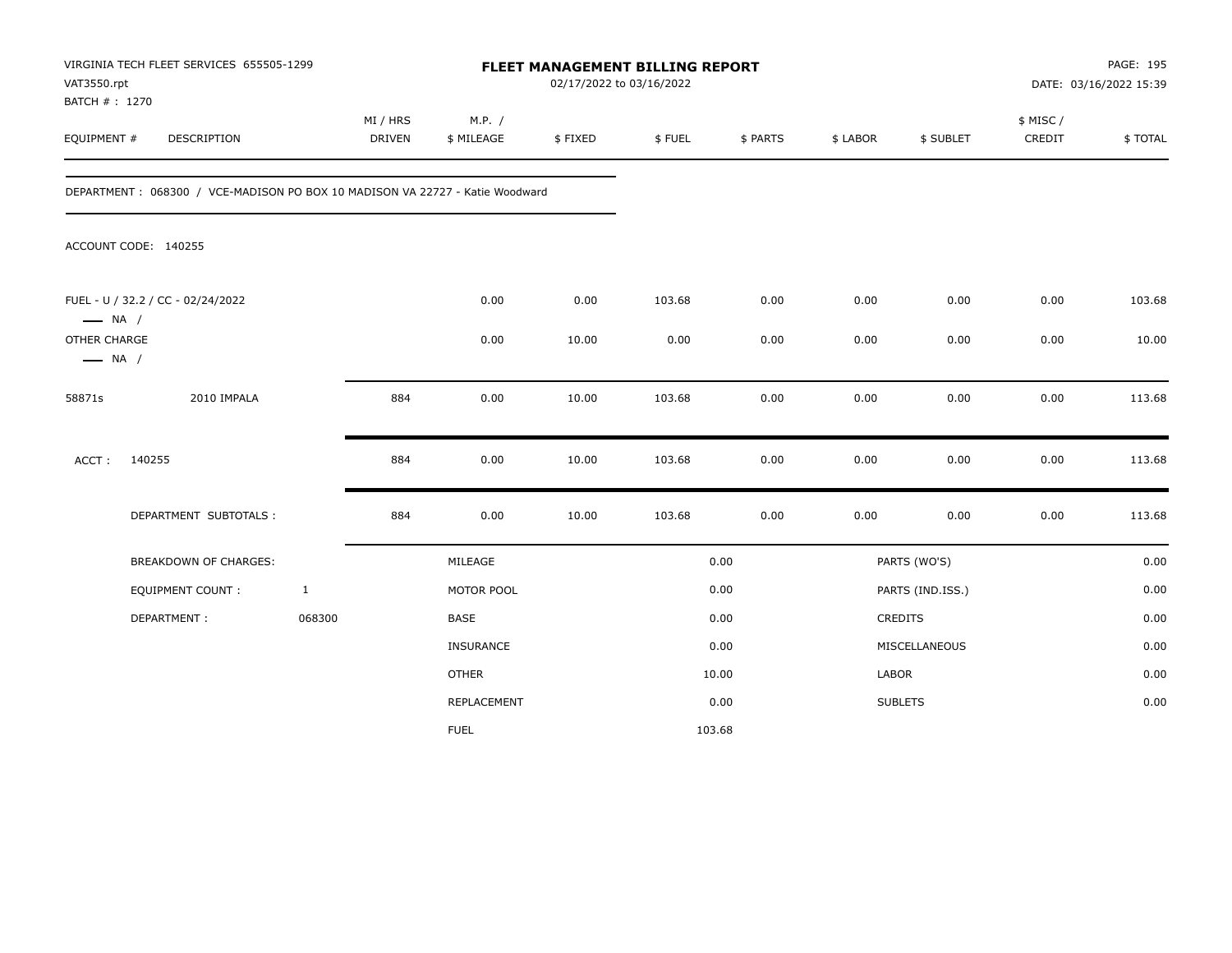| VAT3550.rpt<br>BATCH # : 1270                                          | VIRGINIA TECH FLEET SERVICES 655505-1299                                  |                |                    |                      | 02/17/2022 to 03/16/2022 | <b>FLEET MANAGEMENT BILLING REPORT</b> |              |              |                  |                     | PAGE: 196<br>DATE: 03/16/2022 15:39 |
|------------------------------------------------------------------------|---------------------------------------------------------------------------|----------------|--------------------|----------------------|--------------------------|----------------------------------------|--------------|--------------|------------------|---------------------|-------------------------------------|
| EQUIPMENT #                                                            | DESCRIPTION                                                               |                | MI / HRS<br>DRIVEN | M.P. /<br>\$ MILEAGE | \$FIXED                  | \$FUEL                                 | \$ PARTS     | \$ LABOR     | \$ SUBLET        | \$ MISC /<br>CREDIT | \$TOTAL                             |
|                                                                        | DEPARTMENT: 070500 / SCHIFFERT HEALTH CENTER - Sheila Walker-Davis (0140) |                |                    |                      |                          |                                        |              |              |                  |                     |                                     |
|                                                                        | ACCOUNT CODE: 153005                                                      |                |                    |                      |                          |                                        |              |              |                  |                     |                                     |
| $\longrightarrow$ NA /                                                 | FUEL - U / 2.6 / 11 - 02/22/2022                                          |                |                    | 0.00                 | 0.00                     | 7.50                                   | 0.00         | 0.00         | 0.00             | 0.00                | 7.50                                |
| EGUV086                                                                | 2019 GOLF CART                                                            |                | $\mathsf 0$        | 0.00                 | 0.00                     | 7.50                                   | 0.00         | 0.00         | 0.00             | 0.00                | 7.50                                |
| $\longrightarrow$ NA /<br><b>BASE CHARGE</b><br>$\longrightarrow$ NA / | FUEL - U / 11.0 / 11 - 03/08/2022                                         |                |                    | 0.00<br>0.00         | 0.00<br>483.00           | 39.71<br>0.00                          | 0.00<br>0.00 | 0.00<br>0.00 | 0.00<br>0.00     | 0.00<br>0.00        | 39.71<br>483.00                     |
| <b>PA27</b>                                                            | 2012 IMPALA                                                               |                | 49                 | 0.00                 | 483.00                   | 39.71                                  | 0.00         | 0.00         | 0.00             | 0.00                | 522.71                              |
| ACCT:                                                                  | 153005                                                                    |                | 49                 | 0.00                 | 483.00                   | 47.21                                  | 0.00         | 0.00         | 0.00             | 0.00                | 530.21                              |
|                                                                        | DEPARTMENT SUBTOTALS :                                                    |                | 49                 | 0.00                 | 483.00                   | 47.21                                  | 0.00         | 0.00         | 0.00             | 0.00                | 530.21                              |
|                                                                        | BREAKDOWN OF CHARGES:                                                     |                |                    | MILEAGE              |                          |                                        | 0.00         |              | PARTS (WO'S)     |                     | 0.00                                |
|                                                                        | EQUIPMENT COUNT:                                                          | $\overline{2}$ |                    | MOTOR POOL           |                          |                                        | 0.00         |              | PARTS (IND.ISS.) |                     | 0.00                                |
|                                                                        | DEPARTMENT:                                                               | 070500         |                    | BASE                 |                          | 483.00                                 |              |              | CREDITS          |                     | 0.00                                |
|                                                                        |                                                                           |                |                    | <b>INSURANCE</b>     |                          |                                        | 0.00         |              | MISCELLANEOUS    |                     | 0.00                                |
|                                                                        |                                                                           |                |                    | <b>OTHER</b>         |                          |                                        | 0.00         | LABOR        |                  |                     | 0.00                                |
|                                                                        |                                                                           |                |                    | REPLACEMENT          |                          |                                        | 0.00         |              | <b>SUBLETS</b>   |                     | 0.00                                |
|                                                                        |                                                                           |                |                    | <b>FUEL</b>          |                          |                                        | 47.21        |              |                  |                     |                                     |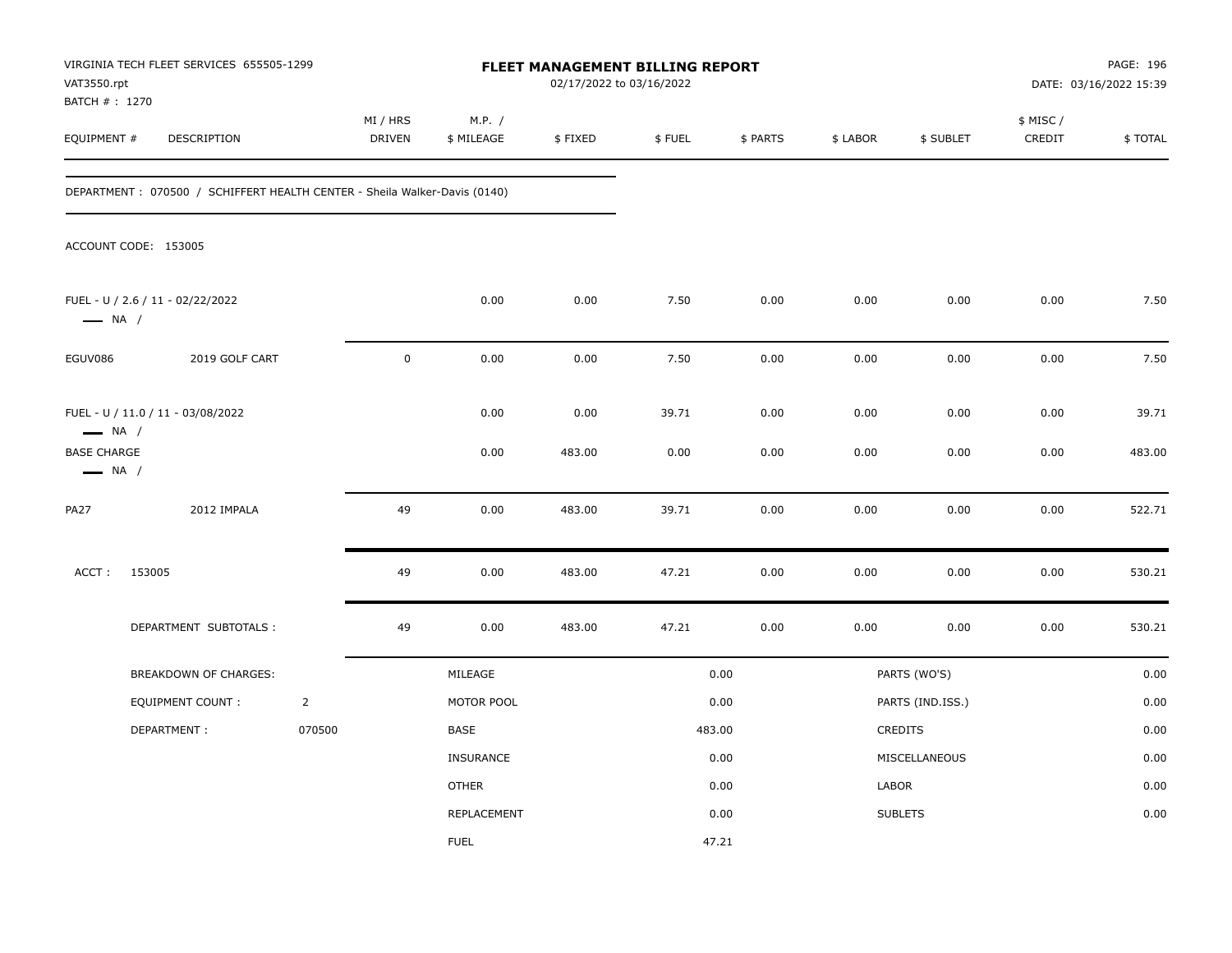| VAT3550.rpt<br>BATCH #: 1270                               | VIRGINIA TECH FLEET SERVICES 655505-1299             |                           |                      | FLEET MANAGEMENT BILLING REPORT<br>02/17/2022 to 03/16/2022 |        |          |          |           |                    | PAGE: 197<br>DATE: 03/16/2022 15:39 |
|------------------------------------------------------------|------------------------------------------------------|---------------------------|----------------------|-------------------------------------------------------------|--------|----------|----------|-----------|--------------------|-------------------------------------|
| EQUIPMENT #                                                | DESCRIPTION                                          | MI / HRS<br><b>DRIVEN</b> | M.P. /<br>\$ MILEAGE | \$FIXED                                                     | \$FUEL | \$ PARTS | \$ LABOR | \$ SUBLET | \$ MISC/<br>CREDIT | \$TOTAL                             |
|                                                            | DEPARTMENT: 070900 / REC SPORTS-AUX Carrie Reed 0358 |                           |                      |                                                             |        |          |          |           |                    |                                     |
| ACCOUNT CODE: 153374                                       |                                                      |                           |                      |                                                             |        |          |          |           |                    |                                     |
| $\longrightarrow$ NA /                                     | FUEL - U / 10.9 / 11 - 02/25/2022                    |                           | 0.00                 | 0.00                                                        | 31.94  | 0.00     | 0.00     | 0.00      | 0.00               | 31.94                               |
| <b>BASE CHARGE</b><br>$\longrightarrow$ NA /               |                                                      |                           | 0.00                 | 483.00                                                      | 0.00   | 0.00     | 0.00     | 0.00      | 0.00               | 483.00                              |
| <b>PA13</b>                                                | 2014 IMPALA                                          | 234                       | 0.00                 | 483.00                                                      | 31.94  | 0.00     | 0.00     | 0.00      | 0.00               | 514.94                              |
| <b>BASE CHARGE</b><br>$\longrightarrow$ NA /               |                                                      |                           | 0.00                 | 502.00                                                      | 0.00   | 0.00     | 0.00     | 0.00      | 0.00               | 502.00                              |
| <b>PA55</b>                                                | 2013 F250                                            | 164                       | 0.00                 | 502.00                                                      | 0.00   | 0.00     | 0.00     | 0.00      | 0.00               | 502.00                              |
| ACCT: 153374                                               |                                                      | 398                       | 0.00                 | 985.00                                                      | 31.94  | 0.00     | 0.00     | 0.00      | 0.00               | 1,016.94                            |
| ACCOUNT CODE: 153449                                       |                                                      |                           |                      |                                                             |        |          |          |           |                    |                                     |
| FUEL - U / 3.6 / 11 - 03/01/2022<br>$\longrightarrow$ NA / |                                                      |                           | 0.00                 | 0.00                                                        | 10.55  | 0.00     | 0.00     | 0.00      | 0.00               | 10.55                               |
| $\longrightarrow$ NA /                                     | FUEL - U / 9.4 / 11 - 03/01/2022                     |                           | 0.00                 | 0.00                                                        | 27.66  | 0.00     | 0.00     | 0.00      | 0.00               | 27.66                               |
| ers                                                        | <b>1990 CANS</b>                                     | $\mathbf 0$               | 0.00                 | 0.00                                                        | 38.21  | 0.00     | 0.00     | 0.00      | 0.00               | 38.21                               |
| ACCT: 153449                                               |                                                      | $\mathbf 0$               | 0.00                 | 0.00                                                        | 38.21  | 0.00     | 0.00     | 0.00      | 0.00               | 38.21                               |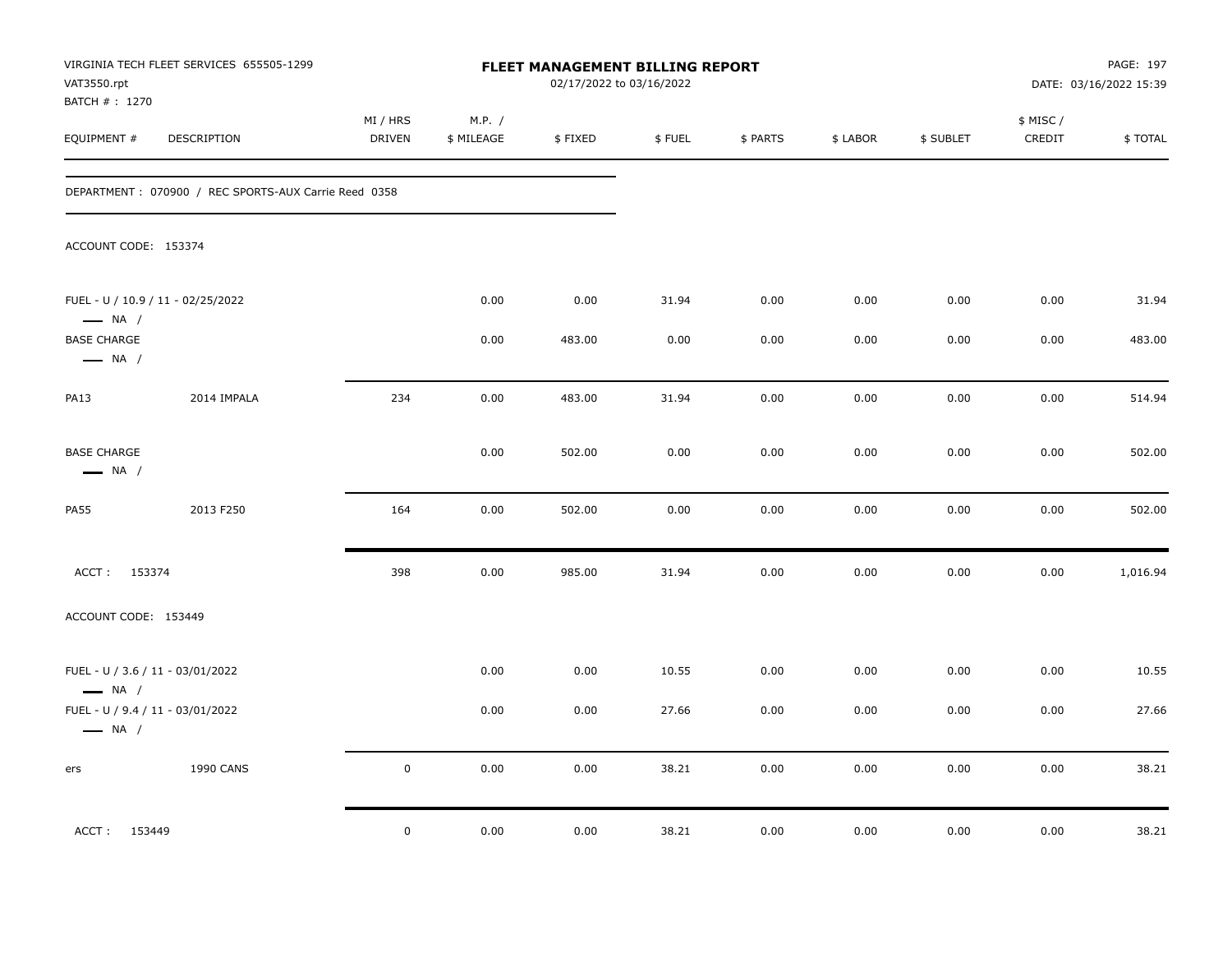| VAT3550.rpt            | VIRGINIA TECH FLEET SERVICES 655505-1299             |               |            | <b>FLEET MANAGEMENT BILLING REPORT</b><br>02/17/2022 to 03/16/2022 |        |          |          |           |           | PAGE: 198<br>DATE: 03/16/2022 15:39 |
|------------------------|------------------------------------------------------|---------------|------------|--------------------------------------------------------------------|--------|----------|----------|-----------|-----------|-------------------------------------|
| BATCH #: 1270          |                                                      | MI / HRS      | M.P. /     |                                                                    |        |          |          |           | \$ MISC / |                                     |
| EQUIPMENT #            | <b>DESCRIPTION</b>                                   | <b>DRIVEN</b> | \$ MILEAGE | \$FIXED                                                            | \$FUEL | \$ PARTS | \$ LABOR | \$ SUBLET | CREDIT    | \$TOTAL                             |
|                        | DEPARTMENT: 070900 / REC SPORTS-AUX Carrie Reed 0358 |               |            |                                                                    |        |          |          |           |           |                                     |
| ACCOUNT CODE: 155324   |                                                      |               |            |                                                                    |        |          |          |           |           |                                     |
| $\longrightarrow$ NA / | FUEL - U / 19.8 / 11 - 03/12/2022                    |               | 0.00       | 0.00                                                               | 71.44  | 0.00     | 0.00     | 0.00      | 0.00      | 71.44                               |
| $\longrightarrow$ NA / | FUEL - U / 14.8 / 12 - 02/17/2022                    |               | 0.00       | 0.00                                                               | 43.42  | 0.00     | 0.00     | 0.00      | 0.00      | 43.42                               |
| $\longrightarrow$ NA / | FUEL - U / 11.8 / 11 - 02/20/2022                    |               | 0.00       | 0.00                                                               | 34.54  | 0.00     | 0.00     | 0.00      | 0.00      | 34.54                               |
| $\longrightarrow$ NA / | FUEL - U / 18.8 / 11 - 02/27/2022                    |               | 0.00       | 0.00                                                               | 55.05  | 0.00     | 0.00     | 0.00      | 0.00      | 55.05                               |
| 55283S                 | 2008 Express 3500                                    | 1,881         | 0.00       | 0.00                                                               | 204.45 | 0.00     | 0.00     | 0.00      | 0.00      | 204.45                              |
| $\longrightarrow$ NA / | FUEL - U / 30.7 / 11 - 03/07/2022                    |               | 0.00       | 0.00                                                               | 110.83 | 0.00     | 0.00     | 0.00      | 0.00      | 110.83                              |
| $\longrightarrow$ NA / | FUEL - U / 32.6 / 12 - 03/11/2022                    |               | 0.00       | 0.00                                                               | 117.83 | 0.00     | 0.00     | 0.00      | 0.00      | 117.83                              |
| 74620s                 | 2017 F250-4x4                                        | 799           | 0.00       | 0.00                                                               | 228.66 | 0.00     | 0.00     | 0.00      | 0.00      | 228.66                              |
| ACCT:<br>155324        |                                                      | 2,680         | 0.00       | 0.00                                                               | 433.11 | 0.00     | 0.00     | 0.00      | 0.00      | 433.11                              |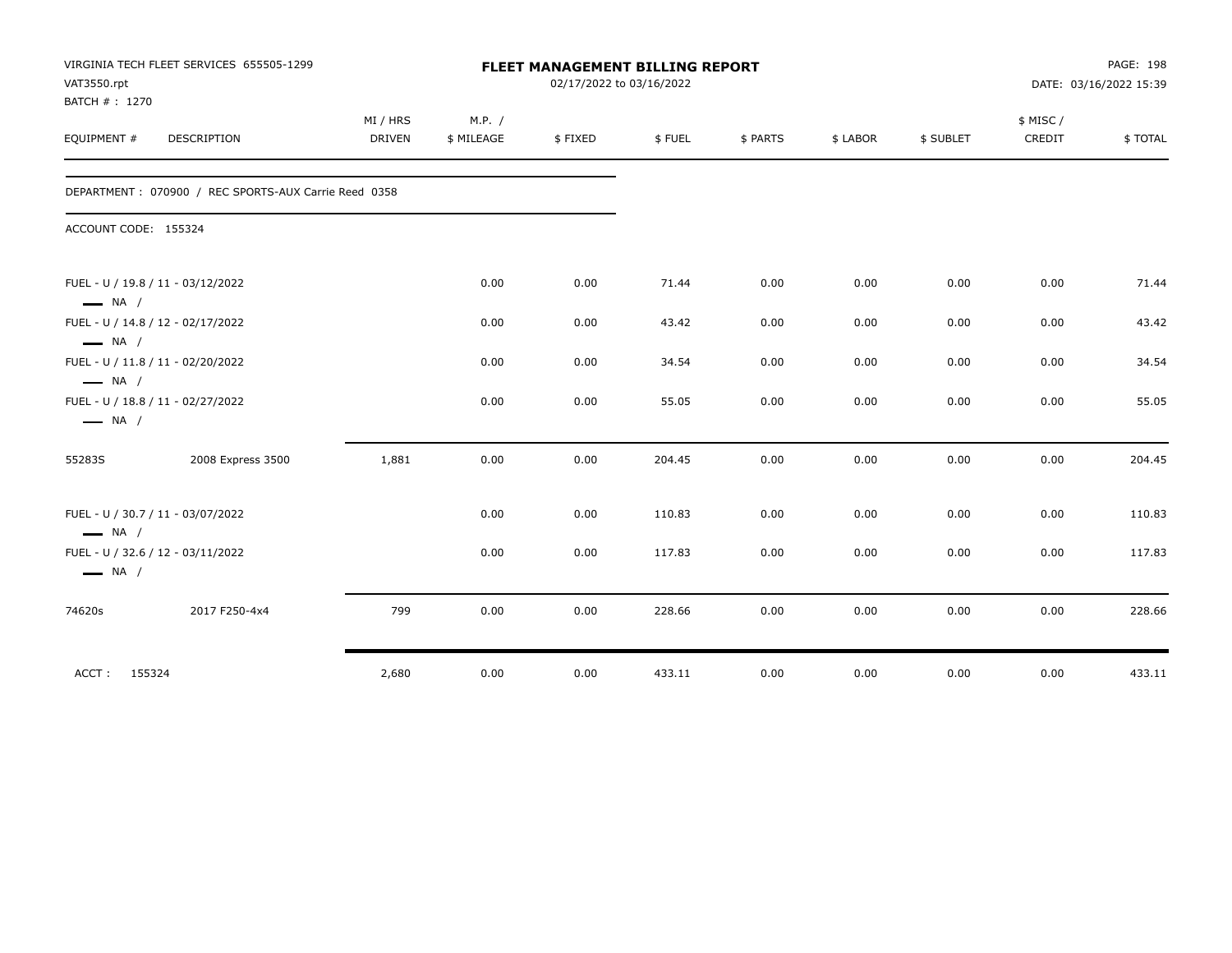| VIRGINIA TECH FLEET SERVICES 655505-1299<br>VAT3550.rpt<br>BATCH # : 1270<br>EQUIPMENT #<br><b>DESCRIPTION</b><br>DEPARTMENT SUBTOTALS :<br><b>BREAKDOWN OF CHARGES:</b><br>EQUIPMENT COUNT:<br>DEPARTMENT: |        |                    |                      | PAGE: 199<br>DATE: 03/16/2022 15:39 |        |          |          |                  |                     |          |
|-------------------------------------------------------------------------------------------------------------------------------------------------------------------------------------------------------------|--------|--------------------|----------------------|-------------------------------------|--------|----------|----------|------------------|---------------------|----------|
|                                                                                                                                                                                                             |        | MI / HRS<br>DRIVEN | M.P. /<br>\$ MILEAGE | \$FIXED                             | \$FUEL | \$ PARTS | \$ LABOR | \$ SUBLET        | \$ MISC /<br>CREDIT | \$TOTAL  |
|                                                                                                                                                                                                             |        | 3,078              | 0.00                 | 985.00                              | 503.26 | 0.00     | 0.00     | 0.00             | 0.00                | 1,488.26 |
|                                                                                                                                                                                                             |        |                    | MILEAGE              |                                     |        | 0.00     |          | PARTS (WO'S)     |                     | 0.00     |
|                                                                                                                                                                                                             | 5      |                    | MOTOR POOL           |                                     |        | 0.00     |          | PARTS (IND.ISS.) |                     | 0.00     |
|                                                                                                                                                                                                             | 070900 |                    | <b>BASE</b>          |                                     |        | 985.00   |          | <b>CREDITS</b>   |                     | 0.00     |
|                                                                                                                                                                                                             |        |                    | <b>INSURANCE</b>     |                                     |        | 0.00     |          | MISCELLANEOUS    |                     | 0.00     |
|                                                                                                                                                                                                             |        |                    | OTHER                |                                     |        | 0.00     | LABOR    |                  |                     | 0.00     |
|                                                                                                                                                                                                             |        |                    | REPLACEMENT          |                                     |        | 0.00     |          | <b>SUBLETS</b>   |                     | 0.00     |
|                                                                                                                                                                                                             |        |                    | <b>FUEL</b>          |                                     |        | 503.26   |          |                  |                     |          |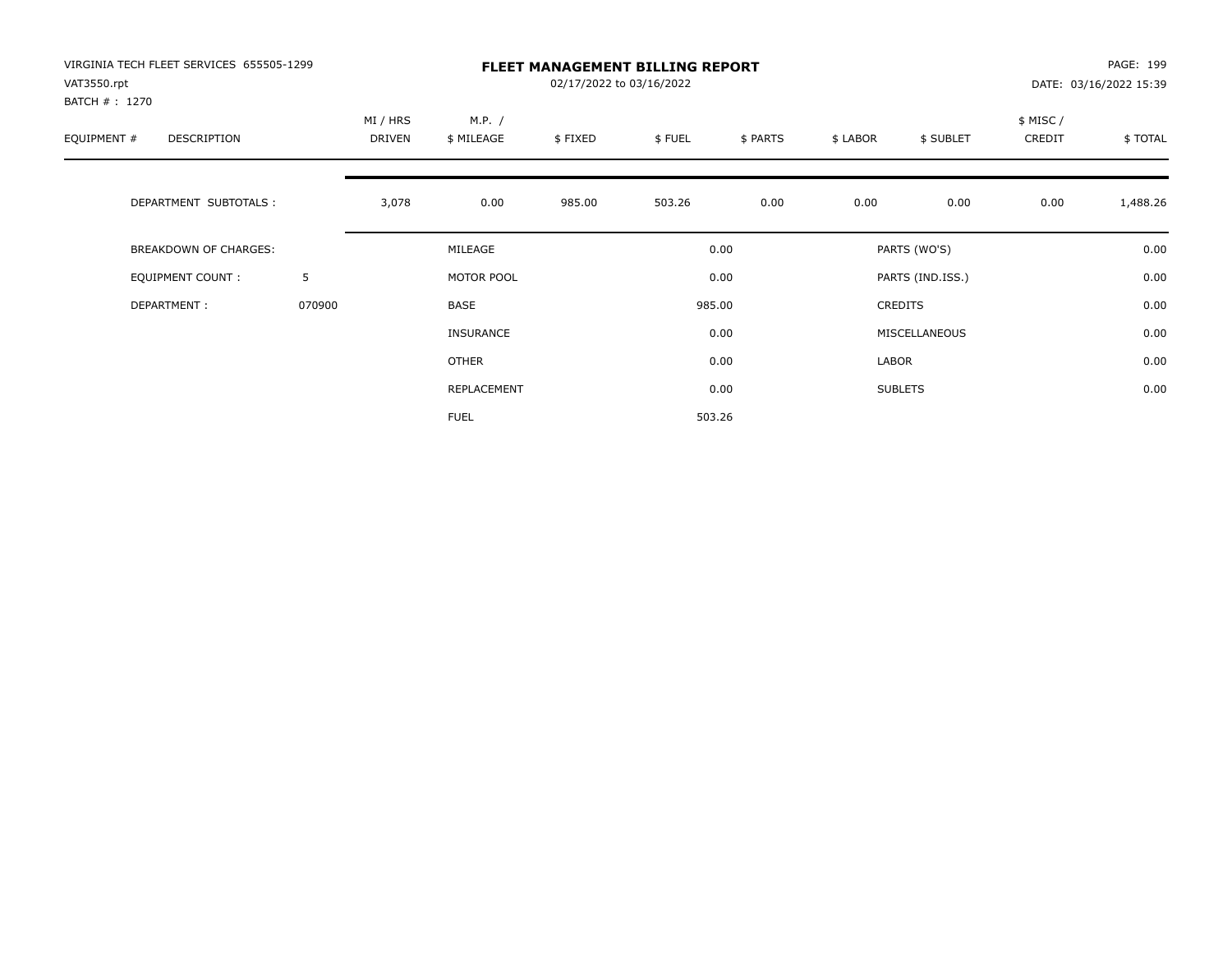| VAT3550.rpt<br>BATCH #: 1270 | VIRGINIA TECH FLEET SERVICES 655505-1299                                 |                    |                      | <b>FLEET MANAGEMENT BILLING REPORT</b><br>02/17/2022 to 03/16/2022 |        |          |          |                  |                     | PAGE: 200<br>DATE: 03/16/2022 15:39 |
|------------------------------|--------------------------------------------------------------------------|--------------------|----------------------|--------------------------------------------------------------------|--------|----------|----------|------------------|---------------------|-------------------------------------|
| EQUIPMENT #                  | DESCRIPTION                                                              | MI / HRS<br>DRIVEN | M.P. /<br>\$ MILEAGE | \$FIXED                                                            | \$FUEL | \$ PARTS | \$ LABOR | \$ SUBLET        | \$ MISC /<br>CREDIT | \$TOTAL                             |
|                              | DEPARTMENT: 071300 / New Student and Family Program Brandy Morse MC 0255 |                    |                      |                                                                    |        |          |          |                  |                     |                                     |
|                              | ACCOUNT CODE: 155370                                                     |                    |                      |                                                                    |        |          |          |                  |                     |                                     |
| $\longrightarrow$ NA /       | FUEL - U / 3.0 / 12 - 02/21/2022                                         |                    | 0.00                 | 0.00                                                               | 8.85   | 0.00     | 0.00     | 0.00             | 0.00                | 8.85                                |
| EGUV077                      | 2014 ATV                                                                 | $\mathsf 0$        | 0.00                 | 0.00                                                               | 8.85   | 0.00     | 0.00     | 0.00             | 0.00                | 8.85                                |
| ACCT:                        | 155370                                                                   | $\mathsf 0$        | 0.00                 | 0.00                                                               | 8.85   | 0.00     | 0.00     | 0.00             | 0.00                | 8.85                                |
|                              | DEPARTMENT SUBTOTALS :                                                   | $\mathsf 0$        | 0.00                 | 0.00                                                               | 8.85   | 0.00     | 0.00     | 0.00             | 0.00                | 8.85                                |
|                              | <b>BREAKDOWN OF CHARGES:</b>                                             |                    | MILEAGE              |                                                                    |        | 0.00     |          | PARTS (WO'S)     |                     | 0.00                                |
|                              | <b>EQUIPMENT COUNT:</b>                                                  | $\mathbf{1}$       | MOTOR POOL           |                                                                    |        | 0.00     |          | PARTS (IND.ISS.) |                     | 0.00                                |
|                              | DEPARTMENT:                                                              | 071300             | <b>BASE</b>          |                                                                    |        | 0.00     |          | CREDITS          |                     | 0.00                                |
|                              |                                                                          |                    | INSURANCE            |                                                                    |        | 0.00     |          | MISCELLANEOUS    |                     | 0.00                                |
|                              |                                                                          |                    | <b>OTHER</b>         |                                                                    |        | 0.00     | LABOR    |                  |                     | 0.00                                |
|                              |                                                                          |                    | <b>REPLACEMENT</b>   |                                                                    |        | 0.00     |          | <b>SUBLETS</b>   |                     | 0.00                                |
|                              |                                                                          |                    | <b>FUEL</b>          |                                                                    |        | 8.85     |          |                  |                     |                                     |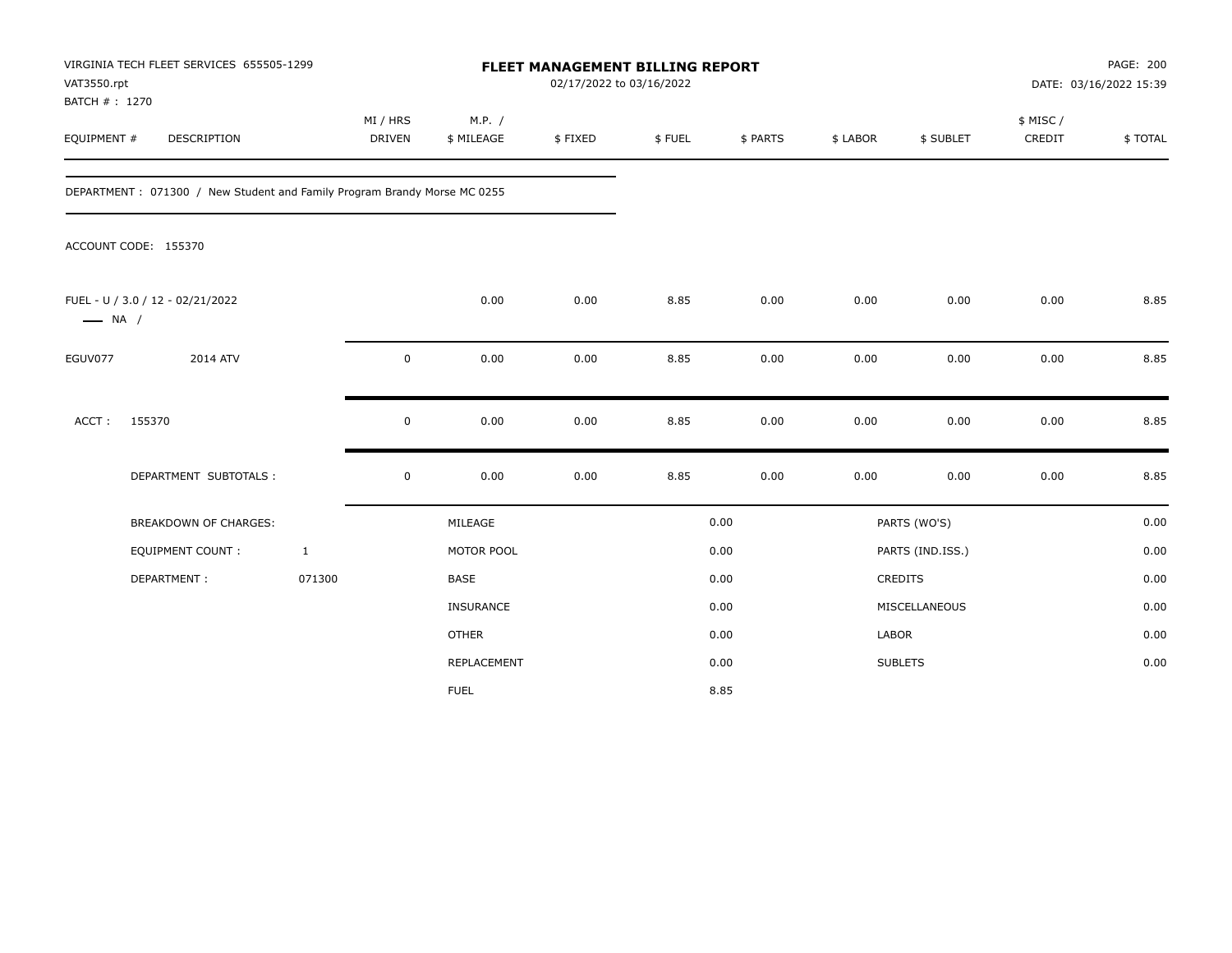| VAT3550.rpt<br>BATCH #: 1270 | VIRGINIA TECH FLEET SERVICES 655505-1299               |                           |                      | <b>FLEET MANAGEMENT BILLING REPORT</b><br>02/17/2022 to 03/16/2022 |        |          |          |                  |                     | PAGE: 201<br>DATE: 03/16/2022 15:39 |
|------------------------------|--------------------------------------------------------|---------------------------|----------------------|--------------------------------------------------------------------|--------|----------|----------|------------------|---------------------|-------------------------------------|
| EQUIPMENT #                  | DESCRIPTION                                            | MI / HRS<br><b>DRIVEN</b> | M.P. /<br>\$ MILEAGE | \$FIXED                                                            | \$FUEL | \$ PARTS | \$ LABOR | \$ SUBLET        | \$ MISC /<br>CREDIT | \$TOTAL                             |
|                              | DEPARTMENT: 071524 / SCA Maintenance Brandy Morse 0255 |                           |                      |                                                                    |        |          |          |                  |                     |                                     |
|                              | ACCOUNT CODE: 153432                                   |                           |                      |                                                                    |        |          |          |                  |                     |                                     |
| $\longrightarrow$ NA /       | FUEL - U / 20.5 / 11 - 03/04/2022                      |                           | 0.00                 | 0.00                                                               | 60.18  | 0.00     | 0.00     | 0.00             | 0.00                | 60.18                               |
| 80202s                       | 2020 Transit-250                                       | 217                       | 0.00                 | 0.00                                                               | 60.18  | 0.00     | 0.00     | 0.00             | 0.00                | 60.18                               |
| ACCT:                        | 153432                                                 | 217                       | 0.00                 | 0.00                                                               | 60.18  | 0.00     | 0.00     | 0.00             | 0.00                | 60.18                               |
|                              | DEPARTMENT SUBTOTALS :                                 | 217                       | 0.00                 | 0.00                                                               | 60.18  | 0.00     | 0.00     | 0.00             | 0.00                | 60.18                               |
|                              | <b>BREAKDOWN OF CHARGES:</b>                           |                           | MILEAGE              |                                                                    |        | 0.00     |          | PARTS (WO'S)     |                     | 0.00                                |
|                              | <b>EQUIPMENT COUNT:</b>                                | $\mathbf{1}$              | MOTOR POOL           |                                                                    |        | 0.00     |          | PARTS (IND.ISS.) |                     | 0.00                                |
|                              | DEPARTMENT:                                            | 071524                    | <b>BASE</b>          |                                                                    |        | 0.00     |          | CREDITS          |                     | 0.00                                |
|                              |                                                        |                           | INSURANCE            |                                                                    |        | 0.00     |          | MISCELLANEOUS    |                     | 0.00                                |
|                              |                                                        |                           | <b>OTHER</b>         |                                                                    |        | 0.00     | LABOR    |                  |                     | 0.00                                |
|                              |                                                        |                           | REPLACEMENT          |                                                                    |        | 0.00     |          | <b>SUBLETS</b>   |                     | 0.00                                |
|                              |                                                        |                           | <b>FUEL</b>          |                                                                    |        | 60.18    |          |                  |                     |                                     |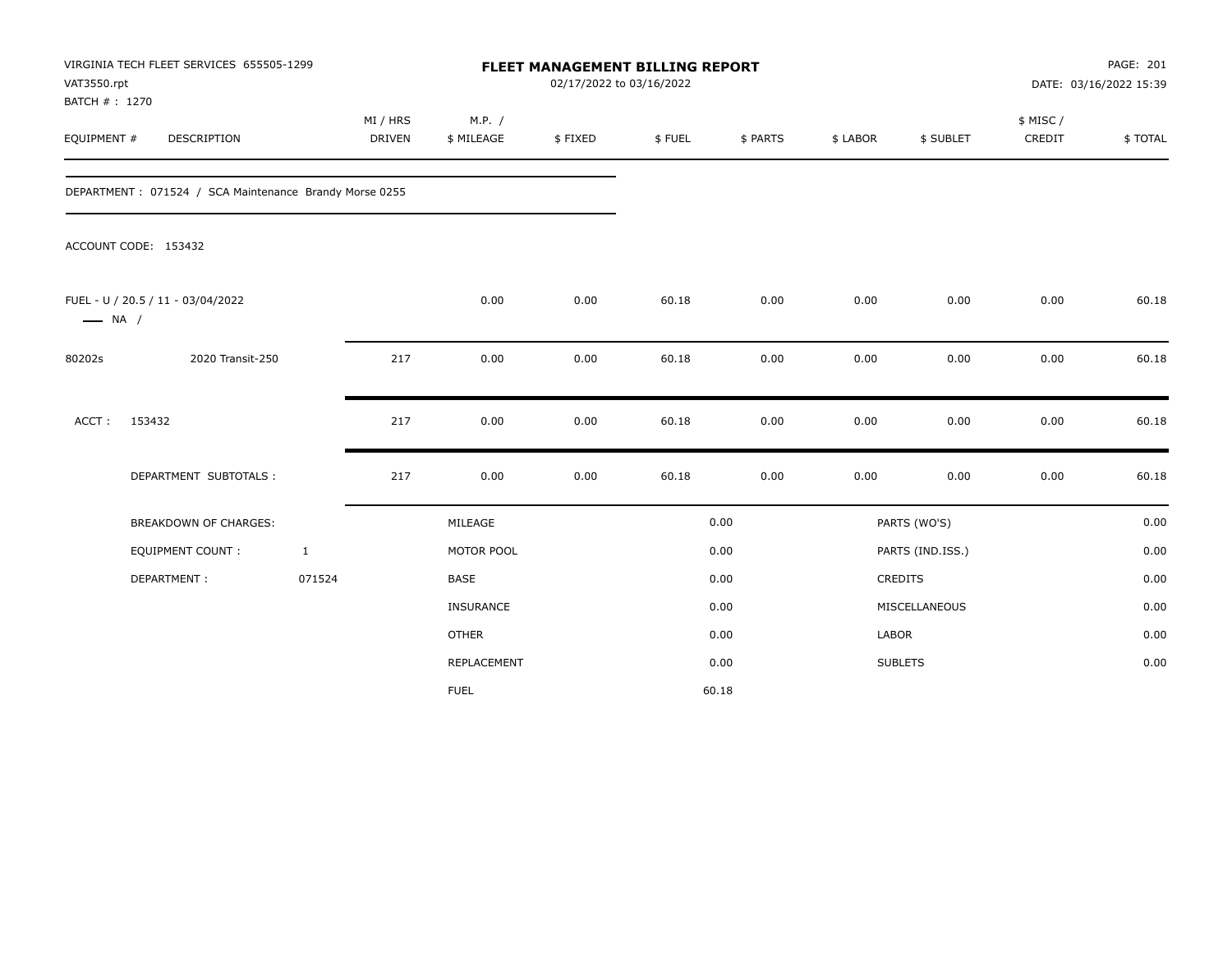| VAT3550.rpt<br>BATCH #: 1270                               | VIRGINIA TECH FLEET SERVICES 655505-1299                 |                    |                      | FLEET MANAGEMENT BILLING REPORT<br>02/17/2022 to 03/16/2022 |        |          |          |           |                     | PAGE: 202<br>DATE: 03/16/2022 15:39 |
|------------------------------------------------------------|----------------------------------------------------------|--------------------|----------------------|-------------------------------------------------------------|--------|----------|----------|-----------|---------------------|-------------------------------------|
| EQUIPMENT#                                                 | DESCRIPTION                                              | MI / HRS<br>DRIVEN | M.P. /<br>\$ MILEAGE | \$FIXED                                                     | \$FUEL | \$ PARTS | \$ LABOR | \$ SUBLET | \$ MISC /<br>CREDIT | \$TOTAL                             |
|                                                            | DEPARTMENT : 072300 / Parking Services - Pam Tate (0540) |                    |                      |                                                             |        |          |          |           |                     |                                     |
| ACCOUNT CODE: 153054                                       |                                                          |                    |                      |                                                             |        |          |          |           |                     |                                     |
| FUEL - U / 6.4 / 11 - 03/03/2022<br>$\longrightarrow$ NA / |                                                          |                    | 0.00                 | 0.00                                                        | 18.75  | 0.00     | 0.00     | 0.00      | 0.00                | 18.75                               |
| $\longrightarrow$ NA /                                     | FUEL - U / 11.1 / 12 - 03/11/2022                        |                    | 0.00                 | 0.00                                                        | 40.03  | 0.00     | 0.00     | 0.00      | 0.00                | 40.03                               |
| $\longrightarrow$ NA /                                     | FUEL - U / 10.8 / 12 - 02/17/2022                        |                    | 0.00                 | 0.00                                                        | 31.70  | 0.00     | 0.00     | 0.00      | 0.00                | 31.70                               |
| $\longrightarrow$ NA /                                     | FUEL - U / 11.0 / 11 - 02/24/2022                        |                    | 0.00                 | 0.00                                                        | 32.17  | 0.00     | 0.00     | 0.00      | 0.00                | 32.17                               |
| FUEL - U / 7.3 / 11 - 02/28/2022<br>$\longrightarrow$ NA / |                                                          |                    | 0.00                 | 0.00                                                        | 21.24  | 0.00     | 0.00     | 0.00      | 0.00                | 21.24                               |
| 43275S                                                     | 2012 IMPALA                                              | 535                | 0.00                 | 0.00                                                        | 143.89 | 0.00     | 0.00     | 0.00      | 0.00                | 143.89                              |
| FUEL - U / 7.4 / 11 - 03/11/2022<br>$\longrightarrow$ NA / |                                                          |                    | 0.00                 | 0.00                                                        | 26.61  | 0.00     | 0.00     | 0.00      | 0.00                | 26.61                               |
| $\longrightarrow$ NA /                                     | FUEL - U / 12.2 / 11 - 02/21/2022                        |                    | 0.00                 | 0.00                                                        | 35.60  | 0.00     | 0.00     | 0.00      | 0.00                | 35.60                               |
| 55300S                                                     | 2008 Silverado                                           | 142                | 0.00                 | 0.00                                                        | 62.21  | 0.00     | 0.00     | 0.00      | 0.00                | 62.21                               |
| $\longrightarrow$ NA /                                     | FUEL - U / 20.3 / 11 - 03/07/2022                        |                    | 0.00                 | 0.00                                                        | 73.28  | 0.00     | 0.00     | 0.00      | 0.00                | 73.28                               |
| $\longrightarrow$ NA /                                     | FUEL - U / 21.6 / 11 - 02/16/2022                        |                    | 0.00                 | $0.00\,$                                                    | 63.29  | $0.00\,$ | 0.00     | 0.00      | $0.00\,$            | 63.29                               |
| $\longrightarrow$ NA /                                     | FUEL - U / 22.1 / 11 - 02/24/2022                        |                    | 0.00                 | 0.00                                                        | 64.75  | 0.00     | 0.00     | 0.00      | $0.00\,$            | 64.75                               |
| 63772S                                                     | 2012 F250-4x4                                            | 439                | 0.00                 | 0.00                                                        | 201.32 | 0.00     | 0.00     | 0.00      | 0.00                | 201.32                              |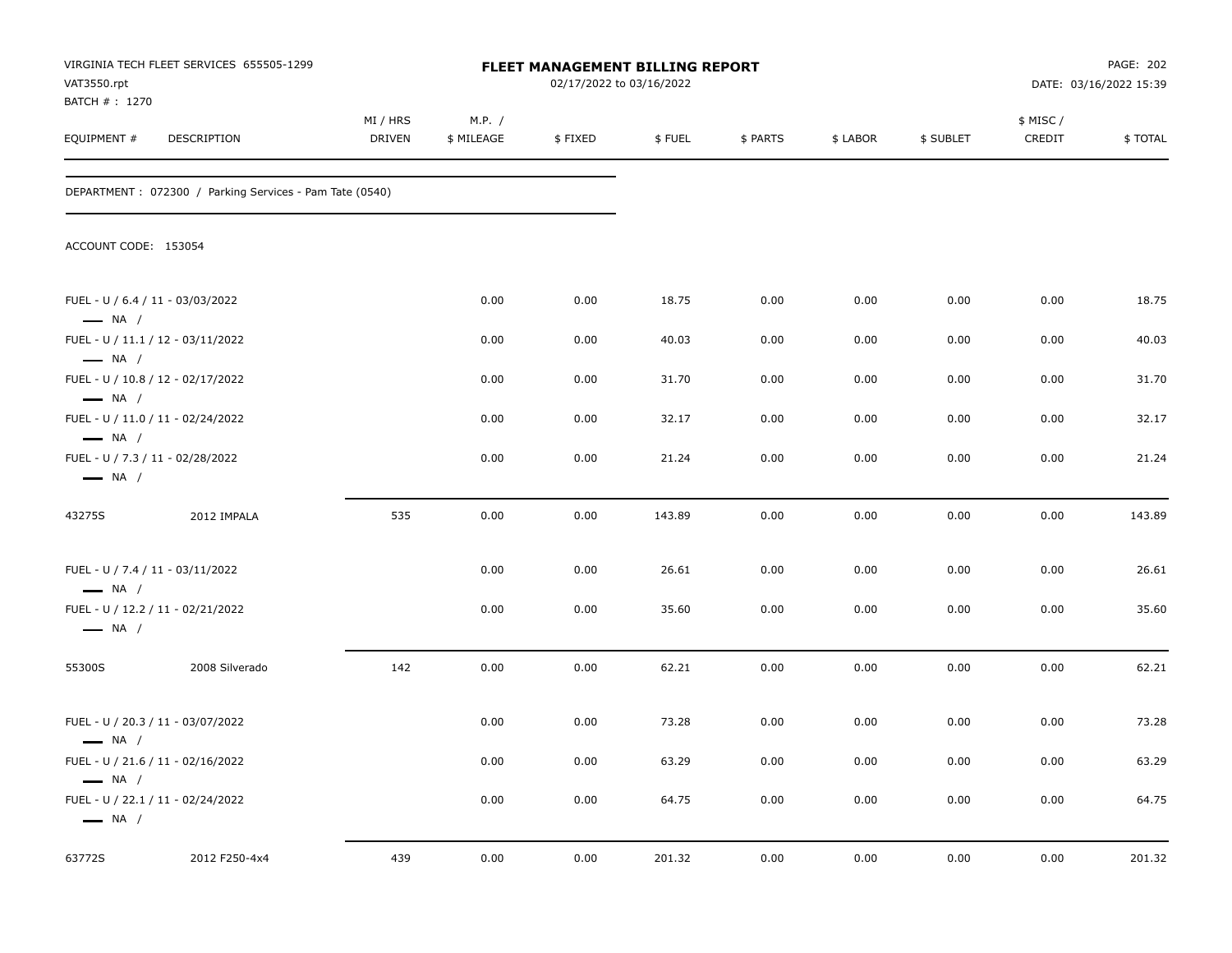| VAT3550.rpt<br>BATCH #: 1270                      | VIRGINIA TECH FLEET SERVICES 655505-1299                |                    |                      | FLEET MANAGEMENT BILLING REPORT<br>02/17/2022 to 03/16/2022 |        |          |          |           |                     | PAGE: 203<br>DATE: 03/16/2022 15:39 |
|---------------------------------------------------|---------------------------------------------------------|--------------------|----------------------|-------------------------------------------------------------|--------|----------|----------|-----------|---------------------|-------------------------------------|
| EQUIPMENT #                                       | DESCRIPTION                                             | MI / HRS<br>DRIVEN | M.P. /<br>\$ MILEAGE | \$FIXED                                                     | \$FUEL | \$ PARTS | \$ LABOR | \$ SUBLET | \$ MISC /<br>CREDIT | \$TOTAL                             |
|                                                   | DEPARTMENT: 072300 / Parking Services - Pam Tate (0540) |                    |                      |                                                             |        |          |          |           |                     |                                     |
| $\longrightarrow$ NA /                            | FUEL - U / 19.6 / 11 - 02/16/2022                       |                    | 0.00                 | 0.00                                                        | 57.43  | 0.00     | 0.00     | 0.00      | 0.00                | 57.43                               |
| $\longrightarrow$ NA /                            | FUEL - U / 24.4 / 11 - 02/26/2022                       |                    | 0.00                 | 0.00                                                        | 71.52  | 0.00     | 0.00     | 0.00      | 0.00                | 71.52                               |
| 65559S                                            | 2014 F250-4x4                                           | 351                | 0.00                 | 0.00                                                        | 128.95 | 0.00     | 0.00     | 0.00      | 0.00                | 128.95                              |
| $\longrightarrow$ NA /                            | FUEL - U / 12.0 / 11 - 03/02/2022                       |                    | 0.00                 | 0.00                                                        | 35.16  | 0.00     | 0.00     | 0.00      | 0.00                | 35.16                               |
| $\longrightarrow$ NA /                            | FUEL - U / 12.5 / 12 - 03/09/2022                       |                    | 0.00                 | 0.00                                                        | 45.13  | 0.00     | 0.00     | 0.00      | 0.00                | 45.13                               |
| $\longrightarrow$ NA /                            | FUEL - U / 12.0 / 12 - 02/18/2022                       |                    | 0.00                 | 0.00                                                        | 35.16  | 0.00     | 0.00     | 0.00      | 0.00                | 35.16                               |
| 66939S                                            | 2014 IMPALA                                             | 421                | 0.00                 | 0.00                                                        | 115.45 | 0.00     | 0.00     | 0.00      | 0.00                | 115.45                              |
| $\longrightarrow$ NA /                            | FUEL - U / 10.8 / 11 - 03/03/2022                       |                    | 0.00                 | 0.00                                                        | 31.50  | 0.00     | 0.00     | 0.00      | 0.00                | 31.50                               |
| $\longrightarrow$ NA /                            | FUEL - U / 12.7 / 12 - 03/14/2022                       |                    | 0.00                 | 0.00                                                        | 45.99  | 0.00     | 0.00     | 0.00      | 0.00                | 45.99                               |
|                                                   | FUEL - U / 11.5 / 11 - 02/17/2022                       |                    | 0.00                 | 0.00                                                        | 33.70  | 0.00     | 0.00     | 0.00      | 0.00                | 33.70                               |
| $\longrightarrow$ NA /<br>$\longrightarrow$ NA /  | FUEL - U / 11.3 / 12 - 02/24/2022                       |                    | 0.00                 | 0.00                                                        | 32.96  | 0.00     | 0.00     | 0.00      | 0.00                | 32.96                               |
| WORK ORDER # 0000112953<br>$\longrightarrow$ NA / |                                                         |                    | 0.00                 | 0.00                                                        | 0.00   | 66.29    | 26.00    | 0.00      | 0.00                | 92.29                               |
| 68339S                                            | 2016 IMPALA                                             | 265                | 0.00                 | 0.00                                                        | 144.15 | 66.29    | 26.00    | 0.00      | 0.00                | 236.44                              |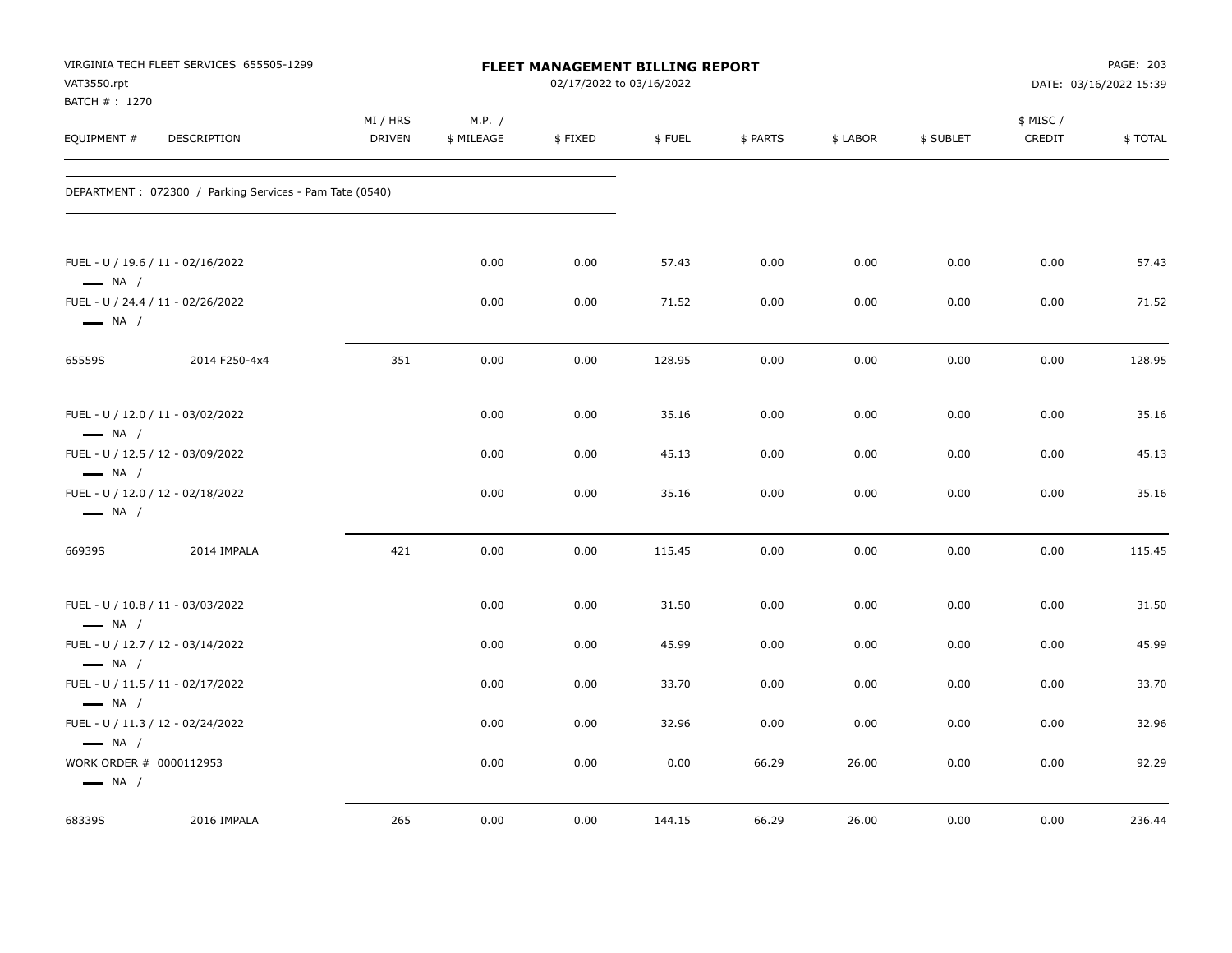|                                                   | VIRGINIA TECH FLEET SERVICES 655505-1299                |               |            | <b>FLEET MANAGEMENT BILLING REPORT</b> |        |          |          |           |           | PAGE: 204              |
|---------------------------------------------------|---------------------------------------------------------|---------------|------------|----------------------------------------|--------|----------|----------|-----------|-----------|------------------------|
| VAT3550.rpt                                       |                                                         |               |            | 02/17/2022 to 03/16/2022               |        |          |          |           |           | DATE: 03/16/2022 15:39 |
| BATCH #: 1270                                     |                                                         |               |            |                                        |        |          |          |           |           |                        |
|                                                   |                                                         | MI / HRS      | M.P. /     |                                        |        |          |          |           | \$ MISC / |                        |
| EQUIPMENT #                                       | DESCRIPTION                                             | <b>DRIVEN</b> | \$ MILEAGE | \$FIXED                                | \$FUEL | \$ PARTS | \$ LABOR | \$ SUBLET | CREDIT    | \$TOTAL                |
|                                                   | DEPARTMENT: 072300 / Parking Services - Pam Tate (0540) |               |            |                                        |        |          |          |           |           |                        |
|                                                   | FUEL - U / 10.9 / 11 - 03/01/2022                       |               | 0.00       | 0.00                                   | 32.00  | 0.00     | 0.00     | 0.00      | 0.00      | 32.00                  |
| $\longrightarrow$ NA /<br>$\longrightarrow$ NA /  | FUEL - U / 10.7 / 11 - 03/07/2022                       |               | 0.00       | 0.00                                   | 38.63  | 0.00     | 0.00     | 0.00      | 0.00      | 38.63                  |
| $\longrightarrow$ NA /                            | FUEL - U / 12.4 / 11 - 03/11/2022                       |               | 0.00       | 0.00                                   | 44.69  | 0.00     | 0.00     | 0.00      | 0.00      | 44.69                  |
| $\longrightarrow$ NA /                            | FUEL - U / 10.8 / 11 - 02/21/2022                       |               | 0.00       | 0.00                                   | 31.61  | 0.00     | 0.00     | 0.00      | 0.00      | 31.61                  |
| $\longrightarrow$ NA /                            | FUEL - U / 9.7 / 11 - 02/24/2022                        |               | 0.00       | 0.00                                   | 28.39  | 0.00     | 0.00     | 0.00      | 0.00      | 28.39                  |
| WORK ORDER # 0000112956<br>$\longrightarrow$ NA / |                                                         |               | 0.00       | 0.00                                   | 0.00   | 26.14    | 55.00    | 0.00      | 5.00      | 86.14                  |
| 71544s                                            | 2017 F150                                               | 458           | 0.00       | 0.00                                   | 175.32 | 26.14    | 55.00    | 0.00      | 5.00      | 261.46                 |
| $\longrightarrow$ NA /                            | FUEL - U / 16.2 / 11 - 03/02/2022                       |               | 0.00       | 0.00                                   | 47.38  | 0.00     | 0.00     | 0.00      | 0.00      | 47.38                  |
| $\longrightarrow$ NA /                            | FUEL - U / 16.8 / 11 - 03/14/2022                       |               | 0.00       | 0.00                                   | 60.65  | 0.00     | 0.00     | 0.00      | 0.00      | 60.65                  |
| $\longrightarrow$ NA /                            | FUEL - U / 16.2 / 11 - 02/21/2022                       |               | 0.00       | 0.00                                   | 47.32  | 0.00     | 0.00     | 0.00      | 0.00      | 47.32                  |
| 76257S                                            | 2019 F150                                               | 637           | 0.00       | 0.00                                   | 155.35 | 0.00     | 0.00     | 0.00      | 0.00      | 155.35                 |
| $\equiv$ NA /                                     | FUEL - U / 14.3 / 11 - 03/03/2022                       |               | 0.00       | 0.00                                   | 41.90  | 0.00     | 0.00     | 0.00      | 0.00      | 41.90                  |
| $\longrightarrow$ NA /                            | FUEL - U / 12.4 / 11 - 02/21/2022                       |               | 0.00       | 0.00                                   | 36.33  | 0.00     | 0.00     | 0.00      | 0.00      | 36.33                  |
| 77346s                                            | 2019 Frontier                                           | 300           | 0.00       | 0.00                                   | 78.23  | 0.00     | 0.00     | 0.00      | 0.00      | 78.23                  |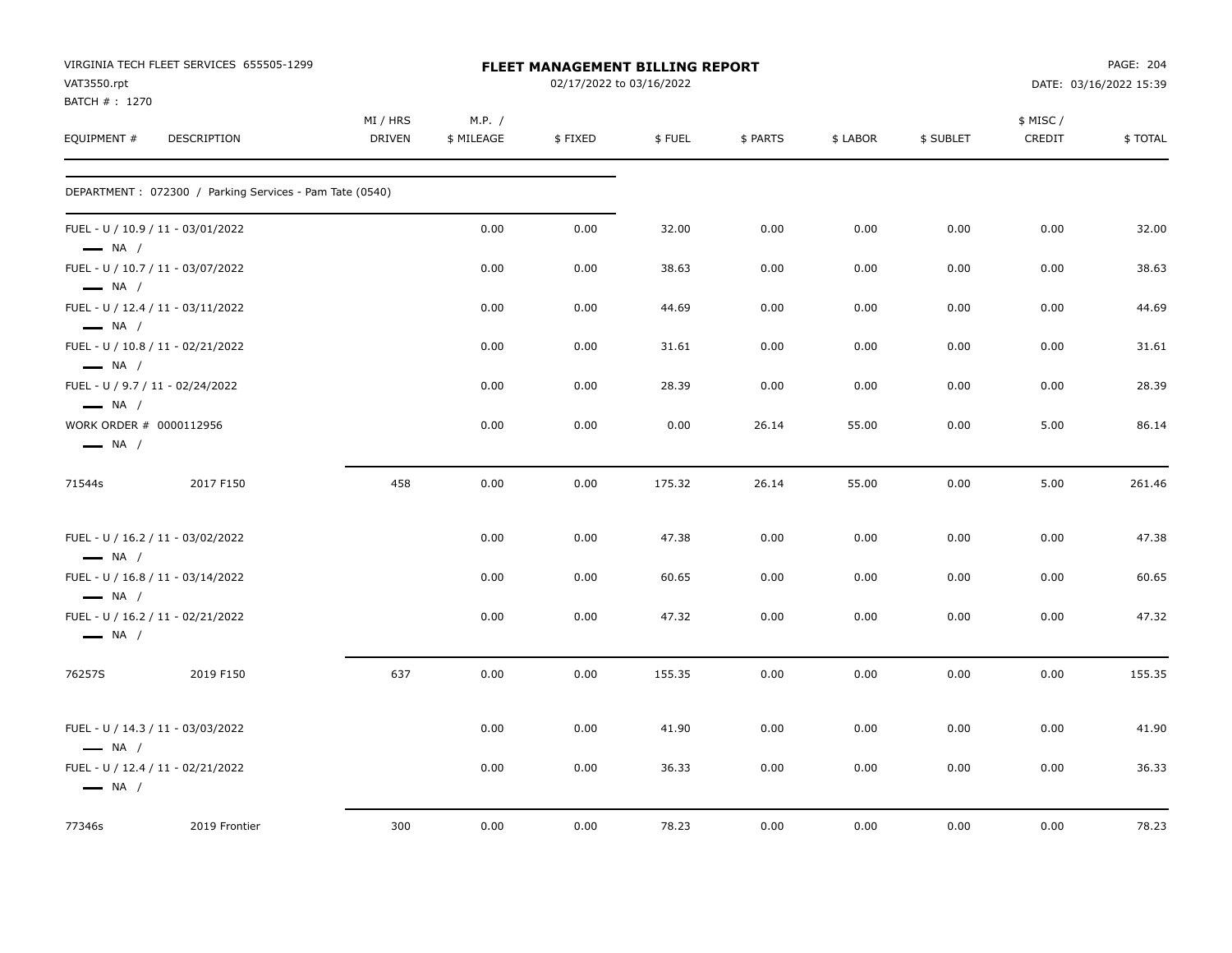|                                              | VIRGINIA TECH FLEET SERVICES 655505-1299                |                    |                      |         | FLEET MANAGEMENT BILLING REPORT |          |          |           |                    | PAGE: 205              |
|----------------------------------------------|---------------------------------------------------------|--------------------|----------------------|---------|---------------------------------|----------|----------|-----------|--------------------|------------------------|
| VAT3550.rpt                                  |                                                         |                    |                      |         | 02/17/2022 to 03/16/2022        |          |          |           |                    | DATE: 03/16/2022 15:39 |
| BATCH #: 1270<br>EQUIPMENT #                 | DESCRIPTION                                             | MI / HRS<br>DRIVEN | M.P. /<br>\$ MILEAGE | \$FIXED | \$FUEL                          | \$ PARTS | \$ LABOR | \$ SUBLET | \$ MISC/<br>CREDIT | \$TOTAL                |
|                                              | DEPARTMENT: 072300 / Parking Services - Pam Tate (0540) |                    |                      |         |                                 |          |          |           |                    |                        |
| $\longrightarrow$ NA /                       | FUEL - U / 1.0 / 11 - 03/11/2022                        |                    | 0.00                 | 0.00    | 3.65                            | 0.00     | 0.00     | 0.00      | 0.00               | 3.65                   |
| $\longrightarrow$ NA /                       | FUEL - U / 4.1 / 11 - 03/14/2022                        |                    | 0.00                 | 0.00    | 14.62                           | 0.00     | 0.00     | 0.00      | 0.00               | 14.62                  |
| $\longrightarrow$ NA /                       | FUEL - U / 0.9 / 11 - 02/22/2022                        |                    | 0.00                 | 0.00    | 2.72                            | 0.00     | 0.00     | 0.00      | 0.00               | 2.72                   |
| EGUV091                                      | 2013 CARRYALL 6                                         | $\mathsf{O}$       | 0.00                 | 0.00    | 20.99                           | 0.00     | 0.00     | 0.00      | 0.00               | 20.99                  |
| $\longrightarrow$ NA /                       | FUEL - U / 11.9 / 12 - 03/02/2022                       |                    | 0.00                 | 0.00    | 34.98                           | 0.00     | 0.00     | 0.00      | 0.00               | 34.98                  |
| $\longrightarrow$ NA /                       | FUEL - U / 12.6 / 11 - 03/08/2022                       |                    | 0.00                 | 0.00    | 45.38                           | 0.00     | 0.00     | 0.00      | 0.00               | 45.38                  |
| $\longrightarrow$ NA /                       | FUEL - U / 15.1 / 12 - 03/15/2022                       |                    | 0.00                 | 0.00    | 54.66                           | 0.00     | 0.00     | 0.00      | 0.00               | 54.66                  |
| $\longrightarrow$ NA /                       | FUEL - U / 15.5 / 11 - 02/17/2022                       |                    | 0.00                 | 0.00    | 45.42                           | 0.00     | 0.00     | 0.00      | 0.00               | 45.42                  |
| $\longrightarrow$ NA /                       | FUEL - U / 15.0 / 11 - 02/24/2022                       |                    | 0.00                 | 0.00    | 43.83                           | 0.00     | 0.00     | 0.00      | 0.00               | 43.83                  |
| <b>BASE CHARGE</b><br>$\longrightarrow$ NA / |                                                         |                    | 0.00                 | 553.00  | 0.00                            | 0.00     | 0.00     | 0.00      | 0.00               | 553.00                 |
| <b>PA54</b>                                  | 2013 Caravan                                            | 1,612              | 0.00                 | 553.00  | 224.27                          | 0.00     | 0.00     | 0.00      | 0.00               | 777.27                 |
| ACCT: 153054                                 |                                                         | 5,160              | 0.00                 | 553.00  | 1,450.13                        | 92.43    | 81.00    | 0.00      | 5.00               | 2,181.56               |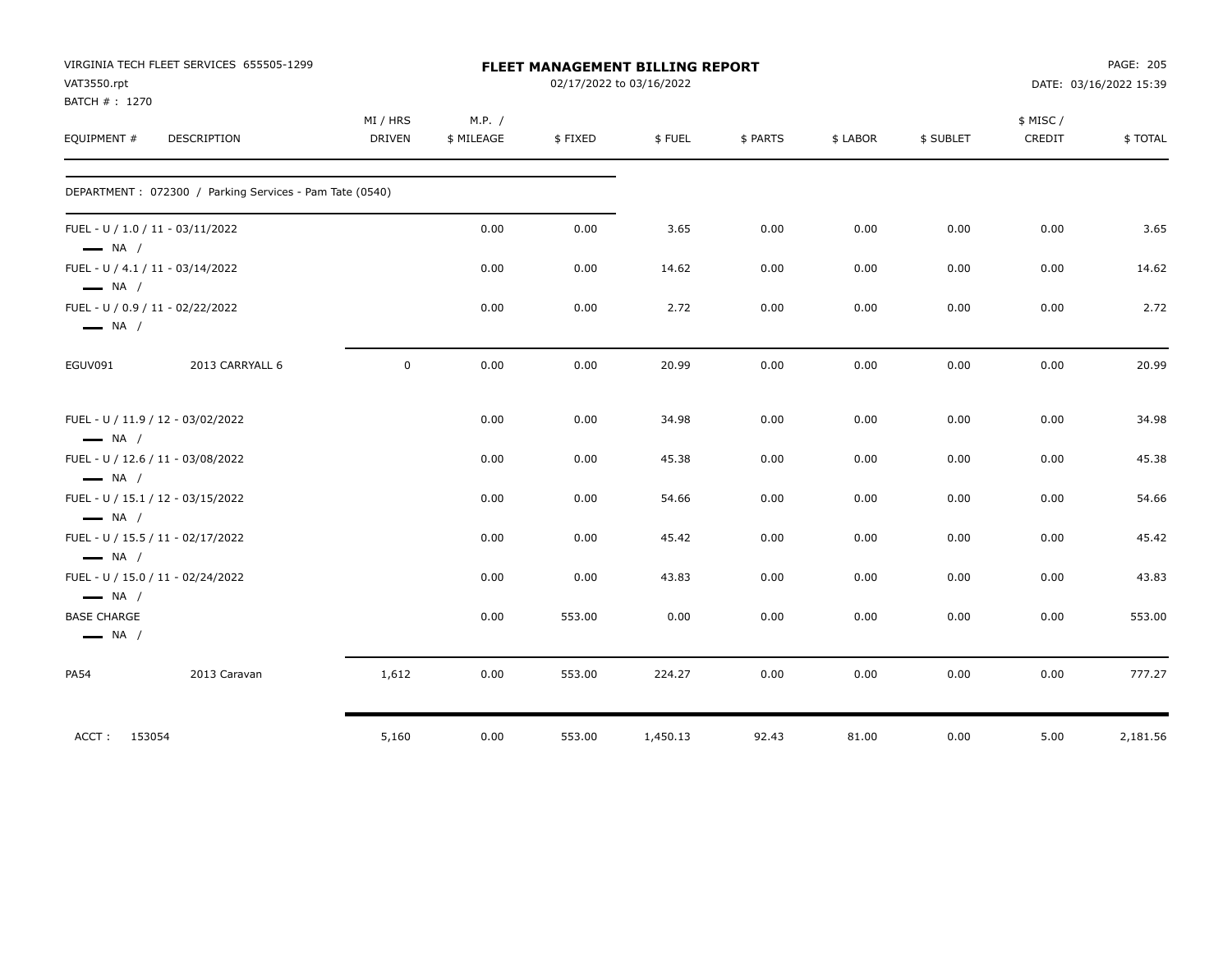| VIRGINIA TECH FLEET SERVICES 655505-1299<br>VAT3550.rpt<br>BATCH # : 1270 |        |                    |                      |         | <b>FLEET MANAGEMENT BILLING REPORT</b><br>02/17/2022 to 03/16/2022 |          |          |                  |                     | PAGE: 206<br>DATE: 03/16/2022 15:39 |
|---------------------------------------------------------------------------|--------|--------------------|----------------------|---------|--------------------------------------------------------------------|----------|----------|------------------|---------------------|-------------------------------------|
| EQUIPMENT #<br><b>DESCRIPTION</b>                                         |        | MI / HRS<br>DRIVEN | M.P. /<br>\$ MILEAGE | \$FIXED | \$FUEL                                                             | \$ PARTS | \$ LABOR | \$ SUBLET        | \$ MISC /<br>CREDIT | \$TOTAL                             |
| DEPARTMENT SUBTOTALS :                                                    |        | 5,160              | 0.00                 | 553.00  | 1,450.13                                                           | 92.43    | 81.00    | 0.00             | 5.00                | 2,181.56                            |
| <b>BREAKDOWN OF CHARGES:</b>                                              |        |                    | MILEAGE              |         |                                                                    | 0.00     |          | PARTS (WO'S)     |                     | 92.43                               |
| EQUIPMENT COUNT:                                                          | 11     |                    | MOTOR POOL           |         |                                                                    | 0.00     |          | PARTS (IND.ISS.) |                     | 0.00                                |
| DEPARTMENT:                                                               | 072300 |                    | <b>BASE</b>          |         |                                                                    | 553.00   |          | <b>CREDITS</b>   |                     | 0.00                                |
|                                                                           |        |                    | <b>INSURANCE</b>     |         |                                                                    | 0.00     |          | MISCELLANEOUS    |                     | 5.00                                |
|                                                                           |        |                    | OTHER                |         |                                                                    | 0.00     | LABOR    |                  |                     | 81.00                               |
|                                                                           |        |                    | REPLACEMENT          |         |                                                                    | 0.00     |          | <b>SUBLETS</b>   |                     | 0.00                                |
|                                                                           |        |                    | <b>FUEL</b>          |         | 1,450.13                                                           |          |          |                  |                     |                                     |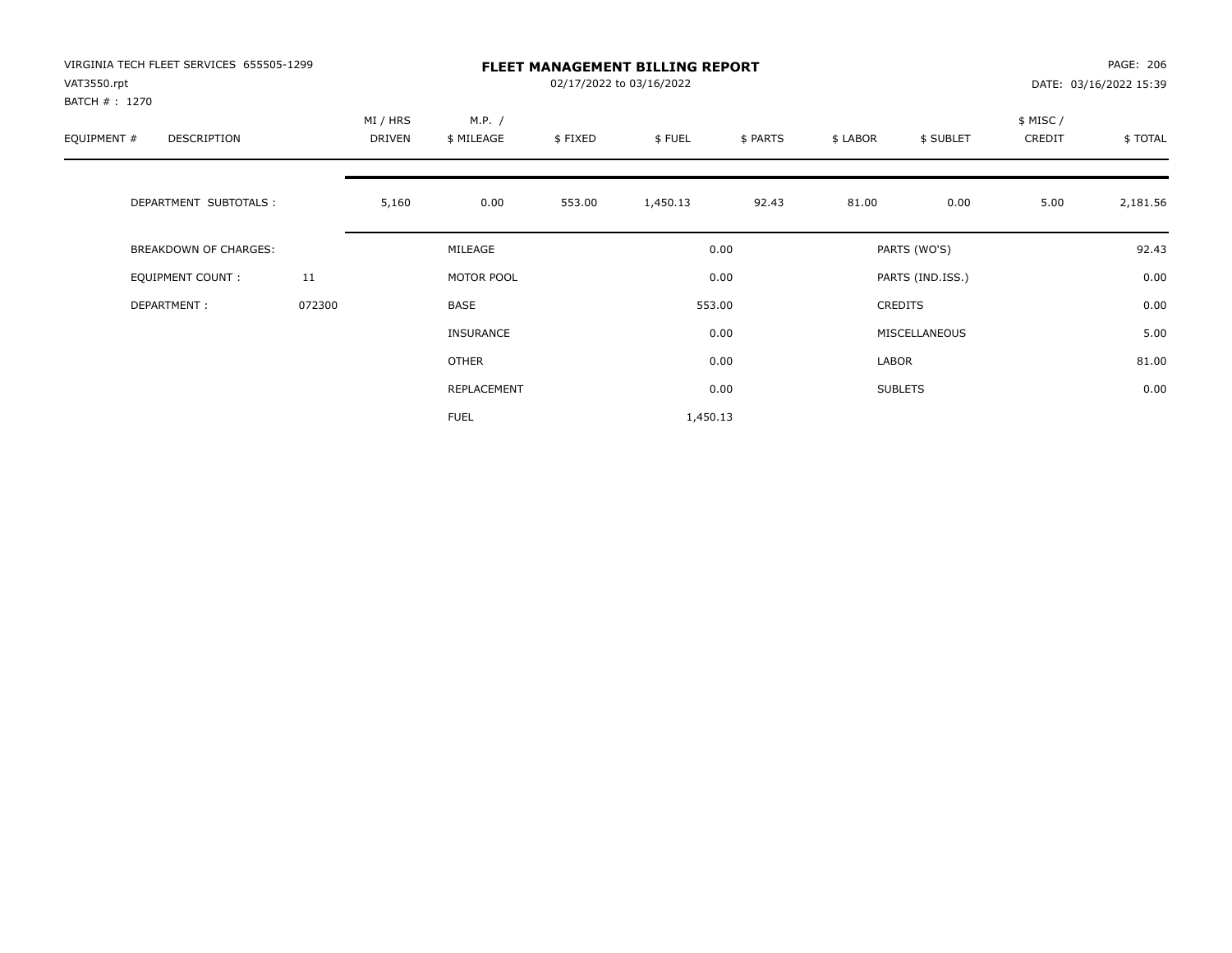| VIRGINIA TECH FLEET SERVICES 655505-1299<br>FLEET MANAGEMENT BILLING REPORT<br>VAT3550.rpt<br>02/17/2022 to 03/16/2022<br>BATCH # : 1270 |                                                        |                           |                      |              |                | PAGE: 207<br>DATE: 03/16/2022 15:39 |              |              |                     |                |
|------------------------------------------------------------------------------------------------------------------------------------------|--------------------------------------------------------|---------------------------|----------------------|--------------|----------------|-------------------------------------|--------------|--------------|---------------------|----------------|
| EQUIPMENT #                                                                                                                              | DESCRIPTION                                            | MI / HRS<br><b>DRIVEN</b> | M.P. /<br>\$ MILEAGE | \$FIXED      | \$FUEL         | \$ PARTS                            | \$ LABOR     | \$ SUBLET    | \$ MISC /<br>CREDIT | \$TOTAL        |
|                                                                                                                                          | DEPARTMENT: 072500 / TELECOMMUN AUX. Angela Jones 0506 |                           |                      |              |                |                                     |              |              |                     |                |
| ACCOUNT CODE: 153057                                                                                                                     |                                                        |                           |                      |              |                |                                     |              |              |                     |                |
| $\longrightarrow$ NA /                                                                                                                   | FUEL - U / 23.2 / 12 - 03/01/2022                      |                           | 0.00                 | 0.00         | 67.92          | 0.00                                | 0.00         | 0.00         | 0.00                | 67.92          |
| 40064S                                                                                                                                   | 1998 E150 VAN                                          | 214                       | 0.00                 | 0.00         | 67.92          | 0.00                                | 0.00         | 0.00         | 0.00                | 67.92          |
| $\longrightarrow$ NA /                                                                                                                   | FUEL - U / 32.7 / 11 - 02/28/2022                      |                           | 0.00                 | 0.00         | 95.84          | 0.00                                | 0.00         | 0.00         | 0.00                | 95.84          |
| 41447S                                                                                                                                   | 2000 F350 4\4                                          | 183                       | 0.00                 | 0.00         | 95.84          | 0.00                                | 0.00         | 0.00         | 0.00                | 95.84          |
| $\longrightarrow$ NA /                                                                                                                   | FUEL - U / 16.7 / 12 - 02/25/2022                      |                           | 0.00                 | 0.00         | 48.87          | 0.00                                | 0.00         | 0.00         | 0.00                | 48.87          |
| 43296S                                                                                                                                   | 2012 COLORADO                                          | 179                       | 0.00                 | 0.00         | 48.87          | 0.00                                | 0.00         | 0.00         | 0.00                | 48.87          |
| FUEL - U / 9.6 / 11 - 03/09/2022<br>$\longrightarrow$ NA /                                                                               | FUEL - U / 17.9 / 11 - 02/23/2022                      |                           | 0.00<br>0.00         | 0.00<br>0.00 | 34.51<br>52.45 | 0.00<br>0.00                        | 0.00<br>0.00 | 0.00<br>0.00 | 0.00<br>0.00        | 34.51<br>52.45 |
| $\longrightarrow$ NA /                                                                                                                   |                                                        | 350                       | 0.00                 | 0.00         | 86.96          | 0.00                                | 0.00         | 0.00         | 0.00                | 86.96          |
| 43300S                                                                                                                                   | 2012 Caravan                                           |                           |                      |              |                |                                     |              |              |                     |                |
| $\longrightarrow$ NA /                                                                                                                   | FUEL - U / 24.0 / 11 - 02/25/2022                      |                           | 0.00                 | 0.00         | 70.17          | 0.00                                | 0.00         | 0.00         | 0.00                | 70.17          |
| 52479S                                                                                                                                   | 2006 E-150 VAN                                         | 190                       | 0.00                 | 0.00         | 70.17          | 0.00                                | 0.00         | 0.00         | 0.00                | 70.17          |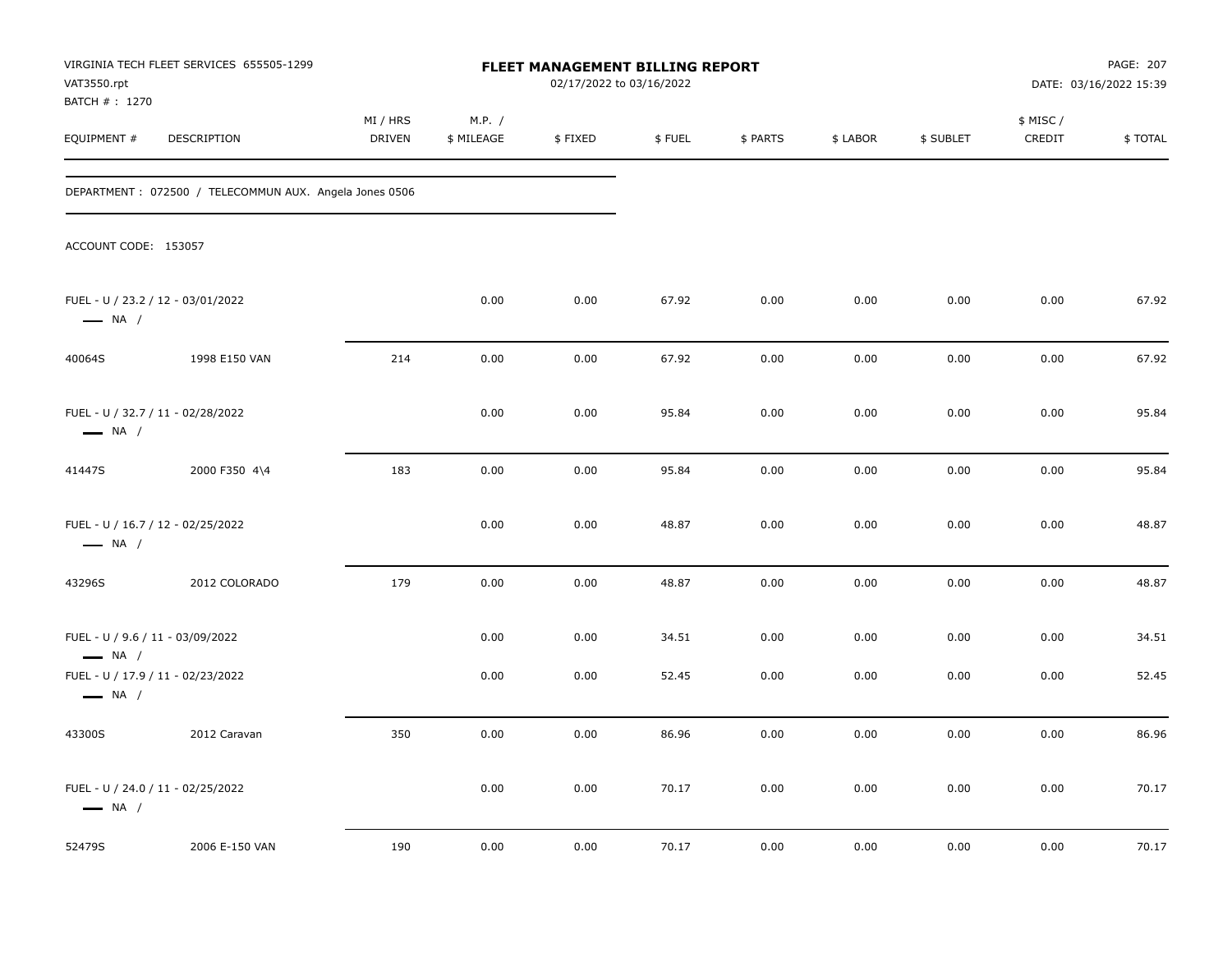| VAT3550.rpt<br>BATCH # : 1270 | VIRGINIA TECH FLEET SERVICES 655505-1299               |                           |                      | <b>FLEET MANAGEMENT BILLING REPORT</b><br>02/17/2022 to 03/16/2022 |        |          |          |           |                     | PAGE: 208<br>DATE: 03/16/2022 15:39 |
|-------------------------------|--------------------------------------------------------|---------------------------|----------------------|--------------------------------------------------------------------|--------|----------|----------|-----------|---------------------|-------------------------------------|
| EQUIPMENT #                   | <b>DESCRIPTION</b>                                     | MI / HRS<br><b>DRIVEN</b> | M.P. /<br>\$ MILEAGE | \$FIXED                                                            | \$FUEL | \$ PARTS | \$ LABOR | \$ SUBLET | \$ MISC /<br>CREDIT | \$TOTAL                             |
|                               | DEPARTMENT: 072500 / TELECOMMUN AUX. Angela Jones 0506 |                           |                      |                                                                    |        |          |          |           |                     |                                     |
| $\longrightarrow$ NA /        | FUEL - U / 22.6 / 11 - 03/02/2022                      |                           | 0.00                 | 0.00                                                               | 66.10  | 0.00     | 0.00     | 0.00      | 0.00                | 66.10                               |
| 52480S                        | 2006 E-150 VAN                                         | 215                       | 0.00                 | 0.00                                                               | 66.10  | 0.00     | 0.00     | 0.00      | 0.00                | 66.10                               |
| $\longrightarrow$ NA /        | FUEL - U / 31.0 / 11 - 03/02/2022                      |                           | 0.00                 | 0.00                                                               | 90.83  | 0.00     | 0.00     | 0.00      | 0.00                | 90.83                               |
| 52481S                        | 2006 E-150 VAN                                         | 284                       | 0.00                 | 0.00                                                               | 90.83  | 0.00     | 0.00     | 0.00      | 0.00                | 90.83                               |
| $\longrightarrow$ NA /        | FUEL - U / 27.7 / 11 - 03/14/2022                      |                           | 0.00                 | 0.00                                                               | 99.96  | 0.00     | 0.00     | 0.00      | 0.00                | 99.96                               |
| 55243S                        | 2007 Express 2500                                      | 207                       | 0.00                 | 0.00                                                               | 99.96  | 0.00     | 0.00     | 0.00      | 0.00                | 99.96                               |
| $\longrightarrow$ NA /        | FUEL - U / 17.1 / 11 - 03/07/2022                      |                           | 0.00                 | 0.00                                                               | 61.77  | 0.00     | 0.00     | 0.00      | 0.00                | 61.77                               |
| $\longrightarrow$ NA /        | FUEL - U / 17.3 / 11 - 02/16/2022                      |                           | 0.00                 | 0.00                                                               | 50.81  | 0.00     | 0.00     | 0.00      | 0.00                | 50.81                               |
| 57594S                        | 2009 Caravan                                           | 409                       | 0.00                 | 0.00                                                               | 112.58 | 0.00     | 0.00     | 0.00      | 0.00                | 112.58                              |
| $\longrightarrow$ NA /        | FUEL - U / 22.7 / 11 - 03/09/2022                      |                           | 0.00                 | 0.00                                                               | 81.80  | 0.00     | 0.00     | 0.00      | 0.00                | 81.80                               |
| $\longrightarrow$ NA /        | FUEL - U / 27.4 / 11 - 02/24/2022                      |                           | 0.00                 | 0.00                                                               | 80.22  | 0.00     | 0.00     | 0.00      | 0.00                | 80.22                               |
| 57598S                        | 2009 Silverado                                         | 429                       | 0.00                 | 0.00                                                               | 162.02 | 0.00     | 0.00     | 0.00      | 0.00                | 162.02                              |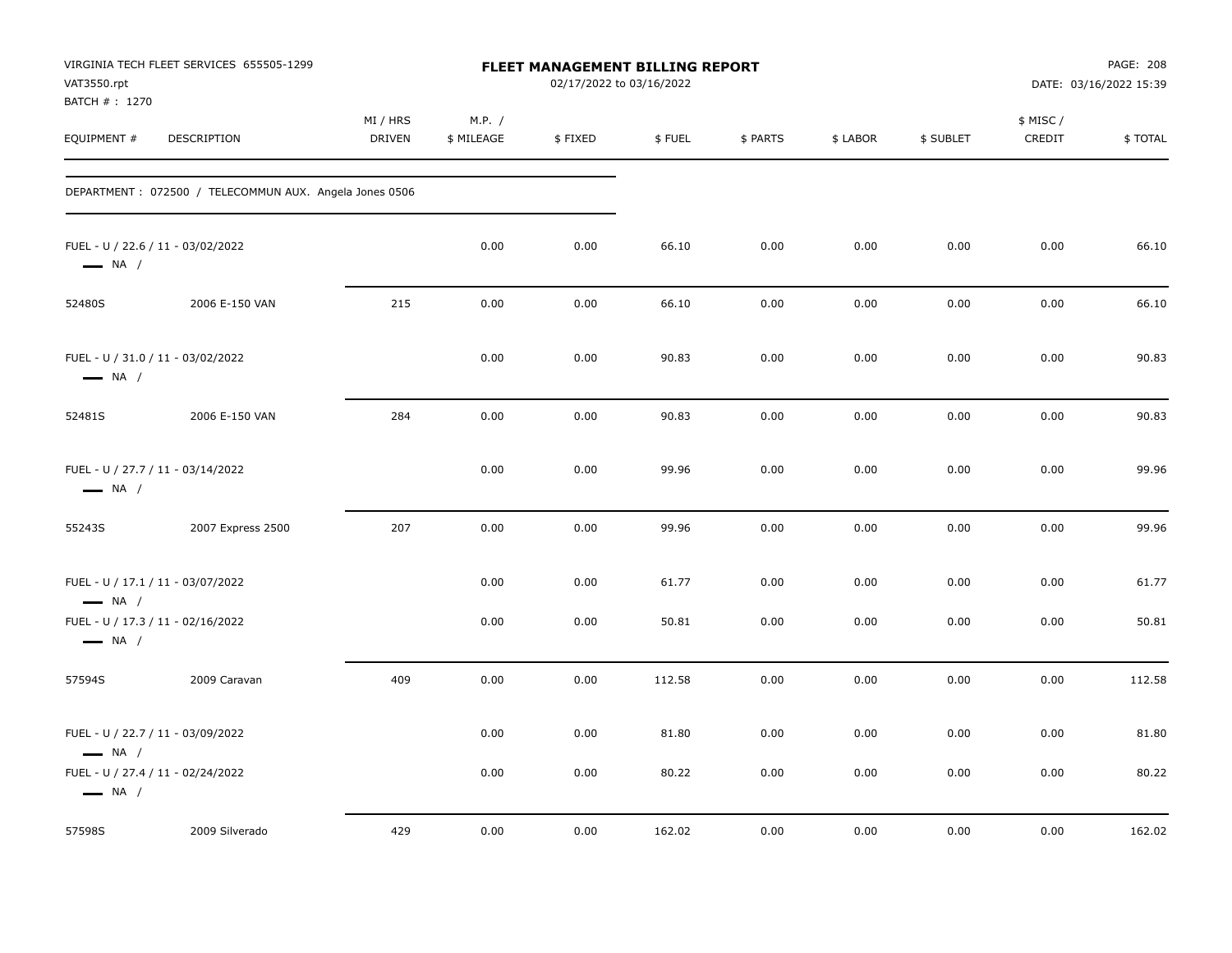| VAT3550.rpt<br>BATCH #: 1270                                | VIRGINIA TECH FLEET SERVICES 655505-1299               |                    |                      | FLEET MANAGEMENT BILLING REPORT<br>02/17/2022 to 03/16/2022 |        |          |          |           |                     | PAGE: 209<br>DATE: 03/16/2022 15:39 |
|-------------------------------------------------------------|--------------------------------------------------------|--------------------|----------------------|-------------------------------------------------------------|--------|----------|----------|-----------|---------------------|-------------------------------------|
| EQUIPMENT #                                                 | DESCRIPTION                                            | MI / HRS<br>DRIVEN | M.P. /<br>\$ MILEAGE | \$FIXED                                                     | \$FUEL | \$ PARTS | \$ LABOR | \$ SUBLET | \$ MISC /<br>CREDIT | \$TOTAL                             |
|                                                             | DEPARTMENT: 072500 / TELECOMMUN AUX. Angela Jones 0506 |                    |                      |                                                             |        |          |          |           |                     |                                     |
| FUEL - U / 17.5 / 12 - 03/04/2022<br>$\longrightarrow$ NA / |                                                        |                    | 0.00                 | 0.00                                                        | 51.30  | 0.00     | 0.00     | 0.00      | 0.00                | 51.30                               |
| 61754S                                                      | 2013 RAM VAN                                           | 292                | 0.00                 | 0.00                                                        | 51.30  | 0.00     | 0.00     | 0.00      | 0.00                | 51.30                               |
| FUEL - U / 15.9 / 12 - 02/17/2022<br>$\longrightarrow$ NA / |                                                        |                    | 0.00                 | 0.00                                                        | 46.44  | 0.00     | 0.00     | 0.00      | 0.00                | 46.44                               |
| 61755S                                                      | 2013 RAM VAN                                           | 225                | 0.00                 | 0.00                                                        | 46.44  | 0.00     | 0.00     | 0.00      | 0.00                | 46.44                               |
| FUEL - U / 29.2 / 11 - 03/08/2022<br>$\longrightarrow$ NA / |                                                        |                    | 0.00                 | 0.00                                                        | 105.45 | 0.00     | 0.00     | 0.00      | 0.00                | 105.45                              |
| 61764S                                                      | 2013 F150                                              | 361                | 0.00                 | 0.00                                                        | 105.45 | 0.00     | 0.00     | 0.00      | 0.00                | 105.45                              |
| FUEL - U / 11.8 / 12 - 03/07/2022<br>$\longrightarrow$ NA / |                                                        |                    | 0.00                 | 0.00                                                        | 42.74  | 0.00     | 0.00     | 0.00      | 0.00                | 42.74                               |
| FUEL - U / 15.3 / 11 - 02/24/2022<br>$\longrightarrow$ NA / |                                                        |                    | 0.00                 | 0.00                                                        | 44.89  | 0.00     | 0.00     | 0.00      | 0.00                | 44.89                               |
| 65577S                                                      | 2013 RAM VAN                                           | 302                | 0.00                 | 0.00                                                        | 87.63  | 0.00     | 0.00     | 0.00      | 0.00                | 87.63                               |
| FUEL - U / 13.2 / 11 - 03/10/2022<br>$\longrightarrow$ NA / |                                                        |                    | 0.00                 | 0.00                                                        | 47.51  | 0.00     | 0.00     | 0.00      | 0.00                | 47.51                               |
| FUEL - U / 12.7 / 11 - 02/24/2022<br>$\longrightarrow$ NA / |                                                        |                    | 0.00                 | 0.00                                                        | 37.27  | $0.00\,$ | 0.00     | 0.00      | 0.00                | 37.27                               |
| 65579S                                                      | 2013 RAM VAN                                           | 340                | $0.00\,$             | 0.00                                                        | 84.78  | 0.00     | 0.00     | 0.00      | 0.00                | 84.78                               |
| FUEL - U / 16.0 / 11 - 02/28/2022                           |                                                        |                    | 0.00                 | 0.00                                                        | 46.88  | 0.00     | 0.00     | 0.00      | 0.00                | 46.88                               |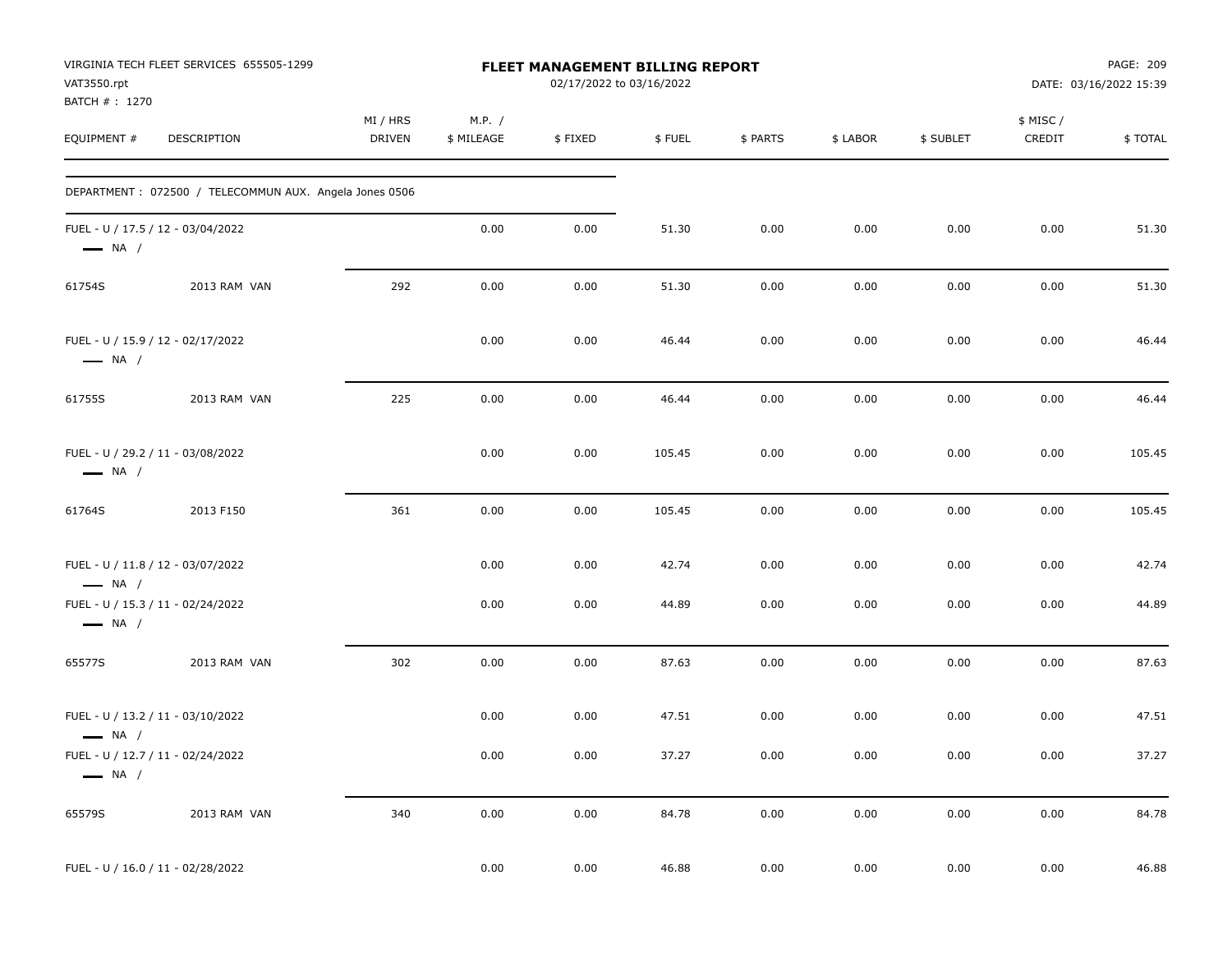| VAT3550.rpt<br>BATCH # : 1270          | VIRGINIA TECH FLEET SERVICES 655505-1299                |                    |                      | FLEET MANAGEMENT BILLING REPORT<br>02/17/2022 to 03/16/2022 |        |          |          |           |                    | PAGE: 210<br>DATE: 03/16/2022 15:39 |
|----------------------------------------|---------------------------------------------------------|--------------------|----------------------|-------------------------------------------------------------|--------|----------|----------|-----------|--------------------|-------------------------------------|
| EQUIPMENT #                            | DESCRIPTION                                             | MI / HRS<br>DRIVEN | M.P. /<br>\$ MILEAGE | \$FIXED                                                     | \$FUEL | \$ PARTS | \$ LABOR | \$ SUBLET | \$ MISC/<br>CREDIT | \$TOTAL                             |
|                                        | DEPARTMENT : 072500 / TELECOMMUN AUX. Angela Jones 0506 |                    |                      |                                                             |        |          |          |           |                    |                                     |
| $\longrightarrow$ NA /                 |                                                         |                    |                      |                                                             |        |          |          |           |                    |                                     |
| 65649S                                 | 2013 RAM VAN                                            | 236                | 0.00                 | 0.00                                                        | 46.88  | 0.00     | 0.00     | 0.00      | 0.00               | 46.88                               |
| $\longrightarrow$ NA /                 | FUEL - U / 15.5 / 11 - 03/09/2022                       |                    | 0.00                 | 0.00                                                        | 55.88  | 0.00     | 0.00     | 0.00      | 0.00               | 55.88                               |
| $\longrightarrow$ NA /                 | FUEL - U / 15.4 / 11 - 02/24/2022                       |                    | 0.00                 | 0.00                                                        | 45.15  | 0.00     | 0.00     | 0.00      | 0.00               | 45.15                               |
| 65650S                                 | 2013 RAM VAN                                            | 376                | 0.00                 | 0.00                                                        | 101.03 | 0.00     | 0.00     | 0.00      | 0.00               | 101.03                              |
| $\longrightarrow$ NA /                 | FUEL - U / 11.6 / 12 - 03/14/2022                       |                    | 0.00                 | 0.00                                                        | 41.88  | 0.00     | 0.00     | 0.00      | 0.00               | 41.88                               |
| 66923S                                 | 2014 EXPLORER                                           | 201                | 0.00                 | 0.00                                                        | 41.88  | 0.00     | 0.00     | 0.00      | 0.00               | 41.88                               |
| $\longrightarrow$ NA /                 | FUEL - U / 13.8 / 12 - 03/10/2022                       |                    | 0.00                 | 0.00                                                        | 49.75  | 0.00     | 0.00     | 0.00      | 0.00               | 49.75                               |
| $\longrightarrow$ NA /                 | FUEL - U / 8.5 / 11 - 02/16/2022                        |                    | 0.00                 | 0.00                                                        | 24.96  | 0.00     | 0.00     | 0.00      | 0.00               | 24.96                               |
| 66924S                                 | 2014 EXPLORER                                           | 833                | 0.00                 | 0.00                                                        | 74.71  | 0.00     | 0.00     | 0.00      | 0.00               | 74.71                               |
| $\longrightarrow$ NA /                 | FUEL - U / 7.0 / CC - 02/24/2022                        |                    | 0.00                 | 0.00                                                        | 22.00  | 0.00     | 0.00     | 0.00      | 0.00               | 22.00                               |
| OTHER CHARGE<br>$\longrightarrow$ NA / |                                                         |                    | 0.00                 | 0.50                                                        | 0.00   | 0.00     | 0.00     | 0.00      | 0.00               | 0.50                                |
| 66972S                                 | 2014 RAM VAN                                            | $\mathbf 0$        | 0.00                 | 0.50                                                        | 22.00  | 0.00     | 0.00     | 0.00      | 0.00               | 22.50                               |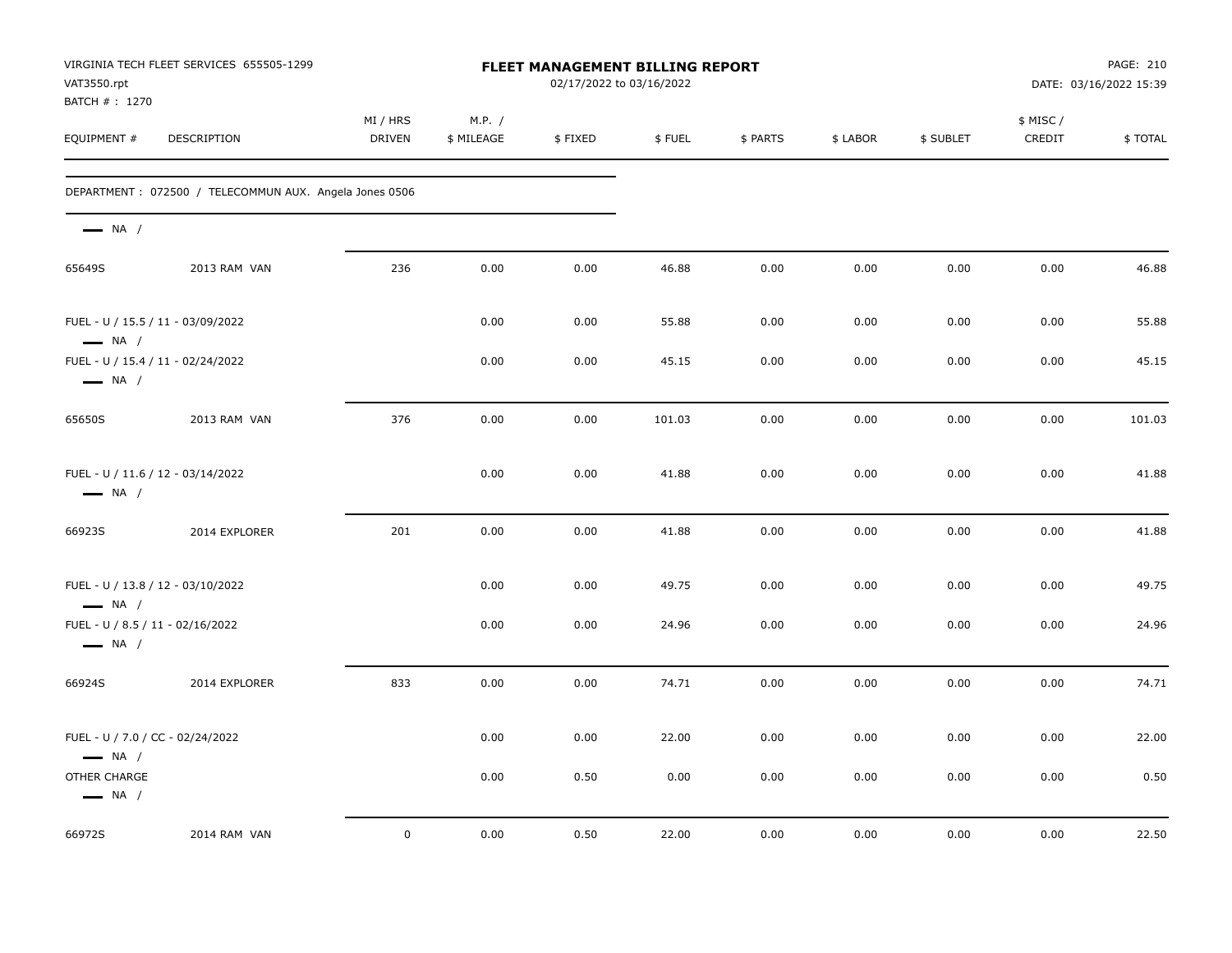| VAT3550.rpt<br>BATCH #: 1270 | VIRGINIA TECH FLEET SERVICES 655505-1299               |        |                           |                      |         | <b>FLEET MANAGEMENT BILLING REPORT</b><br>02/17/2022 to 03/16/2022 |          |          |                  | PAGE: 211<br>DATE: 03/16/2022 15:39 |          |  |  |
|------------------------------|--------------------------------------------------------|--------|---------------------------|----------------------|---------|--------------------------------------------------------------------|----------|----------|------------------|-------------------------------------|----------|--|--|
| EQUIPMENT #                  | <b>DESCRIPTION</b>                                     |        | MI / HRS<br><b>DRIVEN</b> | M.P. /<br>\$ MILEAGE | \$FIXED | \$FUEL                                                             | \$ PARTS | \$ LABOR | \$ SUBLET        | \$ MISC /<br>CREDIT                 | \$TOTAL  |  |  |
|                              | DEPARTMENT: 072500 / TELECOMMUN AUX. Angela Jones 0506 |        |                           |                      |         |                                                                    |          |          |                  |                                     |          |  |  |
| ACCT:                        | 153057                                                 |        | 5,826                     | 0.00                 | 0.50    | 1,563.35                                                           | 0.00     | 0.00     | 0.00             | 0.00                                | 1,563.85 |  |  |
|                              | DEPARTMENT SUBTOTALS :                                 |        | 5,826                     | 0.00                 | 0.50    | 1,563.35                                                           | 0.00     | 0.00     | 0.00             | 0.00                                | 1,563.85 |  |  |
|                              | <b>BREAKDOWN OF CHARGES:</b>                           |        |                           | MILEAGE              |         |                                                                    | 0.00     |          | PARTS (WO'S)     |                                     | 0.00     |  |  |
|                              | <b>EQUIPMENT COUNT:</b>                                | 20     |                           | MOTOR POOL           |         |                                                                    | 0.00     |          | PARTS (IND.ISS.) |                                     | 0.00     |  |  |
|                              | DEPARTMENT:                                            | 072500 |                           | <b>BASE</b>          |         |                                                                    | 0.00     |          | <b>CREDITS</b>   |                                     | 0.00     |  |  |
|                              |                                                        |        |                           | <b>INSURANCE</b>     |         |                                                                    | 0.00     |          | MISCELLANEOUS    |                                     | 0.00     |  |  |
|                              |                                                        |        |                           | <b>OTHER</b>         |         |                                                                    | 0.50     | LABOR    |                  |                                     | 0.00     |  |  |
|                              |                                                        |        |                           | REPLACEMENT          |         |                                                                    | 0.00     |          | <b>SUBLETS</b>   |                                     | 0.00     |  |  |
|                              |                                                        |        |                           | <b>FUEL</b>          |         | 1,563.35                                                           |          |          |                  |                                     |          |  |  |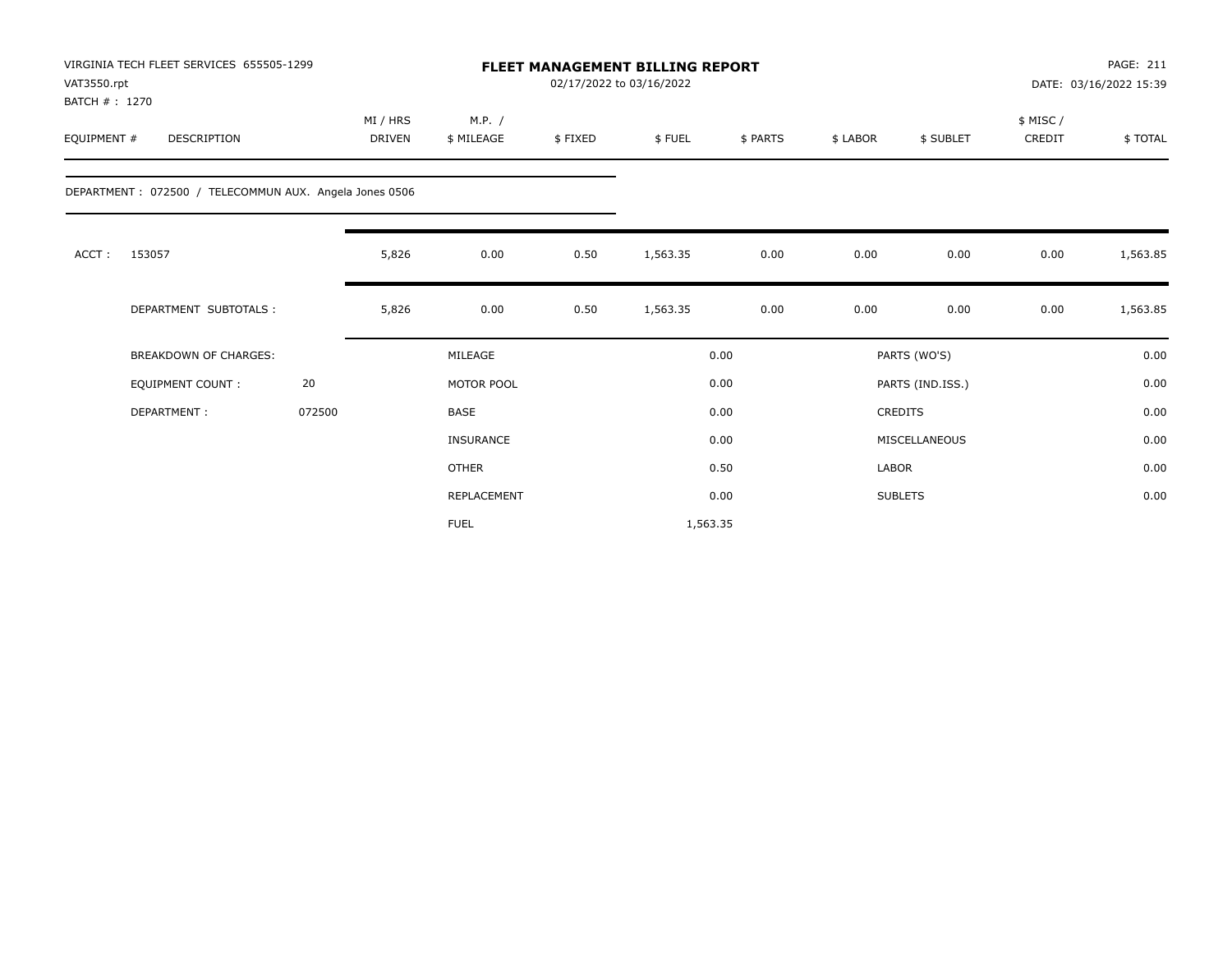| VAT3550.rpt<br>BATCH # : 1270                    | VIRGINIA TECH FLEET SERVICES 655505-1299                |                           |                      | 02/17/2022 to 03/16/2022 | <b>FLEET MANAGEMENT BILLING REPORT</b> |          |          |           |                    | PAGE: 212<br>DATE: 03/16/2022 15:39 |
|--------------------------------------------------|---------------------------------------------------------|---------------------------|----------------------|--------------------------|----------------------------------------|----------|----------|-----------|--------------------|-------------------------------------|
| EQUIPMENT #                                      | DESCRIPTION                                             | MI / HRS<br><b>DRIVEN</b> | M.P. /<br>\$ MILEAGE | \$FIXED                  | \$FUEL                                 | \$ PARTS | \$ LABOR | \$ SUBLET | \$ MISC/<br>CREDIT | \$TOTAL                             |
|                                                  | DEPARTMENT : 072600 / Residential Mail Brandy Cole 0372 |                           |                      |                          |                                        |          |          |           |                    |                                     |
| ACCOUNT CODE: 122529                             |                                                         |                           |                      |                          |                                        |          |          |           |                    |                                     |
| $\longrightarrow$ NA /                           | FUEL - U / 24.0 / 12 - 03/01/2022                       |                           | 0.00                 | 0.00                     | 70.32                                  | 0.00     | 0.00     | 0.00      | 0.00               | 70.32                               |
| $\longrightarrow$ NA /                           | FUEL - U / 13.6 / 12 - 03/09/2022                       |                           | 0.00                 | 0.00                     | 49.24                                  | 0.00     | 0.00     | 0.00      | 0.00               | 49.24                               |
| 60174S                                           | 2011 12 PAS VAN                                         | 338                       | 0.00                 | 0.00                     | 119.56                                 | 0.00     | 0.00     | 0.00      | 0.00               | 119.56                              |
| $\longrightarrow$ NA /                           | FUEL - U / 20.0 / 11 - 03/03/2022                       |                           | 0.00                 | 0.00                     | 58.60                                  | 0.00     | 0.00     | 0.00      | 0.00               | 58.60                               |
|                                                  | FUEL - U / 20.1 / 11 - 03/11/2022                       |                           | 0.00                 | 0.00                     | 72.63                                  | 0.00     | 0.00     | 0.00      | 0.00               | 72.63                               |
| $\longrightarrow$ NA /<br>$\longrightarrow$ NA / | FUEL - U / 10.0 / 11 - 02/21/2022                       |                           | 0.00                 | 0.00                     | 29.30                                  | 0.00     | 0.00     | 0.00      | 0.00               | 29.30                               |
| $\longrightarrow$ NA /                           | FUEL - U / 19.8 / 11 - 02/24/2022                       |                           | 0.00                 | 0.00                     | 57.87                                  | 0.00     | 0.00     | 0.00      | 0.00               | 57.87                               |
| 60205S                                           | 2011 12 PAS VAN                                         | 690                       | 0.00                 | 0.00                     | 218.40                                 | 0.00     | 0.00     | 0.00      | 0.00               | 218.40                              |
| $\longrightarrow$ NA /                           | FUEL - U / 10.5 / 12 - 03/03/2022                       |                           | 0.00                 | 0.00                     | 30.88                                  | 0.00     | 0.00     | 0.00      | 0.00               | 30.88                               |
| FUEL - U / 9.0 / 12 - 03/09/2022                 |                                                         |                           | 0.00                 | 0.00                     | 32.63                                  | 0.00     | 0.00     | 0.00      | 0.00               | 32.63                               |
| $\longrightarrow$ NA /<br>$\longrightarrow$ NA / | FUEL - U / 12.2 / 12 - 03/15/2022                       |                           | 0.00                 | 0.00                     | 44.11                                  | 0.00     | 0.00     | 0.00      | 0.00               | 44.11                               |
|                                                  | FUEL - U / 12.1 / 12 - 02/17/2022                       |                           | 0.00                 | 0.00                     | 35.51                                  | 0.00     | 0.00     | 0.00      | 0.00               | 35.51                               |
| $\longrightarrow$ NA /<br>$\longrightarrow$ NA / | FUEL - U / 11.0 / 12 - 02/23/2022                       |                           | 0.00                 | 0.00                     | 32.20                                  | 0.00     | 0.00     | 0.00      | 0.00               | 32.20                               |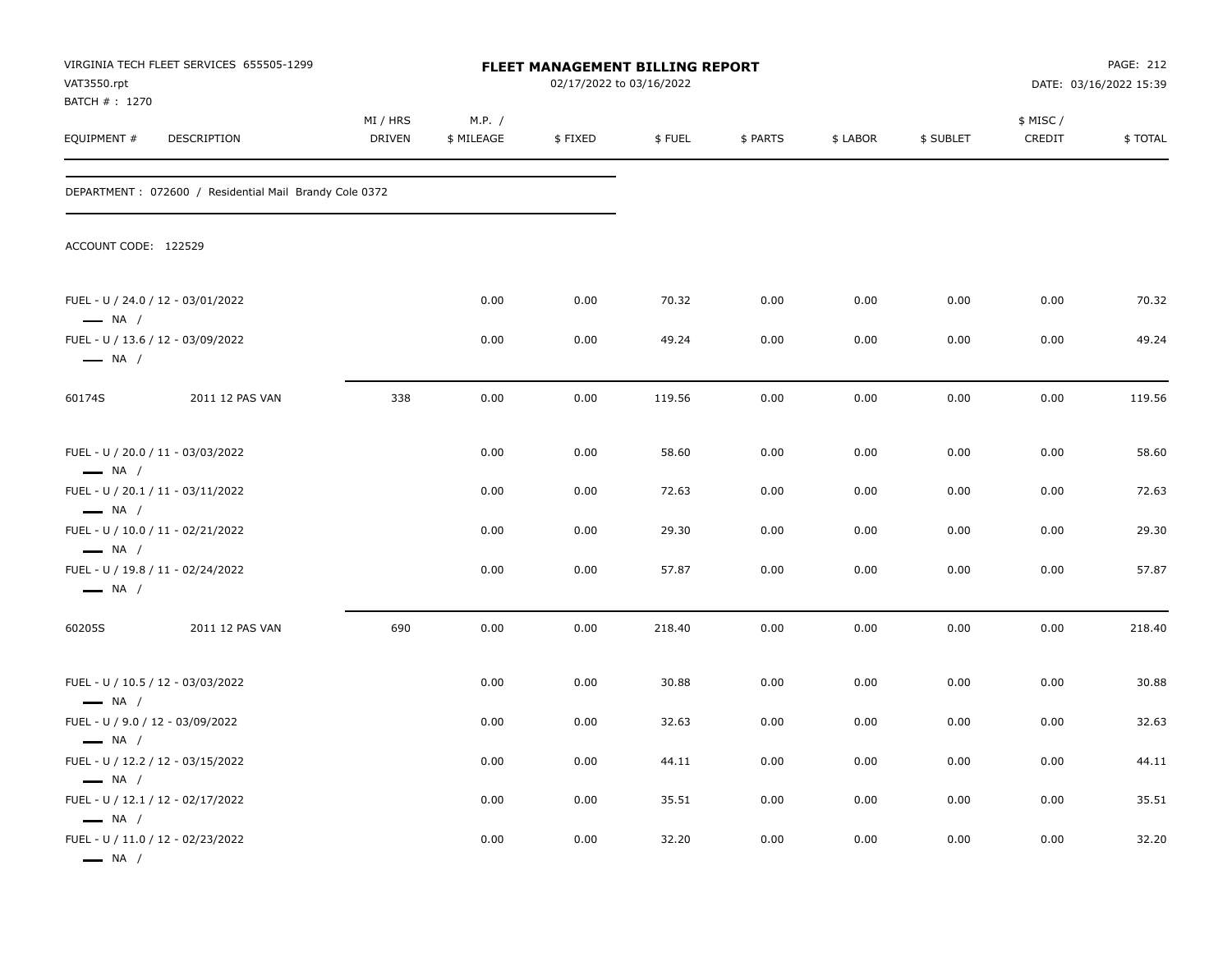| VAT3550.rpt                  | VIRGINIA TECH FLEET SERVICES 655505-1299               |                |                           |                      |         | FLEET MANAGEMENT BILLING REPORT<br>02/17/2022 to 03/16/2022 |          |          |                  |                    | PAGE: 213<br>DATE: 03/16/2022 15:39 |
|------------------------------|--------------------------------------------------------|----------------|---------------------------|----------------------|---------|-------------------------------------------------------------|----------|----------|------------------|--------------------|-------------------------------------|
| BATCH #: 1270<br>EQUIPMENT # | DESCRIPTION                                            |                | MI / HRS<br><b>DRIVEN</b> | M.P. /<br>\$ MILEAGE | \$FIXED | \$FUEL                                                      | \$ PARTS | \$ LABOR | \$ SUBLET        | \$ MISC/<br>CREDIT | \$TOTAL                             |
|                              | DEPARTMENT: 072600 / Residential Mail Brandy Cole 0372 |                |                           |                      |         |                                                             |          |          |                  |                    |                                     |
| $\longrightarrow$ NA /       | FUEL - U / 8.4 / 12 - 02/28/2022                       |                |                           | 0.00                 | 0.00    | 24.61                                                       | 0.00     | 0.00     | 0.00             | 0.00               | 24.61                               |
| 65611S                       | 2013 IMPALA                                            |                | 1,960                     | 0.00                 | 0.00    | 199.94                                                      | 0.00     | 0.00     | 0.00             | 0.00               | 199.94                              |
| $\longrightarrow$ NA /       | FUEL - U / 11.7 / 11 - 03/04/2022                      |                |                           | 0.00                 | 0.00    | 34.40                                                       | 0.00     | 0.00     | 0.00             | 0.00               | 34.40                               |
| 71525s                       | 2015 Transit-350                                       |                | 123                       | 0.00                 | 0.00    | 34.40                                                       | 0.00     | 0.00     | 0.00             | 0.00               | 34.40                               |
| ACCT:                        | 122529                                                 |                | 3,111                     | 0.00                 | 0.00    | 572.30                                                      | 0.00     | 0.00     | 0.00             | 0.00               | 572.30                              |
|                              | DEPARTMENT SUBTOTALS :                                 |                | 3,111                     | 0.00                 | 0.00    | 572.30                                                      | 0.00     | 0.00     | 0.00             | 0.00               | 572.30                              |
|                              | BREAKDOWN OF CHARGES:                                  |                |                           | MILEAGE              |         |                                                             | 0.00     |          | PARTS (WO'S)     |                    | 0.00                                |
|                              | <b>EQUIPMENT COUNT:</b>                                | $\overline{4}$ |                           | MOTOR POOL           |         |                                                             | 0.00     |          | PARTS (IND.ISS.) |                    | 0.00                                |
|                              | DEPARTMENT:                                            | 072600         |                           | BASE                 |         |                                                             | 0.00     |          | CREDITS          |                    | 0.00                                |
|                              |                                                        |                |                           | <b>INSURANCE</b>     |         |                                                             | 0.00     |          | MISCELLANEOUS    |                    | 0.00                                |
|                              |                                                        |                |                           | <b>OTHER</b>         |         |                                                             | 0.00     | LABOR    |                  |                    | 0.00                                |
|                              |                                                        |                |                           | REPLACEMENT          |         |                                                             | 0.00     |          | <b>SUBLETS</b>   |                    | 0.00                                |
|                              |                                                        |                |                           | <b>FUEL</b>          |         |                                                             | 572.30   |          |                  |                    |                                     |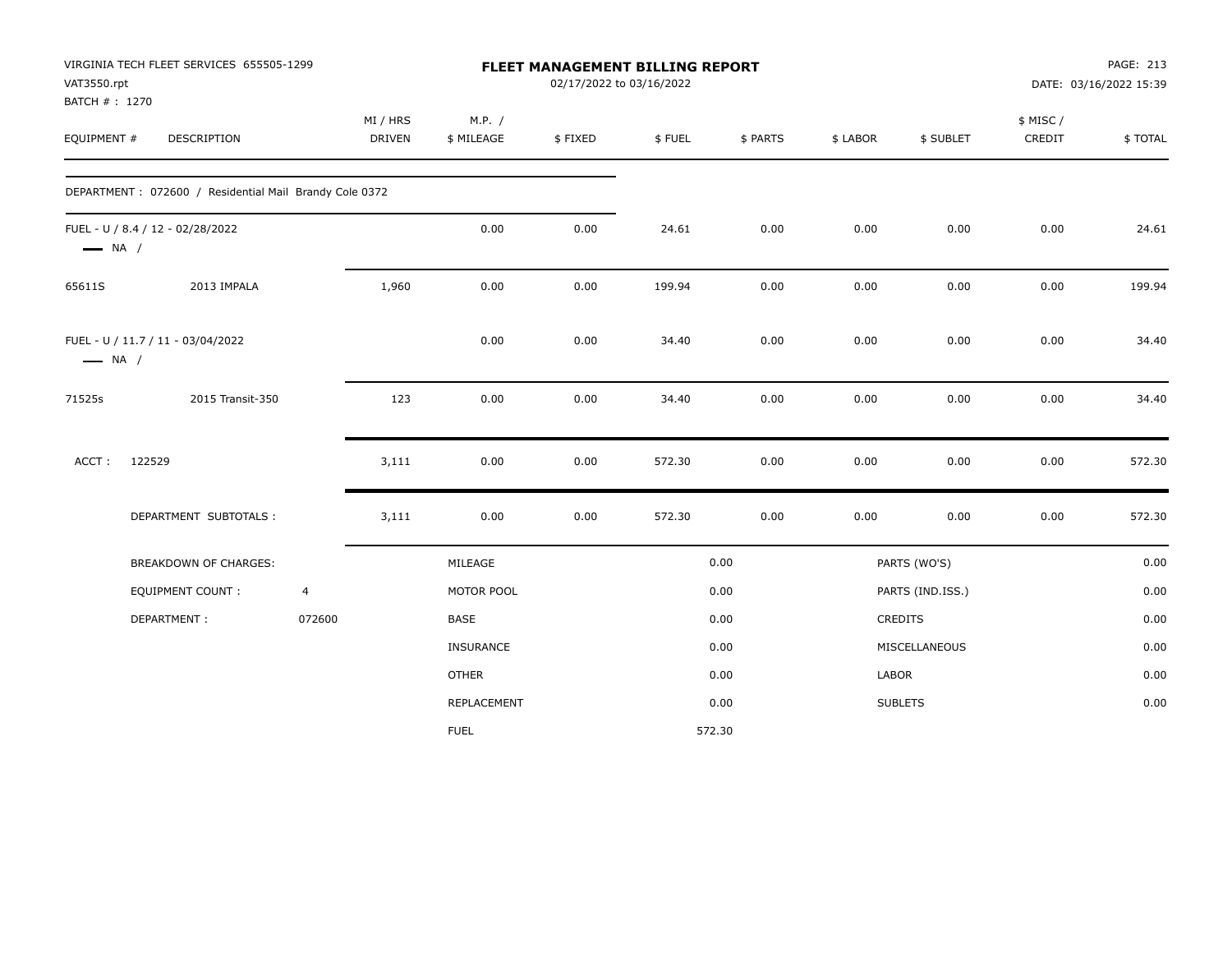| VAT3550.rpt<br>BATCH #: 1270 | VIRGINIA TECH FLEET SERVICES 655505-1299                       |                    |                      | FLEET MANAGEMENT BILLING REPORT<br>02/17/2022 to 03/16/2022 |        |          |          |                  |                     | PAGE: 214<br>DATE: 03/16/2022 15:39 |
|------------------------------|----------------------------------------------------------------|--------------------|----------------------|-------------------------------------------------------------|--------|----------|----------|------------------|---------------------|-------------------------------------|
| EQUIPMENT #                  | DESCRIPTION                                                    | MI / HRS<br>DRIVEN | M.P. /<br>\$ MILEAGE | \$FIXED                                                     | \$FUEL | \$ PARTS | \$ LABOR | \$ SUBLET        | \$ MISC /<br>CREDIT | \$TOTAL                             |
|                              | DEPARTMENT: 076002 / Copier Mangement Program Brandy Cole 0372 |                    |                      |                                                             |        |          |          |                  |                     |                                     |
|                              | ACCOUNT CODE: 655539                                           |                    |                      |                                                             |        |          |          |                  |                     |                                     |
| $\longrightarrow$ NA /       | FUEL - U / 13.0 / 11 - 02/18/2022                              |                    | 0.00                 | 0.00                                                        | 38.15  | 0.00     | 0.00     | 0.00             | 0.00                | 38.15                               |
| 52457S                       | 2006 Caravan                                                   | 187                | 0.00                 | 0.00                                                        | 38.15  | 0.00     | 0.00     | 0.00             | 0.00                | 38.15                               |
| ACCT:                        | 655539                                                         | 187                | 0.00                 | 0.00                                                        | 38.15  | 0.00     | 0.00     | 0.00             | 0.00                | 38.15                               |
|                              | DEPARTMENT SUBTOTALS :                                         | 187                | 0.00                 | 0.00                                                        | 38.15  | 0.00     | 0.00     | 0.00             | 0.00                | 38.15                               |
|                              | <b>BREAKDOWN OF CHARGES:</b>                                   |                    | MILEAGE              |                                                             |        | 0.00     |          | PARTS (WO'S)     |                     | 0.00                                |
|                              | EQUIPMENT COUNT:                                               | $\mathbf{1}$       | MOTOR POOL           |                                                             |        | 0.00     |          | PARTS (IND.ISS.) |                     | 0.00                                |
|                              | DEPARTMENT:                                                    | 076002             | <b>BASE</b>          |                                                             |        | 0.00     |          | CREDITS          |                     | 0.00                                |
|                              |                                                                |                    | <b>INSURANCE</b>     |                                                             |        | 0.00     |          | MISCELLANEOUS    |                     | 0.00                                |
|                              |                                                                |                    | <b>OTHER</b>         |                                                             |        | 0.00     | LABOR    |                  |                     | 0.00                                |
|                              |                                                                |                    | <b>REPLACEMENT</b>   |                                                             |        | 0.00     |          | <b>SUBLETS</b>   |                     | 0.00                                |
|                              |                                                                |                    | <b>FUEL</b>          |                                                             |        | 38.15    |          |                  |                     |                                     |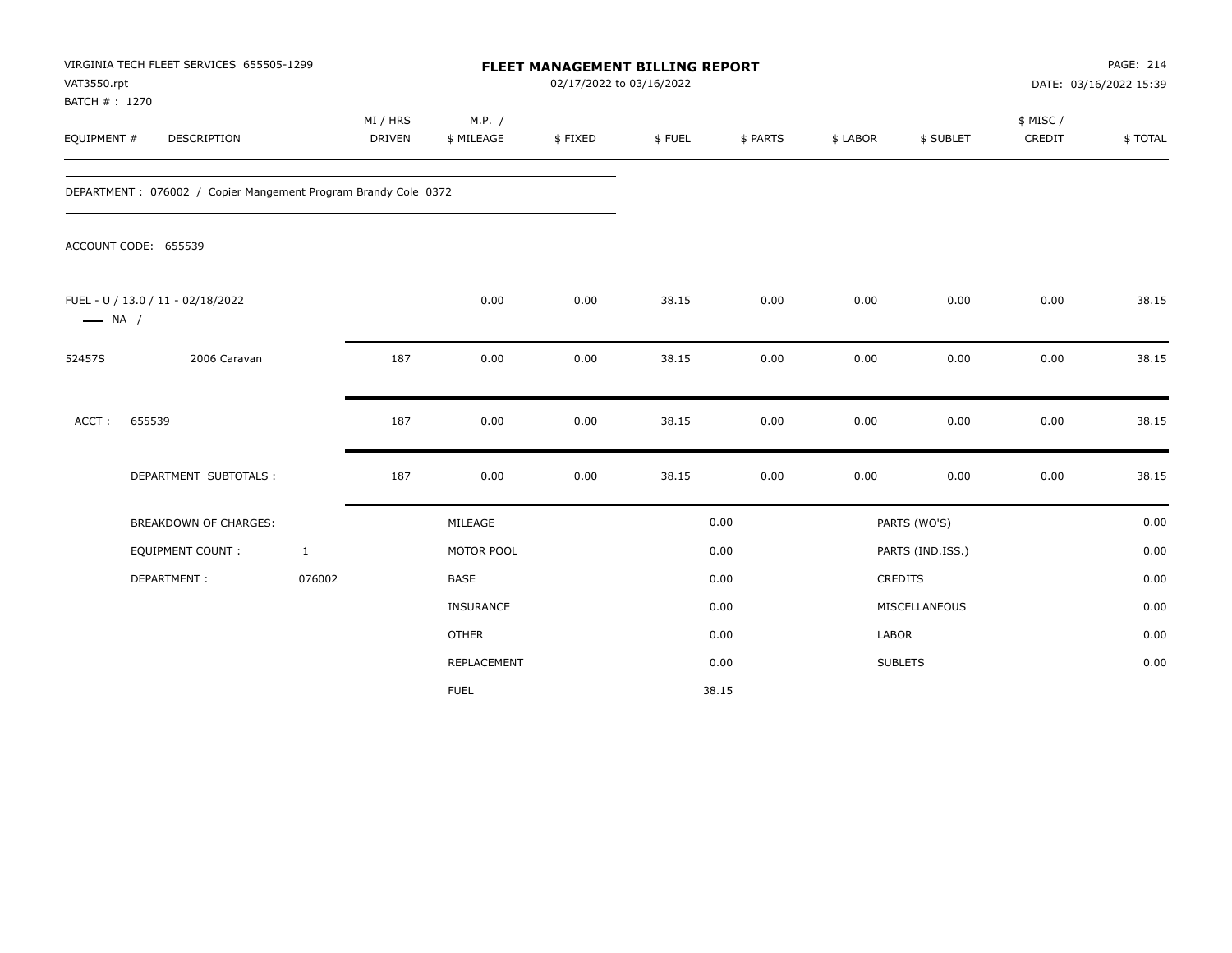| VAT3550.rpt                                                                                                                | VIRGINIA TECH FLEET SERVICES 655505-1299                    |                    |                      | FLEET MANAGEMENT BILLING REPORT<br>02/17/2022 to 03/16/2022 |                |              |              |              |                     | PAGE: 215<br>DATE: 03/16/2022 15:39 |
|----------------------------------------------------------------------------------------------------------------------------|-------------------------------------------------------------|--------------------|----------------------|-------------------------------------------------------------|----------------|--------------|--------------|--------------|---------------------|-------------------------------------|
| BATCH # : 1270<br>EQUIPMENT #                                                                                              | DESCRIPTION                                                 | MI / HRS<br>DRIVEN | M.P. /<br>\$ MILEAGE | \$FIXED                                                     | \$FUEL         | \$ PARTS     | \$ LABOR     | \$ SUBLET    | \$ MISC /<br>CREDIT | \$TOTAL                             |
|                                                                                                                            | DEPARTMENT : 077000 / VT ELECTRIC SERVICE Renae Criner 0529 |                    |                      |                                                             |                |              |              |              |                     |                                     |
| ACCOUNT CODE: 153111                                                                                                       |                                                             |                    |                      |                                                             |                |              |              |              |                     |                                     |
| FUEL - U / 14.7 / 11 - 03/09/2022<br>$\longrightarrow$ NA /                                                                |                                                             |                    | 0.00                 | 0.00                                                        | 52.92          | 0.00         | 0.00         | 0.00         | 0.00                | 52.92                               |
| 31882S                                                                                                                     | 1989 Bronco                                                 | 226                | 0.00                 | 0.00                                                        | 52.92          | 0.00         | 0.00         | 0.00         | 0.00                | 52.92                               |
| FUEL - D / 2.0 / 14 - 02/23/2022<br>$\longrightarrow$ NA /                                                                 |                                                             |                    | 0.00                 | 0.00                                                        | 6.29           | 0.00         | 0.00         | 0.00         | 0.00                | 6.29                                |
| 45230S                                                                                                                     | 1995 F800                                                   | 27                 | 0.00                 | 0.00                                                        | 6.29           | 0.00         | 0.00         | 0.00         | 0.00                | 6.29                                |
| FUEL - U / 13.0 / 11 - 02/21/2022<br>$\longrightarrow$ NA /                                                                |                                                             |                    | 0.00                 | 0.00                                                        | 38.00          | 0.00         | 0.00         | 0.00         | 0.00                | 38.00                               |
| 47547S                                                                                                                     | 2002 LIBERTY                                                | 150                | 0.00                 | 0.00                                                        | 38.00          | 0.00         | 0.00         | 0.00         | 0.00                | 38.00                               |
| FUEL - D / 23.2 / 14 - 03/04/2022<br>$\longrightarrow$ NA /                                                                |                                                             |                    | 0.00                 | 0.00                                                        | 73.15          | 0.00         | 0.00         | 0.00         | 0.00                | 73.15                               |
| 48510S                                                                                                                     | 2003 F550                                                   | 262                | 0.00                 | 0.00                                                        | 73.15          | 0.00         | 0.00         | 0.00         | 0.00                | 73.15                               |
| FUEL - U / 20.7 / 11 - 03/15/2022<br>$\longrightarrow$ NA /<br>FUEL - U / 21.7 / 11 - 02/23/2022<br>$\longrightarrow$ NA / |                                                             |                    | 0.00<br>0.00         | 0.00<br>0.00                                                | 74.65<br>63.61 | 0.00<br>0.00 | 0.00<br>0.00 | 0.00<br>0.00 | 0.00<br>0.00        | 74.65<br>63.61                      |
| 48999S                                                                                                                     | 2004 F150                                                   | 347                | 0.00                 | 0.00                                                        | 138.26         | 0.00         | 0.00         | 0.00         | 0.00                | 138.26                              |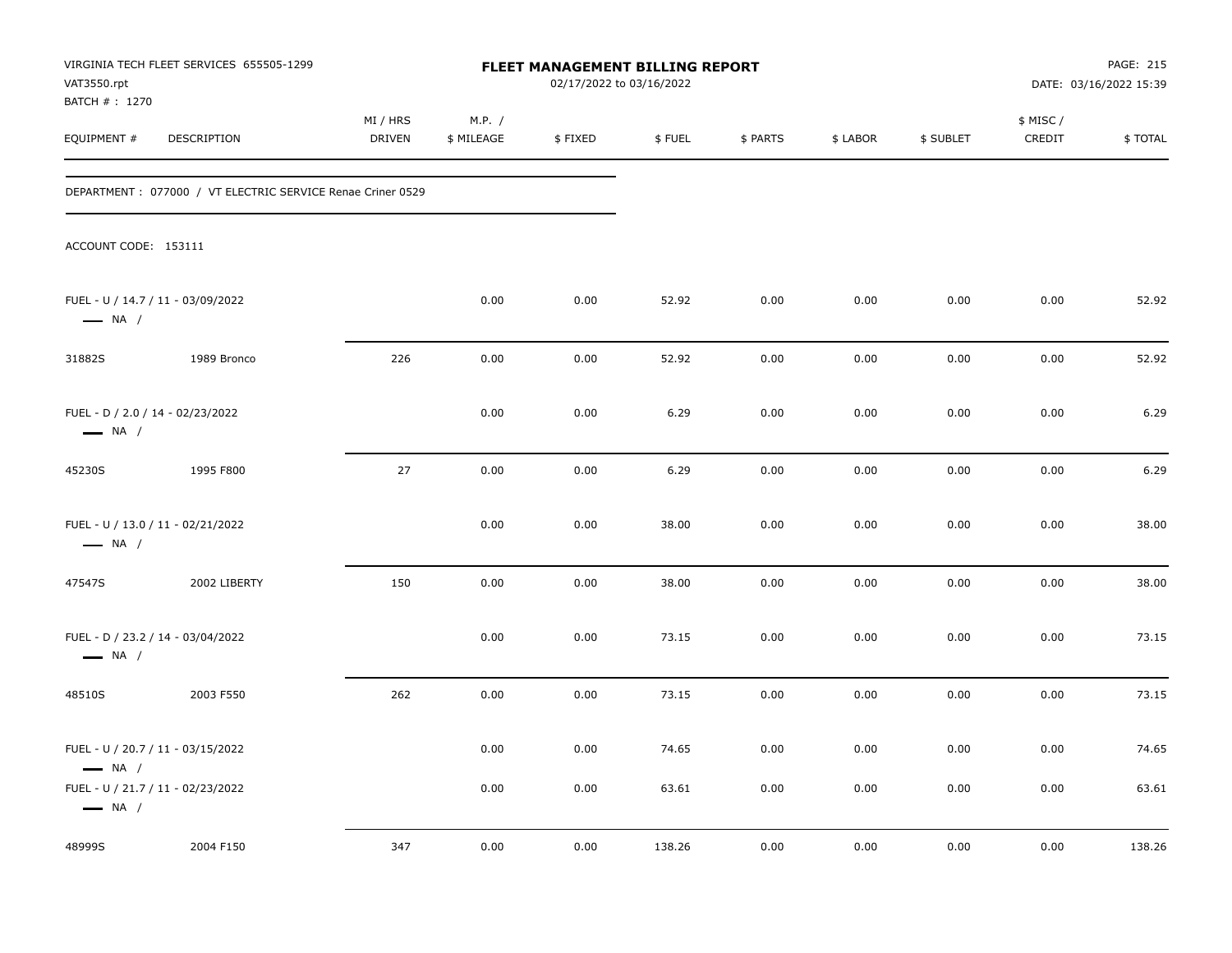| VAT3550.rpt<br>BATCH #: 1270                               | VIRGINIA TECH FLEET SERVICES 655505-1299                    |                           |                      | <b>FLEET MANAGEMENT BILLING REPORT</b><br>02/17/2022 to 03/16/2022 |        |          |          |           |                     | PAGE: 216<br>DATE: 03/16/2022 15:39 |
|------------------------------------------------------------|-------------------------------------------------------------|---------------------------|----------------------|--------------------------------------------------------------------|--------|----------|----------|-----------|---------------------|-------------------------------------|
| EQUIPMENT #                                                | <b>DESCRIPTION</b>                                          | MI / HRS<br><b>DRIVEN</b> | M.P. /<br>\$ MILEAGE | \$FIXED                                                            | \$FUEL | \$ PARTS | \$ LABOR | \$ SUBLET | \$ MISC /<br>CREDIT | \$TOTAL                             |
|                                                            | DEPARTMENT : 077000 / VT ELECTRIC SERVICE Renae Criner 0529 |                           |                      |                                                                    |        |          |          |           |                     |                                     |
| $\longrightarrow$ NA /                                     | FUEL - U / 31.4 / 11 - 03/04/2022                           |                           | 0.00                 | 0.00                                                               | 92.06  | 0.00     | 0.00     | 0.00      | 0.00                | 92.06                               |
| 49042S                                                     | 2004 F350 4\4                                               | 166                       | 0.00                 | 0.00                                                               | 92.06  | 0.00     | 0.00     | 0.00      | 0.00                | 92.06                               |
| FUEL - U / 9.4 / 11 - 03/02/2022<br>$\longrightarrow$ NA / |                                                             |                           | 0.00                 | 0.00                                                               | 27.42  | 0.00     | 0.00     | 0.00      | 0.00                | 27.42                               |
| $\longrightarrow$ NA /                                     | FUEL - U / 12.9 / 11 - 03/07/2022                           |                           | 0.00                 | 0.00                                                               | 46.46  | 0.00     | 0.00     | 0.00      | 0.00                | 46.46                               |
| $\longrightarrow$ NA /                                     | FUEL - U / 13.0 / 11 - 03/15/2022                           |                           | 0.00                 | 0.00                                                               | 46.21  | 0.00     | 0.00     | 0.00      | 0.00                | 46.21                               |
| $\longrightarrow$ NA /                                     | FUEL - U / 10.9 / 11 - 02/16/2022                           |                           | 0.00                 | 0.00                                                               | 31.88  | 0.00     | 0.00     | 0.00      | 0.00                | 31.88                               |
| FUEL - U / 9.3 / 11 - 02/18/2022<br>$\longrightarrow$ NA / |                                                             |                           | 0.00                 | 0.00                                                               | 27.22  | 0.00     | 0.00     | 0.00      | 0.00                | 27.22                               |
| $\longrightarrow$ NA /                                     | FUEL - U / 12.0 / 11 - 02/23/2022                           |                           | 0.00                 | 0.00                                                               | 35.28  | 0.00     | 0.00     | 0.00      | 0.00                | 35.28                               |
| 50169S                                                     | 2005 COLORADO                                               | 765                       | 0.00                 | 0.00                                                               | 214.47 | 0.00     | 0.00     | 0.00      | 0.00                | 214.47                              |
| $\longrightarrow$ NA /                                     | FUEL - U / 22.8 / 11 - 02/22/2022                           |                           | 0.00                 | 0.00                                                               | 66.80  | 0.00     | 0.00     | 0.00      | 0.00                | 66.80                               |
| 57527S                                                     | 2008 F250                                                   | 173                       | 0.00                 | 0.00                                                               | 66.80  | 0.00     | 0.00     | 0.00      | 0.00                | 66.80                               |
| $\longrightarrow$ NA /                                     | FUEL - U / 17.1 / 11 - 03/03/2022                           |                           | 0.00                 | 0.00                                                               | 50.10  | 0.00     | 0.00     | 0.00      | 0.00                | 50.10                               |
| $\longrightarrow$ NA /                                     | FUEL - U / 24.7 / 11 - 03/15/2022                           |                           | 0.00                 | 0.00                                                               | 88.00  | 0.00     | 0.00     | 0.00      | 0.00                | 88.00                               |
|                                                            | FUEL - U / 28.8 / 11 - 02/21/2022                           |                           | 0.00                 | 0.00                                                               | 84.24  | 0.00     | 0.00     | 0.00      | 0.00                | 84.24                               |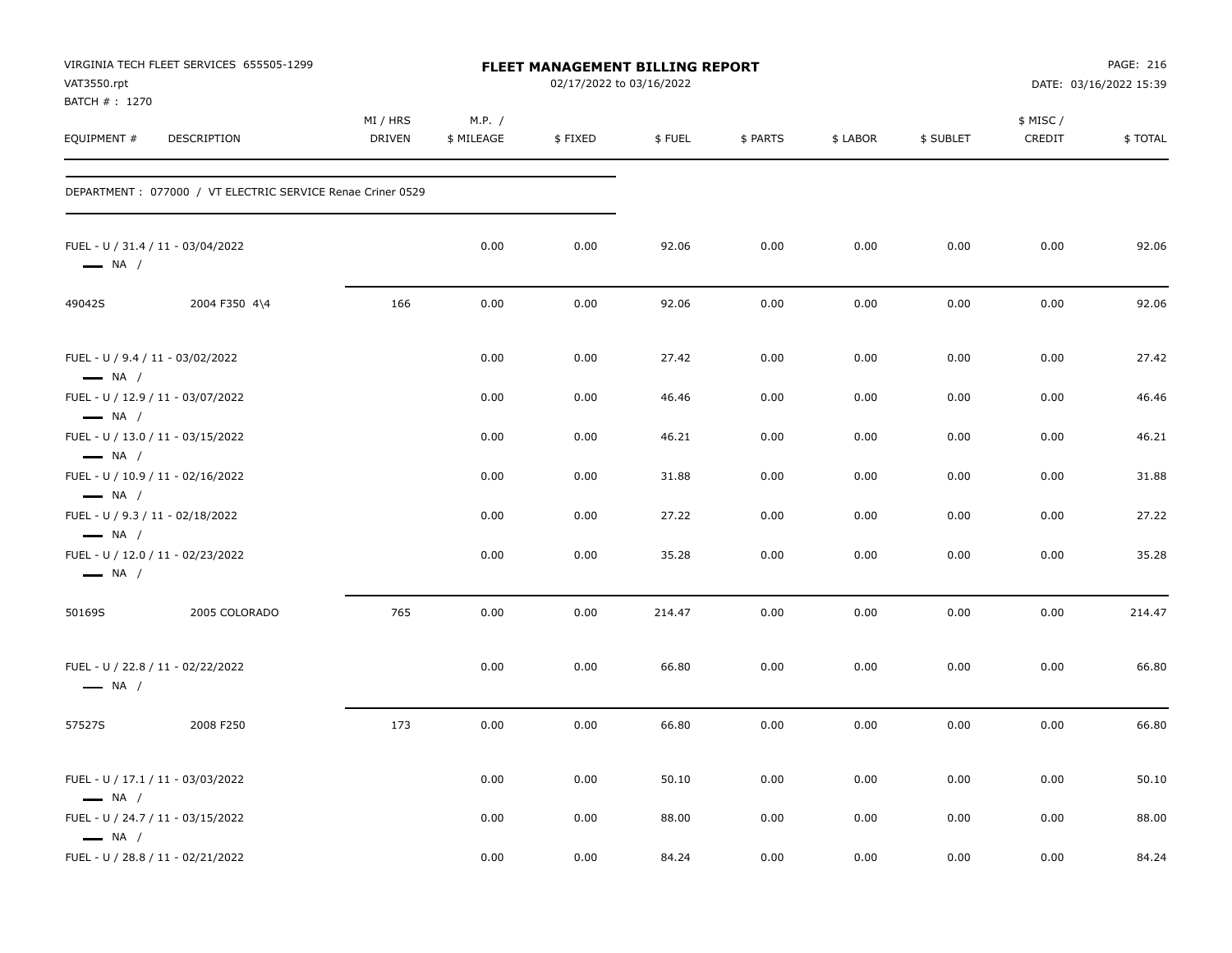| VAT3550.rpt<br>BATCH #: 1270 | VIRGINIA TECH FLEET SERVICES 655505-1299                    |                           |                      | FLEET MANAGEMENT BILLING REPORT<br>02/17/2022 to 03/16/2022 |        |          |          |           |                     | PAGE: 217<br>DATE: 03/16/2022 15:39 |
|------------------------------|-------------------------------------------------------------|---------------------------|----------------------|-------------------------------------------------------------|--------|----------|----------|-----------|---------------------|-------------------------------------|
| EQUIPMENT #                  | DESCRIPTION                                                 | MI / HRS<br><b>DRIVEN</b> | M.P. /<br>\$ MILEAGE | \$FIXED                                                     | \$FUEL | \$ PARTS | \$ LABOR | \$ SUBLET | \$ MISC /<br>CREDIT | \$TOTAL                             |
|                              | DEPARTMENT : 077000 / VT ELECTRIC SERVICE Renae Criner 0529 |                           |                      |                                                             |        |          |          |           |                     |                                     |
| $\longrightarrow$ NA /       |                                                             |                           |                      |                                                             |        |          |          |           |                     |                                     |
| 61749S                       | 2012 F350 4\4                                               | 412                       | 0.00                 | 0.00                                                        | 222.34 | 0.00     | 0.00     | 0.00      | 0.00                | 222.34                              |
| $\longrightarrow$ NA /       | FUEL - D / 30.4 / 14 - 03/15/2022                           |                           | 0.00                 | 0.00                                                        | 96.06  | 0.00     | 0.00     | 0.00      | 0.00                | 96.06                               |
| $\longrightarrow$ NA /       | FUEL - D / 21.9 / 13 - 02/21/2022                           |                           | 0.00                 | 0.00                                                        | 69.14  | 0.00     | 0.00     | 0.00      | 0.00                | 69.14                               |
| 66905S                       | 2014 4300                                                   | 134                       | 0.00                 | 0.00                                                        | 165.20 | 0.00     | 0.00     | 0.00      | 0.00                | 165.20                              |
| $\longrightarrow$ NA /       | FUEL - U / 25.0 / 11 - 03/04/2022                           |                           | 0.00                 | 0.00                                                        | 73.25  | 0.00     | 0.00     | 0.00      | 0.00                | 73.25                               |
| 66979S                       | 2015 F350 4\4                                               | 129                       | 0.00                 | 0.00                                                        | 73.25  | 0.00     | 0.00     | 0.00      | 0.00                | 73.25                               |
| $\longrightarrow$ NA /       | FUEL - U / 11.5 / 12 - 03/04/2022                           |                           | 0.00                 | 0.00                                                        | 33.72  | 0.00     | 0.00     | 0.00      | 0.00                | 33.72                               |
| 68299S                       | 2015 COMPASS                                                | 90                        | 0.00                 | 0.00                                                        | 33.72  | 0.00     | 0.00     | 0.00      | 0.00                | 33.72                               |
| $\longrightarrow$ NA /       | FUEL - U / 9.1 / 11 - 02/23/2022                            |                           | 0.00                 | 0.00                                                        | 26.55  | 0.00     | 0.00     | 0.00      | 0.00                | 26.55                               |
| 71535s                       | 2017 COMPASS                                                | 128                       | 0.00                 | 0.00                                                        | 26.55  | 0.00     | 0.00     | 0.00      | 0.00                | 26.55                               |
| $\longrightarrow$ NA /       | FUEL - U / 27.9 / 11 - 03/01/2022                           |                           | 0.00                 | 0.00                                                        | 81.75  | 0.00     | 0.00     | 0.00      | 0.00                | 81.75                               |
|                              | FUEL - U / 26.0 / 11 - 03/14/2022                           |                           | 0.00                 | 0.00                                                        | 93.93  | 0.00     | 0.00     | 0.00      | 0.00                | 93.93                               |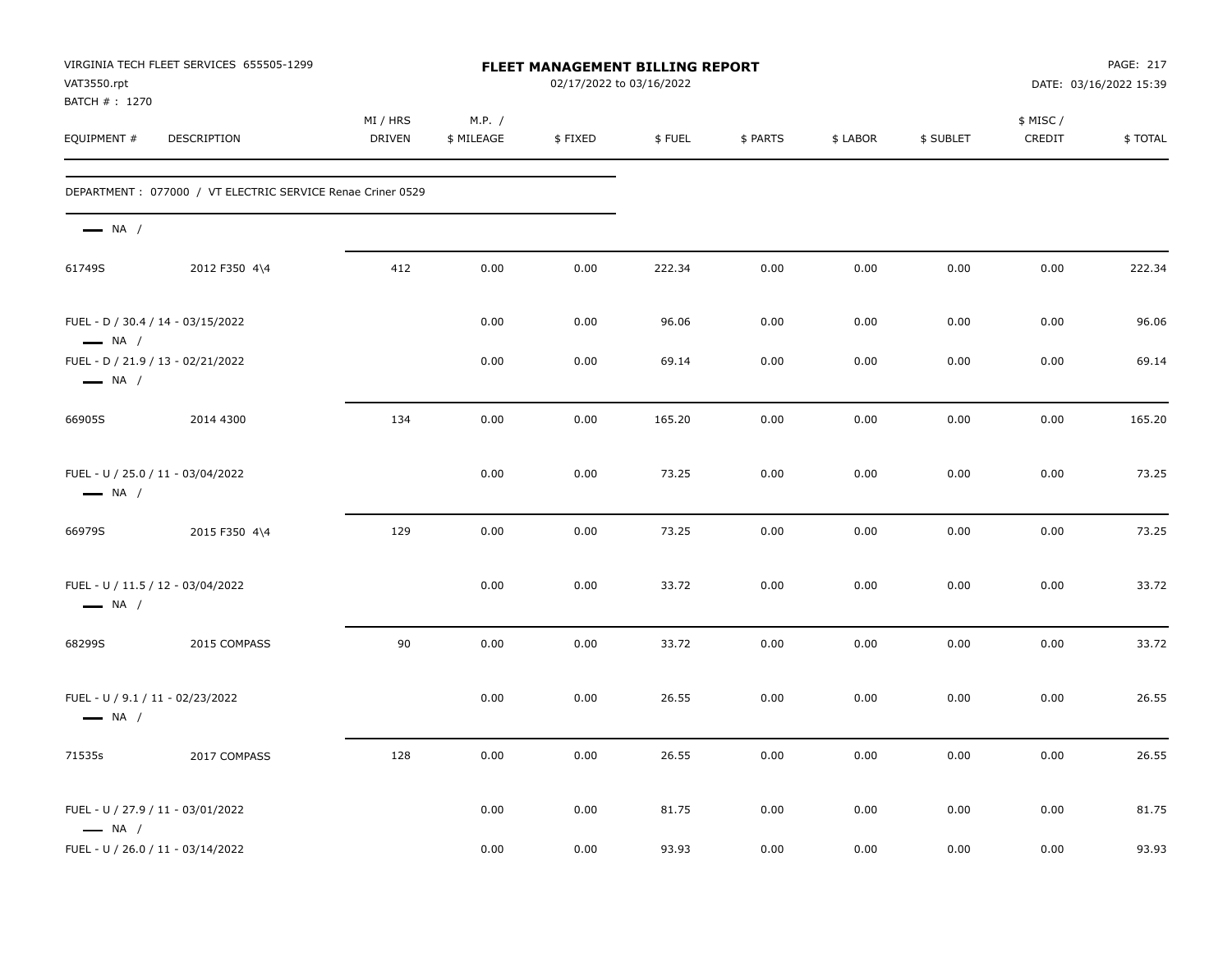| VAT3550.rpt<br>BATCH #: 1270                                                          | VIRGINIA TECH FLEET SERVICES 655505-1299                    |                           |                      | <b>FLEET MANAGEMENT BILLING REPORT</b><br>02/17/2022 to 03/16/2022 |        |          |          |           |                     | PAGE: 218<br>DATE: 03/16/2022 15:39 |
|---------------------------------------------------------------------------------------|-------------------------------------------------------------|---------------------------|----------------------|--------------------------------------------------------------------|--------|----------|----------|-----------|---------------------|-------------------------------------|
| EQUIPMENT #                                                                           | <b>DESCRIPTION</b>                                          | MI / HRS<br><b>DRIVEN</b> | M.P. /<br>\$ MILEAGE | \$FIXED                                                            | \$FUEL | \$ PARTS | \$ LABOR | \$ SUBLET | \$ MISC /<br>CREDIT | \$TOTAL                             |
|                                                                                       | DEPARTMENT : 077000 / VT ELECTRIC SERVICE Renae Criner 0529 |                           |                      |                                                                    |        |          |          |           |                     |                                     |
| $\longrightarrow$ NA /<br>FUEL - U / 23.5 / 11 - 02/18/2022<br>$\longrightarrow$ NA / |                                                             |                           | 0.00                 | 0.00                                                               | 68.86  | 0.00     | 0.00     | 0.00      | 0.00                | 68.86                               |
| 76254S                                                                                | 2019 F350 4\4                                               | 421                       | 0.00                 | 0.00                                                               | 244.54 | 0.00     | 0.00     | 0.00      | 0.00                | 244.54                              |
| FUEL - U / 23.4 / 12 - 03/10/2022<br>$\longrightarrow$ NA /                           |                                                             |                           | 0.00                 | 0.00                                                               | 84.51  | 0.00     | 0.00     | 0.00      | 0.00                | 84.51                               |
| FUEL - U / 21.3 / 12 - 02/28/2022<br>$\longrightarrow$ NA /                           |                                                             |                           | 0.00                 | 0.00                                                               | 62.53  | 0.00     | 0.00     | 0.00      | 0.00                | 62.53                               |
| 76255S                                                                                | 2019 F350 4\4                                               | 257                       | 0.00                 | 0.00                                                               | 147.04 | 0.00     | 0.00     | 0.00      | 0.00                | 147.04                              |
| FUEL - U / 20.2 / 11 - 03/09/2022<br>$\longrightarrow$ NA /                           |                                                             |                           | 0.00                 | 0.00                                                               | 73.03  | 0.00     | 0.00     | 0.00      | 0.00                | 73.03                               |
| FUEL - U / 19.6 / 11 - 02/28/2022<br>$\longrightarrow$ NA /                           |                                                             |                           | 0.00                 | 0.00                                                               | 57.37  | 0.00     | 0.00     | 0.00      | 0.00                | 57.37                               |
| 76256S                                                                                | 2019 F350 4\4                                               | 187                       | 0.00                 | 0.00                                                               | 130.40 | 0.00     | 0.00     | 0.00      | 0.00                | 130.40                              |
| FUEL - D / 0.2 / 13 - 03/01/2022<br>$\longrightarrow$ NA /                            |                                                             |                           | 0.00                 | 0.00                                                               | 0.57   | 0.00     | 0.00     | 0.00      | 0.00                | 0.57                                |
| FUEL - D / 8.8 / 14 - 03/01/2022<br>$\longrightarrow$ NA /                            |                                                             |                           | 0.00                 | 0.00                                                               | 27.93  | 0.00     | 0.00     | 0.00      | 0.00                | 27.93                               |
| 76281s                                                                                | 2019 TRAILER                                                | $\mathsf 0$               | 0.00                 | 0.00                                                               | 28.50  | 0.00     | 0.00     | 0.00      | 0.00                | 28.50                               |
| FUEL - U / 12.9 / 12 - 03/15/2022<br>$\longrightarrow$ NA /                           |                                                             |                           | 0.00                 | 0.00                                                               | 46.00  | 0.00     | 0.00     | 0.00      | 0.00                | 46.00                               |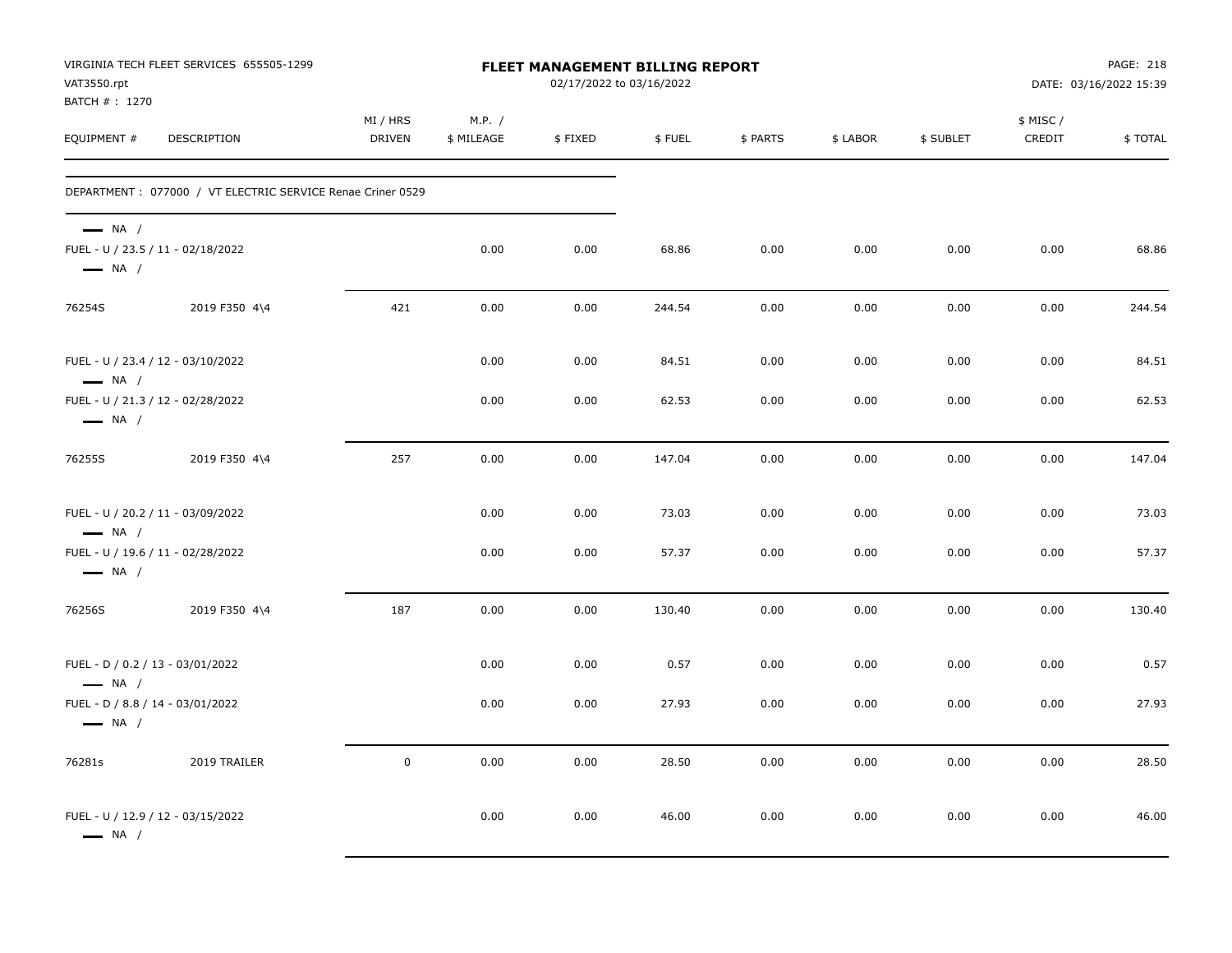| VAT3550.rpt<br>BATCH #: 1270                               | VIRGINIA TECH FLEET SERVICES 655505-1299                   |                           |                      | <b>FLEET MANAGEMENT BILLING REPORT</b><br>02/17/2022 to 03/16/2022 |        |          |          |           |                     | PAGE: 219<br>DATE: 03/16/2022 15:39 |
|------------------------------------------------------------|------------------------------------------------------------|---------------------------|----------------------|--------------------------------------------------------------------|--------|----------|----------|-----------|---------------------|-------------------------------------|
| EQUIPMENT #                                                | DESCRIPTION                                                | MI / HRS<br><b>DRIVEN</b> | M.P. /<br>\$ MILEAGE | \$FIXED                                                            | \$FUEL | \$ PARTS | \$ LABOR | \$ SUBLET | \$ MISC /<br>CREDIT | \$TOTAL                             |
|                                                            | DEPARTMENT: 077000 / VT ELECTRIC SERVICE Renae Criner 0529 |                           |                      |                                                                    |        |          |          |           |                     |                                     |
| 76290S                                                     | 2019 FUSION                                                | 457                       | 0.00                 | 0.00                                                               | 46.00  | 0.00     | 0.00     | 0.00      | 0.00                | 46.00                               |
| $\longrightarrow$ NA /                                     | FUEL - U / 25.7 / 12 - 03/16/2022                          |                           | 0.00                 | 0.00                                                               | 91.35  | 0.00     | 0.00     | 0.00      | 0.00                | 91.35                               |
|                                                            | FUEL - U / 22.7 / 12 - 02/18/2022                          |                           | 0.00                 | 0.00                                                               | 66.42  | 0.00     | 0.00     | 0.00      | 0.00                | 66.42                               |
| $\longrightarrow$ NA /<br>$\longrightarrow$ NA /           | FUEL - U / 26.2 / 12 - 02/28/2022                          |                           | 0.00                 | 0.00                                                               | 76.85  | 0.00     | 0.00     | 0.00      | 0.00                | 76.85                               |
| 77349s                                                     | 2019 F350                                                  | 391                       | 0.00                 | 0.00                                                               | 234.62 | 0.00     | 0.00     | 0.00      | 0.00                | 234.62                              |
| $\longrightarrow$ NA /                                     | FUEL - U / 23.2 / 11 - 03/11/2022                          |                           | 0.00                 | 0.00                                                               | 83.90  | 0.00     | 0.00     | 0.00      | 0.00                | 83.90                               |
| $\longrightarrow$ NA /                                     | FUEL - U / 25.5 / 12 - 02/24/2022                          |                           | 0.00                 | 0.00                                                               | 74.83  | 0.00     | 0.00     | 0.00      | 0.00                | 74.83                               |
| 77350s                                                     | 2019 F350                                                  | 295                       | 0.00                 | 0.00                                                               | 158.73 | 0.00     | 0.00     | 0.00      | 0.00                | 158.73                              |
| FUEL - D / 7.5 / 14 - 03/01/2022<br>$\longrightarrow$ NA / |                                                            |                           | 0.00                 | 0.00                                                               | 23.61  | 0.00     | 0.00     | 0.00      | 0.00                | 23.61                               |
| EU15                                                       | 1990 WASH                                                  | $\mathsf{O}\xspace$       | 0.00                 | 0.00                                                               | 23.61  | 0.00     | 0.00     | 0.00      | 0.00                | 23.61                               |
| FUEL - D / 3.0 / 14 - 03/04/2022<br>$\longrightarrow$ NA / |                                                            |                           | 0.00                 | 0.00                                                               | 9.42   | 0.00     | 0.00     | 0.00      | 0.00                | 9.42                                |
| eu5                                                        | 1990 WASH                                                  | $\mathsf{O}\xspace$       | 0.00                 | $0.00\,$                                                           | 9.42   | 0.00     | 0.00     | 0.00      | 0.00                | 9.42                                |
|                                                            | FUEL - D / 13.6 / 13 - 03/14/2022                          |                           | 0.00                 | 0.00                                                               | 42.82  | 0.00     | 0.00     | 0.00      | 0.00                | 42.82                               |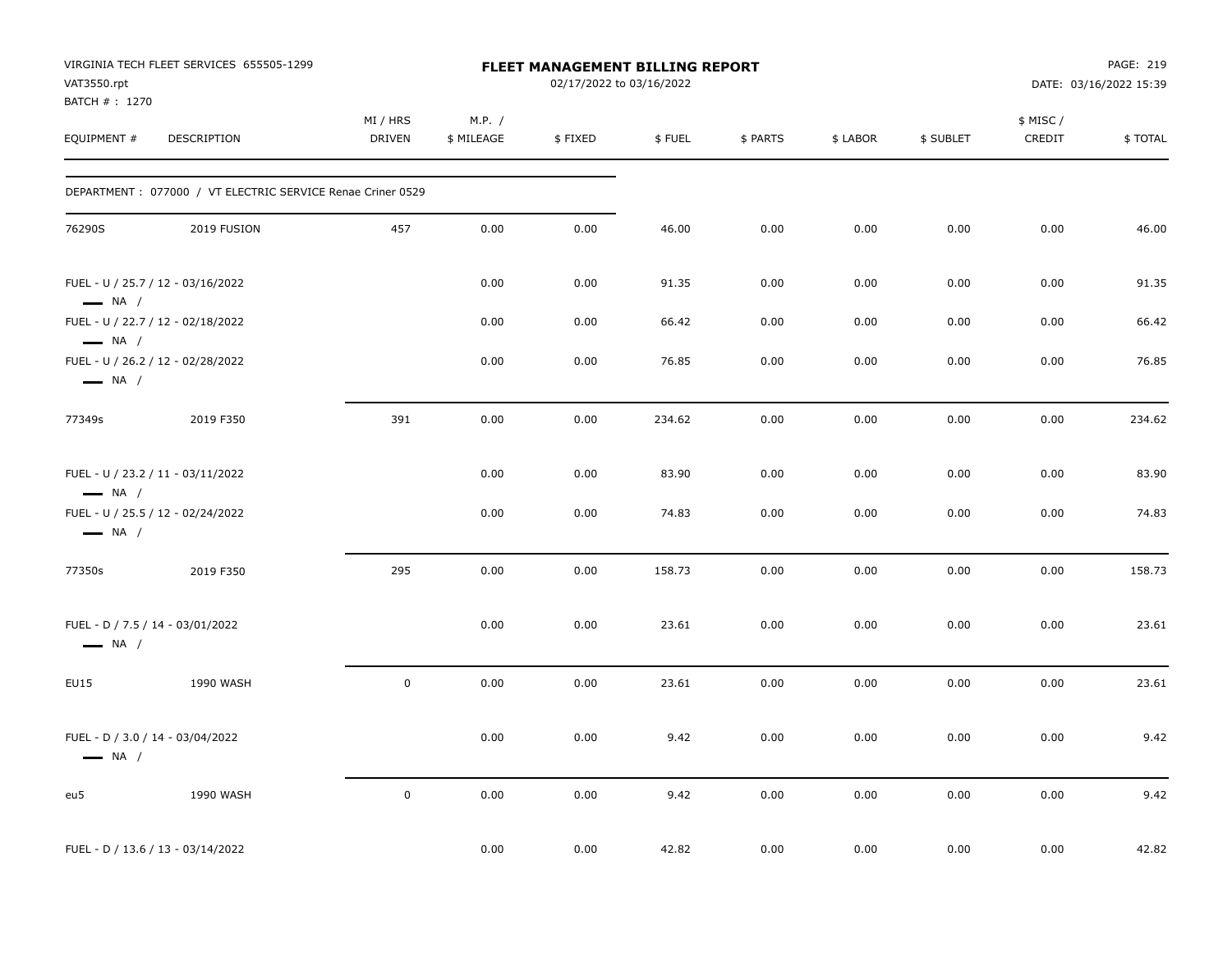| VAT3550.rpt            | VIRGINIA TECH FLEET SERVICES 655505-1299                   |        |                           |                      |         | <b>FLEET MANAGEMENT BILLING REPORT</b><br>02/17/2022 to 03/16/2022 |          |          |                  |                    | PAGE: 220<br>DATE: 03/16/2022 15:39 |
|------------------------|------------------------------------------------------------|--------|---------------------------|----------------------|---------|--------------------------------------------------------------------|----------|----------|------------------|--------------------|-------------------------------------|
| BATCH #: 1270          |                                                            |        |                           |                      |         |                                                                    |          |          |                  |                    |                                     |
| EQUIPMENT #            | <b>DESCRIPTION</b>                                         |        | MI / HRS<br><b>DRIVEN</b> | M.P. /<br>\$ MILEAGE | \$FIXED | \$FUEL                                                             | \$ PARTS | \$ LABOR | \$ SUBLET        | \$ MISC/<br>CREDIT | \$TOTAL                             |
|                        |                                                            |        |                           |                      |         |                                                                    |          |          |                  |                    |                                     |
|                        | DEPARTMENT: 077000 / VT ELECTRIC SERVICE Renae Criner 0529 |        |                           |                      |         |                                                                    |          |          |                  |                    |                                     |
| $\longrightarrow$ NA / | FUEL - D / 26.6 / 13 - 02/28/2022<br>NA /                  |        |                           | 0.00                 | 0.00    | 83.93                                                              | 0.00     | 0.00     | 0.00             | 0.00               | 83.93                               |
| EU7                    | 1990 WASH                                                  |        | 0                         | 0.00                 | 0.00    | 126.75                                                             | 0.00     | 0.00     | 0.00             | 0.00               | 126.75                              |
| ACCT:                  | 153111                                                     |        | 5,017                     | 0.00                 | 0.00    | 2,352.62                                                           | 0.00     | 0.00     | 0.00             | 0.00               | 2,352.62                            |
|                        | DEPARTMENT SUBTOTALS :                                     |        | 5,017                     | 0.00                 | 0.00    | 2,352.62                                                           | 0.00     | 0.00     | 0.00             | 0.00               | 2,352.62                            |
|                        | <b>BREAKDOWN OF CHARGES:</b>                               |        |                           | MILEAGE              |         |                                                                    | 0.00     |          | PARTS (WO'S)     |                    | 0.00                                |
|                        | <b>EQUIPMENT COUNT:</b>                                    | 23     |                           | MOTOR POOL           |         |                                                                    | 0.00     |          | PARTS (IND.ISS.) |                    | 0.00                                |
|                        | DEPARTMENT:                                                | 077000 |                           | <b>BASE</b>          |         |                                                                    | 0.00     |          | CREDITS          |                    | 0.00                                |
|                        |                                                            |        |                           | INSURANCE            |         |                                                                    | 0.00     |          | MISCELLANEOUS    |                    | 0.00                                |
|                        |                                                            |        |                           | <b>OTHER</b>         |         |                                                                    | 0.00     | LABOR    |                  |                    | 0.00                                |
|                        |                                                            |        |                           | REPLACEMENT          |         |                                                                    | 0.00     |          | <b>SUBLETS</b>   |                    | 0.00                                |
|                        |                                                            |        |                           | <b>FUEL</b>          |         | 2,352.62                                                           |          |          |                  |                    |                                     |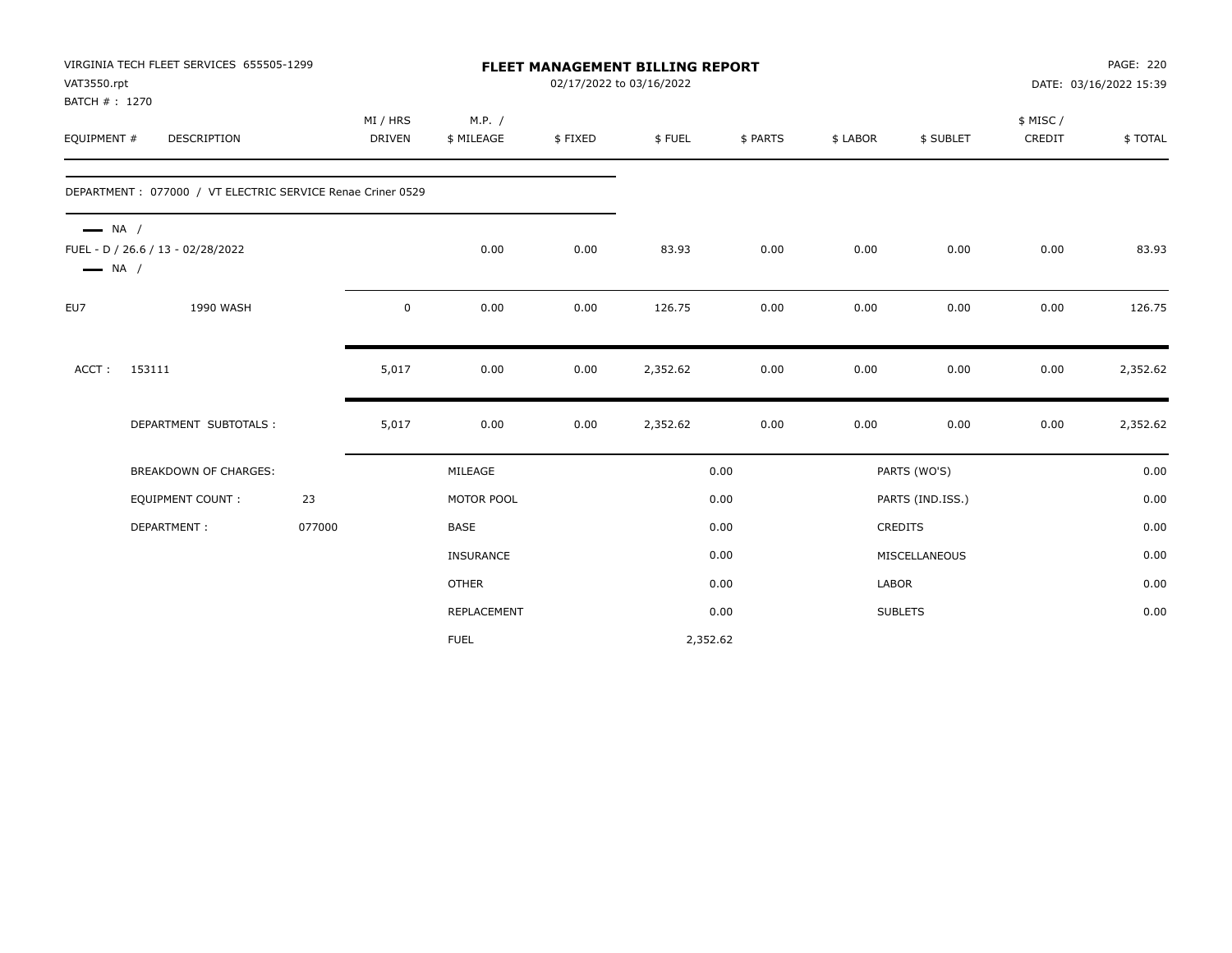| VAT3550.rpt<br>BATCH #: 1270 | VIRGINIA TECH FLEET SERVICES 655505-1299                        | FLEET MANAGEMENT BILLING REPORT<br>02/17/2022 to 03/16/2022 |                      |         |        |          |          |           |                     | <b>PAGE: 221</b><br>DATE: 03/16/2022 15:39 |  |
|------------------------------|-----------------------------------------------------------------|-------------------------------------------------------------|----------------------|---------|--------|----------|----------|-----------|---------------------|--------------------------------------------|--|
| EQUIPMENT #                  | <b>DESCRIPTION</b>                                              | MI / HRS<br>DRIVEN                                          | M.P. /<br>\$ MILEAGE | \$FIXED | \$FUEL | \$ PARTS | \$ LABOR | \$ SUBLET | \$ MISC /<br>CREDIT | \$TOTAL                                    |  |
|                              | DEPARTMENT: 077201 / FS-Minor Modifications Renae Criner (0529) |                                                             |                      |         |        |          |          |           |                     |                                            |  |
| ACCOUNT CODE: 235319         |                                                                 |                                                             |                      |         |        |          |          |           |                     |                                            |  |
| $\longrightarrow$ NA /       | FUEL - U / 11.5 / 11 - 03/04/2022                               |                                                             | 0.00                 | 0.00    | 33.72  | 0.00     | 0.00     | 0.00      | 0.00                | 33.72                                      |  |
| $\longrightarrow$ NA /       | FUEL - U / 19.0 / 11 - 02/24/2022                               |                                                             | 0.00                 | 0.00    | 55.64  | 0.00     | 0.00     | 0.00      | 0.00                | 55.64                                      |  |
| 79416s                       | 2020 Transit-250                                                | 312                                                         | 0.00                 | 0.00    | 89.36  | 0.00     | 0.00     | 0.00      | 0.00                | 89.36                                      |  |
| $\longrightarrow$ NA /       | FUEL - U / 19.5 / 11 - 03/07/2022                               |                                                             | 0.00                 | 0.00    | 57.14  | 0.00     | 0.00     | 0.00      | 0.00                | 57.14                                      |  |
| $\longrightarrow$ NA /       | FUEL - U / 19.3 / 11 - 02/17/2022                               |                                                             | 0.00                 | 0.00    | 56.52  | 0.00     | 0.00     | 0.00      | 0.00                | 56.52                                      |  |
| 79417s                       | 2020 Transit-250                                                | 355                                                         | 0.00                 | 0.00    | 113.66 | 0.00     | 0.00     | 0.00      | 0.00                | 113.66                                     |  |
| ACCT:<br>235319              |                                                                 | 667                                                         | 0.00                 | 0.00    | 203.02 | 0.00     | 0.00     | 0.00      | 0.00                | 203.02                                     |  |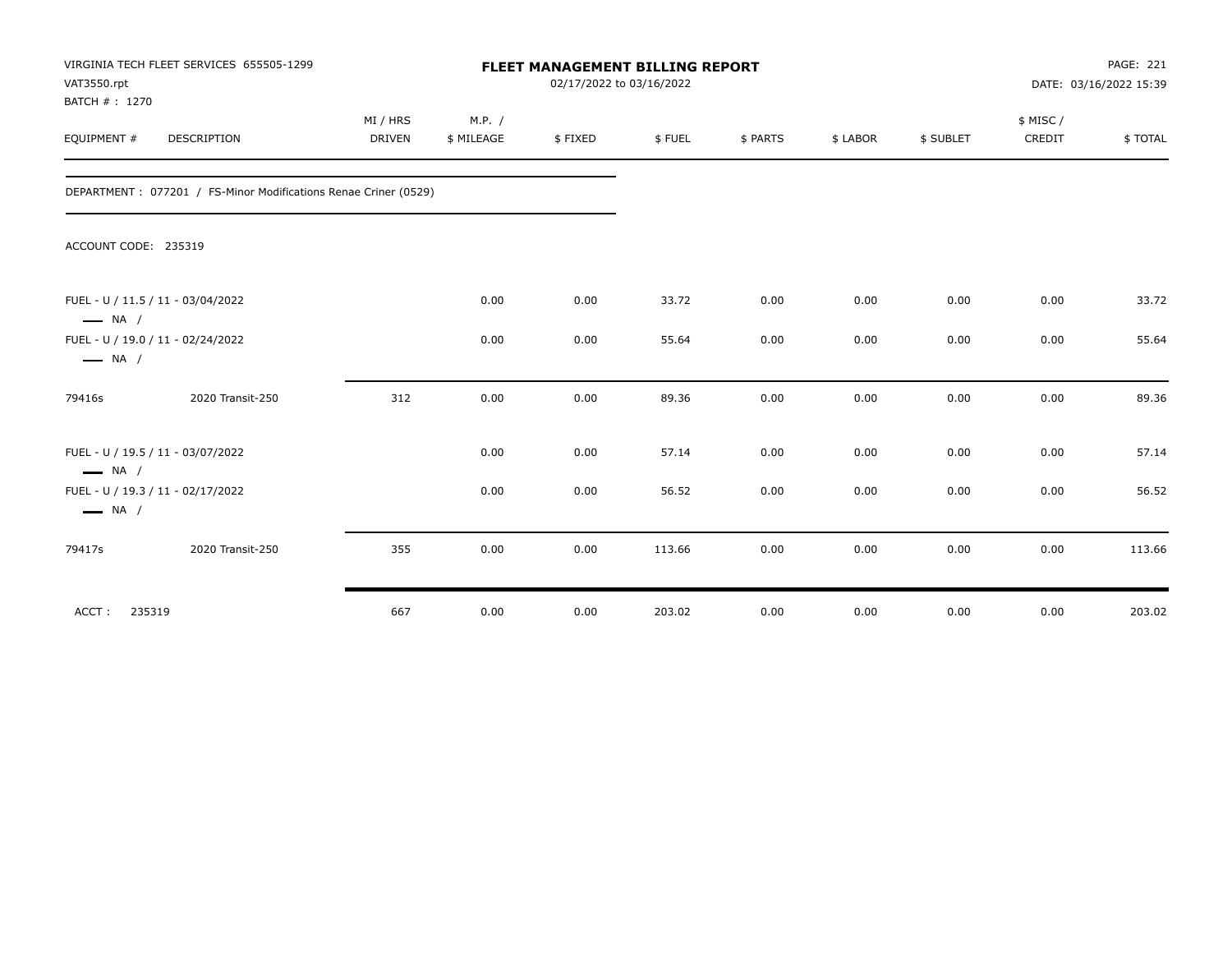| VIRGINIA TECH FLEET SERVICES 655505-1299<br>VAT3550.rpt |                |                    | <b>FLEET MANAGEMENT BILLING REPORT</b><br>02/17/2022 to 03/16/2022<br>DATE: 03/16/2022 15:39 |         |        |          |          |                  |                    |         |  |
|---------------------------------------------------------|----------------|--------------------|----------------------------------------------------------------------------------------------|---------|--------|----------|----------|------------------|--------------------|---------|--|
| BATCH # : 1270<br>EQUIPMENT #<br>DESCRIPTION            |                | MI / HRS<br>DRIVEN | M.P. /<br>\$ MILEAGE                                                                         | \$FIXED | \$FUEL | \$ PARTS | \$ LABOR | \$ SUBLET        | \$ MISC/<br>CREDIT | \$TOTAL |  |
| DEPARTMENT SUBTOTALS :                                  |                | 667                | 0.00                                                                                         | 0.00    | 203.02 | 0.00     | 0.00     | 0.00             | 0.00               | 203.02  |  |
| BREAKDOWN OF CHARGES:                                   |                |                    | MILEAGE                                                                                      |         |        | 0.00     |          | PARTS (WO'S)     |                    | 0.00    |  |
| <b>EQUIPMENT COUNT:</b>                                 | $\overline{2}$ |                    | MOTOR POOL                                                                                   |         |        | 0.00     |          | PARTS (IND.ISS.) |                    | 0.00    |  |
| DEPARTMENT:                                             | 077201         |                    | BASE                                                                                         |         |        | 0.00     |          | <b>CREDITS</b>   |                    | 0.00    |  |
|                                                         |                |                    | <b>INSURANCE</b>                                                                             |         |        | 0.00     |          | MISCELLANEOUS    |                    | 0.00    |  |
|                                                         |                |                    | <b>OTHER</b>                                                                                 |         |        | 0.00     | LABOR    |                  |                    | 0.00    |  |
|                                                         |                |                    | REPLACEMENT                                                                                  |         |        | 0.00     |          | <b>SUBLETS</b>   |                    | 0.00    |  |
|                                                         |                |                    | <b>FUEL</b>                                                                                  |         |        | 203.02   |          |                  |                    |         |  |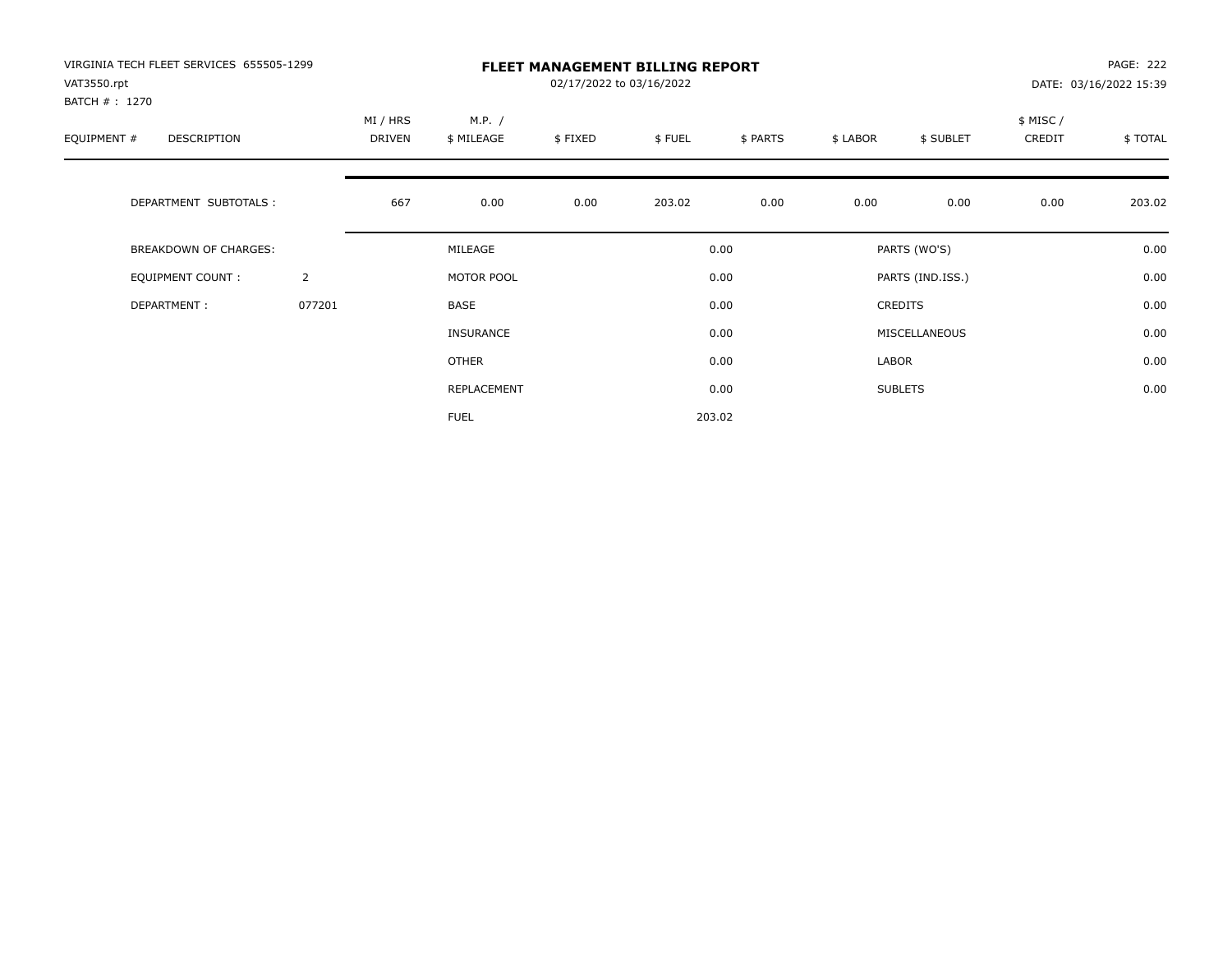| VAT3550.rpt                   | VIRGINIA TECH FLEET SERVICES 655505-1299      |                    |                      | FLEET MANAGEMENT BILLING REPORT<br>02/17/2022 to 03/16/2022 |        |          |          |           |                    | PAGE: 223<br>DATE: 03/16/2022 15:39 |
|-------------------------------|-----------------------------------------------|--------------------|----------------------|-------------------------------------------------------------|--------|----------|----------|-----------|--------------------|-------------------------------------|
| BATCH # : 1270<br>EQUIPMENT # | DESCRIPTION                                   | MI / HRS<br>DRIVEN | M.P. /<br>\$ MILEAGE | \$FIXED                                                     | \$FUEL | \$ PARTS | \$ LABOR | \$ SUBLET | \$ MISC/<br>CREDIT | \$TOTAL                             |
|                               | DEPARTMENT: 077300 / QUARRY Renae Criner 0529 |                    |                      |                                                             |        |          |          |           |                    |                                     |
| ACCOUNT CODE: 230161          |                                               |                    |                      |                                                             |        |          |          |           |                    |                                     |
| $\longrightarrow$ NA /        | FUEL - U / 26.0 / 11 - 03/09/2022             |                    | 0.00                 | 0.00                                                        | 93.86  | 0.00     | 0.00     | 0.00      | 0.00               | 93.86                               |
| $\longrightarrow$ NA /        | FUEL - U / 20.0 / 11 - 02/22/2022             |                    | 0.00                 | 0.00                                                        | 58.60  | 0.00     | 0.00     | 0.00      | 0.00               | 58.60                               |
| 47527S                        | 2002 Silverado                                | 279                | 0.00                 | 0.00                                                        | 152.46 | 0.00     | 0.00     | 0.00      | 0.00               | 152.46                              |
| $\longrightarrow$ NA /        | FUEL - U / 25.2 / 11 - 03/03/2022             |                    | 0.00                 | 0.00                                                        | 73.87  | 0.00     | 0.00     | 0.00      | 0.00               | 73.87                               |
| 48467S                        | 2003 SAVANA                                   | 76                 | 0.00                 | 0.00                                                        | 73.87  | 0.00     | 0.00     | 0.00      | 0.00               | 73.87                               |
| $\longrightarrow$ NA /        | FUEL - U / 25.5 / 12 - 03/14/2022             |                    | 0.00                 | 0.00                                                        | 92.06  | 0.00     | 0.00     | 0.00      | 0.00               | 92.06                               |
| 48516S                        | 2003 SUBURBAN                                 | 164                | 0.00                 | 0.00                                                        | 92.06  | 0.00     | 0.00     | 0.00      | 0.00               | 92.06                               |
| $\longrightarrow$ NA /        | FUEL - D / 21.0 / 13 - 02/25/2022             |                    | 0.00                 | 0.00                                                        | 66.36  | 0.00     | 0.00     | 0.00      | 0.00               | 66.36                               |
| 48956s                        | 2001 LT9500                                   | 100                | 0.00                 | 0.00                                                        | 66.36  | 0.00     | 0.00     | 0.00      | 0.00               | 66.36                               |
| $\longrightarrow$ NA /        | FUEL - D / 55.0 / 14 - 03/07/2022             |                    | 0.00                 | 0.00                                                        | 173.80 | 0.00     | 0.00     | 0.00      | 0.00               | 173.80                              |
| 50121S                        | 2004 7600                                     | 223                | 0.00                 | 0.00                                                        | 173.80 | 0.00     | 0.00     | 0.00      | 0.00               | 173.80                              |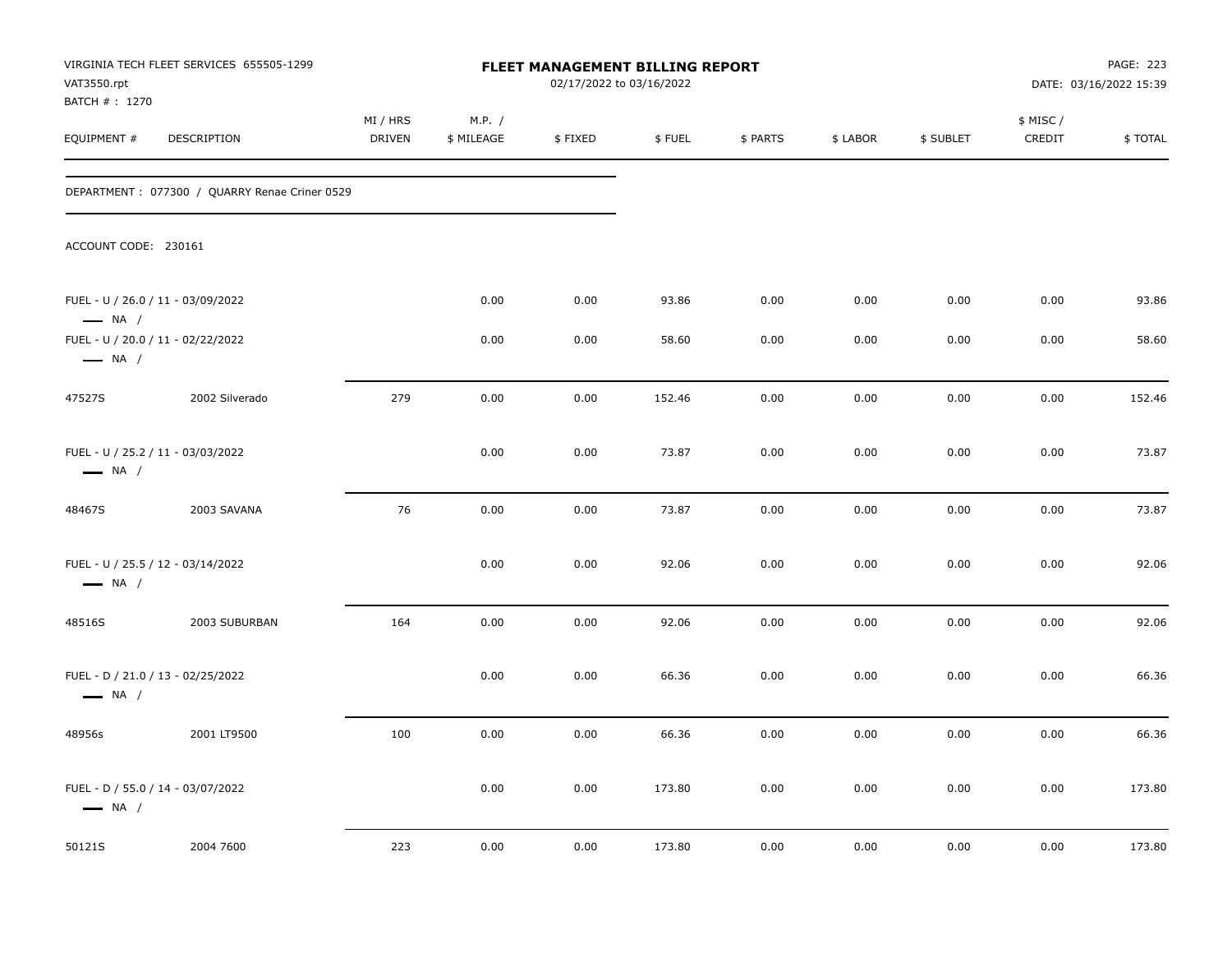| VAT3550.rpt<br>BATCH # : 1270 | VIRGINIA TECH FLEET SERVICES 655505-1299       |                |                           |                      | 02/17/2022 to 03/16/2022 | FLEET MANAGEMENT BILLING REPORT |          |          |                  |                     | PAGE: 224<br>DATE: 03/16/2022 15:39 |
|-------------------------------|------------------------------------------------|----------------|---------------------------|----------------------|--------------------------|---------------------------------|----------|----------|------------------|---------------------|-------------------------------------|
| EQUIPMENT #                   | DESCRIPTION                                    |                | MI / HRS<br><b>DRIVEN</b> | M.P. /<br>\$ MILEAGE | \$FIXED                  | \$FUEL                          | \$ PARTS | \$ LABOR | \$ SUBLET        | \$ MISC /<br>CREDIT | \$TOTAL                             |
|                               | DEPARTMENT : 077300 / QUARRY Renae Criner 0529 |                |                           |                      |                          |                                 |          |          |                  |                     |                                     |
| $\longrightarrow$ NA /        | FUEL - D / 17.4 / 14 - 03/14/2022              |                |                           | 0.00                 | 0.00                     | 55.08                           | 0.00     | 0.00     | 0.00             | 0.00                | 55.08                               |
| $\longrightarrow$ NA /        | FUEL - D / 16.0 / 14 - 02/21/2022              |                |                           | 0.00                 | 0.00                     | 50.56                           | 0.00     | 0.00     | 0.00             | 0.00                | 50.56                               |
| 65576S                        | 2014 F250-4x4                                  |                | 342                       | 0.00                 | 0.00                     | 105.64                          | 0.00     | 0.00     | 0.00             | 0.00                | 105.64                              |
| $\longrightarrow$ NA /        | FUEL - D / 75.0 / 14 - 02/24/2022              |                |                           | 0.00                 | 0.00                     | 237.00                          | 0.00     | 0.00     | 0.00             | 0.00                | 237.00                              |
| equarry                       | <b>1990 CANS</b>                               |                | $\mathbf 0$               | 0.00                 | 0.00                     | 237.00                          | 0.00     | 0.00     | 0.00             | 0.00                | 237.00                              |
| ACCT:                         | 230161                                         |                | 1,184                     | 0.00                 | 0.00                     | 901.19                          | 0.00     | 0.00     | 0.00             | 0.00                | 901.19                              |
|                               | DEPARTMENT SUBTOTALS :                         |                | 1,184                     | 0.00                 | 0.00                     | 901.19                          | 0.00     | 0.00     | 0.00             | 0.00                | 901.19                              |
|                               | BREAKDOWN OF CHARGES:                          |                |                           | MILEAGE              |                          |                                 | 0.00     |          | PARTS (WO'S)     |                     | 0.00                                |
|                               | <b>EQUIPMENT COUNT:</b>                        | $\overline{7}$ |                           | MOTOR POOL           |                          |                                 | 0.00     |          | PARTS (IND.ISS.) |                     | 0.00                                |
|                               | DEPARTMENT:                                    | 077300         |                           | <b>BASE</b>          |                          |                                 | 0.00     |          | <b>CREDITS</b>   |                     | 0.00                                |
|                               |                                                |                |                           | <b>INSURANCE</b>     |                          |                                 | 0.00     |          | MISCELLANEOUS    |                     | 0.00                                |
|                               |                                                |                |                           | <b>OTHER</b>         |                          |                                 | 0.00     | LABOR    |                  |                     | 0.00                                |
|                               |                                                |                |                           | REPLACEMENT          |                          |                                 | 0.00     |          | <b>SUBLETS</b>   |                     | 0.00                                |
|                               |                                                |                |                           | <b>FUEL</b>          |                          | 901.19                          |          |          |                  |                     |                                     |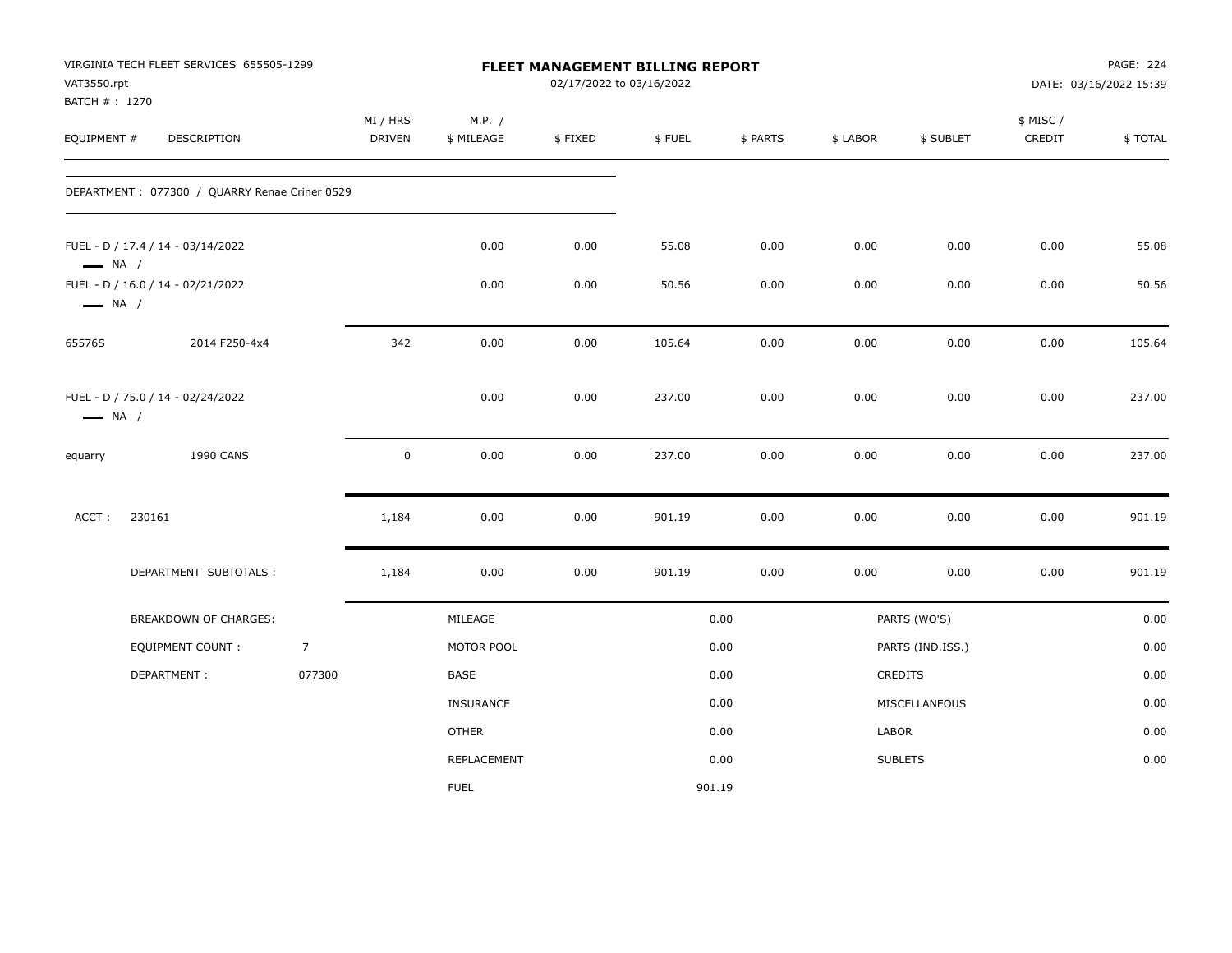| VAT3550.rpt<br>BATCH #: 1270                 | VIRGINIA TECH FLEET SERVICES 655505-1299                |             |            | FLEET MANAGEMENT BILLING REPORT<br>02/17/2022 to 03/16/2022 |        |          |          |           | PAGE: 225<br>DATE: 03/16/2022 15:39 |         |
|----------------------------------------------|---------------------------------------------------------|-------------|------------|-------------------------------------------------------------|--------|----------|----------|-----------|-------------------------------------|---------|
|                                              |                                                         | MI / HRS    | M.P. /     |                                                             |        |          |          |           | \$ MISC /                           |         |
| EQUIPMENT #                                  | DESCRIPTION                                             | DRIVEN      | \$ MILEAGE | \$FIXED                                                     | \$FUEL | \$ PARTS | \$ LABOR | \$ SUBLET | CREDIT                              | \$TOTAL |
|                                              | DEPARTMENT: 077700 / Inn at Virginia Tech Bob Muse 0104 |             |            |                                                             |        |          |          |           |                                     |         |
| ACCOUNT CODE: 153129                         |                                                         |             |            |                                                             |        |          |          |           |                                     |         |
| <b>BASE CHARGE</b><br>$\longrightarrow$ NA / |                                                         |             | 0.00       | 602.00                                                      | 0.00   | 0.00     | 0.00     | 0.00      | 0.00                                | 602.00  |
| <b>PA23</b>                                  | 2014 12 PAS VAN                                         | $\mathbf 0$ | 0.00       | 602.00                                                      | 0.00   | 0.00     | 0.00     | 0.00      | 0.00                                | 602.00  |
| ACCT: 153129                                 |                                                         | $\mathbf 0$ | 0.00       | 602.00                                                      | 0.00   | 0.00     | 0.00     | 0.00      | 0.00                                | 602.00  |
| ACCOUNT CODE: 153132                         |                                                         |             |            |                                                             |        |          |          |           |                                     |         |
| <b>BASE CHARGE</b><br>$\longrightarrow$ NA / |                                                         |             | 0.00       | 502.00                                                      | 0.00   | 0.00     | 0.00     | 0.00      | 0.00                                | 502.00  |
| <b>PA72</b>                                  | 2007 Express 3500                                       | 0           | 0.00       | 502.00                                                      | 0.00   | 0.00     | 0.00     | 0.00      | 0.00                                | 502.00  |
| ACCT:                                        | 153132                                                  | $\mathsf 0$ | 0.00       | 502.00                                                      | 0.00   | 0.00     | 0.00     | 0.00      | 0.00                                | 502.00  |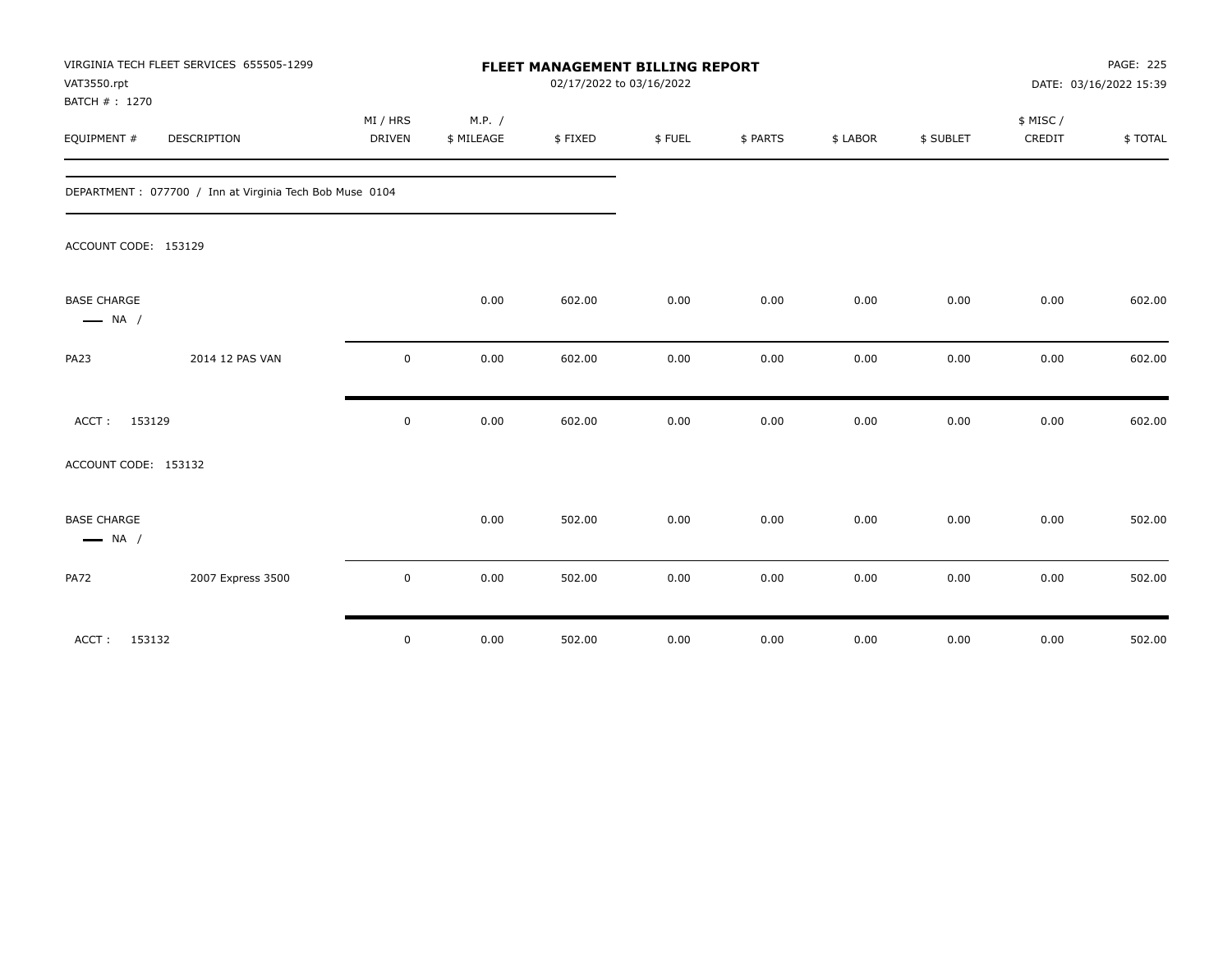| VIRGINIA TECH FLEET SERVICES 655505-1299<br>VAT3550.rpt |                | <b>FLEET MANAGEMENT BILLING REPORT</b><br>02/17/2022 to 03/16/2022<br>DATE: 03/16/2022 15:39 |                      |          |          |          |          |                  |                    |          |
|---------------------------------------------------------|----------------|----------------------------------------------------------------------------------------------|----------------------|----------|----------|----------|----------|------------------|--------------------|----------|
| BATCH # : 1270<br>EQUIPMENT #<br>DESCRIPTION            |                | MI / HRS<br>DRIVEN                                                                           | M.P. /<br>\$ MILEAGE | \$FIXED  | \$FUEL   | \$ PARTS | \$ LABOR | \$ SUBLET        | \$ MISC/<br>CREDIT | \$TOTAL  |
| DEPARTMENT SUBTOTALS :                                  |                | $\mathbf 0$                                                                                  | 0.00                 | 1,104.00 | 0.00     | 0.00     | 0.00     | 0.00             | 0.00               | 1,104.00 |
| BREAKDOWN OF CHARGES:                                   |                |                                                                                              | MILEAGE              |          |          | 0.00     |          | PARTS (WO'S)     |                    | 0.00     |
| <b>EQUIPMENT COUNT:</b>                                 | $\overline{2}$ |                                                                                              | MOTOR POOL           |          |          | 0.00     |          | PARTS (IND.ISS.) |                    | 0.00     |
| DEPARTMENT:                                             | 077700         |                                                                                              | BASE                 |          | 1,104.00 |          |          | <b>CREDITS</b>   |                    | 0.00     |
|                                                         |                |                                                                                              | <b>INSURANCE</b>     |          |          | 0.00     |          | MISCELLANEOUS    |                    | 0.00     |
|                                                         |                |                                                                                              | <b>OTHER</b>         |          |          | 0.00     | LABOR    |                  |                    | 0.00     |
|                                                         |                |                                                                                              | REPLACEMENT          |          |          | 0.00     |          | <b>SUBLETS</b>   |                    | 0.00     |
|                                                         |                |                                                                                              | <b>FUEL</b>          |          |          | 0.00     |          |                  |                    |          |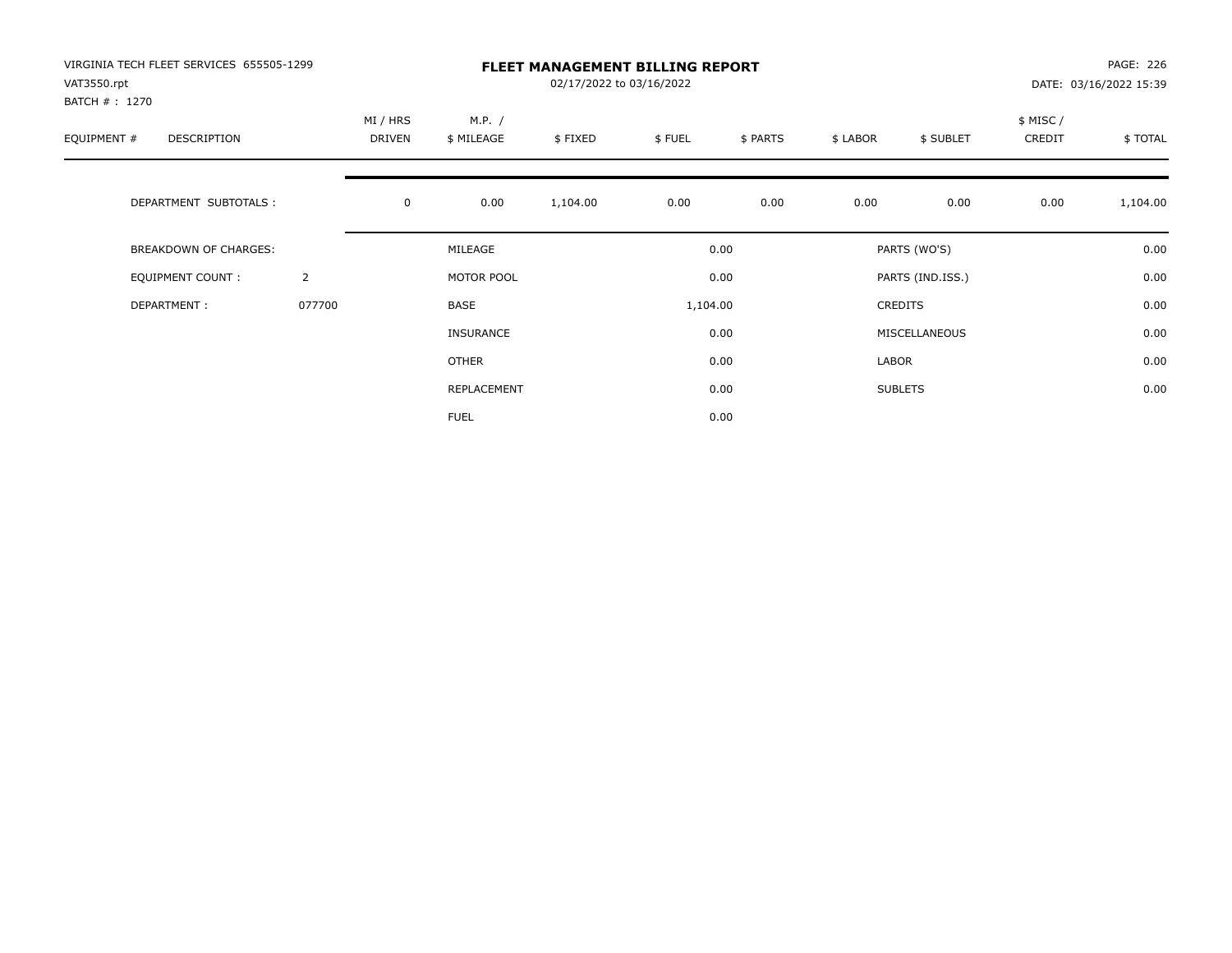| VAT3550.rpt<br>BATCH #: 1270 | VIRGINIA TECH FLEET SERVICES 655505-1299                          |                |                    |                      |         | <b>FLEET MANAGEMENT BILLING REPORT</b><br>02/17/2022 to 03/16/2022 |          |          |                  |                    | PAGE: 227<br>DATE: 03/16/2022 15:39 |
|------------------------------|-------------------------------------------------------------------|----------------|--------------------|----------------------|---------|--------------------------------------------------------------------|----------|----------|------------------|--------------------|-------------------------------------|
| EQUIPMENT #                  | DESCRIPTION                                                       |                | MI / HRS<br>DRIVEN | M.P. /<br>\$ MILEAGE | \$FIXED | \$FUEL                                                             | \$ PARTS | \$ LABOR | \$ SUBLET        | \$ MISC/<br>CREDIT | \$TOTAL                             |
|                              | DEPARTMENT : 077900 / HOKIE PASSPORT ID OFFICE Joe Griffitts 0268 |                |                    |                      |         |                                                                    |          |          |                  |                    |                                     |
|                              | ACCOUNT CODE: 655072                                              |                |                    |                      |         |                                                                    |          |          |                  |                    |                                     |
| $\longrightarrow$ NA /       | FUEL - U / 25.6 / 12 - 03/04/2022                                 |                |                    | 0.00                 | 0.00    | 75.07                                                              | 0.00     | 0.00     | 0.00             | 0.00               | 75.07                               |
| $\longrightarrow$ NA /       | FUEL - U / 19.3 / 11 - 02/18/2022                                 |                |                    | 0.00                 | 0.00    | 56.46                                                              | 0.00     | 0.00     | 0.00             | 0.00               | 56.46                               |
| 43273S                       | 2012 Express 1500                                                 |                | 847                | 0.00                 | 0.00    | 131.53                                                             | 0.00     | 0.00     | 0.00             | 0.00               | 131.53                              |
| $\longrightarrow$ NA /       | FUEL - U / 10.6 / 11 - 03/11/2022                                 |                |                    | 0.00                 | 0.00    | 38.30                                                              | 0.00     | 0.00     | 0.00             | 0.00               | 38.30                               |
| 69989s                       | 2016 Transit Connect                                              |                | 219                | 0.00                 | 0.00    | 38.30                                                              | 0.00     | 0.00     | 0.00             | 0.00               | 38.30                               |
| ACCT:                        | 655072                                                            |                | 1,066              | 0.00                 | 0.00    | 169.83                                                             | 0.00     | 0.00     | 0.00             | 0.00               | 169.83                              |
|                              | DEPARTMENT SUBTOTALS :                                            |                | 1,066              | 0.00                 | 0.00    | 169.83                                                             | 0.00     | 0.00     | 0.00             | 0.00               | 169.83                              |
|                              | <b>BREAKDOWN OF CHARGES:</b>                                      |                |                    | MILEAGE              |         |                                                                    | 0.00     |          | PARTS (WO'S)     |                    | 0.00                                |
|                              | <b>EQUIPMENT COUNT:</b>                                           | $\overline{2}$ |                    | MOTOR POOL           |         |                                                                    | 0.00     |          | PARTS (IND.ISS.) |                    | 0.00                                |
|                              | DEPARTMENT:                                                       | 077900         |                    | BASE                 |         |                                                                    | 0.00     |          | CREDITS          |                    | 0.00                                |
|                              |                                                                   |                |                    | <b>INSURANCE</b>     |         |                                                                    | 0.00     |          | MISCELLANEOUS    |                    | 0.00                                |
|                              |                                                                   |                |                    | <b>OTHER</b>         |         |                                                                    | 0.00     | LABOR    |                  |                    | 0.00                                |
|                              |                                                                   |                |                    | REPLACEMENT          |         |                                                                    | 0.00     |          | <b>SUBLETS</b>   |                    | 0.00                                |
|                              |                                                                   |                |                    | <b>FUEL</b>          |         | 169.83                                                             |          |          |                  |                    |                                     |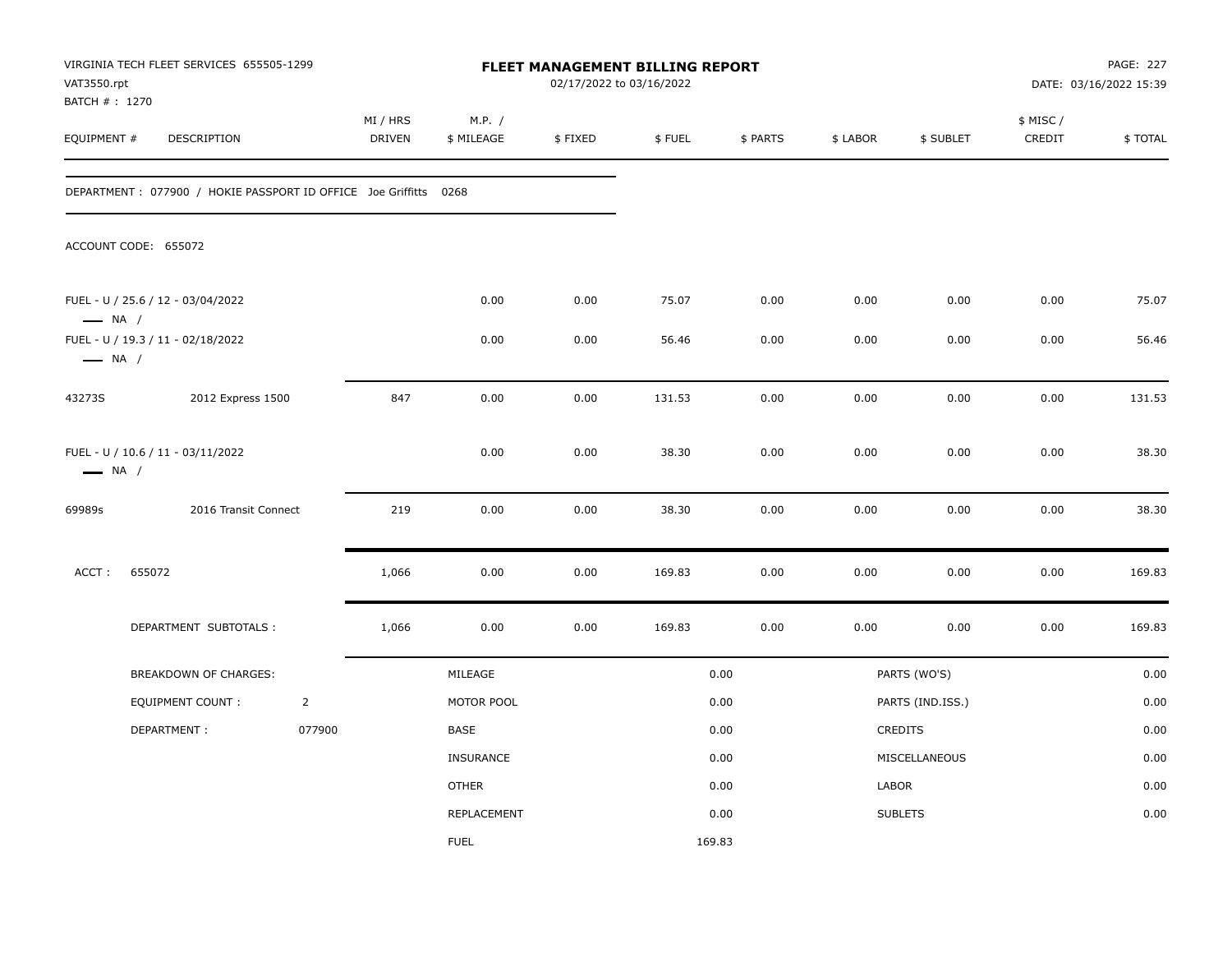| VAT3550.rpt<br>BATCH #: 1270 | VIRGINIA TECH FLEET SERVICES 655505-1299                            |                    |                      | FLEET MANAGEMENT BILLING REPORT<br>02/17/2022 to 03/16/2022 |        |          |          |           |                    | PAGE: 228<br>DATE: 03/16/2022 15:39 |
|------------------------------|---------------------------------------------------------------------|--------------------|----------------------|-------------------------------------------------------------|--------|----------|----------|-----------|--------------------|-------------------------------------|
| EQUIPMENT #                  | DESCRIPTION                                                         | MI / HRS<br>DRIVEN | M.P. /<br>\$ MILEAGE | \$FIXED                                                     | \$FUEL | \$ PARTS | \$ LABOR | \$ SUBLET | \$ MISC/<br>CREDIT | \$TOTAL                             |
|                              | DEPARTMENT : 080000 / General and Administrative Jonathon Poff 0428 |                    |                      |                                                             |        |          |          |           |                    |                                     |
| ACCOUNT CODE: 153156         |                                                                     |                    |                      |                                                             |        |          |          |           |                    |                                     |
| $\longrightarrow$ NA /       | FUEL - U / 11.4 / 11 - 03/04/2022                                   |                    | 0.00                 | 0.00                                                        | 33.26  | 0.00     | 0.00     | 0.00      | 0.00               | 33.26                               |
| $\longrightarrow$ NA /       | FUEL - U / 22.4 / 11 - 03/12/2022                                   |                    | 0.00                 | 0.00                                                        | 80.90  | 0.00     | 0.00     | 0.00      | 0.00               | 80.90                               |
| 68251S                       | 2014 ECONLINE                                                       | 2,028              | 0.00                 | 0.00                                                        | 114.16 | 0.00     | 0.00     | 0.00      | 0.00               | 114.16                              |
| ACCT: 153156                 |                                                                     | 2,028              | 0.00                 | 0.00                                                        | 114.16 | 0.00     | 0.00     | 0.00      | 0.00               | 114.16                              |
| ACCOUNT CODE: 153520         |                                                                     |                    |                      |                                                             |        |          |          |           |                    |                                     |
| $\longrightarrow$ NA /       | FUEL - U / 21.0 / 11 - 03/02/2022                                   |                    | 0.00                 | 0.00                                                        | 61.56  | 0.00     | 0.00     | 0.00      | 0.00               | 61.56                               |
| 68306S                       | 2014 Ram                                                            | 271                | 0.00                 | 0.00                                                        | 61.56  | 0.00     | 0.00     | 0.00      | 0.00               | 61.56                               |
| ACCT:                        | 153520                                                              | 271                | 0.00                 | 0.00                                                        | 61.56  | 0.00     | 0.00     | 0.00      | 0.00               | 61.56                               |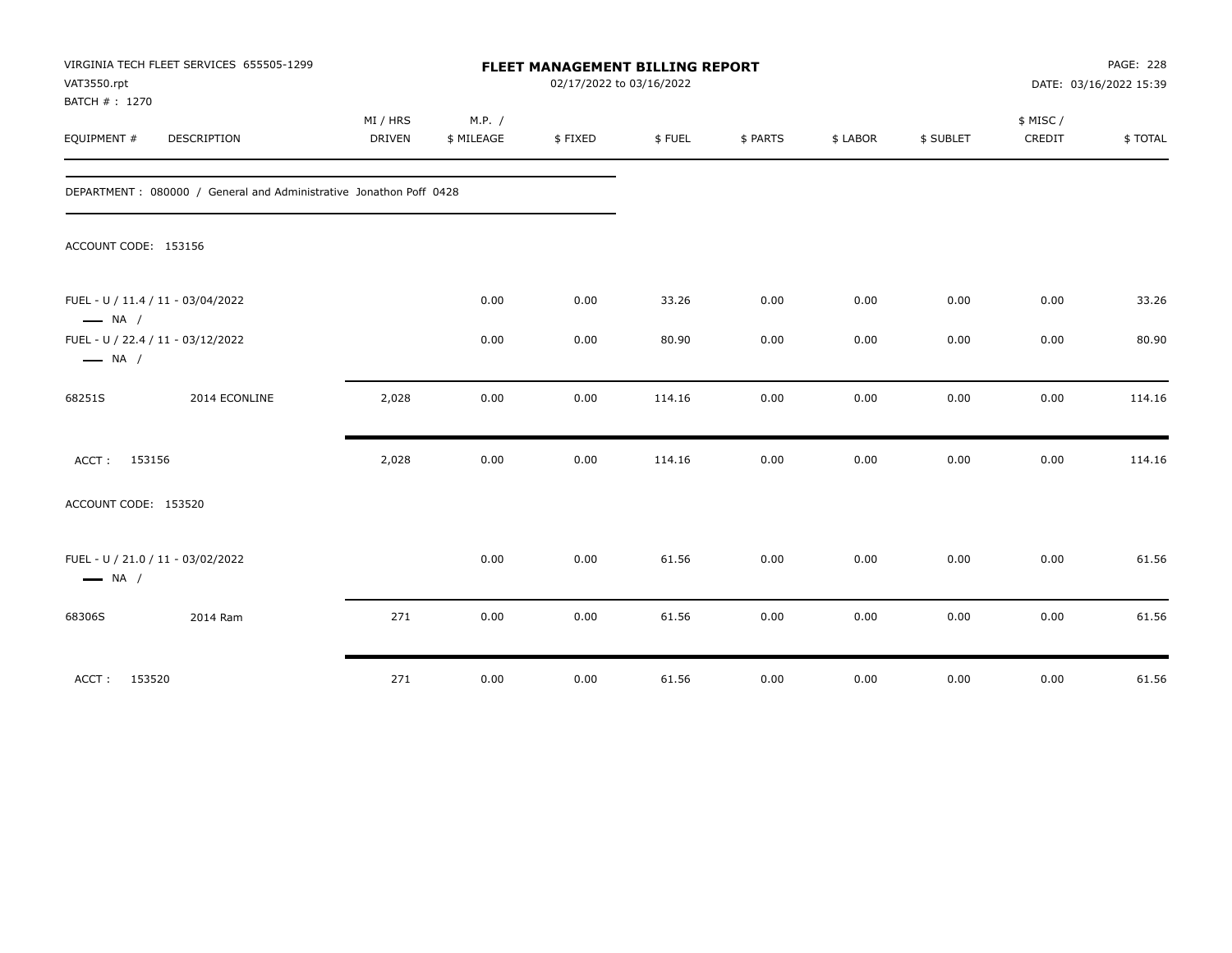| VIRGINIA TECH FLEET SERVICES 655505-1299<br>VAT3550.rpt |                |                    |                      | 02/17/2022 to 03/16/2022 | <b>FLEET MANAGEMENT BILLING REPORT</b> |          |          |                  |                    | PAGE: 229<br>DATE: 03/16/2022 15:39 |
|---------------------------------------------------------|----------------|--------------------|----------------------|--------------------------|----------------------------------------|----------|----------|------------------|--------------------|-------------------------------------|
| BATCH #: 1270<br>EQUIPMENT #<br>DESCRIPTION             |                | MI / HRS<br>DRIVEN | M.P. /<br>\$ MILEAGE | \$FIXED                  | \$FUEL                                 | \$ PARTS | \$ LABOR | \$ SUBLET        | \$ MISC/<br>CREDIT | \$TOTAL                             |
| DEPARTMENT SUBTOTALS :                                  |                | 2,299              | 0.00                 | 0.00                     | 175.72                                 | 0.00     | 0.00     | 0.00             | 0.00               | 175.72                              |
| <b>BREAKDOWN OF CHARGES:</b>                            |                |                    | MILEAGE              |                          |                                        | 0.00     |          | PARTS (WO'S)     |                    | 0.00                                |
| EQUIPMENT COUNT:                                        | $\overline{2}$ |                    | MOTOR POOL           |                          |                                        | 0.00     |          | PARTS (IND.ISS.) |                    | 0.00                                |
| DEPARTMENT:                                             | 080000         |                    | <b>BASE</b>          |                          |                                        | 0.00     |          | <b>CREDITS</b>   |                    | 0.00                                |
|                                                         |                |                    | <b>INSURANCE</b>     |                          |                                        | 0.00     |          | MISCELLANEOUS    |                    | 0.00                                |
|                                                         |                |                    | <b>OTHER</b>         |                          |                                        | 0.00     | LABOR    |                  |                    | 0.00                                |
|                                                         |                |                    | REPLACEMENT          |                          |                                        | 0.00     |          | <b>SUBLETS</b>   |                    | 0.00                                |
|                                                         |                |                    | <b>FUEL</b>          |                          |                                        | 175.72   |          |                  |                    |                                     |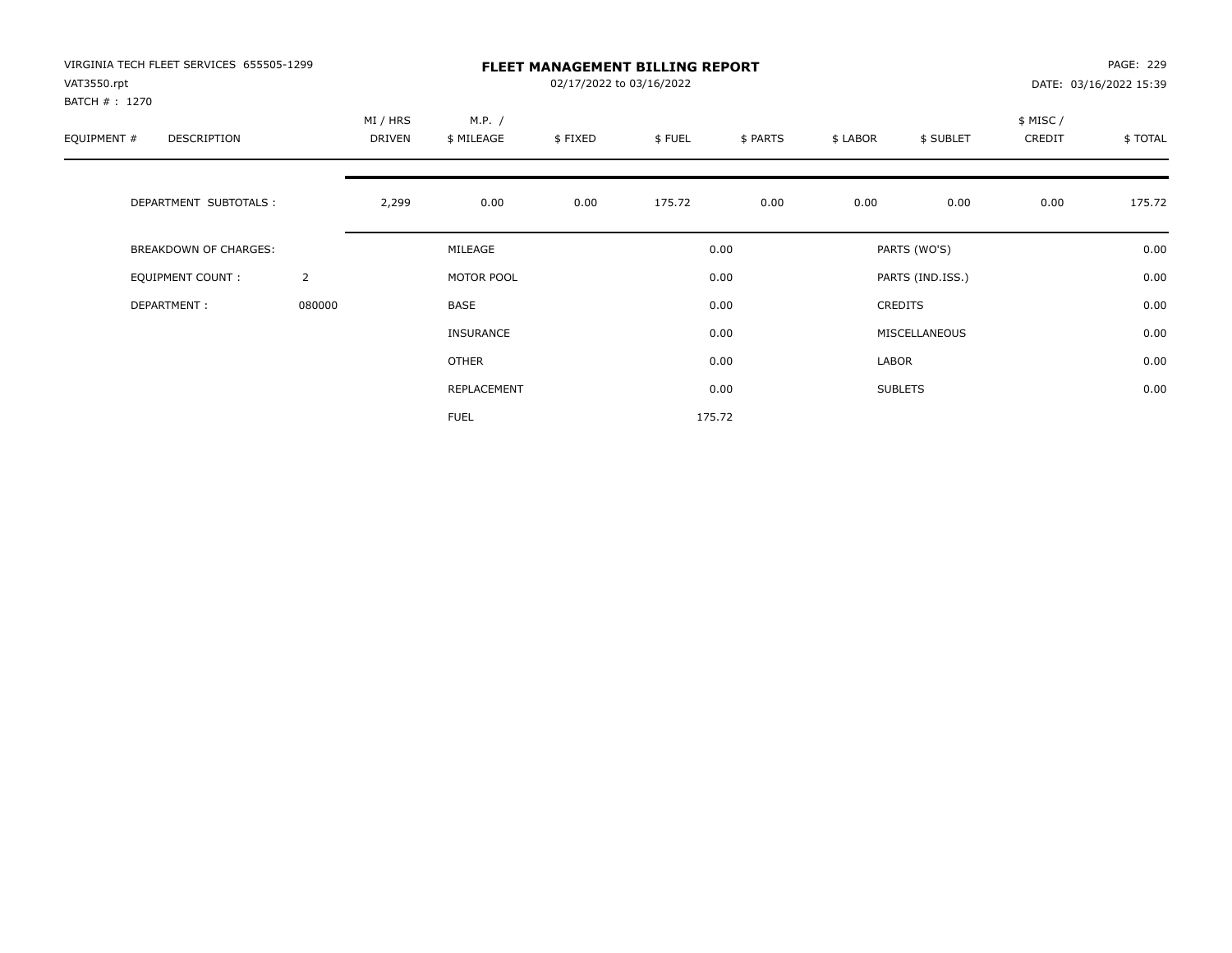| VAT3550.rpt<br>BATCH #: 1270 | VIRGINIA TECH FLEET SERVICES 655505-1299                |                           |                      | FLEET MANAGEMENT BILLING REPORT<br>02/17/2022 to 03/16/2022 |        |          |          | PAGE: 230<br>DATE: 03/16/2022 15:39 |                    |         |
|------------------------------|---------------------------------------------------------|---------------------------|----------------------|-------------------------------------------------------------|--------|----------|----------|-------------------------------------|--------------------|---------|
| EQUIPMENT #                  | <b>DESCRIPTION</b>                                      | MI / HRS<br><b>DRIVEN</b> | M.P. /<br>\$ MILEAGE | \$FIXED                                                     | \$FUEL | \$ PARTS | \$ LABOR | \$ SUBLET                           | \$ MISC/<br>CREDIT | \$TOTAL |
|                              | DEPARTMENT: 080001 / Judical Affairs Jonathon Poff 0428 |                           |                      |                                                             |        |          |          |                                     |                    |         |
|                              | ACCOUNT CODE: 153154                                    |                           |                      |                                                             |        |          |          |                                     |                    |         |
| $\longrightarrow$ NA /       | FUEL - U / 7.0 / 12 - 03/11/2022                        |                           | 0.00                 | 0.00                                                        | 25.27  | 0.00     | 0.00     | 0.00                                | 0.00               | 25.27   |
| 68252S                       | 2014 Caravan                                            | 184                       | 0.00                 | 0.00                                                        | 25.27  | 0.00     | 0.00     | 0.00                                | 0.00               | 25.27   |
| ACCT:                        | 153154                                                  | 184                       | 0.00                 | 0.00                                                        | 25.27  | 0.00     | 0.00     | 0.00                                | 0.00               | 25.27   |
|                              | DEPARTMENT SUBTOTALS :                                  | 184                       | 0.00                 | 0.00                                                        | 25.27  | 0.00     | 0.00     | 0.00                                | 0.00               | 25.27   |
|                              | BREAKDOWN OF CHARGES:                                   |                           | MILEAGE              |                                                             |        | 0.00     |          | PARTS (WO'S)                        |                    | 0.00    |
|                              | <b>EQUIPMENT COUNT:</b>                                 | $\mathbf{1}$              | MOTOR POOL           |                                                             |        | 0.00     |          | PARTS (IND.ISS.)                    |                    | 0.00    |
|                              | DEPARTMENT:                                             | 080001                    | <b>BASE</b>          |                                                             |        | 0.00     |          | <b>CREDITS</b>                      |                    | 0.00    |
|                              |                                                         |                           | INSURANCE            |                                                             |        | 0.00     |          | MISCELLANEOUS                       |                    | 0.00    |
|                              |                                                         |                           | <b>OTHER</b>         |                                                             |        | 0.00     | LABOR    |                                     |                    | 0.00    |
|                              |                                                         |                           | REPLACEMENT          |                                                             |        | 0.00     |          | <b>SUBLETS</b>                      |                    | 0.00    |
|                              |                                                         |                           | <b>FUEL</b>          |                                                             |        | 25.27    |          |                                     |                    |         |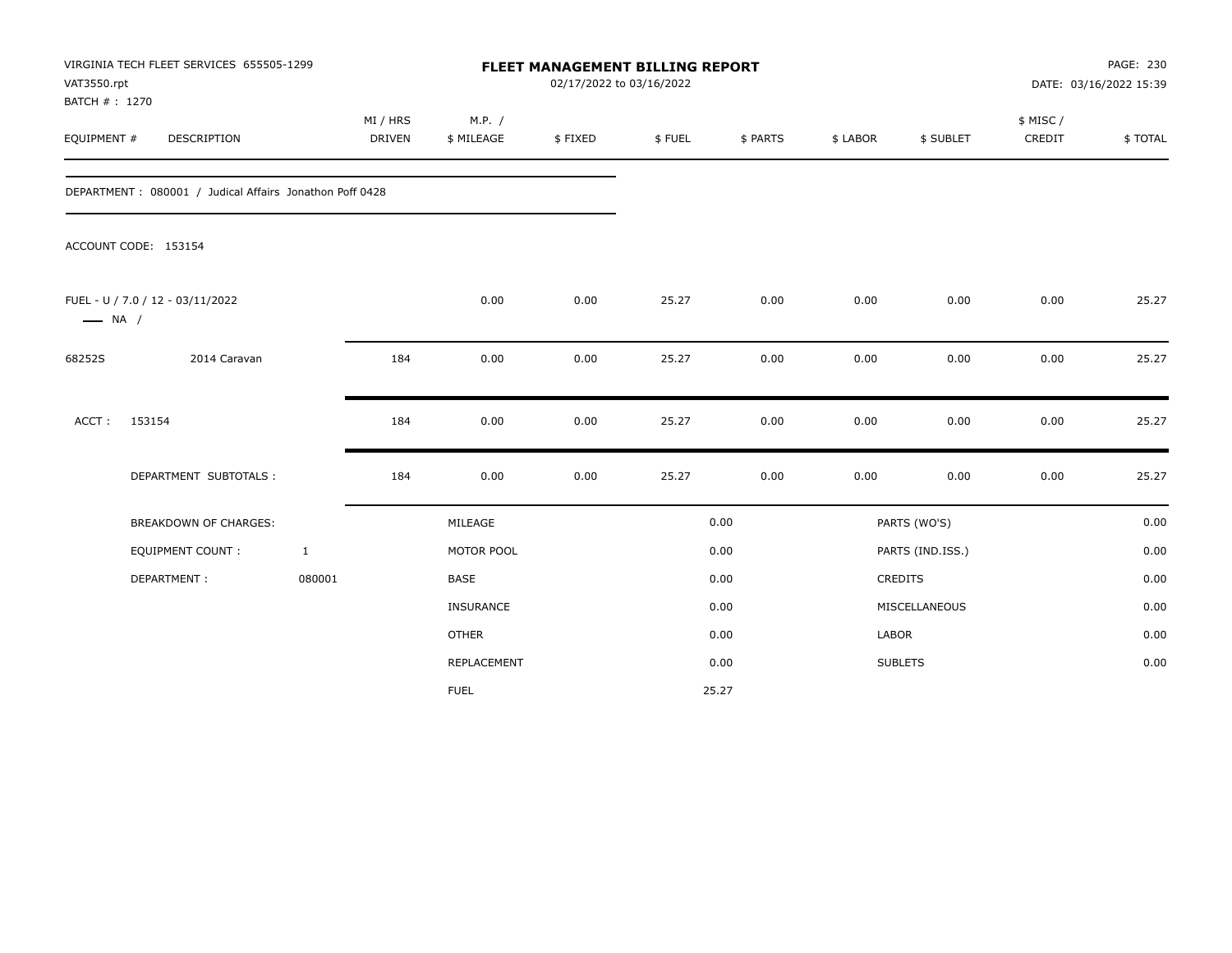| VAT3550.rpt<br>BATCH #: 1270           | VIRGINIA TECH FLEET SERVICES 655505-1299                                    | FLEET MANAGEMENT BILLING REPORT<br>02/17/2022 to 03/16/2022 |                      |         |        |          |          |                  | PAGE: 231<br>DATE: 03/16/2022 15:39 |         |
|----------------------------------------|-----------------------------------------------------------------------------|-------------------------------------------------------------|----------------------|---------|--------|----------|----------|------------------|-------------------------------------|---------|
| EQUIPMENT #                            | DESCRIPTION                                                                 | MI / HRS<br>DRIVEN                                          | M.P. /<br>\$ MILEAGE | \$FIXED | \$FUEL | \$ PARTS | \$ LABOR | \$ SUBLET        | \$ MISC /<br>CREDIT                 | \$TOTAL |
|                                        | DEPARTMENT: 080005 / Student Programs Summer Conferences Jonathon Poff 0428 |                                                             |                      |         |        |          |          |                  |                                     |         |
|                                        | ACCOUNT CODE: 153491                                                        |                                                             |                      |         |        |          |          |                  |                                     |         |
| OTHER CHARGE<br>$\longrightarrow$ NA / |                                                                             |                                                             | 0.00                 | 6.86    | 0.00   | 0.00     | 0.00     | 0.00             | 0.00                                | 6.86    |
| 74657s                                 | 2017 Caravan                                                                | 0                                                           | 0.00                 | 6.86    | 0.00   | 0.00     | 0.00     | 0.00             | 0.00                                | 6.86    |
| ACCT:                                  | 153491                                                                      | $\mathbf 0$                                                 | 0.00                 | 6.86    | 0.00   | 0.00     | 0.00     | 0.00             | 0.00                                | 6.86    |
|                                        | DEPARTMENT SUBTOTALS :                                                      | $\mathsf 0$                                                 | 0.00                 | 6.86    | 0.00   | 0.00     | 0.00     | 0.00             | 0.00                                | 6.86    |
|                                        | <b>BREAKDOWN OF CHARGES:</b>                                                |                                                             | MILEAGE              |         |        | 0.00     |          | PARTS (WO'S)     |                                     | 0.00    |
|                                        | EQUIPMENT COUNT:                                                            | $\mathbf{1}$                                                | MOTOR POOL           |         |        | 0.00     |          | PARTS (IND.ISS.) |                                     | 0.00    |
|                                        | DEPARTMENT:                                                                 | 080005                                                      | <b>BASE</b>          |         |        | 0.00     |          | CREDITS          |                                     | 0.00    |
|                                        |                                                                             |                                                             | INSURANCE            |         |        | 0.00     |          | MISCELLANEOUS    |                                     | 0.00    |
|                                        |                                                                             |                                                             | <b>OTHER</b>         |         |        | 6.86     | LABOR    |                  |                                     | 0.00    |
|                                        |                                                                             |                                                             | <b>REPLACEMENT</b>   |         |        | 0.00     |          | <b>SUBLETS</b>   |                                     | 0.00    |
|                                        |                                                                             |                                                             | <b>FUEL</b>          |         |        | 0.00     |          |                  |                                     |         |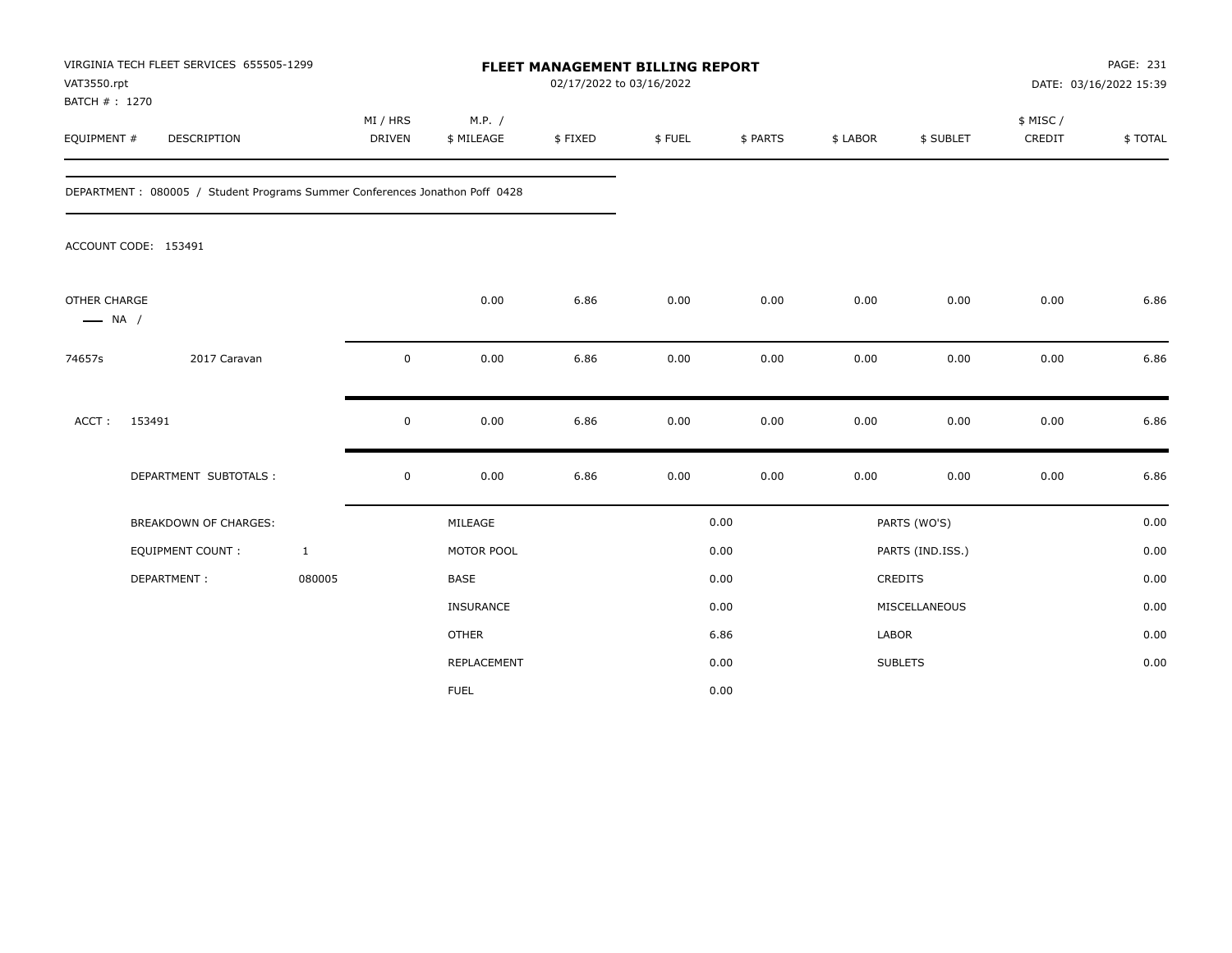| VAT3550.rpt                                                | VIRGINIA TECH FLEET SERVICES 655505-1299                    |                    |                      | FLEET MANAGEMENT BILLING REPORT<br>02/17/2022 to 03/16/2022 |        |          |          |           |                    | PAGE: 232<br>DATE: 03/16/2022 15:39 |
|------------------------------------------------------------|-------------------------------------------------------------|--------------------|----------------------|-------------------------------------------------------------|--------|----------|----------|-----------|--------------------|-------------------------------------|
| BATCH # : 1270<br>EQUIPMENT #                              | <b>DESCRIPTION</b>                                          | MI / HRS<br>DRIVEN | M.P. /<br>\$ MILEAGE | \$FIXED                                                     | \$FUEL | \$ PARTS | \$ LABOR | \$ SUBLET | \$ MISC/<br>CREDIT | \$TOTAL                             |
|                                                            | DEPARTMENT: 080201 / F&O - Adminstration Jonathon Poff 0428 |                    |                      |                                                             |        |          |          |           |                    |                                     |
| ACCOUNT CODE: 153152                                       |                                                             |                    |                      |                                                             |        |          |          |           |                    |                                     |
| $\longrightarrow$ NA /                                     | FUEL - U / 12.6 / 12 - 03/03/2022                           |                    | 0.00                 | 0.00                                                        | 36.80  | 0.00     | 0.00     | 0.00      | 0.00               | 36.80                               |
| $\longrightarrow$ NA /                                     | FUEL - U / 13.7 / 11 - 02/18/2022                           |                    | 0.00                 | 0.00                                                        | 40.23  | 0.00     | 0.00     | 0.00      | 0.00               | 40.23                               |
| 41849S                                                     | 2001 S10                                                    | 356                | 0.00                 | 0.00                                                        | 77.03  | 0.00     | 0.00     | 0.00      | 0.00               | 77.03                               |
| $\longrightarrow$ NA /                                     | FUEL - U / 12.1 / 11 - 02/24/2022                           |                    | 0.00                 | 0.00                                                        | 35.45  | 0.00     | 0.00     | 0.00      | 0.00               | 35.45                               |
| 43250S                                                     | 2008 UPLANDER                                               | 126                | 0.00                 | 0.00                                                        | 35.45  | 0.00     | 0.00     | 0.00      | 0.00               | 35.45                               |
| FUEL - U / 8.5 / 11 - 02/23/2022<br>$\longrightarrow$ NA / |                                                             |                    | 0.00                 | 0.00                                                        | 24.93  | 0.00     | 0.00     | 0.00      | 0.00               | 24.93                               |
| $\longrightarrow$ NA /                                     | FUEL - U / 12.8 / 11 - 02/23/2022                           |                    | 0.00                 | 0.00                                                        | 37.56  | 0.00     | 0.00     | 0.00      | 0.00               | 37.56                               |
| $\longrightarrow$ NA /                                     | FUEL - U / 13.6 / 11 - 02/25/2022                           |                    | 0.00                 | 0.00                                                        | 39.91  | 0.00     | 0.00     | 0.00      | 0.00               | 39.91                               |
| 55222S                                                     | 2007 COLORADO                                               | 731                | 0.00                 | 0.00                                                        | 102.40 | 0.00     | 0.00     | 0.00      | 0.00               | 102.40                              |
| $\longrightarrow$ NA /                                     | FUEL - U / 24.0 / 11 - 03/03/2022                           |                    | 0.00                 | $0.00\,$                                                    | 70.32  | 0.00     | 0.00     | 0.00      | 0.00               | 70.32                               |
| 55275S                                                     | 2008 E-150 VAN                                              | 189                | 0.00                 | 0.00                                                        | 70.32  | 0.00     | 0.00     | 0.00      | $0.00\,$           | 70.32                               |
|                                                            | FUEL - U / 29.7 / 12 - 02/25/2022                           |                    | 0.00                 | 0.00                                                        | 86.99  | $0.00\,$ | $0.00\,$ | 0.00      | 0.00               | 86.99                               |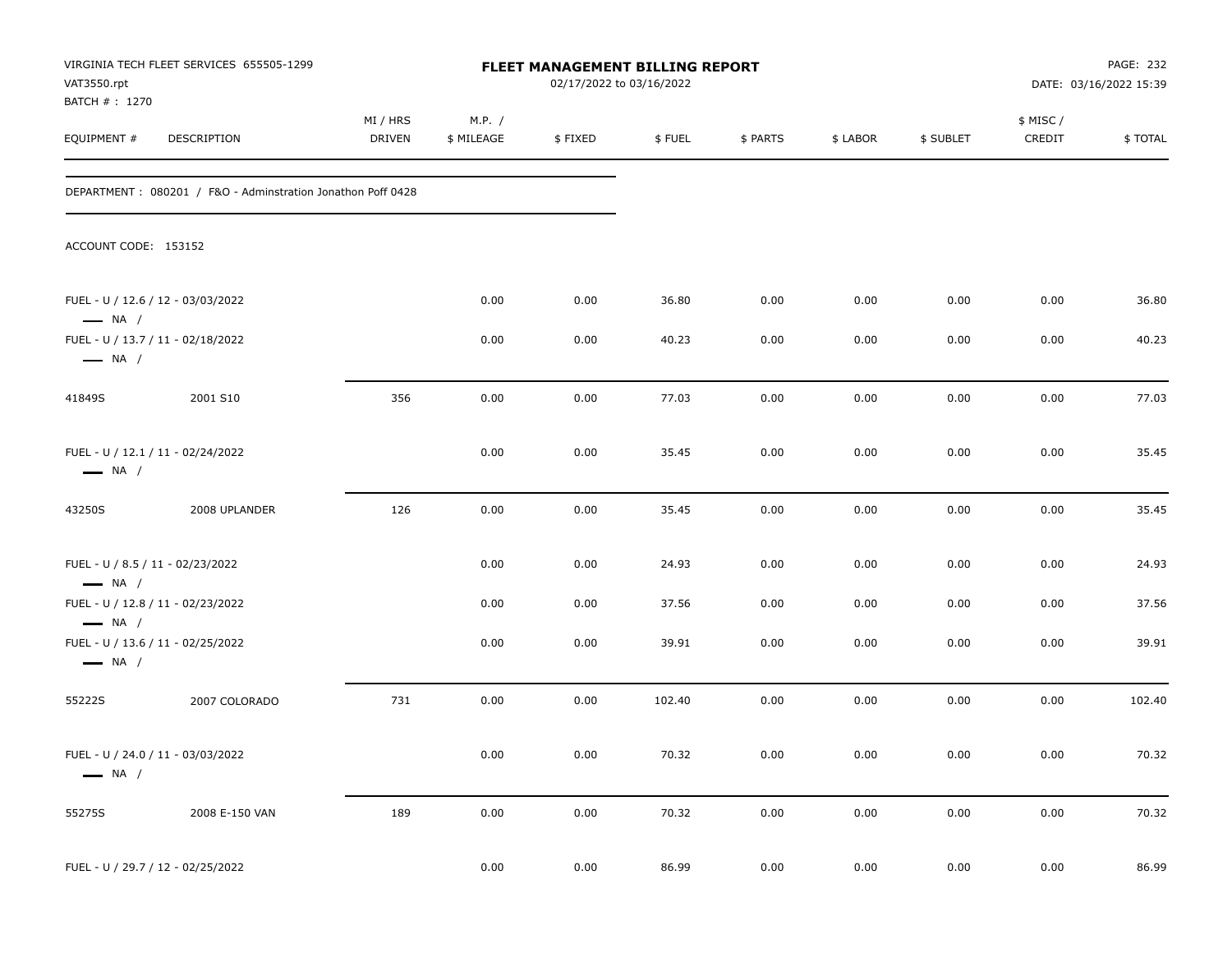| VAT3550.rpt<br>BATCH #: 1270                               | VIRGINIA TECH FLEET SERVICES 655505-1299                    |                           |                      | <b>FLEET MANAGEMENT BILLING REPORT</b><br>02/17/2022 to 03/16/2022 |        |          |          |           |                     | PAGE: 233<br>DATE: 03/16/2022 15:39 |
|------------------------------------------------------------|-------------------------------------------------------------|---------------------------|----------------------|--------------------------------------------------------------------|--------|----------|----------|-----------|---------------------|-------------------------------------|
| EQUIPMENT #                                                | DESCRIPTION                                                 | MI / HRS<br><b>DRIVEN</b> | M.P. /<br>\$ MILEAGE | \$FIXED                                                            | \$FUEL | \$ PARTS | \$ LABOR | \$ SUBLET | \$ MISC /<br>CREDIT | \$TOTAL                             |
|                                                            | DEPARTMENT: 080201 / F&O - Adminstration Jonathon Poff 0428 |                           |                      |                                                                    |        |          |          |           |                     |                                     |
| $\longrightarrow$ NA /                                     |                                                             |                           |                      |                                                                    |        |          |          |           |                     |                                     |
| 55276S                                                     | 2008 E150 VAN                                               | 113                       | 0.00                 | 0.00                                                               | 86.99  | 0.00     | 0.00     | 0.00      | 0.00                | 86.99                               |
| $\longrightarrow$ NA /                                     | FUEL - U / 18.1 / 11 - 03/04/2022                           |                           | 0.00                 | 0.00                                                               | 53.15  | 0.00     | 0.00     | 0.00      | 0.00                | 53.15                               |
| 71530s                                                     | 2016 Caravan                                                | 465                       | 0.00                 | 0.00                                                               | 53.15  | 0.00     | 0.00     | 0.00      | 0.00                | 53.15                               |
| ACCT: 153152                                               |                                                             | 1,980                     | 0.00                 | 0.00                                                               | 425.34 | 0.00     | 0.00     | 0.00      | 0.00                | 425.34                              |
| ACCOUNT CODE: 155382                                       |                                                             |                           |                      |                                                                    |        |          |          |           |                     |                                     |
| FUEL - U / 8.3 / 11 - 02/24/2022<br>$\longrightarrow$ NA / |                                                             |                           | 0.00                 | 0.00                                                               | 24.32  | 0.00     | 0.00     | 0.00      | 0.00                | 24.32                               |
| 68259S                                                     | 2014 Caravan                                                | 108                       | 0.00                 | 0.00                                                               | 24.32  | 0.00     | 0.00     | 0.00      | 0.00                | 24.32                               |
| FUEL - U / 4.2 / 11 - 02/21/2022<br>$\longrightarrow$ NA / |                                                             |                           | 0.00                 | 0.00                                                               | 12.28  | 0.00     | 0.00     | 0.00      | 0.00                | 12.28                               |
| $\longrightarrow$ NA /                                     | FUEL - U / 19.9 / 12 - 02/25/2022                           |                           | 0.00                 | 0.00                                                               | 58.34  | 0.00     | 0.00     | 0.00      | 0.00                | 58.34                               |
| 76267s                                                     | 2019 Transist Wagon                                         | 320                       | 0.00                 | 0.00                                                               | 70.62  | 0.00     | 0.00     | 0.00      | 0.00                | 70.62                               |
| ACCT: 155382                                               |                                                             | 428                       | 0.00                 | 0.00                                                               | 94.94  | 0.00     | 0.00     | 0.00      | 0.00                | 94.94                               |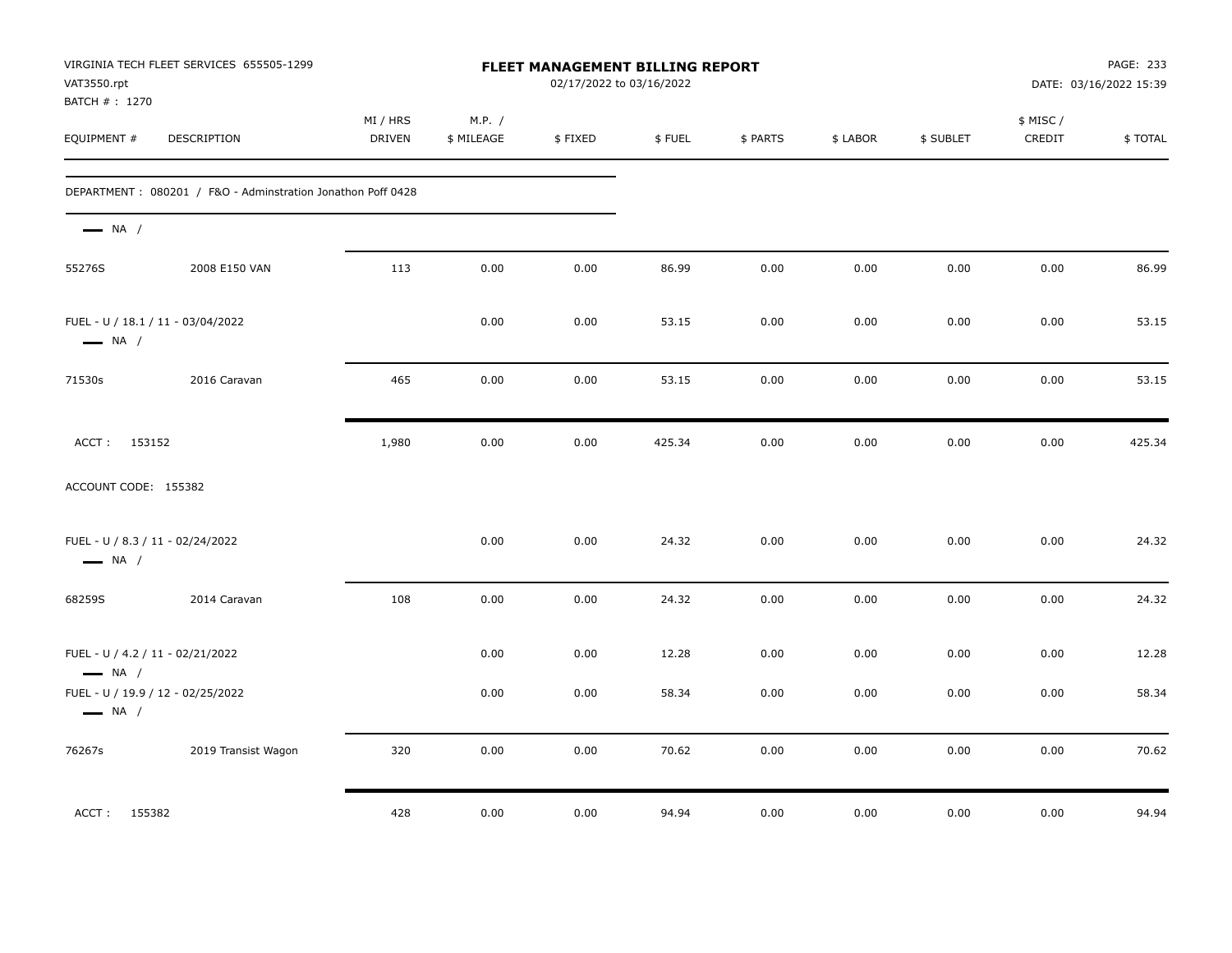| VIRGINIA TECH FLEET SERVICES 655505-1299<br>VAT3550.rpt |        |          |                  | 02/17/2022 to 03/16/2022 | <b>FLEET MANAGEMENT BILLING REPORT</b> |          |          |                  |          | PAGE: 234<br>DATE: 03/16/2022 15:39 |
|---------------------------------------------------------|--------|----------|------------------|--------------------------|----------------------------------------|----------|----------|------------------|----------|-------------------------------------|
| BATCH # : 1270                                          |        |          |                  |                          |                                        |          |          |                  |          |                                     |
|                                                         |        | MI / HRS | M.P. /           |                          |                                        |          |          |                  | \$ MISC/ |                                     |
| EQUIPMENT #<br>DESCRIPTION                              |        | DRIVEN   | \$ MILEAGE       | \$FIXED                  | \$FUEL                                 | \$ PARTS | \$ LABOR | \$ SUBLET        | CREDIT   | \$TOTAL                             |
|                                                         |        |          |                  |                          |                                        |          |          |                  |          |                                     |
| DEPARTMENT SUBTOTALS :                                  |        | 2,408    | 0.00             | 0.00                     | 520.28                                 | 0.00     | 0.00     | 0.00             | 0.00     | 520.28                              |
| BREAKDOWN OF CHARGES:                                   |        |          | MILEAGE          |                          |                                        | 0.00     |          | PARTS (WO'S)     |          | 0.00                                |
| <b>EQUIPMENT COUNT:</b>                                 | 8      |          | MOTOR POOL       |                          |                                        | 0.00     |          | PARTS (IND.ISS.) |          | 0.00                                |
| DEPARTMENT:                                             | 080201 |          | BASE             |                          |                                        | 0.00     |          | <b>CREDITS</b>   |          | 0.00                                |
|                                                         |        |          | <b>INSURANCE</b> |                          |                                        | 0.00     |          | MISCELLANEOUS    |          | 0.00                                |
|                                                         |        |          | OTHER            |                          |                                        | 0.00     | LABOR    |                  |          | 0.00                                |
|                                                         |        |          | REPLACEMENT      |                          |                                        | 0.00     |          | <b>SUBLETS</b>   |          | 0.00                                |
|                                                         |        |          | <b>FUEL</b>      |                          |                                        | 520.28   |          |                  |          |                                     |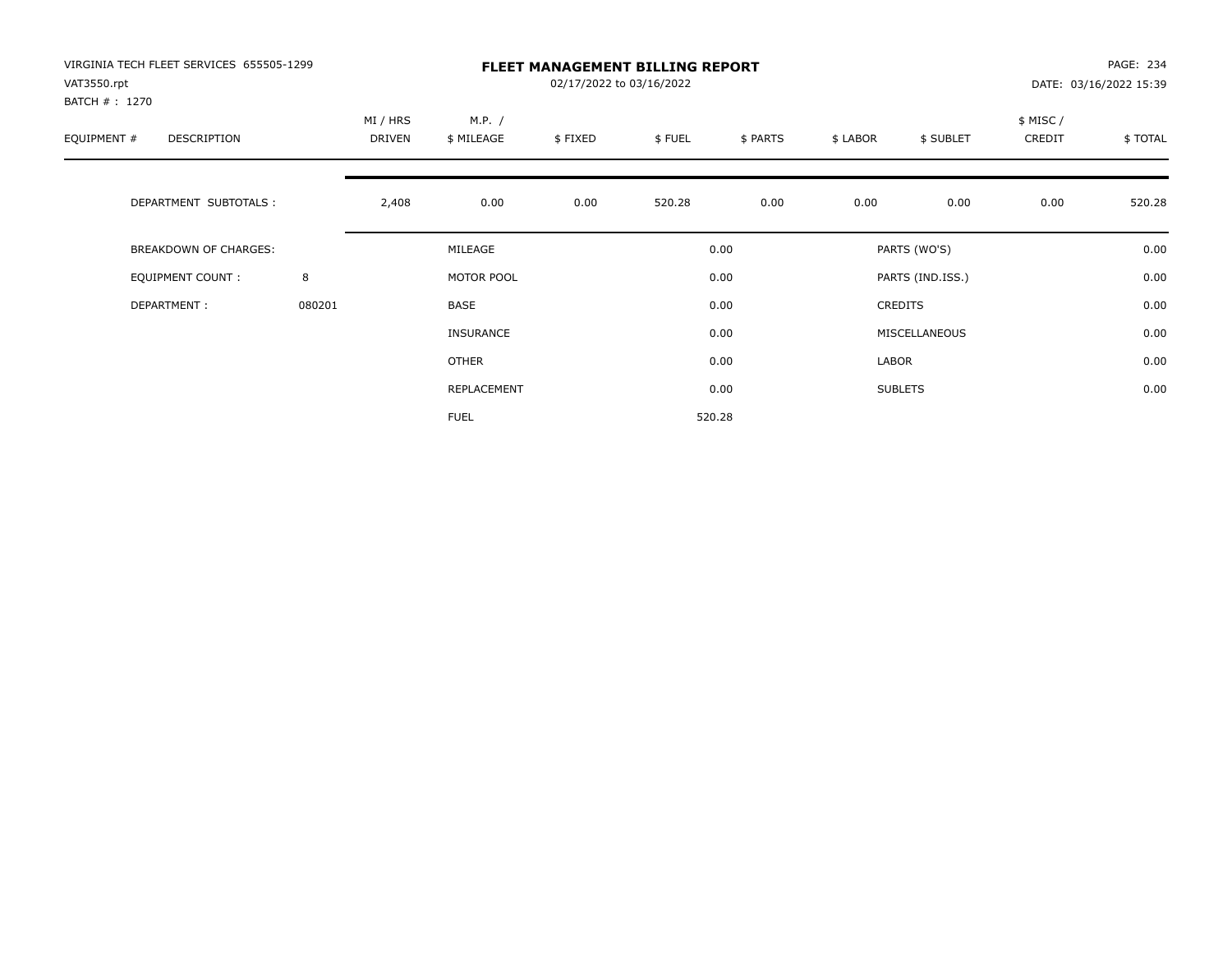| VAT3550.rpt<br>BATCH #: 1270                     | VIRGINIA TECH FLEET SERVICES 655505-1299                   |              |                           |                      | 02/17/2022 to 03/16/2022 | <b>FLEET MANAGEMENT BILLING REPORT</b> |          |          |                  |                     | PAGE: 235<br>DATE: 03/16/2022 15:39 |
|--------------------------------------------------|------------------------------------------------------------|--------------|---------------------------|----------------------|--------------------------|----------------------------------------|----------|----------|------------------|---------------------|-------------------------------------|
| EQUIPMENT #                                      | DESCRIPTION                                                |              | MI / HRS<br><b>DRIVEN</b> | M.P. /<br>\$ MILEAGE | \$FIXED                  | \$FUEL                                 | \$ PARTS | \$ LABOR | \$ SUBLET        | \$ MISC /<br>CREDIT | \$TOTAL                             |
|                                                  | DEPARTMENT: 080202 / F&O - Housekeeping Jonathon Poff 0428 |              |                           |                      |                          |                                        |          |          |                  |                     |                                     |
|                                                  | ACCOUNT CODE: 153519                                       |              |                           |                      |                          |                                        |          |          |                  |                     |                                     |
| $\longrightarrow$ NA /                           | FUEL - U / 9.7 / 11 - 03/02/2022                           |              |                           | 0.00                 | 0.00                     | 28.42                                  | 0.00     | 0.00     | 0.00             | 0.00                | 28.42                               |
|                                                  | FUEL - U / 8.8 / 11 - 03/09/2022                           |              |                           | 0.00                 | 0.00                     | 31.77                                  | 0.00     | 0.00     | 0.00             | 0.00                | 31.77                               |
| $\longrightarrow$ NA /                           | FUEL - U / 9.7 / 11 - 03/15/2022                           |              |                           | 0.00                 | 0.00                     | 34.43                                  | 0.00     | 0.00     | 0.00             | 0.00                | 34.43                               |
| $\longrightarrow$ NA /<br>$\longrightarrow$ NA / | FUEL - U / 11.5 / 11 - 02/16/2022                          |              |                           | 0.00                 | 0.00                     | 33.70                                  | 0.00     | 0.00     | 0.00             | 0.00                | 33.70                               |
| $\longrightarrow$ NA /                           | FUEL - U / 11.3 / 11 - 02/23/2022                          |              |                           | 0.00                 | 0.00                     | 33.08                                  | 0.00     | 0.00     | 0.00             | 0.00                | 33.08                               |
| 68253S                                           | 2014 Caravan                                               |              | 491                       | 0.00                 | 0.00                     | 161.40                                 | 0.00     | 0.00     | 0.00             | 0.00                | 161.40                              |
| ACCT:                                            | 153519                                                     |              | 491                       | 0.00                 | 0.00                     | 161.40                                 | 0.00     | 0.00     | 0.00             | 0.00                | 161.40                              |
|                                                  | DEPARTMENT SUBTOTALS:                                      |              | 491                       | 0.00                 | 0.00                     | 161.40                                 | 0.00     | 0.00     | 0.00             | 0.00                | 161.40                              |
|                                                  | BREAKDOWN OF CHARGES:                                      |              |                           | MILEAGE              |                          |                                        | 0.00     |          | PARTS (WO'S)     |                     | 0.00                                |
|                                                  | <b>EQUIPMENT COUNT:</b>                                    | $\mathbf{1}$ |                           | MOTOR POOL           |                          |                                        | 0.00     |          | PARTS (IND.ISS.) |                     | 0.00                                |
|                                                  | DEPARTMENT:                                                | 080202       |                           | BASE                 |                          |                                        | 0.00     |          | <b>CREDITS</b>   |                     | 0.00                                |
|                                                  |                                                            |              |                           | <b>INSURANCE</b>     |                          |                                        | 0.00     |          | MISCELLANEOUS    |                     | 0.00                                |
|                                                  |                                                            |              |                           | <b>OTHER</b>         |                          |                                        | 0.00     | LABOR    |                  |                     | 0.00                                |
|                                                  |                                                            |              |                           | REPLACEMENT          |                          |                                        | 0.00     |          | <b>SUBLETS</b>   |                     | 0.00                                |
|                                                  |                                                            |              |                           | <b>FUEL</b>          |                          | 161.40                                 |          |          |                  |                     |                                     |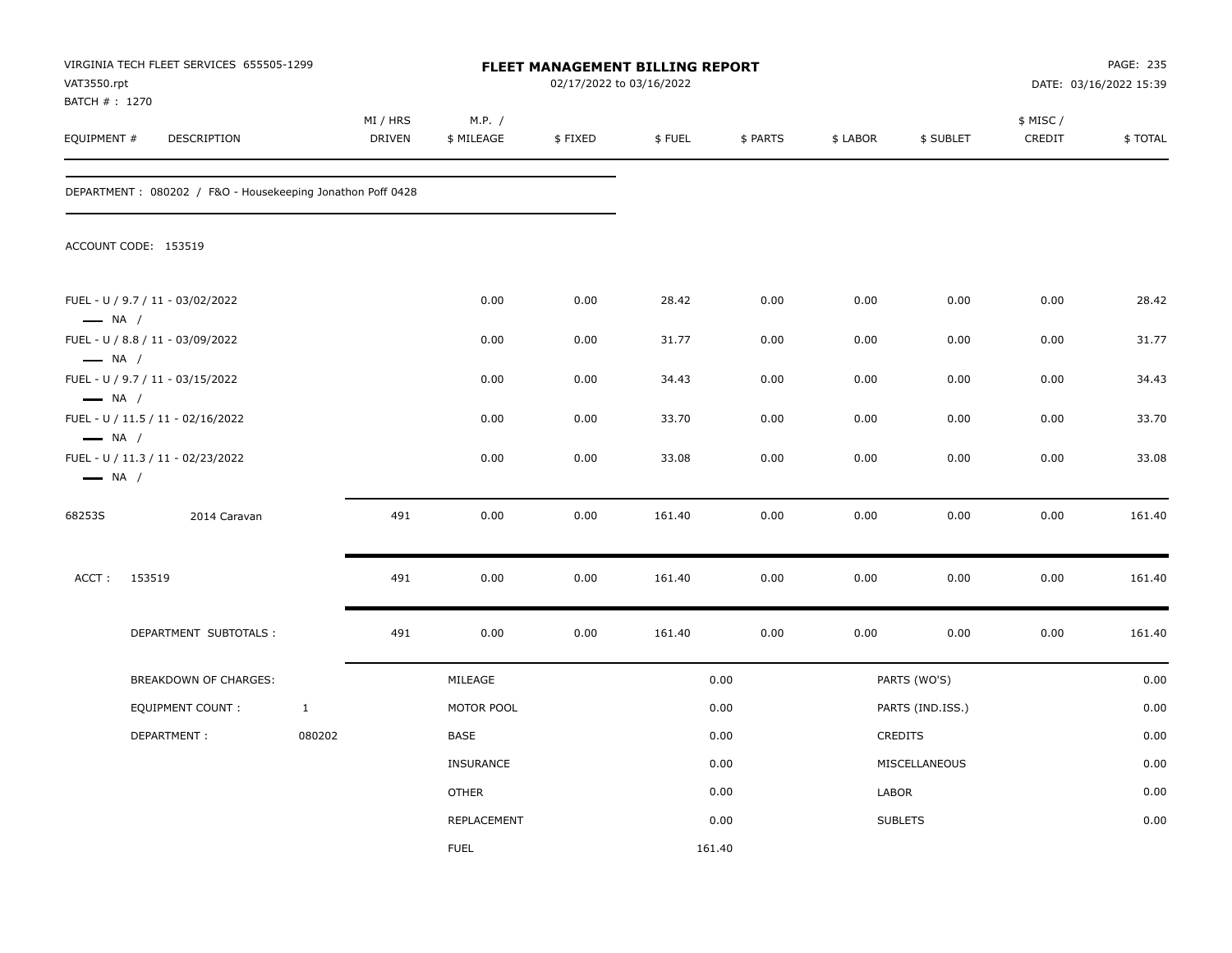| VAT3550.rpt<br>BATCH #: 1270                               | VIRGINIA TECH FLEET SERVICES 655505-1299                  |                           |                      | FLEET MANAGEMENT BILLING REPORT<br>02/17/2022 to 03/16/2022 |        |          |          |           |                     | PAGE: 236<br>DATE: 03/16/2022 15:39 |
|------------------------------------------------------------|-----------------------------------------------------------|---------------------------|----------------------|-------------------------------------------------------------|--------|----------|----------|-----------|---------------------|-------------------------------------|
| EQUIPMENT #                                                | DESCRIPTION                                               | MI / HRS<br><b>DRIVEN</b> | M.P. /<br>\$ MILEAGE | \$FIXED                                                     | \$FUEL | \$ PARTS | \$ LABOR | \$ SUBLET | \$ MISC /<br>CREDIT | <b>\$TOTAL</b>                      |
|                                                            | DEPARTMENT: 080203 / F&O - Maintenance Jonathon Poff 0428 |                           |                      |                                                             |        |          |          |           |                     |                                     |
| ACCOUNT CODE: 153152                                       |                                                           |                           |                      |                                                             |        |          |          |           |                     |                                     |
| FUEL - U / 4.2 / 11 - 03/14/2022<br>$\longrightarrow$ NA / |                                                           |                           | 0.00                 | 0.00                                                        | 15.05  | 0.00     | 0.00     | 0.00      | 0.00                | 15.05                               |
| EGUV026                                                    | 2007 XRT-810                                              | 0                         | 0.00                 | 0.00                                                        | 15.05  | 0.00     | 0.00     | 0.00      | 0.00                | 15.05                               |
| ACCT: 153152                                               |                                                           | 0                         | 0.00                 | 0.00                                                        | 15.05  | 0.00     | 0.00     | 0.00      | 0.00                | 15.05                               |
| ACCOUNT CODE: 153520                                       |                                                           |                           |                      |                                                             |        |          |          |           |                     |                                     |
| $\longrightarrow$ NA /                                     | FUEL - U / 26.8 / 11 - 03/08/2022                         |                           | 0.00                 | 0.00                                                        | 96.71  | 0.00     | 0.00     | 0.00      | 0.00                | 96.71                               |
| $\longrightarrow$ NA /                                     | FUEL - U / 27.9 / 11 - 02/23/2022                         |                           | 0.00                 | 0.00                                                        | 81.78  | 0.00     | 0.00     | 0.00      | 0.00                | 81.78                               |
| 77348s                                                     | 2019 F250                                                 | 364                       | 0.00                 | 0.00                                                        | 178.49 | 0.00     | 0.00     | 0.00      | 0.00                | 178.49                              |
| FUEL - U / 4.0 / 11 - 03/15/2022<br>$\longrightarrow$ NA / |                                                           |                           | 0.00                 | 0.00                                                        | 14.38  | 0.00     | 0.00     | 0.00      | 0.00                | 14.38                               |
| FUEL - U / 4.8 / 11 - 02/17/2022<br>$\longrightarrow$ NA / |                                                           |                           | 0.00                 | 0.00                                                        | 13.95  | 0.00     | 0.00     | 0.00      | 0.00                | 13.95                               |
| EGUV002                                                    | 2012 CARRYALL 6                                           | 0                         | 0.00                 | 0.00                                                        | 28.33  | $0.00\,$ | 0.00     | 0.00      | 0.00                | 28.33                               |
| FUEL - U / 4.2 / 11 - 03/10/2022<br>$\longrightarrow$ NA / |                                                           |                           | 0.00                 | 0.00                                                        | 15.16  | 0.00     | 0.00     | 0.00      | 0.00                | 15.16                               |
| FUEL - U / 4.3 / 11 - 02/23/2022                           |                                                           |                           | 0.00                 | 0.00                                                        | 12.48  | $0.00\,$ | 0.00     | 0.00      | 0.00                | 12.48                               |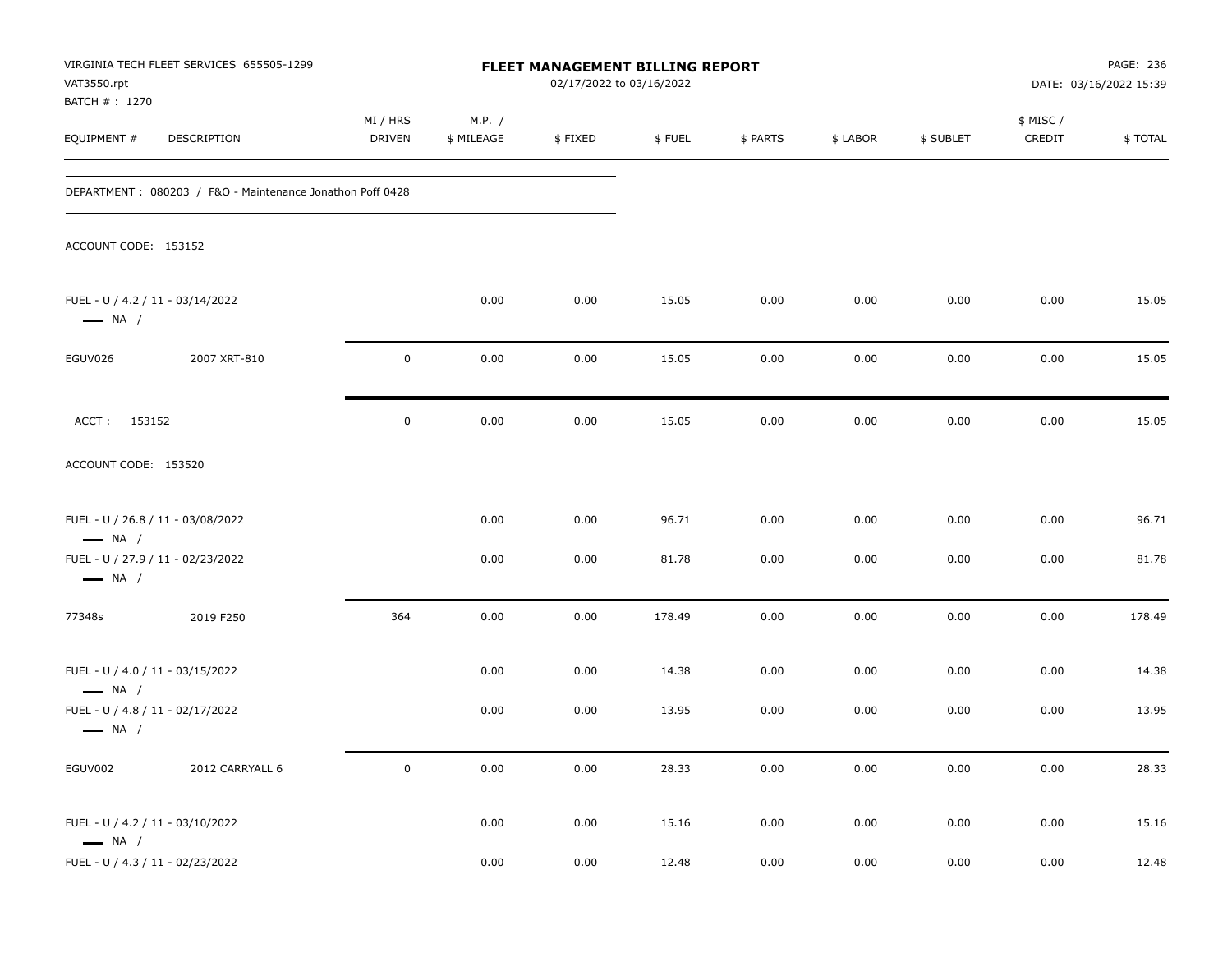| VAT3550.rpt<br>BATCH #: 1270                               | VIRGINIA TECH FLEET SERVICES 655505-1299                  |                    |                      | <b>FLEET MANAGEMENT BILLING REPORT</b><br>02/17/2022 to 03/16/2022 |        |          |          |           |                     | PAGE: 237<br>DATE: 03/16/2022 15:39 |
|------------------------------------------------------------|-----------------------------------------------------------|--------------------|----------------------|--------------------------------------------------------------------|--------|----------|----------|-----------|---------------------|-------------------------------------|
| EQUIPMENT #                                                | DESCRIPTION                                               | MI / HRS<br>DRIVEN | M.P. /<br>\$ MILEAGE | \$FIXED                                                            | \$FUEL | \$ PARTS | \$ LABOR | \$ SUBLET | \$ MISC /<br>CREDIT | \$TOTAL                             |
|                                                            | DEPARTMENT: 080203 / F&O - Maintenance Jonathon Poff 0428 |                    |                      |                                                                    |        |          |          |           |                     |                                     |
| $\longrightarrow$ NA /                                     |                                                           |                    |                      |                                                                    |        |          |          |           |                     |                                     |
| EGUV010                                                    | 2012 CARRYALL 6                                           | $\mathbf 0$        | 0.00                 | 0.00                                                               | 27.64  | 0.00     | 0.00     | 0.00      | 0.00                | 27.64                               |
| FUEL - U / 3.8 / 12 - 03/14/2022<br>$\longrightarrow$ NA / |                                                           |                    | 0.00                 | 0.00                                                               | 13.83  | 0.00     | 0.00     | 0.00      | 0.00                | 13.83                               |
| $\longrightarrow$ NA /                                     | FUEL - U / 4.1 / 11 - 02/25/2022                          |                    | 0.00                 | 0.00                                                               | 12.10  | 0.00     | 0.00     | 0.00      | 0.00                | 12.10                               |
| EGUV011                                                    | 2012 CARRYALL 6                                           | $\mathsf 0$        | 0.00                 | 0.00                                                               | 25.93  | 0.00     | 0.00     | 0.00      | 0.00                | 25.93                               |
| FUEL - U / 0.1 / 11 - 02/16/2022<br>$\longrightarrow$ NA / |                                                           |                    | 0.00                 | 0.00                                                               | 0.32   | 0.00     | 0.00     | 0.00      | 0.00                | 0.32                                |
| EGUV013                                                    | 2012 CARRYALL 6                                           | $\pmb{0}$          | 0.00                 | 0.00                                                               | 0.32   | 0.00     | 0.00     | 0.00      | 0.00                | 0.32                                |
| FUEL - U / 4.0 / 11 - 03/14/2022<br>$\longrightarrow$ NA / |                                                           |                    | 0.00                 | 0.00                                                               | 14.33  | 0.00     | 0.00     | 0.00      | 0.00                | 14.33                               |
| EGUV017                                                    | 2012 CARRYALL 6                                           | $\mathbf 0$        | 0.00                 | 0.00                                                               | 14.33  | 0.00     | 0.00     | 0.00      | 0.00                | 14.33                               |
| FUEL - U / 3.5 / 12 - 03/04/2022<br>$\longrightarrow$ NA / |                                                           |                    | 0.00                 | 0.00                                                               | 10.23  | 0.00     | 0.00     | 0.00      | 0.00                | 10.23                               |
| FUEL - U / 4.2 / 12 - 02/23/2022<br>$\longrightarrow$ NA / |                                                           |                    | 0.00                 | 0.00                                                               | 12.39  | 0.00     | 0.00     | 0.00      | 0.00                | 12.39                               |
| EGUV018                                                    | 2012 CARRYALL 6                                           | $\mathbf 0$        | 0.00                 | 0.00                                                               | 22.62  | 0.00     | 0.00     | 0.00      | 0.00                | 22.62                               |
| FUEL - U / 4.5 / 11 - 03/04/2022                           |                                                           |                    | 0.00                 | 0.00                                                               | 13.07  | 0.00     | 0.00     | 0.00      | 0.00                | 13.07                               |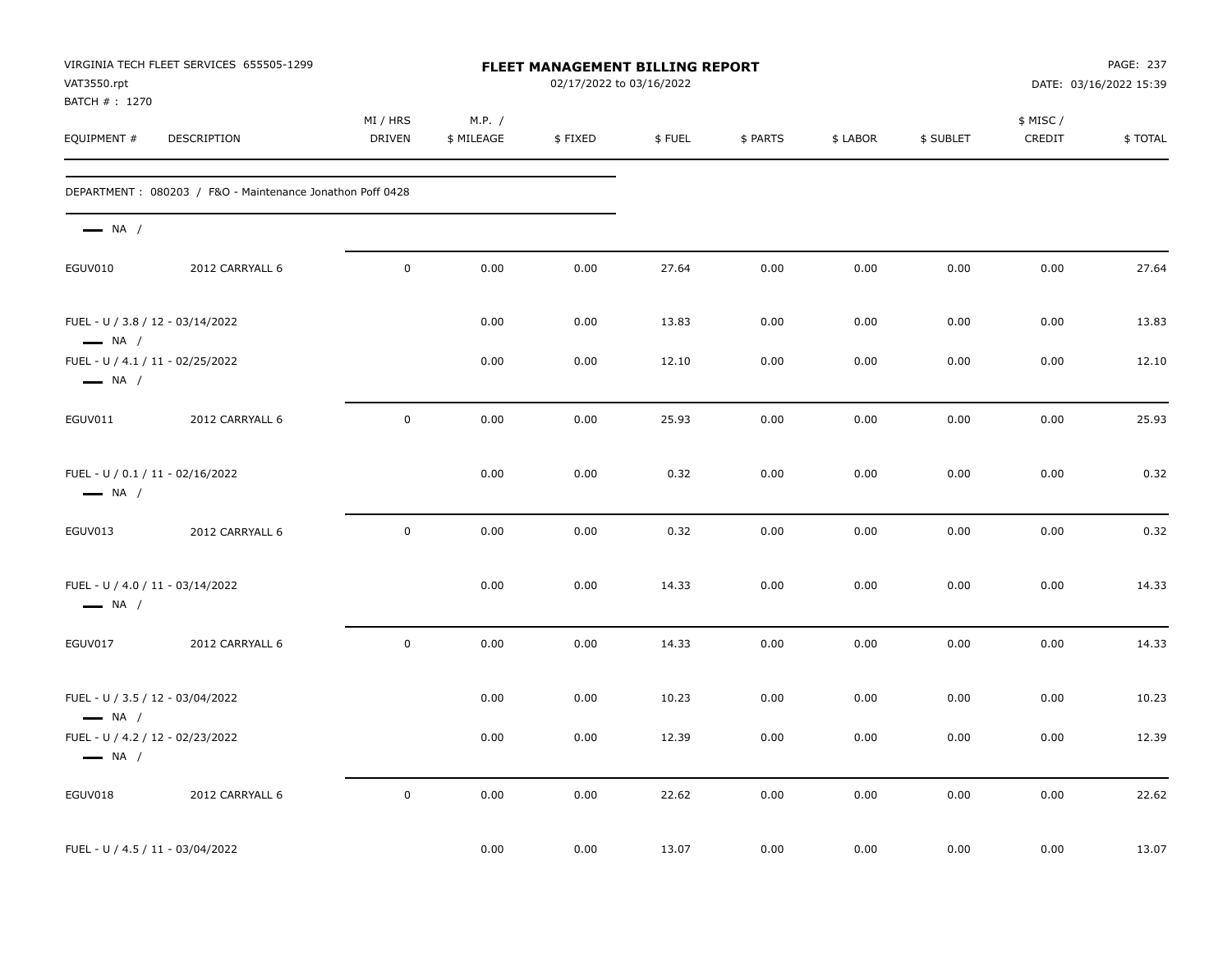| VAT3550.rpt<br>BATCH #: 1270                                                                                             | VIRGINIA TECH FLEET SERVICES 655505-1299                  |                           |                      | FLEET MANAGEMENT BILLING REPORT<br>02/17/2022 to 03/16/2022 |               |              |              |              |                    | PAGE: 238<br>DATE: 03/16/2022 15:39 |
|--------------------------------------------------------------------------------------------------------------------------|-----------------------------------------------------------|---------------------------|----------------------|-------------------------------------------------------------|---------------|--------------|--------------|--------------|--------------------|-------------------------------------|
| EQUIPMENT #                                                                                                              | DESCRIPTION                                               | MI / HRS<br><b>DRIVEN</b> | M.P. /<br>\$ MILEAGE | \$FIXED                                                     | \$FUEL        | \$ PARTS     | \$ LABOR     | \$ SUBLET    | \$ MISC/<br>CREDIT | \$TOTAL                             |
|                                                                                                                          | DEPARTMENT: 080203 / F&O - Maintenance Jonathon Poff 0428 |                           |                      |                                                             |               |              |              |              |                    |                                     |
| $\longrightarrow$ NA /<br>FUEL - U / 3.1 / 11 - 02/16/2022<br>$\longrightarrow$ NA /                                     |                                                           |                           | 0.00                 | 0.00                                                        | 8.97          | 0.00         | 0.00         | 0.00         | 0.00               | 8.97                                |
| EGUV020                                                                                                                  | 2012 CARRYALL 6                                           | 20                        | 0.00                 | 0.00                                                        | 22.04         | 0.00         | 0.00         | 0.00         | 0.00               | 22.04                               |
| FUEL - U / 4.2 / 11 - 03/07/2022<br>$\longrightarrow$ NA /                                                               |                                                           |                           | 0.00                 | 0.00                                                        | 15.05         | 0.00         | 0.00         | 0.00         | 0.00               | 15.05                               |
| EGUV023                                                                                                                  | 2013 CARRYALL 6                                           | $\mathbf 0$               | 0.00                 | 0.00                                                        | 15.05         | 0.00         | 0.00         | 0.00         | 0.00               | 15.05                               |
| FUEL - U / 3.3 / 11 - 03/01/2022<br>$\longrightarrow$ NA /<br>FUEL - U / 3.7 / 11 - 02/18/2022<br>$\longrightarrow$ NA / |                                                           |                           | 0.00<br>0.00         | 0.00<br>0.00                                                | 9.55<br>10.87 | 0.00<br>0.00 | 0.00<br>0.00 | 0.00<br>0.00 | 0.00<br>0.00       | 9.55<br>10.87                       |
| EGUV025                                                                                                                  | 2007 XRT-810                                              | $\mathbf 0$               | 0.00                 | 0.00                                                        | 20.42         | 0.00         | 0.00         | 0.00         | 0.00               | 20.42                               |
| FUEL - U / 2.8 / 11 - 02/22/2022<br>$\longrightarrow$ NA /                                                               |                                                           |                           | 0.00                 | 0.00                                                        | 8.06          | 0.00         | 0.00         | 0.00         | 0.00               | 8.06                                |
| EGUV028                                                                                                                  | 2007 XRT-810                                              | $\mathsf 0$               | 0.00                 | 0.00                                                        | 8.06          | 0.00         | 0.00         | 0.00         | 0.00               | 8.06                                |
| FUEL - U / 2.5 / 11 - 02/21/2022<br>$\longrightarrow$ NA /                                                               |                                                           |                           | 0.00                 | 0.00                                                        | 7.44          | 0.00         | 0.00         | 0.00         | 0.00               | 7.44                                |
| EGUV029                                                                                                                  | 2009 ST SPORT 2                                           | $\mathsf 0$               | 0.00                 | 0.00                                                        | 7.44          | 0.00         | 0.00         | 0.00         | 0.00               | 7.44                                |
| FUEL - U / 3.7 / 12 - 02/25/2022                                                                                         |                                                           |                           | 0.00                 | 0.00                                                        | 10.87         | 0.00         | 0.00         | 0.00         | 0.00               | 10.87                               |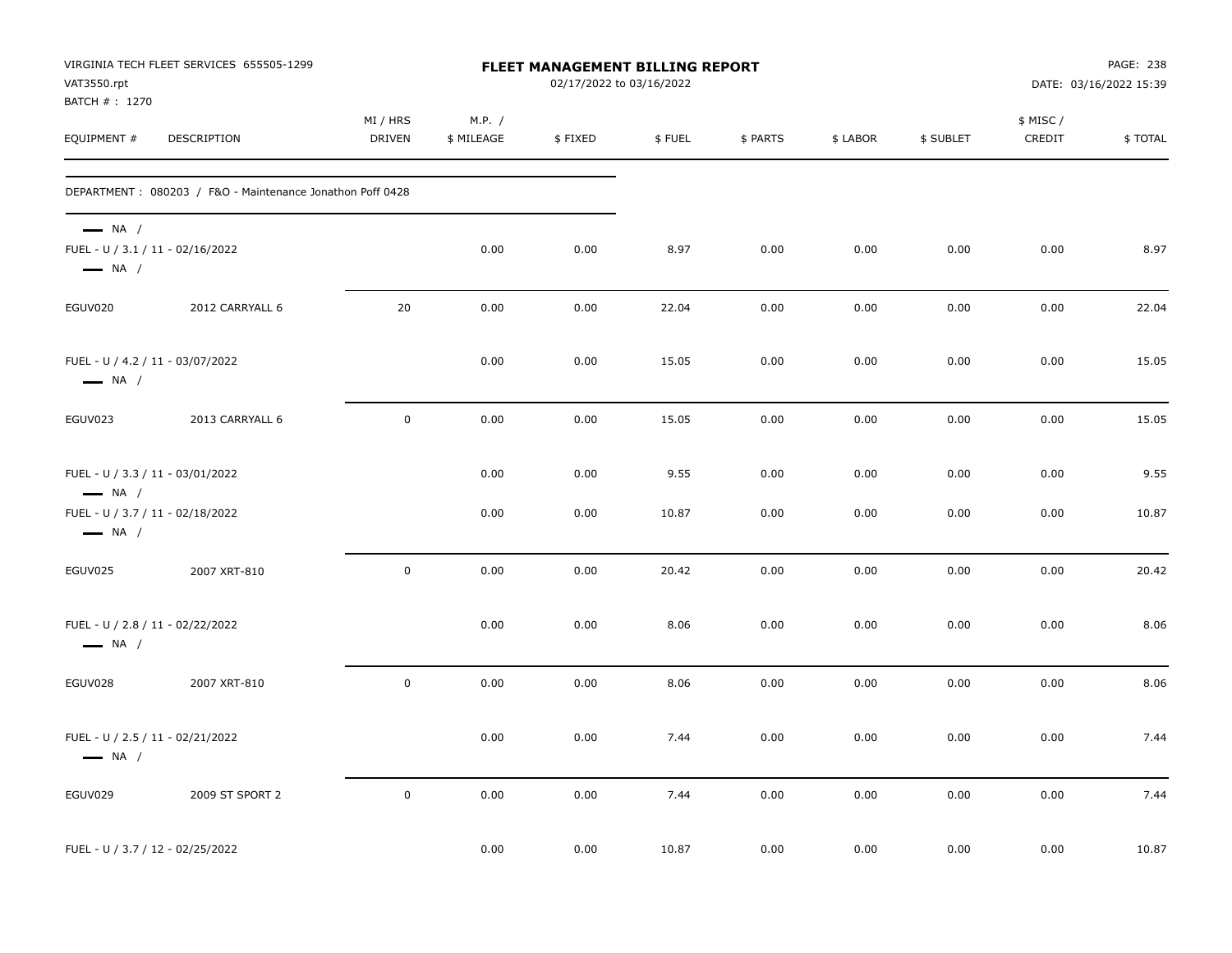| VAT3550.rpt<br>BATCH # : 1270 | VIRGINIA TECH FLEET SERVICES 655505-1299                  |                    |                      | FLEET MANAGEMENT BILLING REPORT<br>02/17/2022 to 03/16/2022 |        |          |          |           |                     | PAGE: 239<br>DATE: 03/16/2022 15:39 |
|-------------------------------|-----------------------------------------------------------|--------------------|----------------------|-------------------------------------------------------------|--------|----------|----------|-----------|---------------------|-------------------------------------|
| EQUIPMENT #                   | DESCRIPTION                                               | MI / HRS<br>DRIVEN | M.P. /<br>\$ MILEAGE | \$FIXED                                                     | \$FUEL | \$ PARTS | \$ LABOR | \$ SUBLET | \$ MISC /<br>CREDIT | \$TOTAL                             |
|                               | DEPARTMENT: 080203 / F&O - Maintenance Jonathon Poff 0428 |                    |                      |                                                             |        |          |          |           |                     |                                     |
| $\longrightarrow$ NA /        |                                                           |                    |                      |                                                             |        |          |          |           |                     |                                     |
| EGUV030                       | 2010 VILLAGER 6                                           | $\mathbf 0$        | 0.00                 | 0.00                                                        | 10.87  | 0.00     | 0.00     | 0.00      | 0.00                | 10.87                               |
| $\longrightarrow$ NA /        | FUEL - U / 3.5 / 11 - 03/10/2022                          |                    | 0.00                 | 0.00                                                        | 12.71  | 0.00     | 0.00     | 0.00      | 0.00                | 12.71                               |
| eguv061                       | 2017 ATV                                                  | 11                 | 0.00                 | 0.00                                                        | 12.71  | 0.00     | 0.00     | 0.00      | 0.00                | 12.71                               |
| $\longrightarrow$ NA /        | FUEL - U / 3.3 / 11 - 02/17/2022                          |                    | 0.00                 | 0.00                                                        | 9.58   | 0.00     | 0.00     | 0.00      | 0.00                | 9.58                                |
| eguv067                       | 2017 ATV                                                  | $\mathbf 0$        | 0.00                 | 0.00                                                        | 9.58   | 0.00     | 0.00     | 0.00      | 0.00                | 9.58                                |
| $\longrightarrow$ NA /        | FUEL - U / 3.2 / 12 - 03/11/2022                          |                    | 0.00                 | 0.00                                                        | 11.37  | 0.00     | 0.00     | 0.00      | 0.00                | 11.37                               |
| eguv068                       | 2017 ATV                                                  | $\mathbf 0$        | 0.00                 | 0.00                                                        | 11.37  | 0.00     | 0.00     | 0.00      | 0.00                | 11.37                               |
| $\longrightarrow$ NA /        | FUEL - U / 2.0 / 11 - 03/14/2022                          |                    | 0.00                 | 0.00                                                        | 7.11   | 0.00     | 0.00     | 0.00      | 0.00                | 7.11                                |
| $\longrightarrow$ NA /        | FUEL - U / 4.3 / 11 - 02/24/2022                          |                    | 0.00                 | 0.00                                                        | 12.63  | 0.00     | 0.00     | 0.00      | 0.00                | 12.63                               |
| eguv071                       | 2017 ATV                                                  | 0                  | 0.00                 | 0.00                                                        | 19.74  | 0.00     | 0.00     | 0.00      | 0.00                | 19.74                               |
| ACCT: 153520                  |                                                           | 395                | 0.00                 | 0.00                                                        | 434.94 | 0.00     | 0.00     | 0.00      | 0.00                | 434.94                              |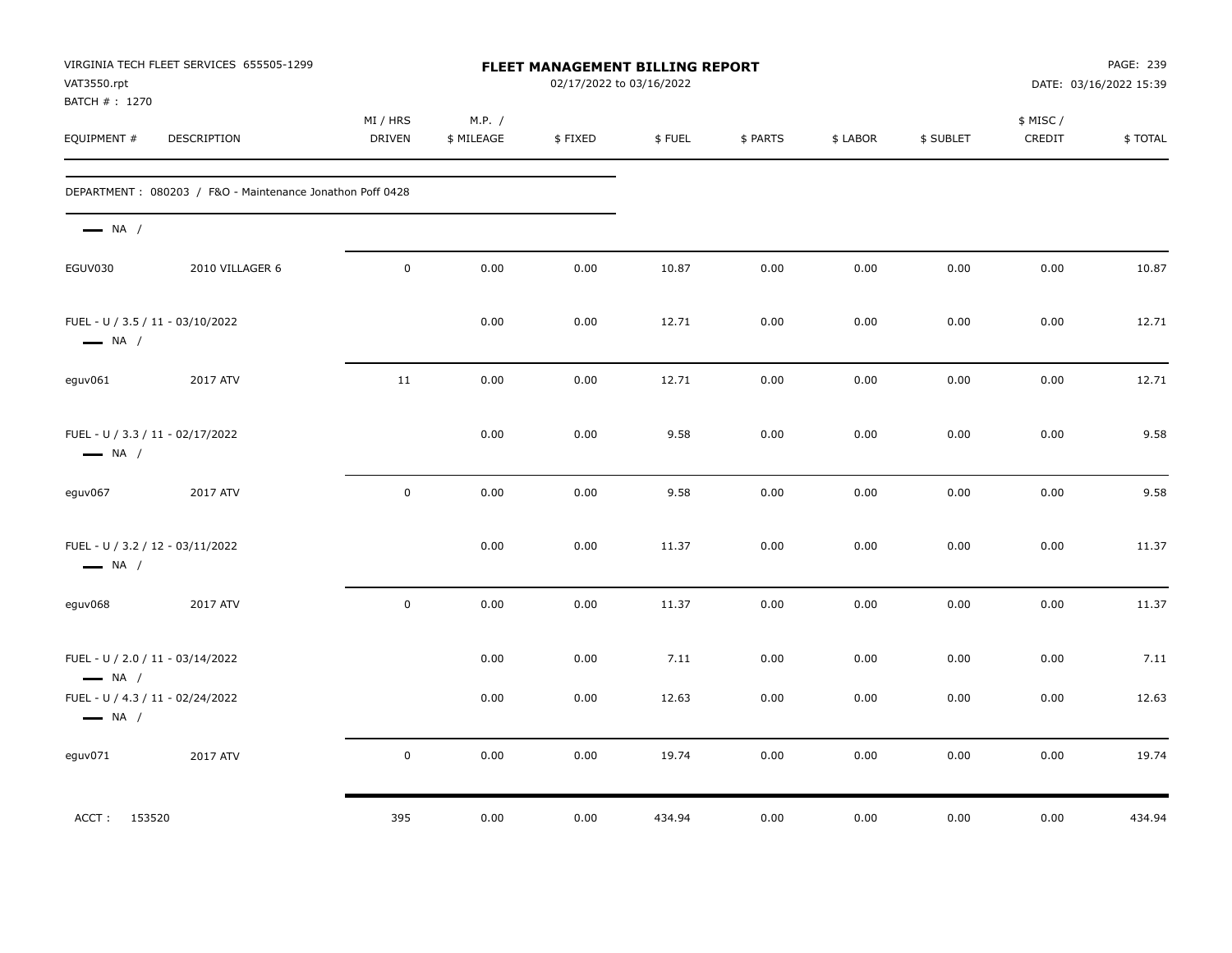| VIRGINIA TECH FLEET SERVICES 655505-1299<br>VAT3550.rpt |        |                    |                      | 02/17/2022 to 03/16/2022 | <b>FLEET MANAGEMENT BILLING REPORT</b> |          |          |                  |                    | PAGE: 240<br>DATE: 03/16/2022 15:39 |
|---------------------------------------------------------|--------|--------------------|----------------------|--------------------------|----------------------------------------|----------|----------|------------------|--------------------|-------------------------------------|
| BATCH # : 1270<br>EQUIPMENT #<br>DESCRIPTION            |        | MI / HRS<br>DRIVEN | M.P. /<br>\$ MILEAGE | \$FIXED                  | \$FUEL                                 | \$ PARTS | \$ LABOR | \$ SUBLET        | \$ MISC/<br>CREDIT | \$ TOTAL                            |
| DEPARTMENT SUBTOTALS :                                  |        | 395                | 0.00                 | 0.00                     | 449.99                                 | 0.00     | 0.00     | 0.00             | 0.00               | 449.99                              |
| BREAKDOWN OF CHARGES:                                   |        |                    | MILEAGE              |                          |                                        | 0.00     |          | PARTS (WO'S)     |                    | 0.00                                |
| <b>EQUIPMENT COUNT:</b>                                 | 18     |                    | MOTOR POOL           |                          |                                        | 0.00     |          | PARTS (IND.ISS.) |                    | 0.00                                |
| DEPARTMENT:                                             | 080203 |                    | <b>BASE</b>          |                          |                                        | 0.00     |          | <b>CREDITS</b>   |                    | 0.00                                |
|                                                         |        |                    | <b>INSURANCE</b>     |                          |                                        | 0.00     |          | MISCELLANEOUS    |                    | 0.00                                |
|                                                         |        |                    | OTHER                |                          |                                        | 0.00     | LABOR    |                  |                    | 0.00                                |
|                                                         |        |                    | REPLACEMENT          |                          |                                        | 0.00     |          | <b>SUBLETS</b>   |                    | 0.00                                |
|                                                         |        |                    | <b>FUEL</b>          |                          |                                        | 449.99   |          |                  |                    |                                     |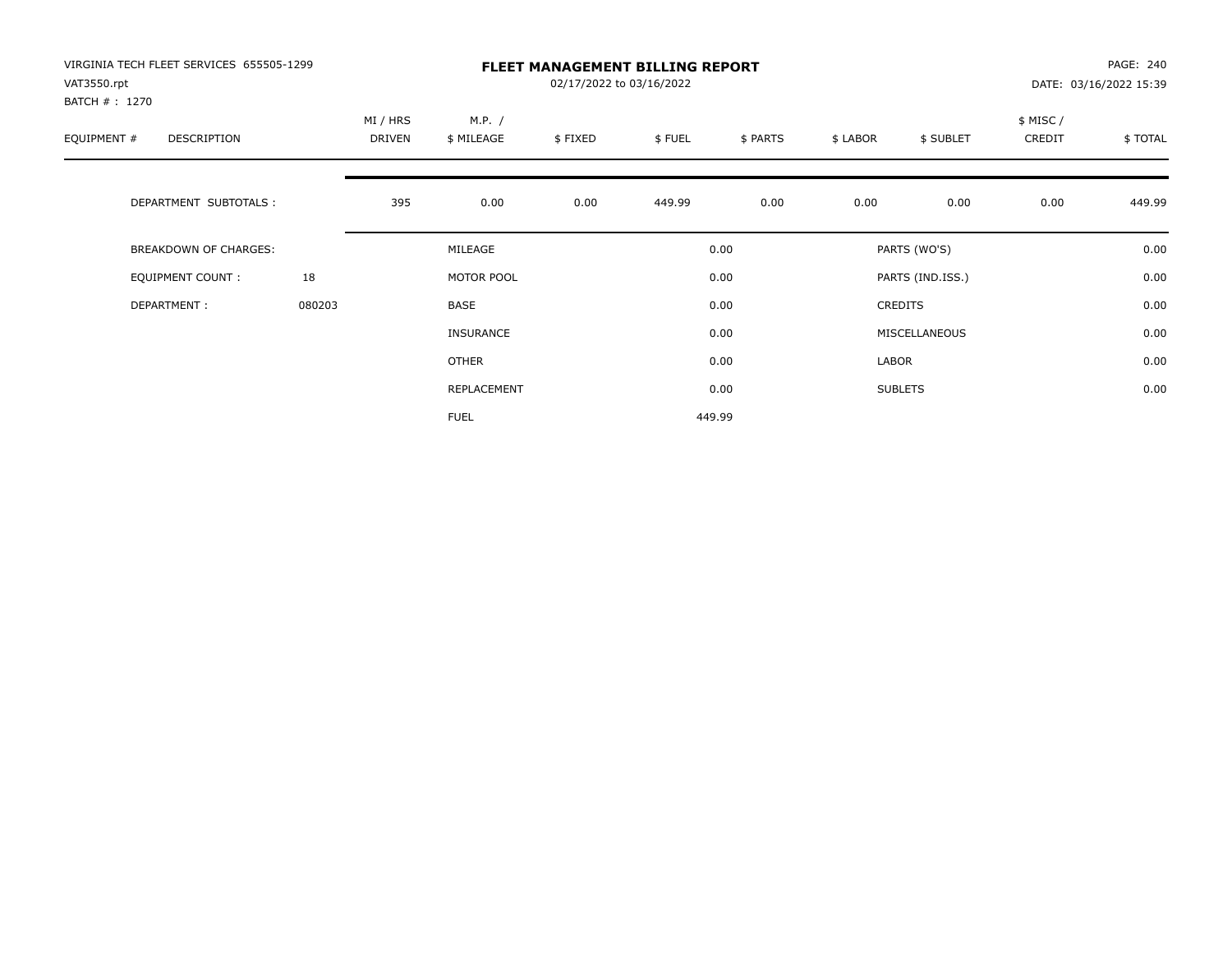| VAT3550.rpt<br>BATCH # : 1270                               | VIRGINIA TECH FLEET SERVICES 655505-1299                    | FLEET MANAGEMENT BILLING REPORT<br>02/17/2022 to 03/16/2022 |                      |         |        |          |          |           | PAGE: 241<br>DATE: 03/16/2022 15:39 |          |
|-------------------------------------------------------------|-------------------------------------------------------------|-------------------------------------------------------------|----------------------|---------|--------|----------|----------|-----------|-------------------------------------|----------|
| EQUIPMENT #                                                 | DESCRIPTION                                                 | MI / HRS<br><b>DRIVEN</b>                                   | M.P. /<br>\$ MILEAGE | \$FIXED | \$FUEL | \$ PARTS | \$ LABOR | \$ SUBLET | \$ MISC/<br>CREDIT                  | \$ TOTAL |
|                                                             | DEPARTMENT: 080205 / F&O - Const. Trades Jonathon Poff 0428 |                                                             |                      |         |        |          |          |           |                                     |          |
| ACCOUNT CODE: 153522                                        |                                                             |                                                             |                      |         |        |          |          |           |                                     |          |
| FUEL - U / 19.3 / 11 - 02/28/2022<br>$\longrightarrow$ NA / |                                                             |                                                             | 0.00                 | 0.00    | 56.40  | 0.00     | 0.00     | 0.00      | 0.00                                | 56.40    |
| 74601s                                                      | 2017 Transit-250                                            | 174                                                         | 0.00                 | 0.00    | 56.40  | 0.00     | 0.00     | 0.00      | 0.00                                | 56.40    |
| FUEL - U / 23.7 / 12 - 03/04/2022<br>$\longrightarrow$ NA / |                                                             |                                                             | 0.00                 | 0.00    | 69.38  | 0.00     | 0.00     | 0.00      | 0.00                                | 69.38    |
| 77314s                                                      | 2019 4500C                                                  | 156                                                         | 0.00                 | 0.00    | 69.38  | 0.00     | 0.00     | 0.00      | 0.00                                | 69.38    |
| FUEL - D / 19.0 / 13 - 03/03/2022<br>$\longrightarrow$ NA / |                                                             |                                                             | 0.00                 | 0.00    | 60.04  | 0.00     | 0.00     | 0.00      | 0.00                                | 60.04    |
| FUEL - D / 14.0 / 13 - 02/19/2022<br>$\longrightarrow$ NA / |                                                             |                                                             | 0.00                 | 0.00    | 44.24  | 0.00     | 0.00     | 0.00      | 0.00                                | 44.24    |
| FUEL - D / 22.0 / 13 - 02/25/2022<br>$\longrightarrow$ NA / |                                                             |                                                             | 0.00                 | 0.00    | 69.52  | 0.00     | 0.00     | 0.00      | 0.00                                | 69.52    |
| 77315S                                                      | 2020 268A                                                   | 296                                                         | 0.00                 | 0.00    | 173.80 | 0.00     | 0.00     | 0.00      | 0.00                                | 173.80   |
| ACCT: 153522                                                |                                                             | 626                                                         | 0.00                 | 0.00    | 299.58 | 0.00     | 0.00     | 0.00      | 0.00                                | 299.58   |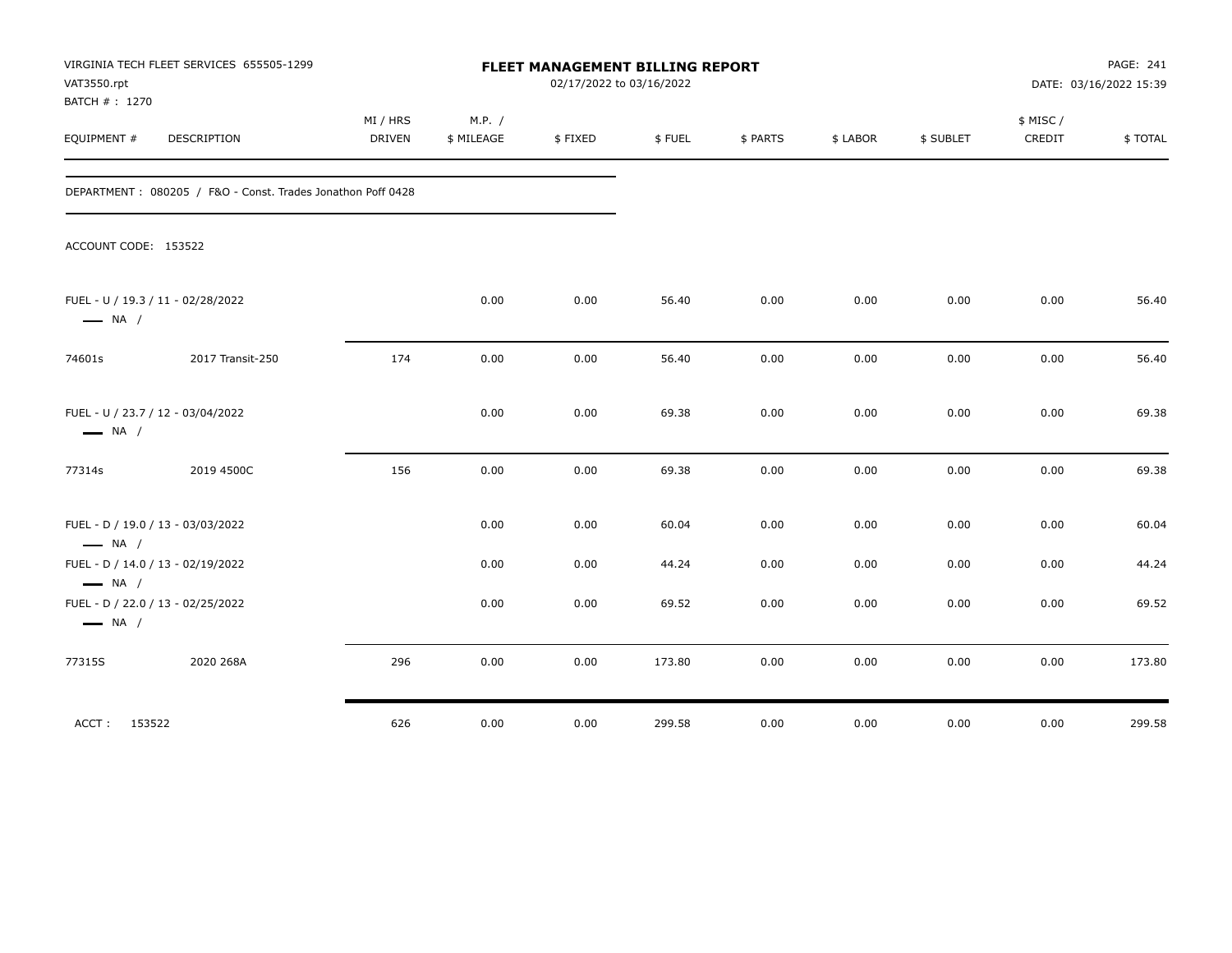| VIRGINIA TECH FLEET SERVICES 655505-1299<br>VAT3550.rpt<br>BATCH #: 1270 |        |                           |                      | PAGE: 242<br>DATE: 03/16/2022 15:39 |        |          |          |                  |                                |        |  |
|--------------------------------------------------------------------------|--------|---------------------------|----------------------|-------------------------------------|--------|----------|----------|------------------|--------------------------------|--------|--|
| EQUIPMENT #<br><b>DESCRIPTION</b>                                        |        | MI / HRS<br><b>DRIVEN</b> | M.P. /<br>\$ MILEAGE | \$FIXED                             | \$FUEL | \$ PARTS | \$ LABOR | \$ SUBLET        | \$ MISC /<br>CREDIT<br>\$TOTAL |        |  |
| DEPARTMENT SUBTOTALS :                                                   |        | 626                       | 0.00                 | 0.00                                | 299.58 | 0.00     | 0.00     | 0.00             | 0.00                           | 299.58 |  |
| <b>BREAKDOWN OF CHARGES:</b>                                             |        |                           | MILEAGE              |                                     |        | 0.00     |          | PARTS (WO'S)     |                                | 0.00   |  |
| EQUIPMENT COUNT:                                                         | 3      |                           | MOTOR POOL           |                                     |        | 0.00     |          | PARTS (IND.ISS.) |                                | 0.00   |  |
| DEPARTMENT:                                                              | 080205 |                           | <b>BASE</b>          |                                     |        | 0.00     |          | <b>CREDITS</b>   |                                | 0.00   |  |
|                                                                          |        |                           | INSURANCE            |                                     |        | 0.00     |          | MISCELLANEOUS    |                                | 0.00   |  |
|                                                                          |        |                           | OTHER                |                                     |        | 0.00     | LABOR    |                  |                                | 0.00   |  |
|                                                                          |        |                           | REPLACEMENT          |                                     |        | 0.00     |          | <b>SUBLETS</b>   |                                | 0.00   |  |
|                                                                          |        |                           | <b>FUEL</b>          |                                     |        | 299.58   |          |                  |                                |        |  |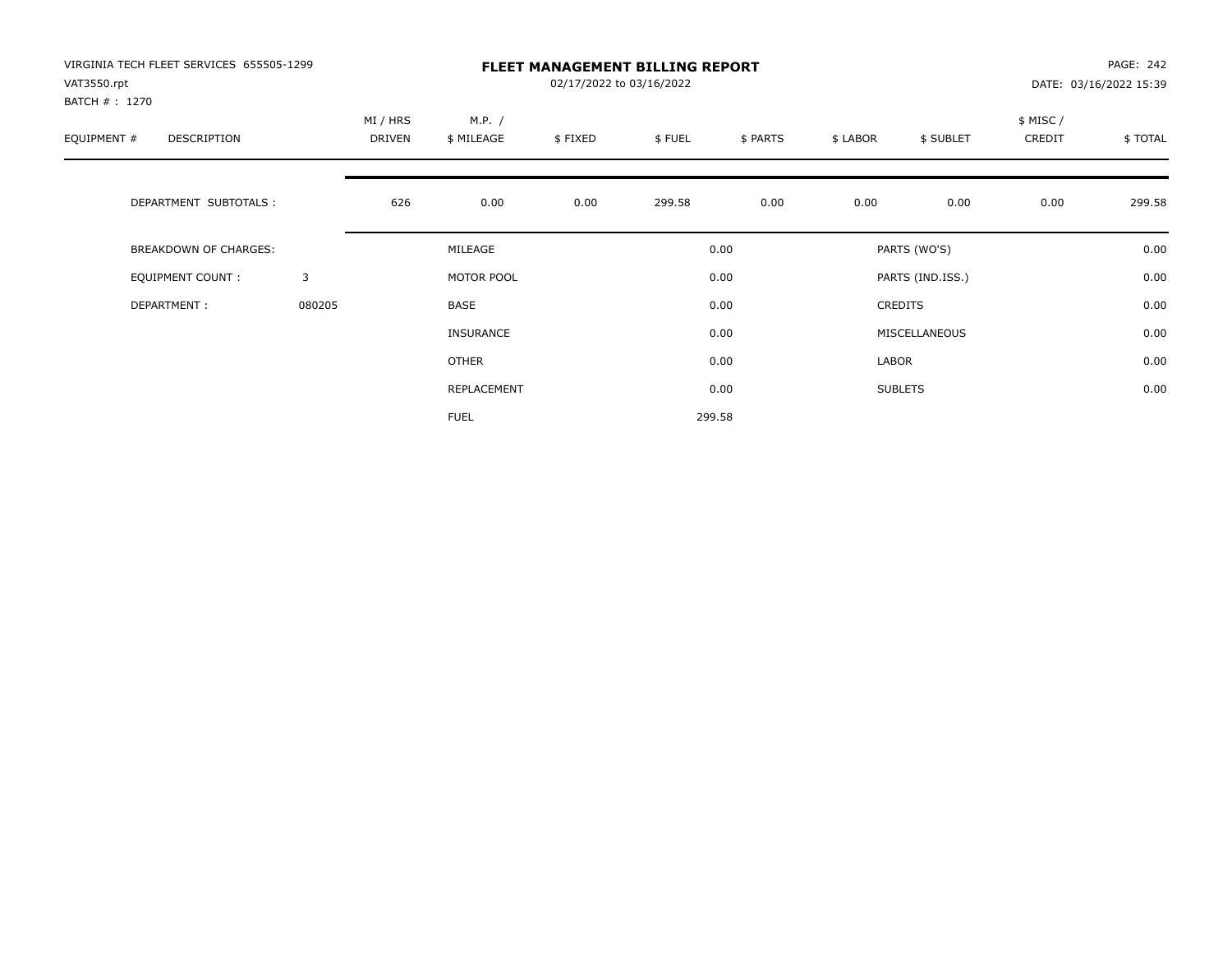| VAT3550.rpt                                                | VIRGINIA TECH FLEET SERVICES 655505-1299                               |                           |                      | FLEET MANAGEMENT BILLING REPORT<br>02/17/2022 to 03/16/2022 |        |          |          |           |                     | PAGE: 243<br>DATE: 03/16/2022 15:39 |
|------------------------------------------------------------|------------------------------------------------------------------------|---------------------------|----------------------|-------------------------------------------------------------|--------|----------|----------|-----------|---------------------|-------------------------------------|
| BATCH #: 1270<br>EQUIPMENT #                               | DESCRIPTION                                                            | MI / HRS<br><b>DRIVEN</b> | M.P. /<br>\$ MILEAGE | \$FIXED                                                     | \$FUEL | \$ PARTS | \$ LABOR | \$ SUBLET | \$ MISC /<br>CREDIT | \$TOTAL                             |
|                                                            | DEPARTMENT : 081000 / Dining Service Administration Jonathon Poff 0428 |                           |                      |                                                             |        |          |          |           |                     |                                     |
| ACCOUNT CODE: 153157                                       |                                                                        |                           |                      |                                                             |        |          |          |           |                     |                                     |
| $\longrightarrow$ NA /                                     | FUEL - U / 15.7 / 11 - 03/08/2022                                      |                           | 0.00                 | 0.00                                                        | 56.64  | 0.00     | 0.00     | 0.00      | 0.00                | 56.64                               |
| FUEL - U / 7.7 / 11 - 03/08/2022<br>$\longrightarrow$ NA / |                                                                        |                           | 0.00                 | 0.00                                                        | 27.69  | 0.00     | 0.00     | 0.00      | 0.00                | 27.69                               |
| 48503S                                                     | 2003 SAVANA                                                            | $\pmb{0}$                 | 0.00                 | 0.00                                                        | 84.33  | 0.00     | 0.00     | 0.00      | 0.00                | 84.33                               |
| $\longrightarrow$ NA /                                     | FUEL - U / 27.3 / 11 - 03/01/2022                                      |                           | 0.00                 | 0.00                                                        | 79.93  | 0.00     | 0.00     | 0.00      | 0.00                | 79.93                               |
| 68285S                                                     | 2014 SAVANA                                                            | 232                       | 0.00                 | 0.00                                                        | 79.93  | 0.00     | 0.00     | 0.00      | 0.00                | 79.93                               |
| $\longrightarrow$ NA /                                     | FUEL - U / 27.8 / 11 - 03/16/2022                                      |                           | 0.00                 | 0.00                                                        | 98.86  | 0.00     | 0.00     | 0.00      | 0.00                | 98.86                               |
| $\longrightarrow$ NA /                                     | FUEL - U / 26.8 / 11 - 02/18/2022                                      |                           | 0.00                 | 0.00                                                        | 78.55  | 0.00     | 0.00     | 0.00      | 0.00                | 78.55                               |
| 68286S                                                     | 2014 SAVANA                                                            | 324                       | 0.00                 | 0.00                                                        | 177.41 | 0.00     | 0.00     | 0.00      | 0.00                | 177.41                              |
| $\longrightarrow$ NA /                                     | FUEL - U / 23.2 / 11 - 03/09/2022                                      |                           | 0.00                 | 0.00                                                        | 83.64  | 0.00     | 0.00     | 0.00      | 0.00                | 83.64                               |
| 71521s                                                     | 2016 Transit-150                                                       | 289                       | 0.00                 | 0.00                                                        | 83.64  | 0.00     | 0.00     | 0.00      | 0.00                | 83.64                               |
| FUEL - U / 5.8 / 11 - 03/07/2022<br>$\longrightarrow$ NA / |                                                                        |                           | 0.00                 | 0.00                                                        | 20.76  | 0.00     | 0.00     | 0.00      | 0.00                | 20.76                               |
|                                                            | FUEL - U / 20.3 / 11 - 03/10/2022                                      |                           | 0.00                 | 0.00                                                        | 73.21  | 0.00     | 0.00     | 0.00      | 0.00                | 73.21                               |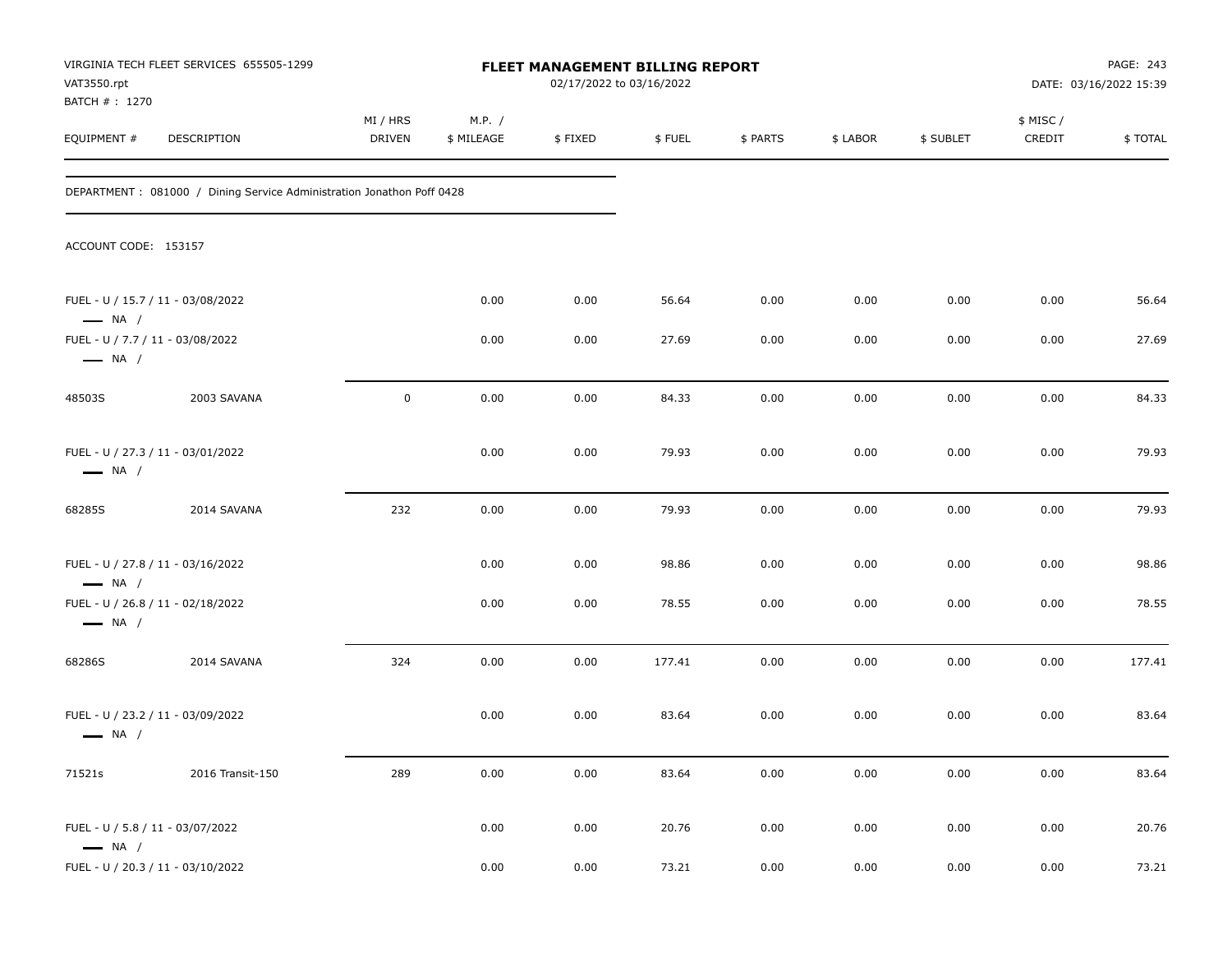| VAT3550.rpt<br>BATCH #: 1270                               | VIRGINIA TECH FLEET SERVICES 655505-1299                               |                           |                      |         | FLEET MANAGEMENT BILLING REPORT<br>02/17/2022 to 03/16/2022 |          |          |           | PAGE: 244<br>DATE: 03/16/2022 15:39 |         |  |
|------------------------------------------------------------|------------------------------------------------------------------------|---------------------------|----------------------|---------|-------------------------------------------------------------|----------|----------|-----------|-------------------------------------|---------|--|
| EQUIPMENT #                                                | DESCRIPTION                                                            | MI / HRS<br><b>DRIVEN</b> | M.P. /<br>\$ MILEAGE | \$FIXED | \$FUEL                                                      | \$ PARTS | \$ LABOR | \$ SUBLET | \$ MISC /<br>CREDIT                 | \$TOTAL |  |
|                                                            | DEPARTMENT : 081000 / Dining Service Administration Jonathon Poff 0428 |                           |                      |         |                                                             |          |          |           |                                     |         |  |
| $\longrightarrow$ NA /<br>$\longrightarrow$ NA /           | FUEL - U / 15.6 / 11 - 02/21/2022                                      |                           | 0.00                 | 0.00    | 45.65                                                       | 0.00     | 0.00     | 0.00      | 0.00                                | 45.65   |  |
| 71522s                                                     | 2016 Transit-150                                                       | 592                       | 0.00                 | 0.00    | 139.62                                                      | 0.00     | 0.00     | 0.00      | 0.00                                | 139.62  |  |
| FUEL - U / 7.5 / 12 - 03/10/2022<br>$\longrightarrow$ NA / |                                                                        |                           | 0.00                 | 0.00    | 27.04                                                       | 0.00     | 0.00     | 0.00      | 0.00                                | 27.04   |  |
| 74642S                                                     | 2018 ESCAPE                                                            | 115                       | 0.00                 | 0.00    | 27.04                                                       | 0.00     | 0.00     | 0.00      | 0.00                                | 27.04   |  |
| $\longrightarrow$ NA /                                     | FUEL - U / 21.7 / 11 - 02/21/2022                                      |                           | 0.00                 | 0.00    | 63.58                                                       | 0.00     | 0.00     | 0.00      | 0.00                                | 63.58   |  |
| 74659s                                                     | 2016 Transist Wagon                                                    | 187                       | 0.00                 | 0.00    | 63.58                                                       | 0.00     | 0.00     | 0.00      | 0.00                                | 63.58   |  |
| ACCT: 153157                                               |                                                                        | 1,739                     | 0.00                 | 0.00    | 655.55                                                      | 0.00     | 0.00     | 0.00      | 0.00                                | 655.55  |  |
| ACCOUNT CODE: 153165                                       |                                                                        |                           |                      |         |                                                             |          |          |           |                                     |         |  |
| $\longrightarrow$ NA /                                     | FUEL - U / 18.1 / 11 - 03/09/2022                                      |                           | 0.00                 | 0.00    | 65.27                                                       | 0.00     | 0.00     | 0.00      | 0.00                                | 65.27   |  |
| 74611s                                                     | 2018 Transit-250                                                       | 147                       | 0.00                 | 0.00    | 65.27                                                       | 0.00     | 0.00     | 0.00      | 0.00                                | 65.27   |  |
| $\longrightarrow$ NA /                                     | FUEL - U / 22.9 / 11 - 02/22/2022                                      |                           | 0.00                 | 0.00    | 67.16                                                       | 0.00     | 0.00     | 0.00      | 0.00                                | 67.16   |  |
| 74613s                                                     | 2018 Transit-250                                                       | 148                       | 0.00                 | 0.00    | 67.16                                                       | 0.00     | 0.00     | 0.00      | 0.00                                | 67.16   |  |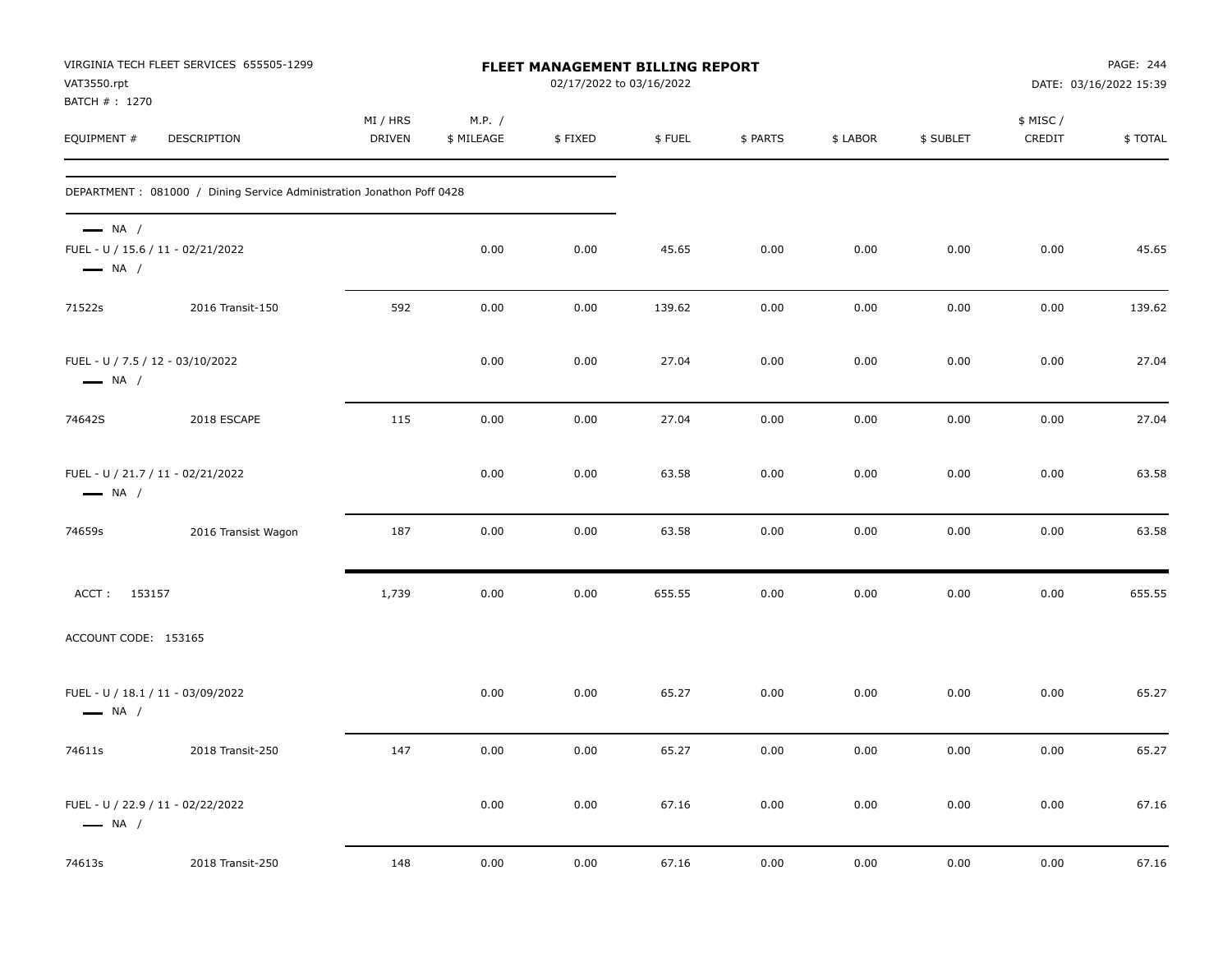| VAT3550.rpt<br>BATCH # : 1270 | VIRGINIA TECH FLEET SERVICES 655505-1299                              |        |                           |                      | 02/17/2022 to 03/16/2022 | FLEET MANAGEMENT BILLING REPORT |          |          |                  |                    | PAGE: 245<br>DATE: 03/16/2022 15:39 |
|-------------------------------|-----------------------------------------------------------------------|--------|---------------------------|----------------------|--------------------------|---------------------------------|----------|----------|------------------|--------------------|-------------------------------------|
| EQUIPMENT #                   | DESCRIPTION                                                           |        | MI / HRS<br><b>DRIVEN</b> | M.P. /<br>\$ MILEAGE | \$FIXED                  | \$FUEL                          | \$ PARTS | \$ LABOR | \$ SUBLET        | \$ MISC/<br>CREDIT | \$TOTAL                             |
|                               | DEPARTMENT: 081000 / Dining Service Administration Jonathon Poff 0428 |        |                           |                      |                          |                                 |          |          |                  |                    |                                     |
| $\longrightarrow$ NA /        | FUEL - U / 18.8 / 12 - 02/27/2022                                     |        |                           | 0.00                 | 0.00                     | 55.14                           | 0.00     | 0.00     | 0.00             | 0.00               | 55.14                               |
| 74615s                        | 2018 Transit-250                                                      |        | 167                       | 0.00                 | 0.00                     | 55.14                           | 0.00     | 0.00     | 0.00             | 0.00               | 55.14                               |
| $\longrightarrow$ NA /        | FUEL - U / 18.8 / 11 - 02/28/2022                                     |        |                           | 0.00                 | 0.00                     | 54.94                           | 0.00     | 0.00     | 0.00             | 0.00               | 54.94                               |
| 74632s                        | 2018 Transit-250                                                      |        | 183                       | 0.00                 | 0.00                     | 54.94                           | 0.00     | 0.00     | 0.00             | 0.00               | 54.94                               |
| ACCT:                         | 153165                                                                |        | 645                       | 0.00                 | 0.00                     | 242.51                          | 0.00     | 0.00     | 0.00             | 0.00               | 242.51                              |
|                               | DEPARTMENT SUBTOTALS :                                                |        | 2,384                     | 0.00                 | 0.00                     | 898.06                          | 0.00     | 0.00     | 0.00             | 0.00               | 898.06                              |
|                               | BREAKDOWN OF CHARGES:                                                 |        |                           | MILEAGE              |                          |                                 | 0.00     |          | PARTS (WO'S)     |                    | 0.00                                |
|                               | EQUIPMENT COUNT:                                                      | 11     |                           | MOTOR POOL           |                          |                                 | 0.00     |          | PARTS (IND.ISS.) |                    | 0.00                                |
|                               | DEPARTMENT:                                                           | 081000 |                           | <b>BASE</b>          |                          |                                 | 0.00     |          | CREDITS          |                    | 0.00                                |
|                               |                                                                       |        |                           | <b>INSURANCE</b>     |                          |                                 | 0.00     |          | MISCELLANEOUS    |                    | 0.00                                |
|                               |                                                                       |        |                           | <b>OTHER</b>         |                          |                                 | 0.00     | LABOR    |                  |                    | 0.00                                |
|                               |                                                                       |        |                           | REPLACEMENT          |                          |                                 | 0.00     |          | <b>SUBLETS</b>   |                    | 0.00                                |
|                               |                                                                       |        |                           | <b>FUEL</b>          |                          | 898.06                          |          |          |                  |                    |                                     |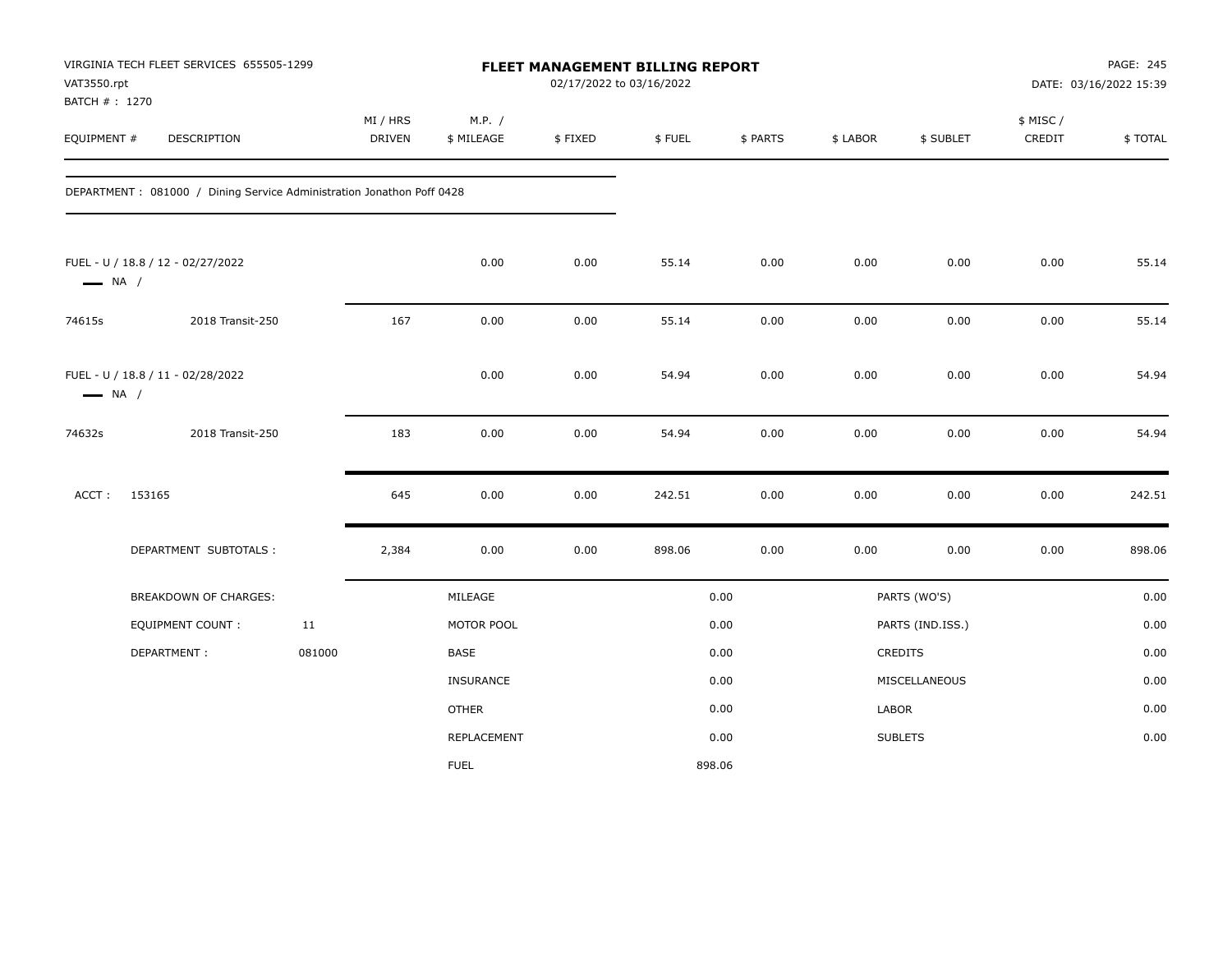| VAT3550.rpt                                                | VIRGINIA TECH FLEET SERVICES 655505-1299                             |                           |                      | <b>FLEET MANAGEMENT BILLING REPORT</b><br>02/17/2022 to 03/16/2022 |        |          |          |           |                     | PAGE: 246<br>DATE: 03/16/2022 15:39 |
|------------------------------------------------------------|----------------------------------------------------------------------|---------------------------|----------------------|--------------------------------------------------------------------|--------|----------|----------|-----------|---------------------|-------------------------------------|
| BATCH #: 1270<br>EQUIPMENT #                               | DESCRIPTION                                                          | MI / HRS<br><b>DRIVEN</b> | M.P. /<br>\$ MILEAGE | \$FIXED                                                            | \$FUEL | \$ PARTS | \$ LABOR | \$ SUBLET | \$ MISC /<br>CREDIT | \$TOTAL                             |
|                                                            | DEPARTMENT: 082500 / ATHLETIC ASSOC BUSINESS DEPT Kellie Shaver 0502 |                           |                      |                                                                    |        |          |          |           |                     |                                     |
| ACCOUNT CODE: 655191                                       |                                                                      |                           |                      |                                                                    |        |          |          |           |                     |                                     |
| FUEL - U / 4.0 / 11 - 03/01/2022<br>$\longrightarrow$ NA / |                                                                      |                           | 0.00                 | 0.00                                                               | 11.63  | 0.00     | 0.00     | 0.00      | 0.00                | 11.63                               |
| FUEL - U / 2.2 / 11 - 03/01/2022                           |                                                                      |                           | 0.00                 | 0.00                                                               | 6.42   | 0.00     | 0.00     | 0.00      | 0.00                | 6.42                                |
| $\longrightarrow$ NA /<br>FUEL - U / 3.9 / 11 - 03/01/2022 |                                                                      |                           | 0.00                 | 0.00                                                               | 11.49  | 0.00     | 0.00     | 0.00      | 0.00                | 11.49                               |
| $\longrightarrow$ NA /                                     | FUEL - U / 100.0 / 12 - 03/01/2022                                   |                           | 0.00                 | 0.00                                                               | 293.00 | 0.00     | 0.00     | 0.00      | 0.00                | 293.00                              |
| $\longrightarrow$ NA /<br>FUEL - D / 8.5 / 13 - 03/01/2022 |                                                                      |                           | 0.00                 | 0.00                                                               | 26.73  | 0.00     | 0.00     | 0.00      | 0.00                | 26.73                               |
| $\longrightarrow$ NA /                                     | FUEL - D / 15.8 / 14 - 03/01/2022                                    |                           | 0.00                 | 0.00                                                               | 49.96  | 0.00     | 0.00     | 0.00      | 0.00                | 49.96                               |
| $\longrightarrow$ NA /                                     |                                                                      |                           |                      |                                                                    |        |          |          |           |                     |                                     |
| FUEL - U / 3.8 / 11 - 03/04/2022<br>$\longrightarrow$ NA / |                                                                      |                           | 0.00                 | 0.00                                                               | 11.16  | 0.00     | 0.00     | 0.00      | 0.00                | 11.16                               |
| FUEL - U / 5.3 / 11 - 03/10/2022                           |                                                                      |                           | 0.00                 | 0.00                                                               | 19.24  | 0.00     | 0.00     | 0.00      | 0.00                | 19.24                               |
| $\longrightarrow$ NA /<br>FUEL - U / 2.2 / 11 - 03/15/2022 |                                                                      |                           | 0.00                 | 0.00                                                               | 7.65   | 0.00     | 0.00     | 0.00      | 0.00                | 7.65                                |
| $\longrightarrow$ NA /<br>FUEL - U / 3.5 / 11 - 02/17/2022 |                                                                      |                           | 0.00                 | 0.00                                                               | 10.31  | 0.00     | 0.00     | 0.00      | 0.00                | 10.31                               |
| $\longrightarrow$ NA /                                     |                                                                      |                           |                      |                                                                    |        |          |          |           |                     |                                     |
| FUEL - U / 5.0 / 12 - 02/17/2022<br>$\longrightarrow$ NA / |                                                                      |                           | 0.00                 | 0.00                                                               | 14.50  | 0.00     | 0.00     | 0.00      | 0.00                | 14.50                               |
| FUEL - U / 4.6 / 11 - 02/18/2022                           |                                                                      |                           | 0.00                 | 0.00                                                               | 13.51  | 0.00     | 0.00     | 0.00      | 0.00                | 13.51                               |
| $\longrightarrow$ NA /<br>FUEL - U / 2.5 / 12 - 02/18/2022 |                                                                      |                           | 0.00                 | 0.00                                                               | 7.30   | 0.00     | 0.00     | 0.00      | 0.00                | 7.30                                |
| $\longrightarrow$ NA /                                     |                                                                      |                           |                      |                                                                    |        |          |          |           |                     |                                     |
| FUEL - U / 1.8 / 11 - 02/20/2022<br>$\longrightarrow$ NA / |                                                                      |                           | 0.00                 | 0.00                                                               | 5.22   | 0.00     | 0.00     | 0.00      | 0.00                | 5.22                                |
| FUEL - U / 3.4 / 12 - 02/21/2022                           |                                                                      |                           | 0.00                 | 0.00                                                               | 9.90   | 0.00     | 0.00     | 0.00      | 0.00                | 9.90                                |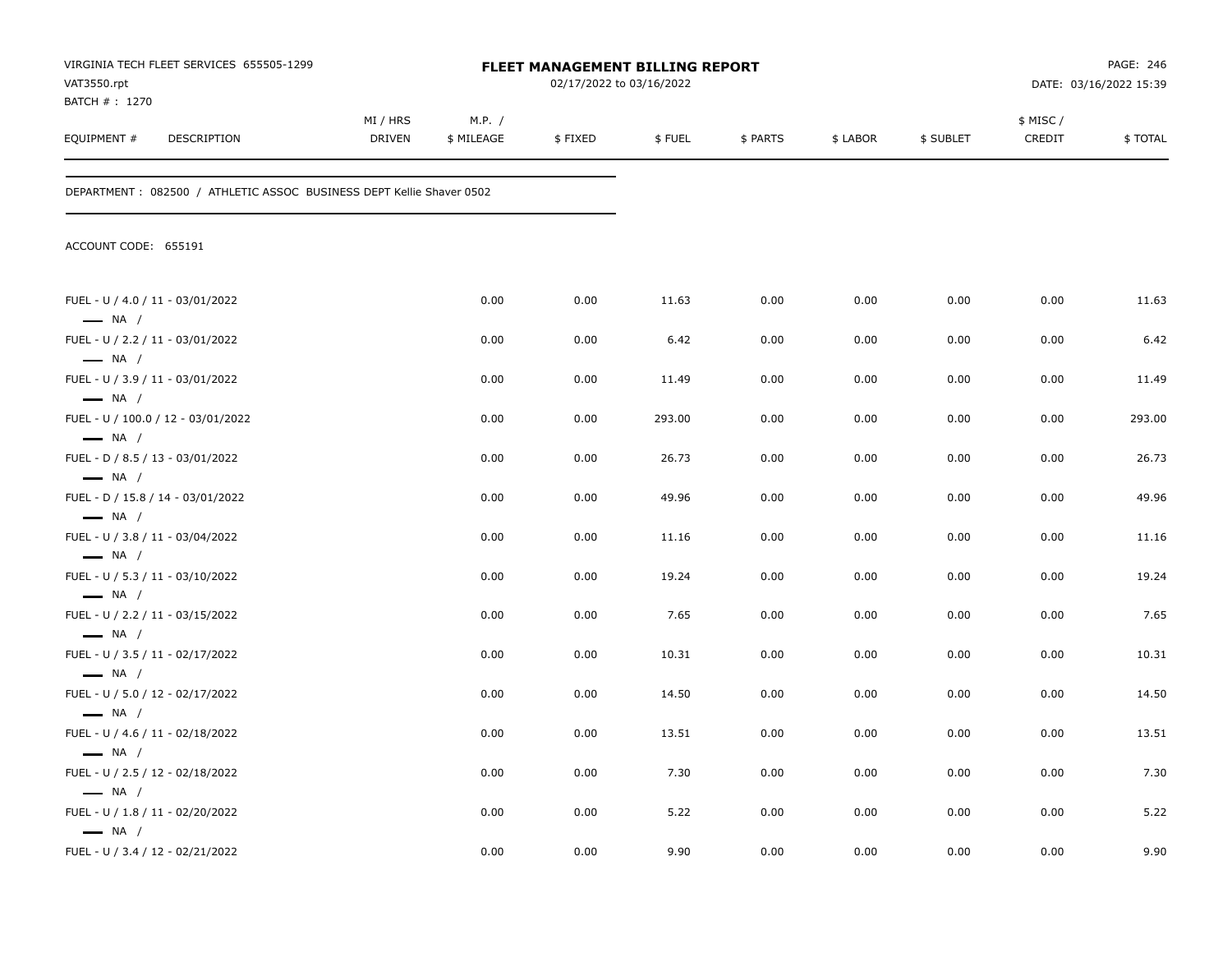| VAT3550.rpt<br>BATCH # : 1270                              | VIRGINIA TECH FLEET SERVICES 655505-1299                             |                           |                      | FLEET MANAGEMENT BILLING REPORT<br>02/17/2022 to 03/16/2022 |        |          |          |           |                    | PAGE: 247<br>DATE: 03/16/2022 15:39 |
|------------------------------------------------------------|----------------------------------------------------------------------|---------------------------|----------------------|-------------------------------------------------------------|--------|----------|----------|-----------|--------------------|-------------------------------------|
| EQUIPMENT #                                                | DESCRIPTION                                                          | MI / HRS<br><b>DRIVEN</b> | M.P. /<br>\$ MILEAGE | \$FIXED                                                     | \$FUEL | \$ PARTS | \$ LABOR | \$ SUBLET | \$ MISC/<br>CREDIT | \$TOTAL                             |
|                                                            | DEPARTMENT: 082500 / ATHLETIC ASSOC BUSINESS DEPT Kellie Shaver 0502 |                           |                      |                                                             |        |          |          |           |                    |                                     |
| $\longrightarrow$ NA /                                     |                                                                      |                           |                      |                                                             |        |          |          |           |                    |                                     |
| FUEL - U / 4.1 / 12 - 02/21/2022<br>$\longrightarrow$ NA / |                                                                      |                           | 0.00                 | 0.00                                                        | 12.01  | 0.00     | 0.00     | 0.00      | 0.00               | 12.01                               |
| FUEL - U / 4.8 / 11 - 02/23/2022<br>$\longrightarrow$ NA / |                                                                      |                           | 0.00                 | 0.00                                                        | 13.98  | 0.00     | 0.00     | 0.00      | 0.00               | 13.98                               |
| FUEL - U / 5.2 / 11 - 02/23/2022<br>$\longrightarrow$ NA / |                                                                      |                           | 0.00                 | 0.00                                                        | 15.15  | 0.00     | 0.00     | 0.00      | 0.00               | 15.15                               |
| $\longrightarrow$ NA /                                     | FUEL - U / 11.6 / 11 - 02/23/2022                                    |                           | 0.00                 | 0.00                                                        | 33.96  | 0.00     | 0.00     | 0.00      | 0.00               | 33.96                               |
| FUEL - U / 4.7 / 12 - 02/23/2022<br>$\longrightarrow$ NA / |                                                                      |                           | 0.00                 | 0.00                                                        | 13.80  | 0.00     | 0.00     | 0.00      | 0.00               | 13.80                               |
| FUEL - U / 4.6 / 12 - 02/23/2022<br>$\longrightarrow$ NA / |                                                                      |                           | 0.00                 | 0.00                                                        | 13.39  | 0.00     | 0.00     | 0.00      | 0.00               | 13.39                               |
| FUEL - U / 5.3 / 11 - 02/23/2022<br>$\longrightarrow$ NA / |                                                                      |                           | 0.00                 | 0.00                                                        | 15.62  | 0.00     | 0.00     | 0.00      | 0.00               | 15.62                               |
| FUEL - U / 2.5 / 11 - 02/25/2022<br>$\longrightarrow$ NA / |                                                                      |                           | 0.00                 | 0.00                                                        | 7.18   | 0.00     | 0.00     | 0.00      | 0.00               | 7.18                                |
| FUEL - U / 1.9 / 11 - 02/25/2022<br>$\longrightarrow$ NA / |                                                                      |                           | 0.00                 | 0.00                                                        | 5.42   | 0.00     | 0.00     | 0.00      | 0.00               | 5.42                                |
| $\longrightarrow$ NA /                                     | FUEL - U / 14.7 / 12 - 02/26/2022                                    |                           | 0.00                 | 0.00                                                        | 42.98  | 0.00     | 0.00     | 0.00      | 0.00               | 42.98                               |
| ead                                                        | 1990 EQUIPMENT                                                       | $\mathbf 0$               | 0.00                 | 0.00                                                        | 671.51 | 0.00     | 0.00     | 0.00      | 0.00               | 671.51                              |
| ACCT: 655191                                               |                                                                      | $\mathbf 0$               | 0.00                 | 0.00                                                        | 671.51 | 0.00     | 0.00     | 0.00      | 0.00               | 671.51                              |
| ACCOUNT CODE: 655201                                       |                                                                      |                           |                      |                                                             |        |          |          |           |                    |                                     |
| $\longrightarrow$ NA /                                     | FUEL - D / 20.2 / 13 - 03/03/2022                                    |                           | 0.00                 | 0.00                                                        | 63.67  | 0.00     | 0.00     | 0.00      | 0.00               | 63.67                               |
|                                                            | FUEL - D / 19.9 / 13 - 03/10/2022                                    |                           | 0.00                 | 0.00                                                        | 62.76  | 0.00     | 0.00     | 0.00      | 0.00               | 62.76                               |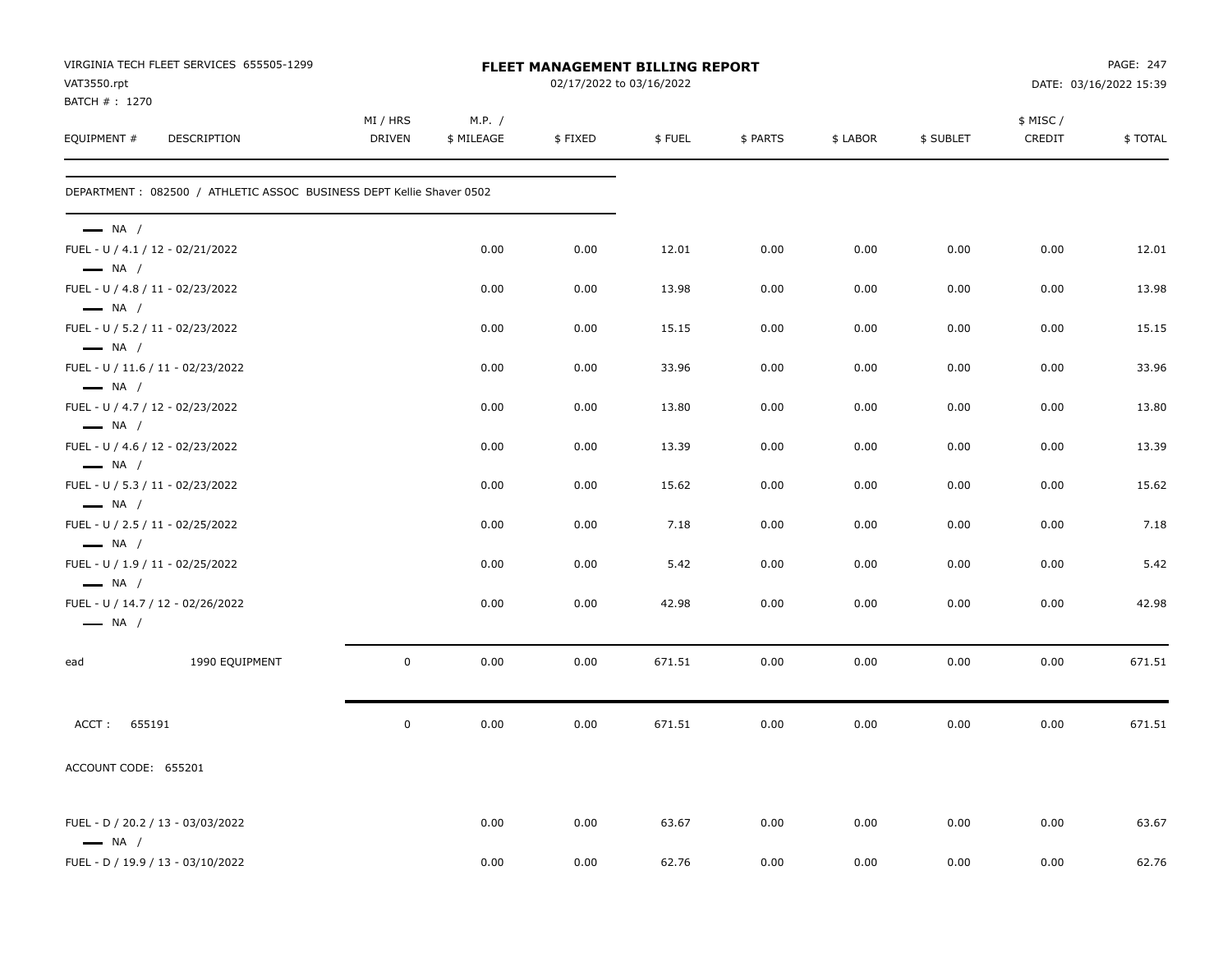| VAT3550.rpt<br>BATCH #: 1270                     | VIRGINIA TECH FLEET SERVICES 655505-1299                             |                |                           |                      | 02/17/2022 to 03/16/2022 | <b>FLEET MANAGEMENT BILLING REPORT</b> |          |          |                  |                    | PAGE: 248<br>DATE: 03/16/2022 15:39 |
|--------------------------------------------------|----------------------------------------------------------------------|----------------|---------------------------|----------------------|--------------------------|----------------------------------------|----------|----------|------------------|--------------------|-------------------------------------|
| EQUIPMENT #                                      | <b>DESCRIPTION</b>                                                   |                | MI / HRS<br><b>DRIVEN</b> | M.P. /<br>\$ MILEAGE | \$FIXED                  | \$FUEL                                 | \$ PARTS | \$ LABOR | \$ SUBLET        | \$ MISC/<br>CREDIT | \$TOTAL                             |
|                                                  | DEPARTMENT: 082500 / ATHLETIC ASSOC BUSINESS DEPT Kellie Shaver 0502 |                |                           |                      |                          |                                        |          |          |                  |                    |                                     |
| $\longrightarrow$ NA /<br>$\longrightarrow$ NA / | FUEL - D / 12.6 / 13 - 02/24/2022                                    |                |                           | 0.00                 | 0.00                     | 39.72                                  | 0.00     | 0.00     | 0.00             | 0.00               | 39.72                               |
| 77332S                                           | 2019 SPRINTER                                                        |                | 1,210                     | 0.00                 | 0.00                     | 166.15                                 | 0.00     | 0.00     | 0.00             | 0.00               | 166.15                              |
| ACCT:                                            | 655201                                                               |                | 1,210                     | 0.00                 | 0.00                     | 166.15                                 | 0.00     | 0.00     | 0.00             | 0.00               | 166.15                              |
|                                                  | DEPARTMENT SUBTOTALS :                                               |                | 1,210                     | 0.00                 | 0.00                     | 837.66                                 | 0.00     | 0.00     | 0.00             | 0.00               | 837.66                              |
|                                                  | <b>BREAKDOWN OF CHARGES:</b>                                         |                |                           | MILEAGE              |                          |                                        | 0.00     |          | PARTS (WO'S)     |                    | 0.00                                |
|                                                  | <b>EQUIPMENT COUNT:</b>                                              | $\overline{2}$ |                           | MOTOR POOL           |                          |                                        | 0.00     |          | PARTS (IND.ISS.) |                    | 0.00                                |
|                                                  | DEPARTMENT:                                                          | 082500         |                           | <b>BASE</b>          |                          |                                        | 0.00     |          | CREDITS          |                    | 0.00                                |
|                                                  |                                                                      |                |                           | INSURANCE            |                          |                                        | 0.00     |          | MISCELLANEOUS    |                    | 0.00                                |
|                                                  |                                                                      |                |                           | <b>OTHER</b>         |                          |                                        | 0.00     | LABOR    |                  |                    | 0.00                                |
|                                                  |                                                                      |                |                           | REPLACEMENT          |                          |                                        | 0.00     |          | <b>SUBLETS</b>   |                    | 0.00                                |
|                                                  |                                                                      |                |                           | <b>FUEL</b>          |                          |                                        | 837.66   |          |                  |                    |                                     |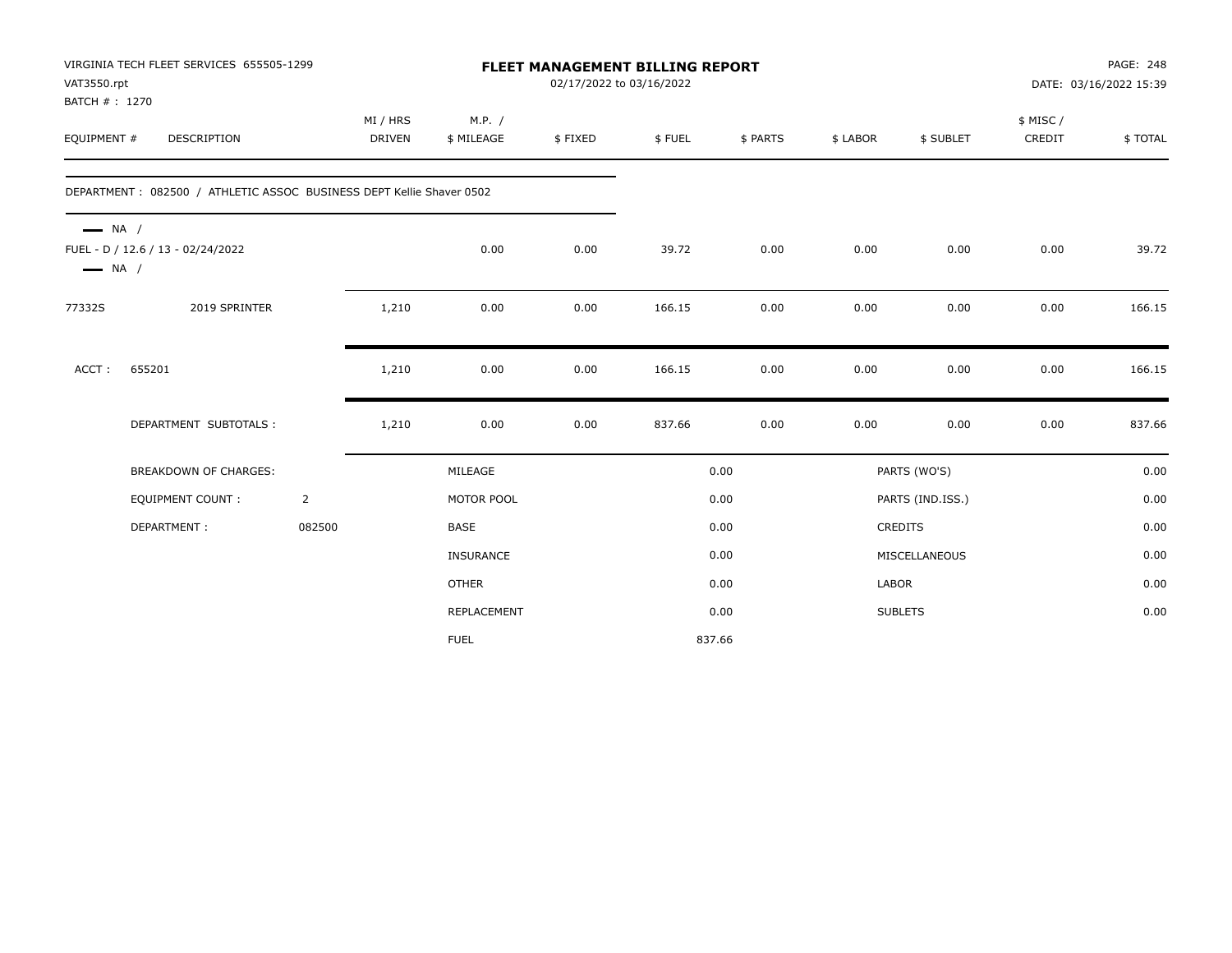| VAT3550.rpt                                                | VIRGINIA TECH FLEET SERVICES 655505-1299                                   |                    |                      | 02/17/2022 to 03/16/2022 | FLEET MANAGEMENT BILLING REPORT |          |          |           | PAGE: 249<br>DATE: 03/16/2022 15:39 |         |
|------------------------------------------------------------|----------------------------------------------------------------------------|--------------------|----------------------|--------------------------|---------------------------------|----------|----------|-----------|-------------------------------------|---------|
| BATCH # : 1270<br>EQUIPMENT#                               | DESCRIPTION                                                                | MI / HRS<br>DRIVEN | M.P. /<br>\$ MILEAGE | \$FIXED                  | \$FUEL                          | \$ PARTS | \$ LABOR | \$ SUBLET | \$ MISC /<br>CREDIT                 | \$TOTAL |
|                                                            | DEPARTMENT : 082502 / External Affairs & Sports Finance Kellie Shaver 0502 |                    |                      |                          |                                 |          |          |           |                                     |         |
| ACCOUNT CODE: 655215                                       |                                                                            |                    |                      |                          |                                 |          |          |           |                                     |         |
| FUEL - U / 0.2 / 11 - 03/02/2022<br>$\longrightarrow$ NA / |                                                                            |                    | 0.00                 | 0.00                     | 0.53                            | 0.00     | 0.00     | 0.00      | 0.00                                | 0.53    |
|                                                            | FUEL - U / 25.0 / 11 - 03/02/2022                                          |                    | 0.00                 | 0.00                     | 73.31                           | 0.00     | 0.00     | 0.00      | 0.00                                | 73.31   |
| $\longrightarrow$ NA /<br>$\longrightarrow$ NA /           | FUEL - U / 20.5 / 11 - 03/09/2022                                          |                    | 0.00                 | 0.00                     | 73.82                           | 0.00     | 0.00     | 0.00      | 0.00                                | 73.82   |
| FUEL - U / 8.2 / 11 - 03/12/2022<br>$\longrightarrow$ NA / |                                                                            |                    | 0.00                 | 0.00                     | 29.64                           | 0.00     | 0.00     | 0.00      | 0.00                                | 29.64   |
| $\longrightarrow$ NA /                                     | FUEL - U / 28.5 / 11 - 03/12/2022                                          |                    | 0.00                 | 0.00                     | 102.74                          | 0.00     | 0.00     | 0.00      | 0.00                                | 102.74  |
| <b>BASE CHARGE</b><br>$\longrightarrow$ NA /               |                                                                            |                    | 0.00                 | 602.00                   | 0.00                            | 0.00     | 0.00     | 0.00      | 0.00                                | 602.00  |
| PA49                                                       | 2010 12 PAS VAN                                                            | 1,043              | 0.00                 | 602.00                   | 280.04                          | 0.00     | 0.00     | 0.00      | 0.00                                | 882.04  |
| $\longrightarrow$ NA /                                     | FUEL - U / 20.7 / 12 - 03/04/2022                                          |                    | 0.00                 | 0.00                     | 60.50                           | 0.00     | 0.00     | 0.00      | 0.00                                | 60.50   |
| $\longrightarrow$ NA /                                     | FUEL - U / 12.4 / 12 - 03/14/2022                                          |                    | 0.00                 | 0.00                     | 44.91                           | 0.00     | 0.00     | 0.00      | 0.00                                | 44.91   |
| $\longrightarrow$ NA /                                     | FUEL - U / 12.5 / 11 - 02/20/2022                                          |                    | 0.00                 | 0.00                     | 36.51                           | 0.00     | 0.00     | 0.00      | 0.00                                | 36.51   |
|                                                            | FUEL - U / 52.8 / CC - 02/24/2022                                          |                    | 0.00                 | 0.00                     | 193.88                          | 0.00     | 0.00     | 0.00      | 0.00                                | 193.88  |
| — NA /<br>$\longrightarrow$ NA /                           | FUEL - U / 12.0 / 12 - 02/25/2022                                          |                    | 0.00                 | 0.00                     | 35.28                           | 0.00     | 0.00     | 0.00      | 0.00                                | 35.28   |
| <b>BASE CHARGE</b><br>$\longrightarrow$ NA /               |                                                                            |                    | 0.00                 | 602.00                   | 0.00                            | 0.00     | 0.00     | 0.00      | 0.00                                | 602.00  |
| pa86                                                       | 2014 12 PAS VAN                                                            | 2,488              | 0.00                 | 602.00                   | 371.08                          | 0.00     | 0.00     | 0.00      | 0.00                                | 973.08  |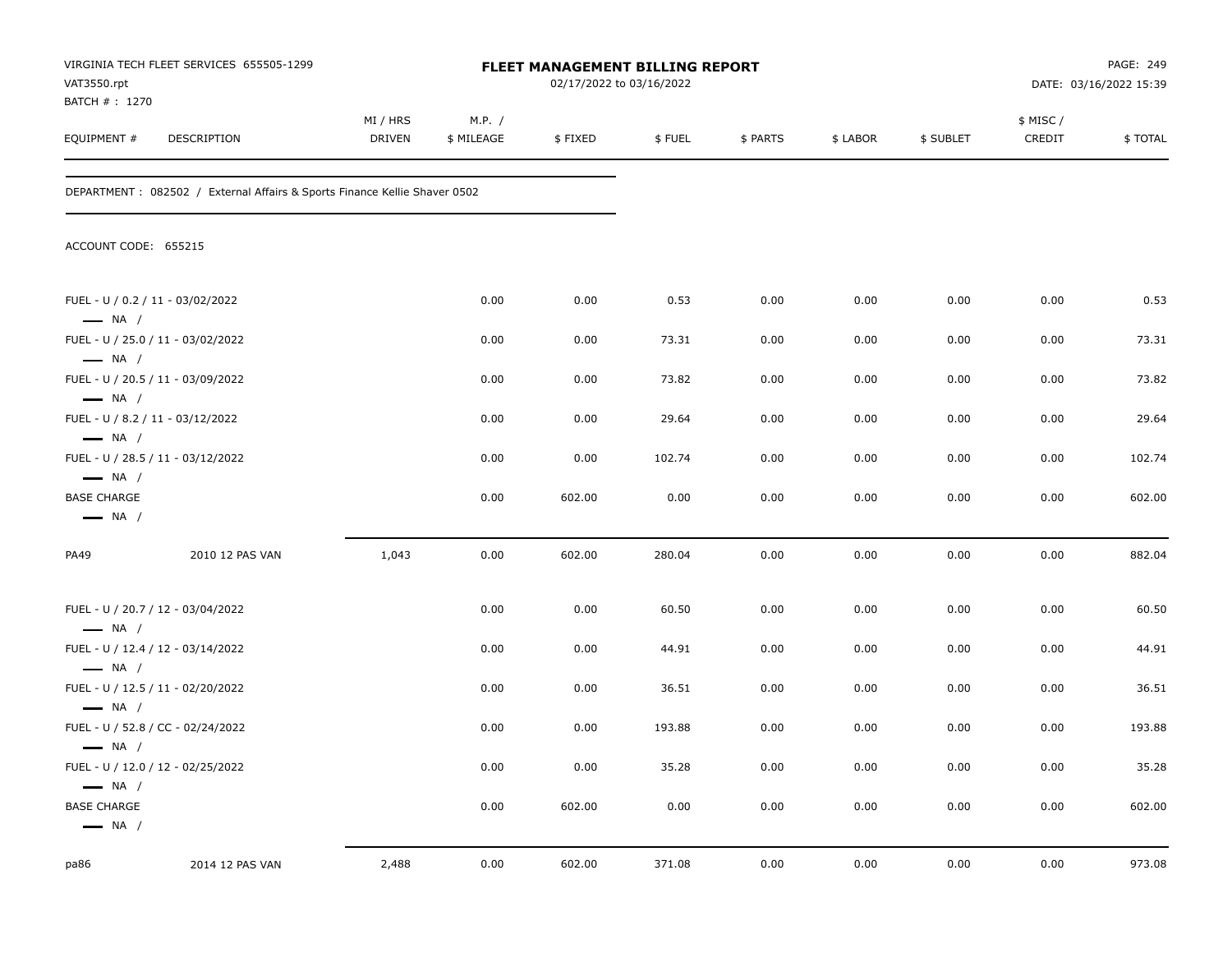| VAT3550.rpt<br>BATCH #: 1270 | VIRGINIA TECH FLEET SERVICES 655505-1299                                   |                |                    |                      | <b>FLEET MANAGEMENT BILLING REPORT</b><br>02/17/2022 to 03/16/2022 |          |          |              |                  | PAGE: 250<br>DATE: 03/16/2022 15:39 |          |
|------------------------------|----------------------------------------------------------------------------|----------------|--------------------|----------------------|--------------------------------------------------------------------|----------|----------|--------------|------------------|-------------------------------------|----------|
| EQUIPMENT #                  | <b>DESCRIPTION</b>                                                         |                | MI / HRS<br>DRIVEN | M.P. /<br>\$ MILEAGE | \$FIXED                                                            | \$FUEL   | \$ PARTS | \$ LABOR     | \$ SUBLET        | \$ MISC /<br>CREDIT                 | \$TOTAL  |
|                              | DEPARTMENT : 082502 / External Affairs & Sports Finance Kellie Shaver 0502 |                |                    |                      |                                                                    |          |          |              |                  |                                     |          |
| ACCT:                        | 655215                                                                     |                | 3,531              | 0.00                 | 1,204.00                                                           | 651.12   | 0.00     | 0.00         | 0.00             | 0.00                                | 1,855.12 |
|                              | DEPARTMENT SUBTOTALS :                                                     |                | 3,531              | 0.00                 | 1,204.00                                                           | 651.12   | 0.00     | 0.00         | 0.00             | 0.00                                | 1,855.12 |
|                              | <b>BREAKDOWN OF CHARGES:</b>                                               |                |                    | MILEAGE              |                                                                    |          | 0.00     |              | PARTS (WO'S)     |                                     | 0.00     |
|                              | <b>EQUIPMENT COUNT:</b>                                                    | $\overline{2}$ |                    | MOTOR POOL           |                                                                    |          | 0.00     |              | PARTS (IND.ISS.) |                                     | 0.00     |
|                              | DEPARTMENT:                                                                | 082502         |                    | <b>BASE</b>          |                                                                    | 1,204.00 |          |              | CREDITS          |                                     | 0.00     |
|                              |                                                                            |                |                    | <b>INSURANCE</b>     |                                                                    |          | 0.00     |              | MISCELLANEOUS    |                                     | 0.00     |
|                              |                                                                            |                |                    | <b>OTHER</b>         |                                                                    |          | 0.00     | <b>LABOR</b> |                  |                                     | 0.00     |
|                              |                                                                            |                |                    | REPLACEMENT          |                                                                    |          | 0.00     |              | <b>SUBLETS</b>   |                                     | 0.00     |
|                              |                                                                            |                |                    | <b>FUEL</b>          |                                                                    | 651.12   |          |              |                  |                                     |          |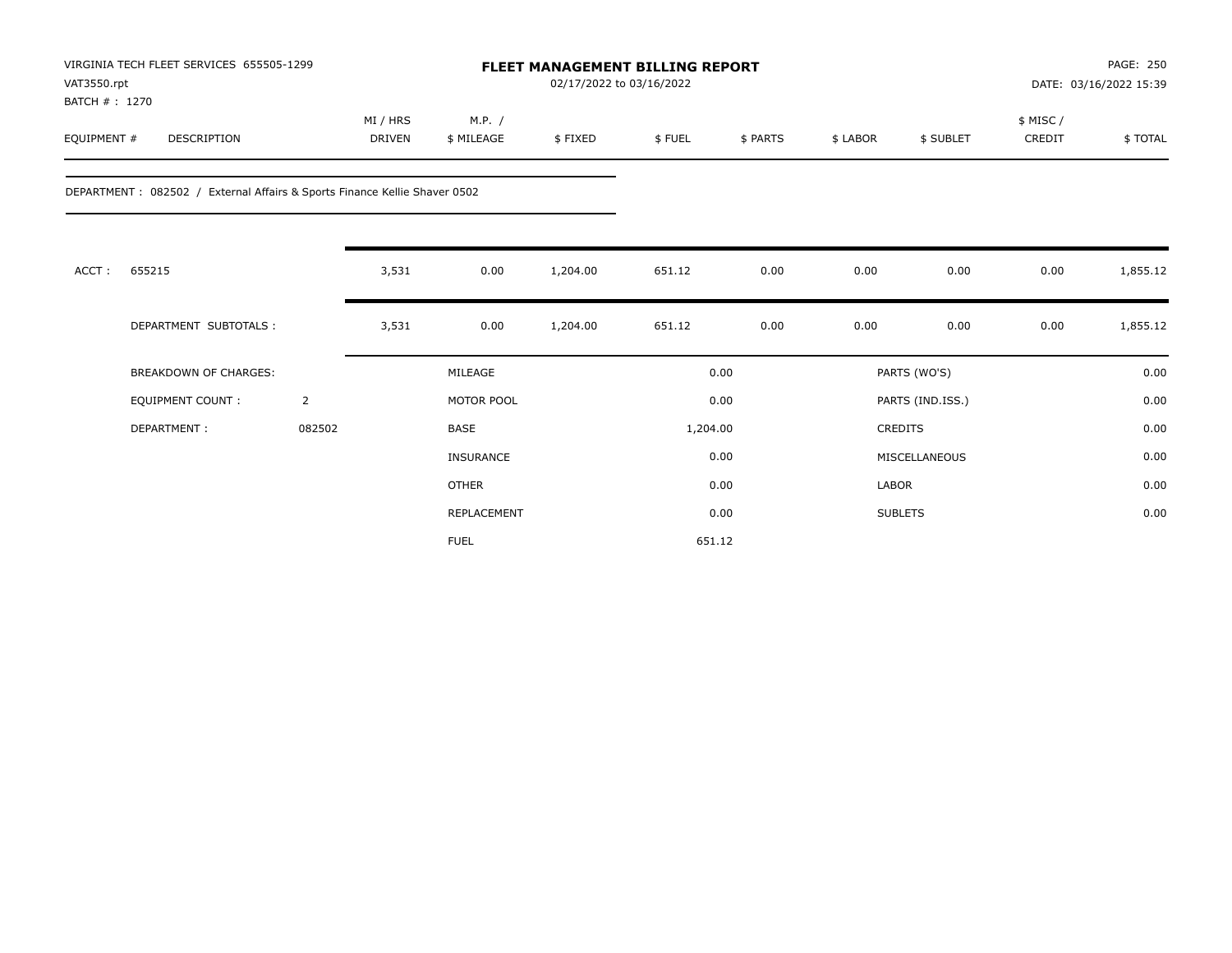| VAT3550.rpt<br>BATCH # : 1270                    | VIRGINIA TECH FLEET SERVICES 655505-1299                              |              |                           |                      |         | FLEET MANAGEMENT BILLING REPORT<br>02/17/2022 to 03/16/2022 |          |          |                  | PAGE: 251<br>DATE: 03/16/2022 15:39 |         |
|--------------------------------------------------|-----------------------------------------------------------------------|--------------|---------------------------|----------------------|---------|-------------------------------------------------------------|----------|----------|------------------|-------------------------------------|---------|
| EQUIPMENT #                                      | DESCRIPTION                                                           |              | MI / HRS<br><b>DRIVEN</b> | M.P. /<br>\$ MILEAGE | \$FIXED | \$FUEL                                                      | \$ PARTS | \$ LABOR | \$ SUBLET        | \$ MISC /<br>CREDIT                 | \$TOTAL |
|                                                  | DEPARTMENT : 082503 / Athletic Business Department Kellie Shaver 0502 |              |                           |                      |         |                                                             |          |          |                  |                                     |         |
|                                                  | ACCOUNT CODE: 655423                                                  |              |                           |                      |         |                                                             |          |          |                  |                                     |         |
| $\longrightarrow$ NA /                           | FUEL - D / 21.8 / 13 - 03/07/2022                                     |              |                           | 0.00                 | 0.00    | 68.95                                                       | 0.00     | 0.00     | 0.00             | 0.00                                | 68.95   |
|                                                  | FUEL - D / 9.4 / 14 - 02/25/2022                                      |              |                           | 0.00                 | 0.00    | 29.58                                                       | 0.00     | 0.00     | 0.00             | 0.00                                | 29.58   |
| $\longrightarrow$ NA /<br>$\longrightarrow$ NA / | PARTS ISSUE # I312331                                                 |              |                           | 0.00                 | 0.00    | 0.00                                                        | 6.57     | 0.00     | 0.00             | 0.00                                | 6.57    |
| 68301S                                           | 2015 SPRINTER                                                         |              | 531                       | 0.00                 | 0.00    | 98.53                                                       | 6.57     | 0.00     | 0.00             | 0.00                                | 105.10  |
| ACCT:                                            | 655423                                                                |              | 531                       | 0.00                 | 0.00    | 98.53                                                       | 6.57     | 0.00     | 0.00             | 0.00                                | 105.10  |
|                                                  | DEPARTMENT SUBTOTALS :                                                |              | 531                       | 0.00                 | 0.00    | 98.53                                                       | 6.57     | 0.00     | 0.00             | 0.00                                | 105.10  |
|                                                  | BREAKDOWN OF CHARGES:                                                 |              |                           | MILEAGE              |         |                                                             | 0.00     |          | PARTS (WO'S)     |                                     | 0.00    |
|                                                  | <b>EQUIPMENT COUNT:</b>                                               | $\mathbf{1}$ |                           | MOTOR POOL           |         |                                                             | 0.00     |          | PARTS (IND.ISS.) |                                     | 6.57    |
|                                                  | DEPARTMENT:                                                           | 082503       |                           | BASE                 |         |                                                             | 0.00     |          | <b>CREDITS</b>   |                                     | 0.00    |
|                                                  |                                                                       |              |                           | <b>INSURANCE</b>     |         |                                                             | 0.00     |          | MISCELLANEOUS    |                                     | 0.00    |
|                                                  |                                                                       |              |                           | <b>OTHER</b>         |         |                                                             | 0.00     | LABOR    |                  |                                     | 0.00    |
|                                                  |                                                                       |              |                           | <b>REPLACEMENT</b>   |         |                                                             | 0.00     |          | <b>SUBLETS</b>   |                                     | 0.00    |
|                                                  |                                                                       |              |                           | <b>FUEL</b>          |         |                                                             | 98.53    |          |                  |                                     |         |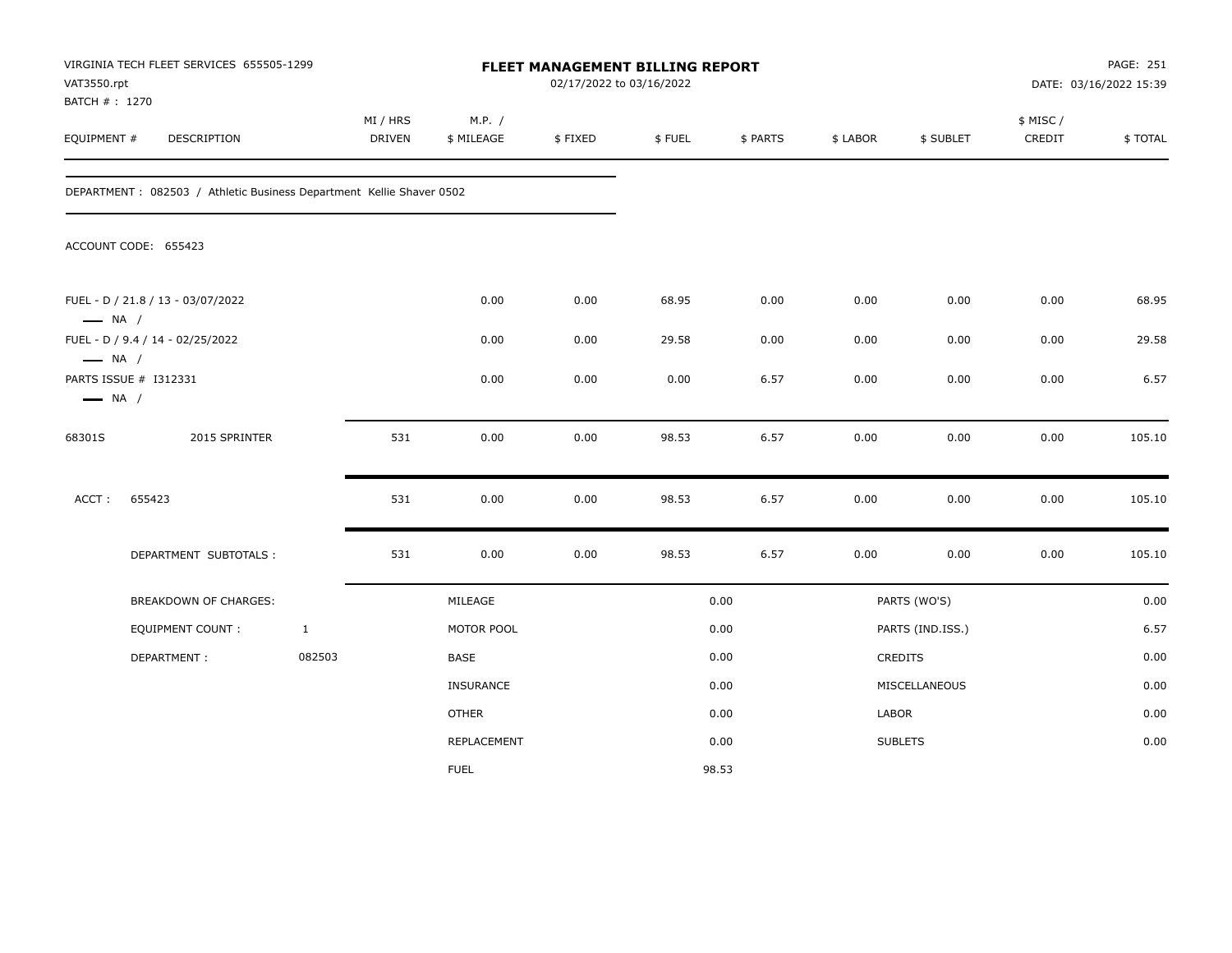| VAT3550.rpt<br>BATCH # : 1270                | VIRGINIA TECH FLEET SERVICES 655505-1299                       |              |                           |                      | 02/17/2022 to 03/16/2022 | FLEET MANAGEMENT BILLING REPORT |          |          |                  |                     | PAGE: 252<br>DATE: 03/16/2022 15:39 |
|----------------------------------------------|----------------------------------------------------------------|--------------|---------------------------|----------------------|--------------------------|---------------------------------|----------|----------|------------------|---------------------|-------------------------------------|
| EQUIPMENT #                                  | DESCRIPTION                                                    |              | MI / HRS<br><b>DRIVEN</b> | M.P. /<br>\$ MILEAGE | \$FIXED                  | \$FUEL                          | \$ PARTS | \$ LABOR | \$ SUBLET        | \$ MISC /<br>CREDIT | \$TOTAL                             |
|                                              | DEPARTMENT : 082504 / Athletics Post Season Kellie Shaver 0502 |              |                           |                      |                          |                                 |          |          |                  |                     |                                     |
|                                              | ACCOUNT CODE: 655202                                           |              |                           |                      |                          |                                 |          |          |                  |                     |                                     |
| $\longrightarrow$ NA /                       | FUEL - U / 26.6 / 12 - 03/08/2022                              |              |                           | 0.00                 | 0.00                     | 96.10                           | 0.00     | 0.00     | 0.00             | 0.00                | 96.10                               |
|                                              | FUEL - U / 53.4 / CC - 02/24/2022                              |              |                           | 0.00                 | 0.00                     | 200.31                          | 0.00     | 0.00     | 0.00             | 0.00                | 200.31                              |
| $\longrightarrow$ NA /                       | FUEL - U / 17.2 / 11 - 02/24/2022                              |              |                           | 0.00                 | 0.00                     | 50.45                           | 0.00     | 0.00     | 0.00             | 0.00                | 50.45                               |
| $\longrightarrow$ NA /                       |                                                                |              |                           |                      |                          |                                 |          |          |                  |                     |                                     |
| <b>BASE CHARGE</b><br>$\longrightarrow$ NA / |                                                                |              |                           | 0.00                 | 602.00                   | 0.00                            | 0.00     | 0.00     | 0.00             | 0.00                | 602.00                              |
| PA6                                          | 2015 12 PAS VAN                                                |              | 1,630                     | 0.00                 | 602.00                   | 346.86                          | 0.00     | 0.00     | 0.00             | 0.00                | 948.86                              |
| ACCT:                                        | 655202                                                         |              | 1,630                     | 0.00                 | 602.00                   | 346.86                          | 0.00     | 0.00     | 0.00             | 0.00                | 948.86                              |
|                                              | DEPARTMENT SUBTOTALS :                                         |              | 1,630                     | 0.00                 | 602.00                   | 346.86                          | 0.00     | 0.00     | 0.00             | 0.00                | 948.86                              |
|                                              | <b>BREAKDOWN OF CHARGES:</b>                                   |              |                           | MILEAGE              |                          |                                 | 0.00     |          | PARTS (WO'S)     |                     | 0.00                                |
|                                              | <b>EQUIPMENT COUNT:</b>                                        | $\mathbf{1}$ |                           | MOTOR POOL           |                          |                                 | 0.00     |          | PARTS (IND.ISS.) |                     | 0.00                                |
|                                              | DEPARTMENT:                                                    | 082504       |                           | BASE                 |                          | 602.00                          |          |          | CREDITS          |                     | 0.00                                |
|                                              |                                                                |              |                           | <b>INSURANCE</b>     |                          |                                 | 0.00     |          | MISCELLANEOUS    |                     | 0.00                                |
|                                              |                                                                |              |                           | <b>OTHER</b>         |                          |                                 | 0.00     | LABOR    |                  |                     | 0.00                                |
|                                              |                                                                |              |                           | REPLACEMENT          |                          |                                 | 0.00     |          | <b>SUBLETS</b>   |                     | 0.00                                |
|                                              |                                                                |              |                           | <b>FUEL</b>          |                          | 346.86                          |          |          |                  |                     |                                     |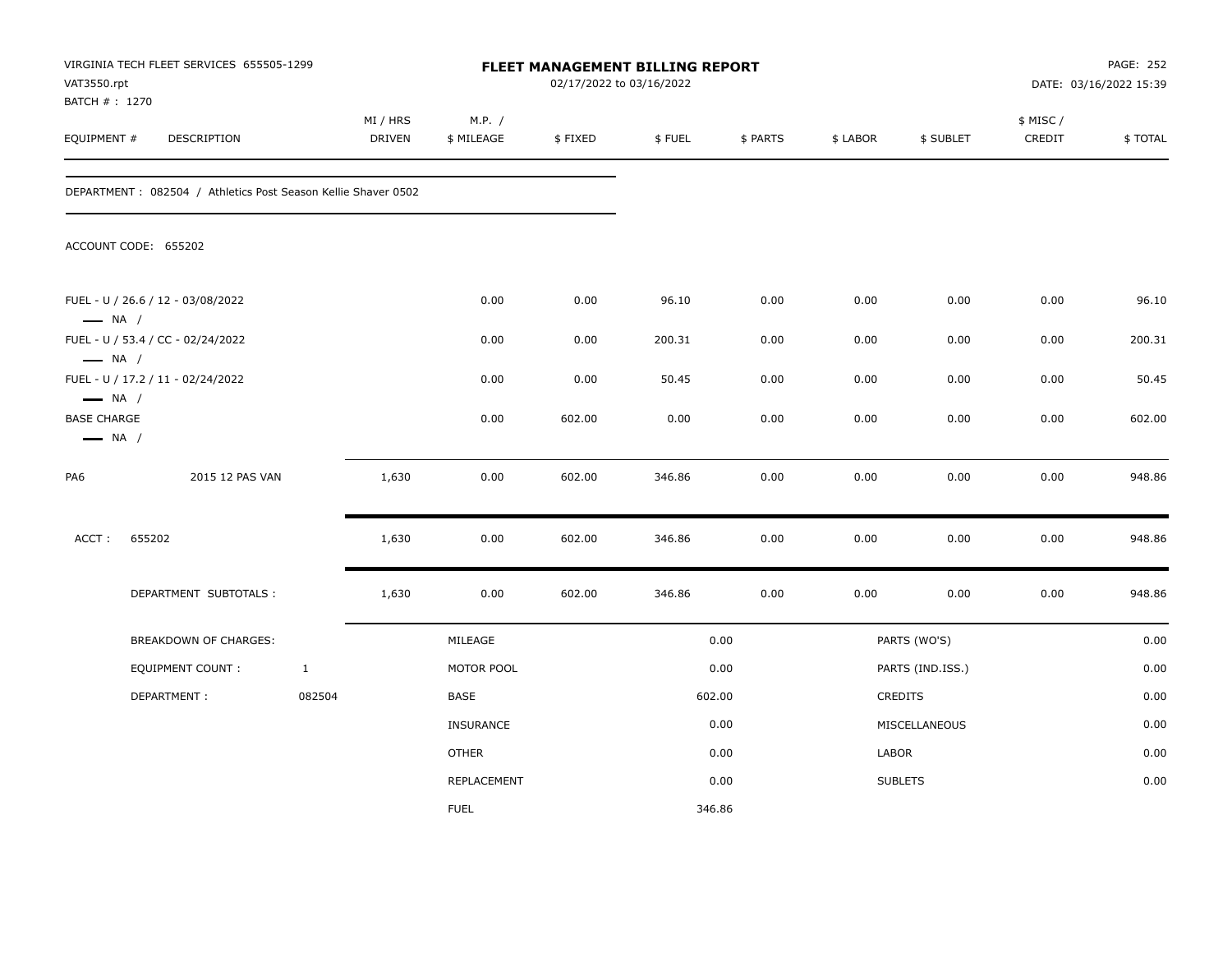|                        | VIRGINIA TECH FLEET SERVICES 655505-1299<br>VAT3550.rpt<br>BATCH #: 1270 |              | <b>FLEET MANAGEMENT BILLING REPORT</b><br>02/17/2022 to 03/16/2022 |                      |         |        |          |          |                  | PAGE: 253<br>DATE: 03/16/2022 15:39 |         |
|------------------------|--------------------------------------------------------------------------|--------------|--------------------------------------------------------------------|----------------------|---------|--------|----------|----------|------------------|-------------------------------------|---------|
| EQUIPMENT #            | DESCRIPTION                                                              |              | MI / HRS<br>DRIVEN                                                 | M.P. /<br>\$ MILEAGE | \$FIXED | \$FUEL | \$ PARTS | \$ LABOR | \$ SUBLET        | \$ MISC /<br>CREDIT                 | \$TOTAL |
|                        | DEPARTMENT: 083054 / Dining Food Stores Jonathon Poff 0428               |              |                                                                    |                      |         |        |          |          |                  |                                     |         |
|                        | ACCOUNT CODE: 153104                                                     |              |                                                                    |                      |         |        |          |          |                  |                                     |         |
| $\longrightarrow$ NA / | FUEL - U / 14.0 / 11 - 03/07/2022                                        |              |                                                                    | 0.00                 | 0.00    | 50.65  | 0.00     | 0.00     | 0.00             | 0.00                                | 50.65   |
| 76251s                 | 2018 ESCAPE                                                              |              | 215                                                                | 0.00                 | 0.00    | 50.65  | 0.00     | 0.00     | 0.00             | 0.00                                | 50.65   |
| ACCT:                  | 153104                                                                   |              | 215                                                                | 0.00                 | 0.00    | 50.65  | 0.00     | 0.00     | 0.00             | 0.00                                | 50.65   |
|                        | DEPARTMENT SUBTOTALS :                                                   |              | 215                                                                | 0.00                 | 0.00    | 50.65  | 0.00     | 0.00     | 0.00             | 0.00                                | 50.65   |
|                        | <b>BREAKDOWN OF CHARGES:</b>                                             |              |                                                                    | MILEAGE              |         |        | 0.00     |          | PARTS (WO'S)     |                                     | 0.00    |
|                        | <b>EQUIPMENT COUNT:</b>                                                  | $\mathbf{1}$ |                                                                    | MOTOR POOL           |         |        | 0.00     |          | PARTS (IND.ISS.) |                                     | 0.00    |
|                        | DEPARTMENT:                                                              | 083054       |                                                                    | <b>BASE</b>          |         |        | 0.00     |          | CREDITS          |                                     | 0.00    |
|                        |                                                                          |              |                                                                    | <b>INSURANCE</b>     |         |        | 0.00     |          | MISCELLANEOUS    |                                     | 0.00    |
|                        |                                                                          |              |                                                                    | <b>OTHER</b>         |         |        | 0.00     | LABOR    |                  |                                     | 0.00    |
|                        |                                                                          |              |                                                                    | <b>REPLACEMENT</b>   |         |        | 0.00     |          | <b>SUBLETS</b>   |                                     | 0.00    |
|                        |                                                                          |              |                                                                    | <b>FUEL</b>          |         |        | 50.65    |          |                  |                                     |         |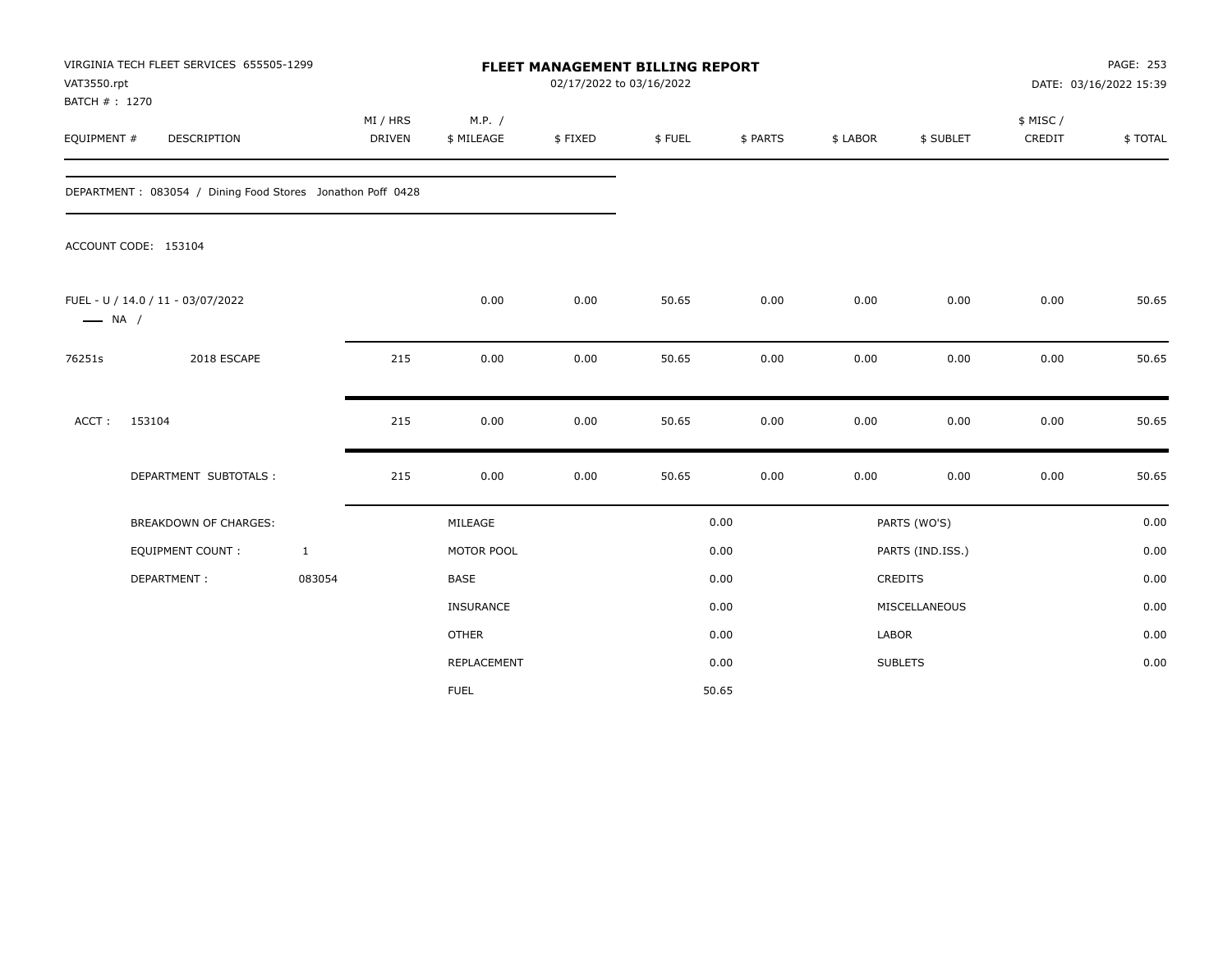| VAT3550.rpt<br>BATCH # : 1270 | VIRGINIA TECH FLEET SERVICES 655505-1299                                   |                           | FLEET MANAGEMENT BILLING REPORT<br>02/17/2022 to 03/16/2022 |         |        |          |          |                  |                     | PAGE: 254<br>DATE: 03/16/2022 15:39 |  |
|-------------------------------|----------------------------------------------------------------------------|---------------------------|-------------------------------------------------------------|---------|--------|----------|----------|------------------|---------------------|-------------------------------------|--|
| EQUIPMENT #                   | DESCRIPTION                                                                | MI / HRS<br><b>DRIVEN</b> | M.P. /<br>\$ MILEAGE                                        | \$FIXED | \$FUEL | \$ PARTS | \$ LABOR | \$ SUBLET        | \$ MISC /<br>CREDIT | \$TOTAL                             |  |
|                               | DEPARTMENT: 087600 / Rappahannock Coop Ext PO Box 119 Washington, VA 22747 |                           |                                                             |         |        |          |          |                  |                     |                                     |  |
|                               | ACCOUNT CODE: 140259                                                       |                           |                                                             |         |        |          |          |                  |                     |                                     |  |
| $\longrightarrow$ NA /        | FUEL - U / 41.6 / CC - 02/24/2022                                          |                           | 0.00                                                        | 0.00    | 138.48 | 0.00     | 0.00     | 0.00             | 0.00                | 138.48                              |  |
| 74608s                        | 2012 IMPALA                                                                | 1,003                     | 0.00                                                        | 0.00    | 138.48 | 0.00     | 0.00     | 0.00             | 0.00                | 138.48                              |  |
| ACCT:                         | 140259                                                                     | 1,003                     | 0.00                                                        | 0.00    | 138.48 | 0.00     | 0.00     | 0.00             | 0.00                | 138.48                              |  |
|                               | DEPARTMENT SUBTOTALS :                                                     | 1,003                     | 0.00                                                        | 0.00    | 138.48 | 0.00     | 0.00     | 0.00             | 0.00                | 138.48                              |  |
|                               | <b>BREAKDOWN OF CHARGES:</b>                                               |                           | MILEAGE                                                     |         |        | 0.00     |          | PARTS (WO'S)     |                     | 0.00                                |  |
|                               | <b>EQUIPMENT COUNT:</b>                                                    | $\mathbf{1}$              | MOTOR POOL                                                  |         |        | 0.00     |          | PARTS (IND.ISS.) |                     | 0.00                                |  |
|                               | DEPARTMENT:                                                                | 087600                    | <b>BASE</b>                                                 |         |        | 0.00     |          | <b>CREDITS</b>   |                     | 0.00                                |  |
|                               |                                                                            |                           | <b>INSURANCE</b>                                            |         |        | 0.00     |          | MISCELLANEOUS    |                     | 0.00                                |  |
|                               |                                                                            |                           | <b>OTHER</b>                                                |         |        | 0.00     | LABOR    |                  |                     | 0.00                                |  |
|                               |                                                                            |                           | <b>REPLACEMENT</b>                                          |         |        | 0.00     |          | <b>SUBLETS</b>   |                     | 0.00                                |  |
|                               |                                                                            |                           | <b>FUEL</b>                                                 |         |        | 138.48   |          |                  |                     |                                     |  |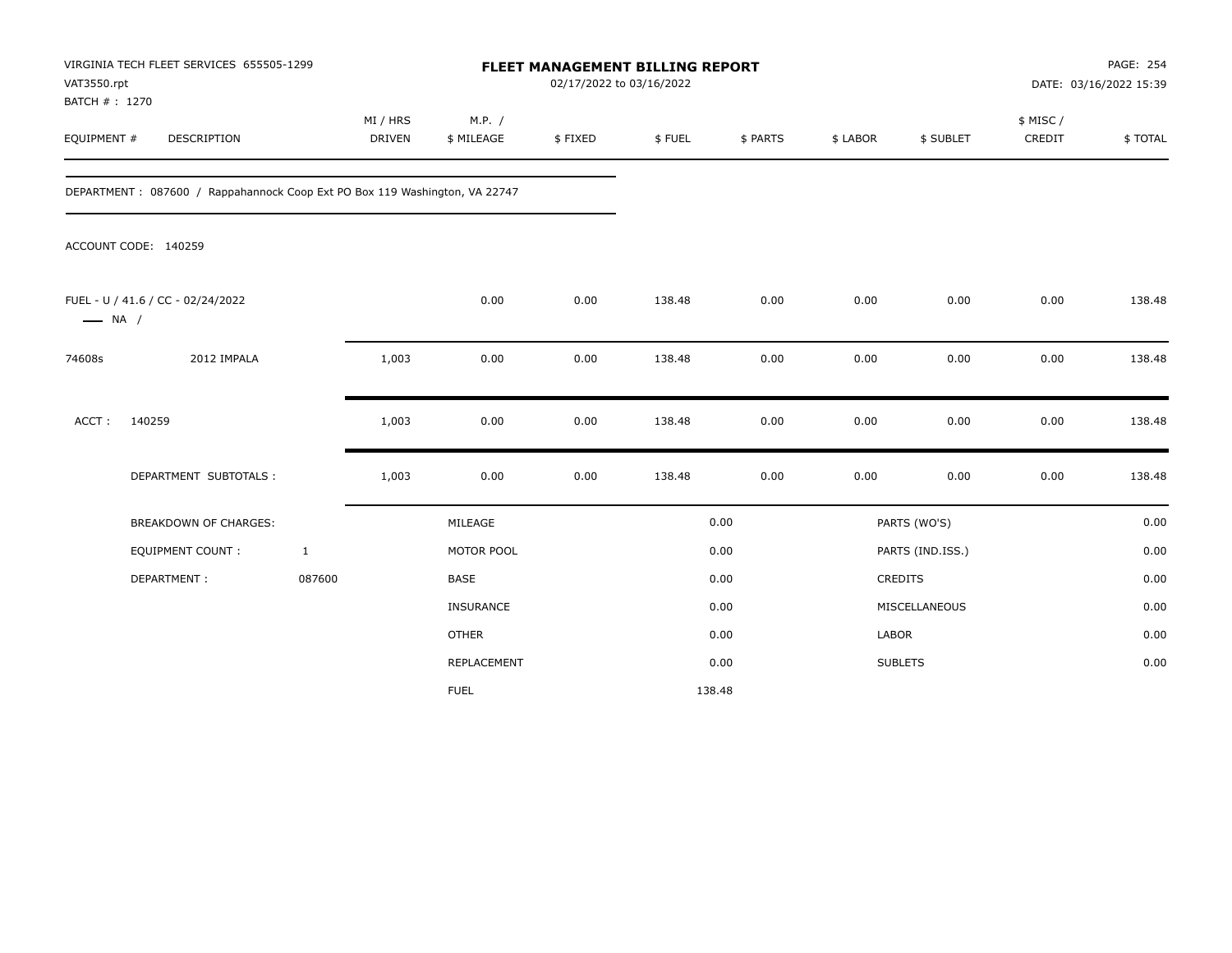| VAT3550.rpt                                                 | VIRGINIA TECH FLEET SERVICES 655505-1299                                         |                | FLEET MANAGEMENT BILLING REPORT<br>02/17/2022 to 03/16/2022 |                      |         |        |          |          |                  | PAGE: 255<br>DATE: 03/16/2022 15:39 |         |
|-------------------------------------------------------------|----------------------------------------------------------------------------------|----------------|-------------------------------------------------------------|----------------------|---------|--------|----------|----------|------------------|-------------------------------------|---------|
| BATCH # : 1270<br>EQUIPMENT #                               | DESCRIPTION                                                                      |                | MI / HRS<br>DRIVEN                                          | M.P. /<br>\$ MILEAGE | \$FIXED | \$FUEL | \$ PARTS | \$ LABOR | \$ SUBLET        | \$ MISC /<br>CREDIT                 | \$TOTAL |
|                                                             | DEPARTMENT: 088200 / Rockingham Ext 965 Pleasant Valley Rd Harrisonburg VA 22801 |                |                                                             |                      |         |        |          |          |                  |                                     |         |
|                                                             | ACCOUNT CODE: 140201                                                             |                |                                                             |                      |         |        |          |          |                  |                                     |         |
| $\longrightarrow$ NA /                                      | FUEL - U / 15.1 / CC - 02/24/2022                                                |                |                                                             | 0.00                 | 0.00    | 49.73  | 0.00     | 0.00     | 0.00             | 0.00                                | 49.73   |
| 65573s                                                      | 2013 Caravan                                                                     |                | 309                                                         | 0.00                 | 0.00    | 49.73  | 0.00     | 0.00     | 0.00             | 0.00                                | 49.73   |
| FUEL - U / 58.4 / CC - 02/24/2022<br>$\longrightarrow$ NA / |                                                                                  |                |                                                             | 0.00                 | 0.00    | 192.72 | 0.00     | 0.00     | 0.00             | 0.00                                | 192.72  |
| 80214S                                                      | 2020 Caravan                                                                     |                | 1,182                                                       | 0.00                 | 0.00    | 192.72 | 0.00     | 0.00     | 0.00             | 0.00                                | 192.72  |
| ACCT:                                                       | 140201                                                                           |                | 1,491                                                       | 0.00                 | 0.00    | 242.45 | 0.00     | 0.00     | 0.00             | 0.00                                | 242.45  |
|                                                             | DEPARTMENT SUBTOTALS :                                                           |                | 1,491                                                       | 0.00                 | 0.00    | 242.45 | 0.00     | 0.00     | 0.00             | 0.00                                | 242.45  |
|                                                             | BREAKDOWN OF CHARGES:                                                            |                |                                                             | MILEAGE              |         |        | 0.00     |          | PARTS (WO'S)     |                                     | 0.00    |
|                                                             | <b>EQUIPMENT COUNT:</b>                                                          | $\overline{2}$ |                                                             | MOTOR POOL           |         |        | 0.00     |          | PARTS (IND.ISS.) |                                     | 0.00    |
|                                                             | DEPARTMENT:                                                                      | 088200         |                                                             | <b>BASE</b>          |         |        | 0.00     |          | CREDITS          |                                     | 0.00    |
|                                                             |                                                                                  |                |                                                             | INSURANCE            |         |        | 0.00     |          | MISCELLANEOUS    |                                     | 0.00    |
|                                                             |                                                                                  |                |                                                             | <b>OTHER</b>         |         |        | 0.00     | LABOR    |                  |                                     | 0.00    |
|                                                             |                                                                                  |                |                                                             | REPLACEMENT          |         |        | 0.00     |          | <b>SUBLETS</b>   |                                     | 0.00    |
|                                                             |                                                                                  |                |                                                             | <b>FUEL</b>          |         |        | 242.45   |          |                  |                                     |         |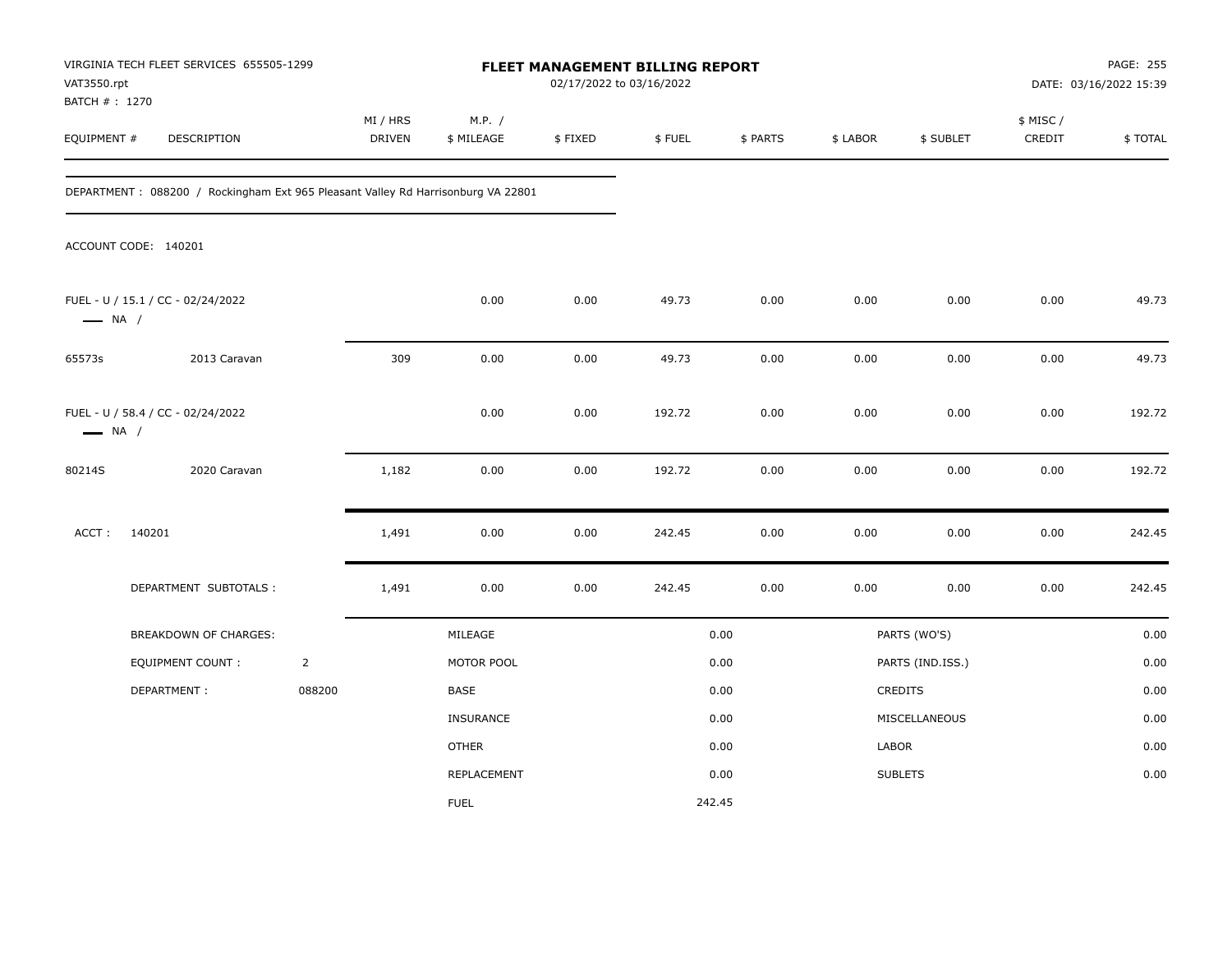| VAT3550.rpt<br>BATCH #: 1270                               | VIRGINIA TECH FLEET SERVICES 655505-1299                      | FLEET MANAGEMENT BILLING REPORT<br>02/17/2022 to 03/16/2022 |                      |          |        |          |          |           | PAGE: 256<br>DATE: 03/16/2022 15:39 |          |
|------------------------------------------------------------|---------------------------------------------------------------|-------------------------------------------------------------|----------------------|----------|--------|----------|----------|-----------|-------------------------------------|----------|
| EQUIPMENT #                                                | DESCRIPTION                                                   | MI / HRS<br><b>DRIVEN</b>                                   | M.P. /<br>\$ MILEAGE | \$FIXED  | \$FUEL | \$ PARTS | \$ LABOR | \$ SUBLET | \$ MISC/<br>CREDIT                  | \$TOTAL  |
|                                                            | DEPARTMENT: 099500 / CENTRAL TRANSPORTATION Melissa Ball 0558 |                                                             |                      |          |        |          |          |           |                                     |          |
| ACCOUNT CODE: 175263                                       |                                                               |                                                             |                      |          |        |          |          |           |                                     |          |
| <b>BASE CHARGE</b><br>$\longrightarrow$ NA /               |                                                               |                                                             | 0.00                 | 883.00   | 0.00   | 0.00     | 0.00     | 0.00      | 0.00                                | 883.00   |
| PA41                                                       | 2014 IMPALA                                                   | $\mathbf 0$                                                 | 0.00                 | 883.00   | 0.00   | 0.00     | 0.00     | 0.00      | 0.00                                | 883.00   |
| <b>BASE CHARGE</b><br>$\longrightarrow$ NA /               |                                                               |                                                             | 0.00                 | 883.00   | 0.00   | 0.00     | 0.00     | 0.00      | 0.00                                | 883.00   |
| <b>PA61</b>                                                | 2016 IMPALA                                                   | $\mathbf 0$                                                 | 0.00                 | 883.00   | 0.00   | 0.00     | 0.00     | 0.00      | 0.00                                | 883.00   |
| FUEL - U / 7.7 / 11 - 02/18/2022<br>$\longrightarrow$ NA / |                                                               |                                                             | 0.00                 | 0.00     | 22.53  | 0.00     | 0.00     | 0.00      | 0.00                                | 22.53    |
| <b>BASE CHARGE</b><br>$\longrightarrow$ NA /               |                                                               |                                                             | 0.00                 | 461.00   | 0.00   | 0.00     | 0.00     | 0.00      | 0.00                                | 461.00   |
| PA7                                                        | 2017 Corolla                                                  | 377                                                         | 0.00                 | 461.00   | 22.53  | 0.00     | 0.00     | 0.00      | 0.00                                | 483.53   |
| ACCT: 175263                                               |                                                               | 377                                                         | 0.00                 | 2,227.00 | 22.53  | 0.00     | 0.00     | 0.00      | 0.00                                | 2,249.53 |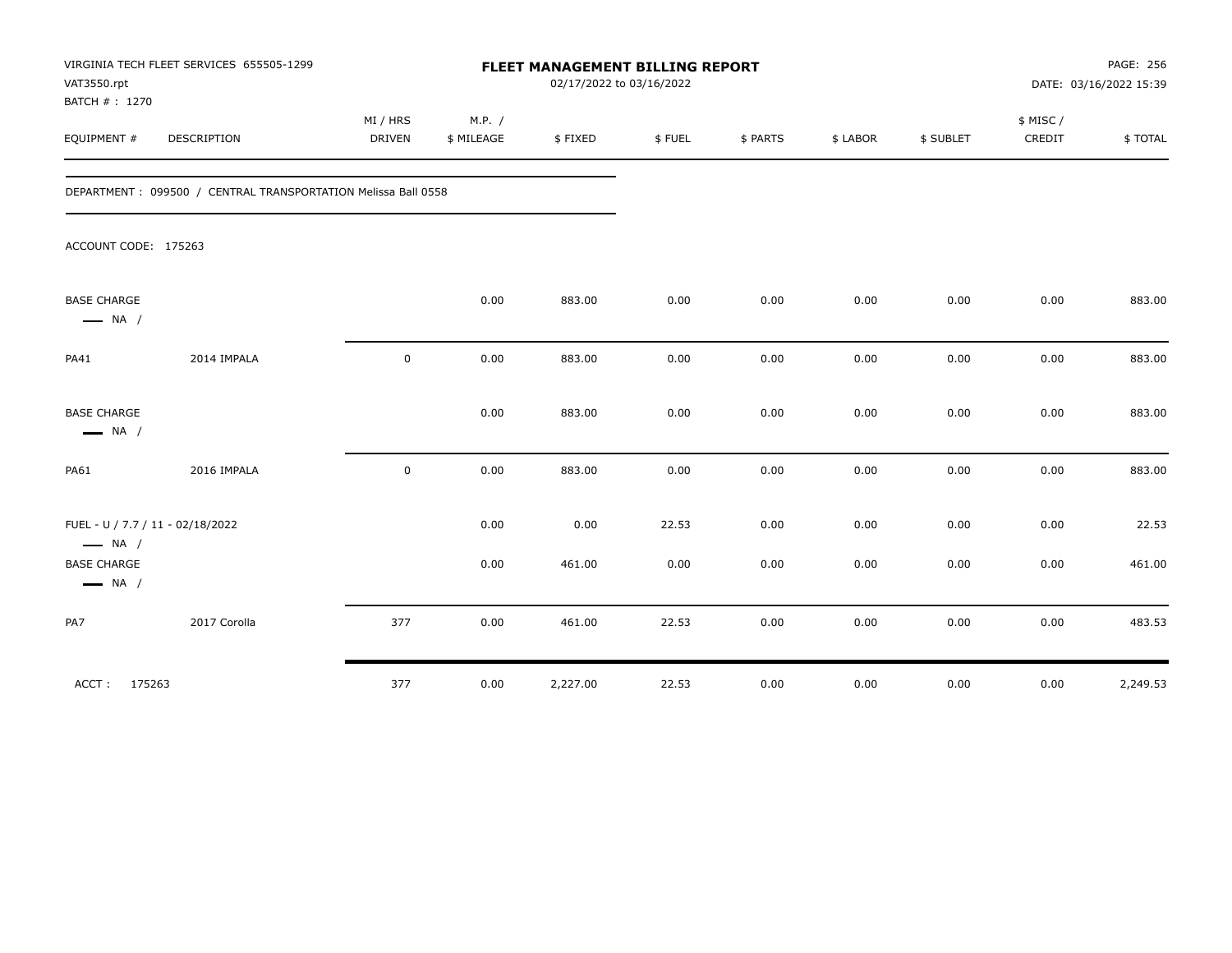| VIRGINIA TECH FLEET SERVICES 655505-1299<br>VAT3550.rpt |        | <b>FLEET MANAGEMENT BILLING REPORT</b><br>02/17/2022 to 03/16/2022 |                      |          |                  |          |                  |                |                    | PAGE: 257<br>DATE: 03/16/2022 15:39 |  |  |
|---------------------------------------------------------|--------|--------------------------------------------------------------------|----------------------|----------|------------------|----------|------------------|----------------|--------------------|-------------------------------------|--|--|
| BATCH # : 1270<br>EQUIPMENT #<br>DESCRIPTION            |        | MI / HRS<br>DRIVEN                                                 | M.P. /<br>\$ MILEAGE | \$FIXED  | \$FUEL           | \$ PARTS | \$ LABOR         | \$ SUBLET      | \$ MISC/<br>CREDIT | \$TOTAL                             |  |  |
| DEPARTMENT SUBTOTALS :                                  |        | 377                                                                | 0.00                 | 2,227.00 | 22.53            | 0.00     | 0.00             | 0.00           | 0.00               | 2,249.53                            |  |  |
| <b>BREAKDOWN OF CHARGES:</b>                            |        | MILEAGE                                                            |                      |          | 0.00             |          | PARTS (WO'S)     |                |                    | 0.00                                |  |  |
| EQUIPMENT COUNT:                                        | 3      |                                                                    | MOTOR POOL           |          | 0.00<br>2,227.00 |          | PARTS (IND.ISS.) |                |                    | 0.00                                |  |  |
| DEPARTMENT:                                             | 099500 |                                                                    | BASE                 |          |                  |          |                  | CREDITS        |                    | 0.00                                |  |  |
|                                                         |        |                                                                    | <b>INSURANCE</b>     |          |                  | 0.00     |                  | MISCELLANEOUS  |                    | 0.00                                |  |  |
|                                                         |        |                                                                    | <b>OTHER</b>         |          |                  | 0.00     | LABOR            |                |                    | 0.00                                |  |  |
|                                                         |        |                                                                    | REPLACEMENT          |          |                  | 0.00     |                  | <b>SUBLETS</b> |                    | 0.00                                |  |  |
|                                                         |        |                                                                    | <b>FUEL</b>          |          |                  | 22.53    |                  |                |                    |                                     |  |  |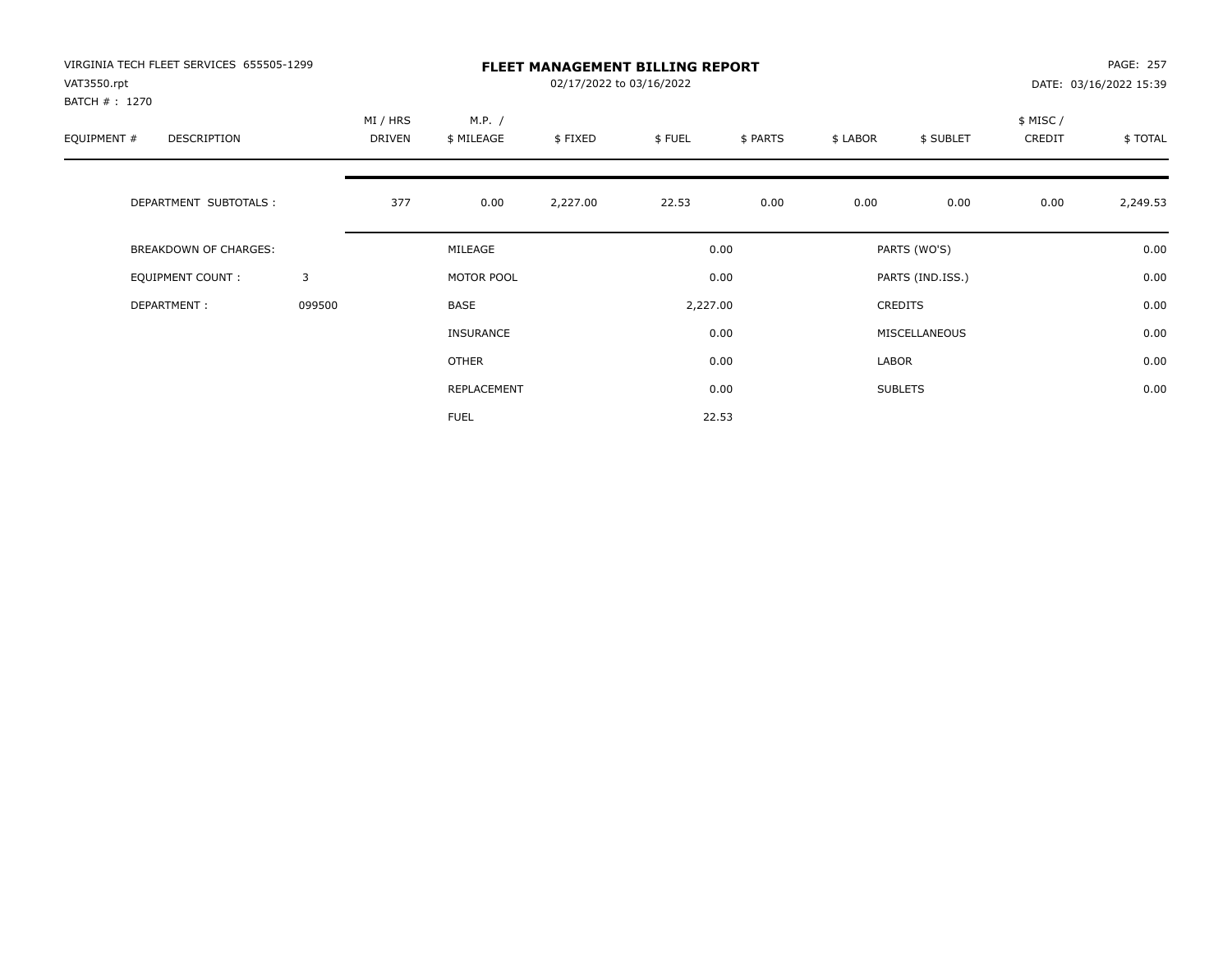| VAT3550.rpt<br>BATCH #: 1270                                | VIRGINIA TECH FLEET SERVICES 655505-1299              |              | FLEET MANAGEMENT BILLING REPORT<br>02/17/2022 to 03/16/2022 |                      |         |        |          |          |                  | PAGE: 258<br>DATE: 03/16/2022 15:39 |         |
|-------------------------------------------------------------|-------------------------------------------------------|--------------|-------------------------------------------------------------|----------------------|---------|--------|----------|----------|------------------|-------------------------------------|---------|
| EQUIPMENT #                                                 | DESCRIPTION                                           |              | MI / HRS<br><b>DRIVEN</b>                                   | M.P. /<br>\$ MILEAGE | \$FIXED | \$FUEL | \$ PARTS | \$ LABOR | \$ SUBLET        | \$ MISC/<br>CREDIT                  | \$TOTAL |
|                                                             | DEPARTMENT: 900104 / VTF - Property Management (0490) |              |                                                             |                      |         |        |          |          |                  |                                     |         |
|                                                             | ACCOUNT CODE: 880220                                  |              |                                                             |                      |         |        |          |          |                  |                                     |         |
| $\longrightarrow$ NA /                                      | FUEL - U / 28.0 / 12 - 03/01/2022                     |              |                                                             | 0.00                 | 0.00    | 82.01  | 0.00     | 0.00     | 0.00             | 0.00                                | 82.01   |
| FUEL - U / 27.4 / 11 - 03/15/2022<br>$\longrightarrow$ NA / |                                                       |              |                                                             | 0.00                 | 0.00    | 97.40  | 0.00     | 0.00     | 0.00             | 0.00                                | 97.40   |
| <b>UPA4748</b>                                              | 2013 SIERRA                                           |              | 606                                                         | 0.00                 | 0.00    | 179.41 | 0.00     | 0.00     | 0.00             | 0.00                                | 179.41  |
| ACCT:                                                       | 880220                                                |              | 606                                                         | 0.00                 | 0.00    | 179.41 | 0.00     | 0.00     | 0.00             | 0.00                                | 179.41  |
|                                                             | DEPARTMENT SUBTOTALS :                                |              | 606                                                         | 0.00                 | 0.00    | 179.41 | 0.00     | 0.00     | 0.00             | $0.00\,$                            | 179.41  |
|                                                             | BREAKDOWN OF CHARGES:                                 |              |                                                             | MILEAGE              |         |        | 0.00     |          | PARTS (WO'S)     |                                     | 0.00    |
|                                                             | <b>EQUIPMENT COUNT:</b>                               | $\mathbf{1}$ |                                                             | MOTOR POOL           |         |        | 0.00     |          | PARTS (IND.ISS.) |                                     | 0.00    |
|                                                             | DEPARTMENT:                                           | 900104       |                                                             | <b>BASE</b>          |         |        | 0.00     |          | CREDITS          |                                     | 0.00    |
|                                                             |                                                       |              |                                                             | INSURANCE            |         |        | 0.00     |          | MISCELLANEOUS    |                                     | 0.00    |
|                                                             |                                                       |              |                                                             | <b>OTHER</b>         |         |        | 0.00     | LABOR    |                  |                                     | 0.00    |
|                                                             |                                                       |              |                                                             | REPLACEMENT          |         |        | 0.00     |          | <b>SUBLETS</b>   |                                     | 0.00    |
|                                                             |                                                       |              |                                                             | <b>FUEL</b>          |         |        | 179.41   |          |                  |                                     |         |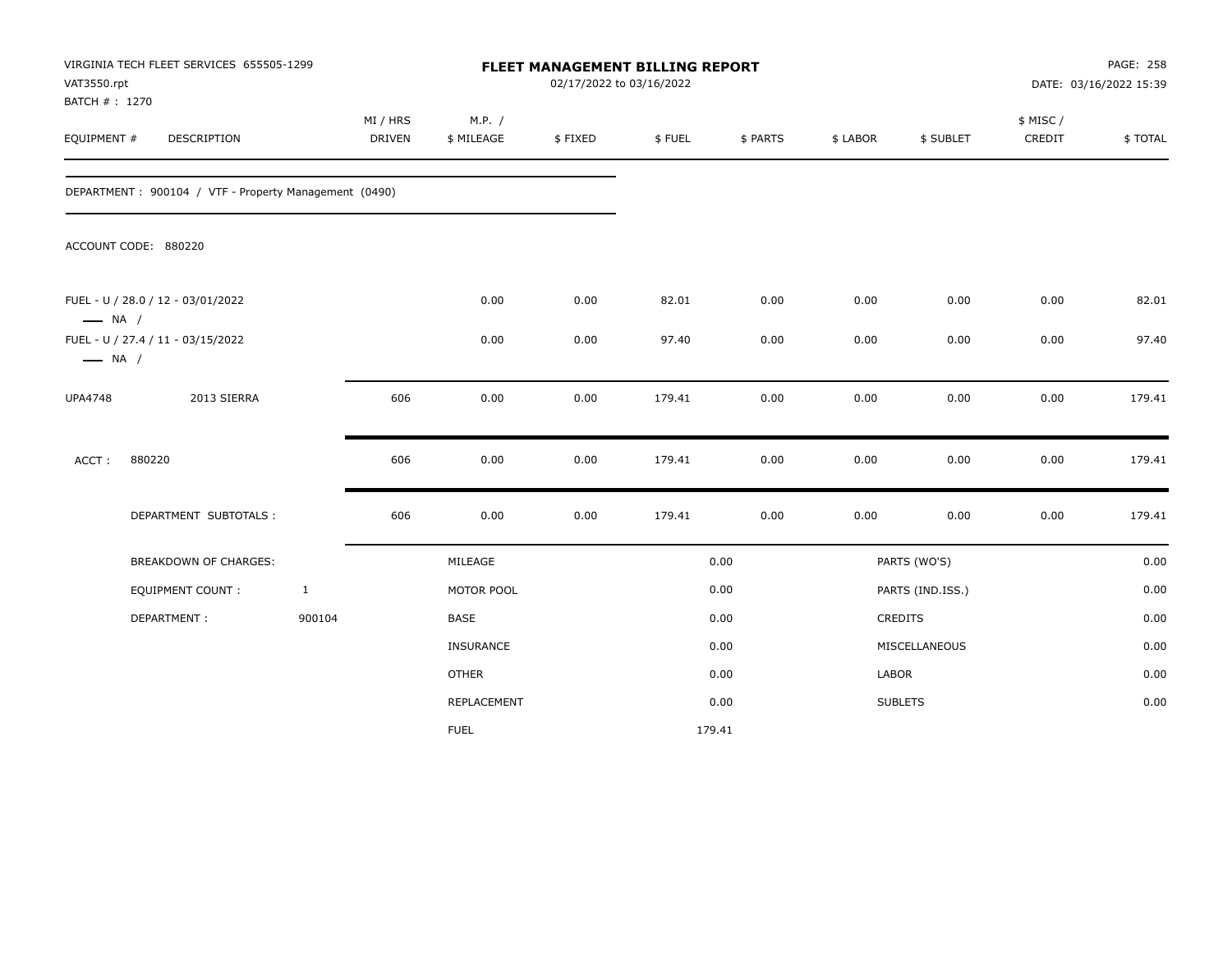| VAT3550.rpt<br>BATCH # : 1270 | VIRGINIA TECH FLEET SERVICES 655505-1299                                       |                    | FLEET MANAGEMENT BILLING REPORT<br>02/17/2022 to 03/16/2022 |         |        |          |          |           | PAGE: 259<br>DATE: 03/16/2022 15:39 |         |  |
|-------------------------------|--------------------------------------------------------------------------------|--------------------|-------------------------------------------------------------|---------|--------|----------|----------|-----------|-------------------------------------|---------|--|
| EQUIPMENT #                   | DESCRIPTION                                                                    | MI / HRS<br>DRIVEN | M.P. /<br>\$ MILEAGE                                        | \$FIXED | \$FUEL | \$ PARTS | \$ LABOR | \$ SUBLET | \$ MISC/<br>CREDIT                  | \$TOTAL |  |
|                               | DEPARTMENT : VT AIR / VA Tech-Montgomery Executive Airport Lynette Austin 0501 |                    |                                                             |         |        |          |          |           |                                     |         |  |
|                               | ACCOUNT CODE: 905594478                                                        |                    |                                                             |         |        |          |          |           |                                     |         |  |
| $\longrightarrow$ NA /        | FUEL - U / 6.6 / 12 - 02/17/2022                                               |                    | 0.00                                                        | 0.00    | 19.46  | 0.00     | 0.00     | 0.00      | 0.00                                | 19.46   |  |
| $\longrightarrow$ NA /        | FUEL - U / 29.1 / 12 - 02/17/2022                                              |                    | 0.00                                                        | 0.00    | 85.12  | 0.00     | 0.00     | 0.00      | 0.00                                | 85.12   |  |
| 43209S                        | 2004 F150                                                                      | 6                  | 0.00                                                        | 0.00    | 104.58 | 0.00     | 0.00     | 0.00      | 0.00                                | 104.58  |  |
| $\longrightarrow$ NA /        | FUEL - D / 35.5 / 14 - 02/17/2022                                              |                    | 0.00                                                        | 0.00    | 112.05 | 0.00     | 0.00     | 0.00      | 0.00                                | 112.05  |  |
| 43230S                        | 2006 F350 4\4                                                                  | 234                | 0.00                                                        | 0.00    | 112.05 | 0.00     | 0.00     | 0.00      | 0.00                                | 112.05  |  |
| $\longrightarrow$ NA /        | FUEL - D / 48.3 / 14 - 03/11/2022                                              |                    | 0.00                                                        | 0.00    | 152.66 | 0.00     | 0.00     | 0.00      | 0.00                                | 152.66  |  |
| $\longrightarrow$ NA /        | FUEL - D / 35.7 / 14 - 02/17/2022                                              |                    | 0.00                                                        | 0.00    | 112.69 | 0.00     | 0.00     | 0.00      | 0.00                                | 112.69  |  |
| eap                           | 1970 EQUIPMENT                                                                 | $\mathbf 0$        | 0.00                                                        | 0.00    | 265.35 | 0.00     | 0.00     | 0.00      | 0.00                                | 265.35  |  |
| ACCT:                         | 905594478                                                                      | 240                | 0.00                                                        | 0.00    | 481.98 | 0.00     | 0.00     | 0.00      | 0.00                                | 481.98  |  |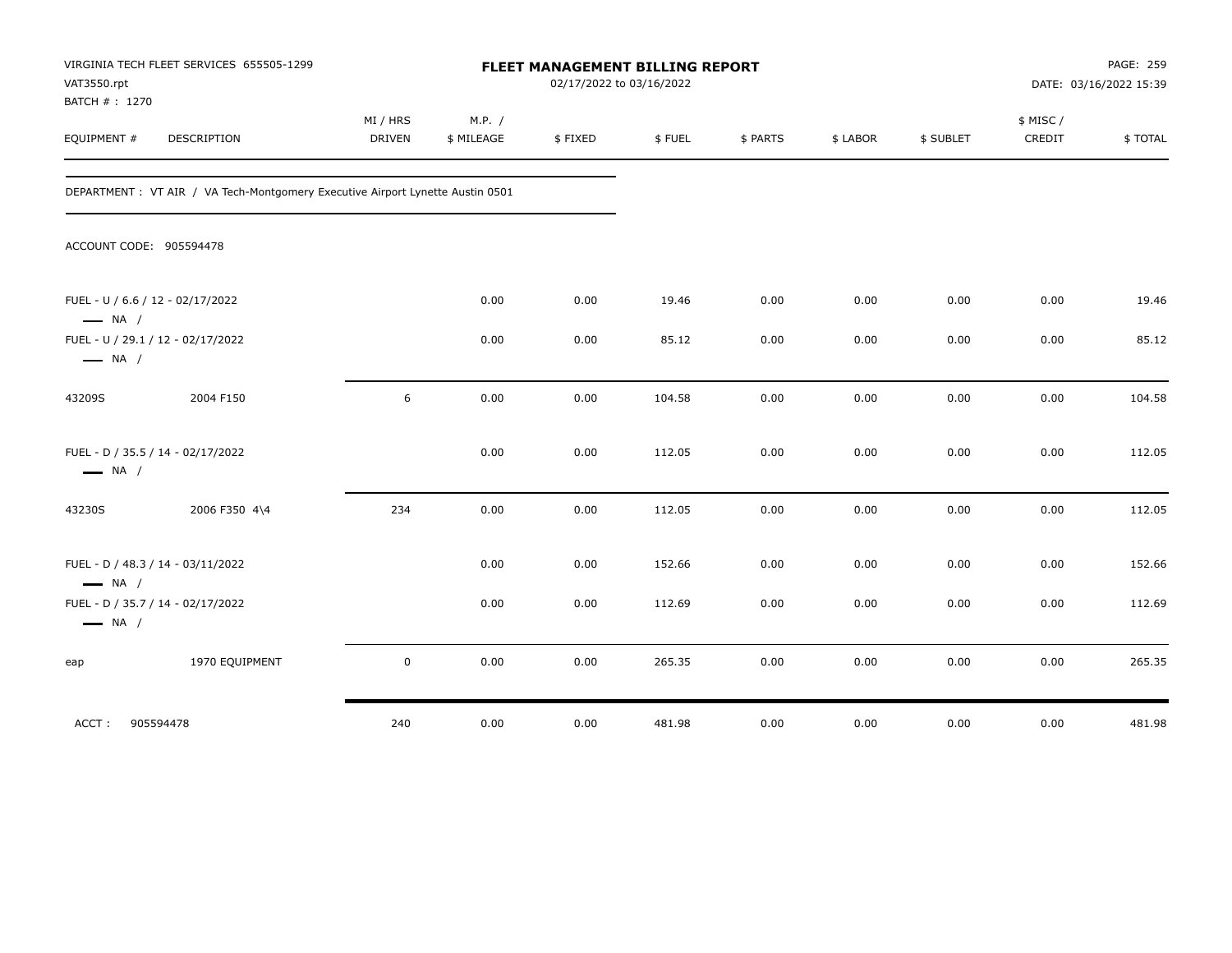| VIRGINIA TECH FLEET SERVICES 655505-1299<br>VAT3550.rpt<br>BATCH # : 1270 |        | <b>FLEET MANAGEMENT BILLING REPORT</b><br>02/17/2022 to 03/16/2022 |                      |         |        |          |                |                  |                    | PAGE: 260<br>DATE: 03/16/2022 15:39 |  |
|---------------------------------------------------------------------------|--------|--------------------------------------------------------------------|----------------------|---------|--------|----------|----------------|------------------|--------------------|-------------------------------------|--|
| EQUIPMENT #<br>DESCRIPTION                                                |        | MI / HRS<br>DRIVEN                                                 | M.P. /<br>\$ MILEAGE | \$FIXED | \$FUEL | \$ PARTS | \$ LABOR       | \$ SUBLET        | \$ MISC/<br>CREDIT | \$ TOTAL                            |  |
| DEPARTMENT SUBTOTALS :                                                    |        | 240                                                                | 0.00                 | 0.00    | 481.98 | 0.00     | 0.00           | 0.00             | 0.00               | 481.98                              |  |
| BREAKDOWN OF CHARGES:                                                     |        |                                                                    | MILEAGE              |         |        | 0.00     |                | PARTS (WO'S)     |                    | 0.00                                |  |
| <b>EQUIPMENT COUNT:</b>                                                   | 3      |                                                                    | MOTOR POOL<br>BASE   |         |        | 0.00     |                | PARTS (IND.ISS.) |                    | 0.00                                |  |
| DEPARTMENT:                                                               | VT AIR |                                                                    |                      |         |        | 0.00     | <b>CREDITS</b> |                  |                    | 0.00                                |  |
|                                                                           |        |                                                                    | <b>INSURANCE</b>     |         |        | 0.00     |                | MISCELLANEOUS    |                    | 0.00                                |  |
|                                                                           |        |                                                                    | OTHER                |         |        | 0.00     | LABOR          |                  |                    | 0.00                                |  |
|                                                                           |        |                                                                    | REPLACEMENT          |         |        | 0.00     |                | <b>SUBLETS</b>   |                    | 0.00                                |  |
|                                                                           |        |                                                                    | <b>FUEL</b>          |         |        | 481.98   |                |                  |                    |                                     |  |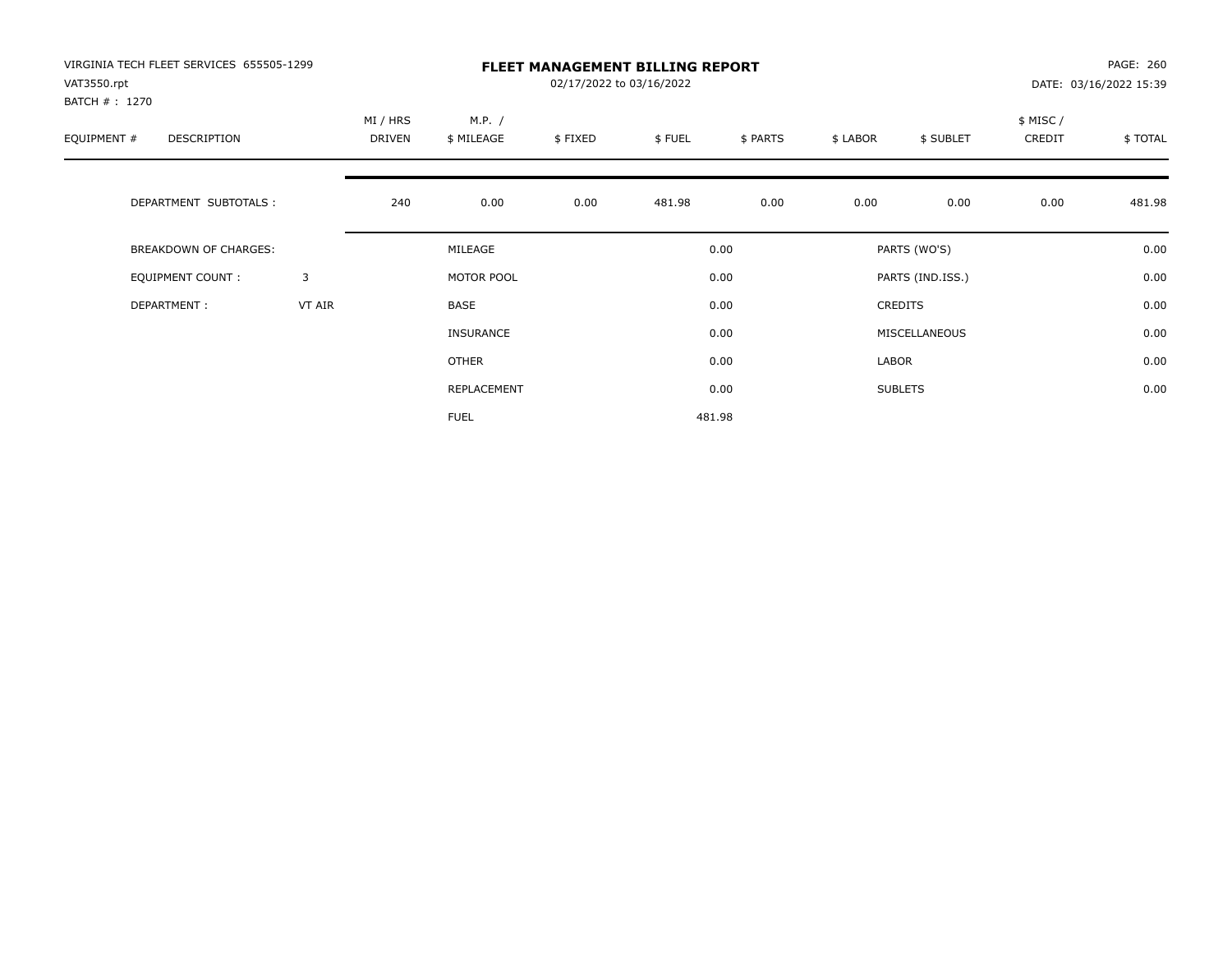| VIRGINIA TECH FLEET SERVICES 655505-1299<br>VAT3550.rpt<br>BATCH #: 1270 | <b>FLEET MANAGEMENT BILLING REPORT</b> | PAGE: 261<br>DATE: 03/16/2022 15:39 |           |           |          |               |                  |                     |           |
|--------------------------------------------------------------------------|----------------------------------------|-------------------------------------|-----------|-----------|----------|---------------|------------------|---------------------|-----------|
| EQUIPMENT #<br>DESCRIPTION                                               | MI / HRS<br>DRIVEN                     | M.P. /<br>\$ MILEAGE                | \$FIXED   | \$FUEL    | \$ PARTS | \$ LABOR      | \$ SUBLET        | \$ MISC /<br>CREDIT | \$ TOTAL  |
| <b>COMPANY TOTALS:</b>                                                   | 198,509                                | 0.00                                | 22,284.17 | 55,546.93 | 1,436.70 | 1,284.50      | 215.00           | 70.00               | 80,837.30 |
| COMPANY BREAKDOWN OF CHARGES:                                            |                                        | MILEAGE                             |           | 0.00      |          | PARTS (WO'S)  |                  |                     | 1,386.17  |
|                                                                          |                                        | MOTOR POOL                          |           |           | 0.00     |               | PARTS (IND.ISS.) |                     | 50.53     |
|                                                                          |                                        | BASE                                |           | 22,033.00 |          |               | CREDITS          |                     | 0.00      |
|                                                                          |                                        | INSURANCE                           |           |           | 0.00     | MISCELLANEOUS |                  |                     | 70.00     |
|                                                                          |                                        | <b>OTHER</b>                        |           |           | 251.17   | LABOR         |                  |                     | 1,284.50  |
|                                                                          |                                        | REPLACEMENT                         |           |           | 0.00     |               | <b>SUBLETS</b>   |                     | 215.00    |
| 509<br>EQUIPMENT COUNT:                                                  |                                        | <b>FUEL</b>                         |           | 55,546.93 |          |               |                  |                     |           |

COMPANY : 001 / VIRGINIA TECH FLEET SERVICES